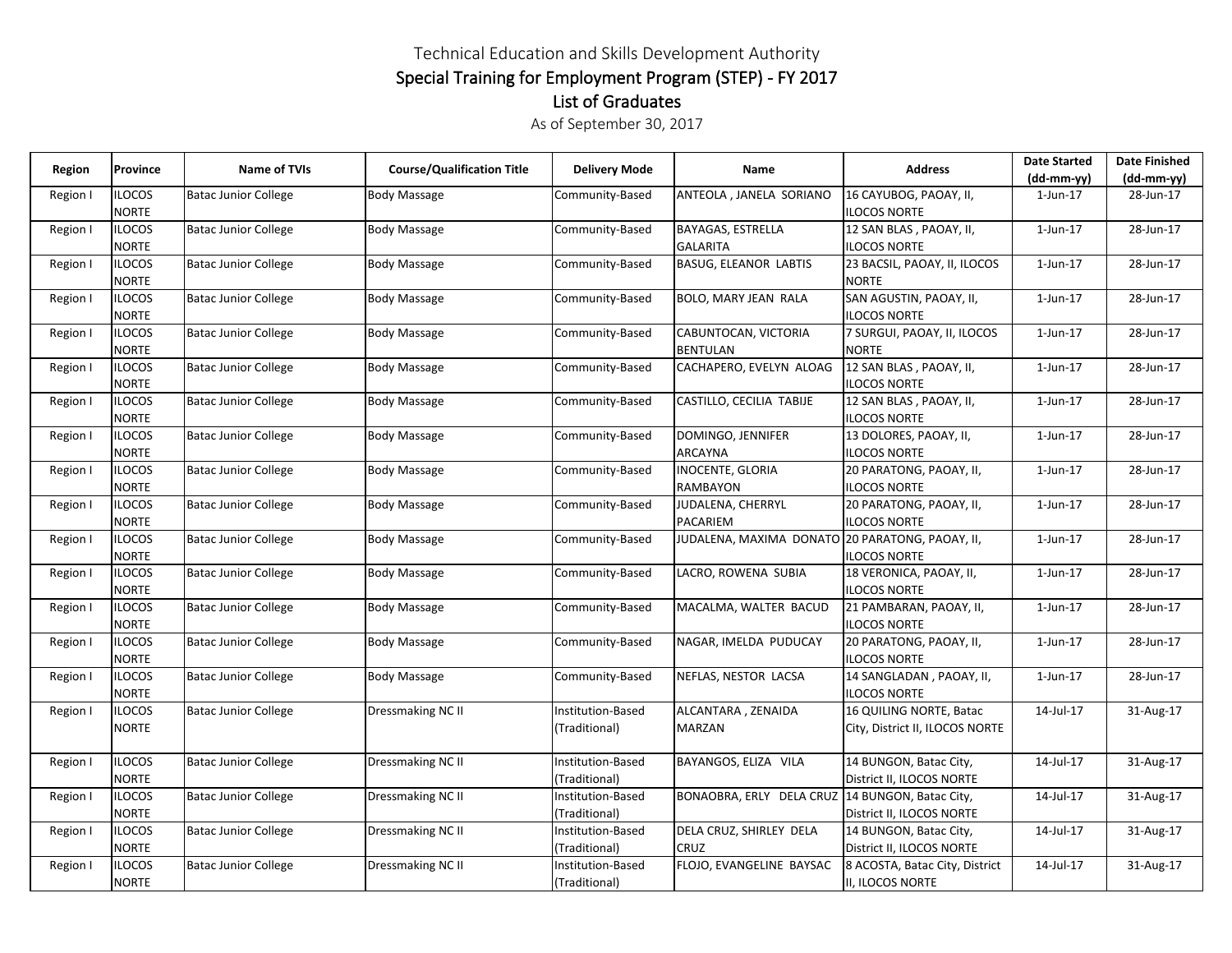| Region   | Province                     | <b>Name of TVIs</b>                                      | <b>Course/Qualification Title</b> | <b>Delivery Mode</b>               | Name                                                     | <b>Address</b>                                           | <b>Date Started</b> | <b>Date Finished</b> |
|----------|------------------------------|----------------------------------------------------------|-----------------------------------|------------------------------------|----------------------------------------------------------|----------------------------------------------------------|---------------------|----------------------|
|          |                              |                                                          |                                   |                                    |                                                          |                                                          | $(dd-mm-yy)$        | $(dd-mm-yy)$         |
| Region I | <b>LOCOS</b><br><b>NORTE</b> | <b>Batac Junior College</b>                              | Dressmaking NC II                 | Institution-Based<br>(Traditional) | <b>GAMET, ROSEMARIE</b><br>CUBANGBANG                    | 30 BAOA WEST, Batac City,<br>District II, ILOCOS NORTE   | 14-Jul-17           | 31-Aug-17            |
| Region I | ilocos                       | <b>Batac Junior College</b>                              | Dressmaking NC II                 | Institution-Based                  | PAMBID, SALVACION                                        | 16 QUILING NORTE, Batac                                  | 14-Jul-17           | 31-Aug-17            |
|          | NORTE                        |                                                          |                                   | (Traditional)                      | ALCANTARA                                                | City, District II, ILOCOS NORTE                          |                     |                      |
| Region I | ilocos                       | <b>Batac Junior College</b>                              | Dressmaking NC II                 | Institution-Based                  | RAROGAL, ELIZA PITPIT                                    | 30 BAOA EAST, Batac City,                                | 14-Jul-17           | 31-Aug-17            |
|          | <b>NORTE</b>                 |                                                          |                                   | (Traditional)                      |                                                          | District II, ILOCOS NORTE                                |                     |                      |
| Region I | <b>ILOCOS</b>                | <b>Batac Junior College</b>                              | Dressmaking NC II                 | Institution-Based                  | RESURRECCION, MARIEBEL                                   | 30 BAOA EAST, Batac City,                                | 14-Jul-17           | 31-Aug-17            |
|          | NORTE                        |                                                          |                                   | (Traditional)                      | AGBANNAOAG                                               | District II, ILOCOS NORTE                                |                     |                      |
| Region I | ilocos                       | <b>Batac Junior College</b>                              | Dressmaking NC II                 | Institution-Based                  | SAGUIGUIT, LORIE JANE                                    | 16 QUILING NORTE, Batac                                  | 14-Jul-17           | 31-Aug-17            |
|          | NORTE                        |                                                          |                                   | (Traditional)                      | MARZAN                                                   | City, District II, ILOCOS NORTE                          |                     |                      |
|          |                              |                                                          |                                   |                                    |                                                          |                                                          |                     |                      |
| Region I | <b>ILOCOS</b>                | <b>Batac Junior College</b>                              | Dressmaking NC II                 | Institution-Based                  | SAGUN, NARETTA AGBAYANI                                  | 30 BAOA EAST, Batac City,                                | 14-Jul-17           | 31-Aug-17            |
|          | NORTE                        |                                                          |                                   | (Traditional)                      |                                                          | District II, ILOCOS NORTE                                |                     |                      |
| Region I | <b>ILOCOS</b>                | <b>Batac Junior College</b>                              | Dressmaking NC II                 | Institution-Based                  | SIMON, EDZEL MAPUGAY                                     | 33 NAGBACALAN, Batac City,                               | 14-Jul-17           | 31-Aug-17            |
|          | NORTE                        |                                                          |                                   | (Traditional)                      |                                                          | District II, ILOCOS NORTE                                |                     |                      |
|          |                              |                                                          |                                   |                                    |                                                          |                                                          |                     |                      |
| Region I | <b>ILOCOS</b>                | <b>Batac Junior College</b>                              | Dressmaking NC II                 | Institution-Based                  | SORIANO, JHESSABELLE ULEP                                | 30 BAOA EAST, Batac City,                                | 14-Jul-17           | 31-Aug-17            |
|          | NORTE                        |                                                          |                                   | (Traditional)                      |                                                          | District II, ILOCOS NORTE                                |                     |                      |
| Region I | ilocos                       | <b>Batac Junior College</b>                              | Dressmaking NC II                 | Institution-Based                  | TAGUDIN, SOLEDAD MANDO                                   | 32 PALONGPONG, Batac City,                               | 14-Jul-17           | 31-Aug-17            |
|          |                              |                                                          |                                   |                                    |                                                          |                                                          |                     |                      |
|          | NORTE                        |                                                          |                                   | (Traditional)                      |                                                          | District II, ILOCOS NORTE                                |                     |                      |
|          |                              |                                                          |                                   |                                    | RAMAL, YOLANDA DAGA                                      | 20 COLO, Batac City, District II,                        | 14-Jul-17           |                      |
| Region I | ilocos<br>NORTE              | <b>Batac Junior College</b>                              | Dressmaking NC II                 | Institution-Based<br>(Traditional) |                                                          | <b>ILOCOS NORTE</b>                                      |                     | 31-Aug-17            |
|          |                              | IGAMA Colleges Foundation, Inc. Dressmaking NC II        |                                   |                                    | ANDRES, RODALYN TOMAS                                    |                                                          |                     | 14-Jul-17            |
| Region I | ilocos<br>NORTE              |                                                          |                                   | Community-Based                    |                                                          | Nalasin, Solsona, District II,<br><b>ILOCOS NORTE</b>    | 5-Jun-17            |                      |
|          | <b>ILOCOS</b>                | IGAMA Colleges Foundation, Inc. Dressmaking NC II        |                                   | Community-Based                    | ANTONIO, MIA ASUNCION                                    | Juan, Solsona, District II,                              | 5-Jun-17            | 14-Jul-17            |
| Region I | NORTE                        |                                                          |                                   |                                    |                                                          | <b>ILOCOS NORTE</b>                                      |                     |                      |
|          | ilocos                       | <b>IGAMA Colleges Foundation, Inc. Dressmaking NC II</b> |                                   | Community-Based                    | BARBERO, CATHERINE                                       | Bagbago, Solsona, District II,                           | 5-Jun-17            | 14-Jul-17            |
| Region I | NORTE                        |                                                          |                                   |                                    | QUINTO                                                   | <b>ILOCOS NORTE</b>                                      |                     |                      |
| Region I | ilocos                       | <b>IGAMA Colleges Foundation, Inc. Dressmaking NC II</b> |                                   | Community-Based                    | GERARDO, ANABELL ARIOLA                                  | Juan, Solsona, District II,                              | 5-Jun-17            | 14-Jul-17            |
|          | <b>NORTE</b>                 |                                                          |                                   |                                    |                                                          | <b>ILOCOS NORTE</b>                                      |                     |                      |
| Region I | <b>ILOCOS</b>                | <b>IGAMA Colleges Foundation, Inc. Dressmaking NC II</b> |                                   | Community-Based                    | GUILLERMO, MARI-JANE                                     | Darasdas, Solsona, District II,                          | 5-Jun-17            | 14-Jul-17            |
|          | NORTE                        |                                                          |                                   |                                    | SANTOS                                                   | <b>ILOCOS NORTE</b>                                      |                     |                      |
|          | ilocos                       | <b>IGAMA Colleges Foundation, Inc. Dressmaking NC II</b> |                                   | Community-Based                    | JACINTO, JESSICA ALBAY                                   | Puttao, Solsona, District II,                            | 5-Jun-17            | 14-Jul-17            |
| Region I | <b>NORTE</b>                 |                                                          |                                   |                                    |                                                          | <b>ILOCOS NORTE</b>                                      |                     |                      |
| Region I | ilocos                       | IGAMA Colleges Foundation, Inc. Dressmaking NC II        |                                   | Community-Based                    | LOMBOY, JOCELYN MATEO                                    | Darasdas, Solsona, District II,                          | 5-Jun-17            | 14-Jul-17            |
|          | NORTE                        |                                                          |                                   |                                    |                                                          | <b>ILOCOS NORTE</b>                                      |                     |                      |
|          | <b>ILOCOS</b>                | IGAMA Colleges Foundation, Inc. Dressmaking NC II        |                                   | Community-Based                    | MALICAD, GEMALYN NICOLAS Sta. Ana, Solsona, District II, |                                                          | 5-Jun-17            | 14-Jul-17            |
| Region I | <b>NORTE</b>                 |                                                          |                                   |                                    |                                                          | <b>ILOCOS NORTE</b>                                      |                     |                      |
|          |                              |                                                          |                                   | Community-Based                    |                                                          |                                                          |                     |                      |
| Region I | ilocos<br><b>NORTE</b>       | <b>IGAMA Colleges Foundation, Inc. Dressmaking NC II</b> |                                   |                                    | PAGUYO, IRENE JOSE                                       | Capurictan, Solsona, District II,<br><b>ILOCOS NORTE</b> | 5-Jun-17            | 14-Jul-17            |
|          |                              |                                                          |                                   |                                    |                                                          |                                                          |                     |                      |
| Region I | <b>ILOCOS</b>                | IGAMA Colleges Foundation, Inc. Dressmaking NC II        |                                   | Community-Based                    | PASCUAL, VENISE NACOR                                    | Nalasin, Solsona, District II,                           | 5-Jun-17            | 14-Jul-17            |
|          | <b>NORTE</b>                 |                                                          |                                   |                                    |                                                          | <b>ILOCOS NORTE</b>                                      |                     |                      |
| Region I | <b>ILOCOS</b>                | <b>IGAMA Colleges Foundation, Inc. Dressmaking NC II</b> |                                   | Community-Based                    | RAMOS, MARY JANE                                         | Bagbago, Solsona, District II,                           | 5-Jun-17            | 14-Jul-17            |
|          | <b>NORTE</b>                 |                                                          |                                   |                                    | <b>ANTONIO</b>                                           | <b>ILOCOS NORTE</b>                                      |                     |                      |
| Region I | ilocos                       | <b>IGAMA Colleges Foundation, Inc. Dressmaking NC II</b> |                                   | Community-Based                    | RAMOS, MAY CLARISSE                                      | #1 Juan, Solsona, District II,                           | 5-Jun-17            | 14-Jul-17            |
|          | NORTE                        |                                                          |                                   |                                    | DALERE                                                   | <b>ILOCOS NORTE</b>                                      |                     |                      |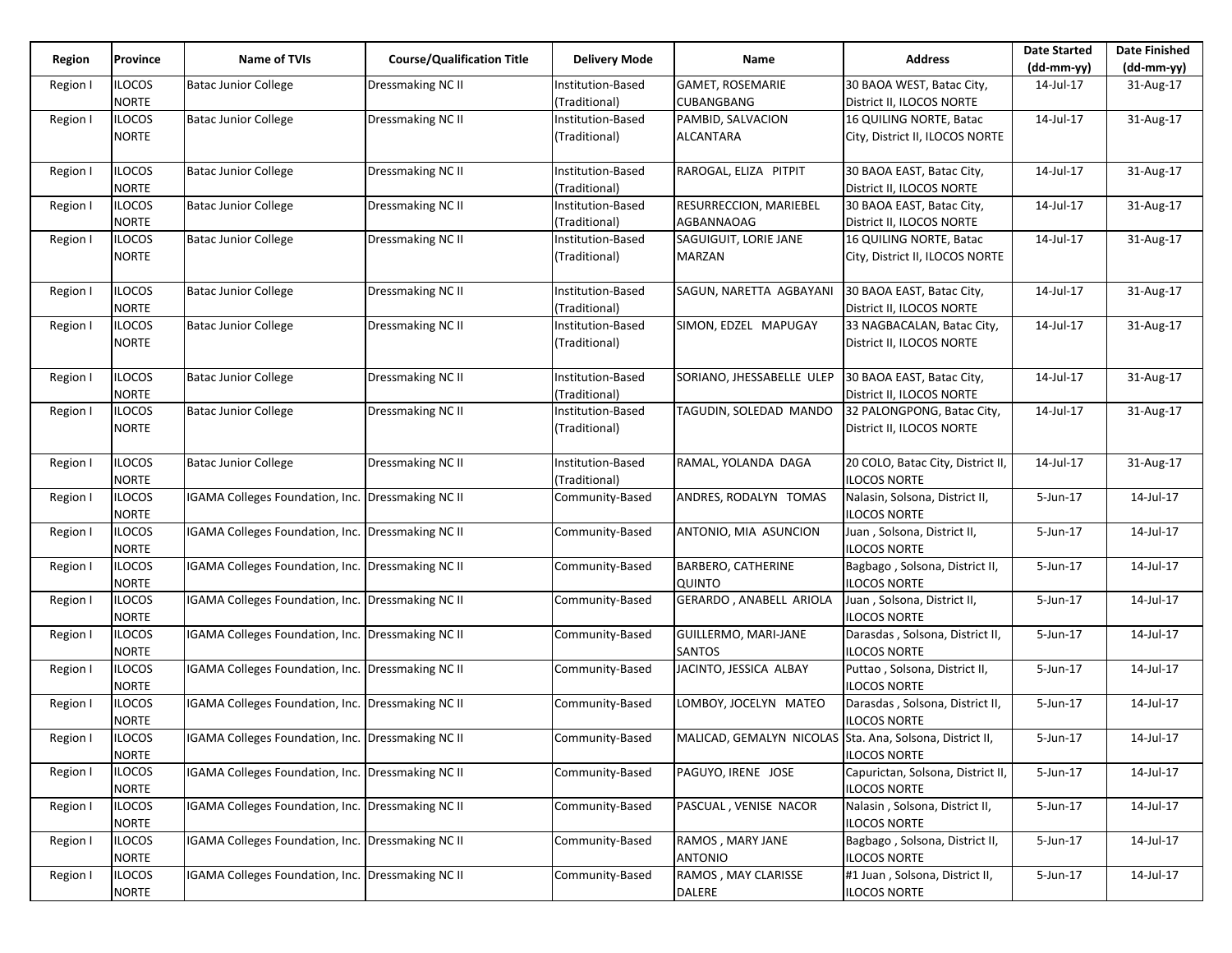| Region<br>Province |                               | <b>Name of TVIs</b>                               |                                   |                      |                                                       | <b>Address</b>                                        | <b>Date Started</b> | <b>Date Finished</b> |
|--------------------|-------------------------------|---------------------------------------------------|-----------------------------------|----------------------|-------------------------------------------------------|-------------------------------------------------------|---------------------|----------------------|
|                    |                               |                                                   | <b>Course/Qualification Title</b> | <b>Delivery Mode</b> | Name                                                  |                                                       | $(dd-mm-yy)$        | (dd-mm-yy)           |
| Region I           | <b>ILOCOS</b><br><b>NORTE</b> | IGAMA Colleges Foundation, Inc. Dressmaking NC II |                                   | Community-Based      | SEBASTIAN, RAFFY BOBILES                              | Aguitap, Solsona, District II,<br><b>ILOCOS NORTE</b> | 5-Jun-17            | 14-Jul-17            |
| Region I           | <b>ILOCOS</b><br><b>NORTE</b> | IGAMA Colleges Foundation, Inc.                   | Dressmaking NC II                 | Community-Based      | TIDOY, CONSTINY DURAN                                 | #9 Mariquet, Solsona, District<br>II, ILOCOS NORTE    | 5-Jun-17            | 14-Jul-17            |
| Region I           | <b>ILOCOS</b><br><b>NORTE</b> | IGAMA Colleges Foundation, Inc. Dressmaking NC II |                                   | Community-Based      | TOMAS, ELVIRA MONGCAL                                 | Bagbag, Solsona, District II,<br><b>ILOCOS NORTE</b>  | 5-Jun-17            | 14-Jul-17            |
| Region I           | <b>ILOCOS</b><br><b>NORTE</b> | IGAMA Colleges Foundation, Inc. Dressmaking NC II |                                   | Community-Based      | <b>CUNTAPAY, GILBERT</b><br><b>BOGUIRIN</b>           | #18 Magnuang, Batac City, II,<br><b>ILOCOS NORTE</b>  | 17-Jul-17           | 20-Aug-17            |
| Region I           | <b>ILOCOS</b><br><b>NORTE</b> | IGAMA Colleges Foundation, Inc.                   | <b>Dressmaking NC II</b>          | Community-Based      | DELA CRUZ, GLENDOR<br><b>ARAFILES</b>                 | #18 Magnuang, Batac City, II,<br><b>ILOCOS NORTE</b>  | 17-Jul-17           | 20-Aug-17            |
| Region I           | <b>ILOCOS</b><br><b>NORTE</b> | IGAMA Colleges Foundation, Inc. Dressmaking NC II |                                   | Community-Based      | DELA CRUZ, NORMAN ULEP                                | #18 Magnuang, Batac City, II,<br><b>ILOCOS NORTE</b>  | 17-Jul-17           | 20-Aug-17            |
| Region I           | <b>ILOCOS</b><br><b>NORTE</b> | IGAMA Colleges Foundation, Inc. Dressmaking NC II |                                   | Community-Based      | DELOS SANTOS, WILLIAM<br>CONSTANTINO                  | #18 Magnuang, Batac City, II,<br><b>ILOCOS NORTE</b>  | 17-Jul-17           | 20-Aug-17            |
| Region I           | <b>ILOCOS</b><br><b>NORTE</b> | IGAMA Colleges Foundation, Inc.                   | Dressmaking NC II                 | Community-Based      | <b>GALLEON, JOEFFREY</b><br><b>BUMANGLAG</b>          | #18 Magnuang, Batac City, II,<br><b>ILOCOS NORTE</b>  | 17-Jul-17           | 20-Aug-17            |
| Region I           | <b>ILOCOS</b><br><b>NORTE</b> | IGAMA Colleges Foundation, Inc. Dressmaking NC II |                                   | Community-Based      | LACUESTA, ROMMEL SALON                                | #18 Magnuang, Batac City, II,<br><b>ILOCOS NORTE</b>  | 17-Jul-17           | 20-Aug-17            |
| Region I           | <b>ILOCOS</b><br><b>NORTE</b> | IGAMA Colleges Foundation, Inc. Dressmaking NC II |                                   | Community-Based      | LADERA, JOSEPH<br>PAGTULINGAN                         | #18 Magnuang, Batac City, II,<br><b>ILOCOS NORTE</b>  | 17-Jul-17           | 20-Aug-17            |
| Region I           | <b>ILOCOS</b><br><b>NORTE</b> | IGAMA Colleges Foundation, Inc. Dressmaking NC II |                                   | Community-Based      | LAGAZO, ELMAR ILACAS                                  | #18 Magnuang, Batac City, II,<br><b>ILOCOS NORTE</b>  | 17-Jul-17           | 20-Aug-17            |
| Region I           | <b>ILOCOS</b><br><b>NORTE</b> | IGAMA Colleges Foundation, Inc. Dressmaking NC II |                                   | Community-Based      | PUCAN, EMERY GLENN<br><b>MARTIN</b>                   | #18 Magnuang, Batac City, II,<br>ILOCOS NORTE         | 17-Jul-17           | 20-Aug-17            |
| Region I           | <b>ILOCOS</b><br><b>NORTE</b> | IGAMA Colleges Foundation, Inc. Dressmaking NC II |                                   | Community-Based      | RAGUDO, JOSE PERALTA                                  | #18 Magnuang, Batac City, II,<br><b>ILOCOS NORTE</b>  | 17-Jul-17           | 20-Aug-17            |
| Region I           | <b>ILOCOS</b><br><b>NORTE</b> | IGAMA Colleges Foundation, Inc. Dressmaking NC II |                                   | Community-Based      | <b>SALDIVAR, MARK ANTHONY</b><br><b>DELA CRUZ</b>     | #18 Magnuang, Batac City, II,<br><b>ILOCOS SUR</b>    | 17-Jul-17           | 20-Aug-17            |
| Region I           | <b>ILOCOS</b><br><b>NORTE</b> | IGAMA Colleges Foundation, Inc. Dressmaking NC II |                                   | Community-Based      | SALVACION, RONNIE<br><b>BARLAHAN</b>                  | #18 Magnuang, Batac City, II,<br><b>ILOCOS NORTE</b>  | 17-Jul-17           | 20-Aug-17            |
| Region I           | <b>ILOCOS</b><br><b>NORTE</b> | IGAMA Colleges Foundation, Inc. Dressmaking NC II |                                   | Community-Based      | SUDARIO, RONNIE COCJIN                                | #18 Magnuang, Batac City, II,<br><b>ILOCOS NORTE</b>  | 17-Jul-17           | 20-Aug-17            |
| Region I           | <b>ILOCOS</b><br><b>NORTE</b> | IGAMA Colleges Foundation, Inc. Dressmaking NC II |                                   | Community-Based      | SUMNGAT, DENNPOL VALDEZ #18 Magnuang, Batac City, II, | <b>ILOCOS NORTE</b>                                   | 17-Jul-17           | 20-Aug-17            |
| Region I           | <b>ILOCOS</b><br><b>NORTE</b> | IGAMA Colleges Foundation, Inc.                   | <b>Dressmaking NC II</b>          | Community-Based      | TORRALBA, JOSEPHINE<br><b>AOALIN</b>                  | #18 Magnuang, Batac City, II,<br><b>ILOCOS NORTE</b>  | 17-Jul-17           | 20-Aug-17            |
| Region I           | <b>ILOCOS</b><br><b>NORTE</b> | IGAMA Colleges Foundation, Inc. Dressmaking NC II |                                   | Community-Based      | ABAS, BABY RENALYN<br><b>ALIBUYOG</b>                 | #8 Bugayong, Nueva Era,<br>District II, ILOCOS NORTE  | 17-Jul-17           | 25-Aug-17            |
| Region I           | <b>ILOCOS</b><br><b>NORTE</b> | IGAMA Colleges Foundation, Inc. Dressmaking NC II |                                   | Community-Based      | ABBAGO, ELIZA TEOFILO                                 | Poblacion, Nueva Era, District<br>II, ILOCOS NORTE    | 17-Jul-17           | 25-Aug-17            |
| Region I           | <b>ILOCOS</b><br><b>NORTE</b> | IGAMA Colleges Foundation, Inc. Dressmaking NC II |                                   | Community-Based      | ACOSTA, LETICIA GALUT                                 | Acnam, Nueva Era, District II,<br><b>ILOCOS NORTE</b> | 17-Jul-17           | 25-Aug-17            |
| Region I           | <b>ILOCOS</b><br><b>NORTE</b> | IGAMA Colleges Foundation, Inc. Dressmaking NC II |                                   | Community-Based      | ACOSTA, NIEVES BUENDIA                                | Acnam, Nueva Era, District II,<br><b>ILOCOS NORTE</b> | 17-Jul-17           | 25-Aug-17            |
| Region I           | <b>ILOCOS</b><br><b>NORTE</b> | IGAMA Colleges Foundation, Inc. Dressmaking NC II |                                   | Community-Based      | ACOSTA, ROCHELLE<br><b>DAQUIOAG</b>                   | Acnam, Nueva Era, District II,<br><b>ILOCOS NORTE</b> | 17-Jul-17           | 25-Aug-17            |
| Region I           | <b>ILOCOS</b><br><b>NORTE</b> | IGAMA Colleges Foundation, Inc.                   | Dressmaking NC II                 | Community-Based      | ALIBUYOG, JUDY ANN SOLLER #8 Bugayong, Nueva Era,     | District II, ILOCOS NORTE                             | 17-Jul-17           | 25-Aug-17            |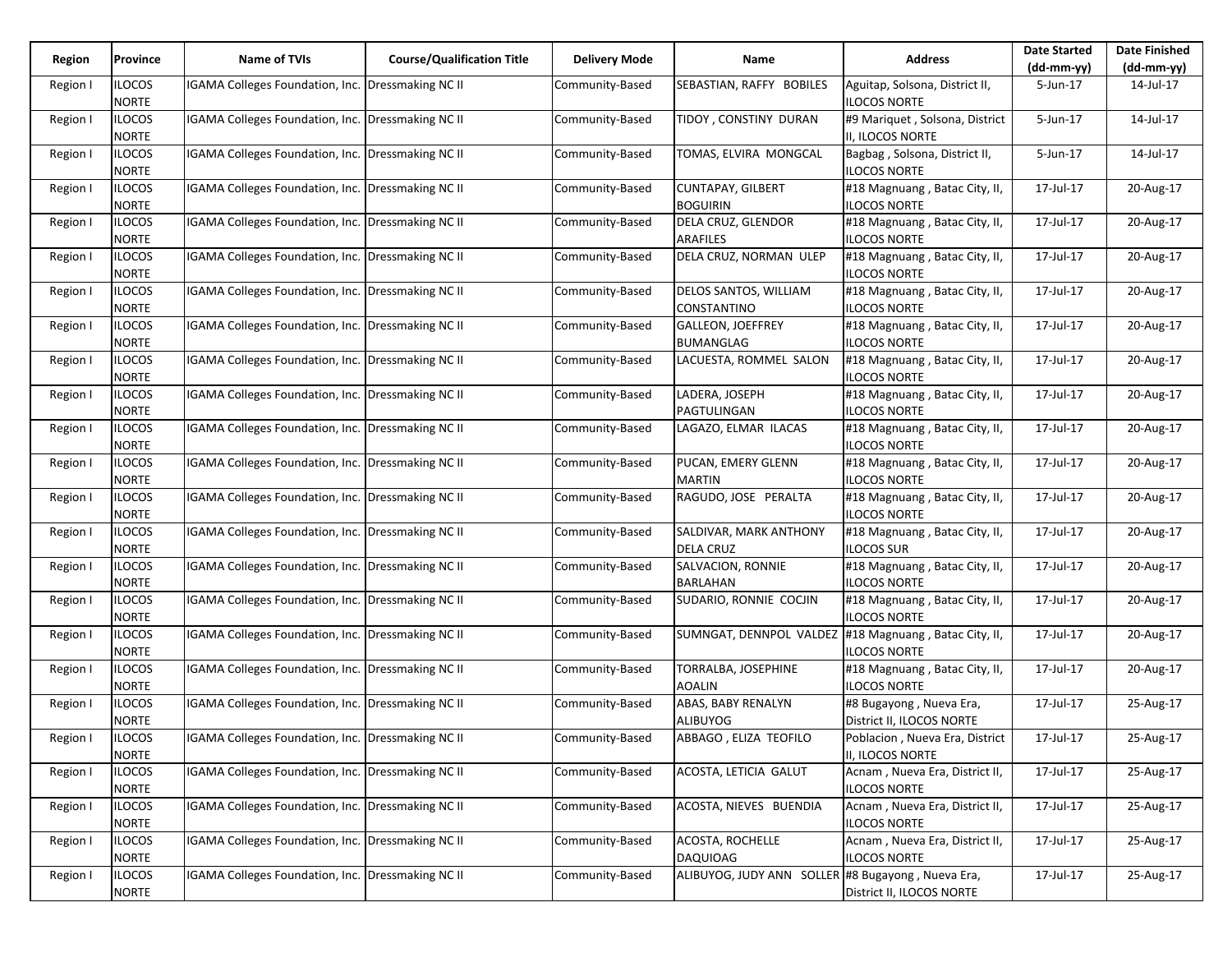| Region   | Province                      | Name of TVIs                                      | <b>Course/Qualification Title</b>              | Delivery Mode   | Name                                    | <b>Address</b>                                          | <b>Date Started</b><br>$(dd-mm-yy)$ | <b>Date Finished</b><br>$(dd-mm-yy)$ |
|----------|-------------------------------|---------------------------------------------------|------------------------------------------------|-----------------|-----------------------------------------|---------------------------------------------------------|-------------------------------------|--------------------------------------|
| Region I | <b>ILOCOS</b><br><b>NORTE</b> | IGAMA Colleges Foundation, Inc.                   | Dressmaking NC II                              | Community-Based | <b>BIYED, JANICE BAOIT</b>              | #5 Sto. Nino, Nueva Era,<br>District II, ILOCOS NORTE   | 17-Jul-17                           | 25-Aug-17                            |
| Region I | <b>ILOCOS</b><br><b>NORTE</b> | IGAMA Colleges Foundation, Inc.                   | Dressmaking NC II                              | Community-Based | CALAMAYAN, ERMINIGILDA<br>MARCELO       | #5 Sto. Nino, Nueva Era,<br>District II, ILOCOS NORTE   | 17-Jul-17                           | 25-Aug-17                            |
| Region I | <b>ILOCOS</b><br><b>NORTE</b> | IGAMA Colleges Foundation, Inc. Dressmaking NC II |                                                | Community-Based | CORPUZ, NIEVES<br><b>DUMAGUING</b>      | Naguilian, Nueva Era, District<br>II, ILOCOS NORTE      | 17-Jul-17                           | 25-Aug-17                            |
| Region I | <b>ILOCOS</b><br><b>NORTE</b> | IGAMA Colleges Foundation, Inc. Dressmaking NC II |                                                | Community-Based | CORPUZ, MARILYN BALAURO                 | #7 Ganaden, Nueva Era,<br>District II, ILOCOS NORTE     | 17-Jul-17                           | 25-Aug-17                            |
| Region I | <b>ILOCOS</b><br><b>NORTE</b> | IGAMA Colleges Foundation, Inc.                   | Dressmaking NC II                              | Community-Based | ESPERO, ERIKA SOLIVEN                   | #8 Bugayong, Nueva Era,<br>District II, ILOCOS NORTE    | 17-Jul-17                           | 25-Aug-17                            |
| Region I | <b>ILOCOS</b><br><b>NORTE</b> | IGAMA Colleges Foundation, Inc. Dressmaking NC II |                                                | Community-Based | GAOGAO, DONNA TAGYAD                    | #5 Sto. Nino, Nueva Era,<br>District II, ILOCOS NORTE   | 17-Jul-17                           | 25-Aug-17                            |
| Region I | <b>ILOCOS</b><br><b>NORTE</b> | IGAMA Colleges Foundation, Inc. Dressmaking NC II |                                                | Community-Based | SOLIVEN, AGNES ALIBUYOG                 | #8 Bugayong, Nueva Era,<br>District II, ILOCOS NORTE    | 17-Jul-17                           | 25-Aug-17                            |
| Region I | <b>ILOCOS</b><br><b>NORTE</b> | IGAMA Colleges Foundation, Inc.                   | Dressmaking NC II                              | Community-Based | SOLIVEN, JOLYBELL ALIBUYOG              | #8 Bugayong, Nueva Era,<br>District II, ILOCOS NORTE    | 17-Jul-17                           | 25-Aug-17                            |
| Region I | <b>ILOCOS</b><br><b>NORTE</b> | IGAMA Colleges Foundation, Inc. Dressmaking NC II |                                                | Community-Based | TAPANG, AIDA TEOFILO                    | Poblacion, Nueva Era, District<br>II, ILOCOS NORTE      | 17-Jul-17                           | 25-Aug-17                            |
| Region I | <b>ILOCOS</b><br><b>NORTE</b> | Bangui Institute of Technology                    | Process food by salting, curing<br>and smoking | Community-Based | Dela Cruz, Marites Tolentino            | Guerrero, Dingras, District II,<br><b>ILOCOS NORTE</b>  | $1$ -Jun- $17$                      | 11-Jun-17                            |
| Region I | <b>ILOCOS</b><br><b>NORTE</b> | Bangui Institute of Technology                    | Process food by salting, curing<br>and smoking | Community-Based | Fernando, Healthy Noveem<br>Onze Albano | Capasan, Dingras, District II,<br>ILOCOS NORTE          | 1-Jun-17                            | 11-Jun-17                            |
| Region I | <b>ILOCOS</b><br><b>NORTE</b> | Bangui Institute of Technology                    | Process food by salting, curing<br>and smoking | Community-Based | Fernando, Mildred Albano                | Capasan, Dingras, District II,<br><b>ILOCOS NORTE</b>   | 1-Jun-17                            | 11-Jun-17                            |
| Region I | <b>ILOCOS</b><br><b>NORTE</b> | Bangui Institute of Technology                    | Process food by salting, curing<br>and smoking | Community-Based | Garaza, Mina Paz Alupay                 | Capasan, Dingras, District II,<br><b>ILOCOS NORTE</b>   | $1$ -Jun- $17$                      | 11-Jun-17                            |
| Region I | <b>ILOCOS</b><br><b>NORTE</b> | Bangui Institute of Technology                    | Process food by salting, curing<br>and smoking | Community-Based | Juan, Marianita Root                    | Madamba, Dingras, District II,<br><b>ILOCOS NORTE</b>   | 1-Jun-17                            | 11-Jun-17                            |
| Region I | <b>ILOCOS</b><br><b>NORTE</b> | Bangui Institute of Technology                    | Process food by salting, curing<br>and smoking | Community-Based | Manera, Lorena Baniaga                  | Sulquiano, Dingras, District II,<br>ILOCOS NORTE        | 1-Jun-17                            | 11-Jun-17                            |
| Region I | <b>ILOCOS</b><br><b>NORTE</b> | Bangui Institute of Technology                    | Process food by salting, curing<br>and smoking | Community-Based | Manera, Myra Tagalicud                  | Sulquiano, Dingras, District II,<br>ILOCOS NORTE        | $1$ -Jun- $17$                      | 11-Jun-17                            |
| Region I | <b>ILOCOS</b><br><b>NORTE</b> | Bangui Institute of Technology                    | Process food by salting, curing<br>and smoking | Community-Based | Pascua, Genalin Valdez                  | Sulquiano, Dingras, District II,<br><b>ILOCOS NORTE</b> | 1-Jun-17                            | 11-Jun-17                            |
| Region I | <b>ILOCOS</b><br><b>NORTE</b> | Bangui Institute of Technology                    | Process food by salting, curing<br>and smoking | Community-Based | Peralta, Jessa Louisa Batoon            | Capasan, Dingras, District II,<br>ILOCOS NORTE          | 1-Jun-17                            | 11-Jun-17                            |
| Region I | <b>ILOCOS</b><br><b>NORTE</b> | Bangui Institute of Technology                    | Process food by salting, curing<br>and smoking | Community-Based | Piza, Merlina Delos Santos              | Capasan, Dingras, District II,<br><b>ILOCOS NORTE</b>   | $1$ -Jun- $17$                      | 11-Jun-17                            |
| Region I | <b>ILOCOS</b><br><b>NORTE</b> | Bangui Institute of Technology                    | Process food by salting, curing<br>and smoking | Community-Based | Sarceno, Shirley Ballesteros            | Sulquiano, Dingras, District II,<br><b>ILOCOS NORTE</b> | $1$ -Jun- $17$                      | 11-Jun-17                            |
| Region I | <b>ILOCOS</b><br><b>NORTE</b> | Bangui Institute of Technology                    | Process food by salting, curing<br>and smoking | Community-Based | Tadena, Felicidad Macugay               | Lumbad, Dingras, District II,<br><b>ILOCOS NORTE</b>    | 1-Jun-17                            | 11-Jun-17                            |
| Region I | <b>ILOCOS</b><br><b>NORTE</b> | Bangui Institute of Technology                    | Process food by salting, curing<br>and smoking | Community-Based | Ventura, Marilyn Polintang              | Capasan, Dingras, District II,<br><b>ILOCOS NORTE</b>   | $1$ -Jun- $17$                      | 11-Jun-17                            |
| Region I | <b>ILOCOS</b><br><b>NORTE</b> | Bangui Institute of Technology                    | Process food by salting, curing<br>and smoking | Community-Based | Ventura, Edwin Jr. Polintang            | Capasan, Dingras, District II,<br><b>ILOCOS NORTE</b>   | 1-Jun-17                            | 11-Jun-17                            |
| Region I | <b>ILOCOS</b><br><b>NORTE</b> | Bangui Institute of Technology                    | Process food by salting, curing<br>and smoking | Community-Based | Yatar, Justina Evangelista              | Sulquiano, Dingras, District II,<br><b>ILOCOS NORTE</b> | 1-Jun-17                            | 11-Jun-17                            |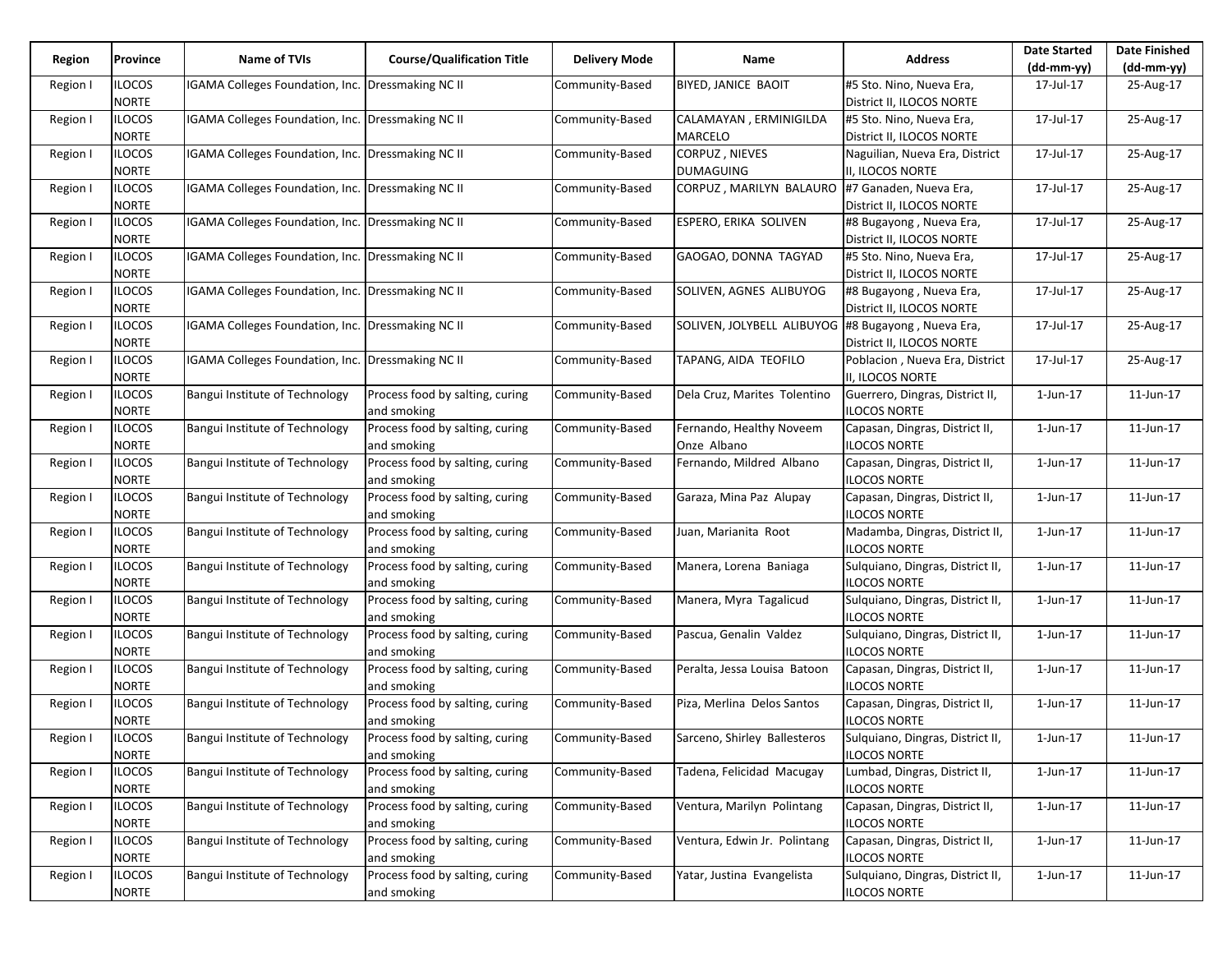| Region   | Province                      | Name of TVIs                                             | <b>Course/Qualification Title</b> | <b>Delivery Mode</b> | Name                                    | <b>Address</b>                                           | <b>Date Started</b> | <b>Date Finished</b> |
|----------|-------------------------------|----------------------------------------------------------|-----------------------------------|----------------------|-----------------------------------------|----------------------------------------------------------|---------------------|----------------------|
|          |                               |                                                          |                                   |                      |                                         |                                                          | $(dd-mm-yy)$        | $(dd-mm-yy)$         |
| Region I | <b>ILOCOS</b><br><b>NORTE</b> | IGAMA Colleges Foundation, Inc.                          | Dressmaking NC II                 | Community-Based      | AKBARI, ELNORA NENITA<br>PEREDO         | #2 Garreta, Badoc, District II,<br><b>ILOCOS NORTE</b>   | 21-Aug-17           | 29-Sep-17            |
| Region I | <b>ILOCOS</b><br><b>NORTE</b> | IGAMA Colleges Foundation, Inc.                          | Dressmaking NC II                 | Community-Based      | ALCANTARA, LILY AQUINO                  | #3 Alogoog, Badoc, District II,<br><b>ILOCOS NORTE</b>   | 21-Aug-17           | 29-Sep-17            |
| Region I | <b>ILOCOS</b><br><b>NORTE</b> | IGAMA Colleges Foundation, Inc. Dressmaking NC II        |                                   | Community-Based      | CALAYCAY, TINA LUCERO                   | #3 Alogoog, Badoc, District II,<br>ILOCOS NORTE          | 21-Aug-17           | 29-Sep-17            |
| Region I | <b>ILOCOS</b><br><b>NORTE</b> | IGAMA Colleges Foundation, Inc. Dressmaking NC II        |                                   | Community-Based      | DIGAP, VICTORIA BARUT                   | #15-B Alay, Badoc, District II,<br><b>ILOCOS NORTE</b>   | 21-Aug-17           | 29-Sep-17            |
| Region I | <b>ILOCOS</b><br><b>NORTE</b> | IGAMA Colleges Foundation, Inc.                          | Dressmaking NC II                 | Community-Based      | GAMPONIA, EMELYN<br><b>GAMPONIA</b>     | #3 Alogoog, Badoc, District II,<br><b>ILOCOS NORTE</b>   | 21-Aug-17           | 29-Sep-17            |
| Region I | <b>ILOCOS</b><br><b>NORTE</b> | IGAMA Colleges Foundation, Inc. Dressmaking NC II        |                                   | Community-Based      | GAMUNDOY, EMEE CARINA<br><b>LUCERO</b>  | #3 Alogoog, Badoc, District II,<br><b>ILOCOS NORTE</b>   | 21-Aug-17           | 29-Sep-17            |
| Region I | <b>ILOCOS</b><br><b>NORTE</b> | IGAMA Colleges Foundation, Inc.                          | Dressmaking NC II                 | Community-Based      | GASCON, MARJORY ANN<br>CABULERA         | #15B-Alay, Badoc, District II,<br><b>ILOCOS NORTE</b>    | 21-Aug-17           | 29-Sep-17            |
| Region I | <b>ILOCOS</b><br><b>NORTE</b> | IGAMA Colleges Foundation, Inc.                          | Dressmaking NC II                 | Community-Based      | MALAPIRA, FLORDELYN<br><b>FIGUERAS</b>  | #3 Alogoog, Badoc, District II,<br>ILOCOS NORTE          | 21-Aug-17           | 29-Sep-17            |
| Region I | <b>ILOCOS</b><br><b>NORTE</b> | IGAMA Colleges Foundation, Inc.                          | <b>Dressmaking NC II</b>          | Community-Based      | MERCADER, REMEDIOS<br>TACLAY            | #2 Garreta, Badoc, District II,<br><b>ILOCOS NORTE</b>   | 21-Aug-17           | 29-Sep-17            |
| Region I | <b>ILOCOS</b><br><b>NORTE</b> | IGAMA Colleges Foundation, Inc. Dressmaking NC II        |                                   | Community-Based      | PAGALING, MARISSA LEA<br><b>APOSTOL</b> | #9 Paltit, Badoc, District II,<br>ILOCOS NORTE           | 21-Aug-17           | 29-Sep-17            |
| Region I | <b>ILOCOS</b><br><b>NORTE</b> | IGAMA Colleges Foundation, Inc.                          | Dressmaking NC II                 | Community-Based      | PASCUA, TESSIE IGLESIA                  | #2 Garreta, Badoc, District II,<br><b>ILOCOS NORTE</b>   | 21-Aug-17           | 29-Sep-17            |
| Region I | <b>ILOCOS</b><br><b>NORTE</b> | <b>IGAMA Colleges Foundation, Inc. Dressmaking NC II</b> |                                   | Community-Based      | RABANAL, MARIA BELLA<br><b>RUBIO</b>    | #4-B Aring, Badoc, District II,<br><b>ILOCOS NORTE</b>   | 21-Aug-17           | 29-Sep-17            |
| Region I | <b>ILOCOS</b><br><b>NORTE</b> | IGAMA Colleges Foundation, Inc. Dressmaking NC II        |                                   | Community-Based      | SILAO, CONCEPCION PASTOR                | #3 Alogoog, Badoc, District II,<br><b>ILOCOS NORTE</b>   | 21-Aug-17           | 29-Sep-17            |
| Region I | <b>ILOCOS</b><br><b>NORTE</b> | IGAMA Colleges Foundation, Inc.                          | Dressmaking NC II                 | Community-Based      | TEODOCIO, ARLYN<br><b>BALDIVINO</b>     | #9 Paltit, Badoc, District II,<br><b>ILOCOS NORTE</b>    | 21-Aug-17           | 29-Sep-17            |
| Region I | <b>ILOCOS</b><br><b>NORTE</b> | IGAMA Colleges Foundation, Inc.                          | Dressmaking NC II                 | Community-Based      | VALIDO, ESTRELLA ARTATES                | #1 Canaan, Badoc, District II,<br><b>ILOCOS NORTE</b>    | 21-Aug-17           | 29-Sep-17            |
| Region I | <b>ILOCOS</b><br><b>NORTE</b> | IGAMA Colleges Foundation, Inc. Dressmaking NC II        |                                   | Community-Based      | CALDAZO, EVANGELINE<br>PAGDILAO         | #1 Valbuena, Pinili, District II,<br><b>ILOCOS NORTE</b> | 5-Jun-17            | 14-Jul-17            |
| Region I | <b>ILOCOS</b><br><b>NORTE</b> | IGAMA Colleges Foundation, Inc.                          | Dressmaking NC II                 | Community-Based      | RAMBAUD, ELIZABETH<br><b>DACILLO</b>    | #6 Puritac, Pinili, District II,<br>ILOCOS NORTE         | 5-Jun-17            | 14-Jul-17            |
| Region I | <b>ILOCOS</b><br><b>NORTE</b> | <b>IGAMA Colleges Foundation, Inc.</b>                   | Dressmaking NC II                 | Community-Based      | TACOTACO, EVANGELINE<br>PAILANO         | #11 Darat, Pinili, District II,<br><b>ILOCOS NORTE</b>   | 5-Jun-17            | 14-Jul-17            |
| Region I | <b>ILOCOS</b><br><b>NORTE</b> | IGAMA Colleges Foundation, Inc. Dressmaking NC II        |                                   | Community-Based      | RAHON, MARILYN DOGELIO                  | #11 Darat, Pinili, District II,<br>ILOCOS NORTE          | 5-Jun-17            | 14-Jul-17            |
| Region I | <b>ILOCOS</b><br><b>NORTE</b> | IGAMA Colleges Foundation, Inc. Dressmaking NC II        |                                   | Community-Based      | FERNANDEZ, ALICE VERGARA                | #1 Valbuena, Pinili, District II,<br>ILOCOS NORTE        | 5-Jun-17            | 14-Jul-17            |
| Region I | <b>ILOCOS</b><br><b>NORTE</b> | IGAMA Colleges Foundation, Inc.                          | Dressmaking NC II                 | Community-Based      | PACUBAT, LOWELIN<br>COLOMA              | #1 Valbuena, Pinili, District II,<br><b>ILOCOS NORTE</b> | 5-Jun-17            | 14-Jul-17            |
| Region I | <b>ILOCOS</b><br><b>NORTE</b> | IGAMA Colleges Foundation, Inc. Dressmaking NC II        |                                   | Community-Based      | RAGA, LIGAYA DAHILIG                    | #11 Darat, Pinili, District II,<br><b>ILOCOS NORTE</b>   | 5-Jun-17            | 14-Jul-17            |
| Region I | <b>ILOCOS</b><br><b>NORTE</b> | IGAMA Colleges Foundation, Inc.                          | Dressmaking NC II                 | Community-Based      | FAGARAGAN, DIVINA<br><b>TUGAOEN</b>     | #1 Valbuena, Pinili, District II,<br><b>ILOCOS NORTE</b> | 5-Jun-17            | 14-Jul-17            |
| Region I | <b>ILOCOS</b><br><b>NORTE</b> | IGAMA Colleges Foundation, Inc.                          | Dressmaking NC II                 | Community-Based      | SALES, JACKELYN<br>RAMBAYON             | #5 Dalayap, Pinili, District II,<br><b>ILOCOS NORTE</b>  | 5-Jun-17            | 14-Jul-17            |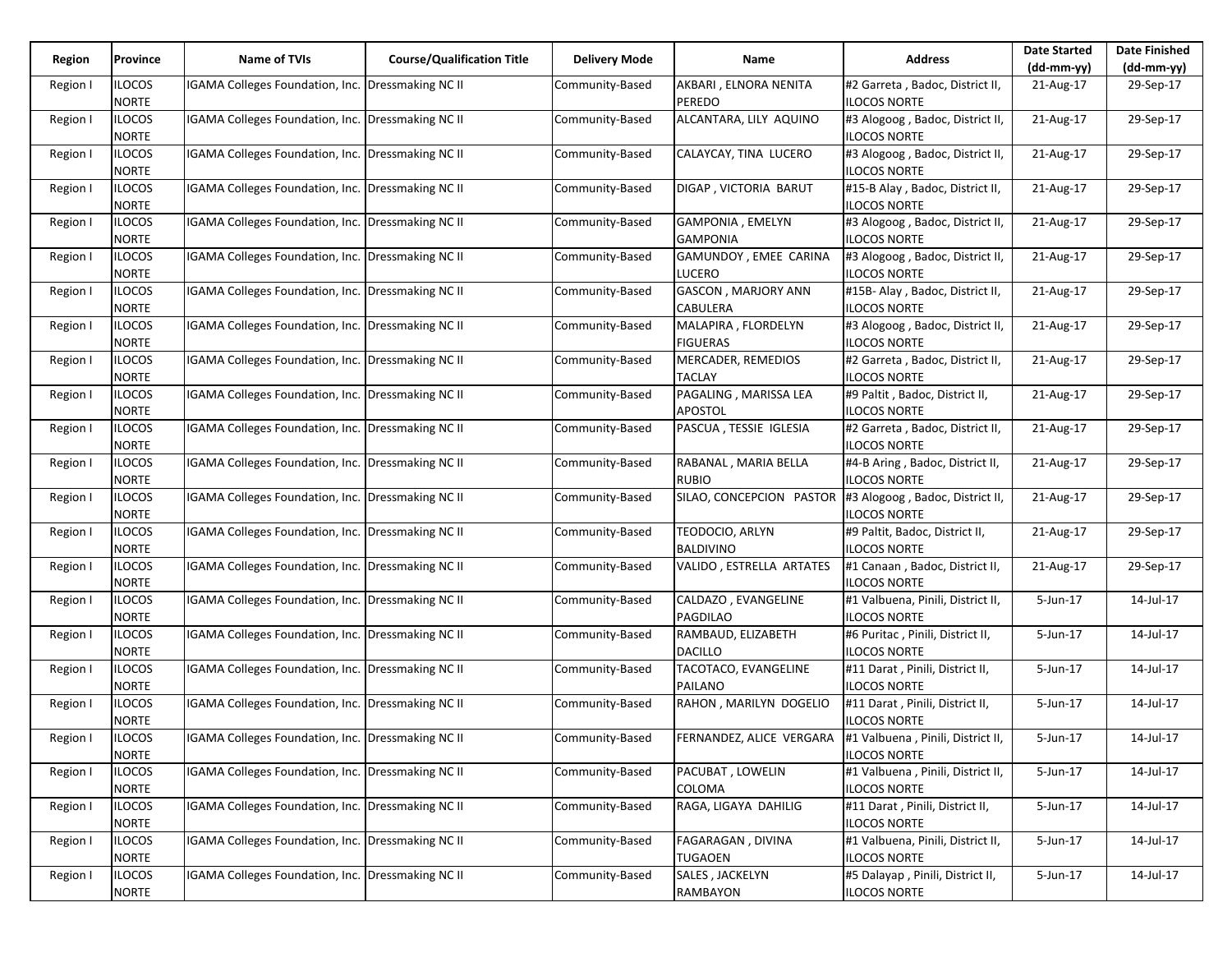| Region   |                               |                                                          |                                                           |                      |                                     |                                                         | <b>Date Started</b> | <b>Date Finished</b> |
|----------|-------------------------------|----------------------------------------------------------|-----------------------------------------------------------|----------------------|-------------------------------------|---------------------------------------------------------|---------------------|----------------------|
|          | Province                      | Name of TVIs                                             | <b>Course/Qualification Title</b>                         | <b>Delivery Mode</b> | Name                                | <b>Address</b>                                          | $(dd-mm-yy)$        | (dd-mm-yy)           |
| Region I | <b>ILOCOS</b><br><b>NORTE</b> | IGAMA Colleges Foundation, Inc. Dressmaking NC II        |                                                           | Community-Based      | BUTAY, HAZELL JOY TABRILLA          | Bungro, Pinili, District II,<br><b>ILOCOS NORTE</b>     | 5-Jun-17            | 14-Jul-17            |
| Region I | <b>ILOCOS</b><br><b>NORTE</b> | IGAMA Colleges Foundation, Inc. Dressmaking NC II        |                                                           | Community-Based      | NUESCA, EDEN AURELIA<br>YANOS       | #11 Darat, Pinili, District II,<br>ILOCOS NORTE         | 5-Jun-17            | 14-Jul-17            |
| Region I | <b>ILOCOS</b><br><b>NORTE</b> | IGAMA Colleges Foundation, Inc. Dressmaking NC II        |                                                           | Community-Based      | RAHON, VICTORIA<br>FERNANDEZ        | #11 Darat, Pinili, District II,<br>ILOCOS NORTE         | 5-Jun-17            | 14-Jul-17            |
| Region I | <b>ILOCOS</b><br><b>NORTE</b> | IGAMA Colleges Foundation, Inc. Dressmaking NC II        |                                                           | Community-Based      | BALDOMIR, OFELIA ABRIOL             | #1 Valbuena, Pinili, District II,<br>ILOCOS NORTE       | 5-Jun-17            | 14-Jul-17            |
| Region I | <b>ILOCOS</b><br><b>NORTE</b> | <b>IGAMA Colleges Foundation, Inc. Dressmaking NC II</b> |                                                           | Community-Based      | DAGDAGAN, EMELY<br>ACADEMIA         | #6 Puritac, Pinili, District II,<br><b>ILOCOS NORTE</b> | 5-Jun-17            | 14-Jul-17            |
| Region I | <b>ILOCOS</b><br><b>NORTE</b> | IGAMA Colleges Foundation, Inc. Dressmaking NC II        |                                                           | Community-Based      | OASAY, AMELIA MARQUEZ               | #14 Tartarabang, Pinili,<br>District II, ILOCOS NORTE   | 5-Jun-17            | 14-Jul-17            |
| Region I | <b>ILOCOS</b><br><b>NORTE</b> | Bangui Institute of Technology                           | Cake Making Leading to Bread &<br>Pastry Production NC II | Community-Based      | Abucay, Marcia Cabuntocan           | Cabangaran, Paoay, District II,<br><b>ILOCOS NORTE</b>  | 14-Aug-17           | 25-Aug-17            |
| Region I | <b>ILOCOS</b><br><b>NORTE</b> | Bangui Institute of Technology                           | Cake Making Leading to Bread &<br>Pastry Production NC II | Community-Based      | Bagayas, Estrella Galarita          | San Blas, Paoay, District II,<br>ILOCOS NORTE           | 14-Aug-17           | 25-Aug-17            |
| Region I | <b>ILOCOS</b><br><b>NORTE</b> | Bangui Institute of Technology                           | Cake Making Leading to Bread &<br>Pastry Production NC II | Community-Based      | Batangan, Hazel C                   | Nalasin, Paoay, District II,<br><b>ILOCOS NORTE</b>     | 14-Aug-17           | 25-Aug-17            |
| Region I | <b>ILOCOS</b><br><b>NORTE</b> | Bangui Institute of Technology                           | Cake Making Leading to Bread &<br>Pastry Production NC II | Community-Based      | Cabuntucan, Victoria B              | Surguin, Paoay, District II,<br><b>ILOCOS NORTE</b>     | 14-Aug-17           | 25-Aug-17            |
| Region I | <b>ILOCOS</b><br><b>NORTE</b> | Bangui Institute of Technology                           | Cake Making Leading to Bread &<br>Pastry Production NC II | Community-Based      | Cabuyadao, Dianna Rose<br>Adizas    | Mumulaan, Paoay, District II,<br>ILOCOS NORTE           | 14-Aug-17           | 25-Aug-17            |
| Region I | <b>ILOCOS</b><br><b>NORTE</b> | Bangui Institute of Technology                           | Cake Making Leading to Bread &<br>Pastry Production NC II | Community-Based      | Cainglet, Leni R                    | Cabangaran, Paoay, District II,<br><b>ILOCOS NORTE</b>  | 14-Aug-17           | 25-Aug-17            |
| Region I | <b>ILOCOS</b><br><b>NORTE</b> | Bangui Institute of Technology                           | Cake Making Leading to Bread &<br>Pastry Production NC II | Community-Based      | Castillo, Cecilia Tabije            | San Blas, Paoay, District II,<br><b>ILOCOS NORTE</b>    | 14-Aug-17           | 25-Aug-17            |
| Region I | <b>ILOCOS</b><br><b>NORTE</b> | Bangui Institute of Technology                           | Cake Making Leading to Bread &<br>Pastry Production NC II | Community-Based      | Cuaresma, Maria Teresita<br>Alegado | Cayubog, Paoay, District II,<br>ILOCOS NORTE            | 14-Aug-17           | 25-Aug-17            |
| Region I | <b>ILOCOS</b><br><b>NORTE</b> | Bangui Institute of Technology                           | Cake Making Leading to Bread &<br>Pastry Production NC II | Community-Based      | Cuaresma, Maria Teresa<br>Alegado   | Cayubog, Paoay, District II,<br><b>ILOCOS NORTE</b>     | 14-Aug-17           | 25-Aug-17            |
| Region I | <b>ILOCOS</b><br><b>NORTE</b> | Bangui Institute of Technology                           | Cake Making Leading to Bread &<br>Pastry Production NC II | Community-Based      | Dela Cruz, Cherry N                 | Monte, Paoay, District II,<br><b>ILOCOS NORTE</b>       | 14-Aug-17           | 25-Aug-17            |
| Region I | <b>ILOCOS</b><br><b>NORTE</b> | Bangui Institute of Technology                           | Cake Making Leading to Bread &<br>Pastry Production NC II | Community-Based      | Gierza, Laida Castro                | Sungadan, Paoay, District II,<br>ILOCOS NORTE           | 14-Aug-17           | 25-Aug-17            |
| Region I | <b>ILOCOS</b><br><b>NORTE</b> | Bangui Institute of Technology                           | Cake Making Leading to Bread &<br>Pastry Production NC II | Community-Based      | Inocente, Gloria Rambayon           | Paratong, Paoay, District II,<br>ILOCOS NORTE           | 14-Aug-17           | 25-Aug-17            |
| Region I | <b>ILOCOS</b><br><b>NORTE</b> | Bangui Institute of Technology                           | Cake Making Leading to Bread &<br>Pastry Production NC II | Community-Based      | Nagar, Imelda P                     | Paratong, Paoay, District II,<br><b>ILOCOS NORTE</b>    | 14-Aug-17           | 25-Aug-17            |
| Region I | <b>ILOCOS</b><br><b>NORTE</b> | Bangui Institute of Technology                           | Cake Making Leading to Bread &<br>Pastry Production NC II | Community-Based      | Rosete, Elsa Acantilado             | Sangladan, Paoay, District II,<br>ILOCOS NORTE          | 14-Aug-17           | 25-Aug-17            |
| Region I | <b>ILOCOS</b><br><b>NORTE</b> | Marcos Agro-Industrial School                            | Perform Body Massage (Leading<br>To Beauty Care Ncii)     | Community-Based      | Agoto, Eden Juan                    | Pacifico, Marcos, District II,<br>Ilocos Norte          | 21-Aug-17           | 16-Sep-17            |
| Region I | <b>ILOCOS</b><br><b>NORTE</b> | Marcos Agro-Industrial School                            | Perform Body Massage (Leading<br>To Beauty Care Ncii)     | Community-Based      | Andres, Marites Abran               | Escoda, Marcos, District II,<br>Ilocos Norte            | 21-Aug-17           | 16-Sep-17            |
| Region I | <b>ILOCOS</b><br><b>NORTE</b> | Marcos Agro-Industrial School                            | Perform Body Massage (Leading<br>To Beauty Care Ncii)     | Community-Based      | Badua, Iluminada Guerrero           | Pacifico, Marcos, District II,<br><b>Ilocos Norte</b>   | 21-Aug-17           | 16-Sep-17            |
| Region I | <b>ILOCOS</b><br><b>NORTE</b> | Marcos Agro-Industrial School                            | Perform Body Massage (Leading<br>To Beauty Care Ncii)     | Community-Based      | Baylosis, Jhunarose Bañaga          | Escoda, Marcos, District II,<br><b>Ilocos Norte</b>     | 21-Aug-17           | 16-Sep-17            |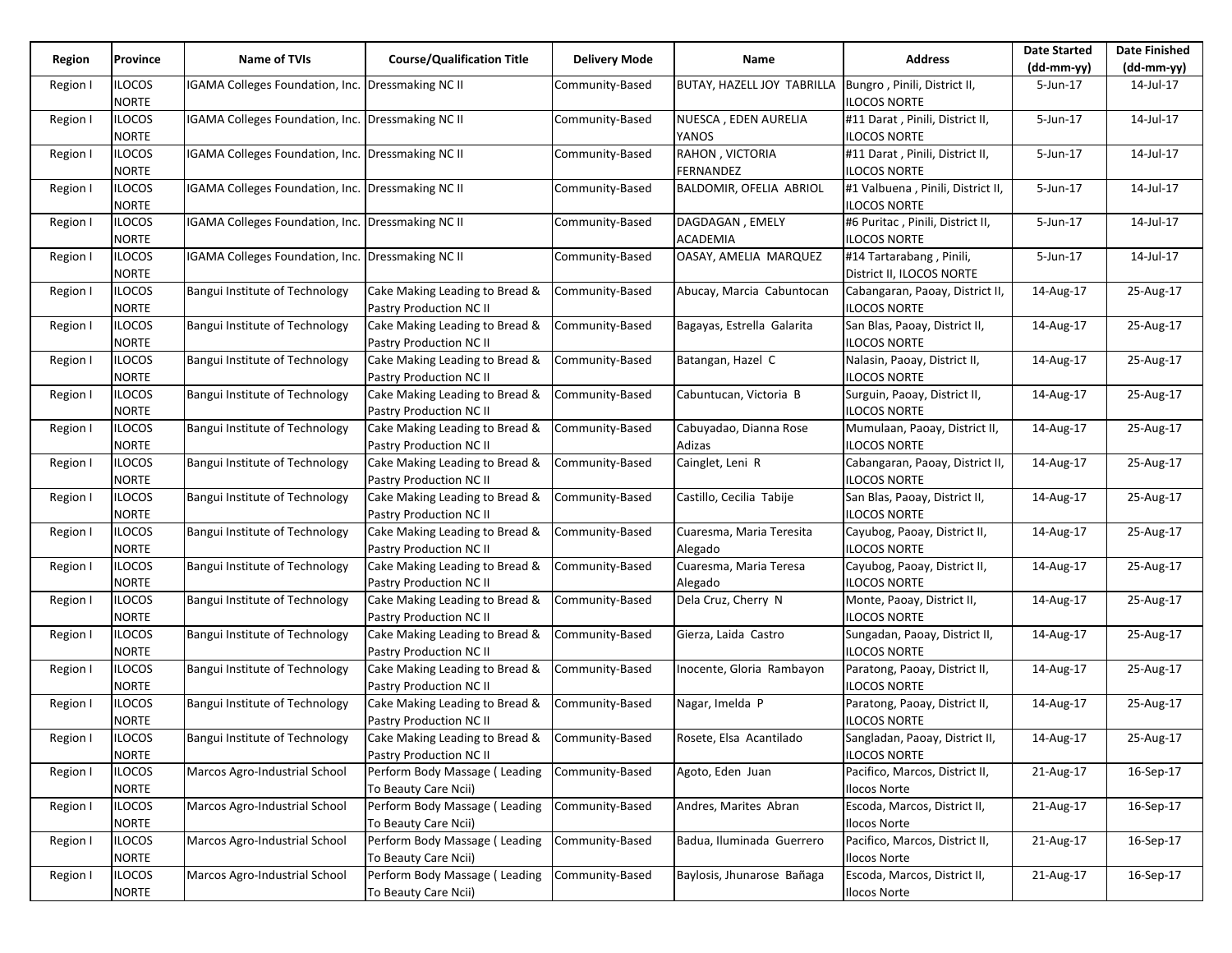| Region   | Province                      | Name of TVIs                  | <b>Course/Qualification Title</b>                     | <b>Delivery Mode</b> | Name                                                        | <b>Address</b>                                 | <b>Date Started</b> | <b>Date Finished</b> |
|----------|-------------------------------|-------------------------------|-------------------------------------------------------|----------------------|-------------------------------------------------------------|------------------------------------------------|---------------------|----------------------|
|          |                               |                               |                                                       |                      |                                                             |                                                | $(dd-mm-yy)$        | $(dd-mm-yy)$         |
| Region I | <b>ILOCOS</b><br><b>NORTE</b> | Marcos Agro-Industrial School | Perform Body Massage (Leading<br>To Beauty Care Ncii) | Community-Based      | Bitanga, Kathyrine Wenceslao Daquioag, Marcos, District II, | <b>Ilocos Norte</b>                            | 21-Aug-17           | 16-Sep-17            |
| Region I | <b>ILOCOS</b><br><b>NORTE</b> | Marcos Agro-Industrial School | Perform Body Massage (Leading                         | Community-Based      | Bueno, Monette Bayaca                                       | Pacifico, Marcos, District II,                 | 21-Aug-17           | 16-Sep-17            |
|          |                               |                               | To Beauty Care Ncii)                                  |                      |                                                             | Ilocos Norte                                   |                     |                      |
| Region I | <b>ILOCOS</b><br><b>NORTE</b> | Marcos Agro-Industrial School | Perform Body Massage (Leading<br>To Beauty Care Ncii) | Community-Based      | Bulosan, Leynita Merlas                                     | Daquioag, Marcos, District II,<br>Ilocos Norte | 21-Aug-17           | 16-Sep-17            |
| Region I | <b>ILOCOS</b><br><b>NORTE</b> | Marcos Agro-Industrial School | Perform Body Massage (Leading<br>To Beauty Care Ncii) | Community-Based      | Cariaga, Noravel Serra                                      | Imelda, Marcos, District II,<br>Ilocos Norte   | 21-Aug-17           | 16-Sep-17            |
| Region I | <b>ILOCOS</b>                 | Marcos Agro-Industrial School | Perform Body Massage (Leading                         | Community-Based      | Clemente, Feliza Yate                                       | Escoda, Marcos, District II,                   | 21-Aug-17           | 16-Sep-17            |
|          | <b>NORTE</b>                  |                               | To Beauty Care Ncii)                                  |                      |                                                             | Ilocos Norte                                   |                     |                      |
| Region I | <b>ILOCOS</b>                 | Marcos Agro-Industrial School | Perform Body Massage (Leading                         | Community-Based      | Kabigting, Margarita Bangloy                                | Tabucbuc, Marcos, District II,                 | 21-Aug-17           | 16-Sep-17            |
|          | <b>NORTE</b>                  |                               | To Beauty Care Ncii)                                  |                      |                                                             | llocos Norte                                   |                     |                      |
|          | <b>ILOCOS</b>                 | Marcos Agro-Industrial School | Perform Body Massage (Leading                         | Community-Based      | Menor, Fredelia Basilio                                     | Escoda, Marcos, District II,                   | 21-Aug-17           | 16-Sep-17            |
| Region I |                               |                               |                                                       |                      |                                                             |                                                |                     |                      |
|          | <b>NORTE</b>                  |                               | To Beauty Care Ncii)                                  |                      |                                                             | Ilocos Norte                                   |                     |                      |
| Region I | <b>ILOCOS</b>                 | Marcos Agro-Industrial School | Perform Body Massage (Leading                         | Community-Based      | Menor, Regine Paulo                                         | Escoda, Marcos, District II,                   | 21-Aug-17           | 16-Sep-17            |
|          | <b>NORTE</b>                  |                               | To Beauty Care Ncii)                                  |                      |                                                             | Ilocos Norte                                   |                     |                      |
| Region I | <b>ILOCOS</b>                 | Marcos Agro-Industrial School | Perform Body Massage (Leading                         | Community-Based      | Respicio, Zenaida Dionicio                                  | Escoda, Marcos, District II,                   | 21-Aug-17           | 16-Sep-17            |
|          | <b>NORTE</b>                  |                               | To Beauty Care Ncii)                                  |                      |                                                             | llocos Norte                                   |                     |                      |
| Region I | <b>ILOCOS</b>                 | Marcos Agro-Industrial School | Perform Body Massage (Leading                         | Community-Based      | Sulguiano, Wilma Perez                                      | Escoda, Marcos, District II,                   | 21-Aug-17           | 16-Sep-17            |
|          | <b>NORTE</b>                  |                               | To Beauty Care Ncii)                                  |                      |                                                             | Ilocos Norte                                   |                     |                      |
| Region I | <b>ILOCOS</b>                 | Marcos Agro-Industrial School | Perform Body Massage (Leading                         | Community-Based      | Vicente, Gemma Agustin                                      | Escoda, Marcos, District II,                   | 21-Aug-17           | 16-Sep-17            |
|          | <b>NORTE</b>                  |                               | To Beauty Care Ncii)                                  |                      |                                                             | Ilocos Norte                                   |                     |                      |
| Region I | <b>ILOCOS</b>                 | Marcos Agro-Industrial School | Perform Body Massage (Leading                         | Community-Based      | Villanueva, Sheryll-lyne                                    | Pacifico, Marcos, District II,                 | 21-Aug-17           | 16-Sep-17            |
|          | <b>NORTE</b>                  |                               | To Beauty Care Ncii)                                  |                      | <b>Bolibol</b>                                              | Ilocos Norte                                   |                     |                      |
| Region I | <b>ILOCOS</b>                 | Marcos Agro-Industrial School | Proces Food by Salting, Curing                        | Community-Based      | Agbayani, Francisvic Raña                                   | Comcomloog, Currimao,                          | 17-Sep-17           | 26-Sep-17            |
|          | <b>NORTE</b>                  |                               | and Smoking                                           |                      |                                                             | District II, Ilocos Norte                      |                     |                      |
| Region I | <b>ILOCOS</b>                 | Marcos Agro-Industrial School | Proces Food by Salting, Curing                        | Community-Based      | Alega, Adelina Bonuan                                       | Poblacion 1, Currimao, District                | 17-Sep-17           | 26-Sep-17            |
|          | <b>NORTE</b>                  |                               | and Smoking                                           |                      |                                                             | II, Ilocos Norte                               |                     |                      |
| Region I | <b>ILOCOS</b>                 | Marcos Agro-Industrial School | Proces Food by Salting, Curing                        | Community-Based      | Barao, Myreene Sulicipan                                    | Comcomloong, Currimao,                         | 17-Sep-17           | 26-Sep-17            |
|          | <b>NORTE</b>                  |                               | and Smoking                                           |                      |                                                             | District II, Ilocos Norte                      |                     |                      |
| Region I | <b>ILOCOS</b>                 | Marcos Agro-Industrial School | Proces Food by Salting, Curing                        | Community-Based      | Cac, Sheila Rapal                                           | Pangil, Currimao, District II,                 | 17-Sep-17           | 26-Sep-17            |
|          | <b>NORTE</b>                  |                               | and Smoking                                           |                      |                                                             | Ilocos Norte                                   |                     |                      |
| Region I | <b>ILOCOS</b>                 | Marcos Agro-Industrial School | Proces Food by Salting, Curing                        | Community-Based      | De la Cruz, Desiree Apalla                                  | Gaang, Currimao, District II,                  | 17-Sep-17           | 26-Sep-17            |
|          | <b>NORTE</b>                  |                               | and Smoking                                           |                      |                                                             | Ilocos Norte                                   |                     |                      |
| Region I | <b>ILOCOS</b>                 | Marcos Agro-Industrial School | Proces Food by Salting, Curing                        | Community-Based      | Jimenez, Teresita Bilog                                     | Comcomloong, Currimao,                         | 17-Sep-17           | 26-Sep-17            |
|          | <b>NORTE</b>                  |                               | and Smoking                                           |                      |                                                             | District II, Ilocos Norte                      |                     |                      |
| Region I | <b>ILOCOS</b>                 | Marcos Agro-Industrial School | Proces Food by Salting, Curing                        | Community-Based      | Ola, Josephine Sebastian                                    | Paguludan, Currimao, District                  | 17-Sep-17           | 26-Sep-17            |
|          | <b>NORTE</b>                  |                               | and Smoking                                           |                      |                                                             | II, Ilocos Norte                               |                     |                      |
| Region I | <b>ILOCOS</b>                 | Marcos Agro-Industrial School | Proces Food by Salting, Curing                        | Community-Based      | Paguirigan, Lorlee Vigilla                                  | Gaang, Currimao, District II,                  | 17-Sep-17           | 26-Sep-17            |
|          | <b>NORTE</b>                  |                               | and Smoking                                           |                      |                                                             | Ilocos Norte                                   |                     |                      |
| Region I | <b>ILOCOS</b>                 | Marcos Agro-Industrial School | Proces Food by Salting, Curing                        | Community-Based      | Raralio, Rosalinda Sebastian                                | Paguludan, Currimao, District                  | 17-Sep-17           | 26-Sep-17            |
|          | <b>NORTE</b>                  |                               | and Smoking                                           |                      |                                                             | II, Ilocos Norte                               |                     |                      |
| Region I | <b>ILOCOS</b>                 | Marcos Agro-Industrial School | Proces Food by Salting, Curing                        | Community-Based      | Sacatrapos, Rhea May Rosete Anggapang Sur, Currimao,        |                                                | 17-Sep-17           | 26-Sep-17            |
|          | <b>NORTE</b>                  |                               | and Smoking                                           |                      |                                                             | District II, Ilocos Norte                      |                     |                      |
|          | <b>ILOCOS</b>                 | Marcos Agro-Industrial School | Proces Food by Salting, Curing                        | Community-Based      | Sacatrapos, Felimark Toquio                                 |                                                |                     | 26-Sep-17            |
| Region I |                               |                               |                                                       |                      |                                                             | Anggapang Sur, Currimao,                       | 17-Sep-17           |                      |
|          | <b>NORTE</b>                  |                               | and Smoking                                           |                      |                                                             | District II, Ilocos Norte                      |                     |                      |
| Region I | <b>ILOCOS</b>                 | Marcos Agro-Industrial School | Proces Food by Salting, Curing                        | Community-Based      | San Lorenzo, Loela Layugan                                  | Poblacion 2, Currimao, District                | 17-Sep-17           | 26-Sep-17            |
|          | <b>NORTE</b>                  |                               | and Smoking                                           |                      |                                                             | II, Ilocos Norte                               |                     |                      |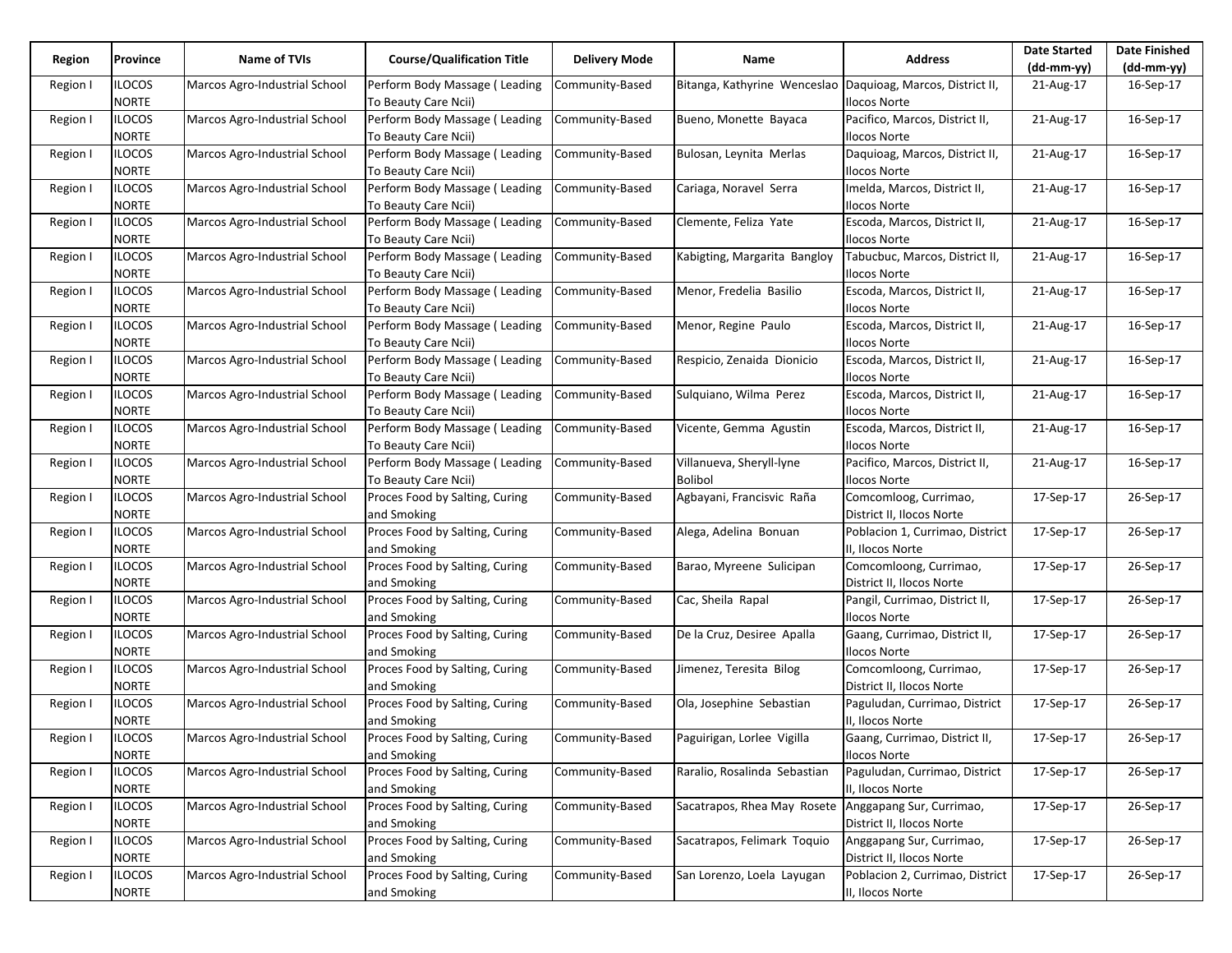| Region   | Province                      | Name of TVIs                             | <b>Course/Qualification Title</b>             | <b>Delivery Mode</b> | Name                                                | <b>Address</b>                                      | <b>Date Started</b> | <b>Date Finished</b> |
|----------|-------------------------------|------------------------------------------|-----------------------------------------------|----------------------|-----------------------------------------------------|-----------------------------------------------------|---------------------|----------------------|
|          |                               |                                          |                                               |                      |                                                     |                                                     | $(dd-mm-yy)$        | $(dd-mm-yy)$         |
| Region I | <b>ILOCOS</b><br><b>NORTE</b> | Marcos Agro-Industrial School            | Proces Food by Salting, Curing<br>and Smoking | Community-Based      | Saz, Jonalyn Jamon                                  | Poblacion 1, Currimao, District<br>II, Ilocos Norte | 17-Sep-17           | 26-Sep-17            |
| Region I | <b>ILOCOS</b><br><b>NORTE</b> | Marcos Agro-Industrial School            | Proces Food by Salting, Curing<br>and Smoking | Community-Based      | Vigilla, Lemelyn Dela Cruz                          | Gaang, Currimao, District II,<br>Ilocos Norte       | 17-Sep-17           | 26-Sep-17            |
| Region I | <b>ILOCOS</b>                 | Marcos Agro-Industrial School            | Proces Food by Salting, Curing                | Community-Based      | Ventulan, Madeline Layus                            | Salugan, Currimao, District II,                     | 17-Sep-17           | 26-Sep-17            |
|          | <b>NORTE</b>                  |                                          | and Smoking                                   |                      |                                                     | llocos Norte                                        |                     |                      |
|          |                               |                                          | Process Foo by Salting, Curing                |                      |                                                     |                                                     |                     |                      |
|          |                               | PANGASINA Luciano Millan Memorial School | and Smoking (Leading to Food                  |                      |                                                     | 96, Cabalitian, Asingan,                            |                     |                      |
| Region I | N                             | of Arts and Trades                       | Processing NC II)                             | Community-based      | ADVIENTO, RIO MAE ACLERA                            | District VI, PANGASINAN                             | 21-Jul-17           | 3-Aug-17             |
|          |                               |                                          | Process Foo by Salting, Curing                |                      |                                                     |                                                     |                     |                      |
|          |                               | PANGASINA Luciano Millan Memorial School | and Smoking (Leading to Food                  |                      | ALENIADO, GLYNESLYN                                 | , Toboy, Asingan, District VI,                      |                     |                      |
| Region I | N                             | of Arts and Trades                       | Processing NC II)                             | Community-based      | FERNANDEZ                                           | PANGASINAN                                          | 21-Jul-17           | 3-Aug-17             |
|          |                               |                                          | Process Foo by Salting, Curing                |                      |                                                     |                                                     |                     |                      |
|          |                               | PANGASINA Luciano Millan Memorial School | and Smoking (Leading to Food                  |                      | ALVAREZ, SHEILA                                     | Zone I, Dupac, Asingan,                             |                     |                      |
| Region I | N                             | of Arts and Trades                       | Processing NC II)                             | Community-based      | TAMONDONG                                           | District VI, PANGASINAN                             | 21-Jul-17           | 3-Aug-17             |
|          |                               |                                          | Process Foo by Salting, Curing                |                      |                                                     | Vintigan Building Ignacio St.,                      |                     |                      |
|          |                               | PANGASINA Luciano Millan Memorial School | and Smoking (Leading to Food                  |                      |                                                     | Baro, Asingan, District VI,                         |                     |                      |
| Region I | N                             | of Arts and Trades                       | Processing NC II)                             | Community-based      | ARZADON, DANIEL JARDIOLIN                           | PANGASINAN                                          | 21-Jul-17           | 3-Aug-17             |
|          |                               |                                          | Process Foo by Salting, Curing                |                      |                                                     |                                                     |                     |                      |
|          |                               | PANGASINA Luciano Millan Memorial School | and Smoking (Leading to Food                  |                      |                                                     | 60, Carmay East, Rosales,                           |                     |                      |
| Region I | N                             | of Arts and Trades                       | Processing NC II)                             | Community-based      | BASILIO, MARGIE CASARENO                            | District VI, PANGASINAN                             | 21-Jul-17           | 3-Aug-17             |
|          |                               |                                          | Process Foo by Salting, Curing                |                      |                                                     |                                                     |                     |                      |
|          |                               | PANGASINA Luciano Millan Memorial School | and Smoking (Leading to Food                  |                      | BENDO, RYAN KENNETH                                 | 175, Baro, Asingan, District VI,                    |                     |                      |
| Region I | N                             | of Arts and Trades                       | Processing NC II)                             | Community-based      | <b>DATOY</b>                                        | PANGASINAN                                          | 21-Jul-17           | 3-Aug-17             |
|          |                               |                                          | Process Foo by Salting, Curing                |                      |                                                     | Purok Tibker, Domanpot,                             |                     |                      |
|          |                               | PANGASINA Luciano Millan Memorial School | and Smoking (Leading to Food                  |                      |                                                     | Asingan, District VI,                               |                     |                      |
| Region I | N                             | of Arts and Trades                       | Processing NC II)                             | Community-based      | BRAVO, IKE BRYAN PALABAY                            | PANGASINAN                                          | 21-Jul-17           | 3-Aug-17             |
|          |                               |                                          | Process Foo by Salting, Curing                |                      |                                                     |                                                     |                     |                      |
|          |                               | PANGASINA Luciano Millan Memorial School | and Smoking (Leading to Food                  |                      |                                                     | 268, Hacienda, Toboy, District                      |                     |                      |
| Region I | N                             | of Arts and Trades                       | Processing NC II)                             | Community-based      | CULALA, ANABEL RELOZA                               | VI, PANGASINAN                                      | 21-Jul-17           | 3-Aug-17             |
|          |                               |                                          | Process Foo by Salting, Curing                |                      |                                                     |                                                     |                     |                      |
|          |                               | PANGASINA Luciano Millan Memorial School | and Smoking (Leading to Food                  |                      |                                                     | Delfun St., Bantog, Asingan,                        |                     |                      |
| Region I | Ν                             | of Arts and Trades                       | Processing NC II)                             | Community-based      | DELA CRUZ, ROSSY GALANTA                            | District VI, PANGASINAN                             | 21-Jul-17           | 3-Aug-17             |
|          |                               |                                          | Process Foo by Salting, Curing                |                      |                                                     | 385 Alejo St., Poblacion East,                      |                     |                      |
|          |                               | PANGASINA Luciano Millan Memorial School | and Smoking (Leading to Food                  |                      |                                                     | Asingan, District VI,                               |                     |                      |
| Region I | N                             | of Arts and Trades                       | Processing NC II)                             | Community-based      | ELEGINO, MARIJOY REPOL                              | PANGASINAN                                          | 21-Jul-17           | 3-Aug-17             |
|          |                               |                                          | Process Foo by Salting, Curing                |                      |                                                     | 143 Malicu, San Marcelino,                          |                     |                      |
|          |                               | PANGASINA Luciano Millan Memorial School | and Smoking (Leading to Food                  |                      |                                                     | Balungao, District V,                               |                     |                      |
| Region I | IN.                           | of Arts and Trades                       | Processing NC II)                             | Community-based      | JAVIER, DONNA LAINE BINCE                           | PANGASINAN                                          | 21-Jul-17           | 3-Aug-17             |
|          |                               |                                          | Process Foo by Salting, Curing                |                      |                                                     |                                                     |                     |                      |
|          |                               | PANGASINA Luciano Millan Memorial School | and Smoking (Leading to Food                  |                      |                                                     | 157, Bantog, Asingan, District                      |                     |                      |
| Region I | N                             | of Arts and Trades                       | Processing NC II)                             | Community-based      | LOPEZ, LOGILLA ABUEL                                | VI, PANGASINAN                                      | 21-Jul-17           | 3-Aug-17             |
|          |                               |                                          | Process Foo by Salting, Curing                |                      |                                                     | 403 Bueno Street, Bantog,                           |                     |                      |
|          |                               | PANGASINA Luciano Millan Memorial School | and Smoking (Leading to Food                  |                      | MADRIAGA, ALMAE                                     | Asingan, District VI,                               |                     |                      |
| Region I | N                             | of Arts and Trades                       | Processing NC II)                             | Community-based      | <b>DARANCIANG</b>                                   | PANGASINAN                                          | 21-Jul-17           | 3-Aug-17             |
|          |                               |                                          | Process Foo by Salting, Curing                |                      |                                                     |                                                     |                     |                      |
|          |                               | PANGASINA Luciano Millan Memorial School | and Smoking (Leading to Food                  |                      |                                                     | Poblacion West, Asingan,                            |                     |                      |
| Region I | N                             | of Arts and Trades                       | Processing NC II)                             | Community-based      | MALALA, GRACE JOY BALCITA   District VI, PANGASINAN |                                                     | 21-Jul-17           | 3-Aug-17             |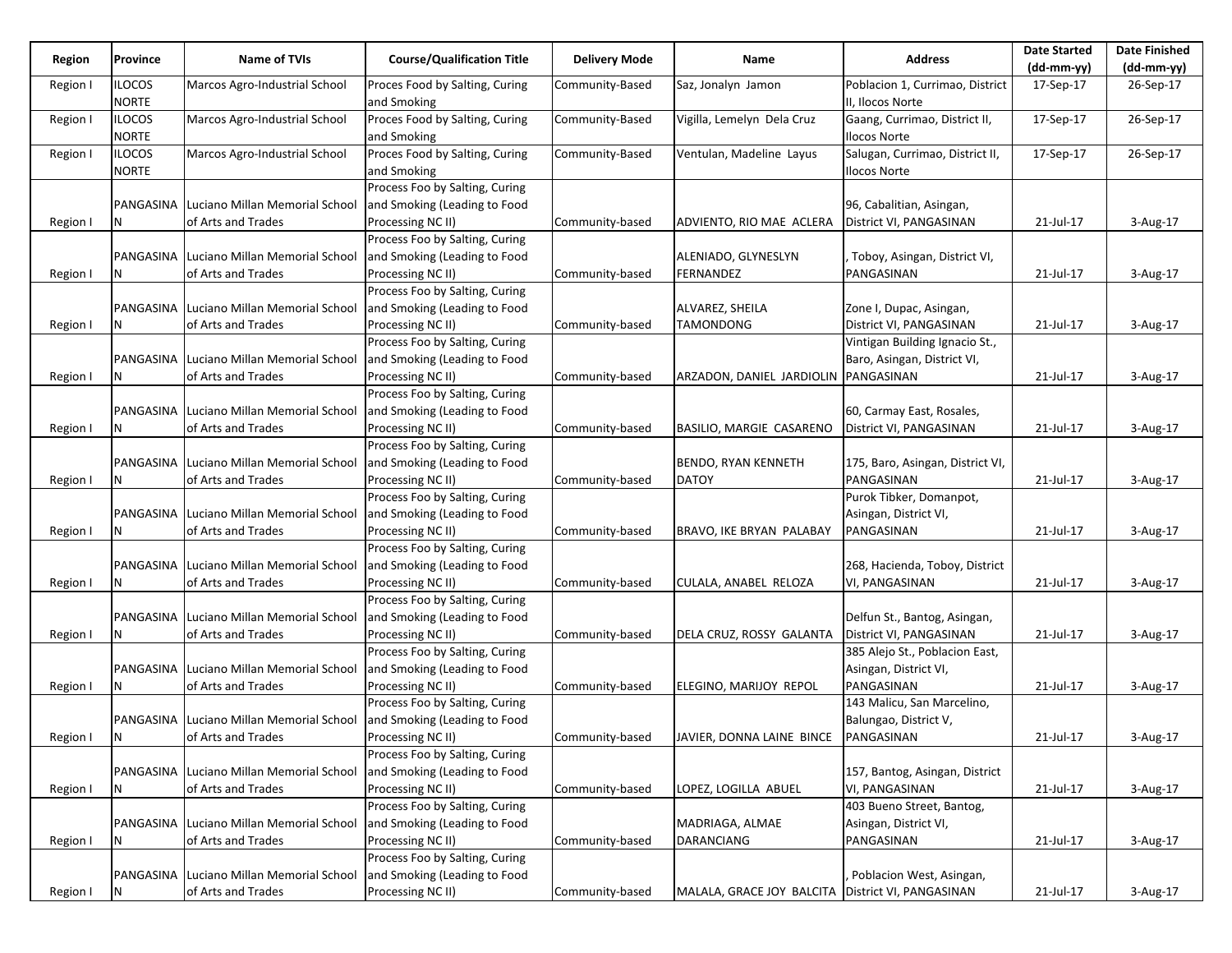|          |           |                                          |                                   |                      |                                                    |                                     | <b>Date Started</b> | <b>Date Finished</b> |
|----------|-----------|------------------------------------------|-----------------------------------|----------------------|----------------------------------------------------|-------------------------------------|---------------------|----------------------|
| Region   | Province  | Name of TVIs                             | <b>Course/Qualification Title</b> | <b>Delivery Mode</b> | Name                                               | <b>Address</b>                      | $(dd-mm-yy)$        | $(dd-mm-yy)$         |
|          |           |                                          | Process Foo by Salting, Curing    |                      |                                                    |                                     |                     |                      |
|          | PANGASINA | Luciano Millan Memorial School           | and Smoking (Leading to Food      |                      |                                                    | Toboy, Asingan, District VI,        |                     |                      |
| Region I | N         | of Arts and Trades                       | Processing NC II)                 | Community-based      | MUNIO, ERNIELYN ROBENIOL                           | PANGASINAN                          | 21-Jul-17           | 3-Aug-17             |
|          |           |                                          | Process Foo by Salting, Curing    |                      |                                                    | Zone 4, Ariston West,               |                     |                      |
|          |           | PANGASINA Luciano Millan Memorial School | and Smoking (Leading to Food      |                      | PALERMO, SALVADOR                                  | Asingan, District VI,               |                     |                      |
| Region I |           | of Arts and Trades                       | Processing NC II)                 | Community-based      | <b>BALDOS</b>                                      | PANGASINAN                          | 21-Jul-17           | 3-Aug-17             |
|          |           |                                          | Process Foo by Salting, Curing    |                      |                                                    | Ignacio Street, Poblacion           |                     |                      |
|          |           | PANGASINA Luciano Millan Memorial School | and Smoking (Leading to Food      |                      |                                                    | West, Asingan, District VI,         |                     |                      |
| Region I | N         | of Arts and Trades                       | Processing NC II)                 | Community-based      | RIBU, GLENN ORTIGUERO                              | PANGASINAN                          | 21-Jul-17           | 3-Aug-17             |
|          |           |                                          | Process Foo by Salting, Curing    |                      |                                                    |                                     |                     |                      |
|          |           | PANGASINA Luciano Millan Memorial School | and Smoking (Leading to Food      |                      |                                                    | 1 Solok, Toboy, Asingan,            |                     |                      |
| Region I |           | of Arts and Trades                       | Processing NC II)                 | Community-based      | ROBENIOL, RYAN PARINGIT                            | District VI, PANGASINAN             | 21-Jul-17           | 3-Aug-17             |
|          |           |                                          | Process Foo by Salting, Curing    |                      |                                                    |                                     |                     |                      |
|          |           | PANGASINA Luciano Millan Memorial School | and Smoking (Leading to Food      |                      | RONDON, REMALYNE KAYE                              | 354, Domanpot, Asingan,             |                     |                      |
| Region I | N         | of Arts and Trades                       | Processing NC II)                 | Community-based      | ADVIENTO                                           | District VI, PANGASINAN             | 21-Jul-17           | 3-Aug-17             |
|          |           |                                          | Process Foo by Salting, Curing    |                      |                                                    | 282 Ignacio, Poblacion West,        |                     |                      |
|          |           | PANGASINA Luciano Millan Memorial School | and Smoking (Leading to Food      |                      |                                                    | Asingan, District VI,               |                     |                      |
| Region I | N         | of Arts and Trades                       | Processing NC II)                 | Community-based      | SANTOS, JESSA FEY EGANA                            | PANGASINAN                          | 21-Jul-17           | $3-Aug-17$           |
|          |           |                                          | Process Foo by Salting, Curing    |                      |                                                    | Purok 1, Poblacion East,            |                     |                      |
|          |           | PANGASINA Luciano Millan Memorial School | and Smoking (Leading to Food      |                      |                                                    |                                     |                     |                      |
|          |           |                                          |                                   |                      |                                                    | Umingan, District VI,<br>PANGASINAN |                     |                      |
| Region I | Ν         | of Arts and Trades                       | Processing NC II)                 | Community-based      | BANIQUED, ALFRED L                                 |                                     | 21-Jul-17           | 3-Aug-17             |
|          |           |                                          | Process Foo by Salting, Curing    |                      |                                                    |                                     |                     |                      |
|          | PANGASINA | Luciano Millan Memorial School           | and Smoking (Leading to Food      |                      |                                                    | 1, Don Montano, Umingan,            |                     |                      |
| Region I | N         | of Arts and Trades                       | Processing NC II)                 | Community-based      | BEQUIO, MARISSA SILAO                              | District VI, PANGASINAN             | 21-Jul-17           | 3-Aug-17             |
|          |           |                                          | Process Foo by Salting, Curing    |                      |                                                    |                                     |                     |                      |
|          |           | PANGASINA Luciano Millan Memorial School | and Smoking (Leading to Food      |                      | CABANADA, ROWENA DELA                              | Concepcion, Umingan,                |                     |                      |
| Region I | Ν         | of Arts and Trades                       | Processing NC II)                 | Community-based      | <b>ROSA</b>                                        | District VI, PANGASINAN             | 21-Jul-17           | 3-Aug-17             |
|          |           |                                          | Process Foo by Salting, Curing    |                      |                                                    |                                     |                     |                      |
|          |           | PANGASINA Luciano Millan Memorial School | and Smoking (Leading to Food      |                      |                                                    | Purok 3, Lauren, Umingan,           |                     |                      |
| Region I |           | of Arts and Trades                       | Processing NC II)                 | Community-based      | CALICA, BELINDA VILLANUEVA District VI, PANGASINAN |                                     | 21-Jul-17           | 3-Aug-17             |
|          |           |                                          | Process Foo by Salting, Curing    |                      |                                                    |                                     |                     |                      |
|          |           | PANGASINA Luciano Millan Memorial School | and Smoking (Leading to Food      |                      |                                                    | Purok 2, Maseil-seil, Umingan,      |                     |                      |
| Region I | N         | of Arts and Trades                       | Processing NC II)                 | Community-based      | CARREON, JONALYN MARZAN District VI, PANGASINAN    |                                     | 21-Jul-17           | 3-Aug-17             |
|          |           |                                          | Process Foo by Salting, Curing    |                      |                                                    | Purok 3, Nampalcan,                 |                     |                      |
|          |           | PANGASINA Luciano Millan Memorial School | and Smoking (Leading to Food      |                      | COLLADO, NIÑO GERARD                               | Umingan, District VI,               |                     |                      |
| Region I | N         | of Arts and Trades                       | Processing NC II)                 | Community-based      | ASPIRAS                                            | PANGASINAN                          | 21-Jul-17           | 3-Aug-17             |
|          |           |                                          | Process Foo by Salting, Curing    |                      |                                                    |                                     |                     |                      |
|          |           | PANGASINA Luciano Millan Memorial School | and Smoking (Leading to Food      |                      |                                                    | Purok 1, Annam, Umingan,            |                     |                      |
| Region I | N         | of Arts and Trades                       | Processing NC II)                 | Community-based      | GALICIA, JOMILY CARREON                            | District VI, PANGASINAN             | 21-Jul-17           | 3-Aug-17             |
|          |           |                                          | Process Foo by Salting, Curing    |                      |                                                    |                                     |                     |                      |
|          |           | PANGASINA Luciano Millan Memorial School | and Smoking (Leading to Food      |                      |                                                    | Buenavista, Umingan,                |                     |                      |
| Region I | N         | of Arts and Trades                       | Processing NC II)                 | Community-based      | JOSE, BEVERLY JOY NOCOS                            | District VI, PANGASINAN             | 21-Jul-17           | 3-Aug-17             |
|          |           |                                          | Process Foo by Salting, Curing    |                      |                                                    | 2443, Nancalabasaan,                |                     |                      |
|          |           | PANGASINA Luciano Millan Memorial School | and Smoking (Leading to Food      |                      | LANTION, LUCKY MAE                                 | Umingan, District VI,               |                     |                      |
| Region I | Ν         | of Arts and Trades                       | Processing NC II)                 | Community-based      | <b>PASCUA</b>                                      | PANGASINAN                          | 21-Jul-17           | 3-Aug-17             |
|          |           |                                          | Process Foo by Salting, Curing    |                      |                                                    |                                     |                     |                      |
|          | PANGASINA | Luciano Millan Memorial School           | and Smoking (Leading to Food      |                      | MAGCOPE, JACKQUILYN                                | Purok 2, Maseil-seil, Umingan,      |                     |                      |
| Region I | N         | of Arts and Trades                       | Processing NC II)                 | Community-based      | AGUILLON                                           | District VI, PANGASINAN             | 21-Jul-17           | 3-Aug-17             |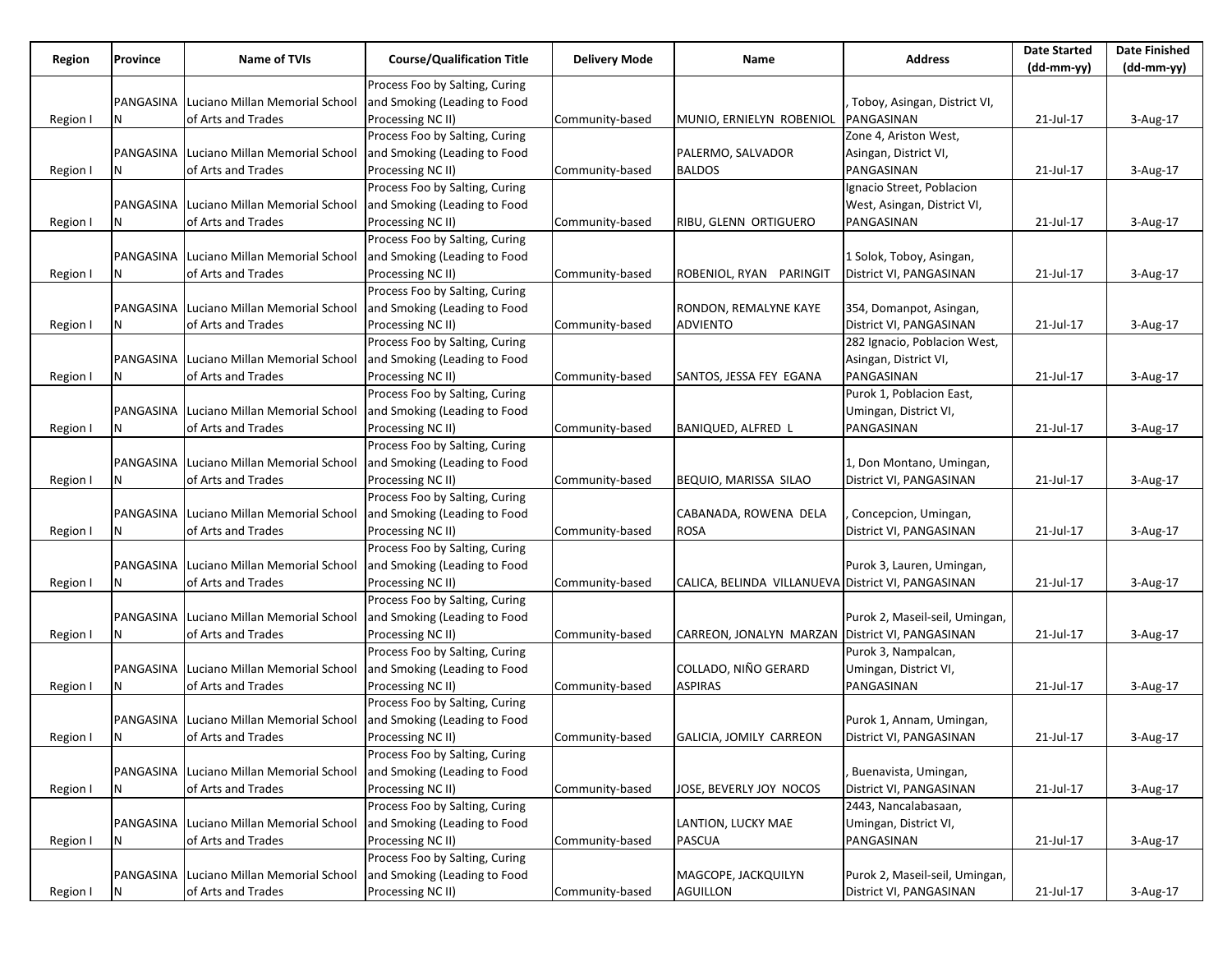| Region   | <b>Province</b> | <b>Name of TVIs</b>                      | <b>Course/Qualification Title</b> | <b>Delivery Mode</b> | Name                     | <b>Address</b>                  | <b>Date Started</b><br>$(dd-mm-yy)$ | <b>Date Finished</b><br>(dd-mm-yy) |
|----------|-----------------|------------------------------------------|-----------------------------------|----------------------|--------------------------|---------------------------------|-------------------------------------|------------------------------------|
|          |                 |                                          | Process Foo by Salting, Curing    |                      |                          | Purok 3, Caurdanetaan,          |                                     |                                    |
|          | PANGASINA       | Luciano Millan Memorial School           | and Smoking (Leading to Food      |                      | MANZANO, CHRISTIAN       | Umingan, District VI,           |                                     |                                    |
| Region I | N               | of Arts and Trades                       | Processing NC II)                 | Community-based      | CABOTOTAN                | PANGASINAN                      | 21-Jul-17                           | 3-Aug-17                           |
|          |                 |                                          | Process Foo by Salting, Curing    |                      |                          |                                 |                                     |                                    |
|          |                 | PANGASINA Luciano Millan Memorial School | and Smoking (Leading to Food      |                      |                          | Purok 1, Maseil-seil, Umingan,  |                                     |                                    |
| Region I | N               | of Arts and Trades                       | Processing NC II)                 | Community-based      | MARIANO, GEORGE ROSENA   | District VI, PANGASINAN         | 21-Jul-17                           | 3-Aug-17                           |
|          |                 |                                          | Process Foo by Salting, Curing    |                      |                          |                                 |                                     |                                    |
|          |                 | PANGASINA Luciano Millan Memorial School | and Smoking (Leading to Food      |                      |                          | Purok 1, Sinabaan, Umingan,     |                                     |                                    |
| Region I | Ν               | of Arts and Trades                       | Processing NC II)                 | Community-based      | NELMIDA, SARRA KEMPIS    | District VI, PANGASINAN         | 21-Jul-17                           | 3-Aug-17                           |
|          |                 |                                          | Process Foo by Salting, Curing    |                      |                          |                                 |                                     |                                    |
|          |                 | PANGASINA Luciano Millan Memorial School | and Smoking (Leading to Food      |                      |                          | Purok 1, Gonzales, Umingan,     |                                     |                                    |
| Region I | N               | of Arts and Trades                       | Processing NC II)                 | Community-based      | PABLO, JHOAN SANCHEZ     | District VI, PANGASINAN         | 21-Jul-17                           | 3-Aug-17                           |
|          |                 |                                          | Process Foo by Salting, Curing    |                      |                          | Borobor, Concepcion,            |                                     |                                    |
|          |                 | PANGASINA Luciano Millan Memorial School | and Smoking (Leading to Food      |                      |                          | Umingan, District VI,           |                                     |                                    |
|          | Ν               | of Arts and Trades                       | Processing NC II)                 |                      | RAMIREZ, IVY ANCHETA     | PANGASINAN                      | 21-Jul-17                           |                                    |
| Region I |                 |                                          |                                   | Community-based      |                          |                                 |                                     | 3-Aug-17                           |
|          |                 |                                          | Process Foo by Salting, Curing    |                      |                          | Purok 3, Caurdanetaan,          |                                     |                                    |
|          |                 | PANGASINA Luciano Millan Memorial School | and Smoking (Leading to Food      |                      |                          | Umingan, District VI,           |                                     |                                    |
| Region I |                 | of Arts and Trades                       | Processing NC II)                 | Community-based      | ROSALES, APPLE CABOTOTAN | PANGASINAN                      | 21-Jul-17                           | 3-Aug-17                           |
|          |                 |                                          | Process Foo by Salting, Curing    |                      |                          |                                 |                                     |                                    |
|          |                 | PANGASINA Luciano Millan Memorial School | and Smoking (Leading to Food      |                      |                          | Nancalabasaan, Umingan,         |                                     |                                    |
| Region I | N               | of Arts and Trades                       | Processing NC II)                 | Community-based      | SEITON, JONNEL PASCUA    | District VI, PANGASINAN         | 21-Jul-17                           | 3-Aug-17                           |
|          |                 |                                          | Process Foo by Salting, Curing    |                      |                          | Purok 5, Nancalabasaan,         |                                     |                                    |
|          |                 | PANGASINA Luciano Millan Memorial School | and Smoking (Leading to Food      |                      |                          | Umingan, District VI,           |                                     |                                    |
| Region I | N               | of Arts and Trades                       | Processing NC II)                 | Community-based      | RONO, JOEL TAMBOR        | PANGASINAN                      | 21-Jul-17                           | 3-Aug-17                           |
|          |                 |                                          | Process Foo by Salting, Curing    |                      |                          |                                 |                                     |                                    |
|          |                 | PANGASINA Luciano Millan Memorial School | and Smoking (Leading to Food      |                      | <b>VERCIDE, ROSE ANN</b> | 3, Lauren, Umingan, District    |                                     |                                    |
| Region I | N               | of Arts and Trades                       | Processing NC II)                 | Community-based      | <b>DOMONDON</b>          | VI, PANGASINAN                  | 21-Jul-17                           | 3-Aug-17                           |
|          |                 |                                          | Process Foo by Salting, Curing    |                      |                          | 48 Rizal St., Poblacion West,   |                                     |                                    |
|          |                 | PANGASINA Luciano Millan Memorial School | and Smoking (Leading to Food      |                      |                          | Umingan, District VI,           |                                     |                                    |
| Region I | N               | of Arts and Trades                       | Processing NC II)                 | Community-based      | YLARDE, SHADIE SORIO     | PANGASINAN                      | 21-Jul-17                           | 3-Aug-17                           |
| Region I | Pangasinan      | Marian Educational Center                | SHIELDED METAL ARC WELDING        | Institution-Based    | ALEJO, BINOE LOUISE      | TALOY, MALASIQUI,               | 13-Jul-17                           | 11-Aug-17                          |
|          |                 |                                          | NC I                              | (Traditional)        | MAMARIL                  | <b>DISTRICT III, PANGASINAN</b> |                                     |                                    |
|          |                 |                                          | SHIELDED METAL ARC WELDING        | Institution-Based    |                          | <b>QUINTONG, SAN CARLOS</b>     |                                     |                                    |
| Region I | Pangasinan      | Marian Educational Center                | NC I                              | (Traditional)        | AQUINO, REY JOHN MARTIN  | CITY, DISTRICT III,             | 13-Jul-17                           | 11-Aug-17                          |
|          |                 |                                          |                                   |                      |                          | PANGASINAN                      |                                     |                                    |
| Region I | Pangasinan      | <b>Marian Educational Center</b>         | SHIELDED METAL ARC WELDING        | Institution-Based    | BATOY, ALDION MACAM      | TALOY, MALASIQUI,               | 13-Jul-17                           | 11-Aug-17                          |
|          |                 |                                          | NC I                              | (Traditional)        |                          | <b>DISTRICT III, PANGASINAN</b> |                                     |                                    |
| Region I |                 | Pangasinan Marian Educational Center     | SHIELDED METAL ARC WELDING        | Institution-Based    | BATOY, JOHN JOHN JUNIO   | TALOY, MALASIQUI,               | 13-Jul-17                           | 11-Aug-17                          |
|          |                 |                                          | NC L                              | (Traditional)        |                          | DISTRICT III, PANGASINAN        |                                     |                                    |
| Region I | Pangasinan      | Marian Educational Center                | SHIELDED METAL ARC WELDING        | Institution-Based    | <b>BATOY, RODERICK</b>   | TALOY, MALASIQUI,               | 13-Jul-17                           | 11-Aug-17                          |
|          |                 |                                          | NC I                              | (Traditional)        | <b>DOMANTAY</b>          | <b>DISTRICT III, PANGASINAN</b> |                                     |                                    |
| Region I | Pangasinan      | <b>Marian Educational Center</b>         | SHIELDED METAL ARC WELDING        | Institution-Based    | BATOY, RIZALDO JUNIO     | TALOY, MALASIQUI,               | 13-Jul-17                           | 11-Aug-17                          |
|          |                 |                                          | NC I                              | (Traditional)        |                          | <b>DISTRICT III, PANGASINAN</b> |                                     |                                    |
| Region I | Pangasinan      | Marian Educational Center                | SHIELDED METAL ARC WELDING        | Institution-Based    | CAHULOGAN, MARK LESTER   | CALBUEG, MALASIQUI,             | 13-Jul-17                           | 11-Aug-17                          |
|          |                 |                                          | NC I                              | (Traditional)        | DE GUZMAN                | <b>DISTRICT III, PANGASINAN</b> |                                     |                                    |
|          |                 |                                          | SHIELDED METAL ARC WELDING        | Institution-Based    |                          | LONGOS, SAN CARLOS CITY,        |                                     |                                    |
| Region I | Pangasinan      | Marian Educational Center                | NC I                              | (Traditional)        | CABRERA, WINSOR BAUTISTA | DISTRICT III, PANGASINAN        | 13-Jul-17                           | 11-Aug-17                          |
|          |                 |                                          |                                   |                      |                          |                                 |                                     |                                    |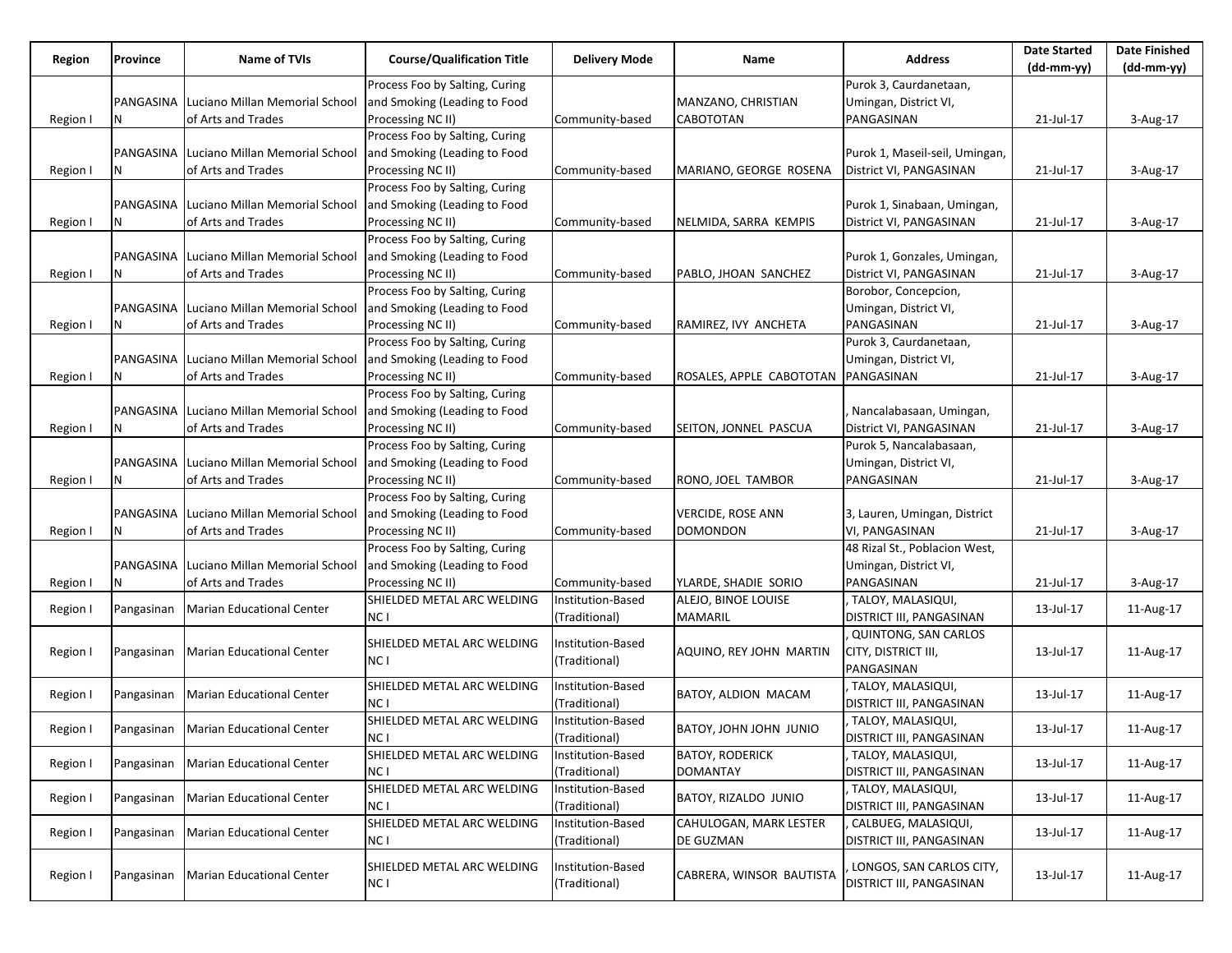| Region   | Province   | Name of TVIs                                                         | <b>Course/Qualification Title</b>                   | <b>Delivery Mode</b>               | Name                                   | <b>Address</b>                                             | <b>Date Started</b><br>(dd-mm-yy) | <b>Date Finished</b><br>(dd-mm-yy) |
|----------|------------|----------------------------------------------------------------------|-----------------------------------------------------|------------------------------------|----------------------------------------|------------------------------------------------------------|-----------------------------------|------------------------------------|
| Region I | Pangasinan | Marian Educational Center                                            | SHIELDED METAL ARC WELDING<br>NC I                  | Institution-Based<br>(Traditional) | CAYABYAB, ABNER<br><b>BALLESTEROS</b>  | LOKEB EAST, MALASIQUI,<br>DISTRICT III, PANGASINAN         | 13-Jul-17                         | 11-Aug-17                          |
| Region I | Pangasinan | Marian Educational Center                                            | SHIELDED METAL ARC WELDING<br>NC I                  | Institution-Based<br>(Traditional) | DATUIN, GENER CASTILLO                 | CANAN SUR, MALASIQUI,<br><b>DISTRICT III, PANGASINAN</b>   | 13-Jul-17                         | 11-Aug-17                          |
| Region I |            | Pangasinan Marian Educational Center                                 | SHIELDED METAL ARC WELDING<br>NC I                  | Institution-Based<br>(Traditional) | DE LEON, MARY ROSE FORELO              | AGDAO, MALASIQUI,<br><b>DISTRICT III, PANGASINAN</b>       | 13-Jul-17                         | 11-Aug-17                          |
| Region I | Pangasinan | Marian Educational Center                                            | SHIELDED METAL ARC WELDING<br>NC I                  | Institution-Based<br>(Traditional) | ESTRADA, JOHN REY<br><b>VILLAMOR</b>   | LAREG-LAREG, MALASIQUI,<br><b>DISTRICT III, PANGASINAN</b> | 13-Jul-17                         | 11-Aug-17                          |
| Region I | Pangasinan | Marian Educational Center                                            | SHIELDED METAL ARC WELDING<br>NC I                  | Institution-Based<br>(Traditional) | FERRER, RALPH RENZ<br>MACARANAS        | LASIP, MALASIQUI, DISTRICT<br>III, PANGASINAN              | 13-Jul-17                         | 11-Aug-17                          |
| Region I | Pangasinan | Marian Educational Center                                            | SHIELDED METAL ARC WELDING<br>NC I                  | Institution-Based<br>(Traditional) | FERRER, JOY KING<br><b>MACARANAS</b>   | LASIP, MALASIQUI, DISTRICT<br>III, PANGASINAN              | 13-Jul-17                         | 11-Aug-17                          |
| Region I | Pangasinan | Marian Educational Center                                            | SHIELDED METAL ARC WELDING<br>NC I                  | Institution-Based<br>(Traditional) | <b>GARCIA, RUSTIAN MARIE</b><br>TAMAYO | BOLAOIT, MALASIQUI,<br><b>DISTRICT III, PANGASINAN</b>     | 13-Jul-17                         | 11-Aug-17                          |
| Region I | Pangasinan | Marian Educational Center                                            | SHIELDED METAL ARC WELDING<br>NC I                  | Institution-Based<br>(Traditional) | JUZGAYA, ULYSSES<br>MACAALAY           | ASIN EAST, MALASIQUI,<br>DISTRICT III, PANGASINAN          | 13-Jul-17                         | 11-Aug-17                          |
| Region I |            | Pangasinan   Marian Educational Center                               | SHIELDED METAL ARC WELDING<br>NC I                  | Institution-Based<br>(Traditional) | MENDEGUARIN, IAN<br>VICTORIO           | , TALOY, MALASIQUI,<br>DISTRICT III, PANGASINAN            | 13-Jul-17                         | 11-Aug-17                          |
| Region I | Pangasinan | Marian Educational Center                                            | SHIELDED METAL ARC WELDING<br>NC I                  | Institution-Based<br>(Traditional) | MENDEGUARIN, JOVER<br>LOMIBAO          | , TALOY, MALASIQUI,<br>DISTRICT III, PANGASINAN            | 13-Jul-17                         | 11-Aug-17                          |
| Region I | Pangasinan | Marian Educational Center                                            | SHIELDED METAL ARC WELDING<br>NC I                  | Institution-Based<br>(Traditional) | MENDOZA, CRISTINA PEREZ                | AMACALAN, MALASIQUI,<br>DISTRICT III, PANGASINAN           | 13-Jul-17                         | 11-Aug-17                          |
| Region I | Pangasinan | Marian Educational Center                                            | SHIELDED METAL ARC WELDING<br>NC I                  | Institution-Based<br>(Traditional) | PIDLAOAN JR., OSCAR<br><b>BERDERA</b>  | CALBUEG, MALASIQUI,<br><b>DISTRICT III, PANGASINAN</b>     | 13-Jul-17                         | 11-Aug-17                          |
| Region I | Pangasinan | Marian Educational Center                                            | SHIELDED METAL ARC WELDING<br>NC I                  | Institution-Based<br>(Traditional) | SACATANI, RANDY GALUPE                 | , TALOY, MALASIQUI,<br><b>DISTRICT III, PANGASINAN</b>     | 13-Jul-17                         | 11-Aug-17                          |
| Region I | Pangasinan | Marian Educational Center                                            | SHIELDED METAL ARC WELDING<br>NC I                  | Institution-Based<br>(Traditional) | SISON, RJ WILFRED LAYNO                | ANO, SAN CARLOS CITY,<br><b>DISTRICT III, PANGASINAN</b>   | 13-Jul-17                         | 11-Aug-17                          |
| Region I |            | Pangasinan Marian Educational Center                                 | SHIELDED METAL ARC WELDING<br>NC I                  | Institution-Based<br>(Traditional) | TERRADO, JOEL VASQUEZ                  | TALOY, MALASIQUI,<br><b>DISTRICT III, PANGASINAN</b>       | 13-Jul-17                         | 11-Aug-17                          |
| Region I |            | Pangasinan Marian Educational Center                                 | SHIELDED METAL ARC WELDING<br>NC I                  | Institution-Based<br>(Traditional) | TOMAS, JAYSON DIAZ                     | CALBUEG, MALASIQUI,<br><b>DISTRICT III, PANGASINAN</b>     | 13-Jul-17                         | 11-Aug-17                          |
| Region I | Pangasinan | Marian Educational Center                                            | SHIELDED METAL ARC WELDING<br>NC I                  | Institution-Based<br>(Traditional) | TORIO, JOAQUIN MANANGAN                | PALONG, MALASIQUI,<br><b>DISTRICT III, PANGASINAN</b>      | 13-Jul-17                         | 11-Aug-17                          |
| Region I |            | PANGASINA   Metro Global Institute of<br>Science and Technology Inc. | Bread Making - Bread and Pastry<br>Production NC II | Regular (Tec-Bok<br>Provider)      | ACOSTA, JOENYFER MILLANO               | San Miguel, Natividad,<br>District VI, Pangasinan          | 2-Aug-17                          | 12-Aug-17                          |
| Region I | N          | PANGASINA Metro Global Institute of<br>Science and Technology Inc.   | Bread Making - Bread and Pastry<br>Production NC II | Regular (Tec-Bok<br>Provider)      | ALMARIO, GEMMA RABIS                   | Paitan, Sta. Maria, District VI,<br>Pangasinan             | 2-Aug-17                          | 12-Aug-17                          |
| Region I | Ν          | PANGASINA   Metro Global Institute of<br>Science and Technology Inc. | Bread Making - Bread and Pastry<br>Production NC II | Regular (Tec-Bok<br>Provider)      | AVELLANEDA, DIANA ROXAS                | Luna, Natividad, District VI,<br>Pangasinan                | 2-Aug-17                          | 12-Aug-17                          |
| Region I | N          | PANGASINA Metro Global Institute of<br>Science and Technology Inc.   | Bread Making - Bread and Pastry<br>Production NC II | Regular (Tec-Bok<br>Provider)      | BUAYA, JOEMARI PASQUIN                 | Carriedo, Tayug, District VI,<br>Pangasinan                | 2-Aug-17                          | 12-Aug-17                          |
| Region I |            | PANGASINA Metro Global Institute of<br>Science and Technology Inc.   | Bread Making - Bread and Pastry<br>Production NC II | Regular (Tec-Bok<br>Provider)      | <b>BUENO, JERIC LAGUA</b>              | Cauplasan, Sta. Maria,<br>District VI, Pangasinan          | 2-Aug-17                          | 12-Aug-17                          |
| Region I |            | PANGASINA Metro Global Institute of<br>Science and Technology Inc.   | Bread Making - Bread and Pastry<br>Production NC II | Regular (Tec-Bok<br>Provider)      | BUENO, HYDIE APILADO                   | Cauplasan, Sta. Maria,<br>District VI, Pangasinan          | 2-Aug-17                          | 12-Aug-17                          |
| Region I | N          | PANGASINA Metro Global Institute of<br>Science and Technology Inc.   | Bread Making - Bread and Pastry<br>Production NC II | Regular (Tec-Bok<br>Provider)      | CALDERON, JOHN-JIO<br><b>GUTTIEREZ</b> | Poblacion C, Tayug, District<br>VI, Pangasinan             | 2-Aug-17                          | 12-Aug-17                          |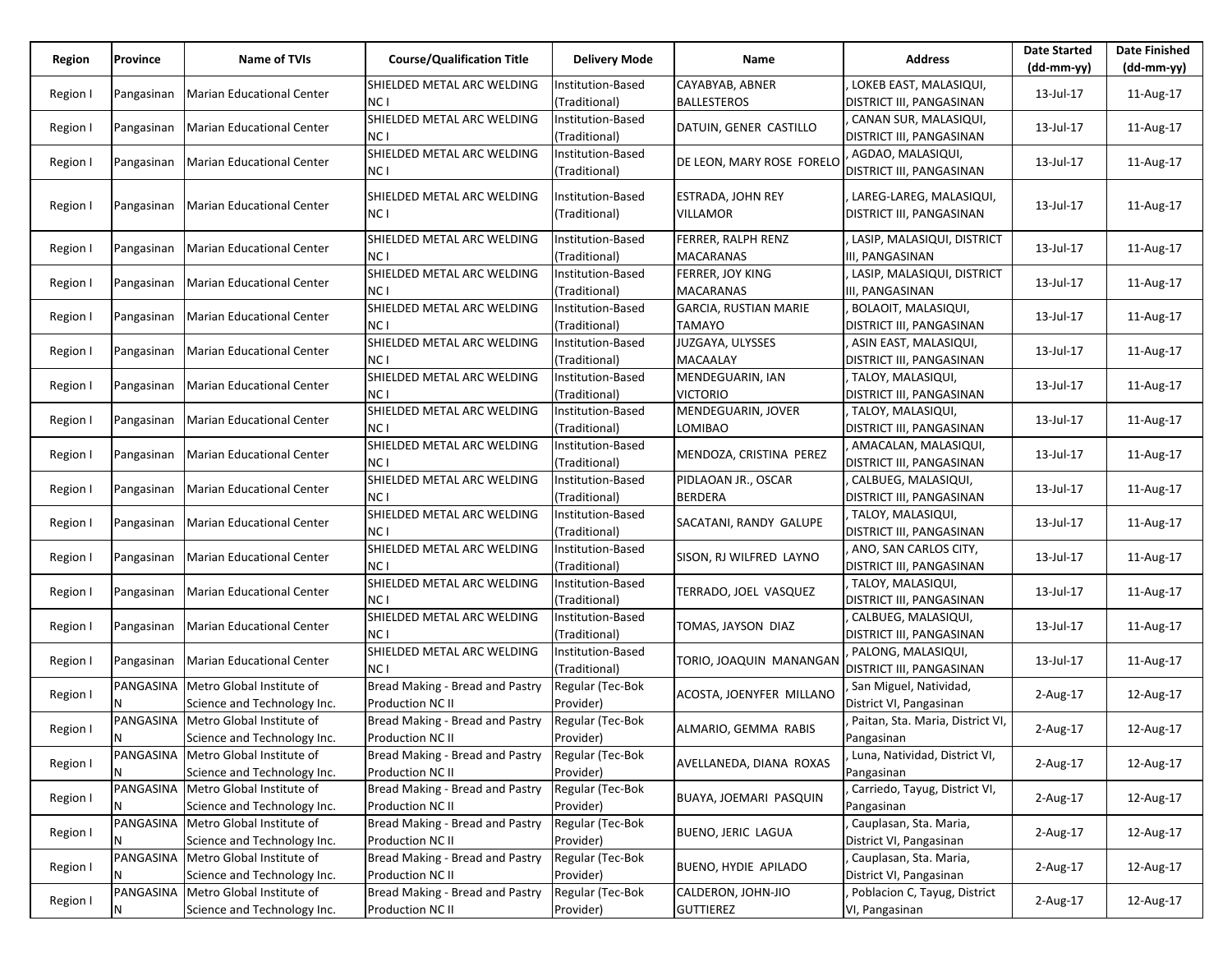| Region   | Province       | Name of TVIs                                                               | <b>Course/Qualification Title</b>                   | <b>Delivery Mode</b>          | Name                                                    | <b>Address</b>                                       | <b>Date Started</b><br>$(dd-mm-vv)$ | <b>Date Finished</b><br>(dd-mm-yy) |
|----------|----------------|----------------------------------------------------------------------------|-----------------------------------------------------|-------------------------------|---------------------------------------------------------|------------------------------------------------------|-------------------------------------|------------------------------------|
|          |                |                                                                            |                                                     |                               |                                                         |                                                      |                                     |                                    |
| Region I | PANGASINA<br>N | Metro Global Institute of<br>Science and Technology Inc.                   | Bread Making - Bread and Pastry<br>Production NC II | Regular (Tec-Bok<br>Provider) | CALUB, JOCELYN ESTIGOY                                  | Luna, Natividad, District VI,<br>Pangasinan          | $2$ -Aug-17                         | 12-Aug-17                          |
| Region I | PANGASINA      | Metro Global Institute of                                                  | Bread Making - Bread and Pastry                     | Regular (Tec-Bok              | DELA CRUZ, MYRA PABLO                                   | 293, Magallanes, Tayug,                              | 2-Aug-17                            | 12-Aug-17                          |
|          |                | Science and Technology Inc.                                                | <b>Production NC II</b>                             | Provider)                     |                                                         | District VI, Pangasinan                              |                                     |                                    |
| Region I |                | PANGASINA   Metro Global Institute of<br>Science and Technology Inc.       | Bread Making - Bread and Pastry<br>Production NC II | Regular (Tec-Bok<br>Provider) | ESQUEJO, AIREN ALLAS                                    | 252 Burgos St., D, Tayug,<br>District VI, Pangasinan | 2-Aug-17                            | 12-Aug-17                          |
| Region I |                | PANGASINA   Metro Global Institute of                                      | Bread Making - Bread and Pastry                     | Regular (Tec-Bok              | <b>GERONIMO, MARITES</b>                                | Purok 4, Agno, Tayug, District                       | 2-Aug-17                            | 12-Aug-17                          |
|          |                | Science and Technology Inc.                                                | Production NC II                                    | Provider)                     | FERNANDEZ                                               | VI, Pangasinan                                       |                                     |                                    |
| Region I | PANGASINA      | Metro Global Institute of<br>Science and Technology Inc.                   | Bread Making - Bread and Pastry<br>Production NC II | Regular (Tec-Bok<br>Provider) | GABAON, MELBA MIRANDA                                   | , Salud, Natividad, District VI,<br>Pangasinan       | $2$ -Aug-17                         | 12-Aug-17                          |
|          |                | PANGASINA Metro Global Institute of                                        | Bread Making - Bread and Pastry                     | Regular (Tec-Bok              |                                                         | Luna, Natividad, District VI,                        |                                     |                                    |
| Region I |                | Science and Technology Inc.                                                | Production NC II                                    | Provider)                     | MIANA, MARIA ELSA CALUB                                 | Pangasinan                                           | 2-Aug-17                            | 12-Aug-17                          |
|          |                | PANGASINA   Metro Global Institute of                                      | Bread Making - Bread and Pastry                     | Regular (Tec-Bok              |                                                         | Luna, Natividad, District VI,                        |                                     |                                    |
| Region I |                | Science and Technology Inc.                                                | <b>Production NC II</b>                             | Provider)                     | MIANA, MERCY CALUB                                      | Pangasinan                                           | $2$ -Aug-17                         | 12-Aug-17                          |
|          |                | PANGASINA Metro Global Institute of                                        | Bread Making - Bread and Pastry                     | Regular (Tec-Bok              | QUIMADO, JUDY ANN                                       | Cauplasan, Sta. Maria,                               |                                     |                                    |
| Region I | N              | Science and Technology Inc.                                                | Production NC II                                    | Provider)                     | <b>ESTEBAN</b>                                          | District VI, Pangasinan                              | $2$ -Aug-17                         | 12-Aug-17                          |
|          |                |                                                                            |                                                     |                               |                                                         | 211 Villa Shalom, Batchelor                          |                                     |                                    |
| Region I |                | PANGASINA   Metro Global Institute of                                      | Bread Making - Bread and Pastry                     | Regular (Tec-Bok              | SAGUM, LESTER DEL ROSARIO East, Natividad, District VI, |                                                      | 2-Aug-17                            | 12-Aug-17                          |
|          | N              | Science and Technology Inc.                                                | Production NC II                                    | Provider)                     |                                                         | Pangasinan                                           |                                     |                                    |
|          |                |                                                                            |                                                     |                               |                                                         |                                                      |                                     |                                    |
|          |                | <b>PANGASINA Luciano Millan Memorial School</b>                            | Perform Manicure and Pedicure                       |                               | ARADANAS, ALYSSA JELLY                                  | 90, Coliling, Rosales, District                      |                                     |                                    |
| Region I | N              | of Arts and Trades                                                         | (Leading to Beauty Care NC II)                      | Community-based               | <b>MABANA</b>                                           | VI, PANGASINAN                                       | 21-Jul-17                           | 17-Aug-17                          |
|          |                |                                                                            |                                                     |                               |                                                         |                                                      |                                     |                                    |
|          |                | PANGASINA Luciano Millan Memorial School                                   | Perform Manicure and Pedicure                       |                               |                                                         | 126, San Bartolome, Rosales,                         |                                     |                                    |
| Region I | N              | of Arts and Trades                                                         | (Leading to Beauty Care NC II)                      | Community-based               | BAMBAO, JESUSA ELEAZAR                                  | District VI, PANGASINAN                              | 21-Jul-17                           | 17-Aug-17                          |
|          |                |                                                                            |                                                     |                               |                                                         |                                                      |                                     |                                    |
|          |                | PANGASINA Luciano Millan Memorial School                                   | Perform Manicure and Pedicure                       |                               |                                                         | Purok 1, San Isidro, Rosales,                        |                                     |                                    |
| Region I | N              | of Arts and Trades                                                         | (Leading to Beauty Care NC II)                      | Community-based               | BULATAO, VILMA LUCENA                                   | District VI, PANGASINAN                              | 21-Jul-17                           | 17-Aug-17                          |
|          |                |                                                                            |                                                     |                               |                                                         |                                                      |                                     |                                    |
|          |                | <b>PANGASINA Luciano Millan Memorial School</b>                            | Perform Manicure and Pedicure                       |                               |                                                         | Coliling, Rosales, District VI,                      |                                     |                                    |
| Region I | N              | of Arts and Trades                                                         | (Leading to Beauty Care NC II)                      | Community-based               | CAONES, PELITA GERODIAZ                                 | PANGASINAN                                           | 21-Jul-17                           | 17-Aug-17                          |
|          |                |                                                                            |                                                     |                               |                                                         |                                                      |                                     |                                    |
|          |                | PANGASINA Luciano Millan Memorial School                                   | Perform Manicure and Pedicure                       |                               |                                                         | Carmay East, Rosales, District                       |                                     |                                    |
| Region I | N              | of Arts and Trades                                                         | (Leading to Beauty Care NC II)                      | Community-based               | DE LEON, MIRA JOY CAMPIT                                | VI, PANGASINAN                                       | 21-Jul-17                           | 17-Aug-17                          |
|          |                |                                                                            |                                                     |                               |                                                         |                                                      |                                     |                                    |
|          |                | PANGASINA Luciano Millan Memorial School                                   | Perform Manicure and Pedicure                       |                               | DELA PEÑA, ROWENA                                       | 8, Acop, Rosales, District VI,                       |                                     |                                    |
| Region I | N              | of Arts and Trades                                                         | (Leading to Beauty Care NC II)                      | Community-based               | PERALTA                                                 | PANGASINAN                                           | 21-Jul-17                           | 17-Aug-17                          |
|          |                |                                                                            |                                                     |                               |                                                         |                                                      |                                     |                                    |
|          |                | PANGASINA   Luciano Millan Memorial School   Perform Manicure and Pedicure |                                                     |                               |                                                         | 12, Acop, Rosales, District VI,                      |                                     |                                    |
| Region I | N              | of Arts and Trades                                                         | (Leading to Beauty Care NC II)                      | Community-based               | DIWA, BERNICE DELA PEÑA                                 | PANGASINAN                                           | 21-Jul-17                           | 17-Aug-17                          |
|          |                |                                                                            |                                                     |                               |                                                         |                                                      |                                     |                                    |
|          |                | PANGASINA Luciano Millan Memorial School                                   | Perform Manicure and Pedicure                       |                               |                                                         | , San Pedro West, Rosales,                           |                                     |                                    |
| Region I | N              | of Arts and Trades                                                         | (Leading to Beauty Care NC II)                      | Community-based               | DOCUSIN, JO POSEDIO                                     | District VI, PANGASINAN                              | 21-Jul-17                           | 17-Aug-17                          |
|          |                |                                                                            |                                                     |                               |                                                         |                                                      |                                     |                                    |
|          |                | PANGASINA Luciano Millan Memorial School                                   | Perform Manicure and Pedicure                       |                               | <b>FRANCISCO, EMELDA</b>                                | 144, San Bartolome, Rosales,                         |                                     |                                    |
| Region I | N              | of Arts and Trades                                                         | (Leading to Beauty Care NC II)                      | Community-based               | <b>CABUSLAY</b>                                         | District VI, PANGASINAN                              | 21-Jul-17                           | 17-Aug-17                          |
|          |                |                                                                            |                                                     |                               |                                                         |                                                      |                                     |                                    |
|          |                | PANGASINA Luciano Millan Memorial School                                   | Perform Manicure and Pedicure                       |                               | LAUNICO, CARMELITA                                      | San Bartolome, Rosales,                              |                                     |                                    |
| Region I | N              | of Arts and Trades                                                         | (Leading to Beauty Care NC II)                      | Community-based               | SABADO                                                  | District VI, PANGASINAN                              | 21-Jul-17                           | 17-Aug-17                          |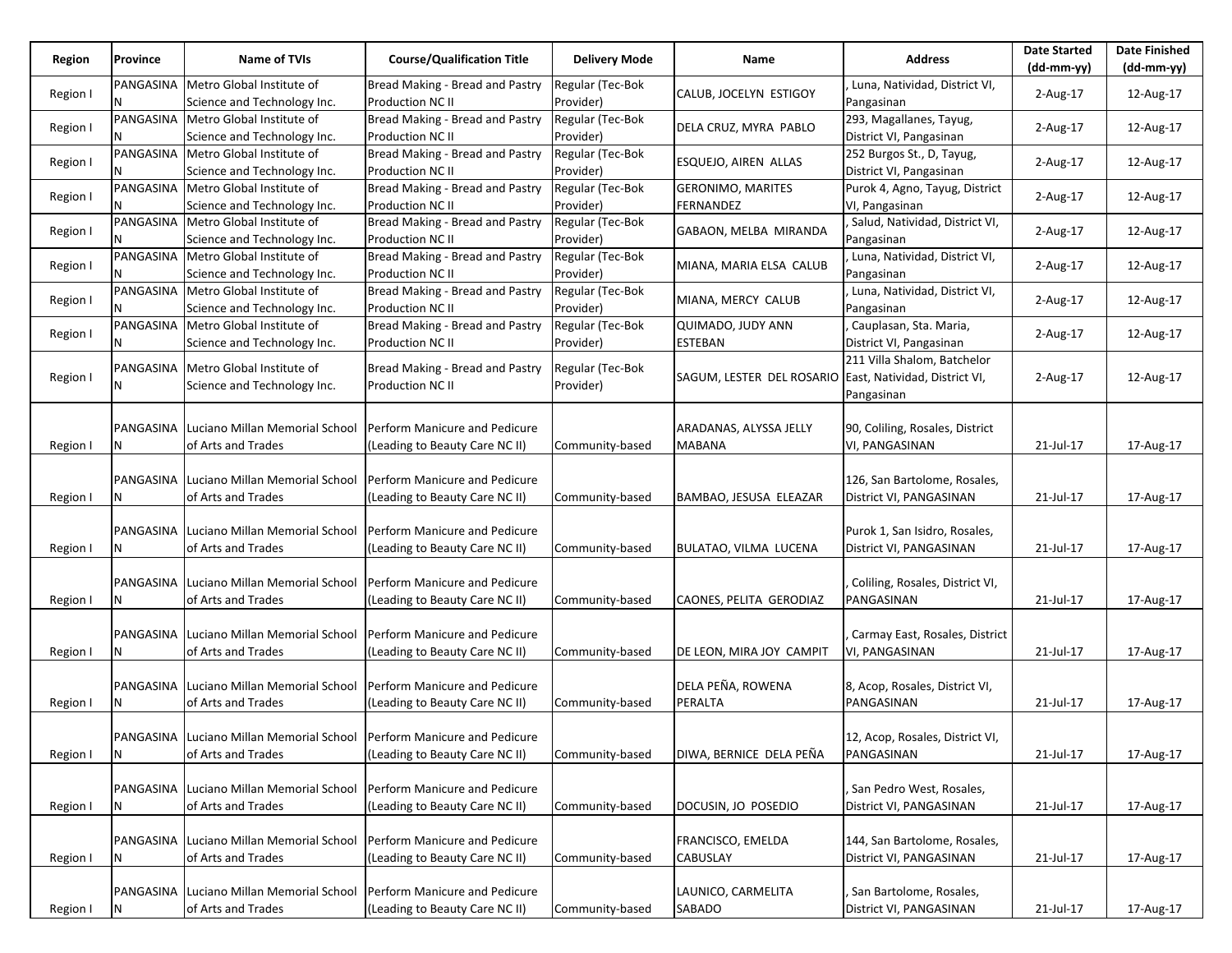| Region   | Province  | <b>Name of TVIs</b>                      | <b>Course/Qualification Title</b> | <b>Delivery Mode</b> | Name                            | <b>Address</b>                    | <b>Date Started</b><br>$(dd-mm-yy)$ | <b>Date Finished</b><br>$(dd-mm-yy)$ |
|----------|-----------|------------------------------------------|-----------------------------------|----------------------|---------------------------------|-----------------------------------|-------------------------------------|--------------------------------------|
|          |           |                                          |                                   |                      |                                 | Purok 5, Balincanaway,            |                                     |                                      |
|          | PANGASINA | Luciano Millan Memorial School           | Perform Manicure and Pedicure     |                      | MANALOTO, ROSSANA               | Rosales, District VI,             |                                     |                                      |
| Region I | N         | of Arts and Trades                       | (Leading to Beauty Care NC II)    | Community-based      | <b>COSTINIANO</b>               | PANGASINAN                        | 21-Jul-17                           | 17-Aug-17                            |
|          |           |                                          |                                   |                      |                                 | 310 Teachers Village, Carmay      |                                     |                                      |
|          | PANGASINA | Luciano Millan Memorial School           | Perform Manicure and Pedicure     |                      |                                 | West, Rosales, District VI,       |                                     |                                      |
|          |           |                                          |                                   |                      |                                 |                                   |                                     |                                      |
| Region I |           | of Arts and Trades                       | (Leading to Beauty Care NC II)    | Community-based      | MARZAN, EDNA ILUIS              | PANGASINAN                        | 21-Jul-17                           | 17-Aug-17                            |
|          |           |                                          |                                   |                      |                                 |                                   |                                     |                                      |
|          | PANGASINA | Luciano Millan Memorial School           | Perform Manicure and Pedicure     |                      | MARIANO, CAROLINE               | 29, Casanicolasan, Rosales,       |                                     |                                      |
| Region I | Ν         | of Arts and Trades                       | (Leading to Beauty Care NC II)    | Community-based      | <b>REGACHO</b>                  | District VI, PANGASINAN           | 21-Jul-17                           | 17-Aug-17                            |
|          |           |                                          |                                   |                      |                                 | CSAP-NASA-BLK9-4-11, San          |                                     |                                      |
|          | PANGASINA | Luciano Millan Memorial School           | Perform Manicure and Pedicure     |                      | MERLIN, CESENIA                 | Pedro West, Rosales, District     |                                     |                                      |
| Region I |           | of Arts and Trades                       | (Leading to Beauty Care NC II)    | Community-based      | <b>FONTANILLA</b>               | VI, PANGASINAN                    | 21-Jul-17                           | 17-Aug-17                            |
|          |           |                                          |                                   |                      |                                 |                                   |                                     |                                      |
|          | PANGASINA | Luciano Millan Memorial School           | Perform Manicure and Pedicure     |                      | MONCES, JULIE ANN               | 119, Palakipak, Rosales,          |                                     |                                      |
| Region I | N         | of Arts and Trades                       | (Leading to Beauty Care NC II)    | Community-based      | MONTAÑO                         | District VI, PANGASINAN           | 21-Jul-17                           | 17-Aug-17                            |
|          |           |                                          |                                   |                      |                                 |                                   |                                     |                                      |
|          |           | PANGASINA Luciano Millan Memorial School | Perform Manicure and Pedicure     |                      | PABULARIO, MARICHEL             | , San Pedro East, Rosales,        |                                     |                                      |
| Region I | N         | of Arts and Trades                       | (Leading to Beauty Care NC II)    | Community-based      | <b>GALORPORT</b>                | District VI, PANGASINAN           | 21-Jul-17                           | 17-Aug-17                            |
|          |           |                                          |                                   |                      |                                 | Blk 13 U-5 Coloma, San Pedro      |                                     |                                      |
|          | PANGASINA | Luciano Millan Memorial School           | Perform Manicure and Pedicure     |                      |                                 | West, Rosales, District VI,       |                                     |                                      |
|          | Ν         | of Arts and Trades                       | (Leading to Beauty Care NC II)    |                      | PALMA, ANALYN TINAY             | PANGASINAN                        | 21-Jul-17                           |                                      |
| Region I |           |                                          |                                   | Community-based      |                                 |                                   |                                     | 17-Aug-17                            |
|          |           |                                          |                                   |                      |                                 | 207 Jasmin St., Carmen East,      |                                     |                                      |
|          | PANGASINA | Luciano Millan Memorial School           | Perform Manicure and Pedicure     |                      |                                 | Rosales, District VI,             |                                     |                                      |
| Region I |           | of Arts and Trades                       | (Leading to Beauty Care NC II)    | Community-based      | PASCUA, LEELYNN CALIBUCO        | PANGASINAN                        | 21-Jul-17                           | 17-Aug-17                            |
|          |           |                                          |                                   |                      |                                 |                                   |                                     |                                      |
|          | PANGASINA | Luciano Millan Memorial School           | Perform Manicure and Pedicure     |                      | PEREZ, ELIZABETH                | 116, D.P.V, Rosales, District VI, |                                     |                                      |
| Region I | Ν         | of Arts and Trades                       | (Leading to Beauty Care NC II)    | Community-based      | <b>CATCHUELA</b>                | PANGASINAN                        | 21-Jul-17                           | 17-Aug-17                            |
|          |           |                                          |                                   |                      |                                 |                                   |                                     |                                      |
|          | PANGASINA | Luciano Millan Memorial School           | Perform Manicure and Pedicure     |                      |                                 | Camangaan, Rosales, District      |                                     |                                      |
| Region I |           | of Arts and Trades                       | (Leading to Beauty Care NC II)    | Community-based      | PINE, ELIZA DELA CRUZ           | VI, PANGASINAN                    | 21-Jul-17                           | 17-Aug-17                            |
|          |           |                                          |                                   |                      |                                 |                                   |                                     |                                      |
|          | PANGASINA | Luciano Millan Memorial School           | Perform Manicure and Pedicure     |                      |                                 | , San Vicente, Rosales, District  |                                     |                                      |
| Region I | N         | of Arts and Trades                       | (Leading to Beauty Care NC II)    | Community-based      | SIMON, RUTH BAUTISTA            | VI, PANGASINAN                    | 21-Jul-17                           | 17-Aug-17                            |
|          |           |                                          |                                   |                      |                                 | 90 old coliling, Coliling,        |                                     |                                      |
|          | PANGASINA | Luciano Millan Memorial School           | Perform Manicure and Pedicure     |                      | <b>SISON, JEAN MARIE</b>        | Rosales, District VI,             |                                     |                                      |
| Region I | N         | of Arts and Trades                       | (Leading to Beauty Care NC II)    | Community-based      | <b>CAYABYAB</b>                 | PANGASINAN                        | 21-Jul-17                           | 17-Aug-17                            |
|          |           |                                          |                                   |                      |                                 |                                   |                                     |                                      |
|          |           | PANGASINA Luciano Millan Memorial School | Perform Manicure and Pedicure     |                      |                                 | 30, Casanicolasan, Rosales,       |                                     |                                      |
|          | <b>N</b>  |                                          |                                   |                      |                                 | District VI, PANGASINAN           | 21-Jul-17                           |                                      |
| Region I |           | of Arts and Trades                       | (Leading to Beauty Care NC II)    | Community-based      | URBANO, VIRGINIA NIEDO          |                                   |                                     | 17-Aug-17                            |
|          |           |                                          |                                   |                      |                                 | General Luna, Zone 3,             |                                     |                                      |
|          |           | PANGASINA Luciano Millan Memorial School | Perform Manicure and Pedicure     |                      |                                 | Rosales, District VI,             |                                     |                                      |
| Region I | N         | of Arts and Trades                       | (Leading to Beauty Care NC II)    | Community-based      | VALDEZ, VIRONNE UY              | PANGASINAN                        | 21-Jul-17                           | 17-Aug-17                            |
|          |           |                                          |                                   |                      |                                 | Sampaguita St., Camangaan,        |                                     |                                      |
|          |           | PANGASINA Luciano Millan Memorial School | Perform Manicure and Pedicure     |                      |                                 | Rosales, District VI,             |                                     |                                      |
| Region I | N         | of Arts and Trades                       | (Leading to Beauty Care NC II)    | Community-based      | VELO, CRESTINE MEIMBAN          | PANGASINAN                        | 21-Jul-17                           | 17-Aug-17                            |
| Region I |           | PANGASINA CENTRAL ASIA INSTITUTE OF      | Shielded Metal Arc Welding        | Institution-Based    | ALVIOR, MICHAEL DE              | 413, BOLAOIT, MALASIQUI,          | 25-Jul-17                           | 23-Aug-17                            |
|          | Ν         | MODERN TECHNOLOGY                        | (SMAW) NC I                       | (Traditional)        | <b>GUZMAN</b>                   | District III, PANGASINAN          |                                     |                                      |
|          |           | PANGASINA CENTRAL ASIA INSTITUTE OF      | Shielded Metal Arc Welding        | Institution-Based    |                                 | 351, BOLAOIT, MALASIQUI,          |                                     |                                      |
| Region I |           | MODERN TECHNOLOGY                        | (SMAW) NC I                       | (Traditional)        | <b>BALLESTEROS, ERWIN SOLIS</b> | District III, PANGASINAN          | 25-Jul-17                           | 23-Aug-17                            |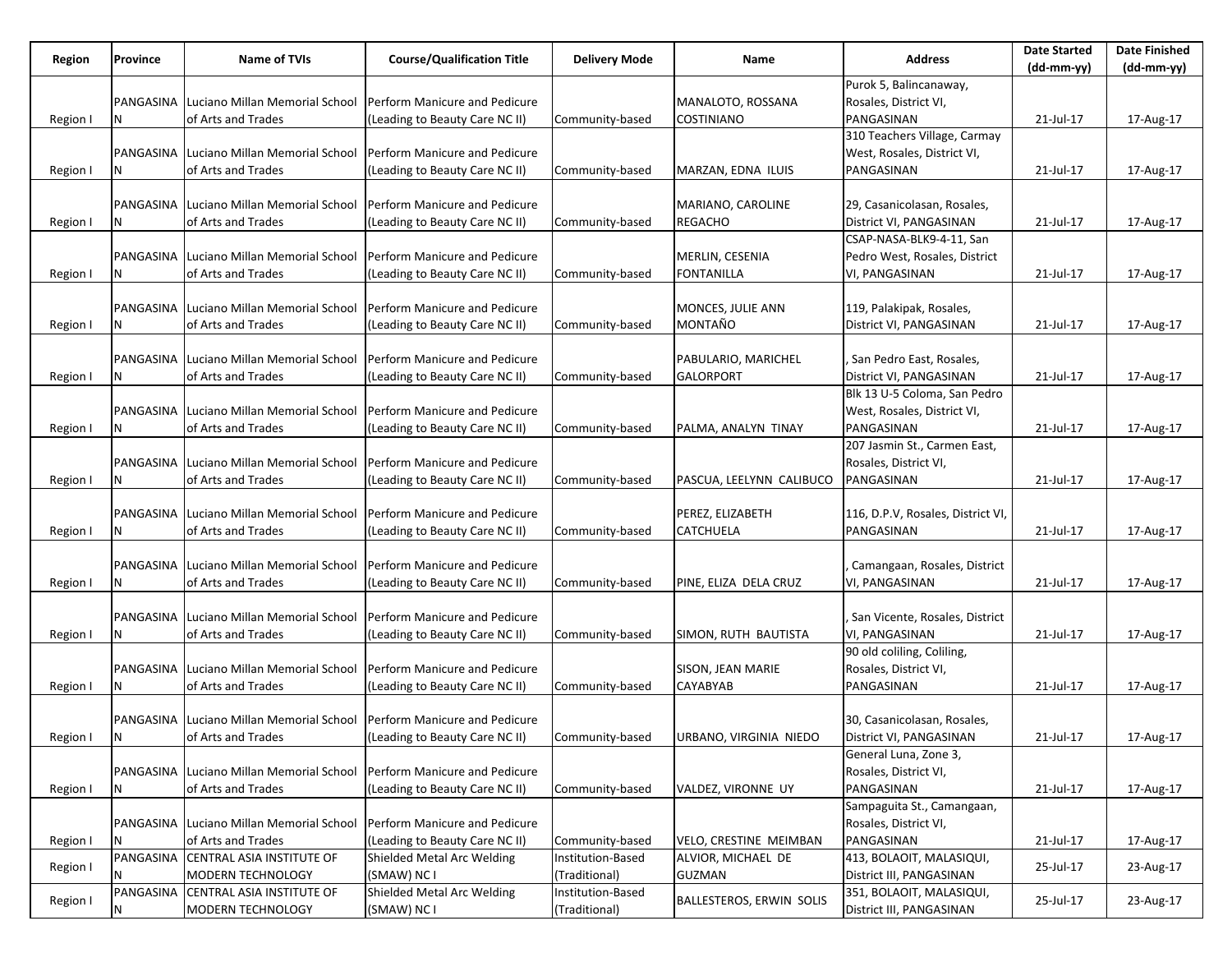| Region   | Province       | Name of TVIs                                                      | <b>Course/Qualification Title</b>         | <b>Delivery Mode</b>               | Name                                    | <b>Address</b>                                                 | <b>Date Started</b> | <b>Date Finished</b> |
|----------|----------------|-------------------------------------------------------------------|-------------------------------------------|------------------------------------|-----------------------------------------|----------------------------------------------------------------|---------------------|----------------------|
|          |                |                                                                   |                                           |                                    |                                         |                                                                | $(dd-mm-yy)$        | $(dd-mm-yy)$         |
| Region I | PANGASINA<br>N | <b>CENTRAL ASIA INSTITUTE OF</b><br><b>MODERN TECHNOLOGY</b>      | Shielded Metal Arc Welding<br>(SMAW) NC I | Institution-Based<br>(Traditional) | BALLESTEROS, RAYAN SOLIS                | BOLAOIT, MALASIQUI,<br>District III, PANGASINAN                | 25-Jul-17           | 23-Aug-17            |
| Region I | PANGASINA<br>N | <b>CENTRAL ASIA INSTITUTE OF</b><br><b>MODERN TECHNOLOGY</b>      | Shielded Metal Arc Welding<br>(SMAW) NC I | Institution-Based<br>(Traditional) | CALDONA, BEEJAY<br>CASTRONUEVO          | BOLAOIT, MALASIQUI,<br>District III, PANGASINAN                | 25-Jul-17           | 23-Aug-17            |
| Region I |                | PANGASINA CENTRAL ASIA INSTITUTE OF<br><b>MODERN TECHNOLOGY</b>   | Shielded Metal Arc Welding<br>(SMAW) NC I | Institution-Based<br>(Traditional) | CALDONA, JUANITO VIRAY                  | BOLAOIT, MALASIQUI,<br>District III, PANGASINAN                | 25-Jul-17           | 23-Aug-17            |
| Region I | N              | PANGASINA CENTRAL ASIA INSTITUTE OF<br><b>MODERN TECHNOLOGY</b>   | Shielded Metal Arc Welding<br>(SMAW) NC I | Institution-Based<br>(Traditional) | CAMACHO, MARK AQUINO                    | LOKEB NORTE, MALASIQUI,<br>District III, PANGASINAN            | 25-Jul-17           | 23-Aug-17            |
| Region I | PANGASINA<br>N | <b>CENTRAL ASIA INSTITUTE OF</b><br><b>MODERN TECHNOLOGY</b>      | Shielded Metal Arc Welding<br>(SMAW) NC I | Institution-Based<br>(Traditional) | DACASIN, JESUS SANTIAGO                 | BOLAOIT, MALASIQUI,<br>District III, PANGASINAN                | 25-Jul-17           | 23-Aug-17            |
| Region I |                | PANGASINA CENTRAL ASIA INSTITUTE OF<br><b>MODERN TECHNOLOGY</b>   | Shielded Metal Arc Welding<br>(SMAW) NC I | Institution-Based<br>(Traditional) | ESPINOZA, JAY VAN RUFA                  | BOLAOIT, MALASIQUI,<br>District III, PANGASINAN                | 25-Jul-17           | 23-Aug-17            |
| Region I | N              | PANGASINA CENTRAL ASIA INSTITUTE OF<br>MODERN TECHNOLOGY          | Shielded Metal Arc Welding<br>(SMAW) NC I | Institution-Based<br>(Traditional) | LAVARIAS, JONATHAN DELA<br>CRUZ         | 360, MAMARLAO, SAN<br>CARLOS CITY, District III,<br>PANGASINAN | 25-Jul-17           | 23-Aug-17            |
| Region I | N              | PANGASINA CENTRAL ASIA INSTITUTE OF<br><b>MODERN TECHNOLOGY</b>   | Shielded Metal Arc Welding<br>(SMAW) NC I | Institution-Based<br>(Traditional) | LOPEZ, MELANIE JOVES                    | 197, ABONAGAN, MALASIQUI,<br>District III, PANGASINAN          | 25-Jul-17           | 23-Aug-17            |
| Region I | N              | PANGASINA CENTRAL ASIA INSTITUTE OF<br><b>MODERN TECHNOLOGY</b>   | Shielded Metal Arc Welding<br>(SMAW) NC I | Institution-Based<br>(Traditional) | MACAOAY, ANGELITO<br><b>ANTONIO</b>     | 283, BOLAOIT, MALASIQUI,<br>District III, PANGASINAN           | 25-Jul-17           | 23-Aug-17            |
| Region I | PANGASINA<br>N | <b>CENTRAL ASIA INSTITUTE OF</b><br>MODERN TECHNOLOGY             | Shielded Metal Arc Welding<br>(SMAW) NC I | Institution-Based<br>(Traditional) | MACAWAY, DANNY ANTONIO                  | BOLAOIT, MALASIQUI,<br>District III, PANGASINAN                | 25-Jul-17           | 23-Aug-17            |
| Region I | N              | PANGASINA CENTRAL ASIA INSTITUTE OF<br><b>MODERN TECHNOLOGY</b>   | Shielded Metal Arc Welding<br>(SMAW) NC I | Institution-Based<br>(Traditional) | MAGAT, DAREN DE GUZMAN                  | 35, LOKEB NORTE,<br>MALASIQUI, District III,<br>PANGASINAN     | 25-Jul-17           | 23-Aug-17            |
| Region I | PANGASINA<br>N | <b>CENTRAL ASIA INSTITUTE OF</b><br><b>MODERN TECHNOLOGY</b>      | Shielded Metal Arc Welding<br>(SMAW) NC I | Institution-Based<br>(Traditional) | OLIGAN JR., DANILO CEREZO               | LOKEB NORTE, MALASIQUI,<br>District III, PANGASINAN            | 25-Jul-17           | 23-Aug-17            |
| Region I | N              | PANGASINA   CENTRAL ASIA INSTITUTE OF<br><b>MODERN TECHNOLOGY</b> | Shielded Metal Arc Welding<br>(SMAW) NC I | Institution-Based<br>(Traditional) | PAED, JASON VALDEZ                      | 788, BACNAR, SAN CARLOS<br>CITY, District III, PANGASINAN      | 25-Jul-17           | 23-Aug-17            |
| Region I | PANGASINA      | <b>CENTRAL ASIA INSTITUTE OF</b><br><b>MODERN TECHNOLOGY</b>      | Shielded Metal Arc Welding<br>(SMAW) NC I | Institution-Based<br>(Traditional) | SOLIS, JOEVIC TAMAYO                    | BOLAOIT, MALASIQUI,<br>District III, PANGASINAN                | 25-Jul-17           | 23-Aug-17            |
| Region I | PANGASINA      | CENTRAL ASIA INSTITUTE OF<br><b>MODERN TECHNOLOGY</b>             | Shielded Metal Arc Welding<br>(SMAW) NC I | institution-Based<br>(Traditional) | TERUEL JR., AQUILINO<br><b>BORENAGA</b> | LOKEB SUR, MALASIQUI,<br>District III, PANGASINAN              | 25-Jul-17           | 23-Aug-17            |
| Region I |                | PANGASINA CENTRAL ASIA INSTITUTE OF<br><b>MODERN TECHNOLOGY</b>   | Shielded Metal Arc Welding<br>(SMAW) NC I | Institution-Based<br>(Traditional) | TITOY, FRANCISCO PANUGAN                | 350, BOLAOIT, MALASIQUI,<br>District III, PANGASINAN           | 25-Jul-17           | 23-Aug-17            |
| Region I | Ν              | PANGASINA CENTRAL ASIA INSTITUTE OF<br><b>MODERN TECHNOLOGY</b>   | Shielded Metal Arc Welding<br>(SMAW) NC I | Institution-Based<br>(Traditional) | TORIO, EMERSON PENULIAR                 | GUILIG, MALASIQUI, District<br>III, PANGASINAN                 | 25-Jul-17           | 23-Aug-17            |
| Region I | PANGASINA<br>N | CENTRAL ASIA INSTITUTE OF<br><b>MODERN TECHNOLOGY</b>             | Shielded Metal Arc Welding<br>(SMAW) NC I | Institution-Based<br>(Traditional) | URMAZA , JAMES LORENZ                   | 115, BOBON, MALASIQUI,<br>District III, PANGASINAN             | 25-Jul-17           | 23-Aug-17            |
| Region I |                | PANGASINA CENTRAL ASIA INSTITUTE OF<br>MODERN TECHNOLOGY          | Shielded Metal Arc Welding<br>(SMAW) NC I | Institution-Based<br>(Traditional) | VALDEZ, DOMINGO TCRUZ                   | BOLAOIT, MALASIQUI,<br>District III, PANGASINAN                | 25-Jul-17           | 23-Aug-17            |
| Region I | N              | PANGASINA CENTRAL ASIA INSTITUTE OF<br><b>MODERN TECHNOLOGY</b>   | Shielded Metal Arc Welding<br>(SMAW) NC I | Institution-Based<br>(Traditional) | VIRAY JR., ABELARDO<br><b>BULATAO</b>   | 359, BOLAOIT, MALASIQUI,<br>District III, PANGASINAN           | 25-Jul-17           | 23-Aug-17            |
| Region I | PANGASINA<br>Ν | <b>CENTRAL ASIA INSTITUTE OF</b><br>MODERN TECHNOLOGY             | Shielded Metal Arc Welding<br>(SMAW) NC I | Institution-Based<br>(Traditional) | VIRAY, ARNEL FABIA                      | BOLAOIT, MALASIQUI,<br>District III, PANGASINAN                | 25-Jul-17           | 23-Aug-17            |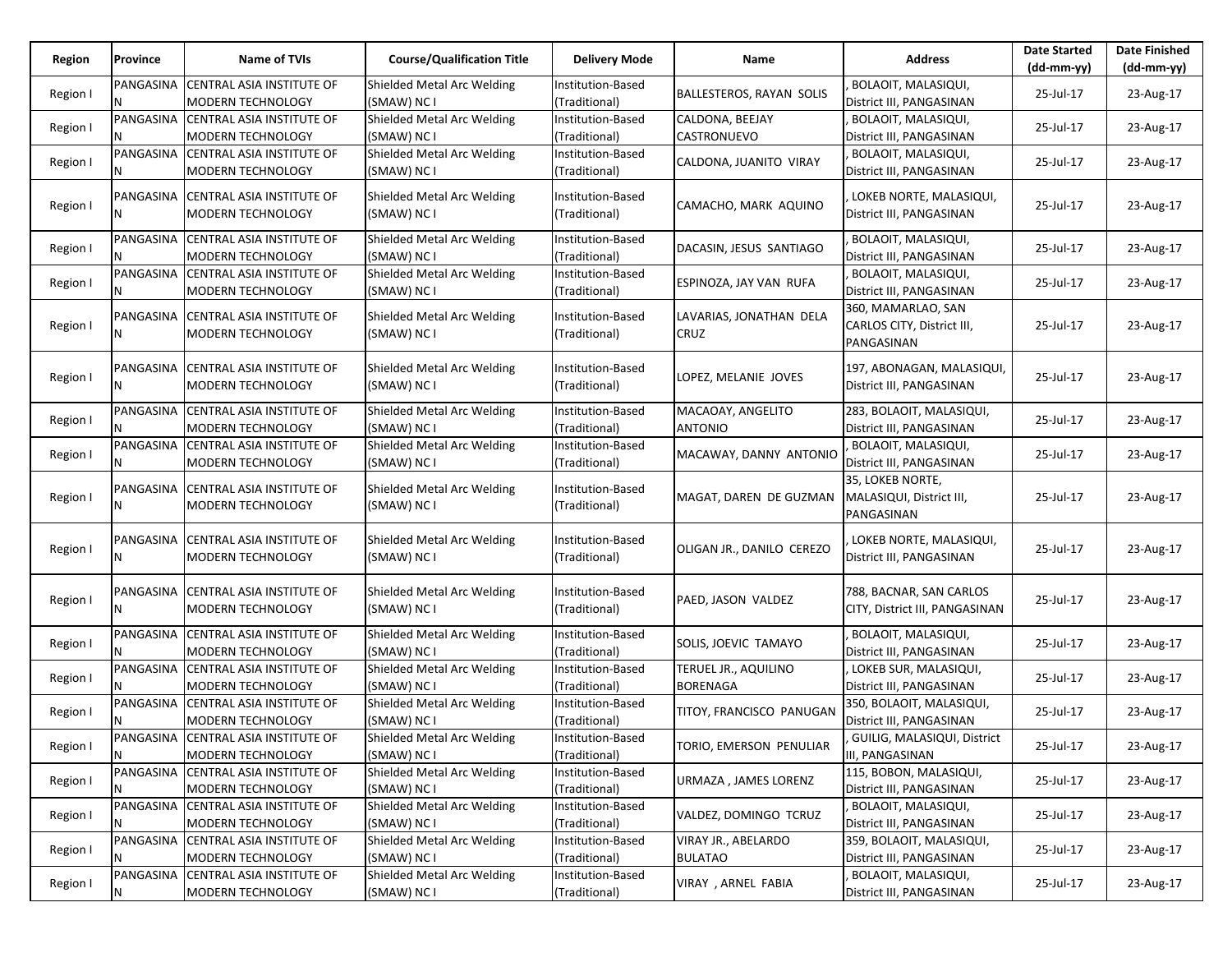| Province<br>Region         | <b>Name of TVIs</b>                                                   | <b>Course/Qualification Title</b>         | <b>Delivery Mode</b>               | Name                                            | <b>Address</b>                                  | <b>Date Started</b> | <b>Date Finished</b> |
|----------------------------|-----------------------------------------------------------------------|-------------------------------------------|------------------------------------|-------------------------------------------------|-------------------------------------------------|---------------------|----------------------|
|                            |                                                                       |                                           |                                    |                                                 |                                                 | (dd-mm-yy)          | $(dd-mm-yy)$         |
| Region I<br>N              | CENTRAL ASIA INSTITUTE OF<br>PANGASINA<br><b>MODERN TECHNOLOGY</b>    | Shielded Metal Arc Welding<br>(SMAW) NC I | Institution-Based<br>(Traditional) | VIRAY, ROLANDO FABIA                            | BOLAOIT, MALASIQUI,<br>District III, PANGASINAN | 25-Jul-17           | 23-Aug-17            |
| PANGASINA<br>Region I<br>N | CENTRAL ASIA INSTITUTE OF<br>MODERN TECHNOLOGY                        | Shielded Metal Arc Welding<br>(SMAW) NC I | Institution-Based<br>(Traditional) | YABES, JAMES RYAN<br>MIRANDA                    | BOLAOIT, MALASIQUI,<br>District III, PANGASINAN | 25-Jul-17           | 23-Aug-17            |
|                            |                                                                       |                                           |                                    |                                                 | Purok 2, Poblacion West,                        |                     |                      |
|                            | PANGASINA Luciano Millan Memorial School                              | Perform Foot Spa (Leading to              |                                    |                                                 | Natividad, District VI,                         |                     |                      |
| N                          |                                                                       |                                           |                                    | ADRIATICO, ANALYN                               | PANGASINAN                                      |                     |                      |
| Region I                   | of Arts and Trades                                                    | Beauty Care NC II)                        | Community-based                    | VILLALINO                                       |                                                 | 21-Jul-17           | 24-Aug-17            |
|                            |                                                                       |                                           |                                    |                                                 | Purok 2, Poblacion West,                        |                     |                      |
|                            | PANGASINA Luciano Millan Memorial School                              | Perform Foot Spa (Leading to              |                                    | ADRIATICO, JOCET                                | Natividad, District VI,                         |                     |                      |
| Region I                   | of Arts and Trades                                                    | Beauty Care NC II)                        | Community-based                    | <b>MONTALBAN</b>                                | PANGASINAN                                      | 21-Jul-17           | 24-Aug-17            |
|                            | PANGASINA Luciano Millan Memorial School                              | Perform Foot Spa (Leading to              |                                    |                                                 | Purok 3, Burgos, Natividad,                     |                     |                      |
| Region I                   | of Arts and Trades                                                    | Beauty Care NC II)                        | Community-based                    | CALIMAG, LOREN CUNTAPAY                         | District VI, PANGASINAN                         | 21-Jul-17           | 24-Aug-17            |
|                            | PANGASINA Luciano Millan Memorial School                              | Perform Foot Spa (Leading to              |                                    |                                                 | 3, San Eugenio, Natividad,                      |                     |                      |
| N<br>Region I              | of Arts and Trades                                                    | Beauty Care NC II)                        | Community-based                    | CARDANO, MIA GRAVILES                           | District VI, PANGASINAN                         | 21-Jul-17           | 24-Aug-17            |
|                            |                                                                       |                                           |                                    |                                                 | Purok 6, Poblacion East,                        |                     |                      |
|                            | PANGASINA Luciano Millan Memorial School                              | Perform Foot Spa (Leading to              |                                    |                                                 | Natividad, District VI,                         |                     |                      |
| Region I                   | of Arts and Trades                                                    | Beauty Care NC II)                        | Community-based                    | CASES, NOIME GALITANE                           | PANGASINAN                                      | 21-Jul-17           | 24-Aug-17            |
|                            |                                                                       |                                           |                                    |                                                 |                                                 |                     |                      |
|                            | PANGASINA Luciano Millan Memorial School                              | Perform Foot Spa (Leading to              |                                    |                                                 | Purok 7, San Jose, Natividad,                   |                     |                      |
| N<br>Region I              | of Arts and Trades                                                    | Beauty Care NC II)                        | Community-based                    | CORPUS, LOLITA OGOY                             | District VI, PANGASINAN                         | 21-Jul-17           | 24-Aug-17            |
|                            |                                                                       |                                           |                                    |                                                 | Purok 6, Bachelor East,                         |                     |                      |
|                            | PANGASINA Luciano Millan Memorial School                              | Perform Foot Spa (Leading to              |                                    |                                                 | Natividad, District VI,                         |                     |                      |
| Region I                   | of Arts and Trades                                                    | Beauty Care NC II)                        | Community-based                    | FERRER, REYZA JOY SALON                         | PANGASINAN                                      | 21-Jul-17           | 24-Aug-17            |
|                            |                                                                       |                                           |                                    |                                                 |                                                 |                     |                      |
|                            | PANGASINA Luciano Millan Memorial School                              | Perform Foot Spa (Leading to              |                                    | GALANTA, MA. TERESITA                           | 139, San Eugenio, Natividad,                    |                     |                      |
| N<br>Region I              | of Arts and Trades                                                    | Beauty Care NC II)                        | Community-based                    | <b>HERNANDO</b>                                 | District VI, PANGASINAN                         | 21-Jul-17           | 24-Aug-17            |
|                            |                                                                       |                                           |                                    |                                                 | Purok 3, San Eugenio,                           |                     |                      |
|                            | PANGASINA Luciano Millan Memorial School                              | Perform Foot Spa (Leading to              |                                    | <b>GRAVILES, MARITES</b>                        | Natividad, District VI,                         |                     |                      |
| Region I<br>N              | of Arts and Trades                                                    | Beauty Care NC II)                        | Community-based                    | ORTIGUERO                                       | PANGASINAN                                      | 21-Jul-17           | 24-Aug-17            |
|                            |                                                                       |                                           |                                    |                                                 |                                                 |                     |                      |
|                            | PANGASINA Luciano Millan Memorial School                              | Perform Foot Spa (Leading to              |                                    |                                                 | Poblacion West, Natividad,                      |                     |                      |
| Region I<br>N              | of Arts and Trades                                                    | Beauty Care NC II)                        | Community-based                    | GUMACAS, IMELDA ARREOLA District VI, PANGASINAN |                                                 | 21-Jul-17           | 24-Aug-17            |
|                            |                                                                       |                                           |                                    |                                                 |                                                 |                     |                      |
|                            | PANGASINA Luciano Millan Memorial School                              | Perform Foot Spa (Leading to              |                                    |                                                 | 132, San Modesto, Natividad,                    |                     |                      |
| Region I                   | of Arts and Trades                                                    | Beauty Care NC II)                        | Community-based                    | IBERA, HAYDEE FELICIANO                         | District VI, PANGASINAN                         | 21-Jul-17           | 24-Aug-17            |
|                            | PANGASINA Luciano Millan Memorial School                              | Perform Foot Spa (Leading to              |                                    |                                                 | Purok 2, Salud, Natividad,                      |                     |                      |
| Region I                   | of Arts and Trades                                                    | Beauty Care NC II)                        | Community-based                    | LACADEN, REGINA ASERON                          | District VI, PANGASINAN                         | 21-Jul-17           | 24-Aug-17            |
|                            |                                                                       |                                           |                                    |                                                 |                                                 |                     |                      |
|                            | PANGASINA Luciano Millan Memorial School Perform Foot Spa (Leading to |                                           |                                    |                                                 | Purok 7, San Jose, Natividad,                   |                     |                      |
| N<br>Region I              | of Arts and Trades                                                    | Beauty Care NC II)                        | Community-based                    | OGOY, NICK FERNANDEZ                            | District VI, PANGASINAN                         | 21-Jul-17           | 24-Aug-17            |
|                            |                                                                       |                                           |                                    |                                                 | Purok 2, San Macario Norte,                     |                     |                      |
|                            | PANGASINA Luciano Millan Memorial School                              | Perform Foot Spa (Leading to              |                                    |                                                 | Natividad, District VI,                         |                     |                      |
| Region I<br>N.             | of Arts and Trades                                                    | Beauty Care NC II)                        | Community-based                    | OSTIL, APRILLYN MANAOIS                         | PANGASINAN                                      | 21-Jul-17           | 24-Aug-17            |
|                            |                                                                       |                                           |                                    |                                                 | Purok 2, Calapugan,                             |                     |                      |
|                            | PANGASINA Luciano Millan Memorial School                              | Perform Foot Spa (Leading to              |                                    | PAGAL, CAZZANDRA                                | Natividad, District VI,                         |                     |                      |
| Region I<br>N.             | of Arts and Trades                                                    | Beauty Care NC II)                        | Community-based                    | <b>DACPANO</b>                                  | PANGASINAN                                      | 21-Jul-17           | 24-Aug-17            |
|                            | PANGASINA Luciano Millan Memorial School                              | Perform Foot Spa (Leading to              |                                    |                                                 | Purok 5, Burgos, Natividad,                     |                     |                      |
|                            |                                                                       | Beauty Care NC II)                        | Community-based                    |                                                 | District VI, PANGASINAN                         |                     | 24-Aug-17            |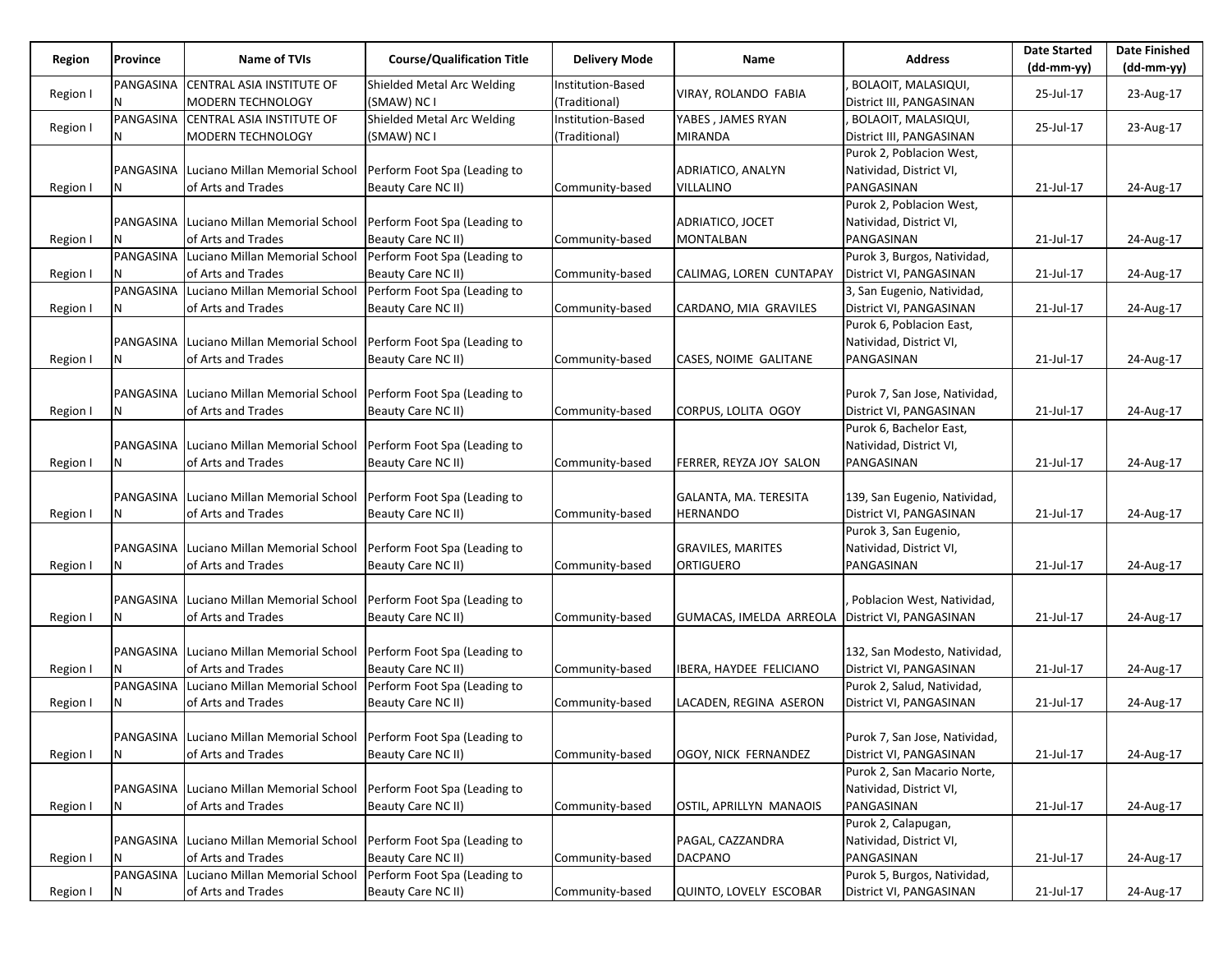| Region   | Province   | <b>Name of TVIs</b>                      | <b>Course/Qualification Title</b> | <b>Delivery Mode</b> | Name                        | <b>Address</b>                    | <b>Date Started</b> | <b>Date Finished</b> |
|----------|------------|------------------------------------------|-----------------------------------|----------------------|-----------------------------|-----------------------------------|---------------------|----------------------|
|          |            |                                          |                                   |                      |                             | Purok 3, San Macario Norte,       | $(dd-mm-yy)$        | (dd-mm-yy)           |
|          |            |                                          |                                   |                      |                             |                                   |                     |                      |
|          |            | PANGASINA Luciano Millan Memorial School | Perform Foot Spa (Leading to      |                      |                             | Natividad, District VI,           |                     |                      |
| Region I | N          | of Arts and Trades                       | Beauty Care NC II)                | Community-based      | RABINA, JULIE CASUGA        | PANGASINAN                        | 21-Jul-17           | 24-Aug-17            |
|          |            |                                          |                                   |                      |                             |                                   |                     |                      |
|          |            | PANGASINA Luciano Millan Memorial School | Perform Foot Spa (Leading to      |                      |                             | Poblacion West, Natividad,        |                     |                      |
| Region I |            | of Arts and Trades                       | Beauty Care NC II)                | Community-based      | SUPNET, NADIA MARIE         | District VI, PANGASINAN           | 21-Jul-17           | 24-Aug-17            |
|          |            | PANGASINA Luciano Millan Memorial School | Perform Foot Spa (Leading to      |                      |                             | Carmay East, Rosales, District    |                     |                      |
| Region I | Ν          | of Arts and Trades                       | Beauty Care NC II)                | Community-based      | ACOSTA, SIGRID MAMARIL      | VI, PANGASINAN                    | 21-Jul-17           | 24-Aug-17            |
|          |            | PANGASINA Luciano Millan Memorial School | Perform Foot Spa (Leading to      |                      | MACARANAS, JELLY            | Carmay East, Rosales, District    |                     |                      |
| Region I | Ν          | of Arts and Trades                       | Beauty Care NC II)                | Community-based      | PATUNGAN                    | VI, PANGASINAN                    | 21-Jul-17           | 24-Aug-17            |
|          |            | Northgate Learning &                     |                                   | Institution-Based    |                             | Station District, Rosales,        |                     |                      |
| Region I | Pangasinan | Assessment Center Inc.                   | Hilot Wellnes Massage NC II       | (Traditional)        | Abarra, Marvin Pagador      | District VI, Pangasinan           | 7-Aug-17            | 25-Aug-17            |
|          |            |                                          |                                   |                      |                             |                                   |                     |                      |
| Region I | Pangasinan | Northgate Learning &                     | Hilot Wellnes Massage NC II       | Institution-Based    | Alimbuyao, Christian Naekko | 14 Gen. Luna Street, Zone II,     | 7-Aug-17            | 25-Aug-17            |
|          |            | Assessment Center Inc.                   |                                   | (Traditional)        | Garcia                      | Rosales, District VI, Pangasinan  |                     |                      |
|          |            | Northgate Learning &                     |                                   | Institution-Based    |                             | 21, Acop, Rosales, District VI,   |                     |                      |
| Region I | Pangasinan | Assessment Center Inc.                   | Hilot Wellnes Massage NC II       | (Traditional)        | Alvaro, Dondon Coniega      | Pangasinan                        | 7-Aug-17            | 25-Aug-17            |
|          |            | Northgate Learning &                     |                                   | Institution-Based    |                             | 32, Casanicolasan, Rosales,       |                     |                      |
| Region I | Pangasinan |                                          | Hilot Wellnes Massage NC II       |                      | Avecilla, Flor May Garcia   | District VI, Pangasinan           | 7-Aug-17            | 25-Aug-17            |
|          |            | Assessment Center Inc.                   |                                   | (Traditional)        |                             |                                   |                     |                      |
| Region I | Pangasinan | Northgate Learning &                     | Hilot Wellnes Massage NC II       | Institution-Based    | Cabangon, Virginia Calderon | 154, Zone IV, Rosales, District   | 7-Aug-17            | 25-Aug-17            |
|          |            | Assessment Center Inc.                   |                                   | (Traditional)        |                             | VI, Pangasinan                    |                     |                      |
|          |            | Northgate Learning &                     |                                   | Institution-Based    |                             | San Pedro West, Rosales,          | 7-Aug-17            |                      |
| Region I | Pangasinan | Assessment Center Inc.                   | Hilot Wellnes Massage NC II       | (Traditional)        | Caparas, Mary Joyce Delfin  | District VI, Pangasinan           |                     | 25-Aug-17            |
|          |            | Northgate Learning &                     |                                   | Institution-Based    |                             | 6, Station District, Rosales,     | 7-Aug-17            |                      |
| Region I | Pangasinan | Assessment Center Inc.                   | Hilot Wellnes Massage NC II       | (Traditional)        | Cariño, Carlo Magno Pacios  | District VI, Pangasinan           |                     | 25-Aug-17            |
|          |            | Northgate Learning &                     |                                   | Institution-Based    |                             | San Vicente, Rosales, District    | 7-Aug-17            |                      |
| Region I | Pangasinan | Assessment Center Inc.                   | Hilot Wellnes Massage NC II       | (Traditional)        | Dagdag, Jarinah Dela Cruz   | VI, Pangasinan                    |                     | 25-Aug-17            |
|          |            | Northgate Learning &                     |                                   | Institution-Based    |                             | 33, Acop, Rosales, District VI,   | 7-Aug-17            |                      |
| Region I | Pangasinan | Assessment Center Inc.                   | Hilot Wellnes Massage NC II       | (Traditional)        | De Leon, Milavie Calpo      | Pangasinan                        |                     | 25-Aug-17            |
|          |            | Northgate Learning &                     |                                   | Institution-Based    |                             | 4 Looban, Zone V, Rosales,        |                     |                      |
| Region I | Pangasinan | Assessment Center Inc.                   | Hilot Wellnes Massage NC II       | (Traditional)        | Escobar, Nenita Jacinto     | District VI, Pangasinan           | 7-Aug-17            | 25-Aug-17            |
|          |            |                                          |                                   |                      |                             |                                   |                     |                      |
|          |            | Northgate Learning &                     |                                   | Institution-Based    |                             | 2 Rizal Street, Zone II, Rosales, | 7-Aug-17            |                      |
| Region I | Pangasinan | Assessment Center Inc.                   | Hilot Wellnes Massage NC II       | (Traditional)        | Luna, Catherine Baraquio    | District VI, Pangasinan           |                     | 25-Aug-17            |
|          |            | Northgate Learning &                     |                                   | Institution-Based    |                             | 147, Zone III, Rosales, District  |                     |                      |
| Region I | Pangasinan | Assessment Center Inc.                   | Hilot Wellnes Massage NC II       | (Traditional)        | Manaois, Analiza Liberato   | VI, Pangasinan                    | 7-Aug-17            | 25-Aug-17            |
|          |            | Northgate Learning &                     |                                   | Institution-Based    | Mencias, III, Alejandro     | 60, Acop, Rosales, District VI,   |                     |                      |
| Region I | Pangasinan | Assessment Center Inc.                   | Hilot Wellnes Massage NC II       | (Traditional)        | Navarro                     | Pangasinan                        | 7-Aug-17            | 25-Aug-17            |
|          |            | Northgate Learning &                     |                                   | Institution-Based    |                             | 44, Acop, Rosales, District VI,   |                     |                      |
| Region I |            | Pangasinan Assessment Center Inc.        | Hilot Wellnes Massage NC II       | (Traditional)        | Mencias, Allan Soliven      | Pangasinan                        | 7-Aug-17            | 25-Aug-17            |
|          |            | Northgate Learning &                     |                                   | Institution-Based    | Olegario, Jo-an Grace       | Bakit-Bakit, Rosales, District    |                     |                      |
| Region I | Pangasinan | Assessment Center Inc.                   | Hilot Wellnes Massage NC II       | (Traditional)        | Bergantiños                 | VI, Pangasinan                    | 7-Aug-17            | 25-Aug-17            |
|          |            |                                          |                                   | Institution-Based    |                             |                                   |                     |                      |
|          |            | Northgate Learning &                     |                                   |                      |                             | San Pedro West, Rosales,          | 7-Aug-17            |                      |
| Region I | Pangasinan | Assessment Center Inc.                   | Hilot Wellnes Massage NC II       | (Traditional)        | Paulo, Lea Aparejado        | District VI, Pangasinan           |                     | 25-Aug-17            |
|          |            | Northgate Learning &                     |                                   | Institution-Based    |                             | , Zone IV, Rosales, District VI,  | 7-Aug-17            |                      |
| Region I | Pangasinan | Assessment Center Inc.                   | Hilot Wellnes Massage NC II       | (Traditional)        | Pedral, Vivian Casingal     | Pangasinan                        |                     | 25-Aug-17            |
|          |            | Northgate Learning &                     |                                   | Institution-Based    |                             | Station District, Rosales,        | 7-Aug-17            |                      |
| Region I | Pangasinan | Assessment Center Inc.                   | Hilot Wellnes Massage NC II       | (Traditional)        | Sanchez, Louie Soriano      | District VI, Pangasinan           |                     | 25-Aug-17            |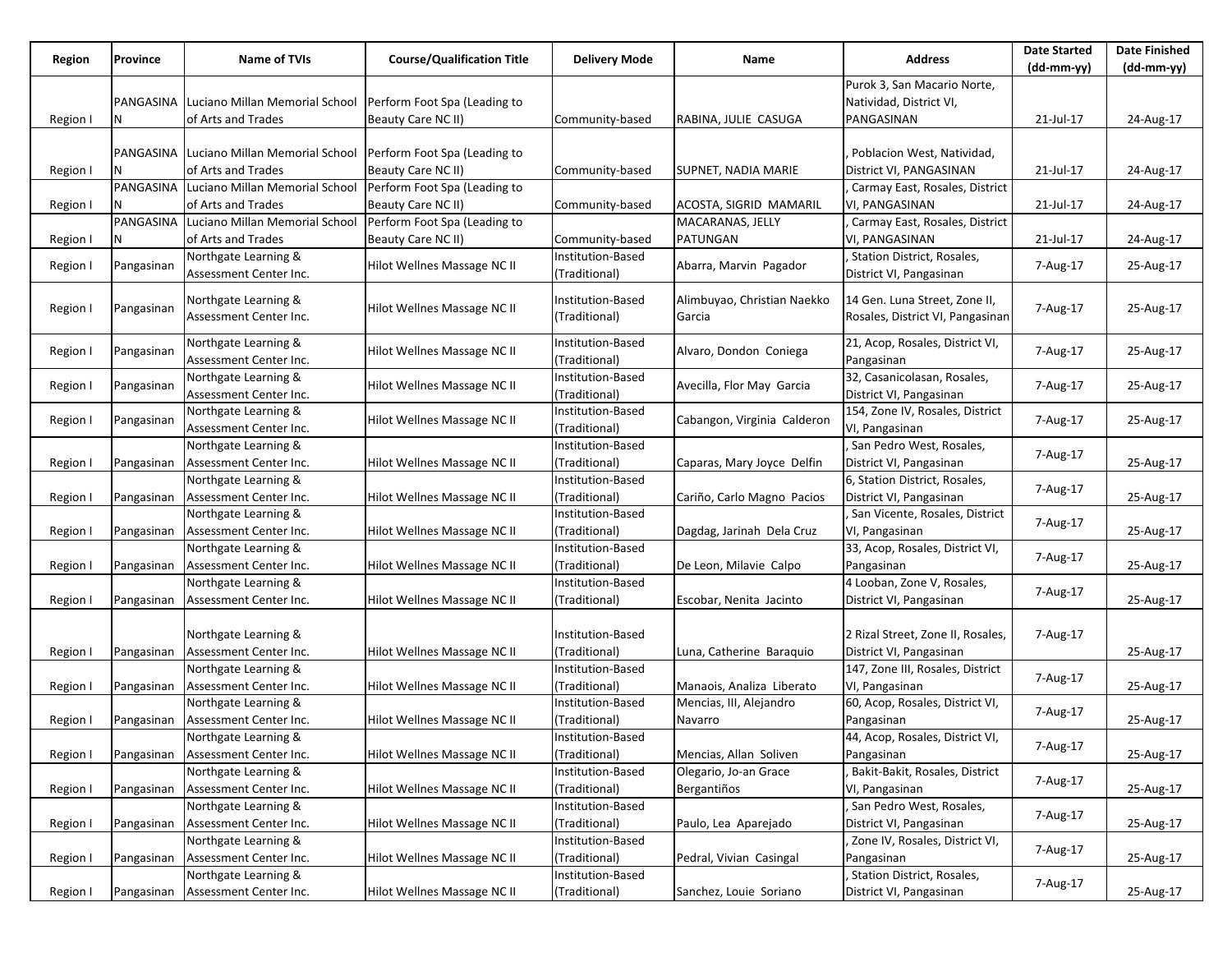| Region   | Province   | Name of TVIs                         | <b>Course/Qualification Title</b> | <b>Delivery Mode</b> | Name                         | <b>Address</b>                 | <b>Date Started</b> | <b>Date Finished</b> |
|----------|------------|--------------------------------------|-----------------------------------|----------------------|------------------------------|--------------------------------|---------------------|----------------------|
|          |            |                                      |                                   |                      |                              |                                | (dd-mm-yy)          | $(dd-mm-yy)$         |
|          |            | Northgate Learning &                 |                                   | Institution-Based    |                              | San Pedro West, Rosales,       | 7-Aug-17            |                      |
| Region I | Pangasinan | Assessment Center Inc.               | Hilot Wellnes Massage NC II       | (Traditional)        | Valdez, Marissa Dacaymat     | District VI, Pangasinan        |                     | 25-Aug-17            |
|          |            |                                      |                                   |                      |                              |                                |                     |                      |
|          |            | Northgate Learning &                 |                                   | Institution-Based    |                              | 35 Purok 1, Coliling, Rosales, | 7-Aug-17            |                      |
| Region I | Pangasinan | Assessment Center Inc.               | Hilot Wellnes Massage NC II       | (Traditional)        | Zamora, Loida Mondala        | District VI, Pangasinan        |                     | 25-Aug-17            |
|          | PANGASINA  | Pangasinan Technological             |                                   | Institution-Based    |                              | Parian, Mangatarem, District   |                     |                      |
| Region I |            | Institute                            | <b>Bread Making</b>               | (Traditional)        | Ancheta, Jon Jon Rowanto     | I, PANGASINAN                  | 14-Aug-17           | 29-Aug-17            |
|          |            |                                      |                                   |                      |                              |                                |                     |                      |
|          | PANGASINA  | Pangasinan Technological             |                                   | Institution-Based    |                              | Tococ Barikir, Mangatarem,     |                     |                      |
| Region I |            | Institute                            | <b>Bread Making</b>               | (Traditional)        | Bachar, Ericson Bautista     | District II, PANGASINAN        | 14-Aug-17           | 29-Aug-17            |
|          |            |                                      |                                   |                      |                              |                                |                     |                      |
|          |            | PANGASINA   Pangasinan Technological |                                   | Institution-Based    |                              | Cabarabuan, Mangatarem,        |                     |                      |
| Region I | N          | Institute                            | <b>Bread Making</b>               | (Traditional)        | Bajas, Richard Sacman        | District II, PANGASINAN        | 14-Aug-17           | 29-Aug-17            |
|          |            |                                      |                                   |                      |                              |                                |                     |                      |
|          |            |                                      |                                   |                      |                              |                                |                     |                      |
|          | PANGASINA  | Pangasinan Technological             |                                   | Institution-Based    |                              | Caviernesan, Mangatarem,       |                     |                      |
| Region I |            | Institute                            | <b>Bread Making</b>               | (Traditional)        | Cabutotan, Gilbert Quitit    | District II, PANGASINAN        | 14-Aug-17           | 29-Aug-17            |
|          | PANGASINA  | Pangasinan Technological             |                                   | Institution-Based    |                              | 108, Parian, Mangatarem,       |                     |                      |
| Region I |            | Institute                            | <b>Bread Making</b>               | (Traditional)        | Candelario, Dennis M         | District II, PANGASINAN        | 14-Aug-17           | 29-Aug-17            |
|          | PANGASINA  | Pangasinan Technological             |                                   | Institution-Based    |                              | Bunagan, Mangatarem,           |                     |                      |
| Region   | N          | Institute                            | <b>Bread Making</b>               | (Traditional)        | Dela Cruz, Judie Dalas       | District II, PANGASINAN        | 14-Aug-17           | 29-Aug-17            |
|          |            |                                      |                                   |                      |                              |                                |                     |                      |
|          |            | PANGASINA Pangasinan Technological   |                                   | Institution-Based    |                              | Caviernesan, Mangatarem,       |                     |                      |
| Region I |            | Institute                            | <b>Bread Making</b>               | (Traditional)        | De Venecia, Jay-r Dela cruz  | District II, PANGASINAN        | 14-Aug-17           | 29-Aug-17            |
|          |            | PANGASINA Pangasinan Technological   |                                   | Institution-Based    |                              | Bunagan, Mangatarem,           |                     |                      |
| Region I |            | Institute                            | <b>Bread Making</b>               | (Traditional)        | Guiang, Ricky C              | District II, PANGASINAN        | 14-Aug-17           | 29-Aug-17            |
|          |            | PANGASINA Pangasinan Technological   |                                   | Institution-Based    |                              | 103, Parian, Mangatarem,       |                     |                      |
| Region I | N          | Institute                            | <b>Bread Making</b>               | (Traditional)        | Naparete, Manolito Locading  | District II, PANGASINAN        | 14-Aug-17           | 29-Aug-17            |
|          |            |                                      |                                   |                      |                              | Ponglo Muelag,                 |                     |                      |
|          |            | PANGASINA Pangasinan Technological   |                                   | Institution-Based    |                              | Mangatarem, District II,       |                     |                      |
| Region I |            | Institute                            | <b>Bread Making</b>               | (Traditional)        | Niño, Alfredo Diaz           | PANGASINAN                     | 14-Aug-17           | 29-Aug-17            |
|          |            | PANGASINA Pangasinan Technological   |                                   | Institution-Based    |                              | Bunagan, Mangatarem,           |                     |                      |
| Region I |            | Institute                            | <b>Bread Making</b>               | (Traditional)        | Ocon, Edgardo Sr. Fernandez  | District II, PANGASINAN        | 14-Aug-17           | 29-Aug-17            |
|          | PANGASINA  | Pangasinan Technological             |                                   | Institution-Based    |                              | Bunagan, Mangatarem,           |                     |                      |
| Region I |            | Institute                            | <b>Bread Making</b>               | (Traditional)        | Quemado, Joey D              | District II, PANGASINAN        | 14-Aug-17           | 29-Aug-17            |
|          |            | PANGASINA Pangasinan Technological   |                                   | Institution-Based    | Quemado, Rolando De          | Bunagan, Mangatarem,           |                     |                      |
| Region I |            | Institute                            | <b>Bread Making</b>               | (Traditional)        | guzman                       | District II, PANGASINAN        | 14-Aug-17           | 29-Aug-17            |
|          |            | PANGASINA Pangasinan Technological   |                                   | Institution-Based    |                              | 129, Lopez, Mangatarem,        |                     |                      |
|          |            |                                      | <b>Bread Making</b>               | (Traditional)        |                              |                                |                     |                      |
| Region I |            | Institute                            |                                   |                      | Quiamson, Jerell Jehan Picar | District II, PANGASINAN        | 14-Aug-17           | 29-Aug-17            |
|          |            | PANGASINA Pangasinan Technological   |                                   | Institution-Based    |                              | Allino, Mangatarem, District   |                     |                      |
| Region I | N          | Institute                            | <b>Bread Making</b>               | (Traditional)        | Reyes, Oliver Reyes          | II, PANGASINAN                 | 14-Aug-17           | 29-Aug-17            |
|          |            |                                      |                                   |                      |                              | Naguilayan West,               |                     |                      |
|          |            | PANGASINA Pangasinan Technological   |                                   | Institution-Based    | Rosario, Patrick John        | Mangatarem, District II,       |                     |                      |
| Region I | Ν          | Institute                            | <b>Bread Making</b>               | (Traditional)        | Evangelista                  | PANGASINAN                     | 14-Aug-17           | 29-Aug-17            |
|          |            | PANGASINA Pangasinan Technological   |                                   | Institution-Based    |                              | Parian, Mangatarem, District   |                     |                      |
| Region I | N          | Institute                            | <b>Bread Making</b>               | (Traditional)        | Sabado, Javier Padlan        | II, PANGASINAN                 | 14-Aug-17           | 29-Aug-17            |
|          |            |                                      |                                   |                      |                              | Naguilayan East,               |                     |                      |
|          |            | PANGASINA Pangasinan Technological   |                                   | Institution-Based    |                              | Mangatarem, District II,       |                     |                      |
| Region I | Ν          | Institute                            | <b>Bread Making</b>               | (Traditional)        | Saura, Herbert Pulido        | PANGASINAN                     | 14-Aug-17           | 29-Aug-17            |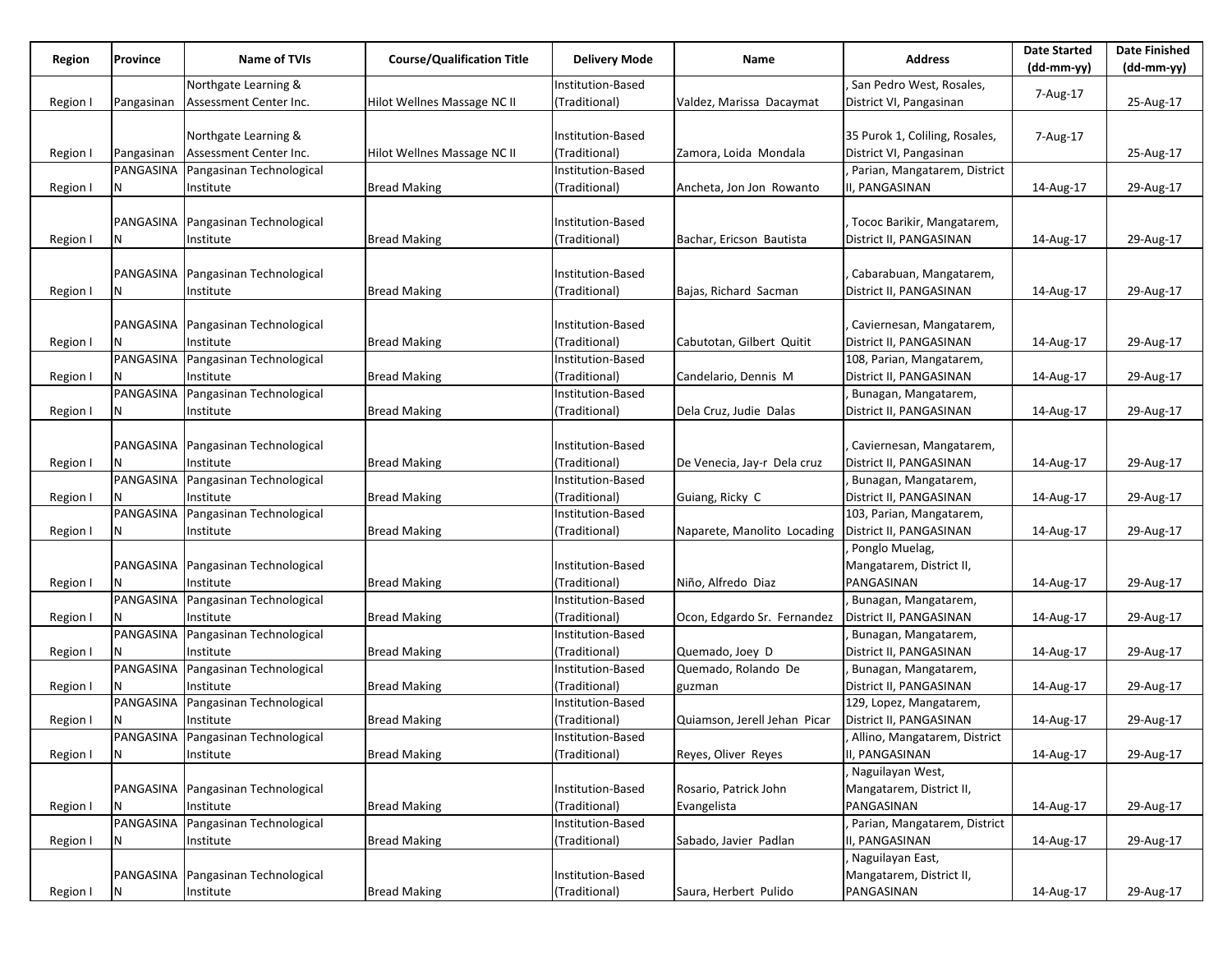| Region   | Province  | <b>Name of TVIs</b>                                                  | <b>Course/Qualification Title</b>  | <b>Delivery Mode</b> | Name                                            | <b>Address</b>                 | <b>Date Started</b> | <b>Date Finished</b> |
|----------|-----------|----------------------------------------------------------------------|------------------------------------|----------------------|-------------------------------------------------|--------------------------------|---------------------|----------------------|
|          |           |                                                                      |                                    |                      |                                                 |                                | $(dd-mm-yy)$        | (dd-mm-yy)           |
|          | PANGASINA | Pangasinan Technological                                             |                                    | Institution-Based    |                                                 | Bunagan, Mangatarem,           |                     |                      |
| Region   |           | Institute                                                            | <b>Bread Making</b>                | (Traditional)        | Saura, Oliver Guiang                            | District II, PANGASINAN        | 14-Aug-17           | 29-Aug-17            |
|          | PANGASINA | Pangasinan Technological                                             |                                    | Institution-Based    |                                                 | Bunagan, Mangatarem,           |                     |                      |
| Region I | Ν         | Institute                                                            | <b>Bread Making</b>                | (Traditional)        | Saura, Bryan Alexis Guiang                      | District II, PANGASINAN        | 14-Aug-17           | 29-Aug-17            |
|          |           |                                                                      |                                    |                      |                                                 | 129 Lopez St., Poblacion,      |                     |                      |
|          |           | PANGASINA   Pangasinan Technological                                 |                                    | Institution-Based    |                                                 | Mangatarem, District II,       |                     |                      |
| Region I |           | Institute                                                            | <b>Bread Making</b>                | (Traditional)        | Saura, Kristine Joy Picar                       | PANGASINAN                     | 14-Aug-17           | 29-Aug-17            |
|          |           | PANGASINA Pangasinan Technological                                   |                                    | Institution-Based    |                                                 | Bunagan, Mangatarem,           |                     |                      |
| Region I | N         | Institute                                                            | <b>Bread Making</b>                | (Traditional)        | Saura, Redento Barcarse                         | District II, PANGASINAN        | 14-Aug-17           | 29-Aug-17            |
|          | PANGASINA | Pangasinan Technological                                             |                                    | Institution-Based    |                                                 | Bunagan, Mangatarem,           |                     |                      |
| Region I | N         | Institute                                                            | <b>Bread Making</b>                | (Traditional)        | Soriano, Jhovil Feril                           | District II, PANGASINAN        | 14-Aug-17           | 29-Aug-17            |
|          |           |                                                                      |                                    |                      |                                                 |                                |                     |                      |
|          |           | PANGASINA Pangasinan Technological                                   |                                    | Institution-Based    |                                                 | Bantocaling, Mangatarem,       |                     |                      |
| Region I | N         | Institute                                                            | <b>Bread Making</b>                | (Traditional)        | Sudaria, Bengie De vera                         | District II, PANGASINAN        | 14-Aug-17           | 29-Aug-17            |
|          |           |                                                                      |                                    |                      |                                                 | Naguilayan East,               |                     |                      |
|          | PANGASINA | Pangasinan Technological                                             |                                    | Institution-Based    |                                                 | Mangatarem, District II,       |                     |                      |
| Region I | N         | Institute                                                            | <b>Bread Making</b>                | (Traditional)        | Viray, Kendrick Mata                            | PANGASINAN                     | 14-Aug-17           | 29-Aug-17            |
|          |           |                                                                      |                                    |                      |                                                 | Purok Singpet, San Juan, San   |                     |                      |
|          |           | PANGASINA Luciano Millan Memorial School                             | <b>Electrical Installation and</b> |                      | AROGAR, JOHN RAY                                | Manuel, District VI,           |                     |                      |
| Region I |           | of Arts and Trades                                                   | Maintenance NC II                  | Community-based      | <b>CALIBOSO</b>                                 | PANGASINAN                     | 21-Jul-17           | 31-Aug-17            |
|          | PANGASINA | Luciano Millan Memorial School                                       | <b>Electrical Installation and</b> |                      |                                                 | Cauplasan, Sta. Maria,         |                     |                      |
| Region I | N         | of Arts and Trades                                                   | Maintenance NC II                  | Community-based      | CALDERON, JOMAR HALOG                           | District VI, PANGASINAN        | 21-Jul-17           | 31-Aug-17            |
|          | PANGASINA | Luciano Millan Memorial School                                       | <b>Electrical Installation and</b> |                      | MAGLUNOB, JOANA MARIE                           | 345, Macalong, Asingan,        |                     |                      |
| Region I | N         | of Arts and Trades                                                   | Maintenance NC II                  | Community-based      | LLAMAS                                          | District VI, Pangasinan        | 21-Jul-17           | 31-Aug-17            |
|          |           |                                                                      |                                    |                      |                                                 | Casilagan, San Juan, San       |                     |                      |
|          |           | PANGASINA Luciano Millan Memorial School                             | <b>Electrical Installation and</b> |                      |                                                 | Manuel, District VI,           |                     |                      |
|          | N         | of Arts and Trades                                                   | Maintenance NC II                  | Community-based      | CARAS, JOSHUA RAMOS                             | PANGASINAN                     | 21-Jul-17           | 31-Aug-17            |
| Region I | PANGASINA | Luciano Millan Memorial School                                       | Electrical Installation and        |                      |                                                 | Toboy, Asingan, District VI,   |                     |                      |
|          |           |                                                                      |                                    |                      |                                                 |                                |                     |                      |
| Region I | Ν         | of Arts and Trades                                                   | Maintenance NC II                  | Community-based      | CAYABYAB, CRIS VINLUAN                          | PANGASINAN                     | 21-Jul-17           | 31-Aug-17            |
|          |           |                                                                      |                                    |                      |                                                 | 432, San Antonio, San          |                     |                      |
|          | PANGASINA | Luciano Millan Memorial School                                       | <b>Electrical Installation and</b> |                      |                                                 | Manuel, District VI,           |                     |                      |
| Region I | N         | of Arts and Trades                                                   | Maintenance NC II                  | Community-based      | DAMASCO, ARJAY BAUTISTA                         | PANGASINAN                     | 21-Jul-17           | 31-Aug-17            |
|          |           |                                                                      |                                    |                      |                                                 |                                |                     |                      |
|          | PANGASINA | Luciano Millan Memorial School                                       | Electrical Installation and        |                      |                                                 | 351, San Bartolome, Rosales,   |                     |                      |
| Region I | N         | of Arts and Trades                                                   | Maintenance NC II                  | Community-based      | DE GUZMAN, RONALD GABOR District VI, PANGASINAN |                                | 21-Jul-17           | 31-Aug-17            |
|          |           |                                                                      |                                    |                      |                                                 | 186, Poblacion West, Sta.      |                     |                      |
|          |           | PANGASINA Luciano Millan Memorial School                             | Electrical Installation and        |                      | ESPERANZA, RAVEN JEWEL                          | Maria, District VI,            |                     |                      |
| Region I |           | of Arts and Trades                                                   | Maintenance NC II                  | Community-based      | <b>ACOSTA</b>                                   | PANGASINAN                     | 21-Jul-17           | 31-Aug-17            |
|          |           | PANGASINA Luciano Millan Memorial School Electrical Installation and |                                    |                      | <b>GANANCIAL, JAIMES JR</b>                     | 170, Bakit-Bakit, Rosales,     |                     |                      |
| Region I | N         | of Arts and Trades                                                   | Maintenance NC II                  | Community-based      | EVANGELISTA                                     | District VI, PANGASINAN        | 21-Jul-17           | 31-Aug-17            |
|          |           |                                                                      |                                    |                      |                                                 |                                |                     |                      |
|          |           | PANGASINA Luciano Millan Memorial School                             | <b>Electrical Installation and</b> |                      | GANZON, ERNESTO JR                              | Hacienda St, Toboy, Asingan,   |                     |                      |
| Region I | N         | of Arts and Trades                                                   | Maintenance NC II                  | Community-based      | LOMIBAO                                         | District VI, PANGASINAN        | 21-Jul-17           | 31-Aug-17            |
|          |           | PANGASINA Luciano Millan Memorial School                             | Electrical Installation and        |                      |                                                 | Sta. Rosa, Sta. Maria,         |                     |                      |
| Region I | N         | of Arts and Trades                                                   | Maintenance NC II                  | Community-based      | GUILLERMO, BONIE AMANTE                         | District VI, PANGASINAN        | 21-Jul-17           | 31-Aug-17            |
|          |           | PANGASINA Luciano Millan Memorial School                             | Electrical Installation and        |                      | LOMIBAO, RAEL ANGELO                            | 305, Toboy, Asingan, District  |                     |                      |
| Region I | N         | of Arts and Trades                                                   | Maintenance NC II                  | Community-based      | <b>BUNQUIN</b>                                  | VI, PANGASINAN                 | 21-Jul-17           | 31-Aug-17            |
|          | PANGASINA | Luciano Millan Memorial School                                       | Electrical Installation and        |                      |                                                 | Carmay East, Rosales, District |                     |                      |
| Region I | N         | of Arts and Trades                                                   | Maintenance NC II                  | Community-based      | OLLERO, BERNARD MABABA                          | VI, PANGASINAN                 | 21-Jul-17           | 31-Aug-17            |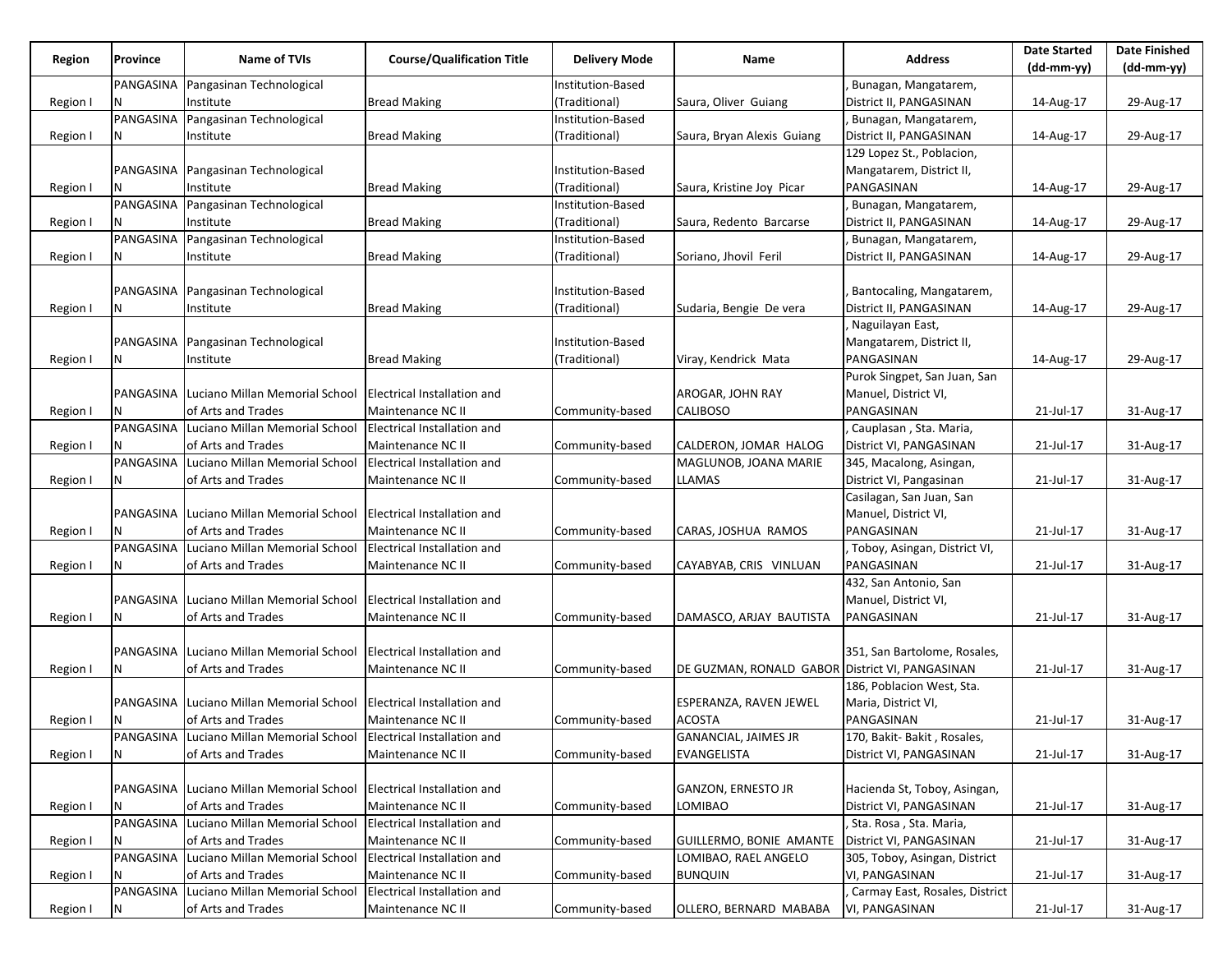| Region   | Province  | <b>Name of TVIs</b>                             | <b>Course/Qualification Title</b>  | <b>Delivery Mode</b> | Name                                        | <b>Address</b>                  | <b>Date Started</b> | <b>Date Finished</b> |
|----------|-----------|-------------------------------------------------|------------------------------------|----------------------|---------------------------------------------|---------------------------------|---------------------|----------------------|
|          |           |                                                 |                                    |                      |                                             |                                 | $(dd-mm-yy)$        | $(dd-mm-yy)$         |
|          | PANGASINA | Luciano Millan Memorial School                  | Electrical Installation and        |                      | MALONG, CHRISTIAN JAY                       | Toboy, Asingan, District VI,    |                     |                      |
| Region I | N         | of Arts and Trades                              | Maintenance NC II                  | Community-based      | <b>ESPANTO</b>                              | PANGASINAN                      | 21-Jul-17           | 31-Aug-17            |
|          | PANGASINA | Luciano Millan Memorial School                  | Electrical Installation and        |                      |                                             | 112, Sta. Rosa, Sta. Maria,     |                     |                      |
| Region I | N         | of Arts and Trades                              | Maintenance NC II                  | Community-based      | MANIBOY, JIFFREY DOTIMAS                    | District VI, PANGASINAN         | 21-Jul-17           | 31-Aug-17            |
|          |           |                                                 |                                    |                      |                                             |                                 |                     |                      |
|          |           | PANGASINA Luciano Millan Memorial School        | <b>Electrical Installation and</b> |                      |                                             | 253, San pedro West, Rosales,   |                     |                      |
| Region I |           | of Arts and Trades                              | Maintenance NC II                  | Community-based      | MELCHOR, AL-RYAN VINGUA                     | District VI, PANGASINAN         | 21-Jul-17           | 31-Aug-17            |
|          |           |                                                 |                                    |                      |                                             |                                 |                     |                      |
|          | PANGASINA | Luciano Millan Memorial School                  | <b>Electrical Installation and</b> |                      |                                             | 253, San pedro West, Rosales,   |                     |                      |
| Region I |           | of Arts and Trades                              | Maintenance NC II                  | Community-based      | MELCHOR, RICHARD VINGUA                     | District VI, PANGASINAN         | 21-Jul-17           | 31-Aug-17            |
|          |           | PANGASINA Luciano Millan Memorial School        | Electrical Installation and        |                      |                                             | Macalong, Asingan, District     |                     |                      |
| Region I |           | of Arts and Trades                              | Maintenance NC II                  | Community-based      | NAVARRO, JERRYMI RAMOS                      | VI, PANGASINAN                  | 21-Jul-17           | 31-Aug-17            |
|          |           | PANGASINA Luciano Millan Memorial School        | <b>Electrical Installation and</b> |                      |                                             | Mantacdang, San quintin,        |                     |                      |
| Region I | N         | of Arts and Trades                              | Maintenance NC II                  | Community-based      | RIVERA, JOHNEL P                            | District VI, PANGASINAN         | 21-Jul-17           | 31-Aug-17            |
|          | PANGASINA | Luciano Millan Memorial School                  | Electrical Installation and        |                      |                                             | Sta. Cruz, Sta. Maria, District |                     |                      |
| Region I |           | of Arts and Trades                              | Maintenance NC II                  | Community-based      | RONE, WINSTON GUTIEREZ                      | VI, PANGASINAN                  | 21-Jul-17           | 31-Aug-17            |
|          |           |                                                 |                                    |                      |                                             |                                 |                     |                      |
|          |           | <b>PANGASINA Luciano Millan Memorial School</b> | <b>Electrical Installation and</b> |                      |                                             | 85 Zone I, Calepaan, Asingan,   |                     |                      |
| Region I |           | of Arts and Trades                              | Maintenance NC II                  | Community-based      | Sabado, April Joy Duruin                    | District VI, PANGASINAN         | 21-Jul-17           | 31-Aug-17            |
|          |           | PANGASINA Luciano Millan Memorial School        | Electrical Installation and        |                      |                                             | Flores, San Manuel, District    |                     |                      |
| Region I |           | of Arts and Trades                              | Maintenance NC II                  | Community-based      | SORIANO, RONEL SALAYA                       | VI, PANGASINAN                  | 21-Jul-17           | 31-Aug-17            |
|          | PANGASINA | Luciano Millan Memorial School                  | Electrical Installation and        |                      | VALDEZ, LEONARDO                            | 234, Tuketek, Tayug, District   |                     |                      |
| Region I |           | of Arts and Trades                              | Maintenance NC II                  | Community-based      | PIMENTEL                                    | VI, PANGASINAN                  | 21-Jul-17           | 31-Aug-17            |
|          |           | PANGASINA Luciano Millan Memorial School        | <b>Electrical Installation and</b> |                      |                                             | , Tramo, Siblot, District VI,   |                     |                      |
| Region I |           | of Arts and Trades                              | Maintenance NC II                  | Community-based      | Verzosa, Nadia S.                           | PANGASINAN                      | 21-Jul-17           | 31-Aug-17            |
|          | PANGASINA | Luciano Millan Memorial School                  | Electrical Installation and        |                      |                                             | 62, Lumayao, San quintin,       |                     |                      |
| Region I | N         | of Arts and Trades                              | Maintenance NC II                  | Community-based      | ZOLETA, JOMEL                               | District VI, PANGASINAN         | 21-Jul-17           | 31-Aug-17            |
|          |           |                                                 |                                    |                      |                                             | 90 Sison, Poblacion,            |                     |                      |
|          |           | PANGASINA Saint Cecilia de Montessori           | Bread Making (leading to Bread     | Institution-Based    | Aguila, Noel Anthony                        | Malasiqui, District III,        |                     |                      |
| Region I |           | Training Center Inc.                            | and Pastry Production NC II)       | (DTS/DTP)            | Omagtang                                    | Pangasinan                      | 22-Aug-17           | $6-Sep-17$           |
|          |           |                                                 |                                    |                      |                                             | 90 Sison, Poblacion,            |                     |                      |
|          |           | PANGASINA Saint Cecilia de Montessori           | Bread Making (leading to Bread     | Institution-Based    |                                             | Malasiqui, District III,        |                     |                      |
| Region I | N         | Training Center Inc.                            | and Pastry Production NC II)       | (DTS/DTP)            | Aguila, Renz Aljon Hiteroza                 | Pangasinan                      | 22-Aug-17           | $6-Sep-17$           |
|          |           |                                                 |                                    |                      |                                             |                                 |                     |                      |
|          |           | PANGASINA Saint Cecilia de Montessori           | Bread Making (leading to Bread     | Institution-Based    | Andaya, Mark Carlo                          | Poblacion, Malasiqui, District  |                     |                      |
| Region I |           | Training Center Inc.                            | and Pastry Production NC II)       | (DTS/DTP)            | Cordenete                                   | III, Pangasinan                 | 22-Aug-17           | 6-Sep-17             |
|          |           |                                                 |                                    |                      |                                             |                                 |                     |                      |
|          |           | PANGASINA Saint Cecilia de Montessori           | Bread Making (leading to Bread     | Institution-Based    |                                             | 78, Guilig, Malasiqui, District |                     |                      |
| Region I | IN.       | Training Center Inc.                            | and Pastry Production NC II)       | (DTS/DTP)            | Aquino, Julie Ann Domantay  III, Pangasinan |                                 | 22-Aug-17           | 6-Sep-17             |
|          |           |                                                 |                                    |                      |                                             |                                 |                     |                      |
|          |           | PANGASINA Saint Cecilia de Montessori           | Bread Making (leading to Bread     | Institution-Based    | Buendia, John Michael Nel                   | 106, Macabito, Calasiao,        |                     |                      |
| Region I | N         | Training Center Inc.                            | and Pastry Production NC II)       | (DTS/DTP)            | Cerezo                                      | District III, Pangasinan        | 22-Aug-17           | 6-Sep-17             |
|          |           |                                                 |                                    |                      |                                             |                                 |                     |                      |
|          |           | PANGASINA Saint Cecilia de Montessori           | Bread Making (leading to Bread     | Institution-Based    |                                             | 25, Guilig, Malasiqui, District |                     |                      |
| Region I | N         | Training Center Inc.                            | and Pastry Production NC II)       | (DTS/DTP)            | Calebag, Jericho Perreras                   | III, Pangasinan                 | 22-Aug-17           | 6-Sep-17             |
|          |           |                                                 |                                    |                      |                                             |                                 |                     |                      |
|          |           | PANGASINA Saint Cecilia de Montessori           | Bread Making (leading to Bread     | Institution-Based    |                                             | 9 Mejia, Poblacion, Malasiqui,  |                     |                      |
| Region I | N         | Training Center Inc.                            | and Pastry Production NC II)       | (DTS/DTP)            | Cervas, Maria Shella Movida                 | District III, Pangasinan        | 22-Aug-17           | 6-Sep-17             |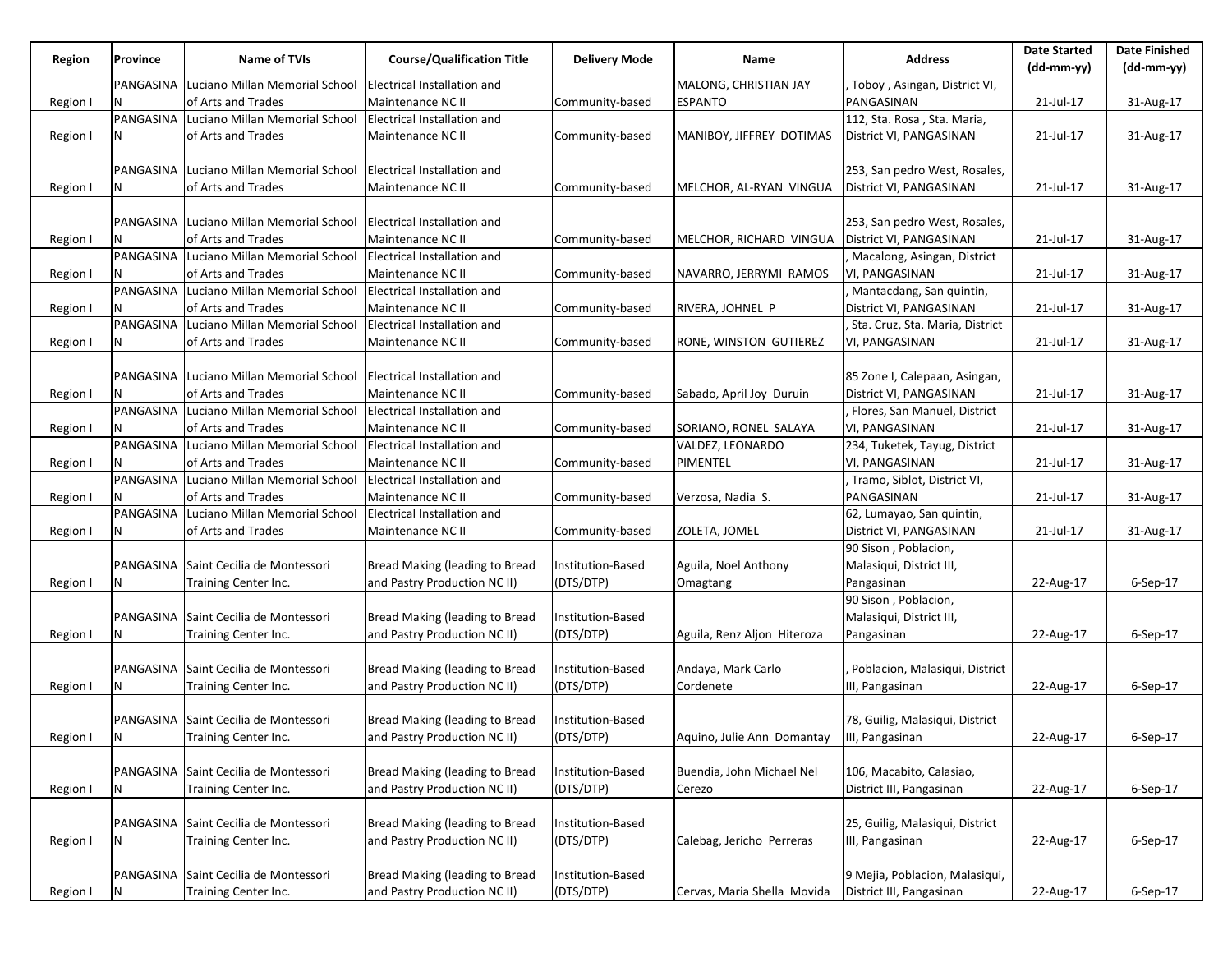|          | Province  | Name of TVIs                          | <b>Course/Qualification Title</b>     |                                | Name                        | <b>Date Started</b><br><b>Address</b> |                                                                                                                                                                                                                 | <b>Date Finished</b> |
|----------|-----------|---------------------------------------|---------------------------------------|--------------------------------|-----------------------------|---------------------------------------|-----------------------------------------------------------------------------------------------------------------------------------------------------------------------------------------------------------------|----------------------|
| Region   |           |                                       |                                       | <b>Delivery Mode</b>           |                             |                                       | $(dd-mm-yy)$<br>22-Aug-17<br>22-Aug-17<br>22-Aug-17<br>22-Aug-17<br>22-Aug-17<br>22-Aug-17<br>22-Aug-17<br>22-Aug-17<br>22-Aug-17<br>22-Aug-17<br>22-Aug-17<br>22-Aug-17<br>22-Aug-17<br>22-Aug-17<br>22-Aug-17 | $(dd-mm-yy)$         |
|          |           |                                       |                                       |                                |                             | 122 Bacundao East.                    |                                                                                                                                                                                                                 |                      |
|          |           | PANGASINA Saint Cecilia de Montessori | Bread Making (leading to Bread        | nstitution-Based               |                             | Poblacion, Malasiqui, District        |                                                                                                                                                                                                                 |                      |
| Region I | N         | Training Center Inc.                  | and Pastry Production NC II)          | (DTS/DTP)                      | Dacasin, Judy Ann Quintero  | III, Pangasinan                       |                                                                                                                                                                                                                 | 6-Sep-17             |
|          |           |                                       |                                       |                                |                             | 28 Gen. Joves, Poblacion,             |                                                                                                                                                                                                                 |                      |
|          |           | PANGASINA Saint Cecilia de Montessori | Bread Making (leading to Bread        | Institution-Based              |                             | Malasiqui, District III,              |                                                                                                                                                                                                                 |                      |
| Region I |           | Training Center Inc.                  | and Pastry Production NC II)          | (DTS/DTP)                      | Descaya, Ivon Marie Frias   | Pangasinan                            |                                                                                                                                                                                                                 | $6-Sep-17$           |
|          |           |                                       |                                       |                                |                             |                                       |                                                                                                                                                                                                                 |                      |
|          |           | PANGASINA Saint Cecilia de Montessori | Bread Making (leading to Bread        | Institution-Based              | De Vera, Redrich Victorey   | 333, Lilimasan, San Carlos,           |                                                                                                                                                                                                                 |                      |
| Region I | N         | Training Center Inc.                  | and Pastry Production NC II)          | (DTS/DTP)                      | Dela Cruz                   | District III, Pangasinan              |                                                                                                                                                                                                                 | $6-Sep-17$           |
|          |           |                                       |                                       |                                |                             | 32 Sison, Poblacion,                  |                                                                                                                                                                                                                 |                      |
|          |           | PANGASINA Saint Cecilia de Montessori | Bread Making (leading to Bread        | Institution-Based              |                             | Malasiqui, District III,              |                                                                                                                                                                                                                 |                      |
| Region I |           | Training Center Inc.                  | and Pastry Production NC II)          | (DTS/DTP)                      | Hiteroza, Jay-ar Bugarin    | Pangasinan                            |                                                                                                                                                                                                                 | 6-Sep-17             |
|          |           |                                       |                                       |                                |                             | Lokeb Sur, Poblacion,                 |                                                                                                                                                                                                                 |                      |
|          |           | PANGASINA Saint Cecilia de Montessori | <b>Bread Making (leading to Bread</b> | Institution-Based              |                             | Malasiqui, District III,              |                                                                                                                                                                                                                 |                      |
| Region I | N         | Training Center Inc.                  | and Pastry Production NC II)          | (DTS/DTP)                      | Ico, Mariza Ferrer          | Pangasinan                            |                                                                                                                                                                                                                 | 6-Sep-17             |
|          |           |                                       |                                       |                                |                             |                                       |                                                                                                                                                                                                                 |                      |
|          |           | PANGASINA Saint Cecilia de Montessori | Bread Making (leading to Bread        | Institution-Based              |                             | 205, Apaya, Malasiqui, District       |                                                                                                                                                                                                                 |                      |
| Region I | N         | Training Center Inc.                  | and Pastry Production NC II)          | (DTS/DTP)                      | Macaraeg, Dawn Armas        | III, Pangasinan                       |                                                                                                                                                                                                                 | 6-Sep-17             |
|          |           |                                       |                                       |                                |                             |                                       |                                                                                                                                                                                                                 |                      |
|          |           | PANGASINA Saint Cecilia de Montessori | Bread Making (leading to Bread        | Institution-Based              |                             | 163, Tambac, Malasiqui,               |                                                                                                                                                                                                                 |                      |
| Region I | Ν         | Training Center Inc.                  | and Pastry Production NC II)          | (DTS/DTP)                      | Mamaril, Alvin Degorio      | District III, Pangasinan              |                                                                                                                                                                                                                 | $6-$ Sep $-17$       |
|          |           |                                       |                                       |                                |                             |                                       |                                                                                                                                                                                                                 |                      |
|          |           | PANGASINA Saint Cecilia de Montessori | Bread Making (leading to Bread        | Institution-Based              |                             | 168, Dasima, Malasiqui,               |                                                                                                                                                                                                                 |                      |
| Region I |           | Training Center Inc.                  | and Pastry Production NC II)          | (DTS/DTP)                      | Papilla, Victor Dave Corpuz | District III, Pangasinan              |                                                                                                                                                                                                                 | $6-Sep-17$           |
|          |           |                                       |                                       |                                |                             |                                       |                                                                                                                                                                                                                 |                      |
|          |           | PANGASINA Saint Cecilia de Montessori | <b>Bread Making (leading to Bread</b> | Institution-Based              |                             | 290, Apaya, Malasiqui, District       |                                                                                                                                                                                                                 |                      |
| Region I | Ν         | Training Center Inc.                  | and Pastry Production NC II)          | (DTS/DTP)                      | Pascua, Jessica Mendoza     | III, Pangasinan                       |                                                                                                                                                                                                                 | 6-Sep-17             |
|          |           |                                       |                                       |                                |                             | 26 Gen. Joves, Poblacion,             |                                                                                                                                                                                                                 |                      |
|          |           | PANGASINA Saint Cecilia de Montessori | Bread Making (leading to Bread        | Institution-Based              |                             | Malasiqui, District III,              |                                                                                                                                                                                                                 |                      |
| Region I |           | Training Center Inc.                  | and Pastry Production NC II)          | (DTS/DTP)                      | Patungan, Jinky Cabuang     | Pangasinan                            |                                                                                                                                                                                                                 | $6-$ Sep $-17$       |
|          |           |                                       | <b>Bread Making (leading to Bread</b> |                                |                             | 14 Sison, Poblacion,                  |                                                                                                                                                                                                                 |                      |
|          | N         | PANGASINA Saint Cecilia de Montessori |                                       | Institution-Based<br>(DTS/DTP) | Poquiz, Aldrin Brian        | Malasiqui, District III,              |                                                                                                                                                                                                                 |                      |
| Region I |           | Training Center Inc.                  | and Pastry Production NC II)          |                                | Macaranas                   | Pangasinan<br>97 Sison, Poblacion,    |                                                                                                                                                                                                                 | 6-Sep-17             |
|          |           | PANGASINA Saint Cecilia de Montessori | Bread Making (leading to Bread        |                                |                             | Malasiqui, District III,              |                                                                                                                                                                                                                 |                      |
|          |           |                                       | and Pastry Production NC II)          | Institution-Based<br>(DTS/DTP) | Quibote, Ferdinand Cuario   |                                       |                                                                                                                                                                                                                 | 6-Sep-17             |
| Region I |           | Training Center Inc.                  |                                       |                                |                             | Pangasinan                            |                                                                                                                                                                                                                 |                      |
|          |           | PANGASINA Saint Cecilia de Montessori | Bread Making (leading to Bread        | Institution-Based              |                             | 99, Guilig, Malasiqui, District       |                                                                                                                                                                                                                 |                      |
|          | N         |                                       | and Pastry Production NC II)          | (DTS/DTP)                      | Sanchez, Joel Domantay      | III, Pangasinan                       |                                                                                                                                                                                                                 | 6-Sep-17             |
| Region I |           | Training Center Inc.                  |                                       |                                |                             |                                       |                                                                                                                                                                                                                 |                      |
|          |           | PANGASINA Saint Cecilia de Montessori | Bread Making (leading to Bread        | Institution-Based              |                             | Macabito, Calasiao, District          |                                                                                                                                                                                                                 |                      |
| Region I | N         | Training Center Inc.                  | and Pastry Production NC II)          | (DTS/DTP)                      | Reyes, Jeremy Mejia         | III, Pangasinan                       |                                                                                                                                                                                                                 | 6-Sep-17             |
|          |           |                                       |                                       |                                |                             |                                       |                                                                                                                                                                                                                 |                      |
|          |           | PANGASINA Saint Cecilia de Montessori | Bread Making (leading to Bread        | Institution-Based              |                             | 168, Pasima, Malasiqui,               |                                                                                                                                                                                                                 |                      |
| Region I | Ν         | Training Center Inc.                  | and Pastry Production NC II)          | (DTS/DTP)                      | Terrado, Jeson Corpuz       | District III, Pangasinan              |                                                                                                                                                                                                                 | 6-Sep-17             |
|          |           |                                       |                                       |                                |                             |                                       |                                                                                                                                                                                                                 |                      |
|          | PANGASINA | Saint Cecilia de Montessori           | Bread Making (leading to Bread        | Institution-Based              | Tiangana, Neil Tristan      | 242, Pasima, Malasiqui,               |                                                                                                                                                                                                                 |                      |
| Region I | N         | Training Center Inc.                  | and Pastry Production NC II)          | (DTS/DTP)                      | Paglingayen                 | District III, Pangasinan              | 22-Aug-17                                                                                                                                                                                                       | 6-Sep-17             |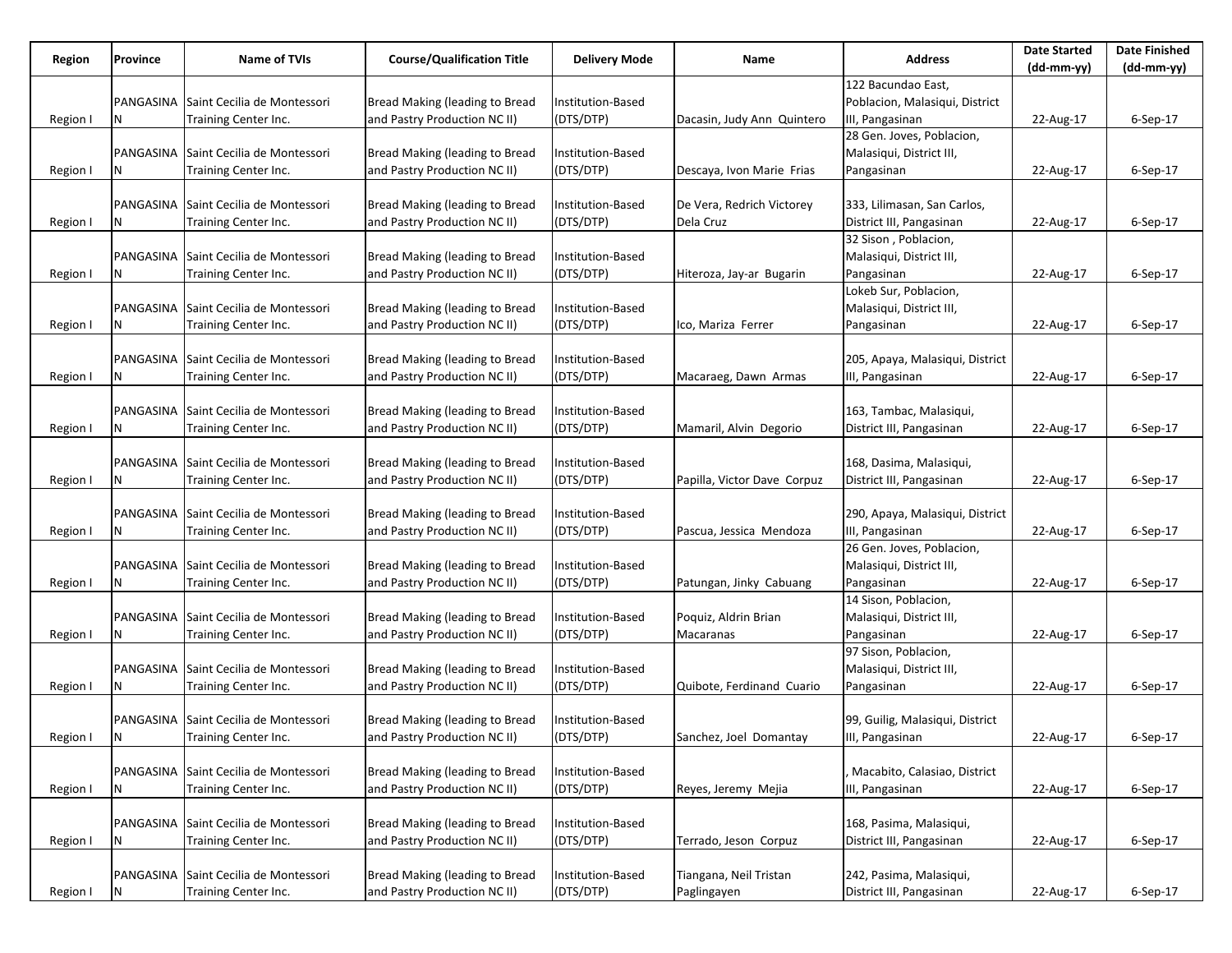|          | Province  | Name of TVIs                                                    | <b>Course/Qualification Title</b>         |                                    | Name                                                | <b>Address</b>                         | <b>Date Started</b> | <b>Date Finished</b> |
|----------|-----------|-----------------------------------------------------------------|-------------------------------------------|------------------------------------|-----------------------------------------------------|----------------------------------------|---------------------|----------------------|
| Region   |           |                                                                 |                                           | <b>Delivery Mode</b>               |                                                     |                                        | $(dd-mm-yy)$        | (dd-mm-yy)           |
|          |           |                                                                 |                                           |                                    |                                                     |                                        |                     |                      |
|          |           | PANGASINA Saint Cecilia de Montessori                           | Bread Making (leading to Bread            | Institution-Based                  |                                                     | 100, Guilig, Malasiqui, District       |                     |                      |
| Region I | Ν         | Training Center Inc.                                            | and Pastry Production NC II)              | (DTS/DTP)                          | Versoza, Donita Mamaradlo                           | III, Pangasinan                        | 22-Aug-17           | 6-Sep-17             |
|          |           |                                                                 |                                           |                                    |                                                     |                                        |                     |                      |
|          |           | PANGASINA Saint Cecilia de Montessori                           | Bread Making (leading to Bread            | Institution-Based                  |                                                     | 102, Poblacion, Malasiqui,             |                     |                      |
| Region I |           | Training Center Inc.                                            | and Pastry Production NC II)              | (DTS/DTP)                          | Villegas, Esteven                                   | District III, Pangasinan               | 22-Aug-17           | $6-Sep-17$           |
|          | PANGASINA | <b>CENTRAL ASIA INSTITUTE OF</b>                                | Shielded Metal Arc Welding                | Institution-Based                  |                                                     | AMACALAN, MALASIQUI,                   |                     |                      |
| Region I | N         | <b>MODERN TECHNOLOGY</b>                                        | (SMAW) NC I                               | (Traditional)                      | AGUSTIN, JOEY ESPINOZA                              | District III, PANGASINAN               | 18-Aug-17           | 16-Sep-17            |
|          |           |                                                                 |                                           |                                    |                                                     |                                        |                     |                      |
|          |           | PANGASINA CENTRAL ASIA INSTITUTE OF                             | Shielded Metal Arc Welding                | Institution-Based                  | <b>BAUTISTA, JOMARIE</b>                            | 400, BANAOANG, MALASIQUI,              |                     |                      |
| Region I | N         | <b>MODERN TECHNOLOGY</b>                                        | (SMAW) NC I                               | (Traditional)                      | <b>ESPINOZA</b>                                     | District III, PANGASINAN               | 18-Aug-17           | 16-Sep-17            |
|          |           |                                                                 |                                           |                                    |                                                     |                                        |                     |                      |
|          |           | PANGASINA CENTRAL ASIA INSTITUTE OF                             | Shielded Metal Arc Welding                | Institution-Based                  |                                                     | 399, BANAOANG, MALASIQUI,              |                     |                      |
| Region I | Ν         | <b>MODERN TECHNOLOGY</b>                                        | (SMAW) NC I                               | (Traditional)                      | CANCINO, ALVINO ESPINOZA                            | District III, PANGASINAN               | 18-Aug-17           | 16-Sep-17            |
|          |           |                                                                 |                                           |                                    |                                                     |                                        |                     |                      |
|          |           | PANGASINA CENTRAL ASIA INSTITUTE OF                             | Shielded Metal Arc Welding                | Institution-Based                  | CASTILLO, DOMMEL ALLAN                              | 103, AMACALAN, MALASIQUI,              |                     |                      |
| Region I |           | <b>MODERN TECHNOLOGY</b>                                        | (SMAW) NC I                               | (Traditional)                      | <b>FERRER</b>                                       | District III, PANGASINAN               | 18-Aug-17           | 16-Sep-17            |
|          |           | PANGASINA CENTRAL ASIA INSTITUTE OF                             | Shielded Metal Arc Welding                | Institution-Based                  |                                                     | 103, BOLAOIT, MALASIQUI,               |                     |                      |
| Region I |           | <b>MODERN TECHNOLOGY</b>                                        | (SMAW) NC I                               | (Traditional)                      | CASTILLO, GRETZKY VALLEJOS District III, PANGASINAN |                                        | 18-Aug-17           | 16-Sep-17            |
|          |           |                                                                 |                                           |                                    |                                                     |                                        |                     |                      |
|          |           | PANGASINA CENTRAL ASIA INSTITUTE OF                             | Shielded Metal Arc Welding                | Institution-Based                  |                                                     | 46, AMACALAN, MALASIQUI,               |                     |                      |
| Region I | Ν         | <b>MODERN TECHNOLOGY</b>                                        | (SMAW) NC I                               | Traditional)                       | CAPITLE, CHRISTIAN BARTE                            | District III, PANGASINAN               | 18-Aug-17           | 16-Sep-17            |
|          |           |                                                                 |                                           |                                    |                                                     |                                        |                     |                      |
|          |           | PANGASINA CENTRAL ASIA INSTITUTE OF                             | Shielded Metal Arc Welding                | Institution-Based                  |                                                     | 106, AMACALAN, MALASIQUI,              |                     |                      |
| Region I |           | <b>MODERN TECHNOLOGY</b>                                        | (SMAW) NC I                               | (Traditional)                      | CAPITLE, FREDERICK SORIANO District III, PANGASINAN |                                        | 18-Aug-17           | 16-Sep-17            |
|          |           |                                                                 |                                           |                                    |                                                     |                                        |                     |                      |
|          |           | PANGASINA CENTRAL ASIA INSTITUTE OF                             | Shielded Metal Arc Welding                | Institution-Based                  |                                                     | 47, AMACALAN, MALASIQUI,               |                     |                      |
| Region I | Ν         | <b>MODERN TECHNOLOGY</b>                                        | (SMAW) NC I                               | (Traditional)                      | CAPITLE, JESSIE BOY AUSTRIA                         | District III, PANGASINAN               | 18-Aug-17           | 16-Sep-17            |
|          |           |                                                                 |                                           |                                    |                                                     |                                        |                     |                      |
|          |           | PANGASINA CENTRAL ASIA INSTITUTE OF                             | Shielded Metal Arc Welding                | Institution-Based                  |                                                     | 105, AMACALAN, MALASIQUI,              |                     |                      |
| Region I | N         | <b>MODERN TECHNOLOGY</b>                                        | (SMAW) NC I                               | (Traditional)                      | CAYABYAB, JERALD TAMAYO                             | District III, PANGASINAN               | 18-Aug-17           | 16-Sep-17            |
|          |           |                                                                 |                                           |                                    |                                                     |                                        |                     |                      |
|          |           | PANGASINA CENTRAL ASIA INSTITUTE OF                             | Shielded Metal Arc Welding                | Institution-Based                  |                                                     | 90, AMACALAN, MALASIQUI,               |                     |                      |
| Region I | N         | <b>MODERN TECHNOLOGY</b>                                        | (SMAW) NC I                               | (Traditional)                      | CAYABYAB, LUCKY ME PEREZ                            | District III, PANGASINAN               | 18-Aug-17           | 16-Sep-17            |
|          |           |                                                                 |                                           |                                    |                                                     |                                        |                     |                      |
|          |           | PANGASINA CENTRAL ASIA INSTITUTE OF                             | Shielded Metal Arc Welding                | Institution-Based                  |                                                     | 22, AMACALAN, MALASIQUI,               |                     |                      |
| Region I | N         | <b>MODERN TECHNOLOGY</b>                                        | (SMAW) NC I                               | (Traditional)                      | DE VERA, JACKIE MOLINA                              | District III, PANGASINAN               | 18-Aug-17           | 16-Sep-17            |
|          |           | PANGASINA CENTRAL ASIA INSTITUTE OF                             |                                           |                                    |                                                     | 31, POLONG NORTE,                      |                     |                      |
|          |           |                                                                 | Shielded Metal Arc Welding                | Institution-Based                  |                                                     | MALASIQUI, District III,               |                     |                      |
| Region I | N         | MODERN TECHNOLOGY                                               | (SMAW) NC I                               | (Traditional)                      | DE VERA, JULIUS FERNANDEZ PANGASINAN                |                                        | 18-Aug-17           | 16-Sep-17            |
|          |           |                                                                 |                                           |                                    |                                                     | 19, POLONG NORTE,                      |                     |                      |
|          |           | PANGASINA CENTRAL ASIA INSTITUTE OF                             | Shielded Metal Arc Welding<br>(SMAW) NC I | Institution-Based                  | <b>ESPINOZA, CHRISTIAN REY</b>                      | MALASIQUI, District III,<br>PANGASINAN |                     |                      |
| Region I | N         | <b>MODERN TECHNOLOGY</b><br>PANGASINA CENTRAL ASIA INSTITUTE OF | Shielded Metal Arc Welding                | (Traditional)<br>Institution-Based | <b>ESTORNINOS</b>                                   | , AMACALAN, MALASIQUI,                 | 18-Aug-17           | 16-Sep-17            |
|          |           | MODERN TECHNOLOGY                                               | (SMAW) NC I                               | (Traditional)                      | FERRER, JOEL LAWAS                                  | District III, PANGASINAN               | 18-Aug-17           | 16-Sep-17            |
| Region I | N         |                                                                 |                                           |                                    |                                                     |                                        |                     |                      |
|          |           | PANGASINA CENTRAL ASIA INSTITUTE OF                             | Shielded Metal Arc Welding                | Institution-Based                  | PALAGANAS, VALENTINO                                | 42, AMACALAN, MALASIQUI,               |                     |                      |
| Region I | Ν         | MODERN TECHNOLOGY                                               | (SMAW) NC I                               | (Traditional)                      | <b>JUNIO</b>                                        | District III, PANGASINAN               | 18-Aug-17           | 16-Sep-17            |
|          |           |                                                                 |                                           |                                    |                                                     |                                        |                     |                      |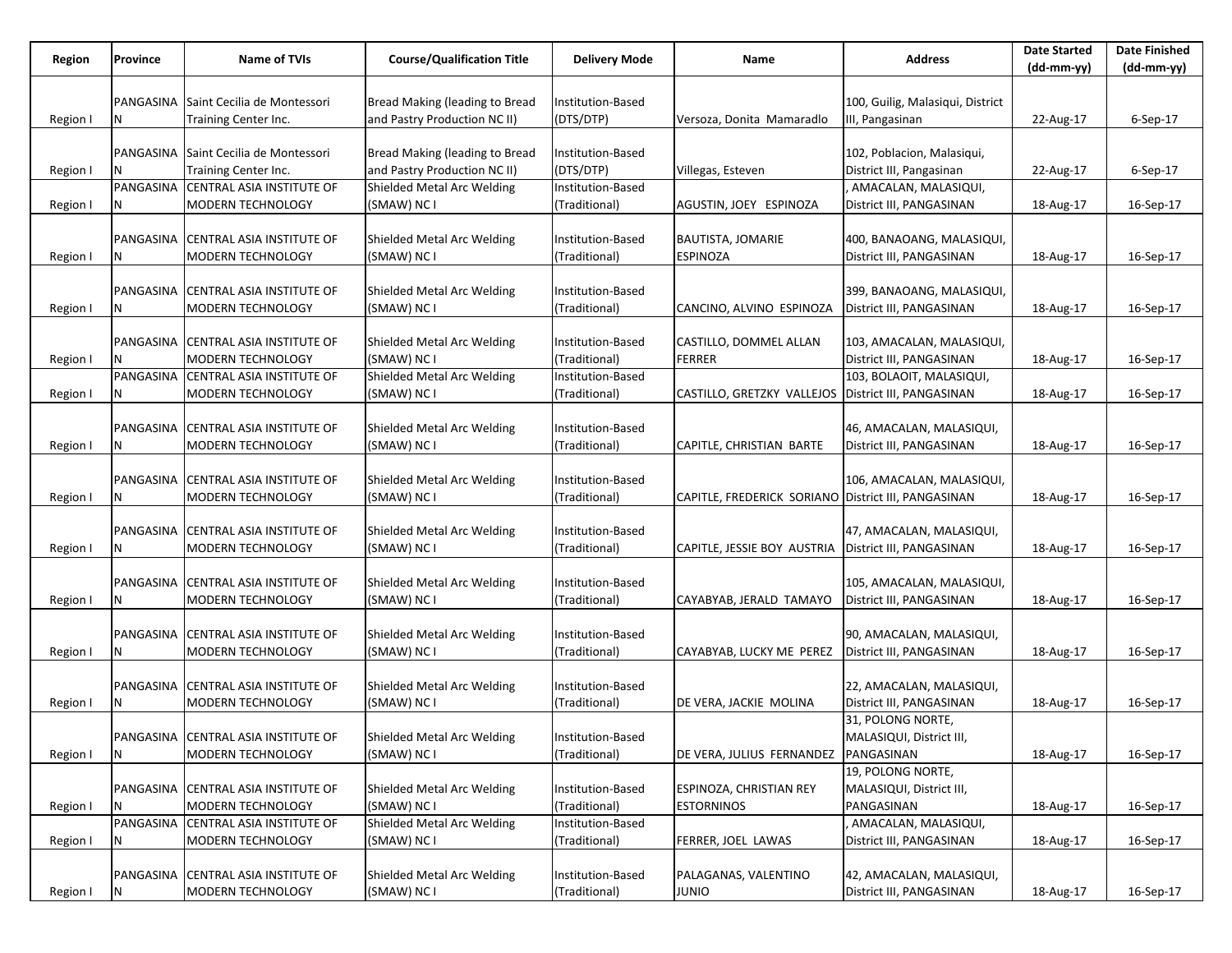|          | Province  | Name of TVIs                          | <b>Course/Qualification Title</b> |                      | Name                                                | <b>Address</b>            | <b>Date Started</b> | <b>Date Finished</b> |
|----------|-----------|---------------------------------------|-----------------------------------|----------------------|-----------------------------------------------------|---------------------------|---------------------|----------------------|
| Region   |           |                                       |                                   | <b>Delivery Mode</b> |                                                     |                           | (dd-mm-yy)          | (dd-mm-yy)           |
|          | PANGASINA | <b>CENTRAL ASIA INSTITUTE OF</b>      | Shielded Metal Arc Welding        | Institution-Based    |                                                     | AMACALAN, MALASIQUI,      |                     |                      |
| Region I | N         | MODERN TECHNOLOGY                     | (SMAW) NC I                       | (Traditional)        | POQUIZ, MARLON MASIGLAT                             | District III, PANGASINAN  | 18-Aug-17           | 16-Sep-17            |
|          |           |                                       |                                   |                      |                                                     |                           |                     |                      |
|          |           | PANGASINA   CENTRAL ASIA INSTITUTE OF | Shielded Metal Arc Welding        | Institution-Based    | QUIANA JR., FERNANDO                                | 48, AMACALAN, MALASIQUI,  |                     |                      |
| Region I |           | MODERN TECHNOLOGY                     | (SMAW) NC I                       | (Traditional)        | <b>CAYAGO</b>                                       | District III, PANGASINAN  | 18-Aug-17           | 16-Sep-17            |
|          |           | PANGASINA CENTRAL ASIA INSTITUTE OF   | Shielded Metal Arc Welding        | Institution-Based    | TOLEDANA, SALVADOR                                  | 94, ALIAGA, MALASIQUI,    |                     |                      |
| Region I |           | MODERN TECHNOLOGY                     | (SMAW) NC I                       | (Traditional)        | TABIRAO                                             | District III, PANGASINAN  | 18-Aug-17           | 16-Sep-17            |
|          |           |                                       |                                   |                      |                                                     |                           |                     |                      |
|          | PANGASINA | CENTRAL ASIA INSTITUTE OF             | Shielded Metal Arc Welding        | Institution-Based    | TULAGAN, MICHAEL                                    | 173, AMACALAN, MALASIQUI, |                     |                      |
| Region I |           | MODERN TECHNOLOGY                     | (SMAW) NC I                       | (Traditional)        | <b>SEGUNDO</b>                                      | District III, PANGASINAN  | 18-Aug-17           | 16-Sep-17            |
|          |           |                                       |                                   |                      |                                                     | 31, POLONG NORTE,         |                     |                      |
|          |           | PANGASINA CENTRAL ASIA INSTITUTE OF   | Shielded Metal Arc Welding        | Institution-Based    | VALENCIA, MELANIO                                   | MALASIQUI, District III,  |                     |                      |
| Region I |           | MODERN TECHNOLOGY                     | (SMAW) NC I                       | (Traditional)        | <b>SORIANO</b>                                      | PANGASINAN                | 18-Aug-17           | 16-Sep-17            |
|          |           | PANGASINA CENTRAL ASIA INSTITUTE OF   | Shielded Metal Arc Welding        | Institution-Based    |                                                     | , AMACALAN, MALASIQUI,    |                     |                      |
| Region I | N         | MODERN TECHNOLOGY                     | (SMAW) NC I                       | (Traditional)        | VENTINILLA, RICARDO FERRER District III, PANGASINAN |                           | 18-Aug-17           | 16-Sep-17            |
|          |           |                                       | Service Consumer Electronic       |                      |                                                     | 25, BACUNDAO WEST,        |                     |                      |
|          |           | PANGASINA CENTRAL ASIA INSTITUTE OF   | Products and Systems (leading to  |                      |                                                     |                           |                     |                      |
|          |           |                                       |                                   | Institution-Based    | ALANO, EUSEBIO CARLO                                | MALASIQUI, District III,  |                     |                      |
| Region I | N         | MODERN TECHNOLOGY                     | EPAS NC II)                       | (Traditional)        | <b>ESPINOZA</b>                                     | PANGASINAN                | $4-Sep-17$          | 20-Sep-17            |
|          |           |                                       | Service Consumer Electronic       |                      |                                                     |                           |                     |                      |
|          |           | PANGASINA CENTRAL ASIA INSTITUTE OF   | Products and Systems (leading to  | Institution-Based    |                                                     | TALOSPATANG, MALASIQUI,   |                     |                      |
| Region I | Ν         | MODERN TECHNOLOGY                     | EPAS NC II)                       | (Traditional)        | AQUINO, JAY-MARK BRAVO                              | District III, PANGASINAN  | 4-Sep-17            | 20-Sep-17            |
|          |           |                                       | Service Consumer Electronic       |                      |                                                     |                           |                     |                      |
|          |           | PANGASINA CENTRAL ASIA INSTITUTE OF   | Products and Systems (leading to  | Institution-Based    |                                                     | 213, APAYA, MALASIQUI,    |                     |                      |
| Region I |           | MODERN TECHNOLOGY                     | EPAS NC II)                       | (Traditional)        | ARIOLA, GERALD MACARAEG                             | District III, PANGASINAN  | $4-Sep-17$          | 20-Sep-17            |
|          |           |                                       | Service Consumer Electronic       |                      |                                                     | 96, BACUNDAO WEST,        |                     |                      |
|          |           | PANGASINA CENTRAL ASIA INSTITUTE OF   | Products and Systems (leading to  | Institution-Based    | <b>BALBACAL, MARK KEVIN</b>                         | MALASIQUI, District III,  |                     |                      |
| Region I | Ν         | MODERN TECHNOLOGY                     | EPAS NC II)                       | (Traditional)        | <b>DALISAY</b>                                      | PANGASINAN                | 4-Sep-17            | 20-Sep-17            |
|          |           |                                       | Service Consumer Electronic       |                      |                                                     | 54, BACUNDAO WEST,        |                     |                      |
|          |           | PANGASINA CENTRAL ASIA INSTITUTE OF   | Products and Systems (leading to  | Institution-Based    |                                                     | MALASIQUI, District III,  |                     |                      |
| Region I |           | MODERN TECHNOLOGY                     | EPAS NC II)                       | (Traditional)        | CABARDO, GERALD SOLIS                               | PANGASINAN                | 4-Sep-17            | 20-Sep-17            |
|          |           |                                       | Service Consumer Electronic       |                      |                                                     | <b>BACUNDAO WEST,</b>     |                     |                      |
|          |           | PANGASINA CENTRAL ASIA INSTITUTE OF   | Products and Systems (leading to  | Institution-Based    |                                                     | MALASIQUI, District III,  |                     |                      |
| Region I | N         | MODERN TECHNOLOGY                     | EPAS NC II)                       | (Traditional)        | DALISAY, JOSEPH SORIANO                             | PANGASINAN                | 4-Sep-17            | 20-Sep-17            |
|          |           |                                       | Service Consumer Electronic       |                      |                                                     |                           |                     |                      |
|          |           | PANGASINA CENTRAL ASIA INSTITUTE OF   | Products and Systems (leading to  | Institution-Based    |                                                     | TALOYAN, MALASIQUI,       |                     |                      |
| Region I | N         | MODERN TECHNOLOGY                     | EPAS NC II)                       | (Traditional)        | ESTANIO, RONALD DIAZ                                | District III, PANGASINAN  | 4-Sep-17            | 20-Sep-17            |
|          |           |                                       | Service Consumer Electronic       |                      |                                                     | 488, TALOSPATANG,         |                     |                      |
|          |           | PANGASINA CENTRAL ASIA INSTITUTE OF   | Products and Systems (leading to  | Institution-Based    |                                                     | MALASIQUI, District III,  |                     |                      |
| Region I | N         | MODERN TECHNOLOGY                     | EPAS NC II)                       | (Traditional)        | FERNADEZ, ALDRIN MARTINEZ PANGASINAN                |                           | 4-Sep-17            | 20-Sep-17            |
|          |           |                                       | Service Consumer Electronic       |                      |                                                     |                           |                     |                      |
|          |           | PANGASINA CENTRAL ASIA INSTITUTE OF   | Products and Systems (leading to  | Institution-Based    |                                                     | TALOSPATANG, MALASIQUI,   |                     |                      |
| Region I | N         | MODERN TECHNOLOGY                     | EPAS NC II)                       | (Traditional)        | FORELO, DEXTER MARTINEZ                             | District III, PANGASINAN  | 4-Sep-17            | 20-Sep-17            |
|          |           |                                       | Service Consumer Electronic       |                      |                                                     | 376, NALSIAN NORTE,       |                     |                      |
|          |           | PANGASINA CENTRAL ASIA INSTITUTE OF   | Products and Systems (leading to  | Institution-Based    |                                                     | MALASIQUI, District III,  |                     |                      |
| Region I | Ν         | MODERN TECHNOLOGY                     | EPAS NC II)                       | (Traditional)        | <b>GALAM, ARNEL ROSARIO</b>                         | PANGASINAN                | 4-Sep-17            | 20-Sep-17            |
|          |           |                                       | Service Consumer Electronic       |                      |                                                     | 101, BACUNDAO WEST,       |                     |                      |
|          | PANGASINA | CENTRAL ASIA INSTITUTE OF             | Products and Systems (leading to  | Institution-Based    |                                                     | MALASIQUI, District III,  |                     |                      |
| Region I | N         | MODERN TECHNOLOGY                     | EPAS NC II)                       | (Traditional)        | HITEROZA, SONNY VINLUAN                             | PANGASINAN                | 4-Sep-17            | 20-Sep-17            |
|          |           |                                       |                                   |                      |                                                     |                           |                     |                      |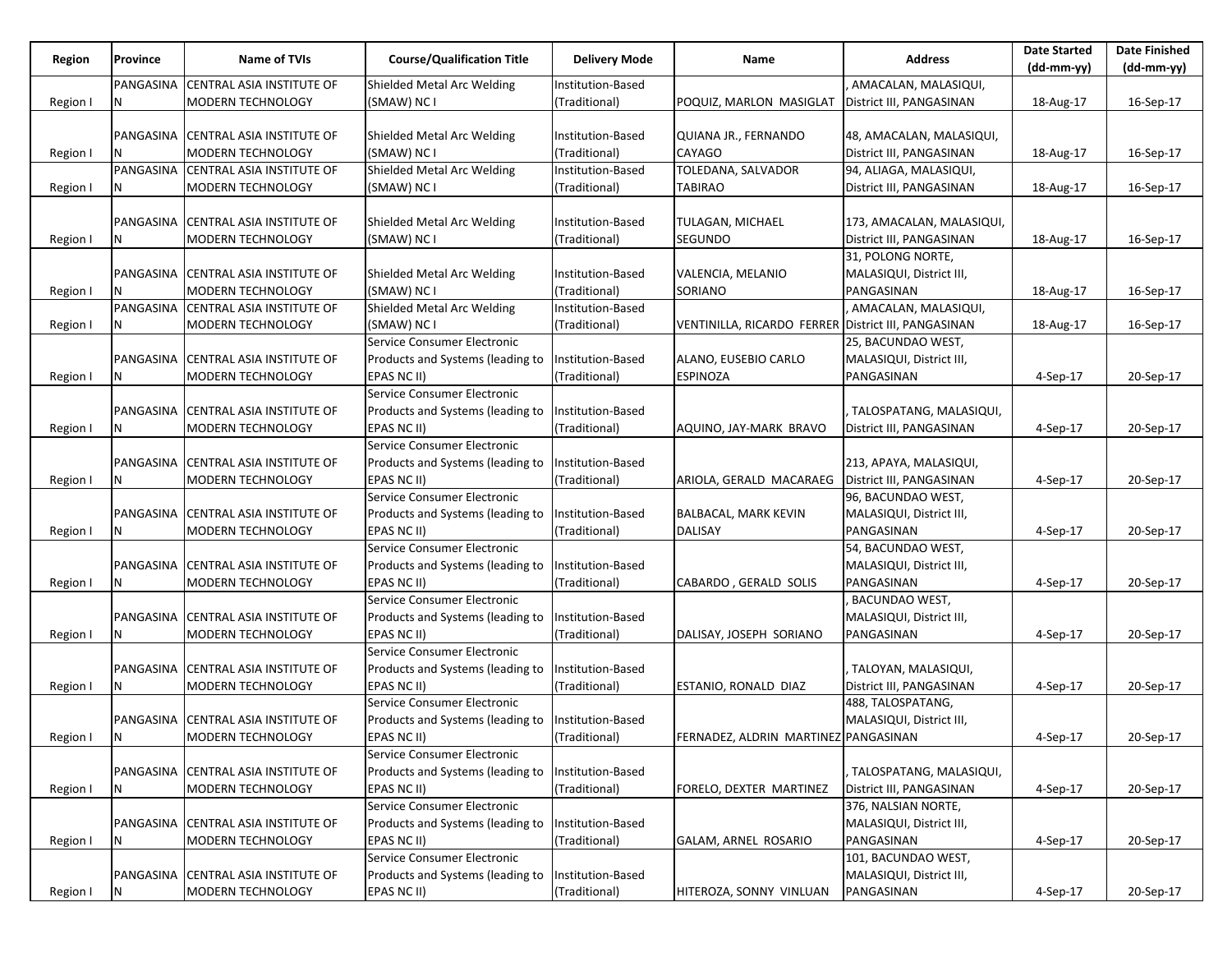|                   |               |                                     |                                   |                          |                               |                          | <b>Date Started</b> | <b>Date Finished</b> |
|-------------------|---------------|-------------------------------------|-----------------------------------|--------------------------|-------------------------------|--------------------------|---------------------|----------------------|
| Region            | Province      | Name of TVIs                        | <b>Course/Qualification Title</b> | <b>Delivery Mode</b>     | Name                          | <b>Address</b>           | (dd-mm-yy)          | $(dd-mm-yy)$         |
|                   |               |                                     | Service Consumer Electronic       |                          |                               | 556, TALOSPATANG,        |                     |                      |
|                   |               | PANGASINA CENTRAL ASIA INSTITUTE OF | Products and Systems (leading to  | Institution-Based        | <b>IDOS, CHRISTOPHER JOHN</b> | MALASIQUI, District III, |                     |                      |
| Region I          | N             | MODERN TECHNOLOGY                   | EPAS NC II)                       | (Traditional)            | CALICA                        | PANGASINAN               | $4-Sep-17$          | 20-Sep-17            |
|                   |               |                                     | Service Consumer Electronic       |                          |                               |                          |                     |                      |
|                   |               | PANGASINA CENTRAL ASIA INSTITUTE OF | Products and Systems (leading to  | Institution-Based        |                               | 187, TALOYAN, MALASIQUI, |                     |                      |
| Region I          |               | MODERN TECHNOLOGY                   | EPAS NC II)                       | (Traditional)            | LAMSEN, JESSICA URSUA         | District III, PANGASINAN | $4-Sep-17$          | 20-Sep-17            |
|                   |               |                                     | Service Consumer Electronic       |                          |                               | 515, TALOSPATANG,        |                     |                      |
|                   |               | PANGASINA CENTRAL ASIA INSTITUTE OF | Products and Systems (leading to  | Institution-Based        | MALLO JR., RODY               | MALASIQUI, District III, |                     |                      |
| Region I          | N             | MODERN TECHNOLOGY                   | EPAS NC II)                       | (Traditional)            | <b>MACARANAS</b>              | PANGASINAN               | 4-Sep-17            | 20-Sep-17            |
|                   |               |                                     | Service Consumer Electronic       |                          |                               | 394, TALOSPATANG,        |                     |                      |
|                   |               | PANGASINA CENTRAL ASIA INSTITUTE OF | Products and Systems (leading to  | Institution-Based        | MONTEMAYOR JR., MARVIN        | MALASIQUI, District III, |                     |                      |
| Region I          | N             | MODERN TECHNOLOGY                   | EPAS NC II)                       | (Traditional)            | MACARAEG                      | PANGASINAN               | $4-Sep-17$          | 20-Sep-17            |
|                   |               |                                     | Service Consumer Electronic       |                          |                               | 410, TALOSPATANG,        |                     |                      |
|                   |               | PANGASINA CENTRAL ASIA INSTITUTE OF | Products and Systems (leading to  | Institution-Based        |                               | MALASIQUI, District III, |                     |                      |
| Region I          | N             | MODERN TECHNOLOGY                   | EPAS NC II)                       | (Traditional)            | PADILLA, RONALD ARAGON        | PANGASINAN               | $4-Sep-17$          | 20-Sep-17            |
|                   |               |                                     | Service Consumer Electronic       |                          |                               |                          |                     |                      |
|                   |               |                                     |                                   |                          | QUEÑANO, SAMUEL               |                          |                     |                      |
|                   |               | PANGASINA CENTRAL ASIA INSTITUTE OF | Products and Systems (leading to  | Institution-Based        |                               | , TALOYAN, MALASIQUI,    |                     |                      |
| Region I          | N             | MODERN TECHNOLOGY                   | EPAS NC II)                       | (Traditional)            | MARCELLA                      | District III, PANGASINAN | $4-Sep-17$          | 20-Sep-17            |
|                   |               |                                     | Service Consumer Electronic       |                          |                               |                          |                     |                      |
|                   |               | PANGASINA CENTRAL ASIA INSTITUTE OF | Products and Systems (leading to  | Institution-Based        | RABANG, MARK ANTHONY          | . TALOYAN, MALASIQUI,    |                     |                      |
| Region I          | N             | MODERN TECHNOLOGY                   | EPAS NC II)                       | (Traditional)            | CAYABYAB                      | District III, PANGASINAN | 4-Sep-17            | 20-Sep-17            |
|                   |               |                                     | Service Consumer Electronic       |                          |                               |                          |                     |                      |
|                   |               | PANGASINA CENTRAL ASIA INSTITUTE OF | Products and Systems (leading to  | Institution-Based        |                               | 89, TALOYAN, MALASIQUI,  |                     |                      |
| Region I          | N             | MODERN TECHNOLOGY                   | EPAS NC II)                       | (Traditional)            | RABANG, RONIA GARCIA          | District III, PANGASINAN | $4-Sep-17$          | 20-Sep-17            |
|                   |               |                                     | Service Consumer Electronic       |                          |                               | 375, NALSIAN NORTE,      |                     |                      |
|                   |               | PANGASINA CENTRAL ASIA INSTITUTE OF | Products and Systems (leading to  | Institution-Based        | ROSARIO, BERNARDO             | MALASIQUI, District III, |                     |                      |
| Region I          | N             | MODERN TECHNOLOGY                   | EPAS NC II)                       | (Traditional)            | <b>MANZON</b>                 | PANGASINAN               | 4-Sep-17            | 20-Sep-17            |
|                   |               |                                     | Service Consumer Electronic       |                          |                               | NALSIAN NORTE,           |                     |                      |
|                   |               | PANGASINA CENTRAL ASIA INSTITUTE OF | Products and Systems (leading to  | Institution-Based        | ROSARIO, DENNIS DE            | MALASIQUI, District III, |                     |                      |
| Region I          | N             | MODERN TECHNOLOGY                   | EPAS NC II)                       | (Traditional)            | <b>GUZMAN</b>                 | PANGASINAN               | $4-Sep-17$          | 20-Sep-17            |
|                   |               |                                     | Service Consumer Electronic       |                          |                               | 57, BACUNDAO WEST,       |                     |                      |
|                   |               | PANGASINA CENTRAL ASIA INSTITUTE OF | Products and Systems (leading to  | Institution-Based        | VINLUAN, JONATHAN             | MALASIQUI, District III, |                     |                      |
| Region I          | N             | MODERN TECHNOLOGY                   | EPAS NC II)                       | (Traditional)            | <b>MAMARIL</b>                | PANGASINAN               | $4-Sep-17$          | 20-Sep-17            |
|                   |               |                                     | Service Consumer Electronic       |                          |                               |                          |                     |                      |
|                   |               | PANGASINA CENTRAL ASIA INSTITUTE OF | Products and Systems (leading to  | Institution-Based        |                               | 43, TALOYAN, MALASIQUI,  |                     |                      |
| Region I          |               | MODERN TECHNOLOGY                   | EPAS NC II)                       | (Traditional)            | VIRAY, JEFFREY FRIAS          | District III, PANGASINAN | 4-Sep-17            | 20-Sep-17            |
|                   |               |                                     | Service Consumer Electronic       |                          |                               |                          |                     |                      |
|                   |               | PANGASINA CENTRAL ASIA INSTITUTE OF | Products and Systems (leading to  | Institution-Based        |                               | 87, TALOYAN, MALASIQUI,  |                     |                      |
| Region I          | IN.           | MODERN TECHNOLOGY                   | EPAS NC II)                       | (Traditional)            | VIRAY, JESSA GARCIA           | District III, PANGASINAN | 4-Sep-17            | 20-Sep-17            |
|                   |               |                                     | Service Consumer Electronic       |                          |                               |                          |                     |                      |
|                   |               | PANGASINA CENTRAL ASIA INSTITUTE OF | Products and Systems (leading to  | <b>Institution-Based</b> |                               | 87, TALOYAN, MALASIQUI,  |                     |                      |
| Region I          | Ν             | MODERN TECHNOLOGY                   | EPAS NC II)                       | (Traditional)            | VIRAY, LIEZL GARCIA           | District III, PANGASINAN | 4-Sep-17            | 20-Sep-17            |
|                   |               |                                     |                                   |                          |                               |                          |                     |                      |
|                   |               |                                     | SHIELDED METAL ARC WELDING        | <b>INSTITUTION-BASED</b> | ACUÑA, MARK PHILLIP           | MANDAMA, HERMOSA, I,     |                     |                      |
| <b>REGION III</b> | <b>BATAAN</b> | ACUÑA WELDING SCHOOL                | NC I                              | (TRADITIONAL)            | <b>AGCAOILI</b>               | <b>BATAAN</b>            | 24-Jul-17           | 22-Aug-17            |
|                   |               |                                     |                                   |                          |                               |                          |                     |                      |
|                   |               |                                     | SHIELDED METAL ARC WELDING        | INSTITUTION-BASED        |                               | A.RIVERA, HERMOSA, I,    |                     |                      |
|                   |               |                                     |                                   |                          |                               |                          |                     |                      |
| <b>REGION III</b> | <b>BATAAN</b> | ACUÑA WELDING SCHOOL                | NC I                              | (TRADITIONAL)            | AQUINO, ARGHIE PARAISO        | <b>BATAAN</b>            | 24-Jul-17           | 22-Aug-17            |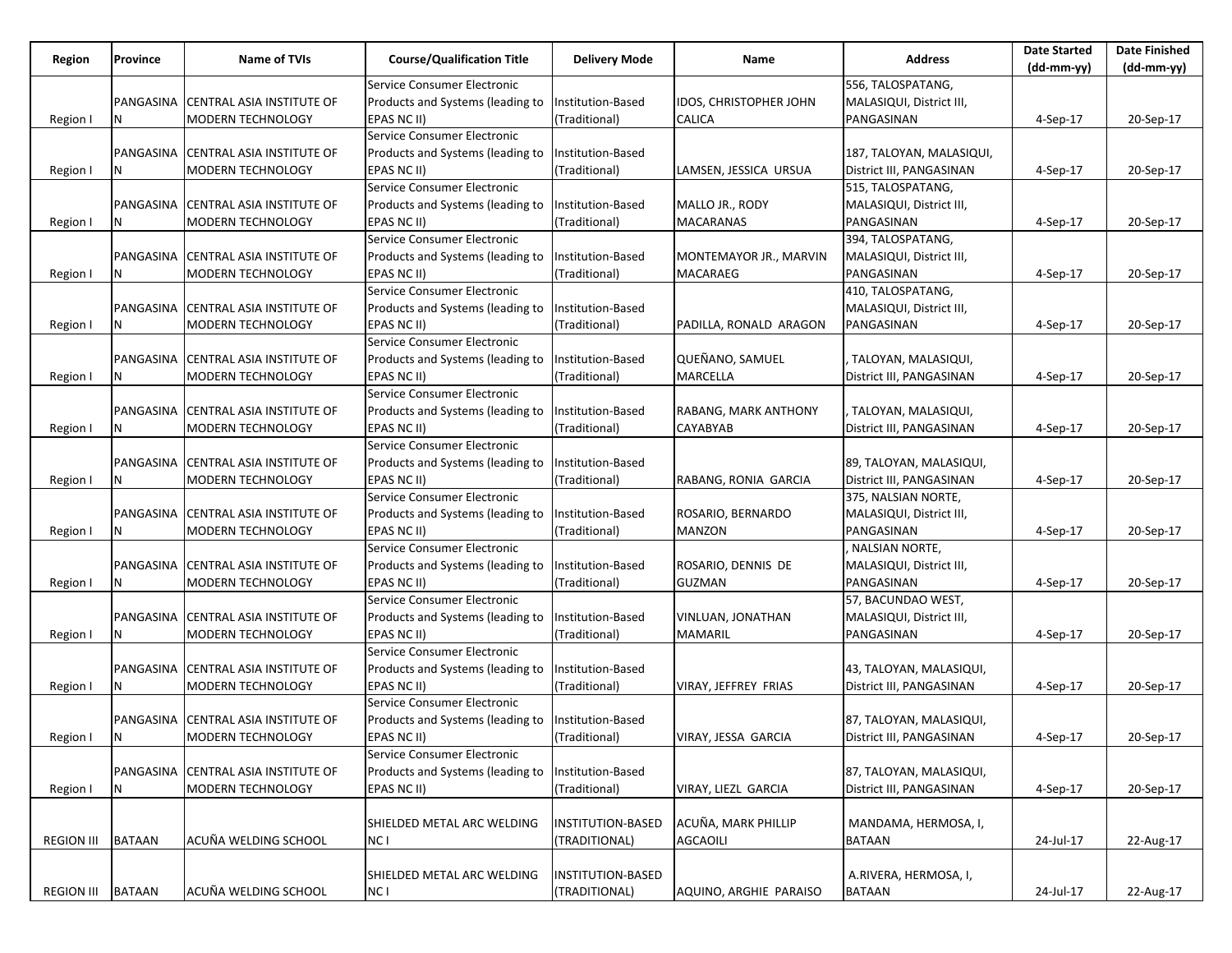| Region              | Province      | Name of TVIs         | <b>Course/Qualification Title</b>             | <b>Delivery Mode</b>                      | Name                                         | <b>Address</b>                            | <b>Date Started</b><br>$(dd-mm-yy)$ | <b>Date Finished</b><br>$(dd-mm-yy)$ |
|---------------------|---------------|----------------------|-----------------------------------------------|-------------------------------------------|----------------------------------------------|-------------------------------------------|-------------------------------------|--------------------------------------|
|                     |               |                      |                                               |                                           |                                              |                                           |                                     |                                      |
| <b>REGION III</b>   | <b>BATAAN</b> | ACUÑA WELDING SCHOOL | SHIELDED METAL ARC WELDING<br>NC I            | <b>INSTITUTION-BASED</b><br>(TRADITIONAL) | BACANI, ROBERTO ALMARIO                      | 324 MANDAMA, HERMOSA, I,<br><b>BATAAN</b> | 24-Jul-17                           | 22-Aug-17                            |
|                     |               |                      |                                               |                                           |                                              |                                           |                                     |                                      |
|                     |               |                      | SHIELDED METAL ARC WELDING                    | <b>INSTITUTION-BASED</b>                  |                                              | A.RIVERA, HERMOSA, I,                     |                                     |                                      |
| <b>REGION III</b>   | <b>BATAAN</b> | ACUÑA WELDING SCHOOL | NC I                                          | (TRADITIONAL)                             | BILBAO, JOMAR SUNGLAO                        | BATAAN                                    | 24-Jul-17                           | 22-Aug-17                            |
|                     |               |                      | SHIELDED METAL ARC WELDING                    | <b>INSTITUTION-BASED</b>                  | <b>BITUIN, JOHN CARLO</b>                    | 171 A.RIVERA, HERMOSA, I,                 |                                     |                                      |
| <b>REGION III</b>   | <b>BATAAN</b> | ACUÑA WELDING SCHOOL | NC I                                          | (TRADITIONAL)                             | <b>BADRINA</b>                               | <b>BATAAN</b>                             | 24-Jul-17                           | 22-Aug-17                            |
|                     |               |                      |                                               | <b>INSTITUTION-BASED</b>                  |                                              | A.RIVERA, HERMOSA, I,                     |                                     |                                      |
| <b>REGION III</b>   | <b>BATAAN</b> | ACUÑA WELDING SCHOOL | SHIELDED METAL ARC WELDING<br>NC I            | (TRADITIONAL)                             | BONGALONTA, RONNIE<br>SUNGLAO                | BATAAN                                    | 24-Jul-17                           | 22-Aug-17                            |
|                     |               |                      |                                               |                                           |                                              |                                           |                                     |                                      |
|                     |               |                      | SHIELDED METAL ARC WELDING                    | <b>INSTITUTION-BASED</b>                  |                                              | 123 DAUNGAN, HERMOSA, I,                  |                                     |                                      |
| <b>REGION III</b>   | <b>BATAAN</b> | ACUÑA WELDING SCHOOL | NC I                                          | (TRADITIONAL)                             | CARLOS, EDWARD WAJE                          | <b>BATAAN</b>                             | 24-Jul-17                           | 22-Aug-17                            |
|                     |               |                      | SHIELDED METAL ARC WELDING                    | INSTITUTION-BASED                         | DE JESUS, ANTONNETTE                         |                                           |                                     |                                      |
| <b>REGION III</b>   | <b>BATAAN</b> | ACUÑA WELDING SCHOOL | NC I                                          | (TRADITIONAL)                             | <b>BONDOC</b>                                | CULIS, HERMOSA, I, BATAAN                 | 24-Jul-17                           | 22-Aug-17                            |
|                     |               |                      | SHIELDED METAL ARC WELDING                    | <b>INSTITUTION-BASED</b>                  | EPISTOLA, NORLITO JR.                        | RESIDENCIA MANDAMA,                       |                                     |                                      |
| <b>REGION III</b>   | <b>BATAAN</b> | ACUÑA WELDING SCHOOL | NC I                                          | (TRADITIONAL)                             | LABASAN                                      | HERMOSA, I, BATAAN                        | 24-Jul-17                           | 22-Aug-17                            |
|                     |               |                      |                                               |                                           |                                              |                                           |                                     |                                      |
|                     |               |                      | SHIELDED METAL ARC WELDING                    | INSTITUTION-BASED                         | FUTOTANA, MARICAR                            |                                           |                                     |                                      |
| <b>REGION III</b>   | <b>BATAAN</b> | ACUÑA WELDING SCHOOL | NC I                                          | (TRADITIONAL)                             | <b>BONDOC</b>                                | CULIS, HERMOSA, I, BATAAN                 | 24-Jul-17                           | 22-Aug-17                            |
|                     |               |                      | SHIELDED METAL ARC WELDING                    | <b>INSTITUTION-BASED</b>                  |                                              | 250 MULAWIN, ORANI, I,                    |                                     |                                      |
| <b>REGION III</b>   | <b>BATAAN</b> | ACUÑA WELDING SCHOOL | NC I                                          | (TRADITIONAL)                             | GALANG, ROBERT GOMEZ                         | <b>BATAAN</b>                             | 24-Jul-17                           | 22-Aug-17                            |
|                     |               |                      | SHIELDED METAL ARC WELDING                    | <b>INSTITUTION-BASED</b>                  | GUEVARRA, CARL ANGELO                        | A.RIVERA, HERMOSA, I,                     |                                     |                                      |
| <b>REGION III</b>   | <b>BATAAN</b> | ACUÑA WELDING SCHOOL | NC I                                          | (TRADITIONAL)                             | MINTAL                                       | <b>BATAAN</b>                             | 24-Jul-17                           | 22-Aug-17                            |
|                     |               |                      |                                               |                                           |                                              |                                           |                                     |                                      |
|                     |               |                      | SHIELDED METAL ARC WELDING                    | <b>INSTITUTION-BASED</b>                  |                                              | DAUNGAN, HERMOSA, I,                      |                                     |                                      |
| <b>REGION III</b>   | <b>BATAAN</b> | ACUÑA WELDING SCHOOL | NC I                                          | (TRADITIONAL)                             | MICASIO, JUNIE WAJE                          | <b>BATAAN</b>                             | 24-Jul-17                           | 22-Aug-17                            |
|                     |               |                      | SHIELDED METAL ARC WELDING                    | <b>INSTITUTION-BASED</b>                  |                                              | 136 MULAWIN, ORANI, I,                    |                                     |                                      |
| <b>REGION III</b>   | <b>BATAAN</b> | ACUÑA WELDING SCHOOL | NC I                                          | (TRADITIONAL)                             | PABLO, RANDY DE LEON                         | <b>BATAAN</b>                             | 24-Jul-17                           | 22-Aug-17                            |
|                     |               |                      | SHIELDED METAL ARC WELDING                    | <b>INSTITUTION-BASED</b>                  |                                              | MANALO VILLAGE PALIHAN,                   |                                     |                                      |
| REGION III   BATAAN |               | ACUÑA WELDING SCHOOL | NC I                                          | (TRADITIONAL)                             | QUIAMBAO, DENNIS SANTOS   HERMOSA, I, BATAAN |                                           | 24-Jul-17                           | 22-Aug-17                            |
|                     |               |                      |                                               |                                           |                                              |                                           |                                     |                                      |
| <b>REGION III</b>   | <b>BATAAN</b> | ACUÑA WELDING SCHOOL | SHIELDED METAL ARC WELDING<br>NC <sub>1</sub> | <b>INSTITUTION-BASED</b>                  | REYES, REGINALD CARL STA.<br>ANA             | STO. CRISTO, HERMOSA, I,<br><b>BATAAN</b> |                                     |                                      |
|                     |               |                      |                                               | (TRADITIONAL)                             |                                              |                                           | 24-Jul-17                           | 22-Aug-17                            |
|                     |               |                      | SHIELDED METAL ARC WELDING                    | <b>INSTITUTION-BASED</b>                  | SALAZAR, JANLLY JAMES                        | 129 PUROK 2 TUGATOG,                      |                                     |                                      |
| <b>REGION III</b>   | <b>BATAAN</b> | ACUÑA WELDING SCHOOL | NC I                                          | (TRADITIONAL)                             | <b>GALICIA</b>                               | ORANI, I, BATAAN                          | 24-Jul-17                           | 22-Aug-17                            |
|                     |               |                      | SHIELDED METAL ARC WELDING                    | <b>INSTITUTION-BASED</b>                  | SALAZAR, RENEN ANGELO                        |                                           |                                     |                                      |
| <b>REGION III</b>   | <b>BATAAN</b> | ACUÑA WELDING SCHOOL | NC I                                          | (TRADITIONAL)                             | MACABALES                                    | MULAWIN, ORANI, I, BATAAN                 | 24-Jul-17                           | 22-Aug-17                            |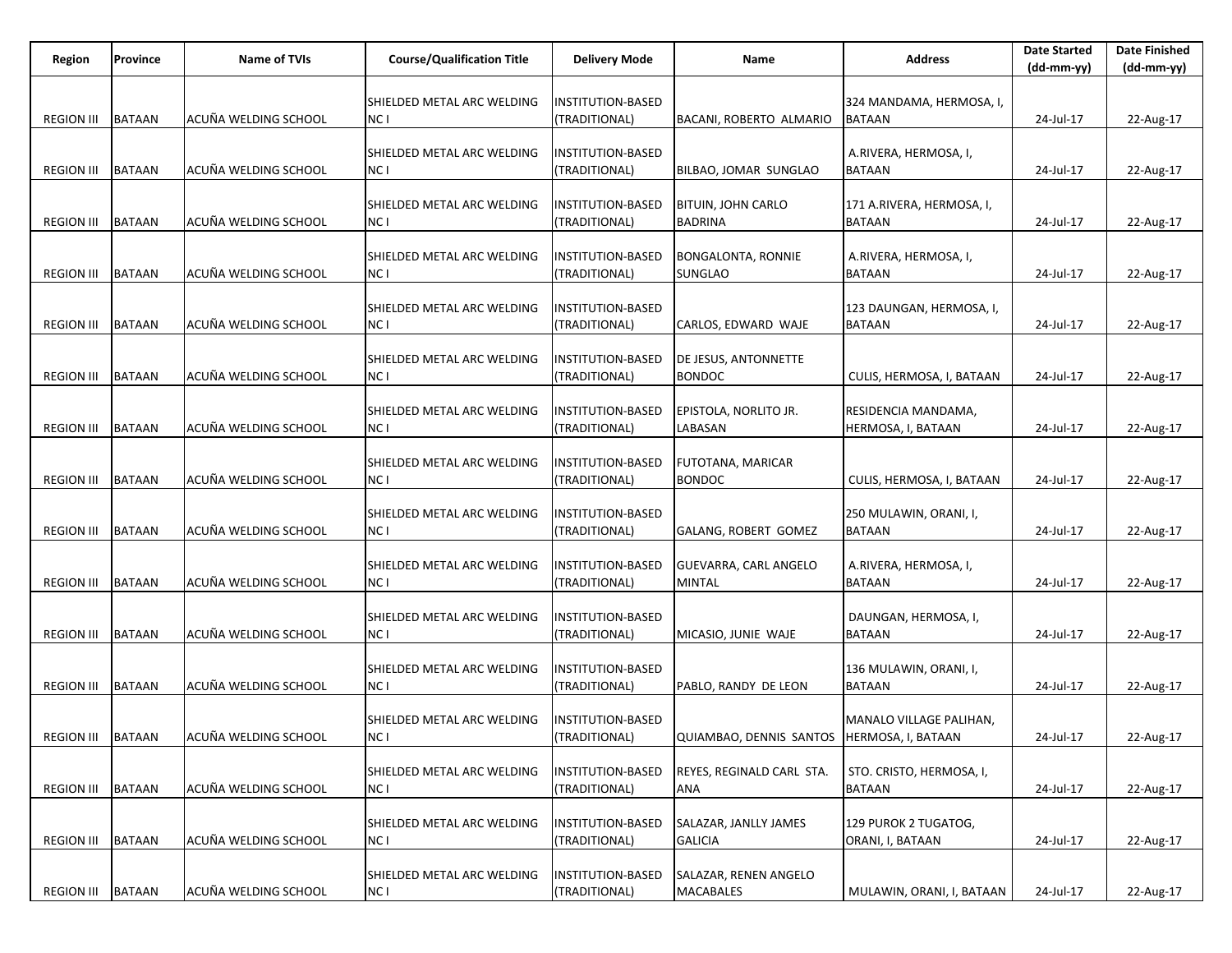| Region            | Province      | Name of TVIs                     | <b>Course/Qualification Title</b>  | <b>Delivery Mode</b>     | Name                                              | <b>Address</b>              | <b>Date Started</b><br>$(dd-mm-yy)$ | <b>Date Finished</b><br>$(dd-mm-yy)$ |
|-------------------|---------------|----------------------------------|------------------------------------|--------------------------|---------------------------------------------------|-----------------------------|-------------------------------------|--------------------------------------|
|                   |               |                                  |                                    |                          |                                                   |                             |                                     |                                      |
|                   |               |                                  | SHIELDED METAL ARC WELDING         | INSTITUTION-BASED        |                                                   | 117 PULO, HERMOSA, I,       |                                     |                                      |
| <b>REGION III</b> | <b>BATAAN</b> | ACUÑA WELDING SCHOOL             | NC I                               | (TRADITIONAL)            | TOLENTINO, RONNEL SOTTO                           | <b>BATAAN</b>               | 24-Jul-17                           | 22-Aug-17                            |
|                   |               |                                  |                                    |                          |                                                   |                             |                                     |                                      |
|                   |               |                                  | SHIELDED METAL ARC WELDING         | INSTITUTION-BASED        |                                                   | SITIO MALIGAYA CULIS,       |                                     |                                      |
| <b>REGION III</b> | <b>BATAAN</b> | ACUÑA WELDING SCHOOL             | NC I                               | (TRADITIONAL)            | YANDOC, NATALIA ADUCAL                            | HERMOSA, I, BATAAN          | 24-Jul-17                           | 22-Aug-17                            |
|                   |               | <b>BATAAN PENINSULA</b>          |                                    |                          |                                                   |                             |                                     |                                      |
|                   |               | EDUCATIONAL INSTITUTION,         | SHIELDED METAL ARC WELDING         | INSTITUTION-BASED        |                                                   | PUROK 4 PRADO SIONGCO,      |                                     |                                      |
| <b>REGION III</b> | <b>BATAAN</b> | INC.                             | NC I                               | (TRADITIONAL)            | BERNARDINO, IVAN TUA                              | LUBAO, I, PAMPANGA          | 23-Aug-17                           | 23-Sep-17                            |
|                   |               | <b>BATAAN PENINSULA</b>          |                                    |                          |                                                   |                             |                                     |                                      |
| <b>REGION III</b> | <b>BATAAN</b> | EDUCATIONAL INSTITUTION,<br>INC. | SHIELDED METAL ARC WELDING<br>NC I | INSTITUTION-BASED        |                                                   | #836 P. PAULE, ST. LUACAN,  |                                     |                                      |
|                   |               | <b>BATAAN PENINSULA</b>          |                                    | (TRADITIONAL)            | CRUZ, ANGELITO SALENGA                            | DINALUPIHAN, I, BATAAN      | 23-Aug-17                           | 23-Sep-17                            |
|                   |               | EDUCATIONAL INSTITUTION,         | SHIELDED METAL ARC WELDING         | <b>INSTITUTION-BASED</b> | <b>ESCONDE, ANDRIAN</b>                           | 1 PUROK UNO, ORANI, I,      |                                     |                                      |
| <b>REGION III</b> | <b>BATAAN</b> | INC.                             | NC I                               | (TRADITIONAL)            | <b>GAMBAN</b>                                     | <b>BATAAN</b>               | 23-Aug-17                           | 23-Sep-17                            |
|                   |               | <b>BATAAN PENINSULA</b>          |                                    |                          |                                                   |                             |                                     |                                      |
|                   |               | EDUCATIONAL INSTITUTION,         | SHIELDED METAL ARC WELDING         | INSTITUTION-BASED        |                                                   | RIVER SIDE P. 5 BALSIK,     |                                     |                                      |
| <b>REGION III</b> | <b>BATAAN</b> | INC.                             | NC I                               | (TRADITIONAL)            | <b>GALANG, NERVIN MARIS</b>                       | HERMOSA, I, BATAAN          | 23-Aug-17                           | 23-Sep-17                            |
|                   |               | <b>BATAAN PENINSULA</b>          |                                    |                          |                                                   |                             |                                     |                                      |
|                   |               | EDUCATIONAL INSTITUTION,         | SHIELDED METAL ARC WELDING         | INSTITUTION-BASED        |                                                   |                             |                                     |                                      |
| <b>REGION III</b> | <b>BATAAN</b> | INC.                             | NC I                               | (TRADITIONAL)            | GONZALES, PAULO MALLARI                           | BALSIK, HERMOSA, I, BATAAN  | 23-Aug-17                           | 23-Sep-17                            |
|                   |               | <b>BATAAN PENINSULA</b>          |                                    |                          |                                                   |                             |                                     |                                      |
|                   |               | EDUCATIONAL INSTITUTION,         | SHIELDED METAL ARC WELDING         | INSTITUTION-BASED        |                                                   | PITA, DINALUPIHAN, I,       |                                     |                                      |
| <b>REGION III</b> | <b>BATAAN</b> | INC.                             | NC I                               | (TRADITIONAL)            | IMPERIAL, DAVE TIMPOG                             | <b>BATAAN</b>               | 23-Aug-17                           | 23-Sep-17                            |
|                   |               | <b>BATAAN PENINSULA</b>          |                                    |                          |                                                   |                             |                                     |                                      |
|                   |               | EDUCATIONAL INSTITUTION,         | SHIELDED METAL ARC WELDING         | INSTITUTION-BASED        | <b>ISRAEL, BRETH CEDRICK</b>                      | #665 PAGALANGGANG,          |                                     |                                      |
| <b>REGION III</b> | <b>BATAAN</b> | INC.                             | NC I                               | (TRADITIONAL)            | TOLENTINO                                         | DINALUPIHAN, I, BATAAN      | 23-Aug-17                           | 23-Sep-17                            |
|                   |               | <b>BATAAN PENINSULA</b>          |                                    |                          |                                                   |                             |                                     |                                      |
|                   |               | EDUCATIONAL INSTITUTION,         | SHIELDED METAL ARC WELDING         | INSTITUTION-BASED        | LEGASPI,JR. , ENRIQUE                             | PANTALAN LUNA, ORANI, I,    |                                     |                                      |
| <b>REGION III</b> | <b>BATAAN</b> | INC.                             | NC I                               | (TRADITIONAL)            | <b>OLIVEROS</b>                                   | <b>BATAAN</b>               | 23-Aug-17                           | 23-Sep-17                            |
|                   |               | <b>BATAAN PENINSULA</b>          |                                    |                          |                                                   |                             |                                     |                                      |
|                   |               | EDUCATIONAL INSTITUTION,         | SHIELDED METAL ARC WELDING         | INSTITUTION-BASED        | MANALILI, DON CARLO                               | SITIO ALIKABOK BAYAN,       |                                     |                                      |
| <b>REGION III</b> | <b>BATAAN</b> | INC.                             | NC I                               | (TRADITIONAL)            | TESORIO                                           | ORANI, I, BATAAN            | 23-Aug-17                           | 23-Sep-17                            |
|                   |               | <b>BATAAN PENINSULA</b>          |                                    |                          |                                                   |                             |                                     |                                      |
|                   |               | EDUCATIONAL INSTITUTION,         | SHIELDED METAL ARC WELDING         | INSTITUTION-BASED        |                                                   | PUROK 2 PRADO SABA,         |                                     |                                      |
| <b>REGION III</b> | <b>BATAAN</b> | INC.                             | NC I                               | (TRADITIONAL)            | MULI, JHOMEL EGAR                                 | LUBAO, I, BATAAN            | 23-Aug-17                           | 23-Sep-17                            |
|                   |               | <b>BATAAN PENINSULA</b>          |                                    |                          |                                                   |                             |                                     |                                      |
|                   |               | EDUCATIONAL INSTITUTION,         | SHIELDED METAL ARC WELDING         | INSTITUTION-BASED        |                                                   | #517 JP RIZAL ST. PALIHAN,  |                                     |                                      |
| REGION III BATAAN |               | INC.                             | NC I                               | (TRADITIONAL)            | NUGUID, ANTHONY DABU                              | HERMOSA, I, BATAAN          | 23-Aug-17                           | 23-Sep-17                            |
|                   |               | <b>BATAAN PENINSULA</b>          |                                    |                          |                                                   |                             |                                     |                                      |
|                   |               | EDUCATIONAL INSTITUTION,         | SHIELDED METAL ARC WELDING         | INSTITUTION-BASED        |                                                   | 18 NEW SAN JOSE,            |                                     |                                      |
| <b>REGION III</b> | <b>BATAAN</b> | INC.                             | NC <sub>1</sub>                    | (TRADITIONAL)            | PAVIA, JOHN CARLO BACANI   DINALUPIHAN, I, BATAAN |                             | 23-Aug-17                           | 23-Sep-17                            |
|                   |               | <b>BATAAN PENINSULA</b>          |                                    |                          |                                                   |                             |                                     |                                      |
|                   |               | EDUCATIONAL INSTITUTION,         | SHIELDED METAL ARC WELDING         | INSTITUTION-BASED        |                                                   | 351 MANUEL ST. PITA,        |                                     |                                      |
| <b>REGION III</b> | <b>BATAAN</b> | INC.                             | NC <sub>1</sub>                    | (TRADITIONAL)            | QUIMSON, DEO OCAMPO                               | DINALUPIHAN, I, BATAAN      | 23-Aug-17                           | 23-Sep-17                            |
|                   |               | <b>BATAAN PENINSULA</b>          |                                    |                          |                                                   | <b>CULIS SITIO MALIGAYA</b> |                                     |                                      |
|                   |               | <b>EDUCATIONAL INSTITUTION,</b>  | SHIELDED METAL ARC WELDING         | INSTITUTION-BASED        | <b>ROBERTS, JOE RAMIL</b>                         | HERMOSA, DINALUPIHAN, I,    |                                     |                                      |
| <b>REGION III</b> | <b>BATAAN</b> | INC.                             | NC I                               | (TRADITIONAL)            | CANARIA                                           | <b>BATAAN</b>               | 23-Aug-17                           | 23-Sep-17                            |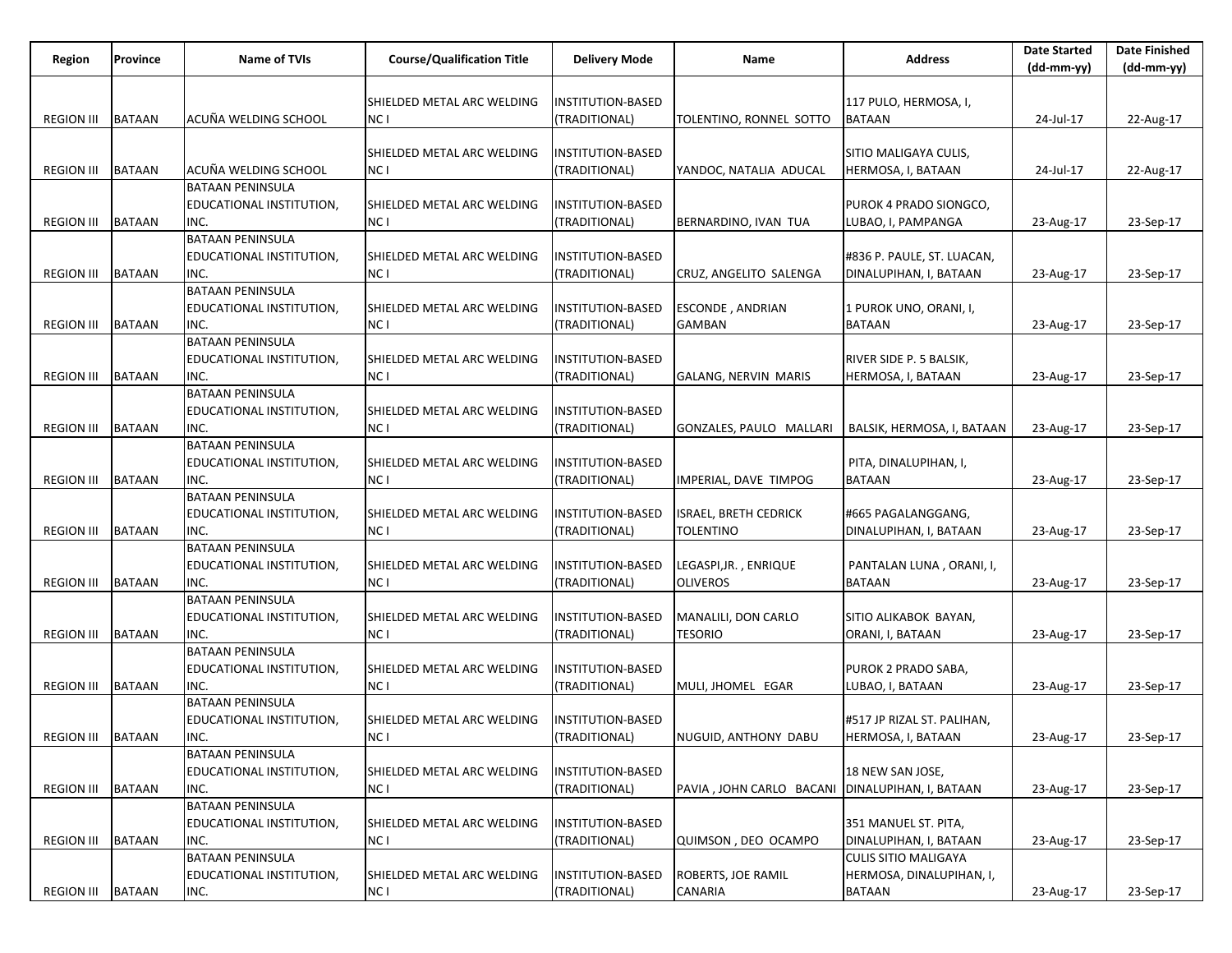| Region            | <b>Province</b> | Name of TVIs                    | <b>Course/Qualification Title</b> | <b>Delivery Mode</b>               | Name                                        | <b>Address</b>                             | <b>Date Started</b><br>(dd-mm-yy) | <b>Date Finished</b><br>$(dd-mm-yy)$ |
|-------------------|-----------------|---------------------------------|-----------------------------------|------------------------------------|---------------------------------------------|--------------------------------------------|-----------------------------------|--------------------------------------|
|                   |                 | <b>BATAAN PENINSULA</b>         |                                   |                                    |                                             |                                            |                                   |                                      |
|                   |                 | EDUCATIONAL INSTITUTION,        | SHIELDED METAL ARC WELDING        | INSTITUTION-BASED                  |                                             | #20 PUROK 3 LUACAN,                        |                                   |                                      |
| <b>REGION III</b> | <b>BATAAN</b>   | INC.                            | NC I                              | (TRADITIONAL)                      | SALALILA, ALLAN BAUTISTA                    | DINALUPIHAN, I, BATAAN                     | 23-Aug-17                         | 23-Sep-17                            |
|                   |                 | <b>BATAAN PENINSULA</b>         |                                   |                                    |                                             |                                            |                                   |                                      |
|                   |                 | EDUCATIONAL INSTITUTION,        | SHIELDED METAL ARC WELDING        | INSTITUTION-BASED                  | SALONGA, JOE VINCENT                        | PUROK 1 BAYAN-BAYANAN,                     |                                   |                                      |
| <b>REGION III</b> | <b>BATAAN</b>   | INC.<br><b>BATAAN PENINSULA</b> | NC I                              | (TRADITIONAL)                      | TIMPOG                                      | DINALUPIHAN, I, BATAAN                     | 23-Aug-17                         | 23-Sep-17                            |
|                   |                 | EDUCATIONAL INSTITUTION,        | SHIELDED METAL ARC WELDING        | INSTITUTION-BASED                  | SANCHEZ, MARK LOUISSE                       | 341 PILAPIL PALIHAN, ORANI,                |                                   |                                      |
| <b>REGION III</b> | <b>BATAAN</b>   | INC.                            | NC I                              | (TRADITIONAL)                      | <b>DELA CRUZ</b>                            | I, BATAAN                                  | 23-Aug-17                         | 23-Sep-17                            |
|                   |                 | <b>BATAAN PENINSULA</b>         |                                   |                                    |                                             |                                            |                                   |                                      |
|                   |                 | EDUCATIONAL INSTITUTION,        | SHIELDED METAL ARC WELDING        | INSTITUTION-BASED                  | SANGIL, JOHN HENDRIX                        | PUROK 1 PRADO SABA,                        |                                   |                                      |
| <b>REGION III</b> | <b>BATAAN</b>   | INC.                            | NC I                              | (TRADITIONAL)                      | <b>GOLLENA</b>                              | LUBAO, I, BATAAN                           | 23-Aug-17                         | 23-Sep-17                            |
|                   |                 | <b>BATAAN PENINSULA</b>         |                                   |                                    |                                             |                                            |                                   |                                      |
|                   |                 | EDUCATIONAL INSTITUTION,        | SHIELDED METAL ARC WELDING        | INSTITUTION-BASED                  |                                             | PUROK 2 STA. LUCIA PITA,                   |                                   |                                      |
| <b>REGION III</b> | <b>BATAAN</b>   | INC.                            | NC I                              | (TRADITIONAL)                      | TIMPOG, LUISITO VILLEN                      | DINALUPIHAN, I, BATAAN                     | 23-Aug-17                         | 23-Sep-17                            |
|                   |                 |                                 |                                   |                                    |                                             |                                            |                                   |                                      |
|                   |                 | <b>BATAAN PENINSULA</b>         |                                   |                                    |                                             | BLK 9 LOT 14 WESTON STREET                 |                                   |                                      |
|                   |                 | EDUCATIONAL INSTITUTION,        | SHIELDED METAL ARC WELDING        | <b>INSTITUTION-BASED</b>           |                                             | SILVER VALLEY VILLAGE,                     |                                   |                                      |
| <b>REGION III</b> | <b>BATAAN</b>   | INC.                            | NC I                              | (TRADITIONAL)                      | VIBAR, GLENN ARDIE UY                       | HERMOSA, I, BATAAN                         | 23-Aug-17                         | 23-Sep-17                            |
|                   |                 | <b>MACTECH TRAINING CENTER</b>  |                                   | INSTITUTION-BASED                  |                                             |                                            |                                   |                                      |
| <b>REGION III</b> | <b>BATAAN</b>   | INC.                            | PIPEFITTING NC II                 | (TRADITIONAL)                      | ALFAR, JASON MONTILLA                       | TUGATOG, ORANI, I, BATAAN                  | 7-Aug-17                          | 15-Sep-17                            |
|                   |                 |                                 |                                   |                                    |                                             |                                            |                                   |                                      |
|                   |                 | MACTECH TRAINING CENTER         |                                   | INSTITUTION-BASED                  | AMURAO, LOUIE                               | TIBAG GABON, ABUCAY, I,                    |                                   |                                      |
| <b>REGION III</b> | <b>BATAAN</b>   | INC.                            | PIPEFITTING NC II                 | (TRADITIONAL)                      | SALANDANAN                                  | <b>BATAAN</b>                              | 7-Aug-17                          | 15-Sep-17                            |
|                   |                 |                                 |                                   |                                    |                                             |                                            |                                   |                                      |
|                   |                 | <b>MACTECH TRAINING CENTER</b>  |                                   | INSTITUTION-BASED                  |                                             | 230 GARNET TUGATOG,                        |                                   |                                      |
| <b>REGION III</b> | <b>BATAAN</b>   | INC.                            | PIPEFITTING NC II                 | (TRADITIONAL)                      | BALTAZAR, JAYSON ARCE                       | ORANI, I, BATAAN                           | 7-Aug-17                          | 15-Sep-17                            |
|                   |                 |                                 |                                   |                                    |                                             |                                            |                                   |                                      |
|                   |                 | MACTECH TRAINING CENTER         |                                   | INSTITUTION-BASED                  | CRISOSTOMO, RHAYMARK GIL                    |                                            |                                   |                                      |
| <b>REGION III</b> | <b>BATAAN</b>   | INC.                            | PIPEFITTING NC II                 | (TRADITIONAL)                      | LOPEZ                                       | PALIHAN, ORANI, I, BATAAN                  | 7-Aug-17                          | 15-Sep-17                            |
|                   |                 | <b>MACTECH TRAINING CENTER</b>  |                                   | INSTITUTION-BASED                  |                                             |                                            |                                   |                                      |
| <b>REGION III</b> | <b>BATAAN</b>   | INC.                            | PIPEFITTING NC II                 | (TRADITIONAL)                      | CURA, JOMINA ATANACIO                       | CALUMPANG BAYAN, ORANI,<br>I, BATAAN       | 7-Aug-17                          | 15-Sep-17                            |
|                   |                 |                                 |                                   |                                    |                                             |                                            |                                   |                                      |
|                   |                 | MACTECH TRAINING CENTER         |                                   | INSTITUTION-BASED                  | DE VILLA, MARK EDHFRED                      | 198 PUROK II TUGATOG,                      |                                   |                                      |
| <b>REGION III</b> | <b>BATAAN</b>   | INC.                            | PIPEFITTING NC II                 | (TRADITIONAL)                      | ANGEL                                       | ORANI, I, BATAAN                           | 7-Aug-17                          | 15-Sep-17                            |
|                   |                 |                                 |                                   |                                    |                                             |                                            |                                   |                                      |
|                   |                 | MACTECH TRAINING CENTER         |                                   | <b>INSTITUTION-BASED</b>           |                                             | CAPT. SISO BAYAN, ORANI, I,                |                                   |                                      |
| <b>REGION III</b> | <b>BATAAN</b>   | INC.                            | PIPEFITTING NC II                 | (TRADITIONAL)                      | DICHOSO, EMERSON CASTRO BATAAN              |                                            | 7-Aug-17                          | 15-Sep-17                            |
|                   |                 |                                 |                                   |                                    |                                             |                                            |                                   |                                      |
|                   |                 | MACTECH TRAINING CENTER         |                                   | INSTITUTION-BASED                  |                                             | DE GUZMAN ST. PANTALAN                     |                                   |                                      |
| <b>REGION III</b> | <b>BATAAN</b>   | INC.                            | PIPEFITTING NC II                 | (TRADITIONAL)                      | LALICAN, FERDINAND                          | LUMA, ORANI, I, BATAAN                     | 7-Aug-17                          | 15-Sep-17                            |
|                   |                 |                                 |                                   |                                    |                                             |                                            |                                   |                                      |
| <b>REGION III</b> | <b>BATAAN</b>   | MACTECH TRAINING CENTER<br>INC. | PIPEFITTING NC II                 | INSTITUTION-BASED<br>(TRADITIONAL) | MANANZALA, JESSICA<br>TOLENTINO             | KINAHIGAN TALA, ORANI, I,<br><b>BATAAN</b> |                                   | 15-Sep-17                            |
|                   |                 |                                 |                                   |                                    |                                             |                                            | 7-Aug-17                          |                                      |
|                   |                 | MACTECH TRAINING CENTER         |                                   | INSTITUTION-BASED                  |                                             | 191 PUROK II TUGATOG,                      |                                   |                                      |
| <b>REGION III</b> | <b>BATAAN</b>   | INC.                            | PIPEFITTING NC II                 | (TRADITIONAL)                      | MATITU, JOHN JERICK GADDIS ORANI, I, BATAAN |                                            | 7-Aug-17                          | 15-Sep-17                            |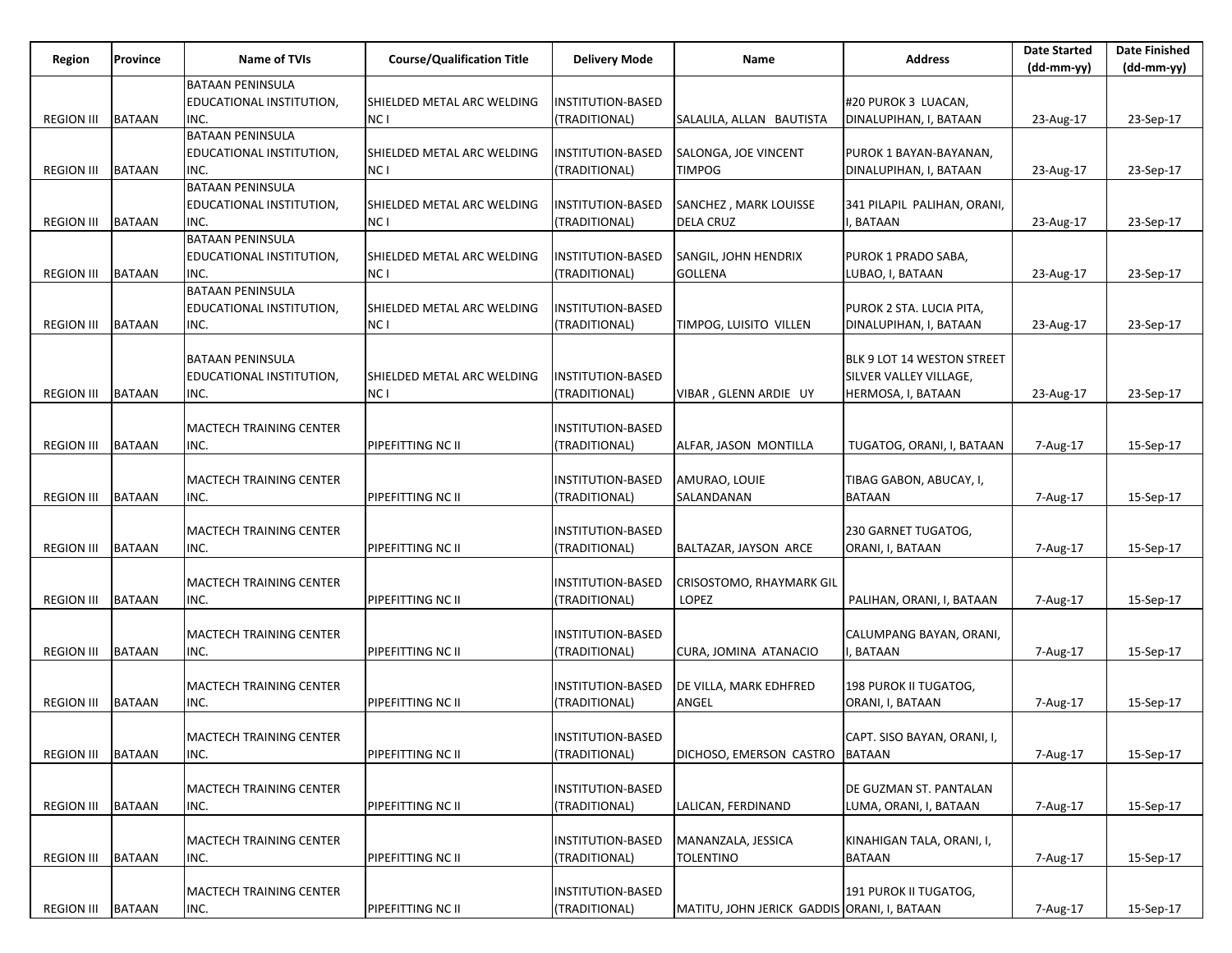| Region              | Province      | <b>Name of TVIs</b>                                   | <b>Course/Qualification Title</b>  | <b>Delivery Mode</b>                      | Name                                          | <b>Address</b>                               | <b>Date Started</b> | <b>Date Finished</b> |
|---------------------|---------------|-------------------------------------------------------|------------------------------------|-------------------------------------------|-----------------------------------------------|----------------------------------------------|---------------------|----------------------|
|                     |               |                                                       |                                    |                                           |                                               |                                              | $(dd-mm-yy)$        | $(dd-mm-yy)$         |
|                     |               | MACTECH TRAINING CENTER                               |                                    | INSTITUTION-BASED                         |                                               |                                              |                     |                      |
| <b>REGION III</b>   | <b>BATAAN</b> | INC.                                                  | PIPEFITTING NC II                  | (TRADITIONAL)                             | OCAMPO, IAN JASON                             | PUKSUAN, ORANI, I, BATAAN                    | 7-Aug-17            | 15-Sep-17            |
|                     |               |                                                       |                                    |                                           |                                               |                                              |                     |                      |
|                     |               | MACTECH TRAINING CENTER                               |                                    | INSTITUTION-BASED                         | PERRERAS, JAMES LORD DE                       | MASAGANA VILLAGE BAYAN,                      |                     |                      |
| <b>REGION III</b>   | <b>BATAAN</b> | INC.                                                  | PIPEFITTING NC II                  | (TRADITIONAL)                             | LEON                                          | ORANI, I, BATAAN                             | 7-Aug-17            | 15-Sep-17            |
|                     |               |                                                       |                                    |                                           |                                               |                                              |                     |                      |
|                     |               | <b>IMACTECH TRAINING CENTER</b>                       |                                    | INSTITUTION-BASED                         | RAGMAT JR., PACIFICO                          | 191 SATURN ST. APOLLO,                       |                     |                      |
| <b>REGION III</b>   | <b>BATAAN</b> | INC.                                                  | PIPEFITTING NC II                  | (TRADITIONAL)                             | <b>OLIVAR</b>                                 | ORANI, I, BATAAN                             | 7-Aug-17            | 15-Sep-17            |
|                     |               | <b>MACTECH TRAINING CENTER</b>                        |                                    | INSTITUTION-BASED                         |                                               | PUROK II TUGATOG, ORANI, I,                  |                     |                      |
| <b>REGION III</b>   | <b>BATAAN</b> | INC.                                                  | PIPEFITTING NC II                  | (TRADITIONAL)                             | SALENGA, LAWRENCE<br>FERNANDEZ                | <b>BATAAN</b>                                | 7-Aug-17            | 15-Sep-17            |
|                     |               |                                                       |                                    |                                           |                                               |                                              |                     |                      |
|                     |               | <b>MACTECH TRAINING CENTER</b>                        |                                    | INSTITUTION-BASED                         |                                               | PUROK II TUGATOG, ORANI, I,                  |                     |                      |
| <b>REGION III</b>   | <b>BATAAN</b> | INC.                                                  | PIPEFITTING NC II                  | (TRADITIONAL)                             | SALENGA, MIKKO FERNANDEZ BATAAN               |                                              | 7-Aug-17            | 15-Sep-17            |
|                     |               |                                                       |                                    |                                           |                                               |                                              |                     |                      |
|                     |               | MACTECH TRAINING CENTER                               |                                    | INSTITUTION-BASED                         |                                               | 200 STO. ROSARIO PALIHAN,                    |                     |                      |
| <b>REGION III</b>   | <b>BATAAN</b> | INC.                                                  | PIPEFITTING NC II                  | (TRADITIONAL)                             | SAN DIEGO, JEFF GILBERT                       | ORANI, I, BATAAN                             | 7-Aug-17            | 15-Sep-17            |
|                     |               |                                                       |                                    |                                           |                                               |                                              |                     |                      |
| <b>REGION III</b>   | <b>BATAAN</b> | <b>MACTECH TRAINING CENTER</b><br>INC.                | PIPEFITTING NC II                  | <b>INSTITUTION-BASED</b><br>(TRADITIONAL) | TAPALLA, HENRICH ISIDRO                       | PUROK II TUGATOG, ORANI, I,<br><b>BATAAN</b> | 7-Aug-17            | 15-Sep-17            |
|                     |               |                                                       |                                    |                                           |                                               |                                              |                     |                      |
|                     |               | <b>MACTECH TRAINING CENTER</b>                        |                                    | INSTITUTION-BASED                         |                                               | 147 BALDERIA ST. OMBOY,                      |                     |                      |
| <b>REGION III</b>   | BATAAN        | INC.                                                  | PIPEFITTING NC II                  | (TRADITIONAL)                             | TIONGSON, NELSON REÑOSA                       | ABUCAY, I, BATAAN                            | 7-Aug-17            | 15-Sep-17            |
|                     |               |                                                       |                                    |                                           |                                               |                                              |                     |                      |
|                     |               | <b>MACTECH TRAINING CENTER</b>                        |                                    | INSTITUTION-BASED                         |                                               | 39 BURGOS ST. SOLIMAN,                       |                     |                      |
| <b>REGION III</b>   | <b>BATAAN</b> | INC.                                                  | PIPEFITTING NC II                  | (TRADITIONAL)                             | TOLENTINO, RESTY ALICASTRE HERMOSA, I, BATAAN |                                              | 7-Aug-17            | 15-Sep-17            |
|                     |               |                                                       |                                    |                                           |                                               |                                              |                     |                      |
| <b>REGION III</b>   | <b>BATAAN</b> | MACTECH TRAINING CENTER                               |                                    | INSTITUTION-BASED                         |                                               | PANTALAN BAGO, ORANI, I,<br><b>BATAAN</b>    |                     |                      |
|                     |               | INC.                                                  | PIPEFITTING NC II                  | (TRADITIONAL)                             | TUNGCAB, FERDINAND E                          |                                              | 7-Aug-17            | 15-Sep-17            |
|                     |               | SKILL ENHANCEMENT ACADEMY                             | SHIELDED METAL ARC WELDING         | INSTITUTION-BASED                         |                                               |                                              |                     |                      |
| <b>REGION III</b>   | <b>BATAAN</b> | AND TRAINING CENTER INC.                              | NC I                               | (TRADITIONAL)                             | AMLOG, JIMUEL MANGUIAT                        | 639 GUGO, SAMAL, I, BATAAN                   | 25-Jul-17           | $1-Sep-17$           |
|                     |               |                                                       |                                    |                                           |                                               |                                              |                     |                      |
|                     |               | SKILL ENHANCEMENT ACADEMY                             | SHIELDED METAL ARC WELDING         | INSTITUTION-BASED                         |                                               | 641 NARRA GUGO, SAMAL, I,                    |                     |                      |
| <b>REGION III</b>   | <b>BATAAN</b> | AND TRAINING CENTER INC.                              | NC I                               | (TRADITIONAL)                             | AQUINO, JASHPER MANGUIAT BATAAN               |                                              | 25-Jul-17           | 1-Sep-17             |
|                     |               |                                                       |                                    |                                           |                                               |                                              |                     |                      |
| REGION III   BATAAN |               | SKILL ENHANCEMENT ACADEMY                             | SHIELDED METAL ARC WELDING         | INSTITUTION-BASED                         | <b>ARLIGUE, MARVIN</b>                        | 320 KASUYAN GUGO, SAMAL,                     |                     |                      |
|                     |               | AND TRAINING CENTER INC.                              | NC I                               | (TRADITIONAL)                             | POBADORA                                      | I, BATAAN                                    | 25-Jul-17           | 1-Sep-17             |
|                     |               | SKILL ENHANCEMENT ACADEMY                             | SHIELDED METAL ARC WELDING         | INSTITUTION-BASED                         |                                               | SIBUG GUGO, SAMAL, I,                        |                     |                      |
| <b>REGION III</b>   | <b>BATAAN</b> | AND TRAINING CENTER INC.                              | NC I                               | (TRADITIONAL)                             | DELA CRUZ, JIMMY PLATERO                      | <b>BATAAN</b>                                | 25-Jul-17           | 1-Sep-17             |
|                     |               |                                                       |                                    |                                           |                                               |                                              |                     |                      |
|                     |               | <b>SKILL ENHANCEMENT ACADEMY</b>                      | SHIELDED METAL ARC WELDING         | <b>INSTITUTION-BASED</b>                  | DELOS SANTOS, JOVEN                           | HACIENDA GUGO, SAMAL, I,                     |                     |                      |
| <b>REGION III</b>   | <b>BATAAN</b> | AND TRAINING CENTER INC.                              | NC <sub>1</sub>                    | (TRADITIONAL)                             | <b>FLORES</b>                                 | <b>BATAAN</b>                                | 25-Jul-17           | 1-Sep-17             |
|                     |               |                                                       |                                    |                                           |                                               |                                              |                     |                      |
| <b>REGION III</b>   | <b>BATAAN</b> | SKILL ENHANCEMENT ACADEMY<br>AND TRAINING CENTER INC. | SHIELDED METAL ARC WELDING<br>NC I | INSTITUTION-BASED<br>(TRADITIONAL)        | FALLARNA, REDGIE SOLANO                       | PUROK II PALILI, SAMAL, I,<br><b>BATAAN</b>  | 25-Jul-17           | 1-Sep-17             |
|                     |               |                                                       |                                    |                                           |                                               |                                              |                     |                      |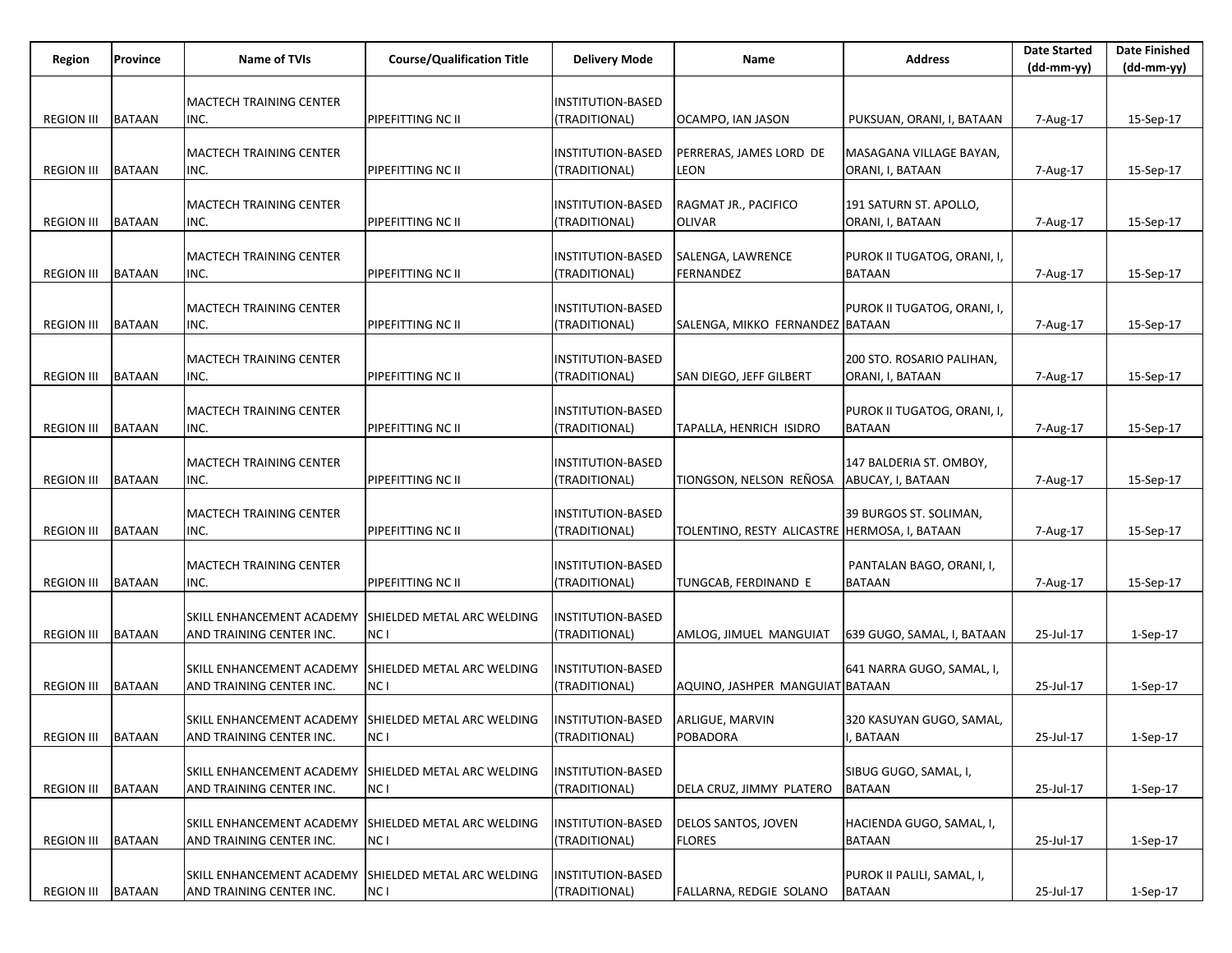| Region            | Province      | Name of TVIs                                          | <b>Course/Qualification Title</b>  | <b>Delivery Mode</b>               | Name                                | <b>Address</b>             | <b>Date Started</b><br>(dd-mm-yy) | <b>Date Finished</b><br>$(dd-mm-yy)$ |
|-------------------|---------------|-------------------------------------------------------|------------------------------------|------------------------------------|-------------------------------------|----------------------------|-----------------------------------|--------------------------------------|
|                   |               |                                                       |                                    |                                    |                                     |                            |                                   |                                      |
|                   |               | SKILL ENHANCEMENT ACADEMY                             | SHIELDED METAL ARC WELDING         | INSTITUTION-BASED                  |                                     | HACIENDA GUGO, SAMAL, I,   |                                   |                                      |
| <b>REGION III</b> | <b>BATAAN</b> | AND TRAINING CENTER INC.                              | NC I                               | (TRADITIONAL)                      | FLORES, EDDIEBERT ERO               | <b>BATAAN</b>              | 25-Jul-17                         | 1-Sep-17                             |
|                   |               | SKILL ENHANCEMENT ACADEMY                             | SHIELDED METAL ARC WELDING         | INSTITUTION-BASED                  |                                     |                            |                                   |                                      |
| <b>REGION III</b> | <b>BATAAN</b> | AND TRAINING CENTER INC.                              | NC I                               | (TRADITIONAL)                      | JORGE, ANGELITO PAJICULAY           | GUGO, SAMAL, I, BATAAN     | 25-Jul-17                         | $1-Sep-17$                           |
|                   |               |                                                       |                                    |                                    |                                     |                            |                                   |                                      |
|                   |               | SKILL ENHANCEMENT ACADEMY                             | SHIELDED METAL ARC WELDING         | INSTITUTION-BASED                  | MAGPOC, LOUIE LLOYD                 | ZULUETA ST. KAPARANGAN,    |                                   |                                      |
| <b>REGION III</b> | <b>BATAAN</b> | AND TRAINING CENTER INC.                              | NC I                               | (TRADITIONAL)                      | SALONGA                             | ORANI, I, BATAAN           | 25-Jul-17                         | 1-Sep-17                             |
|                   |               | SKILL ENHANCEMENT ACADEMY                             | SHIELDED METAL ARC WELDING         | INSTITUTION-BASED                  |                                     |                            |                                   |                                      |
| <b>REGION III</b> | <b>BATAAN</b> | AND TRAINING CENTER INC.                              | NC I                               | (TRADITIONAL)                      | MAGUIAT, MARLON RIEL                | 634 GUGO, SAMAL, I, BATAAN | 25-Jul-17                         | 1-Sep-17                             |
|                   |               |                                                       |                                    |                                    |                                     |                            |                                   |                                      |
|                   |               | SKILL ENHANCEMENT ACADEMY                             | SHIELDED METAL ARC WELDING         | INSTITUTION-BASED                  | MENDOZA, MICHELLE                   |                            |                                   |                                      |
| <b>REGION III</b> | <b>BATAAN</b> | AND TRAINING CENTER INC.                              | NC I                               | (TRADITIONAL)                      | <b>PABITON</b>                      | 473 GUGO, SAMAL, I, BATAAN | 25-Jul-17                         | $1-Sep-17$                           |
|                   |               | SKILL ENHANCEMENT ACADEMY                             | SHIELDED METAL ARC WELDING         | INSTITUTION-BASED                  |                                     |                            |                                   |                                      |
| <b>REGION III</b> | <b>BATAAN</b> | AND TRAINING CENTER INC.                              | NC I                               | (TRADITIONAL)                      | PILI, ARTURO VILLANUEVA             | GUGO, SAMAL, I, BATAAN     | 25-Jul-17                         | 1-Sep-17                             |
|                   |               |                                                       |                                    |                                    |                                     |                            |                                   |                                      |
| <b>REGION III</b> | <b>BATAAN</b> | SKILL ENHANCEMENT ACADEMY<br>AND TRAINING CENTER INC. | SHIELDED METAL ARC WELDING<br>NC I | INSTITUTION-BASED<br>(TRADITIONAL) | PINGUL, JOHN JEREMIAH               |                            |                                   |                                      |
|                   |               |                                                       |                                    |                                    | BANAL                               | SAPA, SAMAL, I, BATAAN     | 25-Jul-17                         | $1-Sep-17$                           |
|                   |               | SKILL ENHANCEMENT ACADEMY                             | SHIELDED METAL ARC WELDING         | INSTITUTION-BASED                  |                                     |                            |                                   |                                      |
| <b>REGION III</b> | <b>BATAAN</b> | AND TRAINING CENTER INC.                              | NC I                               | (TRADITIONAL)                      | RABACA, EDMAR DEVARAS               | 717 GUGO, SAMAL, I, BATAAN | 25-Jul-17                         | $1-Sep-17$                           |
|                   |               |                                                       |                                    |                                    |                                     |                            |                                   |                                      |
| <b>REGION III</b> | <b>BATAAN</b> | SKILL ENHANCEMENT ACADEMY<br>AND TRAINING CENTER INC. | SHIELDED METAL ARC WELDING<br>NC I | INSTITUTION-BASED<br>(TRADITIONAL) | REYES, JERVIN POBLETE               | 592 GUGO, SAMAL, I, BATAAN | 25-Jul-17                         | 1-Sep-17                             |
|                   |               |                                                       |                                    |                                    |                                     |                            |                                   |                                      |
|                   |               | SKILL ENHANCEMENT ACADEMY                             | SHIELDED METAL ARC WELDING         | INSTITUTION-BASED                  |                                     | HACIENDA GUGO, SAMAL, I,   |                                   |                                      |
| <b>REGION III</b> | <b>BATAAN</b> | AND TRAINING CENTER INC.                              | NC I                               | (TRADITIONAL)                      | REYES, MARY GRACE SANTOS            | <b>BATAAN</b>              | 25-Jul-17                         | $1-Sep-17$                           |
|                   |               | SKILL ENHANCEMENT ACADEMY                             |                                    |                                    |                                     |                            |                                   |                                      |
| <b>REGION III</b> | <b>BATAAN</b> | AND TRAINING CENTER INC.                              | SHIELDED METAL ARC WELDING<br>NC I | INSTITUTION-BASED<br>(TRADITIONAL) | RICO, MARK CARLO<br><b>FERNANDO</b> | 692 GUGO, SAMAL, I, BATAAN | 25-Jul-17                         | $1-Sep-17$                           |
|                   |               |                                                       |                                    |                                    |                                     |                            |                                   |                                      |
|                   |               | SKILL ENHANCEMENT ACADEMY                             | SHIELDED METAL ARC WELDING         | INSTITUTION-BASED                  | SIASAT, NARIEL LOUIE                | 500STA RITA, FORBES SAPA,  |                                   |                                      |
| <b>REGION III</b> | <b>BATAAN</b> | AND TRAINING CENTER INC.                              | NC I                               | (TRADITIONAL)                      | <b>MENDOZA</b>                      | SAMAL, I, BATAAN           | 25-Jul-17                         | $1-Sep-17$                           |
|                   |               | SKILL ENHANCEMENT ACADEMY                             | SHIELDED METAL ARC WELDING         | <b>INSTITUTION-BASED</b>           |                                     | 684 HACIENDA GUGO,         |                                   |                                      |
| REGION III BATAAN |               | AND TRAINING CENTER INC.                              | NC I                               | (TRADITIONAL)                      | TIMPUG, REX SANTOS                  | SAMAL, I, BATAAN           | 25-Jul-17                         | 1-Sep-17                             |
|                   |               |                                                       |                                    |                                    |                                     |                            |                                   |                                      |
|                   |               | SKILL ENHANCEMENT ACADEMY                             | SHIELDED METAL ARC WELDING         | INSTITUTION-BASED                  | TOLENTINO, VINCENT                  | L52 CENTRO ST IMELDA,      |                                   |                                      |
| <b>REGION III</b> | <b>BATAAN</b> | AND TRAINING CENTER INC.                              | NC I                               | (TRADITIONAL)                      | <b>GAVINO</b>                       | SAMAL, I, BATAAN           | 25-Jul-17                         | 1-Sep-17                             |
|                   |               | <b>EASTWOODS COLLEGE OF</b>                           |                                    | <b>INSTITUTION-BASED</b>           |                                     | 341 SALVADOR PENTOR,       |                                   |                                      |
| <b>REGION III</b> | <b>BATAAN</b> | SCIENCE AND TECHNOLOGY                                | PASTRY MAKING                      | (TRADITIONAL)                      | ALMARIO, ROSE ANN C                 | DINALUPIHAN, I, BATAAN     | 24-Aug-17                         | 23-Sep-17                            |
|                   |               |                                                       |                                    |                                    |                                     | 113 SALVADOR ST. NEW SAN   |                                   |                                      |
|                   |               | <b>EASTWOODS COLLEGE OF</b>                           |                                    | <b>INSTITUTION-BASED</b>           |                                     | JOSE, DINALUPIHAN, I,      |                                   |                                      |
| <b>REGION III</b> | <b>BATAAN</b> | <b>SCIENCE AND TECHNOLOGY</b>                         | PASTRY MAKING                      | (TRADITIONAL)                      | BALDICANTOS, GLENDA E               | <b>BATAAN</b>              | 24-Aug-17                         | 23-Sep-17                            |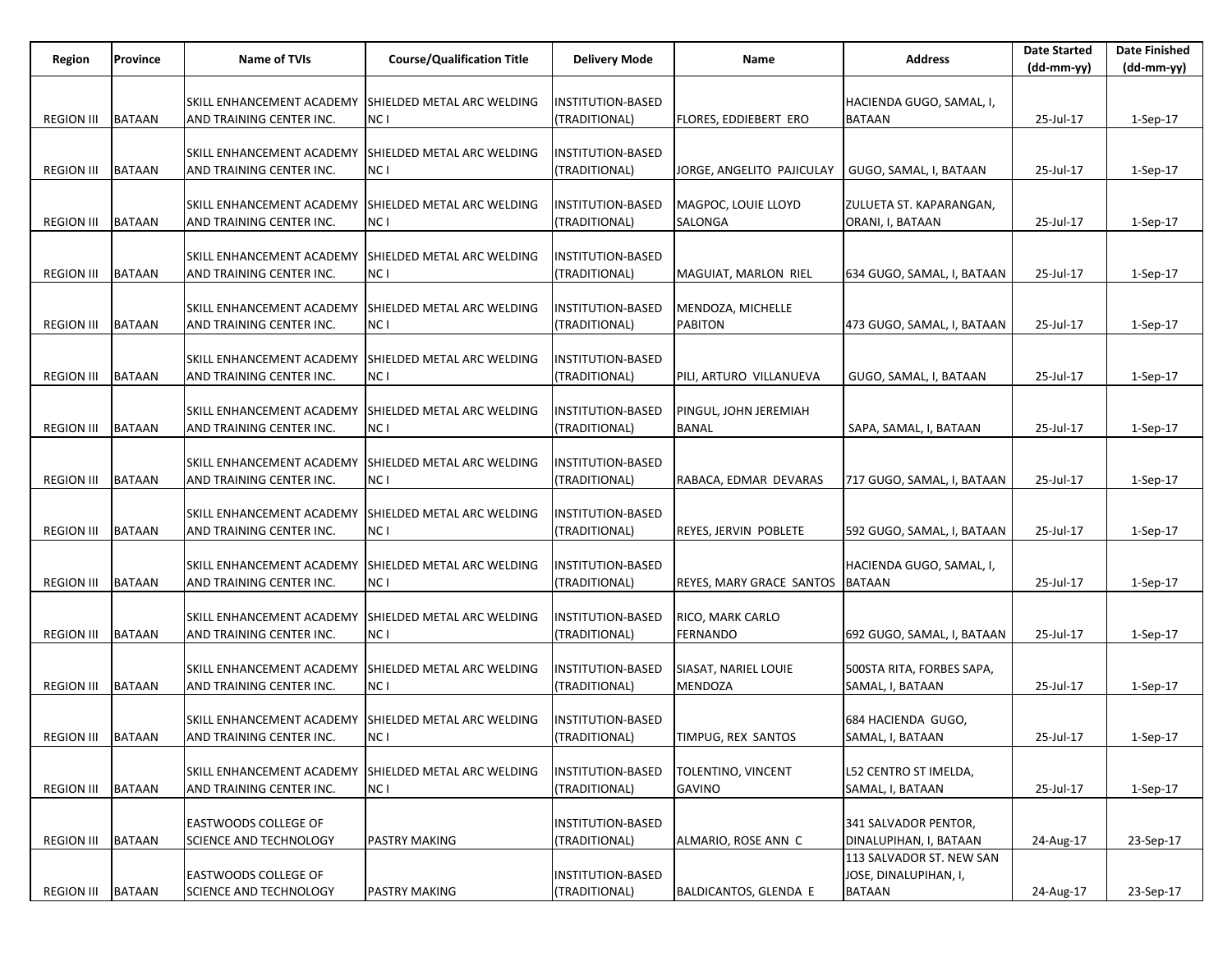| Region              | Province      | <b>Name of TVIs</b>                            | <b>Course/Qualification Title</b> | <b>Delivery Mode</b>               | Name                           | <b>Address</b>             | <b>Date Started</b> | <b>Date Finished</b> |
|---------------------|---------------|------------------------------------------------|-----------------------------------|------------------------------------|--------------------------------|----------------------------|---------------------|----------------------|
|                     |               |                                                |                                   |                                    |                                |                            | $(dd-mm-yy)$        | $(dd-mm-yy)$         |
|                     |               |                                                |                                   |                                    |                                | 203 BONIFACIO ST.          |                     |                      |
|                     |               | EASTWOODS COLLEGE OF                           |                                   | INSTITUTION-BASED                  |                                | MAGSAYSAY, DINALUPIHAN, I, |                     |                      |
| <b>REGION III</b>   | <b>BATAAN</b> | SCIENCE AND TECHNOLOGY                         | <b>PASTRY MAKING</b>              | (TRADITIONAL)                      | CARLOS, RUHAMA A               | <b>BATAAN</b>              | 24-Aug-17           | 23-Sep-17            |
|                     |               |                                                |                                   |                                    |                                |                            |                     |                      |
|                     |               | EASTWOODS COLLEGE OF                           |                                   | <b>INSTITUTION-BASED</b>           |                                | 57 TORRES, DINALUPIHAN, I, |                     |                      |
| <b>REGION III</b>   | <b>BATAAN</b> | SCIENCE AND TECHNOLOGY                         | <b>PASTRY MAKING</b>              | (TRADITIONAL)                      | DE GUZMAN, ABBY MAE C          | <b>BATAAN</b>              | 24-Aug-17           | 23-Sep-17            |
|                     |               |                                                |                                   |                                    |                                | 10 STO NIÑO, DINALUPIHAN,  |                     |                      |
|                     |               | EASTWOODS COLLEGE OF                           |                                   | <b>INSTITUTION-BASED</b>           | DIMACALI, CHRISTOPER JOHN<br>P |                            |                     |                      |
| <b>REGION III</b>   | <b>BATAAN</b> | SCIENCE AND TECHNOLOGY                         | <b>PASTRY MAKING</b>              | (TRADITIONAL)                      |                                | BATAAN                     | 24-Aug-17           | 23-Sep-17            |
|                     |               |                                                |                                   |                                    |                                |                            |                     |                      |
|                     |               | EASTWOODS COLLEGE OF                           |                                   | INSTITUTION-BASED                  |                                | 865 PUROK 5 NEW SAN JOSE,  |                     |                      |
| <b>REGION III</b>   | <b>BATAAN</b> | SCIENCE AND TECHNOLOGY                         | <b>PASTRY MAKING</b>              | (TRADITIONAL)                      | DULA, DESIREE C                | DINALUPIHAN, I, BATAAN     | 24-Aug-17           | 23-Sep-17            |
|                     |               |                                                |                                   |                                    |                                |                            |                     |                      |
|                     |               | <b>EASTWOODS COLLEGE OF</b>                    |                                   | <b>INSTITUTION-BASED</b>           | GUEVARRA, ARRIANNE JOYCE       | 638 PUROK 5 NEW SAN JOSE,  |                     |                      |
| <b>REGION III</b>   | <b>BATAAN</b> | SCIENCE AND TECHNOLOGY                         | <b>PASTRY MAKING</b>              | (TRADITIONAL)                      | 0                              | DINALUPIHAN, I, BATAAN     | 24-Aug-17           | 23-Sep-17            |
|                     |               |                                                |                                   |                                    |                                |                            |                     |                      |
|                     |               | <b>EASTWOODS COLLEGE OF</b>                    |                                   | INSTITUTION-BASED                  |                                | 94 CULIS, HERMOSA, I,      |                     |                      |
| <b>REGION III</b>   | <b>BATAAN</b> | SCIENCE AND TECHNOLOGY                         | <b>PASTRY MAKING</b>              | (TRADITIONAL)                      | JARING, BABY ROSARIO C         | <b>BATAAN</b>              | 24-Aug-17           | 23-Sep-17            |
|                     |               |                                                |                                   |                                    |                                |                            |                     |                      |
|                     |               | <b>EASTWOODS COLLEGE OF</b>                    |                                   | <b>INSTITUTION-BASED</b>           |                                | PUROK 6 CATANING,          |                     |                      |
| <b>REGION III</b>   | <b>BATAAN</b> | SCIENCE AND TECHNOLOGY                         | <b>PASTRY MAKING</b>              | (TRADITIONAL)                      | LIPNICA, MARY GRACE C          | HERMOSA, I, BATAAN         | 24-Aug-17           | 23-Sep-17            |
|                     |               |                                                |                                   |                                    |                                |                            |                     |                      |
|                     |               | EASTWOODS COLLEGE OF                           |                                   | INSTITUTION-BASED                  |                                | 202 MALIGAYA II KATAASAN,  |                     |                      |
| <b>REGION III</b>   | <b>BATAAN</b> | SCIENCE AND TECHNOLOGY                         | <b>PASTRY MAKING</b>              | (TRADITIONAL)                      | MALIXI, EMILY B                | DINALUPIHAN, I, BATAAN     | 24-Aug-17           | 23-Sep-17            |
|                     |               | EASTWOODS COLLEGE OF                           |                                   | <b>INSTITUTION-BASED</b>           |                                | 46 GEN. LUNA,              |                     |                      |
|                     |               |                                                |                                   |                                    |                                |                            |                     |                      |
| <b>REGION III</b>   | <b>BATAAN</b> | SCIENCE AND TECHNOLOGY                         | <b>PASTRY MAKING</b>              | (TRADITIONAL)                      | PELLAZAR, MYREL E              | DINALUPIHAN, I, BATAAN     | 24-Aug-17           | 23-Sep-17            |
|                     |               |                                                |                                   |                                    |                                |                            |                     |                      |
| <b>REGION III</b>   | <b>BATAAN</b> | EASTWOODS COLLEGE OF<br>SCIENCE AND TECHNOLOGY | <b>PASTRY MAKING</b>              | INSTITUTION-BASED<br>(TRADITIONAL) |                                | 979 MULI ST. LUACAN,       |                     |                      |
|                     |               |                                                |                                   |                                    | PESCANTE, MARIA TERESA N       | DINALUPIHAN, I, BATAAN     | 24-Aug-17           | 23-Sep-17            |
|                     |               | EASTWOODS COLLEGE OF                           |                                   | INSTITUTION-BASED                  |                                | 42 STA. ISABEL,            |                     |                      |
| <b>REGION III</b>   | <b>BATAAN</b> | SCIENCE AND TECHNOLOGY                         | <b>PASTRY MAKING</b>              | (TRADITIONAL)                      | PINEDA, ROLAYSA R              | DINALUPIHAN, I, BATAAN     | 24-Aug-17           | 23-Sep-17            |
|                     |               |                                                |                                   |                                    |                                |                            |                     |                      |
|                     |               | EASTWOODS COLLEGE OF                           |                                   | INSTITUTION-BASED                  |                                | 22 NAPARING, DINALUPIHAN,  |                     |                      |
| <b>REGION III</b>   | <b>BATAAN</b> | SCIENCE AND TECHNOLOGY                         | <b>PASTRY MAKING</b>              | (TRADITIONAL)                      | RAMOS, ROSETTE J               | BATAAN                     | 24-Aug-17           | 23-Sep-17            |
|                     |               |                                                |                                   |                                    |                                |                            |                     |                      |
|                     |               | EASTWOODS COLLEGE OF                           |                                   | INSTITUTION-BASED                  |                                | ARELLANO Mulawin,          |                     |                      |
| REGION III   BATAAN |               | SCIENCE AND TECHNOLOGY                         | <b>PASTRY MAKING</b>              | (TRADITIONAL)                      | RUBIO, EDISON E                | DINALUPIHAN, I, BATAAN     | 24-Aug-17           | 23-Sep-17            |
|                     |               |                                                |                                   |                                    |                                |                            |                     |                      |
|                     |               | EASTWOODS COLLEGE OF                           |                                   | INSTITUTION-BASED                  |                                | 78 BONIFACIO, DINALUPIHAN, |                     |                      |
| <b>REGION III</b>   | <b>BATAAN</b> | <b>SCIENCE AND TECHNOLOGY</b>                  | <b>PASTRY MAKING</b>              | (TRADITIONAL)                      | SARMIENTO, CATHERINE F         | <b>BATAAN</b>              | 24-Aug-17           | 23-Sep-17            |
|                     |               |                                                |                                   |                                    |                                |                            |                     |                      |
|                     |               | EASTWOODS COLLEGE OF                           |                                   | <b>INSTITUTION-BASED</b>           |                                | 426 JP RIZAL ST. PALIHAN,  |                     |                      |
| <b>REGION III</b>   | <b>BATAAN</b> | SCIENCE AND TECHNOLOGY                         | <b>PASTRY MAKING</b>              | (TRADITIONAL)                      | SARMIENTO, ZENITTE A           | HERMOSA, I, BATAAN         | 24-Aug-17           | 23-Sep-17            |
|                     |               |                                                |                                   |                                    |                                |                            |                     |                      |
|                     |               | EASTWOODS COLLEGE OF                           |                                   | <b>INSTITUTION-BASED</b>           |                                | 993 LUACAN, DINALUPIHAN,   |                     |                      |
| <b>REGION III</b>   | <b>BATAAN</b> | <b>SCIENCE AND TECHNOLOGY</b>                  | PASTRY MAKING                     | (TRADITIONAL)                      | VALENCIA, RAMON D              | <b>BATAAN</b>              | 24-Aug-17           | 23-Sep-17            |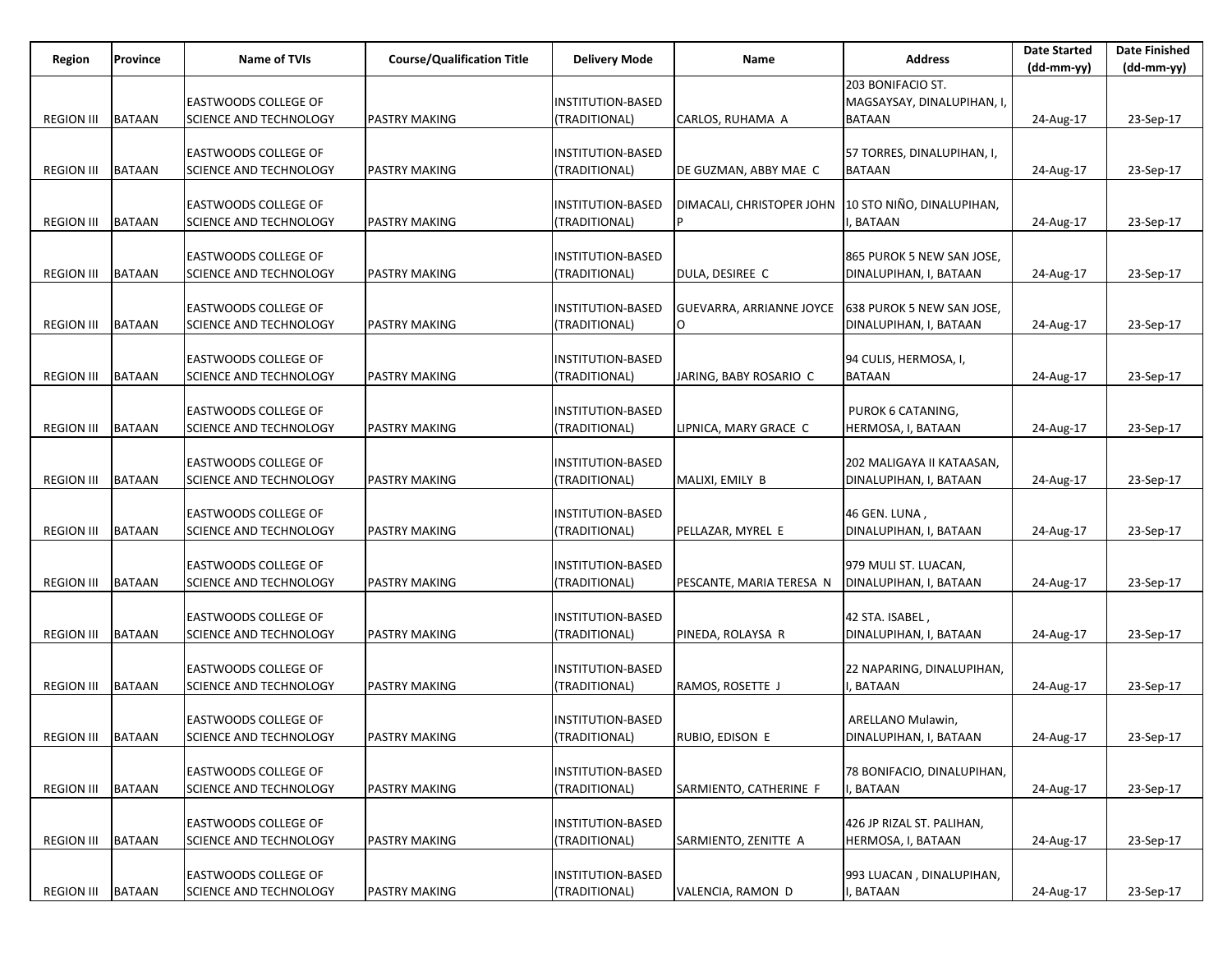| Region              | Province      | Name of TVIs                                          | <b>Course/Qualification Title</b> | <b>Delivery Mode</b>               | Name                                     | <b>Address</b>                               | <b>Date Started</b><br>$(dd-mm-yy)$ | <b>Date Finished</b><br>$(dd-mm-yy)$ |
|---------------------|---------------|-------------------------------------------------------|-----------------------------------|------------------------------------|------------------------------------------|----------------------------------------------|-------------------------------------|--------------------------------------|
|                     |               |                                                       |                                   |                                    |                                          |                                              |                                     |                                      |
| <b>REGION III</b>   | <b>BATAAN</b> | EASTWOODS COLLEGE OF<br>SCIENCE AND TECHNOLOGY        | <b>CAKE MAKING</b>                | INSTITUTION-BASED<br>(TRADITIONAL) | ALMARIO, ROSE ANN C                      | 341 PENTOR, DINALUPIHAN, I,<br><b>BATAAN</b> | 24-Jul-17                           | 16-Aug-17                            |
|                     |               |                                                       |                                   |                                    |                                          |                                              |                                     |                                      |
| <b>REGION III</b>   |               | EASTWOODS COLLEGE OF                                  |                                   | INSTITUTION-BASED                  |                                          | 113 NEW SAN JOSE,                            |                                     |                                      |
|                     | <b>BATAAN</b> | SCIENCE AND TECHNOLOGY                                | <b>CAKE MAKING</b>                | (TRADITIONAL)                      | BALDICANTOS, GLENDA E                    | DINALUPIHAN, I, BATAAN                       | 24-Jul-17                           | 16-Aug-17                            |
|                     |               | EASTWOODS COLLEGE OF                                  |                                   | INSTITUTION-BASED                  |                                          | SAPANG BALAS,                                |                                     |                                      |
| <b>REGION III</b>   | <b>BATAAN</b> | SCIENCE AND TECHNOLOGY                                | <b>CAKE MAKING</b>                | (TRADITIONAL)                      | BALUYOT, KAREN M                         | DINALUPIHAN, I, BATAAN                       | 24-Jul-17                           | 16-Aug-17                            |
|                     |               | EASTWOODS COLLEGE OF                                  |                                   | INSTITUTION-BASED                  |                                          | BARUYA, LUBAO, I,                            |                                     |                                      |
| <b>REGION III</b>   | <b>BATAAN</b> | SCIENCE AND TECHNOLOGY                                | <b>CAKE MAKING</b>                | (TRADITIONAL)                      | BELLEZA, KAYLA MARIE C                   | PAMPANGA                                     | 24-Jul-17                           | 16-Aug-17                            |
|                     |               | EASTWOODS COLLEGE OF                                  |                                   | INSTITUTION-BASED                  |                                          | NEW SAN JOSE,                                |                                     |                                      |
| <b>REGION III</b>   | <b>BATAAN</b> | SCIENCE AND TECHNOLOGY                                | <b>CAKE MAKING</b>                | (TRADITIONAL)                      | BUNGAY, MA. THERESA M                    | DINALUPIHAN, I, BATAAN                       | 24-Jul-17                           | 16-Aug-17                            |
|                     |               | <b>EASTWOODS COLLEGE OF</b>                           |                                   | INSTITUTION-BASED                  |                                          | 138 KATAASAN,                                |                                     |                                      |
| <b>REGION III</b>   | <b>BATAAN</b> | SCIENCE AND TECHNOLOGY                                | <b>CAKE MAKING</b>                | (TRADITIONAL)                      | CABINGAN, MARIA TERESA S                 | DINALUPIHAN, I, BATAAN                       | 24-Jul-17                           | 16-Aug-17                            |
|                     |               |                                                       |                                   |                                    |                                          |                                              |                                     |                                      |
| <b>REGION III</b>   | <b>BATAAN</b> | EASTWOODS COLLEGE OF<br>SCIENCE AND TECHNOLOGY        | CAKE MAKING                       | INSTITUTION-BASED<br>(TRADITIONAL) | CARLOS, RUHAMA A                         | 203 MAGSAYSAY,<br>DINALUPIHAN, I, BATAAN     | 24-Jul-17                           | 16-Aug-17                            |
|                     |               |                                                       |                                   |                                    |                                          |                                              |                                     |                                      |
| <b>REGION III</b>   | <b>BATAAN</b> | EASTWOODS COLLEGE OF<br>SCIENCE AND TECHNOLOGY        | <b>CAKE MAKING</b>                | INSTITUTION-BASED<br>(TRADITIONAL) | CRUZADO, MARIA ROMINA<br><b>GRACIA H</b> | CABOG-CABOG, BALANGA, I,<br><b>BATAAN</b>    | 24-Jul-17                           | 16-Aug-17                            |
|                     |               |                                                       |                                   |                                    |                                          |                                              |                                     |                                      |
|                     |               | EASTWOODS COLLEGE OF                                  |                                   | <b>INSTITUTION-BASED</b>           |                                          | 528 STA. CATALINA TUCOP,                     |                                     |                                      |
| <b>REGION III</b>   | <b>BATAAN</b> | SCIENCE AND TECHNOLOGY                                | <b>CAKE MAKING</b>                | (TRADITIONAL)                      | LINGAD, AMY LORREN R                     | DINALUPIHAN, I, BATAAN                       | 24-Jul-17                           | 16-Aug-17                            |
|                     |               | EASTWOODS COLLEGE OF                                  |                                   | INSTITUTION-BASED                  |                                          | 14 TALIMUNDOC, ORANI, I,                     |                                     |                                      |
| <b>REGION III</b>   | <b>BATAAN</b> | SCIENCE AND TECHNOLOGY                                | <b>CAKE MAKING</b>                | (TRADITIONAL)                      | LUMANTA, EMMIE Q                         | <b>BATAAN</b>                                | 24-Jul-17                           | 16-Aug-17                            |
|                     |               | EASTWOODS COLLEGE OF                                  |                                   | INSTITUTION-BASED                  |                                          | LUACAN, DINALUPIHAN, I,                      |                                     |                                      |
| <b>REGION III</b>   | <b>BATAAN</b> | SCIENCE AND TECHNOLOGY                                | <b>CAKE MAKING</b>                | (TRADITIONAL)                      | MACALMA, CAMILLE G                       | <b>BATAAN</b>                                | 24-Jul-17                           | 16-Aug-17                            |
|                     |               | EASTWOODS COLLEGE OF                                  |                                   | INSTITUTION-BASED                  |                                          | SAN RAMON, DINALUPIHAN,                      |                                     |                                      |
| <b>REGION III</b>   | <b>BATAAN</b> | SCIENCE AND TECHNOLOGY                                | <b>CAKE MAKING</b>                | (TRADITIONAL)                      | MACARANAS, RENATO A                      | BATAAN                                       | 24-Jul-17                           | 16-Aug-17                            |
|                     |               |                                                       |                                   |                                    |                                          |                                              |                                     |                                      |
| REGION III   BATAAN |               | <b>EASTWOODS COLLEGE OF</b><br>SCIENCE AND TECHNOLOGY | <b>CAKE MAKING</b>                | INSTITUTION-BASED<br>(TRADITIONAL) | MALLARI, JENINE P                        | NEW SAN JOSE,<br>DINALUPIHAN, I, BATAAN      | 24-Jul-17                           | 16-Aug-17                            |
|                     |               |                                                       |                                   |                                    |                                          |                                              |                                     |                                      |
| <b>REGION III</b>   | <b>BATAAN</b> | EASTWOODS COLLEGE OF<br><b>SCIENCE AND TECHNOLOGY</b> | <b>CAKE MAKING</b>                | INSTITUTION-BASED<br>(TRADITIONAL) | PESCANTE, MARIA TERESA N                 | 979 LUAKAN, DINALUPIHAN, I,<br><b>BATAAN</b> | 24-Jul-17                           | 16-Aug-17                            |
|                     |               |                                                       |                                   |                                    |                                          |                                              |                                     |                                      |
|                     |               | EASTWOODS COLLEGE OF                                  |                                   | <b>INSTITUTION-BASED</b>           |                                          | 78 BONIFACIO, DINALUPIHAN,                   |                                     |                                      |
| <b>REGION III</b>   | <b>BATAAN</b> | SCIENCE AND TECHNOLOGY                                | <b>CAKE MAKING</b>                | (TRADITIONAL)                      | SARMIENTO, CATHERINE F                   | <b>BATAAN</b>                                | 24-Jul-17                           | 16-Aug-17                            |
|                     |               | EASTWOODS COLLEGE OF                                  |                                   | <b>INSTITUTION-BASED</b>           |                                          | 10 SAN BENITO,                               |                                     |                                      |
| <b>REGION III</b>   | <b>BATAAN</b> | <b>SCIENCE AND TECHNOLOGY</b>                         | <b>CAKE MAKING</b>                | (TRADITIONAL)                      | SORIANO, RACHEL R                        | DINALUPIHAN, I, BATAAN                       | 24-Jul-17                           | 16-Aug-17                            |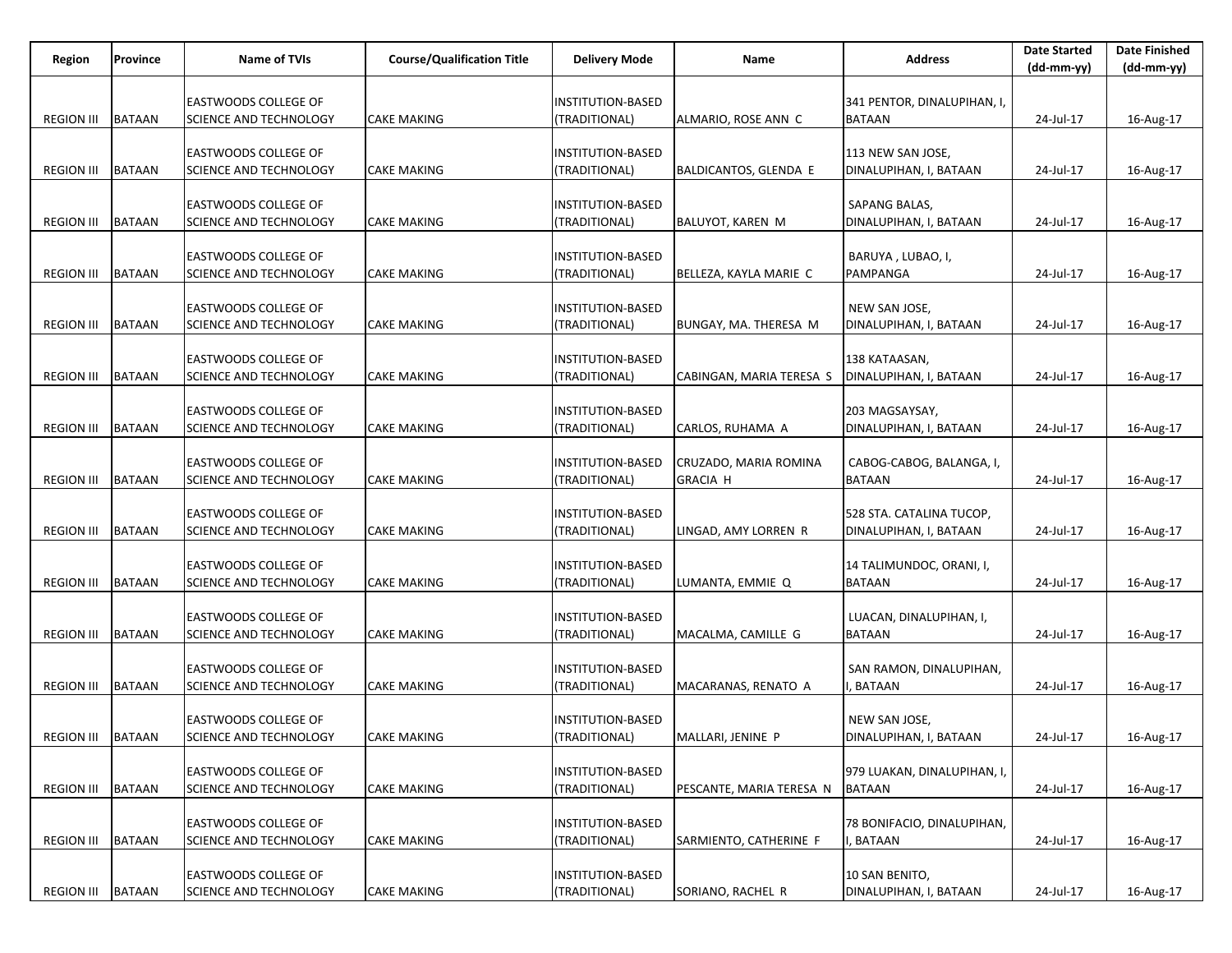| <b>EASTWOODS COLLEGE OF</b><br>INSTITUTION-BASED<br>55 SACRIFICE VALLEY,<br><b>REGION III</b><br><b>BATAAN</b><br>SCIENCE AND TECHNOLOGY<br><b>CAKE MAKING</b><br>(TRADITIONAL)<br>HERMOSA, I, BATAAN<br>24-Jul-17<br>TUDTUD, EVANGELINE R<br>EASTWOODS COLLEGE OF<br><b>INSTITUTION-BASED</b><br>993 LUAKAN, DINALUPIHAN, I,<br><b>REGION III</b><br><b>BATAAN</b><br>SCIENCE AND TECHNOLOGY<br>(TRADITIONAL)<br><b>BATAAN</b><br><b>CAKE MAKING</b><br>VALENCIA, RAMON D<br>24-Jul-17 | Name of TVIs<br>Province    | <b>Course/Qualification Title</b><br><b>Delivery Mode</b> | Name | <b>Address</b> |            | <b>Date Finished</b> |
|-----------------------------------------------------------------------------------------------------------------------------------------------------------------------------------------------------------------------------------------------------------------------------------------------------------------------------------------------------------------------------------------------------------------------------------------------------------------------------------------|-----------------------------|-----------------------------------------------------------|------|----------------|------------|----------------------|
|                                                                                                                                                                                                                                                                                                                                                                                                                                                                                         |                             |                                                           |      |                | (dd-mm-yy) | $(dd-mm-yy)$         |
|                                                                                                                                                                                                                                                                                                                                                                                                                                                                                         |                             |                                                           |      |                |            |                      |
|                                                                                                                                                                                                                                                                                                                                                                                                                                                                                         |                             |                                                           |      |                |            | 16-Aug-17            |
|                                                                                                                                                                                                                                                                                                                                                                                                                                                                                         |                             |                                                           |      |                |            |                      |
|                                                                                                                                                                                                                                                                                                                                                                                                                                                                                         |                             |                                                           |      |                |            |                      |
|                                                                                                                                                                                                                                                                                                                                                                                                                                                                                         |                             |                                                           |      |                |            | 16-Aug-17            |
|                                                                                                                                                                                                                                                                                                                                                                                                                                                                                         |                             |                                                           |      |                |            |                      |
|                                                                                                                                                                                                                                                                                                                                                                                                                                                                                         | <b>EASTWOODS COLLEGE OF</b> | INSTITUTION-BASED                                         |      | 9 SAN RAMON,   |            |                      |
| <b>REGION III</b><br><b>BATAAN</b><br>SCIENCE AND TECHNOLOGY<br><b>BREAD MAKING</b><br>(TRADITIONAL)<br>DINALUPIHAN, I, BATAAN<br> ALUNDAY, KRISTINE D<br>23-Aug-17                                                                                                                                                                                                                                                                                                                     |                             |                                                           |      |                |            | 26-Sep-17            |
|                                                                                                                                                                                                                                                                                                                                                                                                                                                                                         |                             |                                                           |      |                |            |                      |
| EASTWOODS COLLEGE OF<br>INSTITUTION-BASED<br>107 JC. PAYUMO,                                                                                                                                                                                                                                                                                                                                                                                                                            |                             |                                                           |      |                |            |                      |
| <b>BATAAN</b><br><b>REGION III</b><br>SCIENCE AND TECHNOLOGY<br><b>BREAD MAKING</b><br>(TRADITIONAL)<br>DINALUPIHAN, I, BATAAN<br>BUBAN, RONA R<br>23-Aug-17                                                                                                                                                                                                                                                                                                                            |                             |                                                           |      |                |            | 26-Sep-17            |
|                                                                                                                                                                                                                                                                                                                                                                                                                                                                                         |                             |                                                           |      |                |            |                      |
| EASTWOODS COLLEGE OF<br>INSTITUTION-BASED<br>59 JC PAYUMO JR.,                                                                                                                                                                                                                                                                                                                                                                                                                          |                             |                                                           |      |                |            |                      |
| <b>REGION III</b><br><b>BATAAN</b><br>SCIENCE AND TECHNOLOGY<br><b>BREAD MAKING</b><br>(TRADITIONAL)<br>CORONEJO, ANGELICA L<br>DINALUPIHAN, I, BATAAN<br>23-Aug-17                                                                                                                                                                                                                                                                                                                     |                             |                                                           |      |                |            | 26-Sep-17            |
|                                                                                                                                                                                                                                                                                                                                                                                                                                                                                         |                             |                                                           |      |                |            |                      |
| EASTWOODS COLLEGE OF<br>INSTITUTION-BASED<br>68 TORRES, DINALUPIHAN, I,                                                                                                                                                                                                                                                                                                                                                                                                                 |                             |                                                           |      |                |            |                      |
| <b>BATAAN</b><br>SCIENCE AND TECHNOLOGY<br>(TRADITIONAL)<br><b>BATAAN</b><br><b>REGION III</b><br><b>BREAD MAKING</b><br>DIMAYUGA, FRECELLE R<br>23-Aug-17                                                                                                                                                                                                                                                                                                                              |                             |                                                           |      |                |            | 26-Sep-17            |
|                                                                                                                                                                                                                                                                                                                                                                                                                                                                                         |                             |                                                           |      |                |            |                      |
| EASTWOODS COLLEGE OF<br>INSTITUTION-BASED<br>452 SAN PABLO,                                                                                                                                                                                                                                                                                                                                                                                                                             |                             |                                                           |      |                |            |                      |
| <b>REGION III</b><br><b>BATAAN</b><br>SCIENCE AND TECHNOLOGY<br><b>BREAD MAKING</b><br>(TRADITIONAL)<br>DINALUPIHAN, I, BATAAN<br>EDQUILANE, LEONIDA G<br>23-Aug-17                                                                                                                                                                                                                                                                                                                     |                             |                                                           |      |                |            | 26-Sep-17            |
|                                                                                                                                                                                                                                                                                                                                                                                                                                                                                         |                             |                                                           |      |                |            |                      |
| EASTWOODS COLLEGE OF<br>INSTITUTION-BASED<br>TORRES, DINALUPIHAN, I,                                                                                                                                                                                                                                                                                                                                                                                                                    |                             |                                                           |      |                |            |                      |
| <b>BATAAN</b><br>SCIENCE AND TECHNOLOGY<br>(TRADITIONAL)<br><b>BATAAN</b><br><b>REGION III</b><br><b>BREAD MAKING</b><br>EVANGELISTA, MARICEL F<br>23-Aug-17                                                                                                                                                                                                                                                                                                                            |                             |                                                           |      |                |            | 26-Sep-17            |
| EASTWOODS COLLEGE OF<br>INSTITUTION-BASED<br>107 JC. PAYUMO,                                                                                                                                                                                                                                                                                                                                                                                                                            |                             |                                                           |      |                |            |                      |
| <b>REGION III</b><br><b>BATAAN</b><br>SCIENCE AND TECHNOLOGY<br><b>BREAD MAKING</b><br>(TRADITIONAL)<br>LUISTRO, QUENNIE ANNE R<br>DINALUPIHAN, I, BATAAN<br>23-Aug-17                                                                                                                                                                                                                                                                                                                  |                             |                                                           |      |                |            | 26-Sep-17            |
|                                                                                                                                                                                                                                                                                                                                                                                                                                                                                         |                             |                                                           |      |                |            |                      |
| EASTWOODS COLLEGE OF<br>804 MULI ST. LUACAN,<br>INSTITUTION-BASED                                                                                                                                                                                                                                                                                                                                                                                                                       |                             |                                                           |      |                |            |                      |
| <b>BATAAN</b><br>SCIENCE AND TECHNOLOGY<br>(TRADITIONAL)<br><b>REGION III</b><br><b>BREAD MAKING</b><br>QUILAO, ABELITA T<br>DINALUPIHAN, I, BATAAN<br>23-Aug-17                                                                                                                                                                                                                                                                                                                        |                             |                                                           |      |                |            | 26-Sep-17            |
|                                                                                                                                                                                                                                                                                                                                                                                                                                                                                         |                             |                                                           |      |                |            |                      |
| EASTWOODS COLLEGE OF<br>INSTITUTION-BASED<br>804 MULI ST. LUACAN,                                                                                                                                                                                                                                                                                                                                                                                                                       |                             |                                                           |      |                |            |                      |
| <b>BATAAN</b><br>SCIENCE AND TECHNOLOGY<br><b>BREAD MAKING</b><br>(TRADITIONAL)<br>DINALUPIHAN, I, BATAAN<br><b>REGION III</b><br>QUILAO, AIRA T<br>23-Aug-17                                                                                                                                                                                                                                                                                                                           |                             |                                                           |      |                |            | 26-Sep-17            |
|                                                                                                                                                                                                                                                                                                                                                                                                                                                                                         |                             |                                                           |      |                |            |                      |
| EASTWOODS COLLEGE OF<br>INSTITUTION-BASED<br>230 LUAKAN, HERMOSA, I,<br>QUILAO, JOSEPH MAYNARD                                                                                                                                                                                                                                                                                                                                                                                          |                             |                                                           |      |                |            |                      |
| <b>REGION III</b><br><b>BATAAN</b><br>SCIENCE AND TECHNOLOGY<br>(TRADITIONAL)<br><b>BATAAN</b><br><b>BREAD MAKING</b><br>M<br>23-Aug-17                                                                                                                                                                                                                                                                                                                                                 |                             |                                                           |      |                |            | 26-Sep-17            |
| 301 STO. NIÑO ST. GUTAD,                                                                                                                                                                                                                                                                                                                                                                                                                                                                |                             |                                                           |      |                |            |                      |
| <b>EASTWOODS COLLEGE OF</b><br><b>INSTITUTION-BASED</b><br>FLORIDA BLANCA, I,                                                                                                                                                                                                                                                                                                                                                                                                           |                             |                                                           |      |                |            |                      |
| REGION III BATAAN<br>(TRADITIONAL)<br>PAMPANGA<br>SCIENCE AND TECHNOLOGY<br><b>BREAD MAKING</b><br>RARA, MARITA B<br>23-Aug-17                                                                                                                                                                                                                                                                                                                                                          |                             |                                                           |      |                |            | 26-Sep-17            |
|                                                                                                                                                                                                                                                                                                                                                                                                                                                                                         |                             |                                                           |      |                |            |                      |
| <b>EASTWOODS COLLEGE OF</b><br><b>INSTITUTION-BASED</b><br>123 TUCOP, DINALUPIHAN, I,                                                                                                                                                                                                                                                                                                                                                                                                   |                             |                                                           |      |                |            |                      |
| <b>BATAAN</b><br>(TRADITIONAL)<br><b>REGION III</b><br>SCIENCE AND TECHNOLOGY<br><b>BREAD MAKING</b><br>REYES, ARVIN DEXTER M<br><b>BATAAN</b><br>23-Aug-17                                                                                                                                                                                                                                                                                                                             |                             |                                                           |      |                |            | 26-Sep-17            |
|                                                                                                                                                                                                                                                                                                                                                                                                                                                                                         |                             |                                                           |      |                |            |                      |
| EASTWOODS COLLEGE OF<br><b>INSTITUTION-BASED</b><br>31 JC PAYUMO JR.,<br><b>BATAAN</b><br><b>SCIENCE AND TECHNOLOGY</b><br><b>BREAD MAKING</b><br>(TRADITIONAL)<br>DINALUPIHAN, I, BATAAN<br><b>REGION III</b>                                                                                                                                                                                                                                                                          |                             |                                                           |      |                |            |                      |
| RONCAL, SHAIRINE JOYCE L<br>23-Aug-17                                                                                                                                                                                                                                                                                                                                                                                                                                                   |                             |                                                           |      |                |            | 26-Sep-17            |
| <b>EASTWOODS COLLEGE OF</b><br><b>INSTITUTION-BASED</b><br>JP RIZAL ST. PALIHAN,                                                                                                                                                                                                                                                                                                                                                                                                        |                             |                                                           |      |                |            |                      |
| <b>BATAAN</b><br>SCIENCE AND TECHNOLOGY<br>(TRADITIONAL)<br>TAPANG, CANDICE JOY F<br>HERMOSA, I, BATAAN<br><b>REGION III</b><br><b>BREAD MAKING</b><br>23-Aug-17                                                                                                                                                                                                                                                                                                                        |                             |                                                           |      |                |            | 26-Sep-17            |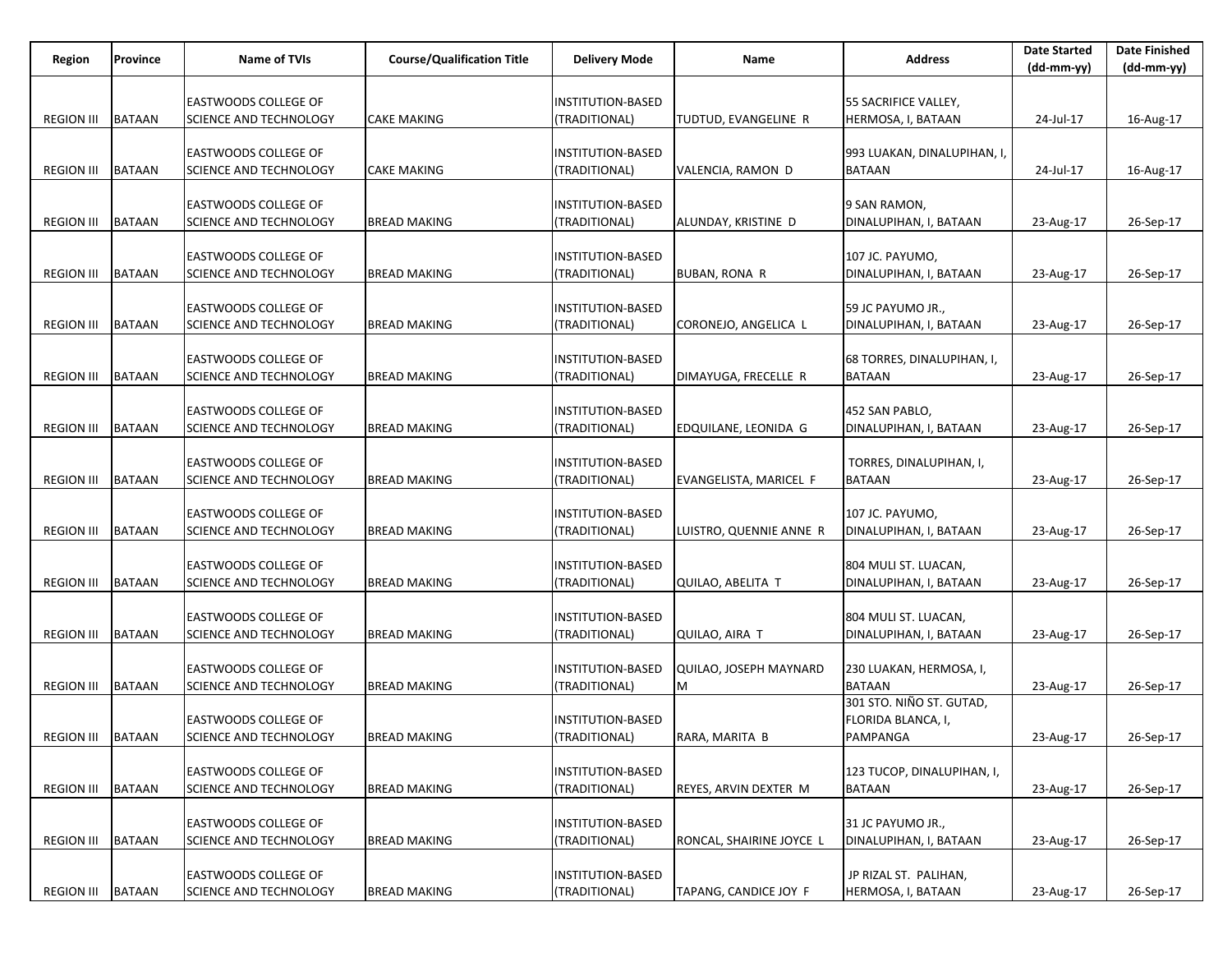| Region            | Province       | Name of TVIs                | <b>Course/Qualification Title</b>                 | <b>Delivery Mode</b>                      | Name                            | <b>Address</b>                             | <b>Date Started</b><br>(dd-mm-yy) | <b>Date Finished</b><br>$(dd-mm-yy)$ |
|-------------------|----------------|-----------------------------|---------------------------------------------------|-------------------------------------------|---------------------------------|--------------------------------------------|-----------------------------------|--------------------------------------|
|                   |                |                             |                                                   |                                           |                                 |                                            |                                   |                                      |
|                   |                | <b>EASTWOODS COLLEGE OF</b> |                                                   | INSTITUTION-BASED                         |                                 | 55 ROXAS AVENUE SACRIFICE                  |                                   |                                      |
| <b>REGION III</b> | <b>BATAAN</b>  | SCIENCE AND TECHNOLOGY      | <b>BREAD MAKING</b>                               | (TRADITIONAL)                             | TUDTUD, NORBERTO D              | VALLEY, HERMOSA, I, BATAAN                 | 23-Aug-17                         | 26-Sep-17                            |
|                   |                | <b>EASTWOODS COLLEGE OF</b> |                                                   | INSTITUTION-BASED                         |                                 |                                            |                                   |                                      |
| <b>REGION III</b> | <b>BATAAN</b>  | SCIENCE AND TECHNOLOGY      | <b>BREAD MAKING</b>                               | (TRADITIONAL)                             | TUMANG, RENATO C                | TUGATOG, ORANI, I, BATAAN                  | 23-Aug-17                         | 26-Sep-17                            |
|                   |                |                             |                                                   |                                           |                                 |                                            |                                   |                                      |
|                   |                | <b>EASTWOODS COLLEGE OF</b> |                                                   | INSTITUTION-BASED                         |                                 | DOMINICAN HILLS MABUCO,                    |                                   |                                      |
| <b>REGION III</b> | <b>BATAAN</b>  | SCIENCE AND TECHNOLOGY      | <b>BREAD MAKING</b>                               | (TRADITIONAL)                             | VALENCIA, WENDY ROSE S          | HERMOSA, I, BATAAN                         | 23-Aug-17                         | 26-Sep-17                            |
|                   |                |                             |                                                   |                                           |                                 |                                            |                                   |                                      |
|                   |                | <b>EASTWOODS COLLEGE OF</b> |                                                   | INSTITUTION-BASED                         |                                 | PUROK 2 MAGSAYSAY,                         |                                   |                                      |
| <b>REGION III</b> | <b>BATAAN</b>  | SCIENCE AND TECHNOLOGY      | <b>BREAD MAKING</b>                               | (TRADITIONAL)                             | YUTUC, AILEEN A                 | DINALUPIHAN, I, BATAAN                     | 23-Aug-17                         | 26-Sep-17                            |
|                   |                |                             | CAKE MAKING(LEADING TO                            | INSTITUTION-BASED                         |                                 | 95, PULONG GUBAT,                          |                                   |                                      |
| <b>REGION III</b> | <b>BULACAN</b> | KORPHIL IT TRAINING CENTER  | <b>BREAD AND PASTRY</b><br>PRODUCTION NC II)      | (TRADITIONAL)                             | ALGABA, RAYZA D                 | BALAGTAS, II, BULACAN                      | 12-Aug-17                         | $6-$ Sep $-17$                       |
|                   |                |                             | CAKE MAKING(LEADING TO                            |                                           |                                 | 246 FELICIANO HOMES,                       |                                   |                                      |
| <b>REGION III</b> | <b>BULACAN</b> | KORPHIL IT TRAINING CENTER  | BREAD AND PASTRY                                  | INSTITUTION-BASED                         | BAÑA, BABETTE N                 | PULONG GUBAT, BALAGTAS,                    |                                   |                                      |
|                   |                |                             | PRODUCTION NC II)                                 | (TRADITIONAL)                             |                                 | II, BULACAN                                | 12-Aug-17                         | $6-$ Sep $-17$                       |
|                   |                |                             | CAKE MAKING(LEADING TO                            |                                           |                                 |                                            |                                   |                                      |
| <b>REGION III</b> | <b>BULACAN</b> | KORPHIL IT TRAINING CENTER  | <b>BREAD AND PASTRY</b>                           | <b>INSTITUTION-BASED</b><br>(TRADITIONAL) | CASAJE, ROSE R                  | PULONG GUBAT, BALAGTAS,<br>II, BULACAN     |                                   |                                      |
|                   |                |                             | PRODUCTION NC II)                                 |                                           |                                 |                                            | 12-Aug-17                         | $6-$ Sep $-17$                       |
|                   |                |                             | CAKE MAKING(LEADING TO                            | INSTITUTION-BASED                         |                                 | 478, PULONG GUBAT,                         |                                   |                                      |
| <b>REGION III</b> | <b>BULACAN</b> | KORPHIL IT TRAINING CENTER  | BREAD AND PASTRY                                  | (TRADITIONAL)                             | CRUZ, ANABELLE A                | BALAGTAS, II, BULACAN                      |                                   |                                      |
|                   |                |                             | PRODUCTION NC II)                                 |                                           |                                 |                                            | 12-Aug-17                         | $6-$ Sep $-17$                       |
| <b>REGION III</b> |                |                             | CAKE MAKING(LEADING TO<br><b>BREAD AND PASTRY</b> | <b>INSTITUTION-BASED</b>                  |                                 | PULONG GUBAT, BALAGTAS,                    |                                   |                                      |
|                   | <b>BULACAN</b> | KORPHIL IT TRAINING CENTER  | PRODUCTION NC II)                                 | (TRADITIONAL)                             | DE JESUS, CATHERINE M           | II, BULACAN                                | 12-Aug-17                         | 6-Sep-17                             |
|                   |                |                             | CAKE MAKING(LEADING TO                            |                                           |                                 |                                            |                                   |                                      |
| <b>REGION III</b> | <b>BULACAN</b> | KORPHIL IT TRAINING CENTER  | BREAD AND PASTRY                                  | <b>INSTITUTION-BASED</b>                  | DE JESUS, MELANIE V             | 543 BACOOD, TIAONG,                        |                                   |                                      |
|                   |                |                             | PRODUCTION NC II)                                 | (TRADITIONAL)                             |                                 | GUIGUINTO, II, BULACAN                     | 12-Aug-17                         | $6-$ Sep $-17$                       |
|                   |                |                             | CAKE MAKING(LEADING TO                            | <b>INSTITUTION-BASED</b>                  |                                 | BUROL 2ND, BALAGTAS, II,                   |                                   |                                      |
| <b>REGION III</b> | <b>BULACAN</b> | KORPHIL IT TRAINING CENTER  | <b>BREAD AND PASTRY</b>                           | (TRADITIONAL)                             | ESPINOLA, MARIEANN A            | <b>BULACAN</b>                             |                                   |                                      |
|                   |                |                             | PRODUCTION NC II)                                 |                                           |                                 |                                            | 12-Aug-17                         | $6-$ Sep $-17$                       |
|                   |                |                             | CAKE MAKING(LEADING TO                            | INSTITUTION-BASED                         |                                 | 161, PULONG GUBAT,                         |                                   |                                      |
| <b>REGION III</b> | <b>BULACAN</b> | KORPHIL IT TRAINING CENTER  | BREAD AND PASTRY                                  | TRADITIONAL)                              | <b>GALVEZ, GRACE CHARLENE L</b> | BALAGTAS, II, BULACAN                      |                                   |                                      |
|                   |                |                             | PRODUCTION NC II)<br>CAKE MAKING(LEADING TO       |                                           |                                 |                                            | 12-Aug-17                         | 6-Sep-17                             |
| <b>REGION III</b> | <b>BULACAN</b> | KORPHIL IT TRAINING CENTER  | BREAD AND PASTRY                                  | INSTITUTION-BASED                         | GONZALES, NESCELL P             | 150, SANTOL, BALAGTAS, II,                 |                                   |                                      |
|                   |                |                             | PRODUCTION NC II)                                 | (TRADITIONAL)                             |                                 | <b>BULACAN</b>                             | 12-Aug-17                         | 6-Sep-17                             |
|                   |                |                             | CAKE MAKING(LEADING TO                            |                                           |                                 |                                            |                                   |                                      |
| <b>REGION III</b> | <b>BULACAN</b> | KORPHIL IT TRAINING CENTER  | <b>BREAD AND PASTRY</b>                           | <b>INSTITUTION-BASED</b><br>(TRADITIONAL) | HORTALEZA, CATHERINE G          | 83, PULONG GUBAT,<br>BALAGTAS, II, BULACAN |                                   |                                      |
|                   |                |                             | PRODUCTION NC II)                                 |                                           |                                 |                                            | 12-Aug-17                         | 6-Sep-17                             |
|                   |                |                             | CAKE MAKING(LEADING TO                            | INSTITUTION-BASED                         |                                 | 150, PULONG GUBAT,                         |                                   |                                      |
| <b>REGION III</b> | <b>BULACAN</b> | KORPHIL IT TRAINING CENTER  | <b>BREAD AND PASTRY</b>                           | (TRADITIONAL)                             | LANDAYAN, DARLIZ MARIE S        | BALAGTAS, II, BULACAN                      |                                   |                                      |
|                   |                |                             | PRODUCTION NC II)                                 |                                           |                                 |                                            | 12-Aug-17                         | 6-Sep-17                             |
| <b>REGION III</b> | <b>BULACAN</b> | KORPHIL IT TRAINING CENTER  | CAKE MAKING(LEADING TO<br><b>BREAD AND PASTRY</b> | INSTITUTION-BASED                         | LINGAO, FLAVIANA M              | PULONG GUBAT, BALAGTAS,                    |                                   |                                      |
|                   |                |                             | PRODUCTION NC II)                                 | (TRADITIONAL)                             |                                 | II, BULACAN                                | 12-Aug-17                         | 6-Sep-17                             |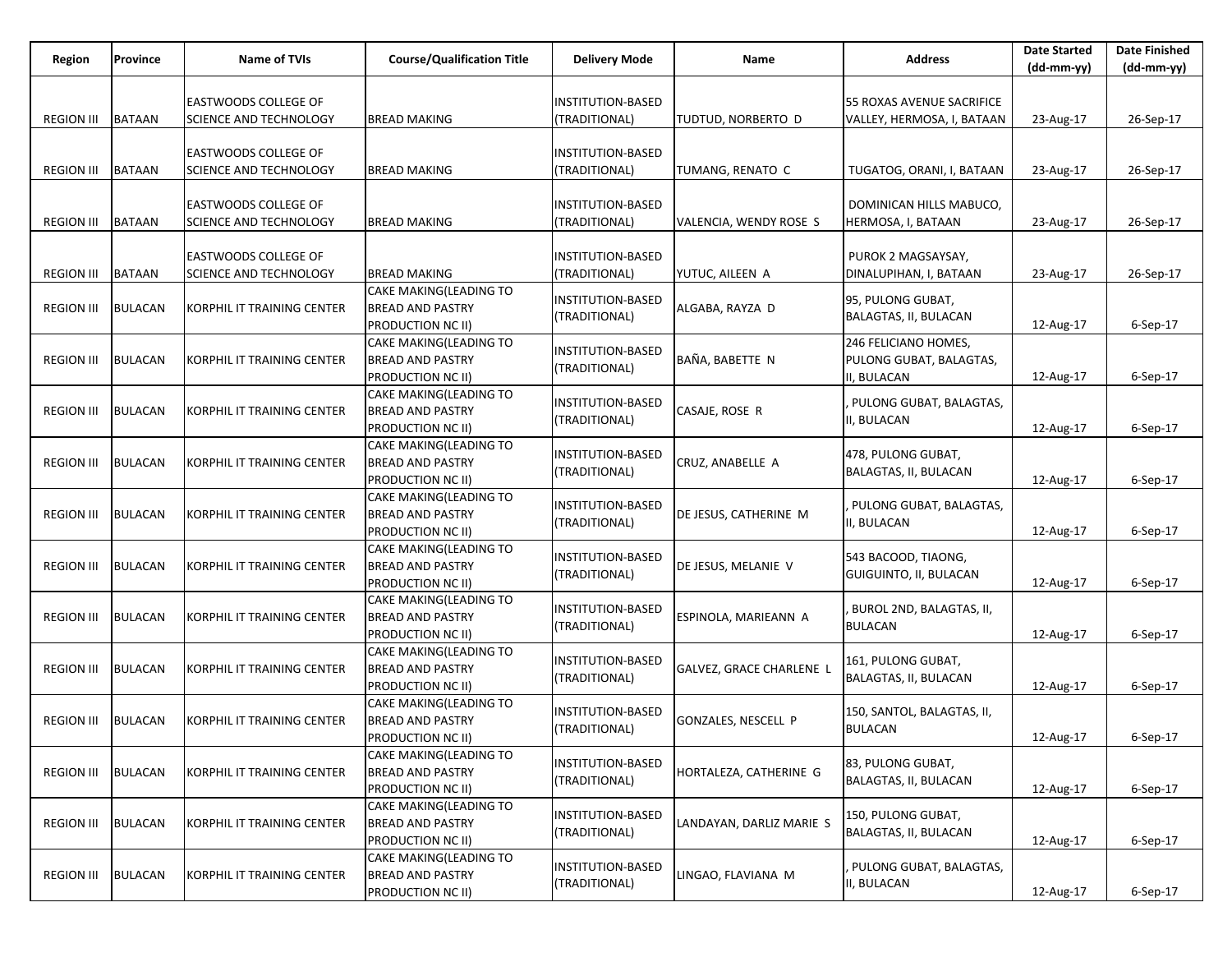| Region            | Province                     | <b>Name of TVIs</b>                           | <b>Course/Qualification Title</b>                                             | <b>Delivery Mode</b>                          | Name                                               | <b>Address</b>                                                     | <b>Date Started</b><br>$(dd-mm-yy)$ | <b>Date Finished</b><br>$(dd-mm-yy)$ |
|-------------------|------------------------------|-----------------------------------------------|-------------------------------------------------------------------------------|-----------------------------------------------|----------------------------------------------------|--------------------------------------------------------------------|-------------------------------------|--------------------------------------|
| <b>REGION III</b> | <b>BULACAN</b>               | KORPHIL IT TRAINING CENTER                    | CAKE MAKING(LEADING TO<br><b>BREAD AND PASTRY</b><br>PRODUCTION NC II)        | <b>INSTITUTION-BASED</b><br>(TRADITIONAL)     | MAPUE, SHIRLEY S                                   | 379, PULONG GUBAT,<br>BALAGTAS, II, BULACAN                        | 12-Aug-17                           | 6-Sep-17                             |
| <b>REGION III</b> | <b>BULACAN</b>               | KORPHIL IT TRAINING CENTER                    | CAKE MAKING(LEADING TO<br><b>BREAD AND PASTRY</b><br>PRODUCTION NC II)        | <b>INSTITUTION-BASED</b><br>(TRADITIONAL)     | MATUTINA, MAILEEN B                                | 100, PULONG GUBAT,<br>BALAGTAS, II, BULACAN                        | 12-Aug-17                           | $6-Sep-17$                           |
| <b>REGION III</b> | <b>BULACAN</b>               | KORPHIL IT TRAINING CENTER                    | CAKE MAKING(LEADING TO<br><b>BREAD AND PASTRY</b><br>PRODUCTION NC II)        | <b>INSTITUTION-BASED</b><br>(TRADITIONAL)     | OTIVAR, DIVINA S                                   | PULONG GUBAT, BALAGTAS,<br>I. BULACAN                              | 12-Aug-17                           | $6-Sep-17$                           |
| <b>REGION III</b> | <b>BULACAN</b>               | KORPHIL IT TRAINING CENTER                    | <b>CAKE MAKING(LEADING TO</b><br><b>BREAD AND PASTRY</b><br>PRODUCTION NC II) | <b>INSTITUTION-BASED</b><br>(TRADITIONAL)     | SALVADOR, MAR JULIE DC                             | 620, BULIHAN, PLARIDEL, II,<br><b>BULACAN</b>                      | 12-Aug-17                           | $6-Sep-17$                           |
| <b>REGION III</b> | <b>BULACAN</b>               | KORPHIL IT TRAINING CENTER                    | CAKE MAKING(LEADING TO<br><b>BREAD AND PASTRY</b><br>PRODUCTION NC II)        | <b>INSTITUTION-BASED</b><br>(TRADITIONAL)     | SALVADOR, CELESTINA G                              | 379, PULONG GUBAT,<br>BALAGTAS, II, BULACAN                        | 12-Aug-17                           | $6-Sep-17$                           |
| <b>REGION III</b> | <b>BULACAN</b>               | KORPHIL IT TRAINING CENTER                    | CAKE MAKING(LEADING TO<br><b>BREAD AND PASTRY</b><br>PRODUCTION NC II)        | INSTITUTION-BASED<br>(TRADITIONAL)            | SANTIAGO, MARIA LIZA M                             | 134, PULONG GUBAT,<br>BALAGTAS, II, BULACAN                        | 12-Aug-17                           | $6-Sep-17$                           |
| <b>REGION III</b> | <b>BULACAN</b>               | KORPHIL IT TRAINING CENTER                    | CAKE MAKING(LEADING TO<br><b>BREAD AND PASTRY</b><br>PRODUCTION NC II)        | <b>INSTITUTION-BASED</b><br>(TRADITIONAL)     | SANTOS, JOYSUN J                                   | 184, PULONG GUBAT,<br>BALAGTAS, II, BULACAN                        | 12-Aug-17                           | $6-Sep-17$                           |
| <b>REGION III</b> | <b>BULACAN</b>               | KORPHIL IT TRAINING CENTER                    | CAKE MAKING(LEADING TO<br><b>BREAD AND PASTRY</b><br>PRODUCTION NC II)        | INSTITUTION-BASED<br>(TRADITIONAL)            | SULIT, ANGELICA MAE R                              | 2100 ME ZAFRA SUBD.,<br>SANTOL, BALAGTAS, II,<br><b>BULACAN</b>    | 12-Aug-17                           | $6-Sep-17$                           |
| <b>REGION III</b> | <b>BULACAN</b>               | KORPHIL IT TRAINING CENTER                    | CAKE MAKING(LEADING TO<br><b>BREAD AND PASTRY</b><br>PRODUCTION NC II)        | <b>INSTITUTION-BASED</b><br>(TRADITIONAL)     | TALAN, MERCY E                                     | 007 MALAYSIA ST., PULONG<br>GUBAT, BALAGTAS, II,<br><b>BULACAN</b> | 12-Aug-17                           | 6-Sep-17                             |
| <b>REGION III</b> | <b>BULACAN</b>               | KORPHIL IT TRAINING CENTER                    | CAKE MAKING(LEADING TO<br><b>BREAD AND PASTRY</b><br>PRODUCTION NC II)        | <b>INSTITUTION-BASED</b><br>(TRADITIONAL)     | TACDOL, VERONICA C                                 | PULONG GUBAT, BALAGTAS,<br>I, BULACAN                              | 12-Aug-17                           | 6-Sep-17                             |
| <b>REGION III</b> | <b>BULACAN</b>               | KORPHIL IT TRAINING CENTER                    | CAKE MAKING(LEADING TO<br><b>BREAD AND PASTRY</b><br><b>PRODUCTION NC II)</b> | INSTITUTION-BASED<br>(TRADITIONAL)            | VILLEGAS, MARIBEL E                                | GALAS, PULONG GUBAT,<br>BALAGTAS, II, BULACAN                      | 12-Aug-17                           | $6-Sep-17$                           |
| <b>REGION III</b> | NUEVA<br><b>ECIJA</b>        | AIDA ROQUE ACADEMY OF HAIR<br>AND BEAUTY INC. | <b>MANICURE AND PEDICURE</b>                                                  | INSTITUTION-BASED<br>(MOBILE TRAINING)        | ADRIATICO, GLIZA PASARILLO                         | PUROK 4, CAANINAPLAHAN,<br>TALAVERA, 1, NUEVA ECIJA                | 8-Aug-17                            | 26-Aug-17                            |
| REGION III ECIJA  | NUEVA                        | AIDA ROQUE ACADEMY OF HAIR<br>AND BEAUTY INC. | MANICURE AND PEDICURE                                                         | <b>INSTITUTION-BASED</b><br>(MOBILE TRAINING) | AGALOOS, AIRAMAE PULIDO   TALAVERA, 1, NUEVA ECIJA | PUROK 4, CABUBULAUNAN,                                             | 8-Aug-17                            | 26-Aug-17                            |
| <b>REGION III</b> | <b>NUEVA</b><br><b>ECIJA</b> | AIDA ROQUE ACADEMY OF HAIR<br>AND BEAUTY INC. | MANICURE AND PEDICURE                                                         | <b>INSTITUTION-BASED</b><br>(MOBILE TRAINING) | <b>BURZON, JANINE OXINA</b>                        | 7, SIBUL, TALAVERA, 1,<br><b>NUEVA ECIJA</b>                       | 8-Aug-17                            | 26-Aug-17                            |
| <b>REGION III</b> | <b>NUEVA</b><br><b>ECIJA</b> | AIDA ROQUE ACADEMY OF HAIR<br>AND BEAUTY INC. | MANICURE AND PEDICURE                                                         | <b>INSTITUTION-BASED</b><br>(MOBILE TRAINING) | CASTILLO, JEANLYN BURZON                           | 7, SIBUL, TALAVERA, 1,<br><b>NUEVA ECIJA</b>                       | 8-Aug-17                            | 26-Aug-17                            |
| <b>REGION III</b> | <b>NUEVA</b><br><b>ECIJA</b> | AIDA ROQUE ACADEMY OF HAIR<br>AND BEAUTY INC. | MANICURE AND PEDICURE                                                         | <b>INSTITUTION-BASED</b><br>(MOBILE TRAINING) | DIMAYA, FELICITAS<br>SAGABAEN                      | PUROK 2, CAANINAPLAHAN,<br>TALAVERA, 1, NUEVA ECIJA                | 8-Aug-17                            | 26-Aug-17                            |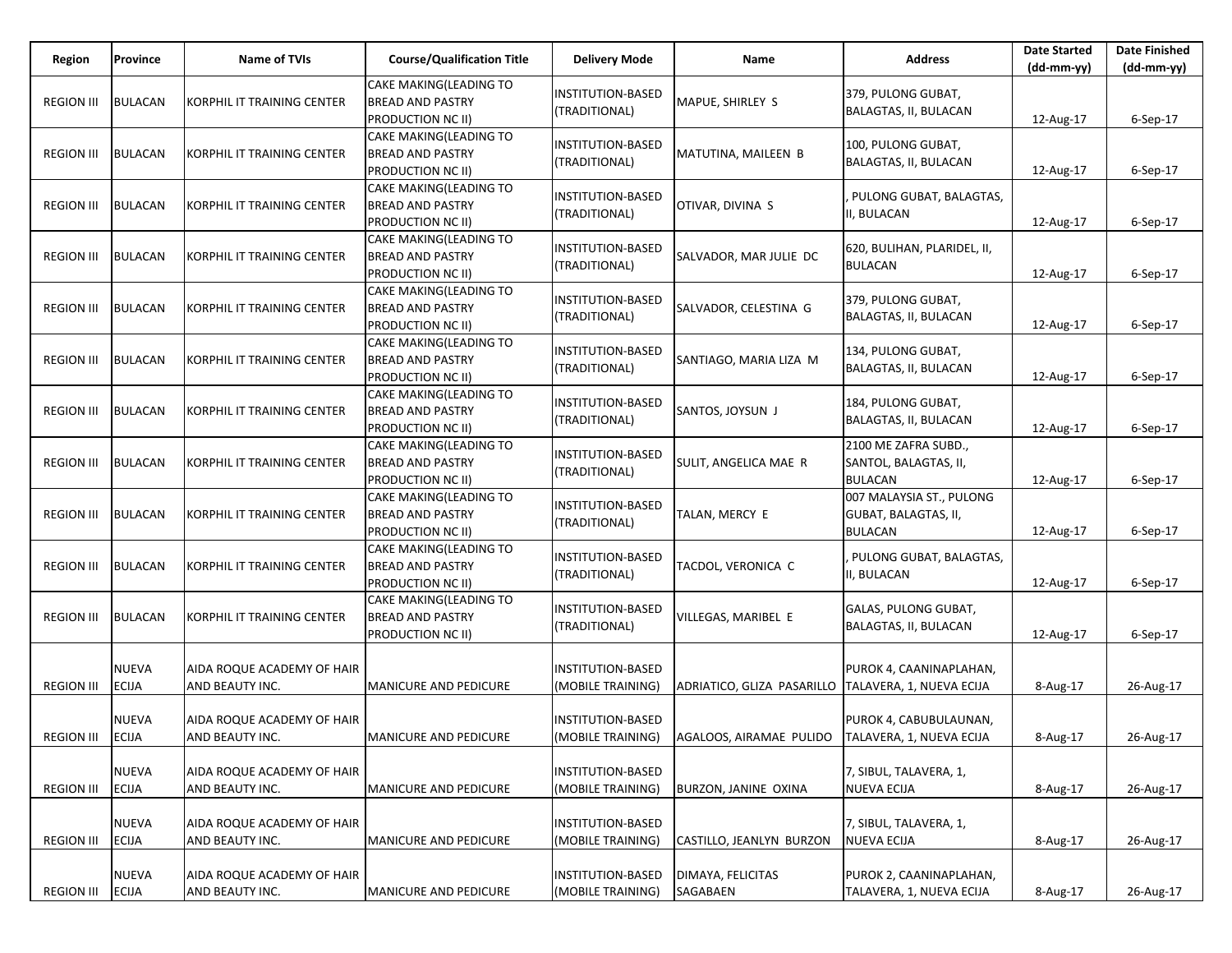| Region            | Province     | <b>Name of TVIs</b>                           | <b>Course/Qualification Title</b> | <b>Delivery Mode</b>     | Name                                               | <b>Address</b>               | <b>Date Started</b> | <b>Date Finished</b> |
|-------------------|--------------|-----------------------------------------------|-----------------------------------|--------------------------|----------------------------------------------------|------------------------------|---------------------|----------------------|
|                   |              |                                               |                                   |                          |                                                    |                              | (dd-mm-yy)          | (dd-mm-yy)           |
|                   | <b>NUEVA</b> |                                               |                                   | INSTITUTION-BASED        |                                                    | 130, CAANINAPLAHAN,          |                     |                      |
| <b>REGION III</b> | <b>ECIJA</b> | AIDA ROQUE ACADEMY OF HAIR<br>AND BEAUTY INC. | MANICURE AND PEDICURE             | MOBILE TRAINING)         | DIMAYA, ROSARIO VALENTON TALAVERA, 1, NUEVA ECIJA  |                              | 8-Aug-17            | 26-Aug-17            |
|                   |              |                                               |                                   |                          |                                                    |                              |                     |                      |
|                   | <b>NUEVA</b> | AIDA ROQUE ACADEMY OF HAIR                    |                                   | INSTITUTION-BASED        |                                                    | PUROK 2, MABUHAY,            |                     |                      |
| <b>REGION III</b> | <b>ECIJA</b> | AND BEAUTY INC.                               | <b>MANICURE AND PEDICURE</b>      | (MOBILE TRAINING)        | DUMAYA, ERICKA GALANG                              | TALAVERA, 1, NUEVA ECIJA     | 8-Aug-17            | 26-Aug-17            |
|                   |              |                                               |                                   |                          |                                                    |                              |                     |                      |
|                   | <b>NUEVA</b> | AIDA ROQUE ACADEMY OF HAIR                    |                                   | INSTITUTION-BASED        |                                                    | 129, CAANINAPLAHAN,          |                     |                      |
| <b>REGION III</b> | <b>ECIJA</b> | AND BEAUTY INC.                               | <b>MANICURE AND PEDICURE</b>      | (MOBILE TRAINING)        | DE LEON, ESTRELITA DIMAYA                          | TALAVERA, 1, NUEVA ECIJA     | 8-Aug-17            | 26-Aug-17            |
|                   |              |                                               |                                   |                          |                                                    |                              |                     |                      |
|                   | <b>NUEVA</b> | AIDA ROQUE ACADEMY OF HAIR                    |                                   | INSTITUTION-BASED        | DE JESUS, ANATALIA                                 | 7, CAANINAPLAHAN,            |                     |                      |
| <b>REGION III</b> | <b>ECIJA</b> | AND BEAUTY INC.                               | <b>MANICURE AND PEDICURE</b>      | (MOBILE TRAINING)        | LAURIANO                                           | TALAVERA, 1, NUEVA ECIJA     | 8-Aug-17            | 26-Aug-17            |
|                   |              |                                               |                                   |                          |                                                    |                              |                     |                      |
|                   | <b>NUEVA</b> | AIDA ROQUE ACADEMY OF HAIR                    |                                   | INSTITUTION-BASED        | DELA CRUZ, AMIE DELOS                              | 25 PUROK 2, MABUHAY,         |                     |                      |
| <b>REGION III</b> | <b>ECIJA</b> | AND BEAUTY INC.                               | <b>MANICURE AND PEDICURE</b>      | (MOBILE TRAINING)        | <b>SANTOS</b>                                      | TALAVERA, 1, NUEVA ECIJA     | 8-Aug-17            | 26-Aug-17            |
|                   |              |                                               |                                   |                          |                                                    |                              |                     |                      |
|                   | <b>NUEVA</b> | AIDA ROQUE ACADEMY OF HAIR                    |                                   | INSTITUTION-BASED        | DELOS AMA, ELIZABETH                               | PUROK 2, KINALANGUYAN,       |                     |                      |
| <b>REGION III</b> | <b>ECIJA</b> | AND BEAUTY INC.                               | MANICURE AND PEDICURE             | (MOBILE TRAINING)        | CASTILLO                                           | TALAVERA, 1, NUEVA ECIJA     | 8-Aug-17            | 26-Aug-17            |
|                   |              |                                               |                                   |                          |                                                    |                              |                     |                      |
|                   | <b>NUEVA</b> | AIDA ROQUE ACADEMY OF HAIR                    |                                   | INSTITUTION-BASED        |                                                    | PUROK 7, SIBUL, TALAVERA, 1, |                     |                      |
| <b>REGION III</b> | <b>ECIJA</b> | AND BEAUTY INC.                               | <b>MANICURE AND PEDICURE</b>      | (MOBILE TRAINING)        | GALAC, ROSALIE RICARDOS                            | <b>NUEVA ECIJA</b>           | 8-Aug-17            | 26-Aug-17            |
|                   | <b>NUEVA</b> | AIDA ROQUE ACADEMY OF HAIR                    |                                   | INSTITUTION-BASED        | <b>GREGORIO, CARMINA</b>                           | PUROK 2, CAANINAPLAHAN,      |                     |                      |
| <b>REGION III</b> | <b>ECIJA</b> | AND BEAUTY INC.                               | <b>MANICURE AND PEDICURE</b>      | (MOBILE TRAINING)        | MAGALLANES                                         | TALAVERA, 1, NUEVA ECIJA     | 8-Aug-17            | 26-Aug-17            |
|                   |              |                                               |                                   |                          |                                                    |                              |                     |                      |
|                   | <b>NUEVA</b> | AIDA ROQUE ACADEMY OF HAIR                    |                                   | INSTITUTION-BASED        | INIEGO, JASMINDA DELOS                             | PUROK 64, KINALANGUYAN,      |                     |                      |
| <b>REGION III</b> | <b>ECIJA</b> | AND BEAUTY INC.                               | MANICURE AND PEDICURE             | (MOBILE TRAINING)        | AMA                                                | TALAVERA, 1, NUEVA ECIJA     | 8-Aug-17            | 26-Aug-17            |
|                   |              |                                               |                                   |                          |                                                    | <b>100 PURPOK 5,</b>         |                     |                      |
|                   | <b>NUEVA</b> | AIDA ROQUE ACADEMY OF HAIR                    |                                   | INSTITUTION-BASED        |                                                    | CABUBULAUNAN, TALAVERA,      |                     |                      |
| <b>REGION III</b> | <b>ECIJA</b> | AND BEAUTY INC.                               | MANICURE AND PEDICURE             | (MOBILE TRAINING)        | LAZARO, MELANIE OBIDOZA                            | 1, NUEVA ECIJA               | 8-Aug-17            | 26-Aug-17            |
|                   |              |                                               |                                   |                          |                                                    |                              |                     |                      |
|                   | <b>NUEVA</b> | AIDA ROQUE ACADEMY OF HAIR                    |                                   | INSTITUTION-BASED        | LUMIBAO, MARY ANN                                  | PUROK 4, CABUBULAUNAN,       |                     |                      |
| <b>REGION III</b> | <b>ECIJA</b> | AND BEAUTY INC.                               | <b>MANICURE AND PEDICURE</b>      | (MOBILE TRAINING)        | CASTILLO                                           | TALAVERA, 1, NUEVA ECIJA     | 8-Aug-17            | 26-Aug-17            |
|                   |              |                                               |                                   |                          |                                                    |                              |                     |                      |
|                   | <b>NUEVA</b> | AIDA ROQUE ACADEMY OF HAIR                    |                                   | INSTITUTION-BASED        |                                                    | PUROK 2, CAANINAPLAHAN,      |                     |                      |
| <b>REGION III</b> | <b>ECIJA</b> | AND BEAUTY INC.                               | <b>MANICURE AND PEDICURE</b>      | (MOBILE TRAINING)        | MACALALAD, CHERYL HILARIO TALAVERA, 1, NUEVA ECIJA |                              | 8-Aug-17            | 26-Aug-17            |
|                   |              |                                               |                                   |                          |                                                    |                              |                     |                      |
|                   | <b>NUEVA</b> | AIDA ROQUE ACADEMY OF HAIR                    |                                   | INSTITUTION-BASED        | MANGANIP, REMELYN                                  | PUROK 3, CABUBULAUNAN,       |                     |                      |
| <b>REGION III</b> | <b>ECIJA</b> | AND BEAUTY INC.                               | MANICURE AND PEDICURE             | (MOBILE TRAINING)        | HERNANDEZ                                          | TALAVERA, 1, NUEVA ECIJA     | 8-Aug-17            | 26-Aug-17            |
|                   | <b>NUEVA</b> | AIDA ROQUE ACADEMY OF HAIR                    |                                   | <b>INSTITUTION-BASED</b> | MULAWIN, MAY ROSE                                  | PUROK 1, MABUHAY,            |                     |                      |
| <b>REGION III</b> | <b>ECIJA</b> | AND BEAUTY INC.                               | MANICURE AND PEDICURE             | (MOBILE TRAINING)        | <b>JACINTO</b>                                     | TALAVERA, 1, NUEVA ECIJA     | 8-Aug-17            | 26-Aug-17            |
|                   |              |                                               |                                   |                          |                                                    |                              |                     |                      |
|                   | <b>NUEVA</b> | AIDA ROQUE ACADEMY OF HAIR                    |                                   | <b>INSTITUTION-BASED</b> |                                                    | PUROK 3, CAANINAPLAHAN,      |                     |                      |
| <b>REGION III</b> | <b>ECIJA</b> | AND BEAUTY INC.                               | MANICURE AND PEDICURE             | (MOBILE TRAINING)        | PAJARILLO, NIMFA ZARATE                            | TALAVERA, 1, NUEVA ECIJA     | 8-Aug-17            | 26-Aug-17            |
|                   |              |                                               |                                   |                          |                                                    |                              |                     |                      |
|                   | <b>NUEVA</b> | AIDA ROQUE ACADEMY OF HAIR                    |                                   | <b>INSTITUTION-BASED</b> |                                                    | PUROK 7, SIBUL, TALAVERA, 1, |                     |                      |
| <b>REGION III</b> | <b>ECIJA</b> | AND BEAUTY INC.                               | MANICURE AND PEDICURE             | (MOBILE TRAINING)        | REYES, PRINCESS ANN DAYAG NUEVA ECIJA              |                              | 8-Aug-17            | 26-Aug-17            |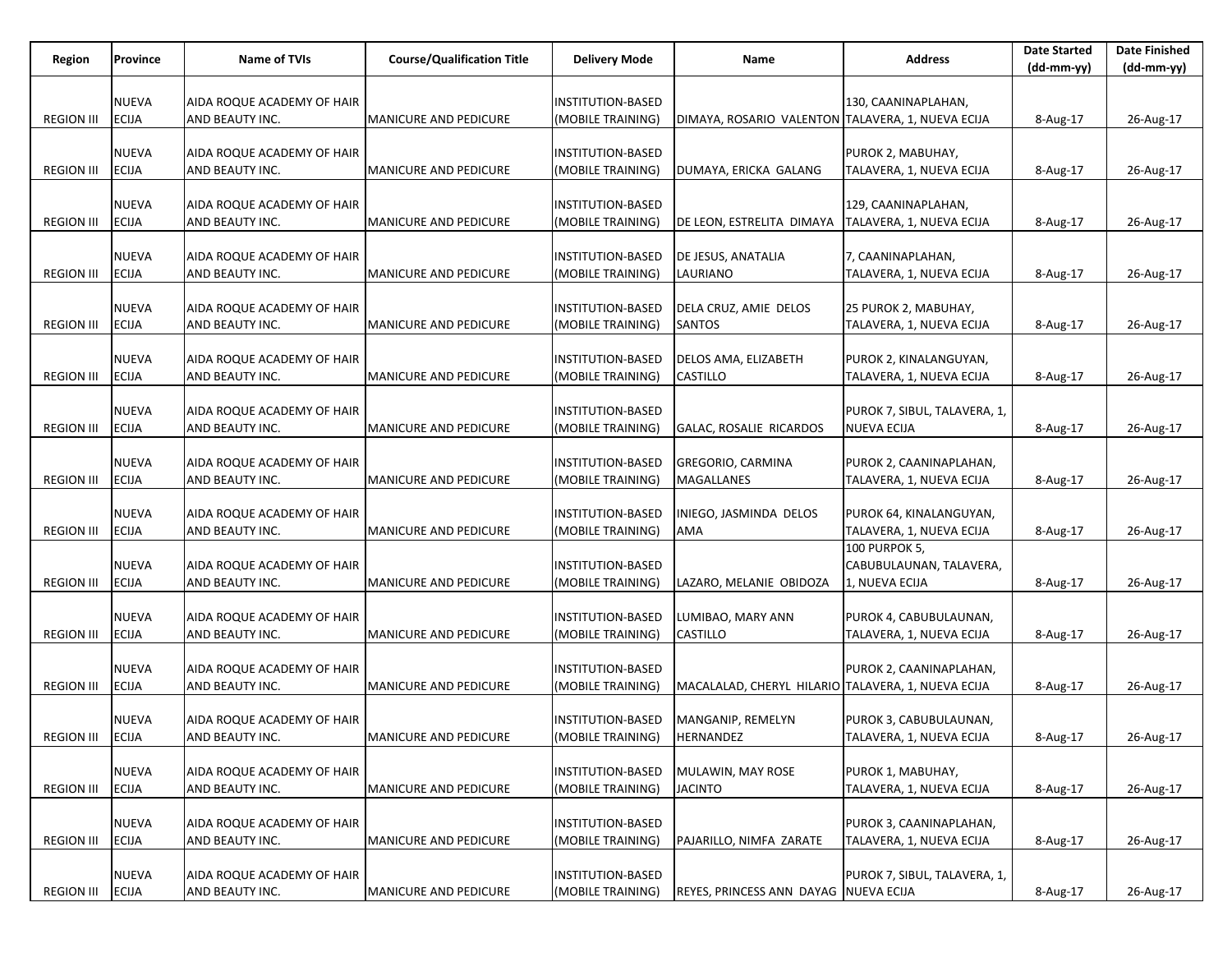| Region            | Province     | <b>Name of TVIs</b>        | <b>Course/Qualification Title</b> | <b>Delivery Mode</b>     | Name                                             | <b>Address</b>           | <b>Date Started</b> | <b>Date Finished</b> |
|-------------------|--------------|----------------------------|-----------------------------------|--------------------------|--------------------------------------------------|--------------------------|---------------------|----------------------|
|                   |              |                            |                                   |                          |                                                  |                          | (dd-mm-yy)          | $(dd-mm-yy)$         |
|                   |              |                            |                                   |                          |                                                  |                          |                     |                      |
|                   | <b>NUEVA</b> | AIDA ROQUE ACADEMY OF HAIR |                                   | <b>INSTITUTION-BASED</b> |                                                  | PUROK 4, CAANINAPLAHAN,  |                     |                      |
| <b>REGION III</b> | <b>ECIJA</b> | AND BEAUTY INC.            | <b>MANICURE AND PEDICURE</b>      | (MOBILE TRAINING)        | RIVERA, NENITA AQUINO                            | TALAVERA, 1, NUEVA ECIJA | 8-Aug-17            | 26-Aug-17            |
|                   |              |                            |                                   |                          |                                                  |                          |                     |                      |
|                   | NUEVA        | AIDA ROQUE ACADEMY OF HAIR |                                   | <b>INSTITUTION-BASED</b> |                                                  | PUROK 2, MABUHAY,        |                     |                      |
| <b>REGION III</b> | <b>ECIJA</b> | AND BEAUTY INC.            | <b>MANICURE AND PEDICURE</b>      | (MOBILE TRAINING)        | SANTOS, MARY-ANN DERONE TALAVERA, 1, NUEVA ECIJA |                          | 8-Aug-17            | 26-Aug-17            |
|                   |              |                            |                                   |                          |                                                  |                          |                     |                      |
|                   | <b>NUEVA</b> | AIDA ROQUE ACADEMY OF HAIR |                                   | <b>INSTITUTION-BASED</b> |                                                  | PUROK 7, CAANINAPLAHAN,  |                     |                      |
| <b>REGION III</b> | <b>ECIJA</b> | AND BEAUTY INC.            | <b>MANICURE AND PEDICURE</b>      | (MOBILE TRAINING)        | VALDEZ, CHARITO TEOFILO                          | TALAVERA, 1, NUEVA ECIJA | 8-Aug-17            | 26-Aug-17            |
|                   |              |                            |                                   |                          |                                                  |                          |                     |                      |
|                   | <b>NUEVA</b> | AIDA ROQUE ACADEMY OF HAIR |                                   | <b>INSTITUTION-BASED</b> |                                                  | PUROK 7, CAANINAPLAHAN,  |                     |                      |
| <b>REGION III</b> | <b>ECIJA</b> | AND BEAUTY INC.            | <b>MANICURE AND PEDICURE</b>      | (MOBILE TRAINING)        | VALDEZ, GLORIA VALENTON                          | TALAVERA, 1, NUEVA ECIJA | 8-Aug-17            | 26-Aug-17            |
|                   |              |                            |                                   |                          |                                                  |                          |                     |                      |
|                   | <b>NUEVA</b> | AIDA ROQUE ACADEMY OF HAIR |                                   | <b>INSTITUTION-BASED</b> |                                                  | 81, SAGABA, STO.DOMINGO, |                     |                      |
| <b>REGION III</b> | <b>ECIJA</b> | AND BEAUTY INC.            | <b>BODY MASSAGE</b>               | (MOBILE TRAINING)        | ABALOS, JEREMI ALCANTARA                         | 1, NUEVA ECIJA           | 8-Aug-17            | 30-Sep-17            |
|                   |              |                            |                                   |                          |                                                  | 318, SAN PASCUAL,        |                     |                      |
|                   | NUEVA        | AIDA ROQUE ACADEMY OF HAIR |                                   | <b>INSTITUTION-BASED</b> |                                                  | STO.DOMINGO, 1, NUEVA    |                     |                      |
| <b>REGION III</b> | <b>ECIJA</b> | AND BEAUTY INC.            | <b>BODY MASSAGE</b>               | (MOBILE TRAINING)        | AUDENCIAL, FLOR CARA                             | <b>ECIJA</b>             | 8-Aug-17            | 30-Sep-17            |
|                   |              |                            |                                   |                          |                                                  | PUROK 1, STO. ROSARIO,   |                     |                      |
|                   | <b>NUEVA</b> | AIDA ROQUE ACADEMY OF HAIR |                                   | <b>INSTITUTION-BASED</b> | <b>BALACANO, SHIRLEY</b>                         | STO.DOMINGO, 1, NUEVA    |                     |                      |
| <b>REGION III</b> | <b>ECIJA</b> | AND BEAUTY INC.            | <b>BODY MASSAGE</b>               | (MOBILE TRAINING)        | <b>BULALAYAO</b>                                 | <b>ECIJA</b>             | 8-Aug-17            | 30-Sep-17            |
|                   |              |                            |                                   |                          |                                                  | PUROK 3, STA. RITA,      |                     |                      |
|                   | NUEVA        | AIDA ROQUE ACADEMY OF HAIR |                                   | <b>INSTITUTION-BASED</b> | <b>BALMORES, MARILOU</b>                         | STO.DOMINGO, 1, NUEVA    |                     |                      |
| <b>REGION III</b> | <b>ECIJA</b> | AND BEAUTY INC.            | <b>BODY MASSAGE</b>               | (MOBILE TRAINING)        | <b>GENETIANO</b>                                 | <b>ECIJA</b>             | 8-Aug-17            | 30-Sep-17            |
|                   |              |                            |                                   |                          |                                                  | PUROK3, STA. RITA,       |                     |                      |
|                   | <b>NUEVA</b> | AIDA ROQUE ACADEMY OF HAIR |                                   | <b>INSTITUTION-BASED</b> |                                                  | STO.DOMINGO, 1, NUEVA    |                     |                      |
| <b>REGION III</b> | <b>ECIJA</b> | AND BEAUTY INC.            | <b>BODY MASSAGE</b>               | (MOBILE TRAINING)        | BALMORES, SHIRLEY FELIPE                         | <b>ECIJA</b>             | 8-Aug-17            | 30-Sep-17            |
|                   |              |                            |                                   |                          |                                                  | PUROK 2, SAGABA,         |                     |                      |
|                   | NUEVA        | AIDA ROQUE ACADEMY OF HAIR |                                   | <b>INSTITUTION-BASED</b> | CABANILLA, DELIA                                 | STO.DOMINGO, 1, NUEVA    |                     |                      |
| <b>REGION III</b> | <b>ECIJA</b> | AND BEAUTY INC.            | <b>BODY MASSAGE</b>               | (MOBILE TRAINING)        | <b>ALCANTARA</b>                                 | <b>ECIJA</b>             | 8-Aug-17            | 30-Sep-17            |
|                   |              |                            |                                   |                          |                                                  | PUROK 6, BURGOS,         |                     |                      |
|                   | NUEVA        | AIDA ROQUE ACADEMY OF HAIR |                                   | <b>INSTITUTION-BASED</b> |                                                  | STO.DOMINGO, 1, NUEVA    |                     |                      |
| <b>REGION III</b> | <b>ECIJA</b> | AND BEAUTY INC.            | <b>BODY MASSAGE</b>               | (MOBILE TRAINING)        | CACAYAN, DESIREE BERNABE                         | <b>ECIJA</b>             | 8-Aug-17            | 30-Sep-17            |
|                   |              |                            |                                   |                          |                                                  | PUROK1, MABINI,          |                     |                      |
|                   | NUEVA        | AIDA ROQUE ACADEMY OF HAIR |                                   | <b>INSTITUTION-BASED</b> |                                                  | STO.DOMINGO, 1, NUEVA    |                     |                      |
| <b>REGION III</b> | <b>ECIJA</b> | AND BEAUTY INC.            | <b>BODY MASSAGE</b>               | (MOBILE TRAINING)        | CALDERON, LITA DOLIENTE                          | <b>ECIJA</b>             | 8-Aug-17            | 30-Sep-17            |
|                   |              |                            |                                   |                          |                                                  | PUROK 1, STO. ROSARIO,   |                     |                      |
|                   | NUEVA        | AIDA ROQUE ACADEMY OF HAIR |                                   | <b>INSTITUTION-BASED</b> |                                                  | STO.DOMINGO, 1, NUEVA    |                     |                      |
| REGION III ECIJA  |              | AND BEAUTY INC.            | <b>BODY MASSAGE</b>               | (MOBILE TRAINING)        | CAPUYAN, DANICA SALONGA ECIJA                    |                          | 8-Aug-17            | 30-Sep-17            |
|                   |              |                            |                                   |                          |                                                  | PUROK 2, COMITANG,       |                     |                      |
|                   | NUEVA        | AIDA ROQUE ACADEMY OF HAIR |                                   | INSTITUTION-BASED        |                                                  | STO.DOMINGO, 1, NUEVA    |                     |                      |
| <b>REGION III</b> | <b>ECIJA</b> | AND BEAUTY INC.            | <b>BODY MASSAGE</b>               | (MOBILE TRAINING)        | CORPUZ, EVALYN GONZALES                          | <b>ECIJA</b>             | 8-Aug-17            | 30-Sep-17            |
|                   |              |                            |                                   |                          |                                                  | PUROK 1, STA. RITA,      |                     |                      |
|                   | <b>NUEVA</b> | AIDA ROQUE ACADEMY OF HAIR |                                   | <b>INSTITUTION-BASED</b> |                                                  | STO.DOMINGO, 1, NUEVA    |                     |                      |
| <b>REGION III</b> | <b>ECIJA</b> | AND BEAUTY INC.            | <b>BODY MASSAGE</b>               | (MOBILE TRAINING)        | DULDULAO, GLORIA COLLADO ECIJA                   |                          | 8-Aug-17            | 30-Sep-17            |
|                   |              |                            |                                   |                          |                                                  | PUROK 2, COMITANG,       |                     |                      |
|                   | NUEVA        | AIDA ROQUE ACADEMY OF HAIR |                                   | <b>INSTITUTION-BASED</b> |                                                  | STO.DOMINGO, 1, NUEVA    |                     |                      |
| <b>REGION III</b> | <b>ECIJA</b> | AND BEAUTY INC.            | <b>BODY MASSAGE</b>               | (MOBILE TRAINING)        | GALARCE, MAILYN CORPUZ                           | <b>ECIJA</b>             | 8-Aug-17            | 30-Sep-17            |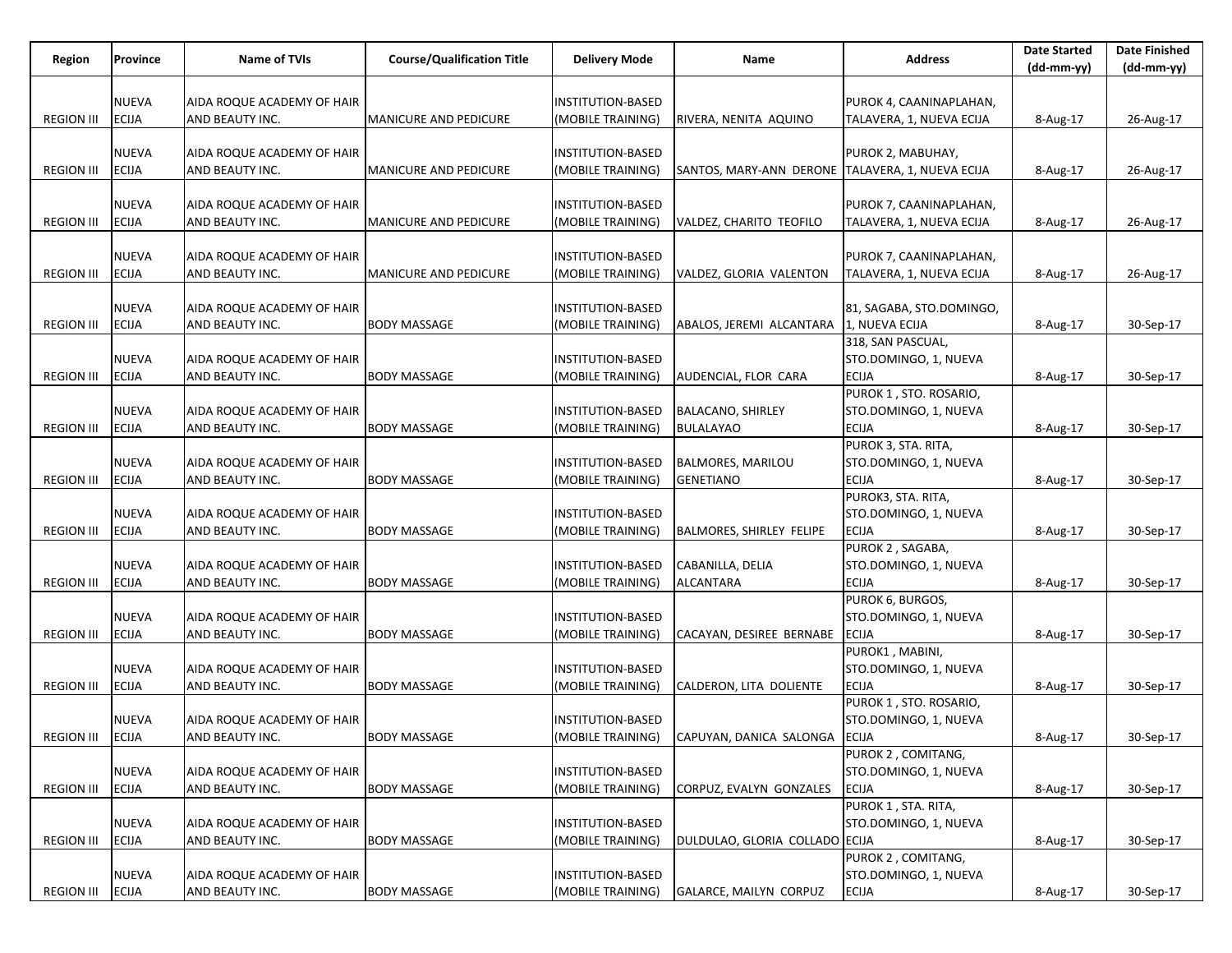| Region            | Province     | <b>Name of TVIs</b>        | <b>Course/Qualification Title</b> | <b>Delivery Mode</b>     | Name                          | <b>Address</b>               | <b>Date Started</b> | <b>Date Finished</b> |
|-------------------|--------------|----------------------------|-----------------------------------|--------------------------|-------------------------------|------------------------------|---------------------|----------------------|
|                   |              |                            |                                   |                          |                               |                              | (dd-mm-yy)          | $(dd-mm-yy)$         |
|                   |              |                            |                                   |                          |                               | 087 PUROK 2, SAGABA,         |                     |                      |
|                   | <b>NUEVA</b> | AIDA ROQUE ACADEMY OF HAIR |                                   | INSTITUTION-BASED        |                               | STO.DOMINGO, 1, NUEVA        |                     |                      |
| <b>REGION III</b> | <b>ECIJA</b> | AND BEAUTY INC.            | BODY MASSAGE                      | (MOBILE TRAINING)        | ILAO, GRACE EMONO             | <b>ECIJA</b>                 | 8-Aug-17            | 30-Sep-17            |
|                   |              |                            |                                   |                          |                               | PUROK2, MABINI,              |                     |                      |
|                   | <b>NUEVA</b> | AIDA ROQUE ACADEMY OF HAIR |                                   | <b>INSTITUTION-BASED</b> |                               | STO.DOMINGO, 1, NUEVA        |                     |                      |
| <b>REGION III</b> | <b>ECIJA</b> | AND BEAUTY INC.            | <b>BODY MASSAGE</b>               | (MOBILE TRAINING)        | LAPUZ, RHEA ESTRELLA          | <b>ECIJA</b>                 | 8-Aug-17            | 30-Sep-17            |
|                   |              |                            |                                   |                          |                               | PUROK 6, BURGOS,             |                     |                      |
|                   | <b>NUEVA</b> | AIDA ROQUE ACADEMY OF HAIR |                                   | INSTITUTION-BASED        | LASTIMADO, BENNIBETH          | STO.DOMINGO, 1, NUEVA        |                     |                      |
| <b>REGION III</b> | <b>ECIJA</b> | AND BEAUTY INC.            | <b>BODY MASSAGE</b>               | MOBILE TRAINING)         | <b>UNILONGO</b>               | <b>ECIJA</b>                 | 8-Aug-17            | 30-Sep-17            |
|                   |              |                            |                                   |                          |                               | PUROK 3, GEN. LUNA,          |                     |                      |
|                   | NUEVA        | AIDA ROQUE ACADEMY OF HAIR |                                   | <b>INSTITUTION-BASED</b> |                               | STO.DOMINGO, 1, NUEVA        |                     |                      |
| <b>REGION III</b> | <b>ECIJA</b> | AND BEAUTY INC.            | <b>BODY MASSAGE</b>               | (MOBILE TRAINING)        | LUCAS, ELENA REYCA            | <b>ECIJA</b>                 | 8-Aug-17            | 30-Sep-17            |
|                   |              |                            |                                   |                          |                               | PUROK 1, MABINI,             |                     |                      |
|                   | <b>NUEVA</b> | AIDA ROQUE ACADEMY OF HAIR |                                   | INSTITUTION-BASED        | MAGBANUA, MARIA DIVINA        | STO.DOMINGO, 1, NUEVA        |                     |                      |
| <b>REGION III</b> | <b>ECIJA</b> | AND BEAUTY INC.            | <b>BODY MASSAGE</b>               | (MOBILE TRAINING)        | <b>MAGTULOY</b>               | <b>ECIJA</b>                 | 8-Aug-17            | 30-Sep-17            |
|                   |              |                            |                                   |                          |                               | PUROK 4, STA. RITA,          |                     |                      |
|                   | <b>NUEVA</b> | AIDA ROQUE ACADEMY OF HAIR |                                   | <b>INSTITUTION-BASED</b> | MANUEL, ROSEMARIE             | STO.DOMINGO, 1, NUEVA        |                     |                      |
| <b>REGION III</b> | <b>ECIJA</b> | AND BEAUTY INC.            | <b>BODY MASSAGE</b>               | (MOBILE TRAINING)        | <b>TOLENTINO</b>              | <b>ECIJA</b>                 | 8-Aug-17            | 30-Sep-17            |
|                   |              |                            |                                   |                          |                               | 020 PUROK 1, COMITANG,       |                     |                      |
|                   | <b>NUEVA</b> | AIDA ROQUE ACADEMY OF HAIR |                                   | INSTITUTION-BASED        |                               | STO.DOMINGO, 1, NUEVA        |                     |                      |
|                   |              |                            |                                   |                          |                               |                              |                     |                      |
| <b>REGION III</b> | <b>ECIJA</b> | AND BEAUTY INC.            | <b>BODY MASSAGE</b>               | (MOBILE TRAINING)        | MARIANO, GINA MARCIANO        | <b>ECIJA</b>                 | 8-Aug-17            | 30-Sep-17            |
|                   |              |                            |                                   |                          |                               | PUROK 2, STA. RITA,          |                     |                      |
|                   | <b>NUEVA</b> | AIDA ROQUE ACADEMY OF HAIR |                                   | INSTITUTION-BASED        | MORALES, MARICEL              | STO.DOMINGO, 1, NUEVA        |                     |                      |
| <b>REGION III</b> | <b>ECIJA</b> | AND BEAUTY INC.            | <b>BODY MASSAGE</b>               | (MOBILE TRAINING)        | DAGDAGAN                      | <b>ECIJA</b>                 | 8-Aug-17            | 30-Sep-17            |
|                   |              |                            |                                   |                          |                               | PUROK 1, MABINI,             |                     |                      |
|                   | <b>NUEVA</b> | AIDA ROQUE ACADEMY OF HAIR |                                   | INSTITUTION-BASED        |                               | STO.DOMINGO, 1, NUEVA        |                     |                      |
| <b>REGION III</b> | <b>ECIJA</b> | AND BEAUTY INC.            | <b>BODY MASSAGE</b>               | (MOBILE TRAINING)        | MORALES, MARIEJUN ROXAS       | <b>ECIJA</b>                 | 8-Aug-17            | 30-Sep-17            |
|                   |              |                            |                                   |                          |                               | PUROK 1, MABINI,             |                     |                      |
|                   | NUEVA        | AIDA ROQUE ACADEMY OF HAIR |                                   | INSTITUTION-BASED        |                               | STO.DOMINGO, 1, NUEVA        |                     |                      |
| <b>REGION III</b> | <b>ECIJA</b> | AND BEAUTY INC.            | <b>BODY MASSAGE</b>               | (MOBILE TRAINING)        | RIGOR, MANILYN NOVERAS        | <b>ECIJA</b>                 | 8-Aug-17            | 30-Sep-17            |
|                   |              |                            |                                   |                          |                               | PUROK 3, GEN. LUNA,          |                     |                      |
|                   | <b>NUEVA</b> | AIDA ROQUE ACADEMY OF HAIR |                                   | INSTITUTION-BASED        |                               | STO.DOMINGO, 1, NUEVA        |                     |                      |
| <b>REGION III</b> | <b>ECIJA</b> | AND BEAUTY INC.            | <b>BODY MASSAGE</b>               | (MOBILE TRAINING)        | SALAZAR, LIZA CONCEPCION      | <b>ECIJA</b>                 | 8-Aug-17            | 30-Sep-17            |
|                   |              |                            |                                   |                          |                               | PUROK 1, STO. ROSARIO,       |                     |                      |
|                   | NUEVA        | AIDA ROQUE ACADEMY OF HAIR |                                   | INSTITUTION-BASED        |                               | STO.DOMINGO, 1, NUEVA        |                     |                      |
| <b>REGION III</b> | <b>ECIJA</b> | AND BEAUTY INC.            | <b>BODY MASSAGE</b>               | (MOBILE TRAINING)        | SALONGA, ELENA DELA CRUZ      | <b>ECIJA</b>                 | 8-Aug-17            | 30-Sep-17            |
|                   |              |                            |                                   |                          |                               | PUROK 2, SAGABA,             |                     |                      |
|                   | NUEVA        | AIDA ROQUE ACADEMY OF HAIR |                                   | INSTITUTION-BASED        | <b>VALMONTE, JENNIFER</b>     | STO.DOMINGO, 1, NUEVA        |                     |                      |
| <b>REGION III</b> | <b>ECIJA</b> | AND BEAUTY INC.            | <b>BODY MASSAGE</b>               | (MOBILE TRAINING)        | MAGNO                         | <b>ECIJA</b>                 | 8-Aug-17            | 30-Sep-17            |
|                   |              |                            |                                   |                          |                               |                              |                     |                      |
|                   | NUEVA        | AIDA ROQUE ACADEMY OF HAIR |                                   | INSTITUTION-BASED        |                               | PUROK 6, SAN JOSE, LICAB, 1, |                     |                      |
| <b>REGION III</b> | <b>ECIJA</b> | AND BEAUTY INC.            | MANICURE AND PEDICURE             | (MOBILE TRAINING)        | AGUNOY, CONNIE BENITEZ        | <b>NUEVA ECIJA</b>           | 8-Aug-17            | 22-Sep-17            |
|                   |              |                            |                                   |                          |                               | SAN CRISTOBAL, SAN           |                     |                      |
|                   | <b>NUEVA</b> | AIDA ROQUE ACADEMY OF HAIR |                                   | <b>INSTITUTION-BASED</b> |                               | CRISTOBAL, LICAB, 1, NUEVA   |                     |                      |
| <b>REGION III</b> | <b>ECIJA</b> | AND BEAUTY INC.            | <b>MANICURE AND PEDICURE</b>      | (MOBILE TRAINING)        | <b>BAGUIO, RIZALYN TABIOS</b> | <b>ECIJA</b>                 |                     | 22-Sep-17            |
|                   |              |                            |                                   |                          |                               |                              | 8-Aug-17            |                      |
|                   |              |                            |                                   |                          |                               | PUROK 3, TABING ILOG,        |                     |                      |
|                   | NUEVA        | AIDA ROQUE ACADEMY OF HAIR |                                   | INSTITUTION-BASED        |                               |                              |                     |                      |
| <b>REGION III</b> | <b>ECIJA</b> | AND BEAUTY INC.            | MANICURE AND PEDICURE             | (MOBILE TRAINING)        | <b>BAUTISTA, ANALYN RAMOS</b> | LICAB, 1, NUEVA ECIJA        | 8-Aug-17            | 22-Sep-17            |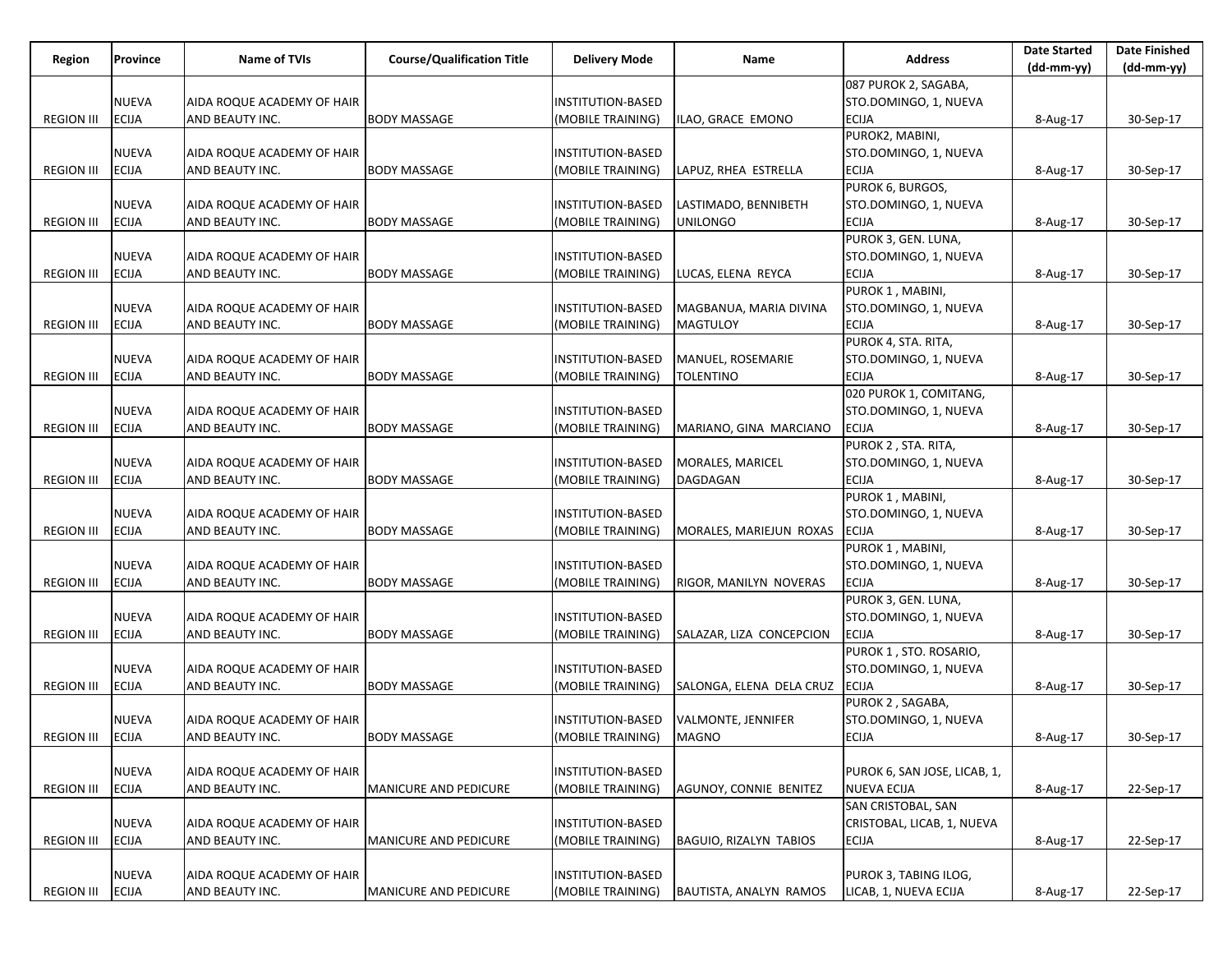| Region            | Province                     | <b>Name of TVIs</b>                           | <b>Course/Qualification Title</b> | <b>Delivery Mode</b>                   | Name                                           | <b>Address</b>                                   | <b>Date Started</b> | <b>Date Finished</b> |
|-------------------|------------------------------|-----------------------------------------------|-----------------------------------|----------------------------------------|------------------------------------------------|--------------------------------------------------|---------------------|----------------------|
|                   |                              |                                               |                                   |                                        |                                                |                                                  | (dd-mm-yy)          | (dd-mm-yy)           |
|                   | <b>NUEVA</b>                 | AIDA ROQUE ACADEMY OF HAIR                    |                                   | INSTITUTION-BASED                      |                                                | 231 PUROK LIWAYWAY,                              |                     |                      |
| <b>REGION III</b> | <b>ECIJA</b>                 | AND BEAUTY INC.                               | MANICURE AND PEDICURE             | MOBILE TRAINING)                       | CABUTAJE, GRACE PASCUA                         | LINAO, LICAB, 1, NUEVA ECIJA                     | 8-Aug-17            | 22-Sep-17            |
|                   |                              |                                               |                                   |                                        |                                                |                                                  |                     |                      |
|                   | <b>NUEVA</b>                 | AIDA ROQUE ACADEMY OF HAIR                    |                                   | INSTITUTION-BASED                      |                                                | PUROK STO. TOMAS, , LICAB,                       |                     |                      |
| <b>REGION III</b> | <b>ECIJA</b>                 | AND BEAUTY INC.                               | <b>MANICURE AND PEDICURE</b>      | (MOBILE TRAINING)                      | CASTILLO, ELENA ORPIA                          | 1, NUEVA ECIJA                                   | 8-Aug-17            | 22-Sep-17            |
|                   |                              |                                               |                                   |                                        |                                                |                                                  |                     |                      |
|                   | <b>NUEVA</b>                 | AIDA ROQUE ACADEMY OF HAIR                    |                                   | INSTITUTION-BASED                      |                                                | PUROK STO. THOMAS, LINAO,                        |                     |                      |
| <b>REGION III</b> | <b>ECIJA</b>                 | AND BEAUTY INC.                               | <b>MANICURE AND PEDICURE</b>      | (MOBILE TRAINING)                      | CASTILLO, MARISSA DIZON                        | LICAB, 1, NUEVA ECIJA                            | 8-Aug-17            | 22-Sep-17            |
|                   |                              |                                               |                                   |                                        |                                                |                                                  |                     |                      |
| <b>REGION III</b> | <b>NUEVA</b><br><b>ECIJA</b> | AIDA ROQUE ACADEMY OF HAIR<br>AND BEAUTY INC. | <b>MANICURE AND PEDICURE</b>      | INSTITUTION-BASED<br>(MOBILE TRAINING) | DOCA, JULIETA VENTURA                          | PUROK 4, SAN CRISTOBAL,<br>LICAB, 1, NUEVA ECIJA |                     | 22-Sep-17            |
|                   |                              |                                               |                                   |                                        |                                                |                                                  | 8-Aug-17            |                      |
|                   | <b>NUEVA</b>                 | AIDA ROQUE ACADEMY OF HAIR                    |                                   | INSTITUTION-BASED                      |                                                | PUROK 2, SAN CRISTOBAL,                          |                     |                      |
| <b>REGION III</b> | <b>ECIJA</b>                 | AND BEAUTY INC.                               | MANICURE AND PEDICURE             | (MOBILE TRAINING)                      | DULDULAO, GLORIA TAPNIO                        | LICAB, 1, NUEVA ECIJA                            | 8-Aug-17            | 22-Sep-17            |
|                   |                              |                                               |                                   |                                        |                                                |                                                  |                     |                      |
|                   | <b>NUEVA</b>                 | AIDA ROQUE ACADEMY OF HAIR                    |                                   | INSTITUTION-BASED                      |                                                | PUROK 2, SAN CRISTOBAL,                          |                     |                      |
| <b>REGION III</b> | <b>ECIJA</b>                 | AND BEAUTY INC.                               | MANICURE AND PEDICURE             | (MOBILE TRAINING)                      | DULDULAO, RAQUEL TUAN                          | LICAB, 1, NUEVA ECIJA                            | 8-Aug-17            | 22-Sep-17            |
|                   |                              |                                               |                                   |                                        |                                                |                                                  |                     |                      |
|                   | <b>NUEVA</b>                 | AIDA ROQUE ACADEMY OF HAIR                    |                                   | INSTITUTION-BASED                      |                                                |                                                  |                     |                      |
| <b>REGION III</b> | <b>ECIJA</b>                 | AND BEAUTY INC.                               | <b>MANICURE AND PEDICURE</b>      | (MOBILE TRAINING)                      | DUMAYA, ELIZABETH TABIOS                       | LINAO, LICAB, 1, NUEVA ECIJA                     | 8-Aug-17            | 22-Sep-17            |
|                   | <b>NUEVA</b>                 | AIDA ROQUE ACADEMY OF HAIR                    |                                   | INSTITUTION-BASED                      | DELA CRUZ, FELICIDAD                           | 73, POBLACION NORTE, LICAB,                      |                     |                      |
| <b>REGION III</b> | <b>ECIJA</b>                 | AND BEAUTY INC.                               | <b>MANICURE AND PEDICURE</b>      | (MOBILE TRAINING)                      | <b>ENRIQUEZ</b>                                | 1, NUEVA ECIJA                                   | 8-Aug-17            | 22-Sep-17            |
|                   |                              |                                               |                                   |                                        |                                                |                                                  |                     |                      |
|                   | <b>NUEVA</b>                 | AIDA ROQUE ACADEMY OF HAIR                    |                                   | INSTITUTION-BASED                      | ESGUERRA, MYLENE                               | 153, POBLACION NORTE,                            |                     |                      |
| <b>REGION III</b> | <b>ECIJA</b>                 | AND BEAUTY INC.                               | <b>MANICURE AND PEDICURE</b>      | (MOBILE TRAINING)                      | <b>ESGUERRA</b>                                | LICAB, 1, NUEVA ECIJA                            | 8-Aug-17            | 22-Sep-17            |
|                   |                              |                                               |                                   |                                        |                                                |                                                  |                     |                      |
|                   | <b>NUEVA</b>                 | AIDA ROQUE ACADEMY OF HAIR                    |                                   | INSTITUTION-BASED                      |                                                | , STA. MARIA, LICAB, 1,                          |                     |                      |
| <b>REGION III</b> | <b>ECIJA</b>                 | AND BEAUTY INC.                               | <b>MANICURE AND PEDICURE</b>      | (MOBILE TRAINING)                      | FERMIN, SIMEONA PASTORAL NUEVA ECIJA           |                                                  | 8-Aug-17            | 22-Sep-17            |
|                   |                              |                                               |                                   |                                        |                                                |                                                  |                     |                      |
|                   | <b>NUEVA</b>                 | AIDA ROQUE ACADEMY OF HAIR                    |                                   | INSTITUTION-BASED                      | <b>GREGORIO, ROWENA</b>                        | LIWAYWAY, LINAO, LICAB, 1,                       |                     |                      |
| <b>REGION III</b> | <b>ECIJA</b>                 | AND BEAUTY INC.                               | <b>MANICURE AND PEDICURE</b>      | (MOBILE TRAINING)                      | Lucinicio                                      | <b>NUEVA ECIJA</b>                               | 8-Aug-17            | 22-Sep-17            |
|                   | <b>NUEVA</b>                 | AIDA ROQUE ACADEMY OF HAIR                    |                                   | INSTITUTION-BASED                      |                                                | 122 PUROK 4, VILLAROSA,                          |                     |                      |
| <b>REGION III</b> | <b>ECIJA</b>                 | AND BEAUTY INC.                               | MANICURE AND PEDICURE             | (MOBILE TRAINING)                      | JAVIER, JULITA AMURAO                          | LICAB, 1, NUEVA ECIJA                            | 8-Aug-17            | 22-Sep-17            |
|                   |                              |                                               |                                   |                                        |                                                |                                                  |                     |                      |
|                   | <b>NUEVA</b>                 | AIDA ROQUE ACADEMY OF HAIR                    |                                   | INSTITUTION-BASED                      |                                                | PUROK 7, SAN JOSE, LICAB, 1,                     |                     |                      |
| <b>REGION III</b> | <b>ECIJA</b>                 | AND BEAUTY INC.                               | MANICURE AND PEDICURE             | (MOBILE TRAINING)                      | MACALINAO, ELENA GABUAT NUEVA ECIJA            |                                                  | 8-Aug-17            | 22-Sep-17            |
|                   |                              |                                               |                                   |                                        |                                                |                                                  |                     |                      |
|                   | <b>NUEVA</b>                 | AIDA ROQUE ACADEMY OF HAIR                    |                                   | INSTITUTION-BASED                      |                                                | PUROK 1, SAN CRISTOBAL,                          |                     |                      |
| <b>REGION III</b> | <b>ECIJA</b>                 | AND BEAUTY INC.                               | <b>MANICURE AND PEDICURE</b>      | (MOBILE TRAINING)                      | MARIANO, REVELINA BAGUIO LICAB, 1, NUEVA ECIJA |                                                  | 8-Aug-17            | 22-Sep-17            |
|                   | <b>NUEVA</b>                 | AIDA ROQUE ACADEMY OF HAIR                    |                                   | <b>INSTITUTION-BASED</b>               |                                                | PUROK 7, SAN JOSE, LICAB, 1,                     |                     |                      |
| <b>REGION III</b> | <b>ECIJA</b>                 | AND BEAUTY INC.                               | MANICURE AND PEDICURE             | (MOBILE TRAINING)                      | ORTIZ, PACITA BULALAYAO                        | <b>NUEVA ECIJA</b>                               | 8-Aug-17            | 22-Sep-17            |
|                   |                              |                                               |                                   |                                        |                                                |                                                  |                     |                      |
|                   | <b>NUEVA</b>                 | AIDA ROQUE ACADEMY OF HAIR                    |                                   | <b>INSTITUTION-BASED</b>               |                                                | PUROK3, TABING ILOG, LICAB,                      |                     |                      |
| <b>REGION III</b> | <b>ECIJA</b>                 | AND BEAUTY INC.                               | MANICURE AND PEDICURE             | (MOBILE TRAINING)                      | RAMOS, NERISA CAPSA                            | 1, NUEVA ECIJA                                   | 8-Aug-17            | 22-Sep-17            |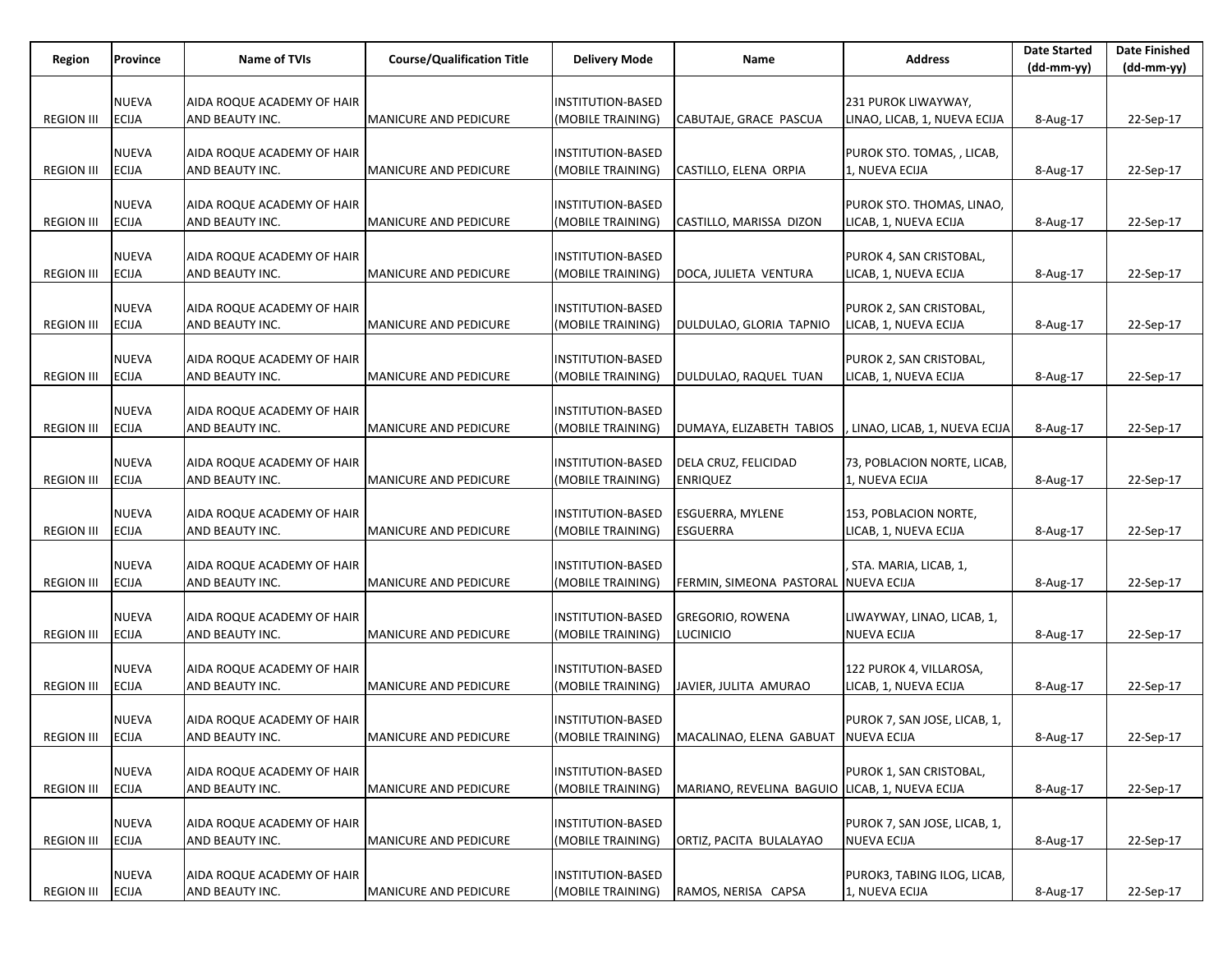| Region            | Province                     | Name of TVIs                                            | <b>Course/Qualification Title</b> | <b>Delivery Mode</b>                          | Name                                             | <b>Address</b>                                   | <b>Date Started</b><br>$(dd-mm-yy)$ | <b>Date Finished</b><br>$(dd-mm-yy)$ |
|-------------------|------------------------------|---------------------------------------------------------|-----------------------------------|-----------------------------------------------|--------------------------------------------------|--------------------------------------------------|-------------------------------------|--------------------------------------|
| <b>REGION III</b> | <b>NUEVA</b><br><b>ECIJA</b> | AIDA ROQUE ACADEMY OF HAIR<br>AND BEAUTY INC.           | MANICURE AND PEDICURE             | INSTITUTION-BASED<br>(MOBILE TRAINING)        | SALVADOR, ZANAIDA GABRIEL LICAB, 1, NUEVA ECIJA  | PUROK 3, TABING ILOG,                            | 8-Aug-17                            | 22-Sep-17                            |
| <b>REGION III</b> | <b>NUEVA</b><br><b>ECIJA</b> | AIDA ROQUE ACADEMY OF HAIR<br>AND BEAUTY INC.           | <b>MANICURE AND PEDICURE</b>      | <b>INSTITUTION-BASED</b><br>(MOBILE TRAINING) | SAWIT, ESTRELLA ZINAMPAN                         | PUROK 1, SAN CRISTOBAL,<br>LICAB, 1, NUEVA ECIJA | 8-Aug-17                            | 22-Sep-17                            |
| <b>REGION III</b> | <b>NUEVA</b><br><b>ECIJA</b> | AIDA ROQUE ACADEMY OF HAIR<br>AND BEAUTY INC.           | <b>MANICURE AND PEDICURE</b>      | INSTITUTION-BASED<br>(MOBILE TRAINING)        | SIGUA, LOLITA LOZANO                             | PUROK 4, SAN CRISTOBAL,<br>LICAB, 1, NUEVA ECIJA | 8-Aug-17                            | 22-Sep-17                            |
| <b>REGION III</b> | <b>NUEVA</b><br><b>ECIJA</b> | AIDA ROQUE ACADEMY OF HAIR<br>AND BEAUTY INC.           | <b>MANICURE AND PEDICURE</b>      | <b>INSTITUTION-BASED</b><br>(MOBILE TRAINING) | SUDIO, MARIMEL TABIOS                            | AQUINO, LICAB, 1, NUEVA<br><b>ECIJA</b>          | 8-Aug-17                            | 22-Sep-17                            |
| <b>REGION III</b> | <b>NUEVA</b><br><b>ECIJA</b> | AIDA ROQUE ACADEMY OF HAIR<br>AND BEAUTY INC.           | MANICURE AND PEDICURE             | INSTITUTION-BASED<br>(MOBILE TRAINING)        | TOLENTINO, TERESITA VALDEZ LICAB, 1, NUEVA ECIJA | PUROK 1, SAN CRISTOBAL,                          | 8-Aug-17                            | 22-Sep-17                            |
| <b>REGION III</b> | <b>NUEVA</b><br><b>ECIJA</b> | AIDA ROQUE ACADEMY OF HAIR<br>AND BEAUTY INC.           | <b>MANICURE AND PEDICURE</b>      | <b>INSTITUTION-BASED</b><br>(MOBILE TRAINING) | YABUT, IVELYN GRANDE                             | 102, POBLACION NORTE,<br>LICAB, 1, NUEVA ECIJA   | 8-Aug-17                            | 22-Sep-17                            |
| <b>REGION III</b> | NUEVA<br><b>ECIJA</b>        | RESOURCE WORLD COLLEGE OF<br>ARTS AND TRADE INC.        | HILOT (WELLNES MASSAGE) NC II     | INSTITUTION-BASED<br>(MOBILE TRAINING)        | AGLIAM, LETTY EDALE                              | 75, STA. CLARA, CUYAPO, 1,<br><b>NUEVA ECIJA</b> | 30-Aug-17                           | 18-Sep-17                            |
| <b>REGION III</b> | NUEVA<br><b>ECIJA</b>        | RESOURCE WORLD COLLEGE OF<br>ARTS AND TRADE INC.        | HILOT (WELLNES MASSAGE) NC II     | NSTITUTION-BASED<br>(MOBILE TRAINING)         | AGUSTIN, CHONA VENTURA                           | . NAGMISAHAN, CUYAPO, 1,<br><b>NUEVA ECIJA</b>   | 30-Aug-17                           | 18-Sep-17                            |
| <b>REGION III</b> | <b>NUEVA</b><br><b>ECIJA</b> | <b>RESOURCE WORLD COLLEGE OF</b><br>ARTS AND TRADE INC. | HILOT (WELLNES MASSAGE) NC II     | INSTITUTION-BASED<br>(MOBILE TRAINING)        | ANTONIO, VERNALYN ALIPIO                         | SARANAY, RIZAL, CUYAPO, 1,<br><b>NUEVA ECIJA</b> | 30-Aug-17                           | 18-Sep-17                            |
| <b>REGION III</b> | NUEVA<br>ECIJA               | RESOURCE WORLD COLLEGE OF<br>ARTS AND TRADE INC.        | HILOT (WELLNES MASSAGE) NC II     | INSTITUTION-BASED<br>(MOBILE TRAINING)        | BAUTISTA, MARIA CORAZON<br><b>SARMIENTO</b>      | 765, SAN ANTONIO, CUYAPO,<br>1, NUEVA ECIJA      | 30-Aug-17                           | 18-Sep-17                            |
| <b>REGION III</b> | <b>NUEVA</b><br><b>ECIJA</b> | <b>RESOURCE WORLD COLLEGE OF</b><br>ARTS AND TRADE INC. | HILOT (WELLNES MASSAGE) NC II     | INSTITUTION-BASED<br>(MOBILE TRAINING)        | CABUGASON, MARIANNE<br><b>ROQUE</b>              | PUROK 3, STA. CLARA,<br>CUYAPO, 1, NUEVA ECIJA   | 30-Aug-17                           | 18-Sep-17                            |
| <b>REGION III</b> | NUEVA<br>ECIJA               | RESOURCE WORLD COLLEGE OF<br>ARTS AND TRADE INC.        | HILOT (WELLNES MASSAGE) NC II     | <b>INSTITUTION-BASED</b><br>(MOBILE TRAINING) | CERVANTES, MYRNA<br>LACBAYAN                     | PUROK 7, STA. CRUZ,<br>CUYAPO, 1, NUEVA ECIJA    | 30-Aug-17                           | 18-Sep-17                            |
| <b>REGION III</b> | NUEVA<br><b>ECIJA</b>        | RESOURCE WORLD COLLEGE OF<br>ARTS AND TRADE INC.        | HILOT (WELLNES MASSAGE) NC II     | INSTITUTION-BASED<br>(MOBILE TRAINING)        | CUDALINA, MICHELLE DELLA                         | SAN ANTONIO, CUYAPO, 1,<br><b>NUEVA ECIJA</b>    | 30-Aug-17                           | 18-Sep-17                            |
| <b>REGION III</b> | <b>NUEVA</b><br><b>ECIJA</b> | RESOURCE WORLD COLLEGE OF<br>ARTS AND TRADE INC.        | HILOT (WELLNES MASSAGE) NC II     | INSTITUTION-BASED<br>(MOBILE TRAINING)        | DACAYO, PERSEVERANDA<br>DELINA                   | 221, BIBLICAT, CUYAPO, 1,<br><b>NUEVA ECIJA</b>  | 30-Aug-17                           | 18-Sep-17                            |
| <b>REGION III</b> | <b>NUEVA</b><br><b>ECIJA</b> | RESOURCE WORLD COLLEGE OF<br>ARTS AND TRADE INC.        | HILOT (WELLNES MASSAGE) NC II     | INSTITUTION-BASED<br>(MOBILE TRAINING)        | DE LEON, FREDA PIMENTEL                          | , BIBLICAT, CUYAPO, 1,<br><b>NUEVA ECIJA</b>     | 30-Aug-17                           | 18-Sep-17                            |
| <b>REGION III</b> | NUEVA<br>ECIJA               | RESOURCE WORLD COLLEGE OF<br>ARTS AND TRADE INC.        | HILOT (WELLNES MASSAGE) NC II     | NSTITUTION-BASED<br>(MOBILE TRAINING)         | DE VERA, REMEDIOS PINEDA                         | 280, BAMBANABA, CUYAPO,<br>1, NUEVA ECIJA        | 30-Aug-17                           | 18-Sep-17                            |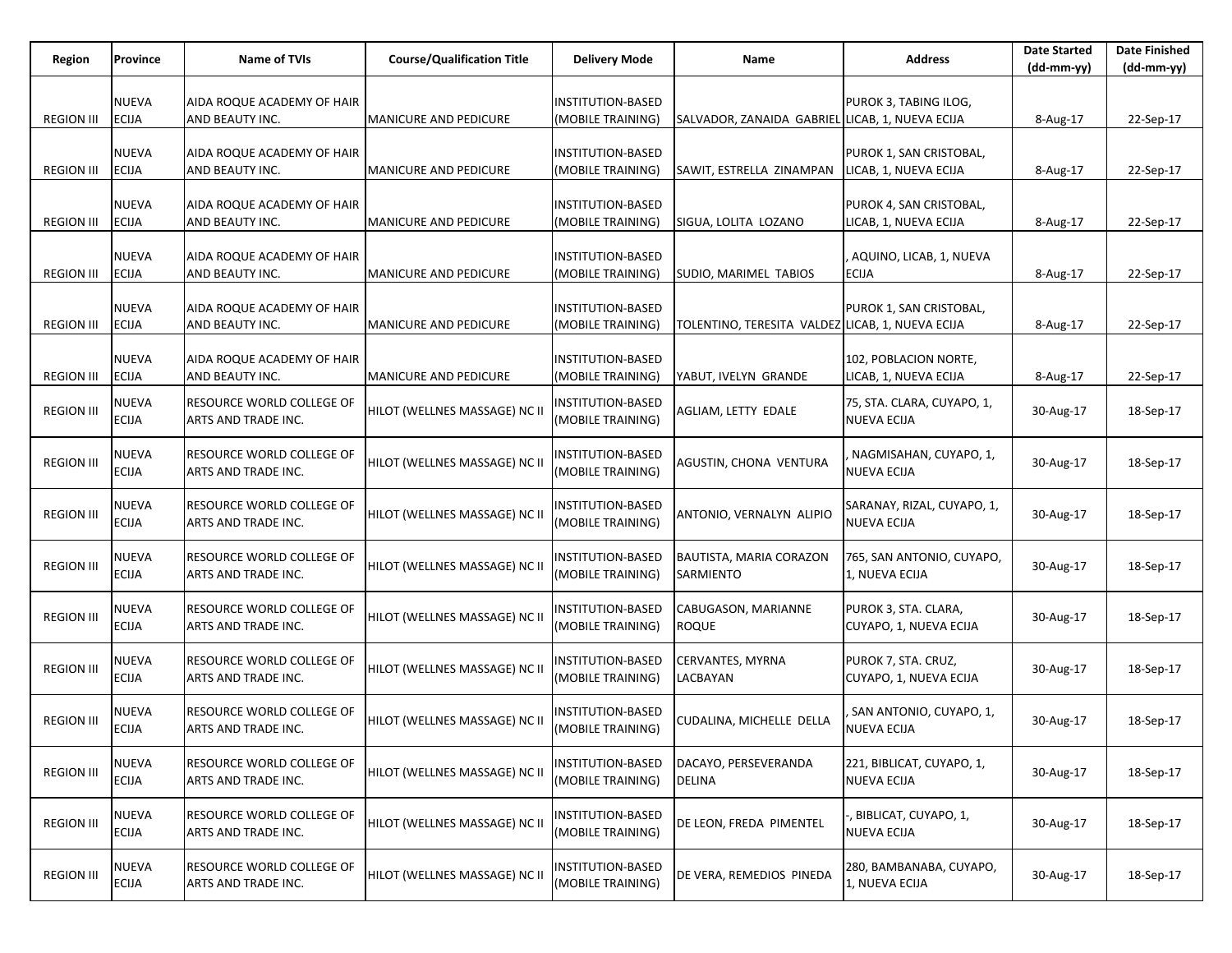| Region            | Province                     | <b>Name of TVIs</b>                              | <b>Course/Qualification Title</b>         | <b>Delivery Mode</b>                          | Name                                 | <b>Address</b>                                                                                    | <b>Date Started</b><br>$(dd-mm-vv)$ | <b>Date Finished</b><br>(dd-mm-yy) |
|-------------------|------------------------------|--------------------------------------------------|-------------------------------------------|-----------------------------------------------|--------------------------------------|---------------------------------------------------------------------------------------------------|-------------------------------------|------------------------------------|
| <b>REGION III</b> | <b>NUEVA</b><br><b>ECIJA</b> | RESOURCE WORLD COLLEGE OF<br>ARTS AND TRADE INC. | HILOT (WELLNES MASSAGE) NC II             | <b>INSTITUTION-BASED</b><br>(MOBILE TRAINING) | DERIGE, ERLINDA PALAY                | PUROK 7, STA. CRUZ,<br>CUYAPO, 1, NUEVA ECIJA                                                     | 30-Aug-17                           | 18-Sep-17                          |
| <b>REGION III</b> | <b>NUEVA</b><br><b>ECIJA</b> | RESOURCE WORLD COLLEGE OF<br>ARTS AND TRADE INC. | HILOT (WELLNES MASSAGE) NC II             | INSTITUTION-BASED<br>(MOBILE TRAINING)        | DISMAYA, CECILIA CAPAS               | 40, BIBLICAT, CUYAPO, 1,<br><b>NUEVA ECIJA</b>                                                    | 30-Aug-17                           | 18-Sep-17                          |
| <b>REGION III</b> | <b>NUEVA</b><br><b>ECIJA</b> | RESOURCE WORLD COLLEGE OF<br>ARTS AND TRADE INC. | HILOT (WELLNES MASSAGE) NC II             | <b>INSTITUTION-BASED</b><br>(MOBILE TRAINING) | DUCLAYAN, MARICEL GARBIN             | RIZAL, CUYAPO, 1, NUEVA<br><b>ECIJA</b>                                                           | 30-Aug-17                           | 18-Sep-17                          |
| <b>REGION III</b> | <b>NUEVA</b><br><b>ECIJA</b> | RESOURCE WORLD COLLEGE OF<br>ARTS AND TRADE INC. | HILOT (WELLNES MASSAGE) NC II             | <b>NSTITUTION-BASED</b><br>(MOBILE TRAINING)  | <b>ESTEBAN, CORA ABAR</b>            | 232, BIBLICAT, CUYAPO, 1,<br><b>NUEVA ECIJA</b>                                                   | 30-Aug-17                           | 18-Sep-17                          |
| <b>REGION III</b> | <b>NUEVA</b><br><b>ECIJA</b> | RESOURCE WORLD COLLEGE OF<br>ARTS AND TRADE INC. | HILOT (WELLNES MASSAGE) NC II             | <b>INSTITUTION-BASED</b><br>(MOBILE TRAINING) | ESTEBAN, LETICIA OGUITE              | 226, BIBLICAT, CUYAPO, 1,<br><b>NUEVA ECIJA</b>                                                   | 30-Aug-17                           | 18-Sep-17                          |
| <b>REGION III</b> | <b>NUEVA</b><br><b>ECIJA</b> | RESOURCE WORLD COLLEGE OF<br>ARTS AND TRADE INC. | HILOT (WELLNES MASSAGE) NC II             | INSTITUTION-BASED<br>(MOBILE TRAINING)        | JOSE, ALONA SALVADOR                 | PUROK 7, STA. CRUZ,<br>CUYAPO, 1, NUEVA ECIJA                                                     | 30-Aug-17                           | 18-Sep-17                          |
| <b>REGION III</b> | <b>NUEVA</b><br><b>ECIJA</b> | RESOURCE WORLD COLLEGE OF<br>ARTS AND TRADE INC. | HILOT (WELLNES MASSAGE) NC II             | <b>INSTITUTION-BASED</b><br>(MOBILE TRAINING) | JULIANO, PAZ PATACSIL                | PUROK 7, STA. CRUZ,<br>CUYAPO, 1, NUEVA ECIJA                                                     | 30-Aug-17                           | 18-Sep-17                          |
| <b>REGION III</b> | <b>NUEVA</b><br><b>ECIJA</b> | RESOURCE WORLD COLLEGE OF<br>ARTS AND TRADE INC. | HILOT (WELLNES MASSAGE) NC II             | <b>NSTITUTION-BASED</b><br>(MOBILE TRAINING)  | MONTERO, GEMMA DERIGE                | PUROK 7, SITIO BOONG, STA.<br>CRUZ, CUYAPO, 1, NUEVA<br><b>ECIJA</b>                              | 30-Aug-17                           | 18-Sep-17                          |
| <b>REGION III</b> | <b>NUEVA</b><br><b>ECIJA</b> | RESOURCE WORLD COLLEGE OF<br>ARTS AND TRADE INC. | HILOT (WELLNES MASSAGE) NC II             | INSTITUTION-BASED<br>(MOBILE TRAINING)        | PICASIO, ARLENE<br><b>VALENCIANO</b> | 401, SAN ANTONIO, CUYAPO,<br>1, NUEVA ECIJA                                                       | 30-Aug-17                           | 18-Sep-17                          |
| <b>REGION III</b> | <b>NUEVA</b><br><b>ECIJA</b> | RESOURCE WORLD COLLEGE OF<br>ARTS AND TRADE INC. | HILOT (WELLNES MASSAGE) NC II             | <b>NSTITUTION-BASED</b><br>(MOBILE TRAINING)  | PINGARO, MINERVA VILLAROS            | 36, RIZAL, CUYAPO, 1, NUEVA<br><b>ECIJA</b>                                                       | 30-Aug-17                           | 18-Sep-17                          |
| <b>REGION III</b> | <b>NUEVA</b><br><b>ECIJA</b> | RESOURCE WORLD COLLEGE OF<br>ARTS AND TRADE INC. | HILOT (WELLNES MASSAGE) NC II             | INSTITUTION-BASED<br>(MOBILE TRAINING)        | PUYAT, JOSIE SADORA                  | 440, SAN ANTONIO, CUYAPO,<br>1, NUEVA ECIJA                                                       | 30-Aug-17                           | 18-Sep-17                          |
| <b>REGION III</b> | <b>NUEVA</b><br><b>ECIJA</b> | RESOURCE WORLD COLLEGE OF<br>ARTS AND TRADE INC. | HILOT (WELLNES MASSAGE) NC II             | <b>NSTITUTION-BASED</b><br>(MOBILE TRAINING)  | RIVERA, MA. LUISA CORPUZ             | 766 BUTAO, SAN ANTONIO,<br>CUYAPO, 1, NUEVA ECIJA                                                 | 30-Aug-17                           | 18-Sep-17                          |
| <b>REGION III</b> | <b>NUEVA</b><br><b>ECIJA</b> | RESOURCE WORLD COLLEGE OF<br>ARTS AND TRADE INC. | HILOT (WELLNES MASSAGE) NC II             | INSTITUTION-BASED<br>(MOBILE TRAINING)        | ROQUE, EVANGELINE<br><b>GARNACE</b>  | , STA. CLARA, CUYAPO, 1,<br><b>NUEVA ECIJA</b>                                                    | 30-Aug-17                           | 18-Sep-17                          |
| <b>REGION III</b> | <b>NUEVA</b><br><b>ECIJA</b> | RESOURCE WORLD COLLEGE OF<br>ARTS AND TRADE INC. | HILOT (WELLNES MASSAGE) NC II             | INSTITUTION-BASED<br>(MOBILE TRAINING)        | TOLENTINO, MARILYN SAPLA             | 024 SARANAG ST., RIZAL,<br>CUYAPO, 1, NUEVA ECIJA                                                 | 30-Aug-17                           | 18-Sep-17                          |
| <b>REGION III</b> | <b>NUEVA</b><br><b>ECIJA</b> | RESOURCE WORLD COLLEGE OF<br>ARTS AND TRADE INC. | HILOT (WELLNES MASSAGE) NC II             | <b>INSTITUTION-BASED</b><br>(MOBILE TRAINING) | UMIPIG, LILET DE GUZMAN              | 050 PUROK 4, STA. CLARA,<br>CUYAPO, 1, NUEVA ECIJA                                                | 30-Aug-17                           | 18-Sep-17                          |
| <b>REGION III</b> | <b>NUEVA</b><br><b>ECIJA</b> | R.NADORA TRAINING CENTER<br>INC.                 | SHIELDED METAL ARC WELDING<br>(SMAW) NC I | <b>INSTITUTION-BASED</b><br>(TRADITIONAL)     | AGUILA, ARIS TIAMZON                 | NO. 24 BAGONG SILANG ST.,<br>DAAN SARILE, CABANATUAN<br>CITY, DISTRICT III, NUEVA<br><b>ECIJA</b> | 7-Jul-17                            | 5-Aug-17                           |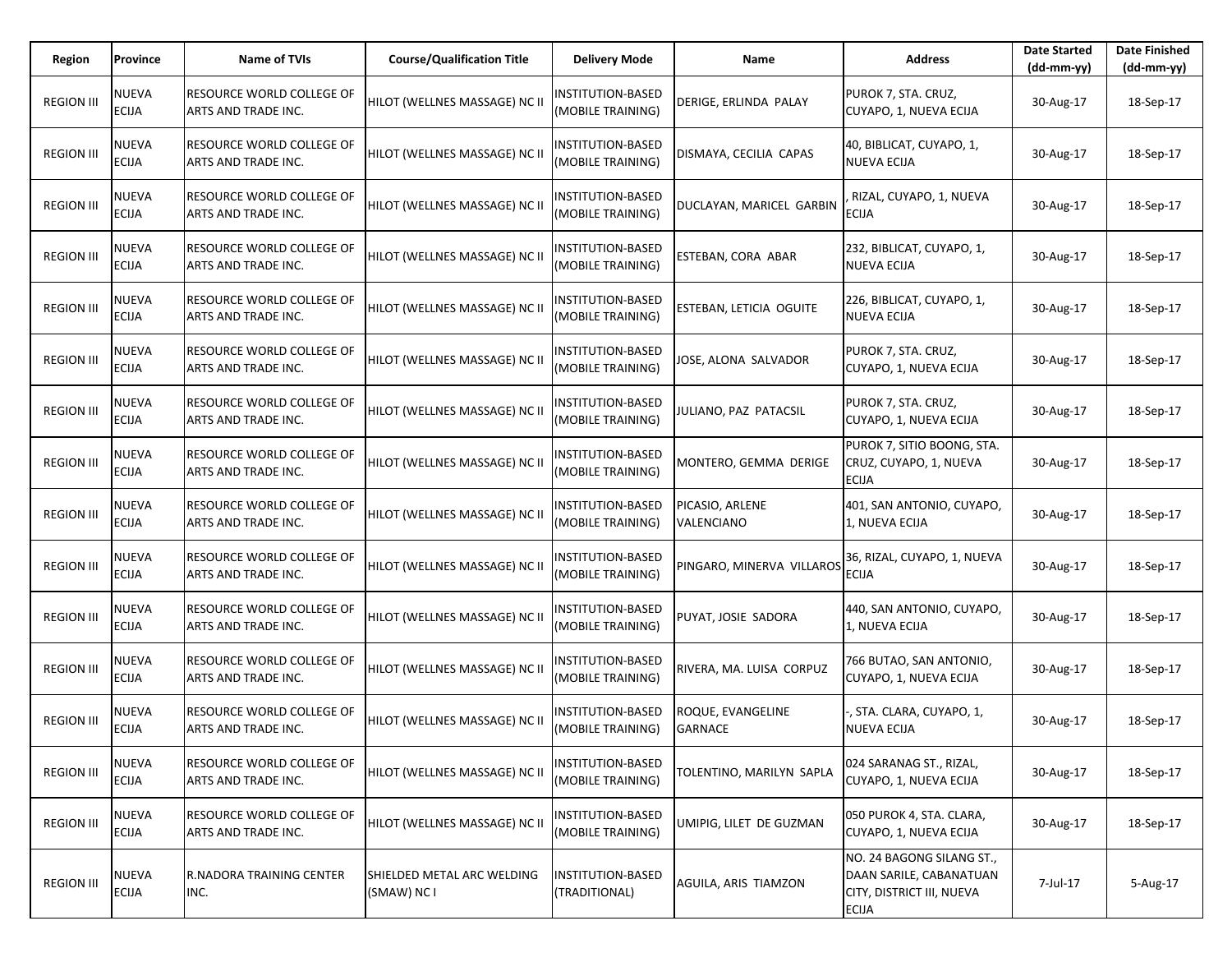| Region            | Province                     | <b>Name of TVIs</b>                     | <b>Course/Qualification Title</b>         | <b>Delivery Mode</b>                      | <b>Name</b>                               | <b>Address</b>                                                                                                              | <b>Date Started</b><br>$(dd-mm-yy)$ | <b>Date Finished</b><br>(dd-mm-yy) |
|-------------------|------------------------------|-----------------------------------------|-------------------------------------------|-------------------------------------------|-------------------------------------------|-----------------------------------------------------------------------------------------------------------------------------|-------------------------------------|------------------------------------|
| <b>REGION III</b> | <b>NUEVA</b><br><b>ECIJA</b> | <b>R.NADORA TRAINING CENTER</b><br>INC. | SHIELDED METAL ARC WELDING<br>(SMAW) NC I | INSTITUTION-BASED<br>(TRADITIONAL)        | <b>BALAJADIA, RICHARD</b><br>CASTILLO     | <b>BLOCK 5, BANTOG NORTE,</b><br>CABANATUAN CITY, DISTRICT<br>III, NUEVA ECIJA                                              | 7-Jul-17                            | 5-Aug-17                           |
| <b>REGION III</b> | NUEVA<br><b>ECIJA</b>        | <b>R.NADORA TRAINING CENTER</b><br>INC. | SHIELDED METAL ARC WELDING<br>(SMAW) NC I | INSTITUTION-BASED<br>(TRADITIONAL)        | BATANGAN, DENSON<br><b>GANIBAN</b>        | UNIT 2 ST. JOSEPH<br><b>APARTMENT JIMENEZ ST.,</b><br>KAPITAN PEPE, CABANATUAN<br>CITY, DISTRICT III, NUEVA<br><b>ECIJA</b> | 7-Jul-17                            | 5-Aug-17                           |
| <b>REGION III</b> | NUEVA<br><b>ECIJA</b>        | <b>R.NADORA TRAINING CENTER</b><br>INC. | SHIELDED METAL ARC WELDING<br>(SMAW) NC I | <b>NSTITUTION-BASED</b><br>(TRADITIONAL)  | CABAYARAN, DYSON<br>LAÑAJON               | FORT MAGSAYSAY, DOÑA<br>JOSEFA, PALAYAN CITY,<br><b>DISTRICT III, NUEVA ECIJA</b>                                           | 7-Jul-17                            | 5-Aug-17                           |
| <b>REGION III</b> | NUEVA<br><b>ECIJA</b>        | <b>R.NADORA TRAINING CENTER</b><br>INC. | SHIELDED METAL ARC WELDING<br>(SMAW) NC I | INSTITUTION-BASED<br>(TRADITIONAL)        | DELA MERCED, JAN RODOLF<br>VARGAS         | AMITTIES STREET, VILLARICA,<br>PANTABANGAN, DISTRICT III,<br><b>NUEVA ECIJA</b>                                             | 7-Jul-17                            | 5-Aug-17                           |
| <b>REGION III</b> | NUEVA<br><b>ECIJA</b>        | <b>R.NADORA TRAINING CENTER</b><br>INC. | SHIELDED METAL ARC WELDING<br>(SMAW) NC I | <b>NSTITUTION-BASED</b><br>(TRADITIONAL)  | DUGAYO, CALVIN VELASQUEZ                  | NO. 418 LEONOR VILL.,<br>ADUAS SUR, CABANATUAN<br>CITY, DISTRICT III, NUEVA<br><b>ECIJA</b>                                 | 7-Jul-17                            | 5-Aug-17                           |
| <b>REGION III</b> | <b>NUEVA</b><br><b>ECIJA</b> | <b>R.NADORA TRAINING CENTER</b><br>INC. | SHIELDED METAL ARC WELDING<br>(SMAW) NC I | <b>INSTITUTION-BASED</b><br>(TRADITIONAL) | ESGUERRA, BERNARDO JR.<br><b>FEDIRIZO</b> | BLK 4 LOT 16 ST. JOHN<br>TIERRACON HOMES, BANGAD,<br>CABANATUAN CITY, DISTRICT<br>III, NUEVA ECIJA                          | 7-Jul-17                            | 5-Aug-17                           |
| <b>REGION III</b> | <b>NUEVA</b><br><b>ECIJA</b> | <b>R.NADORA TRAINING CENTER</b><br>INC. | SHIELDED METAL ARC WELDING<br>(SMAW) NC I | <b>INSTITUTION-BASED</b><br>(TRADITIONAL) | GABRIEL, WESLEY G                         | NO. 621 SANTA ROMANA,<br>MAGSAYSAY NORTE,<br>CABANATUAN CITY, DISTRICT<br>III, NUEVA ECIJA                                  | 7-Jul-17                            | 5-Aug-17                           |
| <b>REGION III</b> | NUEVA<br><b>ECIJA</b>        | <b>R.NADORA TRAINING CENTER</b><br>INC. | SHIELDED METAL ARC WELDING<br>(SMAW) NC I | NSTITUTION-BASED<br>(TRADITIONAL)         | GOMEZ, JONARD CARL<br><b>GARCIA</b>       | BLK 2 LOT 1, VILLA SIETE<br>SUBD. STO. CRISTO, ANGELES<br>CITY, DISTRICT I, PAMPANGA                                        | 7-Jul-17                            | 5-Aug-17                           |
| <b>REGION III</b> | NUEVA<br><b>ECIJA</b>        | <b>R.NADORA TRAINING CENTER</b><br>INC. | SHIELDED METAL ARC WELDING<br>(SMAW) NC I | INSTITUTION-BASED<br>(TRADITIONAL)        | HUBBOG, CHRIS PALLEG                      | MAGA, MAYOYAO, Lone<br>District, IFUGAO                                                                                     | 7-Jul-17                            | 5-Aug-17                           |
| <b>REGION III</b> | NUEVA<br><b>ECIJA</b>        | <b>R.NADORA TRAINING CENTER</b><br>INC. | SHIELDED METAL ARC WELDING<br>(SMAW) NC I | NSTITUTION-BASED<br>(TRADITIONAL)         | JAVIER III, ROLANDO V                     | <b>SUN FLOWER, ADUAS SUR,</b><br>CABANATUAN CITY, DISTRICT<br>III, NUEVA ECIJA                                              | 7-Jul-17                            | 5-Aug-17                           |
| <b>REGION III</b> | <b>NUEVA</b><br>ECIJA        | R.NADORA TRAINING CENTER<br>INC.        | SHIELDED METAL ARC WELDING<br>(SMAW) NC I | INSTITUTION-BASED<br>(TRADITIONAL)        | JOSUE, ALVIN AZARCON                      | NO. 331, LAGARE,<br>CABANATUAN CITY, DISTRICT<br>III, NUEVA ECIJA                                                           | 7-Jul-17                            | 5-Aug-17                           |
| <b>REGION III</b> | NUEVA<br><b>ECIJA</b>        | R.NADORA TRAINING CENTER<br>INC.        | SHIELDED METAL ARC WELDING<br>(SMAW) NC I | INSTITUTION-BASED<br>(TRADITIONAL)        | LACSAMANA JR., MARCELO C                  | NO. 303 SAMIN ST., MABINI<br>EXT., CABANATUAN CITY,<br><b>DISTRICT III, NUEVA ECIJA</b>                                     | 7-Jul-17                            | 5-Aug-17                           |
| <b>REGION III</b> | <b>NUEVA</b><br>ECIJA        | R.NADORA TRAINING CENTER<br>INC.        | SHIELDED METAL ARC WELDING<br>(SMAW) NC I | INSTITUTION-BASED<br>(TRADITIONAL)        | LAXA, LOUIE LELAY                         | PUROK 3, LIWAY WAY, STA.<br>ROSA, DISTRICT III, NUEVA<br><b>ECIJA</b>                                                       | 7-Jul-17                            | 5-Aug-17                           |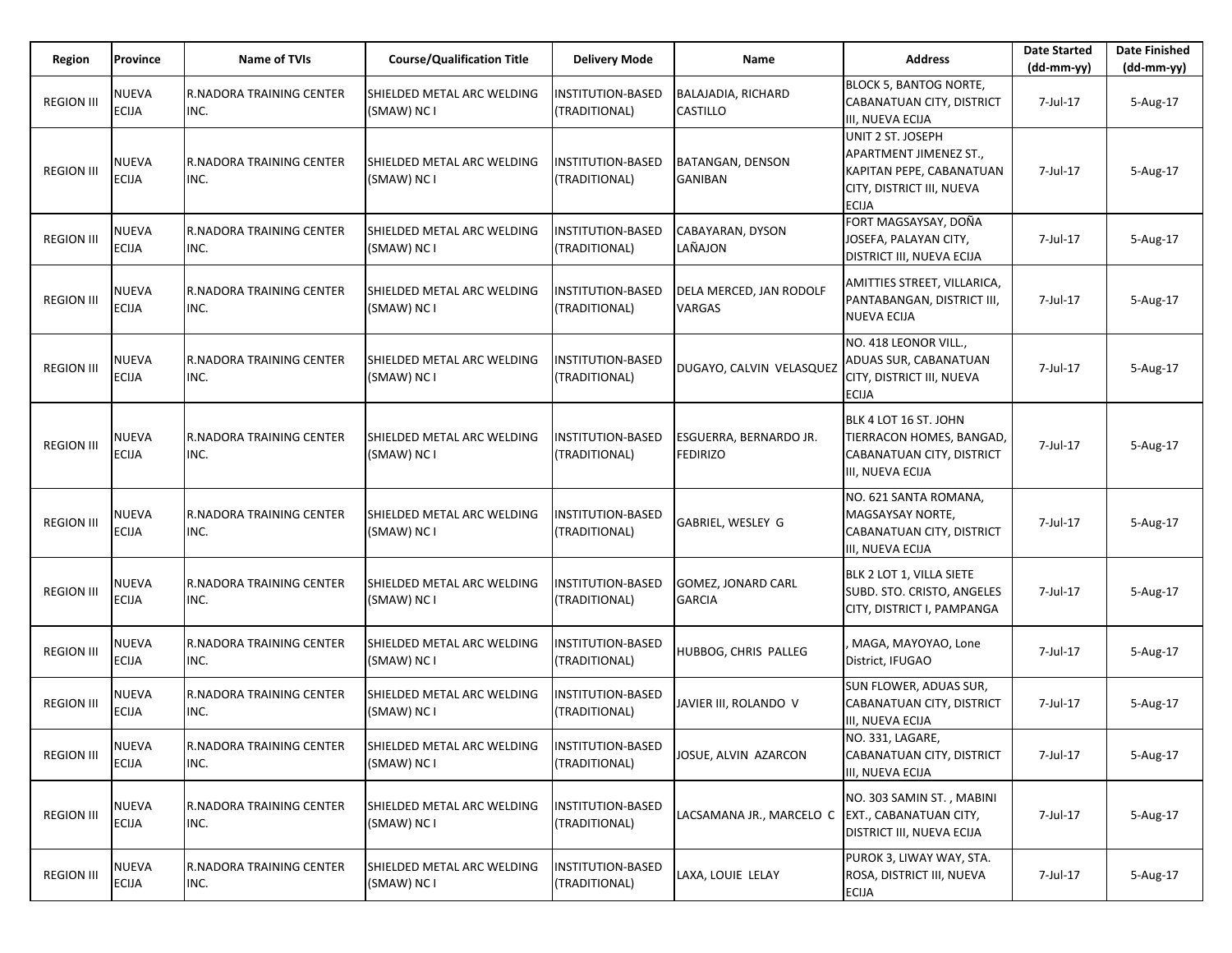| Region            | Province                     | <b>Name of TVIs</b>                     | <b>Course/Qualification Title</b>         | <b>Delivery Mode</b>                      | <b>Name</b>                          | <b>Address</b>                                                                     | <b>Date Started</b><br>$(dd-mm-yy)$ | <b>Date Finished</b><br>$(dd-mm-yy)$ |
|-------------------|------------------------------|-----------------------------------------|-------------------------------------------|-------------------------------------------|--------------------------------------|------------------------------------------------------------------------------------|-------------------------------------|--------------------------------------|
| <b>REGION III</b> | <b>NUEVA</b><br><b>ECIJA</b> | <b>R.NADORA TRAINING CENTER</b><br>INC. | SHIELDED METAL ARC WELDING<br>(SMAW) NC I | <b>INSTITUTION-BASED</b><br>(TRADITIONAL) | LUMANLAN, MAMERTO<br><b>DIAWA</b>    | ZONE I APITONG ST., CAMP<br>TINIO, CABANATUAN CITY,<br>DISTRICT III, NUEVA ECIJA   | 7-Jul-17                            | 5-Aug-17                             |
| <b>REGION III</b> | NUEVA<br><b>ECIJA</b>        | <b>R.NADORA TRAINING CENTER</b><br>INC. | SHIELDED METAL ARC WELDING<br>(SMAW) NC I | INSTITUTION-BASED<br>(TRADITIONAL)        | MADULID, JAYSON SANTOS               | MAPALAD, STA. ROSA,<br>DISTRICT III, NUEVA ECIJA                                   | 7-Jul-17                            | 5-Aug-17                             |
| <b>REGION III</b> | <b>NUEVA</b><br><b>ECIJA</b> | R.NADORA TRAINING CENTER<br>INC.        | SHIELDED METAL ARC WELDING<br>(SMAW) NC I | INSTITUTION-BASED<br>(TRADITIONAL)        | MALLARE, EDDIE PARAÑAL               | PUROK 3, LIWAYWAY, STA.<br>ROSA, DISTRICT III, NUEVA<br><b>ECIJA</b>               | 7-Jul-17                            | 5-Aug-17                             |
| <b>REGION III</b> | NUEVA<br><b>ECIJA</b>        | <b>R.NADORA TRAINING CENTER</b><br>INC. | SHIELDED METAL ARC WELDING<br>(SMAW) NC I | <b>NSTITUTION-BASED</b><br>(TRADITIONAL)  | MARCOS, JOSUE PASCUAL                | MAGSAYSAY ST, MALATE,<br>PALAYAN CITY, DISTRICT III,<br><b>NUEVA ECIJA</b>         | 7-Jul-17                            | 5-Aug-17                             |
| <b>REGION III</b> | <b>NUEVA</b><br><b>ECIJA</b> | R.NADORA TRAINING CENTER<br>INC.        | SHIELDED METAL ARC WELDING<br>(SMAW) NC I | <b>INSTITUTION-BASED</b><br>(TRADITIONAL) | MENDEZ, JAYSON REYES                 | 135, OBRERO, CABANATUAN<br>CITY, DISTRICT III, NUEVA<br><b>ECIJA</b>               | 7-Jul-17                            | 5-Aug-17                             |
| <b>REGION III</b> | NUEVA<br>ECIJA               | <b>R.NADORA TRAINING CENTER</b><br>INC. | SHIELDED METAL ARC WELDING<br>(SMAW) NC I | <b>NSTITUTION-BASED</b><br>TRADITIONAL)   | MENDOZA, RAFAEL<br><b>BERNARDO</b>   | NO. 36 PUROK 3, SUMACAB<br>ESTE, CABANATUAN CITY,<br>DISTRICT III, NUEVA ECIJA     | 7-Jul-17                            | 5-Aug-17                             |
| <b>REGION III</b> | <b>NUEVA</b><br><b>ECIJA</b> | <b>R.NADORA TRAINING CENTER</b><br>INC. | SHIELDED METAL ARC WELDING<br>(SMAW) NC I | <b>INSTITUTION-BASED</b><br>(TRADITIONAL) | NARVAEZ, GERALDINE<br>RAMIREZ        | NO. 990 INTERIOR, DAAN<br>SARILE, CABANATUAN CITY,<br>DISTRICT III, NUEVA ECIJA    | 7-Jul-17                            | 5-Aug-17                             |
| <b>REGION III</b> | NUEVA<br><b>ECIJA</b>        | <b>R.NADORA TRAINING CENTER</b><br>INC. | SHIELDED METAL ARC WELDING<br>(SMAW) NC I | INSTITUTION-BASED<br>(TRADITIONAL)        | NULUD, RODRIGO VICENTE               | BLK 10 LOT 5, VILLA EMILIA<br>SUBD., CABANATUAN CITY,<br>DISTRICT III, NUEVA ECIJA | 7-Jul-17                            | 5-Aug-17                             |
| <b>REGION III</b> | <b>NUEVA</b><br><b>ECIJA</b> | <b>R.NADORA TRAINING CENTER</b><br>INC. | SHIELDED METAL ARC WELDING<br>(SMAW) NC I | <b>NSTITUTION-BASED</b><br>(TRADITIONAL)  | ODONIO, VIVENCIO JR.<br><b>DIAWA</b> | ZONE 1 APITONG ST., CAMP<br>TINIO, CABANATUAN CITY,<br>DISTRICT III, NUEVA ECIJA   | 7-Jul-17                            | 5-Aug-17                             |
| <b>REGION III</b> | NUEVA<br><b>ECIJA</b>        | <b>R.NADORA TRAINING CENTER</b><br>INC. | SHIELDED METAL ARC WELDING<br>(SMAW) NC I | INSTITUTION-BASED<br>(TRADITIONAL)        | PODES, JOJO DE VERA                  | PUROK 3, LIWAYWAY, STA.<br>ROSA, DISTRICT III, NUEVA<br><b>ECIJA</b>               | 7-Jul-17                            | 5-Aug-17                             |
| <b>REGION III</b> | <b>NUEVA</b><br><b>ECIJA</b> | <b>R.NADORA TRAINING CENTER</b><br>INC. | SHIELDED METAL ARC WELDING<br>(SMAW) NC I | <b>NSTITUTION-BASED</b><br>TRADITIONAL)   | RAMIREZ, FREDERICK ALDAS             | NO. 990 INTERIOR, DAAN<br>SARILE, CABANATUAN CITY,<br>DISTRICT III, NUEVA ECIJA    | 7-Jul-17                            | 5-Aug-17                             |
| <b>REGION III</b> | NUEVA<br><b>ECIJA</b>        | R.NADORA TRAINING CENTER<br>INC.        | SHIELDED METAL ARC WELDING<br>(SMAW) NC I | <b>INSTITUTION-BASED</b><br>(TRADITIONAL) | SUMANG, RANDY ROQUE                  | NO. 326 SAMIN ST., MABINI<br>EXT., CABANATUAN CITY,<br>DISTRICT III, NUEVA ECIJA   | 7-Jul-17                            | 5-Aug-17                             |
| <b>REGION III</b> | NUEVA<br>ECIJA               | <b>R.NADORA TRAINING CENTER</b><br>INC. | SHIELDED METAL ARC WELDING<br>(SMAW) NC I | NSTITUTION-BASED<br>(TRADITIONAL)         | VILLACORTA, ALLAN VARILLA            | NO. 178, KANTO BANGAD,<br>CABANATUAN CITY, DISTRICT<br>III, NUEVA ECIJA            | 7-Jul-17                            | 5-Aug-17                             |
| <b>REGION III</b> | <b>NUEVA</b><br><b>ECIJA</b> | R.NADORA TRAINING CENTER<br>INC.        | SHIELDED METAL ARC WELDING<br>(SMAW) NC I | <b>INSTITUTION-BASED</b><br>(TRADITIONAL) | VILLENA, EDWARD VERGINIZA            | PUROK 2, LAGARE,<br>CABANATUAN CITY, DISTRICT<br>III, NUEVA ECIJA                  | 7-Jul-17                            | 5-Aug-17                             |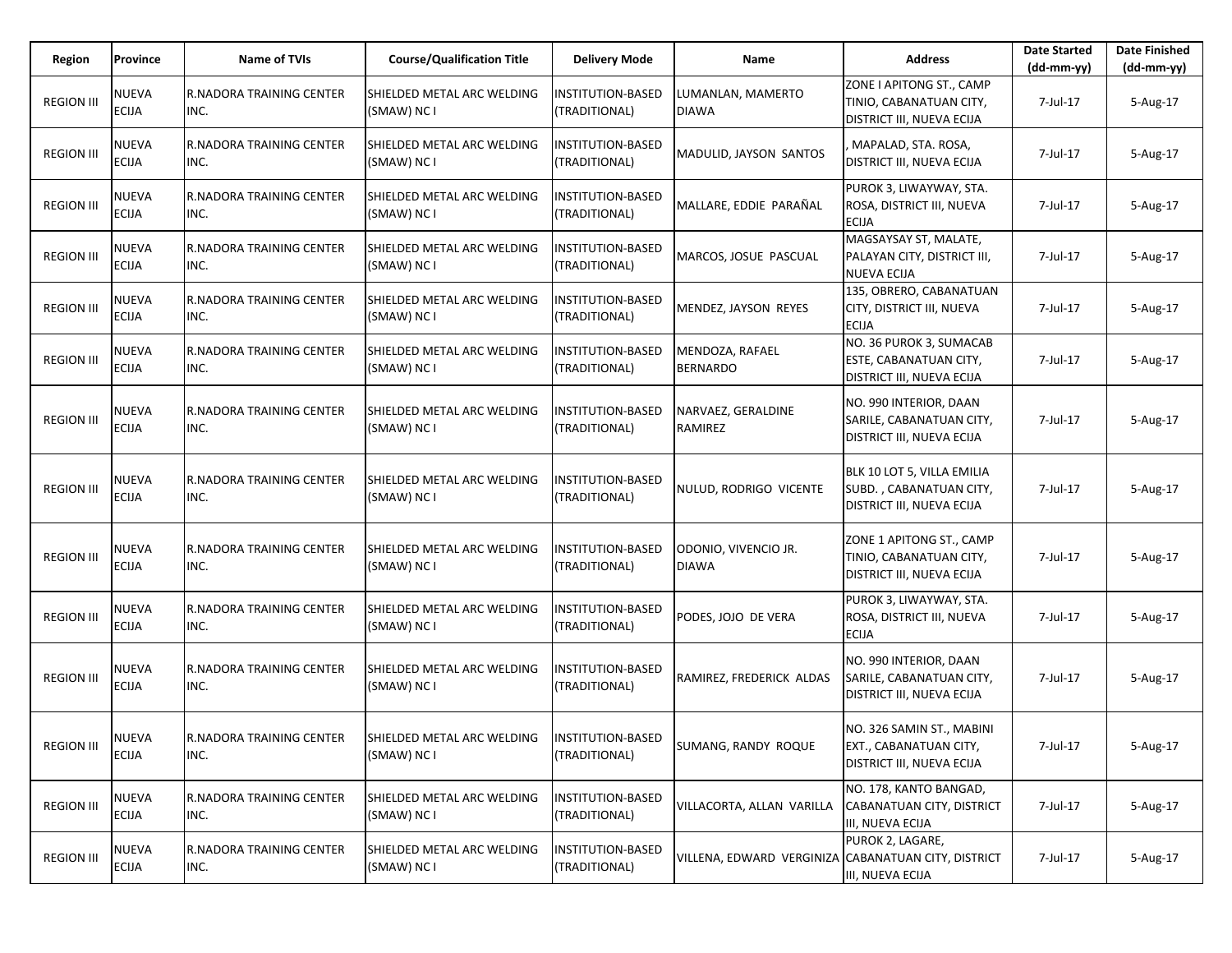| Region            | Province     | Name of TVIs                | <b>Course/Qualification Title</b> | <b>Delivery Mode</b>     | Name                                           | <b>Address</b>          | <b>Date Started</b> | <b>Date Finished</b> |
|-------------------|--------------|-----------------------------|-----------------------------------|--------------------------|------------------------------------------------|-------------------------|---------------------|----------------------|
|                   |              |                             |                                   |                          |                                                |                         | $(dd-mm-yy)$        | $(dd-mm-yy)$         |
|                   |              |                             | ASSEMBLE AND DISASSEMBLE          |                          |                                                |                         |                     |                      |
|                   | <b>NUEVA</b> | <b>GAPAN COMPUTER &amp;</b> | <b>CONSUMER ELECTRONICS</b>       |                          | ALBERTO, MARK VINCENT                          | MARCOS VILLAGE, PALAYAN |                     |                      |
| <b>REGION III</b> | <b>ECIJA</b> | TECHNICAL INSTITUTE, INC    | <b>PRODUCTS</b>                   | COMMUNITY-BASED          | LAKANDULA                                      | CITY, III, NUEVA ECIJA  | 25-Jul-17           | 29-Aug-17            |
|                   |              |                             | ASSEMBLE AND DISASSEMBLE          |                          |                                                |                         |                     |                      |
|                   | <b>NUEVA</b> | <b>GAPAN COMPUTER &amp;</b> | <b>CONSUMER ELECTRONICS</b>       |                          | CAPINGIAN, MICHAEL                             | MARCOS VILLAGE, PALAYAN |                     |                      |
| <b>REGION III</b> | <b>ECIJA</b> | TECHNICAL INSTITUTE, INC    | <b>PRODUCTS</b>                   | COMMUNITY-BASED          | <b>BALDEMOR</b>                                | CITY, III, NUEVA ECIJA  | 25-Jul-17           | 29-Aug-17            |
|                   |              |                             | ASSEMBLE AND DISASSEMBLE          |                          |                                                |                         |                     |                      |
|                   | <b>NUEVA</b> | <b>GAPAN COMPUTER &amp;</b> | <b>CONSUMER ELECTRONICS</b>       |                          | COLOMA, JOHN CARLO                             | MARCOS VILLAGE, PALAYAN |                     |                      |
| <b>REGION III</b> | <b>ECIJA</b> | TECHNICAL INSTITUTE, INC    | <b>PRODUCTS</b>                   | COMMUNITY-BASED          | <b>HETUIZA</b>                                 | CITY, III, NUEVA ECIJA  | 25-Jul-17           | 29-Aug-17            |
|                   |              |                             | ASSEMBLE AND DISASSEMBLE          |                          |                                                |                         |                     |                      |
|                   | <b>NUEVA</b> | <b>GAPAN COMPUTER &amp;</b> | <b>CONSUMER ELECTRONICS</b>       |                          |                                                | MARCOS VILLAGE, PALAYAN |                     |                      |
| <b>REGION III</b> | <b>ECIJA</b> | TECHNICAL INSTITUTE, INC    | <b>PRODUCTS</b>                   | COMMUNITY-BASED          | DELA CRUZ, JANMARK USON CITY, III, NUEVA ECIJA |                         | 25-Jul-17           | 29-Aug-17            |
|                   |              |                             | ASSEMBLE AND DISASSEMBLE          |                          |                                                |                         |                     |                      |
|                   | <b>NUEVA</b> | <b>GAPAN COMPUTER &amp;</b> | <b>CONSUMER ELECTRONICS</b>       |                          | GUEVARRA, JOSEPHINE                            | MARCOS VILLAGE, PALAYAN |                     |                      |
| <b>REGION III</b> | <b>ECIJA</b> | TECHNICAL INSTITUTE, INC    | <b>PRODUCTS</b>                   | COMMUNITY-BASED          | <b>PASCUAL</b>                                 | CITY, III, NUEVA ECIJA  | 25-Jul-17           | 29-Aug-17            |
|                   |              |                             | ASSEMBLE AND DISASSEMBLE          |                          |                                                |                         |                     |                      |
|                   | <b>NUEVA</b> | <b>GAPAN COMPUTER &amp;</b> | <b>CONSUMER ELECTRONICS</b>       |                          | <b>INOCENCIO, ROBERTO</b>                      | MARCOS VILLAGE, PALAYAN |                     |                      |
| <b>REGION III</b> | <b>ECIJA</b> | TECHNICAL INSTITUTE, INC    | <b>PRODUCTS</b>                   | COMMUNITY-BASED          | SANBRANO                                       | CITY, III, NUEVA ECIJA  | 25-Jul-17           | 29-Aug-17            |
|                   |              |                             | ASSEMBLE AND DISASSEMBLE          |                          |                                                |                         |                     |                      |
|                   | <b>NUEVA</b> | <b>GAPAN COMPUTER &amp;</b> | <b>CONSUMER ELECTRONICS</b>       |                          |                                                | MARCOS VILLAGE, PALAYAN |                     |                      |
| <b>REGION III</b> | <b>ECIJA</b> | TECHNICAL INSTITUTE, INC    | <b>PRODUCTS</b>                   | COMMUNITY-BASED          | JURIAL, RACQUEL FRAGO                          | CITY, III, NUEVA ECIJA  | 25-Jul-17           | 29-Aug-17            |
|                   |              |                             | ASSEMBLE AND DISASSEMBLE          |                          |                                                |                         |                     |                      |
|                   | <b>NUEVA</b> | <b>GAPAN COMPUTER &amp;</b> | <b>CONSUMER ELECTRONICS</b>       |                          |                                                | MARCOS VILLAGE, PALAYAN |                     |                      |
| <b>REGION III</b> | <b>ECIJA</b> | TECHNICAL INSTITUTE, INC    | <b>PRODUCTS</b>                   | COMMUNITY-BASED          | LIBED, ROME REDENTOR                           | CITY, III, NUEVA ECIJA  | 25-Jul-17           | 29-Aug-17            |
|                   |              |                             | ASSEMBLE AND DISASSEMBLE          |                          |                                                |                         |                     |                      |
|                   | <b>NUEVA</b> | <b>GAPAN COMPUTER &amp;</b> | <b>CONSUMER ELECTRONICS</b>       |                          | MANANSALA, JOHN PAUL                           | MARCOS VILLAGE, PALAYAN |                     |                      |
| <b>REGION III</b> | <b>ECIJA</b> | TECHNICAL INSTITUTE, INC    | <b>PRODUCTS</b>                   | COMMUNITY-BASED          | SALVADOR                                       | CITY, III, NUEVA ECIJA  | 25-Jul-17           | 29-Aug-17            |
|                   |              |                             | ASSEMBLE AND DISASSEMBLE          |                          |                                                |                         |                     |                      |
|                   | <b>NUEVA</b> | <b>GAPAN COMPUTER &amp;</b> | <b>CONSUMER ELECTRONICS</b>       |                          |                                                | MARCOS VILLAGE, PALAYAN |                     |                      |
| <b>REGION III</b> | <b>ECIJA</b> | TECHNICAL INSTITUTE, INC    | <b>PRODUCTS</b>                   | COMMUNITY-BASED          | MANTILE, LEONARD VICENTE                       | CITY, III, NUEVA ECIJA  | 25-Jul-17           | 29-Aug-17            |
|                   |              |                             | ASSEMBLE AND DISASSEMBLE          |                          |                                                |                         |                     |                      |
|                   | <b>NUEVA</b> | <b>GAPAN COMPUTER &amp;</b> | <b>CONSUMER ELECTRONICS</b>       |                          | MAYUGO, ROMNEIL                                | MARCOS VILLAGE, PALAYAN |                     |                      |
| <b>REGION III</b> | <b>ECIJA</b> | TECHNICAL INSTITUTE, INC    | <b>PRODUCTS</b>                   | COMMUNITY-BASED          | <b>MARQUEZ</b>                                 | CITY, III, NUEVA ECIJA  | 25-Jul-17           | 29-Aug-17            |
|                   |              |                             | ASSEMBLE AND DISASSEMBLE          |                          |                                                |                         |                     |                      |
|                   | <b>NUEVA</b> | <b>GAPAN COMPUTER &amp;</b> | <b>CONSUMER ELECTRONICS</b>       |                          |                                                | MARCOS VILLAGE, PALAYAN |                     |                      |
| <b>REGION III</b> | <b>ECIJA</b> | TECHNICAL INSTITUTE, INC    | <b>PRODUCTS</b>                   | COMMUNITY-BASED          | MIRANDA, ART DELA CRUZ                         | CITY, III, NUEVA ECIJA  | 25-Jul-17           | 29-Aug-17            |
|                   |              |                             | ASSEMBLE AND DISASSEMBLE          |                          |                                                |                         |                     |                      |
|                   | <b>NUEVA</b> | <b>GAPAN COMPUTER &amp;</b> | <b>CONSUMER ELECTRONICS</b>       |                          | NALUNDASAN, JEREMIAS                           | MARCOS VILLAGE, PALAYAN |                     |                      |
| REGION III ECIJA  |              | TECHNICAL INSTITUTE, INC    | <b>PRODUCTS</b>                   | COMMUNITY-BASED CASTILLO |                                                | CITY, III, NUEVA ECIJA  | 25-Jul-17           | 29-Aug-17            |
|                   |              |                             | ASSEMBLE AND DISASSEMBLE          |                          |                                                |                         |                     |                      |
|                   | <b>NUEVA</b> | <b>GAPAN COMPUTER &amp;</b> | <b>CONSUMER ELECTRONICS</b>       |                          |                                                | MARCOS VILLAGE, PALAYAN |                     |                      |
| <b>REGION III</b> | <b>ECIJA</b> | TECHNICAL INSTITUTE, INC    | <b>PRODUCTS</b>                   | COMMUNITY-BASED          | NORCA, JAYVIDE N/A                             | CITY, III, NUEVA ECIJA  | 25-Jul-17           | 29-Aug-17            |
|                   |              |                             | ASSEMBLE AND DISASSEMBLE          |                          |                                                |                         |                     |                      |
|                   | <b>NUEVA</b> | <b>GAPAN COMPUTER &amp;</b> | <b>CONSUMER ELECTRONICS</b>       |                          | PADERNILLA, ROGELIO                            | MARCOS VILLAGE, PALAYAN |                     |                      |
| <b>REGION III</b> | <b>ECIJA</b> | TECHNICAL INSTITUTE, INC    | <b>PRODUCTS</b>                   | COMMUNITY-BASED          | <b>ANGELES</b>                                 | CITY, III, NUEVA ECIJA  | 25-Jul-17           | 29-Aug-17            |
|                   |              |                             | ASSEMBLE AND DISASSEMBLE          |                          |                                                |                         |                     |                      |
|                   | <b>NUEVA</b> | <b>GAPAN COMPUTER &amp;</b> | <b>CONSUMER ELECTRONICS</b>       |                          |                                                | MARCOS VILLAGE, PALAYAN |                     |                      |
|                   | <b>ECIJA</b> |                             |                                   |                          |                                                |                         |                     |                      |
| <b>REGION III</b> |              | TECHNICAL INSTITUTE, INC    | <b>PRODUCTS</b>                   |                          | COMMUNITY-BASED   PALANG, GREMAILL NICOLAS     | CITY, III, NUEVA ECIJA  | 25-Jul-17           | 29-Aug-17            |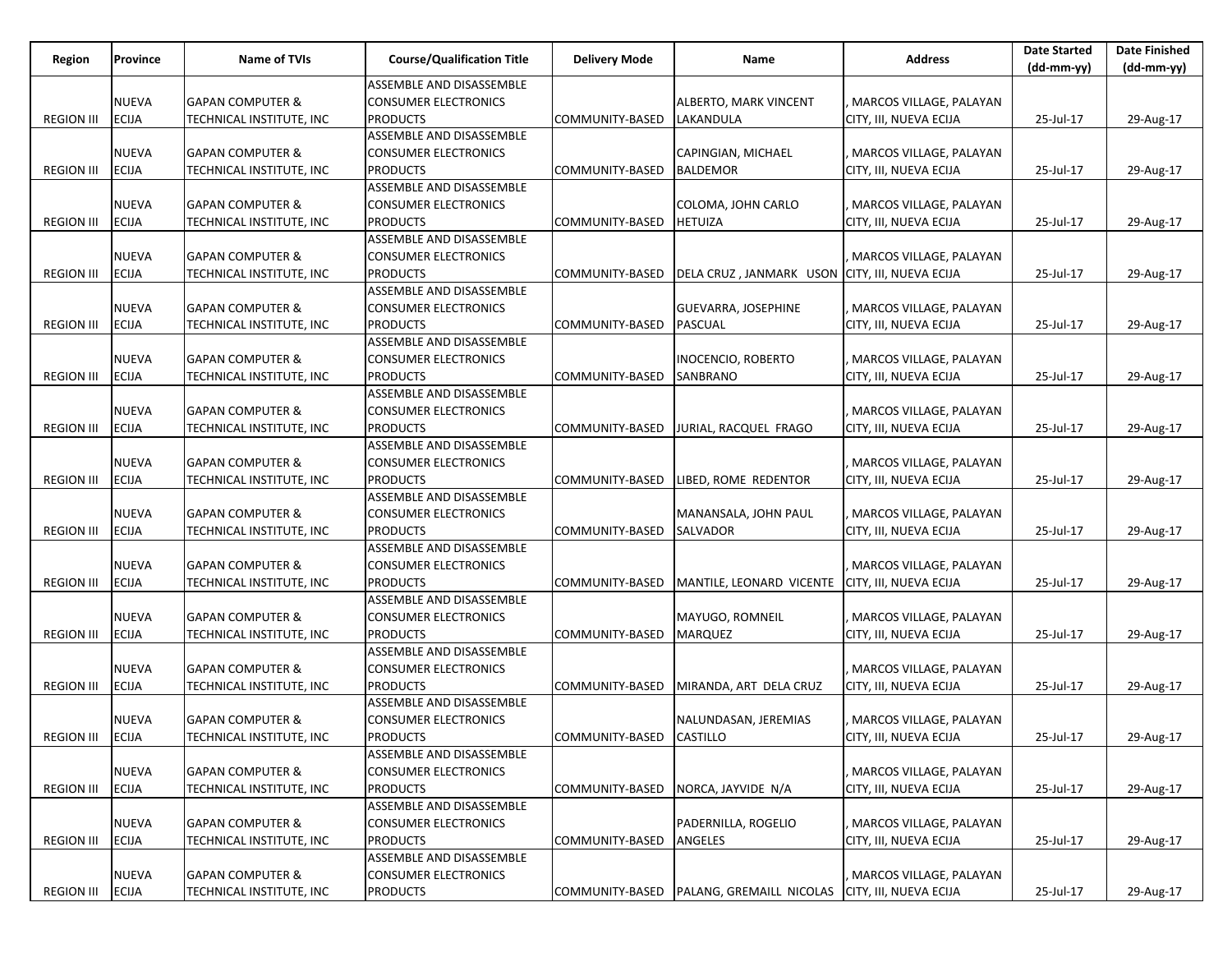| Region            | Province     | Name of TVIs                            | <b>Course/Qualification Title</b> | <b>Delivery Mode</b>     | Name                                             | <b>Address</b>                  | <b>Date Started</b><br>$(dd-mm-yy)$ | <b>Date Finished</b><br>$(dd-mm-yy)$ |
|-------------------|--------------|-----------------------------------------|-----------------------------------|--------------------------|--------------------------------------------------|---------------------------------|-------------------------------------|--------------------------------------|
|                   |              |                                         | ASSEMBLE AND DISASSEMBLE          |                          |                                                  |                                 |                                     |                                      |
|                   | <b>NUEVA</b> | <b>GAPAN COMPUTER &amp;</b>             | <b>CONSUMER ELECTRONICS</b>       |                          | PILANDE, MARK GENEL                              | MARCOS VILLAGE, PALAYAN         |                                     |                                      |
| <b>REGION III</b> | <b>ECIJA</b> | TECHNICAL INSTITUTE, INC                | <b>PRODUCTS</b>                   | COMMUNITY-BASED          | <b>SANTOS</b>                                    | CITY, III, NUEVA ECIJA          | 25-Jul-17                           | 29-Aug-17                            |
|                   |              |                                         | ASSEMBLE AND DISASSEMBLE          |                          |                                                  | BLOCK A, MARCOS VILLAGE,        |                                     |                                      |
|                   | <b>NUEVA</b> | <b>GAPAN COMPUTER &amp;</b>             | <b>CONSUMER ELECTRONICS</b>       |                          | RIOROSO, RORY JOHN                               | PALAYAN CITY, III, NUEVA        |                                     |                                      |
| <b>REGION III</b> | <b>ECIJA</b> | TECHNICAL INSTITUTE, INC                | <b>PRODUCTS</b>                   | COMMUNITY-BASED          | <b>UMBLAS</b>                                    | <b>ECIJA</b>                    | 25-Jul-17                           | 29-Aug-17                            |
|                   |              |                                         | ASSEMBLE AND DISASSEMBLE          |                          |                                                  |                                 |                                     |                                      |
|                   | <b>NUEVA</b> | <b>GAPAN COMPUTER &amp;</b>             | <b>CONSUMER ELECTRONICS</b>       |                          |                                                  | MARCOS VILLAGE, PALAYAN         |                                     |                                      |
| <b>REGION III</b> | <b>ECIJA</b> | TECHNICAL INSTITUTE, INC                | <b>PRODUCTS</b>                   | COMMUNITY-BASED          | ROGAYAN, JOHN MARTIN                             | CITY, III, NUEVA ECIJA          | 25-Jul-17                           | 29-Aug-17                            |
|                   |              |                                         | ASSEMBLE AND DISASSEMBLE          |                          |                                                  |                                 |                                     |                                      |
|                   | <b>NUEVA</b> | <b>GAPAN COMPUTER &amp;</b>             | <b>CONSUMER ELECTRONICS</b>       |                          | SAMPANG, ELADIO                                  | MARCOS VILLAGE, PALAYAN         |                                     |                                      |
| <b>REGION III</b> | <b>ECIJA</b> | TECHNICAL INSTITUTE, INC                | <b>PRODUCTS</b>                   | COMMUNITY-BASED          | <b>INOCENCIO</b>                                 | CITY, III, NUEVA ECIJA          | 25-Jul-17                           | 29-Aug-17                            |
|                   |              |                                         | ASSEMBLE AND DISASSEMBLE          |                          |                                                  |                                 |                                     |                                      |
|                   | <b>NUEVA</b> | <b>GAPAN COMPUTER &amp;</b>             | <b>CONSUMER ELECTRONICS</b>       |                          |                                                  | MARCOS VILLAGE, PALAYAN         |                                     |                                      |
| <b>REGION III</b> | <b>ECIJA</b> | TECHNICAL INSTITUTE, INC                | <b>PRODUCTS</b>                   | COMMUNITY-BASED          | SANTOS, EROLL JAY TORALBA CITY, III, NUEVA ECIJA |                                 | 25-Jul-17                           | 29-Aug-17                            |
|                   |              |                                         | ASSEMBLE AND DISASSEMBLE          |                          |                                                  |                                 |                                     |                                      |
|                   | <b>NUEVA</b> | <b>GAPAN COMPUTER &amp;</b>             | <b>CONSUMER ELECTRONICS</b>       |                          | SARMIENTO, EDDIBOY                               | MARCOS VILLAGE, PALAYAN         |                                     |                                      |
| <b>REGION III</b> | <b>ECIJA</b> | TECHNICAL INSTITUTE, INC                | <b>PRODUCTS</b>                   | COMMUNITY-BASED          | <b>BARRIENTOS</b>                                | CITY, III, NUEVA ECIJA          | 25-Jul-17                           | 29-Aug-17                            |
|                   |              |                                         | ASSEMBLE AND DISASSEMBLE          |                          |                                                  |                                 |                                     |                                      |
|                   | <b>NUEVA</b> | <b>GAPAN COMPUTER &amp;</b>             | <b>CONSUMER ELECTRONICS</b>       |                          |                                                  | MARCOS VILLAGE, PALAYAN         |                                     |                                      |
| <b>REGION III</b> | <b>ECIJA</b> | TECHNICAL INSTITUTE, INC                | <b>PRODUCTS</b>                   | COMMUNITY-BASED          | VICENTE, ART GALAM                               | CITY, III, NUEVA ECIJA          | 25-Jul-17                           | 29-Aug-17                            |
|                   |              |                                         | ASSEMBLE AND DISASSEMBLE          |                          |                                                  |                                 |                                     |                                      |
|                   | <b>NUEVA</b> | <b>GAPAN COMPUTER &amp;</b>             | <b>CONSUMER ELECTRONICS</b>       |                          |                                                  | MARCOS VILLAGE, PALAYAN         |                                     |                                      |
| <b>REGION III</b> | <b>ECIJA</b> | TECHNICAL INSTITUTE, INC                | <b>PRODUCTS</b>                   | COMMUNITY-BASED          | VICENTE, RAMOS AIREEN                            | CITY, III, NUEVA ECIJA          | 25-Jul-17                           | 29-Aug-17                            |
|                   |              |                                         | ASSEMBLE AND DISASSEMBLE          |                          |                                                  |                                 |                                     |                                      |
|                   | <b>NUEVA</b> | <b>GAPAN COMPUTER &amp;</b>             | <b>CONSUMER ELECTRONICS</b>       |                          | VINCULADO, JEROME                                | MARCOS VILLAGE, PALAYAN         |                                     |                                      |
| <b>REGION III</b> | <b>ECIJA</b> | TECHNICAL INSTITUTE, INC                | <b>PRODUCTS</b>                   | COMMUNITY-BASED          | <b>ANTONIO</b>                                   | CITY, III, NUEVA ECIJA          | 25-Jul-17                           | 29-Aug-17                            |
|                   |              |                                         |                                   |                          |                                                  |                                 |                                     |                                      |
| <b>REGION III</b> | NUEVA        | <b>JVF Center for Technical Studies</b> | DRESSMAKING (CASUAL) NC II        | INSTITUTION-BASED        | Abaya, Analyn Abenoja                            | 225street, Brgy Zamora, Santa   | 17-Jul-17                           | 31-Aug-17                            |
|                   | <b>ECIJA</b> | and Assessment, Inc.                    |                                   | (MOBILE TRAINING)        |                                                  | Rosa, 3, NUEVA ECIJA            |                                     |                                      |
|                   |              |                                         |                                   |                          |                                                  |                                 |                                     |                                      |
| <b>REGION III</b> | <b>NUEVA</b> | <b>JVF Center for Technical Studies</b> | DRESSMAKING (CASUAL) NC II        | <b>INSTITUTION-BASED</b> | Alfaro, Marilyn Galang                           | 160street, Brgy Zamora, Santa   | 17-Jul-17                           | 31-Aug-17                            |
|                   | <b>ECIJA</b> | and Assessment, Inc.                    |                                   | (MOBILE TRAINING)        |                                                  | Rosa, 3, NUEVA ECIJA            |                                     |                                      |
|                   |              |                                         |                                   |                          |                                                  |                                 |                                     |                                      |
| <b>REGION III</b> | NUEVA        | <b>JVF Center for Technical Studies</b> | DRESSMAKING (CASUAL) NC II        | <b>INSTITUTION-BASED</b> | Angeles, Connie Pingol                           | 79street, Brgy Del Pilar, Santa | 17-Jul-17                           | 31-Aug-17                            |
|                   | <b>ECIJA</b> | and Assessment, Inc.                    |                                   | (MOBILE TRAINING)        |                                                  | Rosa, 3, NUEVA ECIJA            |                                     |                                      |
|                   |              |                                         |                                   |                          |                                                  |                                 |                                     |                                      |
| <b>REGION III</b> | <b>NUEVA</b> | <b>JVF Center for Technical Studies</b> | DRESSMAKING (CASUAL) NC II        | <b>INSTITUTION-BASED</b> |                                                  | Tramo, Brgy Del Pilar, Santa    |                                     |                                      |
|                   | <b>ECIJA</b> | and Assessment, Inc.                    |                                   | (MOBILE TRAINING)        | Dawang, Gemma Germino                            | Rosa, 3, NUEVA ECIJA            | 17-Jul-17                           | 31-Aug-17                            |
|                   |              |                                         |                                   |                          |                                                  |                                 |                                     |                                      |
|                   | <b>NUEVA</b> | JVF Center for Technical Studies        |                                   | <b>INSTITUTION-BASED</b> |                                                  | Tramo, Brgy Del Pilar, Santa    |                                     |                                      |
| <b>REGION III</b> | <b>ECIJA</b> | and Assessment, Inc.                    | DRESSMAKING (CASUAL) NC II        | (MOBILE TRAINING)        | De Guzman, Susie Habla                           | Rosa, 3, NUEVA ECIJA            | 17-Jul-17                           | 31-Aug-17                            |
|                   |              |                                         |                                   |                          |                                                  |                                 |                                     |                                      |
|                   | <b>NUEVA</b> | JVF Center for Technical Studies        |                                   | <b>INSTITUTION-BASED</b> |                                                  | 49street, San Mariano, Santa    |                                     |                                      |
| <b>REGION III</b> | <b>ECIJA</b> | and Assessment, Inc.                    | DRESSMAKING (CASUAL) NC II        | (MOBILE TRAINING)        | Estaca, Myrna Dela Cruz                          | Rosa, 3, NUEVA ECIJA            | 17-Jul-17                           | 31-Aug-17                            |
|                   |              |                                         |                                   |                          |                                                  |                                 |                                     |                                      |
|                   | <b>NUEVA</b> | JVF Center for Technical Studies        |                                   | <b>INSTITUTION-BASED</b> |                                                  | 0239street, Brgy Rizal, Santa   |                                     |                                      |
| <b>REGION III</b> | <b>ECIJA</b> | and Assessment, Inc.                    | DRESSMAKING (CASUAL) NC II        | (MOBILE TRAINING)        | Eusebio, Teresita Putungan                       | Rosa, 3, NUEVA ECIJA            | 17-Jul-17                           | 31-Aug-17                            |
|                   |              |                                         |                                   |                          |                                                  |                                 |                                     |                                      |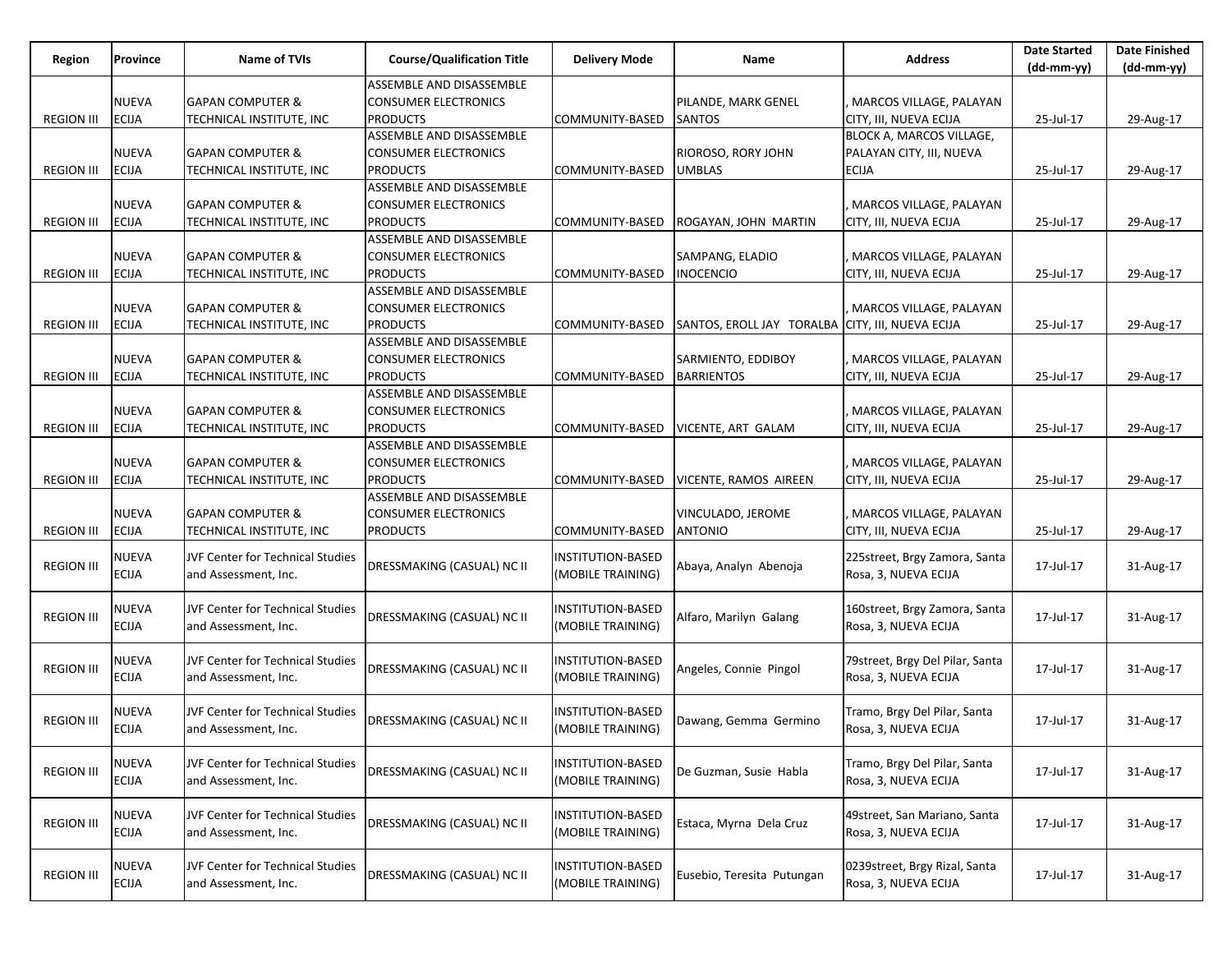| Region            | Province                     | Name of TVIs                                                    | <b>Course/Qualification Title</b> | <b>Delivery Mode</b>                          | Name                               | <b>Address</b>                                           | <b>Date Started</b><br>$(dd-mm-yy)$ | <b>Date Finished</b><br>$(dd-mm-yy)$ |
|-------------------|------------------------------|-----------------------------------------------------------------|-----------------------------------|-----------------------------------------------|------------------------------------|----------------------------------------------------------|-------------------------------------|--------------------------------------|
| <b>REGION III</b> | <b>NUEVA</b><br><b>ECIJA</b> | <b>JVF Center for Technical Studies</b><br>and Assessment, Inc. | DRESSMAKING (CASUAL) NC II        | INSTITUTION-BASED<br>(MOBILE TRAINING)        | Francisco, Janice Flores           | 300street, San Joseph, Santa<br>Rosa, 3, NUEVA ECIJA     | 17-Jul-17                           | 31-Aug-17                            |
| <b>REGION III</b> | <b>NUEVA</b><br><b>ECIJA</b> | <b>JVF Center for Technical Studies</b><br>and Assessment, Inc. | <b>DRESSMAKING (CASUAL) NC II</b> | INSTITUTION-BASED<br>(MOBILE TRAINING)        | Lajota, Marie Joven                | Tramo, Brgy Del Pilar, Santa<br>Rosa, 3, NUEVA ECIJA     | 17-Jul-17                           | 31-Aug-17                            |
| <b>REGION III</b> | <b>NUEVA</b><br><b>ECIJA</b> | JVF Center for Technical Studies<br>and Assessment, Inc.        | DRESSMAKING (CASUAL) NC II        | INSTITUTION-BASED<br>(MOBILE TRAINING)        | Legaspi, Dolores Galang            | 182street, Brgy Zamora, Santa<br>Rosa, 3, NUEVA ECIJA    | 17-Jul-17                           | 31-Aug-17                            |
| <b>REGION III</b> | <b>NUEVA</b><br><b>ECIJA</b> | <b>JVF Center for Technical Studies</b><br>and Assessment, Inc. | <b>DRESSMAKING (CASUAL) NC II</b> | <b>INSTITUTION-BASED</b><br>(MOBILE TRAINING) | Manabat, Catherine Gumarad         | 299street, San Joseph, Santa<br>Rosa, 3, NUEVA ECIJA     | 17-Jul-17                           | 31-Aug-17                            |
| <b>REGION III</b> | <b>NUEVA</b><br><b>ECIJA</b> | <b>JVF Center for Technical Studies</b><br>and Assessment, Inc. | DRESSMAKING (CASUAL) NC II        | INSTITUTION-BASED<br>(MOBILE TRAINING)        | Matias, Merly Galang               | 141street, Brgy Zamora, Santa<br>Rosa, 3, NUEVA ECIJA    | 17-Jul-17                           | 31-Aug-17                            |
| <b>REGION III</b> | NUEVA<br><b>ECIJA</b>        | <b>JVF Center for Technical Studies</b><br>and Assessment, Inc. | DRESSMAKING (CASUAL) NC II        | INSTITUTION-BASED<br>(MOBILE TRAINING)        | Medina, Amelyn Zafra               | 121street, Brgy Del Pilar,<br>Santa Rosa, 3, NUEVA ECIJA | 17-Jul-17                           | 31-Aug-17                            |
| <b>REGION III</b> | <b>NUEVA</b><br><b>ECIJA</b> | JVF Center for Technical Studies<br>and Assessment, Inc.        | DRESSMAKING (CASUAL) NC II        | <b>INSTITUTION-BASED</b><br>(MOBILE TRAINING) | Odra, Dolores Natividad            | 264street, Brgy Rizal, Santa<br>Rosa, 3, NUEVA ECIJA     | 17-Jul-17                           | 31-Aug-17                            |
| <b>REGION III</b> | NUEVA<br><b>ECIJA</b>        | JVF Center for Technical Studies<br>and Assessment, Inc.        | DRESSMAKING (CASUAL) NC II        | <b>INSTITUTION-BASED</b><br>(MOBILE TRAINING) | Odra, Lovely Rose Jordan           | 0263street, Brgy Rizal, Santa<br>Rosa, 3, NUEVA ECIJA    | 17-Jul-17                           | 31-Aug-17                            |
| <b>REGION III</b> | <b>NUEVA</b><br><b>ECIJA</b> | <b>JVF Center for Technical Studies</b><br>and Assessment, Inc. | DRESSMAKING (CASUAL) NC II        | INSTITUTION-BASED<br>(MOBILE TRAINING)        | Pascua, Rolinda Tawagan            | Tramo, Brgy Del Pilar, Santa<br>Rosa, 3, NUEVA ECIJA     | 17-Jul-17                           | 31-Aug-17                            |
| <b>REGION III</b> | NUEVA<br><b>ECIJA</b>        | JVF Center for Technical Studies<br>and Assessment, Inc.        | DRESSMAKING (CASUAL) NC II        | INSTITUTION-BASED<br>(MOBILE TRAINING)        | Roxas, Thea Villanueva             | 0254street, Brgy Rizal, Santa<br>Rosa, 3, NUEVA ECIJA    | 17-Jul-17                           | 31-Aug-17                            |
| <b>REGION III</b> | <b>NUEVA</b><br><b>ECIJA</b> | <b>JVF Center for Technical Studies</b><br>and Assessment, Inc. | DRESSMAKING (CASUAL) NC II        | <b>INSTITUTION-BASED</b><br>(MOBILE TRAINING) | Santos, Arah Jane Alcaraz          | 117street, Brgy Del Pilar,<br>Santa Rosa, 3, NUEVA ECIJA | 17-Jul-17                           | 31-Aug-17                            |
| <b>REGION III</b> | NUEVA<br><b>ECIJA</b>        | <b>JVF Center for Technical Studies</b><br>and Assessment, Inc. | DRESSMAKING (CASUAL) NC II        | <b>INSTITUTION-BASED</b><br>(MOBILE TRAINING) | Santos, Emelda Zolina              | 301 street, San Joseph, Santa<br>Rosa, 3, NUEVA ECIJA    | 17-Jul-17                           | 31-Aug-17                            |
| <b>REGION III</b> | <b>NUEVA</b><br><b>ECIJA</b> | <b>JVF Center for Technical Studies</b><br>and Assessment, Inc. | DRESSMAKING (CASUAL) NC II        | INSTITUTION-BASED<br>(MOBILE TRAINING)        | Sapiandante, Rosalina<br>Sarmiento | 8street, Brgy Del Pilar, Santa<br>Rosa, 3, NUEVA ECIJA   | 17-Jul-17                           | 31-Aug-17                            |
| <b>REGION III</b> | <b>NUEVA</b><br><b>ECIJA</b> | JVF Center for Technical Studies<br>and Assessment, Inc.        | DRESSMAKING (CASUAL) NC II        | <b>INSTITUTION-BASED</b><br>(MOBILE TRAINING) | Tobiano, Lourdes Sarmiento         | 22street, Brgy Del Pilar, Santa<br>Rosa, 3, NUEVA ECIJA  | 17-Jul-17                           | 31-Aug-17                            |
| <b>REGION III</b> | <b>NUEVA</b><br><b>ECIJA</b> | JVF Center for Technical Studies<br>and Assessment, Inc.        | DRESSMAKING (CASUAL) NC II        | <b>INSTITUTION-BASED</b><br>(MOBILE TRAINING) | Tualla, Evangielyn Zafra           | 142street, Brgy Del Pilar,<br>Santa Rosa, 3, NUEVA ECIJA | 17-Jul-17                           | 31-Aug-17                            |
| <b>REGION III</b> | <b>NUEVA</b><br><b>ECIJA</b> | JVF Center for Technical Studies<br>and Assessment, Inc.        | DRESSMAKING (CASUAL) NC II        | <b>INSTITUTION-BASED</b><br>(MOBILE TRAINING) | Velasco, Adelaida Quindara         | Tramo, Brgy Del Pilar, Santa<br>Rosa, 3, NUEVA ECIJA     | 17-Jul-17                           | 31-Aug-17                            |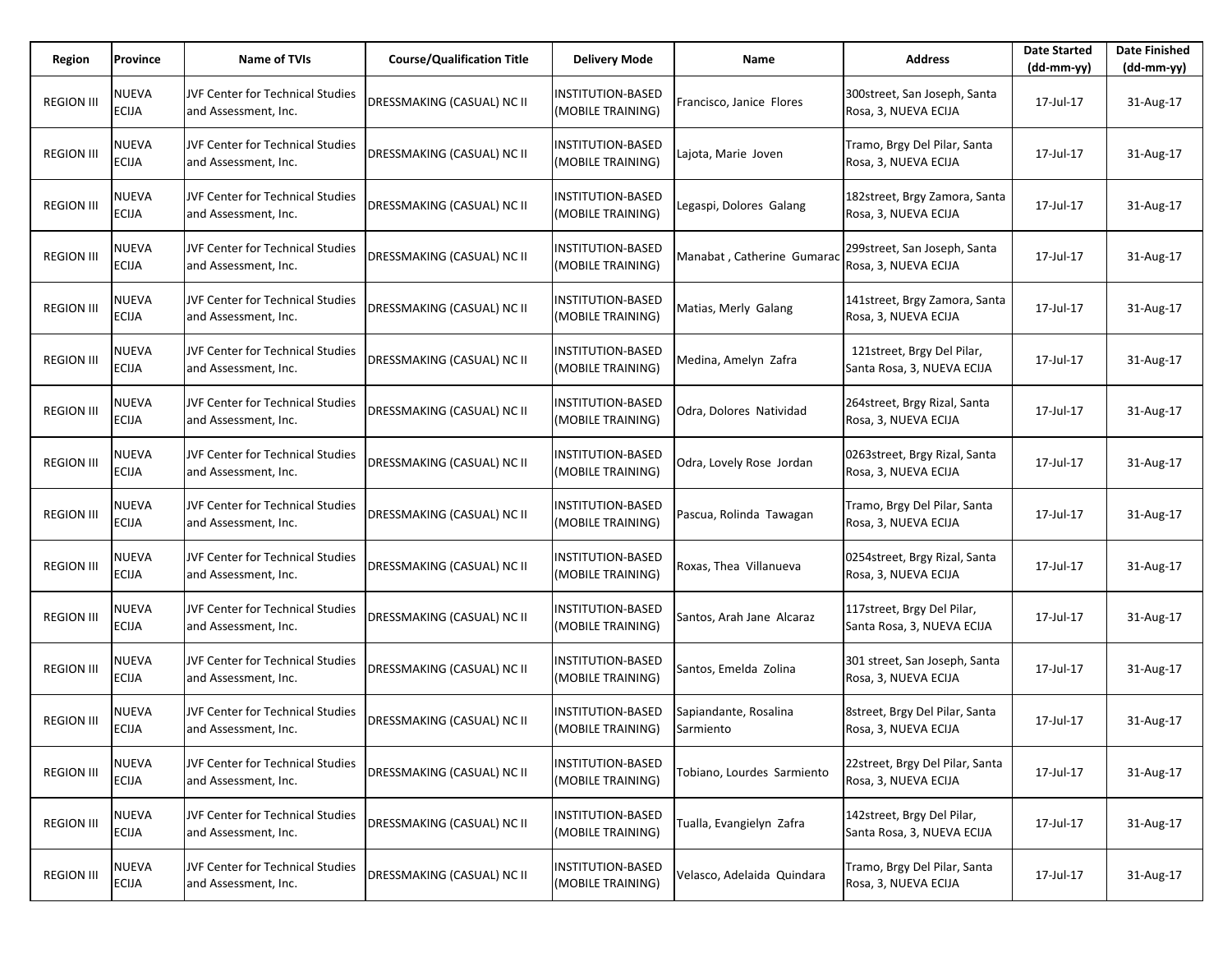|                   |                              |                                                          |                                                          |                                               |                                          |                                                                                                    | <b>Date Started</b> | <b>Date Finished</b> |
|-------------------|------------------------------|----------------------------------------------------------|----------------------------------------------------------|-----------------------------------------------|------------------------------------------|----------------------------------------------------------------------------------------------------|---------------------|----------------------|
| Region            | Province                     | Name of TVIs                                             | <b>Course/Qualification Title</b>                        | <b>Delivery Mode</b>                          | Name                                     | <b>Address</b>                                                                                     | $(dd-mm-yy)$        | $(dd-mm-yy)$         |
| <b>REGION III</b> | <b>NUEVA</b><br><b>ECIJA</b> | JVF Center for Technical Studies<br>and Assessment, Inc. | DRESSMAKING (CASUAL) NC II                               | <b>INSTITUTION-BASED</b><br>(MOBILE TRAINING) | Velasco, Marissa Sarmiento               | 23street, Brgy Del Pilar, Santa<br>Rosa, 3, NUEVA ECIJA                                            | 17-Jul-17           | 31-Aug-17            |
| <b>REGION III</b> | NUEVA<br>ECIJA               | JVF Center for Technical Studies<br>and Assessment, Inc. | DRESSMAKING (CASUAL) NC II                               | <b>INSTITUTION-BASED</b><br>(MOBILE TRAINING) | Vergara, Irene Garcia                    | 35street, Brgy Del Pilar, Santa<br>Rosa, 3, NUEVA ECIJA                                            | 17-Jul-17           | 31-Aug-17            |
| <b>REGION III</b> | <b>NUEVA</b><br><b>ECIJA</b> | SKILL-POWER INSTITUTE, INC.                              | Prepare and Cook Hot Meals<br>(Leading to Cookery NC II) | COMMUNITY-BASED                               | AROCENA, ADRIAN PAUL<br><b>MANANGUIT</b> | PUROK CENTRO, MANAROG,<br><b>GENERAL MAMERTO</b><br>NATIVIDAD, DISTRICT III,<br><b>NUEVA ECIJA</b> | 17-Jul-17           | 17-Aug-17            |
| <b>REGION III</b> | <b>NUEVA</b><br><b>ECIJA</b> | SKILL-POWER INSTITUTE, INC.                              | Prepare and Cook Hot Meals<br>(Leading to Cookery NC II) | COMMUNITY-BASED                               | AROCENA, ALMA RIRAO                      | PUROK 6, MATAAS NA<br>KAHOY, GENERAL MAMERTO<br>NATIVIDAD, DISTRICT III,<br><b>NUEVA ECIJA</b>     | 17-Jul-17           | 17-Aug-17            |
|                   | <b>NUEVA</b>                 |                                                          | Prepare and Cook Hot Meals<br>(Leading to Cookery NC II) |                                               |                                          | PUROK 6, MATAAS NA<br>KAHOY, GENERAL MAMERTO<br>NATIVIDAD, DISTRICT III,                           |                     |                      |
| <b>REGION III</b> | <b>ECIJA</b>                 | SKILL-POWER INSTITUTE, INC.                              |                                                          | COMMUNITY-BASED                               | AROCENA, UNICE CRUDA                     | <b>NUEVA ECIJA</b>                                                                                 | 17-Jul-17           | 17-Aug-17            |
|                   | <b>NUEVA</b>                 |                                                          | Prepare and Cook Hot Meals<br>(Leading to Cookery NC II) |                                               | <b>BALINGIT, RHEA MAUREEN</b>            | PUROK 3, MATAAS NA<br>KAHOY, GENERAL MAMERTO<br>NATIVIDAD, DISTRICT III,                           |                     |                      |
| <b>REGION III</b> | <b>ECIJA</b>                 | SKILL-POWER INSTITUTE, INC.                              |                                                          | COMMUNITY-BASED                               | <b>GLENN CABADING</b>                    | <b>NUEVA ECIJA</b><br>PUROK 1, MATAAS NA                                                           | 17-Jul-17           | 17-Aug-17            |
| <b>REGION III</b> | <b>NUEVA</b><br><b>ECIJA</b> | SKILL-POWER INSTITUTE, INC.                              | Prepare and Cook Hot Meals<br>(Leading to Cookery NC II) | COMMUNITY-BASED                               | BARGAN, RUEL, JR. GARO                   | KAHOY, GENERAL MAMERTO<br>NATIVIDAD, DISTRICT III,<br><b>NUEVA ECIJA</b>                           | 17-Jul-17           | 17-Aug-17            |
| <b>REGION III</b> | <b>NUEVA</b><br><b>ECIJA</b> | SKILL-POWER INSTITUTE, INC.                              | Prepare and Cook Hot Meals<br>(Leading to Cookery NC II) | COMMUNITY-BASED                               | BERMUDEZ, SHEENA MAY<br>SAULO            | PUROK 3, MATAAS NA<br>KAHOY, GENERAL MAMERTO<br>NATIVIDAD, DISTRICT III,<br><b>NUEVA ECIJA</b>     | 17-Jul-17           | 17-Aug-17            |
| <b>REGION III</b> | <b>NUEVA</b><br><b>ECIJA</b> | SKILL-POWER INSTITUTE, INC.                              | Prepare and Cook Hot Meals<br>(Leading to Cookery NC II) | COMMUNITY-BASED                               | <b>BULOS, ANNA LIZA TOMAS</b>            | 188, MATAAS NA KAHOY,<br><b>GENERAL MAMERTO</b><br>NATIVIDAD, DISTRICT III,<br><b>NUEVA ECIJA</b>  | 17-Jul-17           | 17-Aug-17            |
|                   | <b>NUEVA</b>                 |                                                          | Prepare and Cook Hot Meals<br>(Leading to Cookery NC II) |                                               |                                          | 188, MATAAS NA KAHOY,<br><b>GENERAL MAMERTO</b><br>NATIVIDAD, DISTRICT III,                        |                     |                      |
| <b>REGION III</b> | <b>ECIJA</b>                 | SKILL-POWER INSTITUTE, INC.                              |                                                          | COMMUNITY-BASED                               | <b>BULOS, JOAN JOY JIMENEZ</b>           | <b>NUEVA ECIJA</b>                                                                                 | 17-Jul-17           | 17-Aug-17            |
| <b>REGION III</b> | <b>NUEVA</b><br><b>ECIJA</b> | SKILL-POWER INSTITUTE, INC.                              | Prepare and Cook Hot Meals<br>(Leading to Cookery NC II) | COMMUNITY-BASED                               | <b>DEUS, JUDE ANN BONDOC</b>             | MANAROG, GENERAL<br>MAMERTO NATIVIDAD,<br><b>DISTRICT III, NUEVA ECIJA</b>                         | 17-Jul-17           | 17-Aug-17            |
| <b>REGION III</b> | <b>NUEVA</b><br><b>ECIJA</b> | SKILL-POWER INSTITUTE, INC.                              | Prepare and Cook Hot Meals<br>(Leading to Cookery NC II) | COMMUNITY-BASED                               | FERNANDEZ, ANALIEZEL<br><b>NACIONAL</b>  | PUROK 3, MATAAS NA<br>KAHOY, GENERAL MAMERTO<br>NATIVIDAD, DISTRICT III,<br><b>NUEVA ECIJA</b>     | 17-Jul-17           | 17-Aug-17            |
| <b>REGION III</b> | NUEVA<br><b>ECIJA</b>        | SKILL-POWER INSTITUTE, INC.                              | Prepare and Cook Hot Meals<br>(Leading to Cookery NC II) | COMMUNITY-BASED                               | FERNANDEZ, MARY-AN<br><b>AGUSTIN</b>     | PUROK 3, MATAAS NA<br>KAHOY, GENERAL MAMERTO<br>NATIVIDAD, DISTRICT III,<br><b>NUEVA ECIJA</b>     | 17-Jul-17           | 17-Aug-17            |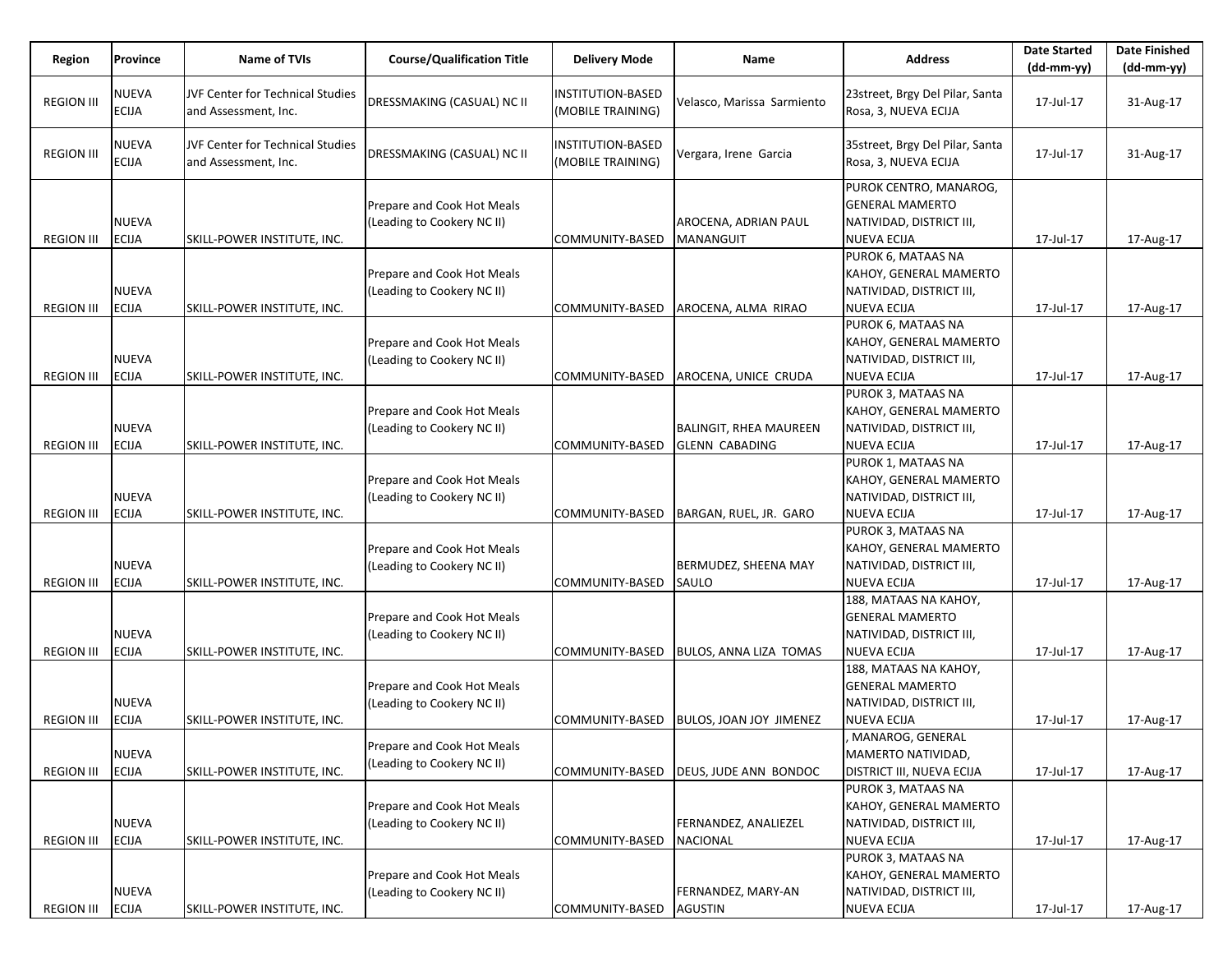| Region            | Province     | <b>Name of TVIs</b>         | <b>Course/Qualification Title</b> | <b>Delivery Mode</b> | Name                                     | <b>Address</b>            | <b>Date Started</b> | <b>Date Finished</b> |
|-------------------|--------------|-----------------------------|-----------------------------------|----------------------|------------------------------------------|---------------------------|---------------------|----------------------|
|                   |              |                             |                                   |                      |                                          |                           | $(dd-mm-yy)$        | $(dd-mm-yy)$         |
|                   |              |                             |                                   |                      |                                          | CENTRO, MATAAS NA KAHOY,  |                     |                      |
|                   |              |                             | Prepare and Cook Hot Meals        |                      |                                          | <b>GENERAL MAMERTO</b>    |                     |                      |
|                   | <b>NUEVA</b> |                             | (Leading to Cookery NC II)        |                      | <b>GAMIT, KAREN GAY</b>                  | NATIVIDAD, DISTRICT III,  |                     |                      |
| <b>REGION III</b> | <b>ECIJA</b> | SKILL-POWER INSTITUTE, INC. |                                   | COMMUNITY-BASED      | <b>BUMANLAG</b>                          | <b>NUEVA ECIJA</b>        | 17-Jul-17           | 17-Aug-17            |
|                   |              |                             |                                   |                      |                                          | PUROK 1, MATAAS NA        |                     |                      |
|                   |              |                             | Prepare and Cook Hot Meals        |                      |                                          | KAHOY, GENERAL MAMERTO    |                     |                      |
|                   | <b>NUEVA</b> |                             | (Leading to Cookery NC II)        |                      |                                          | NATIVIDAD, DISTRICT III,  |                     |                      |
| <b>REGION III</b> | <b>ECIJA</b> | SKILL-POWER INSTITUTE, INC. |                                   | COMMUNITY-BASED      | GARO, LARISSA RAMOS                      | <b>NUEVA ECIJA</b>        | 17-Jul-17           | 17-Aug-17            |
|                   |              |                             |                                   |                      |                                          | PUROK 1, MATAAS NA        |                     |                      |
|                   |              |                             | Prepare and Cook Hot Meals        |                      |                                          | KAHOY, GENERAL MAMERTO    |                     |                      |
|                   | <b>NUEVA</b> |                             | (Leading to Cookery NC II)        |                      |                                          | NATIVIDAD, DISTRICT III,  |                     |                      |
| <b>REGION III</b> | <b>ECIJA</b> | SKILL-POWER INSTITUTE, INC. |                                   | COMMUNITY-BASED      | GARO, ROXANNE JOY RAMOS                  | <b>NUEVA ECIJA</b>        | 17-Jul-17           | 17-Aug-17            |
|                   |              |                             | Prepare and Cook Hot Meals        |                      |                                          | MANAROG, GENERAL          |                     |                      |
|                   | <b>NUEVA</b> |                             | (Leading to Cookery NC II)        |                      |                                          | MAMERTO NATIVIDAD,        |                     |                      |
| <b>REGION III</b> | <b>ECIJA</b> | SKILL-POWER INSTITUTE, INC. |                                   | COMMUNITY-BASED      | MANANGUIT, VALERIE NILLO                 | DISTRICT III, NUEVA ECIJA | 17-Jul-17           | 17-Aug-17            |
|                   |              |                             |                                   |                      |                                          | 315 PUROK 3, MATAAS NA    |                     |                      |
|                   |              |                             | Prepare and Cook Hot Meals        |                      |                                          | KAHOY, GENERAL MAMERTO    |                     |                      |
|                   | <b>NUEVA</b> |                             | (Leading to Cookery NC II)        |                      |                                          | NATIVIDAD, DISTRICT III,  |                     |                      |
| <b>REGION III</b> | <b>ECIJA</b> | SKILL-POWER INSTITUTE, INC. |                                   | COMMUNITY-BASED      | MANINGAS, ROSALIE PAGAD                  | NUEVA ECIJA               | 17-Jul-17           | 17-Aug-17            |
|                   |              |                             |                                   |                      |                                          | PUROK 2, MATAAS NA        |                     |                      |
|                   |              |                             | Prepare and Cook Hot Meals        |                      |                                          | KAHOY, GENERAL MAMERTO    |                     |                      |
|                   | <b>NUEVA</b> |                             | (Leading to Cookery NC II)        |                      |                                          | NATIVIDAD, DISTRICT III,  |                     |                      |
| <b>REGION III</b> | <b>ECIJA</b> | SKILL-POWER INSTITUTE, INC. |                                   | COMMUNITY-BASED      | MELICADO, GLICERIA LACTAO NUEVA ECIJA    |                           | 17-Jul-17           | 17-Aug-17            |
|                   |              |                             |                                   |                      |                                          | PUROK 4, MATAAS NA        |                     |                      |
|                   |              |                             | Prepare and Cook Hot Meals        |                      |                                          | KAHOY, GENERAL MAMERTO    |                     |                      |
|                   | <b>NUEVA</b> |                             | (Leading to Cookery NC II)        |                      |                                          | NATIVIDAD, DISTRICT III,  |                     |                      |
| <b>REGION III</b> | <b>ECIJA</b> | SKILL-POWER INSTITUTE, INC. |                                   | COMMUNITY-BASED      | NARCISO, SUSAN FAJARDO                   | <b>NUEVA ECIJA</b>        | 17-Jul-17           | 17-Aug-17            |
|                   |              |                             |                                   |                      |                                          | PUROK 1, MATAAS NA        |                     |                      |
|                   |              |                             | Prepare and Cook Hot Meals        |                      |                                          | KAHOY, GENERAL MAMERTO    |                     |                      |
|                   | <b>NUEVA</b> |                             | (Leading to Cookery NC II)        |                      |                                          | NATIVIDAD, DISTRICT III,  |                     |                      |
| <b>REGION III</b> | <b>ECIJA</b> | SKILL-POWER INSTITUTE, INC. |                                   | COMMUNITY-BASED      | ONERA, MARLYN CUNANAN                    | NUEVA ECIJA               | 17-Jul-17           | 17-Aug-17            |
|                   |              |                             |                                   |                      |                                          | PUROK 4, MATAAS NA        |                     |                      |
|                   |              |                             | Prepare and Cook Hot Meals        |                      |                                          | KAHOY, GENERAL MAMERTO    |                     |                      |
|                   | <b>NUEVA</b> |                             | (Leading to Cookery NC II)        |                      | PASCUAL, JOHN MICHAEL                    | NATIVIDAD, DISTRICT III,  |                     |                      |
| <b>REGION III</b> | <b>ECIJA</b> | SKILL-POWER INSTITUTE, INC. |                                   | COMMUNITY-BASED      | <b>DIZON</b>                             | <b>NUEVA ECIJA</b>        | 17-Jul-17           | 17-Aug-17            |
|                   |              |                             |                                   |                      |                                          | PUROK 5, MATAAS NA        |                     |                      |
|                   |              |                             | Prepare and Cook Hot Meals        |                      |                                          | KAHOY, GENERAL MAMERTO    |                     |                      |
|                   | <b>NUEVA</b> |                             | (Leading to Cookery NC II)        |                      |                                          | NATIVIDAD, DISTRICT III,  |                     |                      |
| <b>REGION III</b> | <b>ECIJA</b> | SKILL-POWER INSTITUTE, INC. |                                   |                      | COMMUNITY-BASED   PICARDAL, JOVY CARIAGA | NUEVA ECIJA               | 17-Jul-17           | 17-Aug-17            |
|                   |              |                             |                                   |                      |                                          | PUROK 1, MATAAS NA        |                     |                      |
|                   |              |                             | Prepare and Cook Hot Meals        |                      |                                          | KAHOY, GENERAL MAMERTO    |                     |                      |
|                   | <b>NUEVA</b> |                             | (Leading to Cookery NC II)        |                      | SACLOLO, BERNADINE                       | NATIVIDAD, DISTRICT III,  |                     |                      |
| <b>REGION III</b> | <b>ECIJA</b> | SKILL-POWER INSTITUTE, INC. |                                   | COMMUNITY-BASED      | <b>SUGUITAN</b>                          | <b>NUEVA ECIJA</b>        | 17-Jul-17           | 17-Aug-17            |
|                   |              |                             |                                   |                      |                                          | PUROK 1, MATAAS NA        |                     |                      |
|                   |              |                             | Prepare and Cook Hot Meals        |                      |                                          | KAHOY, GENERAL MAMERTO    |                     |                      |
|                   | <b>NUEVA</b> |                             | (Leading to Cookery NC II)        |                      | SACLOLO, NORIELITO                       | NATIVIDAD, DISTRICT III,  |                     |                      |
| <b>REGION III</b> | <b>ECIJA</b> | SKILL-POWER INSTITUTE, INC. |                                   | COMMUNITY-BASED      | PANGILINAN                               | <b>NUEVA ECIJA</b>        | 17-Jul-17           | 17-Aug-17            |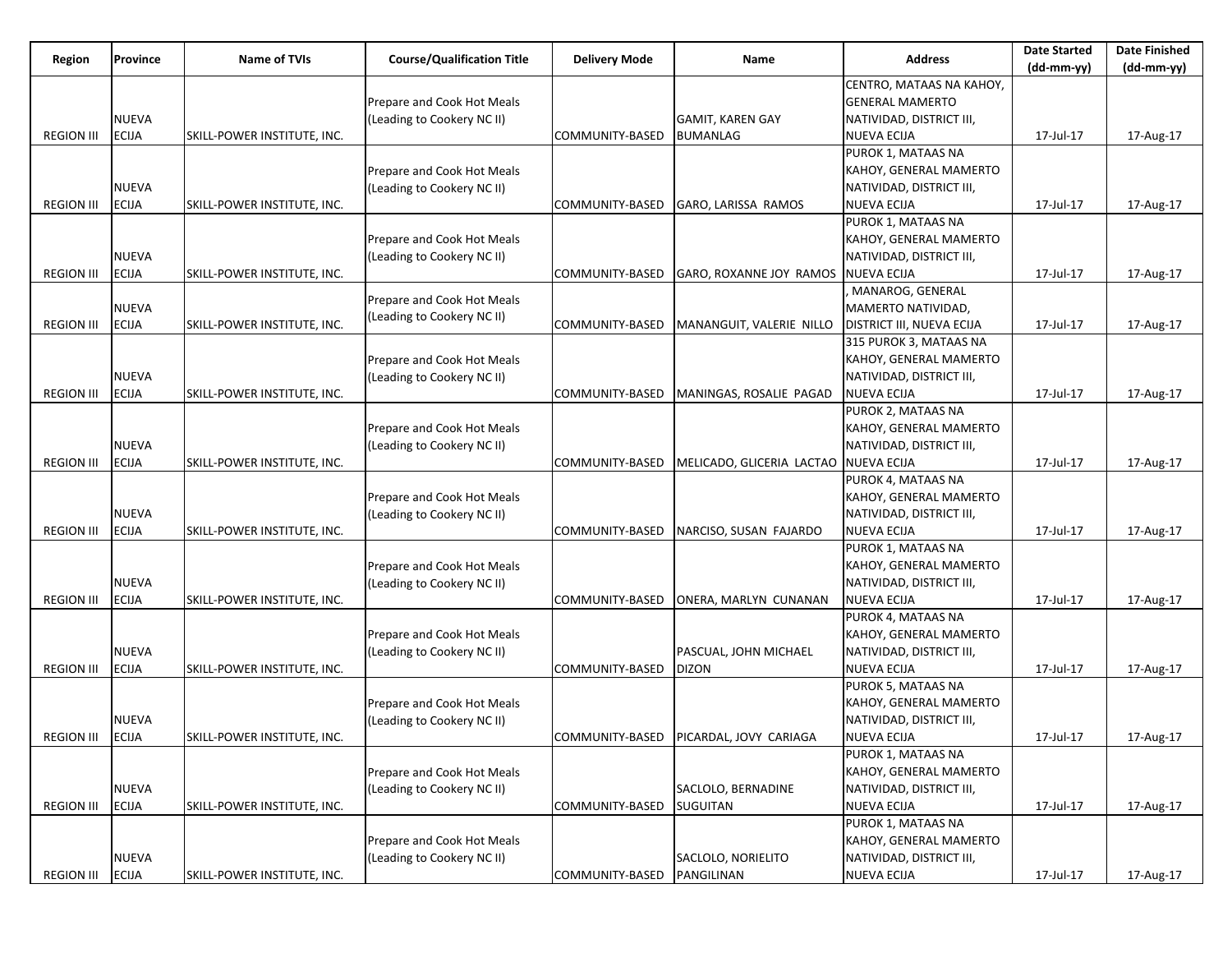| Region            | Province     | <b>Name of TVIs</b>         | <b>Course/Qualification Title</b> | <b>Delivery Mode</b>     | Name                                  | <b>Address</b>                   | <b>Date Started</b> | <b>Date Finished</b> |
|-------------------|--------------|-----------------------------|-----------------------------------|--------------------------|---------------------------------------|----------------------------------|---------------------|----------------------|
|                   |              |                             |                                   |                          |                                       |                                  | (dd-mm-yy)          | (dd-mm-yy)           |
|                   |              |                             |                                   |                          |                                       | PUROK CENTRO, MATAAS NA          |                     |                      |
|                   |              |                             | Prepare and Cook Hot Meals        |                          |                                       | KAHOY, GENERAL MAMERTO           |                     |                      |
|                   | <b>NUEVA</b> |                             | (Leading to Cookery NC II)        |                          | VAFAKISH, ANE MORAINE                 | NATIVIDAD, DISTRICT III,         |                     |                      |
| <b>REGION III</b> | <b>ECIJA</b> | SKILL-POWER INSTITUTE, INC. |                                   | COMMUNITY-BASED          | MANANGUIT                             | <b>NUEVA ECIJA</b>               | 17-Jul-17           | 17-Aug-17            |
|                   |              |                             |                                   |                          |                                       |                                  |                     |                      |
|                   |              |                             | Prepare and Cook Hot Meals        |                          |                                       | PULA, MANAROG, GENERAL           |                     |                      |
|                   | <b>NUEVA</b> |                             | (Leading to Cookery NC II)        |                          | VILLANUEVA, ANNA MARIE                | MAMERTO NATIVIDAD,               |                     |                      |
| <b>REGION III</b> | <b>ECIJA</b> | SKILL-POWER INSTITUTE, INC. |                                   | COMMUNITY-BASED          | <b>SANTIAGO</b>                       | <b>DISTRICT III, NUEVA ECIJA</b> | 17-Jul-17           | 17-Aug-17            |
|                   |              |                             |                                   |                          |                                       | CURVA, STO. CRISTO NORTE,        |                     |                      |
|                   | NUEVA        | PINOY ON TOP TRAINING AND   |                                   | <b>INSTITUTION-BASED</b> | AISPORNA, MIKE PETER FORT             | GAPAN, DISTRICT IV, NUEVA        |                     |                      |
| <b>REGION III</b> | <b>ECIJA</b> | ASSESSMENT CENTER, INC.     | HILOT (WELLNES MASSAGE) NC II     | (MOBILE TRAINING)        | ORDOÑEZ                               | <b>ECIJA</b>                     | 14-Aug-17           | 2-Sep-17             |
|                   |              |                             |                                   |                          |                                       | TINIO ST., SAN LORENZO,          |                     |                      |
|                   | <b>NUEVA</b> | PINOY ON TOP TRAINING AND   |                                   | INSTITUTION-BASED        | ARANDIA, JULIUS DALE                  | GAPAN, DISTRICT IV, NUEVA        |                     |                      |
| <b>REGION III</b> | <b>ECIJA</b> | ASSESSMENT CENTER, INC.     | HILOT (WELLNES MASSAGE) NC II     | (MOBILE TRAINING)        | CALING                                | <b>ECIJA</b>                     | 14-Aug-17           | 2-Sep-17             |
|                   |              |                             |                                   |                          |                                       | P. CARMEN, ALUA, SAN             |                     |                      |
|                   | <b>NUEVA</b> | PINOY ON TOP TRAINING AND   |                                   | INSTITUTION-BASED        |                                       | ISIDRO, DISTRICT IV, NUEVA       |                     |                      |
| <b>REGION III</b> | <b>ECIJA</b> | ASSESSMENT CENTER, INC.     | HILOT (WELLNES MASSAGE) NC II     | (MOBILE TRAINING)        | BALAGTAS, ERILA LIANE PAEZ ECIJA      |                                  | 14-Aug-17           | 2-Sep-17             |
|                   |              |                             |                                   |                          |                                       |                                  |                     |                      |
|                   | <b>NUEVA</b> | PINOY ON TOP TRAINING AND   |                                   | INSTITUTION-BASED        | CABRERA, SHERYLL                      | PUROK 7, PAMBUAN, GAPAN,         |                     |                      |
| <b>REGION III</b> | <b>ECIJA</b> | ASSESSMENT CENTER, INC.     | HILOT (WELLNES MASSAGE) NC II     | (MOBILE TRAINING)        | <b>MELEGRITO</b>                      | DISTRICT IV, NUEVA ECIJA         | 14-Aug-17           | 2-Sep-17             |
|                   |              |                             |                                   |                          |                                       | DE GUZMAN SUBDIVISION,           |                     |                      |
|                   | <b>NUEVA</b> | PINOY ON TOP TRAINING AND   |                                   | <b>INSTITUTION-BASED</b> | <b>CALIXTO, JOHN MARK</b>             | PAMBUAN, GAPAN, DISTRICT         |                     |                      |
| <b>REGION III</b> | <b>ECIJA</b> | ASSESSMENT CENTER, INC.     | HILOT (WELLNES MASSAGE) NC II     | (MOBILE TRAINING)        | <b>BUGARING</b>                       | IV, NUEVA ECIJA                  | 14-Aug-17           | $2-Sep-17$           |
|                   |              |                             |                                   |                          |                                       | BONIFACIO, SAN LORENZO,          |                     |                      |
|                   | NUEVA        | PINOY ON TOP TRAINING AND   |                                   | INSTITUTION-BASED        |                                       | GAPAN, DISTRICT IV, NUEVA        |                     |                      |
| <b>REGION III</b> | <b>ECIJA</b> | ASSESSMENT CENTER, INC.     | HILOT (WELLNES MASSAGE) NC II     | (MOBILE TRAINING)        | DE LEON, LALAINE ZERRA                | <b>ECIJA</b>                     | 14-Aug-17           | 2-Sep-17             |
|                   |              |                             |                                   |                          |                                       |                                  |                     |                      |
|                   | <b>NUEVA</b> | PINOY ON TOP TRAINING AND   |                                   | INSTITUTION-BASED        | DELA CRUZ, LOVELY DE                  | PUROK 3, ALUA`, SAN ISIDRO,      |                     |                      |
| <b>REGION III</b> | ECIJA        | ASSESSMENT CENTER, INC.     | HILOT (WELLNES MASSAGE) NC II     | (MOBILE TRAINING)        | <b>GUZMAN</b>                         | <b>DISTRICT IV, NUEVA ECIJA</b>  | 14-Aug-17           | 2-Sep-17             |
|                   |              |                             |                                   |                          |                                       | STA. INES VILLAGE,               |                     |                      |
|                   |              |                             |                                   |                          |                                       | CASTELLANO, SAN                  |                     |                      |
|                   | <b>NUEVA</b> | PINOY ON TOP TRAINING AND   |                                   | INSTITUTION-BASED        |                                       | LEONARDO, DISTRICT IV,           |                     |                      |
| <b>REGION III</b> | <b>ECIJA</b> | ASSESSMENT CENTER, INC.     | HILOT (WELLNES MASSAGE) NC II     | (MOBILE TRAINING)        | DELA CRUZ, CHARLENE LOPEZ NUEVA ECIJA |                                  | 14-Aug-17           | 2-Sep-17             |
|                   |              |                             |                                   |                          |                                       | PUROK 5, SAN ROQUE, SAN          |                     |                      |
|                   | NUEVA        | PINOY ON TOP TRAINING AND   |                                   | INSTITUTION-BASED        |                                       | ISIDRO, DISTRICT IV, NUEVA       |                     |                      |
| <b>REGION III</b> | <b>ECIJA</b> | ASSESSMENT CENTER, INC.     | HILOT (WELLNES MASSAGE) NC II     | (MOBILE TRAINING)        | FERNANDEZ, APRIL IGNACIO              | <b>ECIJA</b>                     | 14-Aug-17           | 2-Sep-17             |
|                   |              |                             |                                   |                          |                                       |                                  |                     |                      |
|                   | <b>NUEVA</b> | PINOY ON TOP TRAINING AND   |                                   | INSTITUTION-BASED        | LACSINA, MANILYN                      | STA. CRUZ, GAPAN, DISTRICT       |                     |                      |
| <b>REGION III</b> | <b>ECIJA</b> | ASSESSMENT CENTER, INC.     | HILOT (WELLNES MASSAGE) NC II     | (MOBILE TRAINING)        | <b>MANALASTAS</b>                     | IV, NUEVA ECIJA                  | 14-Aug-17           | 2-Sep-17             |
|                   |              |                             |                                   |                          |                                       | E.E.A., SAN FRANCISCO, SAN       |                     |                      |
|                   | NUEVA        | PINOY ON TOP TRAINING AND   |                                   | INSTITUTION-BASED        |                                       | ANTONIO, DISTRICT IV,            |                     |                      |
| <b>REGION III</b> | <b>ECIJA</b> | ASSESSMENT CENTER, INC.     | HILOT (WELLNES MASSAGE) NC II     | (MOBILE TRAINING)        | MANALASTAS, ANGELA                    | <b>NUEVA ECIJA</b>               | 14-Aug-17           | 2-Sep-17             |
|                   |              |                             |                                   |                          |                                       |                                  |                     |                      |
|                   | <b>NUEVA</b> | PINOY ON TOP TRAINING AND   |                                   | <b>INSTITUTION-BASED</b> | MANALASTAS, MELODY                    | PUROK 6, MANGINO, GAPAN,         |                     |                      |
| <b>REGION III</b> | <b>ECIJA</b> | ASSESSMENT CENTER, INC.     | HILOT (WELLNES MASSAGE) NC II     | (MOBILE TRAINING)        | <b>MANGAHAS</b>                       | <b>DISTRICT IV, NUEVA ECIJA</b>  | 14-Aug-17           | 2-Sep-17             |
|                   |              |                             |                                   |                          |                                       |                                  |                     |                      |
|                   | NUEVA        | PINOY ON TOP TRAINING AND   |                                   | INSTITUTION-BASED        |                                       | PUROK 5, MANGINO, GAPAN,         |                     |                      |
| <b>REGION III</b> | <b>ECIJA</b> | ASSESSMENT CENTER, INC.     | HILOT (WELLNES MASSAGE) NC II     | (MOBILE TRAINING)        | MAS, EVELYN LINSANGAN                 | DISTRICT IV, NUEVA ECIJA         | 14-Aug-17           | 2-Sep-17             |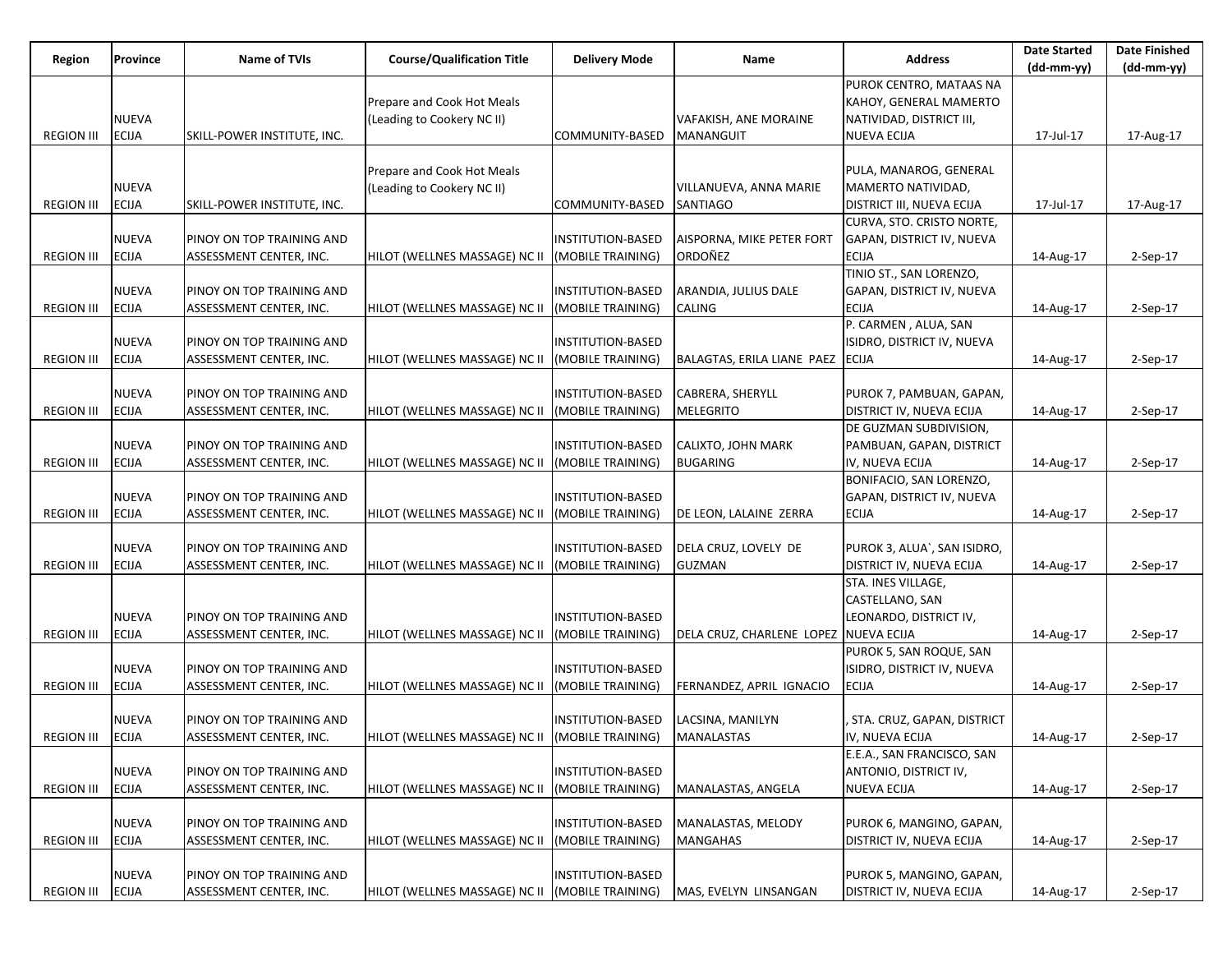|                   | Province                     | <b>Name of TVIs</b>                                  | <b>Course/Qualification Title</b> |                                        | Name                                 | <b>Address</b>                               | <b>Date Started</b> | <b>Date Finished</b> |
|-------------------|------------------------------|------------------------------------------------------|-----------------------------------|----------------------------------------|--------------------------------------|----------------------------------------------|---------------------|----------------------|
| Region            |                              |                                                      |                                   | <b>Delivery Mode</b>                   |                                      |                                              | (dd-mm-yy)          | (dd-mm-yy)           |
|                   |                              |                                                      |                                   |                                        |                                      |                                              |                     |                      |
|                   |                              |                                                      |                                   |                                        |                                      | PUROK 7, BAGONG BARRIO,                      |                     |                      |
|                   | <b>NUEVA</b>                 | PINOY ON TOP TRAINING AND                            |                                   | INSTITUTION-BASED                      | MONTEMAYOR, MARICAR                  | PAMBUAN, GAPAN, DISTRICT                     |                     |                      |
| <b>REGION III</b> | <b>ECIJA</b>                 | ASSESSMENT CENTER, INC.                              | HILOT (WELLNES MASSAGE) NC II     | (MOBILE TRAINING)                      | YUSON                                | IV, NUEVA ECIJA                              | 14-Aug-17           | 2-Sep-17             |
|                   |                              |                                                      |                                   |                                        |                                      |                                              |                     |                      |
|                   | <b>NUEVA</b>                 | PINOY ON TOP TRAINING AND                            |                                   | <b>INSTITUTION-BASED</b>               |                                      | , STA. CRUZ, GAPAN, DISTRICT                 |                     |                      |
| <b>REGION III</b> | <b>ECIJA</b>                 | ASSESSMENT CENTER, INC.                              | HILOT (WELLNES MASSAGE) NC II     | (MOBILE TRAINING)                      | MORAN, JIECEL DIMAANO                | IV, NUEVA ECIJA                              | 14-Aug-17           | 2-Sep-17             |
|                   |                              |                                                      |                                   |                                        |                                      | TATLONG HARI, PARCUTELA,                     |                     |                      |
|                   | <b>NUEVA</b>                 | PINOY ON TOP TRAINING AND                            |                                   | INSTITUTION-BASED                      |                                      | GAPAN, DISTRICT IV, NUEVA                    |                     |                      |
| <b>REGION III</b> | <b>ECIJA</b>                 | ASSESSMENT CENTER, INC.                              | HILOT (WELLNES MASSAGE) NC II     | (MOBILE TRAINING)                      | PEREZ, MIRACLE ANGELES               | <b>ECIJA</b>                                 | 14-Aug-17           | 2-Sep-17             |
|                   |                              |                                                      |                                   |                                        |                                      | TATLONG HARI, PARCUTELA,                     |                     |                      |
|                   | <b>NUEVA</b>                 | PINOY ON TOP TRAINING AND                            |                                   | INSTITUTION-BASED                      |                                      | GAPAN, DISTRICT IV, NUEVA                    |                     |                      |
| <b>REGION III</b> | <b>ECIJA</b>                 | ASSESSMENT CENTER, INC.                              | HILOT (WELLNES MASSAGE) NC II     | (MOBILE TRAINING)                      | PEREZ, MARICAR ANGELES               | <b>ECIJA</b>                                 | 14-Aug-17           | 2-Sep-17             |
|                   |                              |                                                      |                                   |                                        |                                      | DAANG-BAKAL, SAN                             |                     |                      |
|                   | <b>NUEVA</b>                 | PINOY ON TOP TRAINING AND                            |                                   | INSTITUTION-BASED                      |                                      | LORENZO, GAPAN, DISTRICT                     |                     |                      |
| <b>REGION III</b> | <b>ECIJA</b>                 | ASSESSMENT CENTER, INC.                              | HILOT (WELLNES MASSAGE) NC II     | (MOBILE TRAINING)                      | PINGOL, EDEN MACADAY                 | IV, NUEVA ECIJA<br>PUROK SAMPAGUITA,         | 14-Aug-17           | 2-Sep-17             |
|                   |                              |                                                      |                                   |                                        |                                      |                                              |                     |                      |
| <b>REGION III</b> | <b>NUEVA</b><br><b>ECIJA</b> | PINOY ON TOP TRAINING AND<br>ASSESSMENT CENTER, INC. | HILOT (WELLNES MASSAGE) NC II     | INSTITUTION-BASED<br>(MOBILE TRAINING) | RECUYO, JASMIN SANTIAGO              | BALUARTE, GAPAN, DISTRICT<br>IV, NUEVA ECIJA | 14-Aug-17           | $2-Sep-17$           |
|                   |                              |                                                      |                                   |                                        |                                      | 478 STA. INES VILLAGE,                       |                     |                      |
|                   |                              |                                                      |                                   |                                        |                                      | CASTELLANO, SAN                              |                     |                      |
|                   | <b>NUEVA</b>                 | PINOY ON TOP TRAINING AND                            |                                   | INSTITUTION-BASED                      |                                      | LEONARDO, DISTRICT IV,                       |                     |                      |
| <b>REGION III</b> | <b>ECIJA</b>                 | ASSESSMENT CENTER, INC.                              | HILOT (WELLNES MASSAGE) NC II     | (MOBILE TRAINING)                      | SALUD, EUNICE MAGAT                  | <b>NUEVA ECIJA</b>                           | 14-Aug-17           | 2-Sep-17             |
|                   |                              |                                                      |                                   |                                        |                                      | 151 RAMOS, SAN VICENTE,                      |                     |                      |
|                   | <b>NUEVA</b>                 | PINOY ON TOP TRAINING AND                            |                                   | <b>INSTITUTION-BASED</b>               | SANTIAGO, MARIA DIVINA               | GAPAN, DISTRICT IV, NUEVA                    |                     |                      |
| <b>REGION III</b> | <b>ECIJA</b>                 | ASSESSMENT CENTER, INC.                              | HILOT (WELLNES MASSAGE) NC II     | (MOBILE TRAINING)                      | <b>GAMBOA</b>                        | <b>ECIJA</b>                                 | 14-Aug-17           | 2-Sep-17             |
|                   |                              |                                                      |                                   |                                        |                                      | CASTELLANO, SAN                              |                     |                      |
|                   | <b>NUEVA</b>                 | PINOY ON TOP TRAINING AND                            |                                   | INSTITUTION-BASED                      |                                      | LEONARDO, DISTRICT IV,                       |                     |                      |
| <b>REGION III</b> | <b>ECIJA</b>                 | ASSESSMENT CENTER, INC.                              | HILOT (WELLNES MASSAGE) NC II     | (MOBILE TRAINING)                      | TALAMAYAN, IMEE TUAZON               | <b>NUEVA ECIJA</b>                           | 14-Aug-17           | 2-Sep-17             |
|                   |                              |                                                      |                                   |                                        |                                      |                                              |                     |                      |
|                   | <b>NUEVA</b>                 | PINOY ON TOP TRAINING AND                            |                                   | INSTITUTION-BASED                      | TOQUERO, RHENA ROSE                  | TINO, SAN LORENZO, GAPAN,                    |                     |                      |
| <b>REGION III</b> | <b>ECIJA</b>                 | ASSESSMENT CENTER, INC.                              | HILOT (WELLNES MASSAGE) NC II     | (MOBILE TRAINING)                      | <b>GAMBOA</b>                        | DISTRICT IV, NUEVA ECIJA                     | 14-Aug-17           | 2-Sep-17             |
|                   |                              |                                                      |                                   |                                        |                                      | PUROK 4, CASTELLANO, SAN                     |                     |                      |
|                   | <b>NUEVA</b>                 | PINOY ON TOP TRAINING AND                            |                                   | INSTITUTION-BASED                      |                                      | LEONARDO, DISTRICT IV,                       |                     |                      |
| <b>REGION III</b> | <b>ECIJA</b>                 | ASSESSMENT CENTER, INC.                              | HILOT (WELLNES MASSAGE) NC II     | (MOBILE TRAINING)                      | VILLANUEVA, RAQUEL RAMOS NUEVA ECIJA |                                              | 14-Aug-17           | $2-Sep-17$           |
|                   |                              |                                                      |                                   |                                        |                                      | BAGONG SIKAT, SAN VICENTE,                   |                     |                      |
|                   | <b>NUEVA</b>                 | PINOY ON TOP TRAINING AND                            |                                   | <b>INSTITUTION-BASED</b>               | VILLAROMAN, JOHN VINCENT             | GAPAN, DISTRICT IV, NUEVA                    |                     |                      |
| <b>REGION III</b> | <b>ECIJA</b>                 | ASSESSMENT CENTER, INC.                              | HILOT (WELLNES MASSAGE) NC II     | (MOBILE TRAINING)                      | <b>CLEMENTE</b>                      | <b>ECIJA</b>                                 | 14-Aug-17           | 2-Sep-17             |
|                   |                              |                                                      |                                   |                                        |                                      |                                              |                     |                      |
|                   |                              | Gonzalo Puyat School of Arts                         | Perform Manicure and Pedicure     |                                        |                                      | 308 Prk. 8, Sto Tomas, San                   |                     |                      |
| <b>Region III</b> | PAMPANGA and Trades          |                                                      | (Leading to Beauty Care NC II)    | Community-Based                        | Bulanadi, Ana May Guendro            | Luis, IV, Pampanga                           | 17-Jul-17           | 11-Aug-17            |
|                   |                              |                                                      |                                   |                                        |                                      |                                              |                     |                      |
|                   |                              | Gonzalo Puyat School of Arts                         | Perform Manicure and Pedicure     |                                        |                                      | 4010 Masagana St, Duquit,                    |                     |                      |
| <b>Region III</b> | PAMPANGA and Trades          |                                                      | (Leading to Beauty Care NC II)    | Community-Based                        | Bulanadi, Dorina Cajara              | Mabalacat, I, Pampanga                       | 17-Jul-17           | 11-Aug-17            |
|                   |                              |                                                      |                                   |                                        |                                      |                                              |                     |                      |
|                   |                              | Gonzalo Puyat School of Arts                         | Perform Manicure and Pedicure     |                                        |                                      | 19, San Agustin, San Luis, IV,               |                     |                      |
| Region III        | PAMPANGA and Trades          |                                                      | (Leading to Beauty Care NC II)    | Community-Based                        | De Vera, Engracia Cunanan            | Pampanga                                     | 17-Jul-17           | 11-Aug-17            |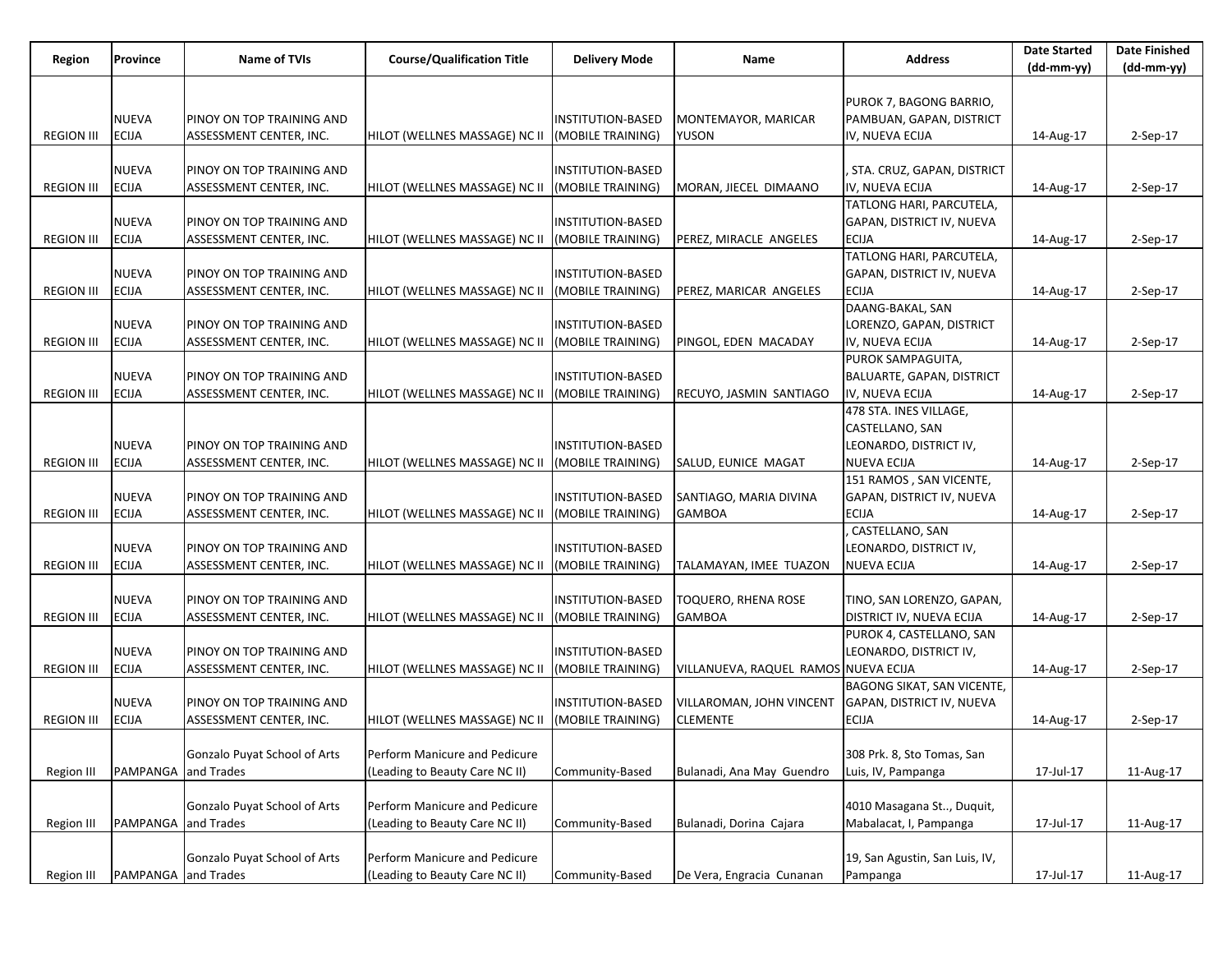| Region            | Province            | Name of TVIs                        | <b>Course/Qualification Title</b> | <b>Delivery Mode</b> | Name                          | <b>Address</b>                                   | <b>Date Started</b> | <b>Date Finished</b><br>(dd-mm-yy) |
|-------------------|---------------------|-------------------------------------|-----------------------------------|----------------------|-------------------------------|--------------------------------------------------|---------------------|------------------------------------|
|                   |                     |                                     |                                   |                      |                               |                                                  | (dd-mm-yy)          |                                    |
|                   |                     | Gonzalo Puyat School of Arts        | Perform Manicure and Pedicure     |                      |                               | 206 Sitio Tramo, Sta Maria,                      |                     |                                    |
| Region III        | PAMPANGA and Trades |                                     | (Leading to Beauty Care NC II)    | Community-Based      | Delos Reyes, Lina Reyes       | Mexico, III, Pampanga                            | 17-Jul-17           | 11-Aug-17                          |
|                   |                     |                                     |                                   |                      |                               | 218 Trinidad, Sta Cruz                           |                     |                                    |
|                   |                     | Gonzalo Puyat School of Arts        | Perform Manicure and Pedicure     |                      |                               | Poblacion, San Luis, IV,                         |                     |                                    |
| Region III        | PAMPANGA and Trades |                                     | (Leading to Beauty Care NC II)    | Community-Based      | Demetrio, Alma Alminar        | Pampanga                                         | 17-Jul-17           | 11-Aug-17                          |
|                   |                     |                                     |                                   |                      |                               |                                                  |                     |                                    |
|                   |                     | Gonzalo Puyat School of Arts        | Perform Manicure and Pedicure     |                      |                               | 012 Paroba, Sta Monica, San                      |                     |                                    |
| Region III        | PAMPANGA and Trades |                                     | (Leading to Beauty Care NC II)    | Community-Based      | Espinoza, Mary Ann Ingal      | Luis, IV, Pampanga                               | 17-Jul-17           | 11-Aug-17                          |
|                   |                     | <b>Gonzalo Puyat School of Arts</b> | Perform Manicure and Pedicure     |                      |                               |                                                  |                     |                                    |
| Region III        | PAMPANGA and Trades |                                     | (Leading to Beauty Care NC II)    | Community-Based      | Francisco, Edna Bautista      | 02 Purok 1, Sta Lucia, San Luis,<br>IV, Pampanga | 17-Jul-17           | 11-Aug-17                          |
|                   |                     |                                     |                                   |                      |                               |                                                  |                     |                                    |
|                   |                     | Gonzalo Puyat School of Arts        | Perform Manicure and Pedicure     |                      |                               | Purok 1 31, Sta Rita, San Luis,                  |                     |                                    |
| Region III        | PAMPANGA and Trades |                                     | (Leading to Beauty Care NC II)    | Community-Based      | Galang, Ednalyn Lazarra       | IV, Pampanga                                     | 17-Jul-17           | 11-Aug-17                          |
|                   |                     |                                     |                                   |                      |                               |                                                  |                     |                                    |
|                   |                     | Gonzalo Puyat School of Arts        | Perform Manicure and Pedicure     |                      |                               | 251, San Sebastian, San Luis,                    |                     |                                    |
| Region III        | PAMPANGA and Trades |                                     | (Leading to Beauty Care NC II)    | Community-Based      | Garcia, Jayson Neo            | IV, Pampanga                                     | 17-Jul-17           | 11-Aug-17                          |
|                   |                     |                                     |                                   |                      |                               |                                                  |                     |                                    |
|                   |                     | Gonzalo Puyat School of Arts        | Perform Manicure and Pedicure     |                      |                               | Purok 1, Sta Lucia, San Luis,                    |                     |                                    |
| Region III        | PAMPANGA and Trades |                                     | (Leading to Beauty Care NC II)    | Community-Based      | Guevarra, Maricel Pangilinan  | IV, Pampanga                                     | 17-Jul-17           | 11-Aug-17                          |
|                   |                     |                                     |                                   |                      |                               |                                                  |                     |                                    |
|                   |                     | Gonzalo Puyat School of Arts        | Perform Manicure and Pedicure     |                      |                               | 07 Purok 1, Sta Lucia, San Luis,                 |                     |                                    |
| Region III        | PAMPANGA and Trades |                                     | (Leading to Beauty Care NC II)    | Community-Based      | Magtoto, Jennifer Sabac       | IV, Pampanga                                     | 17-Jul-17           | 11-Aug-17                          |
|                   |                     | Gonzalo Puyat School of Arts        | Perform Manicure and Pedicure     |                      |                               | 7, Sta Lucia, San Luis, IV,                      |                     |                                    |
| Region III        | PAMPANGA and Trades |                                     | (Leading to Beauty Care NC II)    | Community-Based      | Magtoto, Jerome Sabac         | Pampanga                                         | 17-Jul-17           | 11-Aug-17                          |
|                   |                     |                                     |                                   |                      |                               |                                                  |                     |                                    |
|                   |                     | Gonzalo Puyat School of Arts        | Perform Manicure and Pedicure     |                      |                               | 30, San Agustin, San Luis, IV,                   |                     |                                    |
| Region III        | PAMPANGA and Trades |                                     | (Leading to Beauty Care NC II)    | Community-Based      | Mangalus, Olivia Cunanan      | Pampanga                                         | 17-Jul-17           | 11-Aug-17                          |
|                   |                     |                                     |                                   |                      |                               |                                                  |                     |                                    |
|                   |                     | Gonzalo Puyat School of Arts        | Perform Manicure and Pedicure     |                      |                               | Control, San Sebastian, San                      |                     |                                    |
| Region III        | PAMPANGA and Trades |                                     | (Leading to Beauty Care NC II)    | Community-Based      | Ocampo, Nida Mangulabnan      | Luis, IV, Pampanga                               | 17-Jul-17           | 11-Aug-17                          |
|                   |                     |                                     |                                   |                      |                               |                                                  |                     |                                    |
|                   |                     | Gonzalo Puyat School of Arts        | Perform Manicure and Pedicure     |                      |                               | 198, Sta Monica, San Luis, IV,                   |                     |                                    |
| <b>Region III</b> | PAMPANGA and Trades |                                     | (Leading to Beauty Care NC II)    | Community-Based      | Pabustan, Mhaidy Manalili     | Pampanga                                         | 17-Jul-17           | 11-Aug-17                          |
|                   |                     | Gonzalo Puyat School of Arts        | Perform Manicure and Pedicure     |                      |                               | 11, San Nicolas, San Luis, IV,                   |                     |                                    |
| Region III        | PAMPANGA and Trades |                                     | (Leading to Beauty Care NC II)    | Community-Based      | Panlilio, Carla Lalaine Talao | Pampanga                                         | 17-Jul-17           | $11-Aug-17$                        |
|                   |                     |                                     |                                   |                      |                               |                                                  |                     |                                    |
|                   |                     | Gonzalo Puyat School of Arts        | Perform Manicure and Pedicure     |                      |                               | 140, San Sebastian, San Luis,                    |                     |                                    |
| <b>Region III</b> | PAMPANGA and Trades |                                     | (Leading to Beauty Care NC II)    | Community-Based      | Panlilio, Kristine Joy Larin  | IV, Pampanga                                     | 17-Jul-17           | 11-Aug-17                          |
|                   |                     |                                     |                                   |                      |                               |                                                  |                     |                                    |
|                   |                     | Gonzalo Puyat School of Arts        | Perform Manicure and Pedicure     |                      |                               | San Nicolas, San Luis, IV,                       |                     |                                    |
| <b>Region III</b> | PAMPANGA and Trades |                                     | (Leading to Beauty Care NC II)    | Community-Based      | Paraiso, Monaliza Sumang      | Pampanga                                         | 17-Jul-17           | 11-Aug-17                          |
|                   |                     |                                     |                                   |                      |                               |                                                  |                     |                                    |
|                   |                     | Gonzalo Puyat School of Arts        | Perform Manicure and Pedicure     |                      |                               | 343, Sta Monica, San Luis, IV,                   |                     |                                    |
| <b>Region III</b> | PAMPANGA and Trades |                                     | (Leading to Beauty Care NC II)    | Community-Based      | Punla, Joshua Paulin          | Pampanga                                         | 17-Jul-17           | 11-Aug-17                          |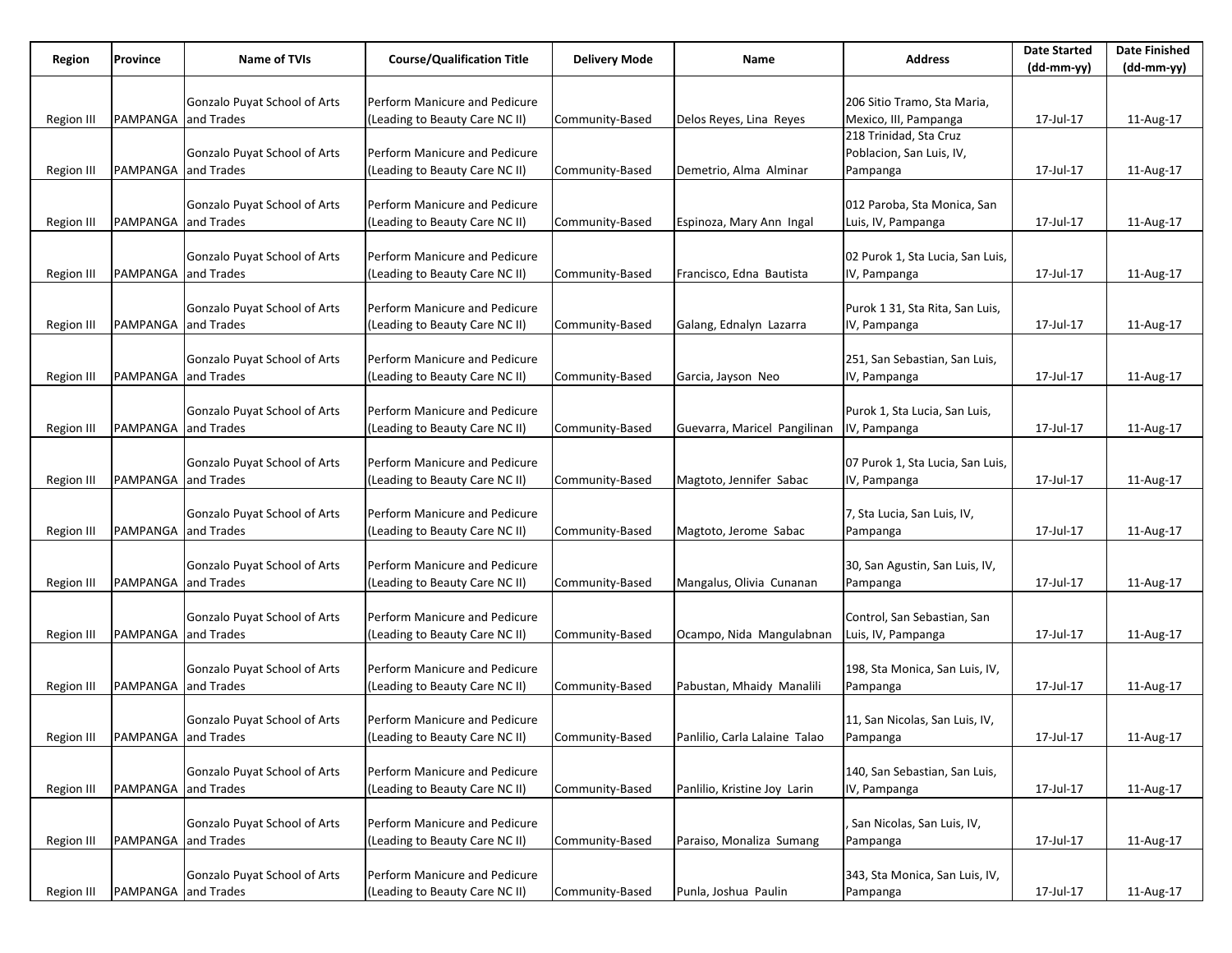| Region            | Province            | <b>Name of TVIs</b>             | <b>Course/Qualification Title</b> | <b>Delivery Mode</b>     | Name                      | <b>Address</b>                   | <b>Date Started</b> | <b>Date Finished</b> |
|-------------------|---------------------|---------------------------------|-----------------------------------|--------------------------|---------------------------|----------------------------------|---------------------|----------------------|
|                   |                     |                                 |                                   |                          |                           |                                  | $(dd-mm-yy)$        | (dd-mm-yy)           |
|                   |                     |                                 |                                   |                          |                           |                                  |                     |                      |
|                   |                     | Gonzalo Puyat School of Arts    | Perform Manicure and Pedicure     |                          |                           | 317 Purok 8, Sto Tomas, San      |                     |                      |
| Region III        | PAMPANGA            | and Trades                      | (Leading to Beauty Care NC II)    | Community-Based          | Quiambao, Jona De Vera    | Luis, IV, Pampanga               | 17-Jul-17           | 11-Aug-17            |
|                   |                     |                                 |                                   |                          |                           |                                  |                     |                      |
|                   |                     | Gonzalo Puyat School of Arts    | Perform Manicure and Pedicure     |                          |                           | Purok 1, Sta Rita, San Luis, IV, |                     |                      |
| Region III        | PAMPANGA and Trades |                                 | (Leading to Beauty Care NC II)    | Community-Based          | Solano, Jessica Dela Cruz | Pampanga                         | 17-Jul-17           | 11-Aug-17            |
|                   |                     |                                 |                                   |                          |                           |                                  |                     |                      |
|                   |                     | Gonzalo Puyat School of Arts    | Perform Manicure and Pedicure     |                          |                           | , Sto Rosario, San Luis, IV,     |                     |                      |
| Region III        | PAMPANGA and Trades |                                 | (Leading to Beauty Care NC II)    | Community-Based          | Suba, Mary Grace Pacheco  | Pampanga                         | 17-Jul-17           | 11-Aug-17            |
|                   |                     |                                 |                                   |                          |                           |                                  |                     |                      |
|                   |                     | Gonzalo Puyat School of Arts    | Perform Manicure and Pedicure     |                          |                           | 376 Purok 4, San Carlos, San     |                     |                      |
| Region III        | PAMPANGA and Trades |                                 | (Leading to Beauty Care NC II)    | Community-Based          | Tiangco, Yolanda Garcia   | Luis, IV, Pampanga               | 17-Jul-17           | 11-Aug-17            |
|                   |                     |                                 |                                   |                          |                           |                                  |                     |                      |
|                   |                     | Gonzalo Puyat School of Arts    | Perform Manicure and Pedicure     |                          |                           | 44, Sta. Cruz Poblacion, San     |                     |                      |
| Region III        | PAMPANGA and Trades |                                 | (Leading to Beauty Care NC II)    | Community-Based          | Canlas, Marilou Dizon     | Luis, IV, Pampanga               | 17-Jul-17           | 11-Aug-17            |
|                   |                     |                                 |                                   |                          |                           |                                  |                     |                      |
|                   |                     | Gonzalo Puyat School of Arts    | Perform Manicure and Pedicure     |                          |                           | Control, Sto Tomas, San Luis,    |                     |                      |
| Region III        | PAMPANGA            | and Trades                      | (Leading to Beauty Care NC II)    | Community-Based          | Bagtas, Edelmina Punzalan | IV, Pampanga                     | 17-Jul-17           | 11-Aug-17            |
|                   |                     |                                 |                                   |                          |                           | BLK 32 LOT 7A, STA.LUCIA         |                     |                      |
|                   |                     | <b>ACHIEVERS 1 TRAINING AND</b> |                                   | <b>Institution Based</b> |                           | RESETTLEMENT, MAGALANG,          |                     |                      |
| Region III        | Pampanga            | DEVELOPMENT CENTER, INC.        | HILOT WELLNESS MASSAGE NC II      | (Mobile Training)        | BEREBER, DEXTER D         | , PAMPANGA                       | 24-Jul-17           | 12-Aug-17            |
|                   |                     | <b>ACHIEVERS 1 TRAINING AND</b> |                                   | <b>Institution Based</b> |                           | SAN JOSE, MAGALANG, I,           |                     |                      |
| <b>Region III</b> | Pampanga            | DEVELOPMENT CENTER, INC.        | HILOT WELLNESS MASSAGE NC II      | (Mobile Training)        | BUAN, SARAH JANE G        | PAMPANGA                         | 24-Jul-17           | 12-Aug-17            |
|                   |                     | <b>ACHIEVERS 1 TRAINING AND</b> |                                   | Institution Based        |                           | SAN FRANCISCO,                   |                     |                      |
| <b>Region III</b> | Pampanga            | DEVELOPMENT CENTER, INC.        | HILOT WELLNESS MASSAGE NC II      | (Mobile Training)        | CALMA, RIZA S             | MAGALANG, I, PAMPANGA            | 24-Jul-17           | 12-Aug-17            |
|                   |                     | <b>ACHIEVERS 1 TRAINING AND</b> |                                   | <b>Institution Based</b> |                           | , SAN JOSE, MAGALANG, I,         |                     |                      |
| Region III        | Pampanga            | DEVELOPMENT CENTER, INC.        | HILOT WELLNESS MASSAGE NC II      | (Mobile Training)        | CAS, SHEENA M             | PAMPANGA                         | 24-Jul-17           | 12-Aug-17            |
|                   |                     | <b>ACHIEVERS 1 TRAINING AND</b> |                                   | <b>Institution Based</b> |                           | 997, STA.CRUZ, MAGALANG, I,      |                     |                      |
| <b>Region III</b> | Pampanga            | DEVELOPMENT CENTER, INC.        | HILOT WELLNESS MASSAGE NC II      | (Mobile Training)        | CUEVA, REENA M            | PAMPANGA                         | 24-Jul-17           | 12-Aug-17            |
|                   |                     | ACHIEVERS 1 TRAINING AND        |                                   | <b>Institution Based</b> |                           | 72, SAN NICOLAS I,               |                     |                      |
| <b>Region III</b> | Pampanga            | DEVELOPMENT CENTER, INC.        | HILOT WELLNESS MASSAGE NC II      | (Mobile Training)        | DIZON, JENNIFER G         | MAGALANG, I, PAMPANGA            | 24-Jul-17           | 12-Aug-17            |
|                   |                     | <b>ACHIEVERS 1 TRAINING AND</b> |                                   | <b>Institution Based</b> |                           | 147, SAN NICOLAS I,              |                     |                      |
| Region III        | Pampanga            | DEVELOPMENT CENTER, INC.        | HILOT WELLNESS MASSAGE NC II      | (Mobile Training)        | GARCIA, DIANA MARIE L     | MAGALANG, I, PAMPANGA            | 24-Jul-17           | 12-Aug-17            |
|                   |                     |                                 |                                   |                          |                           | 050 SITIO BARANGCA, SAN          |                     |                      |
|                   |                     | <b>ACHIEVERS 1 TRAINING AND</b> |                                   | <b>Institution Based</b> |                           | JOSE, MAGALANG, I,               |                     |                      |
| Region III        | Pampanga            | DEVELOPMENT CENTER, INC.        | HILOT WELLNESS MASSAGE NC II      | (Mobile Training)        | HERNANDEZ, GIRLIE M       | PAMPANGA                         | 24-Jul-17           | 12-Aug-17            |
|                   |                     | <b>ACHIEVERS 1 TRAINING AND</b> |                                   | <b>Institution Based</b> |                           | 75, SAN PEDRO II,                |                     |                      |
| Region III        | Pampanga            | DEVELOPMENT CENTER, INC.        | HILOT WELLNESS MASSAGE NC II      | (Mobile Training)        | LICUP, ROSALYN S          | MAGALANG, I, PAMPANGA            | 24-Jul-17           | 12-Aug-17            |
|                   |                     |                                 |                                   |                          |                           |                                  |                     |                      |
|                   |                     | <b>ACHIEVERS 1 TRAINING AND</b> |                                   | Institution Based        |                           | 386 PUROK #3, SAN PEDRO II,      |                     |                      |
| Region III        | Pampanga            | DEVELOPMENT CENTER, INC.        | HILOT WELLNESS MASSAGE NC II      | (Mobile Training)        | MALONZO, CAROL P          | MAGALANG, I, PAMPANGA            | 24-Jul-17           | 12-Aug-17            |
|                   |                     | ACHIEVERS 1 TRAINING AND        |                                   | <b>Institution Based</b> |                           | MARBEA SUBD., STA.CRUZ,          |                     |                      |
| Region III        | Pampanga            | DEVELOPMENT CENTER, INC.        | HILOT WELLNESS MASSAGE NC II      | (Mobile Training)        | MANLAPAZ, AVEGEIL S       | MAGALANG, I, PAMPANGA            | 24-Jul-17           | 12-Aug-17            |
|                   |                     | ACHIEVERS 1 TRAINING AND        |                                   | <b>Institution Based</b> |                           | 560, SAN PEDRO II,               |                     |                      |
| Region III        | Pampanga            | DEVELOPMENT CENTER, INC.        | HILOT WELLNESS MASSAGE NC II      | (Mobile Training)        | MATA, ROSALIA C           | MAGALANG, I, PAMPANGA            | 24-Jul-17           | 12-Aug-17            |
|                   |                     | <b>ACHIEVERS 1 TRAINING AND</b> |                                   | Institution Based        | MONTEMAYOR, JAYCHELL      | SAN JOSE, MAGALANG, I,           |                     |                      |
| Region III        | Pampanga            | DEVELOPMENT CENTER, INC.        | HILOT WELLNESS MASSAGE NC II      | (Mobile Training)        | ANN M                     | PAMPANGA                         | 24-Jul-17           | 12-Aug-17            |
|                   |                     |                                 |                                   |                          |                           |                                  |                     |                      |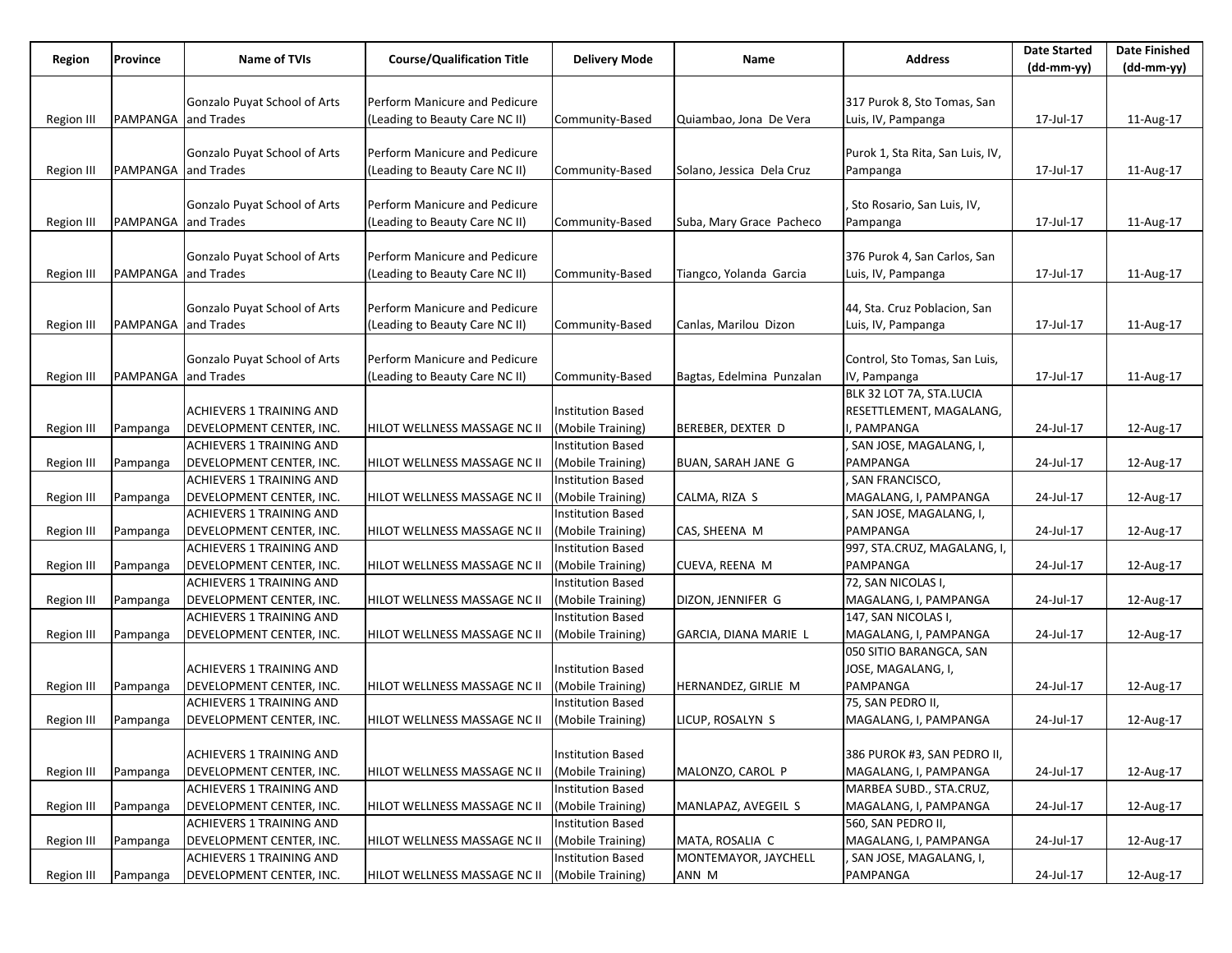| Region            | Province                   | Name of TVIs                                                | <b>Course/Qualification Title</b> | <b>Delivery Mode</b>                          | Name                        | <b>Address</b>                  | <b>Date Started</b> | <b>Date Finished</b> |
|-------------------|----------------------------|-------------------------------------------------------------|-----------------------------------|-----------------------------------------------|-----------------------------|---------------------------------|---------------------|----------------------|
|                   |                            |                                                             |                                   |                                               |                             |                                 | $(dd-mm-yy)$        | $(dd-mm-yy)$         |
|                   |                            |                                                             |                                   |                                               |                             |                                 |                     |                      |
|                   |                            | ACHIEVERS 1 TRAINING AND                                    |                                   | <b>Institution Based</b>                      |                             | 074 PUROK 1, SAN PEDRO II,      |                     |                      |
| <b>Region III</b> | Pampanga                   | DEVELOPMENT CENTER, INC.                                    | HILOT WELLNESS MASSAGE NC II      | (Mobile Training)                             | OCAMPO, JOSEPHINE S         | MAGALANG, I, PAMPANGA           | 24-Jul-17           | 12-Aug-17            |
|                   |                            | ACHIEVERS 1 TRAINING AND                                    |                                   | <b>Institution Based</b>                      |                             | 547, SAN PEDRO II,              |                     |                      |
| Region III        | Pampanga                   | DEVELOPMENT CENTER, INC.                                    | HILOT WELLNESS MASSAGE NC II      | (Mobile Training)                             | OGOY, GEMMA M               | MAGALANG, I, PAMPANGA           | 24-Jul-17           | 12-Aug-17            |
|                   |                            | ACHIEVERS 1 TRAINING AND                                    |                                   | <b>Institution Based</b>                      |                             | 91, SAN PEDRO II,               |                     |                      |
| Region III        | Pampanga                   | DEVELOPMENT CENTER, INC.                                    | HILOT WELLNESS MASSAGE NC II      | (Mobile Training)                             | PINEDA, SHELLA N            | MAGALANG, I, PAMPANGA           | 24-Jul-17           | 12-Aug-17            |
|                   |                            |                                                             |                                   |                                               |                             |                                 |                     |                      |
|                   |                            | <b>ACHIEVERS 1 TRAINING AND</b>                             |                                   | <b>Institution Based</b>                      |                             | 555 PUROK 4, SAN PEDRO II,      |                     |                      |
| Region III        | Pampanga                   | DEVELOPMENT CENTER, INC.                                    | HILOT WELLNESS MASSAGE NC II      | (Mobile Training)                             | ROQUE, ELIZABETH B          | MAGALANG, I, PAMPANGA           | 24-Jul-17           | 12-Aug-17            |
|                   |                            | <b>ACHIEVERS 1 TRAINING AND</b>                             |                                   | <b>Institution Based</b>                      |                             | 172 PRK 2, SAN PEDRO II,        |                     |                      |
| Region III        | Pampanga                   | DEVELOPMENT CENTER, INC.                                    | HILOT WELLNESS MASSAGE NC II      | (Mobile Training)                             | SAMSON, MARIGRACE C         | MAGALANG, I, PAMPANGA           | 24-Jul-17           | 12-Aug-17            |
|                   |                            | <b>ACHIEVERS 1 TRAINING AND</b>                             |                                   | <b>Institution Based</b>                      |                             | 136, SAN PEDRO II,              |                     |                      |
| Region III        | Pampanga                   | DEVELOPMENT CENTER, INC.                                    | HILOT WELLNESS MASSAGE NC II      | (Mobile Training)                             | SANTOS, JULIE P             | MAGALANG, I, PAMPANGA           | 24-Jul-17           | 12-Aug-17            |
|                   |                            | <b>ACHIEVERS 1 TRAINING AND</b>                             |                                   | <b>Institution Based</b>                      |                             | PUROK 4, SAN PEDRO II,          |                     |                      |
| Region III        | Pampanga                   | DEVELOPMENT CENTER, INC.                                    | HILOT WELLNESS MASSAGE NC II      | (Mobile Training)                             | TOLEDANO, MIRALEE M         | MAGALANG, I, PAMPANGA           | 24-Jul-17           | 12-Aug-17            |
|                   |                            | ACHIEVERS 1 TRAINING AND                                    |                                   | <b>Institution Based</b>                      |                             | , SAN PEDRO II, MAGALANG, I,    |                     |                      |
| Region III        | Pampanga                   | DEVELOPMENT CENTER, INC.<br><b>ACHIEVERS 1 TRAINING AND</b> | HILOT WELLNESS MASSAGE NC II      | (Mobile Training)<br><b>Institution Based</b> | TUAZON, KRISMA JOY P        | PAMPANGA<br>145, SAN FRANCISCO, | 24-Jul-17           | 12-Aug-17            |
|                   |                            | DEVELOPMENT CENTER, INC.                                    | HILOT WELLNESS MASSAGE NC II      | (Mobile Training)                             | VALENZUELA, NYMPHA D        | MAGALANG, I, PAMPANGA           | 24-Jul-17           | 12-Aug-17            |
| <b>Region III</b> | Pampanga                   |                                                             | Service Automotive Electrical     |                                               |                             | 288 Gomburza St., San           |                     |                      |
|                   |                            | Gonzalo Puyat School of Arts                                | Components (Leading to            |                                               |                             | Joaquin, Mabalacat, I,          |                     |                      |
| Region III        | PAMPANGA and Trades        |                                                             | Automotive Servicing NC II)       | Community-Based                               | Camato, Willy L             | Pampanga                        | 3-Aug-17            | 14-Sep-17            |
|                   |                            |                                                             | Service Automotive Electrical     |                                               |                             |                                 |                     |                      |
|                   |                            | Gonzalo Puyat School of Arts                                | Components (Leading to            |                                               |                             | 276 Daang Bakal, San Joaquin,   |                     |                      |
| Region III        | PAMPANGA and Trades        |                                                             | Automotive Servicing NC II)       | Community-Based                               | Carr, Jessie Jr. Cadines    | Mabalacat, I, Pampanga          | 3-Aug-17            | 14-Sep-17            |
|                   |                            |                                                             | Service Automotive Electrical     |                                               |                             |                                 |                     |                      |
|                   |                            | Gonzalo Puyat School of Arts                                | Components (Leading to            |                                               | Cunanan, Brent Harold       | 120 Purok 3, Cacutud,           |                     |                      |
| Region III        | <b>PAMPANGA</b> and Trades |                                                             | Automotive Servicing NC II)       | Community-Based                               | Polangco                    | Mabalacat, I, Pampanga          | 3-Aug-17            | 14-Sep-17            |
|                   |                            |                                                             | Service Automotive Electrical     |                                               |                             | 180 Gumamela St.,               |                     |                      |
|                   |                            | Gonzalo Puyat School of Arts                                | Components (Leading to            |                                               |                             | Camachiles, Mabalacat, I,       |                     |                      |
| Region III        | PAMPANGA and Trades        |                                                             | Automotive Servicing NC II)       | Community-Based                               | Dayrit, Jean John Tapang    | Pampanga                        | 3-Aug-17            | 14-Sep-17            |
|                   |                            |                                                             | Service Automotive Electrical     |                                               |                             |                                 |                     |                      |
|                   |                            | Gonzalo Puyat School of Arts                                | Components (Leading to            |                                               |                             | 2159 Qatar St. Saudi, Mabiga,   |                     |                      |
| Region III        | PAMPANGA and Trades        |                                                             | Automotive Servicing NC II)       | Community-Based                               | Dela Reyna, Joey Lopez      | Mabalacat, I, Pampanga          | 3-Aug-17            | 14-Sep-17            |
|                   |                            |                                                             | Service Automotive Electrical     |                                               |                             | 1660 Magsaysay St., San         |                     |                      |
|                   |                            | Gonzalo Puyat School of Arts                                | Components (Leading to            |                                               |                             | Joaquin, Mabalacat, I,          |                     |                      |
| Region III        | PAMPANGA and Trades        |                                                             | Automotive Servicing NC II)       | Community-Based                               | Garcia, Jose Marbella       | Pampanga                        | 3-Aug-17            | 14-Sep-17            |
|                   |                            |                                                             | Service Automotive Electrical     |                                               |                             |                                 |                     |                      |
|                   |                            | Gonzalo Puyat School of Arts                                | Components (Leading to            |                                               |                             | 127, Mamatitang, Mabalacat,     |                     |                      |
| <b>Region III</b> | PAMPANGA and Trades        |                                                             | Automotive Servicing NC II)       | Community-Based                               | Lumibao, Renato Basco       | I, Pampanga                     | 3-Aug-17            | 14-Sep-17            |
|                   |                            |                                                             | Service Automotive Electrical     |                                               |                             |                                 |                     |                      |
|                   |                            | Gonzalo Puyat School of Arts                                | Components (Leading to            |                                               |                             | 116 Purok 3, Camachiles,        |                     |                      |
| Region III        | PAMPANGA and Trades        |                                                             | Automotive Servicing NC II)       | Community-Based                               | Pabalan, Rodante Sanchez    | Mabalacat, I, Pampanga          | 3-Aug-17            | 14-Sep-17            |
|                   |                            |                                                             | Service Automotive Electrical     |                                               |                             |                                 |                     |                      |
|                   |                            | Gonzalo Puyat School of Arts                                | Components (Leading to            |                                               |                             | 507 Daang Bakal, San Joaquin,   |                     |                      |
| Region III        | PAMPANGA and Trades        |                                                             | Automotive Servicing NC II)       | Community-Based                               | Pangilinan, Recto Jr. Mejia | Mabalacat, I, Pampanga          | 3-Aug-17            | 14-Sep-17            |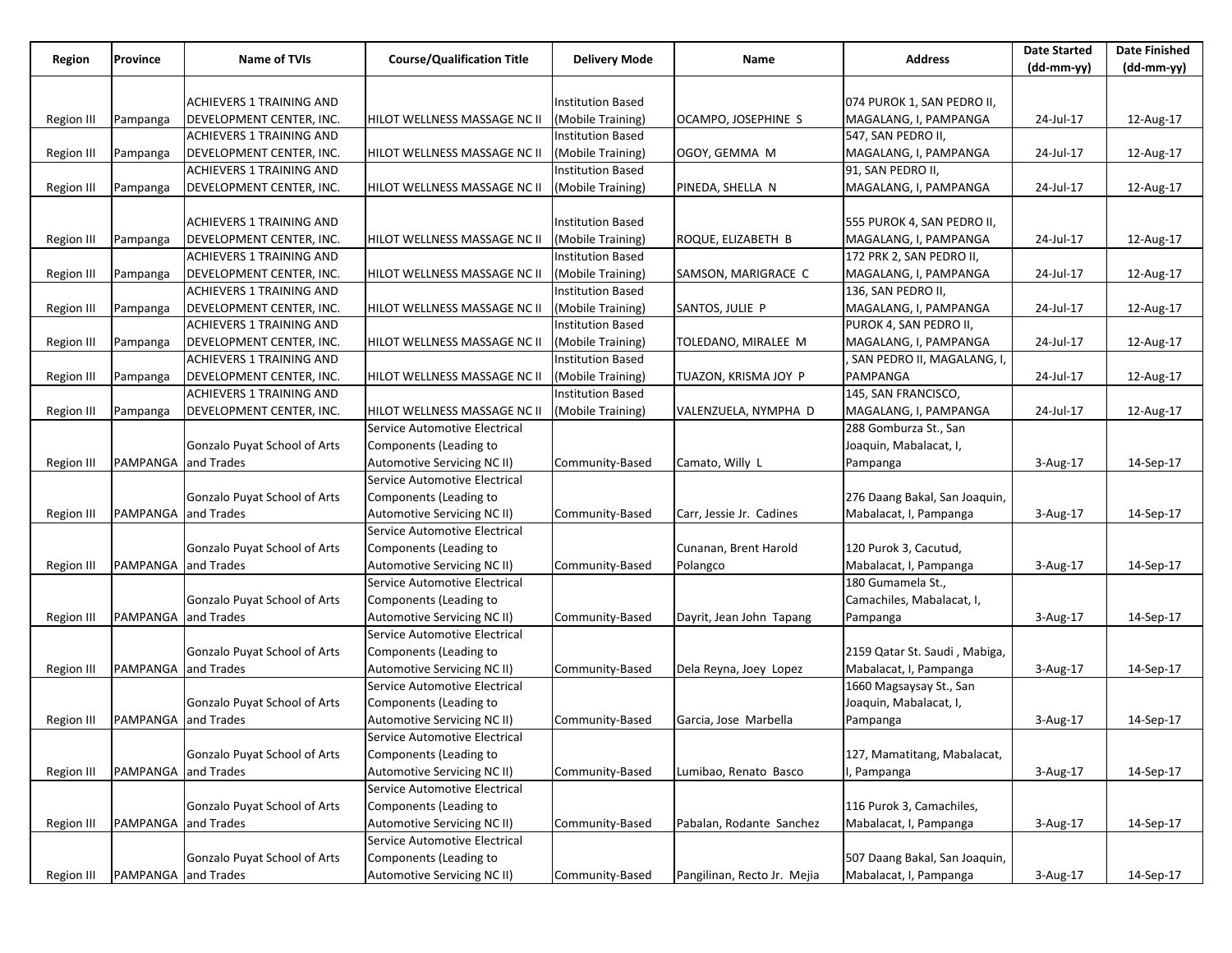|                   | Province            | <b>Name of TVIs</b>                 | <b>Course/Qualification Title</b> |                      | Name                       | <b>Address</b>                           | <b>Date Started</b> | <b>Date Finished</b> |
|-------------------|---------------------|-------------------------------------|-----------------------------------|----------------------|----------------------------|------------------------------------------|---------------------|----------------------|
| Region            |                     |                                     |                                   | <b>Delivery Mode</b> |                            |                                          | (dd-mm-yy)          | (dd-mm-yy)           |
|                   |                     |                                     | Service Automotive Electrical     |                      |                            |                                          |                     |                      |
|                   |                     | Gonzalo Puyat School of Arts        | Components (Leading to            |                      |                            | 272 Gomburza, San Joaquin,               |                     |                      |
| Region III        | PAMPANGA            | and Trades                          | Automotive Servicing NC II)       | Community-Based      | Perez, Robinson Lizada     | Mabalacat, I, Pampanga                   | 3-Aug-17            | 14-Sep-17            |
|                   |                     |                                     | Service Automotive Electrical     |                      |                            | 35 Trinity Triangle, Villa               |                     |                      |
|                   |                     | Gonzalo Puyat School of Arts        | Components (Leading to            |                      |                            | Angela, Sto Domingo, Angeles             |                     |                      |
| Region III        | PAMPANGA and Trades |                                     | Automotive Servicing NC II)       | Community-Based      | Reyes, Irvin Joseph Soto   | City, I, Pampanga                        | 3-Aug-17            | 14-Sep-17            |
|                   |                     |                                     | Service Automotive Electrical     |                      |                            |                                          |                     |                      |
|                   |                     | Gonzalo Puyat School of Arts        | Components (Leading to            |                      |                            | 501, San Joaquin, Mabalacat,             |                     |                      |
| Region III        | PAMPANGA and Trades |                                     | Automotive Servicing NC II)       | Community-Based      | Rivera, Jovit Mendiola     | I, Pampanga                              | 3-Aug-17            | 14-Sep-17            |
|                   |                     |                                     | Service Automotive Electrical     |                      |                            | 501 Daang Bakal St., San                 |                     |                      |
|                   |                     | <b>Gonzalo Puyat School of Arts</b> | Components (Leading to            |                      |                            | Joaquin, Mabalacat, I,                   |                     |                      |
| <b>Region III</b> | PAMPANGA and Trades |                                     | Automotive Servicing NC II)       | Community-Based      | Rivera, Rommel Castro      | Pampanga                                 | 3-Aug-17            | 14-Sep-17            |
|                   |                     |                                     | Service Automotive Electrical     |                      |                            |                                          |                     |                      |
|                   |                     | Gonzalo Puyat School of Arts        | Components (Leading to            |                      |                            | 106 Jp Rizal St., San Joaquin,           |                     |                      |
| Region III        | PAMPANGA and Trades |                                     | Automotive Servicing NC II)       | Community-Based      | Rosero, Wilfredo Jr. Ramos | Mabalacat, I, Pampanga                   | 3-Aug-17            | 14-Sep-17            |
|                   |                     |                                     | Service Automotive Electrical     |                      |                            |                                          |                     |                      |
|                   |                     | <b>Gonzalo Puyat School of Arts</b> | Components (Leading to            |                      | Serrano, Crispin Rem       | 276, Poblacion, Mabalacat, I,            |                     |                      |
| Region III        | PAMPANGA and Trades |                                     | Automotive Servicing NC II)       | Community-Based      | Manzano                    | Pampanga                                 | 3-Aug-17            | 14-Sep-17            |
|                   |                     |                                     | Service Automotive Electrical     |                      |                            |                                          |                     |                      |
|                   |                     | Gonzalo Puyat School of Arts        | Components (Leading to            |                      |                            | 2099 Arnel St., Mabiga,                  |                     |                      |
| Region III        | PAMPANGA and Trades |                                     | Automotive Servicing NC II)       | Community-Based      | Surla, Edison Garcia       | Mabalacat, I, Pampanga                   | 3-Aug-17            | 14-Sep-17            |
|                   |                     | Gonzalo Puyat School of Arts        |                                   | Institution-Based    |                            | 219 Purok 5, Matamo, Arayat,             |                     |                      |
| <b>Region III</b> | PAMPANGA and Trades |                                     | Shielded Metal Arc Welding NC I   | (Traditional)        | Alejandrino, Raul Miranda  | III, Pampanga                            | 24-Jul-17           | 4-Sep-17             |
|                   |                     | Gonzalo Puyat School of Arts        |                                   | Institution-Based    |                            | San Juan, San Luis, IV,                  |                     |                      |
|                   | PAMPANGA            | and Trades                          | Shielded Metal Arc Welding NC I   | (Traditional)        | Baltazar, Joey Cachola     |                                          | 24-Jul-17           | 4-Sep-17             |
| Region III        |                     | Gonzalo Puyat School of Arts        |                                   | Institution-Based    |                            | Pampanga<br>103, Sta Cruz, San Luis, IV, |                     |                      |
|                   |                     |                                     |                                   |                      |                            |                                          |                     |                      |
| Region III        | PAMPANGA and Trades |                                     | Shielded Metal Arc Welding NC I   | (Traditional)        | Barras, Rafael Lagrama     | Pampanga                                 | 24-Jul-17           | 4-Sep-17             |
|                   |                     | Gonzalo Puyat School of Arts        |                                   | Institution-Based    |                            | 3 Purok 1, Sta Lucia, San Luis,          |                     |                      |
| <b>Region III</b> | PAMPANGA            | and Trades                          | Shielded Metal Arc Welding NC I   | (Traditional)        | Bautista, Wilfredo Tobias  | IV, Pampanga                             | 24-Jul-17           | 4-Sep-17             |
|                   |                     | Gonzalo Puyat School of Arts        |                                   | Institution-Based    |                            | 19, Sta Cruz Poblacion, San              |                     |                      |
| <b>Region III</b> | PAMPANGA and Trades |                                     | Shielded Metal Arc Welding NC I   | (Traditional)        | Calos, Viron Sagum         | Luis, IV, Pampanga                       | 24-Jul-17           | 4-Sep-17             |
|                   |                     | Gonzalo Puyat School of Arts        |                                   | Institution-Based    |                            | 19, Sta Cruz Poblacion, San              |                     |                      |
| Region III        | PAMPANGA            | and Trades                          | Shielded Metal Arc Welding NC I   | (Traditional)        | Carlos, Ian Carlo Sagum    | Luis, IV, Pampanga                       | 24-Jul-17           | 4-Sep-17             |
|                   |                     |                                     |                                   |                      |                            | 124 Paroba Purok 2, Sta                  |                     |                      |
|                   |                     | Gonzalo Puyat School of Arts        |                                   | Institution-Based    |                            | Monica, San Luis, IV,                    |                     |                      |
| <b>Region III</b> | PAMPANGA and Trades |                                     | Shielded Metal Arc Welding NC I   | (Traditional)        | Dela Cruz, Marco Tizon     | Pampanga                                 | 24-Jul-17           | 4-Sep-17             |
|                   |                     | Gonzalo Puyat School of Arts        |                                   | Institution-Based    |                            | , Sta Maria, Mexico, III,                |                     |                      |
| Region III        | PAMPANGA and Trades |                                     | Shielded Metal Arc Welding NC I   | (Traditional)        | Delicano, Arcangel Palma   | Pampanga                                 | 24-Jul-17           | 4-Sep-17             |
|                   |                     | Gonzalo Puyat School of Arts        |                                   | Institution-Based    |                            | 60, Sto Tomas, San Luis, IV,             |                     |                      |
| Region III        | PAMPANGA and Trades |                                     | Shielded Metal Arc Welding NC I   | (Traditional)        | Ecalne, Jharan Meana       | Pampanga                                 | 24-Jul-17           | 4-Sep-17             |
|                   |                     | Gonzalo Puyat School of Arts        |                                   | Institution-Based    |                            | 99, Sto Tomas, San Luis, IV,             |                     |                      |
| Region III        | PAMPANGA            | and Trades                          | Shielded Metal Arc Welding NC I   | (Traditional)        | Garcia, Glenzon Mangalus   | Pampanga                                 | 24-Jul-17           | 4-Sep-17             |
|                   |                     |                                     |                                   |                      |                            | 151 Church Street, Sta Cruz              |                     |                      |
|                   |                     | Gonzalo Puyat School of Arts        |                                   | Institution-Based    |                            | Poblacion, San Luis, IV,                 |                     |                      |
| Region III        | PAMPANGA and Trades |                                     | Shielded Metal Arc Welding NC I   | (Traditional)        | Guarin, Fermo Taruc        | Pampanga                                 | 24-Jul-17           | 4-Sep-17             |
|                   |                     | Gonzalo Puyat School of Arts        |                                   | Institution-Based    |                            | 128 P. Pag Asa, San Juan, San            |                     |                      |
| Region III        | PAMPANGA            | and Trades                          | Shielded Metal Arc Welding NC I   | (Traditional)        | Guevarra, Antonio Sagum    | Luis, IV, Pampanga                       | 24-Jul-17           | 4-Sep-17             |
|                   |                     | Gonzalo Puyat School of Arts        |                                   | Institution-Based    |                            | 93, Sto Tomas, San Luis, IV,             |                     |                      |
| Region III        | PAMPANGA and Trades |                                     | Shielded Metal Arc Welding NC I   | (Traditional)        | Lobendino, Richard Tiangco | Pampanga                                 | 24-Jul-17           | 4-Sep-17             |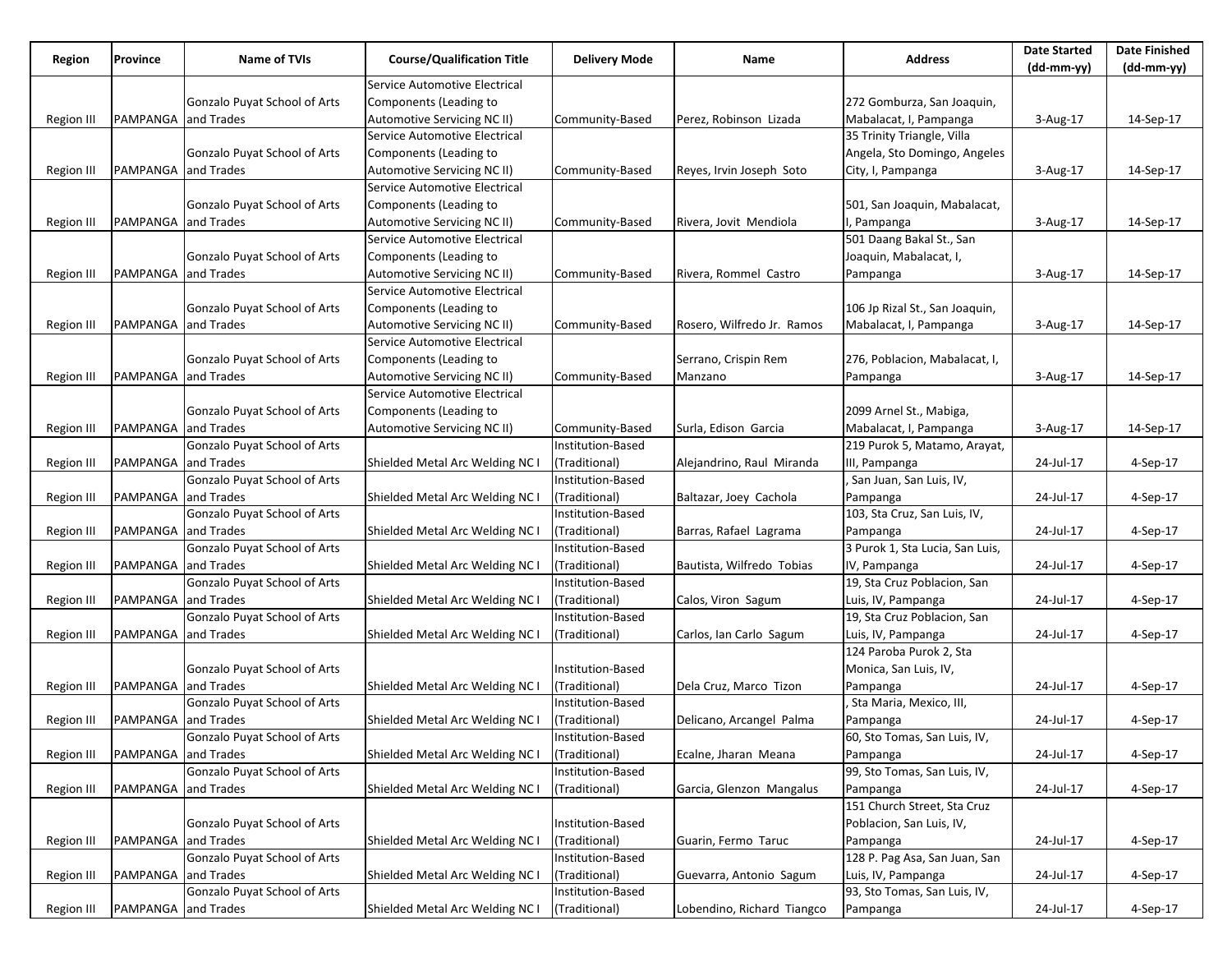| Region            | Province                           | Name of TVIs                 | <b>Course/Qualification Title</b> | <b>Delivery Mode</b>     | Name                         | <b>Address</b>                 | <b>Date Started</b><br>(dd-mm-yy) | <b>Date Finished</b><br>(dd-mm-yy) |
|-------------------|------------------------------------|------------------------------|-----------------------------------|--------------------------|------------------------------|--------------------------------|-----------------------------------|------------------------------------|
|                   |                                    | Gonzalo Puyat School of Arts |                                   | Institution-Based        |                              | 103, Sta Cruz Poblacion, San   |                                   |                                    |
| Region III        | PAMPANGA                           | and Trades                   | Shielded Metal Arc Welding NC I   | (Traditional)            | Lubrino, Anthony Paras       | Luis, IV, Pampanga             | 24-Jul-17                         | 4-Sep-17                           |
|                   |                                    | Gonzalo Puyat School of Arts |                                   | Institution-Based        |                              | 23 Purok 1, San Sebastian, San |                                   |                                    |
| Region III        | PAMPANGA                           | and Trades                   | Shielded Metal Arc Welding NC I   | (Traditional)            | Mangulabnan, Jay Cordova     | Luis, IV, Pampanga             | 24-Jul-17                         | 4-Sep-17                           |
|                   |                                    | Gonzalo Puyat School of Arts |                                   | Institution-Based        |                              | 26 Purok 1, San Nicolas, San   |                                   |                                    |
| Region III        | PAMPANGA                           | and Trades                   | Shielded Metal Arc Welding NC I   | (Traditional)            | Manliclic, William Sangalang | Luis, IV, Pampanga             | 24-Jul-17                         | 4-Sep-17                           |
|                   |                                    | Gonzalo Puyat School of Arts |                                   | Institution-Based        |                              | 234, Sta Cruz Poblacion, San   |                                   |                                    |
| <b>Region III</b> | PAMPANGA                           | and Trades                   | Shielded Metal Arc Welding NC I   | (Traditional)            | Mejia, Armando Peronze       | Luis, IV, Pampanga             | 24-Jul-17                         | 4-Sep-17                           |
|                   |                                    | Gonzalo Puyat School of Arts |                                   | Institution-Based        |                              | Sta Cruz Poblacion, San Luis,  |                                   |                                    |
| Region III        | PAMPANGA                           | and Trades                   | Shielded Metal Arc Welding NC I   | (Traditional)            | Ocampo, Tirso Talao          | IV, Pampanga                   | 24-Jul-17                         | 4-Sep-17                           |
|                   |                                    | Gonzalo Puyat School of Arts |                                   | Institution-Based        |                              | 170 Sitio Bisitas, Sta Maria,  |                                   |                                    |
| Region III        | PAMPANGA and Trades                |                              | Shielded Metal Arc Welding NC I   | (Traditional)            | Palma, Lamrentino Tobias     | Mexico, III, Pampanga          | 24-Jul-17                         | 4-Sep-17                           |
|                   |                                    | Gonzalo Puyat School of Arts |                                   | Institution-Based        |                              | 224, Sta Cruz Poblacion, San   |                                   |                                    |
| Region III        | PAMPANGA                           | and Trades                   | Shielded Metal Arc Welding NC I   | (Traditional)            | Palo, Rheinnel Salunga       | Luis, IV, Pampanga             | 24-Jul-17                         | 4-Sep-17                           |
|                   |                                    | Gonzalo Puyat School of Arts |                                   | <b>Institution-Based</b> |                              | 234, Sta Cruz Poblacion, San   |                                   |                                    |
| <b>Region III</b> | PAMPANGA                           | and Trades                   | Shielded Metal Arc Welding NC I   | (Traditional)            | San Diego, Sandy Bartolome   | Luis, IV, Pampanga             | 24-Jul-17                         | 4-Sep-17                           |
|                   |                                    | Gonzalo Puyat School of Arts |                                   | Institution-Based        | San Diego, Raymond           | 234, Sta Cruz Poblacion, San   |                                   |                                    |
| <b>Region III</b> | PAMPANGA                           | and Trades                   | Shielded Metal Arc Welding NC I   | (Traditional)            | Bartolome                    | Luis, IV, Pampanga             | 24-Jul-17                         | $4-Sep-17$                         |
|                   |                                    | Gonzalo Puyat School of Arts |                                   | Institution-Based        |                              | 59, Sta Cruz Poblacion, San    |                                   |                                    |
| Region III        | PAMPANGA                           | and Trades                   | Shielded Metal Arc Welding NC I   | (Traditional)            | Santos, Rommel Antonio       | Luis, IV, Pampanga             | 24-Jul-17                         | 4-Sep-17                           |
|                   |                                    | Gonzalo Puyat School of Arts |                                   | Institution-Based        |                              | 103, Sta Cruz, San Luis, IV,   |                                   |                                    |
| <b>Region III</b> | PAMPANGA and Trades                |                              | Shielded Metal Arc Welding NC I   | (Traditional)            | Talao, Galileo Dela Cruz     | Pampanga                       | 24-Jul-17                         | 4-Sep-17                           |
|                   |                                    | Gonzalo Puyat School of Arts |                                   | Institution-Based        |                              | 103, Sta Cruz Poblacion, San   |                                   |                                    |
| <b>Region III</b> | PAMPANGA                           | and Trades                   | Shielded Metal Arc Welding NC I   | (Traditional)            | Talao, Meynard Dela Cruz     | Luis, IV, Pampanga             | 24-Jul-17                         | 4-Sep-17                           |
|                   |                                    | Gonzalo Puyat School of Arts |                                   | Institution-Based        |                              | 95, Sto Tomas, San Luis, IV,   |                                   |                                    |
| Region III        | PAMPANGA                           | and Trades                   | Shielded Metal Arc Welding NC I   | (Traditional)            | Tiangco, Raymond Lita        | Pampanga                       | 24-Jul-17                         | 4-Sep-17                           |
|                   |                                    |                              |                                   |                          |                              | 205 Church St., Sta Cruz       |                                   |                                    |
|                   |                                    | Gonzalo Puyat School of Arts |                                   | Institution-Based        |                              | Poblacion, San Luis, IV,       |                                   |                                    |
| Region III        | PAMPANGA                           | and Trades                   | Shielded Metal Arc Welding NC I   | (Traditional)            | Tongio, Rommel Dungo         | Pampanga                       | 24-Jul-17                         | 4-Sep-17                           |
|                   |                                    |                              |                                   |                          |                              | Church St., Sta Cruz           |                                   |                                    |
|                   |                                    | Gonzalo Puyat School of Arts |                                   | Institution-Based        |                              | Poblacion, San Luis, IV,       |                                   |                                    |
| Region III        | PAMPANGA                           | and Trades                   | Shielded Metal Arc Welding NC I   | (Traditional)            | Taruc, Fernando Usi          | Pampanga                       | 24-Jul-17                         | 4-Sep-17                           |
|                   |                                    | Gonzalo Puyat School of Arts |                                   | Institution-Based        |                              | 82, Sta Lucia, San Luis, IV,   |                                   |                                    |
| Region III        | PAMPANGA and Trades                |                              | Shielded Metal Arc Welding NC I   | (Traditional)            | Molina, Eric Dela Rosa       | Pampanga                       | 24-Jul-17                         | $4-Sep-17$                         |
|                   |                                    | Gonzalo Puyat School of Arts |                                   | Institution-Based        |                              | 218, Sta Cruz Poblacion, San   |                                   |                                    |
| <b>Region III</b> | PAMPANGA and Trades                |                              | Shielded Metal Arc Welding NC I   | (Traditional)            | Javier, lan Diaz             | Luis, IV, Pampanga             | 24-Jul-17                         | 4-Sep-17                           |
|                   |                                    |                              |                                   |                          |                              |                                |                                   |                                    |
|                   |                                    | Gonzalo Puyat School of Arts | Perform Manicure and Pedicure     |                          |                              | 308 Prk. 8, Sto Tomas, San     |                                   |                                    |
|                   | Region III   PAMPANGA   and Trades |                              | (Leading to Beauty Care NC II)    | Community-Based          | Bulanadi, Ana May Guendro    | Luis, IV, Pampanga             | 17-Jul-17                         | 15-Aug-17                          |
|                   |                                    | Gonzalo Puyat School of Arts | Perform Manicure and Pedicure     |                          |                              | 4010 Masagana St, Duquit,      |                                   |                                    |
| <b>Region III</b> | PAMPANGA and Trades                |                              | (Leading to Beauty Care NC II)    | Community-Based          | Bulanadi, Dorina Cajara      | Mabalacat, I, Pampanga         | 17-Jul-17                         | 15-Aug-17                          |
|                   |                                    |                              |                                   |                          |                              |                                |                                   |                                    |
|                   |                                    | Gonzalo Puyat School of Arts | Perform Manicure and Pedicure     |                          |                              | 19, San Agustin, San Luis, IV, |                                   |                                    |
| <b>Region III</b> | PAMPANGA and Trades                |                              | (Leading to Beauty Care NC II)    | Community-Based          | De Vera, Engracia Cunanan    | Pampanga                       | 17-Jul-17                         | 15-Aug-17                          |
|                   |                                    |                              |                                   |                          |                              |                                |                                   |                                    |
|                   |                                    | Gonzalo Puyat School of Arts | Perform Manicure and Pedicure     |                          |                              | 206 Sitio Tramo, Sta Maria,    |                                   |                                    |
| Region III        | PAMPANGA and Trades                |                              | (Leading to Beauty Care NC II)    | Community-Based          | Delos Reyes, Lina Reyes      | Mexico, III, Pampanga          | 17-Jul-17                         | 15-Aug-17                          |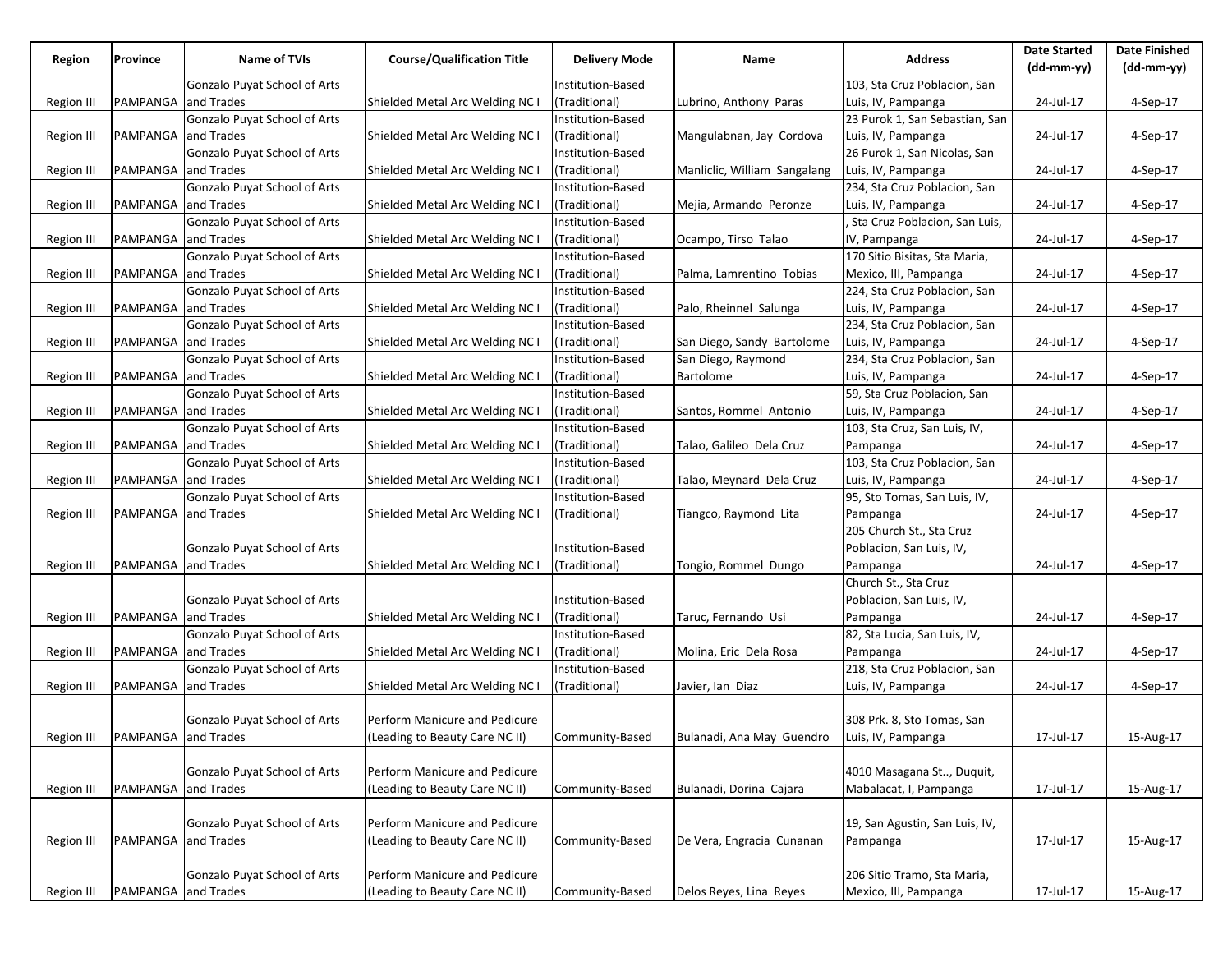| Region            | Province            | Name of TVIs                        | <b>Course/Qualification Title</b> | <b>Delivery Mode</b> | Name                          | <b>Address</b>                   | <b>Date Started</b><br>(dd-mm-yy) | <b>Date Finished</b><br>(dd-mm-yy) |
|-------------------|---------------------|-------------------------------------|-----------------------------------|----------------------|-------------------------------|----------------------------------|-----------------------------------|------------------------------------|
|                   |                     |                                     |                                   |                      |                               | 218 Trinidad, Sta Cruz           |                                   |                                    |
|                   |                     | Gonzalo Puyat School of Arts        | Perform Manicure and Pedicure     |                      |                               | Poblacion, San Luis, IV,         |                                   |                                    |
| Region III        | PAMPANGA and Trades |                                     | (Leading to Beauty Care NC II)    | Community-Based      | Demetrio, Alma Alminar        | Pampanga                         | 17-Jul-17                         | 15-Aug-17                          |
|                   |                     |                                     |                                   |                      |                               |                                  |                                   |                                    |
|                   |                     |                                     | Perform Manicure and Pedicure     |                      |                               |                                  |                                   |                                    |
|                   |                     | Gonzalo Puyat School of Arts        |                                   |                      |                               | 012 Paroba, Sta Monica, San      |                                   |                                    |
| Region III        | PAMPANGA and Trades |                                     | (Leading to Beauty Care NC II)    | Community-Based      | Espinoza, Mary Ann Ingal      | Luis, IV, Pampanga               | 17-Jul-17                         | 15-Aug-17                          |
|                   |                     |                                     |                                   |                      |                               |                                  |                                   |                                    |
|                   |                     | Gonzalo Puyat School of Arts        | Perform Manicure and Pedicure     |                      |                               | 02 Purok 1, Sta Lucia, San Luis, |                                   |                                    |
| Region III        | PAMPANGA and Trades |                                     | (Leading to Beauty Care NC II)    | Community-Based      | Francisco, Edna Bautista      | IV, Pampanga                     | 17-Jul-17                         | 15-Aug-17                          |
|                   |                     |                                     |                                   |                      |                               |                                  |                                   |                                    |
|                   |                     | Gonzalo Puyat School of Arts        | Perform Manicure and Pedicure     |                      |                               | Purok 1 31, Sta Rita, San Luis,  |                                   |                                    |
| <b>Region III</b> | PAMPANGA and Trades |                                     | (Leading to Beauty Care NC II)    | Community-Based      | Galang, Ednalyn Lazarra       | IV, Pampanga                     | 17-Jul-17                         | 15-Aug-17                          |
|                   |                     |                                     |                                   |                      |                               |                                  |                                   |                                    |
|                   |                     | Gonzalo Puyat School of Arts        | Perform Manicure and Pedicure     |                      |                               | 251, San Sebastian, San Luis,    |                                   |                                    |
| Region III        | PAMPANGA and Trades |                                     | (Leading to Beauty Care NC II)    | Community-Based      | Garcia, Jayson Neo            | IV, Pampanga                     | 17-Jul-17                         | 15-Aug-17                          |
|                   |                     |                                     |                                   |                      |                               |                                  |                                   |                                    |
|                   |                     | Gonzalo Puyat School of Arts        | Perform Manicure and Pedicure     |                      |                               | Purok 1, Sta Lucia, San Luis,    |                                   |                                    |
| Region III        | PAMPANGA and Trades |                                     | (Leading to Beauty Care NC II)    | Community-Based      | Guevarra, Maricel Pangilinan  | IV, Pampanga                     | 17-Jul-17                         | 15-Aug-17                          |
|                   |                     |                                     |                                   |                      |                               |                                  |                                   |                                    |
|                   |                     | Gonzalo Puyat School of Arts        | Perform Manicure and Pedicure     |                      |                               | 07 Purok 1, Sta Lucia, San Luis, |                                   |                                    |
| Region III        | PAMPANGA and Trades |                                     | (Leading to Beauty Care NC II)    | Community-Based      | Magtoto, Jennifer Sabac       | IV, Pampanga                     | 17-Jul-17                         | 15-Aug-17                          |
|                   |                     |                                     |                                   |                      |                               |                                  |                                   |                                    |
|                   |                     | Gonzalo Puyat School of Arts        | Perform Manicure and Pedicure     |                      |                               | 7, Sta Lucia, San Luis, IV,      |                                   |                                    |
| Region III        | PAMPANGA and Trades |                                     | (Leading to Beauty Care NC II)    | Community-Based      | Magtoto, Jerome Sabac         | Pampanga                         | 17-Jul-17                         | 15-Aug-17                          |
|                   |                     |                                     |                                   |                      |                               |                                  |                                   |                                    |
|                   |                     | Gonzalo Puyat School of Arts        | Perform Manicure and Pedicure     |                      |                               | 30, San Agustin, San Luis, IV,   |                                   |                                    |
|                   | PAMPANGA and Trades |                                     | (Leading to Beauty Care NC II)    | Community-Based      | Mangalus, Olivia Cunanan      |                                  | 17-Jul-17                         | 15-Aug-17                          |
| Region III        |                     |                                     |                                   |                      |                               | Pampanga                         |                                   |                                    |
|                   |                     |                                     | Perform Manicure and Pedicure     |                      |                               |                                  |                                   |                                    |
|                   |                     | Gonzalo Puyat School of Arts        |                                   |                      |                               | Control, San Sebastian, San      |                                   |                                    |
| Region III        | PAMPANGA and Trades |                                     | (Leading to Beauty Care NC II)    | Community-Based      | Ocampo, Nida Mangulabnan      | Luis, IV, Pampanga               | 17-Jul-17                         | 15-Aug-17                          |
|                   |                     |                                     |                                   |                      |                               |                                  |                                   |                                    |
|                   |                     | Gonzalo Puyat School of Arts        | Perform Manicure and Pedicure     |                      |                               | 198, Sta Monica, San Luis, IV,   |                                   |                                    |
| Region III        | PAMPANGA and Trades |                                     | (Leading to Beauty Care NC II)    | Community-Based      | Pabustan, Mhaidy Manalili     | Pampanga                         | 17-Jul-17                         | 15-Aug-17                          |
|                   |                     |                                     |                                   |                      |                               |                                  |                                   |                                    |
|                   |                     | Gonzalo Puyat School of Arts        | Perform Manicure and Pedicure     |                      |                               | 11, San Nicolas, San Luis, IV,   |                                   |                                    |
| <b>Region III</b> | PAMPANGA and Trades |                                     | (Leading to Beauty Care NC II)    | Community-Based      | Panlilio, Carla Lalaine Talao | Pampanga                         | 17-Jul-17                         | 15-Aug-17                          |
|                   |                     |                                     |                                   |                      |                               |                                  |                                   |                                    |
|                   |                     | Gonzalo Puyat School of Arts        | Perform Manicure and Pedicure     |                      |                               | 140, San Sebastian, San Luis,    |                                   |                                    |
| Region III        | PAMPANGA and Trades |                                     | (Leading to Beauty Care NC II)    | Community-Based      | Panlilio, Kristine Joy Larin  | IV, Pampanga                     | 17-Jul-17                         | 15-Aug-17                          |
|                   |                     |                                     |                                   |                      |                               |                                  |                                   |                                    |
|                   |                     | <b>Gonzalo Puyat School of Arts</b> | Perform Manicure and Pedicure     |                      |                               | , San Nicolas, San Luis, IV,     |                                   |                                    |
| <b>Region III</b> | PAMPANGA and Trades |                                     | (Leading to Beauty Care NC II)    | Community-Based      | Paraiso, Monaliza Sumang      | Pampanga                         | 17-Jul-17                         | 15-Aug-17                          |
|                   |                     |                                     |                                   |                      |                               |                                  |                                   |                                    |
|                   |                     | Gonzalo Puyat School of Arts        | Perform Manicure and Pedicure     |                      |                               | 343, Sta Monica, San Luis, IV,   |                                   |                                    |
| <b>Region III</b> | PAMPANGA and Trades |                                     | (Leading to Beauty Care NC II)    | Community-Based      | Punla, Joshua Paulin          | Pampanga                         | 17-Jul-17                         | 15-Aug-17                          |
|                   |                     |                                     |                                   |                      |                               |                                  |                                   |                                    |
|                   |                     | Gonzalo Puyat School of Arts        | Perform Manicure and Pedicure     |                      |                               | 317 Purok 8, Sto Tomas, San      |                                   |                                    |
| Region III        | PAMPANGA and Trades |                                     | (Leading to Beauty Care NC II)    | Community-Based      | Quiambao, Jona De Vera        | Luis, IV, Pampanga               | 17-Jul-17                         | 15-Aug-17                          |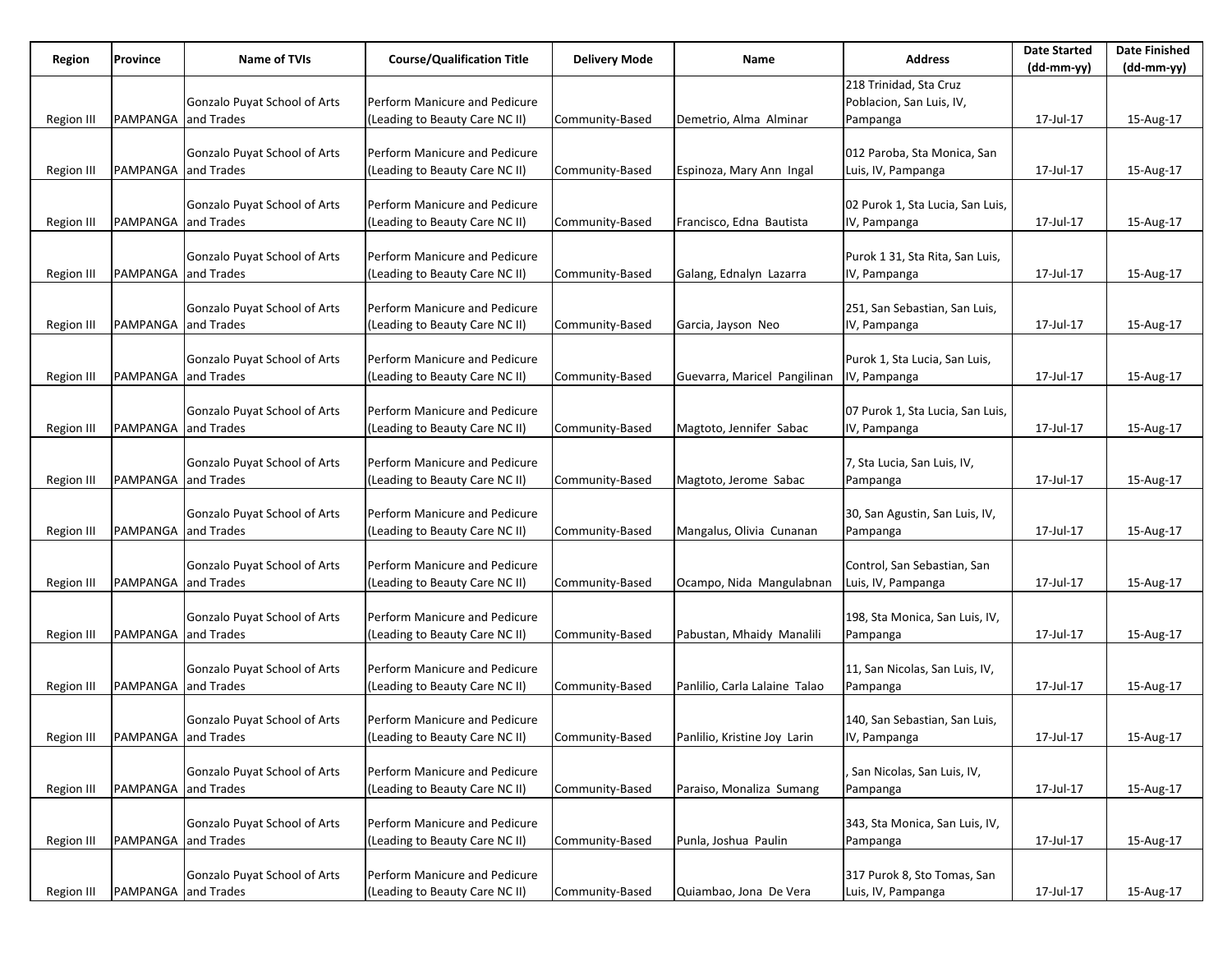| Region            | Province                   | Name of TVIs                 | <b>Course/Qualification Title</b> | <b>Delivery Mode</b> | Name                        | <b>Address</b>                   | <b>Date Started</b> | <b>Date Finished</b> |
|-------------------|----------------------------|------------------------------|-----------------------------------|----------------------|-----------------------------|----------------------------------|---------------------|----------------------|
|                   |                            |                              |                                   |                      |                             |                                  | (dd-mm-yy)          | (dd-mm-yy)           |
|                   |                            |                              |                                   |                      |                             |                                  |                     |                      |
|                   |                            | Gonzalo Puyat School of Arts | Perform Manicure and Pedicure     |                      |                             | Purok 1, Sta Rita, San Luis, IV, |                     |                      |
| Region III        | PAMPANGA and Trades        |                              | (Leading to Beauty Care NC II)    | Community-Based      | Solano, Jessica Dela Cruz   | Pampanga                         | 17-Jul-17           | 15-Aug-17            |
|                   |                            |                              |                                   |                      |                             |                                  |                     |                      |
|                   |                            | Gonzalo Puyat School of Arts | Perform Manicure and Pedicure     |                      |                             | Sto Rosario, San Luis, IV,       |                     |                      |
| Region III        | <b>PAMPANGA</b> and Trades |                              | (Leading to Beauty Care NC II)    | Community-Based      | Suba, Mary Grace Pacheco    | Pampanga                         | 17-Jul-17           | 15-Aug-17            |
|                   |                            |                              |                                   |                      |                             |                                  |                     |                      |
|                   |                            | Gonzalo Puyat School of Arts | Perform Manicure and Pedicure     |                      |                             | 376 Purok 4, San Carlos, San     |                     |                      |
| Region III        | PAMPANGA and Trades        |                              | (Leading to Beauty Care NC II)    | Community-Based      | Tiangco, Yolanda Garcia     | Luis, IV, Pampanga               | 17-Jul-17           | 15-Aug-17            |
|                   |                            |                              |                                   |                      |                             |                                  |                     |                      |
|                   |                            | Gonzalo Puyat School of Arts | Perform Manicure and Pedicure     |                      |                             | 44, Sta. Cruz Poblacion, San     |                     |                      |
| <b>Region III</b> | PAMPANGA and Trades        |                              | (Leading to Beauty Care NC II)    | Community-Based      | Canlas, Marilou Dizon       | Luis, IV, Pampanga               | 17-Jul-17           | 15-Aug-17            |
|                   |                            |                              |                                   |                      |                             |                                  |                     |                      |
|                   |                            | Gonzalo Puyat School of Arts | Perform Manicure and Pedicure     |                      |                             | Control, Sto Tomas, San Luis,    |                     |                      |
| Region III        | PAMPANGA and Trades        |                              | (Leading to Beauty Care NC II)    | Community-Based      | Bagtas, Edelmina Punzalan   | IV, Pampanga                     | 17-Jul-17           | 15-Aug-17            |
|                   |                            | Gonzalo Puyat School of Arts | Perform Hair Cutting Services     | Institution-Based    |                             | Blk 35 Lot II, Sapang Biabas,    |                     |                      |
| Region III        | PAMPANGA and Trades        |                              | (Leading to Hairdressing NC II)   | (Mobile Training)    | Alcaraz, Yolanda Aquino     | Mabalacat, I, Pampanga           | 22-Aug-17           | 22-Sep-17            |
|                   |                            | Gonzalo Puyat School of Arts | Perform Hair Cutting Services     | Institution-Based    |                             | Blk 6 Lot 32, Sapang Biabas,     |                     |                      |
| <b>Region III</b> | PAMPANGA and Trades        |                              | (Leading to Hairdressing NC II)   | (Mobile Training)    | Bulaon, Cristina Concepcion | Mabalacat, I, Pampanga           | 22-Aug-17           | 22-Sep-17            |
|                   |                            | Gonzalo Puyat School of Arts | Perform Hair Cutting Services     | Institution-Based    |                             | Sapang Biabas, Mabalacat, I,     |                     |                      |
| Region III        | PAMPANGA and Trades        |                              | (Leading to Hairdressing NC II)   | (Mobile Training)    | Castro, Cristina Lumanlan   | Pampanga                         | 22-Aug-17           | 22-Sep-17            |
|                   |                            |                              |                                   |                      |                             | Blk 4 Lot 24 Phase 1, Sapang     |                     |                      |
|                   |                            | Gonzalo Puyat School of Arts | Perform Hair Cutting Services     | Institution-Based    |                             | Biabas, Mabalacat, I,            |                     |                      |
| Region III        | PAMPANGA and Trades        |                              | (Leading to Hairdressing NC II)   | (Mobile Training)    | Guenco, Alquin Aquino       | Pampanga                         | 22-Aug-17           | 22-Sep-17            |
|                   |                            |                              |                                   |                      |                             | Blk 34 Lot 24 Phase 1, Sapang    |                     |                      |
|                   |                            | Gonzalo Puyat School of Arts | Perform Hair Cutting Services     | Institution-Based    |                             | Biabas, Mabalacat, I,            |                     |                      |
| Region III        | PAMPANGA and Trades        |                              | (Leading to Hairdressing NC II)   | (Mobile Training)    | Ingar, Aldrin Hernandez     | Pampanga                         | 22-Aug-17           | 22-Sep-17            |
|                   |                            | Gonzalo Puyat School of Arts | Perform Hair Cutting Services     | Institution-Based    |                             | Blk 25 Lot 1, Sapang Biabas,     |                     |                      |
| <b>Region III</b> | PAMPANGA and Trades        |                              | (Leading to Hairdressing NC II)   | (Mobile Training)    | Layson, Janella Granada     | Mabalacat, I, Pampanga           | 22-Aug-17           | 22-Sep-17            |
|                   |                            |                              |                                   |                      |                             |                                  |                     |                      |
|                   |                            | Gonzalo Puyat School of Arts | Perform Hair Cutting Services     | Institution-Based    |                             | Ph 1, B26 L20, Sapang Biabas,    |                     |                      |
| Region III        | PAMPANGA and Trades        |                              | (Leading to Hairdressing NC II)   | (Mobile Training)    | Legaspi, Maricris Samson    | Mabalacat, I, Pampanga           | 22-Aug-17           | 22-Sep-17            |
|                   |                            |                              |                                   |                      |                             |                                  |                     |                      |
|                   |                            | Gonzalo Puyat School of Arts | Perform Hair Cutting Services     | Institution-Based    |                             | Blk 34 Lot 23, Sapang Biabas,    |                     |                      |
| <b>Region III</b> | PAMPANGA and Trades        |                              | (Leading to Hairdressing NC II)   | (Mobile Training)    | Makaeran, Matilde Ordiales  | Mabalacat, I, Pampanga           | 22-Aug-17           | 22-Sep-17            |
|                   |                            |                              |                                   |                      |                             |                                  |                     |                      |
|                   |                            | Gonzalo Puyat School of Arts | Perform Hair Cutting Services     | Institution-Based    | Manaloto, Evangeline        | Mother Bario, Sapang Biabas,     |                     |                      |
| Region III        | PAMPANGA and Trades        |                              | (Leading to Hairdressing NC II)   | (Mobile Training)    | Ambagan                     | Mabalacat, I, Pampanga           | 22-Aug-17           | 22-Sep-17            |
|                   |                            |                              |                                   |                      |                             | Blk 34 Lot 25 Ph 1, Sapang       |                     |                      |
|                   |                            | Gonzalo Puyat School of Arts | Perform Hair Cutting Services     | Institution-Based    |                             | Biabas, Mabalacat, I,            |                     |                      |
| Region III        | PAMPANGA and Trades        |                              | (Leading to Hairdressing NC II)   | (Mobile Training)    | Mangahas, Riza Granada      | Pampanga                         | 22-Aug-17           | 22-Sep-17            |
|                   |                            | Gonzalo Puyat School of Arts | Perform Hair Cutting Services     | Institution-Based    |                             | Blk 35 Lot 6, Sapang Biabas,     |                     |                      |
| <b>Region III</b> | PAMPANGA and Trades        |                              | (Leading to Hairdressing NC II)   | (Mobile Training)    | Meneses, Ann                | Mabalacat, I, Pampanga           | 22-Aug-17           | 22-Sep-17            |
|                   |                            | Gonzalo Puyat School of Arts | Perform Hair Cutting Services     | Institution-Based    |                             | , Sapang Biabas, Mabalacat, I,   |                     |                      |
| Region III        | PAMPANGA and Trades        |                              | (Leading to Hairdressing NC II)   | (Mobile Training)    | Nuñez, Roziel Meneses       | Pampanga                         | 22-Aug-17           | 22-Sep-17            |
|                   |                            |                              |                                   |                      |                             |                                  |                     |                      |
|                   |                            | Gonzalo Puyat School of Arts | Perform Hair Cutting Services     | Institution-Based    |                             | Blk 20 Lot 45, Sapang Biabas,    |                     |                      |
| Region III        | PAMPANGA and Trades        |                              | (Leading to Hairdressing NC II)   | (Mobile Training)    | Ocampo, Ren Raven Medina    | Mabalacat, I, Pampanga           | 22-Aug-17           | 22-Sep-17            |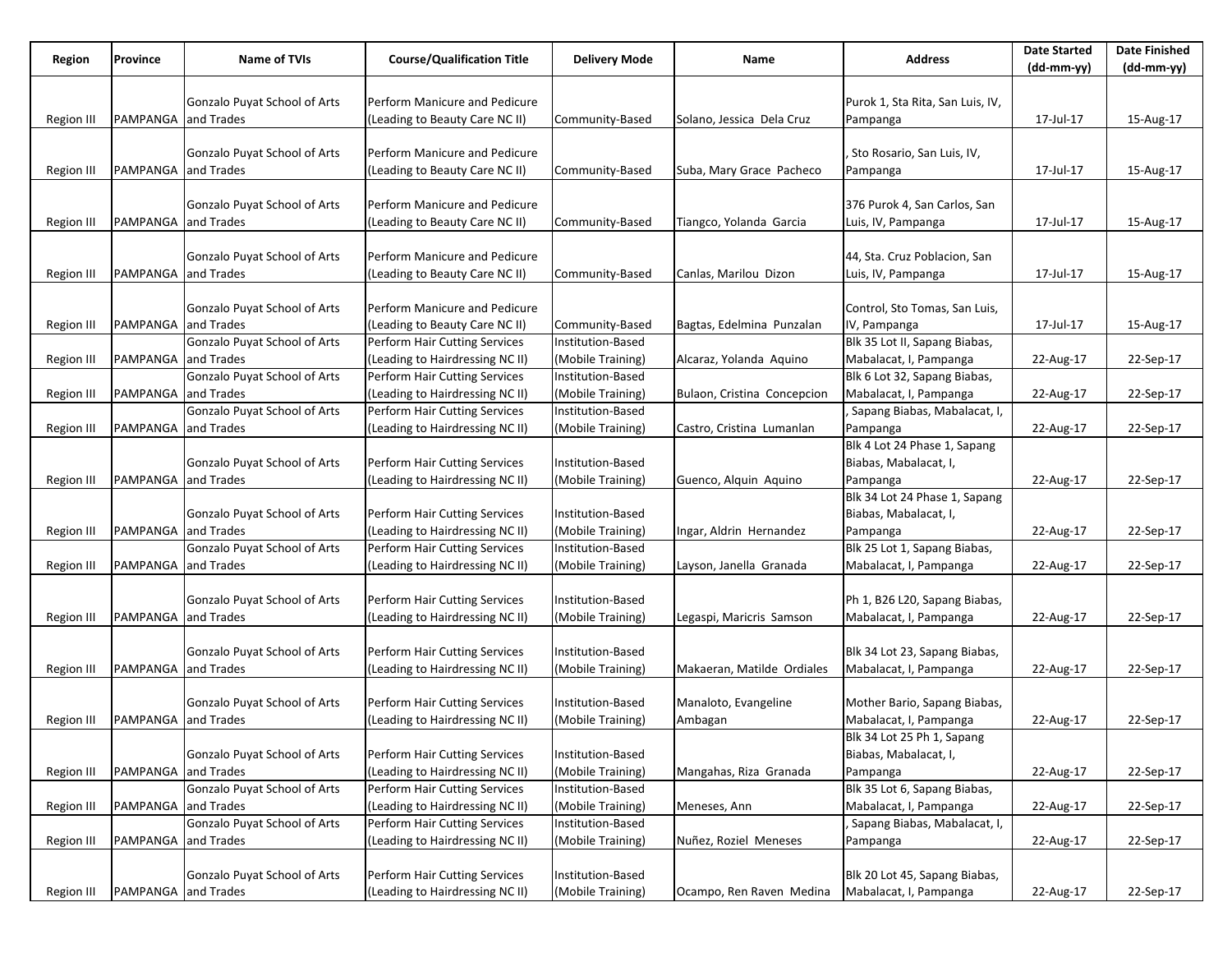| Region            | Province                   | Name of TVIs                        | <b>Course/Qualification Title</b> | <b>Delivery Mode</b> | Name                           | <b>Address</b>                  | <b>Date Started</b> | <b>Date Finished</b> |
|-------------------|----------------------------|-------------------------------------|-----------------------------------|----------------------|--------------------------------|---------------------------------|---------------------|----------------------|
|                   |                            |                                     |                                   |                      |                                |                                 | $(dd-mm-yy)$        | $(dd-mm-yy)$         |
|                   |                            |                                     |                                   |                      |                                |                                 |                     |                      |
|                   |                            | Gonzalo Puyat School of Arts        | Perform Hair Cutting Services     | Institution-Based    |                                | Blk 20 Lot 45, Sapang Biabas,   |                     |                      |
| <b>Region III</b> | PAMPANGA and Trades        |                                     | (Leading to Hairdressing NC II)   | (Mobile Training)    | Ocampo, Karen Joy Feliciano    | Mabalacat, I, Pampanga          | 22-Aug-17           | 22-Sep-17            |
|                   |                            | Gonzalo Puyat School of Arts        | Perform Hair Cutting Services     | Institution-Based    | Ocampo, Kimberly Ann           | Blk 18 Lot 5, Sapang Biabas,    |                     |                      |
| <b>Region III</b> | PAMPANGA                   | and Trades                          | (Leading to Hairdressing NC II)   | (Mobile Training)    | Medina                         | Mabalacat, I, Pampanga          | 22-Aug-17           | 22-Sep-17            |
|                   |                            |                                     |                                   |                      |                                |                                 |                     |                      |
|                   |                            | Gonzalo Puyat School of Arts        | Perform Hair Cutting Services     | Institution-Based    |                                | Blk 20 Lot 45, Sapang Biabas,   |                     |                      |
| Region III        | PAMPANGA and Trades        |                                     | (Leading to Hairdressing NC II)   | (Mobile Training)    | Ocampo, Angelina Medina        | Mabalacat, I, Pampanga          | 22-Aug-17           | 22-Sep-17            |
|                   |                            | Gonzalo Puyat School of Arts        | Perform Hair Cutting Services     | Institution-Based    |                                | Blk 35 Lot 9, Sapang Biabas,    |                     |                      |
| Region III        | PAMPANGA                   | and Trades                          | (Leading to Hairdressing NC II)   | (Mobile Training)    | Oderon, JoAnn Tuazon           | Mabalacat, I, Pampanga          | 22-Aug-17           | 22-Sep-17            |
|                   |                            | Gonzalo Puyat School of Arts        | Perform Hair Cutting Services     | Institution-Based    |                                | B 34 L27, Sapang Biabas,        |                     |                      |
| Region III        | PAMPANGA and Trades        |                                     | (Leading to Hairdressing NC II)   | (Mobile Training)    | Ordiales, Jose Hermosa         | Mabalacat, I, Pampanga          | 22-Aug-17           | 22-Sep-17            |
|                   |                            | Gonzalo Puyat School of Arts        | Perform Hair Cutting Services     | Institution-Based    |                                | Blk 35 Lot 9, Sapang Biabas,    |                     |                      |
| Region II         | PAMPANGA                   | and Trades                          | (Leading to Hairdressing NC II)   | (Mobile Training)    | Punzalan, Caren Figueroa       | Mabalacat, I, Pampanga          | 22-Aug-17           | 22-Sep-17            |
|                   |                            |                                     |                                   |                      |                                | Blk 24 Lot 9 Ph 1, Sapang       |                     |                      |
|                   |                            | Gonzalo Puyat School of Arts        | Perform Hair Cutting Services     | Institution-Based    |                                | Biabas, Mabalacat, I,           |                     |                      |
| Region III        | PAMPANGA                   | and Trades                          | (Leading to Hairdressing NC II)   | (Mobile Training)    | Sison, Gloria Abaño            | Pampanga                        | 22-Aug-17           | 22-Sep-17            |
|                   |                            |                                     |                                   |                      |                                |                                 |                     |                      |
|                   |                            | Gonzalo Puyat School of Arts        | Perform Hair Cutting Services     | Institution-Based    | Torres, Joanna Marie           | Blk 24 Lot 16, Sapang Biabas,   |                     |                      |
| <b>Region III</b> | PAMPANGA and Trades        |                                     | (Leading to Hairdressing NC II)   | (Mobile Training)    | Cunanan                        | Mabalacat, I, Pampanga          | 22-Aug-17           | 22-Sep-17            |
|                   |                            |                                     |                                   |                      |                                |                                 |                     |                      |
|                   |                            | Gonzalo Puyat School of Arts        |                                   | Institution-Based    |                                | 526 Daang Bakal, San Joaquin,   |                     |                      |
| <b>Region III</b> | PAMPANGA and Trades        |                                     | Shielded Metal Arc Welding NC I   | (Mobile Training)    | Aguilar, Sammy Bernaldez       | Mabalacat, I, Pampanga          | 3-Aug-17            | 11-Sep-17            |
|                   |                            |                                     |                                   |                      |                                | 12622 Balubad Street, Dau       |                     |                      |
|                   |                            | Gonzalo Puyat School of Arts        |                                   | Institution-Based    |                                | Homesite, Mabalacat, I,         |                     |                      |
| Region III        | <b>PAMPANGA</b> and Trades |                                     | Shielded Metal Arc Welding NC I   | (Mobile Training)    | Cajara, Dennis Centimaje       | Pampanga                        | 3-Aug-17            | 11-Sep-17            |
|                   |                            |                                     |                                   |                      |                                | Blk 47 Lot 16 NorthVill 16,     |                     |                      |
|                   |                            | Gonzalo Puyat School of Arts        |                                   | Institution-Based    |                                | Atlubola, Mabalacat, I,         |                     |                      |
| Region III        | <b>PAMPANGA</b> and Trades |                                     | Shielded Metal Arc Welding NC I   | (Mobile Training)    | Dizon, Villzon Jay Grey        | Pampanga                        | 3-Aug-17            | 11-Sep-17            |
|                   |                            |                                     |                                   |                      |                                |                                 |                     |                      |
|                   |                            | Gonzalo Puyat School of Arts        |                                   | Institution-Based    |                                | 273 J.P Rizal St., San Joaquin, |                     |                      |
| <b>Region III</b> | PAMPANGA                   | and Trades                          | Shielded Metal Arc Welding NC I   | (Mobile Training)    | Esguerra, Carlo Castro         | Mabalacat, I, Pampanga          | 3-Aug-17            | 11-Sep-17            |
|                   |                            |                                     |                                   |                      |                                |                                 |                     |                      |
|                   |                            | Gonzalo Puyat School of Arts        |                                   | Institution-Based    |                                | 500 Daang Bakal, San Joaquin,   |                     |                      |
| Region III        | PAMPANGA and Trades        |                                     | Shielded Metal Arc Welding NC I   | (Mobile Training)    | Ilovino, Wilfredo Jr. Batingan | Mabalacat, I, Pampanga          | 3-Aug-17            | 11-Sep-17            |
|                   |                            |                                     |                                   |                      |                                |                                 |                     |                      |
|                   |                            | Gonzalo Puyat School of Arts        |                                   | Institution-Based    |                                | 500 Daang Bakal, San Joaquin,   |                     |                      |
| Region III        | <b>PAMPANGA</b> and Trades |                                     | Shielded Metal Arc Welding NC I   | (Mobile Training)    | Ilovino, Wilmer Batingan       | Mabalacat, I, Pampanga          | 3-Aug-17            | 11-Sep-17            |
|                   |                            | Gonzalo Puyat School of Arts        |                                   | Institution-Based    |                                | 156 Purok 1, Cacutud,           |                     |                      |
| Region III        | PAMPANGA and Trades        |                                     | Shielded Metal Arc Welding NC I   | (Mobile Training)    | Machado, Monina Balagtas       | Mabalacat, I, Pampanga          | 3-Aug-17            | 11-Sep-17            |
|                   |                            |                                     |                                   |                      |                                | Blk 21, Lot 18 Ph2, Mapag       |                     |                      |
|                   |                            |                                     |                                   |                      |                                | Punyagi St., Fiesta             |                     |                      |
|                   |                            | <b>Gonzalo Puyat School of Arts</b> |                                   | Institution-Based    |                                | Community, Tabun,               |                     |                      |
| Region III        | <b>PAMPANGA</b> and Trades |                                     | Shielded Metal Arc Welding NC I   | (Mobile Training)    | Mejia, Ignacio Suba            | Mabalacat, I, Pampanga          | 3-Aug-17            | 11-Sep-17            |
|                   |                            |                                     |                                   |                      |                                |                                 |                     |                      |
|                   |                            | Gonzalo Puyat School of Arts        |                                   | Institution-Based    |                                | 272 Gomborza, San Joaquin,      |                     |                      |
| Region III        | PAMPANGA and Trades        |                                     | Shielded Metal Arc Welding NC I   | (Mobile Training)    | Perez, Ronan Lizada            | Mabalacat, I, Pampanga          | 3-Aug-17            | 11-Sep-17            |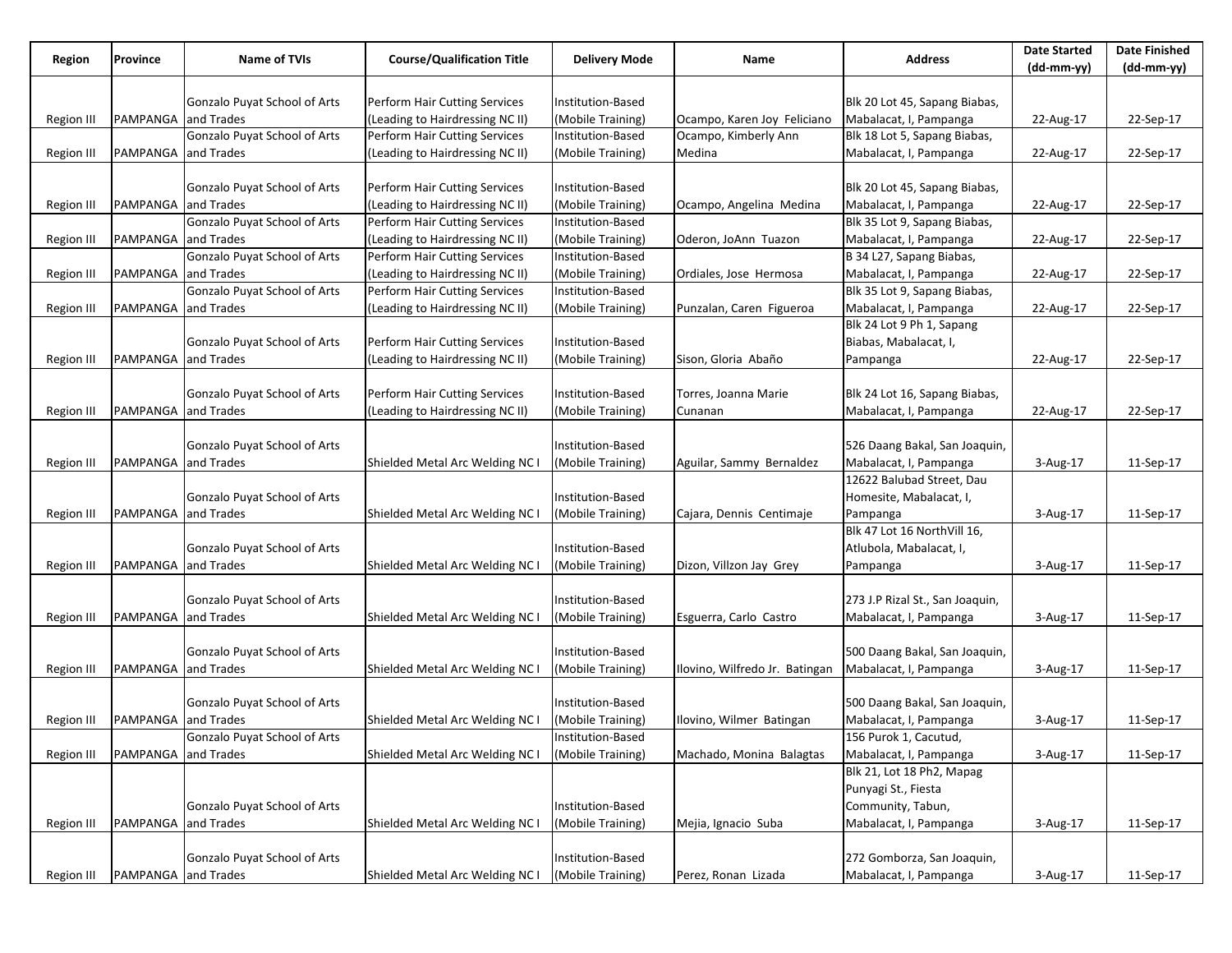| Region            | Province                   | <b>Name of TVIs</b>          | <b>Course/Qualification Title</b> | <b>Delivery Mode</b> | Name                                                 | <b>Address</b>                 | <b>Date Started</b> | <b>Date Finished</b> |
|-------------------|----------------------------|------------------------------|-----------------------------------|----------------------|------------------------------------------------------|--------------------------------|---------------------|----------------------|
|                   |                            |                              |                                   |                      |                                                      |                                | (dd-mm-yy)          | $(dd-mm-yy)$         |
|                   |                            |                              |                                   |                      |                                                      | 157 Daang Bakal St., San       |                     |                      |
|                   |                            | Gonzalo Puyat School of Arts |                                   | Institution-Based    |                                                      | Joaquin, Mabalacat, I,         |                     |                      |
| Region III        | PAMPANGA                   | and Trades                   | Shielded Metal Arc Welding NC I   | (Mobile Training)    | Roque, Jerome Cunanan                                | Pampanga                       | 3-Aug-17            | 11-Sep-17            |
|                   |                            | Gonzalo Puyat School of Arts |                                   | Institution-Based    |                                                      | 276 Daan Bakal, Poblacion,     |                     |                      |
| Region III        | PAMPANGA                   | and Trades                   | Shielded Metal Arc Welding NC I   | (Mobile Training)    | Serrano, Carlito Bulaon                              | Mabalacat, I, Pampanga         | 3-Aug-17            | 11-Sep-17            |
|                   |                            |                              |                                   |                      |                                                      |                                |                     |                      |
|                   |                            | Gonzalo Puyat School of Arts |                                   | Institution-Based    |                                                      | 073-B Imelda St., San Joaquin, |                     |                      |
| Region III        | <b>PAMPANGA</b> and Trades |                              | Shielded Metal Arc Welding NC I   | (Mobile Training)    | Sicat, Edwin Gamboa                                  | Mabalacat, I, Pampanga         | 3-Aug-17            | 11-Sep-17            |
|                   |                            |                              |                                   |                      |                                                      | 524 Daan Bakal St., San        |                     |                      |
|                   |                            | Gonzalo Puyat School of Arts |                                   | Institution-Based    |                                                      | Joaquin, Mabalacat, I,         |                     |                      |
| Region III        | PAMPANGA and Trades        |                              | Shielded Metal Arc Welding NC I   | (Mobile Training)    | Tablante, John Marco Navarro Pampanga                |                                | 3-Aug-17            | 11-Sep-17            |
|                   |                            |                              |                                   |                      |                                                      | 524 Daan Bakal St., San        |                     |                      |
|                   |                            | Gonzalo Puyat School of Arts |                                   | Institution-Based    |                                                      | Joaquin, Mabalacat, I,         |                     |                      |
| Region III        | PAMPANGA                   | and Trades                   | Shielded Metal Arc Welding NC I   | (Mobile Training)    | Tablante, John Lester Navaro                         | Pampanga                       | 3-Aug-17            | 11-Sep-17            |
|                   |                            |                              |                                   |                      |                                                      | 528 Daang Bakal St., San       |                     |                      |
|                   |                            | Gonzalo Puyat School of Arts |                                   | Institution-Based    |                                                      | Joaquin, Mabalacat, I,         |                     |                      |
| Region III        | PAMPANGA                   | and Trades                   | Shielded Metal Arc Welding NC I   | (Mobile Training)    | Tanjoco, Rogine Baluyut                              | Pampanga                       | 3-Aug-17            | 11-Sep-17            |
|                   |                            |                              |                                   |                      |                                                      | 504 Daang Bakal St., San       |                     |                      |
|                   |                            | Gonzalo Puyat School of Arts |                                   | Institution-Based    |                                                      | Joaquin, Mabalacat, I,         |                     |                      |
| Region III        | PAMPANGA and Trades        |                              | Shielded Metal Arc Welding NC I   | (Mobile Training)    | Tua, Michael Pasion                                  | Pampanga                       | 3-Aug-17            | 11-Sep-17            |
|                   |                            |                              |                                   |                      |                                                      | North Daang Bakal, San         |                     |                      |
|                   |                            | Gonzalo Puyat School of Arts |                                   | Institution-Based    |                                                      | Joaquin, Mabalacat, I,         |                     |                      |
| Region III        | <b>PAMPANGA</b> and Trades |                              | Shielded Metal Arc Welding NC I   | (Mobile Training)    | Valencia, Jamie Tuazon                               | Pampanga                       | 3-Aug-17            | 11-Sep-17            |
|                   |                            |                              |                                   |                      |                                                      |                                |                     |                      |
|                   |                            | Gonzalo Puyat School of Arts |                                   | Institution-Based    |                                                      | 249 J.P Rizal St, San Joaquin, |                     |                      |
| Region III        | PAMPANGA and Trades        |                              | Shielded Metal Arc Welding NC I   | (Mobile Training)    | Ybalio, Prince Jay Manliclic                         | Mabalacat, I, Pampanga         | 3-Aug-17            | 11-Sep-17            |
|                   |                            | Gonzalo Puyat School of Arts |                                   | Institution-Based    |                                                      | Daang Bakal, San Joaquin,      |                     |                      |
| <b>Region III</b> | PAMPANGA                   | and Trades                   | Shielded Metal Arc Welding NC I   | (Mobile Training)    | Esguerra, Rommel Pangilinan                          | Mabalacat, I, Pampanga         | 3-Aug-17            | 11-Sep-17            |
|                   |                            | Gonzalo Puyat School of Arts |                                   | Institution-Based    |                                                      | Diamond St., Poblacion,        |                     |                      |
| <b>Region III</b> | PAMPANGA                   | and Trades                   | Shielded Metal Arc Welding NC I   | (Mobile Training)    | Baluyut, Dan Michael Ramos                           | Mabalacat, I, Pampanga         | 3-Aug-17            | 11-Sep-17            |
|                   |                            | Gonzalo Puyat School of Arts |                                   | Institution-Based    |                                                      | 4010 Masagana St., Duquit,     |                     |                      |
| <b>Region III</b> | PAMPANGA                   | and Trades                   | Shielded Metal Arc Welding NC I   | (Mobile Training)    | Bulanadi, Aeriesh Dave Cajara Mabalacat, I, Pampanga |                                | 3-Aug-17            | 11-Sep-17            |
|                   |                            |                              |                                   |                      |                                                      |                                |                     |                      |
|                   |                            | Gonzalo Puyat School of Arts |                                   | Institution-Based    |                                                      | Mc Arthur Hiway, Poblacion,    |                     |                      |
| Region III        | <b>PAMPANGA</b> and Trades |                              | Shielded Metal Arc Welding NC I   | (Mobile Training)    | Lumibao, Otaner Desear                               | Mabalacat, I, Pampanga         | 3-Aug-17            | 11-Sep-17            |
|                   |                            |                              |                                   |                      |                                                      | Blk 7 lot 21 Phase 3 Mapag     |                     |                      |
|                   |                            | Gonzalo Puyat School of Arts |                                   | Institution-Based    |                                                      | Mahal Street, Tabun,           |                     |                      |
| Region III        | <b>PAMPANGA</b> and Trades |                              | Shielded Metal Arc Welding NC I   | (Mobile Training)    | Tabago, Filemon Basada                               | Mabalacat, I, Pampanga         | 3-Aug-17            | 11-Sep-17            |
|                   |                            |                              |                                   |                      |                                                      |                                |                     |                      |
|                   |                            | Gonzalo Puyat School of Arts |                                   | Institution-Based    | Pamintuan, Jacob                                     | 9939 Champaca St., San         |                     |                      |
| <b>Region III</b> | PAMPANGA                   | and Trades                   | Shielded Metal Arc Welding NC I   | (Mobile Training)    | Anunciacion                                          | Isidro, Mabalacat, I, Pampanga | 3-Aug-17            | 11-Sep-17            |
|                   |                            |                              |                                   |                      |                                                      |                                |                     |                      |
|                   |                            | Gonzalo Puyat School of Arts |                                   | Institution-Based    | Pamintuan, Christian                                 | 9939 Champaca St., San         |                     |                      |
| <b>Region III</b> | PAMPANGA                   | and Trades                   | Shielded Metal Arc Welding NC I   | (Mobile Training)    | Anunciacion                                          | Isidro, Mabalacat, I, Pampanga | 3-Aug-17            | 11-Sep-17            |
|                   |                            |                              |                                   |                      |                                                      | Blk 48 Lot 1, Camachiles       |                     |                      |
|                   |                            | Gonzalo Puyat School of Arts |                                   | Institution-Based    |                                                      | Phase II, Mabalacat, I,        |                     |                      |
| Region III        | PAMPANGA and Trades        |                              | Shielded Metal Arc Welding NC I   | (Mobile Training)    | Yusi, Lourence Sampang                               | Pampanga                       | 3-Aug-17            | 11-Sep-17            |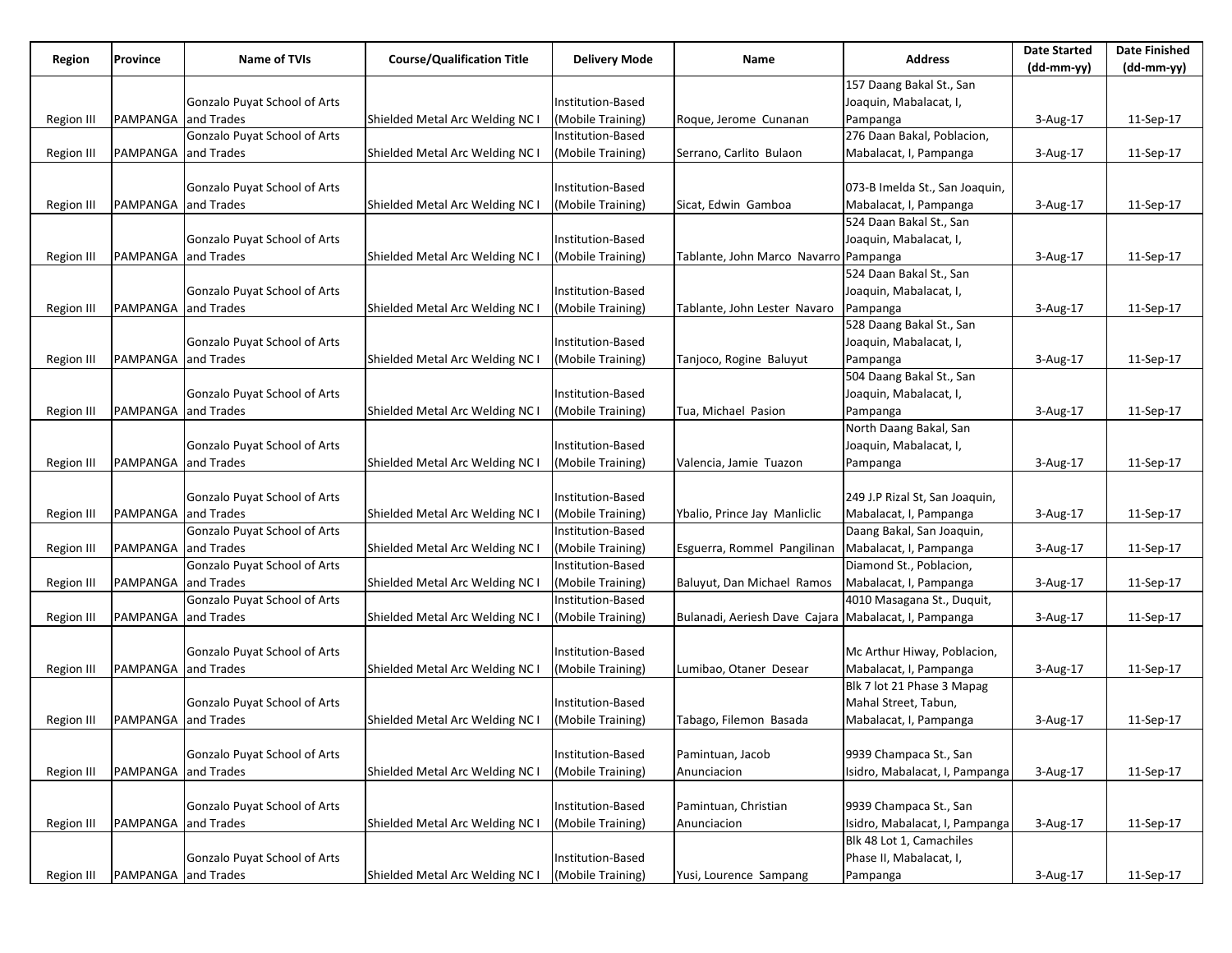| Region            | Province            | Name of TVIs                        | <b>Course/Qualification Title</b> | <b>Delivery Mode</b> | Name                                              | <b>Address</b>                 | <b>Date Started</b> | <b>Date Finished</b> |
|-------------------|---------------------|-------------------------------------|-----------------------------------|----------------------|---------------------------------------------------|--------------------------------|---------------------|----------------------|
|                   |                     |                                     |                                   |                      |                                                   |                                | (dd-mm-yy)          | (dd-mm-yy)           |
|                   |                     |                                     | Perform Diesel/Gas Engine Tune    |                      |                                                   |                                |                     |                      |
|                   |                     | Gonzalo Puyat School of Arts        | Up (Leading to Automotive         |                      |                                                   | 166 Duyong, Conception, San    |                     |                      |
| Region III        | PAMPANGA            | and Trades                          | Servicing NC I)                   | Community-Based      | Almojeno, Mark Ellis Simbulan Simon, IV, Pampanga |                                | 7-Aug-17            | 15-Sep-17            |
|                   |                     |                                     | Perform Diesel/Gas Engine Tune    |                      |                                                   |                                |                     |                      |
|                   |                     | Gonzalo Puyat School of Arts        | Up (Leading to Automotive         |                      |                                                   | Duyong, Conception, San        |                     |                      |
| Region III        | PAMPANGA and Trades |                                     | Servicing NC I)                   | Community-Based      | Basilio, Jerome Fajardo                           | Simon, IV, Pampanga            | 7-Aug-17            | 15-Sep-17            |
|                   |                     |                                     | Perform Diesel/Gas Engine Tune    |                      |                                                   |                                |                     |                      |
|                   |                     | Gonzalo Puyat School of Arts        | Up (Leading to Automotive         |                      |                                                   | Duyong, Conception, San        |                     |                      |
| Region III        | PAMPANGA and Trades |                                     | Servicing NC I)                   | Community-Based      | Daang, Marvie Arceo                               | Simon, IV, Pampanga            | 7-Aug-17            | 15-Sep-17            |
|                   |                     |                                     | Perform Diesel/Gas Engine Tune    |                      |                                                   |                                |                     |                      |
|                   |                     | Gonzalo Puyat School of Arts        | Up (Leading to Automotive         |                      |                                                   | 78 Duyong, Conception, San     |                     |                      |
| Region III        | PAMPANGA and Trades |                                     | Servicing NC I)                   | Community-Based      | Dionisio, Junnel Mallari                          | Simon, IV, Pampanga            | 7-Aug-17            | 15-Sep-17            |
|                   |                     |                                     | Perform Diesel/Gas Engine Tune    |                      |                                                   |                                |                     |                      |
|                   |                     | Gonzalo Puyat School of Arts        | Up (Leading to Automotive         |                      |                                                   | 36 Duyong, Conception, San     |                     |                      |
| Region III        | PAMPANGA and Trades |                                     | Servicing NC I)                   | Community-Based      | Esguerra, Jayson Capulong                         | Simon, IV, Pampanga            | 7-Aug-17            | 15-Sep-17            |
|                   |                     |                                     | Perform Diesel/Gas Engine Tune    |                      |                                                   |                                |                     |                      |
|                   |                     | Gonzalo Puyat School of Arts        | Up (Leading to Automotive         |                      |                                                   | 560, Conception, San Simon,    |                     |                      |
| Region III        | PAMPANGA and Trades |                                     | Servicing NC I)                   | Community-Based      | Francisco, Carlo Esguerra                         | IV, Pampanga                   | 7-Aug-17            | 15-Sep-17            |
|                   |                     |                                     | Perform Diesel/Gas Engine Tune    |                      |                                                   |                                |                     |                      |
|                   |                     | Gonzalo Puyat School of Arts        | Up (Leading to Automotive         |                      |                                                   | 386, Conception, San Simon,    |                     |                      |
| Region III        | PAMPANGA and Trades |                                     | Servicing NC I)                   | Community-Based      | Guevarra, Solomon Tomas                           | IV, Pampanga                   | 7-Aug-17            | 15-Sep-17            |
|                   |                     |                                     | Perform Diesel/Gas Engine Tune    |                      |                                                   |                                |                     |                      |
|                   |                     | Gonzalo Puyat School of Arts        | Up (Leading to Automotive         |                      |                                                   | 27 Duyong, Conception, San     |                     |                      |
| Region III        | PAMPANGA and Trades |                                     | Servicing NC I)                   | Community-Based      | Magtalas, Ardie Lubo                              | Simon, IV, Pampanga            | 7-Aug-17            | 15-Sep-17            |
|                   |                     |                                     | Perform Diesel/Gas Engine Tune    |                      |                                                   |                                |                     |                      |
|                   |                     | Gonzalo Puyat School of Arts        | Up (Leading to Automotive         |                      |                                                   | Sitio Sampaguita, Calantipe,   |                     |                      |
| Region III        | PAMPANGA and Trades |                                     | Servicing NC I)                   | Community-Based      | Magtalas, Jomarie Marcelino                       | Apalit, IV, Pampanga           | 7-Aug-17            | 15-Sep-17            |
|                   |                     |                                     | Perform Diesel/Gas Engine Tune    |                      |                                                   |                                |                     |                      |
|                   |                     | Gonzalo Puyat School of Arts        | Up (Leading to Automotive         |                      |                                                   | 365, Conception, San Simon,    |                     |                      |
| Region III        | PAMPANGA            | and Trades                          | Servicing NC I)                   | Community-Based      | Nicolas, Rhodora Robles                           | IV, Pampanga                   | 7-Aug-17            | 15-Sep-17            |
|                   |                     |                                     | Perform Diesel/Gas Engine Tune    |                      |                                                   |                                |                     |                      |
|                   |                     | Gonzalo Puyat School of Arts        | Up (Leading to Automotive         |                      |                                                   | Sitio Paralan, Conception, San |                     |                      |
| Region III        | PAMPANGA and Trades |                                     | Servicing NC I)                   | Community-Based      | Nuguid, Leonardo Santos                           | Simon, IV, Pampanga            | 7-Aug-17            | 15-Sep-17            |
|                   |                     |                                     | Perform Diesel/Gas Engine Tune    |                      |                                                   |                                |                     |                      |
|                   |                     | Gonzalo Puyat School of Arts        | Up (Leading to Automotive         |                      |                                                   | Duyong, Conception, San        |                     |                      |
| Region III        | PAMPANGA and Trades |                                     | Servicing NC I)                   | Community-Based      | Rueda, Patrick Reyes                              | Simon, IV, Pampanga            | 7-Aug-17            | 15-Sep-17            |
|                   |                     |                                     | Perform Diesel/Gas Engine Tune    |                      |                                                   |                                |                     |                      |
|                   |                     | Gonzalo Puyat School of Arts        | Up (Leading to Automotive         |                      |                                                   | Duyong, Conception, San        |                     |                      |
| Region III        | PAMPANGA and Trades |                                     | Servicing NC I)                   | Community-Based      | Salas, Mark Ian Cortez                            | Simon, IV, Pampanga            | 7-Aug-17            | 15-Sep-17            |
|                   |                     |                                     | Perform Diesel/Gas Engine Tune    |                      |                                                   |                                |                     |                      |
|                   |                     | <b>Gonzalo Puyat School of Arts</b> | Up (Leading to Automotive         |                      |                                                   | 06 Duyong, Conception, San     |                     |                      |
| <b>Region III</b> | PAMPANGA            | and Trades                          | Servicing NC I)                   | Community-Based      | Simbulan, Enrique Cauguia                         | Simon, IV, Pampanga            | 7-Aug-17            | 15-Sep-17            |
|                   |                     |                                     | Perform Diesel/Gas Engine Tune    |                      |                                                   |                                |                     |                      |
|                   |                     | Gonzalo Puyat School of Arts        | Up (Leading to Automotive         |                      |                                                   | 400 Kamalig, Conception, San   |                     |                      |
| Region III        | PAMPANGA and Trades |                                     | Servicing NC I)                   | Community-Based      | Tayag, Paulo Alipio                               | Simon, IV, Pampanga            | 7-Aug-17            | 15-Sep-17            |
|                   |                     |                                     | Perform Diesel/Gas Engine Tune    |                      |                                                   |                                |                     |                      |
|                   |                     | Gonzalo Puyat School of Arts        | Up (Leading to Automotive         |                      |                                                   | 552 Bitas Treet, Conception,   |                     |                      |
| <b>Region III</b> | PAMPANGA and Trades |                                     | Servicing NC I)                   | Community-Based      | Villafuerte, Jhacob Punzalan                      | San Simon, IV, Pampanga        | 7-Aug-17            | 15-Sep-17            |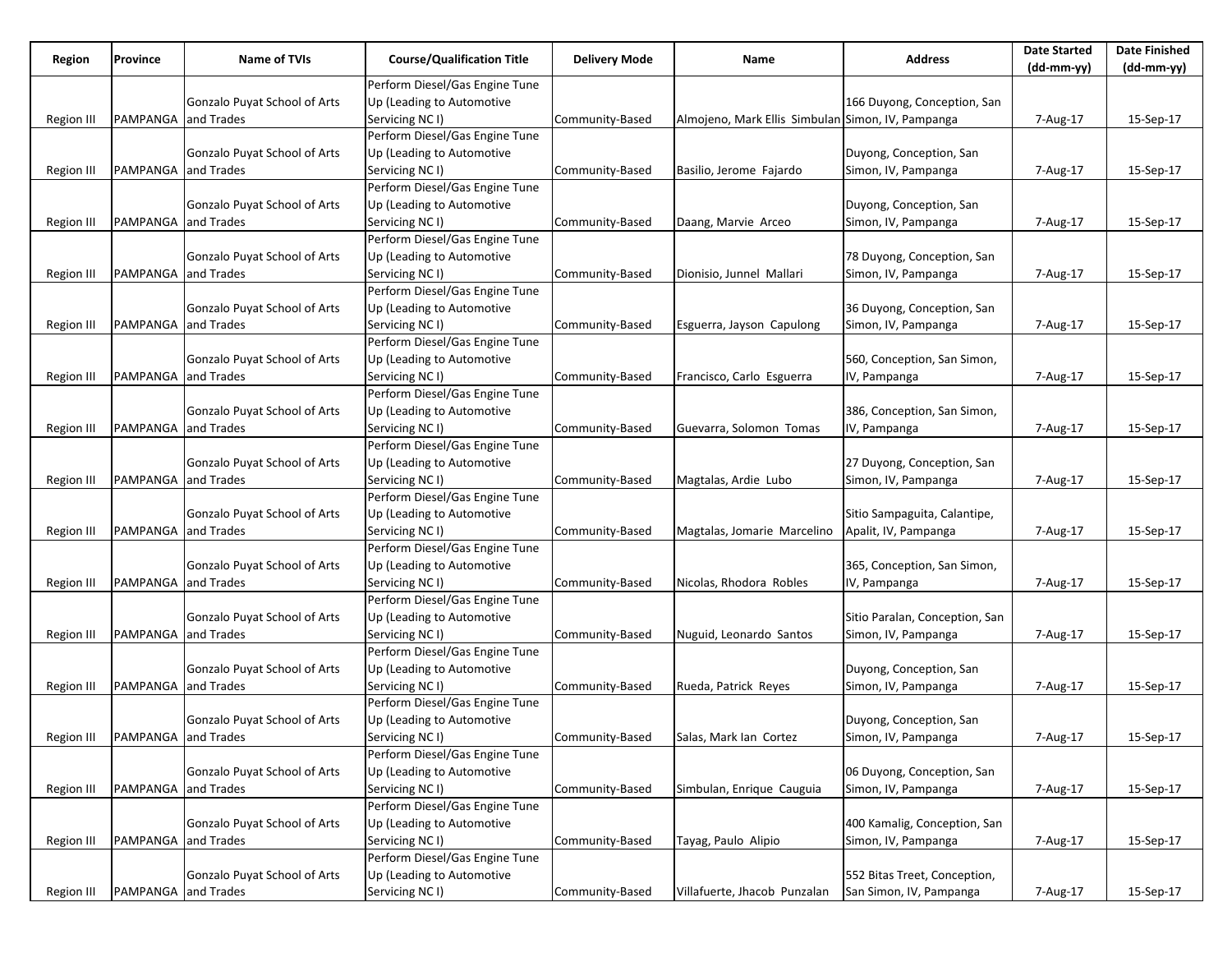| Region            | Province            | Name of TVIs                        | <b>Course/Qualification Title</b> | <b>Delivery Mode</b> | Name                          | <b>Address</b>                   | <b>Date Started</b><br>$(dd-mm-yy)$ | <b>Date Finished</b><br>$(dd-mm-yy)$ |
|-------------------|---------------------|-------------------------------------|-----------------------------------|----------------------|-------------------------------|----------------------------------|-------------------------------------|--------------------------------------|
|                   |                     |                                     | Perform Diesel/Gas Engine Tune    |                      |                               |                                  |                                     |                                      |
|                   |                     | Gonzalo Puyat School of Arts        | Up (Leading to Automotive         |                      |                               | Sitio Paralan, Conception, San   |                                     |                                      |
| Region III        | PAMPANGA and Trades |                                     | Servicing NC I)                   | Community-Based      | Yambao, Noel Simbulan         | Simon, IV, Pampanga              | 7-Aug-17                            | 15-Sep-17                            |
|                   |                     |                                     | Perform Diesel/Gas Engine Tune    |                      |                               |                                  |                                     |                                      |
|                   |                     | Gonzalo Puyat School of Arts        | Up (Leading to Automotive         |                      |                               | Paralan, Conception, San         |                                     |                                      |
| Region III        | PAMPANGA and Trades |                                     | Servicing NC I)                   | Community-Based      | Yambao, Ma. Imelda Tabia      | Simon, IV, Pampanga              | 7-Aug-17                            | 15-Sep-17                            |
|                   |                     |                                     | Perform Diesel/Gas Engine Tune    |                      |                               |                                  |                                     |                                      |
|                   |                     | Gonzalo Puyat School of Arts        | Up (Leading to Automotive         |                      |                               | 374 Maglanque, Conception,       |                                     |                                      |
| Region III        | PAMPANGA and Trades |                                     | Servicing NC I)                   | Community-Based      | Yumul, Albert Yambao          | San Simon, IV, Pampanga          | 7-Aug-17                            | 15-Sep-17                            |
|                   |                     |                                     | Perform Diesel/Gas Engine Tune    |                      |                               |                                  |                                     |                                      |
|                   |                     | Gonzalo Puyat School of Arts        | Up (Leading to Automotive         |                      |                               | Duyong, Conception, San          |                                     |                                      |
| Region III        | PAMPANGA and Trades |                                     | Servicing NC I)                   | Community-Based      | Arceo, Reymond Balajadia      | Simon, IV, Pampanga              | 7-Aug-17                            | 15-Sep-17                            |
|                   |                     |                                     | Perform Diesel/Gas Engine Tune    |                      |                               |                                  |                                     |                                      |
|                   |                     | Gonzalo Puyat School of Arts        | Up (Leading to Automotive         |                      |                               | Cama, Calantipe, Apalit, IV,     |                                     |                                      |
| Region III        | PAMPANGA and Trades |                                     | Servicing NC I)                   | Community-Based      | Flores, Florence Vergara      | Pampanga                         | 7-Aug-17                            | 15-Sep-17                            |
|                   |                     |                                     |                                   |                      |                               |                                  |                                     |                                      |
|                   |                     |                                     | Prepare and Cook Hot Meals        | INSTITUTION-BASED    |                               |                                  |                                     |                                      |
| Region III        | Tarlac              | <b>Concepcion Vocational School</b> | Leading to Cookery NC II          | (MOBILE TRAINING)    | ATUPAN, JENIFFER ELARCOSA     | ,Sta. Lucia,Capas,III,Tarlac     | 07-Aug-17                           | 14-Sep-17                            |
|                   |                     |                                     |                                   |                      |                               |                                  |                                     |                                      |
|                   |                     |                                     | Prepare and Cook Hot Meals        | INSTITUTION-BASED    |                               | Purok 3, Alfonso, Concepcion     |                                     |                                      |
| Region III        | Tarlac              | <b>Concepcion Vocational School</b> | Leading to Cookery NC II          | (MOBILE TRAINING)    | <b>BALISI, AMELIA BULATAO</b> | ,III,Tarlac                      | 07-Aug-17                           | 14-Sep-17                            |
|                   |                     |                                     |                                   |                      |                               |                                  |                                     |                                      |
|                   |                     |                                     | Prepare and Cook Hot Meals        | INSTITUTION-BASED    | <b>BUTCHAYO, RODELYN</b>      | 453,Alfonso,Concepcion           |                                     |                                      |
| Region III        | Tarlac              | <b>Concepcion Vocational School</b> | Leading to Cookery NC II          | (MOBILE TRAINING)    | <b>FIGUEROA</b>               | ,III, Tarlac                     | 07-Aug-17                           | 14-Sep-17                            |
|                   |                     |                                     |                                   |                      |                               | 50 St. Jude                      |                                     |                                      |
|                   |                     |                                     | Prepare and Cook Hot Meals        | INSTITUTION-BASED    |                               | Village, Alfonso, Concepcion     |                                     |                                      |
| Region III        | Tarlac              | <b>Concepcion Vocational School</b> | Leading to Cookery NC II          | (MOBILE TRAINING)    | DADO, ALICIA BUAN             | ,III,Tarlac                      | 07-Aug-17                           | 14-Sep-17                            |
|                   |                     |                                     |                                   |                      |                               |                                  |                                     |                                      |
|                   |                     |                                     | Prepare and Cook Hot Meals        | INSTITUTION-BASED    |                               | 198, Alfonso, Concepcion         |                                     |                                      |
| <b>Region III</b> | Tarlac              | <b>Concepcion Vocational School</b> | Leading to Cookery NC II          | (MOBILE TRAINING)    | DAVID, AGNES SABADO           | ,III,Tarlac                      | 07-Aug-17                           | 14-Sep-17                            |
|                   |                     |                                     |                                   |                      |                               |                                  |                                     |                                      |
|                   |                     |                                     |                                   |                      |                               |                                  |                                     |                                      |
|                   |                     |                                     | Prepare and Cook Hot Meals        | INSTITUTION-BASED    |                               | #2 Dama de Noche St., Green      |                                     |                                      |
| Region III        | Tarlac              | <b>Concepcion Vocational School</b> | Leading to Cookery NC II          | (MOBILE TRAINING)    | DE LEON, FITZ DEAN YUMUL      | Village, Concepcion, III, Tarlac | 07-Aug-17                           | 14-Sep-17                            |
|                   |                     |                                     |                                   |                      |                               |                                  |                                     |                                      |
|                   |                     |                                     | Prepare and Cook Hot Meals        | INSTITUTION-BASED    |                               |                                  |                                     |                                      |
| Region III        | Tarlac              | <b>Concepcion Vocational School</b> | Leading to Cookery NC II          | (MOBILE TRAINING)    | DIZON, VANESSA ELLAMAR        | ,Jefmin,Concepcion ,III,Tarlac   | 07-Aug-17                           | 14-Sep-17                            |
|                   |                     |                                     |                                   |                      |                               |                                  |                                     |                                      |
|                   |                     |                                     | Prepare and Cook Hot Meals        | INSTITUTION-BASED    |                               | San 216 Elena St., ,San          |                                     |                                      |
| Region III        | Tarlac              | <b>Concepcion Vocational School</b> | Leading to Cookery NC II          | (MOBILE TRAINING)    | <b>FLORES, JENNY MARIANO</b>  | Jose, Concepcion, III, Tarlac    | 07-Aug-17                           | 14-Sep-17                            |
|                   |                     |                                     |                                   |                      |                               |                                  |                                     |                                      |
|                   |                     |                                     | Prepare and Cook Hot Meals        | INSTITUTION-BASED    |                               | Elena St.,,San                   |                                     |                                      |
| Region III        | Tarlac              | Concepcion Vocational School        | Leading to Cookery NC II          | (MOBILE TRAINING)    | GARIN, JOANNA POLICARPIO      | Jose, Concepcion, III, Tarlac    | 07-Aug-17                           | 14-Sep-17                            |
|                   |                     |                                     |                                   |                      |                               | Valdez                           |                                     |                                      |
|                   |                     |                                     | Prepare and Cook Hot Meals        | INSTITUTION-BASED    |                               | St.,,Minane,Concepcion           |                                     |                                      |
| Region III        | Tarlac              | <b>Concepcion Vocational School</b> | Leading to Cookery NC II          | (MOBILE TRAINING)    | GOMEZ, PIA MARIANO            | ,III,Tarlac                      | 07-Aug-17                           | 14-Sep-17                            |
|                   |                     |                                     |                                   |                      |                               |                                  |                                     |                                      |
|                   |                     |                                     | Prepare and Cook Hot Meals        | INSTITUTION-BASED    |                               | #070, Dutung a                   |                                     |                                      |
| Region III        | Tarlac              | Concepcion Vocational School        | Leading to Cookery NC II          | (MOBILE TRAINING)    | LACSAMANA,ALVIN BONDOC        | Matas, Concepcion, III, Tarlac   | 07-Aug-17                           | 14-Sep-17                            |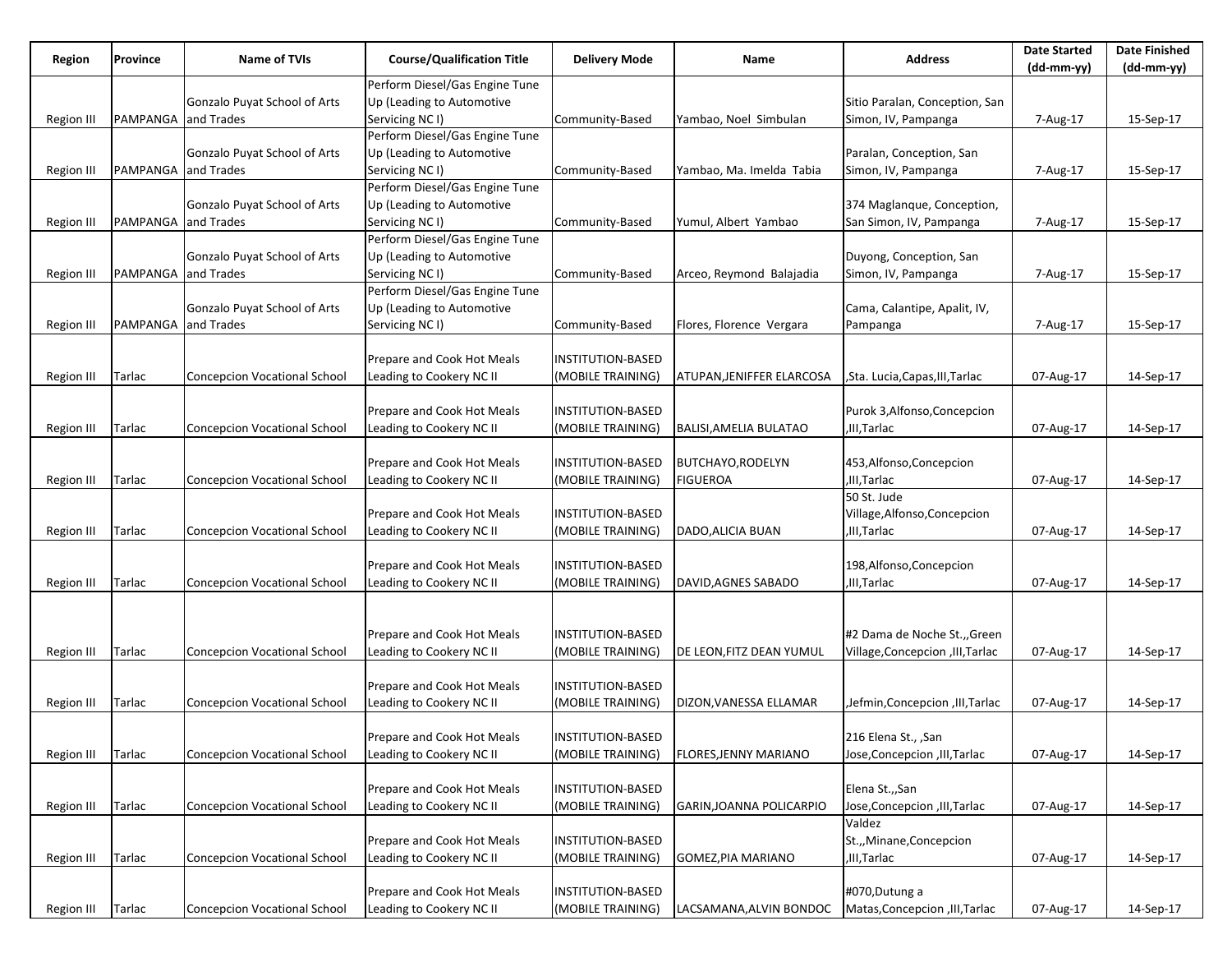| Region            | Province      | <b>Name of TVIs</b>                 | <b>Course/Qualification Title</b> | <b>Delivery Mode</b>     | Name                         | <b>Address</b>                   | <b>Date Started</b><br>$(dd-mm-yy)$ | <b>Date Finished</b><br>(dd-mm-yy) |
|-------------------|---------------|-------------------------------------|-----------------------------------|--------------------------|------------------------------|----------------------------------|-------------------------------------|------------------------------------|
|                   |               |                                     |                                   |                          |                              | 329 Purok                        |                                     |                                    |
|                   |               |                                     | Prepare and Cook Hot Meals        | INSTITUTION-BASED        |                              | 3,Alfonso,Concepcion             |                                     |                                    |
| Region III        | Tarlac        | <b>Concepcion Vocational School</b> | Leading to Cookery NC II          | (MOBILE TRAINING)        | LIWAG,PURIFICACION DAVID     | III, Tarlac                      | 07-Aug-17                           | 14-Sep-17                          |
|                   |               |                                     |                                   |                          |                              |                                  |                                     |                                    |
|                   |               |                                     | Prepare and Cook Hot Meals        | INSTITUTION-BASED        |                              | #126, Dutung a                   |                                     |                                    |
|                   |               |                                     |                                   |                          |                              |                                  |                                     |                                    |
| Region III        | Tarlac        | <b>Concepcion Vocational School</b> | Leading to Cookery NC II          | (MOBILE TRAINING)        | MANIA,MARILOU QUIAMBAO       | Matas, Concepcion, III, Tarlac   | 07-Aug-17                           | 14-Sep-17                          |
|                   |               |                                     |                                   |                          |                              | 474,San                          |                                     |                                    |
|                   |               |                                     | Prepare and Cook Hot Meals        | <b>INSTITUTION-BASED</b> |                              | Bartolome, Concepcion            |                                     |                                    |
| Region III        | Tarlac        | <b>Concepcion Vocational School</b> | Leading to Cookery NC II          | (MOBILE TRAINING)        | MANITI,JOHNSON CABIGTING     | ,III,Tarlac                      | 07-Aug-17                           | 14-Sep-17                          |
|                   |               |                                     |                                   |                          |                              |                                  |                                     |                                    |
|                   |               |                                     | Prepare and Cook Hot Meals        | INSTITUTION-BASED        | MENDOZA, EVANGELINA          | 71, Dutung a                     |                                     |                                    |
| Region III        | Tarlac        | <b>Concepcion Vocational School</b> | Leading to Cookery NC II          | (MOBILE TRAINING)        | <b>MIRANDA</b>               | Matas, Concepcion, III, Tarlac   | 07-Aug-17                           | 14-Sep-17                          |
|                   |               |                                     |                                   |                          |                              |                                  |                                     |                                    |
|                   |               |                                     | Prepare and Cook Hot Meals        | INSTITUTION-BASED        |                              | ,San Isidro,Concepcion           |                                     |                                    |
| Region III        | Tarlac        | <b>Concepcion Vocational School</b> | Leading to Cookery NC II          | (MOBILE TRAINING)        | NUCUM, JUDY ANN DE JESUS     | III, Tarlac                      | 07-Aug-17                           | 14-Sep-17                          |
|                   |               |                                     |                                   |                          |                              |                                  |                                     |                                    |
|                   |               |                                     | Prepare and Cook Hot Meals        | INSTITUTION-BASED        |                              | Dutung a Matas, Concepcion,      |                                     |                                    |
| Region III        | Tarlac        | <b>Concepcion Vocational School</b> | Leading to Cookery NC II          | (MOBILE TRAINING)        | OCAMPO,SEGUNDINA LINDO       | III, Tarlac                      | 07-Aug-17                           | 14-Sep-17                          |
|                   |               |                                     |                                   |                          |                              |                                  |                                     |                                    |
|                   |               |                                     | Prepare and Cook Hot Meals        | INSTITUTION-BASED        | RAMOS, MARIA MINERVA         | 296,Alfonso,Concepcion           |                                     |                                    |
| Region III        | Tarlac        | <b>Concepcion Vocational School</b> | Leading to Cookery NC II          | (MOBILE TRAINING)        | <b>PEREZ</b>                 | ,III,Tarlac                      | 07-Aug-17                           | 14-Sep-17                          |
|                   |               |                                     |                                   |                          |                              |                                  |                                     |                                    |
|                   |               |                                     | Prepare and Cook Hot Meals        | INSTITUTION-BASED        | SARMIENTO,MARLYN             | 500 Celestino St.,,San           |                                     |                                    |
| Region III        | Tarlac        | Concepcion Vocational School        | Leading to Cookery NC II          | (MOBILE TRAINING)        | <b>BALUYUT</b>               | Jose, Concepcion, III, Tarlac    | 07-Aug-17                           | 14-Sep-17                          |
|                   |               |                                     |                                   |                          |                              |                                  |                                     |                                    |
|                   |               |                                     | Prepare and Cook Hot Meals        | INSTITUTION-BASED        |                              |                                  |                                     |                                    |
| Region III        | Tarlac        | <b>Concepcion Vocational School</b> | Leading to Cookery NC II          | (MOBILE TRAINING)        | SECCION, MA KRISTINE LINDO   | Jefmin, Concepcion, III, Tarlac  | 07-Aug-17                           | 14-Sep-17                          |
|                   |               |                                     |                                   |                          |                              |                                  |                                     |                                    |
|                   |               |                                     |                                   |                          |                              |                                  |                                     |                                    |
|                   |               |                                     | Prepare and Cook Hot Meals        | INSTITUTION-BASED        |                              |                                  |                                     |                                    |
| <b>Region III</b> | Tarlac        | <b>Concepcion Vocational School</b> | Leading to Cookery NC II          | (MOBILE TRAINING)        | TIONGCO, ADELINA SABADO      | ,Alfonso,Concepcion,III,Tarlac   | 07-Aug-17                           | 14-Sep-17                          |
|                   |               |                                     |                                   |                          |                              |                                  |                                     |                                    |
|                   |               |                                     | Prepare and Cook Hot Meals        | <b>INSTITUTION-BASED</b> |                              |                                  |                                     |                                    |
| <b>Region III</b> | Tarlac        | <b>Concepcion Vocational School</b> | Leading to Cookery NC II          | (MOBILE TRAINING)        | TUPIL, DEVERLY TOLENTINO     | ,Lourdes,Bamban,III,Tarlac       | 07-Aug-17                           | 14-Sep-17                          |
|                   |               |                                     |                                   |                          |                              |                                  |                                     |                                    |
|                   |               |                                     |                                   |                          |                              |                                  |                                     |                                    |
|                   |               |                                     | Prepare and Cook Hot Meals        | INSTITUTION-BASED        | YUMUL, CAMILLE ELAINE        | # 2 Dama de Noche St., Green     |                                     |                                    |
| Region III        | Tarlac        | <b>Concepcion Vocational School</b> | Leading to Cookery NC II          | (MOBILE TRAINING)        | <b>BATAC</b>                 | Village, Concepcion, III, Tarlac | 07-Aug-17                           | 14-Sep-17                          |
|                   |               |                                     | PERFORM DIESEL ENGINE TUNE        |                          |                              |                                  |                                     |                                    |
|                   |               | PROVINCIAL TRAINING CENTER -        | UP LEADING TO AUTOMOTIVE          | <b>INSTITUTION-BASED</b> |                              | PUROK 6, MORIONES, SAN           |                                     |                                    |
| <b>REGION III</b> | <b>TARLAC</b> | TARLAC                              | SERVICING NC I                    | (MOBILE TRAINING)        | <b>ANTONIO, JOSE MENDOZA</b> | JOSE, II, TARLAC                 | 23-Aug-17                           | 24-Sep-17                          |
|                   |               |                                     | PERFORM DIESEL ENGINE TUNE        |                          |                              | <b>SITIO SAN</b>                 |                                     |                                    |
|                   |               | PROVINCIAL TRAINING CENTER -        | UP LEADING TO AUTOMOTIVE          | INSTITUTION-BASED        | ASUNCION, TEMOTEO            | JUAN, MORIONES, SAN JOSE, II     |                                     |                                    |
| <b>REGION III</b> | <b>TARLAC</b> | TARLAC                              | SERVICING NC I                    | (MOBILE TRAINING)        | <b>GANDULA</b>               | ,TARLAC                          | 23-Aug-17                           | 24-Sep-17                          |
|                   |               |                                     | PERFORM DIESEL ENGINE TUNE        |                          |                              |                                  |                                     |                                    |
|                   |               | PROVINCIAL TRAINING CENTER -        | UP LEADING TO AUTOMOTIVE          | INSTITUTION-BASED        |                              | PUROK 3, DAVID, SAN              |                                     |                                    |
| <b>REGION III</b> | TARLAC        | TARLAC                              | SERVICING NC I                    | (MOBILE TRAINING)        | <b>BIAG, JAYSON GABOR</b>    | JOSE,II,TARLAC                   | 23-Aug-17                           | 24-Sep-17                          |
|                   |               |                                     | PERFORM DIESEL ENGINE TUNE        |                          |                              |                                  |                                     |                                    |
|                   |               | <b>PROVINCIAL TRAINING CENTER -</b> | UP LEADING TO AUTOMOTIVE          | INSTITUTION-BASED        | CAPIENDO,JOHN MARK           | PUROK MASAGANA, IBA, SAN         |                                     |                                    |
| REGION III        | <b>TARLAC</b> | <b>TARLAC</b>                       | SERVICING NC I                    | (MOBILE TRAINING)        | ATIENZA                      | JOSE, II, TARLAC                 | 23-Aug-17                           | 24-Sep-17                          |
|                   |               |                                     |                                   |                          |                              |                                  |                                     |                                    |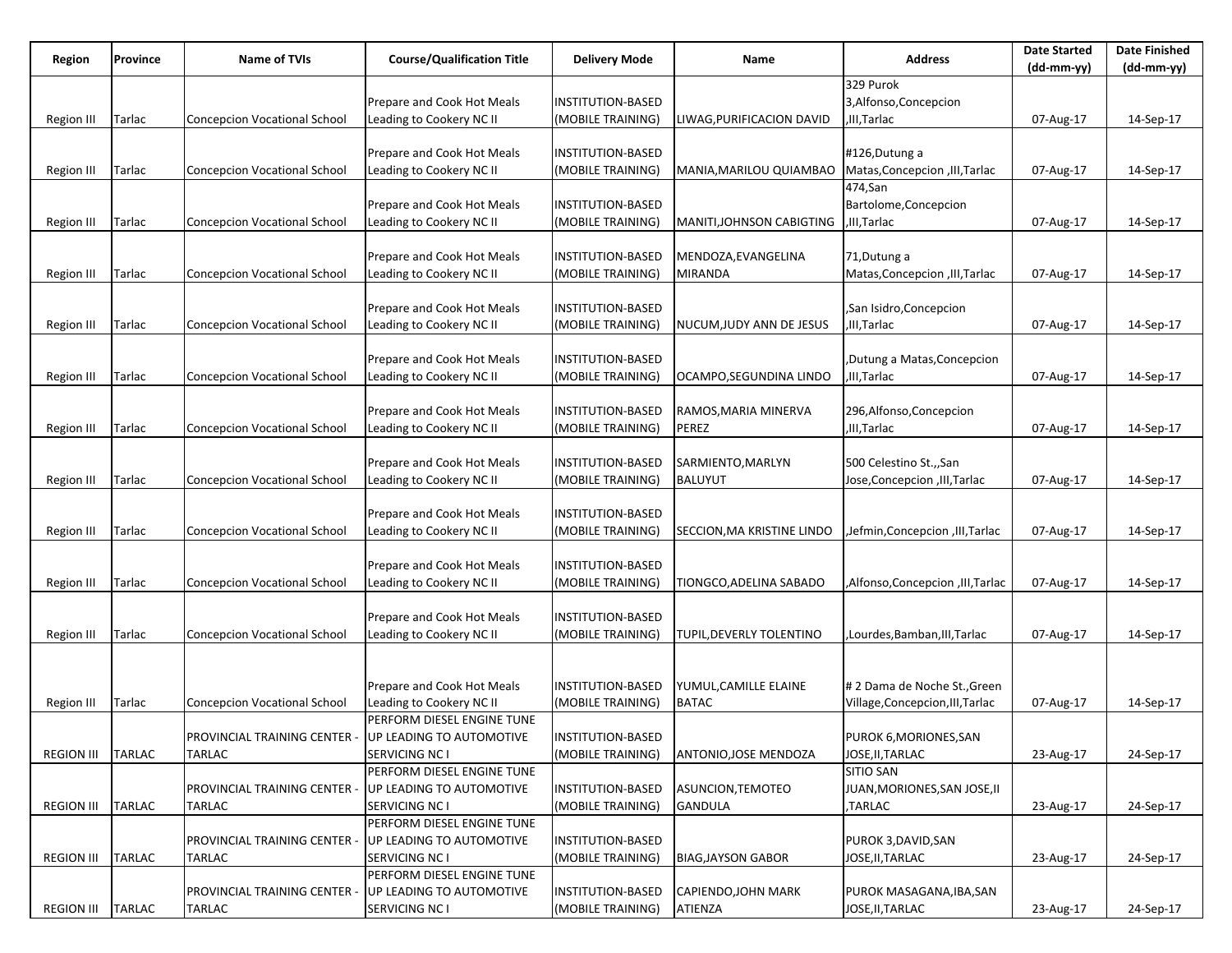| Region              | Province      | Name of TVIs                 | <b>Course/Qualification Title</b> | <b>Delivery Mode</b>     | Name                                         | <b>Address</b>               | <b>Date Started</b> | <b>Date Finished</b> |
|---------------------|---------------|------------------------------|-----------------------------------|--------------------------|----------------------------------------------|------------------------------|---------------------|----------------------|
|                     |               |                              | PERFORM DIESEL ENGINE TUNE        |                          |                                              |                              | $(dd-mm-yy)$        | $(dd-mm-yy)$         |
|                     |               |                              |                                   |                          |                                              |                              |                     |                      |
|                     |               | PROVINCIAL TRAINING CENTER   | UP LEADING TO AUTOMOTIVE          | INSTITUTION-BASED        |                                              | NASALUCAG, SULA, SAN         |                     |                      |
| <b>REGION III</b>   | <b>TARLAC</b> | <b>TARLAC</b>                | SERVICING NC I                    | (MOBILE TRAINING)        | CAPUN, JOVEN TOMAS                           | JOSE, II, TARLAC             | 23-Aug-17           | 24-Sep-17            |
|                     |               |                              | PERFORM DIESEL ENGINE TUNE        |                          |                                              |                              |                     |                      |
|                     |               | PROVINCIAL TRAINING CENTER   | UP LEADING TO AUTOMOTIVE          | INSTITUTION-BASED        |                                              | PUROK 4, SAN JUAN DE         |                     |                      |
| <b>REGION III</b>   | <b>TARLAC</b> | TARLAC                       | SERVICING NC I                    | (MOBILE TRAINING)        | <b>ESPINOSA, MARCO ASIO</b>                  | VALDEZ, SAN JOSE, II, TARLAC | 23-Aug-17           | 24-Sep-17            |
|                     |               |                              | PERFORM DIESEL ENGINE TUNE        |                          |                                              |                              |                     |                      |
|                     |               | PROVINCIAL TRAINING CENTER   | UP LEADING TO AUTOMOTIVE          | INSTITUTION-BASED        |                                              | PUROK 4, LABNEY, SAN         |                     |                      |
| <b>REGION III</b>   | <b>TARLAC</b> | TARLAC                       | SERVICING NC I                    | (MOBILE TRAINING)        | <b>GALLEON, ERNIE VALETE</b>                 | JOSE, II, TARLAC             | 23-Aug-17           | 24-Sep-17            |
|                     |               |                              | PERFORM DIESEL ENGINE TUNE        |                          |                                              |                              |                     |                      |
|                     |               | PROVINCIAL TRAINING CENTER - | UP LEADING TO AUTOMOTIVE          | INSTITUTION-BASED        | GANDULA, CHRISTIAN                           | ZONE 6, MORIONES, SAN        |                     |                      |
| <b>REGION III</b>   | <b>TARLAC</b> | TARLAC                       | <b>SERVICING NC I</b>             | (MOBILE TRAINING)        | MENDOZA                                      | JOSE, II, TARLAC             | 23-Aug-17           | 24-Sep-17            |
|                     |               |                              | PERFORM DIESEL ENGINE TUNE        |                          |                                              |                              |                     |                      |
|                     |               | PROVINCIAL TRAINING CENTER   | UP LEADING TO AUTOMOTIVE          | INSTITUTION-BASED        |                                              | NASALUCAG, SULA, SAN         |                     |                      |
| <b>REGION III</b>   | TARLAC        | <b>TARLAC</b>                | <b>SERVICING NC I</b>             | (MOBILE TRAINING)        | JUAN, JOEY GILLBERT ANTONIO JOSE, II, TARLAC |                              | 23-Aug-17           | 24-Sep-17            |
|                     |               |                              | PERFORM DIESEL ENGINE TUNE        |                          |                                              |                              |                     |                      |
|                     |               | PROVINCIAL TRAINING CENTER - | UP LEADING TO AUTOMOTIVE          | INSTITUTION-BASED        |                                              | PUROK MASAGANA, IBA, SAN     |                     |                      |
| <b>REGION III</b>   | TARLAC        | TARLAC                       | SERVICING NC I                    | (MOBILE TRAINING)        | LUDIA, JOEL URBINA                           | JOSE, II, TARLAC             | 23-Aug-17           | 24-Sep-17            |
|                     |               |                              | PERFORM DIESEL ENGINE TUNE        |                          |                                              |                              |                     |                      |
|                     |               | PROVINCIAL TRAINING CENTER   | UP LEADING TO AUTOMOTIVE          | <b>INSTITUTION-BASED</b> | MACADANGDANG, CRISTIAN                       | PUROK 1,DAVID,SAN            |                     |                      |
| <b>REGION III</b>   | TARLAC        | TARLAC                       | SERVICING NC I                    | (MOBILE TRAINING)        | <b>BAUTISTA</b>                              | JOSE, II, TARLAC             | 23-Aug-17           | 24-Sep-17            |
|                     |               |                              | PERFORM DIESEL ENGINE TUNE        |                          |                                              |                              |                     |                      |
|                     |               | PROVINCIAL TRAINING CENTER - | UP LEADING TO AUTOMOTIVE          | INSTITUTION-BASED        |                                              | ZONE 6, MORIONES, SAN        |                     |                      |
| <b>REGION III</b>   | TARLAC        | TARLAC                       | SERVICING NC I                    | (MOBILE TRAINING)        | MENDOZA, ROMEL LIMBANIA                      | JOSE, II, TARLAC             | 23-Aug-17           | 24-Sep-17            |
|                     |               |                              | PERFORM DIESEL ENGINE TUNE        |                          |                                              |                              |                     |                      |
|                     |               | PROVINCIAL TRAINING CENTER - | UP LEADING TO AUTOMOTIVE          | INSTITUTION-BASED        |                                              | PUROK 5, SITIO SAN           |                     |                      |
| <b>REGION III</b>   | TARLAC        | <b>TARLAC</b>                | SERVICING NC I                    | (MOBILE TRAINING)        | OBISPO, MARICON G                            | PEDRO, SAN JOSE, II, TARLAC  | 23-Aug-17           | 24-Sep-17            |
|                     |               |                              | PERFORM DIESEL ENGINE TUNE        |                          |                                              |                              |                     |                      |
|                     |               | PROVINCIAL TRAINING CENTER - | UP LEADING TO AUTOMOTIVE          | INSTITUTION-BASED        | PALMA, ELIMER JOHN                           | #548, MASAGANA, IBA, SAN     |                     |                      |
| <b>REGION III</b>   | TARLAC        | <b>TARLAC</b>                | SERVICING NC I                    | (MOBILE TRAINING)        | <b>BUMATAY</b>                               | JOSE, II, TARLAC             | 23-Aug-17           | 24-Sep-17            |
|                     |               |                              | PERFORM DIESEL ENGINE TUNE        |                          |                                              |                              |                     |                      |
|                     |               | PROVINCIAL TRAINING CENTER - | UP LEADING TO AUTOMOTIVE          | INSTITUTION-BASED        |                                              | #303, PUROK 6, BURGOS, SAN   |                     |                      |
| <b>REGION III</b>   | TARLAC        | <b>TARLAC</b>                | SERVICING NC I                    | (MOBILE TRAINING)        | SASE, CHRISTOPHER ABELLA                     | JOSE, II, TARLAC             | 23-Aug-17           | 24-Sep-17            |
|                     |               |                              | PERFORM DIESEL ENGINE TUNE        |                          |                                              |                              |                     |                      |
|                     |               | PROVINCIAL TRAINING CENTER - | UP LEADING TO AUTOMOTIVE          | INSTITUTION-BASED        | TEJADA,JULIUS CEAZAR                         | ZONE 4, MORIONES, SAN        |                     |                      |
| <b>REGION III</b>   | <b>TARLAC</b> | <b>TARLAC</b>                | SERVICING NC I                    | (MOBILE TRAINING)        | CASTILLO                                     | JOSE, II, TARLAC             | 23-Aug-17           | 24-Sep-17            |
|                     |               |                              | PERFORM DIESEL ENGINE TUNE        |                          |                                              |                              |                     |                      |
|                     |               | PROVINCIAL TRAINING CENTER - | UP LEADING TO AUTOMOTIVE          | INSTITUTION-BASED        |                                              | ,LAWACAMULAG,SAN             |                     |                      |
| REGION III   TARLAC |               | <b>TARLAC</b>                | SERVICING NC I                    | (MOBILE TRAINING)        | VENTURA, KELVIN TAGUINES                     | JOSE, II, TARLAC             | 23-Aug-17           | 24-Sep-17            |
|                     |               |                              | PERFORM DIESEL ENGINE TUNE        |                          |                                              |                              |                     |                      |
|                     |               | PROVINCIAL TRAINING CENTER - | UP LEADING TO AUTOMOTIVE          | INSTITUTION-BASED        |                                              | ,VILLA AGLIPAY,SAN           |                     |                      |
| <b>REGION III</b>   | <b>TARLAC</b> | <b>TARLAC</b>                | <b>SERVICING NC I</b>             | (MOBILE TRAINING)        | VENTURA, REAGAN AZURIN                       | JOSE, II, TARLAC             | 23-Aug-17           | 24-Sep-17            |
|                     |               |                              | PERFORM DIESEL ENGINE TUNE        |                          |                                              |                              |                     |                      |
|                     |               | PROVINCIAL TRAINING CENTER - | UP LEADING TO AUTOMOTIVE          | <b>INSTITUTION-BASED</b> |                                              | PUROK 1, MORIONES, SAN       |                     |                      |
| <b>REGION III</b>   | <b>TARLAC</b> | TARLAC                       | SERVICING NC I                    | (MOBILE TRAINING)        | VILLEGAS, RALPH VALDEZ                       | JOSE, II, TARLAC             | 23-Aug-17           | 24-Sep-17            |
|                     |               |                              | PERFORM DIESEL ENGINE TUNE        |                          |                                              |                              |                     |                      |
|                     |               | PROVINCIAL TRAINING CENTER - | UP LEADING TO AUTOMOTIVE          | INSTITUTION-BASED        |                                              | ZONE 3, MORIONES, SAN        |                     |                      |
| <b>REGION III</b>   | <b>TARLAC</b> | <b>TARLAC</b>                | SERVICING NC I                    | (MOBILE TRAINING)        | YANDAN, ALLEN ESPINOSA                       | JOSE, II, TARLAC             | 23-Aug-17           | 24-Sep-17            |
|                     |               |                              |                                   |                          |                                              |                              |                     |                      |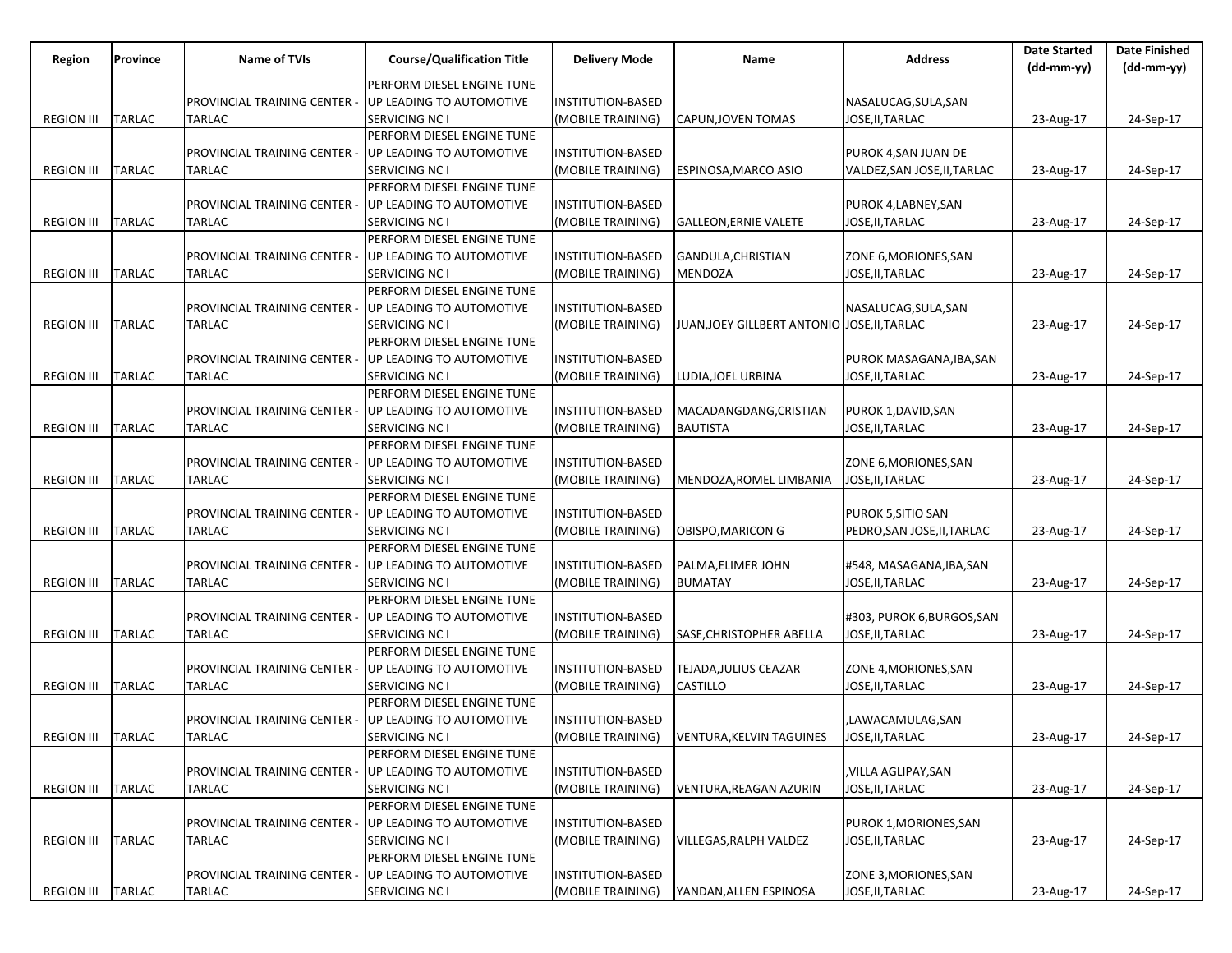|                        |                 |                                              |                                   |                                    |                                        |                                 | <b>Date Started</b> | <b>Date Finished</b> |
|------------------------|-----------------|----------------------------------------------|-----------------------------------|------------------------------------|----------------------------------------|---------------------------------|---------------------|----------------------|
| Region                 | Province        | Name of TVIs                                 | <b>Course/Qualification Title</b> | <b>Delivery Mode</b>               | Name                                   | <b>Address</b>                  | $(dd-mm-yy)$        | $(dd-mm-yy)$         |
|                        |                 |                                              |                                   |                                    |                                        |                                 |                     |                      |
|                        |                 | Marian Learning Center and                   | Shielded Metal Arc Welding        | Institution-Based                  |                                        | Kumintang Ilaya, Batangas       |                     |                      |
| Region IV A            | <b>BATANGAS</b> | Science High School                          | (SMAW) NC I                       | (Traditional)                      | ALFANTE, AIRON TRAJICO                 | City, District V, Batangas      | 08-Aug-17           | 14-Sep-17            |
|                        |                 |                                              |                                   |                                    |                                        |                                 |                     |                      |
|                        |                 | Marian Learning Center and                   | Shielded Metal Arc Welding        | Institution-Based                  |                                        | Kumintang Ilaya, Batangas       |                     |                      |
| Region IV A   BATANGAS |                 | Science High School                          | (SMAW) NC I                       | (Traditional)                      | BAY, PAUL MICHAEL SERBISE              | City, District V, Batangas      | 08-Aug-17           | 14-Sep-17            |
|                        |                 |                                              |                                   |                                    |                                        | San Jose Sico, Sta Clara,       |                     |                      |
|                        |                 | Marian Learning Center and                   | Shielded Metal Arc Welding        | Institution-Based                  |                                        | Batangas City, District V,      |                     |                      |
| Region IV A   BATANGAS |                 | Science High School                          | (SMAW) NC I                       | (Traditional)                      | BOTONES, SONNY NAZARENO                | <b>Batangas</b>                 | 08-Aug-17           | 14-Sep-17            |
|                        |                 | Marian Learning Center and                   | Shielded Metal Arc Welding        | Institution-Based                  | CABATAY, GERAYNIEL                     | , Malibayo, Batangas City,      |                     |                      |
| Region IV A            | <b>BATANGAS</b> | Science High School                          | (SMAW) NC I                       | (Traditional)                      | <b>MENDOZA</b>                         | District V, Batangas            | 08-Aug-17           | 14-Sep-17            |
|                        |                 |                                              |                                   |                                    |                                        | Relocation Site, Balete,        |                     |                      |
|                        |                 | Marian Learning Center and                   | Shielded Metal Arc Welding        | Institution-Based                  |                                        | Batangas City, District V,      |                     |                      |
| Region IV A            | <b>BATANGAS</b> | Science High School                          | (SMAW) NC I                       | (Traditional)                      | COMO, MIKE BOLOR                       | <b>Batangas</b>                 | 08-Aug-17           | 14-Sep-17            |
|                        |                 | Marian Learning Center and                   | Shielded Metal Arc Welding        | Institution-Based                  |                                        | Pulo, Balagtas, Batangas City,  |                     |                      |
| Region IV A            | <b>BATANGAS</b> | Science High School                          | (SMAW) NC I                       | (Traditional)                      | DALISAY, JOHNDEL MATIRA                | District V, Batangas            | 08-Aug-17           | 14-Sep-17            |
|                        |                 | Marian Learning Center and                   | Shielded Metal Arc Welding        | Institution-Based                  |                                        | , Tinga Labac, Batangas City,   |                     |                      |
|                        |                 |                                              | (SMAW) NC I                       |                                    | DE CASTRO, JERSON SANTOS               |                                 |                     |                      |
| Region IV A            | <b>BATANGAS</b> | Science High School                          | Shielded Metal Arc Welding        | (Traditional)<br>Institution-Based | DE CASTRO, RON CARLO DE                | District V, Batangas            | 08-Aug-17           | 14-Sep-17            |
|                        |                 | Marian Learning Center and                   |                                   |                                    |                                        | Calicanto, Batangas City,       |                     |                      |
| Region IV A            | <b>BATANGAS</b> | Science High School                          | (SMAW) NC I                       | (Traditional)                      | <b>TORRES</b><br>DE GUZMAN, JOSE REXIE | District V, Batangas            | 08-Aug-17           | 14-Sep-17            |
|                        |                 | Marian Learning Center and                   | Shielded Metal Arc Welding        | Institution-Based                  |                                        | San Jose Sico, Batangas City,   |                     |                      |
| Region IV A            | <b>BATANGAS</b> | Science High School                          | (SMAW) NC I                       | (Traditional)                      | MELGAR                                 | District V, Batangas            | 08-Aug-17           | 14-Sep-17            |
|                        |                 | Marian Learning Center and                   | Shielded Metal Arc Welding        | Institution-Based                  | DELGADO, BONG LORENZO                  | Bulihan, Balete, Batangas City, |                     |                      |
| Region IV A            | <b>BATANGAS</b> | Science High School                          | (SMAW) NC I                       | (Traditional)                      | <b>TALICUG</b>                         | District V, Batangas            | 08-Aug-17           | 14-Sep-17            |
|                        |                 |                                              |                                   |                                    |                                        | Diversion Rd., Bolbok,          |                     |                      |
|                        |                 | Marian Learning Center and                   | Shielded Metal Arc Welding        | Institution-Based                  | DIMASACAT, DERVIN JAKE                 | Batangas City, District V,      |                     |                      |
| Region IV A            | <b>BATANGAS</b> | Science High School                          | (SMAW) NC I                       | (Traditional)                      | <b>MARANAN</b>                         | Batangas                        | 08-Aug-17           | 14-Sep-17            |
|                        |                 | Marian Learning Center and                   | Shielded Metal Arc Welding        | Institution-Based                  | <b>ESPIRITU, ALDWIN REY DE</b>         | Wawa, Batangas City, District   |                     |                      |
| Region IV A            | <b>BATANGAS</b> | Science High School                          | (SMAW) NC I                       | (Traditional)                      | <b>BELEN</b>                           | V, Batangas                     | 08-Aug-17           | 14-Sep-17            |
|                        |                 |                                              |                                   |                                    |                                        | 15- E- D Silang St., Brgy 14    |                     |                      |
|                        |                 | Marian Learning Center and                   | Shielded Metal Arc Welding        | Institution-Based                  | FETALVERO, EDWARDSON                   | Poblacion, Batangas City,       |                     |                      |
| Region IV A            | <b>BATANGAS</b> | Science High School                          | (SMAW) NC I                       | (Traditional)                      | <b>FAJANILAN</b>                       | District V, Batangas            | 08-Aug-17           | 14-Sep-17            |
|                        |                 | Marian Learning Center and                   | Shielded Metal Arc Welding        | Institution-Based                  | LUMANGLAS, MICHAEL DAVE                | Maalbo, Dela Paz, Batangas      |                     |                      |
| Region IV A   BATANGAS |                 | Science High School                          | (SMAW) NC I                       | (Traditional)                      | EVANGELISTA                            | City, District V, Batangas      | 08-Aug-17           | 14-Sep-17            |
|                        |                 |                                              |                                   |                                    |                                        | Dejoya Compound, Alangilan,     |                     |                      |
|                        |                 | Marian Learning Center and                   | Shielded Metal Arc Welding        | Institution-Based                  |                                        | Batangas City, District V,      |                     |                      |
| Region IV A            | <b>BATANGAS</b> | Science High School                          | (SMAW) NC I                       | (Traditional)                      | MAMURI, ARVIN JAY ALOG                 | <b>Batangas</b>                 | 08-Aug-17           | 14-Sep-17            |
|                        |                 |                                              |                                   |                                    |                                        | Buklod Unlad, Dumantay,         |                     |                      |
|                        |                 | Marian Learning Center and                   | Shielded Metal Arc Welding        | Institution-Based                  |                                        | Batangas City, District V,      |                     |                      |
|                        |                 | Region IV A   BATANGAS   Science High School | (SMAW) NC I                       | (Traditional)                      | OBTENCIA, JOSHUA JAVIER                | Batangas                        | 08-Aug-17           | 14-Sep-17            |
|                        |                 | Marian Learning Center and                   | Shielded Metal Arc Welding        | Institution-Based                  |                                        | Bolbok, Batangas City,          |                     |                      |
| Region IV A            | <b>BATANGAS</b> | Science High School                          | (SMAW) NC I                       | (Traditional)                      | ORTEA, JOSHUA BALASANOS                | District V, Batangas            | 08-Aug-17           | 14-Sep-17            |
|                        |                 |                                              |                                   |                                    |                                        | San Agustin Silangan, Isla      |                     |                      |
|                        |                 | Marian Learning Center and                   | Shielded Metal Arc Welding        | Institution-Based                  | PANGANIBAN, FROILAN                    | Verde, Batangas City, District  |                     |                      |
| Region IV A   BATANGAS |                 | Science High School                          | (SMAW) NC I                       | (Traditional)                      | <b>FRINZE COLLERA</b>                  | V, Batangas                     | 08-Aug-17           | 14-Sep-17            |
|                        |                 | Marian Learning Center and                   | Shielded Metal Arc Welding        | Institution-Based                  |                                        | Bulihan, Balete, Batangas City, |                     |                      |
| Region IV A            | <b>BATANGAS</b> | Science High School                          | (SMAW) NC I                       | (Traditional)                      | PERFIÑAN, RANDEL DELGADO               | District V, Batangas            | 08-Aug-17           | 14-Sep-17            |
|                        |                 | Marian Learning Center and                   | Shielded Metal Arc Welding        | Institution-Based                  |                                        | Pallocan West, Batangas         |                     |                      |
|                        |                 | Region IV A   BATANGAS   Science High School | (SMAW) NC I                       | (Traditional)                      | RAFUL, MICHAEL PERAS                   | City, District V, Batangas      | 08-Aug-17           | 14-Sep-17            |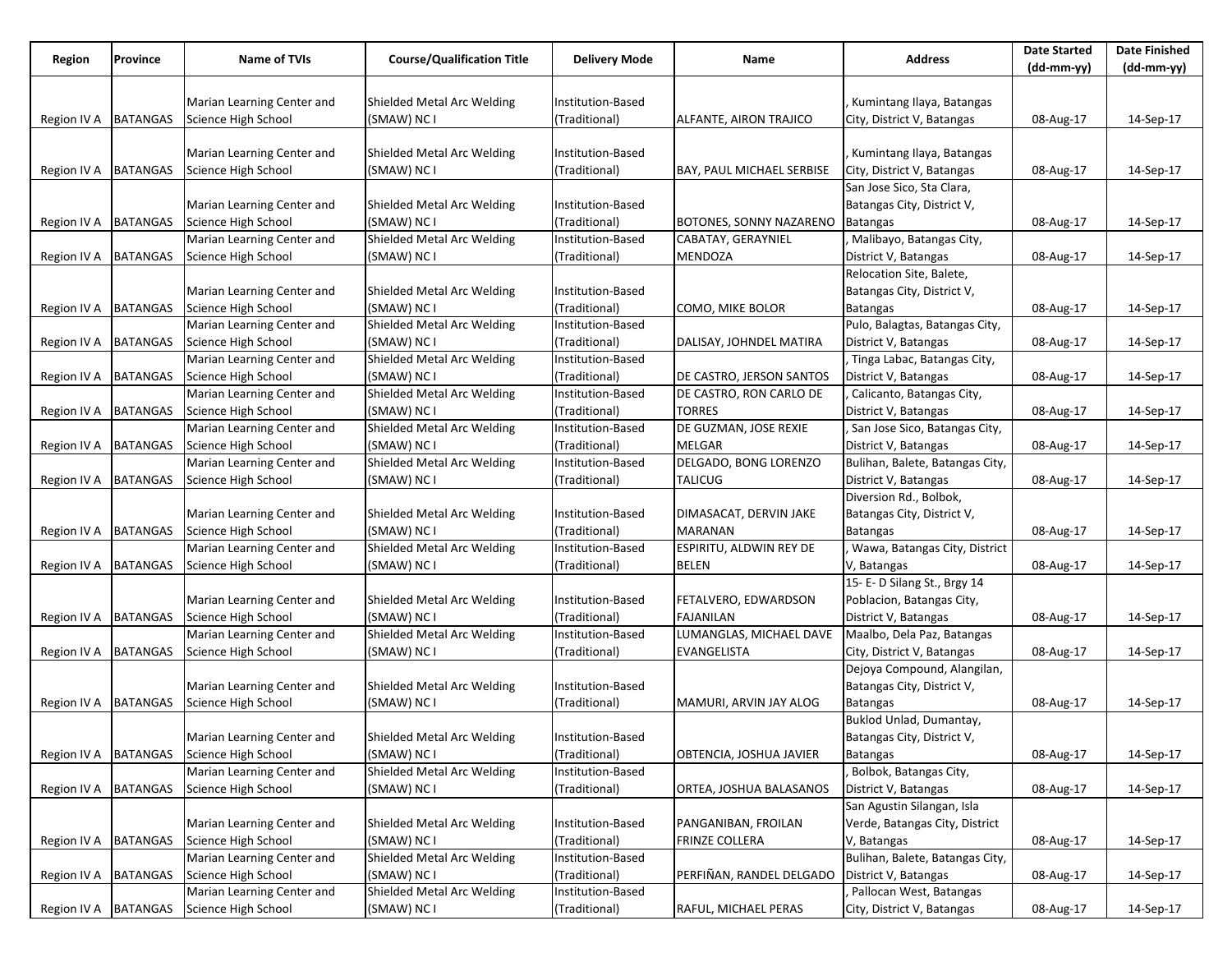| Region                 | Province        | Name of TVIs               | <b>Course/Qualification Title</b> | <b>Delivery Mode</b> | Name                                     | <b>Address</b>                  | <b>Date Started</b> | <b>Date Finished</b> |
|------------------------|-----------------|----------------------------|-----------------------------------|----------------------|------------------------------------------|---------------------------------|---------------------|----------------------|
|                        |                 |                            |                                   |                      |                                          |                                 | (dd-mm-yy)          | $(dd-mm-yy)$         |
|                        |                 |                            |                                   |                      |                                          | P. Canlapan St., Brgy 11,       |                     |                      |
|                        |                 | Marian Learning Center and | Shielded Metal Arc Welding        | Institution-Based    |                                          | Batangas City, District V,      |                     |                      |
| Region IV A            | <b>BATANGAS</b> | Science High School        | (SMAW) NC I                       | (Traditional)        | RIVERA, ADRIEL UMALI                     | <b>Batangas</b>                 | 08-Aug-17           | 14-Sep-17            |
|                        |                 |                            |                                   |                      |                                          | Relocation Site, Balete,        |                     |                      |
|                        |                 | Marian Learning Center and | Shielded Metal Arc Welding        | Institution-Based    |                                          | Batangas City, District V,      |                     |                      |
| Region IV A            | <b>BATANGAS</b> | Science High School        | (SMAW) NC I                       | (Traditional)        | <b>RIZO, DANIEL RECTO</b>                | <b>Batangas</b>                 | 08-Aug-17           | 14-Sep-17            |
|                        |                 |                            |                                   |                      |                                          | Pulot Itaas, Dela Paz,          |                     |                      |
|                        |                 | Marian Learning Center and | Shielded Metal Arc Welding        | Institution-Based    |                                          | Batangas City, District V,      |                     |                      |
| Region IV A   BATANGAS |                 | Science High School        | (SMAW) NC I                       | (Traditional)        | ZAPATA, NORBERT CAPINLAC                 | <b>Batangas</b>                 | 08-Aug-17           | 14-Sep-17            |
|                        |                 |                            |                                   |                      |                                          | BLK 3 LOT 54 VILLE DE PALM,     |                     |                      |
|                        |                 |                            |                                   | Institution-Based    |                                          | SANTIAGO, GENERAL TRIAS, 4,     |                     |                      |
| Region IV A            | <b>CAVITE</b>   | SCTC-TMS                   | Hilot (Wellness Massage) NCII     | (Traditional)        | ABUNDO, CARLITO JR. GOMEZ CAVITE         |                                 | 22-Aug-17           | 13-Sep-17            |
|                        |                 |                            |                                   |                      |                                          | <b>SUNNY BROOKE 2, SAN</b>      |                     |                      |
|                        |                 |                            |                                   | Institution-Based    |                                          | FRANCISCO, GENERAL TRIAS,       |                     |                      |
| Region IV A CAVITE     |                 | SCTC-TMS                   | Hilot (Wellness Massage) NCII     | (Traditional)        | ALMAZAN, RAYMEL SILANG                   | 4, CAVITE                       | 22-Aug-17           | 13-Sep-17            |
|                        |                 |                            |                                   |                      |                                          | BLK 12 LOT 13 PHASE II, 6TH     |                     |                      |
|                        |                 |                            |                                   | Institution-Based    | AMORES, JONATHAN                         | DISTRICT, GENERAL TRIAS, 4,     |                     |                      |
| Region IV A            | <b>CAVITE</b>   | SCTC-TMS                   | Hilot (Wellness Massage) NCII     | (Traditional)        | <b>BORROMEO</b>                          | CAVITE                          | 22-Aug-17           | 13-Sep-17            |
|                        |                 |                            |                                   | Institution-Based    |                                          | POROK 6, AZUZENA, GENERAL       |                     |                      |
| Region IV A            | <b>CAVITE</b>   | SCTC-TMS                   | Hilot (Wellness Massage) NCII     | (Traditional)        | ARQUIZA, NILBEN BAYETA                   | TRIAS, 4, CAVITE                | 22-Aug-17           | 13-Sep-17            |
|                        |                 |                            |                                   | Institution-Based    |                                          | BACAO I, PUROK 6, GENERAL       |                     |                      |
| Region IV A            | <b>CAVITE</b>   | SCTC-TMS                   | Hilot (Wellness Massage) NCII     | (Traditional)        | ASERCION, JEFFREY ALBERTO                | TRIAS, 4, CAVITE                | 22-Aug-17           | 13-Sep-17            |
|                        |                 |                            |                                   |                      |                                          | ACM PARAMOUNT,                  |                     |                      |
|                        |                 |                            |                                   | Institution-Based    |                                          | NAVARRO, GENERAL TRIAS, 4,      |                     |                      |
| Region IV A            | <b>CAVITE</b>   | SCTC-TMS                   | Hilot (Wellness Massage) NCII     | (Traditional)        | <b>BAGADIONG, ARJAY NORMOR</b>           | <b>CAVITE</b>                   | 22-Aug-17           | 13-Sep-17            |
|                        |                 |                            |                                   | Institution-Based    |                                          | TROPICAL BLDG., GTC VI,         |                     |                      |
| Region IV A            | <b>CAVITE</b>   | SCTC-TMS                   | Hilot (Wellness Massage) NCII     | (Traditional)        | <b>BLAH, JUSTINE SAINODIN</b>            | GENERAL TRIAS, 4, CAVITE        | 22-Aug-17           | 13-Sep-17            |
|                        |                 |                            |                                   |                      |                                          | NOT APPLICABLE, SAN             |                     |                      |
|                        |                 |                            |                                   | Institution-Based    |                                          | FRANCISCO, GENERAL TRIAS,       |                     |                      |
| Region IV A            | <b>CAVITE</b>   | SCTC-TMS                   | Hilot (Wellness Massage) NCII     | (Traditional)        | <b>BUSALANAN, ROMEO RABI</b>             | 4, CAVITE                       | 22-Aug-17           | 13-Sep-17            |
|                        |                 |                            |                                   |                      |                                          |                                 |                     |                      |
|                        |                 |                            |                                   | Institution-Based    |                                          | BLK 16 LOT 19, BUENAVISTA       |                     |                      |
| Region IV A            | <b>CAVITE</b>   | SCTC-TMS                   | Hilot (Wellness Massage) NCII     | (Traditional)        | ESCOBA, CECELIO GADIANO                  | II, GENERAL TRIAS, 4, CAVITE    | 22-Aug-17           | 13-Sep-17            |
|                        |                 |                            |                                   |                      |                                          | HOLLYWOOD ST., NOT              |                     |                      |
|                        |                 |                            |                                   | Institution-Based    | <b>ESTOQUE JR, ARESTEDES</b>             | APPLICABLE, GENERAL TRIAS,      |                     |                      |
|                        | <b>CAVITE</b>   | SCTC-TMS                   | Hilot (Wellness Massage) NCII     | (Traditional)        | TORMES                                   | 4, CAVITE                       |                     | 13-Sep-17            |
| Region IV A            |                 |                            |                                   | Institution-Based    |                                          | PH 1 BLK 4 LOT 49, ALAPAN II,   | 22-Aug-17           |                      |
|                        |                 |                            |                                   |                      |                                          |                                 |                     |                      |
| Region IV A            | <b>CAVITE</b>   | SCTC-TMS                   | Hilot (Wellness Massage) NCII     | (Traditional)        | HERNANDEZ, MARLON SUNGA  IMUS, 4, CAVITE | PH 2 LOT 2, BELVEDERE,          | 22-Aug-17           | 13-Sep-17            |
|                        |                 |                            |                                   | Institution-Based    |                                          | <b>GENERAL TRIAS, 4, CAVITE</b> |                     |                      |
| Region IV A CAVITE     |                 | SCTC-TMS                   | Hilot (Wellness Massage) NCII     | (Traditional)        | <b>IBBAY, ARNEL VAGAY</b>                |                                 | 22-Aug-17           | 13-Sep-17            |
|                        |                 |                            |                                   |                      |                                          | KIKO ROSA 3355, SAN             |                     |                      |
|                        |                 |                            |                                   | Institution-Based    |                                          | FRANCISCO, GENERAL TRIAS,       |                     |                      |
| Region IV A CAVITE     |                 | SCTC-TMS                   | Hilot (Wellness Massage) NCII     | (Traditional)        | JAMILE, EDWARD MAGSINO                   | 4, CAVITE                       | 22-Aug-17           | 13-Sep-17            |
|                        |                 |                            |                                   |                      |                                          | S12 BLK 1 LOT 11, PASONG        |                     |                      |
|                        |                 |                            |                                   | Institution-Based    | JASARINO, MARK ANTHONY                   | KAWAYAN 2, CAVITE, 4,           |                     |                      |
| Region IV A            | <b>CAVITE</b>   | SCTC-TMS                   | Hilot (Wellness Massage) NCII     | (Traditional)        | <b>VILLAFLOR</b>                         | <b>CAVITE</b>                   | 22-Aug-17           | 13-Sep-17            |
|                        |                 |                            |                                   |                      |                                          | BLK 3 LOT 1 SUNNY BROOKE,       |                     |                      |
|                        |                 |                            |                                   | Institution-Based    |                                          | SAN FRANCISCO, GENERAL          |                     |                      |
| Region IV A CAVITE     |                 | SCTC-TMS                   | Hilot (Wellness Massage) NCII     | (Traditional)        | LAGARDE, RODRIGO CO                      | TRIAS, 4, CAVITE                | 22-Aug-17           | 13-Sep-17            |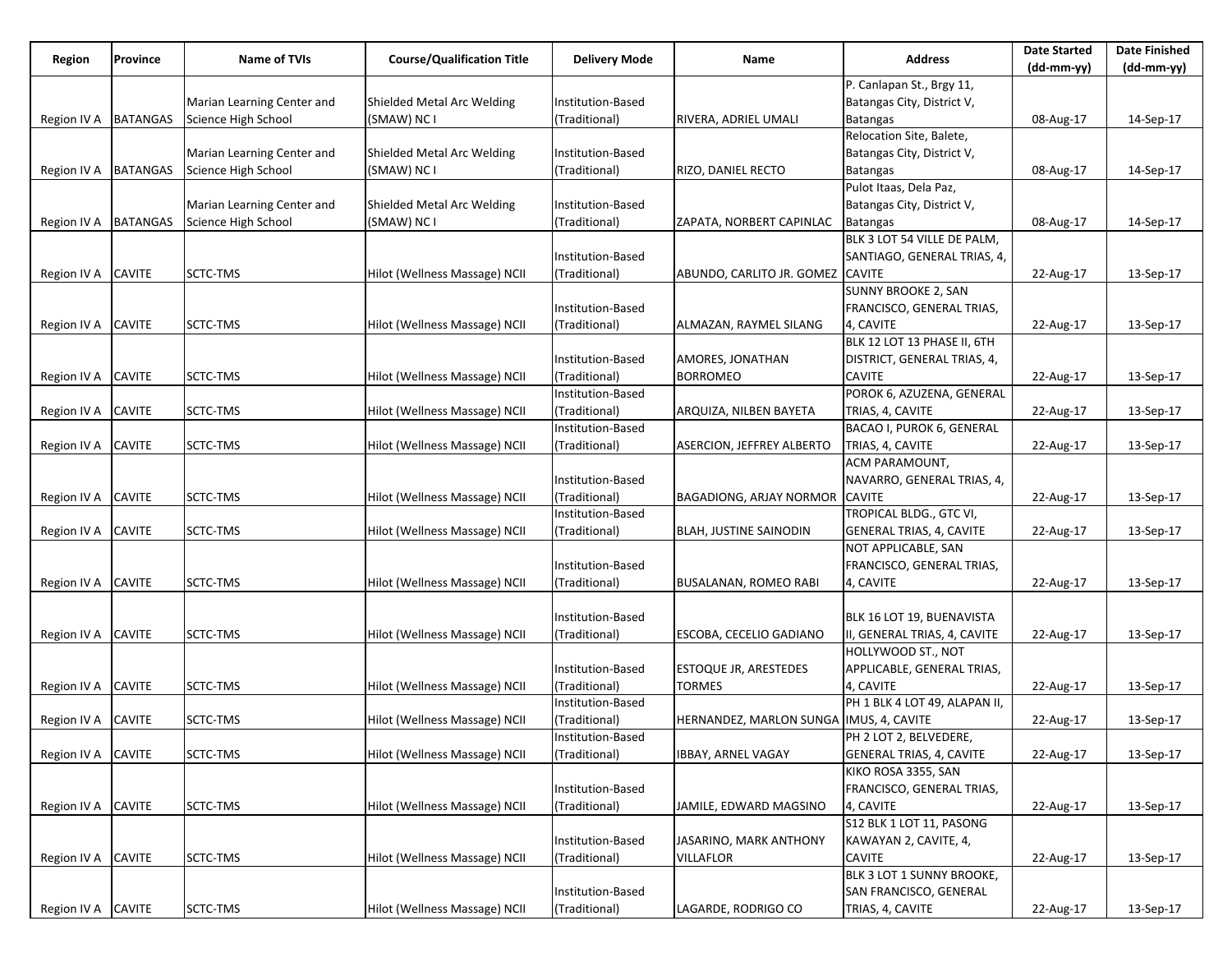| Region              | Province       | <b>Name of TVIs</b>           | <b>Course/Qualification Title</b> | <b>Delivery Mode</b> | Name                                               | <b>Address</b>                  | <b>Date Started</b> | <b>Date Finished</b> |
|---------------------|----------------|-------------------------------|-----------------------------------|----------------------|----------------------------------------------------|---------------------------------|---------------------|----------------------|
|                     |                |                               |                                   |                      |                                                    |                                 | (dd-mm-yy)          | (dd-mm-yy)           |
|                     |                |                               |                                   | Institution-Based    |                                                    | PRINZA, NOT APPLICABLE,         |                     |                      |
| Region IV A         | <b>CAVITE</b>  | SCTC-TMS                      | Hilot (Wellness Massage) NCII     | (Traditional)        | LICUP, ALBERT OTANEZ                               | <b>GENERAL TRIAS, 4, CAVITE</b> | 22-Aug-17           | 13-Sep-17            |
|                     |                |                               |                                   |                      |                                                    | TROPICAL VILLAGE, SAN           |                     |                      |
|                     |                |                               |                                   | Institution-Based    |                                                    | FRANCISCO, GENERAL TRIAS,       |                     |                      |
| Region IV A         | <b>CAVITE</b>  | SCTC-TMS                      | Hilot (Wellness Massage) NCII     | (Traditional)        | LLAMADO, CHRISTIAN CABAS                           | 4, CAVITE                       | 22-Aug-17           | 13-Sep-17            |
|                     |                |                               |                                   |                      |                                                    | 201 SABANG, NOT                 |                     |                      |
|                     |                |                               |                                   | Institution-Based    |                                                    | APPLICABLE, DASMARINAS, 4,      |                     |                      |
| Region IV A         | <b>CAVITE</b>  | SCTC-TMS                      | Hilot (Wellness Massage) NCII     | (Traditional)        | REYES, RAYMOND REYES                               | <b>CAVITE</b>                   | 22-Aug-17           | 13-Sep-17            |
|                     |                |                               |                                   | Institution-Based    |                                                    | SITIO BUKID, BACA II,           |                     |                      |
| Region IV A         | <b>CAVITE</b>  | SCTC-TMS                      | Hilot (Wellness Massage) NCII     | (Traditional)        | RICAFORT, JOMAR HELERA                             | <b>GENERAL TRIAS, 4, CAVITE</b> | 22-Aug-17           | 13-Sep-17            |
|                     |                |                               |                                   | Institution-Based    |                                                    | 168 PUROK 2, BACAO 2,           |                     |                      |
| Region IV A         | <b>CAVITE</b>  | SCTC-TMS                      | Hilot (Wellness Massage) NCII     | (Traditional)        | SANTIAGO, MICHAEL DUMALI                           | <b>GENERAL TRIAS, 4, CAVITE</b> | 22-Aug-17           | 13-Sep-17            |
|                     |                |                               |                                   | Institution-Based    |                                                    | 168 PUROK 2, BACAO 2,           |                     |                      |
| Region IV A         | <b>CAVITE</b>  | SCTC-TMS                      | Hilot (Wellness Massage) NCII     | (Traditional)        | SANTIAGO, RICKY DUMALI                             | <b>GENERAL TRIAS, 4, CAVITE</b> | 22-Aug-17           | 13-Sep-17            |
|                     |                |                               |                                   |                      |                                                    | BLK 2 LOT 10, PASONG            |                     |                      |
|                     |                |                               |                                   | Institution-Based    |                                                    | KAWAYAN 2, GENERAL TRIAS,       |                     |                      |
| Region IV A         | <b>CAVITE</b>  | SCTC-TMS                      | Hilot (Wellness Massage) NCII     | (Traditional)        | SANTOS, JOEBOY ILAGAN                              | 4, CAVITE                       | 22-Aug-17           | 13-Sep-17            |
|                     |                |                               |                                   |                      |                                                    | NOT APPLICABLE,                 |                     |                      |
|                     |                |                               |                                   | Institution-Based    |                                                    | <b>BUENAVISTA II, GENERAL</b>   |                     |                      |
| Region IV A         | <b>CAVITE</b>  | SCTC-TMS                      |                                   | (Traditional)        | TABELINA, OLIVER COLOCADO   TRIAS, 4, CAVITE       |                                 |                     | 13-Sep-17            |
|                     |                |                               | Hilot (Wellness Massage) NCII     |                      |                                                    |                                 | 22-Aug-17           |                      |
|                     |                |                               |                                   |                      |                                                    | PABAHAY 2000, SAN               |                     |                      |
|                     |                |                               |                                   | Institution-Based    |                                                    | FRANCISCO, GENERAL TRIAS,       |                     |                      |
| Region IV A         | <b>CAVITE</b>  | SCTC-TMS                      | Hilot (Wellness Massage) NCII     | (Traditional)        | VILLADOLID, DELFIN CASPE                           | 4, CAVITE                       | 22-Aug-17           | 13-Sep-17            |
|                     |                |                               |                                   | Institution-Based    |                                                    | 106 PUROK II, TAPIA,            |                     |                      |
| Region IV A         | <b>CAVITE</b>  | SCTC-TMS                      | Hilot (Wellness Massage) NCII     | (Traditional)        | VOLUNTAD, JERSON CASTILLO GENERAL TRIAS, 4, CAVITE |                                 | 22-Aug-17           | 13-Sep-17            |
|                     |                |                               |                                   |                      |                                                    |                                 |                     |                      |
|                     |                | Jesus the Divine Son Academy, | Prepare and Cook Hot Meals        | Institution-Based    |                                                    | NA, Poblacion, San              |                     |                      |
| Region IV B         | PALAWAN        | Inc.                          | (Leading to Cookery NC II)        | (Traditional)        | Abao, Aivan Franz Caabay                           | Vicente, District I, PALAWAN    | 07-Aug-17           | 16-Aug-17            |
|                     |                |                               |                                   |                      |                                                    |                                 |                     |                      |
|                     |                |                               |                                   |                      |                                                    |                                 |                     |                      |
|                     |                | Jesus the Divine Son Academy, | Prepare and Cook Hot Meals        | Institution-Based    |                                                    | Alta Homes, New Agutaya, San    |                     |                      |
| Region IV B         | PALAWAN        | Inc.                          | (Leading to Cookery NC II)        | (Traditional)        | Abuacan, Ivory Unay                                | Vicente, District I, PALAWAN    | 07-Aug-17           | 16-Aug-17            |
|                     |                |                               |                                   |                      |                                                    |                                 |                     |                      |
|                     |                |                               |                                   |                      |                                                    | Purok Damayan, New              |                     |                      |
|                     |                | Jesus the Divine Son Academy, | Prepare and Cook Hot Meals        | Institution-Based    |                                                    | Agutaya, San Vicente, District  |                     |                      |
| Region IV B         | PALAWAN        | Inc.                          | (Leading to Cookery NC II)        | (Traditional)        | Armodia,Elenita Delima                             | ,PALAWAN                        | 07-Aug-17           | 16-Aug-17            |
|                     |                |                               |                                   |                      |                                                    |                                 |                     |                      |
|                     |                | Jesus the Divine Son Academy, | Prepare and Cook Hot Meals        | Institution-Based    |                                                    | NA, Poblacion, San              |                     |                      |
| Region IV B PALAWAN |                | lnc.                          | (Leading to Cookery NC II)        | (Traditional)        | Aurelio, Lucy Rambonga                             | Vicente, District I, PALAWAN    | 07-Aug-17           | 16-Aug-17            |
|                     |                |                               |                                   |                      |                                                    |                                 |                     |                      |
|                     |                |                               |                                   |                      |                                                    |                                 |                     |                      |
|                     |                | Jesus the Divine Son Academy, | Prepare and Cook Hot Meals        | Institution-Based    |                                                    | Sto. Landing, New Agutaya, San  |                     |                      |
| Region IV B         | <b>PALAWAN</b> | Inc.                          | (Leading to Cookery NC II)        | (Traditional)        | Cataraja, Jovelyn Nobleza                          | Vicente, District I, PALAWAN    | 07-Aug-17           | 16-Aug-17            |
|                     |                |                               |                                   |                      |                                                    |                                 |                     |                      |
|                     |                | Jesus the Divine Son Academy, | Prepare and Cook Hot Meals        | Institution-Based    |                                                    | Sampaguita, Poblacion, San      |                     |                      |
| Region IV B         | PALAWAN        | Inc.                          | (Leading to Cookery NC II)        | (Traditional)        | Cornelio, Liezel Amalio                            | Vicente, District I, PALAWAN    | 07-Aug-17           | 16-Aug-17            |
|                     |                |                               |                                   |                      |                                                    |                                 |                     |                      |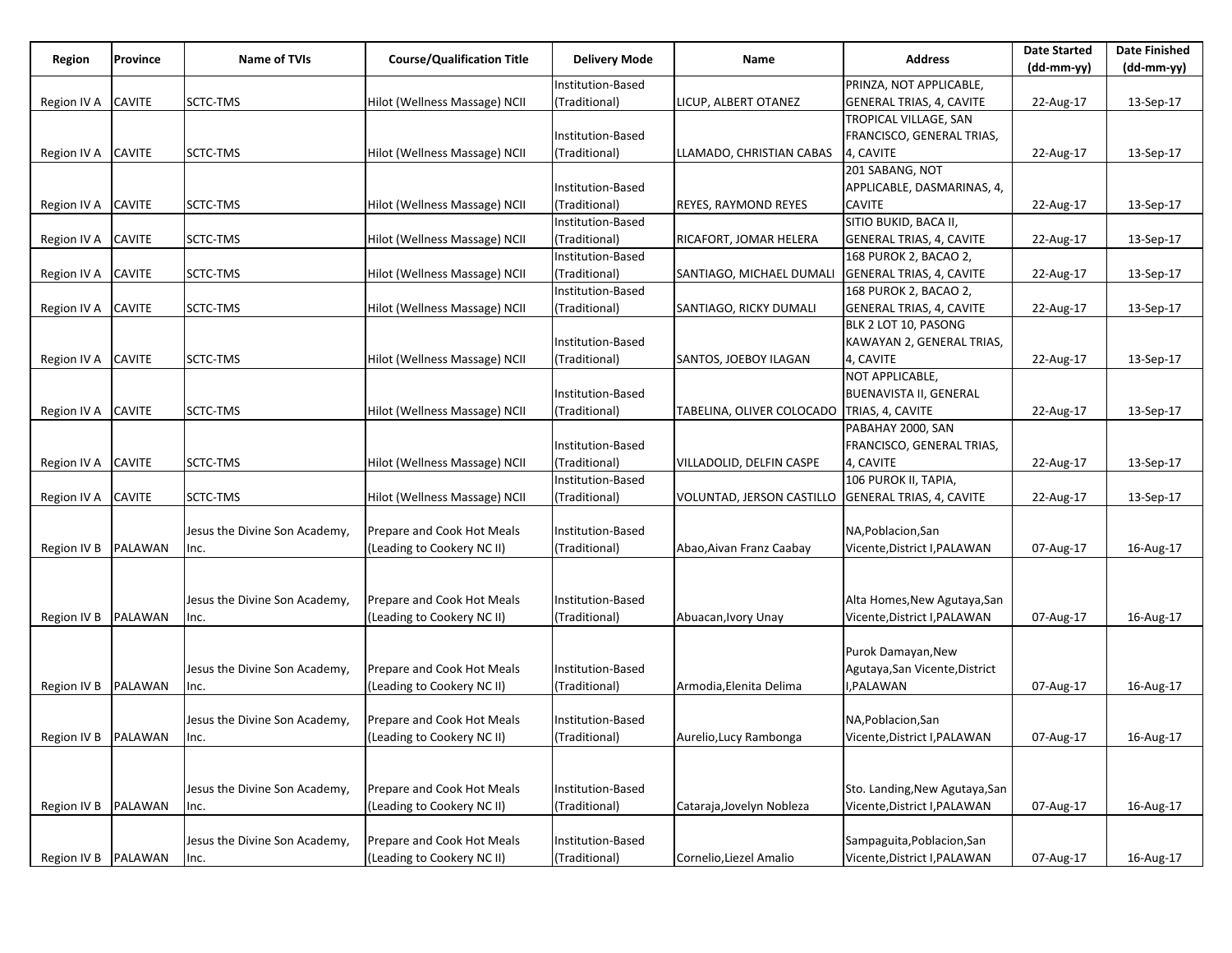| Region              | Province       | <b>Name of TVIs</b>           | <b>Course/Qualification Title</b> | <b>Delivery Mode</b> | Name                       | <b>Address</b>                 | <b>Date Started</b> | <b>Date Finished</b> |
|---------------------|----------------|-------------------------------|-----------------------------------|----------------------|----------------------------|--------------------------------|---------------------|----------------------|
|                     |                |                               |                                   |                      |                            |                                | (dd-mm-yy)          | (dd-mm-yy)           |
|                     |                |                               |                                   |                      |                            |                                |                     |                      |
|                     |                |                               |                                   |                      |                            | Purok Matagumpay, New          |                     |                      |
|                     |                | Jesus the Divine Son Academy, | Prepare and Cook Hot Meals        | Institution-Based    |                            | Agutaya, San Vicente, District |                     |                      |
| Region IV B         | <b>PALAWAN</b> | Inc.                          | (Leading to Cookery NC II)        | (Traditional)        | Daro, Michelle Jagmis      | I,PALAWAN                      | 07-Aug-17           | 16-Aug-17            |
|                     |                |                               |                                   |                      |                            |                                |                     |                      |
|                     |                | Jesus the Divine Son Academy, | Prepare and Cook Hot Meals        | Institution-Based    |                            | NA, Poblacion, San             |                     |                      |
| Region IV B         | PALAWAN        | Inc.                          | (Leading to Cookery NC II)        | (Traditional)        | Fabia, John Eric Ferriol   | Vicente, District I, PALAWAN   | 07-Aug-17           | 16-Aug-17            |
|                     |                |                               |                                   |                      |                            |                                |                     |                      |
|                     |                | Jesus the Divine Son Academy, | Prepare and Cook Hot Meals        | Institution-Based    |                            | NA, Poblacion, San             |                     |                      |
| Region IV B         | PALAWAN        | Inc.                          | (Leading to Cookery NC II)        | (Traditional)        | Jumamoy, Lucille Acejo     | Vicente, District I, PALAWAN   | 07-Aug-17           | 16-Aug-17            |
|                     |                |                               |                                   |                      |                            |                                |                     |                      |
|                     |                | Jesus the Divine Son Academy, | Prepare and Cook Hot Meals        | Institution-Based    |                            | Pagadian St., Poblacion, San   |                     |                      |
| Region IV B         | PALAWAN        | Inc.                          | (Leading to Cookery NC II)        | (Traditional)        | Laipan, Dolores Acejo      | Vicente, District I, PALAWAN   | 07-Aug-17           | 16-Aug-17            |
|                     |                |                               |                                   |                      |                            |                                |                     |                      |
|                     |                |                               |                                   |                      |                            | Purok Damayan, New             |                     |                      |
|                     |                | Jesus the Divine Son Academy, | Prepare and Cook Hot Meals        | Institution-Based    |                            | Agutaya, San Vicente, District |                     |                      |
| Region IV B         | PALAWAN        | Inc.                          | (Leading to Cookery NC II)        | (Traditional)        | Paala, Nisa Quimay         | I,PALAWAN                      | 07-Aug-17           | 16-Aug-17            |
|                     |                |                               |                                   |                      |                            | Purok Magsasaka,san            |                     |                      |
|                     |                | Jesus the Divine Son Academy, | Prepare and Cook Hot Meals        | Institution-Based    |                            | Isidro, San Vicente, District  |                     |                      |
| Region IV B         | <b>PALAWAN</b> | Inc.                          | (Leading to Cookery NC II)        | (Traditional)        | Paz, Genelyn Adion         | I, PALAWAN                     | 07-Aug-17           | 16-Aug-17            |
|                     |                |                               |                                   |                      |                            |                                |                     |                      |
|                     |                | Jesus the Divine Son Academy, | Prepare and Cook Hot Meals        | Institution-Based    |                            | NA, Poblacion, San             |                     |                      |
| Region IV B         | PALAWAN        | Inc.                          | (Leading to Cookery NC II)        | (Traditional)        | Ranara, Arman Barnedo      | Vicente, District I, PALAWAN   | 07-Aug-17           | 16-Aug-17            |
|                     |                |                               |                                   |                      |                            |                                |                     |                      |
|                     |                | Jesus the Divine Son Academy, | Prepare and Cook Hot Meals        | Institution-Based    |                            | NA, New Agutaya, San           |                     |                      |
| Region IV B         | PALAWAN        | Inc.                          | (Leading to Cookery NC II)        | (Traditional)        | Rife, Nelly Daro           | Vicente, District I, PALAWAN   | 07-Aug-17           | 16-Aug-17            |
|                     |                |                               |                                   |                      |                            |                                |                     |                      |
|                     |                | Jesus the Divine Son Academy, | Prepare and Cook Hot Meals        | Institution-Based    |                            | NA, Poblacion, San             |                     |                      |
| Region IV B         | PALAWAN        | Inc.                          | (Leading to Cookery NC II)        | (Traditional)        | Salivio, Helino Villaresis | Vicente, District I, PALAWAN   | 07-Aug-17           | 16-Aug-17            |
|                     |                |                               |                                   |                      |                            |                                |                     |                      |
|                     |                | Jesus the Divine Son Academy, | Prepare and Cook Hot Meals        | Institution-Based    |                            | Capsalay, Port Barton, San     |                     |                      |
| Region IV B         | PALAWAN        | Inc.                          | (Leading to Cookery NC II)        | (Traditional)        | Sidlao, Michael Angelo     | Vicente, District I, PALAWAN   | 07-Aug-17           | 16-Aug-17            |
|                     |                |                               |                                   |                      |                            |                                |                     |                      |
|                     |                | Jesus the Divine Son Academy, | Prepare and Cook Hot Meals        | Institution-Based    |                            | Capsalay, Port Barton, San     |                     |                      |
| Region IV B         | PALAWAN        | Inc.                          | (Leading to Cookery NC II)        | (Traditional)        | Tabanggay,Darwin Jugarap   | Vicente, District I, PALAWAN   | 07-Aug-17           | 16-Aug-17            |
|                     |                |                               |                                   |                      |                            |                                |                     |                      |
|                     |                |                               |                                   |                      |                            |                                |                     |                      |
|                     |                | Jesus the Divine Son Academy, | Prepare and Cook Hot Meals        | Institution-Based    |                            | Sampaguita, San Miguel, San    |                     |                      |
| Region IV B PALAWAN |                | Inc.                          | (Leading to Cookery NC II)        | (Traditional)        | Villanueva, Joshua Basio   | Vicente, District I, PALAWAN   | 07-Aug-17           | 16-Aug-17            |
|                     |                |                               |                                   |                      |                            | Purok 2, Maroyog-              |                     |                      |
|                     |                | Jesus the Divine Son Academy, | Pastry Making (Leading to Bread   | Institution-Based    |                            | Royog, Linapacan, District     |                     |                      |
| Region IV B         | PALAWAN        | Inc.                          | and Pastry Production NC II)      | (Traditional)        | Abapo, Jeffrey Lucio       | I,PALAWAN                      | 25-Jul-17           | 03-Aug-17            |
|                     |                |                               |                                   |                      |                            | Purok 2, Maroyog-              |                     |                      |
|                     |                | Jesus the Divine Son Academy, | Pastry Making (Leading to Bread   | Institution-Based    |                            | Royog, Linapacan, District     |                     |                      |
| Region IV B         | PALAWAN        | Inc.                          | and Pastry Production NC II)      | (Traditional)        | Abapo, Ma. Meguela Lucio   | I,PALAWAN                      | 25-Jul-17           | 03-Aug-17            |
|                     |                |                               |                                   |                      |                            | Purok 3, Maroyog-              |                     |                      |
|                     |                | Jesus the Divine Son Academy, | Pastry Making (Leading to Bread   | Institution-Based    |                            | Royog, Linapacan, District     |                     |                      |
| Region IV B PALAWAN |                | Inc.                          | and Pastry Production NC II)      | (Traditional)        | Aganta, May Ann Mendoza    | I,PALAWAN                      | 25-Jul-17           | 03-Aug-17            |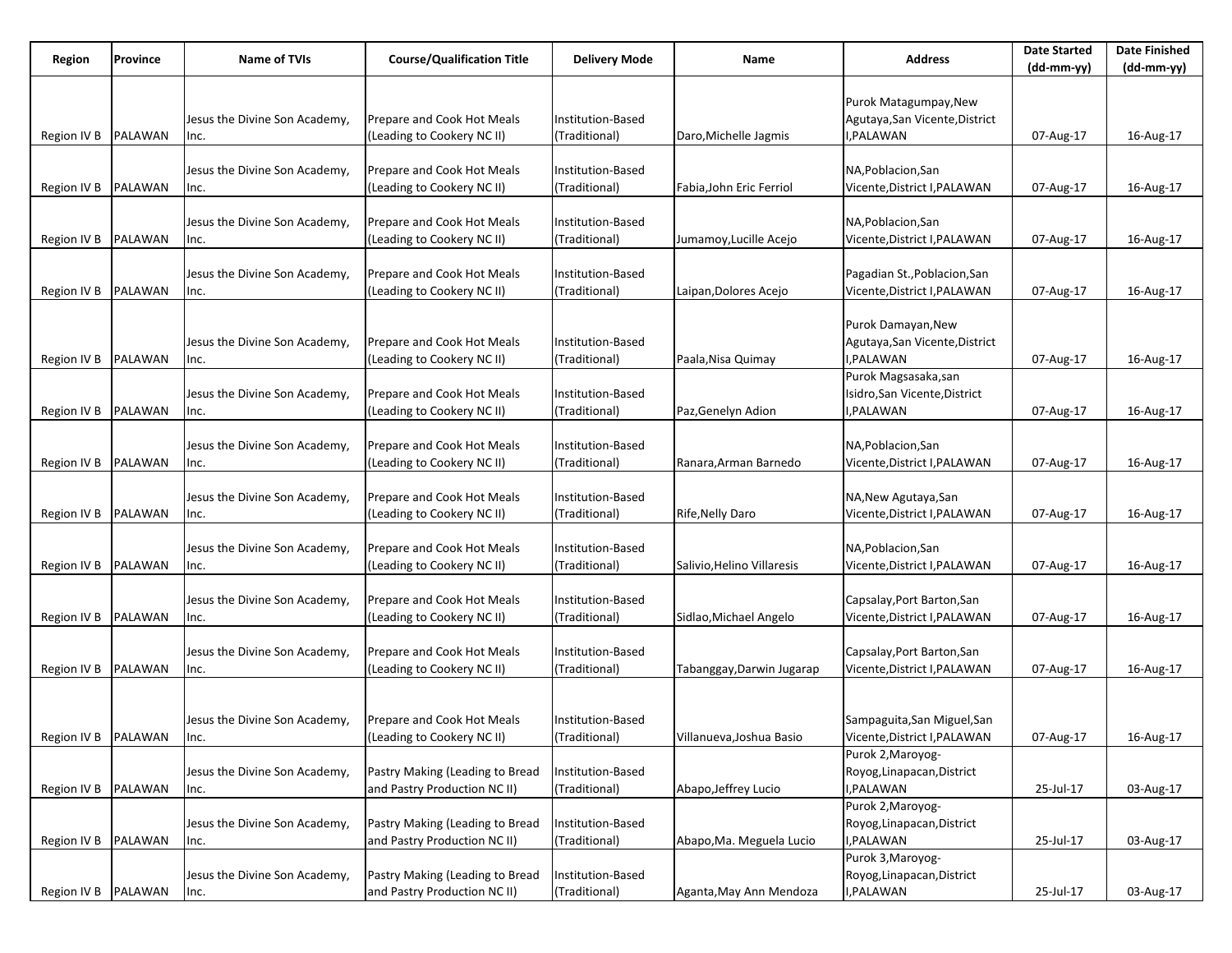| Region              | Province       | <b>Name of TVIs</b>           | <b>Course/Qualification Title</b> | Delivery Mode     | Name                       | <b>Address</b>              | <b>Date Started</b> | <b>Date Finished</b> |
|---------------------|----------------|-------------------------------|-----------------------------------|-------------------|----------------------------|-----------------------------|---------------------|----------------------|
|                     |                |                               |                                   |                   |                            |                             | (dd-mm-yy)          | (dd-mm-yy)           |
|                     |                |                               |                                   |                   |                            | Purok 5,San                 |                     |                      |
|                     |                | Jesus the Divine Son Academy, | Pastry Making (Leading to Bread   | Institution-Based |                            | Miguel, Linapacan, District |                     |                      |
| Region IV B         | PALAWAN        | Inc.                          | and Pastry Production NC II)      | (Traditional)     | Agnes,Juna Ladao           | I, PALAWAN                  | 25-Jul-17           | 03-Aug-17            |
|                     |                |                               |                                   |                   |                            | Purok 1, San                |                     |                      |
|                     |                | Jesus the Divine Son Academy, | Pastry Making (Leading to Bread   | Institution-Based |                            | Miguel, Linapacan, District |                     |                      |
| Region IV B         | PALAWAN        | Inc.                          | and Pastry Production NC II)      | (Traditional)     | Agnes,Lourdes Solarta      | I, PALAWAN                  | 25-Jul-17           | 03-Aug-17            |
|                     |                |                               |                                   |                   |                            | Purok 1, San                |                     |                      |
|                     |                | Jesus the Divine Son Academy, | Pastry Making (Leading to Bread   | Institution-Based |                            | Miguel, Linapacan, District |                     |                      |
| Region IV B         | PALAWAN        | Inc.                          | and Pastry Production NC II)      | (Traditional)     | Bacabag, Elenita Tubo      | I, PALAWAN                  | 25-Jul-17           | 03-Aug-17            |
|                     |                |                               |                                   |                   |                            | Purok 2,San                 |                     |                      |
|                     |                | Jesus the Divine Son Academy, | Pastry Making (Leading to Bread   | Institution-Based | Bacabag, Ledylen Delos     | Miguel, Linapacan, District |                     |                      |
| Region IV B         | PALAWAN        | Inc.                          | and Pastry Production NC II)      | (Traditional)     | Angeles                    | I, PALAWAN                  | 25-Jul-17           | 03-Aug-17            |
|                     |                |                               |                                   |                   |                            | Purok 1, San                |                     |                      |
|                     |                | Jesus the Divine Son Academy, | Pastry Making (Leading to Bread   | Institution-Based |                            | Miguel, Linapacan, District |                     |                      |
| Region IV B         | PALAWAN        | Inc.                          | and Pastry Production NC II)      | (Traditional)     | Cabalda, Ailyn Domingo     | I, PALAWAN                  | 25-Jul-17           | 03-Aug-17            |
|                     |                |                               |                                   |                   |                            | Purok 5,San                 |                     |                      |
|                     |                | Jesus the Divine Son Academy, | Pastry Making (Leading to Bread   | Institution-Based |                            | Miguel, Linapacan, District |                     |                      |
| Region IV B         | <b>PALAWAN</b> | Inc.                          | and Pastry Production NC II)      | (Traditional)     | Cabibit, Ronalyn Agnes     | I,PALAWAN                   | 25-Jul-17           | 03-Aug-17            |
|                     |                |                               |                                   |                   |                            | Purok 2,San                 |                     |                      |
|                     |                |                               | Pastry Making (Leading to Bread   | Institution-Based | Cabrestante, Micklyn Delos | Miguel, Linapacan, District |                     |                      |
|                     |                | Jesus the Divine Son Academy, | and Pastry Production NC II)      |                   |                            | I, PALAWAN                  |                     |                      |
| Region IV B         | PALAWAN        | Inc.                          |                                   | (Traditional)     | Angeles                    |                             | 25-Jul-17           | 03-Aug-17            |
|                     |                |                               |                                   |                   |                            | Purok 5,San                 |                     |                      |
|                     |                | Jesus the Divine Son Academy, | Pastry Making (Leading to Bread   | Institution-Based |                            | Miguel, Linapacan, District |                     |                      |
| Region IV B         | PALAWAN        | Inc.                          | and Pastry Production NC II)      | (Traditional)     | Francisco, Analiza Tabi    | I, PALAWAN                  | 25-Jul-17           | 03-Aug-17            |
|                     |                |                               |                                   |                   |                            | Purok 5,San                 |                     |                      |
|                     |                | Jesus the Divine Son Academy, | Pastry Making (Leading to Bread   | Institution-Based |                            | Miguel, Linapacan, District |                     |                      |
| Region IV B         | PALAWAN        | Inc.                          | and Pastry Production NC II)      | (Traditional)     | Gellang, Belinda Jardin    | I, PALAWAN                  | 25-Jul-17           | 03-Aug-17            |
|                     |                |                               |                                   |                   |                            | Purok 5,San                 |                     |                      |
|                     |                | Jesus the Divine Son Academy, | Pastry Making (Leading to Bread   | Institution-Based |                            | Miguel, Linapacan, District |                     |                      |
| Region IV B         | <b>PALAWAN</b> | Inc.                          | and Pastry Production NC II)      | (Traditional)     | Jardin, Denivie Sabinit    | I, PALAWAN                  | 25-Jul-17           | 03-Aug-17            |
|                     |                |                               |                                   |                   |                            | Purok 1, San                |                     |                      |
|                     |                | Jesus the Divine Son Academy, | Pastry Making (Leading to Bread   | Institution-Based |                            | Miguel, Linapacan, District |                     |                      |
| Region IV B         | PALAWAN        | Inc.                          | and Pastry Production NC II)      | (Traditional)     | Jardin, Jovelyn Domingo    | I, PALAWAN                  | 25-Jul-17           | 03-Aug-17            |
|                     |                |                               |                                   |                   |                            | Purok 1,San                 |                     |                      |
|                     |                | Jesus the Divine Son Academy, | Pastry Making (Leading to Bread   | Institution-Based |                            | Miguel, Linapacan, District |                     |                      |
| Region IV B         | <b>PALAWAN</b> | Inc.                          | and Pastry Production NC II)      | (Traditional)     | Layos, Adelyn Bacabag      | I, PALAWAN                  | 25-Jul-17           | 03-Aug-17            |
|                     |                |                               |                                   |                   |                            | Purok 2, Maroyog-           |                     |                      |
|                     |                | Jesus the Divine Son Academy, | Pastry Making (Leading to Bread   | Institution-Based |                            | Royog, Linapacan, District  |                     |                      |
| Region IV B PALAWAN |                | Inc.                          | and Pastry Production NC II)      | (Traditional)     | Lucio, Aldwin Abucay       | I, PALAWAN                  | 25-Jul-17           | 03-Aug-17            |
|                     |                |                               |                                   |                   |                            | Purok 5,San                 |                     |                      |
|                     |                | Jesus the Divine Son Academy, | Pastry Making (Leading to Bread   | Institution-Based |                            | Miguel, Linapacan, District |                     |                      |
| Region IV B         | PALAWAN        | Inc.                          | and Pastry Production NC II)      | (Traditional)     | Micaral, Angelita Donggon  | I, PALAWAN                  | 25-Jul-17           | 03-Aug-17            |
|                     |                |                               |                                   |                   |                            | Purok 4,San                 |                     |                      |
|                     |                | Jesus the Divine Son Academy, | Pastry Making (Leading to Bread   | Institution-Based |                            | Miguel, Linapacan, District |                     |                      |
| Region IV B         | PALAWAN        |                               | and Pastry Production NC II)      | (Traditional)     | Misamis, Angelyn Agwayon   | I, PALAWAN                  | 25-Jul-17           | 03-Aug-17            |
|                     |                | Inc.                          |                                   |                   |                            | Purok 4,San                 |                     |                      |
|                     |                | Jesus the Divine Son Academy, | Pastry Making (Leading to Bread   |                   |                            |                             |                     |                      |
|                     |                |                               |                                   | Institution-Based |                            | Miguel, Linapacan, District |                     |                      |
| Region IV B PALAWAN |                | Inc.                          | and Pastry Production NC II)      | (Traditional)     | Tumlod, Vivian Dalabajan   | I, PALAWAN                  | 25-Jul-17           | 03-Aug-17            |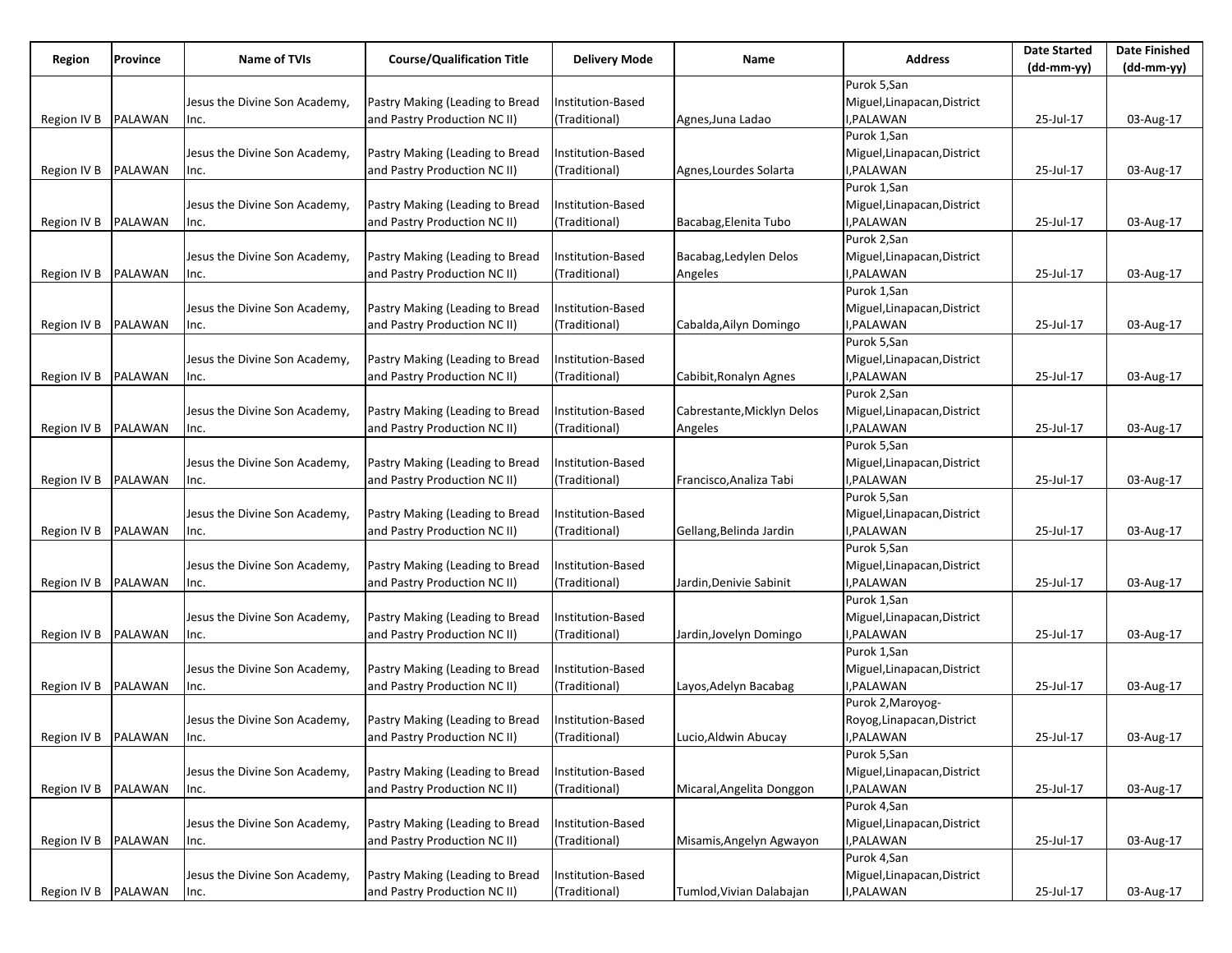| <b>Course/Qualification Title</b><br>Name of TVIs<br><b>Address</b><br>Region<br>Province<br><b>Delivery Mode</b><br>Name            | <b>Date Started</b><br>$(dd-mm-yy)$ | <b>Date Finished</b><br>$(dd-mm-yy)$ |
|--------------------------------------------------------------------------------------------------------------------------------------|-------------------------------------|--------------------------------------|
| Purok 2,San                                                                                                                          |                                     |                                      |
| Pastry Making (Leading to Bread<br>Miguel, Linapacan, District<br>Institution-Based                                                  |                                     |                                      |
| Jesus the Divine Son Academy,<br>I, PALAWAN                                                                                          |                                     |                                      |
| and Pastry Production NC II)<br>Region IV B<br>PALAWAN<br>(Traditional)<br>Zumaraga,Brenda Caranza<br>Inc.                           | 25-Jul-17                           | 03-Aug-17                            |
| Purok                                                                                                                                |                                     |                                      |
| Bread Making (Leading to Bread<br>Institution-Based<br>1, Barangonan, Linapacan, Distri<br>Jesus the Divine Son Academy,             |                                     |                                      |
| Region IV B<br>PALAWAN<br>& Pastry Production NC II)<br>(Traditional)<br>ct I, PALAWAN<br>Aganta, Rolando Dape<br>Inc.               | 09-Aug-17                           | 18-Aug-17                            |
| Purok                                                                                                                                |                                     |                                      |
| Bread Making (Leading to Bread<br>1, Barangonan, Linapacan, Distri<br>Jesus the Divine Son Academy,<br>Institution-Based             |                                     |                                      |
| & Pastry Production NC II)<br>Region IV B<br>PALAWAN<br>(Traditional)<br>ct I, PALAWAN<br>Bactol, Lourdes Bactol<br>Inc.             | 09-Aug-17                           | 18-Aug-17                            |
| Purok                                                                                                                                |                                     |                                      |
| Bread Making (Leading to Bread<br>Jesus the Divine Son Academy,<br>Institution-Based<br>1, Barangonan, Linapacan, Distri             |                                     |                                      |
| PALAWAN<br>Region IV B<br>& Pastry Production NC II)<br>(Traditional)<br>Cabalda, Elaisa A<br>ct I, PALAWAN<br>Inc.                  | 09-Aug-17                           | 18-Aug-17                            |
| Purok                                                                                                                                |                                     |                                      |
| Bread Making (Leading to Bread<br>Institution-Based<br>3, Barangonan, Linapacan, Distri<br>Jesus the Divine Son Academy,             |                                     |                                      |
| ct I, PALAWAN<br>Region IV B<br>PALAWAN<br>& Pastry Production NC II)<br>(Traditional)<br>Cabalda, Rose Ann Dagomboy<br>Inc.         | 09-Aug-17                           | 18-Aug-17                            |
| Purok                                                                                                                                |                                     |                                      |
| Bread Making (Leading to Bread<br>Institution-Based<br>Jesus the Divine Son Academy,<br>1, Barangonan, Linapacan, Distri             |                                     |                                      |
| (Traditional)                                                                                                                        |                                     |                                      |
| PALAWAN<br>& Pastry Production NC II)<br>ct I, PALAWAN<br>Region IV B<br>Cabiguen, Maribeth A<br>Inc.                                | 09-Aug-17                           | 18-Aug-17                            |
| Purok                                                                                                                                |                                     |                                      |
| Bread Making (Leading to Bread<br>Institution-Based<br>1, Barangonan, Linapacan, Distri<br>Jesus the Divine Son Academy,             |                                     |                                      |
| PALAWAN<br>& Pastry Production NC II)<br>(Traditional)<br>ct I, PALAWAN<br>Region IV B<br>Calix, Lerma A<br>Inc.                     | 09-Aug-17                           | 18-Aug-17                            |
| Purok                                                                                                                                |                                     |                                      |
| Bread Making (Leading to Bread<br>Jesus the Divine Son Academy,<br>Institution-Based<br>1, Barangonan, Linapacan, Distri             |                                     |                                      |
| <b>PALAWAN</b><br>& Pastry Production NC II)<br>(Traditional)<br>Collado, Rosalie Escultor<br>ct I, PALAWAN<br>Region IV B<br>Inc.   | 09-Aug-17                           | 18-Aug-17                            |
| Purok                                                                                                                                |                                     |                                      |
| Bread Making (Leading to Bread<br>Institution-Based<br>1, Barangonan, Linapacan, Distri<br>Jesus the Divine Son Academy,             |                                     |                                      |
| & Pastry Production NC II)<br>Region IV B<br>PALAWAN<br>(Traditional)<br>Decena, Kate G<br>ct I, PALAWAN<br>Inc.                     | 09-Aug-17                           | 18-Aug-17                            |
| Purok                                                                                                                                |                                     |                                      |
| Bread Making (Leading to Bread<br>Institution-Based<br>1, Barangonan, Linapacan, Distri<br>Jesus the Divine Son Academy,             |                                     |                                      |
| <b>PALAWAN</b><br>& Pastry Production NC II)<br>(Traditional)<br>Dela Cruz, Ma. Luz T<br>ct I, PALAWAN<br>Region IV B<br>Inc.        | 09-Aug-17                           | 18-Aug-17                            |
|                                                                                                                                      |                                     |                                      |
| Bread Making (Leading to Bread<br>Institution-Based<br>NA, Barangonan, Linapacan, Dist<br>Jesus the Divine Son Academy,              |                                     |                                      |
| & Pastry Production NC II)<br>Region IV B<br>PALAWAN<br>(Traditional)<br>Delos Angeles, Melchor C<br>rict I, PALAWAN<br>Inc.         | 09-Aug-17                           | 18-Aug-17                            |
|                                                                                                                                      |                                     |                                      |
| Bread Making (Leading to Bread<br>Institution-Based<br>NA, Barangonan, Linapacan, Dist                                               |                                     |                                      |
| Jesus the Divine Son Academy,                                                                                                        |                                     |                                      |
| rict I, PALAWAN<br>Region IV B<br>PALAWAN<br>& Pastry Production NC II)<br>(Traditional)<br>Galalan, Maricel L<br>Inc.               | 09-Aug-17                           | 18-Aug-17                            |
| Purok                                                                                                                                |                                     |                                      |
| Bread Making (Leading to Bread<br>2, Barangonan, Linapacan, Distri<br>Jesus the Divine Son Academy,<br>Institution-Based             |                                     |                                      |
| Region IV B PALAWAN<br>& Pastry Production NC II)<br>(Traditional)<br>ct I, PALAWAN<br>Lagan, Loida Labides<br>Inc.                  | 09-Aug-17                           | 18-Aug-17                            |
| Purok                                                                                                                                |                                     |                                      |
| Bread Making (Leading to Bread<br>Jesus the Divine Son Academy,<br>Institution-Based<br>2, barangonan, Linapacan, Distri             |                                     |                                      |
| <b>PALAWAN</b><br>& Pastry Production NC II)<br>(Traditional)<br>Latube, Edwin, Jr. Imperial<br>ct I, PALAWAN<br>Region IV B<br>Inc. | 09-Aug-17                           | 18-Aug-17                            |
| Purok                                                                                                                                |                                     |                                      |
| Bread Making (Leading to Bread<br>Institution-Based<br>2, Barangonan, Linapacan, Distri<br>Jesus the Divine Son Academy,             |                                     |                                      |
| PALAWAN<br>& Pastry Production NC II)<br>(Traditional)<br>Maceda, Lorilaine Gesta<br>ct I, PALAWAN<br>Region IV B<br>Inc.            | 09-Aug-17                           | 18-Aug-17                            |
| Purok                                                                                                                                |                                     |                                      |
| Bread Making (Leading to Bread<br>Jesus the Divine Son Academy,<br>Institution-Based<br>1, Barangonan, Linapacan, Distri             |                                     |                                      |
| PALAWAN<br>& Pastry Production NC II)<br>(Traditional)<br>ct I, PALAWAN<br>Region IV B<br>Olimpo, Ivy Darelyn Collado<br>Inc.        | 09-Aug-17                           | 18-Aug-17                            |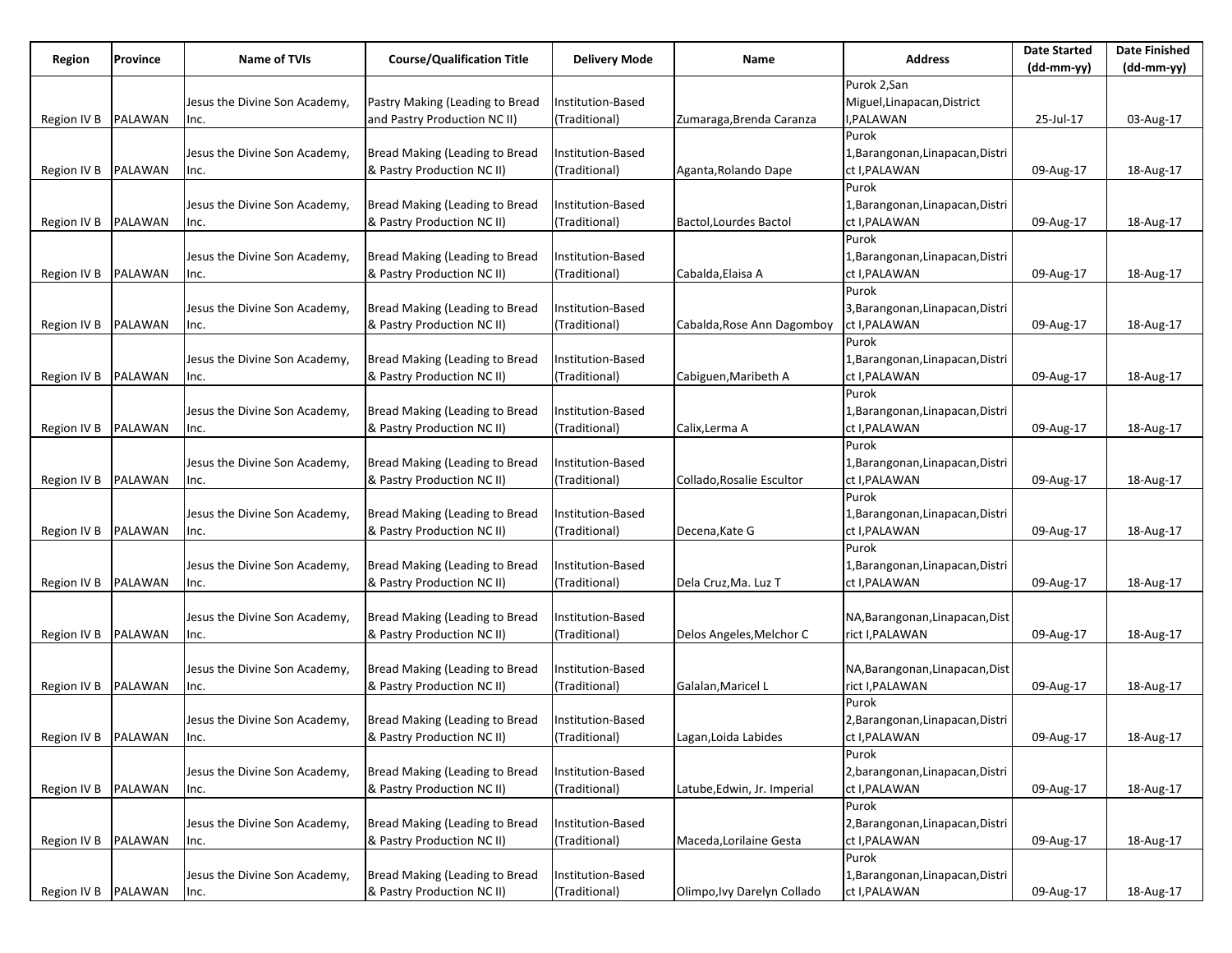| (dd-mm-yy)<br>(dd-mm-yy)<br>Purok<br>Bread Making (Leading to Bread<br>Jesus the Divine Son Academy,<br>Institution-Based<br>1, Barangonan, Linapacan, Distri<br>Region IV B<br>PALAWAN<br>& Pastry Production NC II)<br>(Traditional)<br>ct I, PALAWAN<br>Paroco, Fritzie Aguilar<br>09-Aug-17<br>18-Aug-17<br>Inc.<br>Purok<br>Bread Making (Leading to Bread<br>Jesus the Divine Son Academy,<br>Institution-Based<br>4, Barangonan, Linapacan, Distri<br>PALAWAN<br>& Pastry Production NC II)<br>(Traditional)<br>ct I, PALAWAN<br>Region IV B<br>09-Aug-17<br>18-Aug-17<br>Reyes,Jasmin C<br>Inc.<br>Bread Making (Leading to Bread<br>NA, Barangonan, Linapacan, Dist<br>Jesus the Divine Son Academy,<br>Institution-Based<br>rict I, PALAWAN<br>Region IV B<br>PALAWAN<br>& Pastry Production NC II)<br>(Traditional)<br>Sernal, Thelma Collado<br>09-Aug-17<br>18-Aug-17<br>Inc.<br>Purok<br>Bread Making (Leading to Bread<br>Jesus the Divine Son Academy,<br>Institution-Based<br>1,Barangonan,Linapacan,Distri<br>Region IV B<br>PALAWAN<br>& Pastry Production NC II)<br>(Traditional)<br>ct I, PALAWAN<br>18-Aug-17<br>Taboc,Zaira Aguilar<br>09-Aug-17<br>Inc.<br>Purok<br>Bread Making (Leading to Bread<br>Jesus the Divine Son Academy,<br>Institution-Based<br>1,Barangonan,Linapacan,Distri<br>Region IV B<br>PALAWAN<br>& Pastry Production NC II)<br>(Traditional)<br>ct I, PALAWAN<br>Tabangay, Nora Lucio<br>09-Aug-17<br>18-Aug-17<br>Inc.<br>Purok<br>Cake Making (Leading to Bread<br>Jesus the Divine Son Academy,<br>Institution-Based<br>I, Barangonan, Linapacan, Distric<br>PALAWAN<br>t I, PALAWAN<br>Region IV B<br>and Pastry Production NC II)<br>(Traditional)<br>Abrera, Cherlita B.<br>19-Aug-17<br>28-Aug-17<br>Inc.<br>Purok<br>Cake Making (Leading to Bread<br>Institution-Based<br>Jesus the Divine Son Academy,<br>I, Barangonan, Linapacan, Distric<br>PALAWAN<br>and Pastry Production NC II)<br>(Traditional)<br>t I, PALAWAN<br>Region IV B<br>Aguilar, Marie Z<br>19-Aug-17<br>28-Aug-17<br>Inc.<br>Purok<br>Cake Making (Leading to Bread<br>Jesus the Divine Son Academy,<br>Institution-Based<br>I,Barangonan,Linapacan,Distric<br><b>PALAWAN</b><br>and Pastry Production NC II)<br>(Traditional)<br>t I, PALAWAN<br>Region IV B<br>Aguilar, Perla Pacon<br>19-Aug-17<br>28-Aug-17<br>Inc.<br>Purok<br>Cake Making (Leading to Bread<br>Jesus the Divine Son Academy,<br>Institution-Based<br>I,Barangonan,Linapacan,Distric<br>Region IV B<br>PALAWAN<br>and Pastry Production NC II)<br>(Traditional)<br>Bacani, Melody Delos Angeles<br>t I, PALAWAN<br>28-Aug-17<br>19-Aug-17<br>Inc.<br>Cake Making (Leading to Bread<br>Jesus the Divine Son Academy,<br>Institution-Based<br>NA, Barangonan, Linapacan, Dist<br>PALAWAN<br>and Pastry Production NC II)<br>rict I, PALAWAN<br>Region IV B<br>(Traditional)<br>Bantilan, Gemmar Enario<br>19-Aug-17<br>28-Aug-17<br>Inc.<br>Purok<br>Cake Making (Leading to Bread<br>Institution-Based<br>I, Barangonan, Linapacan, Distric<br>Jesus the Divine Son Academy,<br>and Pastry Production NC II)<br>Region IV B<br>PALAWAN<br>(Traditional)<br>t I, PALAWAN<br>Cabalda, Noemie Calix<br>19-Aug-17<br>28-Aug-17<br>Inc.<br>Cake Making (Leading to Bread<br>Jesus the Divine Son Academy,<br>Institution-Based<br>NA, Barangonan, Linapacan, Dist<br>rict I, PALAWAN<br>Region IV B<br>PALAWAN<br>and Pastry Production NC II)<br>(Traditional)<br>Cabiguen, Noel Reyes<br>19-Aug-17<br>28-Aug-17<br>Inc.<br>Purok | Region | Province | <b>Name of TVIs</b> | <b>Course/Qualification Title</b> | <b>Delivery Mode</b> | Name | <b>Address</b> | <b>Date Started</b> | <b>Date Finished</b> |
|------------------------------------------------------------------------------------------------------------------------------------------------------------------------------------------------------------------------------------------------------------------------------------------------------------------------------------------------------------------------------------------------------------------------------------------------------------------------------------------------------------------------------------------------------------------------------------------------------------------------------------------------------------------------------------------------------------------------------------------------------------------------------------------------------------------------------------------------------------------------------------------------------------------------------------------------------------------------------------------------------------------------------------------------------------------------------------------------------------------------------------------------------------------------------------------------------------------------------------------------------------------------------------------------------------------------------------------------------------------------------------------------------------------------------------------------------------------------------------------------------------------------------------------------------------------------------------------------------------------------------------------------------------------------------------------------------------------------------------------------------------------------------------------------------------------------------------------------------------------------------------------------------------------------------------------------------------------------------------------------------------------------------------------------------------------------------------------------------------------------------------------------------------------------------------------------------------------------------------------------------------------------------------------------------------------------------------------------------------------------------------------------------------------------------------------------------------------------------------------------------------------------------------------------------------------------------------------------------------------------------------------------------------------------------------------------------------------------------------------------------------------------------------------------------------------------------------------------------------------------------------------------------------------------------------------------------------------------------------------------------------------------------------------------------------------------------------------------------------------------------------------------------------------------------------------------------------------------------------------------------------------------------------------------------------------------------------------------------------------------------------------------------------------------------------------------------------------------------------------------------------------------------|--------|----------|---------------------|-----------------------------------|----------------------|------|----------------|---------------------|----------------------|
|                                                                                                                                                                                                                                                                                                                                                                                                                                                                                                                                                                                                                                                                                                                                                                                                                                                                                                                                                                                                                                                                                                                                                                                                                                                                                                                                                                                                                                                                                                                                                                                                                                                                                                                                                                                                                                                                                                                                                                                                                                                                                                                                                                                                                                                                                                                                                                                                                                                                                                                                                                                                                                                                                                                                                                                                                                                                                                                                                                                                                                                                                                                                                                                                                                                                                                                                                                                                                                                                                                                              |        |          |                     |                                   |                      |      |                |                     |                      |
|                                                                                                                                                                                                                                                                                                                                                                                                                                                                                                                                                                                                                                                                                                                                                                                                                                                                                                                                                                                                                                                                                                                                                                                                                                                                                                                                                                                                                                                                                                                                                                                                                                                                                                                                                                                                                                                                                                                                                                                                                                                                                                                                                                                                                                                                                                                                                                                                                                                                                                                                                                                                                                                                                                                                                                                                                                                                                                                                                                                                                                                                                                                                                                                                                                                                                                                                                                                                                                                                                                                              |        |          |                     |                                   |                      |      |                |                     |                      |
|                                                                                                                                                                                                                                                                                                                                                                                                                                                                                                                                                                                                                                                                                                                                                                                                                                                                                                                                                                                                                                                                                                                                                                                                                                                                                                                                                                                                                                                                                                                                                                                                                                                                                                                                                                                                                                                                                                                                                                                                                                                                                                                                                                                                                                                                                                                                                                                                                                                                                                                                                                                                                                                                                                                                                                                                                                                                                                                                                                                                                                                                                                                                                                                                                                                                                                                                                                                                                                                                                                                              |        |          |                     |                                   |                      |      |                |                     |                      |
|                                                                                                                                                                                                                                                                                                                                                                                                                                                                                                                                                                                                                                                                                                                                                                                                                                                                                                                                                                                                                                                                                                                                                                                                                                                                                                                                                                                                                                                                                                                                                                                                                                                                                                                                                                                                                                                                                                                                                                                                                                                                                                                                                                                                                                                                                                                                                                                                                                                                                                                                                                                                                                                                                                                                                                                                                                                                                                                                                                                                                                                                                                                                                                                                                                                                                                                                                                                                                                                                                                                              |        |          |                     |                                   |                      |      |                |                     |                      |
|                                                                                                                                                                                                                                                                                                                                                                                                                                                                                                                                                                                                                                                                                                                                                                                                                                                                                                                                                                                                                                                                                                                                                                                                                                                                                                                                                                                                                                                                                                                                                                                                                                                                                                                                                                                                                                                                                                                                                                                                                                                                                                                                                                                                                                                                                                                                                                                                                                                                                                                                                                                                                                                                                                                                                                                                                                                                                                                                                                                                                                                                                                                                                                                                                                                                                                                                                                                                                                                                                                                              |        |          |                     |                                   |                      |      |                |                     |                      |
|                                                                                                                                                                                                                                                                                                                                                                                                                                                                                                                                                                                                                                                                                                                                                                                                                                                                                                                                                                                                                                                                                                                                                                                                                                                                                                                                                                                                                                                                                                                                                                                                                                                                                                                                                                                                                                                                                                                                                                                                                                                                                                                                                                                                                                                                                                                                                                                                                                                                                                                                                                                                                                                                                                                                                                                                                                                                                                                                                                                                                                                                                                                                                                                                                                                                                                                                                                                                                                                                                                                              |        |          |                     |                                   |                      |      |                |                     |                      |
|                                                                                                                                                                                                                                                                                                                                                                                                                                                                                                                                                                                                                                                                                                                                                                                                                                                                                                                                                                                                                                                                                                                                                                                                                                                                                                                                                                                                                                                                                                                                                                                                                                                                                                                                                                                                                                                                                                                                                                                                                                                                                                                                                                                                                                                                                                                                                                                                                                                                                                                                                                                                                                                                                                                                                                                                                                                                                                                                                                                                                                                                                                                                                                                                                                                                                                                                                                                                                                                                                                                              |        |          |                     |                                   |                      |      |                |                     |                      |
|                                                                                                                                                                                                                                                                                                                                                                                                                                                                                                                                                                                                                                                                                                                                                                                                                                                                                                                                                                                                                                                                                                                                                                                                                                                                                                                                                                                                                                                                                                                                                                                                                                                                                                                                                                                                                                                                                                                                                                                                                                                                                                                                                                                                                                                                                                                                                                                                                                                                                                                                                                                                                                                                                                                                                                                                                                                                                                                                                                                                                                                                                                                                                                                                                                                                                                                                                                                                                                                                                                                              |        |          |                     |                                   |                      |      |                |                     |                      |
|                                                                                                                                                                                                                                                                                                                                                                                                                                                                                                                                                                                                                                                                                                                                                                                                                                                                                                                                                                                                                                                                                                                                                                                                                                                                                                                                                                                                                                                                                                                                                                                                                                                                                                                                                                                                                                                                                                                                                                                                                                                                                                                                                                                                                                                                                                                                                                                                                                                                                                                                                                                                                                                                                                                                                                                                                                                                                                                                                                                                                                                                                                                                                                                                                                                                                                                                                                                                                                                                                                                              |        |          |                     |                                   |                      |      |                |                     |                      |
|                                                                                                                                                                                                                                                                                                                                                                                                                                                                                                                                                                                                                                                                                                                                                                                                                                                                                                                                                                                                                                                                                                                                                                                                                                                                                                                                                                                                                                                                                                                                                                                                                                                                                                                                                                                                                                                                                                                                                                                                                                                                                                                                                                                                                                                                                                                                                                                                                                                                                                                                                                                                                                                                                                                                                                                                                                                                                                                                                                                                                                                                                                                                                                                                                                                                                                                                                                                                                                                                                                                              |        |          |                     |                                   |                      |      |                |                     |                      |
|                                                                                                                                                                                                                                                                                                                                                                                                                                                                                                                                                                                                                                                                                                                                                                                                                                                                                                                                                                                                                                                                                                                                                                                                                                                                                                                                                                                                                                                                                                                                                                                                                                                                                                                                                                                                                                                                                                                                                                                                                                                                                                                                                                                                                                                                                                                                                                                                                                                                                                                                                                                                                                                                                                                                                                                                                                                                                                                                                                                                                                                                                                                                                                                                                                                                                                                                                                                                                                                                                                                              |        |          |                     |                                   |                      |      |                |                     |                      |
|                                                                                                                                                                                                                                                                                                                                                                                                                                                                                                                                                                                                                                                                                                                                                                                                                                                                                                                                                                                                                                                                                                                                                                                                                                                                                                                                                                                                                                                                                                                                                                                                                                                                                                                                                                                                                                                                                                                                                                                                                                                                                                                                                                                                                                                                                                                                                                                                                                                                                                                                                                                                                                                                                                                                                                                                                                                                                                                                                                                                                                                                                                                                                                                                                                                                                                                                                                                                                                                                                                                              |        |          |                     |                                   |                      |      |                |                     |                      |
|                                                                                                                                                                                                                                                                                                                                                                                                                                                                                                                                                                                                                                                                                                                                                                                                                                                                                                                                                                                                                                                                                                                                                                                                                                                                                                                                                                                                                                                                                                                                                                                                                                                                                                                                                                                                                                                                                                                                                                                                                                                                                                                                                                                                                                                                                                                                                                                                                                                                                                                                                                                                                                                                                                                                                                                                                                                                                                                                                                                                                                                                                                                                                                                                                                                                                                                                                                                                                                                                                                                              |        |          |                     |                                   |                      |      |                |                     |                      |
|                                                                                                                                                                                                                                                                                                                                                                                                                                                                                                                                                                                                                                                                                                                                                                                                                                                                                                                                                                                                                                                                                                                                                                                                                                                                                                                                                                                                                                                                                                                                                                                                                                                                                                                                                                                                                                                                                                                                                                                                                                                                                                                                                                                                                                                                                                                                                                                                                                                                                                                                                                                                                                                                                                                                                                                                                                                                                                                                                                                                                                                                                                                                                                                                                                                                                                                                                                                                                                                                                                                              |        |          |                     |                                   |                      |      |                |                     |                      |
|                                                                                                                                                                                                                                                                                                                                                                                                                                                                                                                                                                                                                                                                                                                                                                                                                                                                                                                                                                                                                                                                                                                                                                                                                                                                                                                                                                                                                                                                                                                                                                                                                                                                                                                                                                                                                                                                                                                                                                                                                                                                                                                                                                                                                                                                                                                                                                                                                                                                                                                                                                                                                                                                                                                                                                                                                                                                                                                                                                                                                                                                                                                                                                                                                                                                                                                                                                                                                                                                                                                              |        |          |                     |                                   |                      |      |                |                     |                      |
|                                                                                                                                                                                                                                                                                                                                                                                                                                                                                                                                                                                                                                                                                                                                                                                                                                                                                                                                                                                                                                                                                                                                                                                                                                                                                                                                                                                                                                                                                                                                                                                                                                                                                                                                                                                                                                                                                                                                                                                                                                                                                                                                                                                                                                                                                                                                                                                                                                                                                                                                                                                                                                                                                                                                                                                                                                                                                                                                                                                                                                                                                                                                                                                                                                                                                                                                                                                                                                                                                                                              |        |          |                     |                                   |                      |      |                |                     |                      |
|                                                                                                                                                                                                                                                                                                                                                                                                                                                                                                                                                                                                                                                                                                                                                                                                                                                                                                                                                                                                                                                                                                                                                                                                                                                                                                                                                                                                                                                                                                                                                                                                                                                                                                                                                                                                                                                                                                                                                                                                                                                                                                                                                                                                                                                                                                                                                                                                                                                                                                                                                                                                                                                                                                                                                                                                                                                                                                                                                                                                                                                                                                                                                                                                                                                                                                                                                                                                                                                                                                                              |        |          |                     |                                   |                      |      |                |                     |                      |
|                                                                                                                                                                                                                                                                                                                                                                                                                                                                                                                                                                                                                                                                                                                                                                                                                                                                                                                                                                                                                                                                                                                                                                                                                                                                                                                                                                                                                                                                                                                                                                                                                                                                                                                                                                                                                                                                                                                                                                                                                                                                                                                                                                                                                                                                                                                                                                                                                                                                                                                                                                                                                                                                                                                                                                                                                                                                                                                                                                                                                                                                                                                                                                                                                                                                                                                                                                                                                                                                                                                              |        |          |                     |                                   |                      |      |                |                     |                      |
|                                                                                                                                                                                                                                                                                                                                                                                                                                                                                                                                                                                                                                                                                                                                                                                                                                                                                                                                                                                                                                                                                                                                                                                                                                                                                                                                                                                                                                                                                                                                                                                                                                                                                                                                                                                                                                                                                                                                                                                                                                                                                                                                                                                                                                                                                                                                                                                                                                                                                                                                                                                                                                                                                                                                                                                                                                                                                                                                                                                                                                                                                                                                                                                                                                                                                                                                                                                                                                                                                                                              |        |          |                     |                                   |                      |      |                |                     |                      |
|                                                                                                                                                                                                                                                                                                                                                                                                                                                                                                                                                                                                                                                                                                                                                                                                                                                                                                                                                                                                                                                                                                                                                                                                                                                                                                                                                                                                                                                                                                                                                                                                                                                                                                                                                                                                                                                                                                                                                                                                                                                                                                                                                                                                                                                                                                                                                                                                                                                                                                                                                                                                                                                                                                                                                                                                                                                                                                                                                                                                                                                                                                                                                                                                                                                                                                                                                                                                                                                                                                                              |        |          |                     |                                   |                      |      |                |                     |                      |
|                                                                                                                                                                                                                                                                                                                                                                                                                                                                                                                                                                                                                                                                                                                                                                                                                                                                                                                                                                                                                                                                                                                                                                                                                                                                                                                                                                                                                                                                                                                                                                                                                                                                                                                                                                                                                                                                                                                                                                                                                                                                                                                                                                                                                                                                                                                                                                                                                                                                                                                                                                                                                                                                                                                                                                                                                                                                                                                                                                                                                                                                                                                                                                                                                                                                                                                                                                                                                                                                                                                              |        |          |                     |                                   |                      |      |                |                     |                      |
|                                                                                                                                                                                                                                                                                                                                                                                                                                                                                                                                                                                                                                                                                                                                                                                                                                                                                                                                                                                                                                                                                                                                                                                                                                                                                                                                                                                                                                                                                                                                                                                                                                                                                                                                                                                                                                                                                                                                                                                                                                                                                                                                                                                                                                                                                                                                                                                                                                                                                                                                                                                                                                                                                                                                                                                                                                                                                                                                                                                                                                                                                                                                                                                                                                                                                                                                                                                                                                                                                                                              |        |          |                     |                                   |                      |      |                |                     |                      |
|                                                                                                                                                                                                                                                                                                                                                                                                                                                                                                                                                                                                                                                                                                                                                                                                                                                                                                                                                                                                                                                                                                                                                                                                                                                                                                                                                                                                                                                                                                                                                                                                                                                                                                                                                                                                                                                                                                                                                                                                                                                                                                                                                                                                                                                                                                                                                                                                                                                                                                                                                                                                                                                                                                                                                                                                                                                                                                                                                                                                                                                                                                                                                                                                                                                                                                                                                                                                                                                                                                                              |        |          |                     |                                   |                      |      |                |                     |                      |
|                                                                                                                                                                                                                                                                                                                                                                                                                                                                                                                                                                                                                                                                                                                                                                                                                                                                                                                                                                                                                                                                                                                                                                                                                                                                                                                                                                                                                                                                                                                                                                                                                                                                                                                                                                                                                                                                                                                                                                                                                                                                                                                                                                                                                                                                                                                                                                                                                                                                                                                                                                                                                                                                                                                                                                                                                                                                                                                                                                                                                                                                                                                                                                                                                                                                                                                                                                                                                                                                                                                              |        |          |                     |                                   |                      |      |                |                     |                      |
|                                                                                                                                                                                                                                                                                                                                                                                                                                                                                                                                                                                                                                                                                                                                                                                                                                                                                                                                                                                                                                                                                                                                                                                                                                                                                                                                                                                                                                                                                                                                                                                                                                                                                                                                                                                                                                                                                                                                                                                                                                                                                                                                                                                                                                                                                                                                                                                                                                                                                                                                                                                                                                                                                                                                                                                                                                                                                                                                                                                                                                                                                                                                                                                                                                                                                                                                                                                                                                                                                                                              |        |          |                     |                                   |                      |      |                |                     |                      |
|                                                                                                                                                                                                                                                                                                                                                                                                                                                                                                                                                                                                                                                                                                                                                                                                                                                                                                                                                                                                                                                                                                                                                                                                                                                                                                                                                                                                                                                                                                                                                                                                                                                                                                                                                                                                                                                                                                                                                                                                                                                                                                                                                                                                                                                                                                                                                                                                                                                                                                                                                                                                                                                                                                                                                                                                                                                                                                                                                                                                                                                                                                                                                                                                                                                                                                                                                                                                                                                                                                                              |        |          |                     |                                   |                      |      |                |                     |                      |
|                                                                                                                                                                                                                                                                                                                                                                                                                                                                                                                                                                                                                                                                                                                                                                                                                                                                                                                                                                                                                                                                                                                                                                                                                                                                                                                                                                                                                                                                                                                                                                                                                                                                                                                                                                                                                                                                                                                                                                                                                                                                                                                                                                                                                                                                                                                                                                                                                                                                                                                                                                                                                                                                                                                                                                                                                                                                                                                                                                                                                                                                                                                                                                                                                                                                                                                                                                                                                                                                                                                              |        |          |                     |                                   |                      |      |                |                     |                      |
|                                                                                                                                                                                                                                                                                                                                                                                                                                                                                                                                                                                                                                                                                                                                                                                                                                                                                                                                                                                                                                                                                                                                                                                                                                                                                                                                                                                                                                                                                                                                                                                                                                                                                                                                                                                                                                                                                                                                                                                                                                                                                                                                                                                                                                                                                                                                                                                                                                                                                                                                                                                                                                                                                                                                                                                                                                                                                                                                                                                                                                                                                                                                                                                                                                                                                                                                                                                                                                                                                                                              |        |          |                     |                                   |                      |      |                |                     |                      |
|                                                                                                                                                                                                                                                                                                                                                                                                                                                                                                                                                                                                                                                                                                                                                                                                                                                                                                                                                                                                                                                                                                                                                                                                                                                                                                                                                                                                                                                                                                                                                                                                                                                                                                                                                                                                                                                                                                                                                                                                                                                                                                                                                                                                                                                                                                                                                                                                                                                                                                                                                                                                                                                                                                                                                                                                                                                                                                                                                                                                                                                                                                                                                                                                                                                                                                                                                                                                                                                                                                                              |        |          |                     |                                   |                      |      |                |                     |                      |
|                                                                                                                                                                                                                                                                                                                                                                                                                                                                                                                                                                                                                                                                                                                                                                                                                                                                                                                                                                                                                                                                                                                                                                                                                                                                                                                                                                                                                                                                                                                                                                                                                                                                                                                                                                                                                                                                                                                                                                                                                                                                                                                                                                                                                                                                                                                                                                                                                                                                                                                                                                                                                                                                                                                                                                                                                                                                                                                                                                                                                                                                                                                                                                                                                                                                                                                                                                                                                                                                                                                              |        |          |                     |                                   |                      |      |                |                     |                      |
|                                                                                                                                                                                                                                                                                                                                                                                                                                                                                                                                                                                                                                                                                                                                                                                                                                                                                                                                                                                                                                                                                                                                                                                                                                                                                                                                                                                                                                                                                                                                                                                                                                                                                                                                                                                                                                                                                                                                                                                                                                                                                                                                                                                                                                                                                                                                                                                                                                                                                                                                                                                                                                                                                                                                                                                                                                                                                                                                                                                                                                                                                                                                                                                                                                                                                                                                                                                                                                                                                                                              |        |          |                     |                                   |                      |      |                |                     |                      |
|                                                                                                                                                                                                                                                                                                                                                                                                                                                                                                                                                                                                                                                                                                                                                                                                                                                                                                                                                                                                                                                                                                                                                                                                                                                                                                                                                                                                                                                                                                                                                                                                                                                                                                                                                                                                                                                                                                                                                                                                                                                                                                                                                                                                                                                                                                                                                                                                                                                                                                                                                                                                                                                                                                                                                                                                                                                                                                                                                                                                                                                                                                                                                                                                                                                                                                                                                                                                                                                                                                                              |        |          |                     |                                   |                      |      |                |                     |                      |
|                                                                                                                                                                                                                                                                                                                                                                                                                                                                                                                                                                                                                                                                                                                                                                                                                                                                                                                                                                                                                                                                                                                                                                                                                                                                                                                                                                                                                                                                                                                                                                                                                                                                                                                                                                                                                                                                                                                                                                                                                                                                                                                                                                                                                                                                                                                                                                                                                                                                                                                                                                                                                                                                                                                                                                                                                                                                                                                                                                                                                                                                                                                                                                                                                                                                                                                                                                                                                                                                                                                              |        |          |                     |                                   |                      |      |                |                     |                      |
|                                                                                                                                                                                                                                                                                                                                                                                                                                                                                                                                                                                                                                                                                                                                                                                                                                                                                                                                                                                                                                                                                                                                                                                                                                                                                                                                                                                                                                                                                                                                                                                                                                                                                                                                                                                                                                                                                                                                                                                                                                                                                                                                                                                                                                                                                                                                                                                                                                                                                                                                                                                                                                                                                                                                                                                                                                                                                                                                                                                                                                                                                                                                                                                                                                                                                                                                                                                                                                                                                                                              |        |          |                     |                                   |                      |      |                |                     |                      |
|                                                                                                                                                                                                                                                                                                                                                                                                                                                                                                                                                                                                                                                                                                                                                                                                                                                                                                                                                                                                                                                                                                                                                                                                                                                                                                                                                                                                                                                                                                                                                                                                                                                                                                                                                                                                                                                                                                                                                                                                                                                                                                                                                                                                                                                                                                                                                                                                                                                                                                                                                                                                                                                                                                                                                                                                                                                                                                                                                                                                                                                                                                                                                                                                                                                                                                                                                                                                                                                                                                                              |        |          |                     |                                   |                      |      |                |                     |                      |
|                                                                                                                                                                                                                                                                                                                                                                                                                                                                                                                                                                                                                                                                                                                                                                                                                                                                                                                                                                                                                                                                                                                                                                                                                                                                                                                                                                                                                                                                                                                                                                                                                                                                                                                                                                                                                                                                                                                                                                                                                                                                                                                                                                                                                                                                                                                                                                                                                                                                                                                                                                                                                                                                                                                                                                                                                                                                                                                                                                                                                                                                                                                                                                                                                                                                                                                                                                                                                                                                                                                              |        |          |                     |                                   |                      |      |                |                     |                      |
|                                                                                                                                                                                                                                                                                                                                                                                                                                                                                                                                                                                                                                                                                                                                                                                                                                                                                                                                                                                                                                                                                                                                                                                                                                                                                                                                                                                                                                                                                                                                                                                                                                                                                                                                                                                                                                                                                                                                                                                                                                                                                                                                                                                                                                                                                                                                                                                                                                                                                                                                                                                                                                                                                                                                                                                                                                                                                                                                                                                                                                                                                                                                                                                                                                                                                                                                                                                                                                                                                                                              |        |          |                     |                                   |                      |      |                |                     |                      |
|                                                                                                                                                                                                                                                                                                                                                                                                                                                                                                                                                                                                                                                                                                                                                                                                                                                                                                                                                                                                                                                                                                                                                                                                                                                                                                                                                                                                                                                                                                                                                                                                                                                                                                                                                                                                                                                                                                                                                                                                                                                                                                                                                                                                                                                                                                                                                                                                                                                                                                                                                                                                                                                                                                                                                                                                                                                                                                                                                                                                                                                                                                                                                                                                                                                                                                                                                                                                                                                                                                                              |        |          |                     |                                   |                      |      |                |                     |                      |
|                                                                                                                                                                                                                                                                                                                                                                                                                                                                                                                                                                                                                                                                                                                                                                                                                                                                                                                                                                                                                                                                                                                                                                                                                                                                                                                                                                                                                                                                                                                                                                                                                                                                                                                                                                                                                                                                                                                                                                                                                                                                                                                                                                                                                                                                                                                                                                                                                                                                                                                                                                                                                                                                                                                                                                                                                                                                                                                                                                                                                                                                                                                                                                                                                                                                                                                                                                                                                                                                                                                              |        |          |                     |                                   |                      |      |                |                     |                      |
|                                                                                                                                                                                                                                                                                                                                                                                                                                                                                                                                                                                                                                                                                                                                                                                                                                                                                                                                                                                                                                                                                                                                                                                                                                                                                                                                                                                                                                                                                                                                                                                                                                                                                                                                                                                                                                                                                                                                                                                                                                                                                                                                                                                                                                                                                                                                                                                                                                                                                                                                                                                                                                                                                                                                                                                                                                                                                                                                                                                                                                                                                                                                                                                                                                                                                                                                                                                                                                                                                                                              |        |          |                     |                                   |                      |      |                |                     |                      |
| Cake Making (Leading to Bread<br>I, Barangonan, Linapacan, Distric<br>Jesus the Divine Son Academy,<br>Institution-Based                                                                                                                                                                                                                                                                                                                                                                                                                                                                                                                                                                                                                                                                                                                                                                                                                                                                                                                                                                                                                                                                                                                                                                                                                                                                                                                                                                                                                                                                                                                                                                                                                                                                                                                                                                                                                                                                                                                                                                                                                                                                                                                                                                                                                                                                                                                                                                                                                                                                                                                                                                                                                                                                                                                                                                                                                                                                                                                                                                                                                                                                                                                                                                                                                                                                                                                                                                                                     |        |          |                     |                                   |                      |      |                |                     |                      |
| Region IV B PALAWAN<br>(Traditional)<br>and Pastry Production NC II)<br>t I, PALAWAN<br>19-Aug-17<br>28-Aug-17<br>Cabrestante, Analisa Grafil<br>Inc.                                                                                                                                                                                                                                                                                                                                                                                                                                                                                                                                                                                                                                                                                                                                                                                                                                                                                                                                                                                                                                                                                                                                                                                                                                                                                                                                                                                                                                                                                                                                                                                                                                                                                                                                                                                                                                                                                                                                                                                                                                                                                                                                                                                                                                                                                                                                                                                                                                                                                                                                                                                                                                                                                                                                                                                                                                                                                                                                                                                                                                                                                                                                                                                                                                                                                                                                                                        |        |          |                     |                                   |                      |      |                |                     |                      |
| Purok                                                                                                                                                                                                                                                                                                                                                                                                                                                                                                                                                                                                                                                                                                                                                                                                                                                                                                                                                                                                                                                                                                                                                                                                                                                                                                                                                                                                                                                                                                                                                                                                                                                                                                                                                                                                                                                                                                                                                                                                                                                                                                                                                                                                                                                                                                                                                                                                                                                                                                                                                                                                                                                                                                                                                                                                                                                                                                                                                                                                                                                                                                                                                                                                                                                                                                                                                                                                                                                                                                                        |        |          |                     |                                   |                      |      |                |                     |                      |
| Cake Making (Leading to Bread<br>Jesus the Divine Son Academy,<br>Institution-Based<br>I, Barangonan, Linapacan, Distric                                                                                                                                                                                                                                                                                                                                                                                                                                                                                                                                                                                                                                                                                                                                                                                                                                                                                                                                                                                                                                                                                                                                                                                                                                                                                                                                                                                                                                                                                                                                                                                                                                                                                                                                                                                                                                                                                                                                                                                                                                                                                                                                                                                                                                                                                                                                                                                                                                                                                                                                                                                                                                                                                                                                                                                                                                                                                                                                                                                                                                                                                                                                                                                                                                                                                                                                                                                                     |        |          |                     |                                   |                      |      |                |                     |                      |
| PALAWAN<br>and Pastry Production NC II)<br>(Traditional)<br>Calix, Aigie Taboc<br>t I, PALAWAN<br>28-Aug-17<br>Region IV B<br>19-Aug-17<br>Inc.                                                                                                                                                                                                                                                                                                                                                                                                                                                                                                                                                                                                                                                                                                                                                                                                                                                                                                                                                                                                                                                                                                                                                                                                                                                                                                                                                                                                                                                                                                                                                                                                                                                                                                                                                                                                                                                                                                                                                                                                                                                                                                                                                                                                                                                                                                                                                                                                                                                                                                                                                                                                                                                                                                                                                                                                                                                                                                                                                                                                                                                                                                                                                                                                                                                                                                                                                                              |        |          |                     |                                   |                      |      |                |                     |                      |
| Purok                                                                                                                                                                                                                                                                                                                                                                                                                                                                                                                                                                                                                                                                                                                                                                                                                                                                                                                                                                                                                                                                                                                                                                                                                                                                                                                                                                                                                                                                                                                                                                                                                                                                                                                                                                                                                                                                                                                                                                                                                                                                                                                                                                                                                                                                                                                                                                                                                                                                                                                                                                                                                                                                                                                                                                                                                                                                                                                                                                                                                                                                                                                                                                                                                                                                                                                                                                                                                                                                                                                        |        |          |                     |                                   |                      |      |                |                     |                      |
| Cake Making (Leading to Bread<br>Institution-Based<br>I, Barangonan, Linapacan, Distric<br>Jesus the Divine Son Academy,                                                                                                                                                                                                                                                                                                                                                                                                                                                                                                                                                                                                                                                                                                                                                                                                                                                                                                                                                                                                                                                                                                                                                                                                                                                                                                                                                                                                                                                                                                                                                                                                                                                                                                                                                                                                                                                                                                                                                                                                                                                                                                                                                                                                                                                                                                                                                                                                                                                                                                                                                                                                                                                                                                                                                                                                                                                                                                                                                                                                                                                                                                                                                                                                                                                                                                                                                                                                     |        |          |                     |                                   |                      |      |                |                     |                      |
| PALAWAN<br>and Pastry Production NC II)<br>(Traditional)<br>Calix, Mikee Lucio<br>t I, PALAWAN<br>28-Aug-17<br>Region IV B<br>19-Aug-17<br>Inc.                                                                                                                                                                                                                                                                                                                                                                                                                                                                                                                                                                                                                                                                                                                                                                                                                                                                                                                                                                                                                                                                                                                                                                                                                                                                                                                                                                                                                                                                                                                                                                                                                                                                                                                                                                                                                                                                                                                                                                                                                                                                                                                                                                                                                                                                                                                                                                                                                                                                                                                                                                                                                                                                                                                                                                                                                                                                                                                                                                                                                                                                                                                                                                                                                                                                                                                                                                              |        |          |                     |                                   |                      |      |                |                     |                      |
| Purok                                                                                                                                                                                                                                                                                                                                                                                                                                                                                                                                                                                                                                                                                                                                                                                                                                                                                                                                                                                                                                                                                                                                                                                                                                                                                                                                                                                                                                                                                                                                                                                                                                                                                                                                                                                                                                                                                                                                                                                                                                                                                                                                                                                                                                                                                                                                                                                                                                                                                                                                                                                                                                                                                                                                                                                                                                                                                                                                                                                                                                                                                                                                                                                                                                                                                                                                                                                                                                                                                                                        |        |          |                     |                                   |                      |      |                |                     |                      |
| Jesus the Divine Son Academy,<br>Cake Making (Leading to Bread<br>Institution-Based<br>I, Barangonan, Linapacan, Distric                                                                                                                                                                                                                                                                                                                                                                                                                                                                                                                                                                                                                                                                                                                                                                                                                                                                                                                                                                                                                                                                                                                                                                                                                                                                                                                                                                                                                                                                                                                                                                                                                                                                                                                                                                                                                                                                                                                                                                                                                                                                                                                                                                                                                                                                                                                                                                                                                                                                                                                                                                                                                                                                                                                                                                                                                                                                                                                                                                                                                                                                                                                                                                                                                                                                                                                                                                                                     |        |          |                     |                                   |                      |      |                |                     |                      |
| 28-Aug-17<br>Region IV B PALAWAN<br>and Pastry Production NC II)<br>(Traditional)<br>Collado, Emy Rose Tabangay<br>t I, PALAWAN<br>19-Aug-17<br>Inc.                                                                                                                                                                                                                                                                                                                                                                                                                                                                                                                                                                                                                                                                                                                                                                                                                                                                                                                                                                                                                                                                                                                                                                                                                                                                                                                                                                                                                                                                                                                                                                                                                                                                                                                                                                                                                                                                                                                                                                                                                                                                                                                                                                                                                                                                                                                                                                                                                                                                                                                                                                                                                                                                                                                                                                                                                                                                                                                                                                                                                                                                                                                                                                                                                                                                                                                                                                         |        |          |                     |                                   |                      |      |                |                     |                      |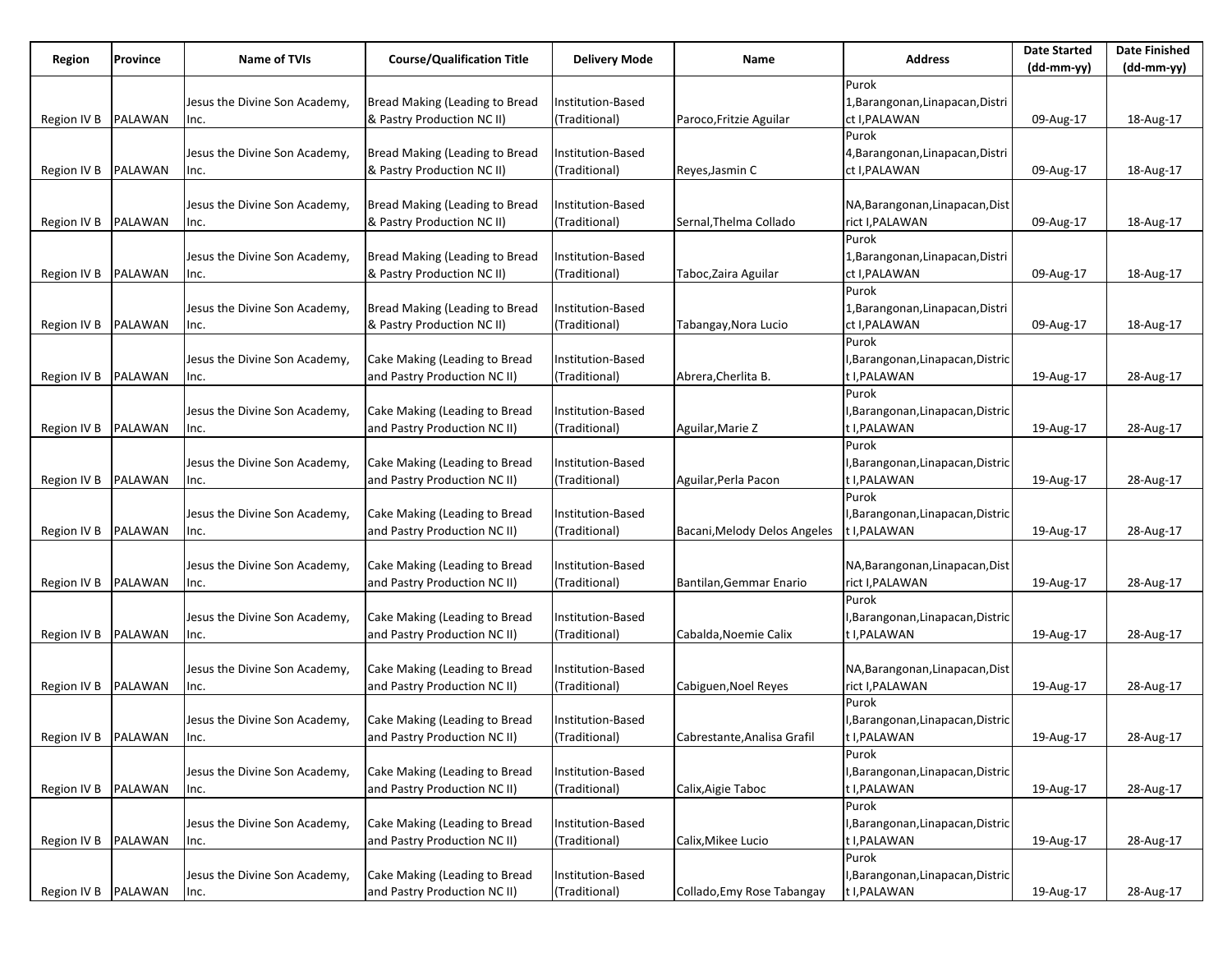| Region           | Province       | Name of TVIs                  | <b>Course/Qualification Title</b> | <b>Delivery Mode</b>     | Name                           | <b>Address</b>                    | <b>Date Started</b> | <b>Date Finished</b> |
|------------------|----------------|-------------------------------|-----------------------------------|--------------------------|--------------------------------|-----------------------------------|---------------------|----------------------|
|                  |                |                               |                                   |                          |                                |                                   | (dd-mm-yy)          | (dd-mm-yy)           |
|                  |                |                               |                                   |                          |                                | Purok                             |                     |                      |
|                  |                | Jesus the Divine Son Academy, | Cake Making (Leading to Bread     | Institution-Based        |                                | I, Barangonan, Linapacan, Distric |                     |                      |
| Region IV B      | PALAWAN        | Inc.                          | and Pastry Production NC II)      | (Traditional)            | Delos Angeles, Katrina Lagan   | t I, PALAWAN                      | 19-Aug-17           | 28-Aug-17            |
|                  |                |                               |                                   |                          |                                | Purok                             |                     |                      |
|                  |                | Jesus the Divine Son Academy, | Cake Making (Leading to Bread     | Institution-Based        | Gugma, Mary Rose Delos         | I, Barangonan, Linapacan, Distric |                     |                      |
| Region IV B      | <b>PALAWAN</b> | Inc.                          | and Pastry Production NC II)      | (Traditional)            | Angeles                        | t I, PALAWAN                      | 19-Aug-17           | 28-Aug-17            |
|                  |                |                               |                                   |                          |                                | Purok                             |                     |                      |
|                  |                | Jesus the Divine Son Academy, | Cake Making (Leading to Bread     | Institution-Based        |                                | II, Barangonan, Linapacan, Distri |                     |                      |
| Region IV B      | PALAWAN        | Inc.                          | and Pastry Production NC II)      | (Traditional)            | Igam, Mirasol Ulan             | ct I, PALAWAN                     | 19-Aug-17           | 28-Aug-17            |
|                  |                |                               |                                   |                          |                                | Purok                             |                     |                      |
|                  |                | Jesus the Divine Son Academy, | Cake Making (Leading to Bread     | Institution-Based        |                                | I, Barangonan, Linapacan, Distric |                     |                      |
| Region IV B      | <b>PALAWAN</b> | Inc.                          | and Pastry Production NC II)      | (Traditional)            | Jimena, Jennelyn Villeza       | t I, PALAWAN                      | 19-Aug-17           | 28-Aug-17            |
|                  |                |                               |                                   |                          |                                | Purok                             |                     |                      |
|                  |                | Jesus the Divine Son Academy, | Cake Making (Leading to Bread     | Institution-Based        |                                | II, Barangonan, Linapacan, Distri |                     |                      |
|                  | PALAWAN        |                               | and Pastry Production NC II)      | (Traditional)            |                                | ct I, PALAWAN                     |                     |                      |
| Region IV B      |                | Inc.                          |                                   |                          | Latube,Richelle Lucio          |                                   | 19-Aug-17           | 28-Aug-17            |
|                  |                |                               |                                   |                          |                                | Purok                             |                     |                      |
|                  |                | Jesus the Divine Son Academy, | Cake Making (Leading to Bread     | Institution-Based        | Leuterio, Rossana Delos        | J,Barangonan,Linapacan,Distric    |                     |                      |
| Region IV B      | PALAWAN        | Inc.                          | and Pastry Production NC II)      | (Traditional)            | Angeles                        | t I, PALAWAN                      | 19-Aug-17           | 28-Aug-17            |
|                  |                |                               |                                   |                          |                                |                                   |                     |                      |
|                  |                | Jesus the Divine Son Academy, | Cake Making (Leading to Bread     | Institution-Based        |                                | NA, Barangonan, Linapacan, Dist   |                     |                      |
| Region IV B      | PALAWAN        | Inc.                          | and Pastry Production NC II)      | (Traditional)            | Pacon, Elaiza Martinez         | rict I, PALAWAN                   | 19-Aug-17           | 28-Aug-17            |
|                  |                |                               |                                   |                          |                                | Purok                             |                     |                      |
|                  |                | Jesus the Divine Son Academy, | Cake Making (Leading to Bread     | Institution-Based        |                                | II,Barangonan,Linapacan,Distri    |                     |                      |
| Region IV B      | <b>PALAWAN</b> | Inc.                          | and Pastry Production NC II)      | (Traditional)            | Panoncio, Evangeline Igam      | ct I, PALAWAN                     | 19-Aug-17           | 28-Aug-17            |
|                  |                |                               |                                   |                          |                                | Purok                             |                     |                      |
|                  |                | Jesus the Divine Son Academy, | Cake Making (Leading to Bread     | Institution-Based        |                                | II,Barangonan,Linapacan,Distri    |                     |                      |
| Region IV B      | PALAWAN        | Inc.                          | and Pastry Production NC II)      | (Traditional)            | Quizel, Ivygen Martinez        | ct I, PALAWAN                     | 19-Aug-17           | 28-Aug-17            |
|                  |                |                               | <b>BREAD MAKING (LEADING TO</b>   |                          |                                |                                   |                     |                      |
|                  |                |                               | <b>BREAD AND PASTRY</b>           | Institution Based        |                                | Balabag, Malay, Lone District,    | 24-Jul-17           | 20-Aug-17            |
| Region VI        | AKLAN          | Verde Grande College Inc.     | <b>PRODUCTION NC II)</b>          | (Traditional)            | AMODIA, Conrado Jr. Aton       | <b>AKLAN</b>                      |                     |                      |
|                  |                |                               | <b>BREAD MAKING (LEADING TO</b>   |                          |                                |                                   |                     |                      |
|                  |                |                               | <b>BREAD AND PASTRY</b>           | <b>Institution Based</b> |                                | Poblacion, Banga, Lone            | 24-Jul-17           | 20-Aug-17            |
| Region VI        | AKLAN          | Verde Grande College Inc.     | <b>PRODUCTION NC II)</b>          | (Traditional)            | <b>ANDRADE, Clefe Renustes</b> | District, AKLAN                   |                     |                      |
|                  |                |                               | <b>BREAD MAKING (LEADING TO</b>   |                          |                                |                                   |                     |                      |
|                  |                |                               | <b>BREAD AND PASTRY</b>           | <b>Institution Based</b> |                                | San RoqueMangan, Banga,           | 24-Jul-17           | 20-Aug-17            |
|                  |                |                               |                                   |                          |                                |                                   |                     |                      |
| <b>Region VI</b> | AKLAN          | Verde Grande College Inc.     | <b>PRODUCTION NC II)</b>          | (Traditional)            | ARSENIO, Marife Olaver         | Lone District, AKLAN              |                     |                      |
|                  |                |                               | <b>BREAD MAKING (LEADING TO</b>   |                          |                                |                                   |                     |                      |
|                  |                |                               | <b>BREAD AND PASTRY</b>           | <b>Institution Based</b> |                                | Mangan, Banga, Lone District,     | 24-Jul-17           | 20-Aug-17            |
| Region VI        | <b>AKLAN</b>   | Verde Grande College Inc.     | PRODUCTION NC II)                 | (Traditional)            | ARSENIO, Ninia Ruiz            | AKLAN                             |                     |                      |
|                  |                |                               | <b>BREAD MAKING (LEADING TO</b>   |                          |                                |                                   |                     |                      |
|                  |                |                               | <b>BREAD AND PASTRY</b>           | <b>Institution Based</b> |                                | Libas, Banga, Lone District,      | 24-Jul-17           | 20-Aug-17            |
| <b>Region VI</b> | AKLAN          | Verde Grande College Inc.     | <b>PRODUCTION NC II)</b>          | (Traditional)            | DELA CRUZ, Jeanhim Brillo      | AKLAN                             |                     |                      |
|                  |                |                               | <b>BREAD MAKING (LEADING TO</b>   |                          |                                |                                   |                     |                      |
|                  |                |                               | <b>BREAD AND PASTRY</b>           | <b>Institution Based</b> |                                | Polocate, Banga, Lone District,   | 24-Jul-17           | 20-Aug-17            |
| Region VI        | <b>AKLAN</b>   | Verde Grande College Inc.     | PRODUCTION NC II)                 | (Traditional)            | DELA CRUZ, Ronalyn Ilig        | <b>AKLAN</b>                      |                     |                      |
|                  |                |                               | <b>BREAD MAKING (LEADING TO</b>   |                          |                                |                                   |                     |                      |
|                  |                |                               | <b>BREAD AND PASTRY</b>           | <b>Institution Based</b> |                                | Mangan, Banga, Lone District,     | 24-Jul-17           | 20-Aug-17            |
| Region VI        | AKLAN          | Verde Grande College Inc.     | PRODUCTION NC II)                 | (Traditional)            | DELA PEDRA, Josefina Nadua     | <b>AKLAN</b>                      |                     |                      |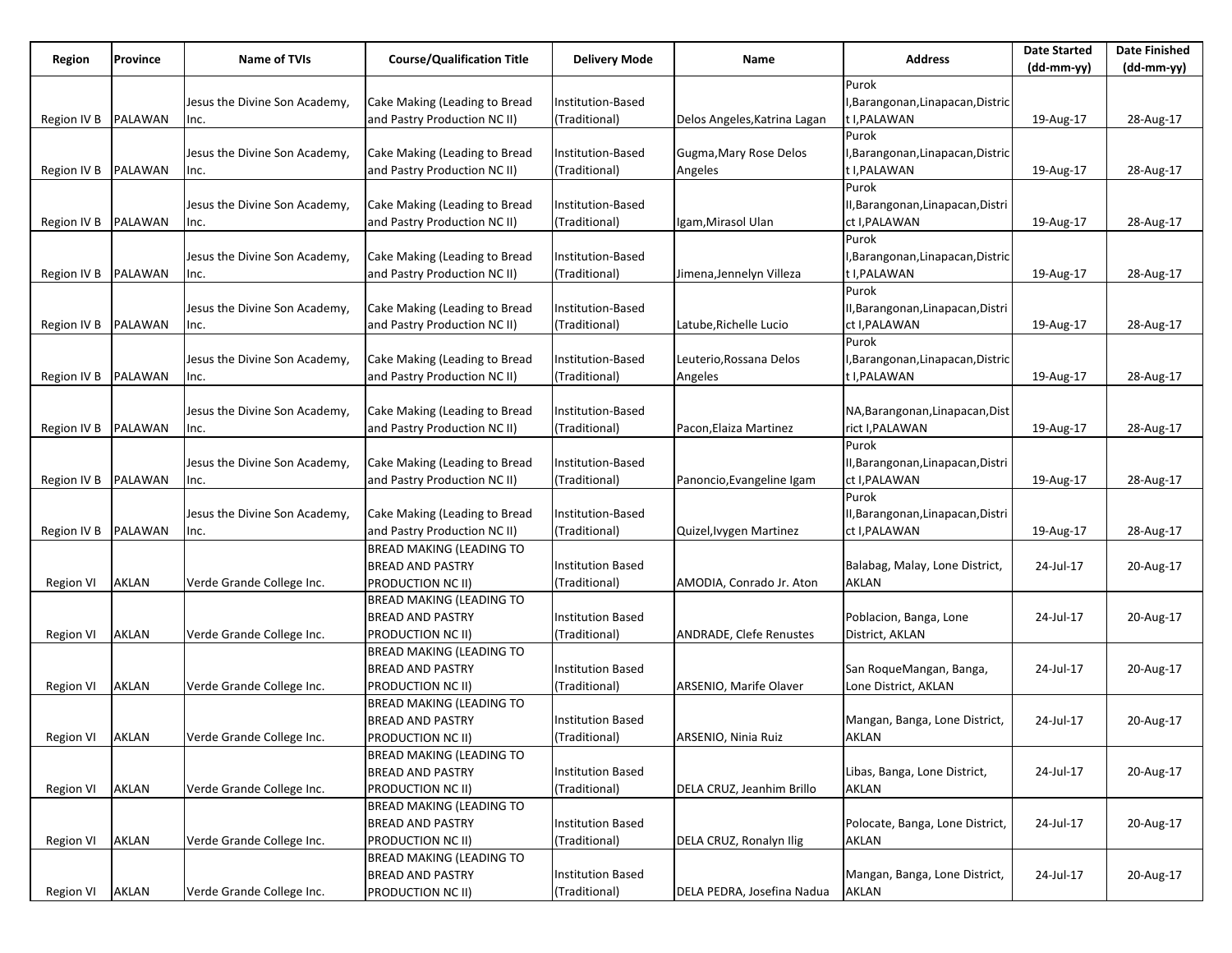| Region           | Province     | Name of TVIs              | <b>Course/Qualification Title</b> | <b>Delivery Mode</b>     | Name                                                    | <b>Address</b>                  | <b>Date Started</b><br>$(dd-mm-yy)$ | <b>Date Finished</b><br>$(dd-mm-yy)$ |
|------------------|--------------|---------------------------|-----------------------------------|--------------------------|---------------------------------------------------------|---------------------------------|-------------------------------------|--------------------------------------|
|                  |              |                           | <b>BREAD MAKING (LEADING TO</b>   |                          |                                                         |                                 |                                     |                                      |
|                  |              |                           | <b>BREAD AND PASTRY</b>           | Institution Based        |                                                         | Polo, Banga, Lone District,     | 24-Jul-17                           | 20-Aug-17                            |
| Region VI        | AKLAN        | Verde Grande College Inc. | PRODUCTION NC II)                 | (Traditional)            | DUGENO, Mechell Pagayunan                               | AKLAN                           |                                     |                                      |
|                  |              |                           | <b>BREAD MAKING (LEADING TO</b>   |                          |                                                         |                                 |                                     |                                      |
|                  |              |                           | <b>BREAD AND PASTRY</b>           | Institution Based        |                                                         | Hapnag, Banga, Lone District,   | 24-Jul-17                           | 20-Aug-17                            |
| Region VI        | AKLAN        | Verde Grande College Inc. | PRODUCTION NC II)                 | (Traditional)            | KHAN, Milagros Candelario                               | AKLAN                           |                                     |                                      |
|                  |              |                           | <b>BREAD MAKING (LEADING TO</b>   |                          |                                                         |                                 |                                     |                                      |
|                  |              |                           | <b>BREAD AND PASTRY</b>           | <b>Institution Based</b> |                                                         | Polocate, Banga, Lone District, | 24-Jul-17                           | 20-Aug-17                            |
| Region VI        | AKLAN        | Verde Grande College Inc. | PRODUCTION NC II)                 | (Traditional)            | LACHICA, Alma Navarra                                   | AKLAN                           |                                     |                                      |
|                  |              |                           | <b>BREAD MAKING (LEADING TO</b>   |                          |                                                         |                                 |                                     |                                      |
|                  |              |                           | <b>BREAD AND PASTRY</b>           | Institution Based        |                                                         | Poblacion, Banga, Lone          | 24-Jul-17                           | 20-Aug-17                            |
| Region VI        | AKLAN        | Verde Grande College Inc. | PRODUCTION NC II)                 | (Traditional)            | LACHICA, Salvacion Dela Cruz                            | District, AKLAN                 |                                     |                                      |
|                  |              |                           | <b>BREAD MAKING (LEADING TO</b>   |                          |                                                         |                                 |                                     |                                      |
|                  |              |                           | <b>BREAD AND PASTRY</b>           | Institution Based        |                                                         | Mangan, Banga, Lone District,   | 24-Jul-17                           | 20-Aug-17                            |
| Region VI        | AKLAN        | Verde Grande College Inc. | PRODUCTION NC II)                 | (Traditional)            | LAUREANO, Butch Fulgencio                               | AKLAN                           |                                     |                                      |
|                  |              |                           | <b>BREAD MAKING (LEADING TO</b>   |                          |                                                         |                                 |                                     |                                      |
|                  |              |                           | <b>BREAD AND PASTRY</b>           | <b>Institution Based</b> |                                                         | Poblacion, Banga, Lone          | 24-Jul-17                           | 20-Aug-17                            |
| Region VI        | AKLAN        | Verde Grande College Inc. | PRODUCTION NC II)                 | (Traditional)            | MAMING, Antonio Jr.                                     | District, AKLAN                 |                                     |                                      |
|                  |              |                           | <b>BREAD MAKING (LEADING TO</b>   |                          |                                                         |                                 |                                     |                                      |
|                  |              |                           | <b>BREAD AND PASTRY</b>           | <b>Institution Based</b> |                                                         | Maloco, Ibajay, Lone District,  | 24-Jul-17                           | 20-Aug-17                            |
| Region VI        | AKLAN        | Verde Grande College Inc. | PRODUCTION NC II)                 | (Traditional)            | MANIKAN, Andy Gumboc                                    | <b>AKLAN</b>                    |                                     |                                      |
|                  |              |                           | <b>BREAD MAKING (LEADING TO</b>   |                          |                                                         |                                 |                                     |                                      |
|                  |              |                           | <b>BREAD AND PASTRY</b>           | <b>Institution Based</b> |                                                         | Tinigaw, Kalibo, Lone District, | 24-Jul-17                           | 20-Aug-17                            |
| <b>Region VI</b> | AKLAN        | Verde Grande College Inc. | PRODUCTION NC II)                 | (Traditional)            | MEREN, Recelle Recoter                                  | <b>AKLAN</b>                    |                                     |                                      |
|                  |              |                           | <b>BREAD MAKING (LEADING TO</b>   |                          |                                                         |                                 |                                     |                                      |
|                  |              |                           | <b>BREAD AND PASTRY</b>           | Institution Based        |                                                         | Lapnag, Banga, Lone District,   | 24-Jul-17                           | 20-Aug-17                            |
| Region VI        | AKLAN        | Verde Grande College Inc. | PRODUCTION NC II)                 | (Traditional)            | NABOR, Jackelyn Gregorio                                | <b>AKLAN</b>                    |                                     |                                      |
|                  |              |                           | <b>BREAD MAKING (LEADING TO</b>   |                          |                                                         |                                 |                                     |                                      |
|                  |              |                           | <b>BREAD AND PASTRY</b>           | Institution Based        |                                                         | Lapnag, Banga, Lone District,   | 24-Jul-17                           | 20-Aug-17                            |
| Region VI        | AKLAN        | Verde Grande College Inc. | PRODUCTION NC II)                 | (Traditional)            | RARIO, Jomarie Maata                                    | AKLAN                           |                                     |                                      |
|                  |              |                           | <b>BREAD MAKING (LEADING TO</b>   |                          |                                                         |                                 |                                     |                                      |
|                  |              |                           | <b>BREAD AND PASTRY</b>           | <b>Institution Based</b> |                                                         | Badiangan, Banga, Lone          | 24-Jul-17                           | 20-Aug-17                            |
| Region VI        | AKLAN        | Verde Grande College Inc. | PRODUCTION NC II)                 | (Traditional)            | RECOTER, Sarahjane Navarra                              | District, AKLAN                 |                                     |                                      |
|                  |              |                           | <b>BREAD MAKING (LEADING TO</b>   |                          |                                                         |                                 |                                     |                                      |
|                  |              |                           | <b>BREAD AND PASTRY</b>           | <b>Institution Based</b> |                                                         | Waling-WalingPoblacion,         | 24-Jul-17                           | 20-Aug-17                            |
| Region VI        | AKLAN        | Verde Grande College Inc. | PRODUCTION NC II)                 | (Traditional)            | RELATOR, Deigenetrix Palmon                             | Banga, Lone District, AKLAN     |                                     |                                      |
|                  |              |                           | BREAD MAKING (LEADING TO          |                          |                                                         |                                 |                                     |                                      |
|                  |              |                           | <b>BREAD AND PASTRY</b>           | Institution Based        |                                                         | Agbanuan, Banga, Lone           | 24-Jul-17                           | 20-Aug-17                            |
| Region VI        | <b>AKLAN</b> | Verde Grande College Inc. | PRODUCTION NC II)                 | (Traditional)            | ROBANO, Karen Paz                                       | District, AKLAN                 |                                     |                                      |
|                  |              |                           | <b>BREAD MAKING (LEADING TO</b>   |                          |                                                         |                                 |                                     |                                      |
|                  |              |                           | <b>BREAD AND PASTRY</b>           | <b>Institution Based</b> |                                                         | Margarita st.Poblacion,         | 24-Jul-17                           | 20-Aug-17                            |
| <b>Region VI</b> | AKLAN        | Verde Grande College Inc. | PRODUCTION NC II)                 | (Traditional)            | ROWAN, Anastacio Saracanlao Banga, Lone District, AKLAN |                                 |                                     |                                      |
|                  |              |                           | <b>BREAD MAKING (LEADING TO</b>   |                          |                                                         |                                 |                                     |                                      |
|                  |              |                           | <b>BREAD AND PASTRY</b>           | <b>Institution Based</b> |                                                         | San Roque st.Mangan, Banga,     | 24-Jul-17                           | 20-Aug-17                            |
| <b>Region VI</b> | AKLAN        | Verde Grande College Inc. | PRODUCTION NC II)                 | (Traditional)            | RUIZ, Diosa Esconde                                     | Lone District, AKLAN            |                                     |                                      |
|                  |              |                           | <b>BREAD MAKING (LEADING TO</b>   |                          |                                                         |                                 |                                     |                                      |
|                  |              |                           | <b>BREAD AND PASTRY</b>           | <b>Institution Based</b> |                                                         | Poblacion, Banga, Lone          | 24-Jul-17                           | 20-Aug-17                            |
| Region VI        | AKLAN        | Verde Grande College Inc. | PRODUCTION NC II)                 | (Traditional)            | SERASPI, Contesa Custodio                               | District, AKLAN                 |                                     |                                      |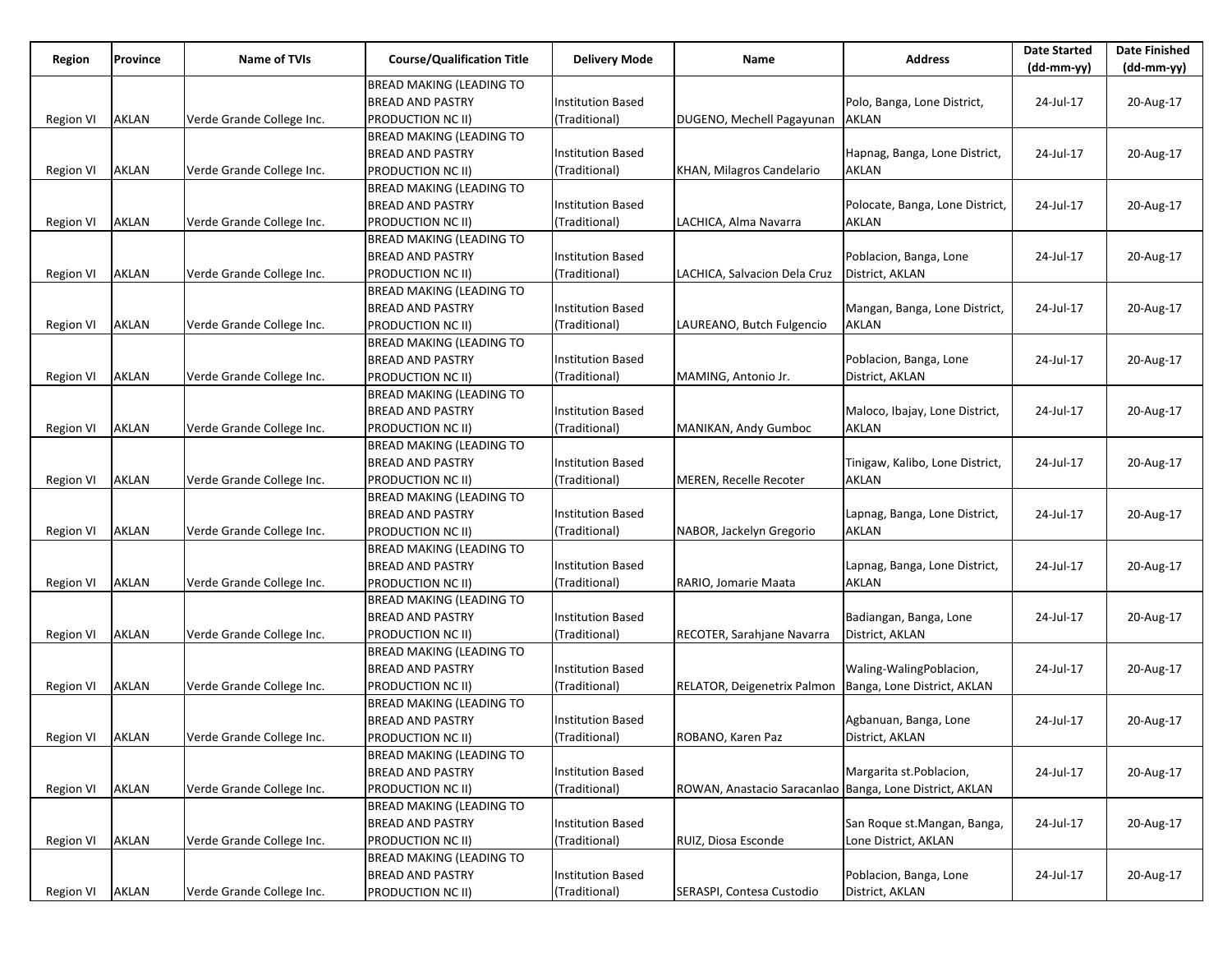| Region           | Province      | <b>Name of TVIs</b>                           | <b>Course/Qualification Title</b> | <b>Delivery Mode</b> | Name                          | <b>Address</b>                  | <b>Date Started</b> | <b>Date Finished</b><br>(dd-mm-yy) |
|------------------|---------------|-----------------------------------------------|-----------------------------------|----------------------|-------------------------------|---------------------------------|---------------------|------------------------------------|
|                  |               |                                               | BREAD MAKING (LEADING TO          |                      |                               |                                 | (dd-mm-yy)          |                                    |
|                  |               |                                               | <b>BREAD AND PASTRY</b>           | Institution Based    |                               | Mangan, Banga, Lone District,   | 24-Jul-17           | 20-Aug-17                          |
|                  | AKLAN         |                                               |                                   | (Traditional)        |                               | AKLAN                           |                     |                                    |
| Region VI        |               | Verde Grande College Inc.                     | PRODUCTION NC II)                 |                      | SERVANES, Melisa Arsenio      |                                 |                     |                                    |
|                  |               |                                               | BREAD MAKING (LEADING TO          |                      |                               |                                 |                     |                                    |
|                  |               |                                               | <b>BREAD AND PASTRY</b>           | Institution Based    |                               | San Roque st.Mangan, Banga,     | 24-Jul-17           | 20-Aug-17                          |
| Region VI        | AKLAN         | Verde Grande College Inc.                     | PRODUCTION NC II)                 | (Traditional)        | SUCGANG, Jackelyn Relado      | Lone District, AKLAN            |                     |                                    |
|                  |               |                                               |                                   |                      |                               |                                 |                     |                                    |
|                  |               |                                               | (Leading to Automotive Servicing  | Institution-Based    |                               | Mianay, Sigma, 2nd District,    |                     |                                    |
| Region VI        | CAPIZ         | Capiz Institute of Electronics                | NC II) Service Engine Components  | (Traditional)        | Amboan, Ariel Julian          | CAPIZ                           | 18-Apr-17           | 21-May-17                          |
|                  |               |                                               |                                   |                      |                               |                                 |                     |                                    |
|                  |               |                                               | (Leading to Automotive Servicing  | Institution-Based    |                               | Parian, Sigma, 2nd District,    |                     |                                    |
| Region VI        | CAPIZ         | Capiz Institute of Electronics                | NC II) Service Engine Components  | (Traditional)        | Balguma, Denio Valdez         | CAPIZ                           | 18-Apr-17           | 21-May-17                          |
|                  |               |                                               |                                   |                      |                               |                                 |                     |                                    |
|                  |               |                                               | (Leading to Automotive Servicing  | Institution-Based    |                               | Parian, Sigma, 2nd District,    |                     |                                    |
| Region VI        | CAPIZ         | Capiz Institute of Electronics                | NC II) Service Engine Components  | (Traditional)        | Balsote, Roderic Delos Santos | <b>CAPIZ</b>                    | 18-Apr-17           | 21-May-17                          |
|                  |               |                                               |                                   |                      |                               |                                 |                     |                                    |
|                  |               |                                               | (Leading to Automotive Servicing  | Institution-Based    |                               | Parian, Sigma, 2nd District,    |                     |                                    |
| Region VI        | CAPIZ         | Capiz Institute of Electronics                | NC II) Service Engine Components  | (Traditional)        | Balsote, Pedro Opaño          | CAPIZ                           | 18-Apr-17           | 21-May-17                          |
|                  |               |                                               |                                   |                      |                               |                                 |                     |                                    |
|                  |               |                                               | (Leading to Automotive Servicing  | Institution-Based    |                               | Parian, Sigma, 2nd District,    |                     |                                    |
| Region VI        | CAPIZ         | Capiz Institute of Electronics                | NC II) Service Engine Components  | (Traditional)        | Caporal, Edgar Esico          | CAPIZ                           | 18-Apr-17           | 21-May-17                          |
|                  |               |                                               |                                   |                      |                               |                                 |                     |                                    |
|                  |               |                                               | (Leading to Automotive Servicing  | Institution-Based    |                               | Parian, Sigma, 2nd District,    |                     |                                    |
| <b>Region VI</b> | CAPIZ         | Capiz Institute of Electronics                | NC II) Service Engine Components  | (Traditional)        | Caporal, Melvin Esico         | CAPIZ                           | 18-Apr-17           | 21-May-17                          |
|                  |               |                                               |                                   |                      |                               |                                 |                     |                                    |
|                  |               |                                               | (Leading to Automotive Servicing  | Institution-Based    |                               | Parian, Sigma, 2nd District,    |                     |                                    |
| Region VI        | CAPIZ         | Capiz Institute of Electronics                | NC II) Service Engine Components  | (Traditional)        | De Juan, Lory Jun Bago        | CAPIZ                           | 18-Apr-17           | 21-May-17                          |
|                  |               |                                               |                                   |                      |                               |                                 |                     |                                    |
|                  |               |                                               | (Leading to Automotive Servicing  | Institution-Based    |                               | Parian, Sigma, 2nd District,    |                     |                                    |
| Region VI        | CAPIZ         | Capiz Institute of Electronics                | NC II) Service Engine Components  | (Traditional)        | Valdez, John Jr. Arroyo       | CAPIZ                           | 18-Apr-17           | 21-May-17                          |
|                  |               |                                               |                                   |                      |                               |                                 |                     |                                    |
|                  |               |                                               | (Leading to Automotive Servicing  | Institution-Based    |                               | Parian, Sigma, 2nd District,    |                     |                                    |
| <b>Region VI</b> | CAPIZ         | Capiz Institute of Electronics                | NC II) Service Engine Components  | (Traditional)        | Villarde, Rhogie Escosio      | CAPIZ                           | 18-Apr-17           | 21-May-17                          |
|                  |               |                                               |                                   |                      |                               |                                 |                     |                                    |
|                  |               |                                               | (Leading to Automotive Servicing  | Institution-Based    |                               | Parian, Sigma, 2nd District,    |                     |                                    |
| Region VI        | CAPIZ         | Capiz Institute of Electronics                | NC II) Service Engine Components  | (Traditional)        | Villarde, Ronnie Balisang     | CAPIZ                           | 18-Apr-17           | 21-May-17                          |
|                  |               |                                               |                                   |                      |                               |                                 |                     |                                    |
|                  |               |                                               | Proces Food by Sugar              | Institution-Based    |                               | N/ALantangan, Pontevedra,       |                     |                                    |
| Region VI        | <b>ILOILO</b> | Leon Ganzon Polytechnic College Concentration |                                   | (Traditional)        | Balasa, Arlene Huinda         | 1st District, CAPIZ             | 24-Apr-17           | 21-Jul-17                          |
|                  |               |                                               |                                   |                      |                               |                                 |                     |                                    |
|                  |               |                                               | Proces Food by Sugar              | Institution-Based    |                               | RosarioLantangan,               |                     |                                    |
| <b>Region VI</b> | <b>ILOILO</b> | Leon Ganzon Polytechnic College Concentration |                                   | (Traditional)        | Balbagon, Melrose Sual        | Pontevedra, 1st District, CAPIZ | 24-Apr-17           | 21-Jul-17                          |
|                  |               |                                               |                                   |                      |                               |                                 |                     |                                    |
|                  |               |                                               | Proces Food by Sugar              | Institution-Based    |                               | N/ALantangan, Pontevedra,       |                     |                                    |
| <b>Region VI</b> | <b>ILOILO</b> | Leon Ganzon Polytechnic College Concentration |                                   | (Traditional)        | Berico, Rica Borres           | 1st District, CAPIZ             | 24-Apr-17           | 21-Jul-17                          |
|                  |               |                                               | Proces Food by Sugar              | Institution-Based    |                               | N/AVizcaya, Pres. Roxas, 1st    |                     |                                    |
| Region VI        | <b>ILOILO</b> | Leon Ganzon Polytechnic College Concentration |                                   | (Traditional)        | Bitoon, Arlyn Bartolo         | District, CAPIZ                 | 24-Apr-17           | 21-Jul-17                          |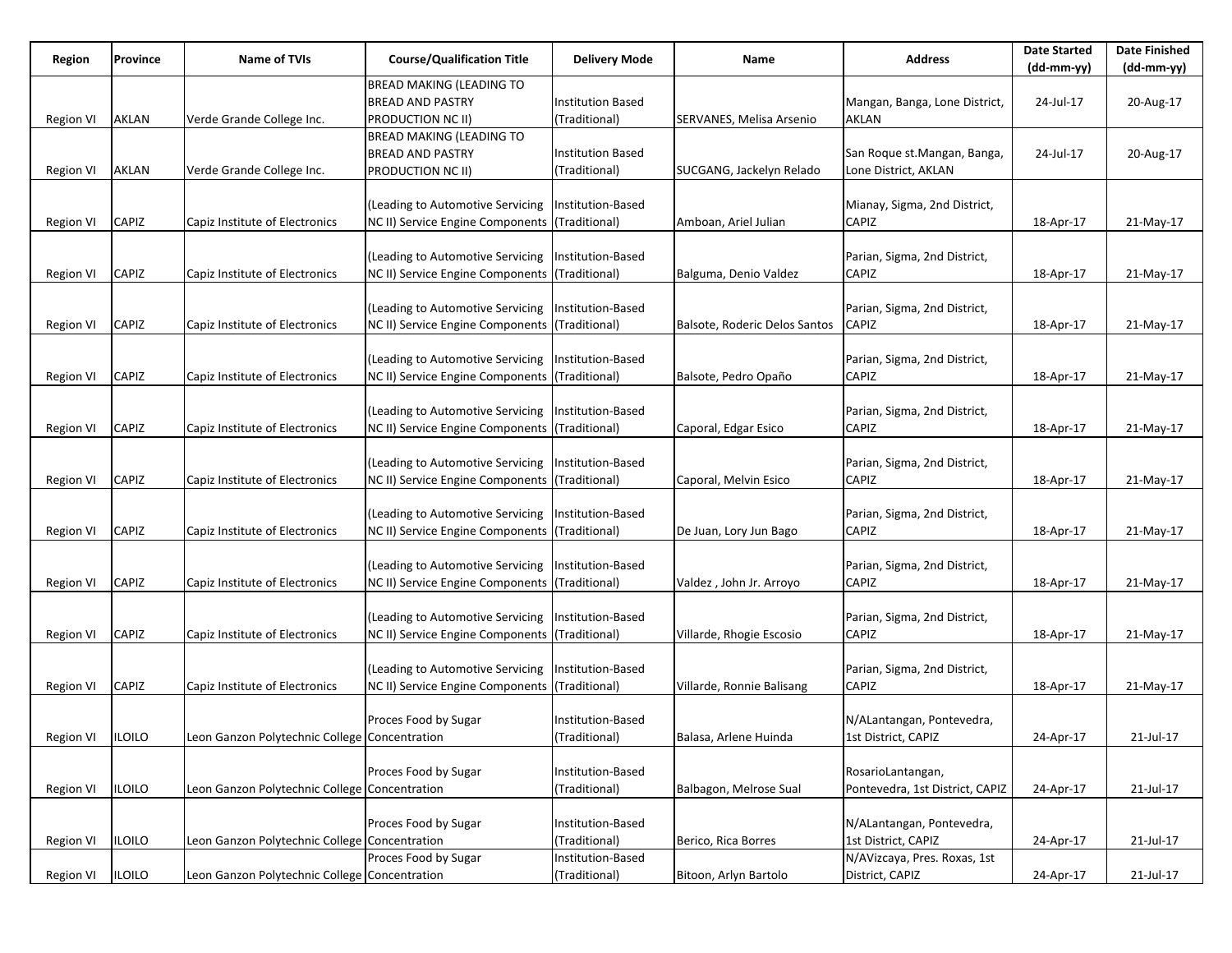| Proces Food by Sugar<br>N/ALantangan, Pontevedra,<br>Institution-Based<br>1st District, CAPIZ<br>iloilo<br>Leon Ganzon Polytechnic College Concentration<br>(Traditional)<br>21-Jul-17<br><b>Region VI</b><br>Dadivas, Ma. Erreca Balana<br>24-Apr-17<br>Proces Food by Sugar<br>Institution-Based<br>RosarioLantangan,<br>21-Jul-17<br>iloilo<br>Leon Ganzon Polytechnic College Concentration<br>(Traditional)<br>Pontevedra, 1st District, CAPIZ<br>Region VI<br>Ellama, Helen Liberato<br>24-Apr-17<br>Proces Food by Sugar<br>N/ALantangan, Pontevedra,<br>Institution-Based<br>1st District, CAPIZ<br>iloilo<br>Leon Ganzon Polytechnic College Concentration<br>(Traditional)<br>21-Jul-17<br>Inion, Leny Dadivas<br>24-Apr-17<br>Region VI<br>Proces Food by Sugar<br>N/ALantangan, Pontevedra,<br>nstitution-Based<br>1st District, CAPIZ<br>21-Jul-17<br>iloilo<br>Leon Ganzon Polytechnic College Concentration<br>(Traditional)<br>Mijares, Floredel Ferrer<br>24-Apr-17<br>Region VI<br>N/ATeacher's Village, Pres.<br>Proces Food by Sugar<br>Institution-Based<br>Roxas, 1st District, CAPIZ<br>iloilo<br>Leon Ganzon Polytechnic College Concentration<br>(Traditional)<br>Valenzuela, Roanne Crispino<br>21-Jul-17<br><b>Region VI</b><br>24-Apr-17<br>N/ATeacher's Village, Pres.<br>Proces Food by Sugar<br>Institution-Based<br>Leon Ganzon Polytechnic College Concentration<br>Valenzuela, Roxanne Crispino<br>Roxas, 1st District, CAPIZ<br>21-Jul-17<br><b>Region VI</b><br>iloilo<br>(Traditional)<br>24-Apr-17<br>N/ALantangan, Pontevedra,<br>iloilo<br>Leon Ganzon Polytechnic College Entrepreneurship Training<br>1st District, CAPIZ<br>10-May-17<br>Region VI<br>Community-Based<br>Balasa, Arlene Huinda<br>10-May-17<br>RosarioLantangan,<br>iloilo<br>Leon Ganzon Polytechnic College Entrepreneurship Training<br>Balbagon, Melrose Sual<br>Pontevedra, 1st District, CAPIZ<br><b>Region VI</b><br>Community-Based<br>10-May-17<br>10-May-17<br>N/ALantangan, Pontevedra,<br>1st District, CAPIZ<br>iloilo<br>Leon Ganzon Polytechnic College Entrepreneurship Training<br>Berico, Rica Borres<br>10-May-17<br>10-May-17<br>Region VI<br>Community-Based<br>N/AVizcaya, Pres. Roxas, 1st<br>District, CAPIZ<br>iloilo<br>Leon Ganzon Polytechnic College Entrepreneurship Training<br>Bitoon, Arlyn Bartolo<br>10-May-17<br><b>Region VI</b><br>Community-Based<br>10-May-17<br>N/ALantangan, Pontevedra,<br>Leon Ganzon Polytechnic College Entrepreneurship Training<br>1st District, CAPIZ<br>Region VI<br>iloilo<br>Community-Based<br> Dadivas, Ma. Erreca Balana<br>10-May-17<br>10-May-17<br>RosarioLantangan,<br>iloilo<br>Leon Ganzon Polytechnic College Entrepreneurship Training<br>Pontevedra, 1st District, CAPIZ<br>Region VI<br>Community-Based<br>Ellama, Helen Liberato<br>10-May-17<br>10-May-17<br>N/ALantangan, Pontevedra,<br>1st District, CAPIZ<br>iloilo<br>Leon Ganzon Polytechnic College Entrepreneurship Training<br><b>Region VI</b><br>Community-Based<br>Inion, Leny Dadivas<br>10-May-17<br>10-May-17<br>N/ALantangan, Pontevedra,<br>1st District, CAPIZ<br>Region VI<br><b>ILOILO</b><br>Leon Ganzon Polytechnic College Entrepreneurship Training<br>Community-Based<br>Mijares, Floredel Ferrer<br>10-May-17<br>10-May-17<br>N/ATeacher's Village, Pres.<br>Leon Ganzon Polytechnic College Entrepreneurship Training<br>Roxas, 1st District, CAPIZ<br>iloilo<br>Community-Based<br>Valenzuela, Roanne Crispino<br>10-May-17<br>10-May-17<br><b>Region VI</b><br>N/ATeacher's Village, Pres.<br>Roxas, 1st District, CAPIZ<br>iloilo<br>Leon Ganzon Polytechnic College Entrepreneurship Training<br>Community-Based<br>Valenzuela, Roxanne Crispino<br>Region VI<br>10-May-17<br>10-May-17<br>Life Goal International Institute,<br>Service Automotive Electrical<br>Institution-Based<br>Mianay, Sigma, 2nd District,<br>(Traditional)<br><b>CAPIZ</b><br>CAPIZ<br>Ambrosio, Rio Ambo-an<br>31-Jul-17<br>19-Aug-17<br>System<br><b>Region VI</b><br>Inc.<br>Purok 3Malapad Cogon,<br>Life Goal International Institute,<br>Service Automotive Electrical<br>Institution-Based<br>Sigma, 2nd District, CAPIZ<br>CAPIZ<br>(Traditional)<br>Aranas, Laurent Kim Daquin<br>31-Jul-17<br>19-Aug-17<br>Region VI<br>System<br>Inc. | Region | Province | <b>Name of TVIs</b>                | <b>Course/Qualification Title</b> | <b>Delivery Mode</b> | Name | <b>Address</b>               | <b>Date Started</b> | <b>Date Finished</b> |
|---------------------------------------------------------------------------------------------------------------------------------------------------------------------------------------------------------------------------------------------------------------------------------------------------------------------------------------------------------------------------------------------------------------------------------------------------------------------------------------------------------------------------------------------------------------------------------------------------------------------------------------------------------------------------------------------------------------------------------------------------------------------------------------------------------------------------------------------------------------------------------------------------------------------------------------------------------------------------------------------------------------------------------------------------------------------------------------------------------------------------------------------------------------------------------------------------------------------------------------------------------------------------------------------------------------------------------------------------------------------------------------------------------------------------------------------------------------------------------------------------------------------------------------------------------------------------------------------------------------------------------------------------------------------------------------------------------------------------------------------------------------------------------------------------------------------------------------------------------------------------------------------------------------------------------------------------------------------------------------------------------------------------------------------------------------------------------------------------------------------------------------------------------------------------------------------------------------------------------------------------------------------------------------------------------------------------------------------------------------------------------------------------------------------------------------------------------------------------------------------------------------------------------------------------------------------------------------------------------------------------------------------------------------------------------------------------------------------------------------------------------------------------------------------------------------------------------------------------------------------------------------------------------------------------------------------------------------------------------------------------------------------------------------------------------------------------------------------------------------------------------------------------------------------------------------------------------------------------------------------------------------------------------------------------------------------------------------------------------------------------------------------------------------------------------------------------------------------------------------------------------------------------------------------------------------------------------------------------------------------------------------------------------------------------------------------------------------------------------------------------------------------------------------------------------------------------------------------------------------------------------------------------------------------------------------------------------------------------------------------------------------------------------------------------------------------------------------------------------------------------------------------------------------------------------------------------------------------------------------------------------------------------------------------------------|--------|----------|------------------------------------|-----------------------------------|----------------------|------|------------------------------|---------------------|----------------------|
|                                                                                                                                                                                                                                                                                                                                                                                                                                                                                                                                                                                                                                                                                                                                                                                                                                                                                                                                                                                                                                                                                                                                                                                                                                                                                                                                                                                                                                                                                                                                                                                                                                                                                                                                                                                                                                                                                                                                                                                                                                                                                                                                                                                                                                                                                                                                                                                                                                                                                                                                                                                                                                                                                                                                                                                                                                                                                                                                                                                                                                                                                                                                                                                                                                                                                                                                                                                                                                                                                                                                                                                                                                                                                                                                                                                                                                                                                                                                                                                                                                                                                                                                                                                                                                                                                                         |        |          |                                    |                                   |                      |      |                              | (dd-mm-yy)          | (dd-mm-yy)           |
|                                                                                                                                                                                                                                                                                                                                                                                                                                                                                                                                                                                                                                                                                                                                                                                                                                                                                                                                                                                                                                                                                                                                                                                                                                                                                                                                                                                                                                                                                                                                                                                                                                                                                                                                                                                                                                                                                                                                                                                                                                                                                                                                                                                                                                                                                                                                                                                                                                                                                                                                                                                                                                                                                                                                                                                                                                                                                                                                                                                                                                                                                                                                                                                                                                                                                                                                                                                                                                                                                                                                                                                                                                                                                                                                                                                                                                                                                                                                                                                                                                                                                                                                                                                                                                                                                                         |        |          |                                    |                                   |                      |      |                              |                     |                      |
|                                                                                                                                                                                                                                                                                                                                                                                                                                                                                                                                                                                                                                                                                                                                                                                                                                                                                                                                                                                                                                                                                                                                                                                                                                                                                                                                                                                                                                                                                                                                                                                                                                                                                                                                                                                                                                                                                                                                                                                                                                                                                                                                                                                                                                                                                                                                                                                                                                                                                                                                                                                                                                                                                                                                                                                                                                                                                                                                                                                                                                                                                                                                                                                                                                                                                                                                                                                                                                                                                                                                                                                                                                                                                                                                                                                                                                                                                                                                                                                                                                                                                                                                                                                                                                                                                                         |        |          |                                    |                                   |                      |      |                              |                     |                      |
|                                                                                                                                                                                                                                                                                                                                                                                                                                                                                                                                                                                                                                                                                                                                                                                                                                                                                                                                                                                                                                                                                                                                                                                                                                                                                                                                                                                                                                                                                                                                                                                                                                                                                                                                                                                                                                                                                                                                                                                                                                                                                                                                                                                                                                                                                                                                                                                                                                                                                                                                                                                                                                                                                                                                                                                                                                                                                                                                                                                                                                                                                                                                                                                                                                                                                                                                                                                                                                                                                                                                                                                                                                                                                                                                                                                                                                                                                                                                                                                                                                                                                                                                                                                                                                                                                                         |        |          |                                    |                                   |                      |      |                              |                     |                      |
|                                                                                                                                                                                                                                                                                                                                                                                                                                                                                                                                                                                                                                                                                                                                                                                                                                                                                                                                                                                                                                                                                                                                                                                                                                                                                                                                                                                                                                                                                                                                                                                                                                                                                                                                                                                                                                                                                                                                                                                                                                                                                                                                                                                                                                                                                                                                                                                                                                                                                                                                                                                                                                                                                                                                                                                                                                                                                                                                                                                                                                                                                                                                                                                                                                                                                                                                                                                                                                                                                                                                                                                                                                                                                                                                                                                                                                                                                                                                                                                                                                                                                                                                                                                                                                                                                                         |        |          |                                    |                                   |                      |      |                              |                     |                      |
|                                                                                                                                                                                                                                                                                                                                                                                                                                                                                                                                                                                                                                                                                                                                                                                                                                                                                                                                                                                                                                                                                                                                                                                                                                                                                                                                                                                                                                                                                                                                                                                                                                                                                                                                                                                                                                                                                                                                                                                                                                                                                                                                                                                                                                                                                                                                                                                                                                                                                                                                                                                                                                                                                                                                                                                                                                                                                                                                                                                                                                                                                                                                                                                                                                                                                                                                                                                                                                                                                                                                                                                                                                                                                                                                                                                                                                                                                                                                                                                                                                                                                                                                                                                                                                                                                                         |        |          |                                    |                                   |                      |      |                              |                     |                      |
|                                                                                                                                                                                                                                                                                                                                                                                                                                                                                                                                                                                                                                                                                                                                                                                                                                                                                                                                                                                                                                                                                                                                                                                                                                                                                                                                                                                                                                                                                                                                                                                                                                                                                                                                                                                                                                                                                                                                                                                                                                                                                                                                                                                                                                                                                                                                                                                                                                                                                                                                                                                                                                                                                                                                                                                                                                                                                                                                                                                                                                                                                                                                                                                                                                                                                                                                                                                                                                                                                                                                                                                                                                                                                                                                                                                                                                                                                                                                                                                                                                                                                                                                                                                                                                                                                                         |        |          |                                    |                                   |                      |      |                              |                     |                      |
|                                                                                                                                                                                                                                                                                                                                                                                                                                                                                                                                                                                                                                                                                                                                                                                                                                                                                                                                                                                                                                                                                                                                                                                                                                                                                                                                                                                                                                                                                                                                                                                                                                                                                                                                                                                                                                                                                                                                                                                                                                                                                                                                                                                                                                                                                                                                                                                                                                                                                                                                                                                                                                                                                                                                                                                                                                                                                                                                                                                                                                                                                                                                                                                                                                                                                                                                                                                                                                                                                                                                                                                                                                                                                                                                                                                                                                                                                                                                                                                                                                                                                                                                                                                                                                                                                                         |        |          |                                    |                                   |                      |      |                              |                     |                      |
|                                                                                                                                                                                                                                                                                                                                                                                                                                                                                                                                                                                                                                                                                                                                                                                                                                                                                                                                                                                                                                                                                                                                                                                                                                                                                                                                                                                                                                                                                                                                                                                                                                                                                                                                                                                                                                                                                                                                                                                                                                                                                                                                                                                                                                                                                                                                                                                                                                                                                                                                                                                                                                                                                                                                                                                                                                                                                                                                                                                                                                                                                                                                                                                                                                                                                                                                                                                                                                                                                                                                                                                                                                                                                                                                                                                                                                                                                                                                                                                                                                                                                                                                                                                                                                                                                                         |        |          |                                    |                                   |                      |      |                              |                     |                      |
|                                                                                                                                                                                                                                                                                                                                                                                                                                                                                                                                                                                                                                                                                                                                                                                                                                                                                                                                                                                                                                                                                                                                                                                                                                                                                                                                                                                                                                                                                                                                                                                                                                                                                                                                                                                                                                                                                                                                                                                                                                                                                                                                                                                                                                                                                                                                                                                                                                                                                                                                                                                                                                                                                                                                                                                                                                                                                                                                                                                                                                                                                                                                                                                                                                                                                                                                                                                                                                                                                                                                                                                                                                                                                                                                                                                                                                                                                                                                                                                                                                                                                                                                                                                                                                                                                                         |        |          |                                    |                                   |                      |      |                              |                     |                      |
|                                                                                                                                                                                                                                                                                                                                                                                                                                                                                                                                                                                                                                                                                                                                                                                                                                                                                                                                                                                                                                                                                                                                                                                                                                                                                                                                                                                                                                                                                                                                                                                                                                                                                                                                                                                                                                                                                                                                                                                                                                                                                                                                                                                                                                                                                                                                                                                                                                                                                                                                                                                                                                                                                                                                                                                                                                                                                                                                                                                                                                                                                                                                                                                                                                                                                                                                                                                                                                                                                                                                                                                                                                                                                                                                                                                                                                                                                                                                                                                                                                                                                                                                                                                                                                                                                                         |        |          |                                    |                                   |                      |      |                              |                     |                      |
|                                                                                                                                                                                                                                                                                                                                                                                                                                                                                                                                                                                                                                                                                                                                                                                                                                                                                                                                                                                                                                                                                                                                                                                                                                                                                                                                                                                                                                                                                                                                                                                                                                                                                                                                                                                                                                                                                                                                                                                                                                                                                                                                                                                                                                                                                                                                                                                                                                                                                                                                                                                                                                                                                                                                                                                                                                                                                                                                                                                                                                                                                                                                                                                                                                                                                                                                                                                                                                                                                                                                                                                                                                                                                                                                                                                                                                                                                                                                                                                                                                                                                                                                                                                                                                                                                                         |        |          |                                    |                                   |                      |      |                              |                     |                      |
|                                                                                                                                                                                                                                                                                                                                                                                                                                                                                                                                                                                                                                                                                                                                                                                                                                                                                                                                                                                                                                                                                                                                                                                                                                                                                                                                                                                                                                                                                                                                                                                                                                                                                                                                                                                                                                                                                                                                                                                                                                                                                                                                                                                                                                                                                                                                                                                                                                                                                                                                                                                                                                                                                                                                                                                                                                                                                                                                                                                                                                                                                                                                                                                                                                                                                                                                                                                                                                                                                                                                                                                                                                                                                                                                                                                                                                                                                                                                                                                                                                                                                                                                                                                                                                                                                                         |        |          |                                    |                                   |                      |      |                              |                     |                      |
|                                                                                                                                                                                                                                                                                                                                                                                                                                                                                                                                                                                                                                                                                                                                                                                                                                                                                                                                                                                                                                                                                                                                                                                                                                                                                                                                                                                                                                                                                                                                                                                                                                                                                                                                                                                                                                                                                                                                                                                                                                                                                                                                                                                                                                                                                                                                                                                                                                                                                                                                                                                                                                                                                                                                                                                                                                                                                                                                                                                                                                                                                                                                                                                                                                                                                                                                                                                                                                                                                                                                                                                                                                                                                                                                                                                                                                                                                                                                                                                                                                                                                                                                                                                                                                                                                                         |        |          |                                    |                                   |                      |      |                              |                     |                      |
|                                                                                                                                                                                                                                                                                                                                                                                                                                                                                                                                                                                                                                                                                                                                                                                                                                                                                                                                                                                                                                                                                                                                                                                                                                                                                                                                                                                                                                                                                                                                                                                                                                                                                                                                                                                                                                                                                                                                                                                                                                                                                                                                                                                                                                                                                                                                                                                                                                                                                                                                                                                                                                                                                                                                                                                                                                                                                                                                                                                                                                                                                                                                                                                                                                                                                                                                                                                                                                                                                                                                                                                                                                                                                                                                                                                                                                                                                                                                                                                                                                                                                                                                                                                                                                                                                                         |        |          |                                    |                                   |                      |      |                              |                     |                      |
|                                                                                                                                                                                                                                                                                                                                                                                                                                                                                                                                                                                                                                                                                                                                                                                                                                                                                                                                                                                                                                                                                                                                                                                                                                                                                                                                                                                                                                                                                                                                                                                                                                                                                                                                                                                                                                                                                                                                                                                                                                                                                                                                                                                                                                                                                                                                                                                                                                                                                                                                                                                                                                                                                                                                                                                                                                                                                                                                                                                                                                                                                                                                                                                                                                                                                                                                                                                                                                                                                                                                                                                                                                                                                                                                                                                                                                                                                                                                                                                                                                                                                                                                                                                                                                                                                                         |        |          |                                    |                                   |                      |      |                              |                     |                      |
|                                                                                                                                                                                                                                                                                                                                                                                                                                                                                                                                                                                                                                                                                                                                                                                                                                                                                                                                                                                                                                                                                                                                                                                                                                                                                                                                                                                                                                                                                                                                                                                                                                                                                                                                                                                                                                                                                                                                                                                                                                                                                                                                                                                                                                                                                                                                                                                                                                                                                                                                                                                                                                                                                                                                                                                                                                                                                                                                                                                                                                                                                                                                                                                                                                                                                                                                                                                                                                                                                                                                                                                                                                                                                                                                                                                                                                                                                                                                                                                                                                                                                                                                                                                                                                                                                                         |        |          |                                    |                                   |                      |      |                              |                     |                      |
|                                                                                                                                                                                                                                                                                                                                                                                                                                                                                                                                                                                                                                                                                                                                                                                                                                                                                                                                                                                                                                                                                                                                                                                                                                                                                                                                                                                                                                                                                                                                                                                                                                                                                                                                                                                                                                                                                                                                                                                                                                                                                                                                                                                                                                                                                                                                                                                                                                                                                                                                                                                                                                                                                                                                                                                                                                                                                                                                                                                                                                                                                                                                                                                                                                                                                                                                                                                                                                                                                                                                                                                                                                                                                                                                                                                                                                                                                                                                                                                                                                                                                                                                                                                                                                                                                                         |        |          |                                    |                                   |                      |      |                              |                     |                      |
|                                                                                                                                                                                                                                                                                                                                                                                                                                                                                                                                                                                                                                                                                                                                                                                                                                                                                                                                                                                                                                                                                                                                                                                                                                                                                                                                                                                                                                                                                                                                                                                                                                                                                                                                                                                                                                                                                                                                                                                                                                                                                                                                                                                                                                                                                                                                                                                                                                                                                                                                                                                                                                                                                                                                                                                                                                                                                                                                                                                                                                                                                                                                                                                                                                                                                                                                                                                                                                                                                                                                                                                                                                                                                                                                                                                                                                                                                                                                                                                                                                                                                                                                                                                                                                                                                                         |        |          |                                    |                                   |                      |      |                              |                     |                      |
|                                                                                                                                                                                                                                                                                                                                                                                                                                                                                                                                                                                                                                                                                                                                                                                                                                                                                                                                                                                                                                                                                                                                                                                                                                                                                                                                                                                                                                                                                                                                                                                                                                                                                                                                                                                                                                                                                                                                                                                                                                                                                                                                                                                                                                                                                                                                                                                                                                                                                                                                                                                                                                                                                                                                                                                                                                                                                                                                                                                                                                                                                                                                                                                                                                                                                                                                                                                                                                                                                                                                                                                                                                                                                                                                                                                                                                                                                                                                                                                                                                                                                                                                                                                                                                                                                                         |        |          |                                    |                                   |                      |      |                              |                     |                      |
|                                                                                                                                                                                                                                                                                                                                                                                                                                                                                                                                                                                                                                                                                                                                                                                                                                                                                                                                                                                                                                                                                                                                                                                                                                                                                                                                                                                                                                                                                                                                                                                                                                                                                                                                                                                                                                                                                                                                                                                                                                                                                                                                                                                                                                                                                                                                                                                                                                                                                                                                                                                                                                                                                                                                                                                                                                                                                                                                                                                                                                                                                                                                                                                                                                                                                                                                                                                                                                                                                                                                                                                                                                                                                                                                                                                                                                                                                                                                                                                                                                                                                                                                                                                                                                                                                                         |        |          |                                    |                                   |                      |      |                              |                     |                      |
|                                                                                                                                                                                                                                                                                                                                                                                                                                                                                                                                                                                                                                                                                                                                                                                                                                                                                                                                                                                                                                                                                                                                                                                                                                                                                                                                                                                                                                                                                                                                                                                                                                                                                                                                                                                                                                                                                                                                                                                                                                                                                                                                                                                                                                                                                                                                                                                                                                                                                                                                                                                                                                                                                                                                                                                                                                                                                                                                                                                                                                                                                                                                                                                                                                                                                                                                                                                                                                                                                                                                                                                                                                                                                                                                                                                                                                                                                                                                                                                                                                                                                                                                                                                                                                                                                                         |        |          |                                    |                                   |                      |      |                              |                     |                      |
|                                                                                                                                                                                                                                                                                                                                                                                                                                                                                                                                                                                                                                                                                                                                                                                                                                                                                                                                                                                                                                                                                                                                                                                                                                                                                                                                                                                                                                                                                                                                                                                                                                                                                                                                                                                                                                                                                                                                                                                                                                                                                                                                                                                                                                                                                                                                                                                                                                                                                                                                                                                                                                                                                                                                                                                                                                                                                                                                                                                                                                                                                                                                                                                                                                                                                                                                                                                                                                                                                                                                                                                                                                                                                                                                                                                                                                                                                                                                                                                                                                                                                                                                                                                                                                                                                                         |        |          |                                    |                                   |                      |      |                              |                     |                      |
|                                                                                                                                                                                                                                                                                                                                                                                                                                                                                                                                                                                                                                                                                                                                                                                                                                                                                                                                                                                                                                                                                                                                                                                                                                                                                                                                                                                                                                                                                                                                                                                                                                                                                                                                                                                                                                                                                                                                                                                                                                                                                                                                                                                                                                                                                                                                                                                                                                                                                                                                                                                                                                                                                                                                                                                                                                                                                                                                                                                                                                                                                                                                                                                                                                                                                                                                                                                                                                                                                                                                                                                                                                                                                                                                                                                                                                                                                                                                                                                                                                                                                                                                                                                                                                                                                                         |        |          |                                    |                                   |                      |      |                              |                     |                      |
|                                                                                                                                                                                                                                                                                                                                                                                                                                                                                                                                                                                                                                                                                                                                                                                                                                                                                                                                                                                                                                                                                                                                                                                                                                                                                                                                                                                                                                                                                                                                                                                                                                                                                                                                                                                                                                                                                                                                                                                                                                                                                                                                                                                                                                                                                                                                                                                                                                                                                                                                                                                                                                                                                                                                                                                                                                                                                                                                                                                                                                                                                                                                                                                                                                                                                                                                                                                                                                                                                                                                                                                                                                                                                                                                                                                                                                                                                                                                                                                                                                                                                                                                                                                                                                                                                                         |        |          |                                    |                                   |                      |      |                              |                     |                      |
|                                                                                                                                                                                                                                                                                                                                                                                                                                                                                                                                                                                                                                                                                                                                                                                                                                                                                                                                                                                                                                                                                                                                                                                                                                                                                                                                                                                                                                                                                                                                                                                                                                                                                                                                                                                                                                                                                                                                                                                                                                                                                                                                                                                                                                                                                                                                                                                                                                                                                                                                                                                                                                                                                                                                                                                                                                                                                                                                                                                                                                                                                                                                                                                                                                                                                                                                                                                                                                                                                                                                                                                                                                                                                                                                                                                                                                                                                                                                                                                                                                                                                                                                                                                                                                                                                                         |        |          |                                    |                                   |                      |      |                              |                     |                      |
|                                                                                                                                                                                                                                                                                                                                                                                                                                                                                                                                                                                                                                                                                                                                                                                                                                                                                                                                                                                                                                                                                                                                                                                                                                                                                                                                                                                                                                                                                                                                                                                                                                                                                                                                                                                                                                                                                                                                                                                                                                                                                                                                                                                                                                                                                                                                                                                                                                                                                                                                                                                                                                                                                                                                                                                                                                                                                                                                                                                                                                                                                                                                                                                                                                                                                                                                                                                                                                                                                                                                                                                                                                                                                                                                                                                                                                                                                                                                                                                                                                                                                                                                                                                                                                                                                                         |        |          |                                    |                                   |                      |      |                              |                     |                      |
|                                                                                                                                                                                                                                                                                                                                                                                                                                                                                                                                                                                                                                                                                                                                                                                                                                                                                                                                                                                                                                                                                                                                                                                                                                                                                                                                                                                                                                                                                                                                                                                                                                                                                                                                                                                                                                                                                                                                                                                                                                                                                                                                                                                                                                                                                                                                                                                                                                                                                                                                                                                                                                                                                                                                                                                                                                                                                                                                                                                                                                                                                                                                                                                                                                                                                                                                                                                                                                                                                                                                                                                                                                                                                                                                                                                                                                                                                                                                                                                                                                                                                                                                                                                                                                                                                                         |        |          |                                    |                                   |                      |      |                              |                     |                      |
|                                                                                                                                                                                                                                                                                                                                                                                                                                                                                                                                                                                                                                                                                                                                                                                                                                                                                                                                                                                                                                                                                                                                                                                                                                                                                                                                                                                                                                                                                                                                                                                                                                                                                                                                                                                                                                                                                                                                                                                                                                                                                                                                                                                                                                                                                                                                                                                                                                                                                                                                                                                                                                                                                                                                                                                                                                                                                                                                                                                                                                                                                                                                                                                                                                                                                                                                                                                                                                                                                                                                                                                                                                                                                                                                                                                                                                                                                                                                                                                                                                                                                                                                                                                                                                                                                                         |        |          |                                    |                                   |                      |      |                              |                     |                      |
|                                                                                                                                                                                                                                                                                                                                                                                                                                                                                                                                                                                                                                                                                                                                                                                                                                                                                                                                                                                                                                                                                                                                                                                                                                                                                                                                                                                                                                                                                                                                                                                                                                                                                                                                                                                                                                                                                                                                                                                                                                                                                                                                                                                                                                                                                                                                                                                                                                                                                                                                                                                                                                                                                                                                                                                                                                                                                                                                                                                                                                                                                                                                                                                                                                                                                                                                                                                                                                                                                                                                                                                                                                                                                                                                                                                                                                                                                                                                                                                                                                                                                                                                                                                                                                                                                                         |        |          |                                    |                                   |                      |      |                              |                     |                      |
|                                                                                                                                                                                                                                                                                                                                                                                                                                                                                                                                                                                                                                                                                                                                                                                                                                                                                                                                                                                                                                                                                                                                                                                                                                                                                                                                                                                                                                                                                                                                                                                                                                                                                                                                                                                                                                                                                                                                                                                                                                                                                                                                                                                                                                                                                                                                                                                                                                                                                                                                                                                                                                                                                                                                                                                                                                                                                                                                                                                                                                                                                                                                                                                                                                                                                                                                                                                                                                                                                                                                                                                                                                                                                                                                                                                                                                                                                                                                                                                                                                                                                                                                                                                                                                                                                                         |        |          |                                    |                                   |                      |      |                              |                     |                      |
|                                                                                                                                                                                                                                                                                                                                                                                                                                                                                                                                                                                                                                                                                                                                                                                                                                                                                                                                                                                                                                                                                                                                                                                                                                                                                                                                                                                                                                                                                                                                                                                                                                                                                                                                                                                                                                                                                                                                                                                                                                                                                                                                                                                                                                                                                                                                                                                                                                                                                                                                                                                                                                                                                                                                                                                                                                                                                                                                                                                                                                                                                                                                                                                                                                                                                                                                                                                                                                                                                                                                                                                                                                                                                                                                                                                                                                                                                                                                                                                                                                                                                                                                                                                                                                                                                                         |        |          |                                    |                                   |                      |      |                              |                     |                      |
|                                                                                                                                                                                                                                                                                                                                                                                                                                                                                                                                                                                                                                                                                                                                                                                                                                                                                                                                                                                                                                                                                                                                                                                                                                                                                                                                                                                                                                                                                                                                                                                                                                                                                                                                                                                                                                                                                                                                                                                                                                                                                                                                                                                                                                                                                                                                                                                                                                                                                                                                                                                                                                                                                                                                                                                                                                                                                                                                                                                                                                                                                                                                                                                                                                                                                                                                                                                                                                                                                                                                                                                                                                                                                                                                                                                                                                                                                                                                                                                                                                                                                                                                                                                                                                                                                                         |        |          |                                    |                                   |                      |      |                              |                     |                      |
|                                                                                                                                                                                                                                                                                                                                                                                                                                                                                                                                                                                                                                                                                                                                                                                                                                                                                                                                                                                                                                                                                                                                                                                                                                                                                                                                                                                                                                                                                                                                                                                                                                                                                                                                                                                                                                                                                                                                                                                                                                                                                                                                                                                                                                                                                                                                                                                                                                                                                                                                                                                                                                                                                                                                                                                                                                                                                                                                                                                                                                                                                                                                                                                                                                                                                                                                                                                                                                                                                                                                                                                                                                                                                                                                                                                                                                                                                                                                                                                                                                                                                                                                                                                                                                                                                                         |        |          |                                    |                                   |                      |      |                              |                     |                      |
|                                                                                                                                                                                                                                                                                                                                                                                                                                                                                                                                                                                                                                                                                                                                                                                                                                                                                                                                                                                                                                                                                                                                                                                                                                                                                                                                                                                                                                                                                                                                                                                                                                                                                                                                                                                                                                                                                                                                                                                                                                                                                                                                                                                                                                                                                                                                                                                                                                                                                                                                                                                                                                                                                                                                                                                                                                                                                                                                                                                                                                                                                                                                                                                                                                                                                                                                                                                                                                                                                                                                                                                                                                                                                                                                                                                                                                                                                                                                                                                                                                                                                                                                                                                                                                                                                                         |        |          |                                    |                                   |                      |      |                              |                     |                      |
|                                                                                                                                                                                                                                                                                                                                                                                                                                                                                                                                                                                                                                                                                                                                                                                                                                                                                                                                                                                                                                                                                                                                                                                                                                                                                                                                                                                                                                                                                                                                                                                                                                                                                                                                                                                                                                                                                                                                                                                                                                                                                                                                                                                                                                                                                                                                                                                                                                                                                                                                                                                                                                                                                                                                                                                                                                                                                                                                                                                                                                                                                                                                                                                                                                                                                                                                                                                                                                                                                                                                                                                                                                                                                                                                                                                                                                                                                                                                                                                                                                                                                                                                                                                                                                                                                                         |        |          |                                    |                                   |                      |      |                              |                     |                      |
|                                                                                                                                                                                                                                                                                                                                                                                                                                                                                                                                                                                                                                                                                                                                                                                                                                                                                                                                                                                                                                                                                                                                                                                                                                                                                                                                                                                                                                                                                                                                                                                                                                                                                                                                                                                                                                                                                                                                                                                                                                                                                                                                                                                                                                                                                                                                                                                                                                                                                                                                                                                                                                                                                                                                                                                                                                                                                                                                                                                                                                                                                                                                                                                                                                                                                                                                                                                                                                                                                                                                                                                                                                                                                                                                                                                                                                                                                                                                                                                                                                                                                                                                                                                                                                                                                                         |        |          |                                    |                                   |                      |      |                              |                     |                      |
|                                                                                                                                                                                                                                                                                                                                                                                                                                                                                                                                                                                                                                                                                                                                                                                                                                                                                                                                                                                                                                                                                                                                                                                                                                                                                                                                                                                                                                                                                                                                                                                                                                                                                                                                                                                                                                                                                                                                                                                                                                                                                                                                                                                                                                                                                                                                                                                                                                                                                                                                                                                                                                                                                                                                                                                                                                                                                                                                                                                                                                                                                                                                                                                                                                                                                                                                                                                                                                                                                                                                                                                                                                                                                                                                                                                                                                                                                                                                                                                                                                                                                                                                                                                                                                                                                                         |        |          |                                    |                                   |                      |      |                              |                     |                      |
|                                                                                                                                                                                                                                                                                                                                                                                                                                                                                                                                                                                                                                                                                                                                                                                                                                                                                                                                                                                                                                                                                                                                                                                                                                                                                                                                                                                                                                                                                                                                                                                                                                                                                                                                                                                                                                                                                                                                                                                                                                                                                                                                                                                                                                                                                                                                                                                                                                                                                                                                                                                                                                                                                                                                                                                                                                                                                                                                                                                                                                                                                                                                                                                                                                                                                                                                                                                                                                                                                                                                                                                                                                                                                                                                                                                                                                                                                                                                                                                                                                                                                                                                                                                                                                                                                                         |        |          |                                    |                                   |                      |      |                              |                     |                      |
|                                                                                                                                                                                                                                                                                                                                                                                                                                                                                                                                                                                                                                                                                                                                                                                                                                                                                                                                                                                                                                                                                                                                                                                                                                                                                                                                                                                                                                                                                                                                                                                                                                                                                                                                                                                                                                                                                                                                                                                                                                                                                                                                                                                                                                                                                                                                                                                                                                                                                                                                                                                                                                                                                                                                                                                                                                                                                                                                                                                                                                                                                                                                                                                                                                                                                                                                                                                                                                                                                                                                                                                                                                                                                                                                                                                                                                                                                                                                                                                                                                                                                                                                                                                                                                                                                                         |        |          |                                    |                                   |                      |      |                              |                     |                      |
|                                                                                                                                                                                                                                                                                                                                                                                                                                                                                                                                                                                                                                                                                                                                                                                                                                                                                                                                                                                                                                                                                                                                                                                                                                                                                                                                                                                                                                                                                                                                                                                                                                                                                                                                                                                                                                                                                                                                                                                                                                                                                                                                                                                                                                                                                                                                                                                                                                                                                                                                                                                                                                                                                                                                                                                                                                                                                                                                                                                                                                                                                                                                                                                                                                                                                                                                                                                                                                                                                                                                                                                                                                                                                                                                                                                                                                                                                                                                                                                                                                                                                                                                                                                                                                                                                                         |        |          |                                    |                                   |                      |      |                              |                     |                      |
|                                                                                                                                                                                                                                                                                                                                                                                                                                                                                                                                                                                                                                                                                                                                                                                                                                                                                                                                                                                                                                                                                                                                                                                                                                                                                                                                                                                                                                                                                                                                                                                                                                                                                                                                                                                                                                                                                                                                                                                                                                                                                                                                                                                                                                                                                                                                                                                                                                                                                                                                                                                                                                                                                                                                                                                                                                                                                                                                                                                                                                                                                                                                                                                                                                                                                                                                                                                                                                                                                                                                                                                                                                                                                                                                                                                                                                                                                                                                                                                                                                                                                                                                                                                                                                                                                                         |        |          |                                    |                                   |                      |      |                              |                     |                      |
|                                                                                                                                                                                                                                                                                                                                                                                                                                                                                                                                                                                                                                                                                                                                                                                                                                                                                                                                                                                                                                                                                                                                                                                                                                                                                                                                                                                                                                                                                                                                                                                                                                                                                                                                                                                                                                                                                                                                                                                                                                                                                                                                                                                                                                                                                                                                                                                                                                                                                                                                                                                                                                                                                                                                                                                                                                                                                                                                                                                                                                                                                                                                                                                                                                                                                                                                                                                                                                                                                                                                                                                                                                                                                                                                                                                                                                                                                                                                                                                                                                                                                                                                                                                                                                                                                                         |        |          |                                    |                                   |                      |      |                              |                     |                      |
|                                                                                                                                                                                                                                                                                                                                                                                                                                                                                                                                                                                                                                                                                                                                                                                                                                                                                                                                                                                                                                                                                                                                                                                                                                                                                                                                                                                                                                                                                                                                                                                                                                                                                                                                                                                                                                                                                                                                                                                                                                                                                                                                                                                                                                                                                                                                                                                                                                                                                                                                                                                                                                                                                                                                                                                                                                                                                                                                                                                                                                                                                                                                                                                                                                                                                                                                                                                                                                                                                                                                                                                                                                                                                                                                                                                                                                                                                                                                                                                                                                                                                                                                                                                                                                                                                                         |        |          |                                    |                                   |                      |      |                              |                     |                      |
|                                                                                                                                                                                                                                                                                                                                                                                                                                                                                                                                                                                                                                                                                                                                                                                                                                                                                                                                                                                                                                                                                                                                                                                                                                                                                                                                                                                                                                                                                                                                                                                                                                                                                                                                                                                                                                                                                                                                                                                                                                                                                                                                                                                                                                                                                                                                                                                                                                                                                                                                                                                                                                                                                                                                                                                                                                                                                                                                                                                                                                                                                                                                                                                                                                                                                                                                                                                                                                                                                                                                                                                                                                                                                                                                                                                                                                                                                                                                                                                                                                                                                                                                                                                                                                                                                                         |        |          |                                    |                                   |                      |      |                              |                     |                      |
|                                                                                                                                                                                                                                                                                                                                                                                                                                                                                                                                                                                                                                                                                                                                                                                                                                                                                                                                                                                                                                                                                                                                                                                                                                                                                                                                                                                                                                                                                                                                                                                                                                                                                                                                                                                                                                                                                                                                                                                                                                                                                                                                                                                                                                                                                                                                                                                                                                                                                                                                                                                                                                                                                                                                                                                                                                                                                                                                                                                                                                                                                                                                                                                                                                                                                                                                                                                                                                                                                                                                                                                                                                                                                                                                                                                                                                                                                                                                                                                                                                                                                                                                                                                                                                                                                                         |        |          |                                    |                                   |                      |      |                              |                     |                      |
|                                                                                                                                                                                                                                                                                                                                                                                                                                                                                                                                                                                                                                                                                                                                                                                                                                                                                                                                                                                                                                                                                                                                                                                                                                                                                                                                                                                                                                                                                                                                                                                                                                                                                                                                                                                                                                                                                                                                                                                                                                                                                                                                                                                                                                                                                                                                                                                                                                                                                                                                                                                                                                                                                                                                                                                                                                                                                                                                                                                                                                                                                                                                                                                                                                                                                                                                                                                                                                                                                                                                                                                                                                                                                                                                                                                                                                                                                                                                                                                                                                                                                                                                                                                                                                                                                                         |        |          |                                    |                                   |                      |      |                              |                     |                      |
|                                                                                                                                                                                                                                                                                                                                                                                                                                                                                                                                                                                                                                                                                                                                                                                                                                                                                                                                                                                                                                                                                                                                                                                                                                                                                                                                                                                                                                                                                                                                                                                                                                                                                                                                                                                                                                                                                                                                                                                                                                                                                                                                                                                                                                                                                                                                                                                                                                                                                                                                                                                                                                                                                                                                                                                                                                                                                                                                                                                                                                                                                                                                                                                                                                                                                                                                                                                                                                                                                                                                                                                                                                                                                                                                                                                                                                                                                                                                                                                                                                                                                                                                                                                                                                                                                                         |        |          |                                    |                                   |                      |      |                              |                     |                      |
|                                                                                                                                                                                                                                                                                                                                                                                                                                                                                                                                                                                                                                                                                                                                                                                                                                                                                                                                                                                                                                                                                                                                                                                                                                                                                                                                                                                                                                                                                                                                                                                                                                                                                                                                                                                                                                                                                                                                                                                                                                                                                                                                                                                                                                                                                                                                                                                                                                                                                                                                                                                                                                                                                                                                                                                                                                                                                                                                                                                                                                                                                                                                                                                                                                                                                                                                                                                                                                                                                                                                                                                                                                                                                                                                                                                                                                                                                                                                                                                                                                                                                                                                                                                                                                                                                                         |        |          |                                    |                                   |                      |      |                              |                     |                      |
|                                                                                                                                                                                                                                                                                                                                                                                                                                                                                                                                                                                                                                                                                                                                                                                                                                                                                                                                                                                                                                                                                                                                                                                                                                                                                                                                                                                                                                                                                                                                                                                                                                                                                                                                                                                                                                                                                                                                                                                                                                                                                                                                                                                                                                                                                                                                                                                                                                                                                                                                                                                                                                                                                                                                                                                                                                                                                                                                                                                                                                                                                                                                                                                                                                                                                                                                                                                                                                                                                                                                                                                                                                                                                                                                                                                                                                                                                                                                                                                                                                                                                                                                                                                                                                                                                                         |        |          | Life Goal International Institute, | Service Automotive Electrical     | Institution-Based    |      | Mianay, Sigma, 2nd District, |                     |                      |
| CAPIZ<br><b>CAPIZ</b><br>31-Jul-17<br>19-Aug-17<br>(Traditional)<br>Arroyo, John Rey De Pedro<br>Region VI<br>System<br>Inc.                                                                                                                                                                                                                                                                                                                                                                                                                                                                                                                                                                                                                                                                                                                                                                                                                                                                                                                                                                                                                                                                                                                                                                                                                                                                                                                                                                                                                                                                                                                                                                                                                                                                                                                                                                                                                                                                                                                                                                                                                                                                                                                                                                                                                                                                                                                                                                                                                                                                                                                                                                                                                                                                                                                                                                                                                                                                                                                                                                                                                                                                                                                                                                                                                                                                                                                                                                                                                                                                                                                                                                                                                                                                                                                                                                                                                                                                                                                                                                                                                                                                                                                                                                            |        |          |                                    |                                   |                      |      |                              |                     |                      |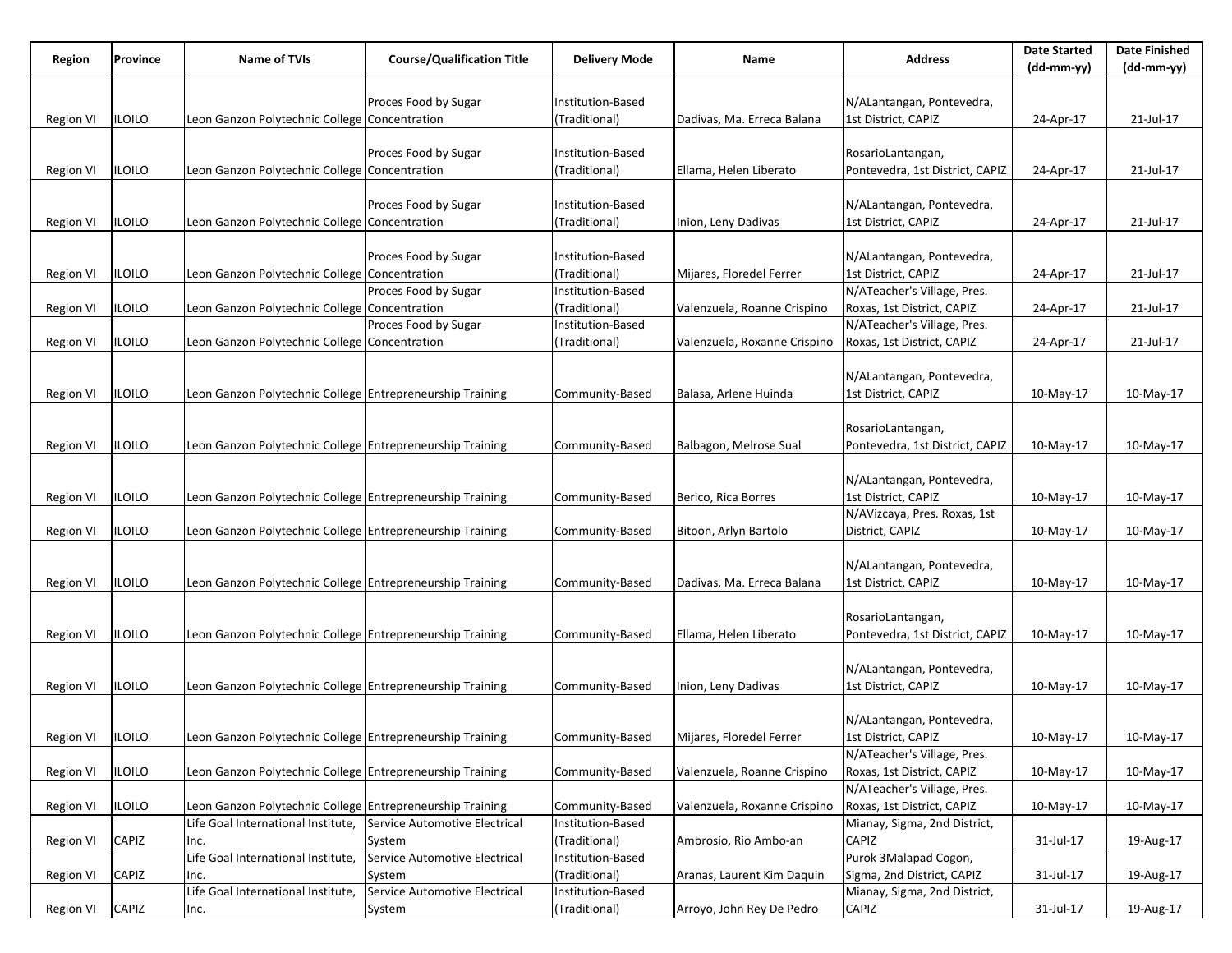| Life Goal International Institute,<br>Service Automotive Electrical<br>Institution-Based<br>Timpas, Panitan, 1st District,<br>CAPIZ<br>(Traditional)<br>CAPIZ<br>31-Jul-17<br>19-Aug-17<br><b>Region VI</b><br>System<br>Barcia, Eugene Anatalio<br>Inc.<br>Life Goal International Institute,<br>Service Automotive Electrical<br>Institution-Based<br>Mianay, Sigma, 2nd District,<br><b>CAPIZ</b><br>Region VI<br>CAPIZ<br>(Traditional)<br>Baulos, John Vincent Devilles<br>31-Jul-17<br>19-Aug-17<br>Inc.<br>System<br>Malapad Cogon, Sigma, 2nd<br>Life Goal International Institute,<br>Service Automotive Electrical<br>Institution-Based<br>CAPIZ<br>(Traditional)<br>District, CAPIZ<br>31-Jul-17<br>Region VI<br>Bernal, Gerie Castañales<br>19-Aug-17<br>System<br>Inc.<br>Life Goal International Institute,<br>Mianay, Sigma, 2nd District,<br>Service Automotive Electrical<br>Institution-Based<br>CAPIZ<br>(Traditional)<br>Carpiano, Gerald Arroyo<br>CAPIZ<br>Region VI<br>System<br>31-Jul-17<br>19-Aug-17<br>Inc.<br>Purok 3Malapad Cogon,<br>Life Goal International Institute,<br>Service Automotive Electrical<br>Institution-Based<br>Sigma, 2nd District, CAPIZ<br>Region VI<br>CAPIZ<br>(Traditional)<br>Castañales, Jeirro Lara<br>31-Jul-17<br>19-Aug-17<br>Inc.<br>System<br>Life Goal International Institute,<br>Service Automotive Electrical<br>Institution-Based<br>Timpas, Panitan, 1st District,<br>CAPIZ<br>CAPIZ<br>(Traditional)<br>Celoso, Jennifer Degones<br>31-Jul-17<br>19-Aug-17<br>Region VI<br>Inc.<br>System<br>Service Automotive Electrical<br>Purok IIMalapad Cogon,<br>Life Goal International Institute,<br>Institution-Based<br>CAPIZ<br>(Traditional)<br>Sigma, 2nd District, CAPIZ<br>31-Jul-17<br>19-Aug-17<br><b>Region VI</b><br>Inc.<br>System<br>Crespo, Johnry Dordas<br>Life Goal International Institute,<br>Service Automotive Electrical<br>Institution-Based<br>Timpas, Panitan, 1st District,<br>CAPIZ<br>(Traditional)<br>CAPIZ<br>Region VI<br>Daliva, Jayrome Antosado<br>31-Jul-17<br>20-Aug-17<br>Inc.<br>System<br>Life Goal International Institute,<br>Service Automotive Electrical<br>Timpas, Panitan, 1st District,<br>Institution-Based<br>CAPIZ<br>(Traditional)<br>Region VI<br>CAPIZ<br>Daquin, Niño Ramoz<br>31-Jul-17<br>20-Aug-17<br>System<br>Inc.<br>Life Goal International Institute,<br>Service Automotive Electrical<br>Institution-Based<br>Timpas, Panitan, 1st District,<br>CAPIZ<br>(Traditional)<br>CAPIZ<br>Daquin, Remus Balsima<br>Region VI<br>31-Jul-17<br>20-Aug-17<br>Inc.<br>System<br>Life Goal International Institute,<br>Service Automotive Electrical<br>Mianay, Sigma, 1st District,<br>Institution-Based<br>CAPIZ<br>CAPIZ<br>(Traditional)<br>System<br>Arroyo, Albino Jr. Debaudin<br>31-Jul-17<br>20-Aug-17<br>Region VI<br>Inc.<br>Life Goal International Institute,<br>Service Automotive Electrical<br>Timpas, Panitan, 1st District,<br>Institution-Based<br>CAPIZ<br>CAPIZ<br>(Traditional)<br>Region VI<br>De Vicente, Edwin Asis<br>31-Jul-17<br>20-Aug-17<br>Inc.<br>System<br>Life Goal International Institute,<br>Service Automotive Electrical<br>Institution-Based<br>Timpas, Panitan, 1st District,<br>CAPIZ<br>CAPIZ<br>(Traditional)<br>Degones, Henjie Daños<br>31-Jul-17<br>20-Aug-17<br>Region VI<br>Inc.<br>System<br>Life Goal International Institute,<br>Service Automotive Electrical<br>Institution-Based<br>Timpas, Panitan, 1st District,<br>CAPIZ<br>CAPIZ<br>(Traditional)<br>31-Jul-17<br>20-Aug-17<br><b>Region VI</b><br>System<br>Degones, Teody Albaladejo<br>Inc.<br>Life Goal International Institute,<br>Service Automotive Electrical<br>Sitio CalabasanaTimpas,<br>Institution-Based<br>CAPIZ<br>(Traditional)<br>Panitan, 1st District, CAPIZ<br><b>Region VI</b><br>Delfin, Lorenzo Balsomo<br>31-Jul-17<br>20-Aug-17<br>Inc.<br>System<br>Service Automotive Electrical<br>Purok 3Malapad Cogon,<br>Life Goal International Institute,<br>Institution-Based<br>CAPIZ<br>(Traditional)<br>Dollete, Vincent Bereber<br>Panitan, 1st District, CAPIZ<br>31-Jul-17<br>Region VI<br>System<br>20-Aug-17<br>Inc.<br>Life Goal International Institute,<br>Service Automotive Electrical<br>Institution-Based<br>Timpas, Panitan, 1st District,<br>CAPIZ<br>CAPIZ<br>(Traditional)<br>Fadirugao, Rowel Villa<br>31-Jul-17<br>20-Aug-17<br><b>Region VI</b><br>Inc.<br>System<br>Life Goal International Institute,<br>Purok 3Malapad Cogon,<br>Service Automotive Electrical<br>Institution-Based<br>CAPIZ<br>(Traditional)<br>Panitan, 1st District, CAPIZ<br><b>Region VI</b><br>Fernandez, Nap Castañales<br>31-Jul-17<br>21-Aug-17<br>Inc.<br>System<br>Life Goal International Institute,<br>Service Automotive Electrical<br>Mianay, Sigma, 2nd District,<br>Institution-Based<br>CAPIZ<br><b>Region VI</b><br>CAPIZ<br>(Traditional)<br>Francisco, Roy Llona<br>31-Jul-17<br>21-Aug-17<br>System<br>Inc.<br>Life Goal International Institute,<br>Purok 3Malapad Cogon,<br>Service Automotive Electrical<br>Institution-Based<br>CAPIZ<br>(Traditional)<br>Marcelino, Roland Castañales Sigma, 2nd District, CAPIZ<br>31-Jul-17<br>21-Aug-17<br><b>Region VI</b><br>System<br>Inc.<br>Service Automotive Electrical<br>Institution-Based<br>Purok IIMalapad Cogon,<br>Life Goal International Institute,<br>(Traditional)<br>Santural, Emill Deocampo<br>Sigma, 2nd District, CAPIZ<br><b>Region VI</b><br>CAPIZ<br>31-Jul-17<br>21-Aug-17<br>Inc.<br>System<br>(Leading to Automotive Servicing<br>Institution-Based<br>Crossing BatoBanica, Roxas<br>CAPIZ<br>Capiz Institute of Electronics<br>NC II) Service Engine Components<br>(Traditional)<br>Andrade, Fernando Jr. Buño<br>City, 1st District, CAPIZ<br>7-Aug-17<br>14-Jun-17<br><b>Region VI</b><br>(Leading to Automotive Servicing<br>Institution-Based<br>Lantangan, Pontevedra, 1st<br>NC II) Service Engine Components (Traditional) | Region    | <b>Province</b> | Name of TVIs                   | <b>Course/Qualification Title</b> | <b>Delivery Mode</b> | Name                     | <b>Address</b>  | <b>Date Started</b><br>$(dd-mm-yy)$ | <b>Date Finished</b><br>(dd-mm-yy) |
|---------------------------------------------------------------------------------------------------------------------------------------------------------------------------------------------------------------------------------------------------------------------------------------------------------------------------------------------------------------------------------------------------------------------------------------------------------------------------------------------------------------------------------------------------------------------------------------------------------------------------------------------------------------------------------------------------------------------------------------------------------------------------------------------------------------------------------------------------------------------------------------------------------------------------------------------------------------------------------------------------------------------------------------------------------------------------------------------------------------------------------------------------------------------------------------------------------------------------------------------------------------------------------------------------------------------------------------------------------------------------------------------------------------------------------------------------------------------------------------------------------------------------------------------------------------------------------------------------------------------------------------------------------------------------------------------------------------------------------------------------------------------------------------------------------------------------------------------------------------------------------------------------------------------------------------------------------------------------------------------------------------------------------------------------------------------------------------------------------------------------------------------------------------------------------------------------------------------------------------------------------------------------------------------------------------------------------------------------------------------------------------------------------------------------------------------------------------------------------------------------------------------------------------------------------------------------------------------------------------------------------------------------------------------------------------------------------------------------------------------------------------------------------------------------------------------------------------------------------------------------------------------------------------------------------------------------------------------------------------------------------------------------------------------------------------------------------------------------------------------------------------------------------------------------------------------------------------------------------------------------------------------------------------------------------------------------------------------------------------------------------------------------------------------------------------------------------------------------------------------------------------------------------------------------------------------------------------------------------------------------------------------------------------------------------------------------------------------------------------------------------------------------------------------------------------------------------------------------------------------------------------------------------------------------------------------------------------------------------------------------------------------------------------------------------------------------------------------------------------------------------------------------------------------------------------------------------------------------------------------------------------------------------------------------------------------------------------------------------------------------------------------------------------------------------------------------------------------------------------------------------------------------------------------------------------------------------------------------------------------------------------------------------------------------------------------------------------------------------------------------------------------------------------------------------------------------------------------------------------------------------------------------------------------------------------------------------------------------------------------------------------------------------------------------------------------------------------------------------------------------------------------------------------------------------------------------------------------------------------------------------------------------------------------------------------------------------------------------------------------------------------------------------------------------------------------------------------------------------------------------------------------------------------------------------------------------------------------------------------------------------------------------------------------------------------------------------------------------------------------------------------------------------------------------------------------------------------------------------------------------------------------------------------------------------------------------------------------|-----------|-----------------|--------------------------------|-----------------------------------|----------------------|--------------------------|-----------------|-------------------------------------|------------------------------------|
|                                                                                                                                                                                                                                                                                                                                                                                                                                                                                                                                                                                                                                                                                                                                                                                                                                                                                                                                                                                                                                                                                                                                                                                                                                                                                                                                                                                                                                                                                                                                                                                                                                                                                                                                                                                                                                                                                                                                                                                                                                                                                                                                                                                                                                                                                                                                                                                                                                                                                                                                                                                                                                                                                                                                                                                                                                                                                                                                                                                                                                                                                                                                                                                                                                                                                                                                                                                                                                                                                                                                                                                                                                                                                                                                                                                                                                                                                                                                                                                                                                                                                                                                                                                                                                                                                                                                                                                                                                                                                                                                                                                                                                                                                                                                                                                                                                                                                                                                                                                                                                                                                                                                                                                                                                                                                                                                                                                                                                                                                                                                                                                                                                                                                                                                                                                                                                                                                                                                                                     |           |                 |                                |                                   |                      |                          |                 |                                     |                                    |
|                                                                                                                                                                                                                                                                                                                                                                                                                                                                                                                                                                                                                                                                                                                                                                                                                                                                                                                                                                                                                                                                                                                                                                                                                                                                                                                                                                                                                                                                                                                                                                                                                                                                                                                                                                                                                                                                                                                                                                                                                                                                                                                                                                                                                                                                                                                                                                                                                                                                                                                                                                                                                                                                                                                                                                                                                                                                                                                                                                                                                                                                                                                                                                                                                                                                                                                                                                                                                                                                                                                                                                                                                                                                                                                                                                                                                                                                                                                                                                                                                                                                                                                                                                                                                                                                                                                                                                                                                                                                                                                                                                                                                                                                                                                                                                                                                                                                                                                                                                                                                                                                                                                                                                                                                                                                                                                                                                                                                                                                                                                                                                                                                                                                                                                                                                                                                                                                                                                                                                     |           |                 |                                |                                   |                      |                          |                 |                                     |                                    |
|                                                                                                                                                                                                                                                                                                                                                                                                                                                                                                                                                                                                                                                                                                                                                                                                                                                                                                                                                                                                                                                                                                                                                                                                                                                                                                                                                                                                                                                                                                                                                                                                                                                                                                                                                                                                                                                                                                                                                                                                                                                                                                                                                                                                                                                                                                                                                                                                                                                                                                                                                                                                                                                                                                                                                                                                                                                                                                                                                                                                                                                                                                                                                                                                                                                                                                                                                                                                                                                                                                                                                                                                                                                                                                                                                                                                                                                                                                                                                                                                                                                                                                                                                                                                                                                                                                                                                                                                                                                                                                                                                                                                                                                                                                                                                                                                                                                                                                                                                                                                                                                                                                                                                                                                                                                                                                                                                                                                                                                                                                                                                                                                                                                                                                                                                                                                                                                                                                                                                                     |           |                 |                                |                                   |                      |                          |                 |                                     |                                    |
|                                                                                                                                                                                                                                                                                                                                                                                                                                                                                                                                                                                                                                                                                                                                                                                                                                                                                                                                                                                                                                                                                                                                                                                                                                                                                                                                                                                                                                                                                                                                                                                                                                                                                                                                                                                                                                                                                                                                                                                                                                                                                                                                                                                                                                                                                                                                                                                                                                                                                                                                                                                                                                                                                                                                                                                                                                                                                                                                                                                                                                                                                                                                                                                                                                                                                                                                                                                                                                                                                                                                                                                                                                                                                                                                                                                                                                                                                                                                                                                                                                                                                                                                                                                                                                                                                                                                                                                                                                                                                                                                                                                                                                                                                                                                                                                                                                                                                                                                                                                                                                                                                                                                                                                                                                                                                                                                                                                                                                                                                                                                                                                                                                                                                                                                                                                                                                                                                                                                                                     |           |                 |                                |                                   |                      |                          |                 |                                     |                                    |
|                                                                                                                                                                                                                                                                                                                                                                                                                                                                                                                                                                                                                                                                                                                                                                                                                                                                                                                                                                                                                                                                                                                                                                                                                                                                                                                                                                                                                                                                                                                                                                                                                                                                                                                                                                                                                                                                                                                                                                                                                                                                                                                                                                                                                                                                                                                                                                                                                                                                                                                                                                                                                                                                                                                                                                                                                                                                                                                                                                                                                                                                                                                                                                                                                                                                                                                                                                                                                                                                                                                                                                                                                                                                                                                                                                                                                                                                                                                                                                                                                                                                                                                                                                                                                                                                                                                                                                                                                                                                                                                                                                                                                                                                                                                                                                                                                                                                                                                                                                                                                                                                                                                                                                                                                                                                                                                                                                                                                                                                                                                                                                                                                                                                                                                                                                                                                                                                                                                                                                     |           |                 |                                |                                   |                      |                          |                 |                                     |                                    |
|                                                                                                                                                                                                                                                                                                                                                                                                                                                                                                                                                                                                                                                                                                                                                                                                                                                                                                                                                                                                                                                                                                                                                                                                                                                                                                                                                                                                                                                                                                                                                                                                                                                                                                                                                                                                                                                                                                                                                                                                                                                                                                                                                                                                                                                                                                                                                                                                                                                                                                                                                                                                                                                                                                                                                                                                                                                                                                                                                                                                                                                                                                                                                                                                                                                                                                                                                                                                                                                                                                                                                                                                                                                                                                                                                                                                                                                                                                                                                                                                                                                                                                                                                                                                                                                                                                                                                                                                                                                                                                                                                                                                                                                                                                                                                                                                                                                                                                                                                                                                                                                                                                                                                                                                                                                                                                                                                                                                                                                                                                                                                                                                                                                                                                                                                                                                                                                                                                                                                                     |           |                 |                                |                                   |                      |                          |                 |                                     |                                    |
|                                                                                                                                                                                                                                                                                                                                                                                                                                                                                                                                                                                                                                                                                                                                                                                                                                                                                                                                                                                                                                                                                                                                                                                                                                                                                                                                                                                                                                                                                                                                                                                                                                                                                                                                                                                                                                                                                                                                                                                                                                                                                                                                                                                                                                                                                                                                                                                                                                                                                                                                                                                                                                                                                                                                                                                                                                                                                                                                                                                                                                                                                                                                                                                                                                                                                                                                                                                                                                                                                                                                                                                                                                                                                                                                                                                                                                                                                                                                                                                                                                                                                                                                                                                                                                                                                                                                                                                                                                                                                                                                                                                                                                                                                                                                                                                                                                                                                                                                                                                                                                                                                                                                                                                                                                                                                                                                                                                                                                                                                                                                                                                                                                                                                                                                                                                                                                                                                                                                                                     |           |                 |                                |                                   |                      |                          |                 |                                     |                                    |
|                                                                                                                                                                                                                                                                                                                                                                                                                                                                                                                                                                                                                                                                                                                                                                                                                                                                                                                                                                                                                                                                                                                                                                                                                                                                                                                                                                                                                                                                                                                                                                                                                                                                                                                                                                                                                                                                                                                                                                                                                                                                                                                                                                                                                                                                                                                                                                                                                                                                                                                                                                                                                                                                                                                                                                                                                                                                                                                                                                                                                                                                                                                                                                                                                                                                                                                                                                                                                                                                                                                                                                                                                                                                                                                                                                                                                                                                                                                                                                                                                                                                                                                                                                                                                                                                                                                                                                                                                                                                                                                                                                                                                                                                                                                                                                                                                                                                                                                                                                                                                                                                                                                                                                                                                                                                                                                                                                                                                                                                                                                                                                                                                                                                                                                                                                                                                                                                                                                                                                     |           |                 |                                |                                   |                      |                          |                 |                                     |                                    |
|                                                                                                                                                                                                                                                                                                                                                                                                                                                                                                                                                                                                                                                                                                                                                                                                                                                                                                                                                                                                                                                                                                                                                                                                                                                                                                                                                                                                                                                                                                                                                                                                                                                                                                                                                                                                                                                                                                                                                                                                                                                                                                                                                                                                                                                                                                                                                                                                                                                                                                                                                                                                                                                                                                                                                                                                                                                                                                                                                                                                                                                                                                                                                                                                                                                                                                                                                                                                                                                                                                                                                                                                                                                                                                                                                                                                                                                                                                                                                                                                                                                                                                                                                                                                                                                                                                                                                                                                                                                                                                                                                                                                                                                                                                                                                                                                                                                                                                                                                                                                                                                                                                                                                                                                                                                                                                                                                                                                                                                                                                                                                                                                                                                                                                                                                                                                                                                                                                                                                                     |           |                 |                                |                                   |                      |                          |                 |                                     |                                    |
|                                                                                                                                                                                                                                                                                                                                                                                                                                                                                                                                                                                                                                                                                                                                                                                                                                                                                                                                                                                                                                                                                                                                                                                                                                                                                                                                                                                                                                                                                                                                                                                                                                                                                                                                                                                                                                                                                                                                                                                                                                                                                                                                                                                                                                                                                                                                                                                                                                                                                                                                                                                                                                                                                                                                                                                                                                                                                                                                                                                                                                                                                                                                                                                                                                                                                                                                                                                                                                                                                                                                                                                                                                                                                                                                                                                                                                                                                                                                                                                                                                                                                                                                                                                                                                                                                                                                                                                                                                                                                                                                                                                                                                                                                                                                                                                                                                                                                                                                                                                                                                                                                                                                                                                                                                                                                                                                                                                                                                                                                                                                                                                                                                                                                                                                                                                                                                                                                                                                                                     |           |                 |                                |                                   |                      |                          |                 |                                     |                                    |
|                                                                                                                                                                                                                                                                                                                                                                                                                                                                                                                                                                                                                                                                                                                                                                                                                                                                                                                                                                                                                                                                                                                                                                                                                                                                                                                                                                                                                                                                                                                                                                                                                                                                                                                                                                                                                                                                                                                                                                                                                                                                                                                                                                                                                                                                                                                                                                                                                                                                                                                                                                                                                                                                                                                                                                                                                                                                                                                                                                                                                                                                                                                                                                                                                                                                                                                                                                                                                                                                                                                                                                                                                                                                                                                                                                                                                                                                                                                                                                                                                                                                                                                                                                                                                                                                                                                                                                                                                                                                                                                                                                                                                                                                                                                                                                                                                                                                                                                                                                                                                                                                                                                                                                                                                                                                                                                                                                                                                                                                                                                                                                                                                                                                                                                                                                                                                                                                                                                                                                     |           |                 |                                |                                   |                      |                          |                 |                                     |                                    |
|                                                                                                                                                                                                                                                                                                                                                                                                                                                                                                                                                                                                                                                                                                                                                                                                                                                                                                                                                                                                                                                                                                                                                                                                                                                                                                                                                                                                                                                                                                                                                                                                                                                                                                                                                                                                                                                                                                                                                                                                                                                                                                                                                                                                                                                                                                                                                                                                                                                                                                                                                                                                                                                                                                                                                                                                                                                                                                                                                                                                                                                                                                                                                                                                                                                                                                                                                                                                                                                                                                                                                                                                                                                                                                                                                                                                                                                                                                                                                                                                                                                                                                                                                                                                                                                                                                                                                                                                                                                                                                                                                                                                                                                                                                                                                                                                                                                                                                                                                                                                                                                                                                                                                                                                                                                                                                                                                                                                                                                                                                                                                                                                                                                                                                                                                                                                                                                                                                                                                                     |           |                 |                                |                                   |                      |                          |                 |                                     |                                    |
|                                                                                                                                                                                                                                                                                                                                                                                                                                                                                                                                                                                                                                                                                                                                                                                                                                                                                                                                                                                                                                                                                                                                                                                                                                                                                                                                                                                                                                                                                                                                                                                                                                                                                                                                                                                                                                                                                                                                                                                                                                                                                                                                                                                                                                                                                                                                                                                                                                                                                                                                                                                                                                                                                                                                                                                                                                                                                                                                                                                                                                                                                                                                                                                                                                                                                                                                                                                                                                                                                                                                                                                                                                                                                                                                                                                                                                                                                                                                                                                                                                                                                                                                                                                                                                                                                                                                                                                                                                                                                                                                                                                                                                                                                                                                                                                                                                                                                                                                                                                                                                                                                                                                                                                                                                                                                                                                                                                                                                                                                                                                                                                                                                                                                                                                                                                                                                                                                                                                                                     |           |                 |                                |                                   |                      |                          |                 |                                     |                                    |
|                                                                                                                                                                                                                                                                                                                                                                                                                                                                                                                                                                                                                                                                                                                                                                                                                                                                                                                                                                                                                                                                                                                                                                                                                                                                                                                                                                                                                                                                                                                                                                                                                                                                                                                                                                                                                                                                                                                                                                                                                                                                                                                                                                                                                                                                                                                                                                                                                                                                                                                                                                                                                                                                                                                                                                                                                                                                                                                                                                                                                                                                                                                                                                                                                                                                                                                                                                                                                                                                                                                                                                                                                                                                                                                                                                                                                                                                                                                                                                                                                                                                                                                                                                                                                                                                                                                                                                                                                                                                                                                                                                                                                                                                                                                                                                                                                                                                                                                                                                                                                                                                                                                                                                                                                                                                                                                                                                                                                                                                                                                                                                                                                                                                                                                                                                                                                                                                                                                                                                     |           |                 |                                |                                   |                      |                          |                 |                                     |                                    |
|                                                                                                                                                                                                                                                                                                                                                                                                                                                                                                                                                                                                                                                                                                                                                                                                                                                                                                                                                                                                                                                                                                                                                                                                                                                                                                                                                                                                                                                                                                                                                                                                                                                                                                                                                                                                                                                                                                                                                                                                                                                                                                                                                                                                                                                                                                                                                                                                                                                                                                                                                                                                                                                                                                                                                                                                                                                                                                                                                                                                                                                                                                                                                                                                                                                                                                                                                                                                                                                                                                                                                                                                                                                                                                                                                                                                                                                                                                                                                                                                                                                                                                                                                                                                                                                                                                                                                                                                                                                                                                                                                                                                                                                                                                                                                                                                                                                                                                                                                                                                                                                                                                                                                                                                                                                                                                                                                                                                                                                                                                                                                                                                                                                                                                                                                                                                                                                                                                                                                                     |           |                 |                                |                                   |                      |                          |                 |                                     |                                    |
|                                                                                                                                                                                                                                                                                                                                                                                                                                                                                                                                                                                                                                                                                                                                                                                                                                                                                                                                                                                                                                                                                                                                                                                                                                                                                                                                                                                                                                                                                                                                                                                                                                                                                                                                                                                                                                                                                                                                                                                                                                                                                                                                                                                                                                                                                                                                                                                                                                                                                                                                                                                                                                                                                                                                                                                                                                                                                                                                                                                                                                                                                                                                                                                                                                                                                                                                                                                                                                                                                                                                                                                                                                                                                                                                                                                                                                                                                                                                                                                                                                                                                                                                                                                                                                                                                                                                                                                                                                                                                                                                                                                                                                                                                                                                                                                                                                                                                                                                                                                                                                                                                                                                                                                                                                                                                                                                                                                                                                                                                                                                                                                                                                                                                                                                                                                                                                                                                                                                                                     |           |                 |                                |                                   |                      |                          |                 |                                     |                                    |
|                                                                                                                                                                                                                                                                                                                                                                                                                                                                                                                                                                                                                                                                                                                                                                                                                                                                                                                                                                                                                                                                                                                                                                                                                                                                                                                                                                                                                                                                                                                                                                                                                                                                                                                                                                                                                                                                                                                                                                                                                                                                                                                                                                                                                                                                                                                                                                                                                                                                                                                                                                                                                                                                                                                                                                                                                                                                                                                                                                                                                                                                                                                                                                                                                                                                                                                                                                                                                                                                                                                                                                                                                                                                                                                                                                                                                                                                                                                                                                                                                                                                                                                                                                                                                                                                                                                                                                                                                                                                                                                                                                                                                                                                                                                                                                                                                                                                                                                                                                                                                                                                                                                                                                                                                                                                                                                                                                                                                                                                                                                                                                                                                                                                                                                                                                                                                                                                                                                                                                     |           |                 |                                |                                   |                      |                          |                 |                                     |                                    |
|                                                                                                                                                                                                                                                                                                                                                                                                                                                                                                                                                                                                                                                                                                                                                                                                                                                                                                                                                                                                                                                                                                                                                                                                                                                                                                                                                                                                                                                                                                                                                                                                                                                                                                                                                                                                                                                                                                                                                                                                                                                                                                                                                                                                                                                                                                                                                                                                                                                                                                                                                                                                                                                                                                                                                                                                                                                                                                                                                                                                                                                                                                                                                                                                                                                                                                                                                                                                                                                                                                                                                                                                                                                                                                                                                                                                                                                                                                                                                                                                                                                                                                                                                                                                                                                                                                                                                                                                                                                                                                                                                                                                                                                                                                                                                                                                                                                                                                                                                                                                                                                                                                                                                                                                                                                                                                                                                                                                                                                                                                                                                                                                                                                                                                                                                                                                                                                                                                                                                                     |           |                 |                                |                                   |                      |                          |                 |                                     |                                    |
|                                                                                                                                                                                                                                                                                                                                                                                                                                                                                                                                                                                                                                                                                                                                                                                                                                                                                                                                                                                                                                                                                                                                                                                                                                                                                                                                                                                                                                                                                                                                                                                                                                                                                                                                                                                                                                                                                                                                                                                                                                                                                                                                                                                                                                                                                                                                                                                                                                                                                                                                                                                                                                                                                                                                                                                                                                                                                                                                                                                                                                                                                                                                                                                                                                                                                                                                                                                                                                                                                                                                                                                                                                                                                                                                                                                                                                                                                                                                                                                                                                                                                                                                                                                                                                                                                                                                                                                                                                                                                                                                                                                                                                                                                                                                                                                                                                                                                                                                                                                                                                                                                                                                                                                                                                                                                                                                                                                                                                                                                                                                                                                                                                                                                                                                                                                                                                                                                                                                                                     |           |                 |                                |                                   |                      |                          |                 |                                     |                                    |
|                                                                                                                                                                                                                                                                                                                                                                                                                                                                                                                                                                                                                                                                                                                                                                                                                                                                                                                                                                                                                                                                                                                                                                                                                                                                                                                                                                                                                                                                                                                                                                                                                                                                                                                                                                                                                                                                                                                                                                                                                                                                                                                                                                                                                                                                                                                                                                                                                                                                                                                                                                                                                                                                                                                                                                                                                                                                                                                                                                                                                                                                                                                                                                                                                                                                                                                                                                                                                                                                                                                                                                                                                                                                                                                                                                                                                                                                                                                                                                                                                                                                                                                                                                                                                                                                                                                                                                                                                                                                                                                                                                                                                                                                                                                                                                                                                                                                                                                                                                                                                                                                                                                                                                                                                                                                                                                                                                                                                                                                                                                                                                                                                                                                                                                                                                                                                                                                                                                                                                     |           |                 |                                |                                   |                      |                          |                 |                                     |                                    |
|                                                                                                                                                                                                                                                                                                                                                                                                                                                                                                                                                                                                                                                                                                                                                                                                                                                                                                                                                                                                                                                                                                                                                                                                                                                                                                                                                                                                                                                                                                                                                                                                                                                                                                                                                                                                                                                                                                                                                                                                                                                                                                                                                                                                                                                                                                                                                                                                                                                                                                                                                                                                                                                                                                                                                                                                                                                                                                                                                                                                                                                                                                                                                                                                                                                                                                                                                                                                                                                                                                                                                                                                                                                                                                                                                                                                                                                                                                                                                                                                                                                                                                                                                                                                                                                                                                                                                                                                                                                                                                                                                                                                                                                                                                                                                                                                                                                                                                                                                                                                                                                                                                                                                                                                                                                                                                                                                                                                                                                                                                                                                                                                                                                                                                                                                                                                                                                                                                                                                                     |           |                 |                                |                                   |                      |                          |                 |                                     |                                    |
|                                                                                                                                                                                                                                                                                                                                                                                                                                                                                                                                                                                                                                                                                                                                                                                                                                                                                                                                                                                                                                                                                                                                                                                                                                                                                                                                                                                                                                                                                                                                                                                                                                                                                                                                                                                                                                                                                                                                                                                                                                                                                                                                                                                                                                                                                                                                                                                                                                                                                                                                                                                                                                                                                                                                                                                                                                                                                                                                                                                                                                                                                                                                                                                                                                                                                                                                                                                                                                                                                                                                                                                                                                                                                                                                                                                                                                                                                                                                                                                                                                                                                                                                                                                                                                                                                                                                                                                                                                                                                                                                                                                                                                                                                                                                                                                                                                                                                                                                                                                                                                                                                                                                                                                                                                                                                                                                                                                                                                                                                                                                                                                                                                                                                                                                                                                                                                                                                                                                                                     |           |                 |                                |                                   |                      |                          |                 |                                     |                                    |
|                                                                                                                                                                                                                                                                                                                                                                                                                                                                                                                                                                                                                                                                                                                                                                                                                                                                                                                                                                                                                                                                                                                                                                                                                                                                                                                                                                                                                                                                                                                                                                                                                                                                                                                                                                                                                                                                                                                                                                                                                                                                                                                                                                                                                                                                                                                                                                                                                                                                                                                                                                                                                                                                                                                                                                                                                                                                                                                                                                                                                                                                                                                                                                                                                                                                                                                                                                                                                                                                                                                                                                                                                                                                                                                                                                                                                                                                                                                                                                                                                                                                                                                                                                                                                                                                                                                                                                                                                                                                                                                                                                                                                                                                                                                                                                                                                                                                                                                                                                                                                                                                                                                                                                                                                                                                                                                                                                                                                                                                                                                                                                                                                                                                                                                                                                                                                                                                                                                                                                     |           |                 |                                |                                   |                      |                          |                 |                                     |                                    |
|                                                                                                                                                                                                                                                                                                                                                                                                                                                                                                                                                                                                                                                                                                                                                                                                                                                                                                                                                                                                                                                                                                                                                                                                                                                                                                                                                                                                                                                                                                                                                                                                                                                                                                                                                                                                                                                                                                                                                                                                                                                                                                                                                                                                                                                                                                                                                                                                                                                                                                                                                                                                                                                                                                                                                                                                                                                                                                                                                                                                                                                                                                                                                                                                                                                                                                                                                                                                                                                                                                                                                                                                                                                                                                                                                                                                                                                                                                                                                                                                                                                                                                                                                                                                                                                                                                                                                                                                                                                                                                                                                                                                                                                                                                                                                                                                                                                                                                                                                                                                                                                                                                                                                                                                                                                                                                                                                                                                                                                                                                                                                                                                                                                                                                                                                                                                                                                                                                                                                                     |           |                 |                                |                                   |                      |                          |                 |                                     |                                    |
|                                                                                                                                                                                                                                                                                                                                                                                                                                                                                                                                                                                                                                                                                                                                                                                                                                                                                                                                                                                                                                                                                                                                                                                                                                                                                                                                                                                                                                                                                                                                                                                                                                                                                                                                                                                                                                                                                                                                                                                                                                                                                                                                                                                                                                                                                                                                                                                                                                                                                                                                                                                                                                                                                                                                                                                                                                                                                                                                                                                                                                                                                                                                                                                                                                                                                                                                                                                                                                                                                                                                                                                                                                                                                                                                                                                                                                                                                                                                                                                                                                                                                                                                                                                                                                                                                                                                                                                                                                                                                                                                                                                                                                                                                                                                                                                                                                                                                                                                                                                                                                                                                                                                                                                                                                                                                                                                                                                                                                                                                                                                                                                                                                                                                                                                                                                                                                                                                                                                                                     |           |                 |                                |                                   |                      |                          |                 |                                     |                                    |
|                                                                                                                                                                                                                                                                                                                                                                                                                                                                                                                                                                                                                                                                                                                                                                                                                                                                                                                                                                                                                                                                                                                                                                                                                                                                                                                                                                                                                                                                                                                                                                                                                                                                                                                                                                                                                                                                                                                                                                                                                                                                                                                                                                                                                                                                                                                                                                                                                                                                                                                                                                                                                                                                                                                                                                                                                                                                                                                                                                                                                                                                                                                                                                                                                                                                                                                                                                                                                                                                                                                                                                                                                                                                                                                                                                                                                                                                                                                                                                                                                                                                                                                                                                                                                                                                                                                                                                                                                                                                                                                                                                                                                                                                                                                                                                                                                                                                                                                                                                                                                                                                                                                                                                                                                                                                                                                                                                                                                                                                                                                                                                                                                                                                                                                                                                                                                                                                                                                                                                     |           |                 |                                |                                   |                      |                          |                 |                                     |                                    |
|                                                                                                                                                                                                                                                                                                                                                                                                                                                                                                                                                                                                                                                                                                                                                                                                                                                                                                                                                                                                                                                                                                                                                                                                                                                                                                                                                                                                                                                                                                                                                                                                                                                                                                                                                                                                                                                                                                                                                                                                                                                                                                                                                                                                                                                                                                                                                                                                                                                                                                                                                                                                                                                                                                                                                                                                                                                                                                                                                                                                                                                                                                                                                                                                                                                                                                                                                                                                                                                                                                                                                                                                                                                                                                                                                                                                                                                                                                                                                                                                                                                                                                                                                                                                                                                                                                                                                                                                                                                                                                                                                                                                                                                                                                                                                                                                                                                                                                                                                                                                                                                                                                                                                                                                                                                                                                                                                                                                                                                                                                                                                                                                                                                                                                                                                                                                                                                                                                                                                                     |           |                 |                                |                                   |                      |                          |                 |                                     |                                    |
|                                                                                                                                                                                                                                                                                                                                                                                                                                                                                                                                                                                                                                                                                                                                                                                                                                                                                                                                                                                                                                                                                                                                                                                                                                                                                                                                                                                                                                                                                                                                                                                                                                                                                                                                                                                                                                                                                                                                                                                                                                                                                                                                                                                                                                                                                                                                                                                                                                                                                                                                                                                                                                                                                                                                                                                                                                                                                                                                                                                                                                                                                                                                                                                                                                                                                                                                                                                                                                                                                                                                                                                                                                                                                                                                                                                                                                                                                                                                                                                                                                                                                                                                                                                                                                                                                                                                                                                                                                                                                                                                                                                                                                                                                                                                                                                                                                                                                                                                                                                                                                                                                                                                                                                                                                                                                                                                                                                                                                                                                                                                                                                                                                                                                                                                                                                                                                                                                                                                                                     |           |                 |                                |                                   |                      |                          |                 |                                     |                                    |
|                                                                                                                                                                                                                                                                                                                                                                                                                                                                                                                                                                                                                                                                                                                                                                                                                                                                                                                                                                                                                                                                                                                                                                                                                                                                                                                                                                                                                                                                                                                                                                                                                                                                                                                                                                                                                                                                                                                                                                                                                                                                                                                                                                                                                                                                                                                                                                                                                                                                                                                                                                                                                                                                                                                                                                                                                                                                                                                                                                                                                                                                                                                                                                                                                                                                                                                                                                                                                                                                                                                                                                                                                                                                                                                                                                                                                                                                                                                                                                                                                                                                                                                                                                                                                                                                                                                                                                                                                                                                                                                                                                                                                                                                                                                                                                                                                                                                                                                                                                                                                                                                                                                                                                                                                                                                                                                                                                                                                                                                                                                                                                                                                                                                                                                                                                                                                                                                                                                                                                     |           |                 |                                |                                   |                      |                          |                 |                                     |                                    |
|                                                                                                                                                                                                                                                                                                                                                                                                                                                                                                                                                                                                                                                                                                                                                                                                                                                                                                                                                                                                                                                                                                                                                                                                                                                                                                                                                                                                                                                                                                                                                                                                                                                                                                                                                                                                                                                                                                                                                                                                                                                                                                                                                                                                                                                                                                                                                                                                                                                                                                                                                                                                                                                                                                                                                                                                                                                                                                                                                                                                                                                                                                                                                                                                                                                                                                                                                                                                                                                                                                                                                                                                                                                                                                                                                                                                                                                                                                                                                                                                                                                                                                                                                                                                                                                                                                                                                                                                                                                                                                                                                                                                                                                                                                                                                                                                                                                                                                                                                                                                                                                                                                                                                                                                                                                                                                                                                                                                                                                                                                                                                                                                                                                                                                                                                                                                                                                                                                                                                                     |           |                 |                                |                                   |                      |                          |                 |                                     |                                    |
|                                                                                                                                                                                                                                                                                                                                                                                                                                                                                                                                                                                                                                                                                                                                                                                                                                                                                                                                                                                                                                                                                                                                                                                                                                                                                                                                                                                                                                                                                                                                                                                                                                                                                                                                                                                                                                                                                                                                                                                                                                                                                                                                                                                                                                                                                                                                                                                                                                                                                                                                                                                                                                                                                                                                                                                                                                                                                                                                                                                                                                                                                                                                                                                                                                                                                                                                                                                                                                                                                                                                                                                                                                                                                                                                                                                                                                                                                                                                                                                                                                                                                                                                                                                                                                                                                                                                                                                                                                                                                                                                                                                                                                                                                                                                                                                                                                                                                                                                                                                                                                                                                                                                                                                                                                                                                                                                                                                                                                                                                                                                                                                                                                                                                                                                                                                                                                                                                                                                                                     |           |                 |                                |                                   |                      |                          |                 |                                     |                                    |
|                                                                                                                                                                                                                                                                                                                                                                                                                                                                                                                                                                                                                                                                                                                                                                                                                                                                                                                                                                                                                                                                                                                                                                                                                                                                                                                                                                                                                                                                                                                                                                                                                                                                                                                                                                                                                                                                                                                                                                                                                                                                                                                                                                                                                                                                                                                                                                                                                                                                                                                                                                                                                                                                                                                                                                                                                                                                                                                                                                                                                                                                                                                                                                                                                                                                                                                                                                                                                                                                                                                                                                                                                                                                                                                                                                                                                                                                                                                                                                                                                                                                                                                                                                                                                                                                                                                                                                                                                                                                                                                                                                                                                                                                                                                                                                                                                                                                                                                                                                                                                                                                                                                                                                                                                                                                                                                                                                                                                                                                                                                                                                                                                                                                                                                                                                                                                                                                                                                                                                     |           |                 |                                |                                   |                      |                          |                 |                                     |                                    |
|                                                                                                                                                                                                                                                                                                                                                                                                                                                                                                                                                                                                                                                                                                                                                                                                                                                                                                                                                                                                                                                                                                                                                                                                                                                                                                                                                                                                                                                                                                                                                                                                                                                                                                                                                                                                                                                                                                                                                                                                                                                                                                                                                                                                                                                                                                                                                                                                                                                                                                                                                                                                                                                                                                                                                                                                                                                                                                                                                                                                                                                                                                                                                                                                                                                                                                                                                                                                                                                                                                                                                                                                                                                                                                                                                                                                                                                                                                                                                                                                                                                                                                                                                                                                                                                                                                                                                                                                                                                                                                                                                                                                                                                                                                                                                                                                                                                                                                                                                                                                                                                                                                                                                                                                                                                                                                                                                                                                                                                                                                                                                                                                                                                                                                                                                                                                                                                                                                                                                                     |           |                 |                                |                                   |                      |                          |                 |                                     |                                    |
|                                                                                                                                                                                                                                                                                                                                                                                                                                                                                                                                                                                                                                                                                                                                                                                                                                                                                                                                                                                                                                                                                                                                                                                                                                                                                                                                                                                                                                                                                                                                                                                                                                                                                                                                                                                                                                                                                                                                                                                                                                                                                                                                                                                                                                                                                                                                                                                                                                                                                                                                                                                                                                                                                                                                                                                                                                                                                                                                                                                                                                                                                                                                                                                                                                                                                                                                                                                                                                                                                                                                                                                                                                                                                                                                                                                                                                                                                                                                                                                                                                                                                                                                                                                                                                                                                                                                                                                                                                                                                                                                                                                                                                                                                                                                                                                                                                                                                                                                                                                                                                                                                                                                                                                                                                                                                                                                                                                                                                                                                                                                                                                                                                                                                                                                                                                                                                                                                                                                                                     |           |                 |                                |                                   |                      |                          |                 |                                     |                                    |
|                                                                                                                                                                                                                                                                                                                                                                                                                                                                                                                                                                                                                                                                                                                                                                                                                                                                                                                                                                                                                                                                                                                                                                                                                                                                                                                                                                                                                                                                                                                                                                                                                                                                                                                                                                                                                                                                                                                                                                                                                                                                                                                                                                                                                                                                                                                                                                                                                                                                                                                                                                                                                                                                                                                                                                                                                                                                                                                                                                                                                                                                                                                                                                                                                                                                                                                                                                                                                                                                                                                                                                                                                                                                                                                                                                                                                                                                                                                                                                                                                                                                                                                                                                                                                                                                                                                                                                                                                                                                                                                                                                                                                                                                                                                                                                                                                                                                                                                                                                                                                                                                                                                                                                                                                                                                                                                                                                                                                                                                                                                                                                                                                                                                                                                                                                                                                                                                                                                                                                     |           |                 |                                |                                   |                      |                          |                 |                                     |                                    |
|                                                                                                                                                                                                                                                                                                                                                                                                                                                                                                                                                                                                                                                                                                                                                                                                                                                                                                                                                                                                                                                                                                                                                                                                                                                                                                                                                                                                                                                                                                                                                                                                                                                                                                                                                                                                                                                                                                                                                                                                                                                                                                                                                                                                                                                                                                                                                                                                                                                                                                                                                                                                                                                                                                                                                                                                                                                                                                                                                                                                                                                                                                                                                                                                                                                                                                                                                                                                                                                                                                                                                                                                                                                                                                                                                                                                                                                                                                                                                                                                                                                                                                                                                                                                                                                                                                                                                                                                                                                                                                                                                                                                                                                                                                                                                                                                                                                                                                                                                                                                                                                                                                                                                                                                                                                                                                                                                                                                                                                                                                                                                                                                                                                                                                                                                                                                                                                                                                                                                                     |           |                 |                                |                                   |                      |                          |                 |                                     |                                    |
|                                                                                                                                                                                                                                                                                                                                                                                                                                                                                                                                                                                                                                                                                                                                                                                                                                                                                                                                                                                                                                                                                                                                                                                                                                                                                                                                                                                                                                                                                                                                                                                                                                                                                                                                                                                                                                                                                                                                                                                                                                                                                                                                                                                                                                                                                                                                                                                                                                                                                                                                                                                                                                                                                                                                                                                                                                                                                                                                                                                                                                                                                                                                                                                                                                                                                                                                                                                                                                                                                                                                                                                                                                                                                                                                                                                                                                                                                                                                                                                                                                                                                                                                                                                                                                                                                                                                                                                                                                                                                                                                                                                                                                                                                                                                                                                                                                                                                                                                                                                                                                                                                                                                                                                                                                                                                                                                                                                                                                                                                                                                                                                                                                                                                                                                                                                                                                                                                                                                                                     |           |                 |                                |                                   |                      |                          |                 |                                     |                                    |
|                                                                                                                                                                                                                                                                                                                                                                                                                                                                                                                                                                                                                                                                                                                                                                                                                                                                                                                                                                                                                                                                                                                                                                                                                                                                                                                                                                                                                                                                                                                                                                                                                                                                                                                                                                                                                                                                                                                                                                                                                                                                                                                                                                                                                                                                                                                                                                                                                                                                                                                                                                                                                                                                                                                                                                                                                                                                                                                                                                                                                                                                                                                                                                                                                                                                                                                                                                                                                                                                                                                                                                                                                                                                                                                                                                                                                                                                                                                                                                                                                                                                                                                                                                                                                                                                                                                                                                                                                                                                                                                                                                                                                                                                                                                                                                                                                                                                                                                                                                                                                                                                                                                                                                                                                                                                                                                                                                                                                                                                                                                                                                                                                                                                                                                                                                                                                                                                                                                                                                     |           |                 |                                |                                   |                      |                          |                 |                                     |                                    |
|                                                                                                                                                                                                                                                                                                                                                                                                                                                                                                                                                                                                                                                                                                                                                                                                                                                                                                                                                                                                                                                                                                                                                                                                                                                                                                                                                                                                                                                                                                                                                                                                                                                                                                                                                                                                                                                                                                                                                                                                                                                                                                                                                                                                                                                                                                                                                                                                                                                                                                                                                                                                                                                                                                                                                                                                                                                                                                                                                                                                                                                                                                                                                                                                                                                                                                                                                                                                                                                                                                                                                                                                                                                                                                                                                                                                                                                                                                                                                                                                                                                                                                                                                                                                                                                                                                                                                                                                                                                                                                                                                                                                                                                                                                                                                                                                                                                                                                                                                                                                                                                                                                                                                                                                                                                                                                                                                                                                                                                                                                                                                                                                                                                                                                                                                                                                                                                                                                                                                                     |           |                 |                                |                                   |                      |                          |                 |                                     |                                    |
|                                                                                                                                                                                                                                                                                                                                                                                                                                                                                                                                                                                                                                                                                                                                                                                                                                                                                                                                                                                                                                                                                                                                                                                                                                                                                                                                                                                                                                                                                                                                                                                                                                                                                                                                                                                                                                                                                                                                                                                                                                                                                                                                                                                                                                                                                                                                                                                                                                                                                                                                                                                                                                                                                                                                                                                                                                                                                                                                                                                                                                                                                                                                                                                                                                                                                                                                                                                                                                                                                                                                                                                                                                                                                                                                                                                                                                                                                                                                                                                                                                                                                                                                                                                                                                                                                                                                                                                                                                                                                                                                                                                                                                                                                                                                                                                                                                                                                                                                                                                                                                                                                                                                                                                                                                                                                                                                                                                                                                                                                                                                                                                                                                                                                                                                                                                                                                                                                                                                                                     |           |                 |                                |                                   |                      |                          |                 |                                     |                                    |
|                                                                                                                                                                                                                                                                                                                                                                                                                                                                                                                                                                                                                                                                                                                                                                                                                                                                                                                                                                                                                                                                                                                                                                                                                                                                                                                                                                                                                                                                                                                                                                                                                                                                                                                                                                                                                                                                                                                                                                                                                                                                                                                                                                                                                                                                                                                                                                                                                                                                                                                                                                                                                                                                                                                                                                                                                                                                                                                                                                                                                                                                                                                                                                                                                                                                                                                                                                                                                                                                                                                                                                                                                                                                                                                                                                                                                                                                                                                                                                                                                                                                                                                                                                                                                                                                                                                                                                                                                                                                                                                                                                                                                                                                                                                                                                                                                                                                                                                                                                                                                                                                                                                                                                                                                                                                                                                                                                                                                                                                                                                                                                                                                                                                                                                                                                                                                                                                                                                                                                     |           |                 |                                |                                   |                      |                          |                 |                                     |                                    |
|                                                                                                                                                                                                                                                                                                                                                                                                                                                                                                                                                                                                                                                                                                                                                                                                                                                                                                                                                                                                                                                                                                                                                                                                                                                                                                                                                                                                                                                                                                                                                                                                                                                                                                                                                                                                                                                                                                                                                                                                                                                                                                                                                                                                                                                                                                                                                                                                                                                                                                                                                                                                                                                                                                                                                                                                                                                                                                                                                                                                                                                                                                                                                                                                                                                                                                                                                                                                                                                                                                                                                                                                                                                                                                                                                                                                                                                                                                                                                                                                                                                                                                                                                                                                                                                                                                                                                                                                                                                                                                                                                                                                                                                                                                                                                                                                                                                                                                                                                                                                                                                                                                                                                                                                                                                                                                                                                                                                                                                                                                                                                                                                                                                                                                                                                                                                                                                                                                                                                                     |           |                 |                                |                                   |                      |                          |                 |                                     |                                    |
|                                                                                                                                                                                                                                                                                                                                                                                                                                                                                                                                                                                                                                                                                                                                                                                                                                                                                                                                                                                                                                                                                                                                                                                                                                                                                                                                                                                                                                                                                                                                                                                                                                                                                                                                                                                                                                                                                                                                                                                                                                                                                                                                                                                                                                                                                                                                                                                                                                                                                                                                                                                                                                                                                                                                                                                                                                                                                                                                                                                                                                                                                                                                                                                                                                                                                                                                                                                                                                                                                                                                                                                                                                                                                                                                                                                                                                                                                                                                                                                                                                                                                                                                                                                                                                                                                                                                                                                                                                                                                                                                                                                                                                                                                                                                                                                                                                                                                                                                                                                                                                                                                                                                                                                                                                                                                                                                                                                                                                                                                                                                                                                                                                                                                                                                                                                                                                                                                                                                                                     |           |                 |                                |                                   |                      |                          |                 |                                     |                                    |
|                                                                                                                                                                                                                                                                                                                                                                                                                                                                                                                                                                                                                                                                                                                                                                                                                                                                                                                                                                                                                                                                                                                                                                                                                                                                                                                                                                                                                                                                                                                                                                                                                                                                                                                                                                                                                                                                                                                                                                                                                                                                                                                                                                                                                                                                                                                                                                                                                                                                                                                                                                                                                                                                                                                                                                                                                                                                                                                                                                                                                                                                                                                                                                                                                                                                                                                                                                                                                                                                                                                                                                                                                                                                                                                                                                                                                                                                                                                                                                                                                                                                                                                                                                                                                                                                                                                                                                                                                                                                                                                                                                                                                                                                                                                                                                                                                                                                                                                                                                                                                                                                                                                                                                                                                                                                                                                                                                                                                                                                                                                                                                                                                                                                                                                                                                                                                                                                                                                                                                     |           |                 |                                |                                   |                      |                          |                 |                                     |                                    |
|                                                                                                                                                                                                                                                                                                                                                                                                                                                                                                                                                                                                                                                                                                                                                                                                                                                                                                                                                                                                                                                                                                                                                                                                                                                                                                                                                                                                                                                                                                                                                                                                                                                                                                                                                                                                                                                                                                                                                                                                                                                                                                                                                                                                                                                                                                                                                                                                                                                                                                                                                                                                                                                                                                                                                                                                                                                                                                                                                                                                                                                                                                                                                                                                                                                                                                                                                                                                                                                                                                                                                                                                                                                                                                                                                                                                                                                                                                                                                                                                                                                                                                                                                                                                                                                                                                                                                                                                                                                                                                                                                                                                                                                                                                                                                                                                                                                                                                                                                                                                                                                                                                                                                                                                                                                                                                                                                                                                                                                                                                                                                                                                                                                                                                                                                                                                                                                                                                                                                                     |           |                 |                                |                                   |                      |                          |                 |                                     |                                    |
|                                                                                                                                                                                                                                                                                                                                                                                                                                                                                                                                                                                                                                                                                                                                                                                                                                                                                                                                                                                                                                                                                                                                                                                                                                                                                                                                                                                                                                                                                                                                                                                                                                                                                                                                                                                                                                                                                                                                                                                                                                                                                                                                                                                                                                                                                                                                                                                                                                                                                                                                                                                                                                                                                                                                                                                                                                                                                                                                                                                                                                                                                                                                                                                                                                                                                                                                                                                                                                                                                                                                                                                                                                                                                                                                                                                                                                                                                                                                                                                                                                                                                                                                                                                                                                                                                                                                                                                                                                                                                                                                                                                                                                                                                                                                                                                                                                                                                                                                                                                                                                                                                                                                                                                                                                                                                                                                                                                                                                                                                                                                                                                                                                                                                                                                                                                                                                                                                                                                                                     |           |                 |                                |                                   |                      |                          |                 |                                     |                                    |
|                                                                                                                                                                                                                                                                                                                                                                                                                                                                                                                                                                                                                                                                                                                                                                                                                                                                                                                                                                                                                                                                                                                                                                                                                                                                                                                                                                                                                                                                                                                                                                                                                                                                                                                                                                                                                                                                                                                                                                                                                                                                                                                                                                                                                                                                                                                                                                                                                                                                                                                                                                                                                                                                                                                                                                                                                                                                                                                                                                                                                                                                                                                                                                                                                                                                                                                                                                                                                                                                                                                                                                                                                                                                                                                                                                                                                                                                                                                                                                                                                                                                                                                                                                                                                                                                                                                                                                                                                                                                                                                                                                                                                                                                                                                                                                                                                                                                                                                                                                                                                                                                                                                                                                                                                                                                                                                                                                                                                                                                                                                                                                                                                                                                                                                                                                                                                                                                                                                                                                     | Region VI | CAPIZ           | Capiz Institute of Electronics |                                   |                      | Balana, Junve Ballionado | District, CAPIZ | 14-Jun-17                           | 7-Aug-17                           |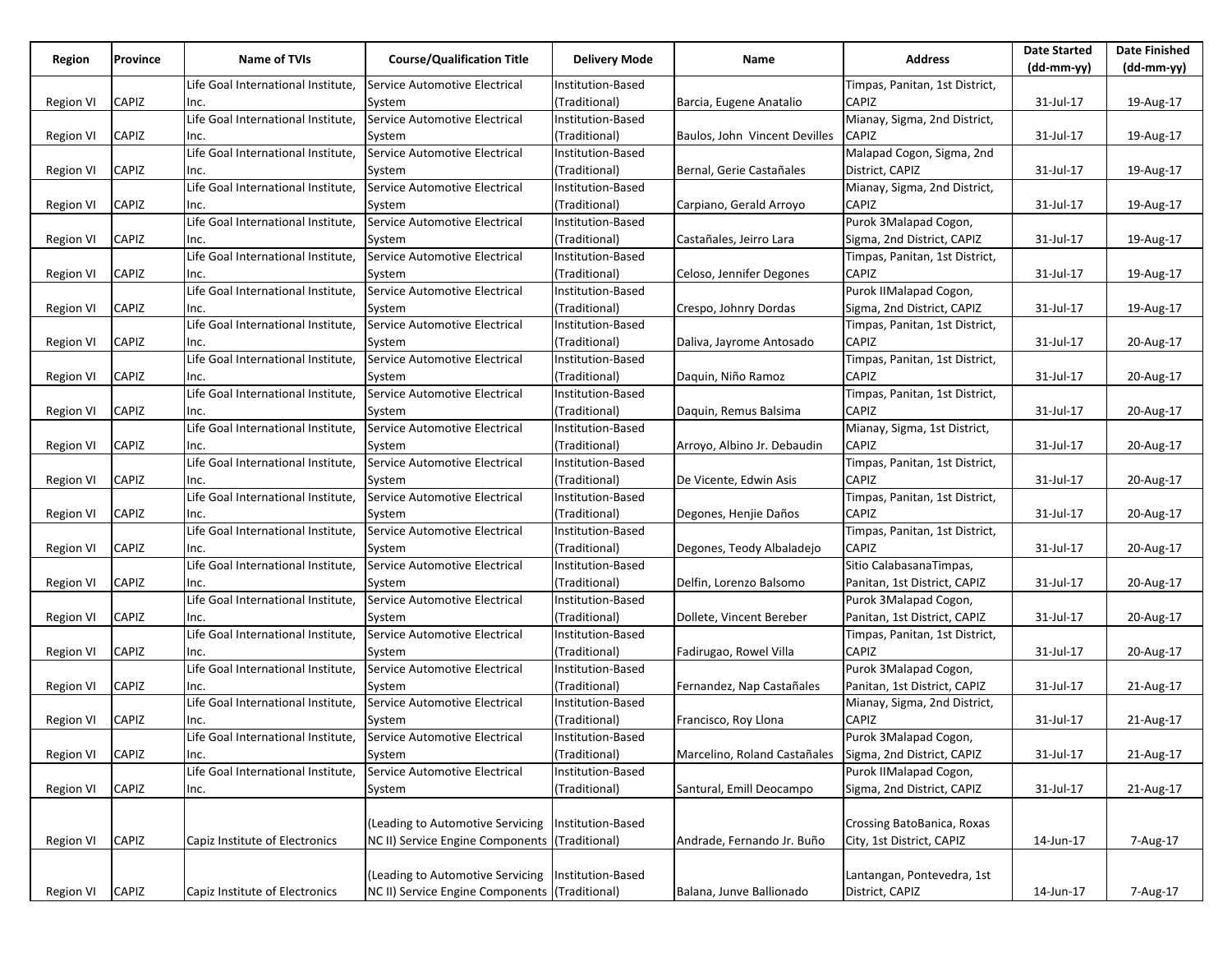| Region           | Province     | Name of TVIs                   | <b>Course/Qualification Title</b>              | <b>Delivery Mode</b>     | Name                           | Address                          | <b>Date Started</b> | <b>Date Finished</b> |
|------------------|--------------|--------------------------------|------------------------------------------------|--------------------------|--------------------------------|----------------------------------|---------------------|----------------------|
|                  |              |                                |                                                |                          |                                |                                  | (dd-mm-yy)          | (dd-mm-yy)           |
|                  |              |                                | (Leading to Automotive Servicing               | Institution-Based        |                                | Lantangan, Pontevedra, 1st       |                     |                      |
| Region VI        | CAPIZ        | Capiz Institute of Electronics | NC II) Service Engine Components (Traditional) |                          | Balana, Roque Matta            | District, CAPIZ                  | 14-Jun-17           | 7-Aug-17             |
|                  |              |                                |                                                |                          |                                |                                  |                     |                      |
|                  |              |                                | (Leading to Automotive Servicing               | Institution-Based        |                                | Lantangan, Pontevedra, 1st       |                     |                      |
| <b>Region VI</b> | CAPIZ        | Capiz Institute of Electronics | NC II) Service Engine Components (Traditional) |                          | Bolaño, Romel Balana           | District, CAPIZ                  | 14-Jun-17           | 7-Aug-17             |
|                  |              |                                |                                                |                          |                                |                                  |                     |                      |
|                  |              |                                | (Leading to Automotive Servicing               | Institution-Based        |                                | Lantangan, Pontevedra, 1st       |                     |                      |
| <b>Region VI</b> | CAPIZ        | Capiz Institute of Electronics | NC II) Service Engine Components (Traditional) |                          | Dadivas, John Errol Balana     | District, CAPIZ                  | 14-Jun-17           | 7-Aug-17             |
|                  |              |                                |                                                |                          |                                |                                  |                     |                      |
|                  |              |                                |                                                |                          |                                | Lantangan                        |                     |                      |
|                  |              |                                | (Leading to Automotive Servicing               | Institution-Based        |                                | TugbunganLantangan,              |                     |                      |
| Region VI        | CAPIZ        | Capiz Institute of Electronics | NC II) Service Engine Components (Traditional) |                          | Detaro, Daryl Cabayao          | Pontevedra, 1st District, CAPIZ  | 14-Jun-17           | 7-Aug-17             |
|                  |              |                                |                                                |                          |                                |                                  |                     |                      |
|                  |              |                                | (Leading to Automotive Servicing               | Institution-Based        |                                | Jamindan Pasol-o, Jamindan,      |                     |                      |
| <b>Region VI</b> | <b>CAPIZ</b> | Capiz Institute of Electronics | NC II) Service Engine Components (Traditional) |                          | Hari-on, Jea Mae Silvestre     | 2nd District, CAPIZ              | 14-Jun-17           | 7-Aug-17             |
|                  |              |                                |                                                |                          |                                |                                  |                     |                      |
|                  |              |                                | (Leading to Automotive Servicing               | Institution-Based        |                                | Jamindan Pasol-o, Jamindan,      |                     |                      |
| <b>Region VI</b> | CAPIZ        | Capiz Institute of Electronics | NC II) Service Engine Components (Traditional) |                          | Hari-on, Jesa Silvestre        | 2nd District, CAPIZ              | 14-Jun-17           | 7-Aug-17             |
|                  |              |                                |                                                |                          |                                |                                  |                     |                      |
|                  |              |                                | (Leading to Automotive Servicing               | Institution-Based        |                                | Hanglid, Pres. Roxas, 1st        |                     |                      |
| <b>Region VI</b> | CAPIZ        | Capiz Institute of Electronics | NC II) Service Engine Components (Traditional) |                          | Hari-on, Jonel Raymundo        | District, CAPIZ                  | 14-Jun-17           | 7-Aug-17             |
|                  |              |                                |                                                |                          |                                |                                  |                     |                      |
|                  |              |                                | (Leading to Automotive Servicing               | Institution-Based        |                                | Jamindan Pasol-o, Jamindan,      |                     |                      |
| <b>Region VI</b> | CAPIZ        | Capiz Institute of Electronics | NC II) Service Engine Components (Traditional) |                          | Legarda, Sioren Candelario     | 2nd District, CAPIZ              | 14-Jun-17           | 7-Aug-17             |
|                  |              |                                |                                                |                          |                                |                                  |                     |                      |
|                  |              |                                | (Leading to Automotive Servicing               | <b>Institution-Based</b> |                                | Lawaan St. Tiza, Roxas City, 1st |                     |                      |
| <b>Region VI</b> | CAPIZ        | Capiz Institute of Electronics | NC II) Service Engine Components (Traditional) |                          | Medina, Kerhsner Molo          | District, CAPIZ                  | 14-Jun-17           | 7-Aug-17             |
|                  |              |                                |                                                |                          |                                |                                  |                     |                      |
|                  |              |                                | (Leading to Automotive Servicing               | Institution-Based        |                                | Lantangan, Pontevedra, 1st       |                     |                      |
| <b>Region VI</b> | CAPIZ        | Capiz Institute of Electronics | NC II) Service Engine Components (Traditional) |                          | Mijares, Belmory Brillantes    | District, CAPIZ                  | 14-Jun-17           | 7-Aug-17             |
|                  |              |                                | (Leading to Automotive Servicing               | Institution-Based        |                                | Jamindan Pasol-o, Jamindan,      |                     |                      |
| <b>Region VI</b> | CAPIZ        | Capiz Institute of Electronics | NC II) Service Engine Components (Traditional) |                          | Silvestre, Reyne Villa         | 2nd District, CAPIZ              | 14-Jun-17           | 7-Aug-17             |
|                  |              |                                |                                                |                          |                                |                                  |                     |                      |
|                  |              |                                | (Leading to Automotive Servicing               | Institution-Based        |                                | Jamindan Pasol-o, Jamindan,      |                     |                      |
| Region VI        | CAPIZ        | Capiz Institute of Electronics | NC II) Service Engine Components (Traditional) |                          | Villar, Geronimo Jr. Silvestre | 2nd District, CAPIZ              | 14-Jun-17           | 7-Aug-17             |
|                  |              |                                |                                                | Institution-Based        |                                | Banica, Panay, 1st District,     |                     |                      |
| Region VI        | <b>CAPIZ</b> | Capiz Institute of Electronics | Service Powertrain Components                  | (Traditional)            | Agoja, Mack Randy Berrey       | CAPIZ                            | 6-Jul-17            | 18-Sep-17            |
|                  |              |                                |                                                | Institution-Based        |                                | Bantique, Panay, 1st District,   |                     |                      |
| Region VI        | <b>CAPIZ</b> | Capiz Institute of Electronics | Service Powertrain Components                  | (Traditional)            | Albos, Elmar Besana            | CAPIZ                            | $6$ -Jul-17         | 18-Sep-17            |
|                  |              |                                |                                                | Institution-Based        |                                | Binuntucan, Panay, 1st           |                     |                      |
| <b>Region VI</b> | <b>CAPIZ</b> | Capiz Institute of Electronics | Service Powertrain Components                  | (Traditional)            | Badoles, Rowel Dela Cruz       | District, CAPIZ                  | 6-Jul-17            | 18-Sep-17            |
|                  |              |                                |                                                | Institution-Based        |                                | Lantangan, Roxas City, 1st       |                     |                      |
| <b>Region VI</b> | CAPIZ        | Capiz Institute of Electronics | Service Powertrain Components                  | (Traditional)            | Balana, Roque Matta            | District, CAPIZ                  | 6-Jul-17            | 18-Sep-17            |
|                  |              |                                |                                                | Institution-Based        |                                | Lanot, Roxas City, 1st District, |                     |                      |
| <b>Region VI</b> | <b>CAPIZ</b> | Capiz Institute of Electronics | Service Powertrain Components                  | (Traditional)            | Balbino, Benjie De Juan        | <b>CAPIZ</b>                     | 6-Jul-17            | 18-Sep-17            |
|                  |              |                                |                                                | Institution-Based        |                                | Lanot, Roxas City, 1st District, |                     |                      |
| Region VI        | <b>CAPIZ</b> | Capiz Institute of Electronics | Service Powertrain Components                  | (Traditional)            | Balbino, Gerald Bornales       | CAPIZ                            | 6-Jul-17            | 18-Sep-17            |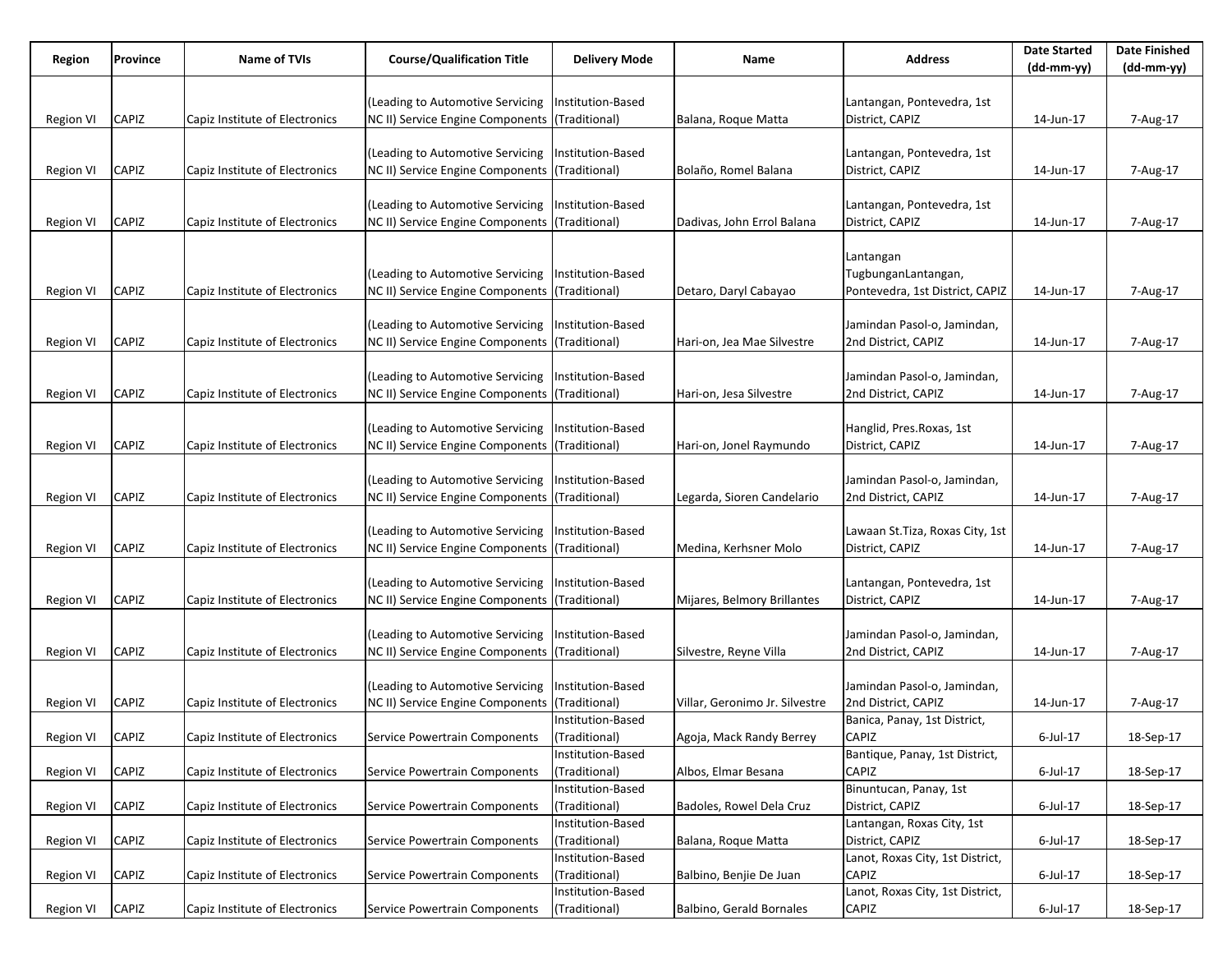| Region           | Province     | <b>Name of TVIs</b>            | <b>Course/Qualification Title</b> | <b>Delivery Mode</b> | Name                                   | <b>Address</b>                    | <b>Date Started</b><br>$(dd-mm-yy)$ | <b>Date Finished</b><br>(dd-mm-yy) |
|------------------|--------------|--------------------------------|-----------------------------------|----------------------|----------------------------------------|-----------------------------------|-------------------------------------|------------------------------------|
|                  |              |                                |                                   | Institution-Based    |                                        | Bantique, Panay, 1st District,    |                                     |                                    |
| <b>Region VI</b> | CAPIZ        | Capiz Institute of Electronics | Service Powertrain Components     | (Traditional)        | Baquilar, Ronel Udela                  | CAPIZ                             | $6$ -Jul-17                         | 18-Sep-17                          |
|                  |              |                                |                                   | Institution-Based    |                                        | Roseville HeightsXI, Roxas        |                                     |                                    |
| <b>Region VI</b> | CAPIZ        | Capiz Institute of Electronics | Service Powertrain Components     | (Traditional)        | Bofill, Carlo De Juan                  | City, 1st District, CAPIZ         | $6$ -Jul-17                         | 18-Sep-17                          |
|                  |              |                                |                                   | Institution-Based    |                                        | Roseville HeightsXI, Roxas        |                                     |                                    |
|                  |              |                                |                                   |                      |                                        |                                   |                                     |                                    |
| <b>Region VI</b> | CAPIZ        | Capiz Institute of Electronics | Service Powertrain Components     | (Traditional)        | Bofill, Sammen Motita                  | City, 1st District, CAPIZ         | $6$ -Jul-17                         | 18-Sep-17                          |
|                  |              |                                |                                   | Institution-Based    |                                        | Roseville HeightsXI, Roxas        |                                     |                                    |
| <b>Region VI</b> | CAPIZ        | Capiz Institute of Electronics | Service Powertrain Components     | (Traditional)        | Buñi, Rommel Baquilar                  | City, 1st District, CAPIZ         | $6$ -Jul-17                         | 18-Sep-17                          |
|                  |              |                                |                                   | Institution-Based    | Custodio, John Brian                   | Ambilay, Panitan, 1st District,   |                                     |                                    |
| <b>Region VI</b> | CAPIZ        | Capiz Institute of Electronics | Service Powertrain Components     | (Traditional)        | Escasulatan                            | CAPIZ                             | $6$ -Jul-17                         | 18-Sep-17                          |
|                  |              |                                |                                   | Institution-Based    |                                        | Lantangan, Pontevedra, 1st        |                                     |                                    |
| <b>Region VI</b> | CAPIZ        | Capiz Institute of Electronics | Service Powertrain Components     | (Traditional)        | Dadivas, John Errol Balana             | District, CAPIZ                   | $6$ -Jul-17                         | 18-Sep-17                          |
|                  |              |                                |                                   |                      |                                        |                                   |                                     |                                    |
|                  |              |                                |                                   | Institution-Based    |                                        | 5802Lantangan, Pontevedra,        |                                     |                                    |
| <b>Region VI</b> | CAPIZ        | Capiz Institute of Electronics | Service Powertrain Components     | (Traditional)        | Detaro, Daryl Cabayao                  | 1st District, CAPIZ               | $6$ -Jul-17                         | 18-Sep-17                          |
|                  |              |                                |                                   | Institution-Based    |                                        | Roseville HeightsXI, Roxas        |                                     |                                    |
| <b>Region VI</b> | CAPIZ        | Capiz Institute of Electronics | Service Powertrain Components     | (Traditional)        | Dialing, EJ Eliorante                  | City, 1st District, CAPIZ         | $6$ -Jul-17                         | 18-Sep-17                          |
|                  |              |                                |                                   | Institution-Based    |                                        | Banica, Roxas City, 1st District, |                                     |                                    |
| <b>Region VI</b> | CAPIZ        | Capiz Institute of Electronics | Service Powertrain Components     | (Traditional)        | Facto, Lorence Francisco               | CAPIZ                             | $6$ -Jul-17                         | 18-Sep-17                          |
|                  |              |                                |                                   | Institution-Based    |                                        | Bahit, Panay, 1st District,       |                                     |                                    |
| <b>Region VI</b> | CAPIZ        | Capiz Institute of Electronics | Service Powertrain Components     | (Traditional)        | Garrate, Jeremy Celoso                 | CAPIZ                             | $6$ -Jul-17                         | 18-Sep-17                          |
|                  |              |                                |                                   | Institution-Based    |                                        | Lantangan, Pontevedra, 1st        |                                     |                                    |
| <b>Region VI</b> | CAPIZ        | Capiz Institute of Electronics | Service Powertrain Components     | (Traditional)        | Hari-on, Jesa Silvestre                | District, CAPIZ                   | $6$ -Jul-17                         | 18-Sep-17                          |
|                  |              |                                |                                   | Institution-Based    |                                        | Milibili, Roxas City, 1st         |                                     |                                    |
| <b>Region VI</b> | CAPIZ        | Capiz Institute of Electronics | Service Powertrain Components     | (Traditional)        | Legarda, Sioren Candelario             | District, CAPIZ                   | $6$ -Jul-17                         | 18-Sep-17                          |
|                  |              |                                |                                   | Institution-Based    |                                        | Lantangan, Pontevedra, 1st        |                                     |                                    |
| <b>Region VI</b> | CAPIZ        | Capiz Institute of Electronics | Service Powertrain Components     | (Traditional)        | Mijares, Belmory Brillantes            | District, CAPIZ                   | $6$ -Jul-17                         | 18-Sep-17                          |
|                  |              |                                |                                   |                      |                                        |                                   |                                     |                                    |
|                  |              |                                |                                   | Institution-Based    |                                        | Pob. RedlandLawaan, Roxas         |                                     |                                    |
| <b>Region VI</b> | CAPIZ        | Capiz Institute of Electronics | Service Powertrain Components     | (Traditional)        | Peñalosa, Fred Jhon Buenafe            | City, 1st District, CAPIZ         | $6$ -Jul-17                         | 18-Sep-17                          |
|                  |              |                                |                                   | Institution-Based    |                                        | Roseville HeightsXI, Roxas        |                                     |                                    |
| <b>Region VI</b> | CAPIZ        | Capiz Institute of Electronics | Service Powertrain Components     | (Traditional)        | Remegio, Ernie John Gavin              | City, 1st District, CAPIZ         | $6$ -Jul-17                         | 18-Sep-17                          |
|                  |              |                                |                                   | Institution-Based    |                                        | Mansion RoadXI, Roxas City,       |                                     |                                    |
| <b>Region VI</b> | CAPIZ        | Capiz Institute of Electronics | Service Powertrain Components     | (Traditional)        | Toribio, Ryan Teodore                  | 1st District, CAPIZ               | $6$ -Jul-17                         | 18-Sep-17                          |
|                  |              |                                |                                   | Institution-Based    |                                        | Lanot, Roxas City, 1st District,  |                                     |                                    |
| <b>Region VI</b> | CAPIZ        | Capiz Institute of Electronics | Service Powertrain Components     | (Traditional)        | Varnal, Michael Sarceno                | CAPIZ                             | $6$ -Jul-17                         | 18-Sep-17                          |
|                  |              |                                |                                   | Institution-Based    |                                        | Tabuc, Panay, 1st District,       |                                     |                                    |
|                  | <b>CAPIZ</b> | Capiz Institute of Electronics |                                   | (Traditional)        |                                        | CAPIZ                             | $6$ -Jul-17                         |                                    |
| <b>Region VI</b> |              |                                | Service Powertrain Components     |                      | Vergara, Isidro Baquilar               | Lanot, Roxas City, 1st District,  |                                     | 18-Sep-17                          |
|                  |              | Capiz Institute of Electronics |                                   | Institution-Based    |                                        |                                   | $6$ -Jul-17                         |                                    |
| <b>Region VI</b> | CAPIZ        |                                | Service Powertrain Components     | (Traditional)        | Villar, Geronimo Jr. Silvestre         | CAPIZ                             |                                     | 18-Sep-17                          |
|                  |              |                                | Service Automotive Electrical     | Institution-Based    |                                        | Lanot, Roxas City, 1st District,  |                                     |                                    |
| <b>Region VI</b> | CAPIZ        | Capiz Institute of Electronics | System                            | (Traditional)        | Amores, Aaron Jr. Villanueva           | CAPIZ                             | 27-Jul-17                           | 10-Sep-17                          |
|                  |              |                                |                                   |                      |                                        |                                   |                                     |                                    |
|                  |              |                                | Service Automotive Electrical     | Institution-Based    |                                        | TugbunganLantangan,               |                                     |                                    |
| <b>Region VI</b> | CAPIZ        | Capiz Institute of Electronics | System                            | (Traditional)        | Balana, Jun Ballonado                  | Pontevedra, 1st District, CAPIZ   | 27-Jul-17                           | 10-Sep-17                          |
|                  |              |                                | Service Automotive Electrical     | Institution-Based    |                                        | Lantangan, Pontevedra, 1st        |                                     |                                    |
| <b>Region VI</b> | CAPIZ        | Capiz Institute of Electronics | System                            | (Traditional)        | Balana, Junve Ballonado                | District, CAPIZ                   | 27-Jul-17                           | 10-Sep-17                          |
|                  |              |                                | Service Automotive Electrical     | Institution-Based    |                                        | Lanot, Roxas City, 1st District,  |                                     |                                    |
| Region VI        | CAPIZ        | Capiz Institute of Electronics | System                            | (Traditional)        | Ballera, Marc Christian Ladrillo CAPIZ |                                   | 27-Jul-17                           | 10-Sep-17                          |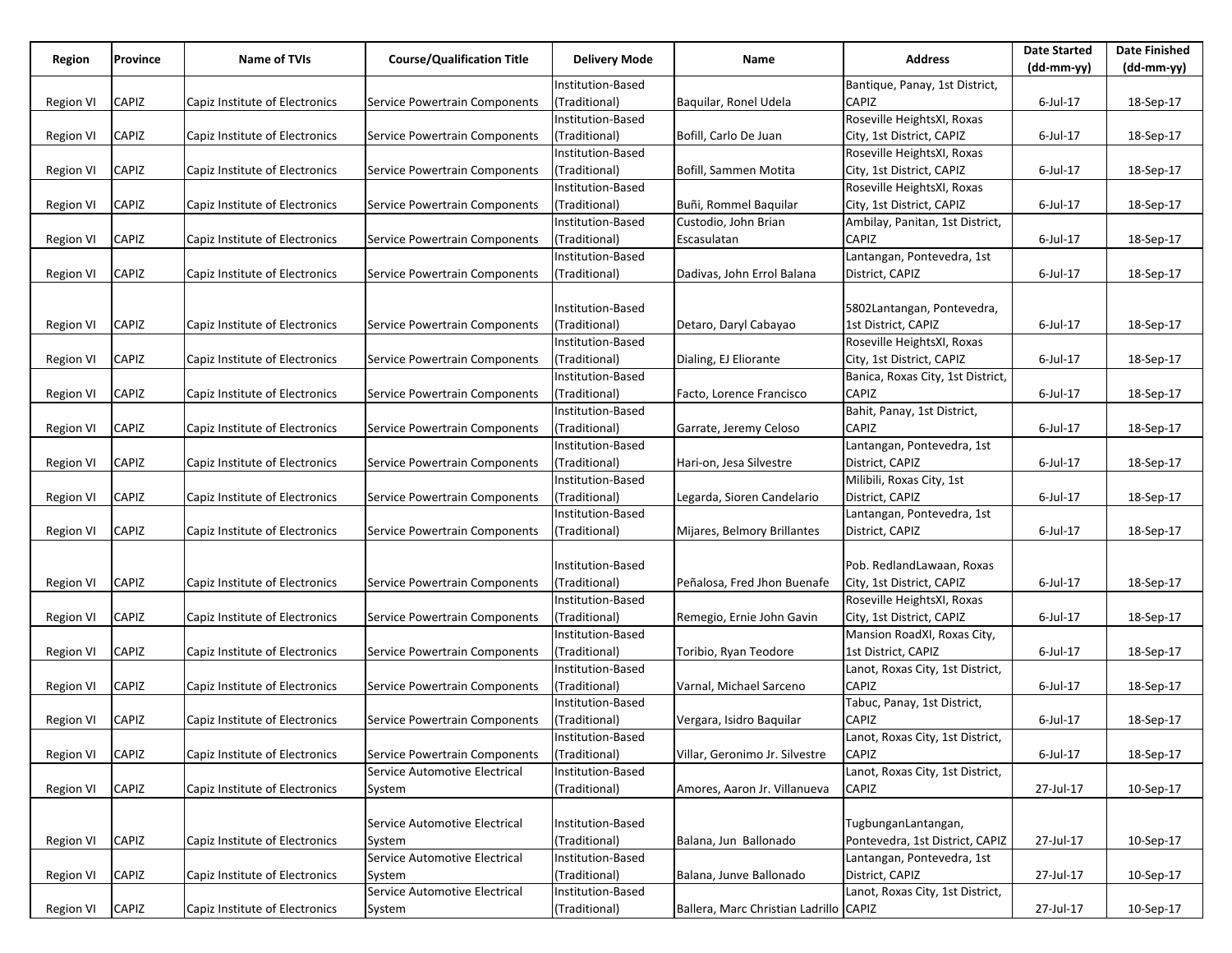| Lantangan, Pontevedra, 1st<br>Service Automotive Electrical<br>Institution-Based<br>CAPIZ<br>(Traditional)<br>Bigcas, Julieross Climaco<br>District, CAPIZ<br>27-Jul-17<br>10-Sep-17<br><b>Region VI</b><br>Capiz Institute of Electronics<br>System<br>Service Automotive Electrical<br>Institution-Based<br>Lantangan, Pontevedra, 1st<br>Capiz Institute of Electronics<br>District, CAPIZ<br><b>Region VI</b><br>CAPIZ<br>(Traditional)<br>Bolaño, Romel Balana<br>27-Jul-17<br>10-Sep-17<br>System<br>Service Automotive Electrical<br>Institution-Based<br>Lantangan, Pontevedra, 1st<br>CAPIZ<br>Capiz Institute of Electronics<br>(Traditional)<br>District, CAPIZ<br>27-Jul-17<br>10-Sep-17<br><b>Region VI</b><br>Coratcho, Japoll Valdez<br>System<br>Service Automotive Electrical<br>Institution-Based<br>Lantangan, Pontevedra, 1st<br>CAPIZ<br>Capiz Institute of Electronics<br>(Traditional)<br>Datar, Nef Jefferson Militar<br>District, CAPIZ<br>27-Jul-17<br>10-Sep-17<br><b>Region VI</b><br>System<br>Service Automotive Electrical<br>Institution-Based<br>TugbunganLantangan,<br>CAPIZ<br>Capiz Institute of Electronics<br>(Traditional)<br>Pontevedra, 1st District, CAPIZ<br>27-Jul-17<br>10-Sep-17<br><b>Region VI</b><br>Duello, Mark Balana<br>System<br>Service Automotive Electrical<br>Institution-Based<br>Capagao, Panitan, 1st District,<br><b>CAPIZ</b><br>CAPIZ<br>Capiz Institute of Electronics<br>(Traditional)<br>27-Jul-17<br>10-Sep-17<br><b>Region VI</b><br>System<br>Duron, Jay Enoslay<br>Hanglid, Pres. Roxas, 1st<br>Service Automotive Electrical<br>Institution-Based<br>CAPIZ<br>Capiz Institute of Electronics<br>(Traditional)<br>District, CAPIZ<br>27-Jul-17<br>10-Sep-17<br><b>Region VI</b><br>Hari-on, Jonel Raymundo<br>System<br>DatilesTanque, Roxas City, 1st<br>Service Automotive Electrical<br>Institution-Based<br>CAPIZ<br>Capiz Institute of Electronics<br>(Traditional)<br>District, CAPIZ<br>27-Jul-17<br>10-Sep-17<br><b>Region VI</b><br>Imam, Dale Arcangeles<br>System<br>Institution-Based<br>1214Bayot Drive, Roxas City,<br>Service Automotive Electrical<br>CAPIZ<br>Capiz Institute of Electronics<br>(Traditional)<br>Jamora, Levy Jr. Obuyes<br>1st District, CAPIZ<br>27-Jul-17<br>10-Sep-17<br><b>Region VI</b><br>System<br>Rizal, Pontevedra, 1st District,<br>Service Automotive Electrical<br>Institution-Based<br>CAPIZ<br>Capiz Institute of Electronics<br>(Traditional)<br>Jimenez, Efraim Damsani<br><b>CAPIZ</b><br><b>Region VI</b><br>27-Jul-17<br>10-Sep-17<br>System<br>Service Automotive Electrical<br>Institution-Based<br>Timpas, Panitan, 1st District,<br>CAPIZ<br>Capiz Institute of Electronics<br>(Traditional)<br><b>CAPIZ</b><br>27-Jul-17<br>10-Sep-17<br>Region VI<br>Laurio, Mikael Kim Celoso<br>System<br>Sitio TugbunganLantangan,<br>Service Automotive Electrical<br>Institution-Based<br>CAPIZ<br>Capiz Institute of Electronics<br>(Traditional)<br>27-Jul-17<br>Matta, Ronald Tambong<br>Pontevedra, 1st District, CAPIZ<br>10-Sep-17<br><b>Region VI</b><br>System<br>Institution-Based<br>Service Automotive Electrical<br>Lantangan, Pontevedra, 1st<br>CAPIZ<br>Capiz Institute of Electronics<br>(Traditional)<br>District, CAPIZ<br>27-Jul-17<br>10-Sep-17<br><b>Region VI</b><br>Meyer, Lino Bergancia<br>System<br><b>Institution-Based</b><br>Orap-Orap, Roland Dave<br>Capriche II St. Tanque, Roxas<br>Service Automotive Electrical<br>CAPIZ<br>Capiz Institute of Electronics<br>(Traditional)<br>City, 1st District, CAPIZ<br>27-Jul-17<br>10-Sep-17<br><b>Region VI</b><br>Bernada<br>System<br>Service Automotive Electrical<br>Institution-Based<br>TanzaPanay, Roxas City, 1st<br>CAPIZ<br>Capiz Institute of Electronics<br>(Traditional)<br>Retita, Randolf Calinao<br>District, CAPIZ<br>27-Jul-17<br>10-Sep-17<br><b>Region VI</b><br>System<br>1374 Roseville HeightsXI,<br>Service Automotive Electrical<br>Institution-Based<br>CAPIZ<br>Capiz Institute of Electronics<br>(Traditional)<br>Roxas City, 1st District, CAPIZ<br>27-Jul-17<br>10-Sep-17<br><b>Region VI</b><br>Solidum, John Lester Donado<br>System<br>Service Automotive Electrical<br>Institution-Based<br>Lantangan, Pontevedra, 1st<br>CAPIZ<br>Capiz Institute of Electronics<br>(Traditional)<br>Tambong, Archie Dorado<br>District, CAPIZ<br>27-Jul-17<br>10-Sep-17<br><b>Region VI</b><br>System<br>Lanot, Roxas City, 1st District,<br>Service Automotive Electrical<br>Institution-Based<br>CAPIZ<br>Capiz Institute of Electronics<br>(Traditional)<br><b>CAPIZ</b><br>27-Jul-17<br>10-Sep-17<br><b>Region VI</b><br>System<br>Vasquez, Jestony Sulit<br>Service Automotive Electrical<br>Institution-Based<br>Roseville HeightsXI, Roxas<br>CAPIZ<br>Capiz Institute of Electronics<br>(Traditional)<br>City, 1st District, CAPIZ<br>27-Jul-17<br><b>Region VI</b><br>Laurente, Jeffrey Colas<br>24-Sep-17<br>System<br>Life Goal International Institute<br>Mianay, Sigma, 2nd District,<br><b>CAPIZ</b><br>CAPIZ<br>31-Jul-17<br><b>Region VI</b><br><b>Entrepreneurship Training</b><br>Community-Based<br>Ambrosio, Rio Ambo-an<br>31-Jul-17<br>Inc.<br>Purok 3Malapad Cogon,<br>Life Goal International Institute<br>Sigma, 2nd District, CAPIZ<br>CAPIZ<br><b>Entrepreneurship Training</b><br>Community-Based<br>Aranas, Laurent Kim Daquin<br>31-Jul-17<br>31-Jul-17<br><b>Region VI</b><br>Inc.<br>Life Goal International Institute<br>Mianay, Sigma, 2nd District, | Region           | Province | Name of TVIs | <b>Course/Qualification Title</b> | Delivery Mode   | Name                      | <b>Address</b> | <b>Date Started</b> | <b>Date Finished</b> |
|-------------------------------------------------------------------------------------------------------------------------------------------------------------------------------------------------------------------------------------------------------------------------------------------------------------------------------------------------------------------------------------------------------------------------------------------------------------------------------------------------------------------------------------------------------------------------------------------------------------------------------------------------------------------------------------------------------------------------------------------------------------------------------------------------------------------------------------------------------------------------------------------------------------------------------------------------------------------------------------------------------------------------------------------------------------------------------------------------------------------------------------------------------------------------------------------------------------------------------------------------------------------------------------------------------------------------------------------------------------------------------------------------------------------------------------------------------------------------------------------------------------------------------------------------------------------------------------------------------------------------------------------------------------------------------------------------------------------------------------------------------------------------------------------------------------------------------------------------------------------------------------------------------------------------------------------------------------------------------------------------------------------------------------------------------------------------------------------------------------------------------------------------------------------------------------------------------------------------------------------------------------------------------------------------------------------------------------------------------------------------------------------------------------------------------------------------------------------------------------------------------------------------------------------------------------------------------------------------------------------------------------------------------------------------------------------------------------------------------------------------------------------------------------------------------------------------------------------------------------------------------------------------------------------------------------------------------------------------------------------------------------------------------------------------------------------------------------------------------------------------------------------------------------------------------------------------------------------------------------------------------------------------------------------------------------------------------------------------------------------------------------------------------------------------------------------------------------------------------------------------------------------------------------------------------------------------------------------------------------------------------------------------------------------------------------------------------------------------------------------------------------------------------------------------------------------------------------------------------------------------------------------------------------------------------------------------------------------------------------------------------------------------------------------------------------------------------------------------------------------------------------------------------------------------------------------------------------------------------------------------------------------------------------------------------------------------------------------------------------------------------------------------------------------------------------------------------------------------------------------------------------------------------------------------------------------------------------------------------------------------------------------------------------------------------------------------------------------------------------------------------------------------------------------------------------------------------------------------------------------------------------------------------------------------------------------------------------------------------------------------------------------------------------------------------------------------------------------------------------------------------------------------------------------------------------------------------------------------------------------------------------------------------------------------------------------------------------------------------------------------------------------------------------------------------------------------------------------------------------------------------------|------------------|----------|--------------|-----------------------------------|-----------------|---------------------------|----------------|---------------------|----------------------|
|                                                                                                                                                                                                                                                                                                                                                                                                                                                                                                                                                                                                                                                                                                                                                                                                                                                                                                                                                                                                                                                                                                                                                                                                                                                                                                                                                                                                                                                                                                                                                                                                                                                                                                                                                                                                                                                                                                                                                                                                                                                                                                                                                                                                                                                                                                                                                                                                                                                                                                                                                                                                                                                                                                                                                                                                                                                                                                                                                                                                                                                                                                                                                                                                                                                                                                                                                                                                                                                                                                                                                                                                                                                                                                                                                                                                                                                                                                                                                                                                                                                                                                                                                                                                                                                                                                                                                                                                                                                                                                                                                                                                                                                                                                                                                                                                                                                                                                                                                                                                                                                                                                                                                                                                                                                                                                                                                                                                                                                                                                             |                  |          |              |                                   |                 |                           |                | (dd-mm-yy)          | $(dd-mm-yy)$         |
|                                                                                                                                                                                                                                                                                                                                                                                                                                                                                                                                                                                                                                                                                                                                                                                                                                                                                                                                                                                                                                                                                                                                                                                                                                                                                                                                                                                                                                                                                                                                                                                                                                                                                                                                                                                                                                                                                                                                                                                                                                                                                                                                                                                                                                                                                                                                                                                                                                                                                                                                                                                                                                                                                                                                                                                                                                                                                                                                                                                                                                                                                                                                                                                                                                                                                                                                                                                                                                                                                                                                                                                                                                                                                                                                                                                                                                                                                                                                                                                                                                                                                                                                                                                                                                                                                                                                                                                                                                                                                                                                                                                                                                                                                                                                                                                                                                                                                                                                                                                                                                                                                                                                                                                                                                                                                                                                                                                                                                                                                                             |                  |          |              |                                   |                 |                           |                |                     |                      |
|                                                                                                                                                                                                                                                                                                                                                                                                                                                                                                                                                                                                                                                                                                                                                                                                                                                                                                                                                                                                                                                                                                                                                                                                                                                                                                                                                                                                                                                                                                                                                                                                                                                                                                                                                                                                                                                                                                                                                                                                                                                                                                                                                                                                                                                                                                                                                                                                                                                                                                                                                                                                                                                                                                                                                                                                                                                                                                                                                                                                                                                                                                                                                                                                                                                                                                                                                                                                                                                                                                                                                                                                                                                                                                                                                                                                                                                                                                                                                                                                                                                                                                                                                                                                                                                                                                                                                                                                                                                                                                                                                                                                                                                                                                                                                                                                                                                                                                                                                                                                                                                                                                                                                                                                                                                                                                                                                                                                                                                                                                             |                  |          |              |                                   |                 |                           |                |                     |                      |
|                                                                                                                                                                                                                                                                                                                                                                                                                                                                                                                                                                                                                                                                                                                                                                                                                                                                                                                                                                                                                                                                                                                                                                                                                                                                                                                                                                                                                                                                                                                                                                                                                                                                                                                                                                                                                                                                                                                                                                                                                                                                                                                                                                                                                                                                                                                                                                                                                                                                                                                                                                                                                                                                                                                                                                                                                                                                                                                                                                                                                                                                                                                                                                                                                                                                                                                                                                                                                                                                                                                                                                                                                                                                                                                                                                                                                                                                                                                                                                                                                                                                                                                                                                                                                                                                                                                                                                                                                                                                                                                                                                                                                                                                                                                                                                                                                                                                                                                                                                                                                                                                                                                                                                                                                                                                                                                                                                                                                                                                                                             |                  |          |              |                                   |                 |                           |                |                     |                      |
|                                                                                                                                                                                                                                                                                                                                                                                                                                                                                                                                                                                                                                                                                                                                                                                                                                                                                                                                                                                                                                                                                                                                                                                                                                                                                                                                                                                                                                                                                                                                                                                                                                                                                                                                                                                                                                                                                                                                                                                                                                                                                                                                                                                                                                                                                                                                                                                                                                                                                                                                                                                                                                                                                                                                                                                                                                                                                                                                                                                                                                                                                                                                                                                                                                                                                                                                                                                                                                                                                                                                                                                                                                                                                                                                                                                                                                                                                                                                                                                                                                                                                                                                                                                                                                                                                                                                                                                                                                                                                                                                                                                                                                                                                                                                                                                                                                                                                                                                                                                                                                                                                                                                                                                                                                                                                                                                                                                                                                                                                                             |                  |          |              |                                   |                 |                           |                |                     |                      |
|                                                                                                                                                                                                                                                                                                                                                                                                                                                                                                                                                                                                                                                                                                                                                                                                                                                                                                                                                                                                                                                                                                                                                                                                                                                                                                                                                                                                                                                                                                                                                                                                                                                                                                                                                                                                                                                                                                                                                                                                                                                                                                                                                                                                                                                                                                                                                                                                                                                                                                                                                                                                                                                                                                                                                                                                                                                                                                                                                                                                                                                                                                                                                                                                                                                                                                                                                                                                                                                                                                                                                                                                                                                                                                                                                                                                                                                                                                                                                                                                                                                                                                                                                                                                                                                                                                                                                                                                                                                                                                                                                                                                                                                                                                                                                                                                                                                                                                                                                                                                                                                                                                                                                                                                                                                                                                                                                                                                                                                                                                             |                  |          |              |                                   |                 |                           |                |                     |                      |
|                                                                                                                                                                                                                                                                                                                                                                                                                                                                                                                                                                                                                                                                                                                                                                                                                                                                                                                                                                                                                                                                                                                                                                                                                                                                                                                                                                                                                                                                                                                                                                                                                                                                                                                                                                                                                                                                                                                                                                                                                                                                                                                                                                                                                                                                                                                                                                                                                                                                                                                                                                                                                                                                                                                                                                                                                                                                                                                                                                                                                                                                                                                                                                                                                                                                                                                                                                                                                                                                                                                                                                                                                                                                                                                                                                                                                                                                                                                                                                                                                                                                                                                                                                                                                                                                                                                                                                                                                                                                                                                                                                                                                                                                                                                                                                                                                                                                                                                                                                                                                                                                                                                                                                                                                                                                                                                                                                                                                                                                                                             |                  |          |              |                                   |                 |                           |                |                     |                      |
|                                                                                                                                                                                                                                                                                                                                                                                                                                                                                                                                                                                                                                                                                                                                                                                                                                                                                                                                                                                                                                                                                                                                                                                                                                                                                                                                                                                                                                                                                                                                                                                                                                                                                                                                                                                                                                                                                                                                                                                                                                                                                                                                                                                                                                                                                                                                                                                                                                                                                                                                                                                                                                                                                                                                                                                                                                                                                                                                                                                                                                                                                                                                                                                                                                                                                                                                                                                                                                                                                                                                                                                                                                                                                                                                                                                                                                                                                                                                                                                                                                                                                                                                                                                                                                                                                                                                                                                                                                                                                                                                                                                                                                                                                                                                                                                                                                                                                                                                                                                                                                                                                                                                                                                                                                                                                                                                                                                                                                                                                                             |                  |          |              |                                   |                 |                           |                |                     |                      |
|                                                                                                                                                                                                                                                                                                                                                                                                                                                                                                                                                                                                                                                                                                                                                                                                                                                                                                                                                                                                                                                                                                                                                                                                                                                                                                                                                                                                                                                                                                                                                                                                                                                                                                                                                                                                                                                                                                                                                                                                                                                                                                                                                                                                                                                                                                                                                                                                                                                                                                                                                                                                                                                                                                                                                                                                                                                                                                                                                                                                                                                                                                                                                                                                                                                                                                                                                                                                                                                                                                                                                                                                                                                                                                                                                                                                                                                                                                                                                                                                                                                                                                                                                                                                                                                                                                                                                                                                                                                                                                                                                                                                                                                                                                                                                                                                                                                                                                                                                                                                                                                                                                                                                                                                                                                                                                                                                                                                                                                                                                             |                  |          |              |                                   |                 |                           |                |                     |                      |
|                                                                                                                                                                                                                                                                                                                                                                                                                                                                                                                                                                                                                                                                                                                                                                                                                                                                                                                                                                                                                                                                                                                                                                                                                                                                                                                                                                                                                                                                                                                                                                                                                                                                                                                                                                                                                                                                                                                                                                                                                                                                                                                                                                                                                                                                                                                                                                                                                                                                                                                                                                                                                                                                                                                                                                                                                                                                                                                                                                                                                                                                                                                                                                                                                                                                                                                                                                                                                                                                                                                                                                                                                                                                                                                                                                                                                                                                                                                                                                                                                                                                                                                                                                                                                                                                                                                                                                                                                                                                                                                                                                                                                                                                                                                                                                                                                                                                                                                                                                                                                                                                                                                                                                                                                                                                                                                                                                                                                                                                                                             |                  |          |              |                                   |                 |                           |                |                     |                      |
|                                                                                                                                                                                                                                                                                                                                                                                                                                                                                                                                                                                                                                                                                                                                                                                                                                                                                                                                                                                                                                                                                                                                                                                                                                                                                                                                                                                                                                                                                                                                                                                                                                                                                                                                                                                                                                                                                                                                                                                                                                                                                                                                                                                                                                                                                                                                                                                                                                                                                                                                                                                                                                                                                                                                                                                                                                                                                                                                                                                                                                                                                                                                                                                                                                                                                                                                                                                                                                                                                                                                                                                                                                                                                                                                                                                                                                                                                                                                                                                                                                                                                                                                                                                                                                                                                                                                                                                                                                                                                                                                                                                                                                                                                                                                                                                                                                                                                                                                                                                                                                                                                                                                                                                                                                                                                                                                                                                                                                                                                                             |                  |          |              |                                   |                 |                           |                |                     |                      |
|                                                                                                                                                                                                                                                                                                                                                                                                                                                                                                                                                                                                                                                                                                                                                                                                                                                                                                                                                                                                                                                                                                                                                                                                                                                                                                                                                                                                                                                                                                                                                                                                                                                                                                                                                                                                                                                                                                                                                                                                                                                                                                                                                                                                                                                                                                                                                                                                                                                                                                                                                                                                                                                                                                                                                                                                                                                                                                                                                                                                                                                                                                                                                                                                                                                                                                                                                                                                                                                                                                                                                                                                                                                                                                                                                                                                                                                                                                                                                                                                                                                                                                                                                                                                                                                                                                                                                                                                                                                                                                                                                                                                                                                                                                                                                                                                                                                                                                                                                                                                                                                                                                                                                                                                                                                                                                                                                                                                                                                                                                             |                  |          |              |                                   |                 |                           |                |                     |                      |
|                                                                                                                                                                                                                                                                                                                                                                                                                                                                                                                                                                                                                                                                                                                                                                                                                                                                                                                                                                                                                                                                                                                                                                                                                                                                                                                                                                                                                                                                                                                                                                                                                                                                                                                                                                                                                                                                                                                                                                                                                                                                                                                                                                                                                                                                                                                                                                                                                                                                                                                                                                                                                                                                                                                                                                                                                                                                                                                                                                                                                                                                                                                                                                                                                                                                                                                                                                                                                                                                                                                                                                                                                                                                                                                                                                                                                                                                                                                                                                                                                                                                                                                                                                                                                                                                                                                                                                                                                                                                                                                                                                                                                                                                                                                                                                                                                                                                                                                                                                                                                                                                                                                                                                                                                                                                                                                                                                                                                                                                                                             |                  |          |              |                                   |                 |                           |                |                     |                      |
|                                                                                                                                                                                                                                                                                                                                                                                                                                                                                                                                                                                                                                                                                                                                                                                                                                                                                                                                                                                                                                                                                                                                                                                                                                                                                                                                                                                                                                                                                                                                                                                                                                                                                                                                                                                                                                                                                                                                                                                                                                                                                                                                                                                                                                                                                                                                                                                                                                                                                                                                                                                                                                                                                                                                                                                                                                                                                                                                                                                                                                                                                                                                                                                                                                                                                                                                                                                                                                                                                                                                                                                                                                                                                                                                                                                                                                                                                                                                                                                                                                                                                                                                                                                                                                                                                                                                                                                                                                                                                                                                                                                                                                                                                                                                                                                                                                                                                                                                                                                                                                                                                                                                                                                                                                                                                                                                                                                                                                                                                                             |                  |          |              |                                   |                 |                           |                |                     |                      |
|                                                                                                                                                                                                                                                                                                                                                                                                                                                                                                                                                                                                                                                                                                                                                                                                                                                                                                                                                                                                                                                                                                                                                                                                                                                                                                                                                                                                                                                                                                                                                                                                                                                                                                                                                                                                                                                                                                                                                                                                                                                                                                                                                                                                                                                                                                                                                                                                                                                                                                                                                                                                                                                                                                                                                                                                                                                                                                                                                                                                                                                                                                                                                                                                                                                                                                                                                                                                                                                                                                                                                                                                                                                                                                                                                                                                                                                                                                                                                                                                                                                                                                                                                                                                                                                                                                                                                                                                                                                                                                                                                                                                                                                                                                                                                                                                                                                                                                                                                                                                                                                                                                                                                                                                                                                                                                                                                                                                                                                                                                             |                  |          |              |                                   |                 |                           |                |                     |                      |
|                                                                                                                                                                                                                                                                                                                                                                                                                                                                                                                                                                                                                                                                                                                                                                                                                                                                                                                                                                                                                                                                                                                                                                                                                                                                                                                                                                                                                                                                                                                                                                                                                                                                                                                                                                                                                                                                                                                                                                                                                                                                                                                                                                                                                                                                                                                                                                                                                                                                                                                                                                                                                                                                                                                                                                                                                                                                                                                                                                                                                                                                                                                                                                                                                                                                                                                                                                                                                                                                                                                                                                                                                                                                                                                                                                                                                                                                                                                                                                                                                                                                                                                                                                                                                                                                                                                                                                                                                                                                                                                                                                                                                                                                                                                                                                                                                                                                                                                                                                                                                                                                                                                                                                                                                                                                                                                                                                                                                                                                                                             |                  |          |              |                                   |                 |                           |                |                     |                      |
|                                                                                                                                                                                                                                                                                                                                                                                                                                                                                                                                                                                                                                                                                                                                                                                                                                                                                                                                                                                                                                                                                                                                                                                                                                                                                                                                                                                                                                                                                                                                                                                                                                                                                                                                                                                                                                                                                                                                                                                                                                                                                                                                                                                                                                                                                                                                                                                                                                                                                                                                                                                                                                                                                                                                                                                                                                                                                                                                                                                                                                                                                                                                                                                                                                                                                                                                                                                                                                                                                                                                                                                                                                                                                                                                                                                                                                                                                                                                                                                                                                                                                                                                                                                                                                                                                                                                                                                                                                                                                                                                                                                                                                                                                                                                                                                                                                                                                                                                                                                                                                                                                                                                                                                                                                                                                                                                                                                                                                                                                                             |                  |          |              |                                   |                 |                           |                |                     |                      |
|                                                                                                                                                                                                                                                                                                                                                                                                                                                                                                                                                                                                                                                                                                                                                                                                                                                                                                                                                                                                                                                                                                                                                                                                                                                                                                                                                                                                                                                                                                                                                                                                                                                                                                                                                                                                                                                                                                                                                                                                                                                                                                                                                                                                                                                                                                                                                                                                                                                                                                                                                                                                                                                                                                                                                                                                                                                                                                                                                                                                                                                                                                                                                                                                                                                                                                                                                                                                                                                                                                                                                                                                                                                                                                                                                                                                                                                                                                                                                                                                                                                                                                                                                                                                                                                                                                                                                                                                                                                                                                                                                                                                                                                                                                                                                                                                                                                                                                                                                                                                                                                                                                                                                                                                                                                                                                                                                                                                                                                                                                             |                  |          |              |                                   |                 |                           |                |                     |                      |
|                                                                                                                                                                                                                                                                                                                                                                                                                                                                                                                                                                                                                                                                                                                                                                                                                                                                                                                                                                                                                                                                                                                                                                                                                                                                                                                                                                                                                                                                                                                                                                                                                                                                                                                                                                                                                                                                                                                                                                                                                                                                                                                                                                                                                                                                                                                                                                                                                                                                                                                                                                                                                                                                                                                                                                                                                                                                                                                                                                                                                                                                                                                                                                                                                                                                                                                                                                                                                                                                                                                                                                                                                                                                                                                                                                                                                                                                                                                                                                                                                                                                                                                                                                                                                                                                                                                                                                                                                                                                                                                                                                                                                                                                                                                                                                                                                                                                                                                                                                                                                                                                                                                                                                                                                                                                                                                                                                                                                                                                                                             |                  |          |              |                                   |                 |                           |                |                     |                      |
|                                                                                                                                                                                                                                                                                                                                                                                                                                                                                                                                                                                                                                                                                                                                                                                                                                                                                                                                                                                                                                                                                                                                                                                                                                                                                                                                                                                                                                                                                                                                                                                                                                                                                                                                                                                                                                                                                                                                                                                                                                                                                                                                                                                                                                                                                                                                                                                                                                                                                                                                                                                                                                                                                                                                                                                                                                                                                                                                                                                                                                                                                                                                                                                                                                                                                                                                                                                                                                                                                                                                                                                                                                                                                                                                                                                                                                                                                                                                                                                                                                                                                                                                                                                                                                                                                                                                                                                                                                                                                                                                                                                                                                                                                                                                                                                                                                                                                                                                                                                                                                                                                                                                                                                                                                                                                                                                                                                                                                                                                                             |                  |          |              |                                   |                 |                           |                |                     |                      |
|                                                                                                                                                                                                                                                                                                                                                                                                                                                                                                                                                                                                                                                                                                                                                                                                                                                                                                                                                                                                                                                                                                                                                                                                                                                                                                                                                                                                                                                                                                                                                                                                                                                                                                                                                                                                                                                                                                                                                                                                                                                                                                                                                                                                                                                                                                                                                                                                                                                                                                                                                                                                                                                                                                                                                                                                                                                                                                                                                                                                                                                                                                                                                                                                                                                                                                                                                                                                                                                                                                                                                                                                                                                                                                                                                                                                                                                                                                                                                                                                                                                                                                                                                                                                                                                                                                                                                                                                                                                                                                                                                                                                                                                                                                                                                                                                                                                                                                                                                                                                                                                                                                                                                                                                                                                                                                                                                                                                                                                                                                             |                  |          |              |                                   |                 |                           |                |                     |                      |
|                                                                                                                                                                                                                                                                                                                                                                                                                                                                                                                                                                                                                                                                                                                                                                                                                                                                                                                                                                                                                                                                                                                                                                                                                                                                                                                                                                                                                                                                                                                                                                                                                                                                                                                                                                                                                                                                                                                                                                                                                                                                                                                                                                                                                                                                                                                                                                                                                                                                                                                                                                                                                                                                                                                                                                                                                                                                                                                                                                                                                                                                                                                                                                                                                                                                                                                                                                                                                                                                                                                                                                                                                                                                                                                                                                                                                                                                                                                                                                                                                                                                                                                                                                                                                                                                                                                                                                                                                                                                                                                                                                                                                                                                                                                                                                                                                                                                                                                                                                                                                                                                                                                                                                                                                                                                                                                                                                                                                                                                                                             |                  |          |              |                                   |                 |                           |                |                     |                      |
|                                                                                                                                                                                                                                                                                                                                                                                                                                                                                                                                                                                                                                                                                                                                                                                                                                                                                                                                                                                                                                                                                                                                                                                                                                                                                                                                                                                                                                                                                                                                                                                                                                                                                                                                                                                                                                                                                                                                                                                                                                                                                                                                                                                                                                                                                                                                                                                                                                                                                                                                                                                                                                                                                                                                                                                                                                                                                                                                                                                                                                                                                                                                                                                                                                                                                                                                                                                                                                                                                                                                                                                                                                                                                                                                                                                                                                                                                                                                                                                                                                                                                                                                                                                                                                                                                                                                                                                                                                                                                                                                                                                                                                                                                                                                                                                                                                                                                                                                                                                                                                                                                                                                                                                                                                                                                                                                                                                                                                                                                                             |                  |          |              |                                   |                 |                           |                |                     |                      |
|                                                                                                                                                                                                                                                                                                                                                                                                                                                                                                                                                                                                                                                                                                                                                                                                                                                                                                                                                                                                                                                                                                                                                                                                                                                                                                                                                                                                                                                                                                                                                                                                                                                                                                                                                                                                                                                                                                                                                                                                                                                                                                                                                                                                                                                                                                                                                                                                                                                                                                                                                                                                                                                                                                                                                                                                                                                                                                                                                                                                                                                                                                                                                                                                                                                                                                                                                                                                                                                                                                                                                                                                                                                                                                                                                                                                                                                                                                                                                                                                                                                                                                                                                                                                                                                                                                                                                                                                                                                                                                                                                                                                                                                                                                                                                                                                                                                                                                                                                                                                                                                                                                                                                                                                                                                                                                                                                                                                                                                                                                             |                  |          |              |                                   |                 |                           |                |                     |                      |
|                                                                                                                                                                                                                                                                                                                                                                                                                                                                                                                                                                                                                                                                                                                                                                                                                                                                                                                                                                                                                                                                                                                                                                                                                                                                                                                                                                                                                                                                                                                                                                                                                                                                                                                                                                                                                                                                                                                                                                                                                                                                                                                                                                                                                                                                                                                                                                                                                                                                                                                                                                                                                                                                                                                                                                                                                                                                                                                                                                                                                                                                                                                                                                                                                                                                                                                                                                                                                                                                                                                                                                                                                                                                                                                                                                                                                                                                                                                                                                                                                                                                                                                                                                                                                                                                                                                                                                                                                                                                                                                                                                                                                                                                                                                                                                                                                                                                                                                                                                                                                                                                                                                                                                                                                                                                                                                                                                                                                                                                                                             |                  |          |              |                                   |                 |                           |                |                     |                      |
|                                                                                                                                                                                                                                                                                                                                                                                                                                                                                                                                                                                                                                                                                                                                                                                                                                                                                                                                                                                                                                                                                                                                                                                                                                                                                                                                                                                                                                                                                                                                                                                                                                                                                                                                                                                                                                                                                                                                                                                                                                                                                                                                                                                                                                                                                                                                                                                                                                                                                                                                                                                                                                                                                                                                                                                                                                                                                                                                                                                                                                                                                                                                                                                                                                                                                                                                                                                                                                                                                                                                                                                                                                                                                                                                                                                                                                                                                                                                                                                                                                                                                                                                                                                                                                                                                                                                                                                                                                                                                                                                                                                                                                                                                                                                                                                                                                                                                                                                                                                                                                                                                                                                                                                                                                                                                                                                                                                                                                                                                                             |                  |          |              |                                   |                 |                           |                |                     |                      |
|                                                                                                                                                                                                                                                                                                                                                                                                                                                                                                                                                                                                                                                                                                                                                                                                                                                                                                                                                                                                                                                                                                                                                                                                                                                                                                                                                                                                                                                                                                                                                                                                                                                                                                                                                                                                                                                                                                                                                                                                                                                                                                                                                                                                                                                                                                                                                                                                                                                                                                                                                                                                                                                                                                                                                                                                                                                                                                                                                                                                                                                                                                                                                                                                                                                                                                                                                                                                                                                                                                                                                                                                                                                                                                                                                                                                                                                                                                                                                                                                                                                                                                                                                                                                                                                                                                                                                                                                                                                                                                                                                                                                                                                                                                                                                                                                                                                                                                                                                                                                                                                                                                                                                                                                                                                                                                                                                                                                                                                                                                             |                  |          |              |                                   |                 |                           |                |                     |                      |
|                                                                                                                                                                                                                                                                                                                                                                                                                                                                                                                                                                                                                                                                                                                                                                                                                                                                                                                                                                                                                                                                                                                                                                                                                                                                                                                                                                                                                                                                                                                                                                                                                                                                                                                                                                                                                                                                                                                                                                                                                                                                                                                                                                                                                                                                                                                                                                                                                                                                                                                                                                                                                                                                                                                                                                                                                                                                                                                                                                                                                                                                                                                                                                                                                                                                                                                                                                                                                                                                                                                                                                                                                                                                                                                                                                                                                                                                                                                                                                                                                                                                                                                                                                                                                                                                                                                                                                                                                                                                                                                                                                                                                                                                                                                                                                                                                                                                                                                                                                                                                                                                                                                                                                                                                                                                                                                                                                                                                                                                                                             |                  |          |              |                                   |                 |                           |                |                     |                      |
|                                                                                                                                                                                                                                                                                                                                                                                                                                                                                                                                                                                                                                                                                                                                                                                                                                                                                                                                                                                                                                                                                                                                                                                                                                                                                                                                                                                                                                                                                                                                                                                                                                                                                                                                                                                                                                                                                                                                                                                                                                                                                                                                                                                                                                                                                                                                                                                                                                                                                                                                                                                                                                                                                                                                                                                                                                                                                                                                                                                                                                                                                                                                                                                                                                                                                                                                                                                                                                                                                                                                                                                                                                                                                                                                                                                                                                                                                                                                                                                                                                                                                                                                                                                                                                                                                                                                                                                                                                                                                                                                                                                                                                                                                                                                                                                                                                                                                                                                                                                                                                                                                                                                                                                                                                                                                                                                                                                                                                                                                                             |                  |          |              |                                   |                 |                           |                |                     |                      |
|                                                                                                                                                                                                                                                                                                                                                                                                                                                                                                                                                                                                                                                                                                                                                                                                                                                                                                                                                                                                                                                                                                                                                                                                                                                                                                                                                                                                                                                                                                                                                                                                                                                                                                                                                                                                                                                                                                                                                                                                                                                                                                                                                                                                                                                                                                                                                                                                                                                                                                                                                                                                                                                                                                                                                                                                                                                                                                                                                                                                                                                                                                                                                                                                                                                                                                                                                                                                                                                                                                                                                                                                                                                                                                                                                                                                                                                                                                                                                                                                                                                                                                                                                                                                                                                                                                                                                                                                                                                                                                                                                                                                                                                                                                                                                                                                                                                                                                                                                                                                                                                                                                                                                                                                                                                                                                                                                                                                                                                                                                             |                  |          |              |                                   |                 |                           |                |                     |                      |
|                                                                                                                                                                                                                                                                                                                                                                                                                                                                                                                                                                                                                                                                                                                                                                                                                                                                                                                                                                                                                                                                                                                                                                                                                                                                                                                                                                                                                                                                                                                                                                                                                                                                                                                                                                                                                                                                                                                                                                                                                                                                                                                                                                                                                                                                                                                                                                                                                                                                                                                                                                                                                                                                                                                                                                                                                                                                                                                                                                                                                                                                                                                                                                                                                                                                                                                                                                                                                                                                                                                                                                                                                                                                                                                                                                                                                                                                                                                                                                                                                                                                                                                                                                                                                                                                                                                                                                                                                                                                                                                                                                                                                                                                                                                                                                                                                                                                                                                                                                                                                                                                                                                                                                                                                                                                                                                                                                                                                                                                                                             |                  |          |              |                                   |                 |                           |                |                     |                      |
|                                                                                                                                                                                                                                                                                                                                                                                                                                                                                                                                                                                                                                                                                                                                                                                                                                                                                                                                                                                                                                                                                                                                                                                                                                                                                                                                                                                                                                                                                                                                                                                                                                                                                                                                                                                                                                                                                                                                                                                                                                                                                                                                                                                                                                                                                                                                                                                                                                                                                                                                                                                                                                                                                                                                                                                                                                                                                                                                                                                                                                                                                                                                                                                                                                                                                                                                                                                                                                                                                                                                                                                                                                                                                                                                                                                                                                                                                                                                                                                                                                                                                                                                                                                                                                                                                                                                                                                                                                                                                                                                                                                                                                                                                                                                                                                                                                                                                                                                                                                                                                                                                                                                                                                                                                                                                                                                                                                                                                                                                                             |                  |          |              |                                   |                 |                           |                |                     |                      |
|                                                                                                                                                                                                                                                                                                                                                                                                                                                                                                                                                                                                                                                                                                                                                                                                                                                                                                                                                                                                                                                                                                                                                                                                                                                                                                                                                                                                                                                                                                                                                                                                                                                                                                                                                                                                                                                                                                                                                                                                                                                                                                                                                                                                                                                                                                                                                                                                                                                                                                                                                                                                                                                                                                                                                                                                                                                                                                                                                                                                                                                                                                                                                                                                                                                                                                                                                                                                                                                                                                                                                                                                                                                                                                                                                                                                                                                                                                                                                                                                                                                                                                                                                                                                                                                                                                                                                                                                                                                                                                                                                                                                                                                                                                                                                                                                                                                                                                                                                                                                                                                                                                                                                                                                                                                                                                                                                                                                                                                                                                             |                  |          |              |                                   |                 |                           |                |                     |                      |
|                                                                                                                                                                                                                                                                                                                                                                                                                                                                                                                                                                                                                                                                                                                                                                                                                                                                                                                                                                                                                                                                                                                                                                                                                                                                                                                                                                                                                                                                                                                                                                                                                                                                                                                                                                                                                                                                                                                                                                                                                                                                                                                                                                                                                                                                                                                                                                                                                                                                                                                                                                                                                                                                                                                                                                                                                                                                                                                                                                                                                                                                                                                                                                                                                                                                                                                                                                                                                                                                                                                                                                                                                                                                                                                                                                                                                                                                                                                                                                                                                                                                                                                                                                                                                                                                                                                                                                                                                                                                                                                                                                                                                                                                                                                                                                                                                                                                                                                                                                                                                                                                                                                                                                                                                                                                                                                                                                                                                                                                                                             |                  |          |              |                                   |                 |                           |                |                     |                      |
|                                                                                                                                                                                                                                                                                                                                                                                                                                                                                                                                                                                                                                                                                                                                                                                                                                                                                                                                                                                                                                                                                                                                                                                                                                                                                                                                                                                                                                                                                                                                                                                                                                                                                                                                                                                                                                                                                                                                                                                                                                                                                                                                                                                                                                                                                                                                                                                                                                                                                                                                                                                                                                                                                                                                                                                                                                                                                                                                                                                                                                                                                                                                                                                                                                                                                                                                                                                                                                                                                                                                                                                                                                                                                                                                                                                                                                                                                                                                                                                                                                                                                                                                                                                                                                                                                                                                                                                                                                                                                                                                                                                                                                                                                                                                                                                                                                                                                                                                                                                                                                                                                                                                                                                                                                                                                                                                                                                                                                                                                                             |                  |          |              |                                   |                 |                           |                |                     |                      |
|                                                                                                                                                                                                                                                                                                                                                                                                                                                                                                                                                                                                                                                                                                                                                                                                                                                                                                                                                                                                                                                                                                                                                                                                                                                                                                                                                                                                                                                                                                                                                                                                                                                                                                                                                                                                                                                                                                                                                                                                                                                                                                                                                                                                                                                                                                                                                                                                                                                                                                                                                                                                                                                                                                                                                                                                                                                                                                                                                                                                                                                                                                                                                                                                                                                                                                                                                                                                                                                                                                                                                                                                                                                                                                                                                                                                                                                                                                                                                                                                                                                                                                                                                                                                                                                                                                                                                                                                                                                                                                                                                                                                                                                                                                                                                                                                                                                                                                                                                                                                                                                                                                                                                                                                                                                                                                                                                                                                                                                                                                             |                  |          |              |                                   |                 |                           |                |                     |                      |
|                                                                                                                                                                                                                                                                                                                                                                                                                                                                                                                                                                                                                                                                                                                                                                                                                                                                                                                                                                                                                                                                                                                                                                                                                                                                                                                                                                                                                                                                                                                                                                                                                                                                                                                                                                                                                                                                                                                                                                                                                                                                                                                                                                                                                                                                                                                                                                                                                                                                                                                                                                                                                                                                                                                                                                                                                                                                                                                                                                                                                                                                                                                                                                                                                                                                                                                                                                                                                                                                                                                                                                                                                                                                                                                                                                                                                                                                                                                                                                                                                                                                                                                                                                                                                                                                                                                                                                                                                                                                                                                                                                                                                                                                                                                                                                                                                                                                                                                                                                                                                                                                                                                                                                                                                                                                                                                                                                                                                                                                                                             |                  |          |              |                                   |                 |                           |                |                     |                      |
|                                                                                                                                                                                                                                                                                                                                                                                                                                                                                                                                                                                                                                                                                                                                                                                                                                                                                                                                                                                                                                                                                                                                                                                                                                                                                                                                                                                                                                                                                                                                                                                                                                                                                                                                                                                                                                                                                                                                                                                                                                                                                                                                                                                                                                                                                                                                                                                                                                                                                                                                                                                                                                                                                                                                                                                                                                                                                                                                                                                                                                                                                                                                                                                                                                                                                                                                                                                                                                                                                                                                                                                                                                                                                                                                                                                                                                                                                                                                                                                                                                                                                                                                                                                                                                                                                                                                                                                                                                                                                                                                                                                                                                                                                                                                                                                                                                                                                                                                                                                                                                                                                                                                                                                                                                                                                                                                                                                                                                                                                                             |                  |          |              |                                   |                 |                           |                |                     |                      |
|                                                                                                                                                                                                                                                                                                                                                                                                                                                                                                                                                                                                                                                                                                                                                                                                                                                                                                                                                                                                                                                                                                                                                                                                                                                                                                                                                                                                                                                                                                                                                                                                                                                                                                                                                                                                                                                                                                                                                                                                                                                                                                                                                                                                                                                                                                                                                                                                                                                                                                                                                                                                                                                                                                                                                                                                                                                                                                                                                                                                                                                                                                                                                                                                                                                                                                                                                                                                                                                                                                                                                                                                                                                                                                                                                                                                                                                                                                                                                                                                                                                                                                                                                                                                                                                                                                                                                                                                                                                                                                                                                                                                                                                                                                                                                                                                                                                                                                                                                                                                                                                                                                                                                                                                                                                                                                                                                                                                                                                                                                             |                  |          |              |                                   |                 |                           |                |                     |                      |
|                                                                                                                                                                                                                                                                                                                                                                                                                                                                                                                                                                                                                                                                                                                                                                                                                                                                                                                                                                                                                                                                                                                                                                                                                                                                                                                                                                                                                                                                                                                                                                                                                                                                                                                                                                                                                                                                                                                                                                                                                                                                                                                                                                                                                                                                                                                                                                                                                                                                                                                                                                                                                                                                                                                                                                                                                                                                                                                                                                                                                                                                                                                                                                                                                                                                                                                                                                                                                                                                                                                                                                                                                                                                                                                                                                                                                                                                                                                                                                                                                                                                                                                                                                                                                                                                                                                                                                                                                                                                                                                                                                                                                                                                                                                                                                                                                                                                                                                                                                                                                                                                                                                                                                                                                                                                                                                                                                                                                                                                                                             |                  |          |              |                                   |                 |                           |                |                     |                      |
|                                                                                                                                                                                                                                                                                                                                                                                                                                                                                                                                                                                                                                                                                                                                                                                                                                                                                                                                                                                                                                                                                                                                                                                                                                                                                                                                                                                                                                                                                                                                                                                                                                                                                                                                                                                                                                                                                                                                                                                                                                                                                                                                                                                                                                                                                                                                                                                                                                                                                                                                                                                                                                                                                                                                                                                                                                                                                                                                                                                                                                                                                                                                                                                                                                                                                                                                                                                                                                                                                                                                                                                                                                                                                                                                                                                                                                                                                                                                                                                                                                                                                                                                                                                                                                                                                                                                                                                                                                                                                                                                                                                                                                                                                                                                                                                                                                                                                                                                                                                                                                                                                                                                                                                                                                                                                                                                                                                                                                                                                                             |                  |          |              |                                   |                 |                           |                |                     |                      |
|                                                                                                                                                                                                                                                                                                                                                                                                                                                                                                                                                                                                                                                                                                                                                                                                                                                                                                                                                                                                                                                                                                                                                                                                                                                                                                                                                                                                                                                                                                                                                                                                                                                                                                                                                                                                                                                                                                                                                                                                                                                                                                                                                                                                                                                                                                                                                                                                                                                                                                                                                                                                                                                                                                                                                                                                                                                                                                                                                                                                                                                                                                                                                                                                                                                                                                                                                                                                                                                                                                                                                                                                                                                                                                                                                                                                                                                                                                                                                                                                                                                                                                                                                                                                                                                                                                                                                                                                                                                                                                                                                                                                                                                                                                                                                                                                                                                                                                                                                                                                                                                                                                                                                                                                                                                                                                                                                                                                                                                                                                             |                  |          |              |                                   |                 |                           |                |                     |                      |
|                                                                                                                                                                                                                                                                                                                                                                                                                                                                                                                                                                                                                                                                                                                                                                                                                                                                                                                                                                                                                                                                                                                                                                                                                                                                                                                                                                                                                                                                                                                                                                                                                                                                                                                                                                                                                                                                                                                                                                                                                                                                                                                                                                                                                                                                                                                                                                                                                                                                                                                                                                                                                                                                                                                                                                                                                                                                                                                                                                                                                                                                                                                                                                                                                                                                                                                                                                                                                                                                                                                                                                                                                                                                                                                                                                                                                                                                                                                                                                                                                                                                                                                                                                                                                                                                                                                                                                                                                                                                                                                                                                                                                                                                                                                                                                                                                                                                                                                                                                                                                                                                                                                                                                                                                                                                                                                                                                                                                                                                                                             |                  |          |              |                                   |                 |                           |                |                     |                      |
|                                                                                                                                                                                                                                                                                                                                                                                                                                                                                                                                                                                                                                                                                                                                                                                                                                                                                                                                                                                                                                                                                                                                                                                                                                                                                                                                                                                                                                                                                                                                                                                                                                                                                                                                                                                                                                                                                                                                                                                                                                                                                                                                                                                                                                                                                                                                                                                                                                                                                                                                                                                                                                                                                                                                                                                                                                                                                                                                                                                                                                                                                                                                                                                                                                                                                                                                                                                                                                                                                                                                                                                                                                                                                                                                                                                                                                                                                                                                                                                                                                                                                                                                                                                                                                                                                                                                                                                                                                                                                                                                                                                                                                                                                                                                                                                                                                                                                                                                                                                                                                                                                                                                                                                                                                                                                                                                                                                                                                                                                                             |                  |          |              |                                   |                 |                           |                |                     |                      |
|                                                                                                                                                                                                                                                                                                                                                                                                                                                                                                                                                                                                                                                                                                                                                                                                                                                                                                                                                                                                                                                                                                                                                                                                                                                                                                                                                                                                                                                                                                                                                                                                                                                                                                                                                                                                                                                                                                                                                                                                                                                                                                                                                                                                                                                                                                                                                                                                                                                                                                                                                                                                                                                                                                                                                                                                                                                                                                                                                                                                                                                                                                                                                                                                                                                                                                                                                                                                                                                                                                                                                                                                                                                                                                                                                                                                                                                                                                                                                                                                                                                                                                                                                                                                                                                                                                                                                                                                                                                                                                                                                                                                                                                                                                                                                                                                                                                                                                                                                                                                                                                                                                                                                                                                                                                                                                                                                                                                                                                                                                             |                  |          |              |                                   |                 |                           |                |                     |                      |
|                                                                                                                                                                                                                                                                                                                                                                                                                                                                                                                                                                                                                                                                                                                                                                                                                                                                                                                                                                                                                                                                                                                                                                                                                                                                                                                                                                                                                                                                                                                                                                                                                                                                                                                                                                                                                                                                                                                                                                                                                                                                                                                                                                                                                                                                                                                                                                                                                                                                                                                                                                                                                                                                                                                                                                                                                                                                                                                                                                                                                                                                                                                                                                                                                                                                                                                                                                                                                                                                                                                                                                                                                                                                                                                                                                                                                                                                                                                                                                                                                                                                                                                                                                                                                                                                                                                                                                                                                                                                                                                                                                                                                                                                                                                                                                                                                                                                                                                                                                                                                                                                                                                                                                                                                                                                                                                                                                                                                                                                                                             |                  |          |              |                                   |                 |                           |                |                     |                      |
|                                                                                                                                                                                                                                                                                                                                                                                                                                                                                                                                                                                                                                                                                                                                                                                                                                                                                                                                                                                                                                                                                                                                                                                                                                                                                                                                                                                                                                                                                                                                                                                                                                                                                                                                                                                                                                                                                                                                                                                                                                                                                                                                                                                                                                                                                                                                                                                                                                                                                                                                                                                                                                                                                                                                                                                                                                                                                                                                                                                                                                                                                                                                                                                                                                                                                                                                                                                                                                                                                                                                                                                                                                                                                                                                                                                                                                                                                                                                                                                                                                                                                                                                                                                                                                                                                                                                                                                                                                                                                                                                                                                                                                                                                                                                                                                                                                                                                                                                                                                                                                                                                                                                                                                                                                                                                                                                                                                                                                                                                                             |                  |          |              |                                   |                 |                           |                |                     |                      |
|                                                                                                                                                                                                                                                                                                                                                                                                                                                                                                                                                                                                                                                                                                                                                                                                                                                                                                                                                                                                                                                                                                                                                                                                                                                                                                                                                                                                                                                                                                                                                                                                                                                                                                                                                                                                                                                                                                                                                                                                                                                                                                                                                                                                                                                                                                                                                                                                                                                                                                                                                                                                                                                                                                                                                                                                                                                                                                                                                                                                                                                                                                                                                                                                                                                                                                                                                                                                                                                                                                                                                                                                                                                                                                                                                                                                                                                                                                                                                                                                                                                                                                                                                                                                                                                                                                                                                                                                                                                                                                                                                                                                                                                                                                                                                                                                                                                                                                                                                                                                                                                                                                                                                                                                                                                                                                                                                                                                                                                                                                             |                  |          |              |                                   |                 |                           |                |                     |                      |
|                                                                                                                                                                                                                                                                                                                                                                                                                                                                                                                                                                                                                                                                                                                                                                                                                                                                                                                                                                                                                                                                                                                                                                                                                                                                                                                                                                                                                                                                                                                                                                                                                                                                                                                                                                                                                                                                                                                                                                                                                                                                                                                                                                                                                                                                                                                                                                                                                                                                                                                                                                                                                                                                                                                                                                                                                                                                                                                                                                                                                                                                                                                                                                                                                                                                                                                                                                                                                                                                                                                                                                                                                                                                                                                                                                                                                                                                                                                                                                                                                                                                                                                                                                                                                                                                                                                                                                                                                                                                                                                                                                                                                                                                                                                                                                                                                                                                                                                                                                                                                                                                                                                                                                                                                                                                                                                                                                                                                                                                                                             |                  |          |              |                                   |                 |                           |                |                     |                      |
|                                                                                                                                                                                                                                                                                                                                                                                                                                                                                                                                                                                                                                                                                                                                                                                                                                                                                                                                                                                                                                                                                                                                                                                                                                                                                                                                                                                                                                                                                                                                                                                                                                                                                                                                                                                                                                                                                                                                                                                                                                                                                                                                                                                                                                                                                                                                                                                                                                                                                                                                                                                                                                                                                                                                                                                                                                                                                                                                                                                                                                                                                                                                                                                                                                                                                                                                                                                                                                                                                                                                                                                                                                                                                                                                                                                                                                                                                                                                                                                                                                                                                                                                                                                                                                                                                                                                                                                                                                                                                                                                                                                                                                                                                                                                                                                                                                                                                                                                                                                                                                                                                                                                                                                                                                                                                                                                                                                                                                                                                                             |                  |          |              |                                   |                 |                           |                |                     |                      |
|                                                                                                                                                                                                                                                                                                                                                                                                                                                                                                                                                                                                                                                                                                                                                                                                                                                                                                                                                                                                                                                                                                                                                                                                                                                                                                                                                                                                                                                                                                                                                                                                                                                                                                                                                                                                                                                                                                                                                                                                                                                                                                                                                                                                                                                                                                                                                                                                                                                                                                                                                                                                                                                                                                                                                                                                                                                                                                                                                                                                                                                                                                                                                                                                                                                                                                                                                                                                                                                                                                                                                                                                                                                                                                                                                                                                                                                                                                                                                                                                                                                                                                                                                                                                                                                                                                                                                                                                                                                                                                                                                                                                                                                                                                                                                                                                                                                                                                                                                                                                                                                                                                                                                                                                                                                                                                                                                                                                                                                                                                             | <b>Region VI</b> | CAPIZ    | Inc.         | <b>Entrepreneurship Training</b>  | Community-Based | Arroyo, John Rey De Pedro | <b>CAPIZ</b>   | 31-Jul-17           | 31-Jul-17            |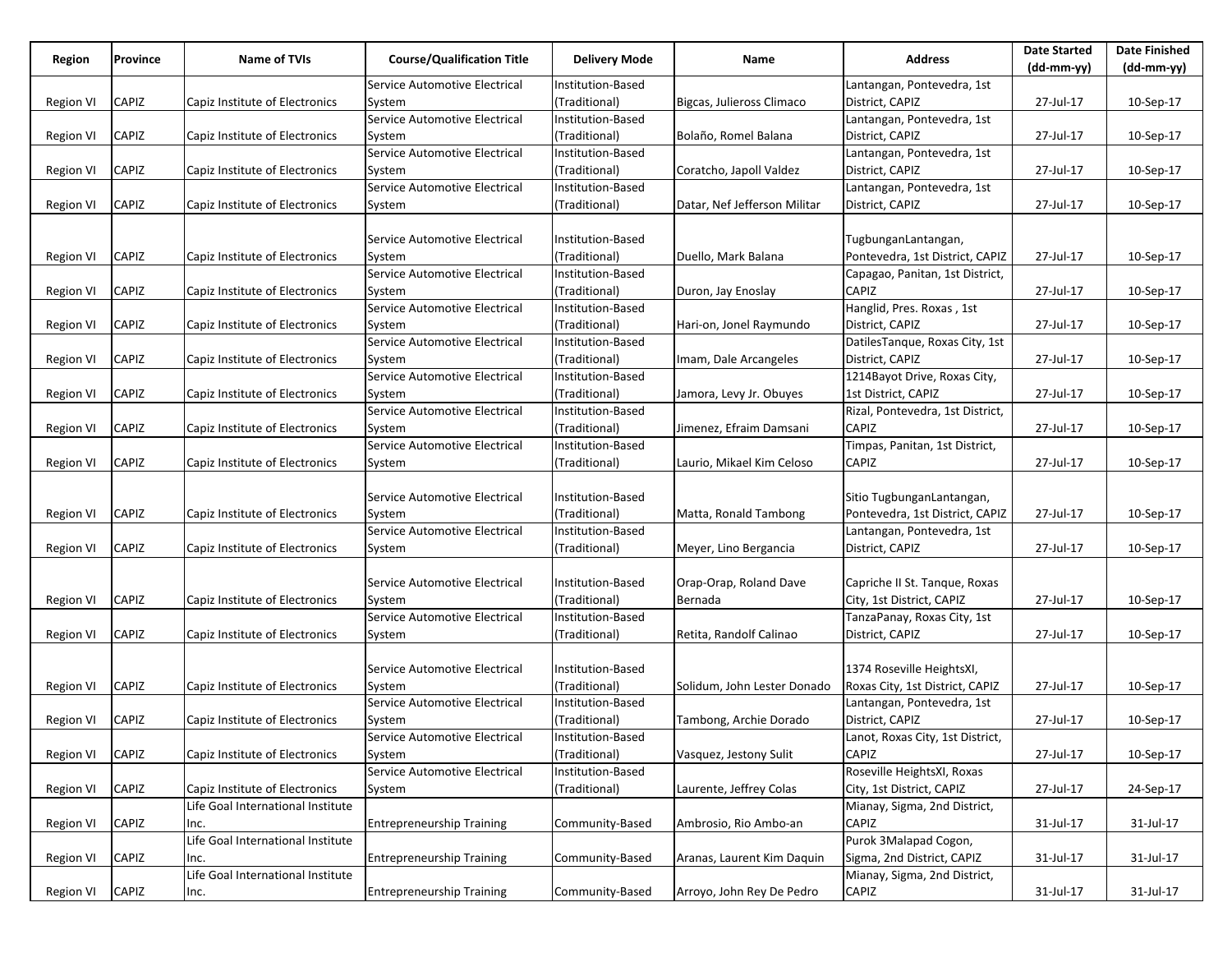| Region           | Province      | <b>Name of TVIs</b>               | <b>Course/Qualification Title</b> | <b>Delivery Mode</b>      | Name                          | <b>Address</b>                 | <b>Date Started</b> | <b>Date Finished</b> |
|------------------|---------------|-----------------------------------|-----------------------------------|---------------------------|-------------------------------|--------------------------------|---------------------|----------------------|
|                  |               |                                   |                                   |                           |                               |                                | (dd-mm-yy)          | (dd-mm-yy)           |
|                  |               | Life Goal International Institute |                                   |                           |                               | Timpas, Panitan, 1st District, |                     |                      |
| <b>Region VI</b> | CAPIZ         | Inc.                              | <b>Entrepreneurship Training</b>  | Community-Based           | Barcia, Eugene Anatalio       | <b>CAPIZ</b>                   | 31-Jul-17           | 31-Jul-17            |
|                  |               | Life Goal International Institute |                                   |                           |                               | Mianay, Sigma, 2nd District,   |                     |                      |
| Region VI        | CAPIZ         | Inc.                              | <b>Entrepreneurship Training</b>  | Community-Based           | Baulos, John Vincent Devilles | <b>CAPIZ</b>                   | 31-Jul-17           | 31-Jul-17            |
|                  |               | Life Goal International Institute |                                   |                           |                               | Malapad Cogon, Sigma, 2nd      |                     |                      |
| Region VI        | CAPIZ         | Inc.                              | <b>Entrepreneurship Training</b>  | Community-Based           | Bernal, Gerie Castañales      | District, CAPIZ                | 31-Jul-17           | 31-Jul-17            |
|                  |               | Life Goal International Institute |                                   |                           |                               | Mianay, Sigma, 2nd District,   |                     |                      |
| Region VI        | CAPIZ         | Inc.                              | <b>Entrepreneurship Training</b>  | Community-Based           | Carpiano, Gerald Arroyo       | CAPIZ                          | 31-Jul-17           | 31-Jul-17            |
|                  |               | Life Goal International Institute |                                   |                           |                               | Purok 3Malapad Cogon,          |                     |                      |
| Region VI        | CAPIZ         | Inc.                              | <b>Entrepreneurship Training</b>  | Community-Based           | Castañales, Jeirro Lara       | Sigma, 2nd District, CAPIZ     | 31-Jul-17           | 31-Jul-17            |
|                  |               | Life Goal International Institute |                                   |                           |                               | Timpas, Panitan, 1st District, |                     |                      |
| Region VI        | CAPIZ         | Inc.                              | <b>Entrepreneurship Training</b>  | Community-Based           | Celoso, Jennifer Degones      | <b>CAPIZ</b>                   | 31-Jul-17           | 31-Jul-17            |
|                  |               | Life Goal International Institute |                                   |                           |                               | Purok IIMalapad Cogon,         |                     |                      |
| Region VI        | CAPIZ         | Inc.                              | <b>Entrepreneurship Training</b>  | Community-Based           | Crespo, Johnry Dordas         | Sigma, 2nd District, CAPIZ     | 31-Jul-17           | 31-Jul-17            |
|                  |               | Life Goal International Institute |                                   |                           |                               | Timpas, Panitan, 1st District, |                     |                      |
| Region VI        | CAPIZ         | Inc.                              | <b>Entrepreneurship Training</b>  | Community-Based           | Daliva, Jayrome Antosado      | CAPIZ                          | 31-Jul-17           | 31-Jul-17            |
|                  |               | Life Goal International Institute |                                   |                           |                               | Timpas, Panitan, 1st District, |                     |                      |
| <b>Region VI</b> | CAPIZ         | Inc.                              | <b>Entrepreneurship Training</b>  | Community-Based           | Daquin, Niño Ramoz            | <b>CAPIZ</b>                   | 31-Jul-17           | 31-Jul-17            |
|                  |               | Life Goal International Institute |                                   |                           |                               | Timpas, Panitan, 1st District, |                     |                      |
| Region VI        | CAPIZ         | Inc.                              | <b>Entrepreneurship Training</b>  | Community-Based           | Daguin, Remus Balsima         | CAPIZ                          | 31-Jul-17           | 31-Jul-17            |
|                  |               | Life Goal International Institute |                                   |                           |                               | Mianay, Sigma, 1st District,   |                     |                      |
| Region VI        | CAPIZ         | Inc.                              | <b>Entrepreneurship Training</b>  | Community-Based           | Arroyo, Albino Jr. Debaudin   | CAPIZ                          | 31-Jul-17           | 31-Jul-17            |
|                  |               | Life Goal International Institute |                                   |                           |                               | Timpas, Panitan, 1st District, |                     |                      |
| Region VI        | CAPIZ         | Inc.                              | <b>Entrepreneurship Training</b>  | Community-Based           | De Vicente, Edwin Asis        | <b>CAPIZ</b>                   | 31-Jul-17           | 31-Jul-17            |
|                  |               | Life Goal International Institute |                                   |                           |                               | Timpas, Panitan, 1st District, |                     |                      |
| Region VI        | CAPIZ         | Inc.                              | <b>Entrepreneurship Training</b>  | Community-Based           | Degones, Henjie Daños         | CAPIZ                          | 31-Jul-17           | 31-Jul-17            |
|                  |               | Life Goal International Institute |                                   |                           |                               | Timpas, Panitan, 1st District, |                     |                      |
| Region VI        | CAPIZ         | Inc.                              | <b>Entrepreneurship Training</b>  | Community-Based           | Degones, Teody Albaladejo     | CAPIZ                          | 31-Jul-17           | 31-Jul-17            |
|                  |               | Life Goal International Institute |                                   |                           |                               | Sitio CalabasanaTimpas,        |                     |                      |
| <b>Region VI</b> | CAPIZ         | Inc.                              | <b>Entrepreneurship Training</b>  | Community-Based           | Delfin, Lorenzo Balsomo       | Panitan, 1st District, CAPIZ   | 31-Jul-17           | 31-Jul-17            |
|                  |               | Life Goal International Institute |                                   |                           |                               | Purok 3Malapad Cogon,          |                     |                      |
| Region VI        | CAPIZ         | Inc.                              | <b>Entrepreneurship Training</b>  | Community-Based           | Dollete, Vincent Bereber      | Panitan, 1st District, CAPIZ   | 31-Jul-17           | 31-Jul-17            |
|                  |               | Life Goal International Institute |                                   |                           |                               | Timpas, Panitan, 1st District, |                     |                      |
| <b>Region VI</b> | CAPIZ         | Inc.                              | <b>Entrepreneurship Training</b>  | Community-Based           | Fadirugao, Rowel Villa        | CAPIZ                          | 31-Jul-17           | 31-Jul-17            |
|                  |               | Life Goal International Institute |                                   |                           |                               | Purok 3Malapad Cogon,          |                     |                      |
| Region VI        | CAPIZ         | Inc.                              | <b>Entrepreneurship Training</b>  | Community-Based           | Fernandez, Nap Castañales     | Panitan, 1st District, CAPIZ   | 31-Jul-17           | 31-Jul-17            |
|                  |               | Life Goal International Institute |                                   |                           |                               | Mianay, Sigma, 2nd District,   |                     |                      |
| Region VI        | CAPIZ         | Inc.                              | <b>Entrepreneurship Training</b>  | Community-Based           | Francisco, Roy Llona          | <b>CAPIZ</b>                   | 31-Jul-17           | 31-Jul-17            |
|                  |               | Life Goal International Institute |                                   |                           |                               | Purok 3Malapad Cogon,          |                     |                      |
| <b>Region VI</b> | CAPIZ         | Inc.                              | <b>Entrepreneurship Training</b>  | Community-Based           | Marcelino, Roland Castañales  | Sigma, 2nd District, CAPIZ     | 31-Jul-17           | 31-Jul-17            |
|                  |               | Life Goal International Institute |                                   |                           |                               | Purok IIMalapad Cogon,         |                     |                      |
| <b>Region VI</b> | CAPIZ         | Inc.                              | <b>Entrepreneurship Training</b>  | Community-Based           | Santural, Emill Deocampo      | Sigma, 2nd District, CAPIZ     | 31-Jul-17           | 31-Jul-17            |
|                  |               |                                   |                                   |                           |                               | San Sebastian St.14, Bacolod   |                     |                      |
|                  | Negros        | First Academy of Skills &         |                                   | <b>Institution Based-</b> |                               | City, Lone District, Negros    |                     |                      |
| Region VI        | Occidental    | Technology, Inc.                  | Hilot Wellness Massage NC II      | Tradtional                | Adrales, Paul Arana           | occidental                     | 13-Jun-17           | 15-Jul-17            |
|                  |               |                                   |                                   |                           |                               | Rosario St.14, Bacolod City,   |                     |                      |
|                  | <b>Negros</b> | First Academy of Skills &         |                                   | <b>INstitution Based-</b> | Balonebro, Dave Marie Joy     | Lone District, Negros          |                     |                      |
| <b>Region VI</b> | Occidental    | Technology, Inc.                  | Hilot Wellness Massage NC II      | Tradtional                | Apana                         | occidental                     | 13-Jun-17           | 15-Jul-17            |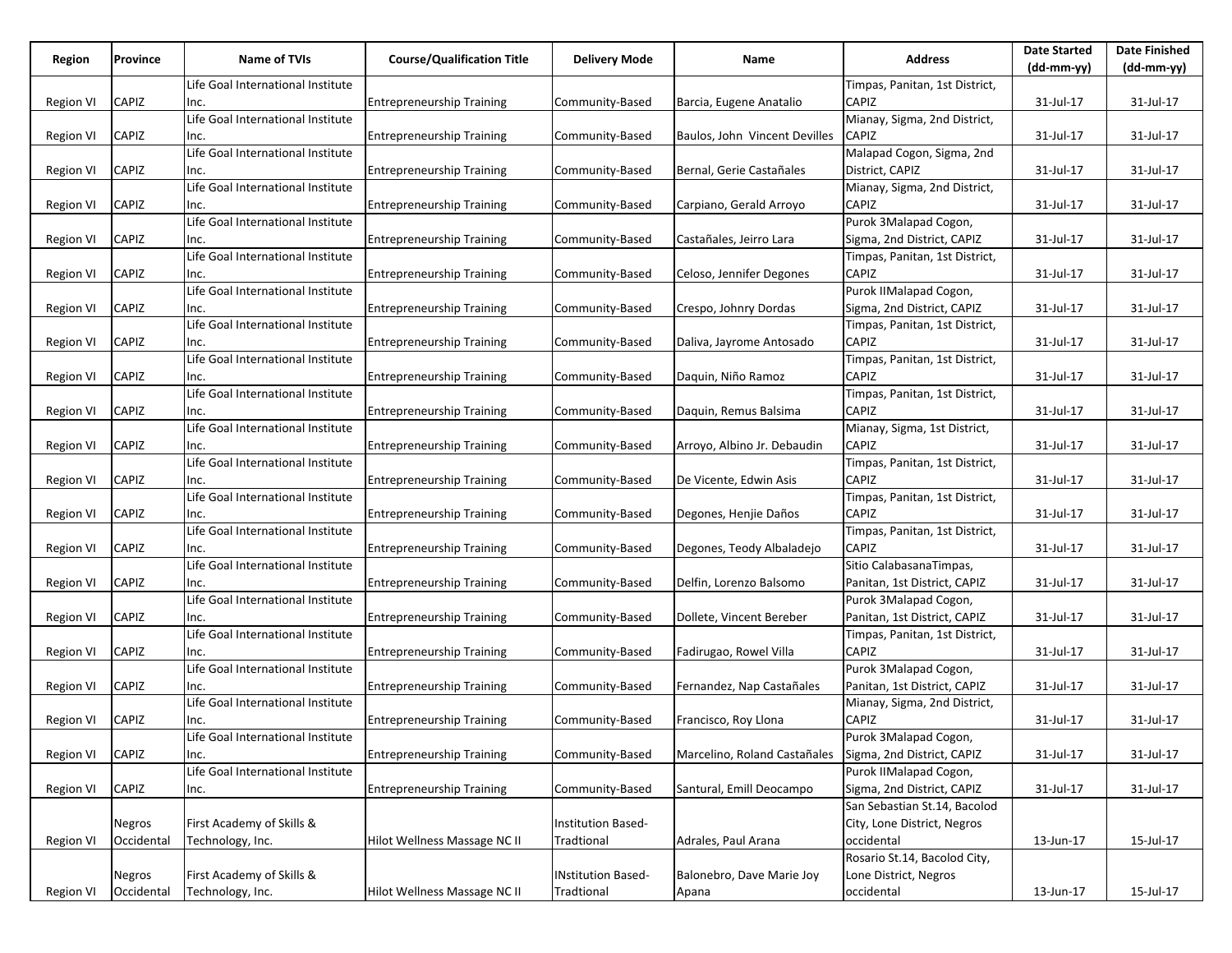| Region           | Province   | <b>Name of TVIs</b>       | <b>Course/Qualification Title</b> | <b>Delivery Mode</b>      | Name                                   | <b>Address</b>                   | <b>Date Started</b> | <b>Date Finished</b> |
|------------------|------------|---------------------------|-----------------------------------|---------------------------|----------------------------------------|----------------------------------|---------------------|----------------------|
|                  |            |                           |                                   |                           |                                        |                                  | $(dd-mm-yy)$        | $(dd-mm-yy)$         |
|                  |            |                           |                                   |                           |                                        |                                  |                     |                      |
|                  | Negros     | First Academy of Skills & |                                   | Institution Based-        |                                        | Hilado St.7, Bacolod City, Lone  |                     |                      |
| Region VI        | Occidental | Technology, Inc.          | Hilot Wellness Massage NC II      | Tradtional                | But-ay, Elmer Aparre                   | District, Negros occidental      | 13-Jun-17           | 15-Jul-17            |
|                  |            |                           |                                   |                           |                                        | Purok Pag asaAlijis, Bacolod     |                     |                      |
|                  | Negros     | First Academy of Skills & |                                   | <b>INstitution Based-</b> |                                        | City, Lone District, Negros      |                     |                      |
| Region VI        | Occidental | Technology, Inc.          | Hilot Wellness Massage NC II      | Tradtional                | De Asis, Oliva Peñaranda               | occidental                       | 13-Jun-17           | 26-Jul-17            |
|                  |            |                           |                                   |                           |                                        | Mansilingan, Bacolod City,       |                     |                      |
|                  | Negros     | First Academy of Skills & |                                   | Institution Based-        |                                        | Lone District, Negros            |                     |                      |
| Region VI        | Occidental | Technology, Inc.          | Hilot Wellness Massage NC II      | Tradtional                | De Asis, Solamea Eustaquio             | occidental                       | 13-Jun-17           | 15-Jul-17            |
|                  |            |                           |                                   |                           |                                        | #149 Villa San Sebstian, Lopez   |                     |                      |
|                  |            |                           |                                   |                           |                                        | Jaena St.31, Bacolod City,       |                     |                      |
|                  | Negros     | First Academy of Skills & |                                   | <b>INstitution Based-</b> | De Guzman, Kimberly Rose               | Lone District, Negros            |                     |                      |
| Region VI        | Occidental | Technology, Inc.          | Hilot Wellness Massage NC II      | Tradtional                | Valencia                               | occidental                       | 13-Jun-17           | 26-Jul-17            |
|                  |            |                           |                                   |                           |                                        | GlendaleHomesGranada,            |                     |                      |
|                  | Negros     | First Academy of Skills & |                                   | Institution Based-        |                                        | Bacolod City, Lone District,     |                     |                      |
| Region VI        | Occidental | Technology, Inc.          | Hilot Wellness Massage NC II      | Tradtional                | Dionesa, Niera Cadagat                 | Negros occidental                | 13-Jun-17           | 26-Jul-17            |
|                  |            |                           |                                   |                           |                                        | 2-A Yulo's Park, rosario St.14,  |                     |                      |
|                  | Negros     | First Academy of Skills & |                                   | <b>INstitution Based-</b> |                                        | Bacolod City, Lone District,     |                     |                      |
| <b>Region VI</b> | Occidental | Technology, Inc.          | Hilot Wellness Massage NC II      | Tradtional                | Dolendo, Grace Shell Pallorina         | Negros occidental                | 13-Jun-17           | 15-Jul-17            |
|                  |            |                           |                                   |                           |                                        | Purok 7Granada, Bacolod City,    |                     |                      |
|                  | Negros     | First Academy of Skills & |                                   | Institution Based-        |                                        | Lone District, Negros            |                     |                      |
| Region VI        | Occidental | Technology, Inc.          | Hilot Wellness Massage NC II      | Tradtional                | Gumagda, Melchor                       | occidental                       | 13-Jun-17           | 15-Jul-17            |
|                  |            |                           |                                   |                           |                                        | Purok Malipayon35, Bacolod       |                     |                      |
|                  | Negros     | First Academy of Skills & |                                   | <b>INstitution Based-</b> |                                        | City, Lone District, Negros      |                     |                      |
| Region VI        | Occidental | Technology, Inc.          | Hilot Wellness Massage NC II      | Tradtional                | Japitan, Rona Medel                    | occidental                       | 13-Jun-17           | 26-Jul-17            |
|                  |            |                           |                                   |                           |                                        | St. VincentAlijis, Bacolod City, |                     |                      |
|                  | Negros     | First Academy of Skills & |                                   | Institution Based-        |                                        | Lone District, Negros            |                     |                      |
| Region VI        | Occidental | Technology, Inc.          | Hilot Wellness Massage NC II      | Tradtional                | Jason, Therese Pelegrino               | occidental                       | 13-Jun-17           | 26-Jul-17            |
|                  |            |                           |                                   |                           |                                        | Purok BrotherhoodSum ag,         |                     |                      |
|                  | Negros     | First Academy of Skills & |                                   | <b>INstitution Based-</b> |                                        | Bacolod City, Lone District,     |                     |                      |
| Region VI        | Occidental | Technology, Inc.          | Hilot Wellness Massage NC II      | Tradtional                | Lamis, Kurt Ambino                     | Negros occidental                | 13-Jun-17           | 26-Jul-17            |
|                  |            |                           |                                   |                           |                                        | #149 Villa San Sebstian, Lopez   |                     |                      |
|                  |            |                           |                                   |                           |                                        | Jaena St.31, Bacolod City,       |                     |                      |
|                  | Negros     | First Academy of Skills & |                                   | Institution Based-        |                                        | Lone District, Negros            |                     |                      |
| Region VI        | Occidental | Technology, Inc.          | Hilot Wellness Massage NC II      | Tradtional                | Lucero, Minerva Anjao                  | occidental                       | 13-Jun-17           | 26-Jul-17            |
|                  |            |                           |                                   |                           |                                        | Mapinalanggaon35, Bacolod        |                     |                      |
|                  | Negros     | First Academy of Skills & |                                   | <b>INstitution Based-</b> |                                        | City, Lone District, Negros      |                     |                      |
| Region VI        | Occidental | Technology, Inc.          | Hilot Wellness Massage NC II      | Tradtional                | Mangangate, Araneta Paderml occidental |                                  | 13-Jun-17           | 26-Jul-17            |
|                  |            |                           |                                   |                           |                                        | Mapinalanggaon35, Bacolod        |                     |                      |
|                  | Negros     | First Academy of Skills & |                                   | Institution Based-        |                                        | City, Lone District, Negros      |                     |                      |
| Region VI        | Occidental | Technology, Inc.          | Hilot Wellness Massage NC II      | Tradtional                | Menoro, Lucia Fregil                   | occidental                       | 13-Jun-17           | 26-Jul-17            |
|                  |            |                           |                                   |                           |                                        | Purok Malipayon35, Bacolod       |                     |                      |
|                  | Negros     | First Academy of Skills & |                                   | <b>INstitution Based-</b> |                                        | City, Lone District, Negros      |                     |                      |
| Region VI        | Occidental | Technology, Inc.          | Hilot Wellness Massage NC II      | Tradtional                | Rojo, Ethel Gaballo                    | occidental                       | 13-Jun-17           | 26-Jul-17            |
|                  |            |                           |                                   |                           |                                        | Rosario St.14, Bacolod City,     |                     |                      |
|                  | Negros     | First Academy of Skills & |                                   | Institution Based-        |                                        | Lone District, Negros            |                     |                      |
| Region VI        | Occidental | Technology, Inc.          | Hilot Wellness Massage NC II      | Tradtional                | Sumpay, Alex Gicana                    | occidental                       | 13-Jun-17           | 15-Jul-17            |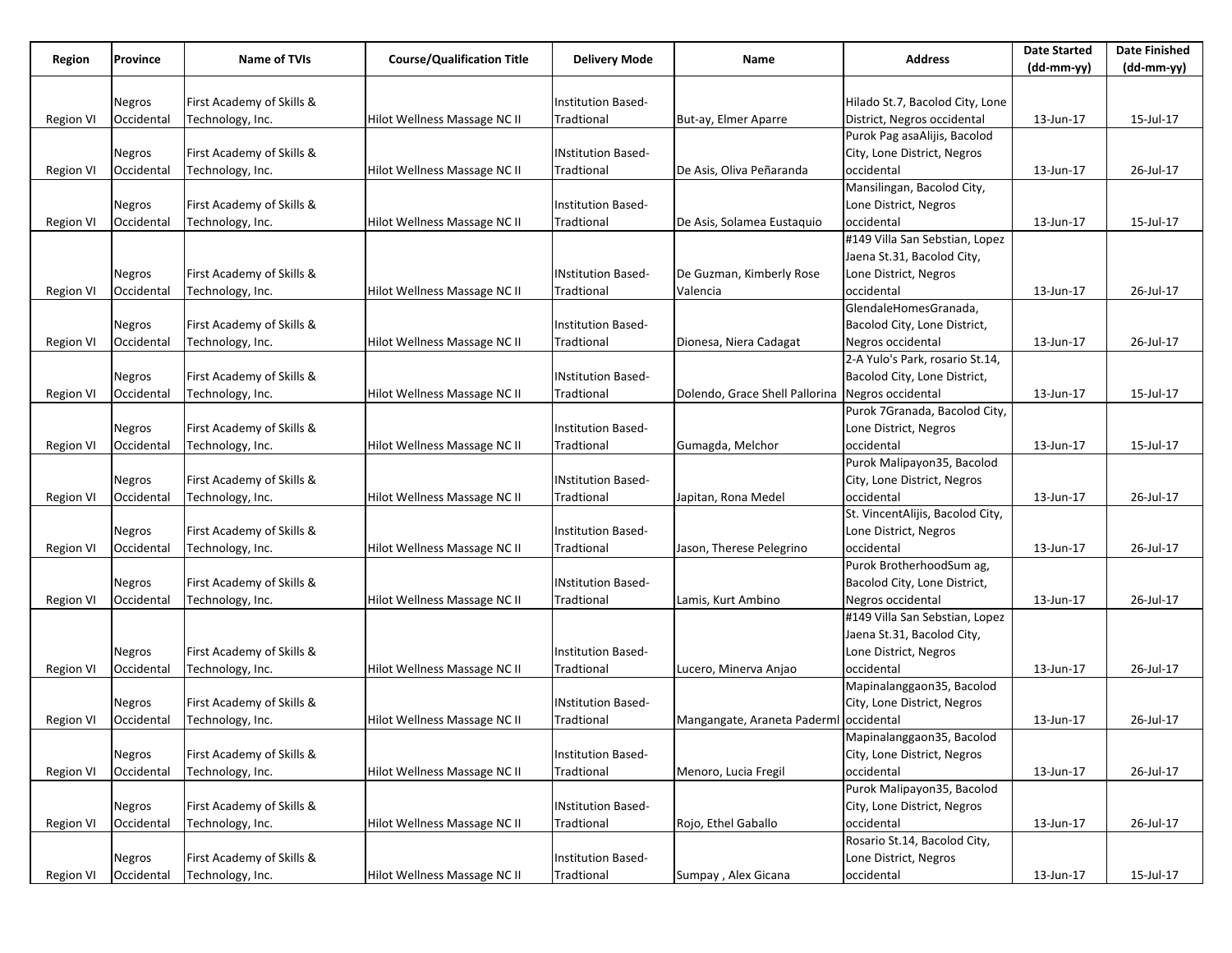| Region           | Province   | <b>Name of TVIs</b>                    | <b>Course/Qualification Title</b> | <b>Delivery Mode</b>      | Name                                     | <b>Address</b>                | <b>Date Started</b> | <b>Date Finished</b> |
|------------------|------------|----------------------------------------|-----------------------------------|---------------------------|------------------------------------------|-------------------------------|---------------------|----------------------|
|                  |            |                                        |                                   |                           |                                          |                               | $(dd-mm-yy)$        | $(dd-mm-yy)$         |
|                  |            |                                        |                                   |                           |                                          | Purok KaburihanMandalagan,    |                     |                      |
|                  | Negros     | First Academy of Skills &              |                                   | <b>INstitution Based-</b> |                                          | Bacolod City, Lone District,  |                     |                      |
| <b>Region VI</b> | Occidental | Technology, Inc.                       | Hilot Wellness Massage NC II      | Tradtional                | Tan, Elder Jerex Duhilag                 | Negros occidental             | 13-Jun-17           | 15-Jul-17            |
|                  |            |                                        |                                   |                           |                                          | Purok KabugwasonCabug,        |                     |                      |
|                  | Negros     | First Academy of Skills &              |                                   | Institution Based-        |                                          | Bacolod City, Lone District,  |                     |                      |
| Region VI        | Occidental | Technology, Inc.                       | Hilot Wellness Massage NC II      | Tradtional                | Tingson, Milagros Ampay                  | Negros occidental             | 13-Jun-17           | 15-Jul-17            |
|                  |            |                                        |                                   |                           |                                          |                               |                     |                      |
|                  | Negros     | First Academy of Skills &              |                                   | <b>INstitution Based-</b> |                                          | Estefania, Bacolod City, Lone |                     |                      |
| Region VI        | Occidental | Technology, Inc.                       | Hilot Wellness Massage NC II      | Tradtional                | Villanueva, Ariel Ian Castor             | District, Negros occidental   | 13-Jun-17           | 15-Jul-17            |
|                  |            |                                        |                                   |                           |                                          | Purok ChicoHanduman,          |                     |                      |
|                  | Negros     | International Electronics &            |                                   | Institution Based-        |                                          | Bacolod City, Lone District,  |                     |                      |
| Region VI        | Occidental | <b>Technical Institute</b>             | <b>SMAW NC1</b>                   | Tradtional                | Acejo, Mark Eugene Osorio                | Negros occidental             | 13-Jun-17           | 11-Aug-17            |
|                  |            |                                        |                                   |                           |                                          | Purok 3Alangilan, Bacolod     |                     |                      |
|                  | Negros     | International Electronics &            |                                   | <b>INstitution Based-</b> |                                          | City, Lone District, Negros   |                     |                      |
| <b>Region VI</b> | Occidental | <b>Technical Institute</b>             | <b>SMAW NC1</b>                   | Tradtional                | Andrade, Reycial Cabalo                  | occidental                    | 13-Jun-17           | 11-Aug-17            |
|                  |            |                                        |                                   |                           |                                          | Guava St., Purok              |                     |                      |
|                  |            |                                        |                                   |                           |                                          | PaglaumMansilingan, Bacolod   |                     |                      |
|                  | Negros     | International Electronics &            |                                   | Institution Based-        |                                          | City, Lone District, Negros   |                     |                      |
| <b>Region VI</b> | Occidental | Technical Institute                    | <b>SMAW NC1</b>                   | Tradtional                | Araneta, Aljem Delagente                 | occidental                    | 13-Jun-17           | 11-Aug-17            |
|                  |            |                                        |                                   |                           |                                          | Caslana St.Mandalagan,        |                     |                      |
|                  | Negros     | International Electronics &            |                                   | <b>INstitution Based-</b> |                                          | Bacolod City, Lone District,  |                     |                      |
| <b>Region VI</b> | Occidental | Technical Institute                    | <b>SMAW NC1</b>                   | Tradtional                | Bato, Denmark Grajales                   | Negros occidental             | 13-Jun-17           | 11-Aug-17            |
|                  |            |                                        |                                   |                           |                                          | Purok RiversideSum ag,        |                     |                      |
|                  | Negros     | International Electronics &            |                                   | Institution Based-        |                                          | Bacolod City, Lone District,  |                     |                      |
| Region VI        | Occidental | Technical Institute                    | <b>SMAW NC1</b>                   | Tradtional                | Bonafe, Rene Epilga                      | Negros occidental             | 13-Jun-17           | 11-Aug-17            |
|                  |            |                                        |                                   |                           |                                          | Forune Towne BEstefania,      |                     |                      |
|                  | Negros     | <b>International Electronics &amp;</b> |                                   | <b>INstitution Based-</b> |                                          | Bacolod City, Lone District,  |                     |                      |
| <b>Region VI</b> | Occidental | Technical Institute                    | <b>SMAW NC1</b>                   | Tradtional                | Canillas, Jassent Panoncial              | Negros occidental             | 13-Jun-17           | 11-Aug-17            |
|                  |            |                                        |                                   |                           |                                          | Blk. 10, Lot 11               |                     |                      |
|                  |            |                                        |                                   |                           |                                          | GardenvilleTangub, Bacolod    |                     |                      |
|                  | Negros     | International Electronics &            |                                   | Institution Based-        | Cardones, Jarrick Eceharry               | City, Lone District, Negros   |                     |                      |
| <b>Region VI</b> | Occidental | Technical Institute                    | <b>SMAW NC1</b>                   | Tradtional                | Divino                                   | occidental                    | 13-Jun-17           | 11-Aug-17            |
|                  |            |                                        |                                   |                           |                                          | Purok Bayanihan IIPunta       |                     |                      |
|                  | Negros     | International Electronics &            |                                   | <b>INstitution Based-</b> |                                          | Taytay, Bacolod City, Lone    |                     |                      |
| <b>Region VI</b> | Occidental | Technical Institute                    | <b>SMAW NC1</b>                   | Tradtional                | Carmona, YC Ian Yosores                  | District, Negros occidental   | 13-Jun-17           | 11-Aug-17            |
|                  |            |                                        |                                   |                           |                                          | Blk. 45, Lot 4, Glendale      |                     |                      |
|                  |            |                                        |                                   |                           |                                          | Homes, Subd.Granada,          |                     |                      |
|                  | Negros     | International Electronics &            |                                   | Institution Based-        |                                          | Bacolod City, Lone District,  |                     |                      |
| <b>Region VI</b> | Occidental | Technical Institute                    | <b>SMAW NC1</b>                   | Tradtional                | Dionesa, Liff Garret Cadagat             | Negros occidental             | 13-Jun-17           | 11-Aug-17            |
|                  |            |                                        |                                   |                           |                                          | Purok Malipayon35, Bacolod    |                     |                      |
|                  | Negros     | International Electronics &            |                                   | <b>INstitution Based-</b> |                                          | City, Lone District, Negros   |                     |                      |
| Region VI        | Occidental | <b>Technical Institute</b>             | <b>SMAW NC1</b>                   | Tradtional                | Francisco, John Lloyd Madalag occidental |                               | 13-Jun-17           | 11-Aug-17            |
|                  |            |                                        |                                   |                           |                                          | Purok GaisanoAlijis, Bacolod  |                     |                      |
|                  | Negros     | <b>International Electronics &amp;</b> |                                   | Institution Based-        |                                          | City, Lone District, Negros   |                     |                      |
| <b>Region VI</b> | Occidental | Technical Institute                    | SMAW NC I                         | Tradtional                | Garancho, Bryan Dingcong                 | occidental                    | 13-Jun-17           | 11-Aug-17            |
|                  |            |                                        |                                   |                           |                                          | Purok 3Alangilan, Bacolod     |                     |                      |
|                  | Negros     | International Electronics &            |                                   | <b>INstitution Based-</b> |                                          | City, Lone District, Negros   |                     |                      |
| <b>Region VI</b> | Occidental | <b>Technical Institute</b>             | SMAW NC I                         | Tradtional                | Golez, Mark ron Andrade                  | occidental                    | 13-Jun-17           | 13-Aug-17            |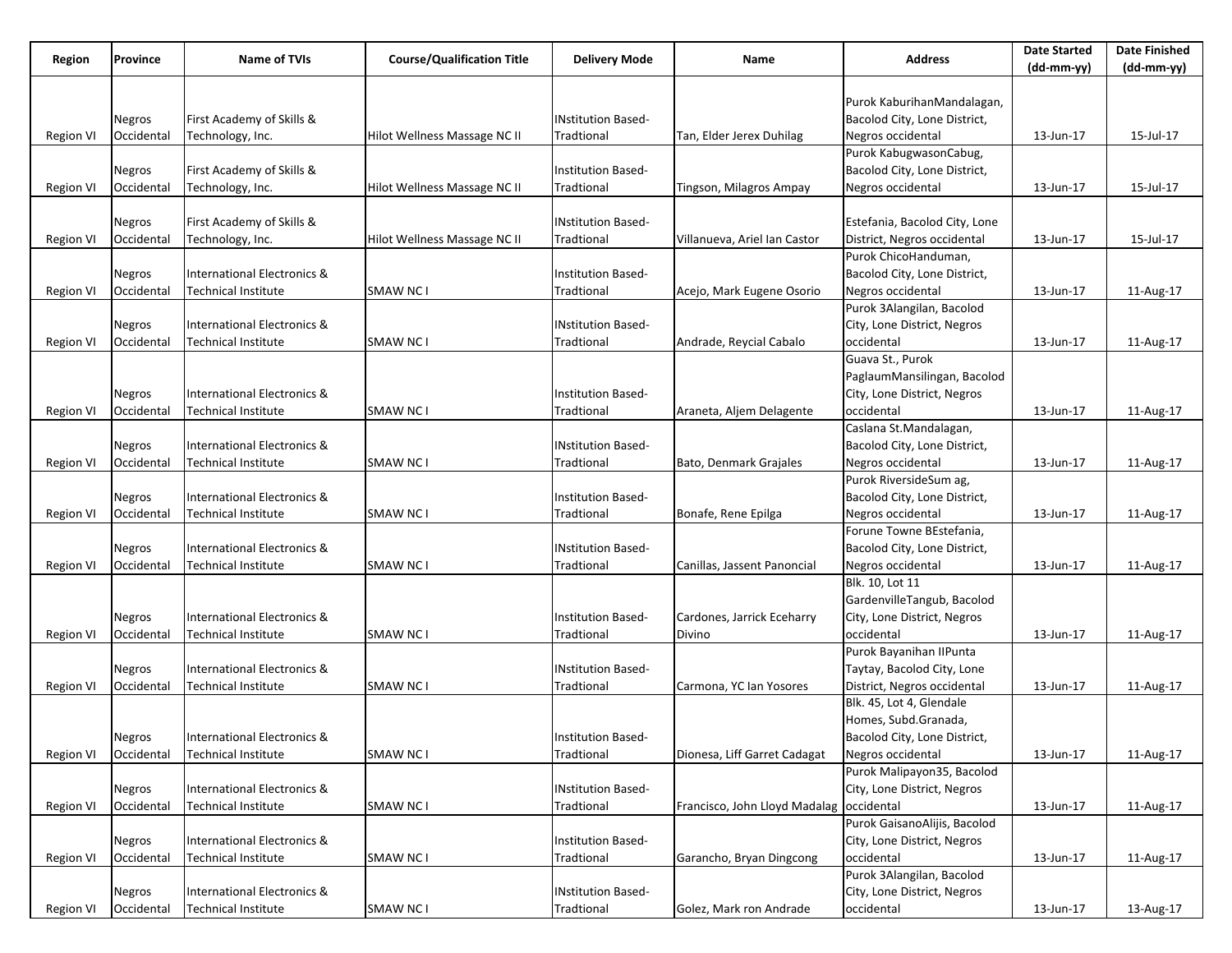| Region           | Province   | <b>Name of TVIs</b>                    | <b>Course/Qualification Title</b> | <b>Delivery Mode</b>      | Name                          | <b>Address</b>                 | <b>Date Started</b> | <b>Date Finished</b> |
|------------------|------------|----------------------------------------|-----------------------------------|---------------------------|-------------------------------|--------------------------------|---------------------|----------------------|
|                  |            |                                        |                                   |                           |                               |                                | $(dd-mm-yy)$        | $(dd-mm-yy)$         |
|                  |            |                                        |                                   |                           |                               | Purok KitahanonBanago,         |                     |                      |
|                  | Negros     | International Electronics &            |                                   | Institution Based-        |                               | Bacolod City, Lone District,   |                     |                      |
| Region VI        | Occidental | <b>Technical Institute</b>             | <b>SMAW NC1</b>                   | Tradtional                | Hilado, Winnie Boy Sanchez    | Negros occidental              | 13-Jun-17           | 13-Aug-17            |
|                  |            |                                        |                                   |                           |                               | Purok KitahanonBanago,         |                     |                      |
|                  | Negros     | <b>International Electronics &amp;</b> |                                   | <b>INstitution Based-</b> |                               | Bacolod City, Lone District,   |                     |                      |
| Region VI        | Occidental | <b>Technical Institute</b>             | <b>SMAW NC1</b>                   | Tradtional                | Mancao, Epifanio II Rosos     | Negros occidental              | 13-Jun-17           | 14-Aug-17            |
|                  |            |                                        |                                   |                           |                               |                                |                     |                      |
|                  |            |                                        |                                   |                           |                               | Blk. 8, Lot 2, Purok Tapulanga |                     |                      |
|                  |            |                                        |                                   |                           |                               | HillsHandumanan, Bacolod       |                     |                      |
|                  | Negros     | International Electronics &            |                                   | Institution Based-        | Perez, Hernando, Jr. De La    | City, Lone District, Negros    |                     |                      |
| Region VI        | Occidental | Technical Institute                    | SMAW NC1                          | Tradtional                | Cruz                          | occidental                     | 13-Jun-17           | 13-Aug-17            |
|                  |            |                                        |                                   |                           |                               | Purok Mahiliugyon35,           |                     |                      |
|                  | Negros     | International Electronics &            |                                   | <b>INstitution Based-</b> |                               | Bacolod City, Lone District,   |                     |                      |
| <b>Region VI</b> | Occidental | <b>Technical Institute</b>             | <b>SMAW NC1</b>                   | Tradtional                | Perez, Joel Palo              | Negros occidental              | 13-Jun-17           | 15-Aug-17            |
|                  |            |                                        |                                   |                           |                               | Purok Adarna16, Bacolod City,  |                     |                      |
|                  | Negros     | International Electronics &            |                                   | Institution Based-        |                               | Lone District, Negros          |                     |                      |
| Region VI        | Occidental | <b>Technical Institute</b>             | SMAW NC1                          | Tradtional                | Tiad, Larrie Manto            | occidental                     | 13-Jun-17           | 13-Aug-17            |
|                  |            |                                        |                                   |                           |                               | Purok Malipayon35, Bacolod     |                     |                      |
|                  | Negros     |                                        |                                   | <b>INstitution Based-</b> |                               | City, Lone District, Negros    |                     |                      |
| Region VI        | Occidental | <b>IETI</b>                            | <b>SMAW NC1</b>                   | Tradtional                | Valencia, Julius Jr. Palomo   | occidental                     | 13-Jun-17           | 16-Aug-17            |
|                  |            |                                        |                                   |                           |                               | Purok Malipayon35, Bacolod     |                     |                      |
|                  | Negros     |                                        |                                   | Institution Based-        |                               | City, Lone District, Negros    |                     |                      |
| <b>Region VI</b> | Occidental | <b>IETI</b>                            | <b>SMAW NC1</b>                   | Tradtional                | Zaspa, Angel, jr. Deferia     | occidental                     | 13-Jun-17           | 13-Aug-17            |
|                  |            |                                        |                                   |                           |                               | Purok Malipayon35, Bacolod     |                     |                      |
|                  | Negros     |                                        |                                   | <b>INstitution Based-</b> |                               | City, Lone District, Negros    |                     |                      |
| Region VI        | Occidental | <b>IETI</b>                            | <b>SMAW NC I</b>                  | Tradtional                | Zaspa, Aron Deferia           | occidental                     | 13-Jun-17           | 17-Aug-17            |
|                  | Negros     | First Academy of Skills &              | Perform Manicure/Pedicure         | Institution Based-        |                               | 99H30, Bacolod City, Lone      |                     |                      |
| Region VI        | Occidental | Technology, Inc.                       | (Leading to Beauty Care NC II)    | Tradtional                | Esidenio, Alma Riza Genabe    | District, Negros occidental    | 13-Jun-17           | 29-Jul-17            |
|                  |            |                                        |                                   |                           |                               | Blk 27, Lot 19MAnsilingan,     |                     |                      |
|                  | Negros     | First Academy of Skills &              | Perform Manicure/Pedicure         | Institution Based-        |                               | Bacolod City, Lone District,   |                     |                      |
| Region VI        | Occidental | Technology, Inc.                       | (Leading to Beauty Care NC II)    | Tradtional                | Fernandez, Susan Milflores    | Negros occidental              | 13-Jun-17           | 29-Jul-17            |
|                  |            |                                        |                                   |                           |                               | Villa LucasanMandalagan,       |                     |                      |
|                  | Negros     | First Academy of Skills &              | Perform Manicure/Pedicure         | Institution Based-        | Ledesma, Maylyn               | Bacolod City, Lone District,   |                     |                      |
| Region VI        | Occidental | Technology, Inc.                       | (Leading to Beauty Care NC II)    | Tradtional                | Tubungbanua                   | Negros occidental              | 13-Jun-17           | 30-Jul-17            |
|                  |            |                                        |                                   |                           |                               | Purok Sto. Nino31, Bacolod     |                     |                      |
|                  | Negros     | First Academy of Skills &              | Perform Manicure/Pedicure         | Institution Based-        |                               | City, Lone District, Negros    |                     |                      |
| <b>Region VI</b> | Occidental | Technology, Inc.                       | (Leading to Beauty Care NC II)    | Tradtional                | Lo-on, Melyn Siasico          | occidental                     | 13-Jun-17           | 29-Jul-17            |
|                  |            |                                        |                                   |                           |                               |                                |                     |                      |
|                  |            |                                        |                                   |                           |                               | J.R. Torres AvenueSingcang     |                     |                      |
|                  | Negros     | First Academy of Skills &              | Perform Manicure/Pedicure         | Institution Based-        |                               | Airport, Bacolod City, Lone    |                     |                      |
| <b>Region VI</b> | Occidental | Technology, Inc.                       | (Leading to Beauty Care NC II)    | Tradtional                | Maantos, Mary Ann Baterzal    | District, Negros occidental    | 13-Jun-17           | 30-Jul-17            |
|                  |            |                                        |                                   |                           |                               | Vista AlegreMansilingan,       |                     |                      |
|                  | Negros     | First Academy of Skills &              | Perform Manicure/Pedicure         | Institution Based-        |                               | Bacolod City, Lone District,   |                     |                      |
| <b>Region VI</b> | Occidental | Technology, Inc.                       | (Leading to Beauty Care NC II)    | Tradtional                | Nerio, Rose Gracille Ponciano | Negros occidental              | 13-Jun-17           | 30-Jul-17            |
|                  |            |                                        |                                   |                           |                               | Fortune Towne Estefania,       |                     |                      |
|                  | Negros     | First Academy of Skills &              | Perform Manicure/Pedicure         | Institution Based-        |                               | Bacolod City, Lone District,   |                     |                      |
| Region VI        | Occidental | Technology, Inc.                       | (Leading to Beauty Care NC II)    | Tradtional                | Nero, Vanessa Villarin        | Negros occidental              | 13-Jun-17           | 30-Jul-17            |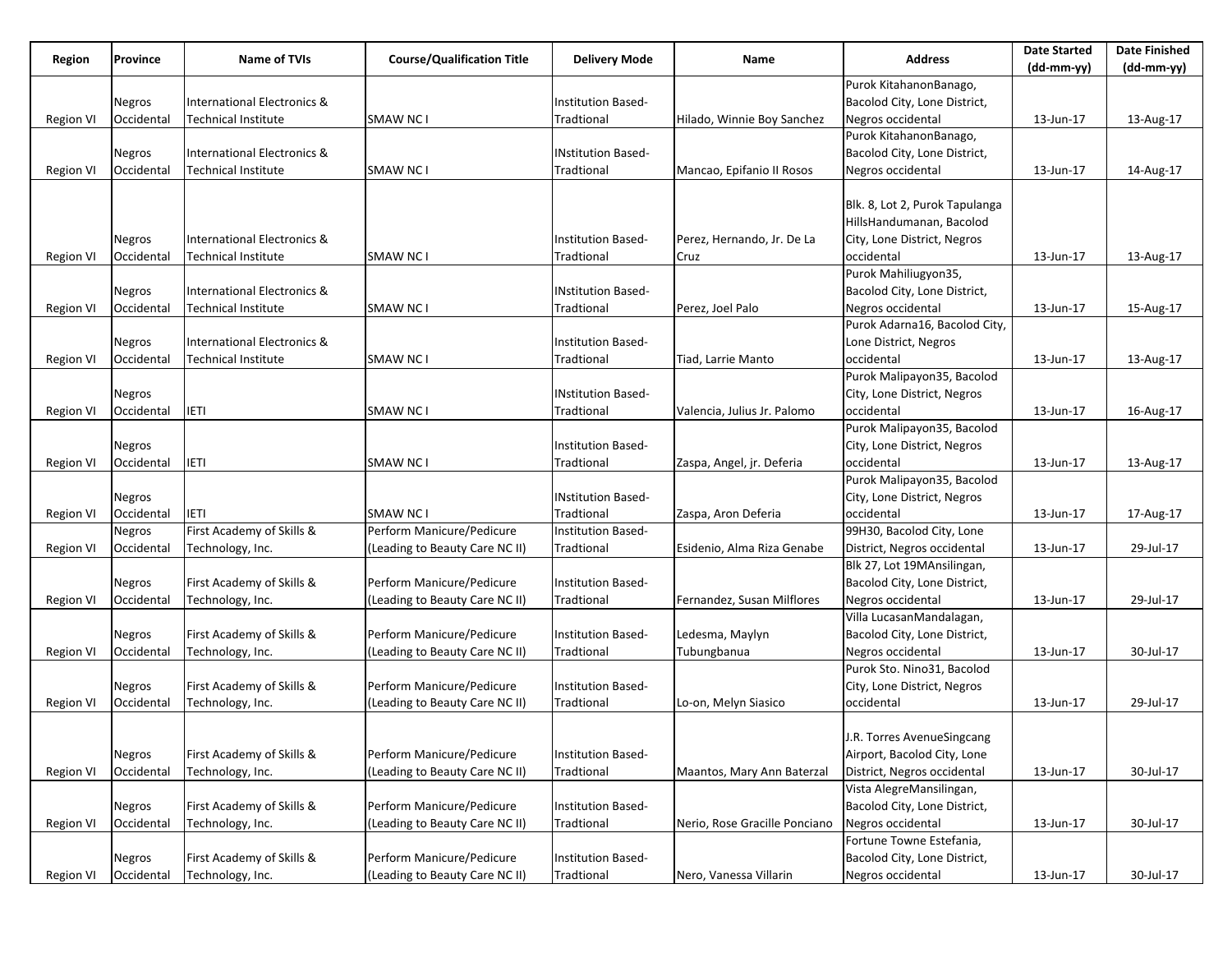| Region           | Province      | <b>Name of TVIs</b>       | <b>Course/Qualification Title</b> | <b>Delivery Mode</b>      | Name                        | <b>Address</b>                 | <b>Date Started</b> | <b>Date Finished</b> |
|------------------|---------------|---------------------------|-----------------------------------|---------------------------|-----------------------------|--------------------------------|---------------------|----------------------|
|                  |               |                           |                                   |                           |                             | Lacson St.Mandalagan,          | $(dd-mm-yy)$        | $(dd-mm-yy)$         |
|                  |               |                           |                                   |                           |                             |                                |                     |                      |
|                  | Negros        | First Academy of Skills & | Perform Manicure/Pedicure         | Institution Based-        |                             | Bacolod City, Lone District,   |                     |                      |
| Region VI        | Occidental    | Technology, Inc.          | (Leading to Beauty Care NC II)    | Tradtional                | Oreta, Mailyn Patricio      | Negros occidental              | 13-Jun-17           | 30-Jul-17            |
|                  |               |                           |                                   |                           |                             |                                |                     |                      |
|                  | Negros        | First Academy of Skills & | Perform Manicure/Pedicure         | Institution Based-        |                             | San Juan, Bacolod City, Lone   |                     |                      |
| <b>Region VI</b> | Occidental    | Technology, Inc.          | (Leading to Beauty Care NC II)    | Tradtional                | Padilla, Jilyn Ramos        | District, Negros occidental    | 13-Jun-17           | 30-Jul-17            |
|                  |               |                           |                                   |                           |                             | Purok RiversideBata, Bacolod   |                     |                      |
|                  | Negros        | First Academy of Skills & | Perform Manicure/Pedicure         | Institution Based-        |                             | City, Lone District, Negros    |                     |                      |
| Region VI        | Occidental    | Technology, Inc.          | (Leading to Beauty Care NC II)    | Tradtional                | Palma, Ana Mission          | occidental                     | 13-Jun-17           | 30-Jul-17            |
|                  |               |                           |                                   |                           |                             | Capitol Ville, Bacolod City,   |                     |                      |
|                  | Negros        | First Academy of Skills & | Perform Manicure/Pedicure         | Institution Based-        |                             | Lone District, Negros          |                     |                      |
| <b>Region VI</b> | Occidental    | Technology, Inc.          | (Leading to Beauty Care NC II)    | Tradtional                | Palma, Guia Llorca          | occidental                     | 13-Jun-17           | 30-Jul-17            |
|                  |               |                           |                                   |                           |                             | 6th Lacson St.Mandalagan,      |                     |                      |
|                  | <b>Negros</b> | First Academy of Skills & | Perform Manicure/Pedicure         | Institution Based-        |                             | Bacolod City, Lone District,   |                     |                      |
| <b>Region VI</b> | Occidental    | Technology, Inc.          | (Leading to Beauty Care NC II)    | Tradtional                | Panganiban, Joycee Juno     | Negros occidental              | 13-Jun-17           | 30-Jul-17            |
|                  |               |                           |                                   |                           |                             |                                |                     |                      |
|                  | Negros        | First Academy of Skills & | Perform Manicure/Pedicure         | Institution Based-        |                             | Brgy. 12, Bacolod City, Lone   |                     |                      |
| <b>Region VI</b> | Occidental    | Technology, Inc.          | (Leading to Beauty Care NC II)    | Tradtional                | Parreno, Jessa Mae Vidas    | District, Negros occidental    | 13-Jun-17           | 30-Jul-17            |
|                  |               |                           |                                   |                           |                             | Purok Boulevard13, Bacolod     |                     |                      |
|                  | Negros        | First Academy of Skills & | Perform Manicure/Pedicure         | <b>Institution Based-</b> |                             | City, Lone District, Negros    |                     |                      |
| Region VI        | Occidental    | Technology, Inc.          | (Leading to Beauty Care NC II)    | Tradtional                | Sombria, Sheryl Dulce       | occidental                     | 13-Jun-17           | 29-Jul-17            |
|                  |               |                           |                                   |                           |                             | 377Sum ag, Bacolod City,       |                     |                      |
|                  | Negros        | First Academy of Skills & | Perform Manicure/Pedicure         | Institution Based-        |                             | Lone District, Negros          |                     |                      |
| <b>Region VI</b> | Occidental    | Technology, Inc.          | (Leading to Beauty Care NC II)    | Tradtional                | Tadena, Imelda Escamos      | occidental                     | 13-Jun-17           | 29-Jul-17            |
|                  |               |                           |                                   |                           |                             | Palochina St., Capitol         |                     |                      |
|                  |               |                           |                                   |                           |                             | HeightsVillamonte, Bacolod     |                     |                      |
|                  | Negros        | First Academy of Skills & | Perform Manicure/Pedicure         | Institution Based-        |                             | City, Lone District, Negros    |                     |                      |
| Region VI        | Occidental    | Technology, Inc.          | (Leading to Beauty Care NC II)    | Tradtional                | Tombale, Myrna Sonalan      | occidental                     | 13-Jun-17           | 29-Jul-17            |
|                  |               |                           |                                   |                           |                             | Blk. 27, Lot 19Mansilingan,    |                     |                      |
|                  | Negros        | First Academy of Skills & | Perform Manicure/Pedicure         | Institution Based-        |                             | Bacolod City, Lone District,   |                     |                      |
| <b>Region VI</b> | Occidental    | Technology, Inc.          | (Leading to Beauty Care NC II)    | Tradtional                | Valderrama, Mary Ann Javier | Negros occidental              | 13-Jun-17           | 29-Jul-17            |
|                  |               |                           |                                   |                           |                             | Purok SibucaoBanago,           |                     |                      |
|                  | Negros        | First Academy of Skills & | Perform Manicure/Pedicure         | Institution Based-        | Valladarez, Roseberry       | Bacolod City, Lone District,   |                     |                      |
| Region VI        | Occidental    | Technology, Inc.          | (Leading to Beauty Care NC II)    | Tradtional                | Descalzo                    | Negros occidental              | 13-Jun-17           | 29-Jul-17            |
|                  |               |                           |                                   |                           |                             | Purok 42Villamonte, Bacolod    |                     |                      |
|                  | Negros        | First Academy of Skills & | Perform Manicure/Pedicure         | Institution Based-        | Villadelcado, Ma. Theresa   | City, Lone District, Negros    |                     |                      |
| <b>Region VI</b> | Occidental    | Technology, Inc.          | (Leading to Beauty Care NC II)    | Tradtional                | Carla Pajaro                | occidental                     | 13-Jun-17           | 29-Jul-17            |
|                  |               |                           |                                   |                           |                             | Forrest HillsMansilingan,      |                     |                      |
|                  | Negros        | First Academy of Skills & | Perform Manicure/Pedicure         | Institution Based-        | Villanueva, May Glaiza      | Bacolod City, Lone District,   |                     |                      |
| Region VI        | Occidental    | Technology, Inc.          | (Leading to Beauty Care NC II)    | Tradtional                | Derama                      | Negros occidental              | 13-Jun-17           | 29-Jul-17            |
|                  |               |                           | Process Food by Salting, Curing   |                           |                             | Dela RamaBrgy. Poblacion I,    |                     |                      |
|                  | <b>Negros</b> | First Academy of Skills & | and Smoking (Leading to Food      | Institution Based-        |                             | La Carlota City, 4th District, |                     |                      |
| Region VI        | Occidental    | Technology, Inc.          | Processing NC II)                 | Tradtional                | Adrales, Jerome Navarro     | Negros occidental              | 14-Aug-17           | $1-Sep-17$           |
|                  |               |                           | Process Food by Salting, Curing   |                           |                             | Sitio CarolinaPoblacion II, La |                     |                      |
|                  | <b>Negros</b> | First Academy of Skills & | and Smoking (Leading to Food      | Institution Based-        | Alojamiento, Gloryfiel      | Carlota City, 4th District,    |                     |                      |
| Region VI        | Occidental    | Technology, Inc.          | Processing NC II)                 | Tradtional                | Camingao                    | Negros occidental              | 14-Aug-17           | $1-Sep-17$           |
|                  |               |                           | Process Food by Salting, Curing   |                           |                             | Ist StreetHaguimit, La Carlota |                     |                      |
|                  | <b>Negros</b> | First Academy of Skills & | and Smoking (Leading to Food      | Institution Based-        |                             | City, 4th District, Negros     |                     |                      |
| <b>Region VI</b> | Occidental    | Technology, Inc.          | Processing NC II)                 | Tradtional                | Aloro, Corazon Palomata     | occidental                     | 14-Aug-17           | 1-Sep-17             |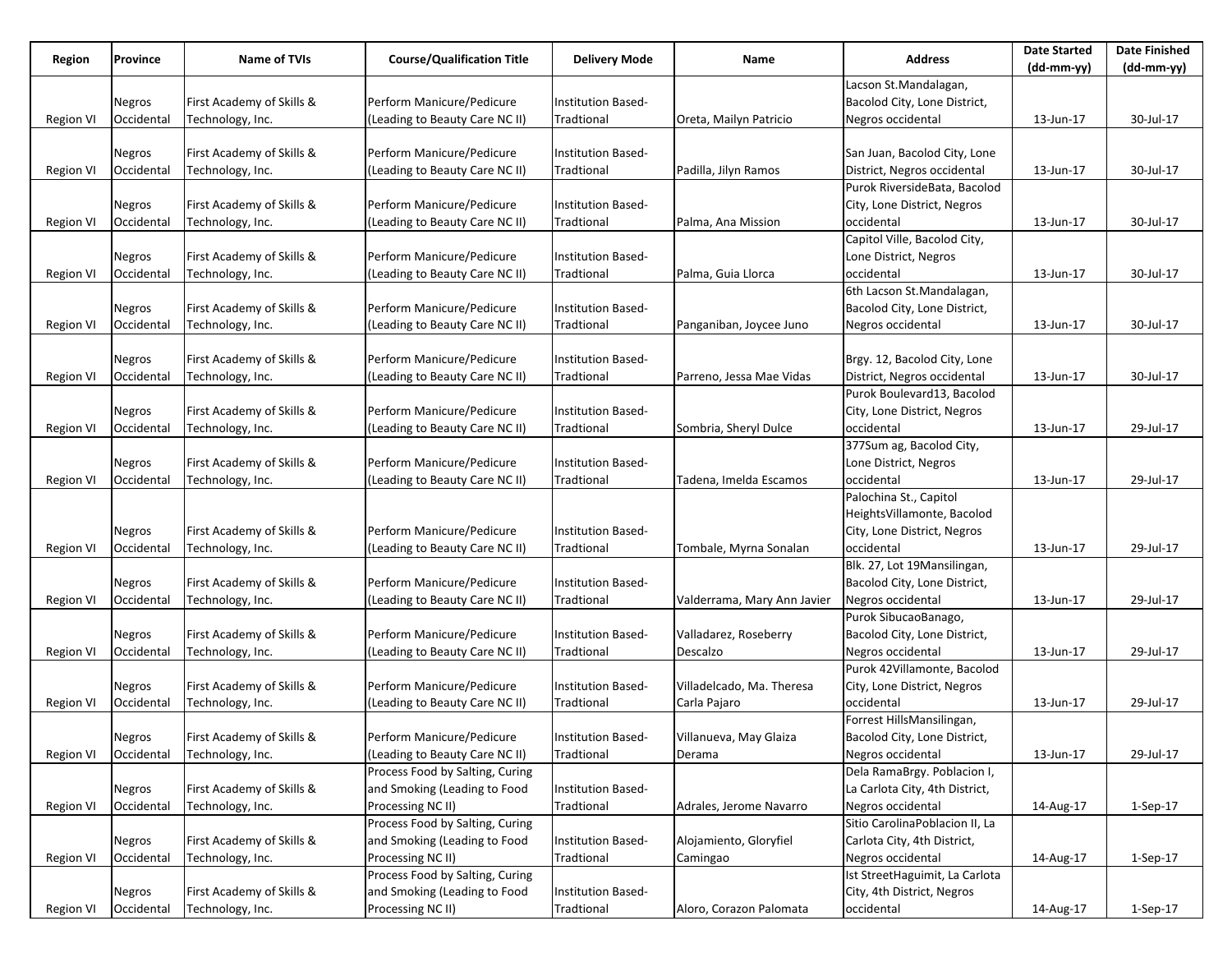| Region<br>Province | <b>Name of TVIs</b> |                           |                                   |                           |                                        | <b>Date Started</b>             | <b>Date Finished</b> |            |
|--------------------|---------------------|---------------------------|-----------------------------------|---------------------------|----------------------------------------|---------------------------------|----------------------|------------|
|                    |                     |                           | <b>Course/Qualification Title</b> | <b>Delivery Mode</b>      | Name                                   | <b>Address</b>                  | (dd-mm-yy)           | (dd-mm-yy) |
|                    |                     |                           | Process Food by Salting, Curing   |                           |                                        | Villa CaridadBrgy III, La       |                      |            |
|                    | Negros              | First Academy of Skills & | and Smoking (Leading to Food      | Institution Based-        |                                        | Carlota City, 4th District,     |                      |            |
| Region VI          | Occidental          | Technology, Inc.          | Processing NC II)                 | Tradtional                | Andales, Mary Grace Navarro            | Negros occidental               | 14-Aug-17            | 1-Sep-17   |
|                    |                     |                           | Process Food by Salting, Curing   |                           |                                        | Purok 19La Granja, La Carlota   |                      |            |
|                    | Negros              | First Academy of Skills & | and Smoking (Leading to Food      | Institution Based-        |                                        | City, 4th District, Negros      |                      |            |
| Region VI          | Occidental          | Technology, Inc.          | Processing NC II)                 | Tradtional                | Balcena, Verna Lumawod                 | occidental                      | 14-Aug-17            | $1-Sep-17$ |
|                    |                     |                           | Process Food by Salting, Curing   |                           |                                        | Virto St.Poblacion II, La       |                      |            |
|                    | Negros              | First Academy of Skills & | and Smoking (Leading to Food      | Institution Based-        |                                        | Carlota City, 4th District,     |                      |            |
| Region VI          | Occidental          | Technology, Inc.          | Processing NC II)                 | Tradtional                | Benaspe, Pearlyn Calma                 | Negros Occidental               | 14-Aug-17            | $1-Sep-17$ |
|                    |                     |                           | Process Food by Salting, Curing   |                           |                                        | CarolinaPoblacion II, La        |                      |            |
|                    | Negros              | First Academy of Skills & | and Smoking (Leading to Food      | Institution Based-        |                                        | Carlota City, 4th District,     |                      |            |
| <b>Region VI</b>   | Occidental          | Technology, Inc.          | Processing NC II)                 | Tradtional                | Cardenas, Elmer Tubal                  | Negros Occidental               | 14-Aug-17            | 1-Sep-17   |
|                    |                     |                           | Process Food by Salting, Curing   |                           |                                        | First St. Haguimit, La Carlota  |                      |            |
|                    | Negros              | First Academy of Skills & | and Smoking (Leading to Food      | Institution Based-        |                                        | City, 4th District, Negros      |                      |            |
| <b>Region VI</b>   | Occidental          | Technology, Inc.          | Processing NC II)                 | Tradtional                | Chua, Yolanda Genovis                  | Occidental                      | 14-Aug-17            | 1-Sep-17   |
|                    |                     |                           | Process Food by Salting, Curing   |                           |                                        | San AgustinBrgy. 1, La Carlota  |                      |            |
|                    | Negros              | First Academy of Skills & | and Smoking (Leading to Food      | Institution Based-        |                                        | City, 4th District, Negros      |                      |            |
|                    | Occidental          |                           |                                   | Tradtional                | Colmenares, Eleanor Dagunan Occidental |                                 |                      |            |
| <b>Region VI</b>   |                     | Technology, Inc.          | Processing NC II)                 |                           |                                        |                                 | 14-Aug-17            | $1-Sep-17$ |
|                    |                     |                           |                                   |                           |                                        |                                 |                      |            |
|                    |                     |                           | Process Food by Salting, Curing   |                           |                                        | Purok MainuswagonSibucao,       |                      |            |
|                    | Negros              | First Academy of Skills & | and Smoking (Leading to Food      | Institution Based-        |                                        | San Enrique, 4th District,      |                      |            |
| <b>Region VI</b>   | Occidental          | Technology, Inc.          | Processing NC II)                 | Tradtional                | Cusay, Juna Zamudio                    | Negros Occidental               | 14-Aug-17            | 1-Sep-17   |
|                    |                     |                           | Process Food by Salting, Curing   |                           |                                        | AndaluciaPoblacion III, La      |                      |            |
|                    | <b>Negros</b>       | First Academy of Skills & | and Smoking (Leading to Food      | Institution Based-        |                                        | Carlota City, 4th District,     |                      |            |
| <b>Region VI</b>   | Occidental          | Technology, Inc.          | Processing NC II)                 | Tradtional                | Delanar, Chona Baleda                  | Negros Occidental               | 14-Aug-17            | 1-Sep-17   |
|                    |                     |                           | Process Food by Salting, Curing   |                           |                                        | Had. FerlouLa Granja, La        |                      |            |
|                    | Negros              | First Academy of Skills & | and Smoking (Leading to Food      | Institution Based-        |                                        | Carlota City, 4th District,     |                      |            |
| Region VI          | Occidental          | Technology, Inc.          | Processing NC II)                 | Tradtional                | Desales, Mariquet Solatorio            | Negros Occidental               | 14-Aug-17            | 1-Sep-17   |
|                    |                     |                           | Process Food by Salting, Curing   |                           |                                        | Relocation SiteBatuan, La       |                      |            |
|                    | Negros              | First Academy of Skills & | and Smoking (Leading to Food      | Institution Based-        |                                        | Carlota City, 4th District,     |                      |            |
| <b>Region VI</b>   | Occidental          | Technology, Inc.          | Processing NC II)                 | Tradtional                | Duremdez, Ruby Managuit                | Negros Occidental               | 14-Aug-17            | $1-Sep-17$ |
|                    |                     |                           | Process Food by Salting, Curing   |                           |                                        |                                 |                      |            |
|                    | Negros              | First Academy of Skills & | and Smoking (Leading to Food      | Institution Based-        |                                        | Ice PlantSibucao, San Enrique,  |                      |            |
| Region VI          | Occidental          | Technology, Inc.          | Processing NC II)                 | Tradtional                | Espiritu, Jhona Jaraom                 | 4th District, Negros Occidental | 14-Aug-17            | $1-Sep-17$ |
|                    |                     |                           | Process Food by Salting, Curing   |                           |                                        |                                 |                      |            |
|                    | Negros              | First Academy of Skills & | and Smoking (Leading to Food      | Institution Based-        |                                        | Block 4Batuan, La Carlota City, |                      |            |
| <b>Region VI</b>   | Occidental          | Technology, Inc.          | Processing NC II)                 | Tradtional                | Estrella, Sherelyn Mae Albino          | 4th District, Negros Occidental | 14-Aug-17            | 1-Sep-17   |
|                    |                     |                           | Process Food by Salting, Curing   |                           |                                        | Uriarte Subd.Brgy III, La       |                      |            |
|                    | Negros              | First Academy of Skills & | and Smoking (Leading to Food      | Institution Based-        |                                        | Carlota City, 4th District,     |                      |            |
| Region VI          | Occidental          | Technology, Inc.          | Processing NC II)                 | Tradtional                | Galan, Joy Allosada                    | Negros Occidental               | 14-Aug-17            | 1-Sep-17   |
|                    |                     |                           | Process Food by Salting, Curing   |                           |                                        | Green St.Poblacion II, La       |                      |            |
|                    | <b>Negros</b>       | First Academy of Skills & | and Smoking (Leading to Food      | Institution Based-        | Gatuslao, Govenda Marie                | Carlota City, 4th District,     |                      |            |
| Region VI          | Occidental          | Technology, Inc.          | Processing NC II)                 | Tradtional                | <b>Antenor Cruz</b>                    | Negros Occidental               | 14-Aug-17            | 1-Sep-17   |
|                    |                     |                           | Process Food by Salting, Curing   |                           |                                        | Purok 2La Granja, La Carlota    |                      |            |
|                    | <b>Negros</b>       | First Academy of Skills & | and Smoking (Leading to Food      | Institution Based-        |                                        | City, 4th District, Negros      |                      |            |
| Region VI          | Occidental          | Technology, Inc.          | Processing NC II)                 | Tradtional                | Gregorio, Beverly Berdin               | Occidental                      | 14-Aug-17            | $1-Sep-17$ |
|                    |                     |                           | Process Food by Salting, Curing   |                           |                                        | Employees VillageCubay, La      |                      |            |
|                    | <b>Negros</b>       | First Academy of Skills & | and Smoking (Leading to Food      | <b>Institution Based-</b> |                                        | Carlota City, 4th District,     |                      |            |
| <b>Region VI</b>   | Occidental          | Technology, Inc.          | Processing NC II)                 | Tradtional                | Inayan, Regina Espanola                | Negros Occidental               | 14-Aug-17            | 1-Sep-17   |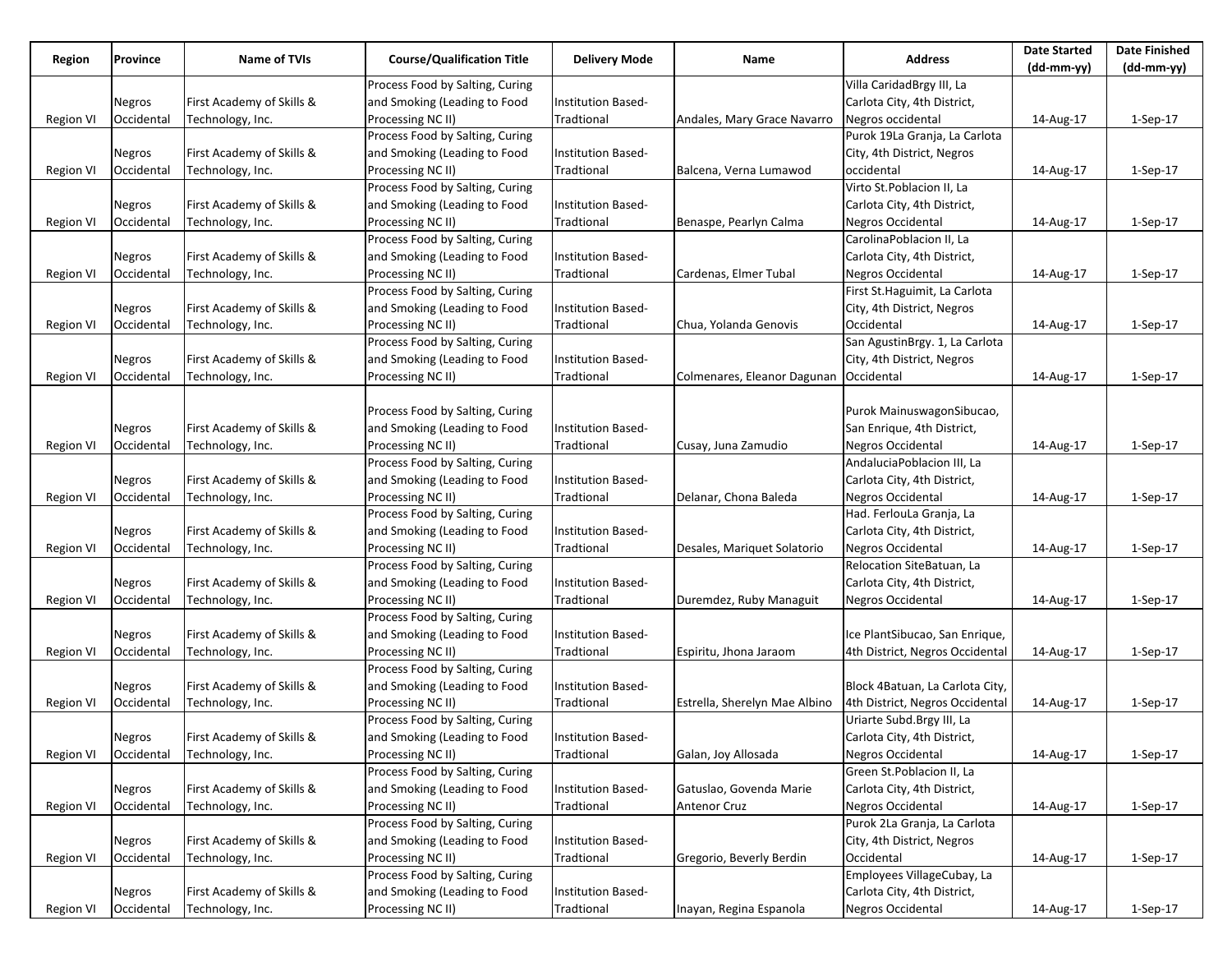| Region<br>Province |            | Name of TVIs                |                                   |                           |                               |                                  | <b>Date Started</b> | <b>Date Finished</b> |
|--------------------|------------|-----------------------------|-----------------------------------|---------------------------|-------------------------------|----------------------------------|---------------------|----------------------|
|                    |            |                             | <b>Course/Qualification Title</b> | <b>Delivery Mode</b>      | Name                          | <b>Address</b>                   | (dd-mm-yy)          | (dd-mm-yy)           |
|                    |            |                             | Process Food by Salting, Curing   |                           |                               | San GabrielBrgy. II, La Carlota  |                     |                      |
|                    | Negros     | First Academy of Skills &   | and Smoking (Leading to Food      | <b>Institution Based-</b> | Jalandoni, Hermie Lyn         | City, 4th District, Negros       |                     |                      |
| <b>Region VI</b>   | Occidental | Technology, Inc.            | Processing NC II)                 | Tradtional                | Pegidero                      | Occidental                       | 14-Aug-17           | 1-Sep-17             |
|                    |            |                             | Process Food by Salting, Curing   |                           |                               |                                  |                     |                      |
|                    | Negros     | First Academy of Skills &   | and Smoking (Leading to Food      | Institution Based-        |                               | Batuan, La Carlota City, 4th     |                     |                      |
| <b>Region VI</b>   | Occidental | Technology, Inc.            | Processing NC II)                 | Tradtional                | Joplo, Ana Mae Rivera         | District, Negros Occidental      | 14-Aug-17           | $1-Sep-17$           |
|                    |            |                             | Process Food by Salting, Curing   |                           |                               | Ist StreetHaguimit, La Carlota   |                     |                      |
|                    | Negros     | First Academy of Skills &   | and Smoking (Leading to Food      | Institution Based-        |                               | City, 4th District, Negros       |                     |                      |
| <b>Region VI</b>   | Occidental | Technology, Inc.            | Processing NC II)                 | Tradtional                | Mingges, Cynthia Pajaro       | Occidental                       | 14-Aug-17           | $1-Sep-17$           |
|                    |            |                             | Process Food by Salting, Curing   |                           |                               | Green St.Brgy II, La Carlota     |                     |                      |
|                    | Negros     | First Academy of Skills &   | and Smoking (Leading to Food      | Institution Based-        |                               | City, 4th District, Negros       |                     |                      |
| <b>Region VI</b>   | Occidental | Technology, Inc.            | Processing NC II)                 | Tradtional                | Mondejar, Razel Penion        | Occidental                       | 14-Aug-17           | 1-Sep-17             |
|                    |            |                             | Process Food by Salting, Curing   |                           |                               |                                  |                     |                      |
|                    | Negros     | First Academy of Skills &   | and Smoking (Leading to Food      | Institution Based-        |                               | Brgy. III, La Carlota City, 4th  |                     |                      |
| <b>Region VI</b>   | Occidental | Technology, Inc.            | Processing NC II)                 | Tradtional                | Nazareno, Aprileen Rivera     | District, Negros Occidental      | 14-Aug-17           | $1-Sep-17$           |
|                    |            |                             | Process Food by Salting, Curing   |                           |                               | Lot 9, CataloniaPoblacion 3,     |                     |                      |
|                    | Negros     | First Academy of Skills &   | and Smoking (Leading to Food      | Institution Based-        | Paglomutan, Roseann Joy       | La Carlota City, 4th District,   |                     |                      |
| <b>Region VI</b>   | Occidental | Technology, Inc.            | Processing NC II)                 | Tradtional                | Sinoro                        | Negros Occidental                | 14-Aug-17           | $1-Sep-17$           |
|                    |            |                             | Process Food by Salting, Curing   |                           |                               | Ist St. Haguimit, La Carlota     |                     |                      |
|                    | Negros     | First Academy of Skills &   | and Smoking (Leading to Food      | Institution Based-        |                               | City, 4th District, Negros       |                     |                      |
| Region VI          | Occidental | Technology, Inc.            | Processing NC II)                 | Tradtional                | Pajaro, Benigno Nogollos      | Occidental                       | 14-Aug-17           | $1-Sep-17$           |
|                    |            |                             | Process Food by Salting, Curing   |                           |                               | Ist St.Haguimit, La Carlota      |                     |                      |
|                    | Negros     | First Academy of Skills &   | and Smoking (Leading to Food      | Institution Based-        |                               | City, 4th District, Negros       |                     |                      |
| <b>Region VI</b>   | Occidental | Technology, Inc.            | Processing NC II)                 | Tradtional                | Pajaro, Karl Vincent Nogollos | Occidental                       | 14-Aug-17           | $1-Sep-17$           |
|                    |            |                             | Process Food by Salting, Curing   |                           |                               | Ist St. Haguimit, La Carlota     |                     |                      |
|                    | Negros     | First Academy of Skills &   | and Smoking (Leading to Food      | <b>Institution Based-</b> |                               | City, 4th District, Negros       |                     |                      |
| Region VI          | Occidental | Technology, Inc.            | Processing NC II)                 | Tradtional                | Palomata, Lornalie Amban      | Occidental                       | 14-Aug-17           | 1-Sep-17             |
|                    |            |                             | Process Food by Salting, Curing   |                           |                               | Sitio Intigul-anCubay, La        |                     |                      |
|                    | Negros     | First Academy of Skills &   | and Smoking (Leading to Food      | Institution Based-        |                               | Carlota City, 4th District,      |                     |                      |
| Region VI          | Occidental | Technology, Inc.            | Processing NC II)                 | Tradtional                | Puyal, Sunques Excija         | Negros Occidental                | 14-Aug-17           | $1-Sep-17$           |
|                    |            |                             | Process Food by Salting, Curing   |                           |                               | Villa Caridad Subd.Brgy. III, La |                     |                      |
|                    | Negros     | First Academy of Skills &   | and Smoking (Leading to Food      | <b>Institution Based-</b> |                               | Carlota City, 4th District,      |                     |                      |
| Region VI          | Occidental | Technology, Inc.            | Processing NC II)                 | Tradtional                | Samson, Ninfa Bona Genoves    | Negros Occidental                | 14-Aug-17           | 1-Sep-17             |
|                    |            |                             | Process Food by Salting, Curing   |                           |                               | 2nd St. Haguimit, La Carlota     |                     |                      |
|                    | Negros     | First Academy of Skills &   | and Smoking (Leading to Food      | Institution Based-        |                               | City, 4th District, Negros       |                     |                      |
| Region VI          | Occidental | Technology, Inc.            | Processing NC II)                 | Tradtional                | Saracia, Jonilyn Bargo        | Occidental                       | 14-Aug-17           | $1-Sep-17$           |
|                    |            |                             | Process Food by Salting, Curing   |                           |                               | Relocation Phase 2Batuan, La     |                     |                      |
|                    | Negros     | First Academy of Skills &   | and Smoking (Leading to Food      | Institution Based-        |                               | Carlota City, 4th District,      |                     |                      |
| Region VI          | Occidental | Technology, Inc.            | Processing NC II)                 | Tradtional                | Torregue, Mercy Dela Luna     | Negros Occidental                | 14-Aug-17           | 1-Sep-17             |
|                    |            |                             | Process Food by Salting, Curing   |                           |                               |                                  |                     |                      |
|                    | Negros     | First Academy of Skills &   | and Smoking (Leading to Food      | Institution Based-        |                               | Brgy I, La Carlota City, 4th     |                     |                      |
| Region VI          | Occidental | Technology, Inc.            | Processing NC II)                 | Tradtional                | Yap, Wenalyn                  | District, Negros Occidental      | 14-Aug-17           | 1-Sep-17             |
|                    | Negros     | Master Global Education and | Prepare & Cook Hot Meals          | Institution Based-        |                               | Santol, Binalbagan, 5th          |                     |                      |
| <b>Region VI</b>   | Occidental | Livelihood, Inc.            | (Leading to Cookery NC II)        | Tradtional                | Alagos, Rona Magbanua         | District, Negros Occidental      | 24-Jul-17           | 1-Sep-17             |
|                    |            |                             |                                   |                           |                               |                                  |                     |                      |
|                    | Negros     | Master Global Education and | Prepare & Cook Hot Meals          | Institution Based-        |                               | OrchidSantol, Binalbagan, 5th    |                     |                      |
| <b>Region VI</b>   | Occidental | Livelihood, Inc.            | (Leading to Cookery NC II)        | Tradtional                | Andales, Mary Cor Arellano    | District, Negros Occidental      | 24-Jul-17           | 1-Sep-17             |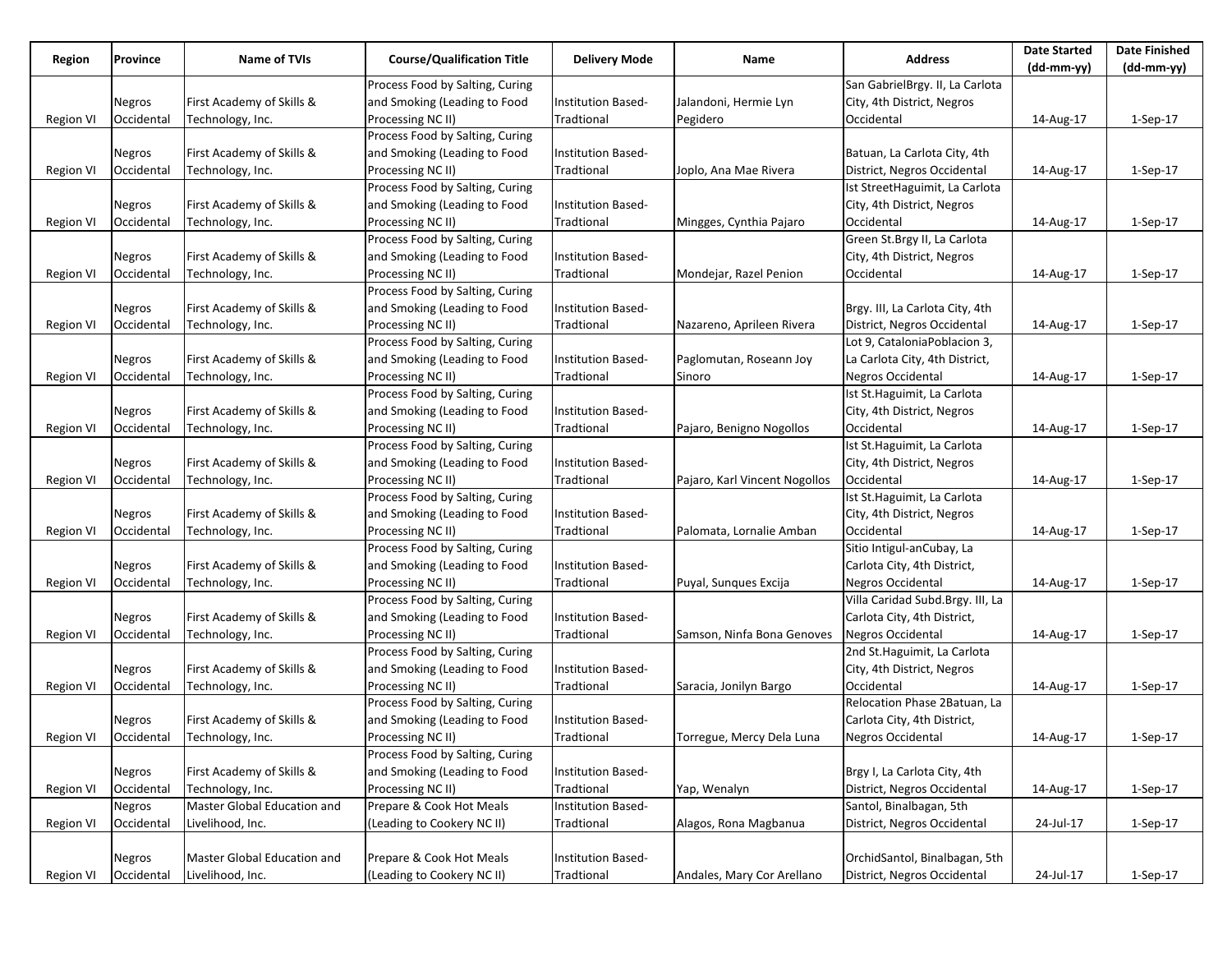| Region<br>Province |               | <b>Name of TVIs</b>                |                                   |                           |                                              |                                 | <b>Date Started</b> | <b>Date Finished</b> |
|--------------------|---------------|------------------------------------|-----------------------------------|---------------------------|----------------------------------------------|---------------------------------|---------------------|----------------------|
|                    |               |                                    | <b>Course/Qualification Title</b> | <b>Delivery Mode</b>      | Name                                         | <b>Address</b>                  | $(dd-mm-yy)$        | $(dd-mm-yy)$         |
|                    |               |                                    |                                   |                           |                                              |                                 |                     |                      |
|                    | Negros        | Master Global Education and        | Prepare & Cook Hot Meals          | Institution Based-        |                                              | Vedun St.Zone 3, Pulupandan,    |                     |                      |
| <b>Region VI</b>   | Occidental    | Livelihood, Inc.                   | (Leading to Cookery NC II)        | Tradtional                | Barile, Cyrus Formacion                      | 4th District, Negros occidental | 24-Jul-17           | $1-Sep-17$           |
|                    |               |                                    |                                   |                           |                                              | Purok 30 RosasTaculing,         |                     |                      |
|                    | Negros        | Master Global Education and        | Prepare & Cook Hot Meals          | Institution Based-        |                                              | Bacolod City, Lone District,    |                     |                      |
| <b>Region VI</b>   | Occidental    | Livelihood, Inc.                   | (Leading to Cookery NC II)        | Tradtional                | Baykin, Mona Liza Carmona                    | Negros occidental               | 24-Jul-17           | 1-Sep-17             |
|                    |               |                                    |                                   |                           |                                              | Pamplona St.3, La Carlota       |                     |                      |
|                    | Negros        | Master Global Education and        | Prepare & Cook Hot Meals          | Institution Based-        |                                              | City, 4th District, Negros      |                     |                      |
| Region VI          | Occidental    | Livelihood, Inc.                   | (Leading to Cookery NC II)        | Tradtional                | Dava, Raffy Benjamin                         | occidental                      | 24-Jul-17           | 1-Sep-17             |
|                    | Negros        | Master Global Education and        | Prepare & Cook Hot Meals          | Institution Based-        |                                              | Ma-ao, Bago city, 4th District, |                     |                      |
| Region VI          | Occidental    | Livelihood, Inc.                   | (Leading to Cookery NC II)        | Tradtional                | De Guzman, Kenneth Teodoro Negros occidental |                                 | 24-Jul-17           | 1-Sep-17             |
|                    |               |                                    |                                   |                           |                                              | FJE VillageBatuan, La Carlota   |                     |                      |
|                    | Negros        | Master Global Education and        | Prepare & Cook Hot Meals          | Institution Based-        |                                              | City, 4th District, Negros      |                     |                      |
| Region VI          | Occidental    | Livelihood, Inc.                   | (Leading to Cookery NC II)        | Tradtional                | Doroteo, Ryan Ligaya                         | occidental                      | 24-Jul-17           | 1-Sep-17             |
|                    | Negros        | <b>Master Global Education and</b> | Prepare & Cook Hot Meals          | Institution Based-        |                                              | 5, Sipalay City, 6th District,  |                     |                      |
| <b>Region VI</b>   | Occidental    | Livelihood, Inc.                   | (Leading to Cookery NC II)        | Tradtional                | Du, Bernard Gonzales                         | Negros occidental               | 24-Jul-17           | $1-Sep-17$           |
|                    |               |                                    |                                   |                           |                                              |                                 |                     |                      |
|                    | Negros        | Master Global Education and        | Prepare & Cook Hot Meals          | Institution Based-        |                                              | Purok 4Nagasi, La Carlota City, |                     |                      |
| Region VI          | Occidental    | Livelihood, Inc.                   | (Leading to Cookery NC II)        | Tradtional                | Egay, Jan Rey Bucayan                        | 4th District, Negros occidental | 24-Jul-17           | 1-Sep-17             |
|                    |               |                                    |                                   |                           |                                              |                                 |                     |                      |
|                    | Negros        | Master Global Education and        | Prepare & Cook Hot Meals          | Institution Based-        |                                              | Purok 3Nagasi, La Carlota City, |                     |                      |
| <b>Region VI</b>   | Occidental    | Livelihood, Inc.                   | (Leading to Cookery NC II)        | Tradtional                | Egay, Rosalie Llamera                        | 4th District, Negros occidental | 24-Jul-17           | $1-Sep-17$           |
|                    |               |                                    |                                   |                           |                                              |                                 |                     |                      |
|                    | Negros        | Master Global Education and        | Prepare & Cook Hot Meals          | <b>Institution Based-</b> |                                              | Vedun St.Zone 3, Pulupandan,    |                     |                      |
| <b>Region VI</b>   | Occidental    | Livelihood, Inc.                   | (Leading to Cookery NC II)        | Tradtional                | Garay, Jerry Mae Magallanes                  | 4th District, Negros occidental | 24-Jul-17           | 1-Sep-17             |
|                    |               |                                    |                                   |                           |                                              | Lot 7, Blk 21Taculing, Bacolod  |                     |                      |
|                    | Negros        | Master Global Education and        | Prepare & Cook Hot Meals          | Institution Based-        |                                              | City, Lone District, Negros     |                     |                      |
| Region VI          | Occidental    | Livelihood, Inc.                   | (Leading to Cookery NC II)        | Tradtional                | Guion, Clarojoro Vailoces                    | occidental                      | 24-Jul-17           | 1-Sep-17             |
|                    |               |                                    |                                   |                           |                                              | Kasilingan VillageRobles, La    |                     |                      |
|                    | Negros        | Master Global Education and        | Prepare & Cook Hot Meals          | Institution Based-        |                                              | Castellana, 5th District,       |                     |                      |
| <b>Region VI</b>   | Occidental    | Livelihood, Inc.                   | (Leading to Cookery NC II)        | Tradtional                | Galono, Liza Flor Casabuena                  | Negros occidental               | 24-Jul-17           | 24-Aug-17            |
|                    |               |                                    |                                   |                           |                                              |                                 |                     |                      |
|                    | Negros        | Master Global Education and        | Prepare & Cook Hot Meals          | Institution Based-        |                                              | Vedun St.Zone 3, Pulupandan,    |                     |                      |
| Region VI          | Occidental    | Livelihood, Inc.                   | (Leading to Cookery NC II)        | Tradtional                | Gonzales, Jojie Nolasco                      | 4th District, Negros occidental | 24-Jul-17           | 1-Sep-17             |
|                    | Negros        | Master Global Education and        | Prepare & Cook Hot Meals          | Institution Based-        |                                              | Gomez, Isabela, 5th District,   |                     |                      |
| <b>Region VI</b>   | Occidental    | Livelihood, Inc.                   | (Leading to Cookery NC II)        | Tradtional                | Magbanua, Jo Ann Trinio                      | Negros occidental               | 24-Jul-17           | $1-Sep-17$           |
|                    |               |                                    |                                   |                           |                                              | Purok DaisySantol,              |                     |                      |
|                    | Negros        | Master Global Education and        | Prepare & Cook Hot Meals          | Institution Based-        |                                              | Binalbagan, 5th District,       |                     |                      |
| Region VI          | Occidental    | Livelihood, Inc.                   | (Leading to Cookery NC II)        | Tradtional                | Martinez, Joebert Talaban                    | Negros occidental               | 24-Jul-17           | 1-Sep-17             |
|                    |               |                                    |                                   |                           |                                              |                                 |                     |                      |
|                    | Negros        | Master Global Education and        | Prepare & Cook Hot Meals          | Institution Based-        |                                              | Paraiso 1Bacong, Bago city,     |                     |                      |
| <b>Region VI</b>   | Occidental    | Livelihood, Inc.                   | (Leading to Cookery NC II)        | Tradtional                | Mendoza, Rey Mamar                           | 4th District, Negros occidental | 24-Jul-17           | $1-Sep-17$           |
|                    | Negros        | Master Global Education and        | Prepare & Cook Hot Meals          | Institution Based-        | Montoya, Honey Grace                         | Nagasi, La Carlota City, 4th    |                     |                      |
| <b>Region VI</b>   | Occidental    | Livelihood, Inc.                   | (Leading to Cookery NC II)        | Tradtional                | Llamera                                      | District, Negros occidental     | 24-Jul-17           | 1-Sep-17             |
|                    |               |                                    |                                   |                           |                                              |                                 |                     |                      |
|                    | <b>Negros</b> | Master Global Education and        | Prepare & Cook Hot Meals          | <b>Institution Based-</b> |                                              | ZarandinZone 3, Pulupandan,     |                     |                      |
| <b>Region VI</b>   | Occidental    | Livelihood, Inc.                   | (Leading to Cookery NC II)        | Tradtional                | Novilunio, Armor III Untal                   | 4th District, Negros occidental | 24-Jul-17           | 1-Sep-17             |
|                    |               |                                    |                                   |                           |                                              |                                 |                     |                      |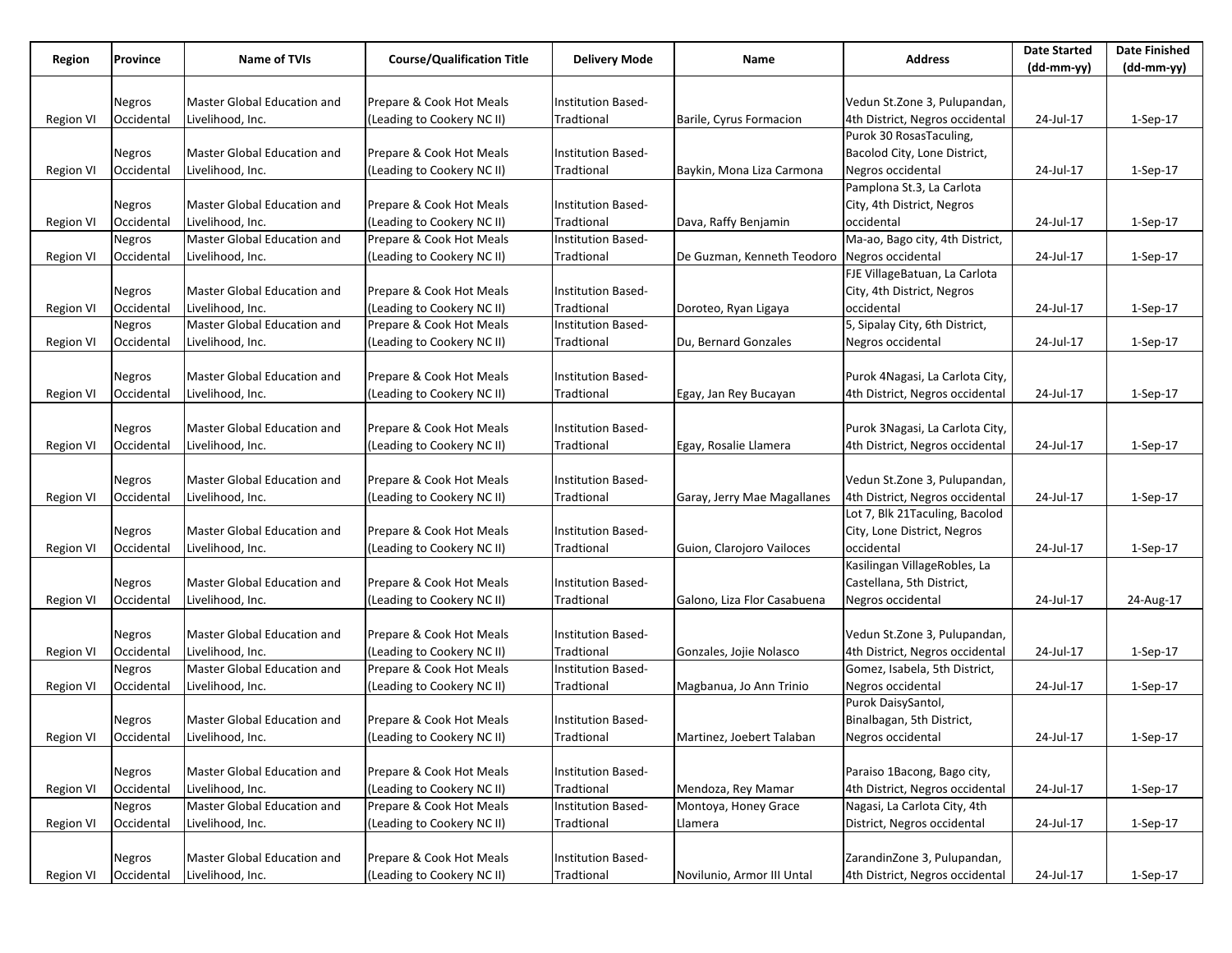| Region             | Province       | Name of TVIs<br><b>Course/Qualification Title</b><br><b>Address</b><br><b>Delivery Mode</b><br>Name |                                                     | <b>Date Started</b>       | <b>Date Finished</b>           |                                 |            |                |
|--------------------|----------------|-----------------------------------------------------------------------------------------------------|-----------------------------------------------------|---------------------------|--------------------------------|---------------------------------|------------|----------------|
|                    |                |                                                                                                     |                                                     |                           |                                |                                 | (dd-mm-yy) | $(dd-mm-yy)$   |
|                    |                |                                                                                                     |                                                     |                           |                                |                                 |            |                |
|                    | Negros         | Master Global Education and                                                                         | Prepare & Cook Hot Meals                            | Institution Based-        |                                | ZarandinZone 3, Pulupandan,     |            |                |
| Region VI          | Occidental     | Livelihood, Inc.                                                                                    | (Leading to Cookery NC II)                          | Tradtional                | Novilunio, Justin Jasper Untal | 4th District, Negros occidental | 24-Jul-17  | 1-Sep-17       |
|                    |                |                                                                                                     |                                                     |                           |                                | Purok AnthoriumAra-al, La       |            |                |
|                    | Negros         | Master Global Education and                                                                         | Prepare & Cook Hot Meals                            | Institution Based-        |                                | Carlota City, 4th District,     |            |                |
| Region VI          | Occidental     | Livelihood, Inc.                                                                                    | (Leading to Cookery NC II)                          | Tradtional                | Penacuba, Avielyn Adrino       | Negros occidental               | 24-Jul-17  | $1-Sep-17$     |
|                    | <b>Negros</b>  | Master Global Education and                                                                         | Prepare & Cook Hot Meals                            | <b>Institution Based-</b> |                                | Vedun St.Zone 3, Pulupandan,    |            |                |
|                    | Occidental     | Livelihood, Inc.                                                                                    | (Leading to Cookery NC II)                          | Tradtional                | Regala, Noverny Dormido        | 4th District, Negros occidental | 24-Jul-17  |                |
| <b>Region VI</b>   |                |                                                                                                     |                                                     |                           |                                | Purok RosasTaculing, Bacolod    |            | $1-Sep-17$     |
|                    | Negros         | Master Global Education and                                                                         | Prepare & Cook Hot Meals                            | Institution Based-        |                                | City, Lone District, Negros     |            |                |
| <b>Region VI</b>   | Occidental     | Livelihood, Inc.                                                                                    | (Leading to Cookery NC II)                          | Tradtional                | Rosano, Liezel Presilda        | occidental                      | 24-Jul-17  | 24-Aug-17      |
|                    |                |                                                                                                     |                                                     |                           |                                | #50 Purok RosasTaculing,        |            |                |
|                    | Negros         | Master Global Education and                                                                         | Prepare & Cook Hot Meals                            | Institution Based-        |                                | Bacolod City, Lone District,    |            |                |
| Region VI          | Occidental     | Livelihood, Inc.                                                                                    | (Leading to Cookery NC II)                          | Tradtional                | Toledo, Ronalie Marco          | Negros occidental               | 24-Jul-17  | $1-Sep-17$     |
|                    |                |                                                                                                     |                                                     |                           |                                | #50 Purok RosasTaculing,        |            |                |
|                    | Negros         | Master Global Education and                                                                         | Prepare & Cook Hot Meals                            | Institution Based-        |                                | Bacolod City, Lone District,    |            |                |
| Region VI          | Occidental     | Livelihood, Inc.                                                                                    | (Leading to Cookery NC II)                          | Tradtional                | Toledo, Ross Alexis Marco      | Negros occidental               | 24-Jul-17  | $1-Sep-17$     |
|                    |                |                                                                                                     | Process Food by Salting, Curing                     |                           |                                |                                 |            |                |
| <b>Region VIII</b> | <b>BILIRAN</b> | Cabucgayan National School of                                                                       | and Smoking Leading to Food                         | Community-Based           | Arpon, Nancy Silvano           | Caraycaray, Naval, Lone         |            |                |
|                    |                | Arts and Trades                                                                                     | Processing NC II                                    |                           |                                | District, BILIRAN               | 23-Aug-17  | $6-$ Sep $-17$ |
|                    |                |                                                                                                     | Process Food by Salting, Curing                     |                           |                                |                                 |            |                |
| <b>Region VIII</b> | <b>BILIRAN</b> | Cabucgayan National School of                                                                       | and Smoking Leading to Food                         | Community-Based           | Bornillo, Natividad Sison      | Caraycaray, Naval, Lone         |            |                |
|                    |                | Arts and Trades                                                                                     | Processing NC II                                    |                           |                                | District, BILIRAN               | 23-Aug-17  | 6-Sep-17       |
|                    |                | Cabucgayan National School of                                                                       | Process Food by Salting, Curing                     |                           |                                | Caraycaray, Naval, Lone         |            |                |
| <b>Region VIII</b> | <b>BILIRAN</b> | Arts and Trades                                                                                     | and Smoking Leading to Food                         | Community-Based           | Bornillo, Adelina Jadulco      | District, BILIRAN               |            |                |
|                    |                |                                                                                                     | Processing NC II                                    |                           |                                |                                 | 23-Aug-17  | $6-Sep-17$     |
|                    |                | Cabucgayan National School of                                                                       | Process Food by Salting, Curing                     |                           |                                | Caraycaray, Naval, Lone         |            |                |
| <b>Region VIII</b> | <b>BILIRAN</b> | Arts and Trades                                                                                     | and Smoking Leading to Food                         | Community-Based           | Cavite, Jacinta Narrido        | District, BILIRAN               |            |                |
|                    |                |                                                                                                     | Processing NC II                                    |                           |                                |                                 | 23-Aug-17  | $6-Sep-17$     |
|                    |                | Cabucgayan National School of                                                                       | Process Food by Salting, Curing                     |                           |                                | Caraycaray, Naval, Lone         |            |                |
| <b>Region VIII</b> | <b>BILIRAN</b> | <b>Arts and Trades</b>                                                                              | and Smoking Leading to Food                         | Community-Based           | Daniel, Arlene Espina          | District, BILIRAN               |            |                |
|                    |                |                                                                                                     | Processing NC II                                    |                           |                                |                                 | 23-Aug-17  | $6-Sep-17$     |
|                    |                | Cabucgayan National School of                                                                       | Process Food by Salting, Curing                     |                           |                                | Caraycaray, Naval, Lone         |            |                |
| <b>Region VIII</b> | <b>BILIRAN</b> | Arts and Trades                                                                                     | and Smoking Leading to Food                         | Community-Based           | Daprosa, Lilia Merez           | District, BILIRAN               |            |                |
|                    |                |                                                                                                     | Processing NC II                                    |                           |                                |                                 | 23-Aug-17  | 6-Sep-17       |
|                    |                | Cabucgayan National School of                                                                       | Process Food by Salting, Curing                     |                           |                                | Caraycaray, Naval, Lone         |            |                |
| Region VIII        | <b>BILIRAN</b> | <b>Arts and Trades</b>                                                                              | and Smoking Leading to Food                         | Community-Based           | Delantar, Marciana Merez       | District, BILIRAN               |            |                |
|                    |                |                                                                                                     | Processing NC II<br>Process Food by Salting, Curing |                           |                                |                                 | 23-Aug-17  | 6-Sep-17       |
| <b>Region VIII</b> | <b>BILIRAN</b> | Cabucgayan National School of                                                                       | and Smoking Leading to Food                         | Community-Based           | Dublin, Felisa Jadulco         | Caraycaray, Naval, Lone         |            |                |
|                    |                | Arts and Trades                                                                                     | Processing NC II                                    |                           |                                | District, BILIRAN               | 23-Aug-17  | 6-Sep-17       |
|                    |                |                                                                                                     | Process Food by Salting, Curing                     |                           |                                |                                 |            |                |
| <b>Region VIII</b> | <b>BILIRAN</b> | Cabucgayan National School of                                                                       | and Smoking Leading to Food                         | Community-Based           | Enerlas, Jovita Quijano        | Caraycaray, Naval, Lone         |            |                |
|                    |                | Arts and Trades                                                                                     | Processing NC II                                    |                           |                                | District, BILIRAN               | 23-Aug-17  | 6-Sep-17       |
|                    |                |                                                                                                     | Process Food by Salting, Curing                     |                           |                                |                                 |            |                |
| <b>Region VIII</b> | <b>BILIRAN</b> | Cabucgayan National School of                                                                       | and Smoking Leading to Food                         | Community-Based           | Mejia, Faustina Cabilin        | Caraycaray, Naval, Lone         |            |                |
|                    |                | <b>Arts and Trades</b>                                                                              | Processing NC II                                    |                           |                                | District, BILIRAN               | 23-Aug-17  | 6-Sep-17       |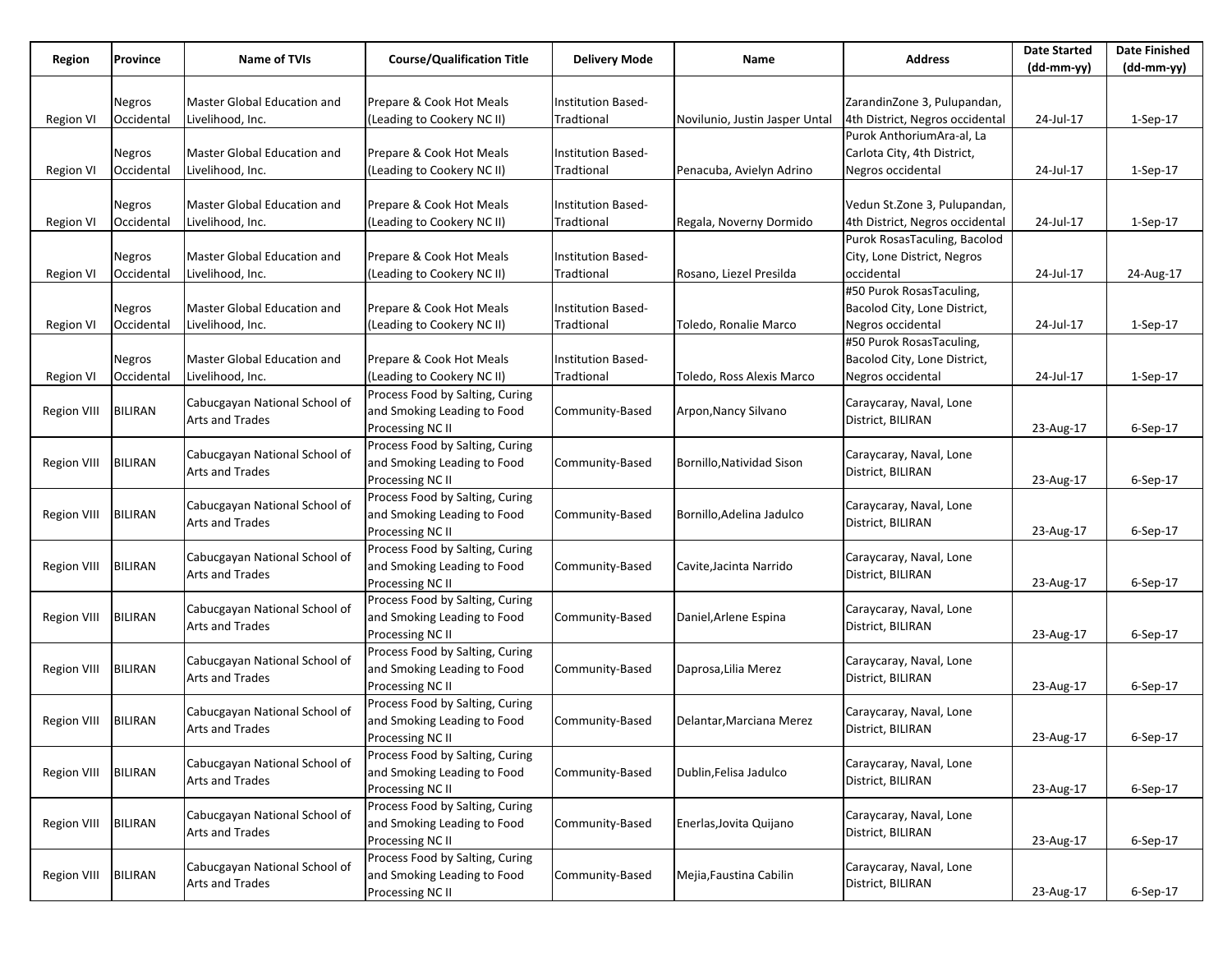| Region             | Province           | Name of TVIs                                                 | <b>Course/Qualification Title</b>                                                  | <b>Delivery Mode</b>               | Name                                 | <b>Address</b>                                        | <b>Date Started</b><br>$(dd-mm-yy)$ | <b>Date Finished</b><br>$(dd-mm-yy)$ |
|--------------------|--------------------|--------------------------------------------------------------|------------------------------------------------------------------------------------|------------------------------------|--------------------------------------|-------------------------------------------------------|-------------------------------------|--------------------------------------|
| Region VIII        | <b>BILIRAN</b>     | Cabucgayan National School of<br>Arts and Trades             | Process Food by Salting, Curing<br>and Smoking Leading to Food<br>Processing NC II | Community-Based                    | Mission, Corazon Paril               | Caraycaray, Naval, Lone<br>District, BILIRAN          | 23-Aug-17                           | 6-Sep-17                             |
| Region VIII        | <b>BILIRAN</b>     | Cabucgayan National School of<br>Arts and Trades             | Process Food by Salting, Curing<br>and Smoking Leading to Food<br>Processing NC II | Community-Based                    | Paculan, Adelaida Leones             | Caraycaray, Naval, Lone<br>District, BILIRAN          | 23-Aug-17                           | $6-Sep-17$                           |
| <b>Region VIII</b> | <b>BILIRAN</b>     | Cabucgayan National School of<br>Arts and Trades             | Process Food by Salting, Curing<br>and Smoking Leading to Food<br>Processing NC II | Community-Based                    | Quijano, Dionesia Ramirez            | Caraycaray, Naval, Lone<br>District, BILIRAN          | 23-Aug-17                           | $6-Sep-17$                           |
| Region VIII        | <b>BILIRAN</b>     | Cabucgayan National School of<br><b>Arts and Trades</b>      | Process Food by Salting, Curing<br>and Smoking Leading to Food<br>Processing NC II | Community-Based                    | Ramirez, Hermenia Sabornido          | Caraycaray, Naval, Lone<br>District, BILIRAN          | 23-Aug-17                           | $6-$ Sep $-17$                       |
| <b>Region VIII</b> | <b>BILIRAN</b>     | Cabucgayan National School of<br>Arts and Trades             | Process Food by Salting, Curing<br>and Smoking Leading to Food<br>Processing NC II | Community-Based                    | Salut, Gloria Batuto                 | Caraycaray, Naval, Lone<br>District, BILIRAN          | 23-Aug-17                           | 6-Sep-17                             |
| Region V           | Camarines<br>Norte | <b>Black Nazarene Technological</b><br>Institute (BNTI) Inc. | Perform Manicure and Pedicure                                                      | nstitution-Based<br>(Traditional)  | ABANTO, ANGELINE RAMO                | Purok 2, Talobatib, Labo, I,<br>Camarines Norte       | 27-Aug-17                           | 18-Sep-17                            |
| Region V           | Camarines<br>Norte | <b>Black Nazarene Technological</b><br>Institute (BNTI) Inc. | Perform Manicure and Pedicure                                                      | Institution-Based<br>(Traditional) | ADECER, MARIDEL IMPERIAL             | Purok 2, Tulay Na Lupa, Labo,<br>Camarines Norte      | 27-Aug-17                           | 18-Sep-17                            |
| Region V           | Camarines<br>Norte | <b>Black Nazarene Technological</b><br>Institute (BNTI) Inc. | Perform Manicure and Pedicure                                                      | nstitution-Based<br>(Traditional)  | ADEL, MA. TERESA ESTACION            | Purok 2, Bulhao, Labo, I,<br><b>Camarines Norte</b>   | 27-Aug-17                           | 18-Sep-17                            |
| Region V           | Camarines<br>Norte | <b>Black Nazarene Technological</b><br>Institute (BNTI) Inc. | Perform Manicure and Pedicure                                                      | Institution-Based<br>(Traditional) | ANDAL, DHAREEN ANZANO                | Emerald Homes, Bautista,<br>Labo, I, Camarines Norte  | 27-Aug-17                           | 18-Sep-17                            |
| Region V           | Camarines<br>Norte | <b>Black Nazarene Technological</b><br>Institute (BNTI) Inc. | Perform Manicure and Pedicure                                                      | nstitution-Based<br>(Traditional)  | AVILA, CATHERINE MALLE               | Purok 4, Anahaw, Labo, I,<br><b>Camarines Norte</b>   | 27-Aug-17                           | 18-Sep-17                            |
| Region V           | Camarines<br>Norte | <b>Black Nazarene Technological</b><br>Institute (BNTI) Inc. | Perform Manicure and Pedicure                                                      | Institution-Based<br>(Traditional) | <b>AVILA, JENNIFER SURETA</b>        | Purok 2, Bautista, Labo, I,<br><b>Camarines Norte</b> | 27-Aug-17                           | 18-Sep-17                            |
| Region V           | Camarines<br>Norte | <b>Black Nazarene Technological</b><br>Institute (BNTI) Inc. | Perform Manicure and Pedicure                                                      | Institution-Based<br>(Traditional) | BANING, CARLA PASCO                  | Purok 1, Napaod, Labo, I,<br>Camarines Norte          | 27-Aug-17                           | 18-Sep-17                            |
| Region V           | Camarines<br>Norte | <b>Black Nazarene Technological</b><br>Institute (BNTI) Inc. | Perform Manicure and Pedicure                                                      | Institution-Based<br>(Traditional) | <b>BARDON, MARICEL</b><br>VILLAGOMEZ | P-3, Lugui, Labo, I, Camarines<br>Norte               | 27-Aug-17                           | 18-Sep-17                            |
| Region V           | Camarines<br>Norte | <b>Black Nazarene Technological</b><br>Institute (BNTI) Inc. | Perform Manicure and Pedicure                                                      | Institution-Based<br>(Traditional) | <b>BLASCO, ARNELYN RAMO</b>          | Purok 4, Macogon, Labo, I,<br><b>Camarines Norte</b>  | 27-Aug-17                           | 18-Sep-17                            |
| Region V           | Camarines<br>Norte | <b>Black Nazarene Technological</b><br>Institute (BNTI) Inc. | Perform Manicure and Pedicure                                                      | Institution-Based<br>(Traditional) | CASILA, JUDY ANN ABUYO               | Purok 3, Lugui, Labo, I,<br><b>Camarines Norte</b>    | 27-Aug-17                           | 18-Sep-17                            |
| Region V           | Camarines<br>Norte | <b>Black Nazarene Technological</b><br>Institute (BNTI) Inc. | Perform Manicure and Pedicure                                                      | nstitution-Based<br>(Traditional)  | <b>CULOT, CRISTINA CIRIO</b>         | Purok 7, Napaod, Labo, I,<br><b>Camarines Norte</b>   | 27-Aug-17                           | 18-Sep-17                            |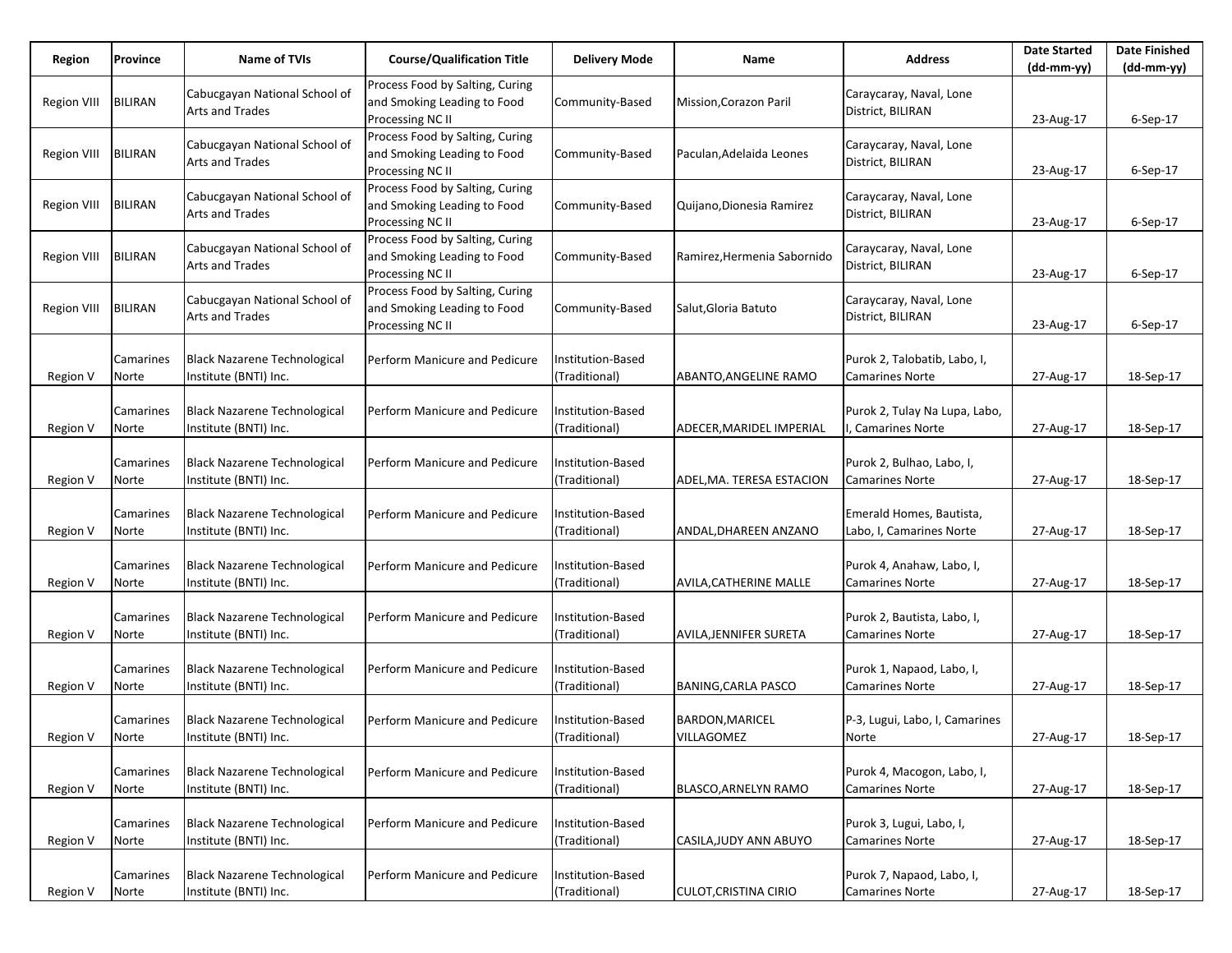|          | Province  | Name of TVIs                        | <b>Course/Qualification Title</b> |                      | Name                                                 | <b>Address</b>                | <b>Date Started</b> | <b>Date Finished</b> |
|----------|-----------|-------------------------------------|-----------------------------------|----------------------|------------------------------------------------------|-------------------------------|---------------------|----------------------|
| Region   |           |                                     |                                   | <b>Delivery Mode</b> |                                                      |                               | (dd-mm-yy)          | $(dd-mm-yy)$         |
|          |           |                                     |                                   |                      |                                                      |                               |                     |                      |
|          | Camarines | <b>Black Nazarene Technological</b> | Perform Manicure and Pedicure     | nstitution-Based     |                                                      | Purok 5, Guinacutan, Labo, I, |                     |                      |
| Region V | Norte     | Institute (BNTI) Inc.               |                                   | (Traditional)        | DACILLO, DIANA MAE DE LEON Camarines Norte           |                               | 27-Aug-17           | 18-Sep-17            |
|          |           |                                     |                                   |                      |                                                      |                               |                     |                      |
|          | Camarines | <b>Black Nazarene Technological</b> | Perform Manicure and Pedicure     | Institution-Based    | DIMAPILIS, EMMA JOY                                  | Purok 1, Lugui, Labo, I,      |                     |                      |
| Region V | Norte     | Institute (BNTI) Inc.               |                                   | (Traditional)        | <b>PORCINCULA</b>                                    | Camarines Norte               | 27-Aug-17           | 18-Sep-17            |
|          |           |                                     |                                   |                      |                                                      |                               |                     |                      |
|          | Camarines | <b>Black Nazarene Technological</b> | Perform Manicure and Pedicure     | Institution-Based    |                                                      | Purok 1, Mabili 1, Labo, I,   |                     |                      |
| Region V | Norte     | Institute (BNTI) Inc.               |                                   | (Traditional)        | <b>EBORDE, JHON PAUL BOLANTE Camarines Norte</b>     |                               | 27-Aug-17           | 18-Sep-17            |
|          |           |                                     |                                   |                      |                                                      |                               |                     |                      |
|          | Camarines | <b>Black Nazarene Technological</b> | Perform Manicure and Pedicure     | Institution-Based    |                                                      | Purok 5, Daguit, Labo, I,     |                     |                      |
| Region V | Norte     | Institute (BNTI) Inc.               |                                   | (Traditional)        | <b>FRAGA, ROSE TIBAR</b>                             | <b>Camarines Norte</b>        | 27-Aug-17           | 18-Sep-17            |
|          |           |                                     |                                   |                      |                                                      |                               |                     |                      |
|          | Camarines | <b>Black Nazarene Technological</b> | Perform Manicure and Pedicure     | Institution-Based    |                                                      | Talobatib, Labo, I, Camarines |                     |                      |
| Region V | Norte     | Institute (BNTI) Inc.               |                                   | (Traditional)        | <b>GARCIA, JOSUA PITOY</b>                           | <b>Norte</b>                  | 27-Aug-17           | 18-Sep-17            |
|          |           |                                     |                                   |                      |                                                      | Purok 2, Larap, Jose          |                     |                      |
|          | Camarines | <b>Black Nazarene Technological</b> | Perform Manicure and Pedicure     | nstitution-Based     |                                                      | Panganiban, I, Camarines      |                     |                      |
| Region V | Norte     | Institute (BNTI) Inc.               |                                   | (Traditional)        | HUIT,JEAN DECIEMBRE                                  | Norte                         | 27-Aug-17           | 18-Sep-17            |
|          |           |                                     |                                   |                      |                                                      |                               |                     |                      |
|          | Camarines | <b>Black Nazarene Technological</b> | Perform Manicure and Pedicure     | Institution-Based    |                                                      | Purok 4, Mabilo 2, Labo, I,   |                     |                      |
| Region V | Norte     | Institute (BNTI) Inc.               |                                   | (Traditional)        | ILAN,RHEA RIVERA                                     | <b>Camarines Norte</b>        | 27-Aug-17           | 18-Sep-17            |
|          |           |                                     |                                   |                      |                                                      |                               |                     |                      |
|          | Camarines | <b>Black Nazarene Technological</b> | Perform Manicure and Pedicure     | Institution-Based    |                                                      | Purok 4, Talobatib, Labo, I,  |                     |                      |
| Region V | Norte     | Institute (BNTI) Inc.               |                                   | (Traditional)        | <b>JAMITO, MERLY SAYAT</b>                           | <b>Camarines Norte</b>        | 27-Aug-17           | 18-Sep-17            |
|          |           |                                     |                                   |                      |                                                      |                               |                     |                      |
|          | Camarines | <b>Black Nazarene Technological</b> | Perform Manicure and Pedicure     | Institution-Based    | LAXAMANA, APRIL GUILLYN DE Purok 5, Daguit, Labo, I, |                               |                     |                      |
| Region V | Norte     | Institute (BNTI) Inc.               |                                   | (Traditional)        | <b>JESUS</b>                                         | <b>Camarines Norte</b>        | 27-Aug-17           | 18-Sep-17            |
|          |           |                                     |                                   |                      |                                                      | Purok 2 Lapu- Lapu Street,    |                     |                      |
|          | Camarines | <b>Black Nazarene Technological</b> | Perform Manicure and Pedicure     | Institution-Based    |                                                      | Tulay Na Lupa, Labo, I,       |                     |                      |
| Region V | Norte     | Institute (BNTI) Inc.               |                                   | (Traditional)        | MAGO, CARLOS III BELANTE                             | <b>Camarines Norte</b>        | 27-Aug-17           | 18-Sep-17            |
|          |           |                                     |                                   |                      |                                                      |                               |                     |                      |
|          | Camarines | <b>Black Nazarene Technological</b> | Perform Manicure and Pedicure     | Institution-Based    |                                                      | Purok 2, Mabilo 1, Labo, I,   |                     |                      |
| Region V | Norte     | Institute (BNTI) Inc.               |                                   | (Traditional)        | MANDRAS, MARIZ VOLANTE                               | <b>Camarines Norte</b>        | 27-Aug-17           | 18-Sep-17            |
|          |           |                                     |                                   |                      |                                                      |                               |                     |                      |
|          | Camarines | <b>Black Nazarene Technological</b> | Perform Manicure and Pedicure     | Institution-Based    | MAYORES, MARY GRACE                                  | Purok 1, Bulhao, Labo, I,     |                     |                      |
| Region V | Norte     | Institute (BNTI) Inc.               |                                   | (Traditional)        | <b>SOTERIO</b>                                       | <b>Camarines Norte</b>        | 27-Aug-17           | 18-Sep-17            |
|          |           |                                     |                                   |                      |                                                      |                               |                     |                      |
|          | Camarines | <b>Black Nazarene Technological</b> | Perform Manicure and Pedicure     | Institution-Based    |                                                      | Purok 3, Malacbang, Paracale, |                     |                      |
| Region V | Norte     | Institute (BNTI) Inc.               |                                   | (Traditional)        | TALLADA, MARYROSE VELASCO  I, Camarines Norte        |                               | 27-Aug-17           | 18-Sep-17            |
|          |           |                                     |                                   |                      |                                                      |                               |                     |                      |
|          | Camarines | <b>Black Nazarene Technological</b> | Perform Manicure and Pedicure     | Institution-Based    |                                                      | Purok 4, Talobatib, Labo, I,  |                     |                      |
| Region V | Norte     | Institute (BNTI) Inc.               |                                   | (Traditional)        | TORREÑA, DHARLENE BORJA                              | <b>Camarines Norte</b>        | 27-Aug-17           | 18-Sep-17            |
|          |           |                                     |                                   |                      |                                                      |                               |                     |                      |
|          | Camarines | <b>Black Nazarene Technological</b> | Perform Manicure and Pedicure     | Institution-Based    | UMALI, MARY LOUISE                                   | Purok 4, Malasugui, Labo, I,  |                     |                      |
| Region V | Norte     | Institute (BNTI) Inc.               |                                   | (Traditional)        | ABRAHAM                                              | <b>Camarines Norte</b>        | 27-Aug-17           | 18-Sep-17            |
|          |           |                                     |                                   |                      |                                                      |                               |                     |                      |
|          | Camarines | <b>Black Nazarene Technological</b> | Perform Manicure and Pedicure     | Institution-Based    |                                                      | Purok 1, Mangkasay, Paracale, |                     |                      |
| Region V | Norte     | Institute (BNTI) Inc.               |                                   | (Traditional)        | VALEROS, JANINE TEJERESAS                            | , Camarines Norte             | 27-Aug-17           | 18-Sep-17            |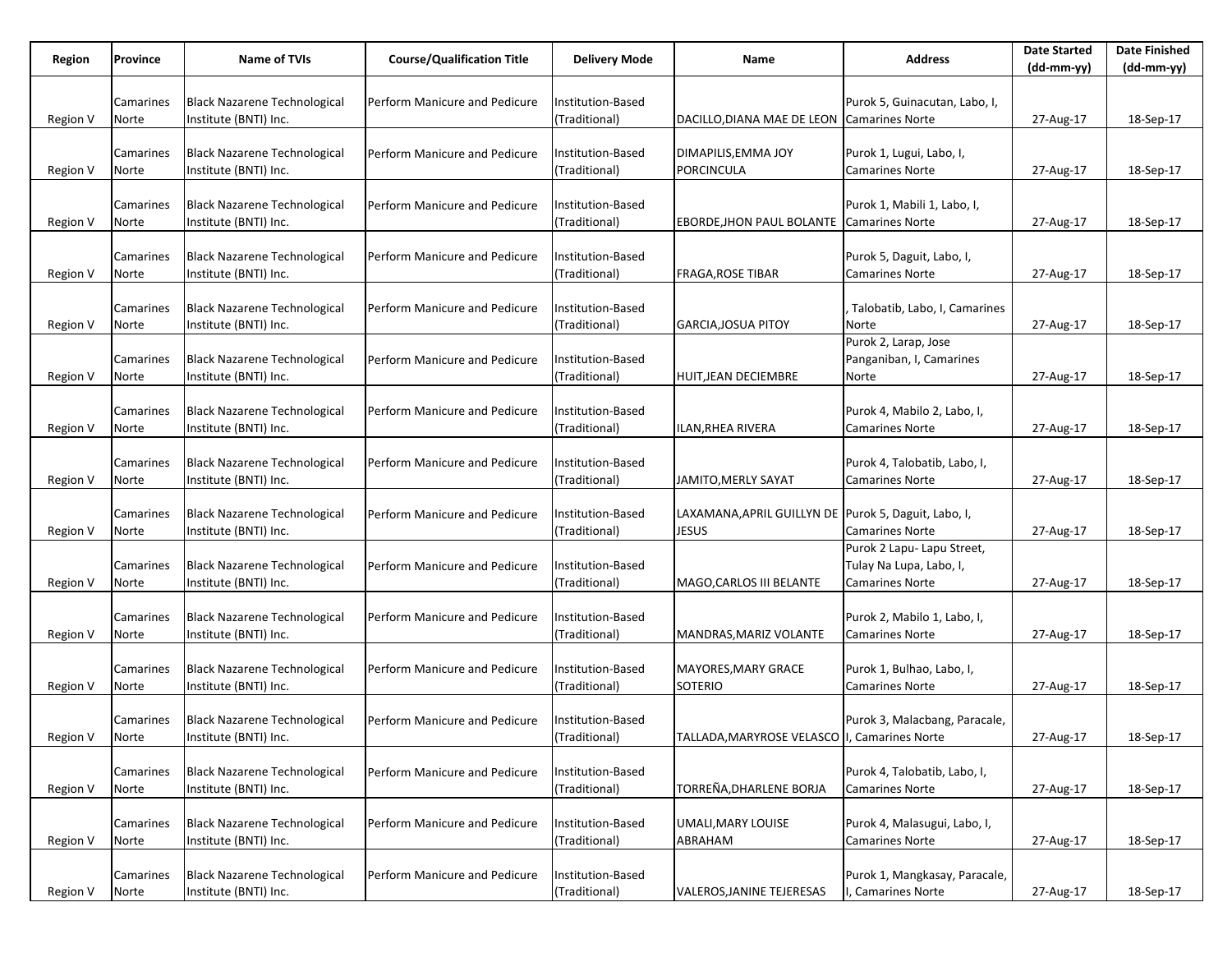|          |                  |                                              |                                   |                      |                                                |                                 | <b>Date Started</b> | <b>Date Finished</b> |
|----------|------------------|----------------------------------------------|-----------------------------------|----------------------|------------------------------------------------|---------------------------------|---------------------|----------------------|
| Region   | Province         | Name of TVIs                                 | <b>Course/Qualification Title</b> | <b>Delivery Mode</b> | Name                                           | <b>Address</b>                  | (dd-mm-yy)          | (dd-mm-yy)           |
|          |                  |                                              |                                   |                      |                                                |                                 |                     |                      |
|          | Camarines        | <b>Black Nazarene Technological</b>          | Perform Manicure and Pedicure     | Institution-Based    |                                                | Lugui, Labo, I, Camarines       |                     |                      |
| Region V | Norte            | Institute (BNTI) Inc.                        |                                   | (Traditional)        | VEGA, JHOLINA RADA                             | Norte                           | 27-Aug-17           | 18-Sep-17            |
|          |                  |                                              |                                   |                      |                                                |                                 |                     |                      |
|          | Camarines        | <b>Black Nazarene Technological</b>          | Perform Manicure and Pedicure     | Institution-Based    | VILLACRUSIS, DEL ROSE                          | Purok 2, Exciban, Labo, I,      |                     |                      |
| Region V | Norte            | Institute (BNTI) Inc.                        |                                   | (Traditional)        | CORTEZANO                                      | <b>Camarines Norte</b>          | 27-Aug-17           | 18-Sep-17            |
|          |                  |                                              |                                   |                      |                                                | Purok-Lavan, Poblacion 2,       |                     |                      |
|          | CAMARINES        | <b>Provincial Training Center-</b>           | Shielded Metal Arc Welding        | Institution-Based    |                                                | Basud, District II, Camarines   |                     |                      |
| Region V | NORTE            | <b>Camarines Norte</b>                       | (SMAW) NC I                       | (Traditional)        | Abais, Alberto Buhat                           | Norte                           | 23-Aug-17           | 26-Sep-17            |
|          |                  | <b>CAMARINES</b> Provincial Training Center- | Shielded Metal Arc Welding        | Institution-Based    |                                                | Purok-1A, , Daet, District II,  |                     |                      |
| Region V | <b>NORTE</b>     | <b>Camarines Norte</b>                       | (SMAW) NC I                       | (Traditional)        | Abiera, Ryan Jason Obelda                      | <b>Camarines Norte</b>          | 23-Aug-17           | 24-Sep-17            |
|          |                  | <b>CAMARINES</b> Provincial Training Center- | Shielded Metal Arc Welding        | Institution-Based    |                                                | Purok-2, Gabon, Talisay,        |                     |                      |
| Region V | NORTE            | <b>Camarines Norte</b>                       | (SMAW) NC I                       | (Traditional)        | Arevalo, Albert Labordo                        | District II, Camarines Norte    | 23-Aug-17           | 23-Sep-17            |
|          |                  | <b>CAMARINES</b> Provincial Training Center- | Shielded Metal Arc Welding        | Institution-Based    |                                                | Purok-1, San Felipe, Basud,     |                     |                      |
| Region V | <b>NORTE</b>     | <b>Camarines Norte</b>                       | (SMAW) NC I                       | (Traditional)        | Ariola, Serafin Marvilla                       | District II, Camarines Norte    | 23-Aug-17           | 23-Sep-17            |
|          |                  |                                              |                                   |                      |                                                | Villaflores St., Gumamela,      |                     |                      |
|          | CAMARINES        | <b>Provincial Training Center-</b>           | Shielded Metal Arc Welding        | Institution-Based    |                                                | Labo, District I, Camarines     |                     |                      |
| Region V | <b>NORTE</b>     | <b>Camarines Norte</b>                       | (SMAW) NC I                       | (Traditional)        | Asis, Dan Nicolo Obal                          | Norte                           | 23-Aug-17           | 23-Sep-17            |
|          |                  | <b>CAMARINES</b> Provincial Training Center- | Shielded Metal Arc Welding        | Institution-Based    |                                                | Purok-3, Bactas, Basud,         |                     |                      |
| Region V | <b>NORTE</b>     | <b>Camarines Norte</b>                       | (SMAW) NC I                       | (Traditional)        | Auxilio, Elmer Bordios                         | District II, Camarines Norte    | 23-Aug-17           | 23-Sep-17            |
|          |                  |                                              |                                   |                      |                                                | Purok-2, South Poblacion,       |                     |                      |
|          | CAMARINES        | <b>Provincial Training Center-</b>           | Shielded Metal Arc Welding        | Institution-Based    |                                                | Jose Panganiban, District I,    |                     |                      |
| Region V | <b>NORTE</b>     | <b>Camarines Norte</b>                       | (SMAW) NC I                       | (Traditional)        | Aviado, Kristoffer Luigi Oco                   | Camarines Norte                 | 23-Aug-17           | 25-Sep-17            |
|          |                  | <b>CAMARINES</b> Provincial Training Center- | Shielded Metal Arc Welding        | Institution-Based    |                                                | Purok-1, Mabilo I, Labo,        |                     |                      |
| Region V | <b>NORTE</b>     | <b>Camarines Norte</b>                       | (SMAW) NC I                       | (Traditional)        | Benitez, lan Talento                           | District I, Camarines Norte     | 23-Aug-17           | 24-Sep-17            |
|          |                  | <b>CAMARINES</b> Provincial Training Center- | Shielded Metal Arc Welding        | Institution-Based    |                                                | Camambugan, Daet, District      |                     |                      |
| Region V | <b>NORTE</b>     | <b>Camarines Norte</b>                       | (SMAW) NC I                       | (Traditional)        | Cambronero, Ignacio Aquino                     | II, Camarines Norte             | 23-Aug-17           | 26-Sep-17            |
|          | CAMARINES        | Provincial Training Center-                  | Shielded Metal Arc Welding        | Institution-Based    | Delmonte, Mark Simon                           | Purok-1, Awitan, Labo, District |                     |                      |
| Region V | NORTE            | <b>Camarines Norte</b>                       | (SMAW) NC I                       | (Traditional)        | <b>Bolocon</b>                                 | , Camarines Norte               | 23-Aug-17           | 25-Sep-17            |
|          |                  |                                              |                                   |                      |                                                |                                 |                     |                      |
|          |                  | Provincial Training Center-                  |                                   |                      |                                                | D-D Tan Roque Apt Purok-7,      |                     |                      |
|          |                  | <b>CAMARINES</b> Camarines Norte             | Shielded Metal Arc Welding        | Institution-Based    |                                                | Barangay IV Mantagbac, Daet,    |                     |                      |
| Region V | NORTE            |                                              | (SMAW) NC I                       | (Traditional)        | Delos Reyes, Robert Aceron                     | District II, Camarines Norte    | 23-Aug-17           | 23-Sep-17            |
|          |                  | <b>CAMARINES</b> Provincial Training Center- | Shielded Metal Arc Welding        | Institution-Based    |                                                | Purok-1, Calasgasan, Daet,      |                     |                      |
| Region V | NORTE            | <b>Camarines Norte</b>                       | (SMAW) NC I                       | (Traditional)        | Edoria, Gilbert Baldazon                       | District II, Camarines Norte    | 23-Aug-17           | 23-Sep-17            |
|          |                  |                                              |                                   |                      |                                                | Purok-6, Motherlode, Jose       |                     |                      |
|          | <b>CAMARINES</b> | <b>Provincial Training Center-</b>           | Shielded Metal Arc Welding        | Institution-Based    |                                                | Panganiban, District I,         |                     |                      |
| Region V | <b>NORTE</b>     | <b>Camarines Norte</b>                       | (SMAW) NC I                       | (Traditional)        | Escalante, Dennis Beltrano                     | Camarines Norte                 | 23-Aug-17           | 23-Sep-17            |
|          |                  | <b>CAMARINES</b> Provincial Training Center- | Shielded Metal Arc Welding        | Institution-Based    |                                                | Purok-3, Awitan, Labo, District |                     |                      |
| Region V | <b>NORTE</b>     | <b>Camarines Norte</b>                       | (SMAW) NC I                       | (Traditional)        | Hantic, Anthony John Magana I, Camarines Norte |                                 | 23-Aug-17           | 23-Sep-17            |
|          | CAMARINES        | Provincial Training Center-                  | Shielded Metal Arc Welding        | Institution-Based    |                                                | Purok-3, Malasugui, Labo,       |                     |                      |
| Region V | <b>NORTE</b>     | <b>Camarines Norte</b>                       | (SMAW) NC I                       | (Traditional)        | Hegina, Antonette Villafuerte                  | District I, Camarines Norte     | 23-Aug-17           | 23-Sep-17            |
|          |                  | <b>CAMARINES</b> Provincial Training Center- | Shielded Metal Arc Welding        | Institution-Based    | Magana, Zilhjan Angelo                         | Purok-3, Bactas, Basud,         |                     |                      |
| Region V | NORTE            | <b>Camarines Norte</b>                       | (SMAW) NC I                       | (Traditional)        | Avellana                                       | District II, Camarines Norte    | 23-Aug-17           | 23-Sep-17            |
|          |                  | <b>Provincial Training Center-</b>           |                                   |                      |                                                |                                 |                     |                      |
|          | CAMARINES        | <b>Camarines Norte</b>                       | Shielded Metal Arc Welding        | Institution-Based    |                                                | Purok-1, Camambugan, Daet,      |                     |                      |
| Region V | <b>NORTE</b>     |                                              | (SMAW) NC I                       | (Traditional)        | Mago, Roel                                     | District II, Camarines Norte    | 23-Aug-17           | 24-Sep-17            |
|          |                  | <b>CAMARINES</b> Provincial Training Center- | Shielded Metal Arc Welding        | Institution-Based    |                                                | Purok-Yakal, , Basud, District  |                     |                      |
| Region V | <b>NORTE</b>     | <b>Camarines Norte</b>                       | (SMAW) NC I                       | (Traditional)        | Maigue, Cesar Jr. Molina                       | II, Camarines Norte             | 23-Aug-17           | 24-Sep-17            |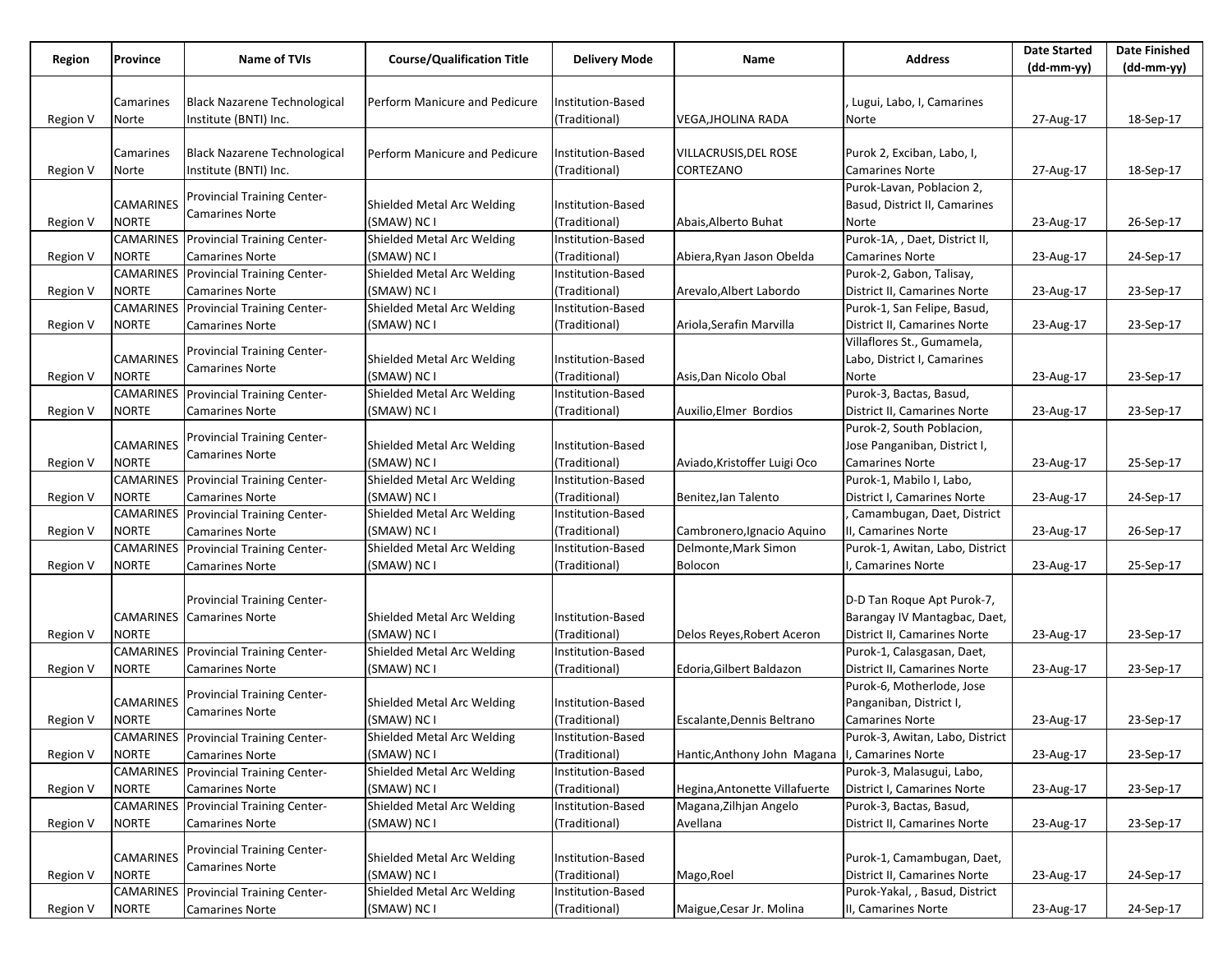|          |                  |                                                              |                                   |                      |                                                       |                                             | <b>Date Started</b> | <b>Date Finished</b> |
|----------|------------------|--------------------------------------------------------------|-----------------------------------|----------------------|-------------------------------------------------------|---------------------------------------------|---------------------|----------------------|
| Region   | Province         | Name of TVIs                                                 | <b>Course/Qualification Title</b> | <b>Delivery Mode</b> | Name                                                  | <b>Address</b>                              | $(dd-mm-yy)$        | $(dd-mm-yy)$         |
|          |                  | <b>CAMARINES</b> Provincial Training Center-                 | Shielded Metal Arc Welding        | Institution-Based    |                                                       | Purok-4, Lanot, Mercedes,                   |                     |                      |
| Region V | <b>NORTE</b>     | <b>Camarines Norte</b>                                       | (SMAW) NC I                       | (Traditional)        | Navarroza, Raymond Saligue                            | District II, Camarines Norte                | 23-Aug-17           | 24-Sep-17            |
|          |                  |                                                              |                                   |                      |                                                       | Lukban Subdivision, Barangay                |                     |                      |
|          | <b>CAMARINES</b> | Provincial Training Center-                                  | Shielded Metal Arc Welding        | Institution-Based    |                                                       | VII, Daet, District II, Camarines           |                     |                      |
| Region V | <b>NORTE</b>     | <b>Camarines Norte</b>                                       | (SMAW) NC I                       | (Traditional)        | Nebres, Jordan Ahmer Olila                            | Norte                                       | 23-Aug-17           | 24-Sep-17            |
|          |                  |                                                              |                                   |                      |                                                       |                                             |                     |                      |
|          | <b>CAMARINES</b> | <b>Provincial Training Center-</b><br><b>Camarines Norte</b> | Shielded Metal Arc Welding        | Institution-Based    |                                                       | Ubana St., Poblacion, Talisay,              |                     |                      |
| Region V | <b>NORTE</b>     |                                                              | (SMAW) NC I                       | (Traditional)        | Pardo, Emmanuel Ervas                                 | District II, Camarines Norte                | 23-Aug-17           | 24-Sep-17            |
|          |                  | <b>CAMARINES</b> Provincial Training Center-                 | Shielded Metal Arc Welding        | Institution-Based    |                                                       | Purok-5, Lanot, Mercedes,                   |                     |                      |
| Region V | NORTE            | <b>Camarines Norte</b>                                       | (SMAW) NC I                       | (Traditional)        | Praxides, Carlo Prado                                 | District II, Camarines Norte                | 23-Aug-17           | 25-Sep-17            |
|          |                  | <b>CAMARINES</b> Provincial Training Center-                 | Shielded Metal Arc Welding        | Institution-Based    |                                                       | Purok-1, Awitan, Daet, District             |                     |                      |
| Region V | <b>NORTE</b>     | <b>Camarines Norte</b>                                       | (SMAW) NC I                       | (Traditional)        | Rada ,Lito Magana                                     | II, Camarines Norte                         | 23-Aug-17           | 25-Sep-17            |
|          |                  | <b>CAMARINES</b> Provincial Training Center-                 | Shielded Metal Arc Welding        | Institution-Based    |                                                       | Purok-4, Lanot, Mercedes,                   |                     |                      |
| Region V | <b>NORTE</b>     | <b>Camarines Norte</b>                                       | (SMAW) NC I                       | (Traditional)        | Servidad, Melvin Royales                              | District II, Camarines Norte                | 23-Aug-17           | 24-Sep-17            |
|          |                  | <b>CAMARINES</b> Provincial Training Center-                 | Shielded Metal Arc Welding        | Institution-Based    |                                                       | Purok-2, San Jose, Talisay,                 |                     |                      |
| Region V | NORTE            | <b>Camarines Norte</b>                                       | (SMAW) NC I                       | (Traditional)        | Zantua, Elben Ubana                                   | District II, Camarines Norte                | 23-Aug-17           | 24-Sep-17            |
|          |                  | <b>Ryden International</b>                                   |                                   |                      |                                                       |                                             |                     |                      |
|          |                  | CAMARINES Technological Institute (R.I.T.I.),                |                                   | Institution-Based    |                                                       | #228, SAN MIGUEL, NABUA,                    |                     |                      |
| Region V | SUR              | Inc.                                                         | Perform Haircutting               | (Traditional)        | ALMAZAN, LYDIA BEARIS                                 | 5TH District, CAMARINES SUR                 | 22-Aug-17           | 21-Sep-17            |
|          |                  | Ryden International                                          |                                   |                      |                                                       |                                             |                     |                      |
|          |                  | CAMARINES Technological Institute (R.I.T.I.),                |                                   | Institution-Based    |                                                       | #29, SAN FRANCISCO, NABUA,                  |                     |                      |
| Region V | <b>SUR</b>       | Inc.                                                         | Perform Haircutting               | (Traditional)        | AQUINO, MELDRED CAPARDO                               | <b>5TH District, CAMARINES SUR</b>          | 22-Aug-17           | 21-Sep-17            |
|          |                  | Ryden International                                          |                                   |                      |                                                       |                                             |                     |                      |
|          |                  | CAMARINES Technological Institute (R.I.T.I.),                |                                   | Institution-Based    |                                                       | ZONE 2, SAN VICENTE, BATO,                  |                     |                      |
| Region V | <b>SUR</b>       | Inc.                                                         | Perform Haircutting               | (Traditional)        | BUENA, JESSELIA SANDIGAN                              | <b>5TH District, CAMARINES SUR</b>          | 22-Aug-17           | 21-Sep-17            |
|          |                  | Ryden International                                          |                                   |                      |                                                       | ZONE 3, CABANBANAN,                         |                     |                      |
|          |                  | CAMARINES Technological Institute (R.I.T.I.),                |                                   | Institution-Based    |                                                       | <b>BALATAN, 5TH District,</b>               |                     |                      |
| Region V | <b>SUR</b>       | Inc.                                                         | Perform Haircutting               | (Traditional)        | CALVELO, RICO PASTORAL                                | <b>CAMARINES SUR</b>                        | 22-Aug-17           | 21-Sep-17            |
|          |                  | Ryden International                                          |                                   |                      |                                                       |                                             |                     |                      |
|          |                  | CAMARINES Technological Institute (R.I.T.I.),                |                                   | Institution-Based    |                                                       | ZONE 4, SAN ISIDRO, BAAO,                   |                     |                      |
| Region V | <b>SUR</b>       | Inc.                                                         | Perform Haircutting               | (Traditional)        | CAOILE, RANDY MARCEN BOLO 5TH District, CAMARINES SUR |                                             | 22-Aug-17           | 21-Sep-17            |
|          |                  | Ryden International                                          |                                   |                      |                                                       | ABACA, SAN ANTONIO                          |                     |                      |
|          |                  | CAMARINES Technological Institute (R.I.T.I.),                |                                   | Institution-Based    | CARDOZA, MA. LORENA                                   | OGBON, NABUA, 5TH District,                 |                     |                      |
| Region V | <b>SUR</b>       | Inc.                                                         | Perform Haircutting               | (Traditional)        | <b>BOLIVAR</b>                                        | <b>CAMARINES SUR</b>                        | 22-Aug-17           | 21-Sep-17            |
|          |                  | Ryden International                                          |                                   |                      |                                                       |                                             |                     |                      |
|          |                  | CAMARINES Technological Institute (R.I.T.I.),                |                                   | Institution-Based    |                                                       | ZONE 2, SAN JOSE, NABUA,                    |                     |                      |
| Region V | <b>SUR</b>       | Inc.                                                         | Perform Haircutting               | (Traditional)        | CARINA, FRANCIA LUMBIS                                | 5TH District, CAMARINES SUR                 | 22-Aug-17           | 21-Sep-17            |
|          |                  | Ryden International                                          |                                   |                      |                                                       |                                             |                     |                      |
|          |                  | CAMARINES Technological Institute (R.I.T.I.)                 |                                   | Institution-Based    | DIMAIWAT, ROSALIE                                     | SAN ISIDRO, IRIGA CITY, 5TH                 |                     |                      |
| Region V | <b>SUR</b>       | Inc.                                                         | Perform Haircutting               | (Traditional)        | <b>GANTONG</b>                                        | District, CAMARINES SUR                     | 22-Aug-17           | 21-Sep-17            |
|          |                  | Ryden International                                          |                                   |                      |                                                       |                                             |                     |                      |
|          |                  | CAMARINES Technological Institute (R.I.T.I.),                |                                   | Institution-Based    | DUHAYLUNGSOD, CHERRY                                  | , STA. CRUZ, NABUA, 5TH                     |                     |                      |
| Region V | <b>SUR</b>       | Inc.                                                         | Perform Haircutting               | (Traditional)        | <b>ANN BOLIVAR</b>                                    | District, CAMARINES SUR                     | 22-Aug-17           | 21-Sep-17            |
|          |                  | Ryden International                                          |                                   |                      |                                                       | , SAN VICENTE OGBON,                        |                     |                      |
|          |                  | CAMARINES Technological Institute (R.I.T.I.),                | Perform Haircutting               | Institution-Based    |                                                       | NABUA, 5TH District,                        |                     |                      |
| Region V | <b>SUR</b>       | Inc.<br>Ryden International                                  |                                   | (Traditional)        | FLORIANO, JERALYNE HABANA                             | <b>CAMARINES SUR</b>                        | 22-Aug-17           | 21-Sep-17            |
|          |                  | CAMARINES Technological Institute (R.I.T.I.),                |                                   | Institution-Based    |                                                       | SAN ANTONIO OGBON,<br>NANBUA, 5TH District, |                     |                      |
| Region V | <b>SUR</b>       | Inc.                                                         | <b>Perform Haircutting</b>        | (Traditional)        | GENSIS, GLENDA YBAÑEZ                                 | <b>CAMARINES SUR</b>                        | 22-Aug-17           | 21-Sep-17            |
|          |                  |                                                              |                                   |                      |                                                       |                                             |                     |                      |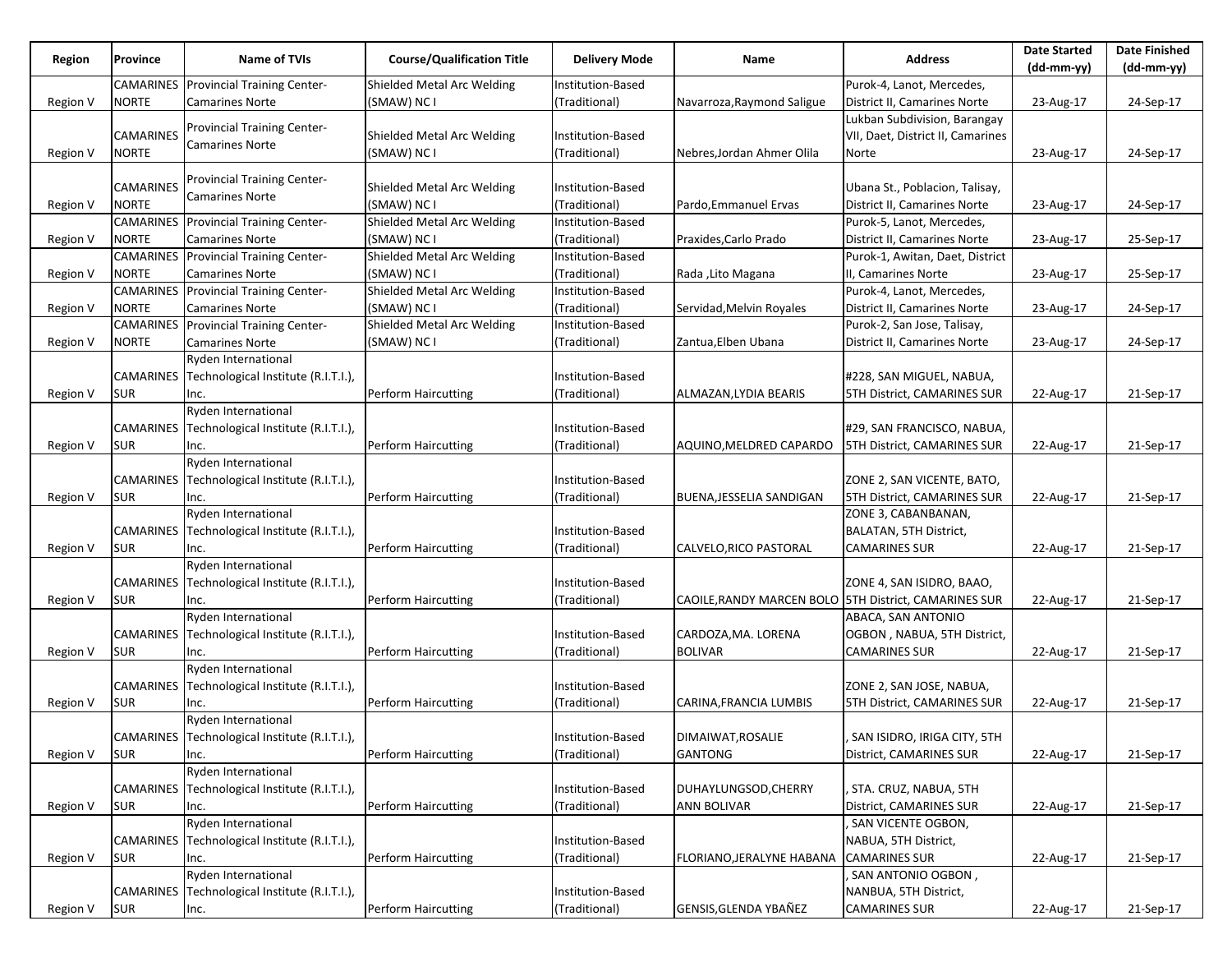| Region     | Province     | <b>Name of TVIs</b>                           | <b>Course/Qualification Title</b> | <b>Delivery Mode</b> | Name                           | <b>Address</b>                     | <b>Date Started</b> | <b>Date Finished</b> |
|------------|--------------|-----------------------------------------------|-----------------------------------|----------------------|--------------------------------|------------------------------------|---------------------|----------------------|
|            |              |                                               |                                   |                      |                                |                                    | $(dd-mm-yy)$        | $(dd-mm-yy)$         |
|            |              | <b>Ryden International</b>                    |                                   |                      |                                |                                    |                     |                      |
|            | CAMARINES    | Technological Institute (R.I.T.I.),           |                                   | Institution-Based    |                                | ZONE 1, SAN ISIDRO, BAAO,          |                     |                      |
| Region V   | SUR          | Inc.                                          | Perform Haircutting               | (Traditional)        | <b>GRANADOS, JENIFER LORCA</b> | <b>5TH District, CAMARINES SUR</b> | 22-Aug-17           | 21-Sep-17            |
|            |              | Ryden International                           |                                   |                      |                                |                                    |                     |                      |
|            |              | CAMARINES Technological Institute (R.I.T.I.), |                                   | Institution-Based    |                                | . SANTIAGO YOUNG , NABUA,          |                     |                      |
| Region V   | <b>SUR</b>   | Inc.                                          | Perform Haircutting               | (Traditional)        | NILLO, SANTIAGO VALENCIA       | <b>5TH District, CAMARINES SUR</b> | 22-Aug-17           | 21-Sep-17            |
|            |              | Ryden International                           |                                   |                      |                                | ZONE 5, STA. ELENA BARAS,          |                     |                      |
|            |              | CAMARINES Technological Institute (R.I.T.I.), |                                   | Institution-Based    |                                | NABUA, 5TH District,               |                     |                      |
| Region V   | <b>SUR</b>   | Inc.                                          | Perform Haircutting               | (Traditional)        | OARDE, EVELYN CORTEZ           | <b>CAMARINES SUR</b>               | 22-Aug-17           | 21-Sep-17            |
|            |              | Ryden International                           |                                   |                      |                                |                                    |                     |                      |
|            |              | CAMARINES Technological Institute (R.I.T.I.), |                                   | Institution-Based    |                                | ZONE 2, SAN MIGUEL, NABUA,         |                     |                      |
| Region V   | <b>SUR</b>   | Inc.                                          | Perform Haircutting               | (Traditional)        | RODRIGUEZ, FELIX BEARIS        | 5TH District, CAMARINES SUR        | 22-Aug-17           | 21-Sep-17            |
|            |              |                                               |                                   |                      |                                |                                    |                     |                      |
|            |              | Ryden International                           |                                   |                      |                                | 034 MIRANDO ST., SAN               |                     |                      |
|            |              | CAMARINES Technological Institute (R.I.T.I.), |                                   | Institution-Based    | SADANG , SHERWIN               | VICENTE SUR, IRIGA CITY, 5TH       |                     |                      |
| Region V   | SUR          | Inc.                                          | Perform Haircutting               | Traditional)         | <b>DIMABAYAO</b>               | District, CAMARINES SUR            | 22-Aug-17           | 21-Sep-17            |
|            |              | Ryden International                           |                                   |                      |                                | , SAN ANTONIO OGBON,               |                     |                      |
|            |              | CAMARINES Technological Institute (R.I.T.I.), |                                   | Institution-Based    | SAMILLANO, MARK JOHN           | NABUA, 5TH District,               |                     |                      |
| Region V   | SUR          | Inc.                                          | Perform Haircutting               | (Traditional)        | PAUL DELOS REYES               | <b>CAMARINES SUR</b>               | 22-Aug-17           | 21-Sep-17            |
|            |              | Ryden International                           |                                   |                      |                                |                                    |                     |                      |
|            |              | CAMARINES Technological Institute (R.I.T.I.), |                                   | Institution-Based    |                                | STA. JUSTINA, BUHI, 5TH            |                     |                      |
| Region V   | SUR          | Inc.                                          | Perform Haircutting               | Traditional)         | SEDAN, IVY BALINDAN            | District, CAMARINES SUR            | 22-Aug-17           | 21-Sep-17            |
|            |              | Ryden International                           |                                   |                      |                                | #1374, SAN NICOLAS, IRIGA          |                     |                      |
|            |              | CAMARINES Technological Institute (R.I.T.I.), |                                   | Institution-Based    |                                | CITY, 5TH District, CAMARINES      |                     |                      |
| Region V   | <b>SUR</b>   | Inc.                                          | Perform Haircutting               | (Traditional)        | TEÑOSO, ANNAVI DURANA          | <b>SUR</b>                         | 22-Aug-17           | 21-Sep-17            |
|            |              | Ryden International                           |                                   |                      |                                | ZONE 3, CABANBANAN,                |                     |                      |
|            |              | CAMARINES Technological Institute (R.I.T.I.), |                                   | Institution-Based    |                                | <b>BALATAN, 5TH District,</b>      |                     |                      |
| Region V   | SUR          | Inc.                                          | Perform Haircutting               | (Traditional)        | TOMBADO, JAYSON CALVELO        | <b>CAMARINES SUR</b>               | 22-Aug-17           | 21-Sep-17            |
|            |              | Ryden International                           |                                   |                      |                                | ZONE 4, SANTIAGO YOUNG,            |                     |                      |
|            |              | CAMARINES Technological Institute (R.I.T.I.), |                                   | Institution-Based    |                                | NABUA, 5TH District,               |                     |                      |
| Region V   | <b>SUR</b>   | Inc.                                          | Perform Haircutting               | (Traditional)        | TOMENIO,TEODORA AGRIPA         | <b>CAMARINES SUR</b>               | 22-Aug-17           | 21-Sep-17            |
|            |              | Ryden International                           |                                   |                      |                                |                                    |                     |                      |
|            |              | CAMARINES Technological Institute (R.I.T.I.), |                                   | Institution-Based    |                                | ZONE 7, STA. TERESITA, BAAO,       |                     |                      |
| Region V   | <b>SUR</b>   | Inc.                                          | Perform Haircutting               | (Traditional)        | TORRES,DONNA BASA              | <b>5TH District, CAMARINES SUR</b> | 22-Aug-17           | 21-Sep-17            |
|            |              | Ryden International                           |                                   |                      |                                | ZONE 4A, LA OPINION,               |                     |                      |
|            |              | CAMARINES Technological Institute (R.I.T.I.), |                                   | Institution-Based    |                                | NABUA, 5TH District,               |                     |                      |
| Region V   | <b>SUR</b>   | Inc.                                          | Perform Haircutting               | (Traditional)        | TORRES, RICHEL NUEVA           | <b>CAMARINES SUR</b>               | 22-Aug-17           | 21-Sep-17            |
|            |              | <b>Ryden International</b>                    |                                   |                      |                                |                                    |                     |                      |
|            |              | CAMARINES Technological Institute (R.I.T.I.)  |                                   | Institution-Based    | VALENZUELA, GENENIDA           | ZONE 4, SAGRADA, BAAO,             |                     |                      |
| Region V   | <b>SUR</b>   | Inc.                                          | Perform Haircutting               | (Traditional)        | <b>NABOR</b>                   | 5TH District, CAMARINES SUR        | 22-Aug-17           | 21-Sep-17            |
|            |              |                                               |                                   |                      |                                |                                    |                     |                      |
|            |              | Rainbow's End Arts and Craft                  | Bread Making (Leading to Bread    | Institution-Based    |                                | Purok 5, Poblacion Sur,            |                     |                      |
| Region VII | <b>BOHOL</b> | Training and Assessment Center                | and Pastry Production NC II)      | (Traditional)        | Ausejo, Wincelyn Omani         | Clarin, District II, BOHOL         | 23-Jul-17           | 28-Aug-17            |
|            |              |                                               |                                   |                      |                                |                                    |                     |                      |
|            |              | Rainbow's End Arts and Craft                  | Bread Making (Leading to Bread    | Institution-Based    |                                | Sitio Tawid, Bogtongbod,           |                     |                      |
| Region VII | <b>BOHOL</b> | <b>Training and Assessment Center</b>         | and Pastry Production NC II)      | (Traditional)        | Beldad, Jonathan Ligan         | Clarin, District II, BOHOL         | 23-Jul-17           | 28-Aug-17            |
|            |              | Rainbow's End Arts and Craft                  | Bread Making (Leading to Bread    | Institution-Based    |                                | Panas 3, Buangan, Clarin,          |                     |                      |
| Region VII | <b>BOHOL</b> | Training and Assessment Center                | and Pastry Production NC II)      | (Traditional)        | Cinco, Vienmar Oronan          | District II, BOHOL                 | 23-Jul-17           | 28-Aug-17            |
|            |              |                                               |                                   |                      |                                |                                    |                     |                      |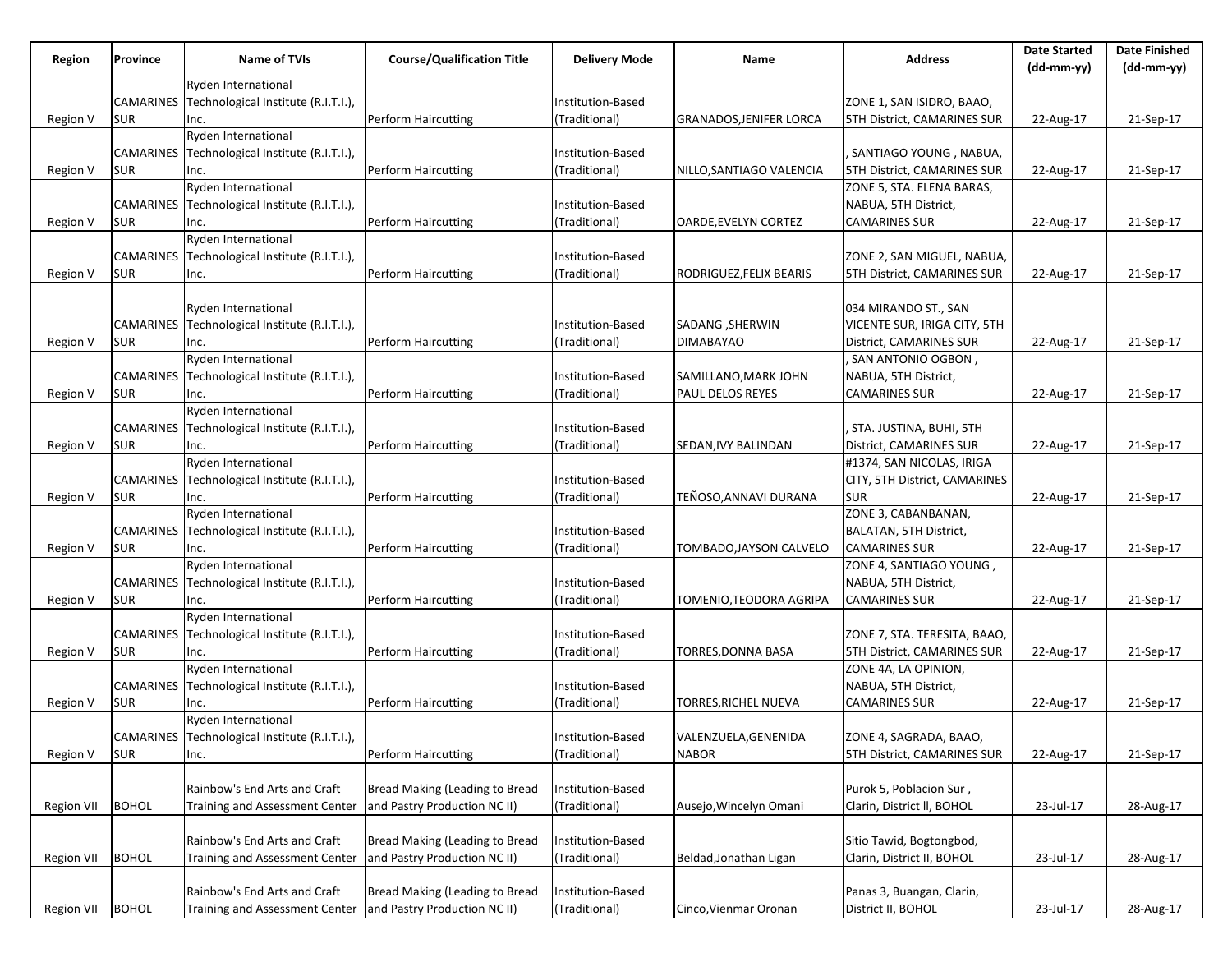| Region             | Province     | <b>Name of TVIs</b>                                         | <b>Course/Qualification Title</b>                              | <b>Delivery Mode</b>               | Name                         | <b>Address</b>                                         | <b>Date Started</b> | Date Finished |
|--------------------|--------------|-------------------------------------------------------------|----------------------------------------------------------------|------------------------------------|------------------------------|--------------------------------------------------------|---------------------|---------------|
|                    |              |                                                             |                                                                |                                    |                              |                                                        | (dd-mm-yy)          | $(dd-mm-yy)$  |
|                    |              | Rainbow's End Arts and Craft                                | Bread Making (Leading to Bread                                 | nstitution-Based                   |                              | 7-holes, Nahawan, Clarin,                              |                     |               |
| Region VII         | <b>BOHOL</b> | Training and Assessment Center                              | and Pastry Production NC II)                                   | (Traditional)                      | Degamo, Imelda Millan        | District II, BOHOL                                     | 23-Jul-17           | 28-Aug-17     |
|                    |              |                                                             |                                                                |                                    |                              |                                                        |                     |               |
|                    |              | Rainbow's End Arts and Craft                                | Bread Making (Leading to Bread                                 | nstitution-Based                   |                              | River Side Purok 5, Nahawan,                           |                     |               |
| Region VII         | <b>BOHOL</b> | Training and Assessment Center                              | and Pastry Production NC II)                                   | (Traditional)                      | Degamo, Jericho              | Clarin, District II, BOHOL                             | 23-Jul-17           | 28-Aug-17     |
|                    |              |                                                             |                                                                |                                    |                              |                                                        |                     |               |
|                    |              | Rainbow's End Arts and Craft                                | Bread Making (Leading to Bread                                 | Institution-Based                  |                              | Purok 4, Pob. Centro, Clarin,                          |                     |               |
| Region VII         | <b>BOHOL</b> | <b>Training and Assessment Center</b>                       | and Pastry Production NC II)                                   | (Traditional)                      | Dela Rosa, Jason Torrejas    | District II, BOHOL                                     | 23-Jul-17           | 28-Aug-17     |
|                    |              |                                                             |                                                                |                                    |                              |                                                        |                     |               |
|                    |              | Rainbow's End Arts and Craft                                | Bread Making (Leading to Bread                                 | Institution-Based                  | Escabas, Christian Jade      | Purok 1, Ubujan, Inabanga,                             |                     |               |
| Region VII         | <b>BOHOL</b> | <b>Training and Assessment Center</b>                       | and Pastry Production NC II)                                   | (Traditional)                      | Balansag                     | District II, BOHOL                                     | 23-Jul-17           | 28-Aug-17     |
|                    |              |                                                             |                                                                |                                    |                              |                                                        |                     |               |
|                    |              | Rainbow's End Arts and Craft                                | Bread Making (Leading to Bread                                 | Institution-Based                  |                              | Buntod, Danahaw, Clarin,                               |                     |               |
| Region VII         | <b>BOHOL</b> | Training and Assessment Center                              | and Pastry Production NC II)                                   | (Traditional)                      | Infanso, Anthony Vistal      | District II, BOHOL                                     | 23-Jul-17           | 28-Aug-17     |
|                    |              |                                                             |                                                                |                                    |                              |                                                        |                     |               |
|                    |              | Rainbow's End Arts and Craft                                | Bread Making (Leading to Bread                                 | nstitution-Based                   |                              | Purok I, Mataub, Clarin,                               |                     |               |
| Region VII         | <b>BOHOL</b> | Training and Assessment Center                              | and Pastry Production NC II)                                   | (Traditional)                      | Galacio, Jie Sumalinog       | District II, BOHOL                                     | 23-Jul-17           | 28-Aug-17     |
|                    |              |                                                             |                                                                |                                    |                              |                                                        |                     |               |
|                    |              | Rainbow's End Arts and Craft                                | Bread Making (Leading to Bread                                 | Institution-Based                  |                              | Buntod, Danahaw, Clarin,                               |                     |               |
| Region VII         | <b>BOHOL</b> | Training and Assessment Center                              | and Pastry Production NC II)                                   | (Traditional)                      | Gandulfos, Ian Steve Sanchez | District II, BOHOL                                     | 23-Jul-17           | 28-Aug-17     |
|                    |              | Rainbow's End Arts and Craft                                |                                                                |                                    |                              |                                                        |                     |               |
| Region VII         | <b>BOHOL</b> | <b>Training and Assessment Center</b>                       | Bread Making (Leading to Bread<br>and Pastry Production NC II) | Institution-Based<br>(Traditional) | Lopena, Greg Jr. Dionsay     | Sitio Tawid, Bogtongbod,<br>Clarin, District II, BOHOL | 23-Jul-17           | 28-Aug-17     |
|                    |              |                                                             |                                                                |                                    |                              |                                                        |                     |               |
|                    |              | Rainbow's End Arts and Craft                                | Bread Making (Leading to Bread                                 | Institution-Based                  |                              | Caugay 2, Pob. Centro, Clarin,                         |                     |               |
| Region VII         | <b>BOHOL</b> | Training and Assessment Center                              | and Pastry Production NC II)                                   | (Traditional)                      | Lupian , Annalyn Mascariñas  | District II, BOHOL                                     | 23-Jul-17           | 28-Aug-17     |
|                    |              |                                                             |                                                                |                                    |                              |                                                        |                     |               |
|                    |              | Rainbow's End Arts and Craft                                | Bread Making (Leading to Bread                                 | Institution-Based                  |                              | Purok 2, Ubujan, Inabanga,                             |                     |               |
| <b>Region VII</b>  | <b>BOHOL</b> | Training and Assessment Center                              | and Pastry Production NC II)                                   | (Traditional)                      | Maning, Jean Jolie kay       | District II, BOHOL                                     | 23-Jul-17           | 28-Aug-17     |
|                    |              |                                                             |                                                                |                                    |                              |                                                        |                     |               |
|                    |              | Rainbow's End Arts and Craft                                | Bread Making (Leading to Bread                                 | Institution-Based                  |                              | Camagayan, Lajog, Clarin,                              |                     |               |
| Region VII         | <b>BOHOL</b> | Training and Assessment Center                              | and Pastry Production NC II)                                   | (Traditional)                      | Matilos, Joselito Galolo     | District II, BOHOL                                     | 23-Jul-17           | 28-Aug-17     |
|                    |              |                                                             |                                                                |                                    |                              |                                                        |                     |               |
|                    |              | Rainbow's End Arts and Craft                                | Bread Making (Leading to Bread                                 | Institution-Based                  |                              | Purok I, Caboy, Clarin, District                       |                     |               |
| Region VII         | <b>BOHOL</b> | Training and Assessment Center                              | and Pastry Production NC II)                                   | (Traditional)                      | Miso, Mon Marc Sumalinog     | II, BOHOL                                              | 23-Jul-17           | 28-Aug-17     |
|                    |              |                                                             |                                                                |                                    |                              |                                                        |                     |               |
|                    |              | Rainbow's End Arts and Craft                                | Bread Making (Leading to Bread                                 | Institution-Based                  |                              | Cantoyoc, Clarin, District II,                         |                     |               |
| Region VII   BOHOL |              | Training and Assessment Center and Pastry Production NC II) |                                                                | (Traditional)                      | Obsequias, Ma. Sylvia Ceniza | <b>BOHOL</b>                                           | 23-Jul-17           | 28-Aug-17     |
|                    |              |                                                             |                                                                |                                    |                              |                                                        |                     |               |
|                    |              | Rainbow's End Arts and Craft                                | Bread Making (Leading to Bread                                 | Institution-Based                  |                              | Sitio Tawid, Bogtongbod,                               |                     |               |
| Region VII         | <b>BOHOL</b> | Training and Assessment Center                              | and Pastry Production NC II)                                   | (Traditional)                      | Olivar, Cristopher Tabilog   | Clarin, District II, BOHOL                             | 23-Jul-17           | 28-Aug-17     |
|                    |              | Rainbow's End Arts and Craft                                | Bread Making (Leading to Bread                                 | Institution-Based                  | Ombajin, Melchor Jr.         |                                                        |                     |               |
| Region VII         | <b>BOHOL</b> | Training and Assessment Center                              | and Pastry Production NC II)                                   | (Traditional)                      | Cambalon                     | Panas 7, Buangan, Clarin,<br>District II, BOHOL        | 23-Jul-17           | 28-Aug-17     |
|                    |              |                                                             |                                                                |                                    |                              |                                                        |                     |               |
|                    |              | Rainbow's End Arts and Craft                                | Bread Making (Leading to Bread                                 | Institution-Based                  |                              | Purok 2, Cantoyoc, Clarin,                             |                     |               |
| Region VII         | <b>BOHOL</b> | Training and Assessment Center                              | and Pastry Production NC II)                                   | (Traditional)                      | Requierme, Rosie Hinlayagan  | District II, BOHOL                                     | 23-Jul-17           | 28-Aug-17     |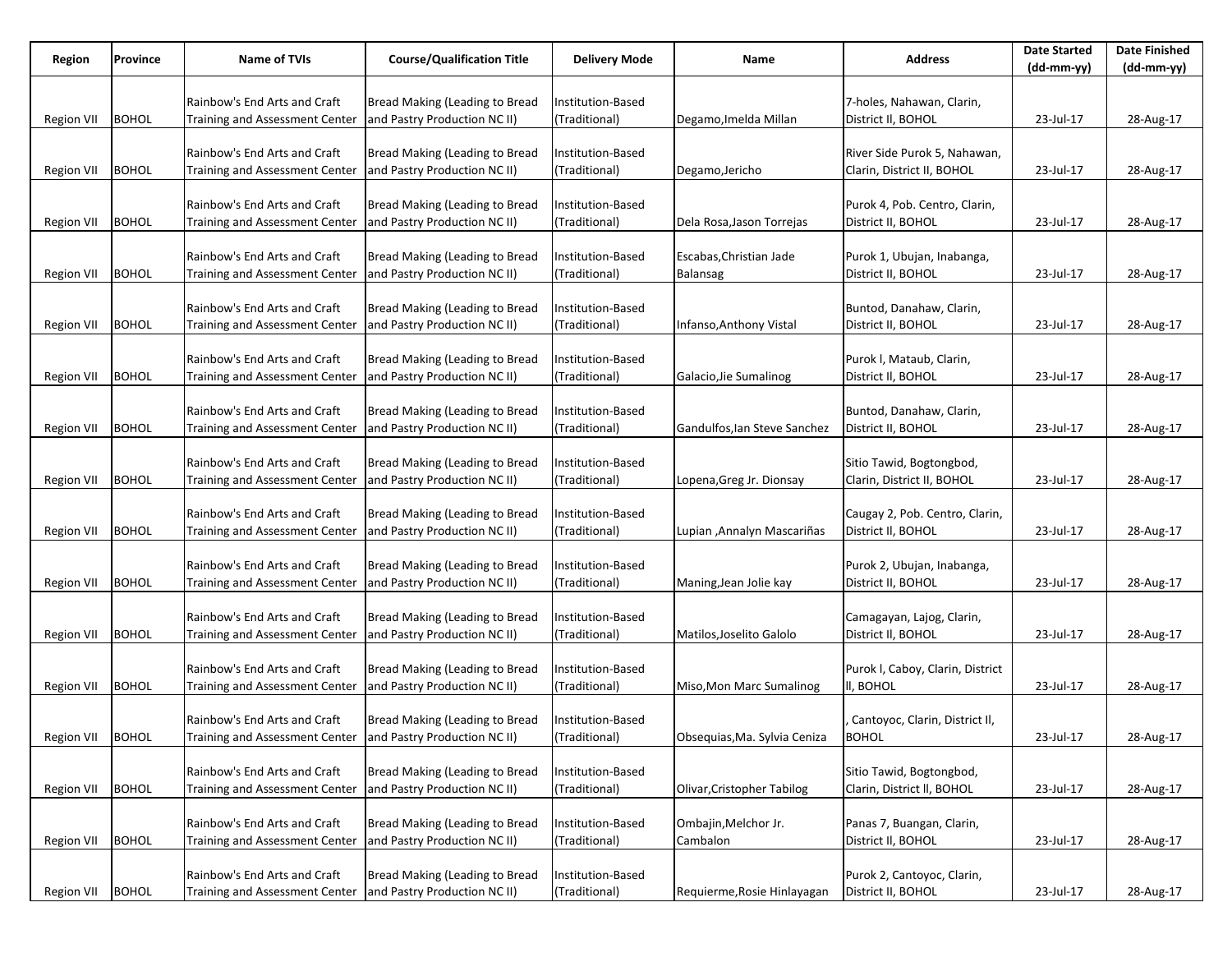| Region             | Province     | Name of TVIs                                                | <b>Course/Qualification Title</b> | <b>Delivery Mode</b> | Name                        | <b>Address</b>                                         | <b>Date Started</b> | <b>Date Finished</b> |
|--------------------|--------------|-------------------------------------------------------------|-----------------------------------|----------------------|-----------------------------|--------------------------------------------------------|---------------------|----------------------|
|                    |              |                                                             |                                   |                      |                             |                                                        | (dd-mm-yy)          | $(dd-mm-yy)$         |
|                    |              | Rainbow's End Arts and Craft                                | Bread Making (Leading to Bread    | Institution-Based    | Salinguhay,Allien Patrick   | Purok Molave, Tubod, Clarin,                           |                     |                      |
| Region VII         | <b>BOHOL</b> | Training and Assessment Center                              | and Pastry Production NC II)      | (Traditional)        | Pibeda                      | District II, BOHOL                                     | 23-Jul-17           | 28-Aug-17            |
|                    |              |                                                             |                                   |                      |                             |                                                        |                     |                      |
|                    |              | Rainbow's End Arts and Craft                                | Bread Making (Leading to Bread    | Institution-Based    |                             | Buntod, Danahaw, Clarin,                               |                     |                      |
| Region VII         | <b>BOHOL</b> | Training and Assessment Center                              | and Pastry Production NC II)      | (Traditional)        | Taguines,Neco John          | District II, BOHOL                                     | 23-Jul-17           | 28-Aug-17            |
|                    |              |                                                             |                                   |                      |                             |                                                        |                     |                      |
|                    |              | Rainbow's End Arts and Craft                                | Bread Making (Leading to Bread    | Institution-Based    |                             | Purok 3, Cantoyoc, Clarin,                             |                     |                      |
| Region VII         | <b>BOHOL</b> | Training and Assessment Center                              | and Pastry Production NC II)      | (Traditional)        | Talaugon, Carina Ceniza     | District II, BOHOL                                     | 23-Jul-17           | 28-Aug-17            |
|                    |              |                                                             |                                   |                      |                             |                                                        |                     |                      |
|                    |              | Rainbow's End Arts and Craft                                | Bread Making (Leading to Bread    | Institution-Based    |                             | Purok 3, Ubujan, Inabanga,                             |                     |                      |
| Region VII         | <b>BOHOL</b> | Training and Assessment Center                              | and Pastry Production NC II)      | (Traditional)        | Torreon,Danilo Jr. Lumayag  | District II, BOHOL                                     | 23-Jul-17           | 28-Aug-17            |
|                    |              |                                                             |                                   |                      |                             |                                                        |                     |                      |
|                    |              | Rainbow's End Arts and Craft                                | Bread Making (Leading to Bread    | Institution-Based    |                             | Purok 3, Bogtongbod, Clarin,                           |                     |                      |
| Region VII         | <b>BOHOL</b> | Training and Assessment Center                              | and Pastry Production NC II)      | (Traditional)        | Tura,Jeselei Ceñal          | District II, BOHOL                                     | 23-Jul-17           | 28-Aug-17            |
|                    |              |                                                             |                                   |                      |                             |                                                        |                     |                      |
|                    |              | Rainbow's End Arts and Craft                                | Bread Making (Leading to Bread    | Institution-Based    |                             | Riverside, Nahawan, Clarin,                            |                     |                      |
| <b>Region VII</b>  | <b>BOHOL</b> | <b>Training and Assessment Center</b>                       | and Pastry Production NC II)      | (Traditional)        | Ymbong,Kennichi Tirol       | District II, BOHOL                                     | 23-Jul-17           | 28-Aug-17            |
|                    |              |                                                             |                                   |                      |                             |                                                        |                     |                      |
|                    |              | Rainbow's End Arts and Craft                                | Pastry Making (Leading to Bread   | Institution-Based    |                             | Sitio Dakit, Bogtongbod,<br>Clarin, District II, BOHOL |                     |                      |
| Region VII         | <b>BOHOL</b> | Training and Assessment Center                              | and Pastry Production NC II)      | (Traditional)        | Baguio, Rosaly Marcelino    |                                                        | 22-Jul-17           | 20-Aug-17            |
|                    |              | Rainbow's End Arts and Craft                                | Pastry Making (Leading to Bread   | Institution-Based    |                             | Purok 3, San Miguel,                                   |                     |                      |
| Region VII         | <b>BOHOL</b> | <b>Training and Assessment Center</b>                       | and Pastry Production NC II)      | (Traditional)        | Bulala, Arnold Millomeda    | Dagohoy, District II, BOHOL                            | 22-Jul-17           | 20-Aug-17            |
|                    |              |                                                             |                                   |                      |                             |                                                        |                     |                      |
|                    |              | Rainbow's End Arts and Craft                                | Pastry Making (Leading to Bread   | Institution-Based    |                             | Purok 1, San Francisco,                                |                     |                      |
| Region VII         | <b>BOHOL</b> | Training and Assessment Center                              | and Pastry Production NC II)      | (Traditional)        | Calledo, Celestina Ranan    | Talibon, District II, BOHOL                            | 22-Jul-17           | 20-Aug-17            |
|                    |              |                                                             |                                   |                      |                             |                                                        |                     |                      |
|                    |              | Rainbow's End Arts and Craft                                | Pastry Making (Leading to Bread   | Institution-Based    |                             | Centro, Lajog, Clarin, District                        |                     |                      |
| <b>Region VII</b>  | <b>BOHOL</b> | Training and Assessment Center                              | and Pastry Production NC II)      | (Traditional)        | Cartoneros,Honey Leah Lanoy | I, BOHOL                                               | 22-Jul-17           | 20-Aug-17            |
|                    |              |                                                             |                                   |                      |                             |                                                        |                     |                      |
|                    |              | Rainbow's End Arts and Craft                                | Pastry Making (Leading to Bread   | Institution-Based    |                             | Centro, Bogtongbod, Clarin,                            |                     |                      |
| Region VII         | <b>BOHOL</b> | <b>Training and Assessment Center</b>                       | and Pastry Production NC II)      | (Traditional)        | Dumandan, Julita Amodia     | District II, BOHOL                                     | 22-Jul-17           | 20-Aug-17            |
|                    |              |                                                             |                                   |                      |                             |                                                        |                     |                      |
|                    |              | Rainbow's End Arts and Craft                                | Pastry Making (Leading to Bread   | Institution-Based    |                             | Tanyong, Pob. Centro, Clarin,                          |                     |                      |
| Region VII         | <b>BOHOL</b> | Training and Assessment Center                              | and Pastry Production NC II)      | (Traditional)        | Enriquez, Dennis Torreon    | District II, BOHOL                                     | 22-Jul-17           | 20-Aug-17            |
|                    |              |                                                             |                                   |                      |                             |                                                        |                     |                      |
|                    |              | Rainbow's End Arts and Craft                                | Pastry Making (Leading to Bread   | Institution-Based    |                             | Centro, Bogtongbod, Clarin,                            |                     |                      |
| Region VII   BOHOL |              | Training and Assessment Center and Pastry Production NC II) |                                   | (Traditional)        | Gambe, Givendolyn Carlom    | District II, BOHOL                                     | 22-Jul-17           | 20-Aug-17            |
|                    |              | Rainbow's End Arts and Craft                                | Pastry Making (Leading to Bread   | Institution-Based    |                             | Sitio Dakit, Bogtongbod,                               |                     |                      |
| Region VII         | <b>BOHOL</b> | Training and Assessment Center                              | and Pastry Production NC II)      | (Traditional)        | Gomez, Rhea Roxanne Celis   | Clarin, District II, BOHOL                             | 22-Jul-17           | 20-Aug-17            |
|                    |              |                                                             |                                   |                      |                             |                                                        |                     |                      |
|                    |              | Rainbow's End Arts and Craft                                | Pastry Making (Leading to Bread   | Institution-Based    |                             | Sitio tawid, Bogtongbod,                               |                     |                      |
| Region VII         | <b>BOHOL</b> | Training and Assessment Center                              | and Pastry Production NC II)      | (Traditional)        | Gumisad, Tomasa Ligan       | Clarin, District II, BOHOL                             | 22-Jul-17           | 20-Aug-17            |
|                    |              |                                                             |                                   |                      |                             |                                                        |                     |                      |
|                    |              | Rainbow's End Arts and Craft                                | Pastry Making (Leading to Bread   | Institution-Based    |                             | East Centro, Lajog, Clarin,                            |                     |                      |
| Region VII         | <b>BOHOL</b> | Training and Assessment Center                              | and Pastry Production NC II)      | (Traditional)        | Infiesto, Rosalina Lanoy    | District II, BOHOL                                     | 22-Jul-17           | 20-Aug-17            |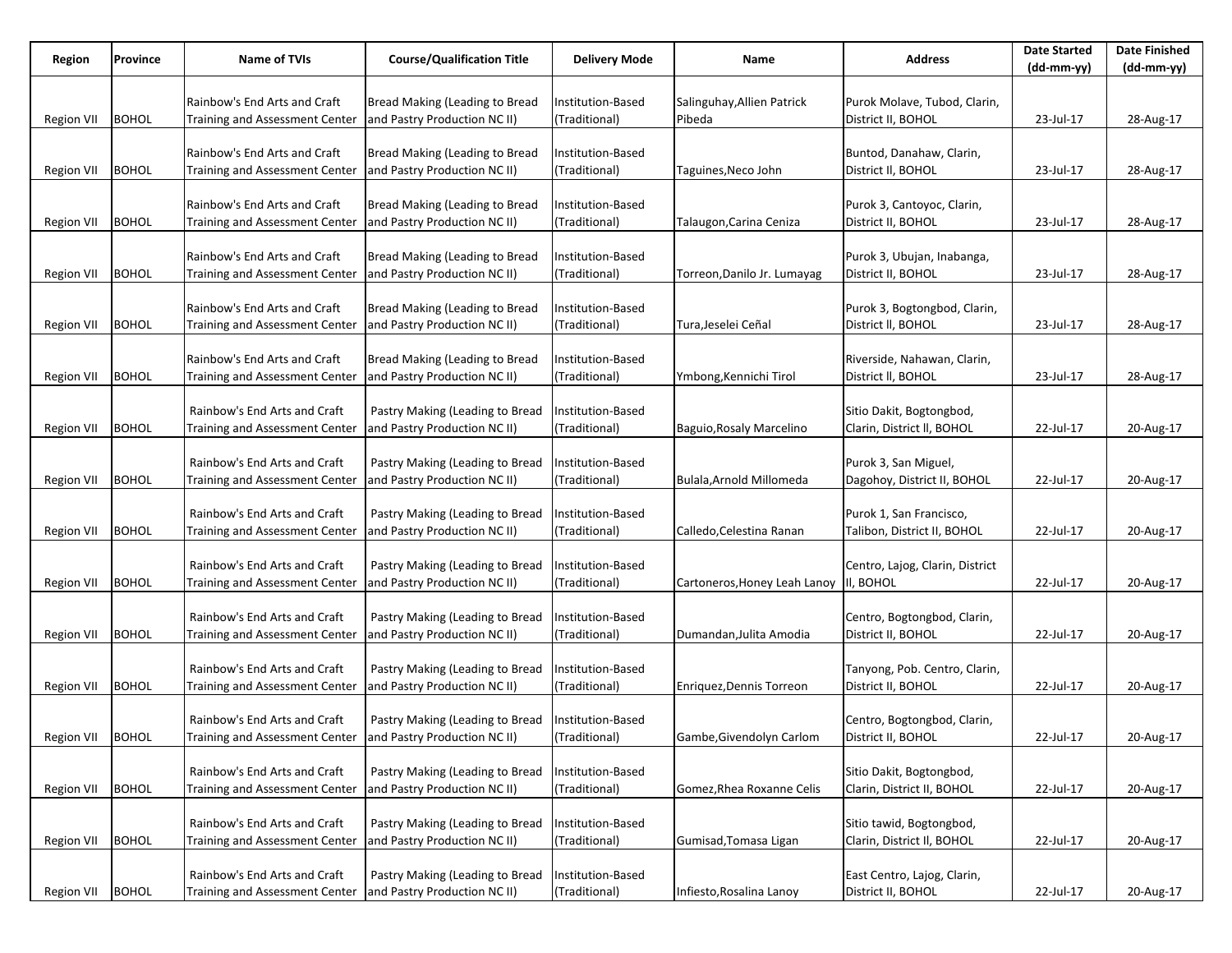| Region             | Province     | Name of TVIs                                                | <b>Course/Qualification Title</b> | <b>Delivery Mode</b> | Name                       | <b>Address</b>                   | <b>Date Started</b> | <b>Date Finished</b> |
|--------------------|--------------|-------------------------------------------------------------|-----------------------------------|----------------------|----------------------------|----------------------------------|---------------------|----------------------|
|                    |              |                                                             |                                   |                      |                            |                                  | (dd-mm-yy)          | $(dd-mm-yy)$         |
|                    |              |                                                             |                                   |                      |                            |                                  |                     |                      |
|                    |              | Rainbow's End Arts and Craft                                | Pastry Making (Leading to Bread   | Institution-Based    |                            | Centro, Candajec, Clarin,        |                     |                      |
| Region VII         | <b>BOHOL</b> | Training and Assessment Center                              | and Pastry Production NC II)      | (Traditional)        | Ingente,Marilyn Lepiten    | District II, BOHOL               | 22-Jul-17           | 20-Aug-17            |
|                    |              |                                                             |                                   |                      |                            |                                  |                     |                      |
|                    |              | Rainbow's End Arts and Craft                                | Pastry Making (Leading to Bread   | Institution-Based    |                            | Sitio Caturay, Buacao, Clarin,   |                     |                      |
| Region VII         | <b>BOHOL</b> | Training and Assessment Center                              | and Pastry Production NC II)      | (Traditional)        | Japay,Ma. Isabel Montuya   | District II, BOHOL               | 22-Jul-17           | 20-Aug-17            |
|                    |              |                                                             |                                   |                      |                            |                                  |                     |                      |
|                    |              | Rainbow's End Arts and Craft                                | Pastry Making (Leading to Bread   | Institution-Based    |                            | Purok 2, Pob. Sur, Clarin,       |                     |                      |
| Region VII         | <b>BOHOL</b> | Training and Assessment Center                              | and Pastry Production NC II)      | (Traditional)        | Magallanes, Bernarda Labor | District II, BOHOL               | 22-Jul-17           | 20-Aug-17            |
|                    |              |                                                             |                                   |                      |                            |                                  |                     |                      |
|                    |              | Rainbow's End Arts and Craft                                | Pastry Making (Leading to Bread   | Institution-Based    |                            | Sitio Dakit, Bogtongbod,         |                     |                      |
| Region VII         | <b>BOHOL</b> | <b>Training and Assessment Center</b>                       | and Pastry Production NC II)      | (Traditional)        | Mayorga,Laiza Montilde     | Clarin, District II, BOHOL       | 22-Jul-17           | 20-Aug-17            |
|                    |              |                                                             |                                   |                      |                            |                                  |                     |                      |
|                    |              | Rainbow's End Arts and Craft                                | Pastry Making (Leading to Bread   | Institution-Based    |                            | Poblacion, Inabanga, District    |                     |                      |
| Region VII         | <b>BOHOL</b> | <b>Training and Assessment Center</b>                       | and Pastry Production NC II)      | (Traditional)        | Melicor, Liwaya Melliza    | II, BOHOL                        | 22-Jul-17           | 20-Aug-17            |
|                    |              |                                                             |                                   |                      |                            |                                  |                     |                      |
|                    |              | Rainbow's End Arts and Craft                                | Pastry Making (Leading to Bread   | Institution-Based    |                            | Purok 2, Comaang, Clarin,        |                     |                      |
| <b>Region VII</b>  | <b>BOHOL</b> | <b>Training and Assessment Center</b>                       | and Pastry Production NC II)      | (Traditional)        | Milagrosa, Cristel         | District II, BOHOL               | 22-Jul-17           | 20-Aug-17            |
|                    |              |                                                             |                                   |                      |                            |                                  |                     |                      |
|                    |              | Rainbow's End Arts and Craft                                | Pastry Making (Leading to Bread   | Institution-Based    |                            | Buacao, Clarin, District II,     |                     |                      |
|                    | <b>BOHOL</b> | Training and Assessment Center                              | and Pastry Production NC II)      | (Traditional)        |                            | <b>BOHOL</b>                     |                     |                      |
| Region VII         |              |                                                             |                                   |                      | Mula, Constancia Pia       |                                  | 22-Jul-17           | 20-Aug-17            |
|                    |              |                                                             |                                   |                      |                            |                                  |                     |                      |
|                    |              | Rainbow's End Arts and Craft                                | Pastry Making (Leading to Bread   | Institution-Based    |                            | Sitio Mahayahay, Katipunan,      |                     |                      |
| Region VII         | <b>BOHOL</b> | <b>Training and Assessment Center</b>                       | and Pastry Production NC II)      | (Traditional)        | Paraguya, Erlinda Ceñer    | Clarin, District II, BOHOL       | 22-Jul-17           | 20-Aug-17            |
|                    |              |                                                             |                                   |                      |                            |                                  |                     |                      |
|                    |              | Rainbow's End Arts and Craft                                | Pastry Making (Leading to Bread   | Institution-Based    |                            | Sitio Boundary, Buacao,          |                     |                      |
| Region VII         | <b>BOHOL</b> | Training and Assessment Center                              | and Pastry Production NC II)      | (Traditional)        | Rante, Salvacion Pancit    | Clarin, District II, BOHOL       | 22-Jul-17           | 20-Aug-17            |
|                    |              |                                                             |                                   |                      |                            |                                  |                     |                      |
|                    |              | Rainbow's End Arts and Craft                                | Pastry Making (Leading to Bread   | Institution-Based    | Remperas, Jan Marvin       | Centro, Bogtongbod, Clarin,      |                     |                      |
| <b>Region VII</b>  | <b>BOHOL</b> | Training and Assessment Center                              | and Pastry Production NC II)      | (Traditional)        | Manatad                    | District II, BOHOL               | 22-Jul-17           | 20-Aug-17            |
|                    |              |                                                             |                                   |                      |                            |                                  |                     |                      |
|                    |              | Rainbow's End Arts and Craft                                | Pastry Making (Leading to Bread   | Institution-Based    |                            | Purok 3, Pob. Norte, Clarin,     |                     |                      |
| Region VII         | <b>BOHOL</b> | <b>Training and Assessment Center</b>                       | and Pastry Production NC II)      | (Traditional)        | Sagayon, Ina Rosales       | District II, BOHOL               | 22-Jul-17           | 20-Aug-17            |
|                    |              |                                                             |                                   |                      |                            |                                  |                     |                      |
|                    |              | Rainbow's End Arts and Craft                                | Pastry Making (Leading to Bread   | Institution-Based    |                            | Sitio Boundary, Buacao,          |                     |                      |
| Region VII         | <b>BOHOL</b> | Training and Assessment Center                              | and Pastry Production NC II)      | (Traditional)        | Somosot, Gemma Torredes    | Clarin, District II, BOHOL       | 22-Jul-17           | 20-Aug-17            |
|                    |              |                                                             |                                   |                      |                            |                                  |                     |                      |
|                    |              | Rainbow's End Arts and Craft                                | Pastry Making (Leading to Bread   | Institution-Based    |                            | Purok 1, San Francisco,          |                     |                      |
| Region VII   BOHOL |              | Training and Assessment Center and Pastry Production NC II) |                                   | (Traditional)        | Surigao, Alma May Cajes    | Talibon, District II, BOHOL      | 22-Jul-17           | 20-Aug-17            |
|                    |              |                                                             |                                   |                      |                            |                                  |                     |                      |
|                    |              | Rainbow's End Arts and Craft                                | Pastry Making (Leading to Bread   | Institution-Based    |                            | Purok 1, Cabog, Clarin, District |                     |                      |
| Region VII         | <b>BOHOL</b> | Training and Assessment Center                              | and Pastry Production NC II)      | (Traditional)        | Tacda, Ruth                | II, BOHOL                        | 22-Jul-17           | 20-Aug-17            |
|                    |              |                                                             |                                   |                      |                            |                                  |                     |                      |
|                    |              | Rainbow's End Arts and Craft                                | Pastry Making (Leading to Bread   | Institution-Based    | Villamor, Marie Therese    | Poblaciopn, Inabanga,            |                     |                      |
| Region VII         | <b>BOHOL</b> | Training and Assessment Center                              | and Pastry Production NC II)      | (Traditional)        | Melicor                    | District II, BOHOL               | 22-Jul-17           | 20-Aug-17            |
|                    |              | <b>SBR Technical Education</b>                              |                                   | Institution-Based    |                            | P6, Camanaga, San Miguel,        |                     |                      |
| Region VII         | <b>BOHOL</b> | Training Center Inc.                                        | Shielded Metal Arc Welding NC I   | (Traditional)        | Amolo, Larrey Laruya       | District II, BOHOL               | 31-Jul-17           |                      |
|                    |              | <b>SBR Technical Education</b>                              |                                   | Institution-Based    |                            | P-6, Camanaga, San Miguel,       |                     | 29-Aug-17            |
| Region VII         | <b>BOHOL</b> |                                                             | Shielded Metal Arc Welding NC I   | (Traditional)        | Barbarona, Jeric Gono      | District II, BOHOL               | 31-Jul-17           | 29-Aug-17            |
|                    |              | Training Center Inc.                                        |                                   |                      |                            |                                  |                     |                      |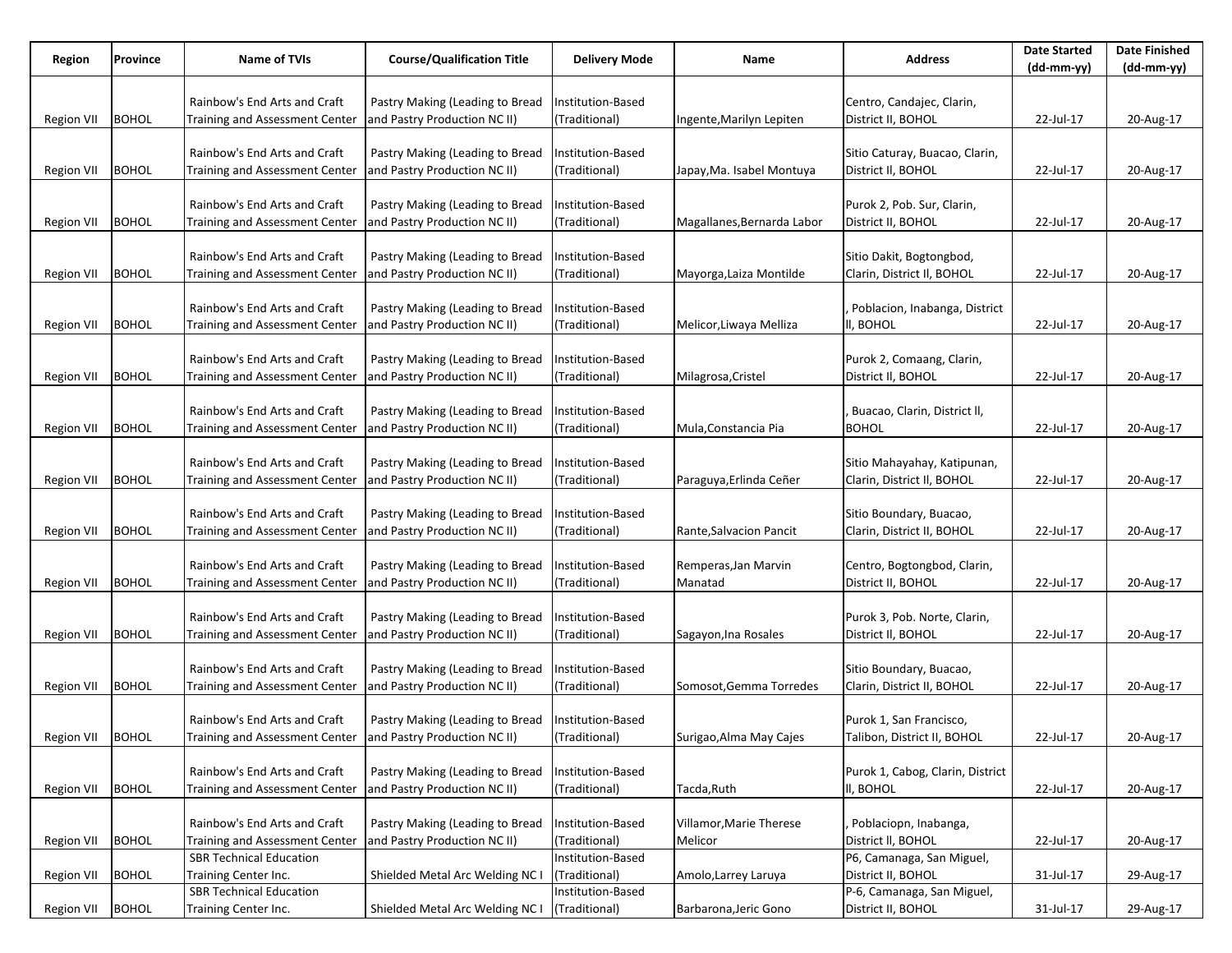| Region            | Province     | Name of TVIs                   | <b>Course/Qualification Title</b> | <b>Delivery Mode</b> | Name                           | Address                           | <b>Date Started</b><br>$(dd-mm-yy)$ | <b>Date Finished</b><br>$(dd-mm-yy)$ |
|-------------------|--------------|--------------------------------|-----------------------------------|----------------------|--------------------------------|-----------------------------------|-------------------------------------|--------------------------------------|
|                   |              | <b>SBR Technical Education</b> |                                   | Institution-Based    |                                | P1, Pagnito-an, Maribojoc,        |                                     |                                      |
| Region VII        | <b>BOHOL</b> | Training Center Inc.           | Shielded Metal Arc Welding NC I   | (Traditional)        | Bastasa, Hermes Andalan        | District I, BOHOL                 | 31-Jul-17                           | 29-Aug-17                            |
|                   |              | <b>SBR Technical Education</b> |                                   | Institution-Based    |                                | Pagnito-an, Maribojoc,            |                                     |                                      |
| Region VII        | <b>BOHOL</b> | Training Center Inc.           | Shielded Metal Arc Welding NC I   | (Traditional)        | Escabarte, Arsenio Jr. Jabines | District I, BOHOL                 | 31-Jul-17                           | 29-Aug-17                            |
|                   |              | <b>SBR Technical Education</b> |                                   | Institution-Based    |                                | P1, San Isidro, Tagbilaran City,  |                                     |                                      |
| <b>Region VII</b> | <b>BOHOL</b> | Training Center Inc.           | Shielded Metal Arc Welding NC I   | (Traditional)        | Gallentes, Francis Jerreme     | District I, BOHOL                 | 31-Jul-17                           | 29-Aug-17                            |
|                   |              | <b>SBR Technical Education</b> |                                   | Institution-Based    |                                | P1, San Isidro, Tagbilaran City,  |                                     |                                      |
| <b>Region VII</b> | <b>BOHOL</b> | Training Center Inc.           | Shielded Metal Arc Welding NC I   | (Traditional)        | Gallentes, John Paul Francis   | District I, BOHOL                 | 31-Jul-17                           | 29-Aug-17                            |
|                   |              | SBR Technical Education        |                                   | Institution-Based    |                                | P5, Calceta St., Tagbilaran       |                                     |                                      |
| <b>Region VII</b> | <b>BOHOL</b> | Training Center Inc.           | Shielded Metal Arc Welding NC I   | (Traditional)        | Labis, Leo Eugenio Blanco      | City, District I, BOHOL           | 31-Jul-17                           | 29-Aug-17                            |
|                   |              | <b>SBR Technical Education</b> |                                   | Institution-Based    |                                | P1, Bangalog, Duero, District     |                                     |                                      |
| <b>Region VII</b> | <b>BOHOL</b> | Training Center Inc.           | Shielded Metal Arc Welding NC I   | (Traditional)        | Ladaran, Lester                | III, BOHOL                        | 31-Jul-17                           | 29-Aug-17                            |
|                   |              | <b>SBR Technical Education</b> |                                   | Institution-Based    |                                | P-6, Upper Lapaz, Cortes,         |                                     |                                      |
| Region VII        | <b>BOHOL</b> | Training Center Inc.           | Shielded Metal Arc Welding NC I   | (Traditional)        | Manatad, John Michael          | District I, BOHOL                 | 31-Jul-17                           | 29-Aug-17                            |
|                   |              | SBR Technical Education        |                                   | Institution-Based    | Miro, Genex Christian          | P5, Malayo, Cortes, District I,   |                                     |                                      |
| <b>Region VII</b> | <b>BOHOL</b> | Training Center Inc.           | Shielded Metal Arc Welding NC I   | (Traditional)        | Echavaria                      | <b>BOHOL</b>                      | 31-Jul-17                           | 29-Aug-17                            |
|                   |              | <b>SBR Technical Education</b> |                                   | Institution-Based    |                                | P3, Totolan, Dauis, District I,   |                                     |                                      |
| Region VII        | <b>BOHOL</b> | Training Center Inc.           | Shielded Metal Arc Welding NC I   | (Traditional)        | Montajes, Miguel Abanto        | <b>BOHOL</b>                      | 31-Jul-17                           | 29-Aug-17                            |
|                   |              | <b>SBR Technical Education</b> |                                   | Institution-Based    |                                | P6, Malayo, Cortes, District I,   |                                     |                                      |
| Region VII        | <b>BOHOL</b> | Training Center Inc.           | Shielded Metal Arc Welding NC I   | (Traditional)        | Ohnuma, Clyryll John Mortejo   | <b>BOHOL</b>                      | 31-Jul-17                           | 29-Aug-17                            |
|                   |              | SBR Technical Education        |                                   | Institution-Based    |                                | Ligones, Bool, Tagbilaran City,   |                                     |                                      |
| <b>Region VII</b> | <b>BOHOL</b> | Training Center Inc.           | Shielded Metal Arc Welding NC I   | (Traditional)        | Reyes, Renato John Dangoy      | District I, BOHOL                 | 31-Jul-17                           | 29-Aug-17                            |
|                   |              | SBR Technical Education        |                                   | Institution-Based    |                                | Tiptip, Tagbilaran City,          |                                     |                                      |
| <b>Region VII</b> | <b>BOHOL</b> | Training Center Inc.           | Shielded Metal Arc Welding NC I   | (Traditional)        | Simbajon, Leonardo Jr. Aquino  | District I, BOHOL                 | 31-Jul-17                           | 29-Aug-17                            |
|                   |              | <b>SBR Technical Education</b> |                                   | Institution-Based    |                                | P2, Bangwalog, Duero, District    |                                     |                                      |
| <b>Region VII</b> | <b>BOHOL</b> | Training Center Inc.           | Shielded Metal Arc Welding NC I   | (Traditional)        | Suarez, Warren Juyad           | III, BOHOL                        | 31-Jul-17                           | 29-Aug-17                            |
|                   |              | SBR Technical Education        |                                   | Institution-Based    |                                | P2, Bangwalog, Duero, District    |                                     |                                      |
| <b>Region VII</b> | <b>BOHOL</b> | Training Center Inc.           | Shielded Metal Arc Welding NC I   | (Traditional)        | Taculad, Kimson Francisco      | III, BOHOL                        | 31-Jul-17                           | 29-Aug-17                            |
|                   |              | <b>SBR Technical Education</b> |                                   | Institution-Based    |                                | Bangwalog, Duero, District        |                                     |                                      |
| <b>Region VII</b> | <b>BOHOL</b> | Training Center Inc.           | Shielded Metal Arc Welding NC I   | (Traditional)        | Timario, Alvin Ladaran         | III, BOHOL                        | 31-Jul-17                           | 29-Aug-17                            |
|                   |              | <b>SBR Technical Education</b> |                                   | Institution-Based    |                                | P2, Bangwalog, Duero, District    |                                     |                                      |
| <b>Region VII</b> | <b>BOHOL</b> | Training Center Inc.           | Shielded Metal Arc Welding NC I   | (Traditional)        | Tutor Jr., Faustino Cuago      | III, BOHOL                        | 31-Jul-17                           | 29-Aug-17                            |
|                   |              | <b>SBR Technical Education</b> |                                   | Institution-Based    |                                | P6, Quirino, Duero, District III, |                                     |                                      |
| Region VII        | <b>BOHOL</b> | Training Center Inc.           | Shielded Metal Arc Welding NC I   | (Traditional)        | Verula, Jeson Macalam          | <b>BOHOL</b>                      | 31-Jul-17                           | 29-Aug-17                            |
|                   |              | <b>SBR Technical Education</b> |                                   | Institution-Based    |                                | P2, Totolan, Dauis, District I,   |                                     |                                      |
| <b>Region VII</b> | <b>BOHOL</b> | Training Center Inc.           | Shielded Metal Arc Welding NC I   | (Traditional)        | Vilos, Jesse James Capispisan  | <b>BOHOL</b>                      | 31-Jul-17                           | 29-Aug-17                            |
|                   |              | CORAL AMETHYST                 |                                   | Institution-Based    |                                |                                   |                                     |                                      |
| <b>Region VII</b> | CEBU         | DEVELOPMENT CENTER INC.        | HILOT (WELLNESS MASSAGE) NCII     | (Traditional)        | ALOCILLO, ROLO ROMA            | Poblacion, Borbon, V, Cebu        | 13-Jul-17                           | 5-Jul-17                             |
|                   |              | <b>CORAL AMETHYST</b>          |                                   | Institution-Based    |                                |                                   |                                     |                                      |
| Region VII        | <b>CEBU</b>  | DEVELOPMENT CENTER INC.        | HILOT (WELLNESS MASSAGE) NCII     | (Traditional)        | ATON, DAISY BATICAN            | Clavera, Borbon, V, Cebu          | 13-Jul-17                           | 5-Jul-17                             |
|                   |              | <b>CORAL AMETHYST</b>          |                                   | Institution-Based    |                                |                                   |                                     |                                      |
| <b>Region VII</b> | CEBU         | DEVELOPMENT CENTER INC.        | HILOT (WELLNESS MASSAGE) NCII     | (Traditional)        | BAYDAL, ISRAEL GEMILLAN        | Campusong, Borbon, V, Cebu        | 13-Jul-17                           | 5-Jul-17                             |
|                   |              | <b>CORAL AMETHYST</b>          |                                   | Institution-Based    | <b>BERANDOY, JONAH BETH</b>    |                                   |                                     |                                      |
| <b>Region VII</b> | CEBU         | DEVELOPMENT CENTER INC.        | HILOT (WELLNESS MASSAGE) NCII     | (Traditional)        | <b>BERONGAN</b>                | Cadaruhan, Borbon, V, Cebu        | 13-Jul-17                           | 5-Jul-17                             |
|                   |              | <b>CORAL AMETHYST</b>          |                                   | Institution-Based    |                                |                                   |                                     |                                      |
| Region VII        | CEBU         | DEVELOPMENT CENTER INC.        | HILOT (WELLNESS MASSAGE) NCII     | (Traditional)        | CAMANSI, AMY MADULA            | Cadaruhan, Borbon, V, Cebu        | 13-Jul-17                           | 5-Jul-17                             |
|                   |              | <b>CORAL AMETHYST</b>          |                                   | Institution-Based    |                                |                                   |                                     |                                      |
| <b>Region VII</b> | CEBU         | DEVELOPMENT CENTER INC.        | HILOT (WELLNESS MASSAGE) NCII     | (Traditional)        | CELESTIAL, MARICEL MABINI      | Poblacion, Borbon, V, Cebu        | 13-Jul-17                           | 5-Jul-17                             |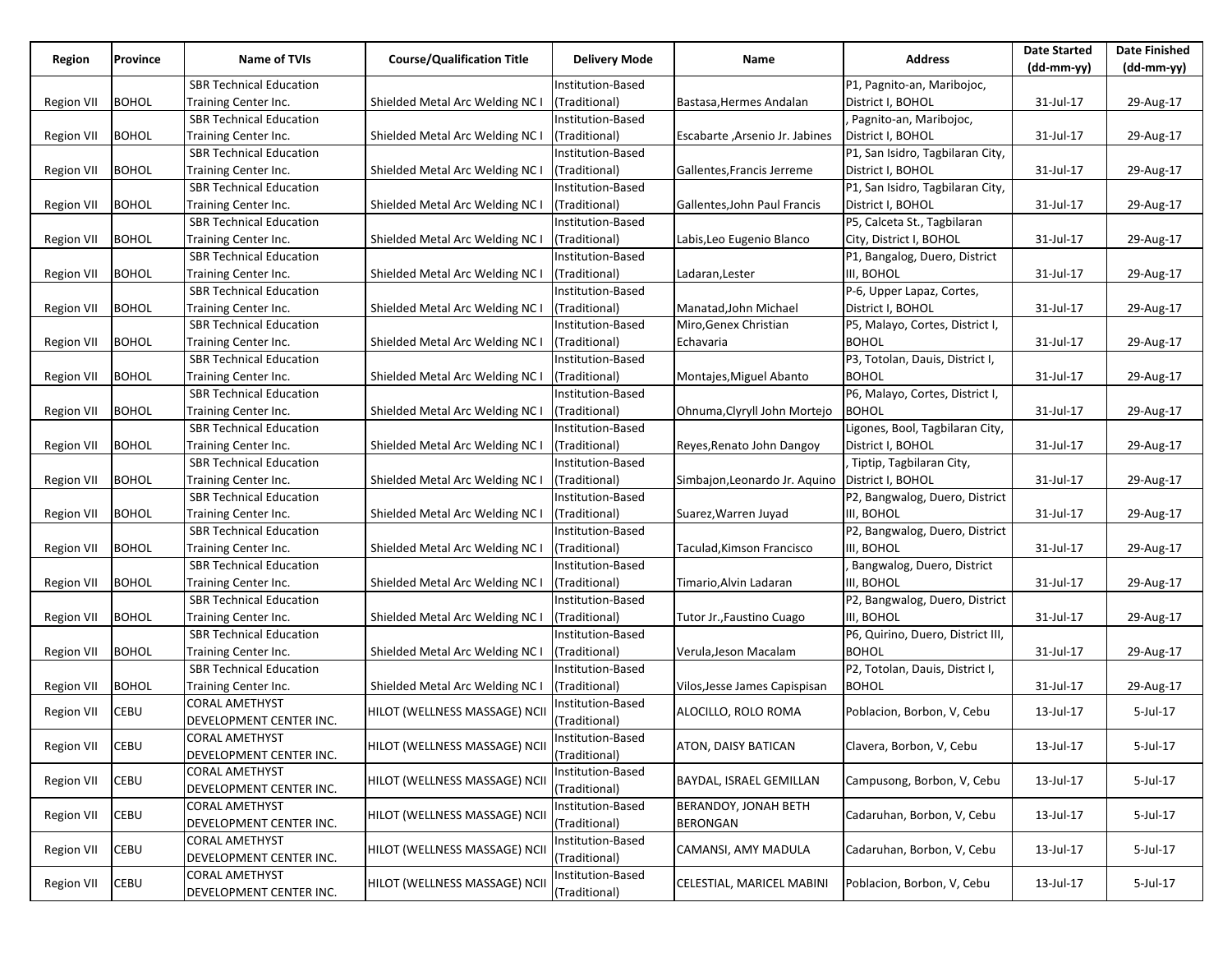| Region            | Province    | Name of TVIs                                     | <b>Course/Qualification Title</b> | <b>Delivery Mode</b>               | Name                                                   | <b>Address</b>                                              | <b>Date Started</b><br>$(dd-mm-yy)$ | <b>Date Finished</b><br>(dd-mm-yy) |
|-------------------|-------------|--------------------------------------------------|-----------------------------------|------------------------------------|--------------------------------------------------------|-------------------------------------------------------------|-------------------------------------|------------------------------------|
| Region VII        | CEBU        | <b>CORAL AMETHYST</b><br>DEVELOPMENT CENTER INC. | HILOT (WELLNESS MASSAGE) NCII     | Institution-Based<br>(Traditional) | COMENDADOR, JOAN CORTES Poblacion, Borbon, V, Cebu     |                                                             | 13-Jul-17                           | 5-Jul-17                           |
| <b>Region VII</b> | CEBU        | <b>CORAL AMETHYST</b><br>DEVELOPMENT CENTER INC. | HILOT (WELLNESS MASSAGE) NCII     | Institution-Based<br>(Traditional) | <b>DEAN, JENECYL TECSON</b>                            | Bingay, Borbon, V, Cebu                                     | 13-Jul-17                           | 5-Jul-17                           |
| <b>Region VII</b> | CEBU        | <b>CORAL AMETHYST</b><br>DEVELOPMENT CENTER INC. | HILOT (WELLNESS MASSAGE) NCII     | nstitution-Based<br>(Traditional)  | DELIBO, JUVELYN BAYO                                   | Laaw, Borbon, V, Cebu                                       | 13-Jul-17                           | 5-Jul-17                           |
| <b>Region VII</b> | CEBU        | <b>CORAL AMETHYST</b><br>DEVELOPMENT CENTER INC. | HILOT (WELLNESS MASSAGE) NCII     | Institution-Based<br>(Traditional) | DIANO, NOEMI GLARAGA                                   | Poblacion, Borbon, V, Cebu                                  | 13-Jul-17                           | 5-Jul-17                           |
| <b>Region VII</b> | CEBU        | CORAL AMETHYST<br>DEVELOPMENT CENTER INC.        | HILOT (WELLNESS MASSAGE) NCII     | Institution-Based<br>(Traditional) | HEYROSA, AISSA MABEL<br><b>BACATAN</b>                 | Cadaruhan, Borbon, V, Cebu                                  | 13-Jul-17                           | 5-Jul-17                           |
| Region VII        | CEBU        | <b>CORAL AMETHYST</b><br>DEVELOPMENT CENTER INC. | HILOT (WELLNESS MASSAGE) NCII     | Institution-Based<br>(Traditional) | JAYME, RAOCEL BARRIENTOS                               | Bingay, Borbon, V, Cebu                                     | 13-Jul-17                           | 5-Jul-17                           |
| Region VII        | CEBU        | CORAL AMETHYST<br>DEVELOPMENT CENTER INC.        | HILOT (WELLNESS MASSAGE) NCII     | Institution-Based<br>(Traditional) | <b>JULIAN, SYLVIA</b>                                  | <b>Not</b><br>Specified,CAMBARO,MANDAU<br>E, VI, CEBU       | 13-Jul-17                           | 5-Jul-17                           |
| Region VII        | CEBU        | CORAL AMETHYST<br>DEVELOPMENT CENTER INC.        | HILOT (WELLNESS MASSAGE) NCII     | Institution-Based<br>(Traditional) | LUMAAD, CARMINA NODALO                                 | Not<br>Specified,BAKILID,MANDAUE<br>,VI,CEBU                | 13-Jul-17                           | 5-Jul-17                           |
| Region VII        | CEBU        | <b>CORAL AMETHYST</b><br>DEVELOPMENT CENTER INC. | HILOT (WELLNESS MASSAGE) NCII     | Institution-Based<br>(Traditional) | MONTEROLA, JULIUS LANDAO                               | Not<br>Specified, BAKILID, MANDAUE<br>,VI,CEBU              | 13-Jul-17                           | 5-Jul-17                           |
| Region VII        | CEBU        | CORAL AMETHYST<br>DEVELOPMENT CENTER INC.        | HILOT (WELLNESS MASSAGE) NCII     | nstitution-Based<br>(Traditional)  | NAKAZAWA, LILIBETH PEREZ                               | Not<br>Specified, CASUNTINGAN, MAN<br><b>DAUE, VI, CEBU</b> | 13-Jul-17                           | 5-Jul-17                           |
| <b>Region VII</b> | <b>CEBU</b> | CORAL AMETHYST<br>DEVELOPMENT CENTER INC.        | HILOT (WELLNESS MASSAGE) NCII     | Institution-Based<br>(Traditional) | RABANAL, FLORDELIZA QUISEL Specified, BAKILID, MANDAUE | Not<br>,VI,CEBU                                             | 13-Jul-17                           | $5$ -Jul-17                        |
| Region VII        | CEBU        | CORAL AMETHYST<br>DEVELOPMENT CENTER INC.        | HILOT (WELLNESS MASSAGE) NCII     | Institution-Based<br>(Traditional) | RENDUQUE, CHELLOH MAE<br><b>BARAZONA</b>               | Not<br>Specified, PITOGO, CONSOLACI<br>ON, VI, CEBU         | 13-Jul-17                           | 5-Jul-17                           |
| <b>Region VII</b> | CEBU        | CORAL AMETHYST<br>DEVELOPMENT CENTER INC.        | HILOT (WELLNESS MASSAGE) NCII     | nstitution-Based<br>(Traditional)  | REUYAN, NOEME BARRITA                                  | Not<br>Specified,MANTUYONG,MAND<br>AUE, VI, CEBU            | 13-Jul-17                           | 5-Jul-17                           |
| <b>Region VII</b> | CEBU        | CORAL AMETHYST<br>DEVELOPMENT CENTER INC.        | HILOT (WELLNESS MASSAGE) NCII     | nstitution-Based<br>(Traditional)  | RIVERA, FLORDILIZA CASAYAS                             | Not<br>Specified, MAGUIKAY, MANDA<br>UE, VI, CEBU           | 13-Jul-17                           | 5-Jul-17                           |
| <b>Region VII</b> | CEBU        | CORAL AMETHYST<br>DEVELOPMENT CENTER INC.        | HILOT (WELLNESS MASSAGE) NCII     | nstitution-Based<br>(Traditional)  | <b>SUAN, ALLONA GRACE</b><br>SAVEQUILLA                | Not<br>Specified, SUBANGDAKU, MAN<br><b>DAUE, VI, CEBU</b>  | 13-Jul-17                           | 5-Jul-17                           |
| <b>Region VII</b> | CEBU        | <b>CORAL AMETHYST</b><br>DEVELOPMENT CENTER INC. | HILOT (WELLNESS MASSAGE) NCII     | Institution-Based<br>(Traditional) | VERALLO, ROBELYN LEDAMA                                | Not<br>Specified, CASILI, CONSOLACIO<br>N, VI, CEBU         | 13-Jul-17                           | 5-Jul-17                           |
| <b>Region VII</b> | <b>CEBU</b> | <b>CORAL AMETHYST</b><br>DEVELOPMENT CENTER INC. | HILOT (WELLNESS MASSAGE) NCII     | nstitution-Based<br>(Traditional)  | VILLADAR, ROSEMARIE JAVIER Specified, BANILAD, MANDAUE | Not<br>,VI,CEBU                                             | 13-Jul-17                           | 5-Jul-17                           |
| <b>Region VII</b> | <b>CEBU</b> | <b>CORAL AMETHYST</b><br>DEVELOPMENT CENTER INC. | HILOT (WELLNESS MASSAGE) NCII     | nstitution-Based<br>(Traditional)  | YBAŇEZ, JOSEPH ALVIE<br><b>LUMAPAS</b>                 | Not<br>Specified,LABOGON,MANDAU<br>E, VI, CEBU              | 13-Jul-17                           | 5-Jul-17                           |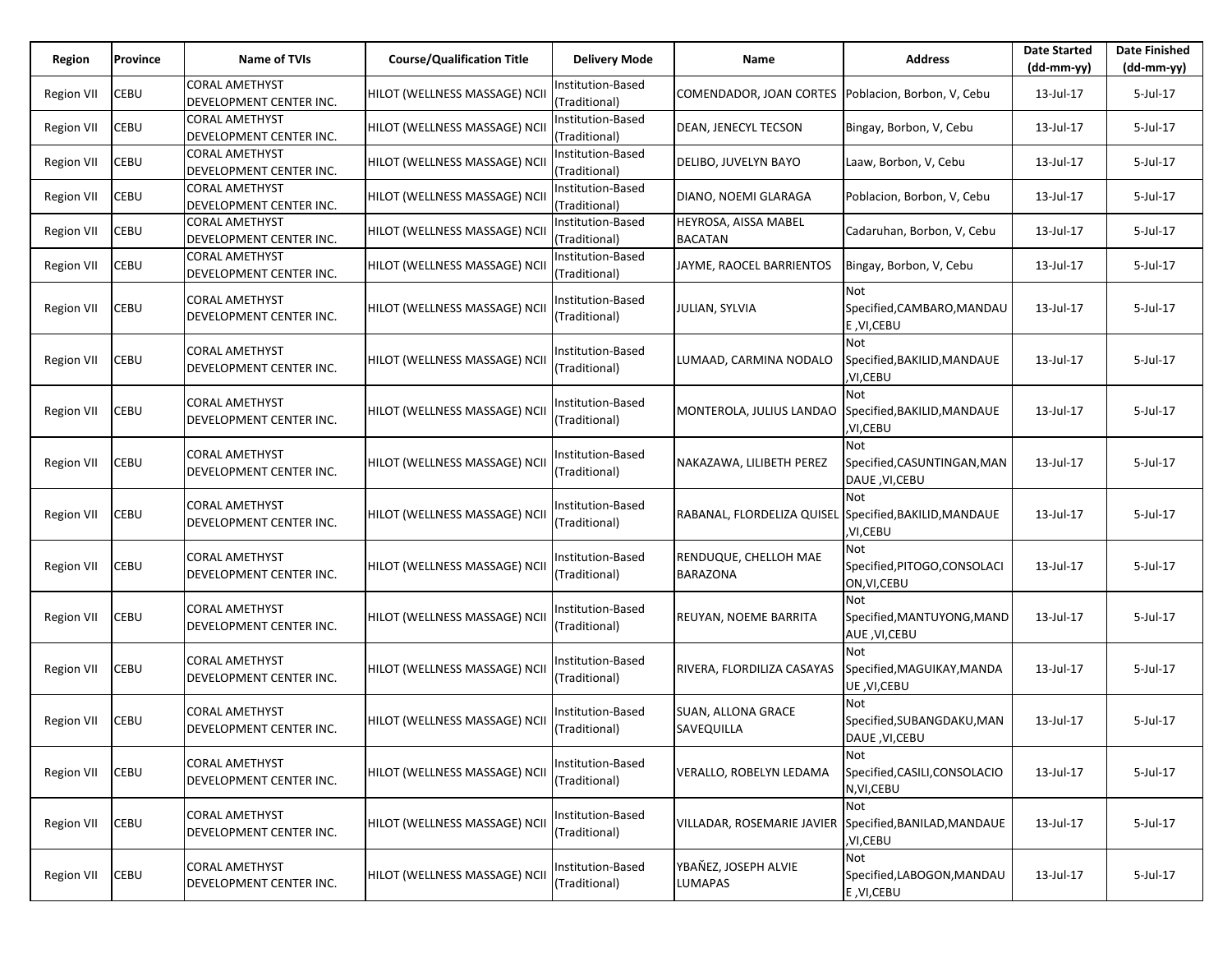| Region            | Province | Name of TVIs                                  | <b>Course/Qualification Title</b>                                     | <b>Delivery Mode</b>               | Name                                  | <b>Address</b>                                        | <b>Date Started</b><br>(dd-mm-yy) | <b>Date Finished</b><br>$(dd-mm-yy)$ |
|-------------------|----------|-----------------------------------------------|-----------------------------------------------------------------------|------------------------------------|---------------------------------------|-------------------------------------------------------|-----------------------------------|--------------------------------------|
| <b>Region VII</b> | CEBU     | CORAL AMETHYST<br>DEVELOPMENT CENTER INC.     | HILOT (WELLNESS MASSAGE) NCII                                         | nstitution-Based<br>(Traditional)  | ZANORIA, EDELYN MAE<br><b>GABUTAN</b> | Not<br>Specified,CAMBARO,MANDAU<br>E, VI, CEBU        | 13-Jul-17                         | 5-Jul-17                             |
| <b>Region VII</b> | Cebu     | <b>Provincial Training Center -</b><br>Carmen | Bread Making (Leading to Bread<br>and Pastry Production NC II)        | nstitution-Based<br>(Traditional)  | Abellar, Joy De la Cruz               | Not<br>Specified, Luyang, Carmen, V, Ce<br>bu         | 23-Jun-17                         | 7-Jul-17                             |
| <b>Region VII</b> | Cebu     | <b>Provincial Training Center -</b><br>Carmen | <b>Bread Making (Leading to Bread</b><br>and Pastry Production NC II) | Institution-Based<br>(Traditional) | Barliso, Christine Jabines            | Not Specified, Lower<br>Lipata, Minglanilla,, Cebu    | 23-Jun-17                         | 7-Jul-17                             |
| <b>Region VII</b> | Cebu     | <b>Provincial Training Center -</b><br>Carmen | Bread Making (Leading to Bread<br>and Pastry Production NC II)        | nstitution-Based<br>(Traditional)  | Buot, Jinda Ares                      | Not Specified, Cogon<br>West, Carmen, V, Cebu         | 23-Jun-17                         | 7-Jul-17                             |
| <b>Region VII</b> | Cebu     | <b>Provincial Training Center -</b><br>Carmen | Bread Making (Leading to Bread<br>and Pastry Production NC II)        | Institution-Based<br>(Traditional) | Cabo, Divina Amor Sanico              | <b>Not</b><br>Specified,Baring,Carmen,V,Ceb           | 23-Jun-17                         | 7-Jul-17                             |
| <b>Region VII</b> | Cebu     | <b>Provincial Training Center -</b><br>Carmen | Bread Making (Leading to Bread<br>and Pastry Production NC II)        | nstitution-Based<br>(Traditional)  | Catap, Mia Mita Matugas               | Not Specified, Taboc, Danao<br>City, V, Cebu          | 23-Jun-17                         | 7-Jul-17                             |
| <b>Region VII</b> | Cebu     | <b>Provincial Training Center -</b><br>Carmen | Bread Making (Leading to Bread<br>and Pastry Production NC II)        | Institution-Based<br>(Traditional) | Gomez, Welyn Juntilla                 | Not Specified, Guinsay, Danao<br>City, V, Cebu        | 23-Jun-17                         | 7-Jul-17                             |
| <b>Region VII</b> | Cebu     | Provincial Training Center -<br>Carmen        | Bread Making (Leading to Bread<br>and Pastry Production NC II)        | nstitution-Based<br>(Traditional)  | Lacanglacang, Eva Casas               | Not Specified, Guinsay, Danao<br>City, V, Cebu        | 23-Jun-17                         | 7-Jul-17                             |
| <b>Region VII</b> | Cebu     | Provincial Training Center -<br>Carmen        | Bread Making (Leading to Bread<br>and Pastry Production NC II)        | Institution-Based<br>(Traditional) | Manco, Lee Ann Tariao                 | Not<br>Specified, Camaligbato, Danao<br>City, V, Cebu | 23-Jun-17                         | 7-Jul-17                             |
| <b>Region VII</b> | Cebu     | Provincial Training Center -<br>Carmen        | Bread Making (Leading to Bread<br>and Pastry Production NC II)        | nstitution-Based<br>(Traditional)  | Manzo, Melanie Bueno                  | Not Specified, sandayong<br>Norte,Carmen,V,Cebu       | 23-Jun-17                         | 7-Jul-17                             |
| Region VII        | Cebu     | <b>Provincial Training Center -</b><br>Carmen | Bread Making (Leading to Bread<br>and Pastry Production NC II)        | Institution-Based<br>(Traditional) | Matugas, Eleiner Valdez               | Not Specified, Tuburan<br>Sur, Danao City, V, Cebu    | 23-Jun-17                         | 7-Jul-17                             |
| <b>Region VII</b> | Cebu     | Provincial Training Center -<br>Carmen        | Bread Making (Leading to Bread<br>and Pastry Production NC II)        | nstitution-Based<br>(Traditional)  | Matugas, Elyssa Mae Valdez            | Not Specified, Tuburan<br>Sur, Danao City, V, Cebu    | 23-Jun-17                         | 7-Jul-17                             |
| <b>Region VII</b> | Cebu     | Provincial Training Center -<br>Carmen        | Bread Making (Leading to Bread<br>and Pastry Production NC II)        | nstitution-Based<br>(Traditional)  | Minguito, Danilo Jr. Sanchez          | Not<br>Specified, Poblacion, Danao<br>City, V, Cebu   | 23-Jun-17                         | 7-Jul-17                             |
| <b>Region VII</b> | Cebu     | Provincial Training Center -<br>Carmen        | Bread Making (Leading to Bread<br>and Pastry Production NC II)        | nstitution-Based<br>(Traditional)  | Morales, Mary Joan Forzado            | Not Specified, Cogon<br>West, Carmen, V, Cebu         | 23-Jun-17                         | 7-Jul-17                             |
| <b>Region VII</b> | Cebu     | Provincial Training Center -<br>Carmen        | Bread Making (Leading to Bread<br>and Pastry Production NC II)        | Institution-Based<br>(Traditional) | Palen, Almina Remegio                 | Not Specified, Suba, Danao<br>City, V, Cebu           | 23-Jun-17                         | 7-Jul-17                             |
| <b>Region VII</b> | Cebu     | Provincial Training Center -<br>Carmen        | Bread Making (Leading to Bread<br>and Pastry Production NC II)        | nstitution-Based<br>(Traditional)  | Pantoja, Josephyl Cania               | Not Specified, Taytay, Danao<br>City, V, Cebu         | 23-Jun-17                         | 7-Jul-17                             |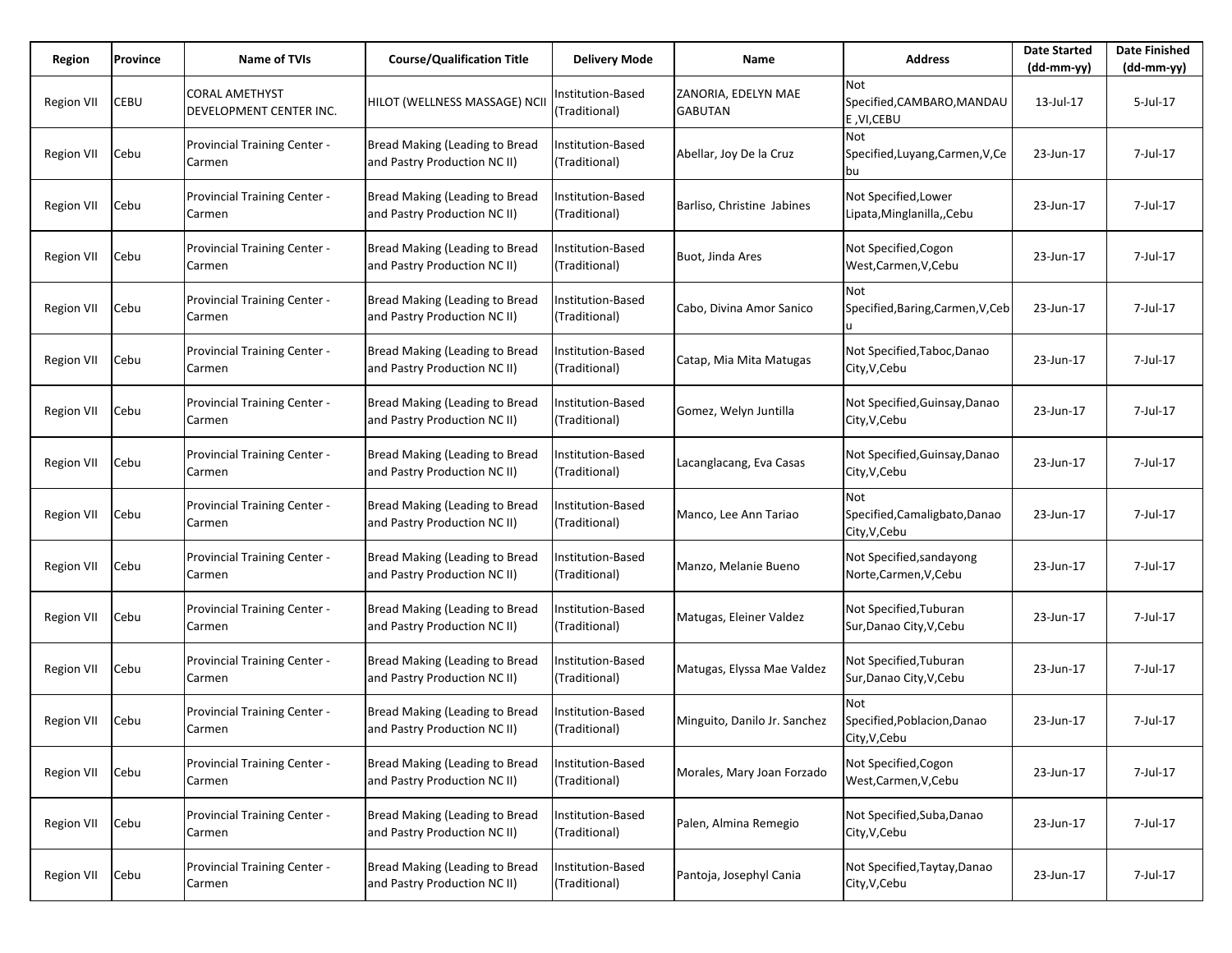| Region            | Province | <b>Name of TVIs</b>                           | <b>Course/Qualification Title</b>                              | <b>Delivery Mode</b>                      | Name                        | <b>Address</b>                                        | <b>Date Started</b><br>$(dd-mm-yy)$ | <b>Date Finished</b><br>(dd-mm-yy) |
|-------------------|----------|-----------------------------------------------|----------------------------------------------------------------|-------------------------------------------|-----------------------------|-------------------------------------------------------|-------------------------------------|------------------------------------|
| Region VII        | Cebu     | Provincial Training Center -<br>Carmen        | Bread Making (Leading to Bread<br>and Pastry Production NC II) | Institution-Based<br>(Traditional)        | Plenos, Marc Terence Tercio | Not<br>Specified, Luyang, Carmen, V, Ce<br>bu         | 23-Jun-17                           | 7-Jul-17                           |
| Region VII        | Cebu     | <b>Provincial Training Center -</b><br>Carmen | Bread Making (Leading to Bread<br>and Pastry Production NC II) | <b>Institution-Based</b><br>(Traditional) | Quinco, Mae Rose Manapa     | Not Specified, Cogon<br>East, Carmen, V, Cebu         | 23-Jun-17                           | 7-Jul-17                           |
| Region VII        | Cebu     | Provincial Training Center -<br>Carmen        | Bread Making (Leading to Bread<br>and Pastry Production NC II) | Institution-Based<br>(Traditional)        | Ramos, Charle Manzo         | Not<br>Specified, Hagnaya, Carmen, V, C<br>ebu        | 23-Jun-17                           | 7-Jul-17                           |
| Region VII        | Cebu     | Provincial Training Center -<br>Carmen        | Bread Making (Leading to Bread<br>and Pastry Production NC II) | Institution-Based<br>(Traditional)        | Robles, Gemma Perez         | Not<br>Specified, Camaligbato, Danao<br>City, V, Cebu | 23-Jun-17                           | 7-Jul-17                           |
| <b>Region VII</b> | Cebu     | Provincial Training Center -<br>Carmen        | Bread Making (Leading to Bread<br>and Pastry Production NC II) | Institution-Based<br>(Traditional)        | Seco, Glazy Kim Ducay       | <b>Not</b><br>Specified, Luyang, Carmen, V, Ce<br>bu  | 23-Jun-17                           | 7-Jul-17                           |
| Region VII        | Cebu     | Provincial Training Center -<br>Carmen        | Bread Making (Leading to Bread<br>and Pastry Production NC II) | Institution-Based<br>(Traditional)        | Supiter, Rosemarie Cahumok  | Not<br>Specified, Cantucong, Carmen, V<br>Cebu,       | 23-Jun-17                           | 7-Jul-17                           |
| <b>Region VII</b> | Cebu     | Provincial Training Center -<br>Carmen        | Bread Making (Leading to Bread<br>and Pastry Production NC II) | Institution-Based<br>(Traditional)        | Tandog, Bliece joy Rupenta  | Not<br>Specified, Camaligbato, Danao<br>City, V, Cebu | 23-Jun-17                           | 7-Jul-17                           |
| <b>Region VII</b> | Cebu     | Provincial Training Center -<br>Carmen        | Bread Making (Leading to Bread<br>and Pastry Production NC II) | Institution-Based<br>(Traditional)        | Taoy, Ma. Avelyn            | Not<br>Specified, Poblacion, Carmen, V,<br>Cebu       | 23-Jun-17                           | 7-Jul-17                           |
| Region VII        | Cebu     | Provincial Training Center -<br>Carmen        | Bread Making (Leading to Bread<br>and Pastry Production NC II) | Institution-Based<br>(Traditional)        | Tariao, Rowemie Hermosilla  | Not<br>Specified, Camaligbato, Danao<br>City, V, Cebu | 23-Jun-17                           | 7-Jul-17                           |
| <b>Region VII</b> | Cebu     | Provincial Training Center -<br>Carmen        | Bread Making (Leading to Bread<br>and Pastry Production NC II) | <b>Institution-Based</b><br>(Traditional) | Tudio, Anneza Valerie Bongo | Not<br>Specified, Luyang, Carmen, V, Ce<br>bu         | 23-Jun-17                           | 7-Jul-17                           |
| Region VII        | Cebu     | Provincial Training Center -<br>Carmen        | Pastry Making(leading to Bread<br>and Pastry Production NC II) | <b>Institution-Based</b><br>(Traditional) | Abellar, Rosario Ruiz       | Not<br>Specified, Luyang, Carmen, V, Ce<br>bu         | 24-Jun-17                           | 23-Jul-17                          |
| <b>Region VII</b> | Cebu     | Provincial Training Center -<br>Carmen        | Pastry Making(leading to Bread<br>and Pastry Production NC II) | Institution-Based<br>(Traditional)        | Banzon, Dorothy Apora       | Not<br>Specified, Cantumog, Carmen, V<br>Cebu,        | 24-Jun-17                           | 23-Jul-17                          |
| Region VII        | Cebu     | Provincial Training Center -<br>Carmen        | Pastry Making(leading to Bread<br>and Pastry Production NC II) | <b>Institution-Based</b><br>(Traditional) | Bongo, Rubie Jayson         | Not<br>Specified, Luyang, Carmen, V, Ce<br>υu         | 24-Jun-17                           | 23-Jul-17                          |
| <b>Region VII</b> | Cebu     | Provincial Training Center -<br>Carmen        | Pastry Making(leading to Bread<br>and Pastry Production NC II) | Institution-Based<br>(Traditional)        | Bontia, Lucilo Mancao       | Not Specified, Cogon<br>east, Carmen, V, Cebu         | 24-Jun-17                           | 23-Jul-17                          |
| Region VII        | Cebu     | Provincial Training Center -<br>Carmen        | Pastry Making(leading to Bread<br>and Pastry Production NC II) | Institution-Based<br>(Traditional)        | Calago, Fevie Nonato        | Not Specified, Maslog, Danao<br>City, V, Cebu         | 24-Jun-17                           | 23-Jul-17                          |
| <b>Region VII</b> | Cebu     | Provincial Training Center -<br>Carmen        | Pastry Making(leading to Bread<br>and Pastry Production NC II) | Institution-Based<br>(Traditional)        | Catarata, Juliet Pentoy     | Not Specified, Cogon<br>West, Carmen, V, Cebu         | 24-Jun-17                           | 23-Jul-17                          |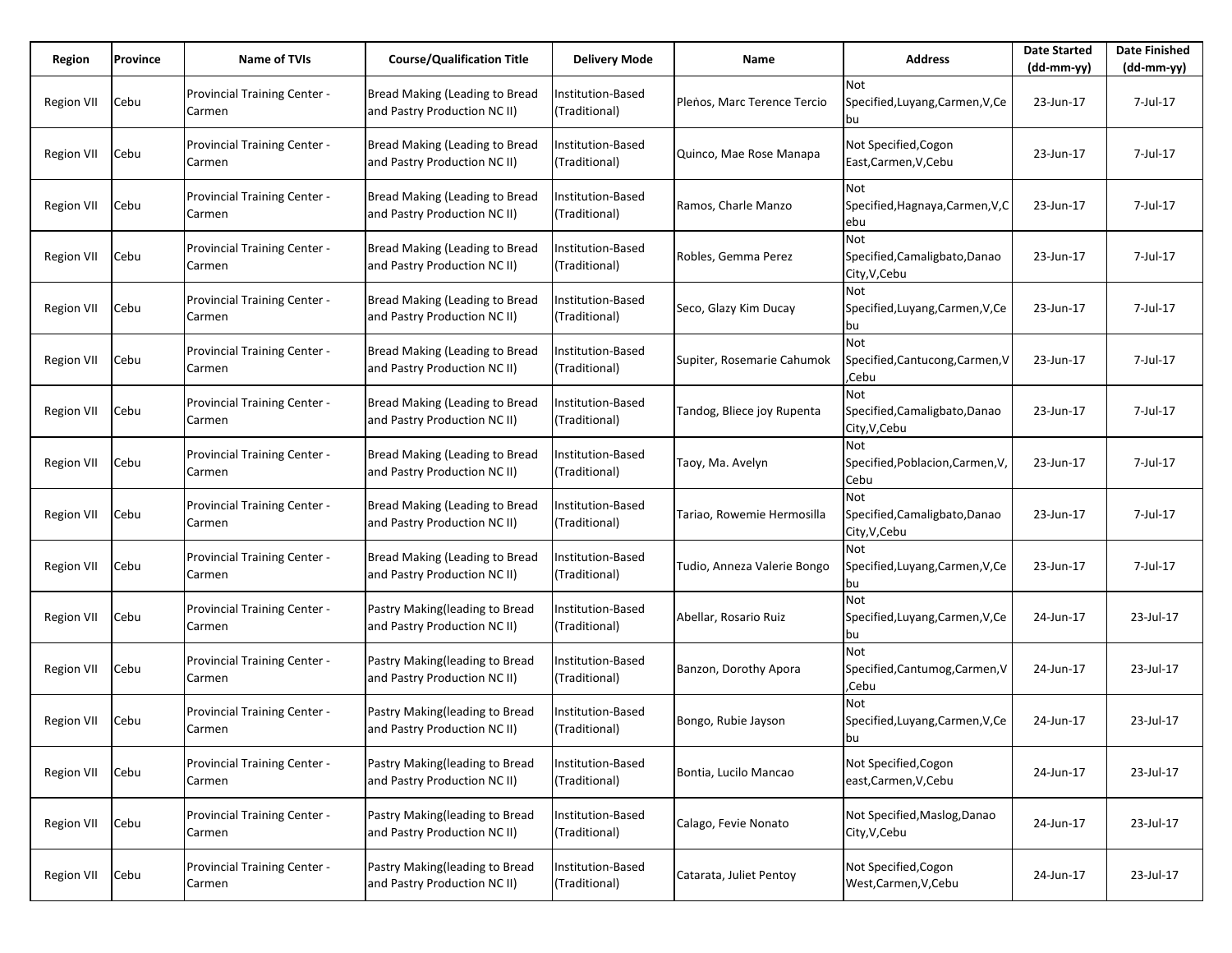| Region            | Province | Name of TVIs                                           | <b>Course/Qualification Title</b>                              | <b>Delivery Mode</b>                      | Name                                 | <b>Address</b>                                        | <b>Date Started</b><br>$(dd-mm-yy)$ | <b>Date Finished</b><br>(dd-mm-yy) |
|-------------------|----------|--------------------------------------------------------|----------------------------------------------------------------|-------------------------------------------|--------------------------------------|-------------------------------------------------------|-------------------------------------|------------------------------------|
| Region VII        | Cebu     | Provincial Training Center -<br>Carmen                 | Pastry Making(leading to Bread<br>and Pastry Production NC II) | Institution-Based<br>(Traditional)        | Gica, Kimberly Jane Regala           | Not Specified, Cogon<br>West, Carmen, V, Cebu         | 24-Jun-17                           | 23-Jul-17                          |
| Region VII        | Cebu     | <b>Provincial Training Center -</b><br>Carmen          | Pastry Making(leading to Bread<br>and Pastry Production NC II) | Institution-Based<br>(Traditional)        | Gomez, Fe Verginiza                  | Not Specified, Cogon<br>West, Carmen, V, Cebu         | 24-Jun-17                           | 23-Jul-17                          |
| Region VII        | Cebu     | Provincial Training Center -<br>Carmen                 | Pastry Making(leading to Bread<br>and Pastry Production NC II) | Institution-Based<br>(Traditional)        | Fernandez, Rhoda Banga               | Not Specified, Cogon<br>east, Carmen, V, Cebu         | 24-Jun-17                           | 23-Jul-17                          |
| Region VII        | Cebu     | Provincial Training Center -<br>Carmen                 | Pastry Making(leading to Bread<br>and Pastry Production NC II) | Institution-Based<br>(Traditional)        | Loriega, Cristy Pentoy               | Not Specified, Cogon<br>West,Carmen,V,Cebu            | 24-Jun-17                           | 23-Jul-17                          |
| <b>Region VII</b> | Cebu     | Provincial Training Center -<br>Carmen                 | Pastry Making(leading to Bread<br>and Pastry Production NC II) | Institution-Based<br>(Traditional)        | Lovero, Paz Satorre                  | Not<br>Specified, Luyang, Carmen, V, Ce<br>bu         | 24-Jun-17                           | 23-Jul-17                          |
| <b>Region VII</b> | Cebu     | Provincial Training Center -<br>Carmen                 | Pastry Making(leading to Bread<br>and Pastry Production NC II) | Institution-Based<br>(Traditional)        | Maningo, Alex Buot                   | Not<br>Specified, Poblacion, Carmen, V,<br>Cebu       | 24-Jun-17                           | 23-Jul-17                          |
| <b>Region VII</b> | Cebu     | <b>Provincial Training Center -</b><br>Carmen          | Pastry Making(leading to Bread<br>and Pastry Production NC II) | Institution-Based<br>(Traditional)        | Morales, Nenita Laurito              | Not Specified, Cogon<br>West, Carmen, V, Cebu         | 24-Jun-17                           | 23-Jul-17                          |
| Region VII        | Cebu     | Provincial Training Center -<br>Carmen                 | Pastry Making(leading to Bread<br>and Pastry Production NC II) | Institution-Based<br>(Traditional)        | Pevida, Dinah Morales                | Not<br>Specified, Baring, Carmen, V, Ceb              | 24-Jun-17                           | 23-Jul-17                          |
| <b>Region VII</b> | Cebu     | Provincial Training Center -<br>Carmen                 | Pastry Making(leading to Bread<br>and Pastry Production NC II) | Institution-Based<br>(Traditional)        | Tiro, Jeslyn Villarba                | Not Specified, Dawis<br>Norte,Carmen,V,Cebu           | 24-Jun-17                           | 23-Jul-17                          |
| Region VII        | Cebu     | Provincial Training Center -<br>Carmen                 | Pastry Making(leading to Bread<br>and Pastry Production NC II) | Institution-Based<br>(Traditional)        | Tudio, Riza Bongo                    | Not<br>Specified, Luyang, Carmen, V, Ce<br>bu         | 24-Jun-17                           | 23-Jul-17                          |
| Region VII        | Cebu     | Provincial Training Center -<br>Carmen                 | Pastry Making(leading to Bread<br>and Pastry Production NC II) | Institution-Based<br>(Traditional)        | Vargas, Cecilia Resma                | Not Specified, Guinsay, Danao<br>City, V, Cebu        | 24-Jun-17                           | 23-Jul-17                          |
| Region VII        | Cebu     | Provincial Training Center -<br>Carmen                 | Pastry Making(leading to Bread<br>and Pastry Production NC II) | Institution-Based<br>(Traditional)        | Villamor, Meldred Castro             | Not Specified,Cogon<br>West, Carmen, V, Cebu          | 24-Jun-17                           | 23-Jul-17                          |
| Region VII        | Cebu     | Provincial Training Center -<br>Carmen                 | Pastry Making(leading to Bread<br>and Pastry Production NC II) | <b>Institution-Based</b><br>(Traditional) | Wamilda, Lorna Abella                | Not<br>Specified, Poblacion, Carmen, V,<br>Cebu       | 24-Jun-17                           | 23-Jul-17                          |
| <b>Region VII</b> | CEBU     | CEBU SCIENCE OF WELDING<br>AND SKILLS TECHNOLOGY, INC. | Bread Making Leading to Bread<br>and Pastry Production NC II   | Institution-Based<br>(Mobile Training)    | ALMODIEL, ARLENE<br><b>FALLESGON</b> | Not<br>Specified, Mancilang, Madridej<br>os, IV, Cebu | 4-Jul-17                            | 19-Jul-17                          |
| <b>Region VII</b> | CEBU     | CEBU SCIENCE OF WELDING<br>AND SKILLS TECHNOLOGY, INC. | Bread Making Leading to Bread<br>and Pastry Production NC II   | Institution-Based<br>(Mobile Training)    | ALVAREZ, PAMELA ESPINA               | Not<br>Specified, Talangnan, Madridej<br>os, IV, Cebu | 4-Jul-17                            | 19-Jul-17                          |
| <b>Region VII</b> | CEBU     | CEBU SCIENCE OF WELDING<br>AND SKILLS TECHNOLOGY, INC. | Bread Making Leading to Bread<br>and Pastry Production NC II   | Institution-Based<br>(Mobile Training)    | ARAÑAS, IMELDA ROSALES               | Not<br>Specified, Talangnan, Madridej<br>os, IV, Cebu | 4-Jul-17                            | 19-Jul-17                          |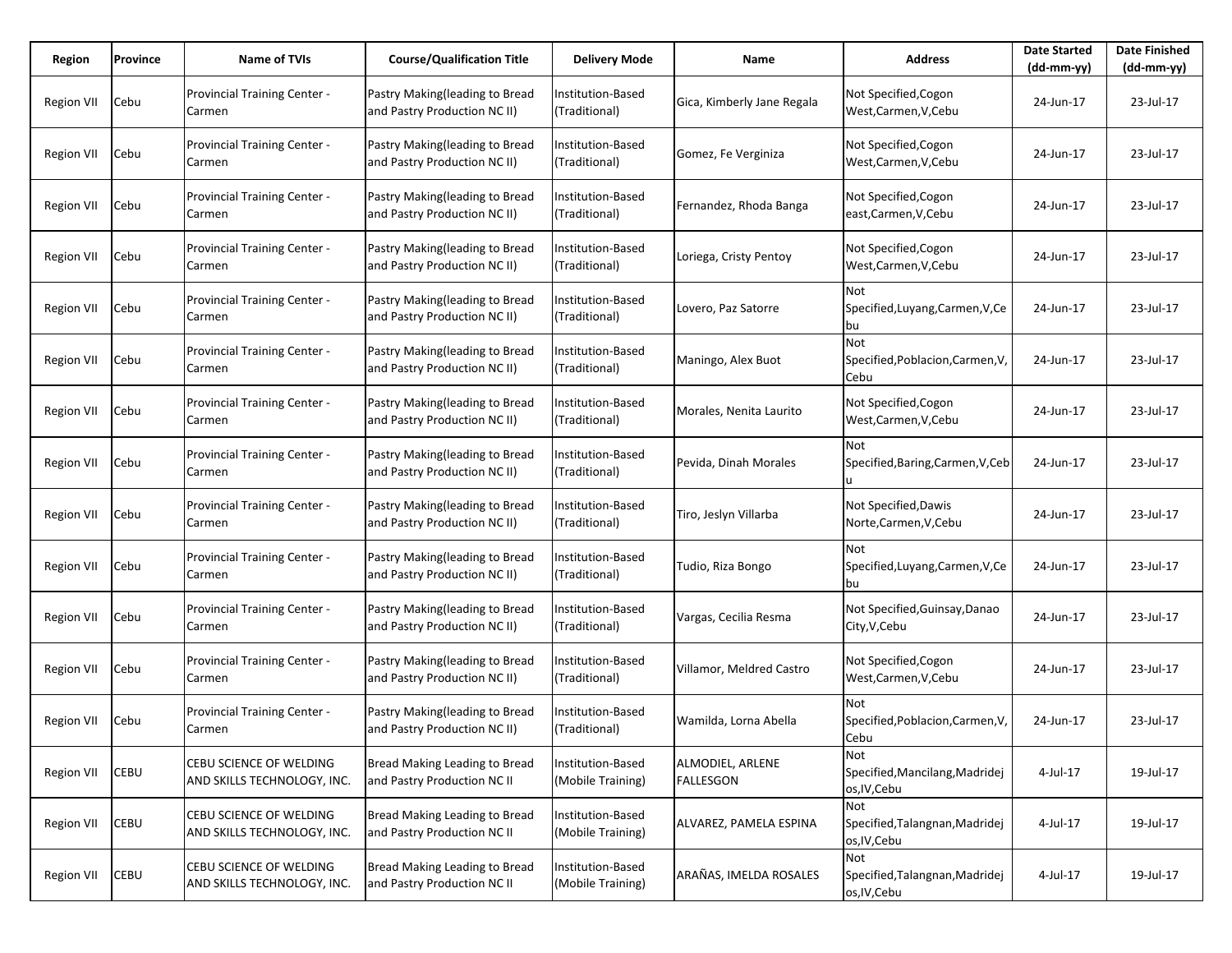| Region            | Province | <b>Name of TVIs</b>                                           | <b>Course/Qualification Title</b>                            | <b>Delivery Mode</b>                          | Name                                            | <b>Address</b>                                               | <b>Date Started</b><br>$(dd-mm-yy)$ | <b>Date Finished</b><br>(dd-mm-yy) |
|-------------------|----------|---------------------------------------------------------------|--------------------------------------------------------------|-----------------------------------------------|-------------------------------------------------|--------------------------------------------------------------|-------------------------------------|------------------------------------|
| Region VII        | CEBU     | <b>CEBU SCIENCE OF WELDING</b><br>AND SKILLS TECHNOLOGY, INC. | Bread Making Leading to Bread<br>and Pastry Production NC II | Institution-Based<br>(Mobile Training)        | <b>BANDOLON, JUNRIE</b><br><b>VILLACARLOS</b>   | Not<br>Specified, Mancilang, Madridej<br>os, IV, Cebu        | 4-Jul-17                            | 19-Jul-17                          |
| Region VII        | CEBU     | CEBU SCIENCE OF WELDING<br>AND SKILLS TECHNOLOGY, INC.        | Bread Making Leading to Bread<br>and Pastry Production NC II | Institution-Based<br>(Mobile Training)        | BARRIOS, ALIZA DERRAYAL                         | Not<br>Specified, Poblacion, Madridejo<br>s, IV, Cebu        | 4-Jul-17                            | 19-Jul-17                          |
| <b>Region VII</b> | CEBU     | CEBU SCIENCE OF WELDING<br>AND SKILLS TECHNOLOGY, INC.        | Bread Making Leading to Bread<br>and Pastry Production NC II | Institution-Based<br>(Mobile Training)        | BOLTRON, RONALYN PALANIA                        | Not<br>Specified, Talangnan, Madridej<br>os, IV, Cebu        | 4-Jul-17                            | 19-Jul-17                          |
| <b>Region VII</b> | CEBU     | CEBU SCIENCE OF WELDING<br>AND SKILLS TECHNOLOGY, INC.        | Bread Making Leading to Bread<br>and Pastry Production NC II | Institution-Based<br>(Mobile Training)        | CENA, SHIELA MAE FLORENCE<br><b>DELA FUENTE</b> | Not<br>Specified, Mancilang, Madridej<br>os, IV, Cebu        | 4-Jul-17                            | 19-Jul-17                          |
| <b>Region VII</b> | CEBU     | CEBU SCIENCE OF WELDING<br>AND SKILLS TECHNOLOGY, INC.        | Bread Making Leading to Bread<br>and Pastry Production NC II | Institution-Based<br>(Mobile Training)        | CERVANTES, SHIRLEY<br>SANTILLAN                 | Not<br>Specified, Kaongkod, Madridejo<br>s, IV, Cebu         | 4-Jul-17                            | 19-Jul-17                          |
| <b>Region VII</b> | CEBU     | CEBU SCIENCE OF WELDING<br>AND SKILLS TECHNOLOGY, INC.        | Bread Making Leading to Bread<br>and Pastry Production NC II | Institution-Based<br>(Mobile Training)        | DESCARTIN, JIONABELLE<br><b>ILOSORIO</b>        | Not<br>Specified, Kaongkod, Madridejo<br>s, IV, Cebu         | 4-Jul-17                            | 19-Jul-17                          |
| <b>Region VII</b> | CEBU     | CEBU SCIENCE OF WELDING<br>AND SKILLS TECHNOLOGY, INC.        | Bread Making Leading to Bread<br>and Pastry Production NC II | Institution-Based<br>(Mobile Training)        | DIAZ, REYAN DESPI                               | Not<br>Specified, Pili, Madridejos, IV, Ce<br>bu             | 4-Jul-17                            | 19-Jul-17                          |
| Region VII        | CEBU     | <b>CEBU SCIENCE OF WELDING</b><br>AND SKILLS TECHNOLOGY, INC. | Bread Making Leading to Bread<br>and Pastry Production NC II | Institution-Based<br>(Mobile Training)        | GIDAYAWAN, MARISSA<br><b>MONDARES</b>           | Not<br>Specified, Talangnan, Madridej<br>os, IV, Cebu        | 4-Jul-17                            | 19-Jul-17                          |
| Region VII        | CEBU     | CEBU SCIENCE OF WELDING<br>AND SKILLS TECHNOLOGY, INC.        | Bread Making Leading to Bread<br>and Pastry Production NC II | Institution-Based<br>(Mobile Training)        | GIDO, IMMACULATE MARABE                         | Not<br>Specified, Talangnan, Madridej<br>os, IV, Cebu        | 4-Jul-17                            | 19-Jul-17                          |
| <b>Region VII</b> | CEBU     | CEBU SCIENCE OF WELDING<br>AND SKILLS TECHNOLOGY, INC.        | Bread Making Leading to Bread<br>and Pastry Production NC II | <b>Institution-Based</b><br>(Mobile Training) | GILBUENA, COLEEN GRACE<br>MEFANIA               | Not<br>Specified, Tarong, Madridejos, I<br>V,Cebu            | 4-Jul-17                            | 19-Jul-17                          |
| <b>Region VII</b> | CEBU     | CEBU SCIENCE OF WELDING<br>AND SKILLS TECHNOLOGY, INC.        | Bread Making Leading to Bread<br>and Pastry Production NC II | Institution-Based<br>(Mobile Training)        | JAVIER, ERLY ESTOMAGO                           | <b>Not</b><br>Specified, Poblacion, Madridejo<br>s, IV, Cebu | 4-Jul-17                            | 19-Jul-17                          |
| Region VII        | CEBU     | CEBU SCIENCE OF WELDING<br>AND SKILLS TECHNOLOGY, INC.        | Bread Making Leading to Bread<br>and Pastry Production NC II | Institution-Based<br>(Mobile Training)        | JERUSALEM, JONA CAROLEN<br><b>CATUBIG</b>       | Not<br>Specified, Poblacion, Madridejo<br>s, IV, Cebu        | 4-Jul-17                            | 19-Jul-17                          |
| Region VII        | CEBU     | CEBU SCIENCE OF WELDING<br>AND SKILLS TECHNOLOGY, INC.        | Bread Making Leading to Bread<br>and Pastry Production NC II | <b>Institution-Based</b><br>(Mobile Training) | LLENOS, REANNE JIMENO                           | Not<br>Specified, Poblacion, Madridejo<br>s, IV, Cebu        | 4-Jul-17                            | 19-Jul-17                          |
| <b>Region VII</b> | CEBU     | CEBU SCIENCE OF WELDING<br>AND SKILLS TECHNOLOGY, INC.        | Bread Making Leading to Bread<br>and Pastry Production NC II | Institution-Based<br>(Mobile Training)        | MAGALLANES, REA<br><b>VILLAESTER</b>            | Not<br>Specified, Tabagak, Madridejos,<br>IV, Cebu           | 4-Jul-17                            | 19-Jul-17                          |
| <b>Region VII</b> | CEBU     | CEBU SCIENCE OF WELDING<br>AND SKILLS TECHNOLOGY, INC.        | Bread Making Leading to Bread<br>and Pastry Production NC II | Institution-Based<br>(Mobile Training)        | MONATO, LOUENA MORENO                           | Not<br>Specified, Mancilang, Madridej<br>os, IV, Cebu        | 4-Jul-17                            | 19-Jul-17                          |
| <b>Region VII</b> | CEBU     | CEBU SCIENCE OF WELDING<br>AND SKILLS TECHNOLOGY, INC.        | Bread Making Leading to Bread<br>and Pastry Production NC II | Institution-Based<br>(Mobile Training)        | OFLAS, ROSALINA COSE                            | Not<br>Specified, Pili, Madridejos, IV, Ce<br>bu             | 4-Jul-17                            | 19-Jul-17                          |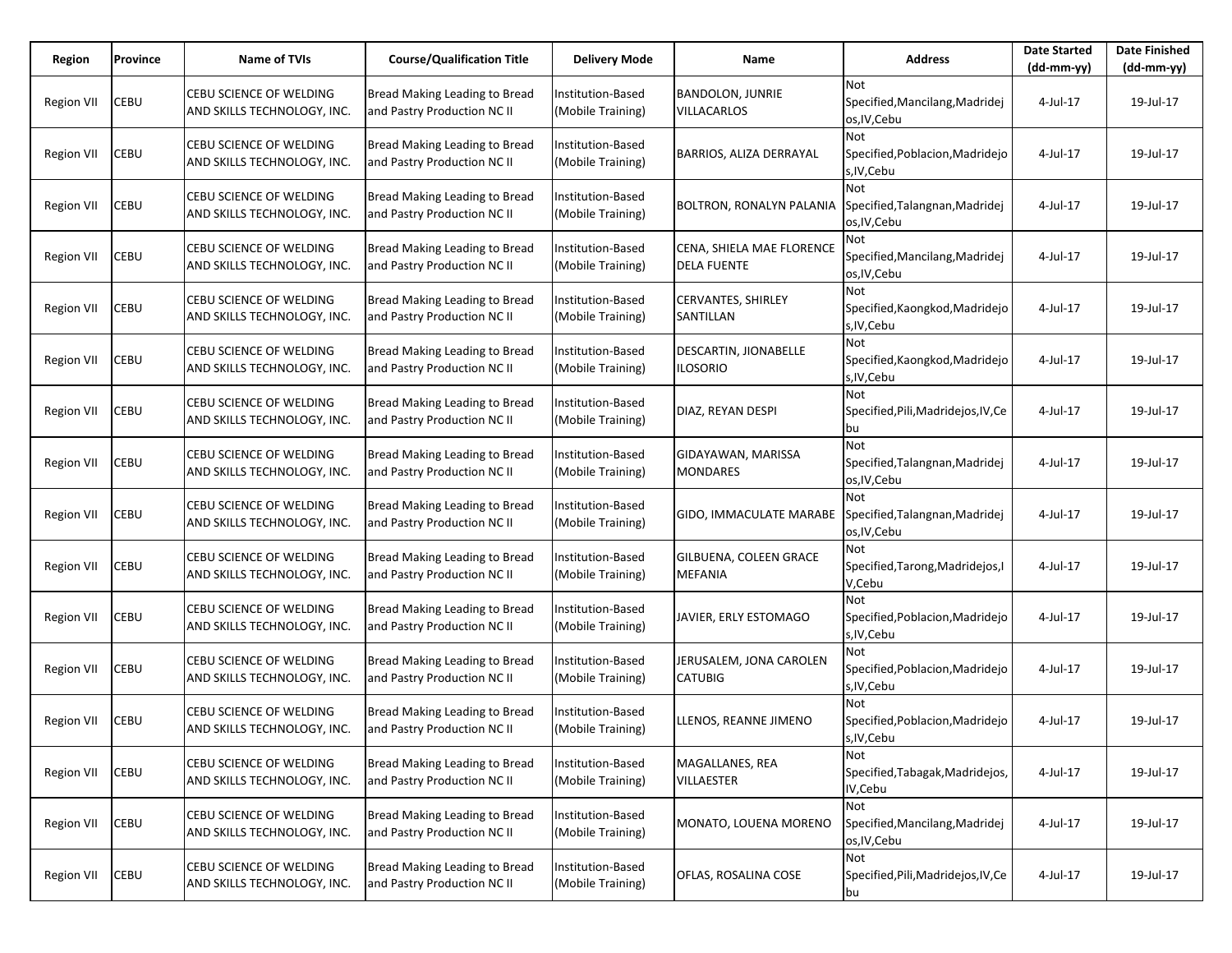| Region            | Province | Name of TVIs                                                  | <b>Course/Qualification Title</b>                            | <b>Delivery Mode</b>                          | Name                                     | <b>Address</b>                                               | <b>Date Started</b><br>$(dd-mm-yy)$ | <b>Date Finished</b><br>(dd-mm-yy) |
|-------------------|----------|---------------------------------------------------------------|--------------------------------------------------------------|-----------------------------------------------|------------------------------------------|--------------------------------------------------------------|-------------------------------------|------------------------------------|
| Region VII        | CEBU     | CEBU SCIENCE OF WELDING<br>AND SKILLS TECHNOLOGY, INC.        | Bread Making Leading to Bread<br>and Pastry Production NC II | Institution-Based<br>(Mobile Training)        | RIBO, NANETTE MAGDADARO                  | Not<br>Specified, Kangwayan, Madridej<br>os, IV, Cebu        | 4-Jul-17                            | 19-Jul-17                          |
| Region VII        | CEBU     | CEBU SCIENCE OF WELDING<br>AND SKILLS TECHNOLOGY, INC.        | Bread Making Leading to Bread<br>and Pastry Production NC II | Institution-Based<br>(Mobile Training)        | SUERTE, RAQUEL REBLE                     | Not<br>Specified, Mancilang, Madridej<br>os, IV, Cebu        | 4-Jul-17                            | 19-Jul-17                          |
| Region VII        | CEBU     | <b>CEBU SCIENCE OF WELDING</b><br>AND SKILLS TECHNOLOGY, INC. | Bread Making Leading to Bread<br>and Pastry Production NC II | Institution-Based<br>(Mobile Training)        | SULATRA, MIRAME PASTITEO                 | Not<br>Specified, Kangwayan, Madridej<br>os, IV, Cebu        | 4-Jul-17                            | 19-Jul-17                          |
| Region VII        | CEBU     | CEBU SCIENCE OF WELDING<br>AND SKILLS TECHNOLOGY, INC.        | Bread Making Leading to Bread<br>and Pastry Production NC II | Institution-Based<br>(Mobile Training)        | TIONGZON, CHERLYN MATA                   | Not<br>Specified, Talan, Madridejos, IV,<br>Cebu             | 4-Jul-17                            | 19-Jul-17                          |
| <b>Region VII</b> | CEBU     | CEBU SCIENCE OF WELDING<br>AND SKILLS TECHNOLOGY, INC.        | Bread Making Leading to Bread<br>and Pastry Production NC II | Institution-Based<br>(Mobile Training)        | VILLACERAN, JESSA MARU                   | Not<br>Specified, Maalat, Madridejos, I<br>V,Cebu            | 4-Jul-17                            | 19-Jul-17                          |
| Region VII        | CEBU     | CEBU SCIENCE OF WELDING<br>AND SKILLS TECHNOLOGY, INC.        | Bread Making Leading to Bread<br>and Pastry Production NC II | Institution-Based<br>(Mobile Training)        | VILLACRUCIS, PEARL<br><b>VILLACARLOS</b> | Not<br>Specified, Mancilang, Madridej<br>os, IV, Cebu        | 4-Jul-17                            | 19-Jul-17                          |
| Region VII        | CEBU     | CEBU SCIENCE OF WELDING<br>AND SKILLS TECHNOLOGY, INC.        | Cake Making Leading to Bread<br>and Pastry Production NC II  | Institution-Based<br>(Mobile Training)        | ANONOY, SHARLYN GIGANTO                  | Not<br>Specified, Tabagak, Madridejos,<br>IV,Cebu            | 4-Jul-17                            | 19-Jul-17                          |
| Region VII        | CEBU     | CEBU SCIENCE OF WELDING<br>AND SKILLS TECHNOLOGY, INC.        | Cake Making Leading to Bread<br>and Pastry Production NC II  | <b>Institution-Based</b><br>(Mobile Training) | <b>BURGOS, NANCY CASAGDA</b>             | Not<br>Specified, Talangnan, Madridej<br>os, IV, Cebu        | 4-Jul-17                            | 19-Jul-17                          |
| Region VII        | CEBU     | CEBU SCIENCE OF WELDING<br>AND SKILLS TECHNOLOGY, INC.        | Cake Making Leading to Bread<br>and Pastry Production NC II  | Institution-Based<br>(Mobile Training)        | CARATAO, ROBERTO JR.<br>SANTILLAN        | <b>Not</b><br>Specified, Poblacion, Madridejo<br>s, IV, Cebu | 4-Jul-17                            | 19-Jul-17                          |
| Region VII        | CEBU     | CEBU SCIENCE OF WELDING<br>AND SKILLS TECHNOLOGY, INC.        | Cake Making Leading to Bread<br>and Pastry Production NC II  | <b>Institution-Based</b><br>(Mobile Training) | CENA, CHARIS GRACE DELA<br><b>FUENTE</b> | Not<br>Specified, Mancilang, Madridej<br>os, IV, Cebu        | 4-Jul-17                            | 19-Jul-17                          |
| Region VII        | CEBU     | CEBU SCIENCE OF WELDING<br>AND SKILLS TECHNOLOGY, INC.        | Cake Making Leading to Bread<br>and Pastry Production NC II  | Institution-Based<br>(Mobile Training)        | DESCARTIN, JURIS ANNE<br><b>HIJAPON</b>  | Not Specified,San<br>Agustin, Madridejos, IV, Cebu           | 4-Jul-17                            | 19-Jul-17                          |
| Region VII        | CEBU     | CEBU SCIENCE OF WELDING<br>AND SKILLS TECHNOLOGY, INC.        | Cake Making Leading to Bread<br>and Pastry Production NC II  | <b>Institution-Based</b><br>(Mobile Training) | DETOSIL, ANN MARIE MARU                  | Not<br>Specified, Talangnan, Madridej<br>os, IV, Cebu        | 4-Jul-17                            | 19-Jul-17                          |
| Region VII        | CEBU     | CEBU SCIENCE OF WELDING<br>AND SKILLS TECHNOLOGY, INC.        | Cake Making Leading to Bread<br>and Pastry Production NC II  | Institution-Based<br>(Mobile Training)        | DURAN, HANNAH ATHEA                      | Not<br>Specified, Maalat, Madridejos, I<br>V,Cebu            | 4-Jul-17                            | 19-Jul-17                          |
| <b>Region VII</b> | CEBU     | CEBU SCIENCE OF WELDING<br>AND SKILLS TECHNOLOGY, INC.        | Cake Making Leading to Bread<br>and Pastry Production NC II  | Institution-Based<br>(Mobile Training)        | FUENTES, CHERYL JUSGA                    | Not<br>Specified, Malbago, Madridejos<br>,IV,Cebu            | 4-Jul-17                            | 19-Jul-17                          |
| <b>Region VII</b> | CEBU     | CEBU SCIENCE OF WELDING<br>AND SKILLS TECHNOLOGY, INC.        | Cake Making Leading to Bread<br>and Pastry Production NC II  | Institution-Based<br>(Mobile Training)        | GASTADOR, EMMA<br><b>VILLACARLOS</b>     | Not<br>Specified, Mancilang, Madridej<br>os, IV, Cebu        | 4-Jul-17                            | 19-Jul-17                          |
| <b>Region VII</b> | CEBU     | CEBU SCIENCE OF WELDING<br>AND SKILLS TECHNOLOGY, INC.        | Cake Making Leading to Bread<br>and Pastry Production NC II  | Institution-Based<br>(Mobile Training)        | GIGANTO, AMYTHEST ALOLOR                 | Not<br>Specified, Tabagak, Madridejos,<br>IV, Cebu           | 4-Jul-17                            | 19-Jul-17                          |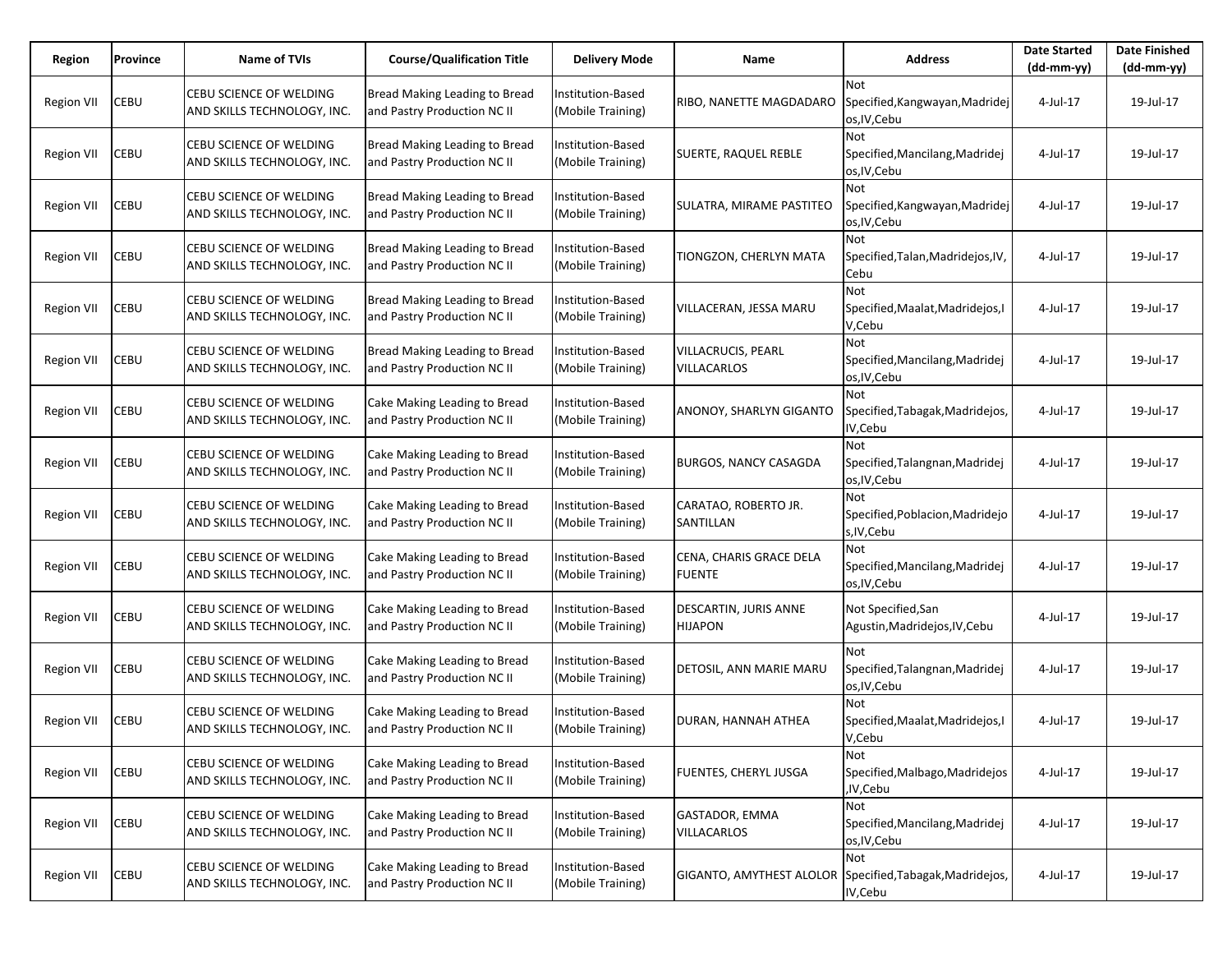| Region            | Province | Name of TVIs                                           | <b>Course/Qualification Title</b>                             | <b>Delivery Mode</b>                   | Name                                    | <b>Address</b>                                               | <b>Date Started</b><br>$(dd-mm-yy)$ | <b>Date Finished</b><br>$(dd-mm-yy)$ |
|-------------------|----------|--------------------------------------------------------|---------------------------------------------------------------|----------------------------------------|-----------------------------------------|--------------------------------------------------------------|-------------------------------------|--------------------------------------|
| Region VII        | CEBU     | CEBU SCIENCE OF WELDING<br>AND SKILLS TECHNOLOGY, INC. | Cake Making Leading to Bread<br>and Pastry Production NC II   | Institution-Based<br>(Mobile Training) | ILUSTRISIMO, LAILA<br><b>MEMORACION</b> | Not<br>Specified, Maalat, Madridejos, I<br>V,Cebu            | 4-Jul-17                            | 19-Jul-17                            |
| Region VII        | CEBU     | CEBU SCIENCE OF WELDING<br>AND SKILLS TECHNOLOGY, INC. | Cake Making Leading to Bread<br>and Pastry Production NC II   | Institution-Based<br>(Mobile Training) | JUBAY, VANESSA MARIE<br>LOCAYLOCAY      | Not<br>Specified, Malbago, Madridejos<br>,IV,Cebu            | 4-Jul-17                            | 19-Jul-17                            |
| Region VII        | CEBU     | CEBU SCIENCE OF WELDING<br>AND SKILLS TECHNOLOGY, INC. | Cake Making Leading to Bread<br>and Pastry Production NC II   | Institution-Based<br>(Mobile Training) | LOCAYLOCAY, MARIA<br>RHODORA BACOLOD    | <b>Not</b><br>Specified, Mancilang, Madridej<br>os, IV, Cebu | 4-Jul-17                            | 19-Jul-17                            |
| Region VII        | CEBU     | CEBU SCIENCE OF WELDING<br>AND SKILLS TECHNOLOGY, INC. | Cake Making Leading to Bread<br>and Pastry Production NC II   | Institution-Based<br>(Mobile Training) | MAANO, RECHELLE TUBO                    | Not<br>Specified, Tarong, Madridejos, I<br>V,Cebu            | 4-Jul-17                            | 19-Jul-17                            |
| <b>Region VII</b> | CEBU     | CEBU SCIENCE OF WELDING<br>AND SKILLS TECHNOLOGY, INC. | Cake Making Leading to Bread<br>and Pastry Production NC II   | Institution-Based<br>(Mobile Training) | MANSUETO, CECILIA ROSALES               | Not<br>Specified, Talangnan, Madridej<br>os, IV, Cebu        | 4-Jul-17                            | 19-Jul-17                            |
| Region VII        | CEBU     | CEBU SCIENCE OF WELDING<br>AND SKILLS TECHNOLOGY, INC. | Cake Making Leading to Bread<br>and Pastry Production NC II   | Institution-Based<br>(Mobile Training) | NECESARIO, IRENE YBAÑEZ                 | Not<br>Specified, Poblacion, Madridejo<br>s, IV, Cebu        | 4-Jul-17                            | 19-Jul-17                            |
| <b>Region VII</b> | CEBU     | CEBU SCIENCE OF WELDING<br>AND SKILLS TECHNOLOGY, INC. | Cake Making Leading to Bread<br>and Pastry Production NC II   | Institution-Based<br>(Mobile Training) | PERPIÑAN, JOANNIE<br>VILLACERAN         | Not<br>Specified, Poblacion, Madridejo<br>s, IV, Cebu        | 4-Jul-17                            | 19-Jul-17                            |
| Region VII        | CEBU     | CEBU SCIENCE OF WELDING<br>AND SKILLS TECHNOLOGY, INC. | Cake Making Leading to Bread<br>and Pastry Production NC II   | Institution-Based<br>(Mobile Training) | REYES, GERALDINE<br>GIDAYAWAN           | Not<br>Specified, Mancilang, Madridej<br>os, IV, Cebu        | 4-Jul-17                            | 19-Jul-17                            |
| Region VII        | CEBU     | CEBU SCIENCE OF WELDING<br>AND SKILLS TECHNOLOGY, INC. | Cake Making Leading to Bread<br>and Pastry Production NC II   | Institution-Based<br>(Mobile Training) | <b>RIBO, ERTHEL TORRES</b>              | <b>Not</b><br>Specified, Talangnan, Madridej<br>os, IV, Cebu | 4-Jul-17                            | 19-Jul-17                            |
| Region VII        | CEBU     | CEBU SCIENCE OF WELDING<br>AND SKILLS TECHNOLOGY, INC. | Cake Making Leading to Bread<br>and Pastry Production NC II   | Institution-Based<br>(Mobile Training) | RICO, EMELIA DESCARTIN                  | <b>Not</b><br>Specified, Kaongkod, Madridejo<br>s, IV, Cebu  | 4-Jul-17                            | 19-Jul-17                            |
| <b>Region VII</b> | CEBU     | CEBU SCIENCE OF WELDING<br>AND SKILLS TECHNOLOGY, INC. | Cake Making Leading to Bread<br>and Pastry Production NC II   | Institution-Based<br>(Mobile Training) | SANTILLAN, MARIA MAY<br><b>MONTERDE</b> | Not<br>Specified, Malbago, Madridejos<br>,IV,Cebu            | 4-Jul-17                            | 19-Jul-17                            |
| <b>Region VII</b> | CEBU     | CEBU SCIENCE OF WELDING<br>AND SKILLS TECHNOLOGY, INC. | Cake Making Leading to Bread<br>and Pastry Production NC II   | Institution-Based<br>(Mobile Training) | SANTILLAN, JAYETTE TRAZO                | Not<br>Specified, Talangnan, Madridej<br>os, IV, Cebu        | 4-Jul-17                            | 19-Jul-17                            |
| Region VII        | CEBU     | CEBU SCIENCE OF WELDING<br>AND SKILLS TECHNOLOGY, INC. | Cake Making Leading to Bread<br>and Pastry Production NC II   | Institution-Based<br>(Mobile Training) | SEVILLANO, ELIAS CERVANTES              | Not<br>Specified, Mancilang, Madridej<br>os, IV, Cebu        | 4-Jul-17                            | 19-Jul-17                            |
| <b>Region VII</b> | CEBU     | CEBU SCIENCE OF WELDING<br>AND SKILLS TECHNOLOGY, INC. | Cake Making Leading to Bread<br>and Pastry Production NC II   | Institution-Based<br>(Mobile Training) | TAYO, ROWENNA BACOLOD                   | Not<br>Specified, Mancilang, Madridej<br>os, IV, Cebu        | 4-Jul-17                            | 19-Jul-17                            |
| <b>Region VII</b> | CEBU     | CEBU SCIENCE OF WELDING<br>AND SKILLS TECHNOLOGY, INC. | Cake Making Leading to Bread<br>and Pastry Production NC II   | Institution-Based<br>(Mobile Training) | TINGA, RENE MARABE                      | Not<br>Specified, Talangnan, Madridej<br>os, IV, Cebu        | 4-Jul-17                            | 19-Jul-17                            |
| <b>Region VII</b> | CEBU     | CEBU SCIENCE OF WELDING<br>AND SKILLS TECHNOLOGY, INC. | Pastry Making Leading to Bread<br>and Pastry Production NC II | Institution-Based<br>(Mobile Training) | ALOLOR, JUNALYN<br>DESAMPARADO          | Not<br>Specified, Mancilang, Madridej<br>os, IV, Cebu        | 10-Jul-17                           | 20-Jul-17                            |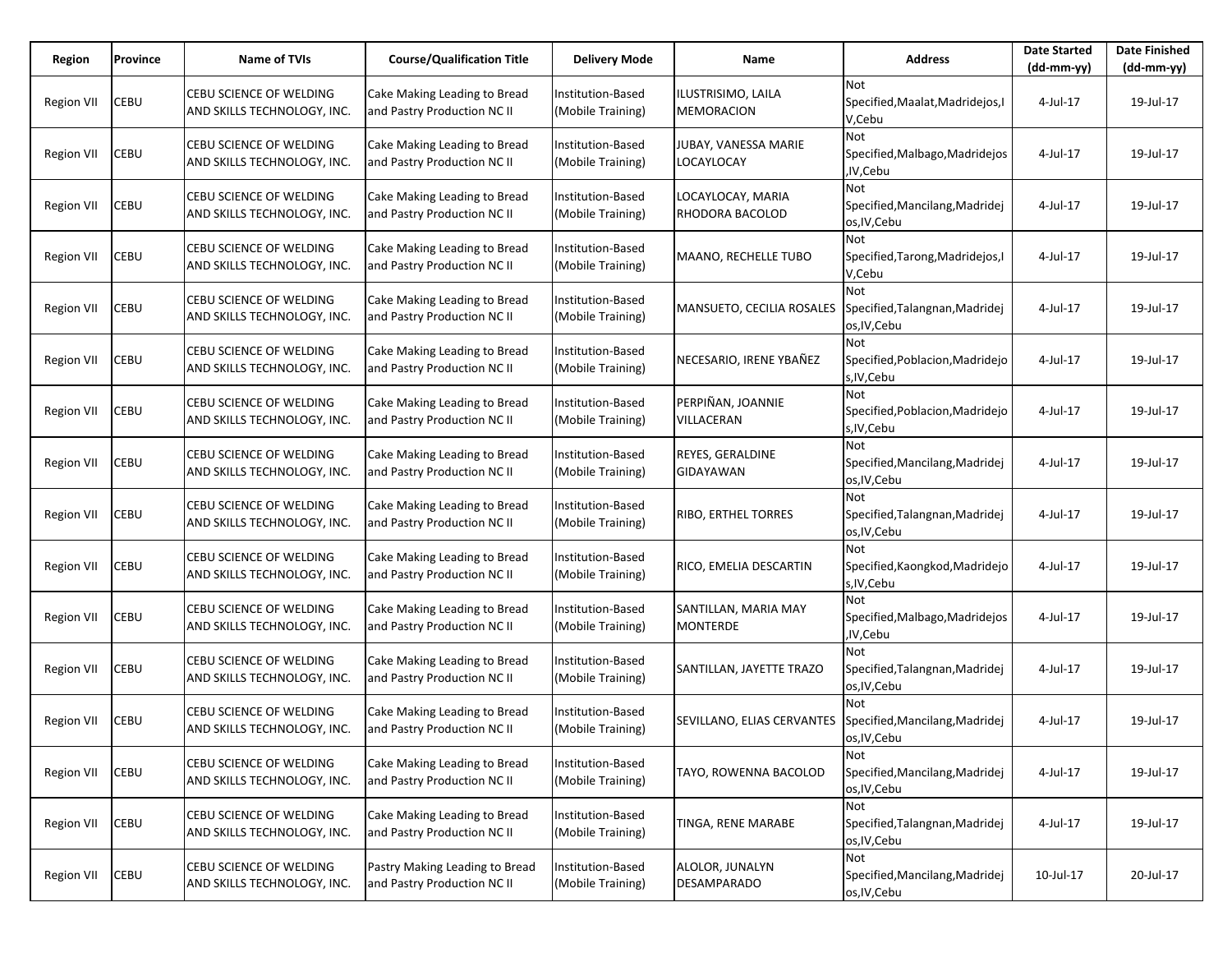| Region            | Province | Name of TVIs                                                  | <b>Course/Qualification Title</b>                             | <b>Delivery Mode</b>                   | Name                                                  | <b>Address</b>                                            | <b>Date Started</b><br>(dd-mm-yy) | <b>Date Finished</b><br>$(dd-mm-yy)$ |
|-------------------|----------|---------------------------------------------------------------|---------------------------------------------------------------|----------------------------------------|-------------------------------------------------------|-----------------------------------------------------------|-----------------------------------|--------------------------------------|
| <b>Region VII</b> | CEBU     | CEBU SCIENCE OF WELDING<br>AND SKILLS TECHNOLOGY, INC.        | Pastry Making Leading to Bread<br>and Pastry Production NC II | Institution-Based<br>(Mobile Training) | <b>AMAZAN, MARICRIS</b><br><b>MONDEJAR</b>            | Not Specified, San<br>Agustin, Madridejos, IV, Cebu       | 10-Jul-17                         | 20-Jul-17                            |
| Region VII        | CEBU     | CEBU SCIENCE OF WELDING<br>AND SKILLS TECHNOLOGY, INC.        | Pastry Making Leading to Bread<br>and Pastry Production NC II | Institution-Based<br>(Mobile Training) | <b>ASIS, LODIE GIGANTO</b>                            | Not<br>Specified, Tabagak, Madridejos,<br>IV,Cebu         | 10-Jul-17                         | 20-Jul-17                            |
| Region VII        | CEBU     | CEBU SCIENCE OF WELDING<br>AND SKILLS TECHNOLOGY, INC.        | Pastry Making Leading to Bread<br>and Pastry Production NC II | Institution-Based<br>(Mobile Training) | CARANZO, MARY CHRIS<br>SANTILLAN                      | <b>Not</b><br>Specified, Pili, Madridejos, IV, Ce<br>bu   | 10-Jul-17                         | 20-Jul-17                            |
| <b>Region VII</b> | CEBU     | CEBU SCIENCE OF WELDING<br>AND SKILLS TECHNOLOGY, INC.        | Pastry Making Leading to Bread<br>and Pastry Production NC II | nstitution-Based<br>(Mobile Training)  | <b>CERVANTES, RUFFA</b><br>SANTILLAN                  | <b>Not</b><br>Specified, Tabagak, Madridejos,<br>IV, Cebu | 10-Jul-17                         | 20-Jul-17                            |
| <b>Region VII</b> | CEBU     | CEBU SCIENCE OF WELDING<br>AND SKILLS TECHNOLOGY, INC.        | Pastry Making Leading to Bread<br>and Pastry Production NC II | Institution-Based<br>(Mobile Training) | DELA CRUZ, CARYL MARIE<br><b>MEFANIA</b>              | Not.<br>Specified, Tarong, Madridejos, I<br>V,Cebu        | 10-Jul-17                         | 20-Jul-17                            |
| <b>Region VII</b> | CEBU     | CEBU SCIENCE OF WELDING<br>AND SKILLS TECHNOLOGY, INC.        | Pastry Making Leading to Bread<br>and Pastry Production NC II | nstitution-Based<br>(Mobile Training)  | DELA PEÑA, JOENALYN<br>PESTAÑO                        | Not Specified, San<br>Agustin, Madridejos, IV, Cebu       | 10-Jul-17                         | 20-Jul-17                            |
| <b>Region VII</b> | CEBU     | CEBU SCIENCE OF WELDING<br>AND SKILLS TECHNOLOGY, INC.        | Pastry Making Leading to Bread<br>and Pastry Production NC II | Institution-Based<br>(Mobile Training) | DELA PEÑA, MARISA GARCIA                              | Not Specified, San<br>Agustin, Madridejos, IV, Cebu       | 10-Jul-17                         | 20-Jul-17                            |
| Region VII        | CEBU     | CEBU SCIENCE OF WELDING<br>AND SKILLS TECHNOLOGY, INC.        | Pastry Making Leading to Bread<br>and Pastry Production NC II | nstitution-Based<br>(Mobile Training)  | <b>ESCANILLAN, RUBY CAREN</b><br><b>BUHAYAN</b>       | Not Specified, San<br>Agustin, Madridejos, IV, Cebu       | 10-Jul-17                         | 20-Jul-17                            |
| <b>Region VII</b> | CEBU     | CEBU SCIENCE OF WELDING<br>AND SKILLS TECHNOLOGY, INC.        | Pastry Making Leading to Bread<br>and Pastry Production NC II | Institution-Based<br>(Mobile Training) | <b>ESGANA, SHEBA POLER</b><br><b>BATIANCILA</b>       | Not<br>Specified, Poblacion, Madridejo<br>s, IV, Cebu     | 10-Jul-17                         | 20-Jul-17                            |
| <b>Region VII</b> | CEBU     | CEBU SCIENCE OF WELDING<br>AND SKILLS TECHNOLOGY, INC.        | Pastry Making Leading to Bread<br>and Pastry Production NC II | nstitution-Based<br>(Mobile Training)  | FORSUELO, MARILYN<br><b>HERMOHILA</b>                 | Not<br>Specified, Tarong, Madridejos, I<br>V,Cebu         | 10-Jul-17                         | 20-Jul-17                            |
| Region VII        | CEBU     | CEBU SCIENCE OF WELDING<br>AND SKILLS TECHNOLOGY, INC.        | Pastry Making Leading to Bread<br>and Pastry Production NC II | Institution-Based<br>(Mobile Training) | <b>GASTADOR, TARRA KRISTINA</b><br><b>VILLACARLOS</b> | Not<br>Specified, Mancilang, Madridej<br>os, IV, Cebu     | 10-Jul-17                         | 20-Jul-17                            |
| Region VII        | CEBU     | <b>CEBU SCIENCE OF WELDING</b><br>AND SKILLS TECHNOLOGY, INC. | Pastry Making Leading to Bread<br>and Pastry Production NC II | nstitution-Based<br>(Mobile Training)  | <b>GOLISAO, TERESITA</b><br><b>VILLACARLOS</b>        | Not<br>Specified, Talangnan, Madridej<br>os, IV, Cebu     | 10-Jul-17                         | 20-Jul-17                            |
| <b>Region VII</b> | CEBU     | CEBU SCIENCE OF WELDING<br>AND SKILLS TECHNOLOGY, INC.        | Pastry Making Leading to Bread<br>and Pastry Production NC II | nstitution-Based<br>(Mobile Training)  | JUBAY, MADELYN PELLAZO                                | Not<br>Specified, Rodia, Madridejos, IV,<br>Cebu          | 10-Jul-17                         | 20-Jul-17                            |
| <b>Region VII</b> | CEBU     | CEBU SCIENCE OF WELDING<br>AND SKILLS TECHNOLOGY, INC.        | Pastry Making Leading to Bread<br>and Pastry Production NC II | nstitution-Based<br>(Mobile Training)  | LABRA, THELMA CORDOVA                                 | Not<br>Specified, Poblacion, Madridejo<br>s, IV, Cebu     | 10-Jul-17                         | 20-Jul-17                            |
| <b>Region VII</b> | CEBU     | CEBU SCIENCE OF WELDING<br>AND SKILLS TECHNOLOGY, INC.        | Pastry Making Leading to Bread<br>and Pastry Production NC II | Institution-Based<br>(Mobile Training) | LAYOS, ALLEN SISLES                                   | Not<br>Specified, Tugas, Madridejos, IV,<br>Cebu          | 10-Jul-17                         | 20-Jul-17                            |
| <b>Region VII</b> | CEBU     | CEBU SCIENCE OF WELDING<br>AND SKILLS TECHNOLOGY, INC.        | Pastry Making Leading to Bread<br>and Pastry Production NC II | Institution-Based<br>(Mobile Training) | MACARIO, LYNETTE<br>SANTILLAN                         | Not<br>Specified, Kodia, Madridejos, IV,<br>Cebu          | 10-Jul-17                         | 20-Jul-17                            |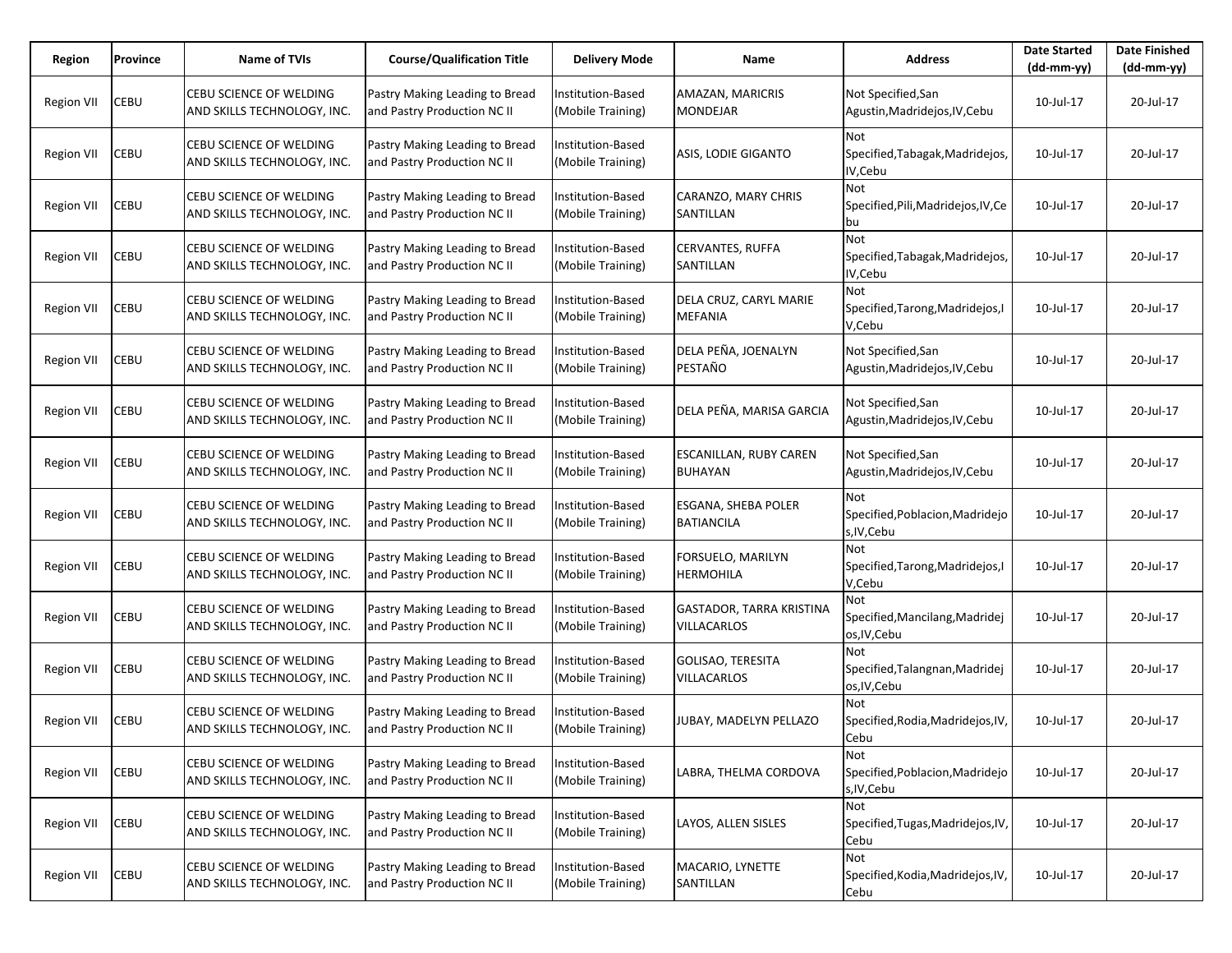| Region            | Province | Name of TVIs                                                  | <b>Course/Qualification Title</b>                             | <b>Delivery Mode</b>                      | Name                                 | <b>Address</b>                                        | <b>Date Started</b><br>$(dd-mm-yy)$ | <b>Date Finished</b><br>(dd-mm-yy) |
|-------------------|----------|---------------------------------------------------------------|---------------------------------------------------------------|-------------------------------------------|--------------------------------------|-------------------------------------------------------|-------------------------------------|------------------------------------|
| <b>Region VII</b> | CEBU     | CEBU SCIENCE OF WELDING<br>AND SKILLS TECHNOLOGY, INC.        | Pastry Making Leading to Bread<br>and Pastry Production NC II | Institution-Based<br>(Mobile Training)    | NEGRIDO, JENNY VALENZUELA            | Not<br>Specified, Kodia, Madridejos, IV,<br>Cebu      | 10-Jul-17                           | 20-Jul-17                          |
| Region VII        | CEBU     | CEBU SCIENCE OF WELDING<br>AND SKILLS TECHNOLOGY, INC.        | Pastry Making Leading to Bread<br>and Pastry Production NC II | Institution-Based<br>(Mobile Training)    | <b>QUEZON, ALISTER OFLAS</b>         | Not Specified, San<br>Agustin, Madridejos, IV, Cebu   | 10-Jul-17                           | 20-Jul-17                          |
| Region VII        | CEBU     | CEBU SCIENCE OF WELDING<br>AND SKILLS TECHNOLOGY, INC.        | Pastry Making Leading to Bread<br>and Pastry Production NC II | Institution-Based<br>(Mobile Training)    | REPOSILO, JOYCE CUEVA                | Not<br>Specified, Tugas, Madridejos, IV,<br>Cebu      | 10-Jul-17                           | 20-Jul-17                          |
| Region VII        | CEBU     | <b>CEBU SCIENCE OF WELDING</b><br>AND SKILLS TECHNOLOGY, INC. | Pastry Making Leading to Bread<br>and Pastry Production NC II | Institution-Based<br>(Mobile Training)    | SEVILLE, BERNALYN LAYAM              | Not<br>Specified, Kaongkod, Madridejo<br>s, IV, Cebu  | 10-Jul-17                           | 20-Jul-17                          |
| Region VII        | CEBU     | CEBU SCIENCE OF WELDING<br>AND SKILLS TECHNOLOGY, INC.        | Pastry Making Leading to Bread<br>and Pastry Production NC II | Institution-Based<br>(Mobile Training)    | SIDO, MAYBEL SANTILLAN               | Not<br>Specified, Kodia, Madridejos, IV,<br>Cebu      | 10-Jul-17                           | 20-Jul-17                          |
| Region VII        | CEBU     | <b>CEBU SCIENCE OF WELDING</b><br>AND SKILLS TECHNOLOGY, INC. | Pastry Making Leading to Bread<br>and Pastry Production NC II | Institution-Based<br>(Mobile Training)    | SILVA, GLADYS CAMAY                  | Not<br>Specified, Talangnan, Madridej<br>os, IV, Cebu | 10-Jul-17                           | 20-Jul-17                          |
| Region VII        | CEBU     | CEBU SCIENCE OF WELDING<br>AND SKILLS TECHNOLOGY, INC.        | Pastry Making Leading to Bread<br>and Pastry Production NC II | Institution-Based<br>(Mobile Training)    | TAYO, GENLY ALOLOR                   | Not<br>Specified, Mancilang, Madridej<br>os, IV, Cebu | 10-Jul-17                           | 20-Jul-17                          |
| <b>Region VII</b> | CEBU     | CEBU SCIENCE OF WELDING<br>AND SKILLS TECHNOLOGY, INC.        | Pastry Making Leading to Bread<br>and Pastry Production NC II | Institution-Based<br>(Mobile Training)    | TIONGZON, ROSEMARIE<br><b>DANIOT</b> | Not<br>Specified, Talangnan, Madridej<br>os, IV, Cebu | 10-Jul-17                           | 20-Jul-17                          |
| Region VII        | Cebu     | Provincial Training Center -<br>Carmen                        | Cake Making (Leading to Bread<br>and Pastry Production NC II) | Institution-Based<br>(Traditional)        | Abellar, Junelyn Juntilla            | <b>Not</b><br>Specified, Luyang, Carmen, V, Ce<br>bu  | 14-Jul-17                           | 27-Jul-17                          |
| Region VII        | Cebu     | Provincial Training Center -<br>Carmen                        | Cake Making (Leading to Bread<br>and Pastry Production NC II) | <b>Institution-Based</b><br>(Traditional) | Arcales, Anabelle Betalmos           | Not<br>Specified, Baring, Carmen, V, Ceb<br>u         | 14-Jul-17                           | 27-Jul-17                          |
| Region VII        | Cebu     | Provincial Training Center -<br>Carmen                        | Cake Making (Leading to Bread<br>and Pastry Production NC II) | Institution-Based<br>(Traditional)        | Cabigas, Irene Laurel                | Not<br>Specified, Luyang, Carmen, V, Ce<br>bu         | 14-Jul-17                           | 27-Jul-17                          |
| <b>Region VII</b> | Cebu     | Provincial Training Center -<br>Carmen                        | Cake Making (Leading to Bread<br>and Pastry Production NC II) | <b>Institution-Based</b><br>(Traditional) | Camongay, Carmelita Dimco            | Not Specified, Cogon<br>West, Carmen, V, Cebu         | 14-Jul-17                           | 27-Jul-17                          |
| Region VII        | Cebu     | Provincial Training Center -<br>Carmen                        | Cake Making (Leading to Bread<br>and Pastry Production NC II) | Institution-Based<br>(Traditional)        | Camongay, Harold<br>Capangpangan     | Not<br>Specified, Poblacion, Carmen, V,<br>Cebu       | 14-Jul-17                           | 27-Jul-17                          |
| <b>Region VII</b> | Cebu     | Provincial Training Center -<br>Carmen                        | Cake Making (Leading to Bread<br>and Pastry Production NC II) | Institution-Based<br>(Traditional)        | Delante, Jessa Marie Abellar         | Not<br>Specified, Luyang, Carmen, V, Ce<br>bu         | 14-Jul-17                           | 27-Jul-17                          |
| Region VII        | Cebu     | Provincial Training Center -<br>Carmen                        | Cake Making (Leading to Bread<br>and Pastry Production NC II) | Institution-Based<br>(Traditional)        | Enriquez, Rose Aileen<br>Dinglasan   | Not Specified, Tuburan<br>Sur, Danao city, V, Cebu    | 14-Jul-17                           | 27-Jul-17                          |
| <b>Region VII</b> | Cebu     | Provincial Training Center -<br>Carmen                        | Cake Making (Leading to Bread<br>and Pastry Production NC II) | Institution-Based<br>(Traditional)        | Evardone, Edith Butad                | Not Specified, Dawis<br>Norte, Carmen, V, Cebu        | 14-Jul-17                           | 27-Jul-17                          |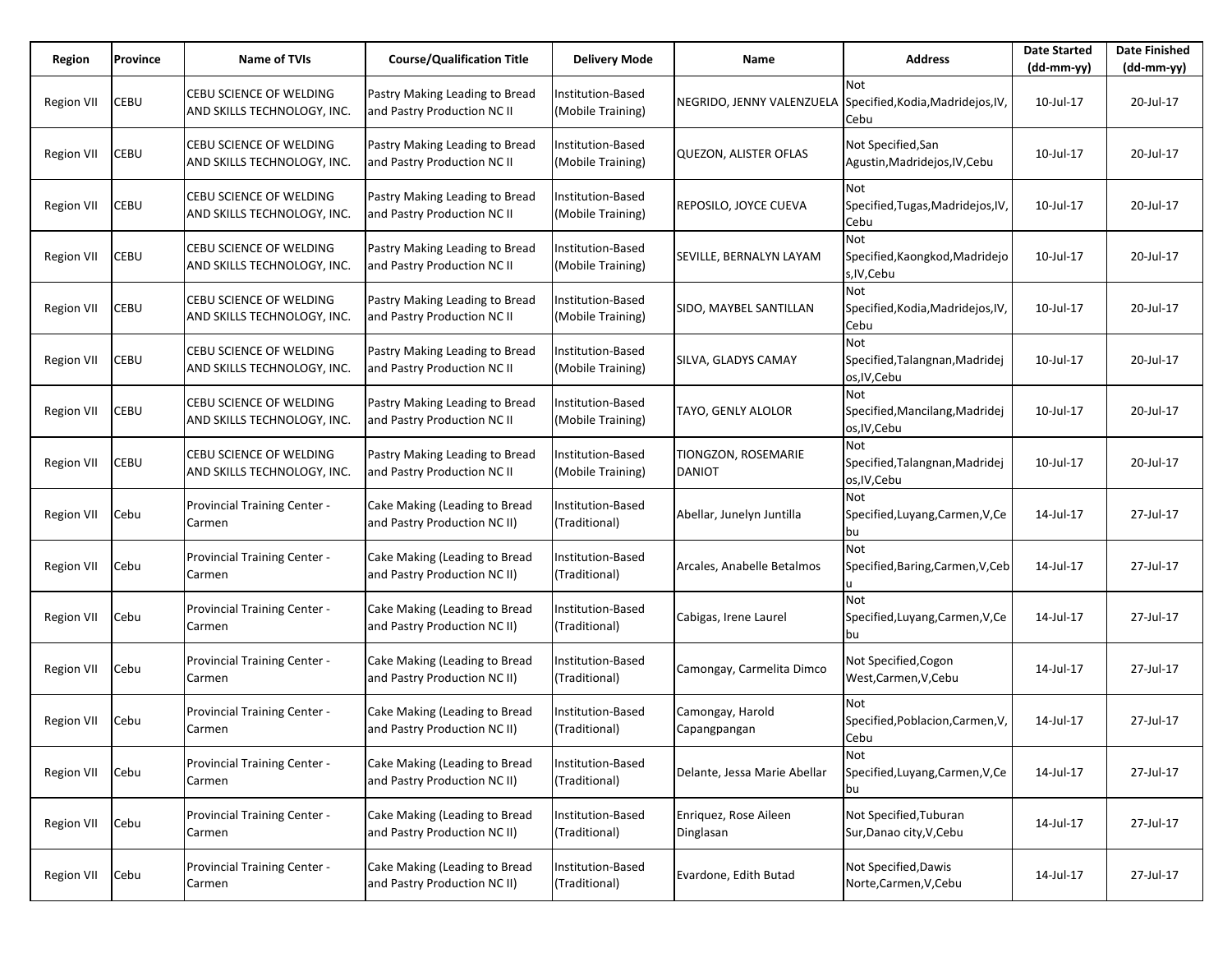| Region            | Province | <b>Name of TVIs</b>                    | <b>Course/Qualification Title</b>                             | <b>Delivery Mode</b>               | Name                        | <b>Address</b>                                              | <b>Date Started</b><br>$(dd-mm-yy)$ | <b>Date Finished</b><br>$(dd-mm-yy)$ |
|-------------------|----------|----------------------------------------|---------------------------------------------------------------|------------------------------------|-----------------------------|-------------------------------------------------------------|-------------------------------------|--------------------------------------|
| <b>Region VII</b> | Cebu     | Provincial Training Center -<br>Carmen | Cake Making (Leading to Bread<br>and Pastry Production NC II) | Institution-Based<br>(Traditional) | Flores, Cherry Mae Tariao   | Not Specified, Tuburan<br>Sur, Danao city, V, Cebu          | 14-Jul-17                           | 27-Jul-17                            |
| Region VII        | Cebu     | Provincial Training Center -<br>Carmen | Cake Making (Leading to Bread<br>and Pastry Production NC II) | Institution-Based<br>(Traditional) | Gecain, Nicolas Bueno       | Not<br>Specified, Dawis, Carmen, V, Ceb                     | 14-Jul-17                           | 27-Jul-17                            |
| Region VII        | Cebu     | Provincial Training Center -<br>Carmen | Cake Making (Leading to Bread<br>and Pastry Production NC II) | Institution-Based<br>(Traditional) | Inque, Emie Medillen        | Not Specified, Dawis<br>Norte,Carmen,V,Cebu                 | 14-Jul-17                           | 27-Jul-17                            |
| Region VII        | Cebu     | Provincial Training Center -<br>Carmen | Cake Making (Leading to Bread<br>and Pastry Production NC II) | Institution-Based<br>(Traditional) | Into, Cerina Vergineza      | Not Specified, Cogon<br>West, Carmen, V, Cebu               | 14-Jul-17                           | 27-Jul-17                            |
| <b>Region VII</b> | Cebu     | Provincial Training Center -<br>Carmen | Cake Making (Leading to Bread<br>and Pastry Production NC II) | Institution-Based<br>(Traditional) | Jopia, Cheeryl Dimco        | Not<br>Specified, Corte, Carmen, V, Ceb                     | 14-Jul-17                           | 27-Jul-17                            |
| Region VII        | Cebu     | Provincial Training Center -<br>Carmen | Cake Making (Leading to Bread<br>and Pastry Production NC II) | Institution-Based<br>(Traditional) | Lato, Men Che Dela Torre    | Not Specified, Dawis<br>norte,Carmen,V,Cebu                 | 14-Jul-17                           | 27-Jul-17                            |
| <b>Region VII</b> | Cebu     | Provincial Training Center -<br>Carmen | Cake Making (Leading to Bread<br>and Pastry Production NC II) | Institution-Based<br>(Traditional) | Lavador, Thea Mae Camance   | Not<br>Specified, Poblacion, Danao<br>city, V, Cebu         | 14-Jul-17                           | 27-Jul-17                            |
| <b>Region VII</b> | Cebu     | Provincial Training Center -<br>Carmen | Cake Making (Leading to Bread<br>and Pastry Production NC II) | Institution-Based<br>(Traditional) | Laude, Lorie Jane Llaban    | Not Specified, Tuburan<br>Sur, Danao city, V, Cebu          | 14-Jul-17                           | 27-Jul-17                            |
| <b>Region VII</b> | Cebu     | Provincial Training Center -<br>Carmen | Cake Making (Leading to Bread<br>and Pastry Production NC II) | Institution-Based<br>(Traditional) | Maningo, Grace Arlyn Teoxon | Not Specified, Dawis<br>Norte,Carmen,V,Cebu                 | 14-Jul-17                           | 27-Jul-17                            |
| Region VII        | Cebu     | Provincial Training Center -<br>Carmen | Cake Making (Leading to Bread<br>and Pastry Production NC II) | Institution-Based<br>(Traditional) | Mata, Janry Kim Matiga      | <b>Not</b><br>Specified, Cabungahan, Danao<br>city, V, Cebu | 14-Jul-17                           | 27-Jul-17                            |
| Region VII        | Cebu     | Provincial Training Center -<br>Carmen | Cake Making (Leading to Bread<br>and Pastry Production NC II) | Institution-Based<br>(Traditional) | Moran, Marjorie Catanda     | Not Specified, Cogon<br>West, Carmen, V, Cebu               | 14-Jul-17                           | 27-Jul-17                            |
| <b>Region VII</b> | Cebu     | Provincial Training Center -<br>Carmen | Cake Making (Leading to Bread<br>and Pastry Production NC II) | Institution-Based<br>(Traditional) | Nunez, Heromel Reston       | Not Specified, Dawis<br>Sur, Carmen, V, Cebu                | 14-Jul-17                           | 27-Jul-17                            |
| Region VII        | Cebu     | Provincial Training Center -<br>Carmen | Cake Making (Leading to Bread<br>and Pastry Production NC II) | Institution-Based<br>(Traditional) | Quimque, Nelia Magan        | Not Specified, Tuburan<br>Sur, Danao city, V, Cebu          | 14-Jul-17                           | 27-Jul-17                            |
| <b>Region VII</b> | Cebu     | Provincial Training Center -<br>Carmen | Cake Making (Leading to Bread<br>and Pastry Production NC II) | Institution-Based<br>(Traditional) | Reston, Cristyl Berba       | Not Specified, Dawis<br>Sur, Carmen, V, Cebu                | 14-Jul-17                           | 27-Jul-17                            |
| <b>Region VII</b> | Cebu     | Provincial Training Center -<br>Carmen | Cake Making (Leading to Bread<br>and Pastry Production NC II) | Institution-Based<br>(Traditional) | Soringga, Adelfa Casas      | Not<br>Specified, Camaligbato, Danao<br>city, V, Cebu       | 14-Jul-17                           | 27-Jul-17                            |
| <b>Region VII</b> | Cebu     | Provincial Training Center -<br>Carmen | Cake Making (Leading to Bread<br>and Pastry Production NC II) | Institution-Based<br>(Traditional) | Tura, Asuncion Bontia       | Not Specified, Dawis<br>Norte, Carmen, V, Cebu              | 14-Jul-17                           | 27-Jul-17                            |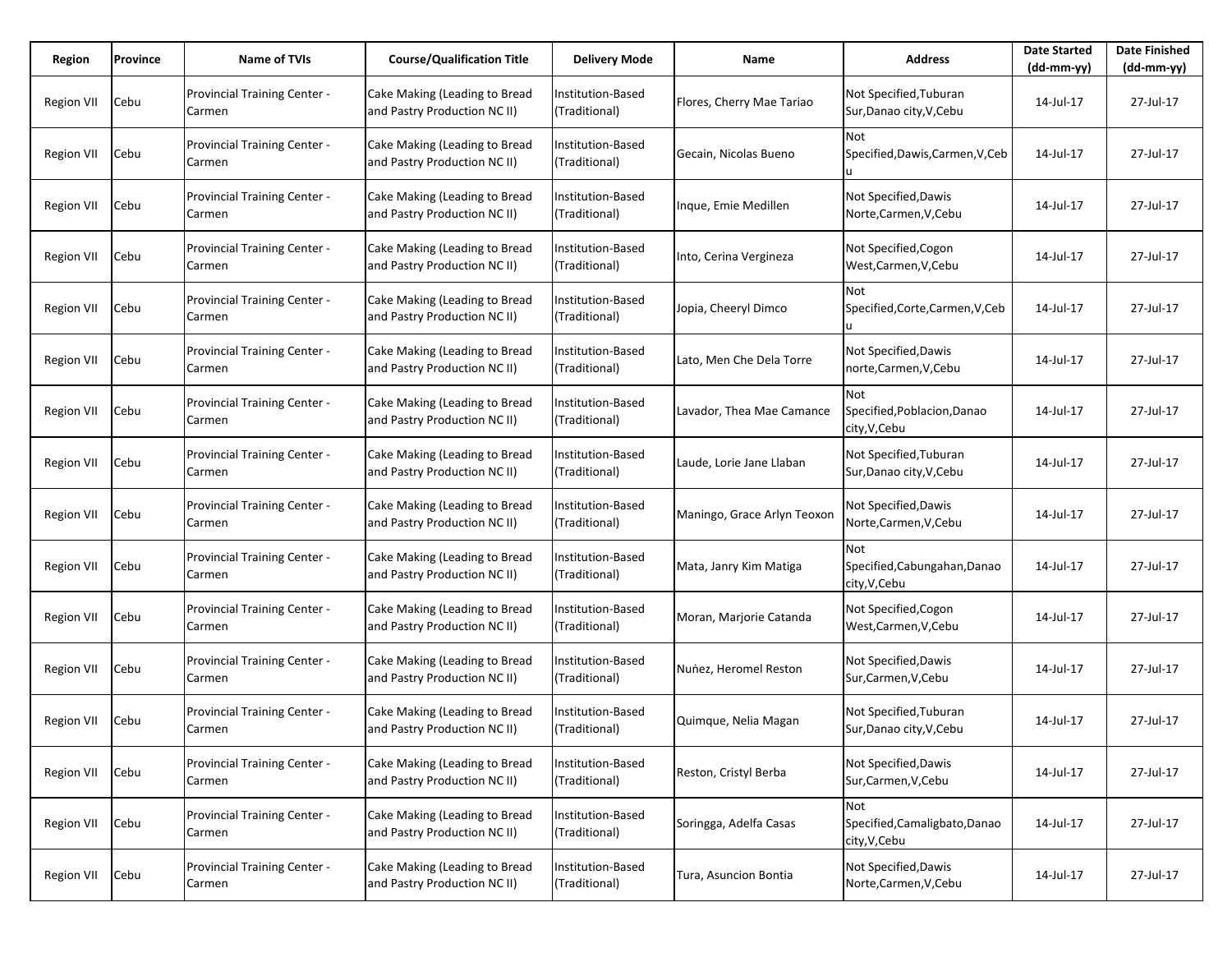| Region            | Province    | <b>Name of TVIs</b>                                          | <b>Course/Qualification Title</b> | Delivery Mode                          | Name                          | <b>Address</b>                                  | <b>Date Started</b><br>$(dd-mm-yy)$ | <b>Date Finished</b> |
|-------------------|-------------|--------------------------------------------------------------|-----------------------------------|----------------------------------------|-------------------------------|-------------------------------------------------|-------------------------------------|----------------------|
|                   |             |                                                              |                                   |                                        |                               |                                                 |                                     | (dd-mm-yy)           |
| <b>Region VII</b> | Cebu        | Provincial Training Center -                                 | Cake Making (Leading to Bread     | Institution-Based                      | Verginiza, Maria Helen        | Not Specified, Cogon                            | 14-Jul-17                           | 27-Jul-17            |
|                   |             | Carmen                                                       | and Pastry Production NC II)      | (Traditional)                          | Villamor                      | West, Carmen, V, Cebu                           |                                     |                      |
|                   |             | <b>B.I.G DEV'T TRAINING &amp;</b>                            |                                   | Institution-Based                      |                               | Not Specified, Pardo, Cebu                      |                                     |                      |
| <b>Region VII</b> | CEBU        | ASSESSMENT CENTER, INC.                                      | Hilot (Wellnes Massage) NC II     | (Mobile Training)                      | Adubal, Mary Grace Gabiana    | City, South, Cebu                               | 1-Jul-17                            | 8-Aug-17             |
|                   | CEBU        | <b>B.I.G DEV'T TRAINING &amp;</b>                            | Hilot (Wellnes Massage) NC II     | Institution-Based                      |                               | Not Specified, Pardo, Cebu                      |                                     |                      |
| <b>Region VII</b> |             | ASSESSMENT CENTER, INC.                                      |                                   | (Mobile Training)                      | Alcordo, Jepeter Rivera       | City, South, Cebu                               | 1-Jul-17                            | 8-Aug-17             |
| <b>Region VII</b> | CEBU        | <b>B.I.G DEV'T TRAINING &amp;</b>                            | Hilot (Wellnes Massage) NC II     | Institution-Based                      | Bariquit, Dave                | Not Specified, Pardo, Cebu                      | $1$ -Jul- $17$                      | 8-Aug-17             |
|                   |             | ASSESSMENT CENTER, INC.                                      |                                   | (Mobile Training)                      |                               | City, South, Cebu                               |                                     |                      |
| <b>Region VII</b> | CEBU        | <b>B.I.G DEV'T TRAINING &amp;</b>                            | Hilot (Wellnes Massage) NC II     | Institution-Based                      | Cañete, Elgin Dela Victoria   | Not Specified, Pardo, Cebu                      | 1-Jul-17                            | 8-Aug-17             |
|                   |             | ASSESSMENT CENTER, INC.                                      |                                   | (Mobile Training)                      |                               | City, South, Cebu                               |                                     |                      |
| <b>Region VII</b> | CEBU        | <b>B.I.G DEV'T TRAINING &amp;</b>                            | Hilot (Wellnes Massage) NC II     | Institution-Based                      | Comision, Joanne Juros        | Not Specified, Pardo, Cebu                      | 1-Jul-17                            | 8-Aug-17             |
|                   |             | ASSESSMENT CENTER, INC.                                      |                                   | (Mobile Training)                      |                               | City, South, Cebu                               |                                     |                      |
| <b>Region VII</b> | CEBU        | <b>B.I.G DEV'T TRAINING &amp;</b>                            | Hilot (Wellnes Massage) NC II     | Institution-Based                      | Consuelo, Jessel Mae Lisondra | Not Specified, Pardo, Cebu                      | 1-Jul-17                            | 8-Aug-17             |
|                   |             | ASSESSMENT CENTER, INC.<br><b>B.I.G DEV'T TRAINING &amp;</b> |                                   | (Mobile Training)                      |                               | City, South, Cebu                               |                                     |                      |
| <b>Region VII</b> | CEBU        | ASSESSMENT CENTER, INC.                                      | Hilot (Wellnes Massage) NC II     | Institution-Based<br>(Mobile Training) | Cuesta, Riza Cabaluna         | Not Specified, Pardo, Cebu<br>City, South, Cebu | 1-Jul-17                            | 8-Aug-17             |
|                   |             | <b>B.I.G DEV'T TRAINING &amp;</b>                            |                                   | Institution-Based                      |                               | Not Specified, Pardo, Cebu                      |                                     |                      |
| Region VII        | CEBU        | ASSESSMENT CENTER, INC.                                      | Hilot (Wellnes Massage) NC II     | (Mobile Training)                      | Gonzales, Lilet Aurelia Teves | City, South, Cebu                               | 1-Jul-17                            | 8-Aug-17             |
|                   |             | <b>B.I.G DEV'T TRAINING &amp;</b>                            |                                   | Institution-Based                      |                               | Not Specified, Pardo, Cebu                      |                                     |                      |
| <b>Region VII</b> | <b>CEBU</b> | ASSESSMENT CENTER, INC.                                      | Hilot (Wellnes Massage) NC II     | (Mobile Training)                      | Macaraya, Lanie Concepcion    | City, South, Cebu                               | 1-Jul-17                            | 8-Aug-17             |
|                   |             | <b>B.I.G DEV'T TRAINING &amp;</b>                            |                                   | Institution-Based                      | Mataverde, Gilbert Del        | Not Specified, Pardo, Cebu                      |                                     |                      |
| <b>Region VII</b> | CEBU        | ASSESSMENT CENTER, INC.                                      | Hilot (Wellnes Massage) NC II     | (Mobile Training)                      | Carmen                        | City, South, Cebu                               | 1-Jul-17                            | 8-Aug-17             |
|                   |             | <b>B.I.G DEV'T TRAINING &amp;</b>                            |                                   | Institution-Based                      |                               | Not Specified, Pardo, Cebu                      |                                     |                      |
| <b>Region VII</b> | CEBU        | ASSESSMENT CENTER, INC.                                      | Hilot (Wellnes Massage) NC II     | (Mobile Training)                      | Montalbo, Ivan Cordova        | City, South, Cebu                               | 1-Jul-17                            | 8-Aug-17             |
| <b>Region VII</b> | CEBU        | <b>B.I.G DEV'T TRAINING &amp;</b>                            | Hilot (Wellnes Massage) NC II     | Institution-Based                      | Montalbo, Jewes Luah          | Not Specified, Pardo, Cebu                      | 1-Jul-17                            | 8-Aug-17             |
|                   |             | ASSESSMENT CENTER, INC.                                      |                                   | (Mobile Training)                      | Cordova                       | City, South, Cebu                               |                                     |                      |
| <b>Region VII</b> | CEBU        | <b>B.I.G DEV'T TRAINING &amp;</b>                            | Hilot (Wellnes Massage) NC II     | Institution-Based                      | Monton, Magno Pan             | Not Specified, Pardo, Cebu                      | 1-Jul-17                            | 8-Aug-17             |
|                   |             | ASSESSMENT CENTER, INC.                                      |                                   | (Mobile Training)                      |                               | City, South, Cebu                               |                                     |                      |
| <b>Region VII</b> | CEBU        | <b>B.I.G DEV'T TRAINING &amp;</b>                            | Hilot (Wellnes Massage) NC II     | Institution-Based                      | Pacaldo, Dara Alumios         | Not Specified, Pardo, Cebu                      | 1-Jul-17                            | 8-Aug-17             |
|                   |             | ASSESSMENT CENTER, INC.                                      |                                   | (Mobile Training)                      |                               | City, South, Cebu                               |                                     |                      |
| <b>Region VII</b> | <b>CEBU</b> | <b>B.I.G DEV'T TRAINING &amp;</b>                            | Hilot (Wellnes Massage) NC II     | Institution-Based<br>(Mobile Training) | Paderna, Anna Me Rivera       | Not Specified, Pardo, Cebu                      | 1-Jul-17                            | 8-Aug-17             |
|                   |             | ASSESSMENT CENTER, INC.<br><b>B.I.G DEV'T TRAINING &amp;</b> |                                   | Institution-Based                      |                               | City, South, Cebu<br>Not Specified, Pardo, Cebu |                                     |                      |
| Region VII        | CEBU        | ASSESSMENT CENTER, INC.                                      | Hilot (Wellnes Massage) NC II     | (Mobile Training)                      | Pedrano, Wenilyn Napalan      | City, South, Cebu                               | 1-Jul-17                            | 8-Aug-17             |
|                   |             | <b>B.I.G DEV'T TRAINING &amp;</b>                            |                                   | Institution-Based                      |                               | Not Specified, Pardo, Cebu                      |                                     |                      |
| <b>Region VII</b> | CEBU        | ASSESSMENT CENTER, INC.                                      | Hilot (Wellnes Massage) NC II     | (Mobile Training)                      | Rago, May Rose Lumambas       | City, South, Cebu                               | 1-Jul-17                            | 8-Aug-17             |
|                   |             | <b>B.I.G DEV'T TRAINING &amp;</b>                            |                                   | Institution-Based                      |                               | Not Specified, Pardo, Cebu                      |                                     |                      |
| <b>Region VII</b> | CEBU        | ASSESSMENT CENTER, INC.                                      | Hilot (Wellnes Massage) NC II     | (Mobile Training)                      | Sultan, Julius Sebua          | City, South, Cebu                               | 1-Jul-17                            | 8-Aug-17             |
|                   |             | <b>B.I.G DEV'T TRAINING &amp;</b>                            |                                   | Institution-Based                      |                               | Not Specified, Pardo, Cebu                      |                                     |                      |
| <b>Region VII</b> | CEBU        | ASSESSMENT CENTER, INC.                                      | Hilot (Wellnes Massage) NC II     | (Mobile Training)                      | Sultan, Adonis Sebua          | City, South, Cebu                               | 1-Jul-17                            | 8-Aug-17             |
| <b>Region VII</b> | CEBU        | <b>B.I.G DEV'T TRAINING &amp;</b>                            | Hilot (Wellnes Massage) NC II     | Institution-Based                      | Villarumpa, Lucile Rama       | Not Specified, Pardo, Cebu                      | 1-Jul-17                            | 8-Aug-17             |
|                   |             | ASSESSMENT CENTER, INC.                                      |                                   | (Mobile Training)                      |                               | City, South, Cebu                               |                                     |                      |
|                   |             | <b>B.I.G DEV'T TRAINING &amp;</b>                            |                                   | Institution-Based                      |                               | Not                                             |                                     |                      |
| <b>Region VII</b> | CEBU        | ASSESSMENT CENTER, INC.                                      | Hilot (Wellnes Massage) NC II     | (Mobile Training)                      | Angco, Charline Rivera        | Specified, Guadalupe, Cebu                      | $1$ -Jul- $17$                      | 8-Aug-17             |
|                   |             |                                                              |                                   |                                        |                               | City, South, Cebu                               |                                     |                      |
|                   |             | <b>B.I.G DEV'T TRAINING &amp;</b>                            |                                   | Institution-Based                      |                               | Not                                             |                                     |                      |
| Region VII        | CEBU        | ASSESSMENT CENTER, INC.                                      | Hilot (Wellnes Massage) NC II     | (Mobile Training)                      | Batulan, Merlyn               | Specified, Guadalupe, Cebu                      | 1-Jul-17                            | 8-Aug-17             |
|                   |             |                                                              |                                   |                                        |                               | City, South, Cebu                               |                                     |                      |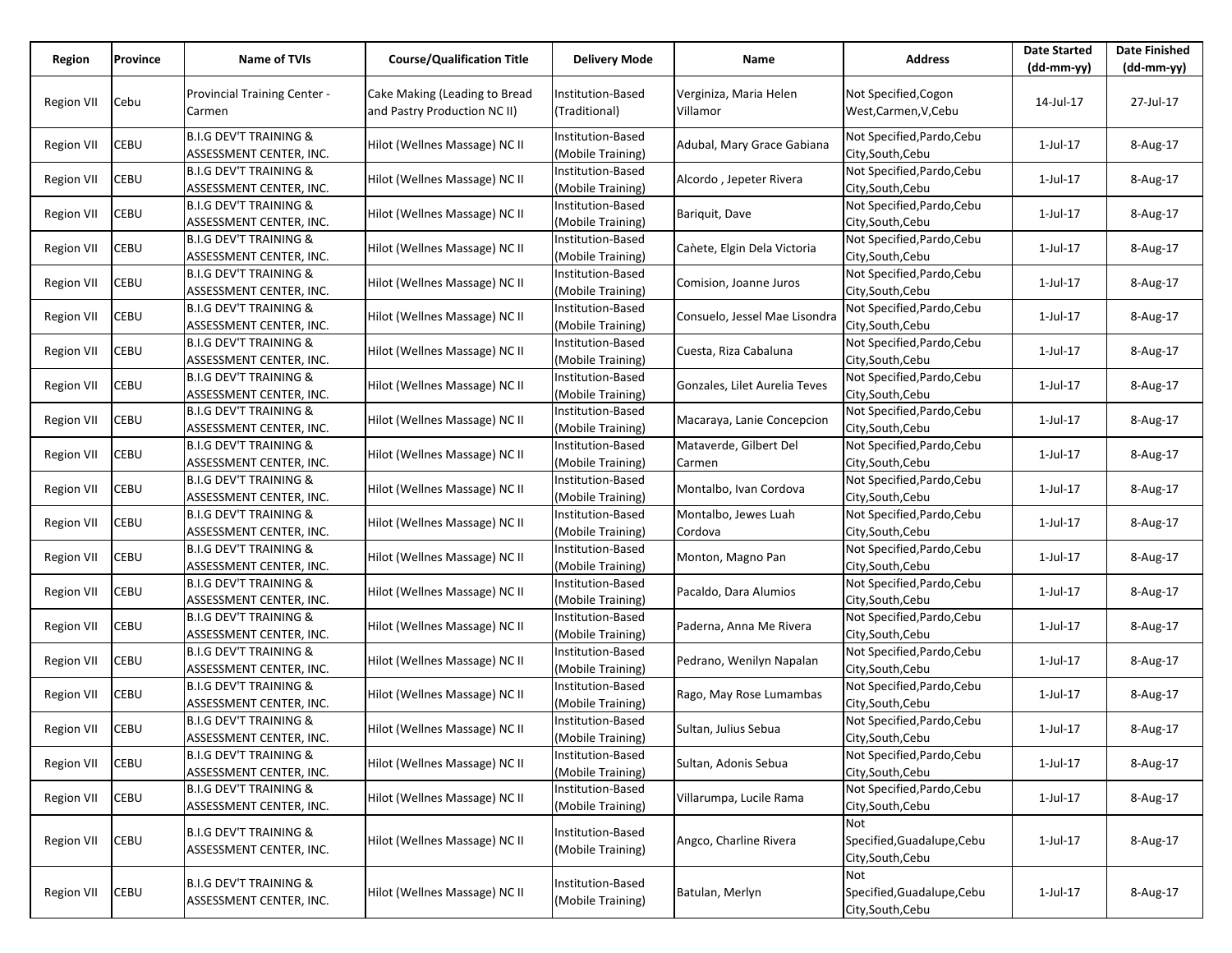| Region            | Province    | Name of TVIs                                                 | <b>Course/Qualification Title</b> | <b>Delivery Mode</b>                   | Name                          | <b>Address</b>                                                | <b>Date Started</b><br>$(dd-mm-yy)$ | <b>Date Finished</b><br>(dd-mm-yy) |
|-------------------|-------------|--------------------------------------------------------------|-----------------------------------|----------------------------------------|-------------------------------|---------------------------------------------------------------|-------------------------------------|------------------------------------|
| <b>Region VII</b> | CEBU        | <b>B.I.G DEV'T TRAINING &amp;</b><br>ASSESSMENT CENTER, INC. | Hilot (Wellnes Massage) NC II     | Institution-Based<br>(Mobile Training) | Belloc, Charissa Lumain       | <b>Not</b><br>Specified, Mambaling, Cebu<br>City,South,Cebu   | 1-Jul-17                            | 8-Aug-17                           |
| <b>Region VII</b> | CEBU        | <b>B.I.G DEV'T TRAINING &amp;</b><br>ASSESSMENT CENTER, INC. | Hilot (Wellnes Massage) NC II     | Institution-Based<br>(Mobile Training) | Celino, Ike Amaguin           | Not<br>Specified, Guadalupe, Cebu<br>City, South, Cebu        | 1-Jul-17                            | 8-Aug-17                           |
| <b>Region VII</b> | <b>CEBU</b> | <b>B.I.G DEV'T TRAINING &amp;</b><br>ASSESSMENT CENTER, INC. | Hilot (Wellnes Massage) NC II     | Institution-Based<br>(Mobile Training) | Celino, John Rey Amaguin      | Not<br>Specified, Guadalupe, Cebu<br>City, South, Cebu        | 1-Jul-17                            | 8-Aug-17                           |
| <b>Region VII</b> | CEBU        | <b>B.I.G DEV'T TRAINING &amp;</b><br>ASSESSMENT CENTER, INC. | Hilot (Wellnes Massage) NC II     | Institution-Based<br>(Mobile Training) | Delantar, Lyra Gilbuena       | Not<br>Specified, Guadalupe, Cebu<br>City, South, Cebu        | 1-Jul-17                            | 8-Aug-17                           |
| Region VII        | CEBU        | <b>B.I.G DEV'T TRAINING &amp;</b><br>ASSESSMENT CENTER, INC. | Hilot (Wellnes Massage) NC II     | Institution-Based<br>(Mobile Training) | Escopete, Charito Cañete      | <b>Not</b><br>Specified, Guadalupe, Cebu<br>City, South, Cebu | 1-Jul-17                            | 8-Aug-17                           |
| Region VII        | CEBU        | <b>B.I.G DEV'T TRAINING &amp;</b><br>ASSESSMENT CENTER, INC. | Hilot (Wellnes Massage) NC II     | Institution-Based<br>(Mobile Training) | Estrera, Blesila Verano       | Not<br>Specified, Guadalupe, Cebu<br>City, South, Cebu        | 1-Jul-17                            | 8-Aug-17                           |
| Region VII        | CEBU        | <b>B.I.G DEV'T TRAINING &amp;</b><br>ASSESSMENT CENTER, INC. | Hilot (Wellnes Massage) NC II     | Institution-Based<br>(Mobile Training) | Jabonero, Cherryl Jean Solima | Not<br>Specified, Guadalupe, Cebu<br>City, South, Cebu        | 1-Jul-17                            | 8-Aug-17                           |
| <b>Region VII</b> | CEBU        | <b>B.I.G DEV'T TRAINING &amp;</b><br>ASSESSMENT CENTER, INC. | Hilot (Wellnes Massage) NC II     | Institution-Based<br>(Mobile Training) | Labra, Flora Gabutan          | Not<br>Specified, Guadalupe, Cebu<br>City, South, Cebu        | 1-Jul-17                            | 8-Aug-17                           |
| <b>Region VII</b> | CEBU        | <b>B.I.G DEV'T TRAINING &amp;</b><br>ASSESSMENT CENTER, INC. | Hilot (Wellnes Massage) NC II     | Institution-Based<br>(Mobile Training) | Lim, Amy Perez                | Not<br>Specified, Guadalupe, Cebu<br>City, South, Cebu        | 1-Jul-17                            | 8-Aug-17                           |
| <b>Region VII</b> | CEBU        | <b>B.I.G DEV'T TRAINING &amp;</b><br>ASSESSMENT CENTER, INC. | Hilot (Wellnes Massage) NC II     | Institution-Based<br>(Mobile Training) | Lumain, Juanio Paraguya       | Not<br>Specified, Guadalupe, Cebu<br>City,South,Cebu          | 1-Jul-17                            | 8-Aug-17                           |
| <b>Region VII</b> | CEBU        | <b>B.I.G DEV'T TRAINING &amp;</b><br>ASSESSMENT CENTER, INC. | Hilot (Wellnes Massage) NC II     | Institution-Based<br>(Mobile Training) | Nerona, Carlito Bugwat        | Not<br>Specified, Guadalupe, Cebu<br>City, South, Cebu        | 1-Jul-17                            | 8-Aug-17                           |
| <b>Region VII</b> | CEBU        | <b>B.I.G DEV'T TRAINING &amp;</b><br>ASSESSMENT CENTER, INC. | Hilot (Wellnes Massage) NC II     | Institution-Based<br>(Mobile Training) | Pajaron, Lydwena Cabarles     | Not<br>Specified, Guadalupe, Cebu<br>City, South, Cebu        | 1-Jul-17                            | 8-Aug-17                           |
| <b>Region VII</b> | CEBU        | <b>B.I.G DEV'T TRAINING &amp;</b><br>ASSESSMENT CENTER, INC. | Hilot (Wellnes Massage) NC II     | Institution-Based<br>(Mobile Training) | Pangatungan, Erika            | Not<br>Specified, Guadalupe, Cebu<br>City, South, Cebu        | 1-Jul-17                            | 8-Aug-17                           |
| <b>Region VII</b> | CEBU        | <b>B.I.G DEV'T TRAINING &amp;</b><br>ASSESSMENT CENTER, INC. | Hilot (Wellnes Massage) NC II     | Institution-Based<br>(Mobile Training) | Panidar, Criteta Simense      | Not<br>Specified, Guadalupe, Cebu<br>City, South, Cebu        | 1-Jul-17                            | 8-Aug-17                           |
| <b>Region VII</b> | CEBU        | <b>B.I.G DEV'T TRAINING &amp;</b><br>ASSESSMENT CENTER, INC. | Hilot (Wellnes Massage) NC II     | Institution-Based<br>(Mobile Training) | Pateno, Consolacion Obina     | Not<br>Specified, Guadalupe, Cebu<br>City, South, Cebu        | $1$ -Jul- $17$                      | 8-Aug-17                           |
| <b>Region VII</b> | CEBU        | <b>B.I.G DEV'T TRAINING &amp;</b><br>ASSESSMENT CENTER, INC. | Hilot (Wellnes Massage) NC II     | Institution-Based<br>(Mobile Training) | Rama, Marlon Candila          | Not<br>Specified, Guadalupe, Cebu<br>City, South, Cebu        | $1$ -Jul- $17$                      | 8-Aug-17                           |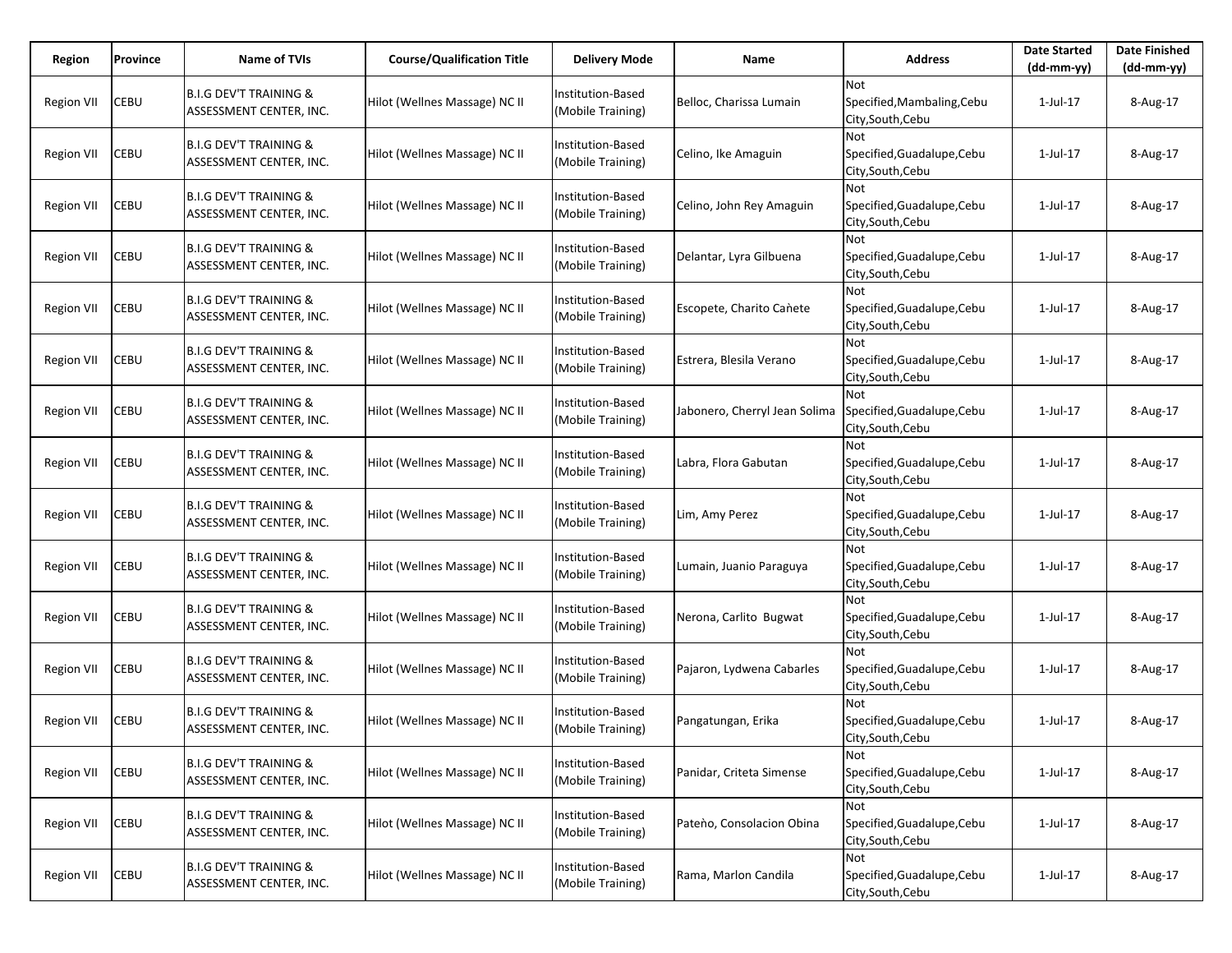| Region            | Province | <b>Name of TVIs</b>                                          | <b>Course/Qualification Title</b>                                    | <b>Delivery Mode</b>                          | Name                         | <b>Address</b>                                         | <b>Date Started</b><br>$(dd-mm-yy)$ | <b>Date Finished</b><br>$(dd-mm-yy)$ |
|-------------------|----------|--------------------------------------------------------------|----------------------------------------------------------------------|-----------------------------------------------|------------------------------|--------------------------------------------------------|-------------------------------------|--------------------------------------|
| <b>Region VII</b> | CEBU     | <b>B.I.G DEV'T TRAINING &amp;</b><br>ASSESSMENT CENTER, INC. | Hilot (Wellnes Massage) NC II                                        | Institution-Based<br>(Mobile Training)        | Superales, Rose Marie Himaya | Not<br>Specified, Guadalupe, Cebu<br>City,South,Cebu   | 1-Jul-17                            | 8-Aug-17                             |
| Region VII        | CEBU     | <b>B.I.G DEV'T TRAINING &amp;</b><br>ASSESSMENT CENTER, INC. | Hilot (Wellnes Massage) NC II                                        | <b>Institution-Based</b><br>(Mobile Training) | Superalis, Venus Pangatungan | Not<br>Specified, Guadalupe, Cebu<br>City, South, Cebu | 1-Jul-17                            | 8-Aug-17                             |
| Region VII        | Cebu     | Provincial Training Center -<br>Carmen                       | Bread Making(leading to Bread<br>and Pastry Production NC II)        | Institution-Based<br>(Traditional)            | Arenas, Gloria Camongay      | Not<br>Specified, Poblacion, Carmen, V,<br>Cebu        | 19-Jun-17                           | 17-Jul-17                            |
| Region VII        | Cebu     | Provincial Training Center -<br>Carmen                       | Bread Making(leading to Bread<br>and Pastry Production NC II)        | Institution-Based<br>(Traditional)            | Barriga, Dinah Capuno        | Not Specified, Dawis<br>Norte, Carmen, V, Cebu         | 19-Jun-17                           | 17-Jul-17                            |
| <b>Region VII</b> | Cebu     | Provincial Training Center -<br>Carmen                       | Bread Making(leading to Bread<br>and Pastry Production NC II)        | Institution-Based<br>(Traditional)            | Bontia, Homer Alinday        | Not Specified, Cogon<br>East, Carmen, V, Cebu          | 19-Jun-17                           | 17-Jul-17                            |
| Region VII        | Cebu     | Provincial Training Center -<br>Carmen                       | Bread Making(leading to Bread<br>and Pastry Production NC II)        | Institution-Based<br>(Traditional)            | Bontia, Maria Riza Bravo     | Not<br>Specified, Baring, Carmen, V, Ceb               | 19-Jun-17                           | 17-Jul-17                            |
| <b>Region VII</b> | Cebu     | Provincial Training Center -<br>Carmen                       | Bread Making(leading to Bread<br>and Pastry Production NC II)        | Institution-Based<br>(Traditional)            | Bravo, Rossana Jopia         | Not Specified, Cogon<br>West,Carmen,V,Cebu             | 19-Jun-17                           | 17-Jul-17                            |
| <b>Region VII</b> | Cebu     | Provincial Training Center -<br>Carmen                       | <b>Bread Making(leading to Bread</b><br>and Pastry Production NC II) | <b>Institution-Based</b><br>(Traditional)     | Buot, Raquel Bravo           | Not Specified, Dawis<br>norte,Carmen,V,Cebu            | 19-Jun-17                           | 17-Jul-17                            |
| <b>Region VII</b> | Cebu     | Provincial Training Center -<br>Carmen                       | <b>Bread Making(leading to Bread</b><br>and Pastry Production NC II) | Institution-Based<br>(Traditional)            | Capuno, Maria Theresa Quinco | Not Specified, Cogon<br>East, Carmen, V, Cebu          | 19-Jun-17                           | 17-Jul-17                            |
| <b>Region VII</b> | Cebu     | Provincial Training Center -<br>Carmen                       | Bread Making(leading to Bread<br>and Pastry Production NC II)        | <b>Institution-Based</b><br>(Traditional)     | Daclison, Janice Verginia    | Not Specified, Cogon<br>west, Carmen, V, Cebu          | 19-Jun-17                           | 17-Jul-17                            |
| Region VII        | Cebu     | Provincial Training Center -<br>Carmen                       | Bread Making(leading to Bread<br>and Pastry Production NC II)        | Institution-Based<br>(Traditional)            | Delan, Luoela Cathlyn Lato   | <b>Not</b><br>Specified, Luyang, Carmen, V, Ce<br>bu   | 19-Jun-17                           | 17-Jul-17                            |
| <b>Region VII</b> | Cebu     | Provincial Training Center -<br>Carmen                       | Bread Making(leading to Bread<br>and Pastry Production NC II)        | <b>Institution-Based</b><br>(Traditional)     | Delante, Marciana Solamo     | Not<br>Specified, Luyang, Carmen, V, Ce<br>bu          | 19-Jun-17                           | 17-Jul-17                            |
| Region VII        | Cebu     | Provincial Training Center -<br>Carmen                       | Bread Making(leading to Bread<br>and Pastry Production NC II)        | Institution-Based<br>(Traditional)            | Delima, Rheza Maningo        | Not<br>Specified, Poblacion, Carmen, V,<br>Cebu        | 19-Jun-17                           | 17-Jul-17                            |
| <b>Region VII</b> | Cebu     | Provincial Training Center -<br>Carmen                       | Bread Making(leading to Bread<br>and Pastry Production NC II)        | Institution-Based<br>(Traditional)            | Guiwanon, Licve Arenas       | Not<br>Specified, Cantipay, Carmen, V, C<br>lebu       | 19-Jun-17                           | 17-Jul-17                            |
| Region VII        | Cebu     | Provincial Training Center -<br>Carmen                       | Bread Making(leading to Bread<br>and Pastry Production NC II)        | Institution-Based<br>(Traditional)            | Inso, Marie Joy Camongay     | Not<br>Specified, Damolog, Sogod, V, Ce<br>bu          | 19-Jun-17                           | 17-Jul-17                            |
| <b>Region VII</b> | Cebu     | Provincial Training Center -<br>Carmen                       | Bread Making(leading to Bread<br>and Pastry Production NC II)        | Institution-Based<br>(Traditional)            | Into, Archie Camacho         | Not Specified, Dawis<br>Sur, Carmen, V, Cebu           | 19-Jun-17                           | 17-Jul-17                            |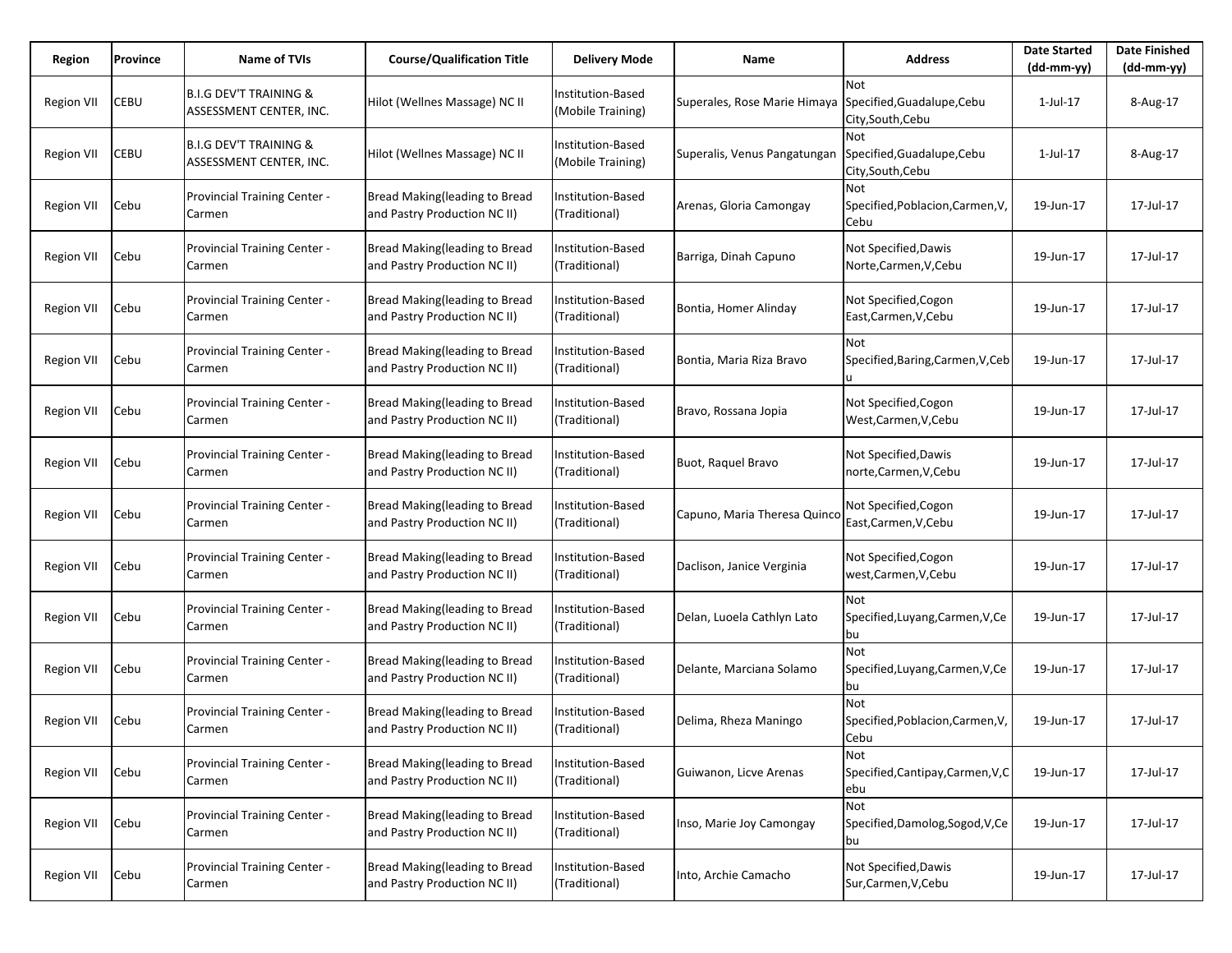| Region            | Province | <b>Name of TVIs</b>                                   | <b>Course/Qualification Title</b>                             | <b>Delivery Mode</b>                          | Name                                        | <b>Address</b>                                                               | <b>Date Started</b><br>$(dd-mm-yy)$ | <b>Date Finished</b><br>(dd-mm-yy) |
|-------------------|----------|-------------------------------------------------------|---------------------------------------------------------------|-----------------------------------------------|---------------------------------------------|------------------------------------------------------------------------------|-------------------------------------|------------------------------------|
| <b>Region VII</b> | Cebu     | Provincial Training Center -<br>Carmen                | Bread Making(leading to Bread<br>and Pastry Production NC II) | Institution-Based<br>(Traditional)            | Into, Mary Ann Casing                       | Not Specified, Dawis<br>Sur, Carmen, V, Cebu                                 | 19-Jun-17                           | 17-Jul-17                          |
| Region VII        | Cebu     | <b>Provincial Training Center -</b><br>Carmen         | Bread Making(leading to Bread<br>and Pastry Production NC II) | <b>Institution-Based</b><br>(Traditional)     | Jamelo, Anne Camongay                       | Not Specified, Dawis<br>Norte, Carmen, V, Cebu                               | 19-Jun-17                           | 17-Jul-17                          |
| Region VII        | Cebu     | Provincial Training Center -<br>Carmen                | Bread Making(leading to Bread<br>and Pastry Production NC II) | Institution-Based<br>(Traditional)            | Lao, Aurelia Bejoc                          | Not<br>Specified, Poblacion, Carmen, V,<br>Cebu                              | 19-Jun-17                           | 17-Jul-17                          |
| Region VII        | Cebu     | Provincial Training Center -<br>Carmen                | Bread Making(leading to Bread<br>and Pastry Production NC II) | Institution-Based<br>(Traditional)            | Macoy, Philipp Glicerio<br>Villamor         | Not Specified, Cogon<br>West, Carmen, V, Cebu                                | 19-Jun-17                           | 17-Jul-17                          |
| <b>Region VII</b> | Cebu     | Provincial Training Center -<br>Carmen                | Bread Making(leading to Bread<br>and Pastry Production NC II) | Institution-Based<br>(Traditional)            | Pezalbon, Ricky Cabanes                     | Not Specified, Maslog, Danao<br>City, V, Cebu                                | 19-Jun-17                           | 17-Jul-17                          |
| Region VII        | Cebu     | Provincial Training Center -<br>Carmen                | Bread Making(leading to Bread<br>and Pastry Production NC II) | Institution-Based<br>(Traditional)            | Veloso, Angelou Indolos                     | Not<br>Specified, Poblacion, Carmen, V,<br>Cebu                              | 19-Jun-17                           | 17-Jul-17                          |
| Region VII        | CEBU     | CEBU SCINCE OF WELDING AND<br>SKILLS TECHNOLOGY, INC. | Shielded Metal Arc Welding<br>(SMAW) NC I                     | Institution-Based<br>(Mobile Training)        | <b>BALANSAG, EUCLED</b><br><b>PARAHOSO</b>  | Not<br>Specified, Sorsogon, Malabuyoc<br>,IV,CEBU                            | 10-Jul-17                           | 18-Aug-17                          |
| Region VII        | CEBU     | CEBU SCINCE OF WELDING AND<br>SKILLS TECHNOLOGY, INC. | Shielded Metal Arc Welding<br>(SMAW) NC I                     | <b>Institution-Based</b><br>(Mobile Training) | CARDINES, JERALD CARDENTE                   | Not<br>Specified, Cerdeña, Malabuyoc,<br>IV,CEBU                             | 10-Jul-17                           | 18-Aug-17                          |
| Region VII        | CEBU     | CEBU SCINCE OF WELDING AND<br>SKILLS TECHNOLOGY, INC. | Shielded Metal Arc Welding<br>(SMAW) NC I                     | <b>Institution-Based</b><br>(Mobile Training) | <b>GAMALO, ARIEL SALVALEON</b>              | Not Specified, Sto.<br>Niño, Malabuyoc, IV, CEBU                             | 10-Jul-17                           | 18-Aug-17                          |
| Region VII        | CEBU     | CEBU SCINCE OF WELDING AND<br>SKILLS TECHNOLOGY, INC. | Shielded Metal Arc Welding<br>(SMAW) NC I                     | <b>Institution-Based</b><br>(Mobile Training) | JADRAQUE, ERMA PIÑEZ                        | Not Specified, Sto.<br>Niño, Malabuyoc, IV, CEBU                             | 10-Jul-17                           | 18-Aug-17                          |
| <b>Region VII</b> | CEBU     | CEBU SCINCE OF WELDING AND<br>SKILLS TECHNOLOGY, INC. | Shielded Metal Arc Welding<br>(SMAW) NC I                     | Institution-Based<br>(Mobile Training)        | JADRAQUE, REDEMPTO JR.<br><b>OBEÑITA</b>    | Not<br>Specified, Salmeron, Malabuyoc<br>,IV,CEBU                            | 10-Jul-17                           | 18-Aug-17                          |
| Region VII        | CEBU     | CEBU SCINCE OF WELDING AND<br>SKILLS TECHNOLOGY, INC. | Shielded Metal Arc Welding<br>(SMAW) NC I                     | Institution-Based<br>(Mobile Training)        |                                             | Not<br>LIBRADILLA, JERLUN LISONDRA Specified, Tolosa, Malabuyoc, IV<br>CEBU, | 10-Jul-17                           | 18-Aug-17                          |
| <b>Region VII</b> | CEBU     | CEBU SCINCE OF WELDING AND<br>SKILLS TECHNOLOGY, INC. | Shielded Metal Arc Welding<br>(SMAW) NC I                     | <b>Institution-Based</b><br>(Mobile Training) | MANOLONG, JHON<br><b>CRISTOPHER MAGALSO</b> | Not Specified, Sto.<br>Niño, Malabuyoc, IV, CEBU                             | 10-Jul-17                           | 18-Aug-17                          |
| <b>Region VII</b> | CEBU     | CEBU SCINCE OF WELDING AND<br>SKILLS TECHNOLOGY, INC. | Shielded Metal Arc Welding<br>(SMAW) NC I                     | Institution-Based<br>(Mobile Training)        | PIEDAD, CHRISTIAN JADE                      | Not Specified, Sto.<br>Niño, Malabuyoc, IV, CEBU                             | 10-Jul-17                           | 18-Aug-17                          |
| <b>Region VII</b> | CEBU     | CEBU SCINCE OF WELDING AND<br>SKILLS TECHNOLOGY, INC. | Shielded Metal Arc Welding<br>(SMAW) NC I                     | Institution-Based<br>(Mobile Training)        | PIMENTEL, EMMACHITA RIETA                   | Not Specified, Sto.<br>Niño, Malabuyoc, IV, CEBU                             | 10-Jul-17                           | 18-Aug-17                          |
| <b>Region VII</b> | CEBU     | CEBU SCINCE OF WELDING AND<br>SKILLS TECHNOLOGY, INC. | Shielded Metal Arc Welding<br>(SMAW) NC I                     | Institution-Based<br>(Mobile Training)        | PIMENTEL, JAROLD VILLANABA                  | Not Specified, Sto.<br>Niño, Malabuyoc, IV, CEBU                             | 10-Jul-17                           | 18-Aug-17                          |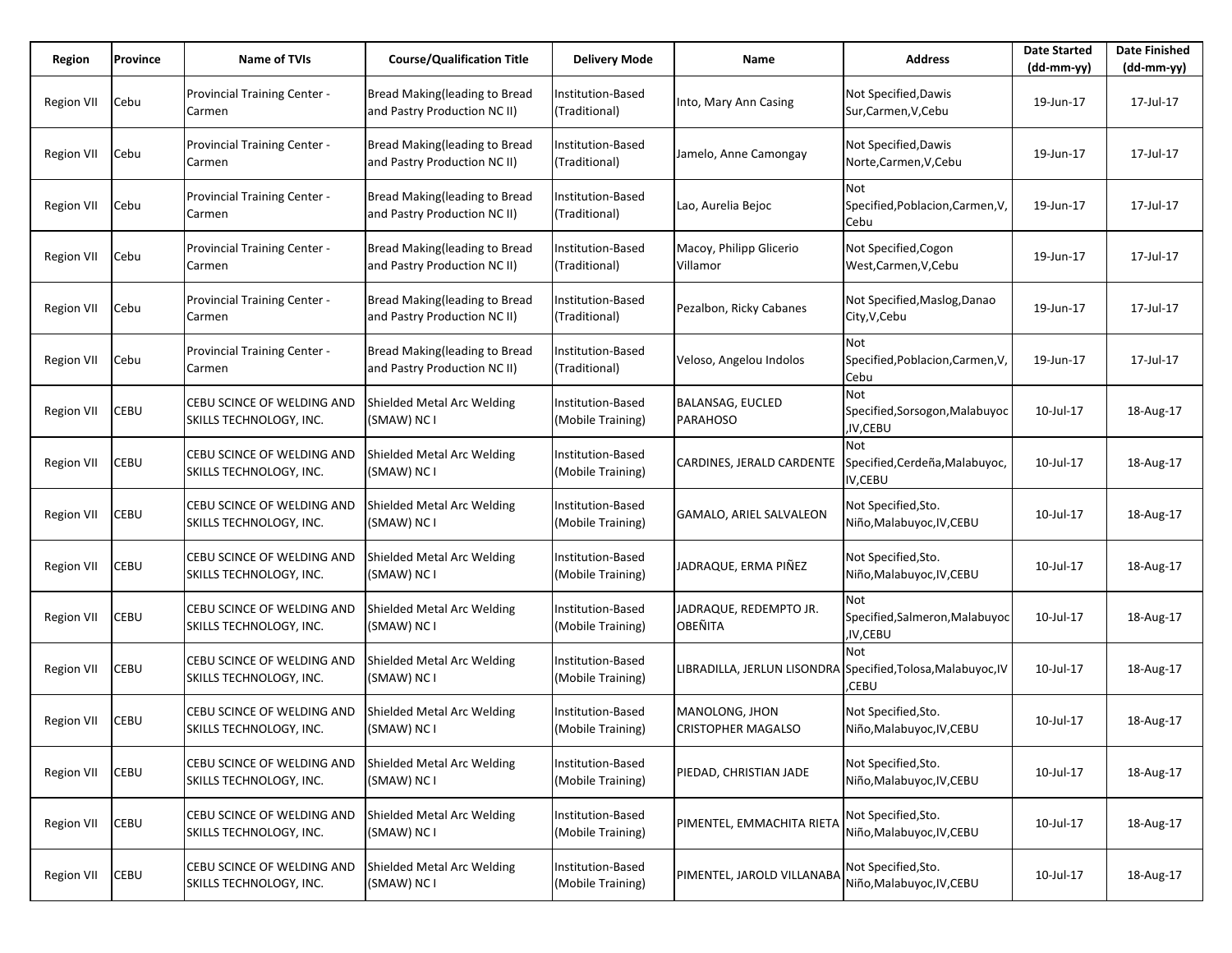| Region            | Province | <b>Name of TVIs</b>                                   | <b>Course/Qualification Title</b>         | <b>Delivery Mode</b>                          | Name                                         | <b>Address</b>                                           | <b>Date Started</b><br>$(dd-mm-yy)$ | <b>Date Finished</b><br>(dd-mm-yy) |
|-------------------|----------|-------------------------------------------------------|-------------------------------------------|-----------------------------------------------|----------------------------------------------|----------------------------------------------------------|-------------------------------------|------------------------------------|
| <b>Region VII</b> | CEBU     | CEBU SCINCE OF WELDING AND<br>SKILLS TECHNOLOGY, INC. | Shielded Metal Arc Welding<br>(SMAW) NC I | Institution-Based<br>(Mobile Training)        | <b>QUIÑONES, EMJUN</b><br><b>GUTIERRES</b>   | Not Specified, Sto.<br>Niño, Malabuyoc, IV, CEBU         | 10-Jul-17                           | 18-Aug-17                          |
| Region VII        | CEBU     | CEBU SCINCE OF WELDING AND<br>SKILLS TECHNOLOGY, INC. | Shielded Metal Arc Welding<br>(SMAW) NC I | <b>Institution-Based</b><br>(Mobile Training) | QUIÑONES, EDUARD JR.<br><b>DINGAL</b>        | Not Specified, Sto.<br>Niño, Malabuyoc, IV, CEBU         | 10-Jul-17                           | 18-Aug-17                          |
| Region VII        | CEBU     | CEBU SCINCE OF WELDING AND<br>SKILLS TECHNOLOGY, INC. | Shielded Metal Arc Welding<br>(SMAW) NC I | Institution-Based<br>(Mobile Training)        | RUBIO, ERICSON QUIÑONES                      | Not Specified, Sto.<br>Niño, Malabuyoc, IV, CEBU         | 10-Jul-17                           | 18-Aug-17                          |
| Region VII        | CEBU     | CEBU SCINCE OF WELDING AND<br>SKILLS TECHNOLOGY, INC. | Shielded Metal Arc Welding<br>(SMAW) NC I | Institution-Based<br>(Mobile Training)        | VILDOSOLA, VERGIE CARDOSA                    | Not Specified, Sto.<br>Niño, Malabuyoc, IV, CEBU         | 10-Jul-17                           | 18-Aug-17                          |
| <b>Region VII</b> | CEBU     | CEBU SCINCE OF WELDING AND<br>SKILLS TECHNOLOGY, INC. | Shielded Metal Arc Welding<br>(SMAW) NC I | <b>Institution-Based</b><br>(Mobile Training) | YBAS, ARIEL BACANG                           | Not<br>Specified, Looc, Malabuyoc, IV, C<br>EBU          | 10-Jul-17                           | 18-Aug-17                          |
| Region VII        | CEBU     | CEBU SCINCE OF WELDING AND<br>SKILLS TECHNOLOGY, INC. | Shielded Metal Arc Welding<br>(SMAW) NC I | <b>Institution-Based</b><br>(Mobile Training) | ACAR, ROMMEL BAROY                           | Cayam, San<br>Roque, Ginatilan, IV, CEBU                 | 10-Jul-17                           | 18-Aug-17                          |
| Region VII        | CEBU     | CEBU SCINCE OF WELDING AND<br>SKILLS TECHNOLOGY, INC. | Shielded Metal Arc Welding<br>(SMAW) NC I | <b>Institution-Based</b><br>(Mobile Training) | AMEROL, BIENMAR DUTERTE                      | Candawog, San<br>Roque, Ginatilan, IV, CEBU              | 10-Jul-17                           | 18-Aug-17                          |
| Region VII        | CEBU     | CEBU SCINCE OF WELDING AND<br>SKILLS TECHNOLOGY, INC. | Shielded Metal Arc Welding<br>(SMAW) NC I | Institution-Based<br>(Mobile Training)        | ASUCRO, JOHN RHO UNTAL                       | Purok<br>Mani, Poblacion, Ginatilan, IV, CE<br><b>BU</b> | 10-Jul-17                           | 18-Aug-17                          |
| Region VII        | CEBU     | CEBU SCINCE OF WELDING AND<br>SKILLS TECHNOLOGY, INC. | Shielded Metal Arc Welding<br>(SMAW) NC I | <b>Institution-Based</b><br>(Mobile Training) | CAGANG, RAYMUND VILLAR                       | Purok<br>Bungbungon, Guiwanon, Ginatil<br>an, IV, CEBU   | 10-Jul-17                           | 18-Aug-17                          |
| Region VII        | CEBU     | CEBU SCINCE OF WELDING AND<br>SKILLS TECHNOLOGY, INC. | Shielded Metal Arc Welding<br>(SMAW) NC I | Institution-Based<br>(Mobile Training)        | DELA VICTORIA, KENNETH<br><b>RYAN ORACOY</b> | Candawog, San<br>Roque, Ginatilan, IV, CEBU              | 10-Jul-17                           | 18-Aug-17                          |
| Region VII        | CEBU     | CEBU SCINCE OF WELDING AND<br>SKILLS TECHNOLOGY, INC. | Shielded Metal Arc Welding<br>(SMAW) NC I | Institution-Based<br>(Mobile Training)        | DIEZ, KRYLL MELBIN DUTERTE                   | Candawog, San<br>Roque, Ginatilan, IV, CEBU              | 10-Jul-17                           | 18-Aug-17                          |
| Region VII        | CEBU     | CEBU SCINCE OF WELDING AND<br>SKILLS TECHNOLOGY, INC. | Shielded Metal Arc Welding<br>(SMAW) NC I | Institution-Based<br>(Mobile Training)        | DILLO, JOHN CLIFFORD<br><b>QUIÑONES</b>      | Not<br>Specified, Looc, Ginatilan, IV, CE<br><b>BU</b>   | 10-Jul-17                           | 18-Aug-17                          |
| <b>Region VII</b> | CEBU     | CEBU SCINCE OF WELDING AND<br>SKILLS TECHNOLOGY, INC. | Shielded Metal Arc Welding<br>(SMAW) NC I | <b>Institution-Based</b><br>(Mobile Training) | ESPINA, JOHN KEVIN DUHIG                     | Not<br>Specified, Palanas, Ginatilan, IV,<br>CEBU        | 10-Jul-17                           | 18-Aug-17                          |
| <b>Region VII</b> | CEBU     | CEBU SCINCE OF WELDING AND<br>SKILLS TECHNOLOGY, INC. | Shielded Metal Arc Welding<br>(SMAW) NC I | Institution-Based<br>(Mobile Training)        | JUANICO, ALJUN                               | Not<br>Specified, Malatbo, Ginatilan, IV<br>,CEBU        | 10-Jul-17                           | 18-Aug-17                          |
| <b>Region VII</b> | CEBU     | CEBU SCINCE OF WELDING AND<br>SKILLS TECHNOLOGY, INC. | Shielded Metal Arc Welding<br>(SMAW) NC I | Institution-Based<br>(Mobile Training)        | MAYO, FLOYD KRISTOFFER<br><b>DACILLO</b>     | Not<br>Specified, Poblacion, Ginatilan, I<br>V,CEBU      | 10-Jul-17                           | 18-Aug-17                          |
| <b>Region VII</b> | CEBU     | CEBU SCINCE OF WELDING AND<br>SKILLS TECHNOLOGY, INC. | Shielded Metal Arc Welding<br>(SMAW) NC I | Institution-Based<br>(Mobile Training)        | MONTECALVO, JAMES<br><b>WILSON INTES</b>     | Not<br>Specified, Cagsing, Ginatilan, IV,<br><b>CEBU</b> | 10-Jul-17                           | 18-Aug-17                          |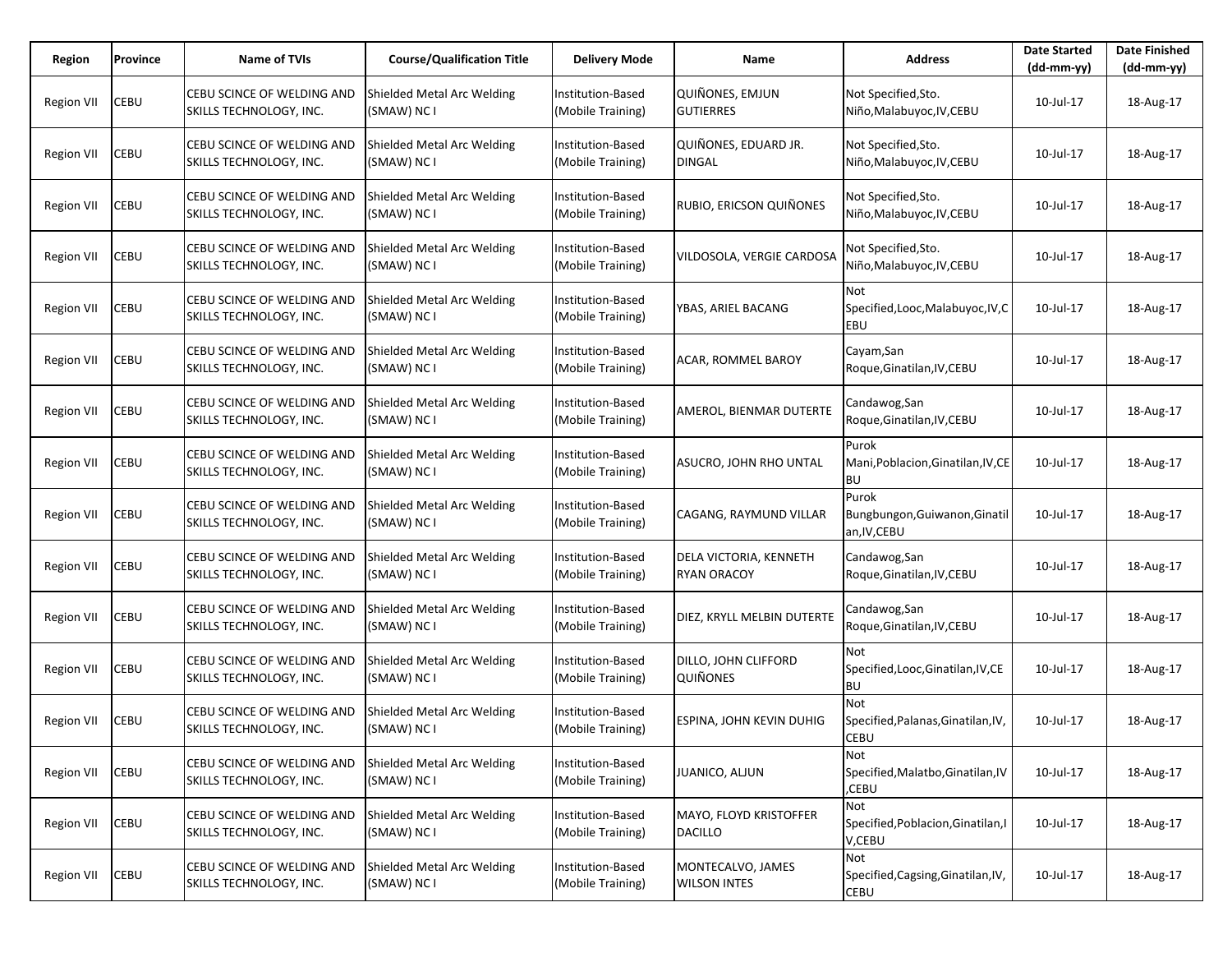| Region            | Province    | Name of TVIs                                          | <b>Course/Qualification Title</b>         | <b>Delivery Mode</b>                   | Name                                           | <b>Address</b>                                           | <b>Date Started</b><br>$(dd-mm-yy)$ | <b>Date Finished</b><br>(dd-mm-yy) |
|-------------------|-------------|-------------------------------------------------------|-------------------------------------------|----------------------------------------|------------------------------------------------|----------------------------------------------------------|-------------------------------------|------------------------------------|
| <b>Region VII</b> | CEBU        | CEBU SCINCE OF WELDING AND<br>SKILLS TECHNOLOGY, INC. | Shielded Metal Arc Welding<br>(SMAW) NC I | Institution-Based<br>(Mobile Training) | OMAÑA JR., RONALD DONQUI                       | Not Specified, San<br>Roque, Ginatilan, IV, CEBU         | 10-Jul-17                           | 18-Aug-17                          |
| <b>Region VII</b> | CEBU        | CEBU SCINCE OF WELDING AND<br>SKILLS TECHNOLOGY, INC. | Shielded Metal Arc Welding<br>(SMAW) NC I | Institution-Based<br>(Mobile Training) | QUINTANA, LOUIE JAY<br><b>DENIEGA</b>          | Not<br>Specified, Palanas, Ginatilan, IV,<br>CEBU        | 10-Jul-17                           | 18-Aug-17                          |
| <b>Region VII</b> | <b>CEBU</b> | CEBU SCINCE OF WELDING AND<br>SKILLS TECHNOLOGY, INC. | Shielded Metal Arc Welding<br>(SMAW) NC I | Institution-Based<br>(Mobile Training) | SINGCO, ALVIN KYLE<br><b>BAYBAYON</b>          | Not<br>Specified, Looc, Ginatilan, IV, CE<br><b>BU</b>   | 10-Jul-17                           | 18-Aug-17                          |
| <b>Region VII</b> | CEBU        | CEBU SCINCE OF WELDING AND<br>SKILLS TECHNOLOGY, INC. | Shielded Metal Arc Welding<br>(SMAW) NC I | Institution-Based<br>(Mobile Training) | TITONG, JAY EM DUHIG                           | Not<br>Specified, Palanas, Ginatilan, IV,<br><b>CEBU</b> | 10-Jul-17                           | 18-Aug-17                          |
| Region VII        | CEBU        | CEBU SCINCE OF WELDING AND<br>SKILLS TECHNOLOGY, INC. | Shielded Metal Arc Welding<br>(SMAW) NC I | Institution-Based<br>(Mobile Training) | ALVAREZ, WALTER VISMANOS                       | Not Specified,Tupas,Ronda<br>,VII,CEBU                   | 7-Aug-17                            | 10-Sep-17                          |
| <b>Region VII</b> | CEBU        | CEBU SCINCE OF WELDING AND<br>SKILLS TECHNOLOGY, INC. | Shielded Metal Arc Welding<br>(SMAW) NC I | Institution-Based<br>(Mobile Training) | ASENTISTA, SIMEON TORAJA                       | Not Specified, Malalay, Ronda<br>,VII,CEBU               | 7-Aug-17                            | 10-Sep-17                          |
| <b>Region VII</b> | CEBU        | CEBU SCINCE OF WELDING AND<br>SKILLS TECHNOLOGY, INC. | Shielded Metal Arc Welding<br>(SMAW) NC I | Institution-Based<br>(Mobile Training) | <b>BAJO JR., RENIER CARDINAS</b>               | Not<br>Specified, Poblacion, Ronda<br>,VII,CEBU          | 7-Aug-17                            | 10-Sep-17                          |
| <b>Region VII</b> | CEBU        | CEBU SCINCE OF WELDING AND<br>SKILLS TECHNOLOGY, INC. | Shielded Metal Arc Welding<br>(SMAW) NC I | Institution-Based<br>(Mobile Training) | BALINGCASAG, LENITO<br>MALUYA                  | Not<br>Specified, Cansayahon, Ronda<br>,VII,CEBU         | 7-Aug-17                            | 10-Sep-17                          |
| <b>Region VII</b> | CEBU        | CEBU SCINCE OF WELDING AND<br>SKILLS TECHNOLOGY, INC. | Shielded Metal Arc Welding<br>(SMAW) NC I | Institution-Based<br>(Mobile Training) | <b>BLANCO, BRAJIAN SAROMINES</b>               | Not Specified, Langin, Ronda<br>,VII,CEBU                | 7-Aug-17                            | 10-Sep-17                          |
| <b>Region VII</b> | CEBU        | CEBU SCINCE OF WELDING AND<br>SKILLS TECHNOLOGY, INC. | Shielded Metal Arc Welding<br>(SMAW) NC I | Institution-Based<br>(Mobile Training) | CABELLON, REGIE TALLEDO                        | Not Specified,Not<br>Specified, Ronda, VII, CEBU         | 7-Aug-17                            | 10-Sep-17                          |
| <b>Region VII</b> | CEBU        | CEBU SCINCE OF WELDING AND<br>SKILLS TECHNOLOGY, INC. | Shielded Metal Arc Welding<br>(SMAW) NC I | Institution-Based<br>(Mobile Training) | CEREÑO, MARK RENE<br>RAMAYLA                   | Not Specified, Sta. Cruz, Ronda<br>,VII,CEBU             | 7-Aug-17                            | 10-Sep-17                          |
| <b>Region VII</b> | CEBU        | CEBU SCINCE OF WELDING AND<br>SKILLS TECHNOLOGY, INC. | Shielded Metal Arc Welding<br>(SMAW) NC I | Institution-Based<br>(Mobile Training) | <b>GETUTUA, JHON LEE DELOS</b><br><b>REYES</b> | Not Specified, Butong, Ronda<br>,VII,CEBU                | 7-Aug-17                            | 10-Sep-17                          |
| <b>Region VII</b> | CEBU        | CEBU SCINCE OF WELDING AND<br>SKILLS TECHNOLOGY, INC. | Shielded Metal Arc Welding<br>(SMAW) NC I | Institution-Based<br>(Mobile Training) | MANDAL, JENNY GRACE<br><b>PARADERO</b>         | Not<br>Specified, Poblacion, Ronda<br>,VII,CEBU          | 7-Aug-17                            | 10-Sep-17                          |
| <b>Region VII</b> | CEBU        | CEBU SCINCE OF WELDING AND<br>SKILLS TECHNOLOGY, INC. | Shielded Metal Arc Welding<br>(SMAW) NC I | Institution-Based<br>(Mobile Training) | MANSUETO, MACARIO ABALLI                       | Not Specified, Langin, Ronda<br>,VII,CEBU                | 7-Aug-17                            | 10-Sep-17                          |
| <b>Region VII</b> | CEBU        | CEBU SCINCE OF WELDING AND<br>SKILLS TECHNOLOGY, INC. | Shielded Metal Arc Welding<br>(SMAW) NC I | Institution-Based<br>(Mobile Training) | MESA, JESSON GABATAN                           | Not Specified, Not<br>Specified, Ronda, VII, CEBU        | 7-Aug-17                            | 10-Sep-17                          |
| <b>Region VII</b> | CEBU        | CEBU SCINCE OF WELDING AND<br>SKILLS TECHNOLOGY, INC. | Shielded Metal Arc Welding<br>(SMAW) NC I | Institution-Based<br>(Mobile Training) | SANTILLAN, NIÑO VIC VARGAS                     | Not Specified, Malalay, Ronda<br>,VII,CEBU               | 7-Aug-17                            | 10-Sep-17                          |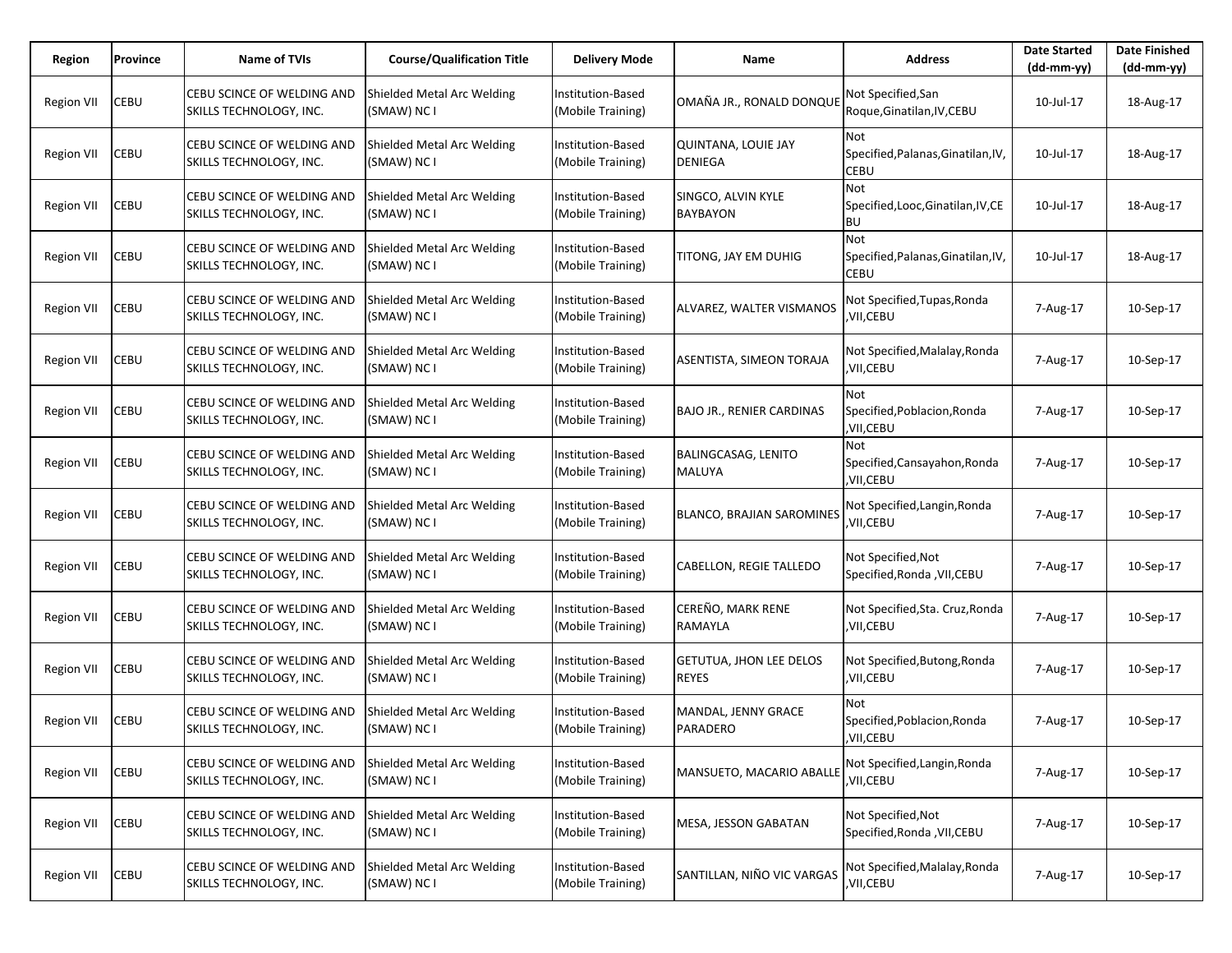| Region            | Province | Name of TVIs                                          | <b>Course/Qualification Title</b>                        | <b>Delivery Mode</b>                   | Name                                      | <b>Address</b>                                    | <b>Date Started</b><br>$(dd-mm-yy)$ | <b>Date Finished</b><br>(dd-mm-yy) |
|-------------------|----------|-------------------------------------------------------|----------------------------------------------------------|----------------------------------------|-------------------------------------------|---------------------------------------------------|-------------------------------------|------------------------------------|
| <b>Region VII</b> | CEBU     | CEBU SCINCE OF WELDING AND<br>SKILLS TECHNOLOGY, INC. | Shielded Metal Arc Welding<br>(SMAW) NC I                | Institution-Based<br>(Mobile Training) | TEGAS, JAN MICHAEL SEGOVIA                | Not Specified, Tupas, Ronda<br>,VII,CEBU          | 7-Aug-17                            | 10-Sep-17                          |
| <b>Region VII</b> | CEBU     | CEBU SCINCE OF WELDING AND<br>SKILLS TECHNOLOGY, INC. | Shielded Metal Arc Welding<br>(SMAW) NC I                | Institution-Based<br>(Mobile Training) | VERGARA, MARJORIE SALIZON                 | Not Specified, Butong, Ronda<br>,VII,CEBU         | 7-Aug-17                            | 10-Sep-17                          |
| <b>Region VII</b> | CEBU     | CEBU SCINCE OF WELDING AND<br>SKILLS TECHNOLOGY, INC. | Shielded Metal Arc Welding<br>(SMAW) NC I                | Institution-Based<br>(Mobile Training) | VERGARA JR., JERRY OCHEA                  | Not Specified, Butong, Ronda<br>,VII,CEBU         | 7-Aug-17                            | 10-Sep-17                          |
| <b>Region VII</b> | CEBU     | CEBU SCINCE OF WELDING AND<br>SKILLS TECHNOLOGY, INC. | Prepare Cook and Hot Meals<br>(Leading to Cookery NC II) | Institution-Based<br>(Mobile Training) | ANTONE, JAMIA THERESE<br><b>GUALIZA</b>   | Not<br>Specified, Poblacion, Badian, VII<br>Cebu  | 7-Aug-17                            | 19-Sep-17                          |
| Region VII        | CEBU     | CEBU SCINCE OF WELDING AND<br>SKILLS TECHNOLOGY, INC. | Prepare Cook and Hot Meals<br>(Leading to Cookery NC II) | Institution-Based<br>(Mobile Training) | APOSTOL, RITCHEL<br><b>DOMECILLO</b>      | Not<br>Specified, Basiao, Badian, VII, Ce<br>bu   | 7-Aug-17                            | 19-Sep-17                          |
| <b>Region VII</b> | CEBU     | CEBU SCINCE OF WELDING AND<br>SKILLS TECHNOLOGY, INC. | Prepare Cook and Hot Meals<br>(Leading to Cookery NC II) | Institution-Based<br>(Mobile Training) | BENEMERITO, RHICA<br><b>CORONEL</b>       | Not<br>Specified, Banhigan, Badian, VII,<br>Cebu  | 7-Aug-17                            | 19-Sep-17                          |
| <b>Region VII</b> | CEBU     | CEBU SCINCE OF WELDING AND<br>SKILLS TECHNOLOGY, INC. | Prepare Cook and Hot Meals<br>(Leading to Cookery NC II) | Institution-Based<br>(Mobile Training) | BERIARMENTE, LILY GRACE<br>CANUDAY        | Not<br>Specified, Dagatan, Badian, VII, C<br>ebu  | 7-Aug-17                            | 19-Sep-17                          |
| <b>Region VII</b> | CEBU     | CEBU SCINCE OF WELDING AND<br>SKILLS TECHNOLOGY, INC. | Prepare Cook and Hot Meals<br>(Leading to Cookery NC II) | Institution-Based<br>(Mobile Training) | BERIARMENTE, LILIBETH<br>SOTOMAYOR        | Not<br>Specified, Poblacion, Badian, VII,<br>Cebu | 7-Aug-17                            | 19-Sep-17                          |
| <b>Region VII</b> | CEBU     | CEBU SCINCE OF WELDING AND<br>SKILLS TECHNOLOGY, INC. | Prepare Cook and Hot Meals<br>(Leading to Cookery NC II) | Institution-Based<br>(Mobile Training) | BERIARMENTE, LIEZEL<br>SOTOMAYOR          | Not<br>Specified, Poblacion, Badian, VII,<br>Cebu | 7-Aug-17                            | 19-Sep-17                          |
| <b>Region VII</b> | CEBU     | CEBU SCINCE OF WELDING AND<br>SKILLS TECHNOLOGY, INC. | Prepare Cook and Hot Meals<br>(Leading to Cookery NC II) | Institution-Based<br>(Mobile Training) | CABALLERO, NEIL LEONARD<br>EBAS           | Not<br>Specified, Malhiao, Badian, VII, C<br>ebu  | 7-Aug-17                            | 19-Sep-17                          |
| <b>Region VII</b> | CEBU     | CEBU SCINCE OF WELDING AND<br>SKILLS TECHNOLOGY, INC. | Prepare Cook and Hot Meals<br>(Leading to Cookery NC II) | Institution-Based<br>(Mobile Training) | CABALLERO, DONNALYN EBAS                  | Not<br>Specified, Malhiao, Badian, VII, C<br>ebu  | 7-Aug-17                            | 19-Sep-17                          |
| <b>Region VII</b> | CEBU     | CEBU SCINCE OF WELDING AND<br>SKILLS TECHNOLOGY, INC. | Prepare Cook and Hot Meals<br>(Leading to Cookery NC II) | Institution-Based<br>(Mobile Training) | EJERCITO, CREAMARIE JAY<br><b>ACEBEDO</b> | Not<br>Specified, Taytay, Badian, VII, Ce<br>bu   | 7-Aug-17                            | 19-Sep-17                          |
| <b>Region VII</b> | CEBU     | CEBU SCINCE OF WELDING AND<br>SKILLS TECHNOLOGY, INC. | Prepare Cook and Hot Meals<br>(Leading to Cookery NC II) | Institution-Based<br>(Mobile Training) | JABAGAT, XAVIER<br>VILLAGONZALO           | Not<br>Specified, Malhiao, Badian, VII, C<br>ebu  | 7-Aug-17                            | 19-Sep-17                          |
| <b>Region VII</b> | CEBU     | CEBU SCINCE OF WELDING AND<br>SKILLS TECHNOLOGY, INC. | Prepare Cook and Hot Meals<br>(Leading to Cookery NC II) | Institution-Based<br>(Mobile Training) | JUTAG, JENJEN CABARSE                     | Not<br>Specified, Poblacion, Badian, VII,<br>Cebu | 7-Aug-17                            | 19-Sep-17                          |
| <b>Region VII</b> | CEBU     | CEBU SCINCE OF WELDING AND<br>SKILLS TECHNOLOGY, INC. | Prepare Cook and Hot Meals<br>(Leading to Cookery NC II) | Institution-Based<br>(Mobile Training) | LOPEZ, CAMILLE TONGOL                     | Not<br>Specified, Poblacion, Badian, VII,<br>Cebu | 7-Aug-17                            | 19-Sep-17                          |
| <b>Region VII</b> | CEBU     | CEBU SCINCE OF WELDING AND<br>SKILLS TECHNOLOGY, INC. | Prepare Cook and Hot Meals<br>(Leading to Cookery NC II) | Institution-Based<br>(Mobile Training) | NAVARRO, JEWELYN<br>ANTINERO              | Not<br>Specified, Poblacion, Badian, VII,<br>Cebu | 7-Aug-17                            | 19-Sep-17                          |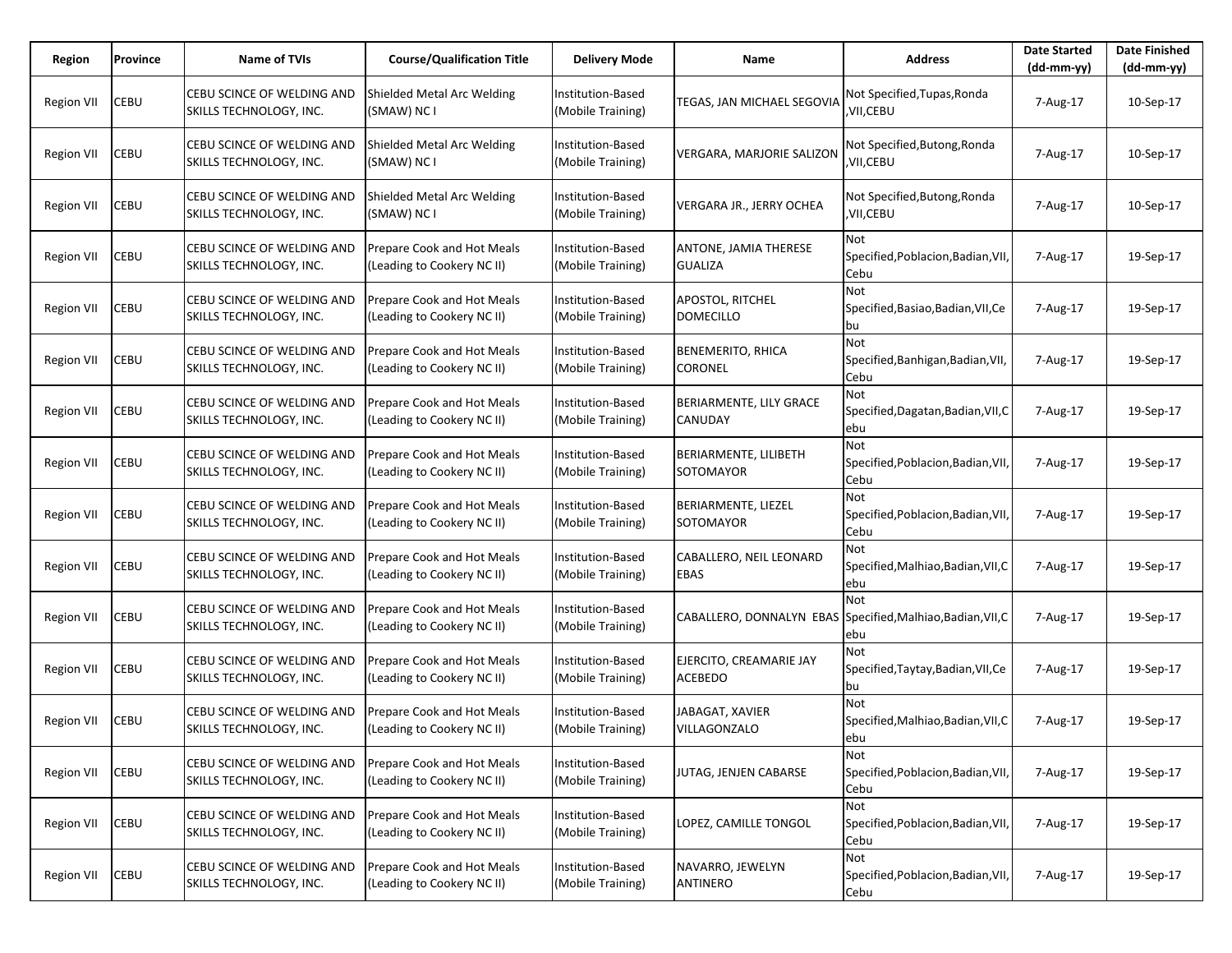| Region            | Province | <b>Name of TVIs</b>                                   | <b>Course/Qualification Title</b>                        | Delivery Mode                                 | Name                               | <b>Address</b>                                                        | <b>Date Started</b><br>$(dd-mm-yy)$ | <b>Date Finished</b><br>$(dd-mm-yy)$ |
|-------------------|----------|-------------------------------------------------------|----------------------------------------------------------|-----------------------------------------------|------------------------------------|-----------------------------------------------------------------------|-------------------------------------|--------------------------------------|
| <b>Region VII</b> | CEBU     | CEBU SCINCE OF WELDING AND<br>SKILLS TECHNOLOGY, INC. | Prepare Cook and Hot Meals<br>(Leading to Cookery NC II) | <b>Institution-Based</b><br>(Mobile Training) | OMAÑA, ANGELEE SARANILLO           | <b>Not</b><br>Specified, Bugas, Badian, VII, Ceb                      | 7-Aug-17                            | 19-Sep-17                            |
| <b>Region VII</b> | CEBU     | CEBU SCINCE OF WELDING AND<br>SKILLS TECHNOLOGY, INC. | Prepare Cook and Hot Meals<br>(Leading to Cookery NC II) | <b>Institution-Based</b><br>(Mobile Training) | SUERTE, JESSICA SAMONTA            | <b>Not</b><br>Specified, Poblacion, Badian, VII,<br>Cebu              | 7-Aug-17                            | 19-Sep-17                            |
| <b>Region VII</b> | CEBU     | Saint James Academy of Skills<br>Technology, Inc.     | Pipefitting NC II                                        | <b>Institution-Based</b><br>(Traditional)     | Bucay, Rizalde Villaflor           | <b>Not</b><br>Specified, Pulpogan, Consolacio<br>n, District VI, Cebu | 21-Jul-17                           | 26-Aug-17                            |
| Region VII        | CEBU     | Saint James Academy of Skills<br>Technology, Inc.     | Pipefitting NC II                                        | Institution-Based<br>(Traditional)            | Cabahug, Ricky Planas              | <b>Not</b><br>Specified, Jugan, Consolacion, Di<br>strict VI, Cebu    | 21-Jul-17                           | 26-Aug-17                            |
| Region VII        | CEBU     | Saint James Academy of Skills<br>Technology, Inc.     | Pipefitting NC II                                        | Institution-Based<br>(Traditional)            | Delan, Jose Erwin Espejon          | <b>Not</b><br>Specified, Pulpogan, Consolacio<br>n, District VI, Cebu | 21-Jul-17                           | 26-Aug-17                            |
| <b>Region VII</b> | CEBU     | Saint James Academy of Skills<br>Technology, Inc.     | Pipefitting NC II                                        | <b>Institution-Based</b><br>(Traditional)     | Dotusme, Jermias Pinote            | <b>Not</b><br>Specified, Pulpogan, Consolacio<br>n, District VI, Cebu | 21-Jul-17                           | 26-Aug-17                            |
| Region VII        | CEBU     | Saint James Academy of Skills<br>Technology, Inc.     | Pipefitting NC II                                        | Institution-Based<br>(Traditional)            | Kirit, Josephine Silvano           | Not<br>Specified, Pulpogan, Consolacio<br>n, District VI, Cebu        | 21-Jul-17                           | 26-Aug-17                            |
| Region VII        | CEBU     | Saint James Academy of Skills<br>Technology, Inc.     | Pipefitting NC II                                        | <b>Institution-Based</b><br>(Traditional)     | Mallosa, Jennifer Maglapos         | Not<br>Specified, Pulpogan, Consolacio<br>n, District VI, Cebu        | 21-Jul-17                           | 26-Aug-17                            |
| Region VII        | CEBU     | Saint James Academy of Skills<br>Technology, Inc.     | Pipefitting NC II                                        | Institution-Based<br>(Traditional)            | Mendoza, Kent Earl John<br>Pajaron | <b>Not</b><br>Specified, Pulpogan, Consolacio<br>n, District VI, Cebu | 21-Jul-17                           | 26-Aug-17                            |
| Region VII        | CEBU     | Saint James Academy of Skills<br>Technology, Inc.     | Pipefitting NC II                                        | <b>Institution-Based</b><br>(Traditional)     | Ortega, Andres Casipong            | <b>Not</b><br>Specified, Jugan, Consolacion, Di<br>strict VI , Cebu   | 21-Jul-17                           | 26-Aug-17                            |
| Region VII        | CEBU     | Saint James Academy of Skills<br>Technology, Inc.     | Pipefitting NC II                                        | Institution-Based<br>(Traditional)            | Pasasadaba, Jay-al Sanchez         | <b>Not</b><br>Specified, Pulpogan, Consolacio<br>n, District VI, Cebu | 21-Jul-17                           | 26-Aug-17                            |
| Region VII        | CEBU     | Saint James Academy of Skills<br>Technology, Inc.     | Pipefitting NC II                                        | <b>Institution-Based</b><br>(Traditional)     | Perolino, Vicente Jr. Resuento     | Not<br>Specified, Pulpogan, Consolacio<br>n, District VI, Cebu        | 21-Jul-17                           | 26-Aug-17                            |
| <b>Region VII</b> | CEBU     | Saint James Academy of Skills<br>Technology, Inc.     | Pipefitting NC II                                        | <b>Institution-Based</b><br>(Traditional)     | Radin, Jommel Limosnero            | Not<br>Specified, Jugan, Consolacion, Di<br>strict VI , Cebu          | 21-Jul-17                           | 26-Aug-17                            |
| <b>Region VII</b> | CEBU     | Saint James Academy of Skills<br>Technology, Inc.     | Pipefitting NC II                                        | Institution-Based<br>(Traditional)            | Rosal, Brian Buanjog               | Not<br>Specified, Pulpogan, Consolacio<br>n, District VI, Cebu        | 21-Jul-17                           | 26-Aug-17                            |
| <b>Region VII</b> | CEBU     | Saint James Academy of Skills<br>Technology, Inc.     | Pipefitting NC II                                        | Institution-Based<br>(Traditional)            | Silvano, Melvert Carwana           | Not<br>Specified, Pulpogan, Consolacio<br>n, District VI, Cebu        | 21-Jul-17                           | 26-Aug-17                            |
| <b>Region VII</b> | CEBU     | Saint James Academy of Skills<br>Technology, Inc.     | Pipefitting NC II                                        | Institution-Based<br>(Traditional)            | Tan, Anthony Tuto                  | Not<br>Specified, Pulpogan, Consolacio<br>n, District VI, Cebu        | 21-Jul-17                           | 26-Aug-17                            |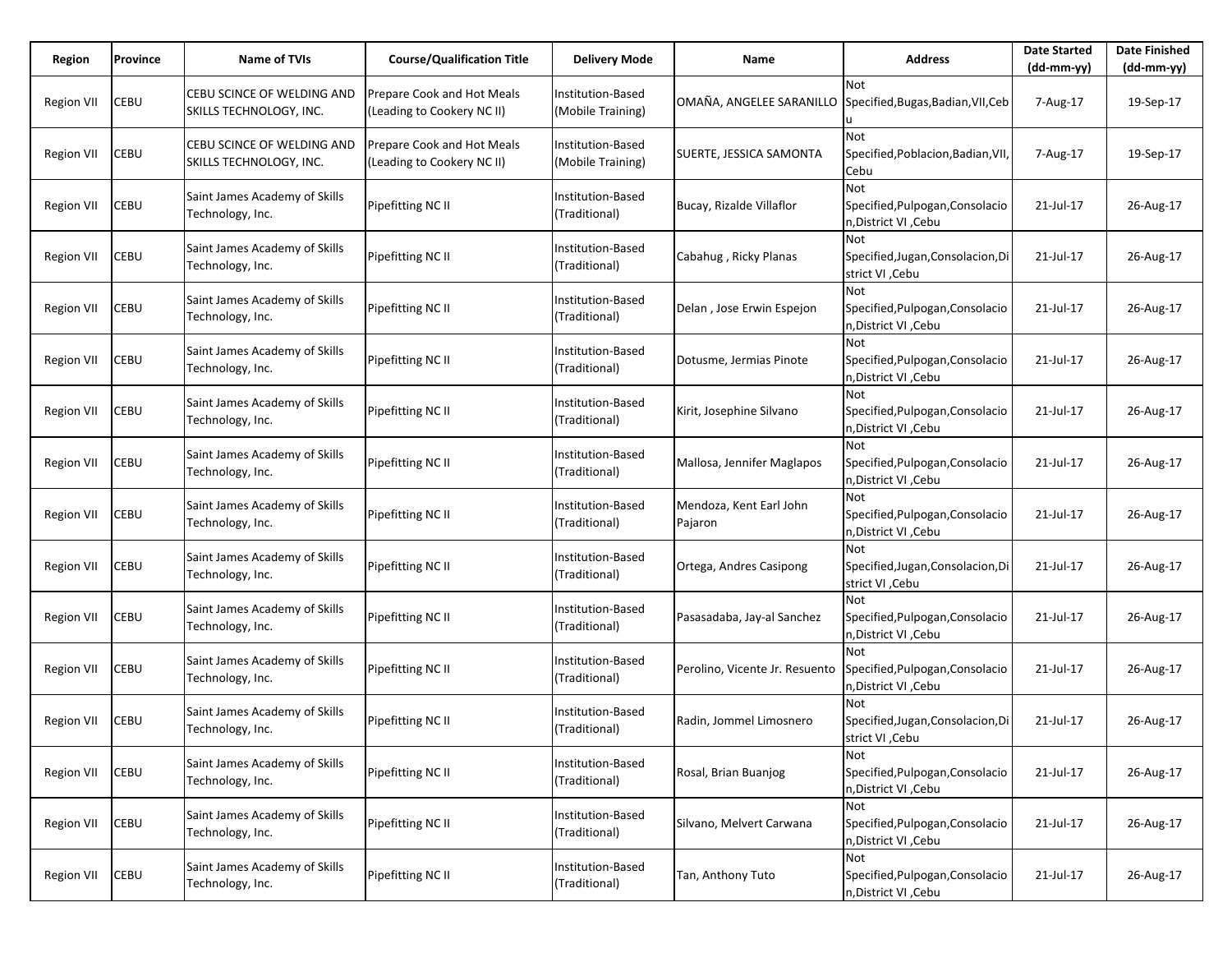| Region            | Province    | Name of TVIs                                      | <b>Course/Qualification Title</b>         | <b>Delivery Mode</b>                          | Name                          | <b>Address</b>                                                     | <b>Date Started</b><br>$(dd-mm-yy)$ | <b>Date Finished</b><br>(dd-mm-yy) |
|-------------------|-------------|---------------------------------------------------|-------------------------------------------|-----------------------------------------------|-------------------------------|--------------------------------------------------------------------|-------------------------------------|------------------------------------|
| <b>Region VII</b> | CEBU        | Saint James Academy of Skills<br>Technology, Inc. | Pipefitting NC II                         | <b>Institution-Based</b><br>(Traditional)     | Villahermosa, Jude Guzman     | Not<br>Specified, Pulpogan, Consolacio<br>n, District VI, Cebu     | 21-Jul-17                           | 26-Aug-17                          |
| <b>Region VII</b> | CEBU        | Saint James Academy of Skills<br>Technology, Inc. | Shielded Metal Arc Welding<br>(SMAW) NC I | Institution-Based<br>(Mobile-Training)        | Aloha, Melvin Rojas           | Not<br>Specified, Umapad, Mandaue<br>City, District VI, Cebu       | 21-Jul-17                           | 29-Aug-17                          |
| Region VII        | CEBU        | Saint James Academy of Skills<br>Technology, Inc. | Shielded Metal Arc Welding<br>(SMAW) NC I | Institution-Based<br>(Mobile-Training)        | Apor, Jake Belangel           | Not Specified, Banilad<br>Mandaue City, District VI, Cebu          | 21-Jul-17                           | 29-Aug-17                          |
| Region VII        | CEBU        | Saint James Academy of Skills<br>Technology, Inc. | Shielded Metal Arc Welding<br>(SMAW) NC I | Institution-Based<br>(Mobile-Training)        | Baricuatro, John Lloyd Rule   | Not Specified, Guizo, Mandaue<br>City, District VI, Cebu           | 21-Jul-17                           | 29-Aug-17                          |
| <b>Region VII</b> | CEBU        | Saint James Academy of Skills<br>Technology, Inc. | Shielded Metal Arc Welding<br>(SMAW) NC I | Institution-Based<br>(Mobile-Training)        | Baricuatro, Christian Rule    | Not Specified, Guizo, Mandaue<br>City, District VI, Cebu           | 21-Jul-17                           | 29-Aug-17                          |
| <b>Region VII</b> | CEBU        | Saint James Academy of Skills<br>Technology, Inc. | Shielded Metal Arc Welding<br>(SMAW) NC I | Institution-Based<br>(Mobile-Training)        | Basilgo, Moonyen Fabroa       | Not Specified, Looc, Mandaue<br>City, District VI, Cebu            | 21-Jul-17                           | 29-Aug-17                          |
| Region VII        | CEBU        | Saint James Academy of Skills<br>Technology, Inc. | Shielded Metal Arc Welding<br>(SMAW) NC I | Institution-Based<br>(Mobile-Training)        | Bongbong, Earl Rhenier Lopez  | Not<br>Specified, Candutaan, Mandaue<br>City, District VI, Cebu    | 21-Jul-17                           | 29-Aug-17                          |
| <b>Region VII</b> | CEBU        | Saint James Academy of Skills<br>Technology, Inc. | Shielded Metal Arc Welding<br>(SMAW) NC I | Institution-Based<br>(Mobile-Training)        | Cardona, Christian Carmana    | Not<br>Specified, Canduman, Mandaue<br>City, District VI, Cebu     | 21-Jul-17                           | 29-Aug-17                          |
| <b>Region VII</b> | CEBU        | Saint James Academy of Skills<br>Technology, Inc. | Shielded Metal Arc Welding<br>(SMAW) NC I | Institution-Based<br>(Mobile-Training)        | Conde, Rico Dublin            | Not<br>Specified, Paknaan, Mandaue<br>City, District VI, Cebu      | 21-Jul-17                           | 29-Aug-17                          |
| <b>Region VII</b> | CEBU        | Saint James Academy of Skills<br>Technology, Inc. | Shielded Metal Arc Welding<br>(SMAW) NC I | <b>Institution-Based</b><br>(Mobile-Training) | Corbo, Emmanuel Miranda       | Not<br>Specified, Pagsabungan, Manda<br>ue City, District VI, Cebu | 21-Jul-17                           | 29-Aug-17                          |
| Region VII        | CEBU        | Saint James Academy of Skills<br>Technology, Inc. | Shielded Metal Arc Welding<br>(SMAW) NC I | Institution-Based<br>(Mobile-Training)        | Coyoca, Cherry Pitogo         | Not<br>Specified, Paknaan, Mandaue<br>City, District VI, Cebu      | 21-Jul-17                           | 29-Aug-17                          |
| <b>Region VII</b> | CEBU        | Saint James Academy of Skills<br>Technology, Inc. | Shielded Metal Arc Welding<br>(SMAW) NC I | Institution-Based<br>(Mobile-Training)        | Dingcong, Modesto Enerio      | Not<br>Specified, Modesto, Mandaue<br>City, District VI, Cebu      | 21-Jul-17                           | 29-Aug-17                          |
| Region VII        | <b>CEBU</b> | Saint James Academy of Skills<br>Technology, Inc. | Shielded Metal Arc Welding<br>(SMAW) NC I | <b>Institution-Based</b><br>(Mobile-Training) | Dino, Arnold Pila             | Not Specified, Alang-<br>alang, Mandaue City, District<br>VI,Cebu  | 21-Jul-17                           | 29-Aug-17                          |
| <b>Region VII</b> | CEBU        | Saint James Academy of Skills<br>Technology, Inc. | Shielded Metal Arc Welding<br>(SMAW) NC I | Institution-Based<br>(Mobile-Training)        | Georsua, Geovanie Cavaleda    | Not Specified, Alang-<br>alang, Mandaue City, District<br>VI, Cebu | 21-Jul-17                           | 29-Aug-17                          |
| Region VII        | CEBU        | Saint James Academy of Skills<br>Technology, Inc. | Shielded Metal Arc Welding<br>(SMAW) NC I | Institution-Based<br>(Mobile-Training)        | Guido, Maria Mirlulita Ybañez | Not Specified, Alang-<br>alang, Mandaue City, District<br>VI, Cebu | 21-Jul-17                           | 29-Aug-17                          |
| <b>Region VII</b> | CEBU        | Saint James Academy of Skills<br>Technology, Inc. | Shielded Metal Arc Welding<br>(SMAW) NC I | Institution-Based<br>(Mobile-Training)        | Juanico, Gracebert Dela Cruz  | Not Specified, Alang-<br>alang, Mandaue City, District<br>VI, Cebu | 21-Jul-17                           | 29-Aug-17                          |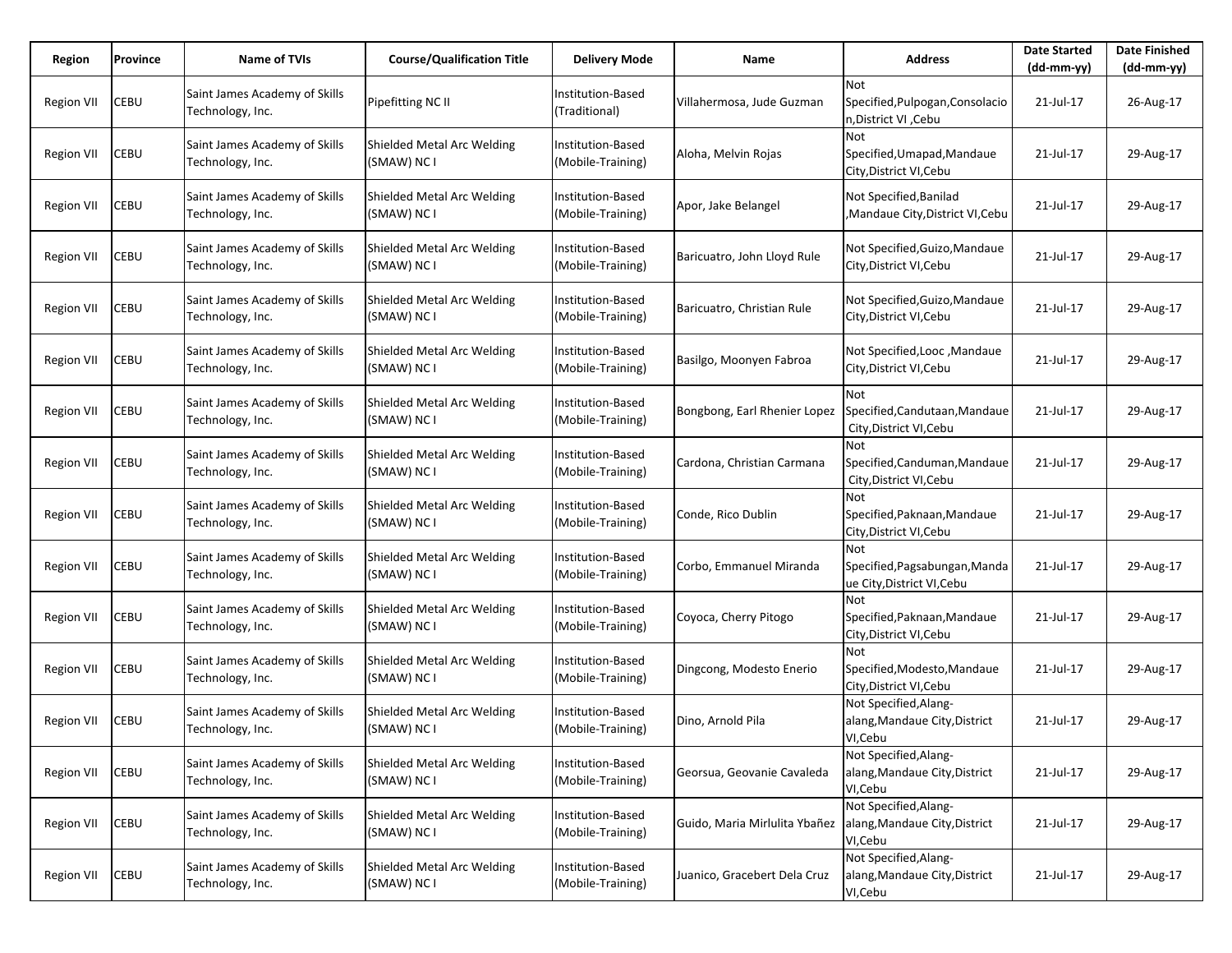| Region            | Province | <b>Name of TVIs</b>                               | <b>Course/Qualification Title</b>         | <b>Delivery Mode</b>                   | Name                                                          | <b>Address</b>                                                      | <b>Date Started</b><br>$(dd-mm-vv)$ | <b>Date Finished</b><br>(dd-mm-yy) |
|-------------------|----------|---------------------------------------------------|-------------------------------------------|----------------------------------------|---------------------------------------------------------------|---------------------------------------------------------------------|-------------------------------------|------------------------------------|
| <b>Region VII</b> | CEBU     | Saint James Academy of Skills<br>Technology, Inc. | Shielded Metal Arc Welding<br>(SMAW) NC I | Institution-Based<br>(Mobile-Training) | Magallano, Mark Jeffrey<br>Vellasulda                         | Not Specified, Alang-<br>alang, Mandaue City, District<br>VI, Cebu  | 21-Jul-17                           | 29-Aug-17                          |
| <b>Region VII</b> | CEBU     | Saint James Academy of Skills<br>Technology, Inc. | Shielded Metal Arc Welding<br>(SMAW) NC I | Institution-Based<br>(Mobile-Training) | Manog, Roel Judilla                                           | Not Specified, Alang-<br>alang, Mandaue City, District<br>VI, Cebu  | 21-Jul-17                           | 29-Aug-17                          |
| <b>Region VII</b> | CEBU     | Saint James Academy of Skills<br>Technology, Inc. | Shielded Metal Arc Welding<br>(SMAW) NC I | Institution-Based<br>(Mobile-Training) | Minguito, Jeysa Amorin                                        | Not Specified, Apas, Lahug<br>,District VI,Cebu                     | 21-Jul-17                           | 29-Aug-17                          |
| <b>Region VII</b> | CEBU     | Saint James Academy of Skills<br>Technology, Inc. | Shielded Metal Arc Welding<br>(SMAW) NC I | Institution-Based<br>(Mobile-Training) | Muñez, Reglino Lanoy                                          | Not<br>Specified, Mantuyong, Mandau<br>e City, District VI, Cebu    | 21-Jul-17                           | 29-Aug-17                          |
| Region VII        | CEBU     | Saint James Academy of Skills<br>Technology, Inc. | Shielded Metal Arc Welding<br>(SMAW) NC I | Institution-Based<br>(Mobile-Training) | Nala, Sannylex Raya                                           | Not Specified, Looc, Mandaue<br>City, District VI, Cebu             | 21-Jul-17                           | 29-Aug-17                          |
| <b>Region VII</b> | CEBU     | Saint James Academy of Skills<br>Technology, Inc. | Shielded Metal Arc Welding<br>(SMAW) NC I | Institution-Based<br>(Mobile-Training) | Navicio, Rodrigo Jr. Taburnal                                 | Not Specified, Labangon<br>Banawa , Cebu City, District<br>VI, Cebu | 21-Jul-17                           | 29-Aug-17                          |
| <b>Region VII</b> | CEBU     | Saint James Academy of Skills<br>Technology, Inc. | Shielded Metal Arc Welding<br>(SMAW) NC I | Institution-Based<br>(Mobile-Training) | Noel, Mary Emily Jessely Cinco allang, Mandaue City, District | Not Specified, Alang-<br>VI,Cebu                                    | 21-Jul-17                           | 29-Aug-17                          |
| <b>Region VII</b> | CEBU     | Saint James Academy of Skills<br>Technology, Inc. | Shielded Metal Arc Welding<br>(SMAW) NC I | Institution-Based<br>(Mobile-Training) | Nudnud, Jose Salgado                                          | Not Specified, Alang-<br>alang, Mandaue City, District<br>VI, Cebu  | 21-Jul-17                           | 29-Aug-17                          |
| <b>Region VII</b> | CEBU     | Saint James Academy of Skills<br>Technology, Inc. | Shielded Metal Arc Welding<br>(SMAW) NC I | Institution-Based<br>(Mobile-Training) | Nudnud, Enrique Salgado                                       | Not Specified, Alang-<br>alang, Mandaue City, District<br>VI, Cebu  | 21-Jul-17                           | 29-Aug-17                          |
| <b>Region VII</b> | CEBU     | Saint James Academy of Skills<br>Technology, Inc. | Shielded Metal Arc Welding<br>(SMAW) NC I | Institution-Based<br>(Mobile-Training) | Poquita, Jovelyn Quiroy                                       | Not Specified, Tabok, Mandaue<br>City, District VI, Cebu            | 21-Jul-17                           | 29-Aug-17                          |
| <b>Region VII</b> | CEBU     | Saint James Academy of Skills<br>Technology, Inc. | Shielded Metal Arc Welding<br>(SMAW) NC I | Institution-Based<br>(Mobile Training) | Adlaon, Abel Seciban                                          | Not<br>Specified, Casuntincan, Mandau<br>e, District VI, Cebu       | 2-Aug-17                            | 8-Sep-17                           |
| <b>Region VII</b> | CEBU     | Saint James Academy of Skills<br>Technology, Inc. | Shielded Metal Arc Welding<br>(SMAW) NC I | Institution-Based<br>(Mobile Training) | Alegado, Ryan Dwight Cui                                      | Not Specified, Alang-<br>alang, Mandaue, District<br>VI, Cebu       | $2$ -Aug-17                         | 8-Sep-17                           |
| <b>Region VII</b> | CEBU     | Saint James Academy of Skills<br>Technology, Inc. | Shielded Metal Arc Welding<br>(SMAW) NC I | Institution-Based<br>(Mobile Training) | Bail, Jennus Engracial                                        | Not Specified, Alang-<br>alang, Mandaue, District<br>VI,Cebu        | $2$ -Aug-17                         | 8-Sep-17                           |
| <b>Region VII</b> | CEBU     | Saint James Academy of Skills<br>Technology, Inc. | Shielded Metal Arc Welding<br>(SMAW) NC I | Institution-Based<br>(Mobile Training) | Butong, Richie Jash Mier<br>Flores                            | Not<br>Specified, Pagsabungan, Manda<br>ue, District VI, Cebu       | 2-Aug-17                            | 8-Sep-17                           |
| <b>Region VII</b> | CEBU     | Saint James Academy of Skills<br>Technology, Inc. | Shielded Metal Arc Welding<br>(SMAW) NC I | Institution-Based<br>(Mobile Training) | Cale, Walter Sebusa                                           | Not Specified, Alang-<br>alang, Mandaue, District<br>VI,Cebu        | 2-Aug-17                            | 8-Sep-17                           |
| Region VII        | CEBU     | Saint James Academy of Skills<br>Technology, Inc. | Shielded Metal Arc Welding<br>(SMAW) NC I | Institution-Based<br>(Mobile Training) | Cale Jr., William Sebusa                                      | Not Specified, Alang-<br>alang, Mandaue, District<br>VI, Cebu       | 2-Aug-17                            | 8-Sep-17                           |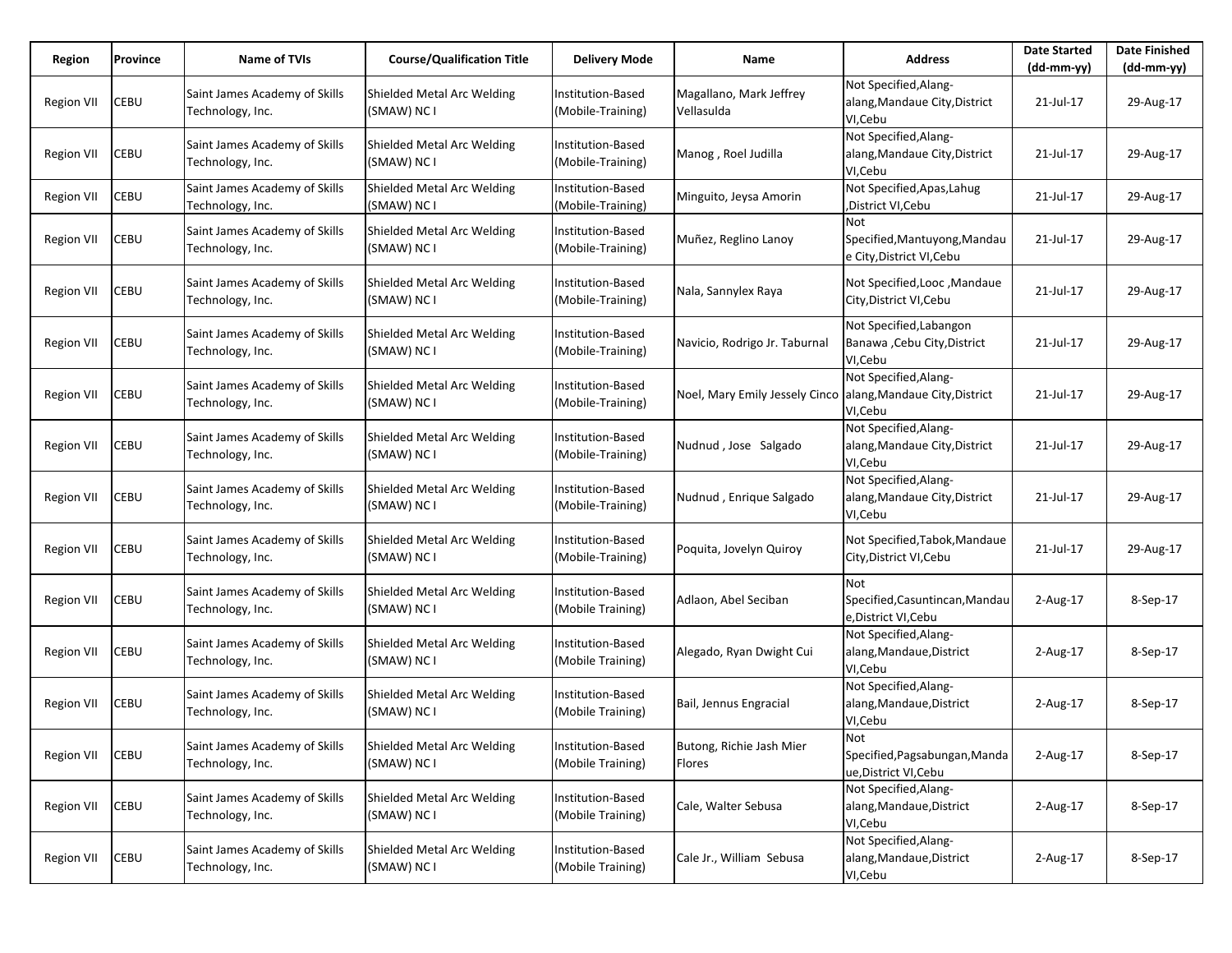| Region            | Province    | <b>Name of TVIs</b>                               | <b>Course/Qualification Title</b>         | <b>Delivery Mode</b>                   | Name                        | <b>Address</b>                                                  | <b>Date Started</b><br>$(dd-mm-yy)$ | <b>Date Finished</b><br>$(dd-mm-yy)$ |
|-------------------|-------------|---------------------------------------------------|-------------------------------------------|----------------------------------------|-----------------------------|-----------------------------------------------------------------|-------------------------------------|--------------------------------------|
| <b>Region VII</b> | CEBU        | Saint James Academy of Skills<br>Technology, Inc. | Shielded Metal Arc Welding<br>(SMAW) NC I | Institution-Based<br>(Mobile Training) | Cane, Moses Redido          | Not Specified, Labangon, Cebu<br>City, District VI, Cebu        | $2$ -Aug-17                         | 8-Sep-17                             |
| Region VII        | CEBU        | Saint James Academy of Skills<br>Technology, Inc. | Shielded Metal Arc Welding<br>(SMAW) NC I | Institution-Based<br>(Mobile Training) | Cuyos, Neil M               | Not Specified, Alang-<br>alang, Mandaue, District<br>VI, Cebu   | $2$ -Aug-17                         | 8-Sep-17                             |
| <b>Region VII</b> | CEBU        | Saint James Academy of Skills<br>Technology, Inc. | Shielded Metal Arc Welding<br>(SMAW) NC I | Institution-Based<br>(Mobile Training) | Densing, Dhangie Alberio    | Not<br>Specified, Pagsabungan, Manda<br>ue,District VI,Cebu     | $2$ -Aug-17                         | 8-Sep-17                             |
| <b>Region VII</b> | CEBU        | Saint James Academy of Skills<br>Technology, Inc. | Shielded Metal Arc Welding<br>(SMAW) NC I | Institution-Based<br>(Mobile Training) | Dumlao, Paul John Daroy     | Not<br>Specified, Opao, Mandaue, Distr<br>ict VI,Cebu           | $2$ -Aug-17                         | 8-Sep-17                             |
| <b>Region VII</b> | CEBU        | Saint James Academy of Skills<br>Technology, Inc. | Shielded Metal Arc Welding<br>(SMAW) NC I | Institution-Based<br>(Mobile Training) | Elorde, Joel Reynes         | Not<br>Specified, Tipolo, Mandaue, Dist<br>rict VI, Cebu        | $2$ -Aug-17                         | 8-Sep-17                             |
| <b>Region VII</b> | CEBU        | Saint James Academy of Skills<br>Technology, Inc. | Shielded Metal Arc Welding<br>(SMAW) NC I | Institution-Based<br>(Mobile Training) | Escabas, Jerome Bentulan    | Not Specified, Mohon<br>Langtad, Mandaue, District<br>VI,Cebu   | $2-Aug-17$                          | 8-Sep-17                             |
| Region VII        | <b>CEBU</b> | Saint James Academy of Skills<br>Technology, Inc. | Shielded Metal Arc Welding<br>(SMAW) NC I | Institution-Based<br>(Mobile Training) | Escabas, Anna Lou Villarico | Not Specified, Alang-<br>alang, Mandaue, District<br>VI,Cebu    | $2$ -Aug-17                         | 8-Sep-17                             |
| <b>Region VII</b> | CEBU        | Saint James Academy of Skills<br>Technology, Inc. | Shielded Metal Arc Welding<br>(SMAW) NC I | Institution-Based<br>(Mobile Training) | Faciol, Christian Palicte   | Not Specified, Alang-<br>alang, Mandaue, District<br>VI, Cebu   | $2$ -Aug-17                         | 8-Sep-17                             |
| Region VII        | CEBU        | Saint James Academy of Skills<br>Technology, Inc. | Shielded Metal Arc Welding<br>(SMAW) NC I | Institution-Based<br>(Mobile Training) | Glarian, Milberth Baring    | Not Specified, Not<br>Specified, Cebu City, District<br>VI,Cebu | $2$ -Aug-17                         | 8-Sep-17                             |
| <b>Region VII</b> | CEBU        | Saint James Academy of Skills<br>Technology, Inc. | Shielded Metal Arc Welding<br>(SMAW) NC I | Institution-Based<br>(Mobile Training) | Quijano, William N/A        | <b>Not</b><br>Specified, Guizo, Mandaue, Distr<br>ict VI, Cebu  | 2-Aug-17                            | 8-Sep-17                             |
| Region VII        | CEBU        | Saint James Academy of Skills<br>Technology, Inc. | Shielded Metal Arc Welding<br>(SMAW) NC I | Institution-Based<br>(Mobile Training) | Ranoco, Ariel Ortalla       | Not<br>Specified, Banilad, Mandaue, Dis<br>trict VI, Cebu       | 2-Aug-17                            | 8-Sep-17                             |
| <b>Region VII</b> | CEBU        | Saint James Academy of Skills<br>Technology, Inc. | Shielded Metal Arc Welding<br>(SMAW) NC I | Institution-Based<br>(Mobile Training) | Regis, Joselito Calo        | Not Specified, Alang-<br>alang, Mandaue, District<br>VI, Cebu   | $2$ -Aug-17                         | 8-Sep-17                             |
| <b>Region VII</b> | <b>CEBU</b> | Saint James Academy of Skills<br>Technology, Inc. | Shielded Metal Arc Welding<br>(SMAW) NC I | Institution-Based<br>(Mobile Training) | Revilla, Russel Daniel      | Not<br>Specified, Paknaan, Mandaue, D<br>istrict VI,Cebu        | $2$ -Aug-17                         | 8-Sep-17                             |
| <b>Region VII</b> | CEBU        | Saint James Academy of Skills<br>Technology, Inc. | Shielded Metal Arc Welding<br>(SMAW) NC I | Institution-Based<br>(Mobile Training) | Saligue, Jeric Villamor     | Not Specified, Yati, Lilo-<br>an, District V, Cebu              | 2-Aug-17                            | 8-Sep-17                             |
| Region VII        | <b>CEBU</b> | Saint James Academy of Skills<br>Technology, Inc. | Shielded Metal Arc Welding<br>(SMAW) NC I | Institution-Based<br>(Mobile Training) | Satierra, Rene Gulay        | Not Specified, Alang-<br>alang, Mandaue, District<br>VI, Cebu   | 2-Aug-17                            | 8-Sep-17                             |
| <b>Region VII</b> | CEBU        | Saint James Academy of Skills<br>Technology, Inc. | Shielded Metal Arc Welding<br>(SMAW) NC I | Institution-Based<br>(Mobile Training) | Sigue, Luzbelinda Tanghal   | Not<br>Specified, Subangdaku, Mandau<br>e, District VI, Cebu    | 2-Aug-17                            | 8-Sep-17                             |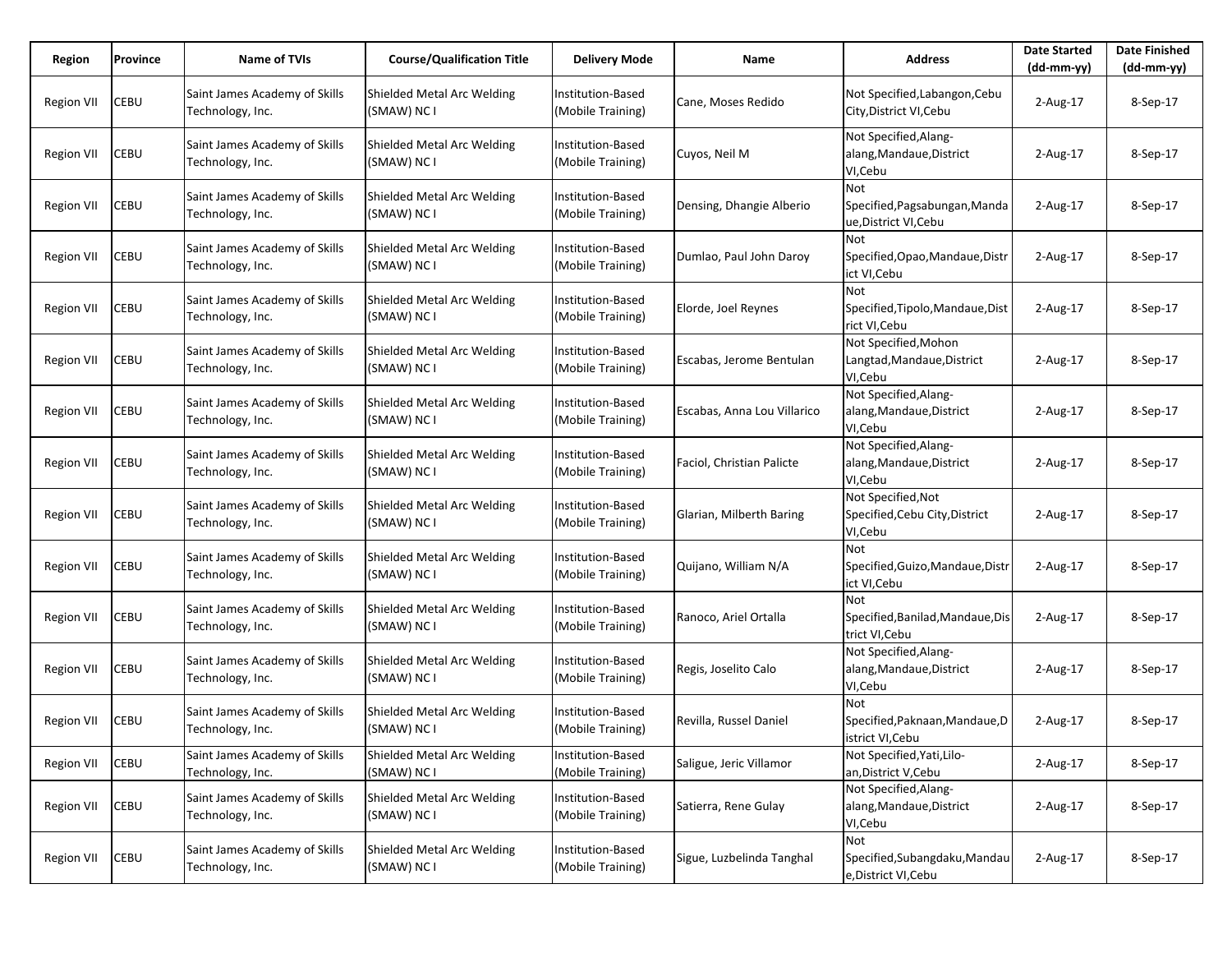| Region            | Province    | <b>Name of TVIs</b>                               | <b>Course/Qualification Title</b>         | <b>Delivery Mode</b>                   | Name                                  | <b>Address</b>                                                                | <b>Date Started</b> | <b>Date Finished</b> |
|-------------------|-------------|---------------------------------------------------|-------------------------------------------|----------------------------------------|---------------------------------------|-------------------------------------------------------------------------------|---------------------|----------------------|
|                   |             |                                                   |                                           |                                        |                                       |                                                                               | $(dd-mm-yy)$        | $(dd-mm-yy)$         |
| <b>Region VII</b> | CEBU        | Saint James Academy of Skills<br>Technology, Inc. | Shielded Metal Arc Welding<br>(SMAW) NC I | Institution-Based<br>(Mobile Training) | Tumabini, Dante Cuyos                 | <b>Not</b><br>Specified, Mantuyong, Mandau<br>e,District VI,Cebu              | 2-Aug-17            | 8-Sep-17             |
| Region VII        | CEBU        | Saint James Academy of Skills<br>Technology, Inc. | Shielded Metal Arc Welding<br>(SMAW) NC I | Institution-Based<br>(Mobile Training) | Villamor, Joeboi Mahilum              | Not Specified, Alang-<br>alang, Mandaue, District<br>VI, Cebu                 | $2$ -Aug-17         | 8-Sep-17             |
| <b>Region VII</b> | CEBU        | Saint James Academy of Skills<br>Technology, Inc. | Shielded Metal Arc Welding<br>(SMAW) NC I | Institution-Based<br>(Mobile Training) | Augusto, Jaymark Ochea                | Pulang Bukid Plaridel<br>St., Alang-alang, Mandaue<br>City, District IV, Cebu | $2$ -Aug-17         | 8-Sep-17             |
| Region VII        | CEBU        | Saint James Academy of Skills<br>Technology, Inc. | Shielded Metal Arc Welding<br>(SMAW) NC I | Institution-Based<br>(Mobile Training) | Hermenio, Michelle Catipay            | Not Specified, Alang-<br>alang, Mandaue City, District<br>IV,Cebu             | $2$ -Aug-17         | 8-Sep-17             |
| <b>Region VII</b> | CEBU        | Saint James Academy of Skills<br>Technology, Inc. | Shielded Metal Arc Welding<br>(SMAW) NC I | Institution-Based<br>(Mobile Training) | Labrado, Christian Jay Go             | Not Specified, Alang-<br>alang, Mandaue City, District<br>IV,Cebu             | $2$ -Aug-17         | 8-Sep-17             |
| <b>Region VII</b> | CEBU        | Saint James Academy of Skills<br>Technology, Inc. | Shielded Metal Arc Welding<br>(SMAW) NC I | Institution-Based<br>(Mobile Training) | Ledesma, Jose Redien Lapas            | Not Specified, Alang-<br>alang, Mandaue City, District<br>IV,Cebu             | $2$ -Aug-17         | 8-Sep-17             |
| Region VII        | <b>CEBU</b> | Saint James Academy of Skills<br>Technology, Inc. | Shielded Metal Arc Welding<br>(SMAW) NC I | Institution-Based<br>(Mobile Training) | Lim, June Nielo Batac                 | Not Specified, Alang-<br>alang, Mandaue City, District<br>IV,Cebu             | $2$ -Aug-17         | 8-Sep-17             |
| <b>Region VII</b> | CEBU        | Saint James Academy of Skills<br>Technology, Inc. | Shielded Metal Arc Welding<br>(SMAW) NC I | Institution-Based<br>(Mobile Training) | Lim, Mark Jhon Macareal               | Not Specified, Alang-<br>alang, Mandaue City, District<br>IV, Cebu            | $2$ -Aug-17         | 8-Sep-17             |
| Region VII        | CEBU        | Saint James Academy of Skills<br>Technology, Inc. | Shielded Metal Arc Welding<br>(SMAW) NC I | Institution-Based<br>(Mobile Training) | Magdua, Christian Arcayena            | <b>Not</b><br>Specified, Maguikay, Mandaue<br>City, District IV, Cebu         | $2$ -Aug-17         | 8-Sep-17             |
| <b>Region VII</b> | CEBU        | Saint James Academy of Skills<br>Technology, Inc. | Shielded Metal Arc Welding<br>(SMAW) NC I | Institution-Based<br>(Mobile Training) | Ocier, Mirasol Nadera                 | Not Specified, Alang-<br>alang, Mandaue City, District<br>IV, Cebu            | 2-Aug-17            | 8-Sep-17             |
| Region VII        | CEBU        | Saint James Academy of Skills<br>Technology, Inc. | Shielded Metal Arc Welding<br>(SMAW) NC I | Institution-Based<br>(Mobile Training) | Pareja, Jhon Lhoyd Pitogo             | Not<br>Specified, Maguikay, Mandaue<br>City, District IV, Cebu                | 2-Aug-17            | 8-Sep-17             |
| <b>Region VII</b> | CEBU        | Saint James Academy of Skills<br>Technology, Inc. | Shielded Metal Arc Welding<br>(SMAW) NC I | Institution-Based<br>(Mobile Training) | Pasahol, Lance Labrado                | Not Specified, Alang-<br>alang, Mandaue City, District<br>IV, Cebu            | $2$ -Aug-17         | 8-Sep-17             |
| Region VII        | <b>CEBU</b> | Saint James Academy of Skills<br>Technology, Inc. | Shielded Metal Arc Welding<br>(SMAW) NC I | Institution-Based<br>(Mobile Training) | Rabago, Antonio Liwanag<br>Pasasadaba | Not<br>Specified, Maguikay, Mandaue<br>City, District IV, Cebu                | $2$ -Aug-17         | 8-Sep-17             |
| Region VII        | CEBU        | Saint James Academy of Skills<br>Technology, Inc. | Shielded Metal Arc Welding<br>(SMAW) NC I | Institution-Based<br>(Mobile Training) | Regala, Ralph John Lauriño            | Not Specified, Saac, Lapu-lapu<br>City, District IV, Cebu                     | 2-Aug-17            | 8-Sep-17             |
| Region VII        | <b>CEBU</b> | Saint James Academy of Skills<br>Technology, Inc. | Shielded Metal Arc Welding<br>(SMAW) NC I | Institution-Based<br>(Mobile Training) | Reyes, John Rey Cereligia             | Not Specified, Alang-<br>alang, Mandaue City, District<br>IV, Cebu            | 2-Aug-17            | 8-Sep-17             |
| <b>Region VII</b> | CEBU        | Saint James Academy of Skills<br>Technology, Inc. | Shielded Metal Arc Welding<br>(SMAW) NC I | Institution-Based<br>(Mobile Training) | Sanchez, JunniferJr. Hoyohoy          | Not Specified, Opao, Mandaue<br>City, District IV, Cebu                       | 2-Aug-17            | 8-Sep-17             |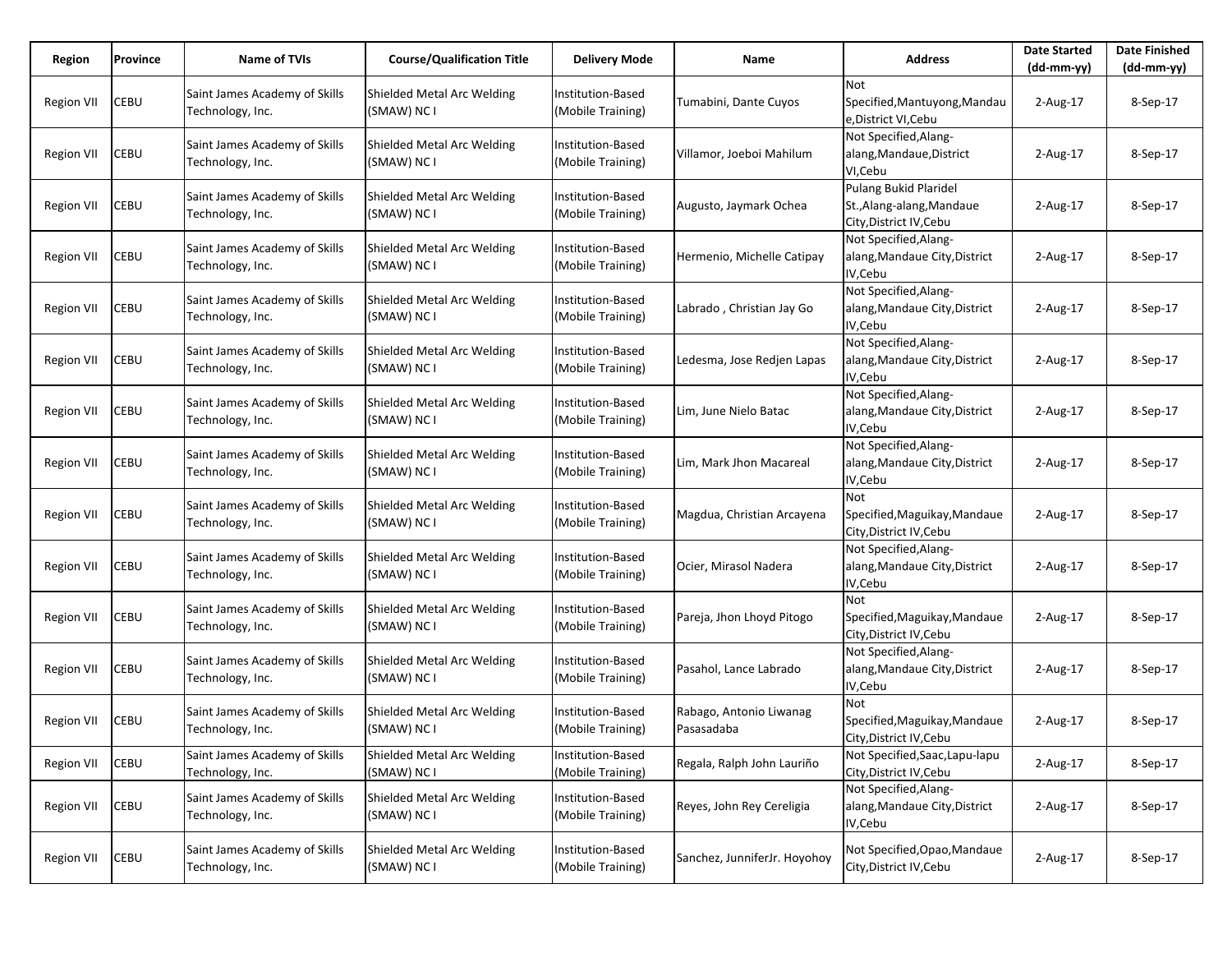| Region            | Province | Name of TVIs                                                 | <b>Course/Qualification Title</b>         | <b>Delivery Mode</b>                   | Name                                | <b>Address</b>                                                            | <b>Date Started</b><br>$(dd-mm-yy)$ | <b>Date Finished</b><br>(dd-mm-yy) |
|-------------------|----------|--------------------------------------------------------------|-------------------------------------------|----------------------------------------|-------------------------------------|---------------------------------------------------------------------------|-------------------------------------|------------------------------------|
| <b>Region VII</b> | CEBU     | Saint James Academy of Skills<br>Technology, Inc.            | Shielded Metal Arc Welding<br>(SMAW) NC I | Institution-Based<br>(Mobile Training) | Sibay, Alfred Augusto               | Not Specified, Alang-<br>alang, Mandaue City, District<br>IV,Cebu         | 2-Aug-17                            | 8-Sep-17                           |
| Region VII        | CEBU     | Saint James Academy of Skills<br>Technology, Inc.            | Shielded Metal Arc Welding<br>(SMAW) NC I | Institution-Based<br>(Mobile Training) | Suarez, April Niel Roseque          | Not Specified, Alang-<br>alang, Mandaue City, District<br>IV,Cebu         | $2$ -Aug-17                         | 8-Sep-17                           |
| Region VII        | CEBU     | Saint James Academy of Skills<br>Technology, Inc.            | Shielded Metal Arc Welding<br>(SMAW) NC I | Institution-Based<br>(Mobile Training) | Sumalinog, Arjay Garredo            | Not Specified, Alang-<br>alang, Mandaue City, District<br>IV,Cebu         | $2$ -Aug-17                         | 8-Sep-17                           |
| Region VII        | CEBU     | Saint James Academy of Skills<br>Technology, Inc.            | Shielded Metal Arc Welding<br>(SMAW) NC I | Institution-Based<br>(Mobile Training) | Umandac, Hendrico Paling            | <b>Not</b><br>Specified, Pagsabungan, Manda<br>ue City, District IV, Cebu | $2-Aug-17$                          | 8-Sep-17                           |
| Region VII        | CEBU     | Saint James Academy of Skills<br>Technology, Inc.            | Shielded Metal Arc Welding<br>(SMAW) NC I | Institution-Based<br>(Mobile Training) | Wenceslao, Ivan Adrian<br>Adaptar   | Not Specified, Alang-<br>alang, Mandaue City, District<br>IV,Cebu         | $2$ -Aug-17                         | 8-Sep-17                           |
| Region VII        | CEBU     | Saint James Academy of Skills<br>Technology, Inc.            | Shielded Metal Arc Welding<br>(SMAW) NC I | Institution-Based<br>(Mobile Training) | Yu, Archie Pastidio                 | Not<br>Specified, Maguikay, Mandaue<br>City, District IV, Cebu            | 2-Aug-17                            | 8-Sep-17                           |
| Region VII        | CEBU     | <b>B.I.G DEV'T TRAINING &amp;</b><br>ASSESSMENT CENTER, INC. | Hilot (Wellnes Massage) NC II             | Institution-Based<br>(Mobile Training) | Ababa, Aldren Bayhonan              | Not Specified, Buhisan, Cebu<br>City, South, Cebu                         | 8-Aug-17                            | 16-Sep-17                          |
| <b>Region VII</b> | CEBU     | <b>B.I.G DEV'T TRAINING &amp;</b><br>ASSESSMENT CENTER, INC. | Hilot (Wellnes Massage) NC II             | Institution-Based<br>(Mobile Training) | Atup, Rogence Vincent<br>Jeanjaquet | Not Specified, Punta<br>Princesa, Cebu City, South, Cebu                  | 8-Aug-17                            | 16-Sep-17                          |
| Region VII        | CEBU     | B.I.G DEV'T TRAINING &<br>ASSESSMENT CENTER, INC.            | Hilot (Wellnes Massage) NC II             | Institution-Based<br>(Mobile Training) | Beronga, Manuel Labus               | Not Specified, Tisa, Cebu<br>City, South, Cebu                            | 8-Aug-17                            | 16-Sep-17                          |
| <b>Region VII</b> | CEBU     | <b>B.I.G DEV'T TRAINING &amp;</b><br>ASSESSMENT CENTER, INC. | Hilot (Wellnes Massage) NC II             | Institution-Based<br>(Mobile Training) | Bohol, Ferdinand Donayre            | Not Specified, Tisa, Cebu<br>City, South, Cebu                            | 8-Aug-17                            | 16-Sep-17                          |
| Region VII        | CEBU     | <b>B.I.G DEV'T TRAINING &amp;</b><br>ASSESSMENT CENTER, INC. | Hilot (Wellnes Massage) NC II             | Institution-Based<br>(Mobile Training) | Bongcayao, Charliss Monoy           | Not<br>Specified, Guadalupe, Cebu<br>City, South, Cebu                    | 8-Aug-17                            | 16-Sep-17                          |
| Region VII        | CEBU     | <b>B.I.G DEV'T TRAINING &amp;</b><br>ASSESSMENT CENTER, INC. | Hilot (Wellnes Massage) NC II             | Institution-Based<br>(Mobile Training) | Cadungog, Epifania Quimson          | Not Specified, Quiot, Cebu<br>City, South, Cebu                           | 8-Aug-17                            | 16-Sep-17                          |
| <b>Region VII</b> | CEBU     | <b>B.I.G DEV'T TRAINING &amp;</b><br>ASSESSMENT CENTER, INC. | Hilot (Wellnes Massage) NC II             | Institution-Based<br>(Mobile Training) | Caniban, Maria Belen<br>Navarroza   | Not Specified, Tisa, Cebu<br>City, South, Cebu                            | 8-Aug-17                            | 16-Sep-17                          |
| Region VII        | CEBU     | <b>B.I.G DEV'T TRAINING &amp;</b><br>ASSESSMENT CENTER, INC. | Hilot (Wellnes Massage) NC II             | Institution-Based<br>(Mobile Training) | casas, Leonila Nadela               | Not Specified, Pardo, Cebu<br>City, South, Cebu                           | 8-Aug-17                            | 16-Sep-17                          |
| Region VII CEBU   |          | B.I.G DEV'T TRAINING &<br>ASSESSMENT CENTER, INC.            | Hilot (Wellnes Massage) NC II             | Institution-Based<br>(Mobile Training) | Casquejo, Nimfa Pogoy               | Not Specified, Punta<br>Princesa, Cebu City, South, Cebu                  | 8-Aug-17                            | 16-Sep-17                          |
| <b>Region VII</b> | CEBU     | <b>B.I.G DEV'T TRAINING &amp;</b><br>ASSESSMENT CENTER, INC. | Hilot (Wellnes Massage) NC II             | Institution-Based<br>(Mobile Training) | Dave, Shaira Mae Plando             | Not Specified, Calamba, Cebu<br>City, South, Cebu                         | 8-Aug-17                            | 16-Sep-17                          |
| <b>Region VII</b> | CEBU     | <b>B.I.G DEV'T TRAINING &amp;</b><br>ASSESSMENT CENTER, INC. | Hilot (Wellnes Massage) NC II             | Institution-Based<br>(Mobile Training) | Galaroza, Riza Paculba              | Not Specified, Buhisan, Cebu<br>City, South, Cebu                         | 8-Aug-17                            | 16-Sep-17                          |
| Region VII        | CEBU     | <b>B.I.G DEV'T TRAINING &amp;</b><br>ASSESSMENT CENTER, INC. | Hilot (Wellnes Massage) NC II             | Institution-Based<br>(Mobile Training) | Galero, Re-ann Teruel               | Not Specified, Bulacao, Cebu<br>City, South, Cebu                         | 8-Aug-17                            | 16-Sep-17                          |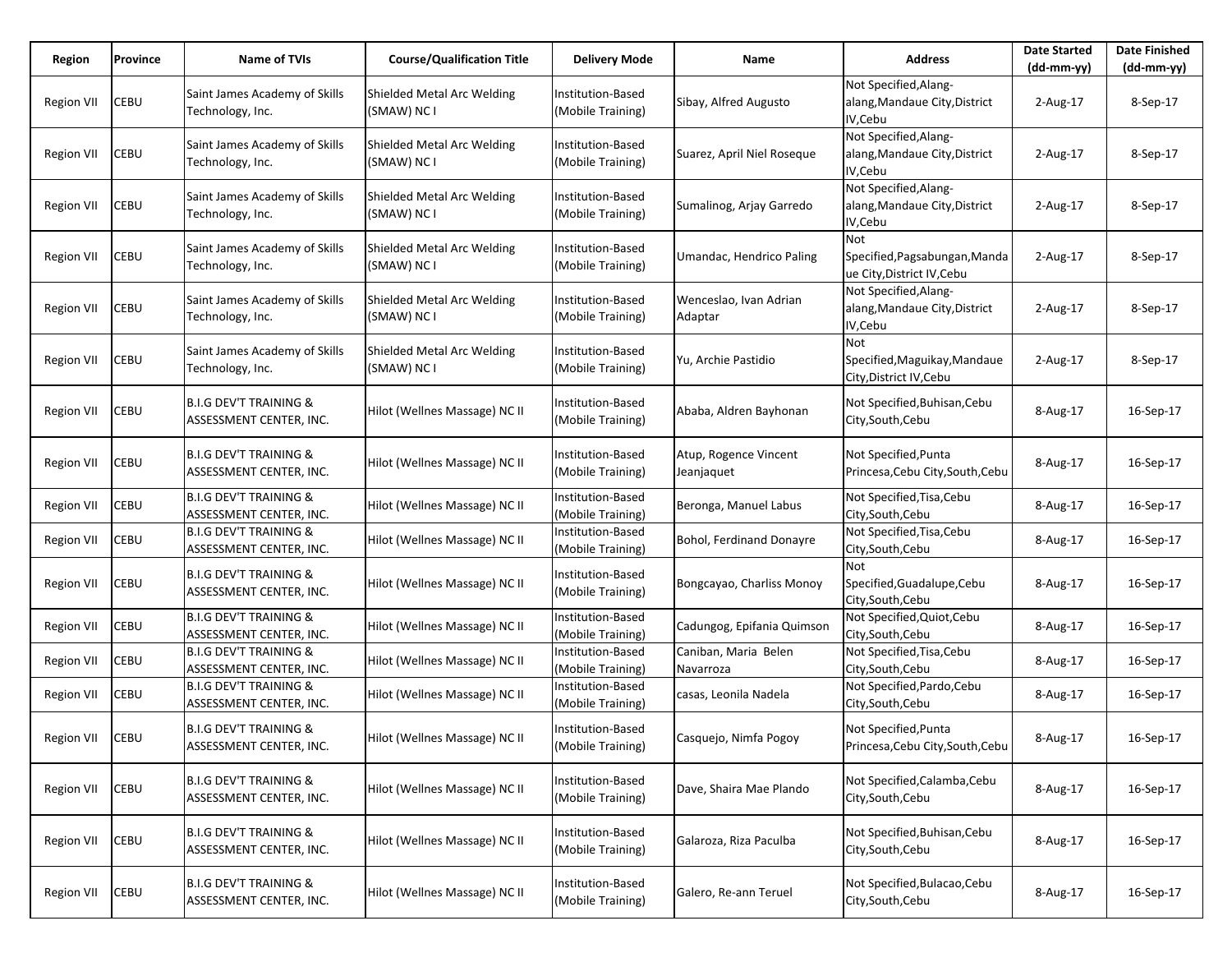| Region            | Province    | Name of TVIs                                                 | <b>Course/Qualification Title</b>                      | <b>Delivery Mode</b>                   | Name                                  | <b>Address</b>                                                  | <b>Date Started</b><br>$(dd-mm-yy)$ | <b>Date Finished</b><br>$(dd-mm-yy)$ |
|-------------------|-------------|--------------------------------------------------------------|--------------------------------------------------------|----------------------------------------|---------------------------------------|-----------------------------------------------------------------|-------------------------------------|--------------------------------------|
| <b>Region VII</b> | CEBU        | <b>B.I.G DEV'T TRAINING &amp;</b><br>ASSESSMENT CENTER, INC. | Hilot (Wellnes Massage) NC II                          | Institution-Based<br>(Mobile Training) | Halina, Elsie Sajulga                 | Not Specified, Tisa, Cebu<br>City, South, Cebu                  | 8-Aug-17                            | 16-Sep-17                            |
| <b>Region VII</b> | CEBU        | <b>B.I.G DEV'T TRAINING &amp;</b><br>ASSESSMENT CENTER, INC. | Hilot (Wellnes Massage) NC II                          | Institution-Based<br>(Mobile Training) | Mabala, Judith Gonzales               | Not Specified, Tisa, Cebu<br>City, South, Cebu                  | 8-Aug-17                            | 16-Sep-17                            |
| <b>Region VII</b> | CEBU        | <b>B.I.G DEV'T TRAINING &amp;</b><br>ASSESSMENT CENTER, INC. | Hilot (Wellnes Massage) NC II                          | Institution-Based<br>(Mobile Training) | Mañacap, Sorah Abendan                | Not<br>Specified, Minglanilla, Cebu<br>City, South, Cebu        | 8-Aug-17                            | 16-Sep-17                            |
| Region VII        | CEBU        | <b>B.I.G DEV'T TRAINING &amp;</b><br>ASSESSMENT CENTER, INC. | Hilot (Wellnes Massage) NC II                          | Institution-Based<br>(Mobile Training) | Meneses, Ferdinand Tia                | Not Specified, Tisa, Cebu<br>City, South, Cebu                  | 8-Aug-17                            | 16-Sep-17                            |
| <b>Region VII</b> | CEBU        | <b>B.I.G DEV'T TRAINING &amp;</b><br>ASSESSMENT CENTER, INC. | Hilot (Wellnes Massage) NC II                          | Institution-Based<br>(Mobile Training) | Mondragon, Maria Grace Inoc           | Not Specified,Buhisan,Cebu<br>City, South, Cebu                 | 8-Aug-17                            | 16-Sep-17                            |
| <b>Region VII</b> | <b>CEBU</b> | <b>B.I.G DEV'T TRAINING &amp;</b><br>ASSESSMENT CENTER, INC. | Hilot (Wellnes Massage) NC II                          | Institution-Based<br>(Mobile Training) | Morales, Jessie Rose Salidania        | Not Specified, Buhisan, Cebu<br>City, South, Cebu               | 8-Aug-17                            | 16-Sep-17                            |
| <b>Region VII</b> | CEBU        | <b>B.I.G DEV'T TRAINING &amp;</b><br>ASSESSMENT CENTER, INC. | Hilot (Wellnes Massage) NC II                          | Institution-Based<br>(Mobile Training) | Nemaria, Evelyn Aparis                | Not Specified, Pardo, Cebu<br>City, South, Cebu                 | 8-Aug-17                            | 16-Sep-17                            |
| <b>Region VII</b> | CEBU        | <b>B.I.G DEV'T TRAINING &amp;</b><br>ASSESSMENT CENTER, INC. | Hilot (Wellnes Massage) NC II                          | Institution-Based<br>(Mobile Training) | Simo, Jinky Carzano                   | Not Specified, Lawaan, Talisay<br>City, South, Cebu             | 8-Aug-17                            | 16-Sep-17                            |
| <b>Region VII</b> | CEBU        | <b>B.I.G DEV'T TRAINING &amp;</b><br>ASSESSMENT CENTER, INC. | Hilot (Wellnes Massage) NC II                          | Institution-Based<br>(Mobile Training) | Tatoy, Rizie Lumayao                  | Not<br>Specified, Guadalupe, Cebu<br>City, South, Cebu          | 8-Aug-17                            | 16-Sep-17                            |
| <b>Region VII</b> | Cebu        | Rose Institute of Cosmetology &<br>Pharmacy                  | Perform Body Massage (Leading<br>to Beauty Care NC II) | Institution-Based<br>(Mobile Training) | ABAREDO, ERNA ARIZO                   | <b>Not</b><br>Specified, Bongdo, Borbon, 5th<br>District, Cebu  | 31-Jul-17                           | 22-Sep-17                            |
| <b>Region VII</b> | Cebu        | Rose Institute of Cosmetology &<br>Pharmacy                  | Perform Body Massage (Leading<br>to Beauty Care NC II) | Institution-Based<br>(Mobile Training) | <b>BARILI, ROSEL DOSDOS</b>           | Not<br>Specified, Tabaylawon, Borbon,<br>5th District, Cebu     | 31-Jul-17                           | 22-Sep-17                            |
| <b>Region VII</b> | Cebu        | Rose Institute of Cosmetology &<br>Pharmacy                  | Perform Body Massage (Leading<br>to Beauty Care NC II) | Institution-Based<br>(Mobile Training) | COLLANTES, DIODITHA<br><b>MONERA</b>  | Not Specified, Dao-<br>Poblacion, Borbon, 5th<br>District, Cebu | 31-Jul-17                           | 22-Sep-17                            |
| <b>Region VII</b> | Cebu        | Rose Institute of Cosmetology &<br>Pharmacy                  | Perform Body Massage (Leading<br>to Beauty Care NC II) | Institution-Based<br>(Mobile Training) | COLLANTES, JOY ERMAC                  | Not Specified, Dao-<br>Poblacion, Borbon, 5th<br>District, Cebu | 31-Jul-17                           | 22-Sep-17                            |
| Region VII        | Cebu        | Rose Institute of Cosmetology &<br>Pharmacy                  | Perform Body Massage (Leading<br>to Beauty Care NC II) | nstitution-Based<br>(Mobile Training)  | DAMOS, MARU VELOSO                    | Not<br>Specified, Cadaruhan, Borbon, 5<br>th District, Cebu     | 31-Jul-17                           | 22-Sep-17                            |
| <b>Region VII</b> | Cebu        | Rose Institute of Cosmetology &<br>Pharmacy                  | Perform Body Massage (Leading<br>to Beauty Care NC II) | Institution-Based<br>(Mobile Training) | EBALE, MARJORIE SOLON                 | Not<br>Specified, Cadaruhan, Borbon, 5<br>th District, Cebu     | 31-Jul-17                           | 22-Sep-17                            |
| <b>Region VII</b> | Cebu        | Rose Institute of Cosmetology &<br>Pharmacy                  | Perform Body Massage (Leading<br>to Beauty Care NC II) | Institution-Based<br>(Mobile Training) | GEPIGA, CONSTANCIO<br><b>QUILATON</b> | Not<br>Specified, Cadaruhan, Borbon, 5<br>th District, Cebu     | 31-Jul-17                           | 22-Sep-17                            |
| <b>Region VII</b> | Cebu        | Rose Institute of Cosmetology &<br>Pharmacy                  | Perform Body Massage (Leading<br>to Beauty Care NC II) | Institution-Based<br>(Mobile Training) | MANGUBAT, JAMES                       | Not<br>Specified, Cadaruhan, Borbon, 5<br>th District, Cebu     | 31-Jul-17                           | 22-Sep-17                            |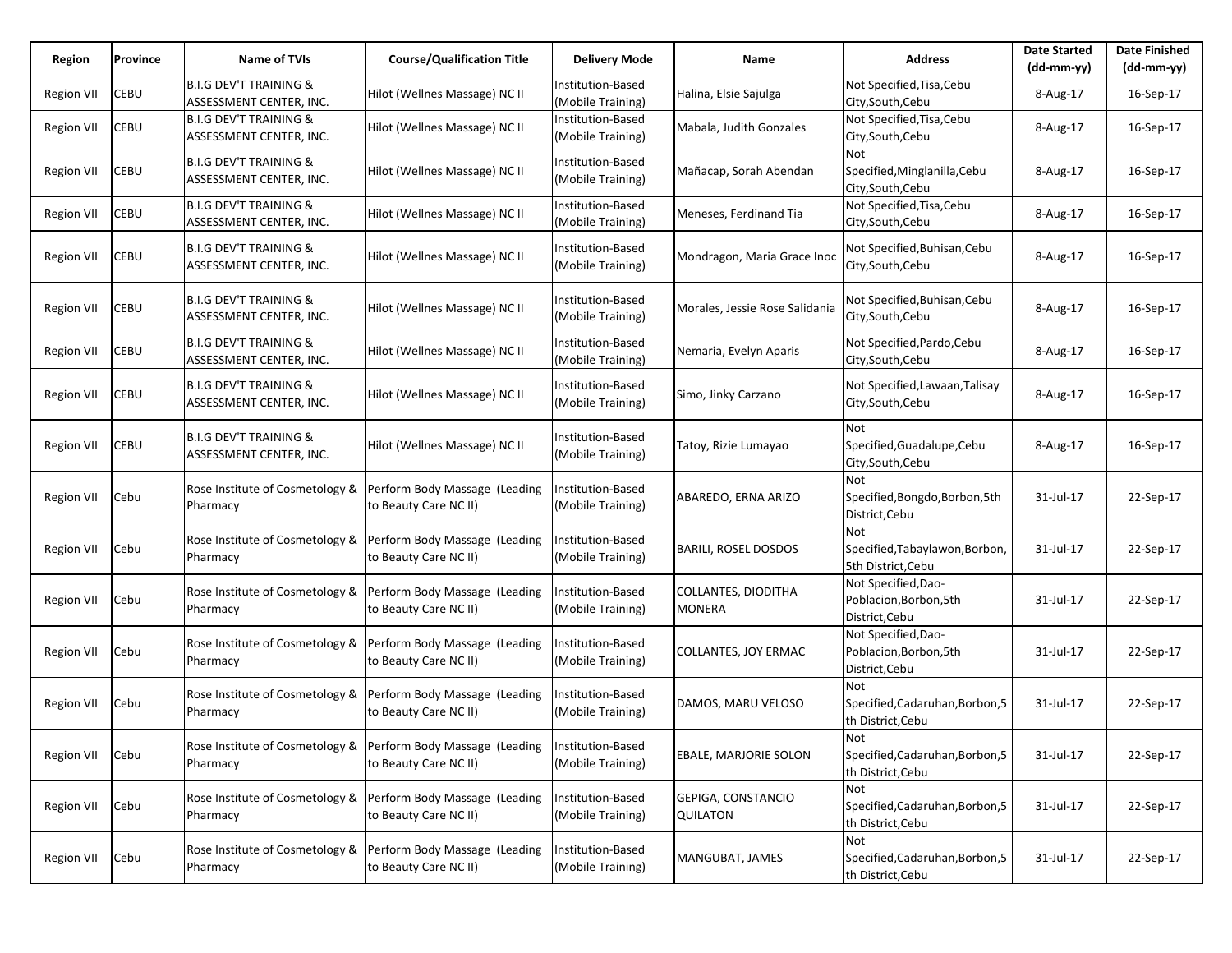| Region            | Province | <b>Name of TVIs</b>                         | <b>Course/Qualification Title</b>                      | <b>Delivery Mode</b>                   | Name                            | <b>Address</b>                                                                      | <b>Date Started</b><br>$(dd-mm-yy)$ | <b>Date Finished</b><br>$(dd-mm-yy)$ |
|-------------------|----------|---------------------------------------------|--------------------------------------------------------|----------------------------------------|---------------------------------|-------------------------------------------------------------------------------------|-------------------------------------|--------------------------------------|
| <b>Region VII</b> | Cebu     | Rose Institute of Cosmetology &<br>Pharmacy | Perform Body Massage (Leading<br>to Beauty Care NC II) | Institution-Based<br>(Mobile Training) | MONTECILLO, ALONA VIOJAN        | Not<br>Specified, Poblacion, Borbon, 5t<br>h District,Cebu                          | 31-Jul-17                           | 22-Sep-17                            |
| <b>Region VII</b> | Cebu     | Rose Institute of Cosmetology &<br>Pharmacy | Perform Body Massage (Leading<br>to Beauty Care NC II) | nstitution-Based<br>(Mobile Training)  | POGADO, JESSA MAE AGUDO         | Not<br>Specified, Cadaruhan, Borbon, 5<br>th District,Cebu                          | 31-Jul-17                           | 22-Sep-17                            |
| <b>Region VII</b> | Cebu     | Rose Institute of Cosmetology &<br>Pharmacy | Perform Body Massage (Leading<br>to Beauty Care NC II) | Institution-Based<br>(Mobile Training) | TAYLARAN, CATHERINE<br>ARELLANO | Not<br>Specified, Cadaruhan, Borbon, 5<br>th District, Cebu                         | 31-Jul-17                           | 22-Sep-17                            |
| <b>Region VII</b> | Cebu     | Rose Institute of Cosmetology &<br>Pharmacy | Perform Body Massage (Leading<br>to Beauty Care NC II) | nstitution-Based<br>(Mobile Training)  | TAYLARAN, ROY ACOB              | Not<br>Specified, Poblacion, Borbon, 5t<br>h District,Cebu                          | 31-Jul-17                           | 22-Sep-17                            |
| Region VII        | Cebu     | Rose Institute of Cosmetology &<br>Pharmacy | Perform Body Massage (Leading<br>to Beauty Care NC II) | Institution-Based<br>(Mobile Training) | TEMPORADA, ROMIE DAYA-<br>ONG   | <b>Not</b><br>Specified, Cadaruhan, Borbon, 5<br>th District, Cebu                  | 31-Jul-17                           | 22-Sep-17                            |
| <b>Region VII</b> | Cebu     | Rose Institute of Cosmetology &<br>Pharmacy | Perform Body Massage (Leading<br>to Beauty Care NC II) | nstitution-Based<br>(Mobile Training)  | TUGNON, JOVIE SUMAYANG          | Not<br>Specified, Cadaruhan, Borbon, 5<br>th District, Cebu                         | 31-Jul-17                           | 22-Sep-17                            |
| Region VII        | Cebu     | Rose Institute of Cosmetology &<br>Pharmacy | Perform Body Massage (Leading<br>to Beauty Care NC II) | Institution-Based<br>(Mobile Training) | VILLAREAL, LEAH TAGHOY          | Not<br>Specified, Bongoyon, Borbon, 5t<br>h District,Cebu                           | 31-Jul-17                           | 22-Sep-17                            |
| <b>Region VII</b> | Cebu     | Rose Institute of Cosmetology &<br>Pharmacy | Perform Body Massage (Leading<br>to Beauty Care NC II) | nstitution-Based<br>(Mobile Training)  | <b>BUSTO, GINA ASUMBRA</b>      | Not<br>Specified, Poblacion, Borbon, 5t<br>h District, Cebu                         | 1-Aug-17                            | 23-Sep-17                            |
| Region VII        | Cebu     | Rose Institute of Cosmetology &<br>Pharmacy | Perform Body Massage (Leading<br>to Beauty Care NC II) | Institution-Based<br>(Mobile Training) | CABAHUG, ENIQUITA<br>MALAZARTE  | Not<br>Specified, Poblacion, Borbon, 5t<br>h District, Cebu                         | 1-Aug-17                            | 23-Sep-17                            |
| <b>Region VII</b> | Cebu     | Rose Institute of Cosmetology &<br>Pharmacy | Perform Body Massage (Leading<br>to Beauty Care NC II) | nstitution-Based<br>(Mobile Training)  | COLLANTES, JIM SYN SOREÑO       | Not<br>Specified, Clavera, Borbon, 5th<br>District, Cebu                            | 1-Aug-17                            | 23-Sep-17                            |
| Region VII        | Cebu     | Rose Institute of Cosmetology &<br>Pharmacy | Perform Body Massage (Leading<br>to Beauty Care NC II) | nstitution-Based<br>(Mobile Training)  | DELGADO, JASMIN BASIT           | Not<br>Specified, Tabunan, Borbon, 5th<br>District, Cebu                            | 1-Aug-17                            | 23-Sep-17                            |
| <b>Region VII</b> | Cebu     | Rose Institute of Cosmetology &<br>Pharmacy | Perform Body Massage (Leading<br>to Beauty Care NC II) | nstitution-Based<br>(Mobile Training)  | DONAN, REBECA MONISIT           | Not<br>Specified, Poblacion, Borbon, 5t<br>h District, Cebu                         | 1-Aug-17                            | 23-Sep-17                            |
| Region VII        | Cebu     | Rose Institute of Cosmetology &<br>Pharmacy | Perform Body Massage (Leading<br>to Beauty Care NC II) | nstitution-Based<br>(Mobile Training)  | <b>IGOT, ISABELITA ARONG</b>    | Not<br>Specified, Cadaruhan, Borbon, 5<br>th District, Cebu                         | 1-Aug-17                            | 23-Sep-17                            |
| <b>Region VII</b> | Cebu     | Rose Institute of Cosmetology &<br>Pharmacy | Perform Body Massage (Leading<br>to Beauty Care NC II) | nstitution-Based<br>(Mobile Training)  | LAURON, ALVIN DOCOS             | Not<br>Specified, Poblacion, Borbon, 5t<br>h District, Cebu                         | 1-Aug-17                            | 23-Sep-17                            |
| Region VII        | Cebu     | Rose Institute of Cosmetology &<br>Pharmacy | Perform Body Massage (Leading<br>to Beauty Care NC II) | nstitution-Based<br>(Mobile Training)  |                                 | Not<br>MANGUBAT, CHERYL LAYASAN Specified, Poblacion, Borbon, 5t<br>h District,Cebu | 1-Aug-17                            | 23-Sep-17                            |
| <b>Region VII</b> | Cebu     | Rose Institute of Cosmetology &<br>Pharmacy | Perform Body Massage (Leading<br>to Beauty Care NC II) | nstitution-Based<br>(Mobile Training)  | MONTEJO, EDMUND CAROS           | Not<br>Specified, Campusong, Borbon,<br>5th District, Cebu                          | 1-Aug-17                            | 23-Sep-17                            |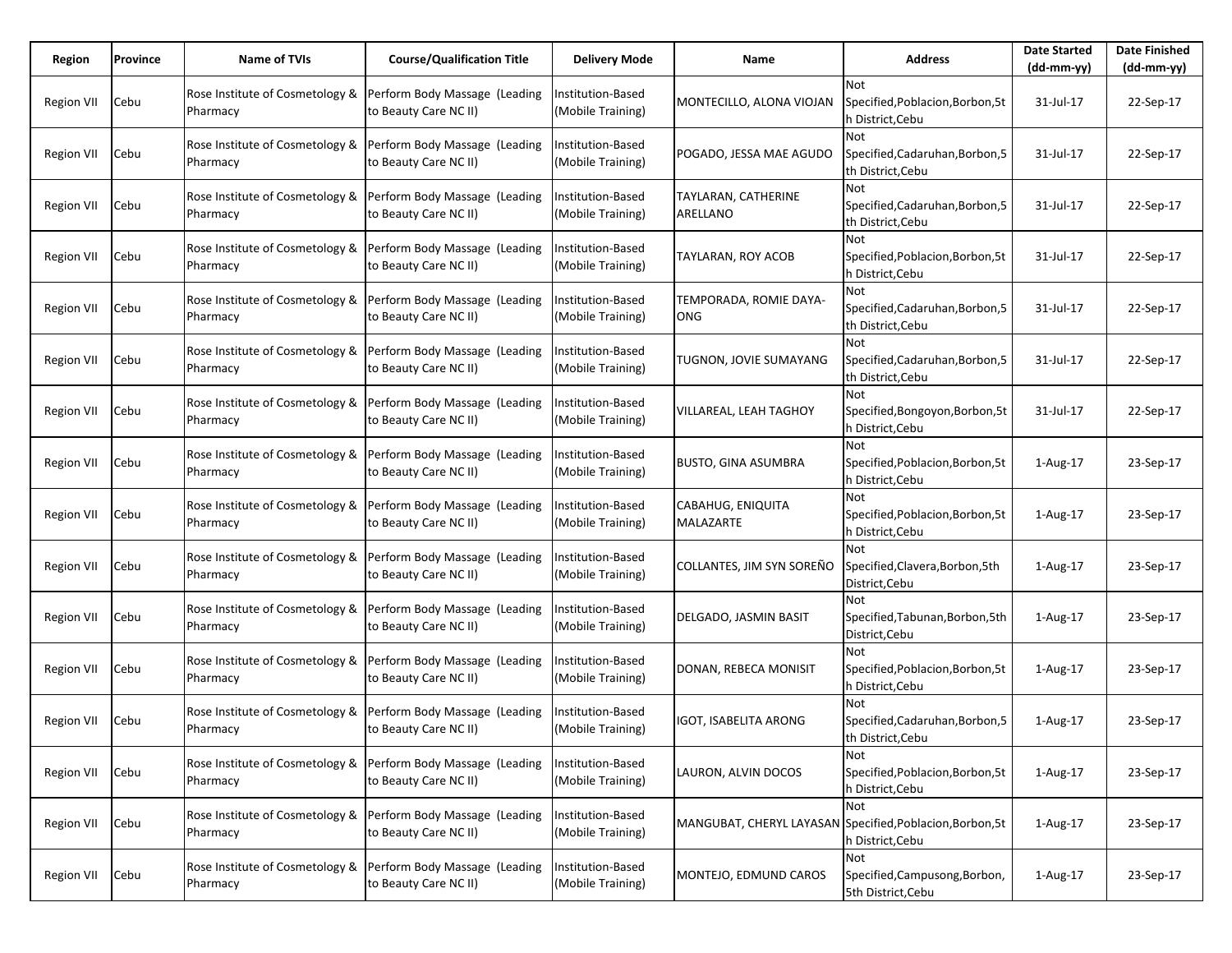| Region            | Province    | Name of TVIs                                                | <b>Course/Qualification Title</b>                                                      | <b>Delivery Mode</b>                      | Name                                   | <b>Address</b>                                                      | <b>Date Started</b><br>$(dd-mm-yy)$ | <b>Date Finished</b><br>(dd-mm-yy) |
|-------------------|-------------|-------------------------------------------------------------|----------------------------------------------------------------------------------------|-------------------------------------------|----------------------------------------|---------------------------------------------------------------------|-------------------------------------|------------------------------------|
| Region VII        | Cebu        | Rose Institute of Cosmetology &<br>Pharmacy                 | Perform Body Massage (Leading<br>to Beauty Care NC II)                                 | Institution-Based<br>(Mobile Training)    | NOYNAY, QUEENY SOLLANO                 | Not<br>Specified, Cadaruhan, Borbon, 5<br>th District, Cebu         | 1-Aug-17                            | 23-Sep-17                          |
| Region VII        | Cebu        | Rose Institute of Cosmetology &<br>Pharmacy                 | Perform Body Massage (Leading<br>to Beauty Care NC II)                                 | Institution-Based<br>(Mobile Training)    | OMBAJEN, MICHELLE<br><b>MANGUBAT</b>   | Not<br>Specified, Magdolinog, Borbon,<br>5th District, Cebu         | 1-Aug-17                            | 23-Sep-17                          |
| <b>Region VII</b> | Cebu        | Rose Institute of Cosmetology &<br>Pharmacy                 | Perform Body Massage (Leading<br>to Beauty Care NC II)                                 | Institution-Based<br>(Mobile Training)    | POGADO, MA. CHRISTINA<br><b>PRIETO</b> | <b>Not</b><br>Specified, Poblacion, Borbon, 5t<br>h District, Cebu  | $1-Aug-17$                          | 23-Sep-17                          |
| <b>Region VII</b> | Cebu        | Rose Institute of Cosmetology &<br>Pharmacy                 | Perform Body Massage (Leading<br>to Beauty Care NC II)                                 | nstitution-Based<br>(Mobile Training)     | SOLLANO, FELIPE APOSTOL                | Not<br>Specified, Poblacion, Borbon, 5t<br>h District, Cebu         | 1-Aug-17                            | 23-Sep-17                          |
| <b>Region VII</b> | Cebu        | Pharmacy                                                    | Rose Institute of Cosmetology & Perform Body Massage (Leading<br>to Beauty Care NC II) | Institution-Based<br>(Mobile Training)    | TAYLARAN, RAYLIN COSEP                 | <b>Not</b><br>Specified, Tabunan, Borbon, 5th<br>District, Cebu     | 1-Aug-17                            | 23-Sep-17                          |
| <b>Region VII</b> | Cebu        | Rose Institute of Cosmetology &<br>Pharmacy                 | Perform Body Massage (Leading<br>to Beauty Care NC II)                                 | Institution-Based<br>(Mobile Training)    | VERSOZA, MYRNA POGADO                  | Not<br>Specified, Cadaruhan, Borbon, 5<br>th District, Cebu         | 1-Aug-17                            | 23-Sep-17                          |
| <b>Region VII</b> | CEBU        | MGB Skills Development and<br>Assessment Center Inc.        | Bread Making (Leading to Bread<br>and Pastry Production NC II                          | Institution-Based<br>(Traditional)        | Abapo, Ruela Teo                       | Not<br>Specified, Talaga, Argao, District<br><b>II,CEBU</b>         | 10-Aug-17                           | $2-Sep-17$                         |
| <b>Region VII</b> | CEBU        | <b>MGB Skills Development and</b><br>Assessment Center Inc. | Bread Making (Leading to Bread<br>and Pastry Production NC II                          | Institution-Based<br>(Traditional)        | Amante, Esmeralda Mariscal             | <b>Not</b><br>Specified, Poblacion, Dalaguete,<br>District II, CEBU | 10-Aug-17                           | 2-Sep-17                           |
| <b>Region VII</b> | CEBU        | MGB Skills Development and<br>Assessment Center Inc.        | Bread Making (Leading to Bread<br>and Pastry Production NC II                          | Institution-Based<br>(Traditional)        | Asotigue, Lorena Wamelda               | <b>Not</b><br>Specified, Poblacion, Argao, Dist<br>rict II, CEBU    | 10-Aug-17                           | $2-Sep-17$                         |
| <b>Region VII</b> | CEBU        | <b>MGB Skills Development and</b><br>Assessment Center Inc. | Bread Making (Leading to Bread<br>and Pastry Production NC II                          | Institution-Based<br>(Traditional)        | Bajenting, Jennibeth Cuerda            | <b>Not</b><br>Specified, Canbanua, Argao, Dist<br>rict II, CEBU     | 10-Aug-17                           | 2-Sep-17                           |
| <b>Region VII</b> | CEBU        | <b>MGB Skills Development and</b><br>Assessment Center Inc. | Bread Making (Leading to Bread<br>and Pastry Production NC II                          | <b>Institution-Based</b><br>(Traditional) | Bajenting, Joan Lyn Alcantara          | Not<br>Specified, Bulasa, Argao, District<br>II,CEBU                | 10-Aug-17                           | 2-Sep-17                           |
| <b>Region VII</b> | CEBU        | <b>MGB Skills Development and</b><br>Assessment Center Inc. | Bread Making (Leading to Bread<br>and Pastry Production NC II                          | Institution-Based<br>(Traditional)        | Boltiador, Marichu                     | Not Specified, Pob.<br>Looc, Argao, District II, CEBU               | 10-Aug-17                           | 2-Sep-17                           |
| Region VII        | <b>CEBU</b> | MGB Skills Development and<br>Assessment Center Inc.        | Bread Making (Leading to Bread<br>and Pastry Production NC II                          | Institution-Based<br>(Traditional)        | Calabroso, Karren Fuentes              | Not<br>Specified, Taloot, Argao, District<br><b>II,CEBU</b>         | 10-Aug-17                           | 2-Sep-17                           |
| <b>Region VII</b> | CEBU        | MGB Skills Development and<br>Assessment Center Inc.        | Bread Making (Leading to Bread<br>and Pastry Production NC II                          | Institution-Based<br>(Traditional)        | Castulo, Rhodalyn Carin                | Not<br>Specified, Poblacion, Dalaguete,<br>District II, CEBU        | 10-Aug-17                           | 2-Sep-17                           |
| Region VII        | CEBU        | MGB Skills Development and<br>Assessment Center Inc.        | Bread Making (Leading to Bread<br>and Pastry Production NC II                          | Institution-Based<br>(Traditional)        | Duran, Wenda May<br>Villahermosa       | <b>Not</b><br>Specified, Cawayan, Dalaguete,<br>District II, CEBU   | 10-Aug-17                           | 2-Sep-17                           |
| <b>Region VII</b> | CEBU        | MGB Skills Development and<br>Assessment Center Inc.        | Bread Making (Leading to Bread<br>and Pastry Production NC II                          | Institution-Based<br>(Traditional)        | Esguerra, Michelle Birondo             | Not<br>Specified, Looc, Argao, District<br><b>II,CEBU</b>           | 10-Aug-17                           | 2-Sep-17                           |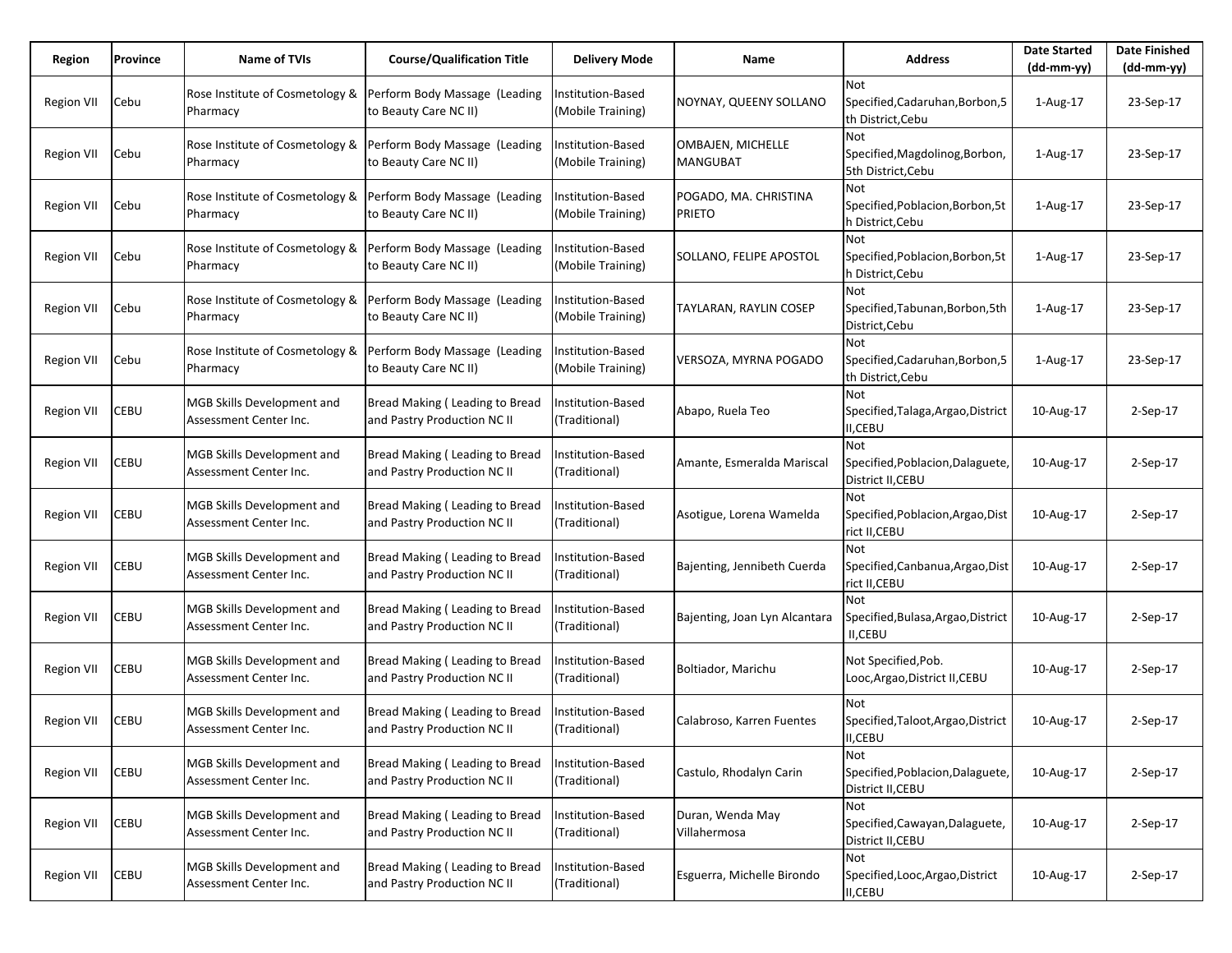| Region            | Province    | Name of TVIs                                                | <b>Course/Qualification Title</b>                             | <b>Delivery Mode</b>                          | Name                             | <b>Address</b>                                                            | <b>Date Started</b><br>$(dd-mm-yy)$ | <b>Date Finished</b><br>$(dd-mm-yy)$ |
|-------------------|-------------|-------------------------------------------------------------|---------------------------------------------------------------|-----------------------------------------------|----------------------------------|---------------------------------------------------------------------------|-------------------------------------|--------------------------------------|
| <b>Region VII</b> | CEBU        | MGB Skills Development and<br>Assessment Center Inc.        | Bread Making (Leading to Bread<br>and Pastry Production NC II | Institution-Based<br>(Traditional)            | Fajardo, Marshaliza Yamas        | Not<br>Specified, Talaga, Argao, District<br><b>II,CEBU</b>               | 10-Aug-17                           | 2-Sep-17                             |
| Region VII        | CEBU        | MGB Skills Development and<br>Assessment Center Inc.        | Bread Making (Leading to Bread<br>and Pastry Production NC II | Institution-Based<br>(Traditional)            | Gealon, Salve Eguico             | Not<br>Specified, Tulic, Argao, District<br>II,CEBU                       | 10-Aug-17                           | 2-Sep-17                             |
| Region VII        | CEBU        | <b>MGB Skills Development and</b><br>Assessment Center Inc. | Bread Making (Leading to Bread<br>and Pastry Production NC II | Institution-Based<br>(Traditional)            | Gumba, Catherine Tampos          | <b>Not</b><br>Specified, Taloot, Argao, District<br>II,CEBU               | 10-Aug-17                           | 2-Sep-17                             |
| <b>Region VII</b> | CEBU        | MGB Skills Development and<br>Assessment Center Inc.        | Bread Making (Leading to Bread<br>and Pastry Production NC II | Institution-Based<br>(Traditional)            | Juarez, Josie Lou Halichic       | Not<br>Specified, Poblacion, Sibonga, Di<br>strict I,CEBU                 | 10-Aug-17                           | 2-Sep-17                             |
| <b>Region VII</b> | <b>CEBU</b> | <b>MGB Skills Development and</b><br>Assessment Center Inc. | Bread Making (Leading to Bread<br>and Pastry Production NC II | Institution-Based<br>(Traditional)            | Lao, Rhealyn Caminade            | <b>Not</b><br>Specified, Taloot, Argao, District<br><b>II,CEBU</b>        | 10-Aug-17                           | $2-Sep-17$                           |
| <b>Region VII</b> | CEBU        | <b>MGB Skills Development and</b><br>Assessment Center Inc. | Bread Making (Leading to Bread<br>and Pastry Production NC II | Institution-Based<br>(Traditional)            | Llagas, Monacar Carillo          | Not<br>Specified, Poblacion, Argao, Dist<br>rict II, CEBU                 | 10-Aug-17                           | 2-Sep-17                             |
| Region VII        | CEBU        | <b>MGB Skills Development and</b><br>Assessment Center Inc. | Bread Making (Leading to Bread<br>and Pastry Production NC II | Institution-Based<br>(Traditional)            | Lucero, Galilea Siangko          | <b>Not</b><br>Specified, Poblacion, Argao, Dist<br>rict II,CEBU           | 10-Aug-17                           | $2-Sep-17$                           |
| <b>Region VII</b> | CEBU        | <b>MGB Skills Development and</b><br>Assessment Center Inc. | Bread Making (Leading to Bread<br>and Pastry Production NC II | Institution-Based<br>(Traditional)            | Mamites, Lyn Wamelda             | Not Specified, Pob.<br>Looc, Argao, District II, CEBU                     | 10-Aug-17                           | $2-Sep-17$                           |
| <b>Region VII</b> | CEBU        | <b>MGB Skills Development and</b><br>Assessment Center Inc. | Bread Making (Leading to Bread<br>and Pastry Production NC II | Institution-Based<br>(Traditional)            | Montejo, Razhell Teo             | Not<br>Specified, Talaga, Argao, District<br>II,CEBU                      | 10-Aug-17                           | $2-Sep-17$                           |
| <b>Region VII</b> | CEBU        | MGB Skills Development and<br>Assessment Center Inc.        | Bread Making (Leading to Bread<br>and Pastry Production NC II | Institution-Based<br>(Traditional)            | Muñez, Anna John Sanchez         | Not<br>Specified, Bogo, Argao, District<br><b>II,CEBU</b>                 | 10-Aug-17                           | $2-Sep-17$                           |
| <b>Region VII</b> | CEBU        | <b>MGB Skills Development and</b><br>Assessment Center Inc. | Bread Making (Leading to Bread<br>and Pastry Production NC II | <b>Institution-Based</b><br>(Traditional)     | Tanoy, Elizabeth Olor            | Not<br>Specified, Binlod, Argao, District<br><b>II,CEBU</b>               | 10-Aug-17                           | $2-Sep-17$                           |
| Region VII        | CEBU        | Saint James Academy of Skills<br>Technology, Inc.           | Shielded Metal Arc Welding<br>(SMAW) NC I                     | Institution-Based<br>(Mobile-Training)        | Ampo, Real Gal Porquiado         | Not Specified, General, Tudela<br>Camotes, District V, Cebu               | 9-Aug-17                            | 28-Sep-17                            |
| Region VII        | <b>CEBU</b> | Saint James Academy of Skills<br>Technology, Inc.           | Shielded Metal Arc Welding<br>(SMAW) NC I                     | <b>Institution-Based</b><br>(Mobile-Training) | Apas, Milwani Sotto              | Not Specified, Southern<br>Poblacion, Tudela<br>Camotes, District V, Cebu | 9-Aug-17                            | 28-Sep-17                            |
| <b>Region VII</b> | CEBU        | Saint James Academy of Skills<br>Technology, Inc.           | Shielded Metal Arc Welding<br>(SMAW) NC I                     | Institution-Based<br>(Mobile-Training)        | Bagaslao, Erick John<br>Lumahang | Not<br>Specified, Santander, Tudela<br>Camotes, District V, Cebu          | 9-Aug-17                            | 28-Sep-17                            |
| Region VII        | <b>CEBU</b> | Saint James Academy of Skills<br>Technology, Inc.           | Shielded Metal Arc Welding<br>(SMAW) NC I                     | Institution-Based<br>(Mobile-Training)        | Bebanco, Noel Borja              | Not Specified, Pagsa, Poro<br>Camotes, District V, Cebu                   | 9-Aug-17                            | 28-Sep-17                            |
| <b>Region VII</b> | CEBU        | Saint James Academy of Skills<br>Technology, Inc.           | Shielded Metal Arc Welding<br>(SMAW) NC I                     | Institution-Based<br>(Mobile-Training)        | Belarmino, Jey Orge              | Not<br>Specified, Calmante, Tudela<br>Camotes, District V, Cebu           | 9-Aug-17                            | 28-Sep-17                            |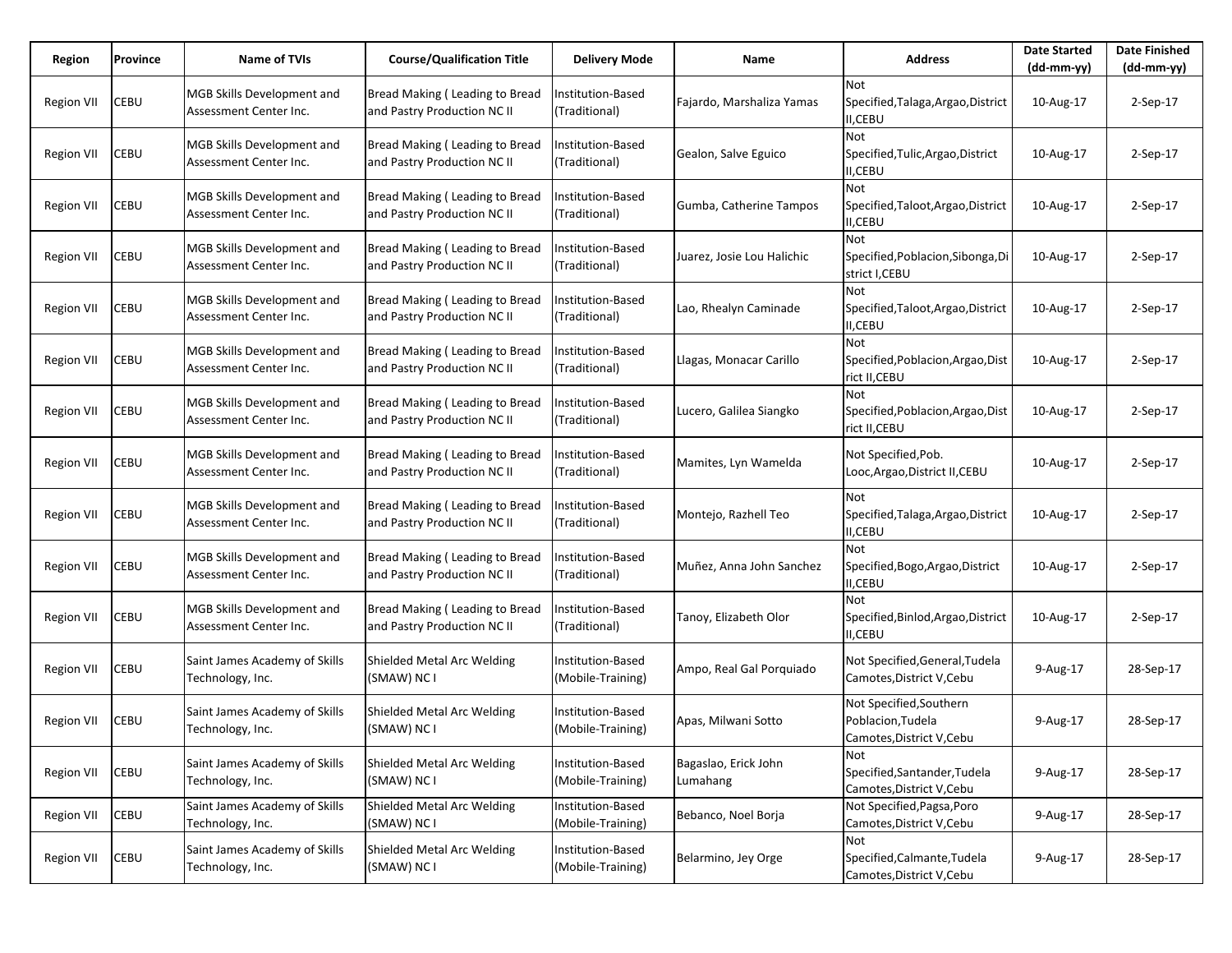| Region            | Province    | Name of TVIs                                      | <b>Course/Qualification Title</b>         | <b>Delivery Mode</b>                          | Name                        | <b>Address</b>                                                            | <b>Date Started</b><br>$(dd-mm-vv)$ | <b>Date Finished</b><br>(dd-mm-yy) |
|-------------------|-------------|---------------------------------------------------|-------------------------------------------|-----------------------------------------------|-----------------------------|---------------------------------------------------------------------------|-------------------------------------|------------------------------------|
| <b>Region VII</b> | CEBU        | Saint James Academy of Skills<br>Technology, Inc. | Shielded Metal Arc Welding<br>(SMAW) NC I | <b>Institution-Based</b><br>(Mobile-Training) | Calambo, Rico Belarmino     | <b>Not</b><br>Specified, Calmante, Tudela<br>Camotes, District V, Cebu    | 9-Aug-17                            | 28-Sep-17                          |
| <b>Region VII</b> | CEBU        | Saint James Academy of Skills<br>Technology, Inc. | Shielded Metal Arc Welding<br>(SMAW) NC I | Institution-Based<br>(Mobile-Training)        | Calumpiano, Joey Goden      | Not Specified, General, Tudela<br>Camotes, District V, Cebu               | 9-Aug-17                            | 28-Sep-17                          |
| Region VII        | CEBU        | Saint James Academy of Skills<br>Technology, Inc. | Shielded Metal Arc Welding<br>(SMAW) NC I | Institution-Based<br>(Mobile-Training)        | Diapolet, John Russell Orge | Not Specified, Southern<br>Poblacion, Tudela<br>Camotes, District V, Cebu | 9-Aug-17                            | 28-Sep-17                          |
| <b>Region VII</b> | CEBU        | Saint James Academy of Skills<br>Technology, Inc. | Shielded Metal Arc Welding<br>(SMAW) NC I | Institution-Based<br>(Mobile-Training)        | Donayre, Ramil Goden        | Not<br>Specified, Santander, Tudela<br>Camotes, District V, Cebu          | 9-Aug-17                            | 28-Sep-17                          |
| <b>Region VII</b> | CEBU        | Saint James Academy of Skills<br>Technology, Inc. | Shielded Metal Arc Welding<br>(SMAW) NC I | Institution-Based<br>(Mobile-Training)        | Estremos, Alfie Belarmino   | <b>Not</b><br>Specified, Calmante, Tudela<br>Camotes, District V, Cebu    | 9-Aug-17                            | 28-Sep-17                          |
| <b>Region VII</b> | CEBU        | Saint James Academy of Skills<br>Technology, Inc. | Shielded Metal Arc Welding<br>(SMAW) NC I | Institution-Based<br>(Mobile-Training)        | Fernandez, Jerrykim         | Not<br>Specified, Calmante, Tudela<br>Camotes, District V, Cebu           | 9-Aug-17                            | 28-Sep-17                          |
| Region VII        | CEBU        | Saint James Academy of Skills<br>Technology, Inc. | Shielded Metal Arc Welding<br>(SMAW) NC I | Institution-Based<br>(Mobile-Training)        | Garciano, Cecil Genaldo     | Not Specified, Southern<br>Poblacion, Tudela<br>Camotes, District V, Cebu | 9-Aug-17                            | 28-Sep-17                          |
| <b>Region VII</b> | CEBU        | Saint James Academy of Skills<br>Technology, Inc. | Shielded Metal Arc Welding<br>(SMAW) NC I | Institution-Based<br>(Mobile-Training)        | Granada, John Jacob Huete   | Not Specified, Northern<br>Poblacion, Tudela<br>Camotes, District V, Cebu | 9-Aug-17                            | 28-Sep-17                          |
| <b>Region VII</b> | <b>CEBU</b> | Saint James Academy of Skills<br>Technology, Inc. | Shielded Metal Arc Welding<br>(SMAW) NC I | Institution-Based<br>(Mobile-Training)        | Lucero, Edwin Polancos      | Not Specified, Libertad, Poro<br>Camotes, District V, Cebu                | 9-Aug-17                            | 28-Sep-17                          |
| <b>Region VII</b> | CEBU        | Saint James Academy of Skills<br>Technology, Inc. | Shielded Metal Arc Welding<br>(SMAW) NC I | <b>Institution-Based</b><br>(Mobile-Training) | Malagquit, Danielo Tirando  | Not Specified, Southern<br>Poblacion, Tudela<br>Camotes, District V, Cebu | 9-Aug-17                            | 28-Sep-17                          |
| Region VII        | CEBU        | Saint James Academy of Skills<br>Technology, Inc. | Shielded Metal Arc Welding<br>(SMAW) NC I | Institution-Based<br>(Mobile-Training)        | Maratas, Laurence Pesquera  | Not Specified, Secante, Tudela<br>Camotes, District V, Cebu               | 9-Aug-17                            | 28-Sep-17                          |
| <b>Region VII</b> | CEBU        | Saint James Academy of Skills<br>Technology, Inc. | Shielded Metal Arc Welding<br>(SMAW) NC I | Institution-Based<br>(Mobile-Training)        | Martinez, Mylene Andriano   | Not Specified, General, Tudela<br>Camotes, District V, Cebu               | 9-Aug-17                            | 28-Sep-17                          |
| Region VII        | <b>CEBU</b> | Saint James Academy of Skills<br>Technology, Inc. | Shielded Metal Arc Welding<br>(SMAW) NC I | Institution-Based<br>(Mobile-Training)        | Orge, Kerry Jay Sardoncillo | Not Specified, Southern<br>Poblacion, Tudela<br>Camotes, District V, Cebu | 9-Aug-17                            | 28-Sep-17                          |
| <b>Region VII</b> | CEBU        | Saint James Academy of Skills<br>Technology, Inc. | Shielded Metal Arc Welding<br>(SMAW) NC I | Institution-Based<br>(Mobile-Training)        | Orge, Harvey Jay Loon       | Not Specified, Southern<br>Poblacion, Tudela<br>Camotes, District V, Cebu | 9-Aug-17                            | 28-Sep-17                          |
| Region VII        | CEBU        | Saint James Academy of Skills<br>Technology, Inc. | Shielded Metal Arc Welding<br>(SMAW) NC I | Institution-Based<br>(Mobile-Training)        | Orge, Charlie Dalumpines    | Not Specified, Southern<br>Poblacion, Tudela<br>Camotes, District V, Cebu | 9-Aug-17                            | 28-Sep-17                          |
| <b>Region VII</b> | CEBU        | Saint James Academy of Skills<br>Technology, Inc. | Shielded Metal Arc Welding<br>(SMAW) NC I | Institution-Based<br>(Mobile-Training)        | Petallo, Aldrin Linouna     | Not Specified, Southern<br>Poblacion, Tudela<br>Camotes, District V, Cebu | 9-Aug-17                            | 28-Sep-17                          |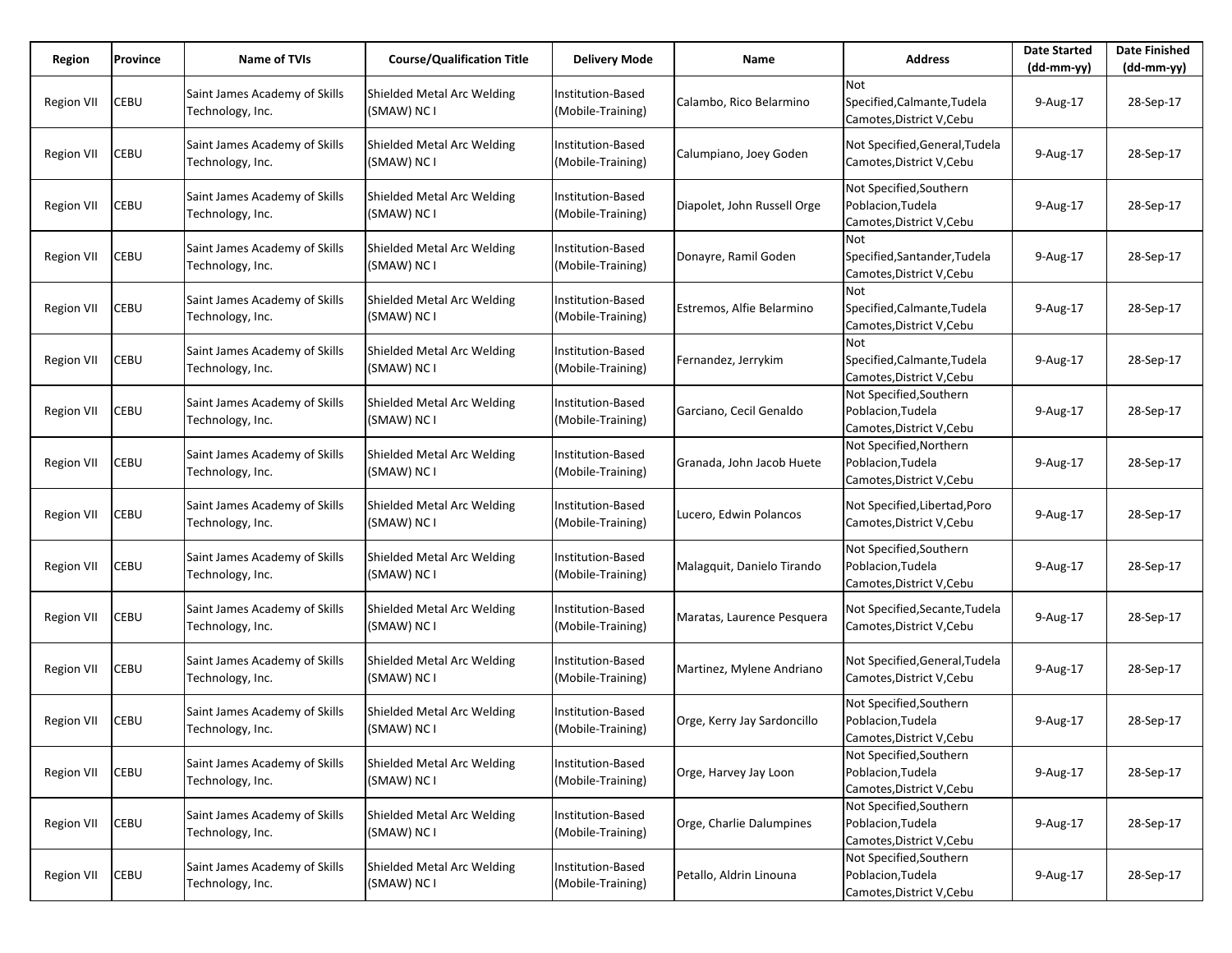| Region            | Province | Name of TVIs                                      | <b>Course/Qualification Title</b>         | <b>Delivery Mode</b>                   | Name                                              | <b>Address</b>                                                            | <b>Date Started</b><br>$(dd-mm-yy)$ | <b>Date Finished</b><br>$(dd-mm-yy)$ |
|-------------------|----------|---------------------------------------------------|-------------------------------------------|----------------------------------------|---------------------------------------------------|---------------------------------------------------------------------------|-------------------------------------|--------------------------------------|
| <b>Region VII</b> | CEBU     | Saint James Academy of Skills<br>Technology, Inc. | Shielded Metal Arc Welding<br>(SMAW) NC I | Institution-Based<br>(Mobile-Training) | Polancos, Orland Perez                            | Not Specified, Southern<br>Poblacion, Tudela<br>Camotes, District V, Cebu | 9-Aug-17                            | 28-Sep-17                            |
| <b>Region VII</b> | CEBU     | Saint James Academy of Skills<br>Technology, Inc. | Shielded Metal Arc Welding<br>(SMAW) NC I | Institution-Based<br>(Mobile-Training) | Reusora, Mindalyn Garciano                        | Not Specified, General, Tudela<br>Camotes, District V, Cebu               | 9-Aug-17                            | 28-Sep-17                            |
| <b>Region VII</b> | CEBU     | Saint James Academy of Skills<br>Technology, Inc. | Shielded Metal Arc Welding<br>(SMAW) NC I | Institution-Based<br>(Mobile-Training) | Solante, Jeremias Ngojo                           | Not Specified, Southern<br>Poblacion, Tudela<br>Camotes, District V, Cebu | 9-Aug-17                            | 28-Sep-17                            |
| <b>Region VII</b> | CEBU     | Saint James Academy of Skills<br>Technology, Inc. | Shielded Metal Arc Welding<br>(SMAW) NC I | Institution-Based<br>(Mobile-Training) | Sumalinog, Jonel Orillo                           | Not<br>Specified, Villahermosa, Tudela<br>Camotes, District V, Cebu       | 9-Aug-17                            | 28-Sep-17                            |
| <b>Region VII</b> | CEBU     | Saint James Academy of Skills<br>Technology, Inc. | Shielded Metal Arc Welding<br>(SMAW) NC I | Institution-Based<br>(Mobile-Training) | Babia, Gerald Estremos                            | Purok<br>Acacia, Buenavista, Tudela<br>Camotes, District V, Cebu          | 9-Aug-17                            | 28-Sep-17                            |
| <b>Region VII</b> | CEBU     | Saint James Academy of Skills<br>Technology, Inc. | Shielded Metal Arc Welding<br>(SMAW) NC I | Institution-Based<br>(Mobile-Training) | Bate, Ace Gutierrez                               | Purok Seaside, Southern<br>Poblacion, Tudela<br>Camotes, District V, Cebu | 9-Aug-17                            | 28-Sep-17                            |
| <b>Region VII</b> | CEBU     | Saint James Academy of Skills<br>Technology, Inc. | Shielded Metal Arc Welding<br>(SMAW) NC I | Institution-Based<br>(Mobile-Training) | Boiser, Loyd Ramones                              | <b>Not</b><br>Specified, Calmante, Tudela<br>Camotes, District V, Cebu    | 9-Aug-17                            | 28-Sep-17                            |
| <b>Region VII</b> | CEBU     | Saint James Academy of Skills<br>Technology, Inc. | Shielded Metal Arc Welding<br>(SMAW) NC I | Institution-Based<br>(Mobile-Training) | Dampios, Arvin Boroy                              | Not Specified, Northern<br>Poblacion, Tudela<br>Camotes, District V, Cebu | 9-Aug-17                            | 28-Sep-17                            |
| <b>Region VII</b> | CEBU     | Saint James Academy of Skills<br>Technology, Inc. | Shielded Metal Arc Welding<br>(SMAW) NC I | Institution-Based<br>(Mobile-Training) | Enero, Jeanky Casipong                            | Not<br>Specified, Villahermosa, Tudela<br>Camotes, District V, Cebu       | 9-Aug-17                            | 28-Sep-17                            |
| <b>Region VII</b> | CEBU     | Saint James Academy of Skills<br>Technology, Inc. | Shielded Metal Arc Welding<br>(SMAW) NC I | Institution-Based<br>(Mobile-Training) | Erne, Lorgie Labayan                              | <b>Not</b><br>Specified, Santander, Tudela<br>Camotes, District V, Cebu   | 9-Aug-17                            | 28-Sep-17                            |
| <b>Region VII</b> | CEBU     | Saint James Academy of Skills<br>Technology, Inc. | Shielded Metal Arc Welding<br>(SMAW) NC I | Institution-Based<br>(Mobile-Training) | Estremos, Jayson Martinez                         | Not Specified, General, Tudela<br>Camotes, District V, Cebu               | 9-Aug-17                            | 28-Sep-17                            |
| <b>Region VII</b> | CEBU     | Saint James Academy of Skills<br>Technology, Inc. | Shielded Metal Arc Welding<br>(SMAW) NC I | Institution-Based<br>(Mobile-Training) | Garciano, Chito Jesus Genaldo   Poblacion, Tudela | Not Specified, Northern<br>Camotes,District V,Cebu                        | 9-Aug-17                            | 28-Sep-17                            |
| <b>Region VII</b> | CEBU     | Saint James Academy of Skills<br>Technology, Inc. | Shielded Metal Arc Welding<br>(SMAW) NC I | Institution-Based<br>(Mobile-Training) | Gonzales, Joel Fabroa                             | Not Specified, Southern<br>Poblacion, Tudela<br>Camotes, District V, Cebu | 9-Aug-17                            | 28-Sep-17                            |
| Region VII        | CEBU     | Saint James Academy of Skills<br>Technology, Inc. | Shielded Metal Arc Welding<br>(SMAW) NC I | Institution-Based<br>(Mobile-Training) | Granada, Elson Portarcos                          | Not<br>Specified, Villahermosa, Tudela<br>Camotes, District V, Cebu       | 9-Aug-17                            | 28-Sep-17                            |
| <b>Region VII</b> | CEBU     | Saint James Academy of Skills<br>Technology, Inc. | Shielded Metal Arc Welding<br>(SMAW) NC I | Institution-Based<br>(Mobile-Training) | Hetutua, Ronald Quilanton                         | Not Specified, Sabang<br>General, Tudela<br>Camotes, District V, Cebu     | 9-Aug-17                            | 28-Sep-17                            |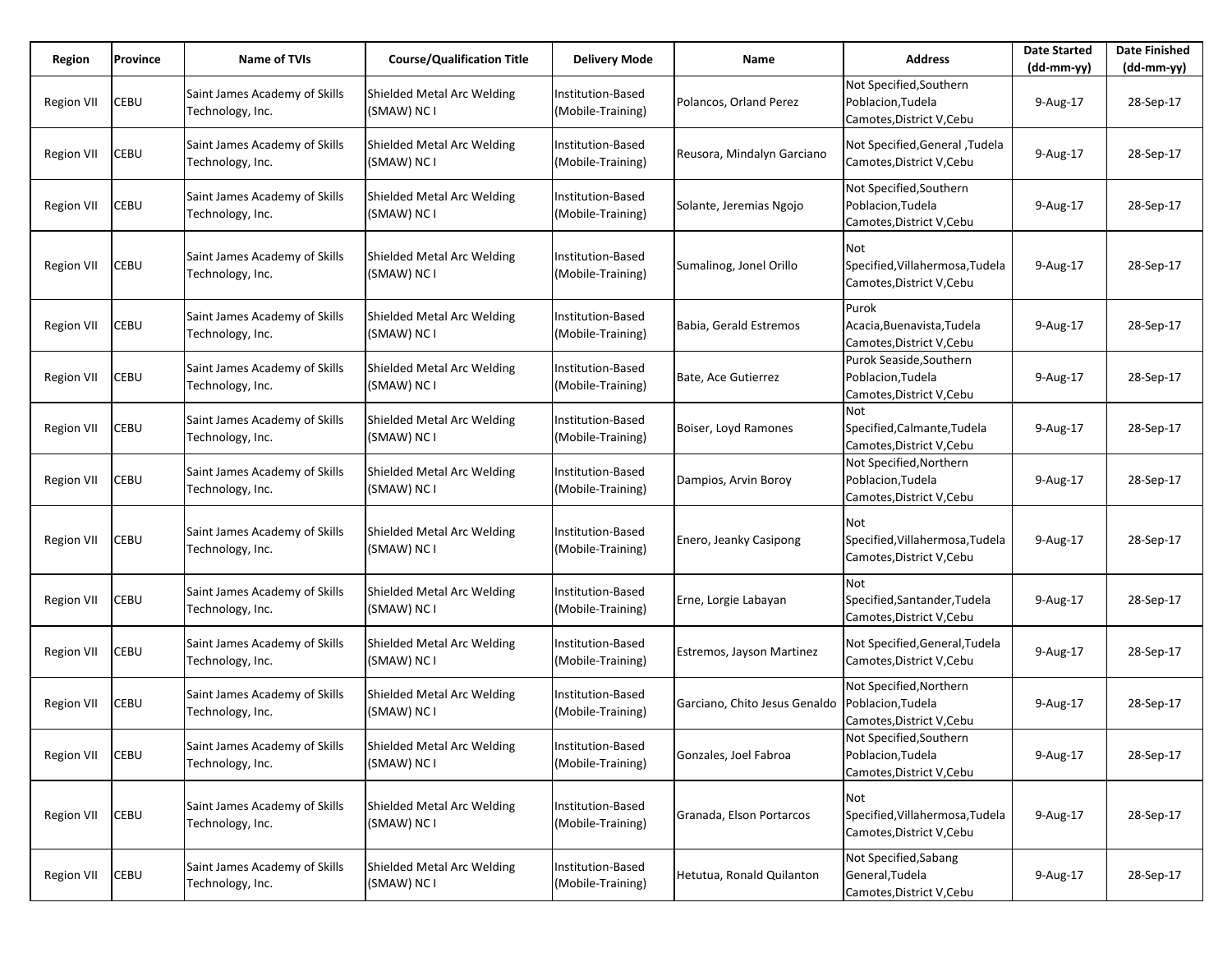| Region            | Province    | <b>Name of TVIs</b>                                    | <b>Course/Qualification Title</b>                             | <b>Delivery Mode</b>                          | Name                              | <b>Address</b>                                                            | <b>Date Started</b><br>$(dd-mm-yy)$ | <b>Date Finished</b><br>$(dd-mm-yy)$ |
|-------------------|-------------|--------------------------------------------------------|---------------------------------------------------------------|-----------------------------------------------|-----------------------------------|---------------------------------------------------------------------------|-------------------------------------|--------------------------------------|
| <b>Region VII</b> | CEBU        | Saint James Academy of Skills<br>Technology, Inc.      | Shielded Metal Arc Welding<br>(SMAW) NC I                     | Institution-Based<br>(Mobile-Training)        | Huete, Cheryl Labajo              | Not Specified, General, Tudela<br>Camotes, District V, Cebu               | 9-Aug-17                            | 28-Sep-17                            |
| <b>Region VII</b> | CEBU        | Saint James Academy of Skills<br>Technology, Inc.      | Shielded Metal Arc Welding<br>(SMAW) NC I                     | Institution-Based<br>(Mobile-Training)        | Labajo, Melvin Delfin             | Not<br>Specified, Calmante, Tudela<br>Camotes, District V, Cebu           | 9-Aug-17                            | 28-Sep-17                            |
| Region VII        | CEBU        | Saint James Academy of Skills<br>Technology, Inc.      | Shielded Metal Arc Welding<br>(SMAW) NC I                     | Institution-Based<br>(Mobile-Training)        | Marcellana, Merinit Polancos      | Not Specified, Southern<br>Poblacion, Tudela<br>Camotes, District V, Cebu | 9-Aug-17                            | 28-Sep-17                            |
| <b>Region VII</b> | CEBU        | Saint James Academy of Skills<br>Technology, Inc.      | Shielded Metal Arc Welding<br>(SMAW) NC I                     | <b>Institution-Based</b><br>(Mobile-Training) | Martinez, Stephen Mark<br>Abejero | Not Specified, Southern<br>Poblacion, Tudela<br>Camotes, District V, Cebu | 9-Aug-17                            | 28-Sep-17                            |
| <b>Region VII</b> | <b>CEBU</b> | Saint James Academy of Skills<br>Technology, Inc.      | Shielded Metal Arc Welding<br>(SMAW) NC I                     | Institution-Based<br>(Mobile-Training)        | Montes, Kent Jhun Salidaga        | Not<br>Specified, Calmante, Tudela<br>Camotes, District V, Cebu           | 9-Aug-17                            | 28-Sep-17                            |
| <b>Region VII</b> | CEBU        | Saint James Academy of Skills<br>Technology, Inc.      | Shielded Metal Arc Welding<br>(SMAW) NC I                     | <b>Institution-Based</b><br>(Mobile-Training) | Orge, Bryan Montebon              | Not Specified, Southern<br>Poblacion, Tudela<br>Camotes, District V, Cebu | 9-Aug-17                            | 28-Sep-17                            |
| Region VII        | CEBU        | Saint James Academy of Skills<br>Technology, Inc.      | Shielded Metal Arc Welding<br>(SMAW) NC I                     | Institution-Based<br>(Mobile-Training)        | Orge, Edgar Rojas                 | Not Specified, Southern<br>Poblacion, Tudela<br>Camotes, District V, Cebu | 9-Aug-17                            | 28-Sep-17                            |
| <b>Region VII</b> | CEBU        | Saint James Academy of Skills<br>Technology, Inc.      | Shielded Metal Arc Welding<br>(SMAW) NC I                     | Institution-Based<br>(Mobile-Training)        | Orge, Robert Espinosa             | Not<br>Specified, Calmante, Tudela<br>Camotes, District V, Cebu           | 9-Aug-17                            | 28-Sep-17                            |
| Region VII        | CEBU        | Saint James Academy of Skills<br>Technology, Inc.      | Shielded Metal Arc Welding<br>(SMAW) NC I                     | Institution-Based<br>(Mobile-Training)        | Polancos, Elvis Mercadal          | <b>Not</b><br>Specified, Santander, Tudela<br>Camotes, District V, Cebu   | 9-Aug-17                            | 28-Sep-17                            |
| <b>Region VII</b> | CEBU        | Saint James Academy of Skills<br>Technology, Inc.      | Shielded Metal Arc Welding<br>(SMAW) NC I                     | Institution-Based<br>(Mobile-Training)        | Rafols, Reynaldo Polancos         | Not Specified, Southern<br>Poblacion, Tudela<br>Camotes, District V, Cebu | 9-Aug-17                            | 28-Sep-17                            |
| <b>Region VII</b> | <b>CEBU</b> | Saint James Academy of Skills<br>Technology, Inc.      | Shielded Metal Arc Welding<br>(SMAW) NC I                     | Institution-Based<br>(Mobile-Training)        | Rojas, Rex Durano                 | Not<br>Specified, Villahermosa, Tudela<br>Camotes, District V, Cebu       | 9-Aug-17                            | 28-Sep-17                            |
| <b>Region VII</b> | CEBU        | Saint James Academy of Skills<br>Technology, Inc.      | Shielded Metal Arc Welding<br>(SMAW) NC I                     | Institution-Based<br>(Mobile-Training)        | Sotto, Marjorie Ilustrisimo       | Not<br>Specified, Calmante, Tudela<br>Camotes, District V, Cebu           | 9-Aug-17                            | 28-Sep-17                            |
| Region VII        | <b>CEBU</b> | Saint James Academy of Skills<br>Technology, Inc.      | Shielded Metal Arc Welding<br>(SMAW) NC I                     | Institution-Based<br>(Mobile-Training)        | Sotto, Lanryll Deparine           | Not<br>Specified, Calmante, Tudela<br>Camotes, District V, Cebu           | 9-Aug-17                            | 28-Sep-17                            |
| <b>Region VII</b> | CEBU        | Saint James Academy of Skills<br>Technology, Inc.      | Shielded Metal Arc Welding<br>(SMAW) NC I                     | Institution-Based<br>(Mobile-Training)        | Wenceslao, Reynaldo<br>Sosmeña    | Not Specified, Southern<br>Poblacion, Tudela<br>Camotes, District V, Cebu | 9-Aug-17                            | 28-Sep-17                            |
| <b>Region VII</b> | <b>CEBU</b> | CEBU SCIENCE OF WELDING<br>AND SKILLS TECHNOLOGY, INC. | Pastry Making Leading to Bread<br>and Pastry Production NC II | Institution-Based<br>(Mobile Training)        | ANDO, VISITACION COLEGADO         | Not Specified, Camobo-<br>an, Tabogon, IV, Cebu                           | 29-Aug-17                           | 8-Sep-17                             |
| <b>Region VII</b> | CEBU        | CEBU SCIENCE OF WELDING<br>AND SKILLS TECHNOLOGY, INC. | Pastry Making Leading to Bread<br>and Pastry Production NC II | Institution-Based<br>(Mobile Training)        | ARCILLAS, LEONORA RICABO          | Not Specified, Camobo-<br>an, Tabogon, IV, Cebu                           | 29-Aug-17                           | 8-Sep-17                             |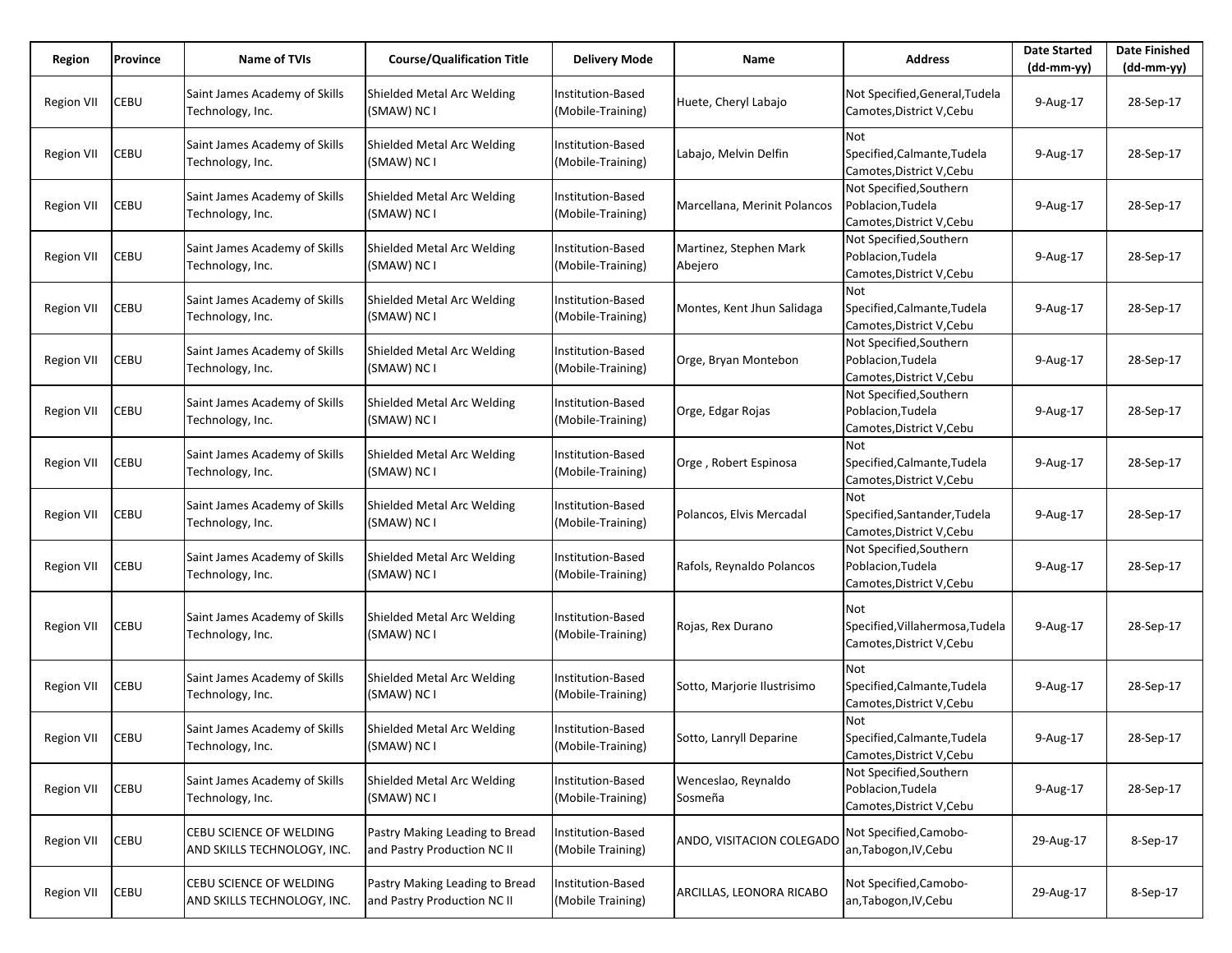| Region            | Province | <b>Name of TVIs</b>                                    | <b>Course/Qualification Title</b>                             | <b>Delivery Mode</b>                   | Name                                   | <b>Address</b>                                  | <b>Date Started</b><br>(dd-mm-yy) | <b>Date Finished</b><br>$(dd-mm-yy)$ |
|-------------------|----------|--------------------------------------------------------|---------------------------------------------------------------|----------------------------------------|----------------------------------------|-------------------------------------------------|-----------------------------------|--------------------------------------|
| <b>Region VII</b> | CEBU     | CEBU SCIENCE OF WELDING<br>AND SKILLS TECHNOLOGY, INC. | Pastry Making Leading to Bread<br>and Pastry Production NC II | Institution-Based<br>(Mobile Training) | ARIGO, MA. SOCORRO ETULLE              | Not Specified, Camobo-<br>an, Tabogon, IV, Cebu | 29-Aug-17                         | 8-Sep-17                             |
| <b>Region VII</b> | CEBU     | CEBU SCIENCE OF WELDING<br>AND SKILLS TECHNOLOGY, INC. | Pastry Making Leading to Bread<br>and Pastry Production NC II | Institution-Based<br>(Mobile Training) | BENABAYE, MEDILYEN<br><b>RUBLICA</b>   | Not Specified, Camobo-<br>an, Tabogon, IV, Cebu | 29-Aug-17                         | 8-Sep-17                             |
| <b>Region VII</b> | CEBU     | CEBU SCIENCE OF WELDING<br>AND SKILLS TECHNOLOGY, INC. | Pastry Making Leading to Bread<br>and Pastry Production NC II | Institution-Based<br>(Mobile Training) | <b>ETULLE, GENA SUAN</b>               | Not Specified, Camobo-<br>an, Tabogon, IV, Cebu | 29-Aug-17                         | 8-Sep-17                             |
| <b>Region VII</b> | CEBU     | CEBU SCIENCE OF WELDING<br>AND SKILLS TECHNOLOGY, INC. | Pastry Making Leading to Bread<br>and Pastry Production NC II | nstitution-Based<br>(Mobile Training)  | FRIAS, BEBINA MOJO                     | Not Specified, Camobo-<br>an, Tabogon, IV, Cebu | 29-Aug-17                         | 8-Sep-17                             |
| Region VII        | CEBU     | CEBU SCIENCE OF WELDING<br>AND SKILLS TECHNOLOGY, INC. | Pastry Making Leading to Bread<br>and Pastry Production NC II | Institution-Based<br>(Mobile Training) | FRIAS, GINGGING RESUERA                | Not Specified, Camobo-<br>an, Tabogon, IV, Cebu | 29-Aug-17                         | 8-Sep-17                             |
| <b>Region VII</b> | CEBU     | CEBU SCIENCE OF WELDING<br>AND SKILLS TECHNOLOGY, INC. | Pastry Making Leading to Bread<br>and Pastry Production NC II | nstitution-Based<br>(Mobile Training)  | <b>FRIAS, VIRGINIA INSO</b>            | Not Specified, Camobo-<br>an, Tabogon, IV, Cebu | 29-Aug-17                         | 8-Sep-17                             |
| <b>Region VII</b> | CEBU     | CEBU SCIENCE OF WELDING<br>AND SKILLS TECHNOLOGY, INC. | Pastry Making Leading to Bread<br>and Pastry Production NC II | Institution-Based<br>(Mobile Training) | HINGCO, ROSITA AMESTAD                 | Not Specified, Camobo-<br>an, Tabogon, IV, Cebu | 29-Aug-17                         | 8-Sep-17                             |
| <b>Region VII</b> | CEBU     | CEBU SCIENCE OF WELDING<br>AND SKILLS TECHNOLOGY, INC. | Pastry Making Leading to Bread<br>and Pastry Production NC II | nstitution-Based<br>(Mobile Training)  | <b>INSO, CARMELITA PASILAN</b>         | Not Specified, Camobo-<br>an, Tabogon, IV, Cebu | 29-Aug-17                         | 8-Sep-17                             |
| <b>Region VII</b> | CEBU     | CEBU SCIENCE OF WELDING<br>AND SKILLS TECHNOLOGY, INC. | Pastry Making Leading to Bread<br>and Pastry Production NC II | nstitution-Based<br>(Mobile Training)  | INSO, NONITA NUÑES                     | Not Specified, Camobo-<br>an, Tabogon, IV, Cebu | 29-Aug-17                         | 8-Sep-17                             |
| <b>Region VII</b> | CEBU     | CEBU SCIENCE OF WELDING<br>AND SKILLS TECHNOLOGY, INC. | Pastry Making Leading to Bread<br>and Pastry Production NC II | nstitution-Based<br>(Mobile Training)  | INSO, WILMA VERALLO                    | Not Specified, Camobo-<br>an, Tabogon, IV, Cebu | 29-Aug-17                         | 8-Sep-17                             |
| <b>Region VII</b> | CEBU     | CEBU SCIENCE OF WELDING<br>AND SKILLS TECHNOLOGY, INC. | Pastry Making Leading to Bread<br>and Pastry Production NC II | Institution-Based<br>(Mobile Training) | MONARES, SHIELAMAE<br><b>ROSALES</b>   | Not Specified, Camobo-<br>an, Tabogon, IV, Cebu | 29-Aug-17                         | 8-Sep-17                             |
| <b>Region VII</b> | CEBU     | CEBU SCIENCE OF WELDING<br>AND SKILLS TECHNOLOGY, INC. | Pastry Making Leading to Bread<br>and Pastry Production NC II | nstitution-Based<br>(Mobile Training)  | MONARES, SHEILA MARIE<br><b>ALBURO</b> | Not Specified, Camobo-<br>an, Tabogon, IV, Cebu | 29-Aug-17                         | 8-Sep-17                             |
| <b>Region VII</b> | CEBU     | CEBU SCIENCE OF WELDING<br>AND SKILLS TECHNOLOGY, INC. | Pastry Making Leading to Bread<br>and Pastry Production NC II | nstitution-Based<br>(Mobile Training)  | MUÑEZ, NEDDY VERSOZA                   | Not Specified, Camobo-<br>an, Tabogon, IV, Cebu | 29-Aug-17                         | 8-Sep-17                             |
| <b>Region VII</b> | CEBU     | CEBU SCIENCE OF WELDING<br>AND SKILLS TECHNOLOGY, INC. | Pastry Making Leading to Bread<br>and Pastry Production NC II | nstitution-Based<br>(Mobile Training)  | ORONGAN, JUVELYN RUBLICA               | Not Specified, Camobo-<br>an, Tabogon, IV, Cebu | 29-Aug-17                         | 8-Sep-17                             |
| <b>Region VII</b> | CEBU     | CEBU SCIENCE OF WELDING<br>AND SKILLS TECHNOLOGY, INC. | Pastry Making Leading to Bread<br>and Pastry Production NC II | Institution-Based<br>(Mobile Training) | RONDINA, CHARME<br>VILLANUEVA          | Not Specified, Camobo-<br>an, Tabogon, IV, Cebu | 29-Aug-17                         | 8-Sep-17                             |
| <b>Region VII</b> | CEBU     | CEBU SCIENCE OF WELDING<br>AND SKILLS TECHNOLOGY, INC. | Pastry Making Leading to Bread<br>and Pastry Production NC II | Institution-Based<br>(Mobile Training) | RUBLICA, BEVELYN COMPRA                | Not Specified, Camobo-<br>an, Tabogon, IV, Cebu | 29-Aug-17                         | 8-Sep-17                             |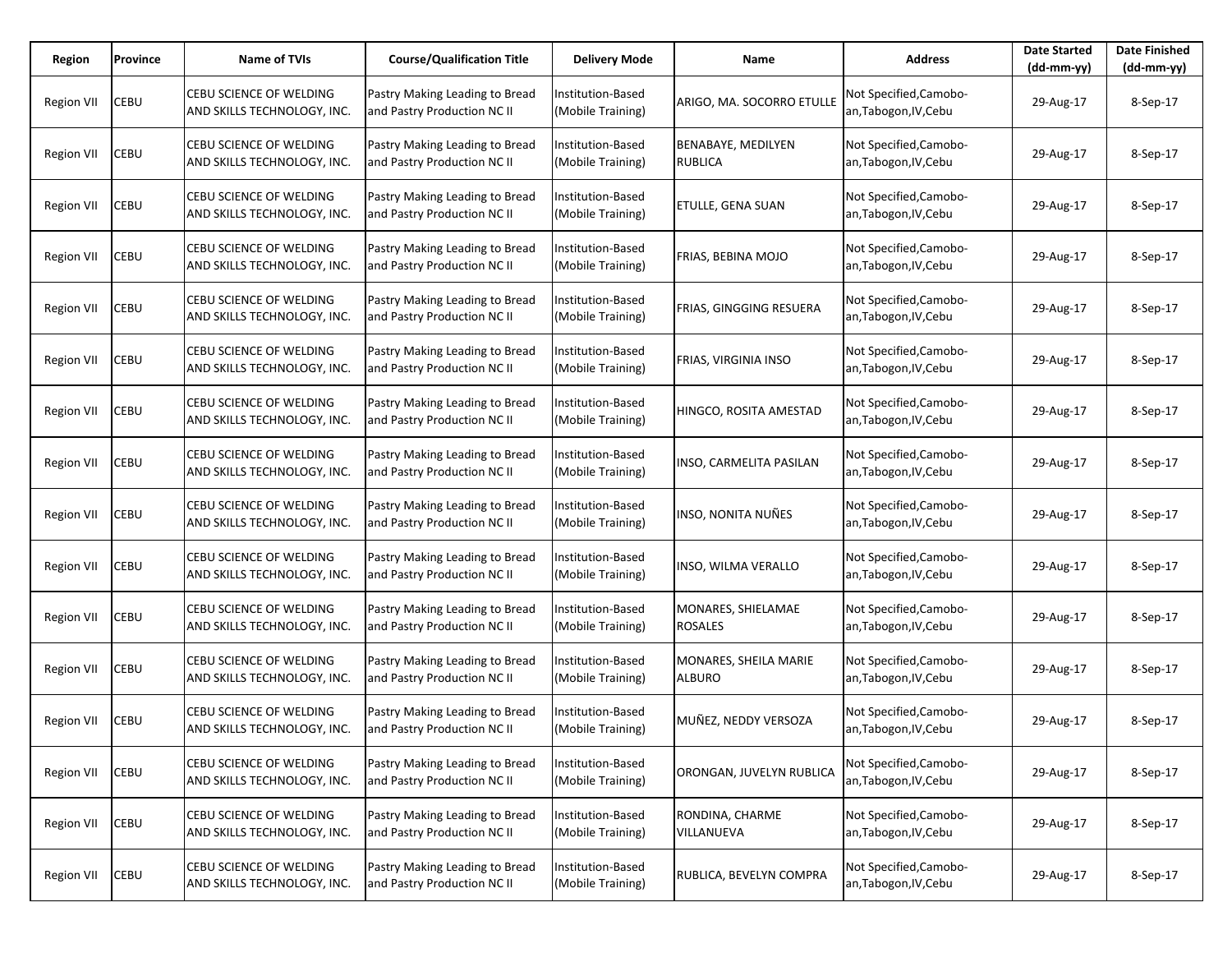| Region            | Province | Name of TVIs                                                  | <b>Course/Qualification Title</b>                             | <b>Delivery Mode</b>                          | Name                                                     | <b>Address</b>                                       | <b>Date Started</b><br>$(dd-mm-yy)$ | <b>Date Finished</b><br>(dd-mm-yy) |
|-------------------|----------|---------------------------------------------------------------|---------------------------------------------------------------|-----------------------------------------------|----------------------------------------------------------|------------------------------------------------------|-------------------------------------|------------------------------------|
| <b>Region VII</b> | CEBU     | CEBU SCIENCE OF WELDING<br>AND SKILLS TECHNOLOGY, INC.        | Pastry Making Leading to Bread<br>and Pastry Production NC II | Institution-Based<br>(Mobile Training)        | RUBLICA, DOMINGA BARON                                   | Not Specified, Camobo-<br>an, Tabogon, IV, Cebu      | 29-Aug-17                           | 8-Sep-17                           |
| Region VII        | CEBU     | CEBU SCIENCE OF WELDING<br>AND SKILLS TECHNOLOGY, INC.        | Pastry Making Leading to Bread<br>and Pastry Production NC II | Institution-Based<br>(Mobile Training)        | RUBLICA, HARLINE VELEZ                                   | Not Specified, Camobo-<br>an, Tabogon, IV, Cebu      | 29-Aug-17                           | 8-Sep-17                           |
| Region VII        | CEBU     | <b>CEBU SCIENCE OF WELDING</b><br>AND SKILLS TECHNOLOGY, INC. | Pastry Making Leading to Bread<br>and Pastry Production NC II | Institution-Based<br>(Mobile Training)        | RUBLICA, MARGARITA<br>ARNOCO                             | Not Specified, Camobo-<br>an, Tabogon, IV, Cebu      | 29-Aug-17                           | 8-Sep-17                           |
| Region VII        | CEBU     | CEBU SCIENCE OF WELDING<br>AND SKILLS TECHNOLOGY, INC.        | Pastry Making Leading to Bread<br>and Pastry Production NC II | Institution-Based<br>(Mobile Training)        | RUÑA, VEFE ETULLE                                        | Not Specified, Camobo-<br>an, Tabogon, IV, Cebu      | 29-Aug-17                           | 8-Sep-17                           |
| Region VII        | CEBU     | CEBU SCIENCE OF WELDING<br>AND SKILLS TECHNOLOGY, INC.        | Pastry Making Leading to Bread<br>and Pastry Production NC II | Institution-Based<br>(Mobile Training)        | SALADAGA, JEIIEBE INSO                                   | Not Specified, Camobo-<br>an, Tabogon, IV, Cebu      | 29-Aug-17                           | 8-Sep-17                           |
| Region VII        | CEBU     | CEBU SCIENCE OF WELDING<br>AND SKILLS TECHNOLOGY, INC.        | Pastry Making Leading to Bread<br>and Pastry Production NC II | Institution-Based<br>(Mobile Training)        | TIGULLO, SILVINA CATAM-<br><b>ISAN</b>                   | Not Specified, Camobo-<br>an, Tabogon, IV, Cebu      | 29-Aug-17                           | 8-Sep-17                           |
| Region VII        | CEBU     | CEBU SCIENCE OF WELDING<br>AND SKILLS TECHNOLOGY, INC.        | Pastry Making Leading to Bread<br>and Pastry Production NC II | Institution-Based<br>(Mobile Training)        | UROT, CARMELITA INSO                                     | Not Specified, Camobo-<br>an, Tabogon, IV, Cebu      | 29-Aug-17                           | 8-Sep-17                           |
| <b>Region VII</b> | CEBU     | CEBU SCIENCE OF WELDING<br>AND SKILLS TECHNOLOGY, INC.        | Cake Making Leading to Bread<br>and Pastry Production NC II   | <b>Institution-Based</b><br>(Mobile Training) | ALCULAR, CATHERINE INSO                                  | Not<br>Specified, Daantabogon, Tabog<br>on, IV, Cebu | 15-Aug-17                           | 25-Aug-17                          |
| <b>Region VII</b> | CEBU     | CEBU SCIENCE OF WELDING<br>AND SKILLS TECHNOLOGY, INC.        | Cake Making Leading to Bread<br>and Pastry Production NC II   | Institution-Based<br>(Mobile Training)        | ARNOCO, MYRNA BALUNAN                                    | Not<br>Specified, Maslog, Tabogon, IV, C<br>ebu      | 15-Aug-17                           | 25-Aug-17                          |
| Region VII        | CEBU     | CEBU SCIENCE OF WELDING<br>AND SKILLS TECHNOLOGY, INC.        | Cake Making Leading to Bread<br>and Pastry Production NC II   | <b>Institution-Based</b><br>(Mobile Training) | ARRO, JOAN POGADO                                        | Not<br>Specified, Daantabogon, Tabog<br>on, IV, Cebu | 15-Aug-17                           | 25-Aug-17                          |
| <b>Region VII</b> | CEBU     | CEBU SCIENCE OF WELDING<br>AND SKILLS TECHNOLOGY, INC.        | Cake Making Leading to Bread<br>and Pastry Production NC II   | Institution-Based<br>(Mobile Training)        | <b>BACU, NELSIE QUIMQUE</b>                              | Not Specified, Taba-<br>ao, Tabogon, IV, Cebu        | 15-Aug-17                           | 25-Aug-17                          |
| Region VII        | CEBU     | <b>CEBU SCIENCE OF WELDING</b><br>AND SKILLS TECHNOLOGY, INC. | Cake Making Leading to Bread<br>and Pastry Production NC II   | Institution-Based<br>(Mobile Training)        | <b>BOREN, ANAFE UROT</b>                                 | Not Specified,Alang-<br>alang, Tabogon, IV, Cebu     | 15-Aug-17                           | 25-Aug-17                          |
| Region VII        | CEBU     | CEBU SCIENCE OF WELDING<br>AND SKILLS TECHNOLOGY, INC.        | Cake Making Leading to Bread<br>and Pastry Production NC II   | Institution-Based<br>(Mobile Training)        | BRIGOLA, MARICEL QUIMQUE Specified, Muabog, Tabogon, IV, | Not<br>Cebu                                          | 15-Aug-17                           | 25-Aug-17                          |
| <b>Region VII</b> | CEBU     | CEBU SCIENCE OF WELDING<br>AND SKILLS TECHNOLOGY, INC.        | Cake Making Leading to Bread<br>and Pastry Production NC II   | Institution-Based<br>(Mobile Training)        | CALIPARA, MELANIE PEREZ                                  | Not<br>Specified, Poblacion, Tabogon, I<br>V,Cebu    | 15-Aug-17                           | 25-Aug-17                          |
| <b>Region VII</b> | CEBU     | CEBU SCIENCE OF WELDING<br>AND SKILLS TECHNOLOGY, INC.        | Cake Making Leading to Bread<br>and Pastry Production NC II   | Institution-Based<br>(Mobile Training)        | CASTRO, LILIBETH AMACA                                   | Not Specified, Kal-<br>anan, Tabogon, IV, Cebu       | 15-Aug-17                           | 25-Aug-17                          |
| <b>Region VII</b> | CEBU     | CEBU SCIENCE OF WELDING<br>AND SKILLS TECHNOLOGY, INC.        | Cake Making Leading to Bread<br>and Pastry Production NC II   | Institution-Based<br>(Mobile Training)        | COMPAYAN, SHENIE<br>COMEDIDO                             | Not<br>Specified, Daantabogon, Tabog<br>on, IV, Cebu | 15-Aug-17                           | 25-Aug-17                          |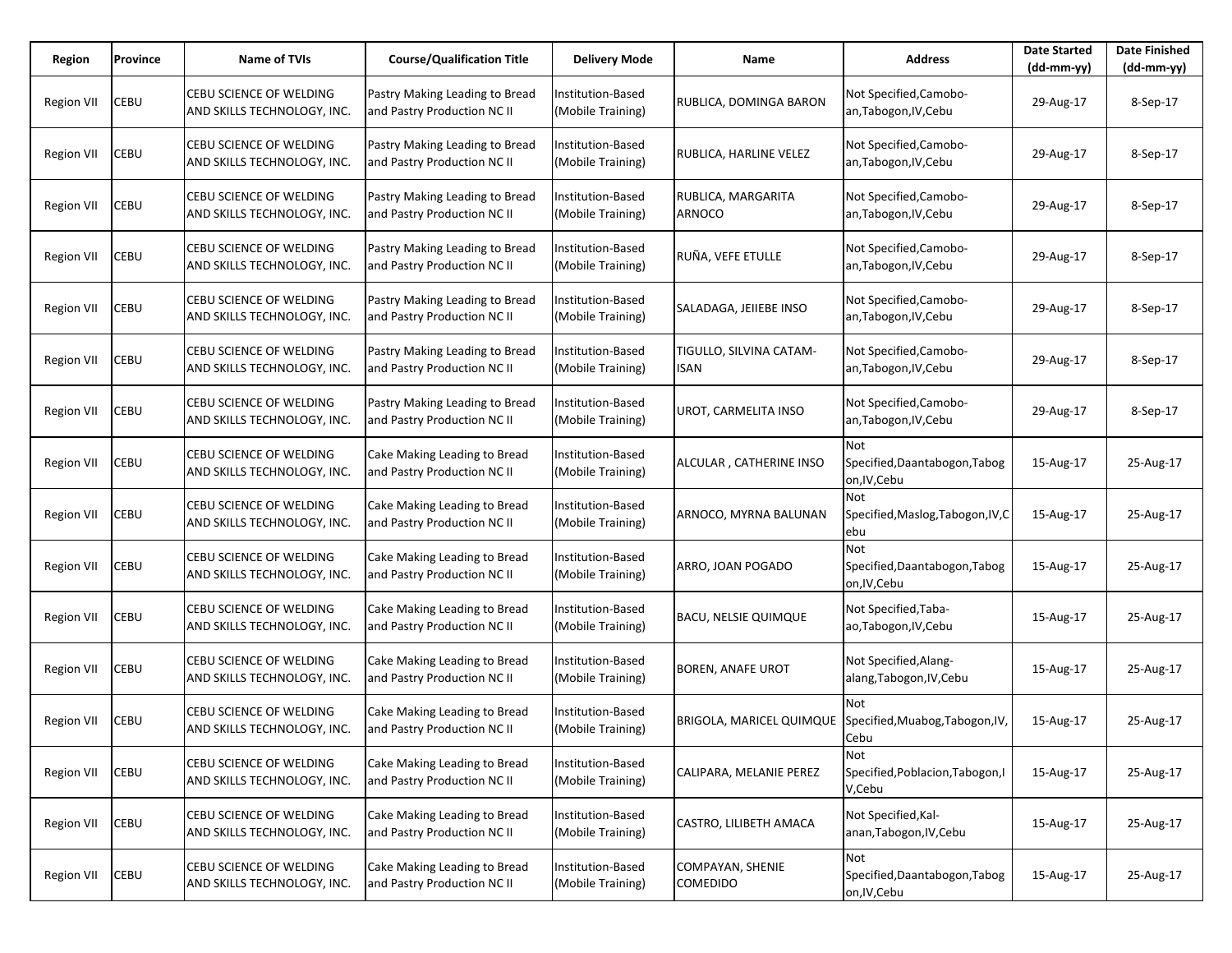| Region            | Province | <b>Name of TVIs</b>                                    | <b>Course/Qualification Title</b>                           | <b>Delivery Mode</b>                          | Name                                    | <b>Address</b>                                         | <b>Date Started</b><br>$(dd-mm-yy)$ | <b>Date Finished</b><br>(dd-mm-yy) |
|-------------------|----------|--------------------------------------------------------|-------------------------------------------------------------|-----------------------------------------------|-----------------------------------------|--------------------------------------------------------|-------------------------------------|------------------------------------|
| <b>Region VII</b> | CEBU     | CEBU SCIENCE OF WELDING<br>AND SKILLS TECHNOLOGY, INC. | Cake Making Leading to Bread<br>and Pastry Production NC II | Institution-Based<br>(Mobile Training)        | DICHOS, HAZEL ANN ARNOCO                | <b>Not</b><br>Specified, Maslog, Tabogon, IV, C<br>ebu | 15-Aug-17                           | 25-Aug-17                          |
| <b>Region VII</b> | CEBU     | CEBU SCIENCE OF WELDING<br>AND SKILLS TECHNOLOGY, INC. | Cake Making Leading to Bread<br>and Pastry Production NC II | Institution-Based<br>(Mobile Training)        | MANAYAGA, BEAURICH<br>MONDOÑEDO         | Not<br>Specified, Muabog, Tabogon, IV,<br>Cebu         | 15-Aug-17                           | 25-Aug-17                          |
| <b>Region VII</b> | CEBU     | CEBU SCIENCE OF WELDING<br>AND SKILLS TECHNOLOGY, INC. | Cake Making Leading to Bread<br>and Pastry Production NC II | Institution-Based<br>(Mobile Training)        | MANLOLOYO, MARITES<br><b>COMPRA</b>     | Not<br>Specified, Maslog, Tabogon, IV, C<br>ebu        | 15-Aug-17                           | 25-Aug-17                          |
| Region VII        | CEBU     | CEBU SCIENCE OF WELDING<br>AND SKILLS TECHNOLOGY, INC. | Cake Making Leading to Bread<br>and Pastry Production NC II | Institution-Based<br>(Mobile Training)        | MONTERON, MANU-LIZA<br>BACU             | Not Specified,Alang-<br>alang, Tabogon, IV, Cebu       | 15-Aug-17                           | 25-Aug-17                          |
| Region VII        | CEBU     | CEBU SCIENCE OF WELDING<br>AND SKILLS TECHNOLOGY, INC. | Cake Making Leading to Bread<br>and Pastry Production NC II | Institution-Based<br>(Mobile Training)        | NUENA, ESTRELLA UROT                    | Not<br>Specified, Maslog, Tabogon, IV, C<br>ebu        | 15-Aug-17                           | 25-Aug-17                          |
| <b>Region VII</b> | CEBU     | CEBU SCIENCE OF WELDING<br>AND SKILLS TECHNOLOGY, INC. | Cake Making Leading to Bread<br>and Pastry Production NC II | Institution-Based<br>(Mobile Training)        | OCHIA, GINA SUSON                       | Not<br>Specified, Maslog, Tabogon, IV, C<br>ebu        | 15-Aug-17                           | 25-Aug-17                          |
| <b>Region VII</b> | CEBU     | CEBU SCIENCE OF WELDING<br>AND SKILLS TECHNOLOGY, INC. | Cake Making Leading to Bread<br>and Pastry Production NC II | Institution-Based<br>(Mobile Training)        | OCHIA, JENNIFER PAGARAN                 | Not<br>Specified, Maslog, Tabogon, IV, C<br>ebu        | 15-Aug-17                           | 25-Aug-17                          |
| <b>Region VII</b> | CEBU     | CEBU SCIENCE OF WELDING<br>AND SKILLS TECHNOLOGY, INC. | Cake Making Leading to Bread<br>and Pastry Production NC II | Institution-Based<br>(Mobile Training)        | OCHIA, MARIVIC ITUHAT                   | Not<br>Specified, Maslog, Tabogon, IV, C<br>ebu        | 15-Aug-17                           | 25-Aug-17                          |
| <b>Region VII</b> | CEBU     | CEBU SCIENCE OF WELDING<br>AND SKILLS TECHNOLOGY, INC. | Cake Making Leading to Bread<br>and Pastry Production NC II | Institution-Based<br>(Mobile Training)        | PAGATPAT, DAISY UROT                    | Not<br>Specified, Maslog, Tabogon, IV, C<br>ebu        | 15-Aug-17                           | 25-Aug-17                          |
| <b>Region VII</b> | CEBU     | CEBU SCIENCE OF WELDING<br>AND SKILLS TECHNOLOGY, INC. | Cake Making Leading to Bread<br>and Pastry Production NC II | Institution-Based<br>(Mobile Training)        | PAREJA, AIMEE QUIMQUE                   | Not<br>Specified, Muabog, Tabogon, IV,<br>Cebu         | 15-Aug-17                           | 25-Aug-17                          |
| <b>Region VII</b> | CEBU     | CEBU SCIENCE OF WELDING<br>AND SKILLS TECHNOLOGY, INC. | Cake Making Leading to Bread<br>and Pastry Production NC II | Institution-Based<br>(Mobile Training)        | PATALINJUG, AIPREL LOVE<br><b>CODOY</b> | Not<br>Specified, Daantabogon, Tabog<br>on, IV, Cebu   | 15-Aug-17                           | 25-Aug-17                          |
| <b>Region VII</b> | CEBU     | CEBU SCIENCE OF WELDING<br>AND SKILLS TECHNOLOGY, INC. | Cake Making Leading to Bread<br>and Pastry Production NC II | Institution-Based<br>(Mobile Training)        | POGADO, MARIA VANIZA<br><b>FLORES</b>   | Not<br>Specified, Daantabogon, Tabog<br>on, IV, Cebu   | 15-Aug-17                           | 25-Aug-17                          |
| <b>Region VII</b> | CEBU     | CEBU SCIENCE OF WELDING<br>AND SKILLS TECHNOLOGY, INC. | Cake Making Leading to Bread<br>and Pastry Production NC II | Institution-Based<br>(Mobile Training)        | POGID, NOERA DE JESUS                   | Not<br>Specified, Muabog, Tabogon, IV,<br>Cebu         | 15-Aug-17                           | 25-Aug-17                          |
| <b>Region VII</b> | CEBU     | CEBU SCIENCE OF WELDING<br>AND SKILLS TECHNOLOGY, INC. | Cake Making Leading to Bread<br>and Pastry Production NC II | <b>Institution-Based</b><br>(Mobile Training) | REED, MAUREEN PEREZ                     | Not<br>Specified, Poblacion, Tabogon, I<br>V,Cebu      | 15-Aug-17                           | 25-Aug-17                          |
| <b>Region VII</b> | CEBU     | CEBU SCIENCE OF WELDING<br>AND SKILLS TECHNOLOGY, INC. | Cake Making Leading to Bread<br>and Pastry Production NC II | Institution-Based<br>(Mobile Training)        | SALADAGA, CARIEN<br><b>MONTERON</b>     | Not<br>Specified, Piyo, Tabogon, IV, Ceb               | 15-Aug-17                           | 25-Aug-17                          |
| <b>Region VII</b> | CEBU     | CEBU SCIENCE OF WELDING<br>AND SKILLS TECHNOLOGY, INC. | Cake Making Leading to Bread<br>and Pastry Production NC II | Institution-Based<br>(Mobile Training)        | SUSON, LEOLINDA DEGAMO                  | Not<br>Specified, Samosa, Tabogon, IV,<br>Cebu         | 15-Aug-17                           | 25-Aug-17                          |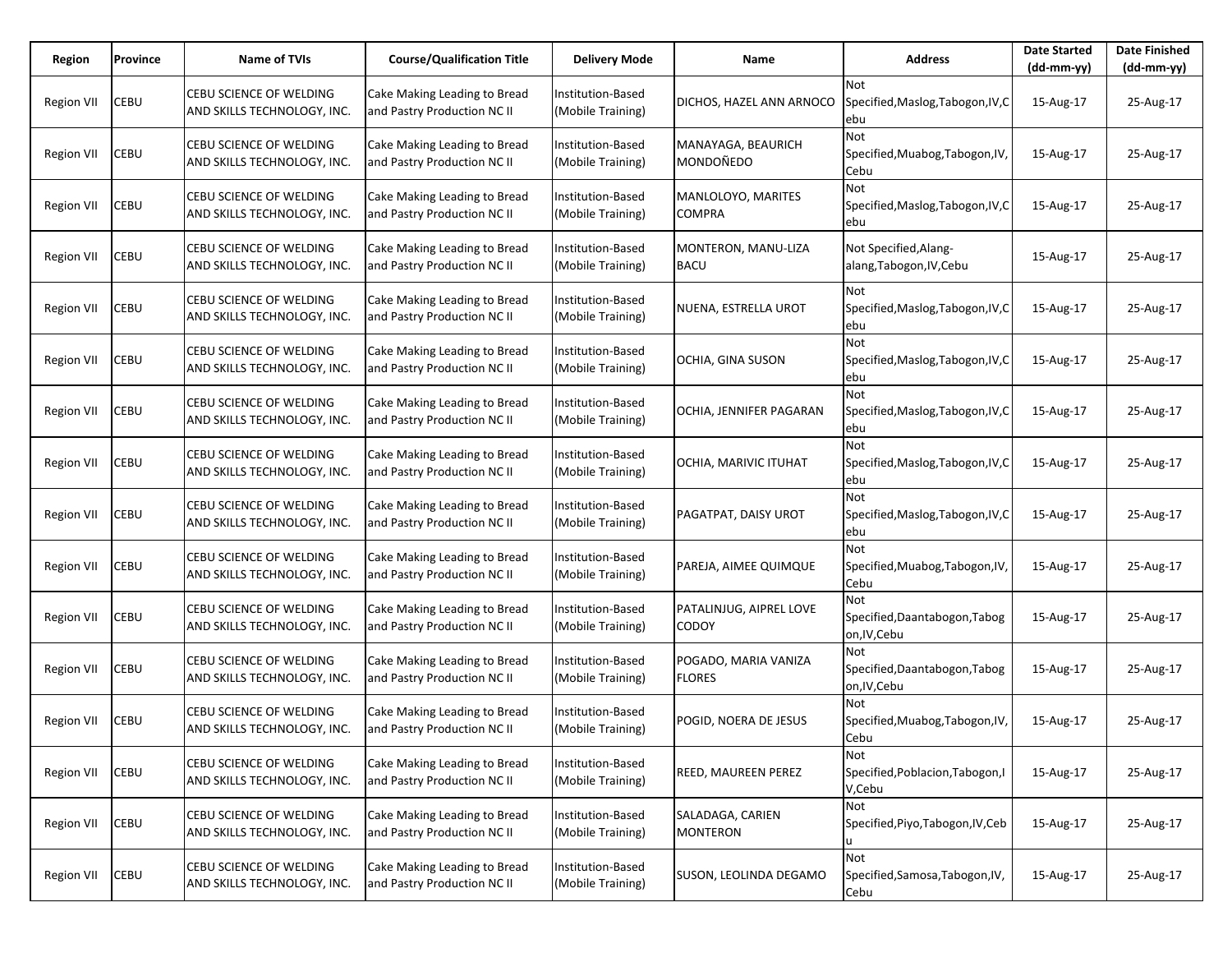| Region            | Province | <b>Name of TVIs</b>                                   | <b>Course/Qualification Title</b>                            | <b>Delivery Mode</b>                          | Name                                                            | <b>Address</b>                                              | <b>Date Started</b><br>$(dd-mm-yy)$ | <b>Date Finished</b><br>$(dd-mm-yy)$ |
|-------------------|----------|-------------------------------------------------------|--------------------------------------------------------------|-----------------------------------------------|-----------------------------------------------------------------|-------------------------------------------------------------|-------------------------------------|--------------------------------------|
| <b>Region VII</b> | CEBU     | CEBU SCINCE OF WELDING AND<br>SKILLS TECHNOLOGY, INC. | Shielded Metal Arc Welding<br>(SMAW) NC I                    | Institution-Based<br>(Mobile Training)        | ABELLA, JAN KEEGEEBEE<br><b>GALINDO</b>                         | <b>Not</b><br>Specified, Poblacion, Ronda, VII,<br>Cebu     | 7-Aug-17                            | 10-Sep-17                            |
| Region VII        | CEBU     | CEBU SCINCE OF WELDING AND<br>SKILLS TECHNOLOGY, INC. | Shielded Metal Arc Welding<br>(SMAW) NC I                    | <b>Institution-Based</b><br>(Mobile Training) | ANADEO, JASON BALANSAG                                          | <b>Not</b><br>Specified, Balaygtiki, Dumanjug,<br>VII, Cebu | 7-Aug-17                            | 10-Sep-17                            |
| Region VII        | CEBU     | CEBU SCINCE OF WELDING AND<br>SKILLS TECHNOLOGY, INC. | Shielded Metal Arc Welding<br>(SMAW) NC I                    | Institution-Based<br>(Mobile Training)        | <b>BAYABIAN, GEORGET JACULBE</b>                                | Not Specified, Doldol<br>,Dumanjug,VII,Cebu                 | 7-Aug-17                            | 10-Sep-17                            |
| Region VII        | CEBU     | CEBU SCINCE OF WELDING AND<br>SKILLS TECHNOLOGY, INC. | Shielded Metal Arc Welding<br>(SMAW) NC I                    | Institution-Based<br>(Mobile Training)        | CALAGO, REYNAND TAPERLA                                         | Not<br>Specified, Panlaan, Dumanjug, V<br>II, Cebu          | 7-Aug-17                            | 10-Sep-17                            |
| Region VII        | CEBU     | CEBU SCINCE OF WELDING AND<br>SKILLS TECHNOLOGY, INC. | Shielded Metal Arc Welding<br>(SMAW) NC I                    | Institution-Based<br>(Mobile Training)        | CALAGO, REYNOLD TAPERLA                                         | Not<br>Specified, Panlaan, Dumanjug, V<br>II, Cebu          | 7-Aug-17                            | 10-Sep-17                            |
| Region VII        | CEBU     | CEBU SCINCE OF WELDING AND<br>SKILLS TECHNOLOGY, INC. | Shielded Metal Arc Welding<br>(SMAW) NC I                    | Institution-Based<br>(Mobile Training)        | <b>ESCUADRO JR., TITO</b><br>CARCUEVA                           | <b>Not</b><br>Specified, Tangil, Dumanjug, VII,<br>Cebu     | 7-Aug-17                            | 10-Sep-17                            |
| Region VII        | CEBU     | CEBU SCINCE OF WELDING AND<br>SKILLS TECHNOLOGY, INC. | Shielded Metal Arc Welding<br>(SMAW) NC I                    | Institution-Based<br>(Mobile Training)        | GRAVINO, ZARAH MAE<br><b>MANUBAG</b>                            | <b>Not</b><br>Specified, Poblacion, Dumanjug<br>,VII,Cebu   | 7-Aug-17                            | 10-Sep-17                            |
| Region VII        | CEBU     | CEBU SCINCE OF WELDING AND<br>SKILLS TECHNOLOGY, INC. | Shielded Metal Arc Welding<br>(SMAW) NC I                    | Institution-Based<br>(Mobile Training)        | LAMBO, ALVIN ANTUINA                                            | Not<br>Specified, Ilaya, Dumanjug, VII, C<br>lebu           | 7-Aug-17                            | 10-Sep-17                            |
| Region VII        | CEBU     | CEBU SCINCE OF WELDING AND<br>SKILLS TECHNOLOGY, INC. | Shielded Metal Arc Welding<br>(SMAW) NC I                    | Institution-Based<br>(Mobile Training)        | MACEDA, GERRY BOY<br><b>BATICURA</b>                            | Not<br>Specified, Ilaya, Dumanjug, VII, C<br>ebu            | 7-Aug-17                            | 10-Sep-17                            |
| Region VII        | CEBU     | CEBU SCINCE OF WELDING AND<br>SKILLS TECHNOLOGY, INC. | Shielded Metal Arc Welding<br>(SMAW) NC I                    | Institution-Based<br>(Mobile Training)        | MACEDA JR., ROGELIO<br><b>BATICURA</b>                          | <b>Not</b><br>Specified, Ilaya, Dumanjug, VII, C<br>ebu     | 7-Aug-17                            | 10-Sep-17                            |
| <b>Region VII</b> | CEBU     | CEBU SCINCE OF WELDING AND<br>SKILLS TECHNOLOGY, INC. | Shielded Metal Arc Welding<br>(SMAW) NC I                    | <b>Institution-Based</b><br>(Mobile Training) | MARAVILES, RANDEL TRIBAJO                                       | <b>Not</b><br>Specified, Ilaya, Dumanjug, VII, C<br>ebu     | 7-Aug-17                            | 10-Sep-17                            |
| Region VII        | CEBU     | CEBU SCINCE OF WELDING AND<br>SKILLS TECHNOLOGY, INC. | Shielded Metal Arc Welding<br>(SMAW) NC I                    | Institution-Based<br>(Mobile Training)        | OSTIA, JERSON PANTALLANO                                        | <b>Not</b><br>Specified, Ilaya, Dumanjug, VII, C<br>lebu    | 7-Aug-17                            | 10-Sep-17                            |
| <b>Region VII</b> | CEBU     | CEBU SCINCE OF WELDING AND<br>SKILLS TECHNOLOGY, INC. | Shielded Metal Arc Welding<br>(SMAW) NC I                    | <b>Institution-Based</b><br>(Mobile Training) | TAPERLA JR., EDUARDO<br>LIBRADILLA                              | <b>Not</b><br>Specified, Tangil, Dumanjug, VII,<br>Cebu     | 7-Aug-17                            | 10-Sep-17                            |
| <b>Region VII</b> | CEBU     | CEBU SCINCE OF WELDING AND<br>SKILLS TECHNOLOGY, INC. | Shielded Metal Arc Welding<br>(SMAW) NC I                    | Institution-Based<br>(Mobile Training)        | TEK-ING, GENSEN SANTILLAN                                       | Not<br>Specified, Ilaya, Dumanjug, VII, C<br>ebu            | 7-Aug-17                            | 10-Sep-17                            |
| <b>Region VII</b> | CEBU     | CEBU SCINCE OF WELDING AND<br>SKILLS TECHNOLOGY, INC. | Shielded Metal Arc Welding<br>(SMAW) NC I                    | Institution-Based<br>(Mobile Training)        | TOMAQUIN, EDLYN<br>CATIWALAAN                                   | Not<br>Specified, Poblacion, Ronda, VII,<br>Cebu            | 7-Aug-17                            | 10-Sep-17                            |
| <b>Region VII</b> | Cebu     | Provincial Training Center -<br>Carmen                | Cake Making(leading to Bread<br>and Pastry Production NC II) | Institution-Based<br>(Traditional)            | Aribal, Pierre Valmond Colonia Specified, Macaas, Catmon, V, Ce | Not<br>bu                                                   | 7-Aug-17                            | $6-$ Sep $-17$                       |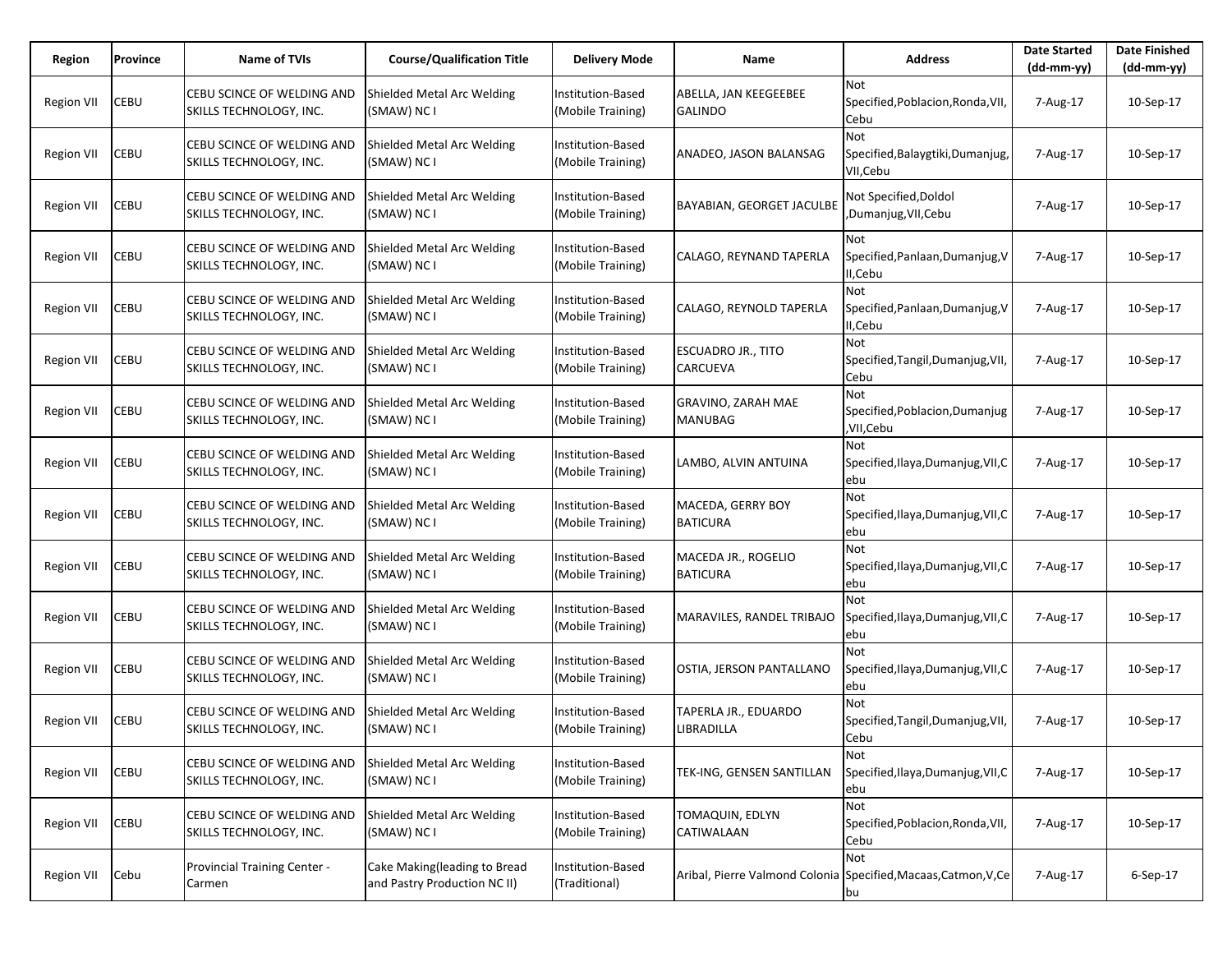| Region            | Province | <b>Name of TVIs</b>                           | <b>Course/Qualification Title</b>                            | Delivery Mode                             | Name                              | <b>Address</b>                                         | <b>Date Started</b><br>$(dd-mm-yy)$ | <b>Date Finished</b><br>$(dd-mm-yy)$ |
|-------------------|----------|-----------------------------------------------|--------------------------------------------------------------|-------------------------------------------|-----------------------------------|--------------------------------------------------------|-------------------------------------|--------------------------------------|
| Region VII        | Cebu     | Provincial Training Center -<br>Carmen        | Cake Making(leading to Bread<br>and Pastry Production NC II) | Institution-Based<br>(Traditional)        | Bucao, Juliefer Andales           | <b>Not</b><br>Specified, Bulacao, Talisay, V, Ce<br>bu | 7-Aug-17                            | $6-$ Sep $-17$                       |
| <b>Region VII</b> | Cebu     | Provincial Training Center -<br>Carmen        | Cake Making(leading to Bread<br>and Pastry Production NC II) | Institution-Based<br>(Traditional)        | Chicote, Meriam Demafelis         | Not Specified, Dawis<br>norte,Carmen,V,Cebu            | 7-Aug-17                            | 6-Sep-17                             |
| Region VII        | Cebu     | Provincial Training Center -<br>Carmen        | Cake Making(leading to Bread<br>and Pastry Production NC II) | Institution-Based<br>(Traditional)        | Cuizon, Vhincent Gerald<br>Castro | Not Specified, Cogon<br>West, Carmen, V, Cebu          | 7-Aug-17                            | 6-Sep-17                             |
| <b>Region VII</b> | Cebu     | Provincial Training Center -<br>Carmen        | Cake Making(leading to Bread<br>and Pastry Production NC II) | Institution-Based<br>(Traditional)        | Dechosa, Rechielyn Valios         | Not Specified, Guinsay, Danao<br>City, V, Cebu         | 7-Aug-17                            | 6-Sep-17                             |
| Region VII        | Cebu     | <b>Provincial Training Center -</b><br>Carmen | Cake Making(leading to Bread<br>and Pastry Production NC II) | Institution-Based<br>(Traditional)        | De Dios, Josefina Montecillo      | Not<br>Specified, Poblacion, Carmen, V,<br>Cebu        | 7-Aug-17                            | $6-Sep-17$                           |
| Region VII        | Cebu     | Provincial Training Center -<br>Carmen        | Cake Making(leading to Bread<br>and Pastry Production NC II) | Institution-Based<br>(Traditional)        | Dorog, Flordelisa Lupo            | Not<br>Specified, Panangban, Compost<br>ela, V, Cebu   | 7-Aug-17                            | 6-Sep-17                             |
| Region VII        | Cebu     | <b>Provincial Training Center -</b><br>Carmen | Cake Making(leading to Bread<br>and Pastry Production NC II) | Institution-Based<br>(Traditional)        | Ferrer, Juvie Pezalbon            | Not<br>Specified, Poblacion, Compostel<br>a,V,Cebu     | 7-Aug-17                            | $6-Sep-17$                           |
| Region VII        | Cebu     | <b>Provincial Training Center -</b><br>Carmen | Cake Making(leading to Bread<br>and Pastry Production NC II) | Institution-Based<br>(Traditional)        | Laurel, April Grace Camongay      | Not<br>Specified, Poblacion, Carmen, V,<br>Cebu        | 7-Aug-17                            | $6-Sep-17$                           |
| Region VII        | Cebu     | Provincial Training Center -<br>Carmen        | Cake Making(leading to Bread<br>and Pastry Production NC II) | Institution-Based<br>(Traditional)        | Medequillo, Anafel Soringga       | Not<br>Specified, Camaligbato, Danao<br>City, V, Cebu  | 7-Aug-17                            | 6-Sep-17                             |
| Region VII        | Cebu     | Provincial Training Center -<br>Carmen        | Cake Making(leading to Bread<br>and Pastry Production NC II) | Institution-Based<br>(Traditional)        | Ng, Roselyn Casinillo             | Not<br>Specified, Cogon, Compostela, V<br>Cebu,        | 7-Aug-17                            | $6-Sep-17$                           |
| <b>Region VII</b> | Cebu     | <b>Provincial Training Center -</b><br>Carmen | Cake Making(leading to Bread<br>and Pastry Production NC II) | <b>Institution-Based</b><br>(Traditional) | Omilig, Norman Magbanua           | Not<br>Specified, Jubay, Liloan, V, Cebu               | 7-Aug-17                            | 6-Sep-17                             |
| <b>Region VII</b> | Cebu     | <b>Provincial Training Center -</b><br>Carmen | Cake Making(leading to Bread<br>and Pastry Production NC II) | <b>Institution-Based</b><br>(Traditional) | Ompad, Monaliza Abella            | Not<br>Specified, Tayud, Liloan, V, Cebu               | 7-Aug-17                            | 6-Sep-17                             |
| <b>Region VII</b> | Cebu     | Provincial Training Center -<br>Carmen        | Cake Making(leading to Bread<br>and Pastry Production NC II) | Institution-Based<br>(Traditional)        | Pestano, Milton Reyes             | Not<br>Specified, Poblacion, Carmen, V,<br>Cebu        | 7-Aug-17                            | 6-Sep-17                             |
| Region VII Cebu   |          | <b>Provincial Training Center -</b><br>Carmen | Cake Making(leading to Bread<br>and Pastry Production NC II) | Institution-Based<br>(Traditional)        | Pezalbon, Gristel Arnejo          | Not<br>Specified, Poblacion, Compostel<br>a,V,Cebu     | 7-Aug-17                            | 6-Sep-17                             |
| <b>Region VII</b> | Cebu     | Provincial Training Center -<br>Carmen        | Cake Making(leading to Bread<br>and Pastry Production NC II) | Institution-Based<br>(Traditional)        | Sinadhan, Anjo Ray Quindao        | Not Specified, Sabang, Danao<br>City, V, Cebu          | 7-Aug-17                            | 6-Sep-17                             |
| Region VII        | Cebu     | Provincial Training Center -<br>Carmen        | Cake Making(leading to Bread<br>and Pastry Production NC II) | Institution-Based<br>(Traditional)        | Tano, Aipee Indolos               | Not<br>Specified, Poblacion, Carmen, V,<br>Cebu        | 7-Aug-17                            | 6-Sep-17                             |
| Region VII        | Cebu     | Provincial Training Center -<br>Carmen        | Cake Making(leading to Bread<br>and Pastry Production NC II) | Institution-Based<br>(Traditional)        | Tambasakan, Julieta Dimco         | Not<br>Specified, Baring, Carmen, V, Ceb               | 7-Aug-17                            | 6-Sep-17                             |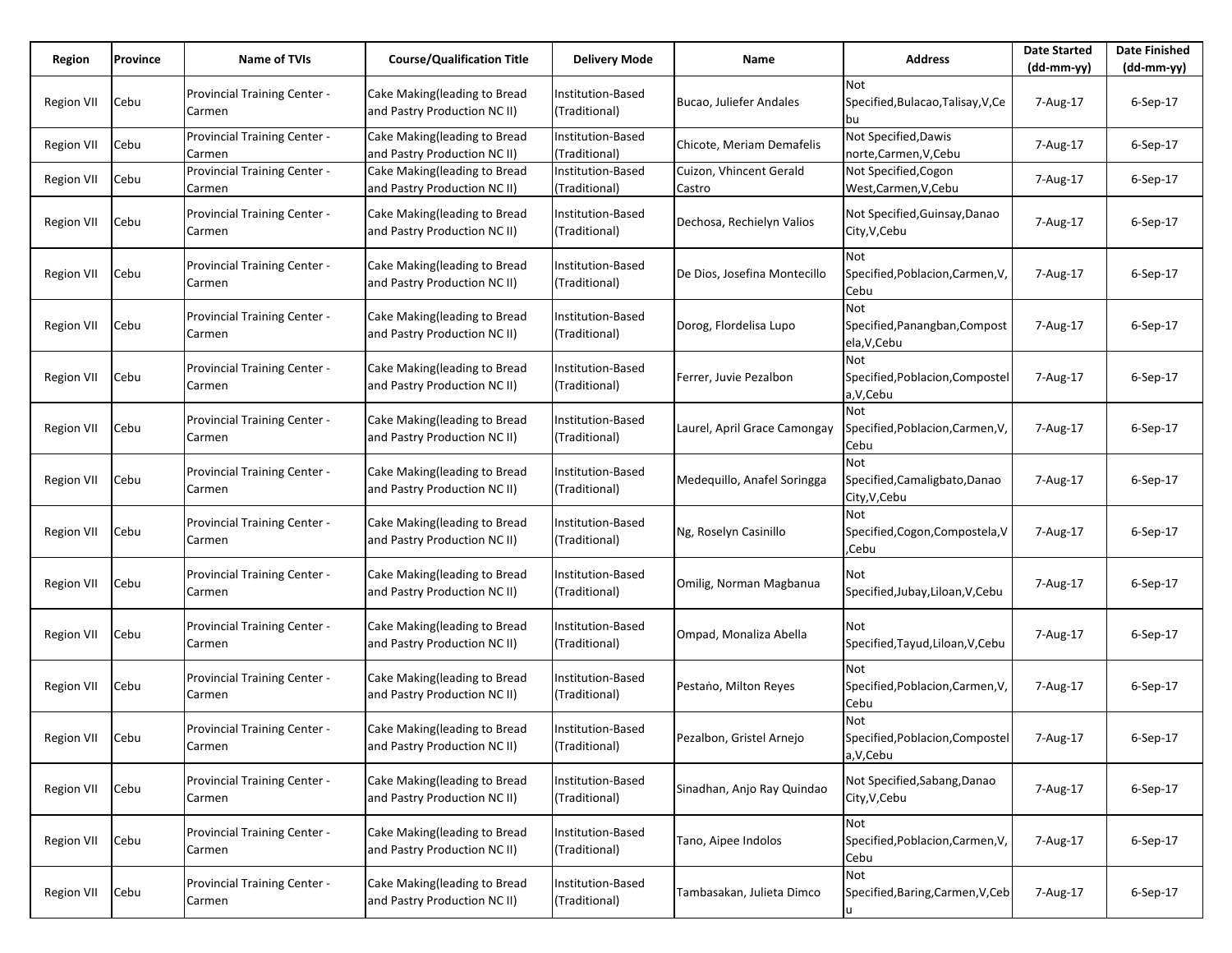| Region            | Province | Name of TVIs                                           | <b>Course/Qualification Title</b>                            | <b>Delivery Mode</b>                   | Name                                    | <b>Address</b>                                  | <b>Date Started</b><br>(dd-mm-yy) | <b>Date Finished</b><br>$(dd-mm-yy)$ |
|-------------------|----------|--------------------------------------------------------|--------------------------------------------------------------|----------------------------------------|-----------------------------------------|-------------------------------------------------|-----------------------------------|--------------------------------------|
| <b>Region VII</b> | Cebu     | Provincial Training Center -<br>Carmen                 | Cake Making(leading to Bread<br>and Pastry Production NC II) | Institution-Based<br>(Traditional)     | Ybanez, Alma Casas                      | Not Specified, Dawis<br>Sur, Carmen, V, Cebu    | 7-Aug-17                          | $6-$ Sep $-17$                       |
| Region VII        | Cebu     | Provincial Training Center -<br>Carmen                 | Cake Making(leading to Bread<br>and Pastry Production NC II) | Institution-Based<br>(Traditional)     | Yrauda, Hazel Jacob                     | Not<br>Specified, Cogon, Compostela, V<br>,Cebu | 7-Aug-17                          | $6-Sep-17$                           |
| <b>Region VII</b> | CEBU     | CEBU SCIENCE OF WELDING<br>AND SKILLS TECHNOLOGY, INC. | Bread Making Leading to Bread<br>and Pastry Production NC II | Institution-Based<br>(Mobile Training) | ANDRINO, CRESILDA BASIT                 | Not<br>Specified, Tabunan, Borbon, V, C<br>ebu  | 13-Sep-17                         | 22-Sep-17                            |
| Region VII        | CEBU     | CEBU SCIENCE OF WELDING<br>AND SKILLS TECHNOLOGY, INC. | Bread Making Leading to Bread<br>and Pastry Production NC II | Institution-Based<br>(Mobile Training) | ANORE, MARILOU MONLEON                  | Not<br>Specified, Tabunan, Borbon, V, C<br>ebu  | 13-Sep-17                         | 22-Sep-17                            |
| <b>Region VII</b> | CEBU     | CEBU SCIENCE OF WELDING<br>AND SKILLS TECHNOLOGY, INC. | Bread Making Leading to Bread<br>and Pastry Production NC II | Institution-Based<br>(Mobile Training) | ARNADO, FLORANDO                        | Not<br>Specified, Bongdo, Borbon, V, Ce<br>bu   | 13-Sep-17                         | 22-Sep-17                            |
| Region VII        | CEBU     | CEBU SCIENCE OF WELDING<br>AND SKILLS TECHNOLOGY, INC. | Bread Making Leading to Bread<br>and Pastry Production NC II | Institution-Based<br>(Mobile Training) | BRANZUELA, SARAH JANE<br>TABRA          | Not<br>Specified, Bongdo, Borbon, V, Ce<br>bu   | 13-Sep-17                         | 22-Sep-17                            |
| <b>Region VII</b> | CEBU     | CEBU SCIENCE OF WELDING<br>AND SKILLS TECHNOLOGY, INC. | Bread Making Leading to Bread<br>and Pastry Production NC II | Institution-Based<br>(Mobile Training) | DAMAYO, RUSSEL MANGUBAT                 | Not<br>Specified, Tabunan, Borbon, V, C<br>ebu  | 13-Sep-17                         | 22-Sep-17                            |
| <b>Region VII</b> | CEBU     | CEBU SCIENCE OF WELDING<br>AND SKILLS TECHNOLOGY, INC. | Bread Making Leading to Bread<br>and Pastry Production NC II | Institution-Based<br>(Mobile Training) | DELGADO, MARIA TULOD                    | Not<br>Specified, Tabunan, Borbon, V, C<br>ebu  | 13-Sep-17                         | 22-Sep-17                            |
| <b>Region VII</b> | CEBU     | CEBU SCIENCE OF WELDING<br>AND SKILLS TECHNOLOGY, INC. | Bread Making Leading to Bread<br>and Pastry Production NC II | Institution-Based<br>(Mobile Training) | HORTEZA, KRISNA CABAHUG                 | Not<br>Specified, Cadaruhan, Borbon, V<br>Cebu. | 13-Sep-17                         | 22-Sep-17                            |
| Region VII        | CEBU     | CEBU SCIENCE OF WELDING<br>AND SKILLS TECHNOLOGY, INC. | Bread Making Leading to Bread<br>and Pastry Production NC II | Institution-Based<br>(Mobile Training) | INAHID, CHERRY TUDLASAN                 | Not<br>Specified, Bingay, Borbon, V, Ceb        | 13-Sep-17                         | 22-Sep-17                            |
| <b>Region VII</b> | CEBU     | CEBU SCIENCE OF WELDING<br>AND SKILLS TECHNOLOGY, INC. | Bread Making Leading to Bread<br>and Pastry Production NC II | Institution-Based<br>(Mobile Training) | JUMAO-AS, ANNALIZA<br><b>MANGUBAT</b>   | Not<br>Specified, Clavera, Borbon, V, Ce<br>bu  | 13-Sep-17                         | 22-Sep-17                            |
| <b>Region VII</b> | CEBU     | CEBU SCIENCE OF WELDING<br>AND SKILLS TECHNOLOGY, INC. | Bread Making Leading to Bread<br>and Pastry Production NC II | Institution-Based<br>(Mobile Training) | LOBERANES, CATHERINE<br><b>COMEDIDO</b> | Not<br>Specified, Cadaruhan, Borbon, V<br>.Cebu | 13-Sep-17                         | 22-Sep-17                            |
| <b>Region VII</b> | CEBU     | CEBU SCIENCE OF WELDING<br>AND SKILLS TECHNOLOGY, INC. | Bread Making Leading to Bread<br>and Pastry Production NC II | Institution-Based<br>(Mobile Training) | MANGUBAT, CHRISTOPHER<br>CUMBA          | Not<br>Specified, Poblacion, Borbon, V,<br>Cebu | 13-Sep-17                         | 22-Sep-17                            |
| <b>Region VII</b> | CEBU     | CEBU SCIENCE OF WELDING<br>AND SKILLS TECHNOLOGY, INC. | Bread Making Leading to Bread<br>and Pastry Production NC II | Institution-Based<br>(Mobile Training) | MANGUBAT, ENRIQUITA<br><b>INAHID</b>    | Not<br>Specified, Tabunan, Borbon, V, C<br>ebu  | 13-Sep-17                         | 22-Sep-17                            |
| <b>Region VII</b> | CEBU     | CEBU SCIENCE OF WELDING<br>AND SKILLS TECHNOLOGY, INC. | Bread Making Leading to Bread<br>and Pastry Production NC II | Institution-Based<br>(Mobile Training) | MANGUBAT, JASMIN<br><b>BENDISULA</b>    | Not<br>Specified, Cadaruhan, Borbon, V<br>,Cebu | 13-Sep-17                         | 22-Sep-17                            |
| <b>Region VII</b> | CEBU     | CEBU SCIENCE OF WELDING<br>AND SKILLS TECHNOLOGY, INC. | Bread Making Leading to Bread<br>and Pastry Production NC II | Institution-Based<br>(Mobile Training) | MARO, KIMBERLY LOPEZ                    | Not<br>Specified, Poblacion, Borbon, V,<br>Cebu | 13-Sep-17                         | 22-Sep-17                            |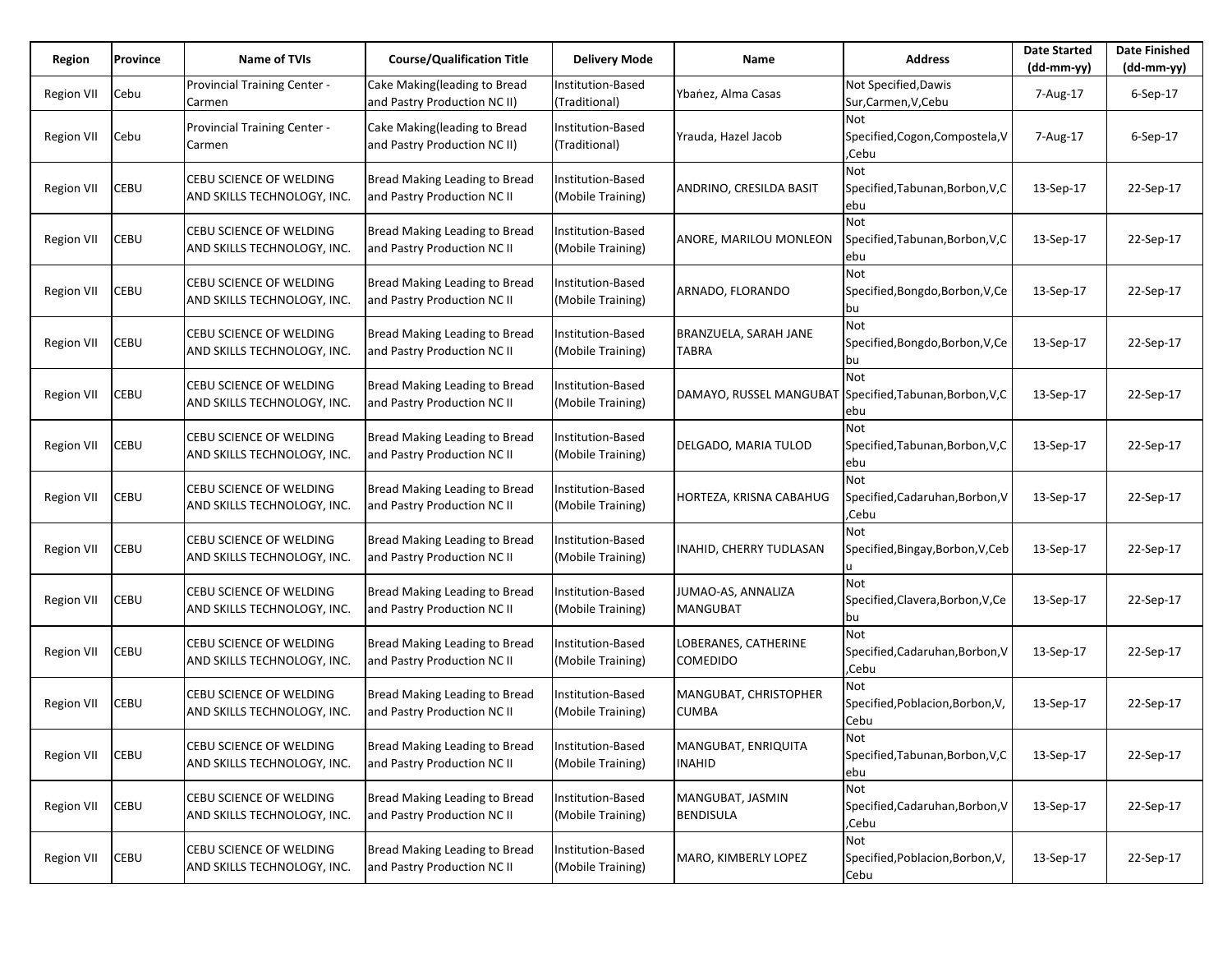| Region            | Province           | Name of TVIs                                           | <b>Course/Qualification Title</b>                            | Delivery Mode                          | Name                                   | <b>Address</b>                                    | <b>Date Started</b><br>$(dd-mm-yy)$ | <b>Date Finished</b><br>$(dd-mm-yy)$ |
|-------------------|--------------------|--------------------------------------------------------|--------------------------------------------------------------|----------------------------------------|----------------------------------------|---------------------------------------------------|-------------------------------------|--------------------------------------|
| Region VII        | CEBU               | CEBU SCIENCE OF WELDING<br>AND SKILLS TECHNOLOGY, INC. | Bread Making Leading to Bread<br>and Pastry Production NC II | Institution-Based<br>(Mobile Training) | MAUNES, LESLY MANGUBAT                 | Not<br>Specified, Clavera, Borbon, V, Ce<br>bu    | 13-Sep-17                           | 22-Sep-17                            |
| <b>Region VII</b> | CEBU               | CEBU SCIENCE OF WELDING<br>AND SKILLS TECHNOLOGY, INC. | Bread Making Leading to Bread<br>and Pastry Production NC II | Institution-Based<br>(Mobile Training) | MELGO JR., VALENTIN<br>MONDELO         | Not<br>Specified, Campusong, Borbon,<br>V,Cebu    | 13-Sep-17                           | 22-Sep-17                            |
| <b>Region VII</b> | CEBU               | CEBU SCIENCE OF WELDING<br>AND SKILLS TECHNOLOGY, INC. | Bread Making Leading to Bread<br>and Pastry Production NC II | Institution-Based<br>(Mobile Training) | MENDOZA, RHEA MONTEBON                 | Not<br>Specified, Cadaruhan, Borbon, V<br>,Cebu   | 13-Sep-17                           | 22-Sep-17                            |
| <b>Region VII</b> | CEBU               | CEBU SCIENCE OF WELDING<br>AND SKILLS TECHNOLOGY, INC. | Bread Making Leading to Bread<br>and Pastry Production NC II | Institution-Based<br>(Mobile Training) | MONDIGO, DONNA<br>COMEDIDO             | Not<br>Specified, Cadaruhan, Borbon, V<br>,Cebu   | 13-Sep-17                           | 22-Sep-17                            |
| <b>Region VII</b> | CEBU               | CEBU SCIENCE OF WELDING<br>AND SKILLS TECHNOLOGY, INC. | Bread Making Leading to Bread<br>and Pastry Production NC II | Institution-Based<br>(Mobile Training) | MONTECILLO, AILEEN BIOHAN              | Not<br>Specified, Poblacion, Borbon, V,<br>Cebu   | 13-Sep-17                           | 22-Sep-17                            |
| <b>Region VII</b> | CEBU               | CEBU SCIENCE OF WELDING<br>AND SKILLS TECHNOLOGY, INC. | Bread Making Leading to Bread<br>and Pastry Production NC II | Institution-Based<br>(Mobile Training) | MONTECILLO, MA. GEMMA<br><b>VIOJAN</b> | Not<br>Specified, Poblacion, Borbon, V,<br>Cebu   | 13-Sep-17                           | 22-Sep-17                            |
| <b>Region VII</b> | CEBU               | CEBU SCIENCE OF WELDING<br>AND SKILLS TECHNOLOGY, INC. | Bread Making Leading to Bread<br>and Pastry Production NC II | Institution-Based<br>(Mobile Training) | MODEQUILLO, RAQUEL<br>PRETILA          | Not<br>Specified, Bingay, Borbon, V, Ceb          | 13-Sep-17                           | 22-Sep-17                            |
| <b>Region VII</b> | CEBU               | CEBU SCIENCE OF WELDING<br>AND SKILLS TECHNOLOGY, INC. | Bread Making Leading to Bread<br>and Pastry Production NC II | Institution-Based<br>(Mobile Training) | RIVERA, LORENA ARNADO                  | Not<br>Specified, Laaw, Borbon, V, Cebu           | 13-Sep-17                           | 22-Sep-17                            |
| Region VII        | CEBU               | CEBU SCIENCE OF WELDING<br>AND SKILLS TECHNOLOGY, INC. | Bread Making Leading to Bread<br>and Pastry Production NC II | Institution-Based<br>(Mobile Training) | RIVERA, SHAIRA CONIBIS                 | Not<br>Specified, Poblacion, Borbon, V,<br>Cebu   | 13-Sep-17                           | 22-Sep-17                            |
| Region VII        | CEBU               | CEBU SCIENCE OF WELDING<br>AND SKILLS TECHNOLOGY, INC. | Bread Making Leading to Bread<br>and Pastry Production NC II | Institution-Based<br>(Mobile Training) | VALLE, ERMIE DOTILLOS                  | Not<br>Specified, Cadaruhan, Borbon, V<br>,Cebu   | 13-Sep-17                           | 22-Sep-17                            |
| Region VII        | CEBU               | CEBU SCIENCE OF WELDING<br>AND SKILLS TECHNOLOGY, INC. | Bread Making Leading to Bread<br>and Pastry Production NC II | Institution-Based<br>(Mobile Training) | VILLACENCIO, RITA<br><b>MODEQUILLO</b> | Not<br>Specified, Bingay, Borbon, V, Ceb          | 13-Sep-17                           | 22-Sep-17                            |
| Region VII        | Negros<br>Oriental | Cebu Science of Welding and<br>Skills Technology, Inc. | Pipefitting NC II                                            | Institution-Based<br>(Mobile Training) | Abrenica, Amram, Bongcawil             | ,Tinaogan,Bindoy,District<br>I, Negros Oriental   | 20-Jun-17                           | 20-Jul-17                            |
| <b>Region VII</b> | Negros<br>Oriental | Cebu Science of Welding and<br>Skills Technology, Inc. | Pipefitting NC II                                            | Institution-Based<br>Mobile Training)  | Abrenica, Ram, Gusto                   | Tinaogan, Bindoy, District<br>I, Negros Oriental  | 20-Jun-17                           | 20-Jul-17                            |
| Region VII        | Negros<br>Oriental | Cebu Science of Welding and<br>Skills Technology, Inc. | Pipefitting NC II                                            | Institution-Based<br>(Mobile Training) | Abueva, Jeffrey,                       | ,Tinaogan,Bindoy,District<br>I, Negros Oriental   | 20-Jun-17                           | 20-Jul-17                            |
| Region VII        | Negros<br>Oriental | Cebu Science of Welding and<br>Skills Technology, Inc. | Pipefitting NC II                                            | Institution-Based<br>(Mobile Training) | Amahit, Claudius, Gañolon              | ,Malaga,Bindoy,District<br>I, Negros Oriental     | 20-Jun-17                           | 20-Jul-17                            |
| <b>Region VII</b> | Negros<br>Oriental | Cebu Science of Welding and<br>Skills Technology, Inc. | Pipefitting NC II                                            | Institution-Based<br>(Mobile Training) | Amantillo, Ryan, Lendio                | Camudlas, Bindoy, District<br>I, Negros Oriental  | 20-Jun-17                           | 20-Jul-17                            |
| <b>Region VII</b> | Negros<br>Oriental | Cebu Science of Welding and<br>Skills Technology, Inc. | Pipefitting NC II                                            | Institution-Based<br>(Mobile Training) | Amaro, Cliff Joel, Mana-ay             | Poblacion, Bindoy, District<br>I, Negros Oriental | 20-Jun-17                           | 20-Jul-17                            |
| <b>Region VII</b> | Negros<br>Oriental | Cebu Science of Welding and<br>Skills Technology, Inc. | Pipefitting NC II                                            | Institution-Based<br>(Mobile Training) | Amorganda, James Kene, Bolo            | ,Poblacion,Bindoy,District<br>I, Negros Oriental  | 20-Jun-17                           | 20-Jul-17                            |
| <b>Region VII</b> | Negros<br>Oriental | Cebu Science of Welding and<br>Skills Technology, Inc. | Pipefitting NC II                                            | Institution-Based<br>(Mobile Training) | Bolo, Kent Gerram, Papa                | Poblacion, Bindoy, District<br>I, Negros Oriental | 20-Jun-17                           | 20-Jul-17                            |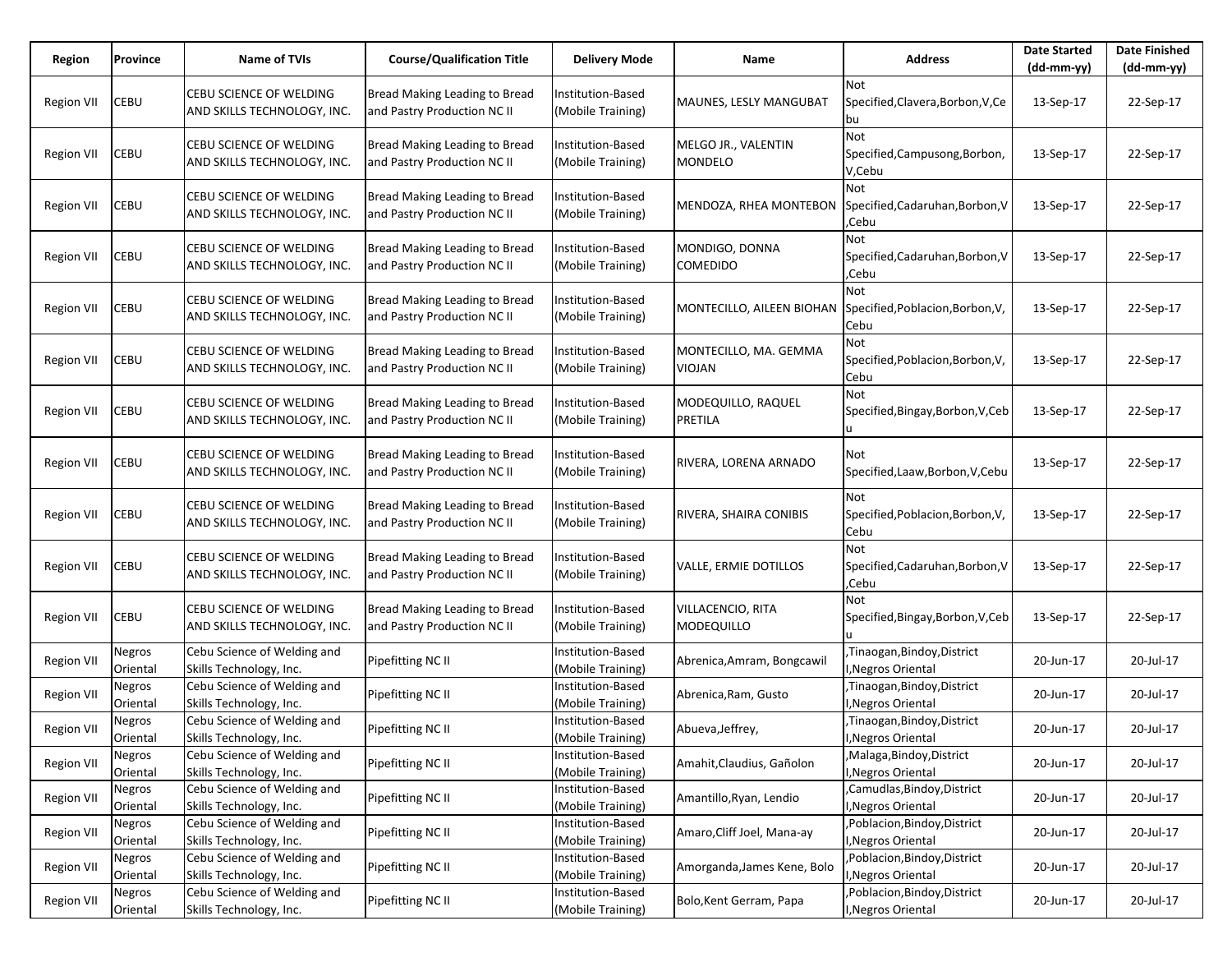| Region            | Province                  | <b>Name of TVIs</b>                                    | <b>Course/Qualification Title</b> | <b>Delivery Mode</b>                          | Name                          | <b>Address</b>                                                          | <b>Date Started</b><br>(dd-mm-yy) | <b>Date Finished</b><br>(dd-mm-yy) |
|-------------------|---------------------------|--------------------------------------------------------|-----------------------------------|-----------------------------------------------|-------------------------------|-------------------------------------------------------------------------|-----------------------------------|------------------------------------|
| <b>Region VII</b> | Negros<br>Oriental        | Cebu Science of Welding and<br>Skills Technology, Inc. | Pipefitting NC II                 | Institution-Based<br>(Mobile Training)        | Cadilig, Wanilyn, Rozon       | Babugan,Bindoy,District<br>I, Negros Oriental                           | 20-Jun-17                         | 20-Jul-17                          |
| <b>Region VII</b> | Negros<br>Oriental        | Cebu Science of Welding and<br>Skills Technology, Inc. | Pipefitting NC II                 | <b>Institution-Based</b><br>(Mobile Training) | Gomez, Joshua, Zerna          | ,Domolog,Bindoy,District<br>I, Negros Oriental                          | 20-Jun-17                         | 20-Jul-17                          |
| <b>Region VII</b> | Negros<br>Oriental        | Cebu Science of Welding and<br>Skills Technology, Inc. | Pipefitting NC II                 | Institution-Based<br>(Mobile Training)        | Jarantilla, Rhea Mae, Cadalin | Poblacion, Bindoy, District<br>I, Negros Oriental                       | 20-Jun-17                         | 20-Jul-17                          |
| <b>Region VII</b> | Negros<br>Oriental        | Cebu Science of Welding and<br>Skills Technology, Inc. | Pipefitting NC II                 | <b>Institution-Based</b><br>(Mobile Training) | Kadusale, Alvin, Landiza      | Nalundan, Bindoy, District<br>I, Negros Oriental                        | 20-Jun-17                         | 20-Jul-17                          |
| <b>Region VII</b> | Negros<br>Oriental        | Cebu Science of Welding and<br>Skills Technology, Inc. | Pipefitting NC II                 | Institution-Based<br>(Mobile Training)        | Matiban, Jordan, Cabcaban     | Malaga, Bindoy, District<br>I, Negros Oriental                          | 20-Jun-17                         | 20-Jul-17                          |
| <b>Region VII</b> | Negros<br>Oriental        | Cebu Science of Welding and<br>Skills Technology, Inc. | Pipefitting NC II                 | Institution-Based<br>(Mobile Training)        | Matiban, Gilbert, Cabcaban    | Malaga, Bindoy, District<br>I, Negros Oriental                          | 20-Jun-17                         | 20-Jul-17                          |
| <b>Region VII</b> | Negros<br>Oriental        | Cebu Science of Welding and<br>Skills Technology, Inc. | Pipefitting NC II                 | Institution-Based<br>(Mobile Training)        | Matiban, Jade, Paypa          | Malaga, Bindoy, District<br><b>Negros Oriental</b>                      | 20-Jun-17                         | 20-Jul-17                          |
| <b>Region VII</b> | Negros<br>Oriental        | Cebu Science of Welding and<br>Skills Technology, Inc. | Pipefitting NC II                 | <b>Institution-Based</b><br>(Mobile Training) | Moreno, Ricky, Apostol        | Batangan, Bindoy, District<br>I, Negros Oriental                        | 20-Jun-17                         | 20-Jul-17                          |
| <b>Region VII</b> | Negros<br>Oriental        | Cebu Science of Welding and<br>Skills Technology, Inc. | Pipefitting NC II                 | Institution-Based<br>(Mobile Training)        | Ole, Arnold, Son              | Poblacion, Bindoy, District<br>I, Negros Oriental                       | 20-Jun-17                         | 20-Jul-17                          |
| <b>Region VII</b> | Negros<br>Oriental        | Cebu Science of Welding and<br>Skills Technology, Inc. | Pipefitting NC II                 | Institution-Based<br>(Mobile Training)        | Pael, Cristian, Soriano       | Malaga, Bindoy, District<br>I, Negros Oriental                          | 20-Jun-17                         | 20-Jul-17                          |
| <b>Region VII</b> | Negros<br>Oriental        | Cebu Science of Welding and<br>Skills Technology, Inc. | Pipefitting NC II                 | Institution-Based<br>(Mobile Training)        | Palumar, Jorem, Academia      | ,Danawan,Bindoy,District<br>I, Negros Oriental                          | 20-Jun-17                         | 20-Jul-17                          |
| <b>Region VII</b> | Negros<br>Oriental        | Cebu Science of Welding and<br>Skills Technology, Inc. | Pipefitting NC II                 | Institution-Based<br>(Mobile Training)        | Panoy, Abdeel, Mahinay        | ,Tinaogan,Bindoy,District<br>I, Negros Oriental                         | 20-Jun-17                         | 20-Jul-17                          |
| <b>Region VII</b> | Negros<br>Oriental        | Cebu Science of Welding and<br>Skills Technology, Inc. | Pipefitting NC II                 | Institution-Based<br>(Mobile Training)        | Soteo, Andy, Babor            | Nalundan, Bindoy, District<br><b>Negros Oriental</b>                    | 20-Jun-17                         | 20-Jul-17                          |
| <b>Region VII</b> | <b>Negros</b><br>Oriental | Cebu Science of Welding and<br>Skills Technology, Inc. | Pipefitting NC II                 | Institution-Based<br>(Mobile Training)        | Villo, Fidel, Rodriguez       | ,Tinaogan,Bindoy,District<br>I, Negros Oriental                         | 20-Jun-17                         | 20-Jul-17                          |
| <b>Region VII</b> | Negros<br>Oriental        | Cebu Science of Welding and<br>Skills Technology, Inc. | Pipefitting NC II                 | Institution-Based<br>(Mobile Training)        | Cadilig, Melner, Mabaquiao    | Cabugan, Bindoy, District<br>I, Negros Oriental                         | 20-Jun-17                         | 20-Jul-17                          |
| <b>Region VII</b> | Negros<br>Oriental        | Cebu Science of Welding and<br>Skills Technology, Inc. | Carpentry NC II                   | Institution-Based<br>(Mobile Training)        | Adlawan, Juniel, Causapin     | Ulay, Vallehermoso, District<br>J, Negros Oriental                      | 1-Aug-17                          | 19-Sep-17                          |
| <b>Region VII</b> | Negros<br>Oriental        | Cebu Science of Welding and<br>Skills Technology, Inc. | Carpentry NC II                   | Institution-Based<br>(Mobile Training)        | Alquisola, Jun Loe, Torres    | Looc, Poblacion, Vallehermoso,<br>District I, Negros Oriental           | 1-Aug-17                          | 19-Sep-17                          |
| <b>Region VII</b> | Negros<br>Oriental        | Cebu Science of Welding and<br>Skills Technology, Inc. | Carpentry NC II                   | Institution-Based<br>(Mobile Training)        | Bacus, Michael, Montemayor    | Cawa-<br>cawa, Bagawines, Vallehermoso<br>, District I, Negros Oriental | 1-Aug-17                          | 19-Sep-17                          |
| <b>Region VII</b> | Negros<br>Oriental        | Cebu Science of Welding and<br>Skills Technology, Inc. | Carpentry NC II                   | Institution-Based<br>(Mobile Training)        | Banjec, Antonio, Blanco       | Puan, Vallehermoso, District<br>I, Negros Oriental                      | 1-Aug-17                          | 19-Sep-17                          |
| <b>Region VII</b> | Negros<br>Oriental        | Cebu Science of Welding and<br>Skills Technology, Inc. | Carpentry NC II                   | Institution-Based<br>(Mobile Training)        | Barandino, Leo Martin, Bolo   | Poblacion, Vallehermoso, Distri<br>ct I, Negros Oriental                | 1-Aug-17                          | 19-Sep-17                          |
| <b>Region VII</b> | Negros<br>Oriental        | Cebu Science of Welding and<br>Skills Technology, Inc. | Carpentry NC II                   | Institution-Based<br>(Mobile Training)        | Benigay, John Kevin, Cadorna  | Tabon, Vallehermoso, District<br>I, Negros Oriental                     | 1-Aug-17                          | 19-Sep-17                          |
| <b>Region VII</b> | Negros<br>Oriental        | Cebu Science of Welding and<br>Skills Technology, Inc. | Carpentry NC II                   | Institution-Based<br>(Mobile Training)        | Callao, Anthony, Boron        | Bagawines, Vallehermoso, Distr<br>ict I, Negros Oriental                | 1-Aug-17                          | 19-Sep-17                          |
| <b>Region VII</b> | Negros<br>Oriental        | Cebu Science of Welding and<br>Skills Technology, Inc. | Carpentry NC II                   | Institution-Based<br>(Mobile Training)        | Cantila, Jr., Victor, Caliao  | Poblacion, Vallehermoso, Distri<br>ct I, Negros Oriental                | 1-Aug-17                          | 19-Sep-17                          |